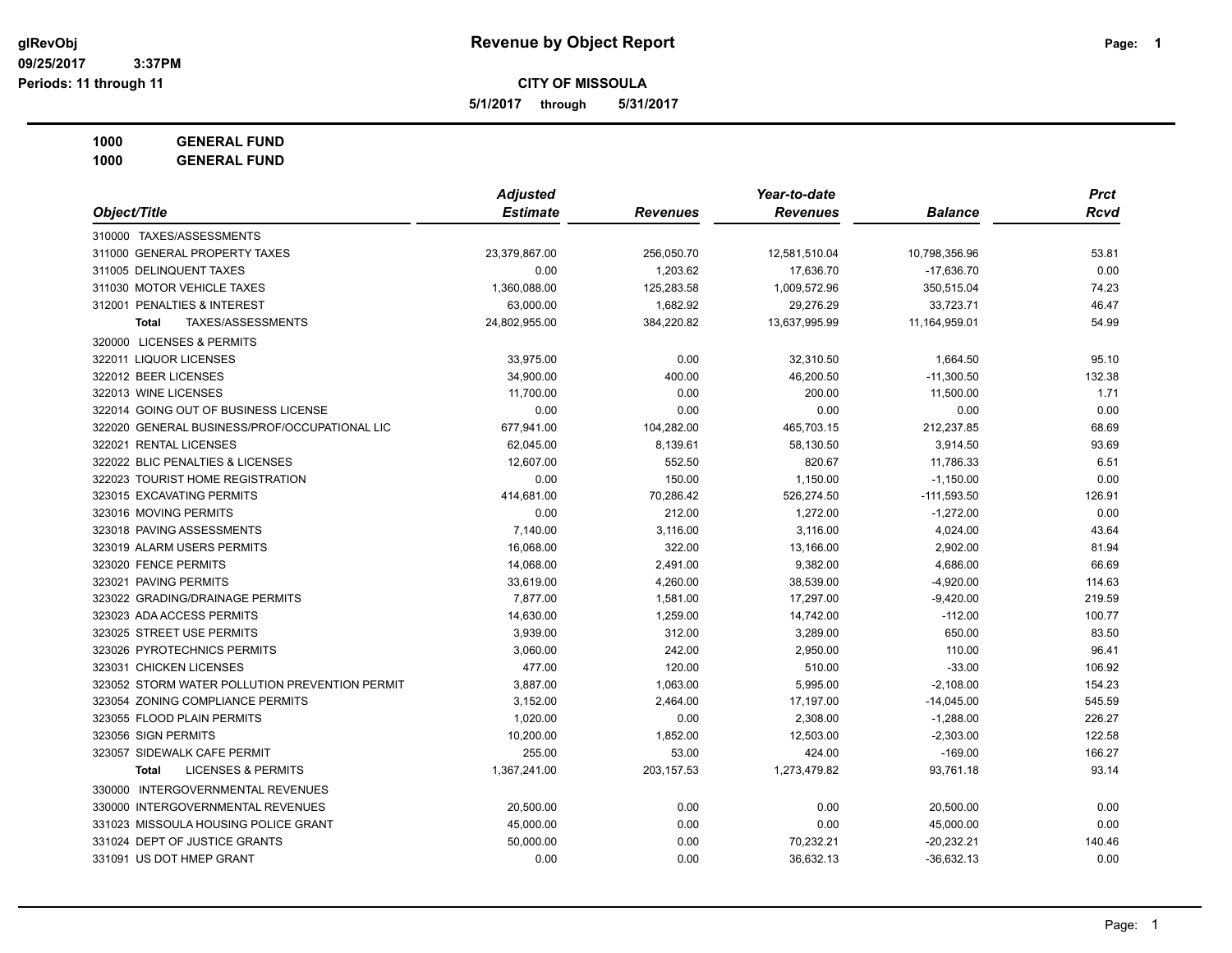**5/1/2017 through 5/31/2017**

#### **1000 GENERAL FUND**

|                                                   | <b>Adjusted</b> |                 | Year-to-date    |                | <b>Prct</b> |
|---------------------------------------------------|-----------------|-----------------|-----------------|----------------|-------------|
| Object/Title                                      | <b>Estimate</b> | <b>Revenues</b> | <b>Revenues</b> | <b>Balance</b> | Rcvd        |
| 331114 TITLE III GRANT-MSLA CO                    | 14,500.00       | 0.00            | 0.00            | 14,500.00      | 0.00        |
| 331160 SAFE ROUTES TO SCHOOLS fY08 \$82,500       | 0.00            | 0.00            | 0.00            | 0.00           | 0.00        |
| 331178 DUI TASK FORCE                             | 0.00            | 0.00            | 0.00            | 0.00           | 0.00        |
| 334017 SCHOOL RESOURCE OFFICER                    | 240,000.00      | 0.00            | 68,850.00       | 171,150.00     | 28.69       |
| 335075 STATE GAMBLING/VIDEO/KENO/BINGO FEES       | 127,650.00      | 0.00            | 127,595.56      | 54.44          | 99.96       |
| 335210 PERSONAL PROPERTY TAX REIMBURSEMENT        | 435,116.00      | 0.00            | 0.00            | 435,116.00     | 0.00        |
| 335230 HB 124 REVENUE                             | 8,072,398.00    | 0.00            | 6,380,636.01    | 1,691,761.99   | 79.04       |
| 336001 MDT REIMBURSEMENTS                         | 0.00            | 0.00            | 152,600.00      | $-152,600.00$  | 0.00        |
| 336021 STATE CONTRIB - POLICE RETIREMENT          | 2,459,661.00    | 173,822.23      | 1,999,286.78    | 460,374.22     | 81.28       |
| 336022 STATE CONTRIB. - FIRE RETIREMENT           | 2,265,164.00    | 178,220.75      | 2,028,227.90    | 236,936.10     | 89.54       |
| 336023 STATE CONTRIB. - PERS                      | 10,098.00       | 991.96          | 11,250.47       | $-1,152.47$    | 111.41      |
| 337000 LOCAL GRANTS                               | 0.00            | 0.00            | 0.00            | 0.00           | 0.00        |
| 337012 LEGAL SERVICES-CONTRACTED/REIMB.           | 6,000.00        | 0.00            | 6,412.50        | $-412.50$      | 106.88      |
| 337013 MUTD SIGN MAINTENANCE AGREEMENT            | 3,000.00        | 0.00            | 3,000.00        | 0.00           | 100.00      |
| 338000 LOCAL SHARING OF TAX INCREMENT             | 0.00            | 0.00            | 0.00            | 0.00           | 0.00        |
| 339000 PAYMENT IN LIEU OF TAXES                   | 34,056.00       | 0.00            | 14,898.00       | 19,158.00      | 43.75       |
| <b>INTERGOVERNMENTAL REVENUES</b><br><b>Total</b> | 13,783,143.00   | 353,034.94      | 10,899,621.56   | 2,883,521.44   | 79.08       |
| 340000 CHARGES FOR SERVICES                       |                 |                 |                 |                |             |
| 341009 BLDG ADMIN FEES                            | 363,860.00      | 0.00            | 181,930.00      | 181,930.00     | 50.00       |
| 341010 MISCELLANEOUS COLLECTIONS                  | 76,264.00       | 0.00            | 175.00          | 76,089.00      | 0.23        |
| 341011 TRANSPORTATION ADMIN FEES                  | 24,720.00       | 0.00            | 12,360.00       | 12,360.00      | 50.00       |
| 341012 MAYORS PROCLAMATION FEES                   | 100.00          | 0.00            | 0.00            | 100.00         | 0.00        |
| 341013 AIR FUND FEES                              | 250.00          | 0.00            | 70.00           | 180.00         | 28.00       |
| 341015 SEWER ADMINISTRATION FEES                  | 1,350,838.00    | 0.00            | 675,419.00      | 675,419.00     | 50.00       |
| 341016 MRA ADMINISTRATION FEES                    | 148,635.00      | 0.00            | 74,318.00       | 74,317.00      | 50.00       |
| 341017 LIGHTING ADMINISTRATION FEES               | 15,916.00       | 0.00            | 7,958.00        | 7,958.00       | 50.00       |
| 341018 PARKING COMM ADMIN FEES                    | 198,357.00      | 0.00            | 99,179.00       | 99,178.00      | 50.00       |
| 341019 *** Title Not Found ***                    | 4,647.00        | 0.00            | 2,324.00        | 2,323.00       | 50.01       |
| 341023 PLANNING ADMIN FEES                        | 25,462.00       | 0.00            | 12,731.00       | 12,731.00      | 50.00       |
| 341024 HOUSING GRANT ADMIN FEES                   | 52,000.00       | 0.00            | 0.00            | 52,000.00      | 0.00        |
| 341026 WATER ADMINISTRATION FEES                  | 0.00            | 0.00            | 0.00            | 0.00           | 0.00        |
| 341027 STORMWATER ADMINISTRATION FEES             | 0.00            | 0.00            | 13,190.00       | $-13,190.00$   | 0.00        |
| 341041 SEWER EXTENSION RECORDING FEES             | 4,500.00        | 652.00          | 4,345.00        | 155.00         | 96.56       |
| 341052 MUNICIPAL COURT FILING FEES                | 330,916.00      | 22,757.51       | 253,880.80      | 77,035.20      | 76.72       |
| 341055 CRIME VICTIM SURCHARGE                     | 2,500.00        | 141.60          | 1,288.33        | 1,211.67       | 51.53       |
| 341067 SUBDIVISION EXEMPTION AFFIDAVITS           | 0.00            | 600.00          | 4,791.16        | $-4,791.16$    | 0.00        |
| 341068 SUBDIVISON FEES                            | 5,100.00        | 10,301.00       | 30,044.00       | $-24,944.00$   | 589.10      |
| 341069 REZONING FEES                              | 5,100.00        | 8,185.00        | 26,140.00       | $-21,040.00$   | 512.55      |
| 341070 DESIGN REVIEW BOARD                        | 15,300.00       | 3,290.76        | 32,425.54       | $-17, 125.54$  | 211.93      |
|                                                   |                 |                 |                 |                |             |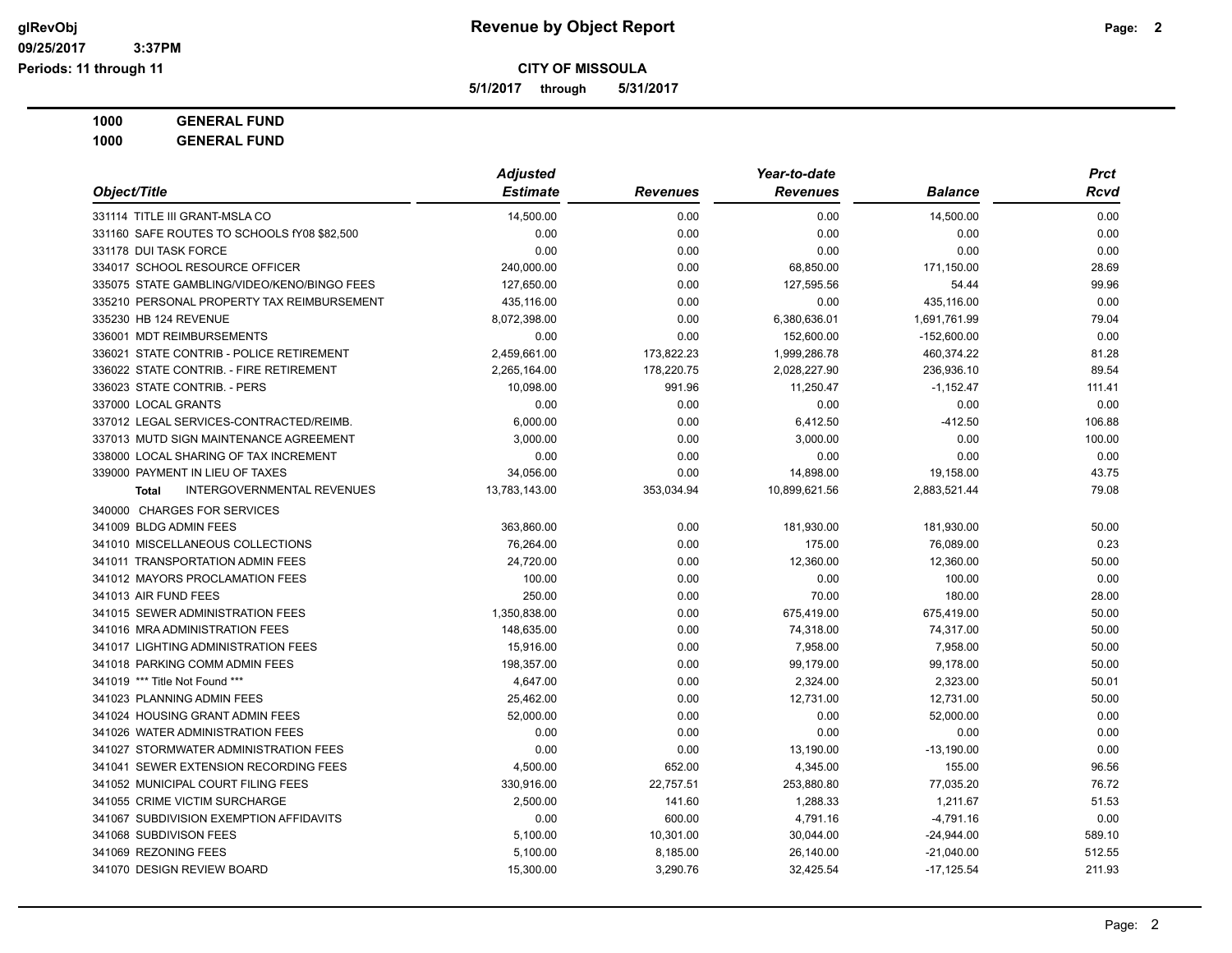**5/1/2017 through 5/31/2017**

#### **1000 GENERAL FUND**

|                                           | <b>Adjusted</b> |                 | Year-to-date    |                | <b>Prct</b> |
|-------------------------------------------|-----------------|-----------------|-----------------|----------------|-------------|
| Object/Title                              | <b>Estimate</b> | <b>Revenues</b> | <b>Revenues</b> | <b>Balance</b> | Rcvd        |
| 341073 FIRE PLAN CHECK FEES               | 28,541.00       | 5,071.00        | 37,406.00       | $-8,865.00$    | 131.06      |
| 341074 FIRE INSPECTION FEES               | 51,000.00       | 8,576.00        | 64,730.00       | $-13,730.00$   | 126.92      |
| 341076 ENGINEERING PLAN CHECK FEES        | 34,148.00       | 6,021.00        | 49,275.00       | $-15, 127.00$  | 144.30      |
| 341078 ENGINEERING MAP FEES               | 122.00          | 5.00            | 102.00          | 20.00          | 83.61       |
| 341079 GREASE INTERCEPTOR APPEAL FEES     | 2,000.00        | 0.00            | 618.00          | 1,382.00       | 30.90       |
| 341090 STREET VACATION PETITION FEES      | 0.00            | 0.00            | 0.00            | 0.00           | 0.00        |
| 341091 INSPECTION CODE BOOKS & COPIES     | 0.00            | 0.00            | 0.00            | 0.00           | 0.00        |
| 342010 POLICE/BID AGREEMENT               | 48,000.00       | 0.00            | 49,115.00       | $-1,115.00$    | 102.32      |
| 342012 PD REIMBURSABLE SERVICES           | 750.00          | 0.00            | 531.66          | 218.34         | 70.89       |
| 342013 SECURITY INVEST FEES               | 11,000.00       | 1,729.00        | 12,083.50       | $-1,083.50$    | 109.85      |
| 342014 POLICE DEPARTMENT SERVICE FEES     | 15,000.00       | 1,430.00        | 19,644.00       | $-4,644.00$    | 130.96      |
| 342015 POLICE OVERTIME FEES               | 84,000.00       | 4,792.38        | 84,678.72       | $-678.72$      | 100.81      |
| 342016 POLICE TRAINING FEES               | 36,000.00       | 3,886.92        | 7,029.24        | 28,970.76      | 19.53       |
| 342017 CATERING FEES                      | 7,200.00        | 350.00          | 3,850.00        | 3,350.00       | 53.47       |
| 342018 DESK REPORTS                       | 20,000.00       | 1,993.00        | 26,197.00       | $-6,197.00$    | 130.99      |
| 342019 ABANDONED VEHICLE REVENUE FEES     | 12,500.00       | 10,065.00       | 16,825.00       | $-4,325.00$    | 134.60      |
| 342020 FIRE DEPARTMENT FEES               | 100.00          | 0.00            | 642.00          | $-542.00$      | 642.00      |
| 342021 CPR EDUCATION PROGRAM              | 7,435.00        | 525.00          | 7,675.00        | $-240.00$      | 103.23      |
| 342022 OUTSIDE HIRES                      | 920,150.00      | 245.22          | 547,760.00      | 372,390.00     | 59.53       |
| 342060 BIKE PROGRAM SALES & FEES          | 2,700.00        | 0.00            | 0.00            | 2,700.00       | 0.00        |
| 343000 PW REIMBURSABLE SERVICES           | 31,258.00       | 10,547.29       | 47,591.63       | $-16,333.63$   | 152.25      |
| 343001 SIGN FABRICATION & CONTRACTS       | 500.00          | 0.00            | 0.00            | 500.00         | 0.00        |
| 343002 OTHER AGENCIES - VEH MAINT         | 48,000.00       | 424.70          | 30,886.58       | 17, 113.42     | 64.35       |
| 343003 STATE PAYMENT - TRAFFIC COUNTS     | 4,450.00        | 0.00            | 0.00            | 4,450.00       | 0.00        |
| 343004 SPECIAL STATE CONTRACTS            | 80,000.00       | 17,444.84       | 117, 117.34     | $-37, 117.34$  | 146.40      |
| 343006 OTHER GOVT AGENCY-STREET PROJECTS  | 98,318.00       | 0.00            | 0.00            | 98,318.00      | 0.00        |
| 343010 STREET DEPT SALES & SERVICES       | 19,195.00       | 0.00            | 0.00            | 19,195.00      | 0.00        |
| 343013 SNOW REMOVAL FEES                  | 2,933.00        | 1,067.56        | 1,193.56        | 1,739.44       | 40.69       |
| 343018 SALE OF MATERIALS                  | 0.00            | 0.00            | 0.00            | 0.00           | 0.00        |
| 343025 *** Title Not Found ***            | 0.00            | 0.00            | 0.00            | 0.00           | 0.00        |
| 343033 *** Title Not Found ***            | 0.00            | 0.00            | 0.00            | 0.00           | 0.00        |
| 343080 STATE MAINTENANCE CONTRACT         | 530,082.00      | 1,815.50        | 487,595.61      | 42,486.39      | 91.98       |
| 343083 CONTRACT SEWER APPLICATIONS        | 0.00            | 0.00            | 0.00            | 0.00           | 0.00        |
| 343084 STREET MAINTENANCE MATERIALS REIMB | 55,500.00       | 0.00            | 10,744.31       | 44,755.69      | 19.36       |
| 343097 SIDEWALK AND CURB FEES             | 340,000.00      | 29,970.22       | 308,492.19      | 31,507.81      | 90.73       |
| 343311 SALE OF NICHES                     | 3,200.00        | 0.00            | 0.00            | 3,200.00       | 0.00        |
| 343320 CEMETERY - SALE OF PLOTS           | 12,870.00       | 2,100.00        | 13,700.00       | $-830.00$      | 106.45      |
| 343321 CEMETERY FOUNDATIONS               | 1,570.00        | 1,060.00        | 3,345.00        | $-1,775.00$    | 213.06      |
| 343322 CEMETERY FLOWER CARE               | 4,250.00        | 490.00          | 3,890.00        | 360.00         | 91.53       |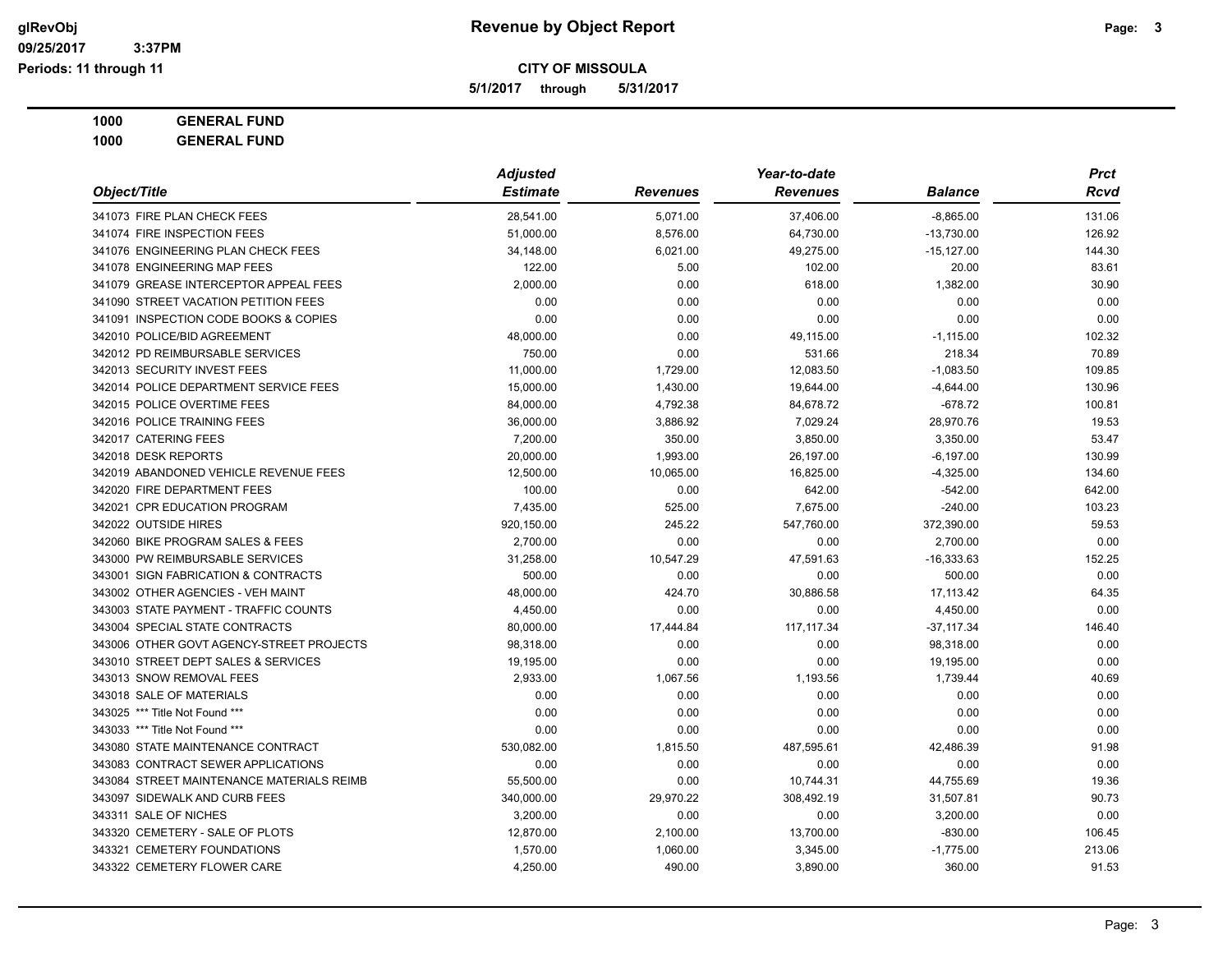**5/1/2017 through 5/31/2017**

### **1000 GENERAL FUND**

|                                                | <b>Adjusted</b> |                 | Year-to-date    |                | <b>Prct</b> |
|------------------------------------------------|-----------------|-----------------|-----------------|----------------|-------------|
| Object/Title                                   | <b>Estimate</b> | <b>Revenues</b> | <b>Revenues</b> | <b>Balance</b> | Rcvd        |
| 343323 CEMETERY - LINER INSTALL FEES           | 5,580.00        | 925.00          | 11,250.00       | $-5,670.00$    | 201.61      |
| 343324 OTHER CEMETERY FEES                     | 1,500.00        | 150.00          | 1,650.00        | $-150.00$      | 110.00      |
| 343325 2ND INTERMENT RIGHT                     | 0.00            | 600.00          | 2,600.00        | $-2,600.00$    | 0.00        |
| 343340 CEMETERY - OPENINGS & CLOSINGS          | 10,950.00       | 2,100.00        | 12,975.00       | $-2,025.00$    | 118.49      |
| 343350 CEMETERY CARE, FEES                     | 29,000.00       | 0.00            | 0.00            | 29,000.00      | 0.00        |
| 343360 WEED CONTROL                            | 3,000.00        | 270.82          | 2,255.82        | 744.18         | 75.19       |
| 346031 RECREATION FEES                         | 171,283.00      | 51,695.90       | 343,901.75      | $-172,618.75$  | 200.78      |
| 346033 PARK FEES/FACILITY RENTALS              | 200.00          | 12,518.70       | 61,528.03       | $-61,328.03$   | 30,764.02   |
| 346034 GROUNDS MAINTENANCE CONTRACT            | 181,734.00      | 0.00            | 48,368.00       | 133,366.00     | 26.61       |
| 346036 PARK CONCESSION FEES                    | 3,000.00        | 2,709.00        | 4,916.64        | $-1,916.64$    | 163.89      |
| 346037 YOUTH DRUG COURT CONTRACT               | 11,700.00       | 0.00            | 0.00            | 11,700.00      | 0.00        |
| 346050 COUNTY PLAYGROUND CONTRACT              | 3,150.00        | 0.00            | 0.00            | 3,150.00       | 0.00        |
| 346051 MONTANA PARKS/REC CONFERENCE 2012       | 4,500.00        | 0.00            | 3,236.80        | 1,263.20       | 71.93       |
| 346054 PARKS MISC OVERTIME FEES                | 0.00            | 453.44          | 782.78          | $-782.78$      | 0.00        |
| 346070 RECREATION GENERAL MERCHANDISE          | 0.00            | 0.00            | 30.00           | $-30.00$       | 0.00        |
| <b>CHARGES FOR SERVICES</b><br><b>Total</b>    | 5,562,834.00    | 226,960.36      | 3,878,781.99    | 1,684,052.01   | 69.73       |
| 350000 FINES & FORFEITURES                     |                 |                 |                 |                |             |
| 351022 LAW ENFORCEMENT ACADEMY SURCHARGE #5    | 0.00            | $-26,332.07$    | 4,624.56        | $-4,624.56$    | 0.00        |
| 351031 TRAFFIC FINES                           | 1,356,738.00    | 85,709.81       | 1,024,737.92    | 332,000.08     | 75.53       |
| 351032 SURCHARGE ON FINES                      | 129,089.00      | 6,927.33        | 78,422.27       | 50,666.73      | 60.75       |
| 351033 PUBLIC DEFENDER FEES                    | 125,000.00      | 6,470.14        | 62,496.45       | 62,503.55      | 50.00       |
| 351034 CELLULAR PHONE FINES                    | 65,000.00       | 6,535.88        | 70,154.63       | $-5,154.63$    | 107.93      |
| 351035 CELL PHONE FINES: EDUCATION             | 65,000.00       | 6,535.88        | 70,154.63       | $-5,154.63$    | 107.93      |
| 355000 FALSE ALARM PENALTY                     | 10,000.00       | 728.00          | 8,398.00        | 1,602.00       | 83.98       |
| <b>FINES &amp; FORFEITURES</b><br><b>Total</b> | 1,750,827.00    | 86,574.97       | 1,318,988.46    | 431,838.54     | 75.34       |
| 360000 MISCELLANEOUS REVENUES                  |                 |                 |                 |                |             |
| 360000 MISCELLANEOUS REVENUES                  | 0.00            | 0.00            | 0.00            | 0.00           | 0.00        |
| 360001 COPIES                                  | 2,200.00        | 188.75          | 1,950.00        | 250.00         | 88.64       |
| 360002 PHONES                                  | 0.00            | 0.00            | 0.00            | 0.00           | 0.00        |
| 360003 MMIA REIMBURSEMENT-ATTORNEY             | 0.00            | $-138.80$       | $-138.80$       | 138.80         | 0.00        |
| 360010 MISCELLANEOUS                           | 15,000.00       | 1,036.49        | 4,390.09        | 10,609.91      | 29.27       |
| 360050 OVER/SHORT                              | 0.00            | 0.00            | 1.00            | $-1.00$        | 0.00        |
| 360100 REFUNDS                                 | 200.00          | 0.00            | 0.00            | 200.00         | 0.00        |
| 362000 OTHER MISCELLANEOUS REVENUE             | 8,000.00        | 0.00            | 0.00            | 8,000.00       | 0.00        |
| 362002 BAD CHECK CHARGES                       | 500.00          | 0.00            | 180.00          | 320.00         | 36.00       |
| 362004 URD III FACADE IMPROVEMENT LOAN REC     | 0.00            | 0.00            | 0.00            | 0.00           | 0.00        |
| 362011 SALE OF UNCLAIMED PROPERTY              | 0.00            | 0.00            | 2,321.25        | $-2,321.25$    | 0.00        |
| 362012 REC/GREEN TAG PROGRAM                   | 300.00          | 0.00            | 0.00            | 300.00         | 0.00        |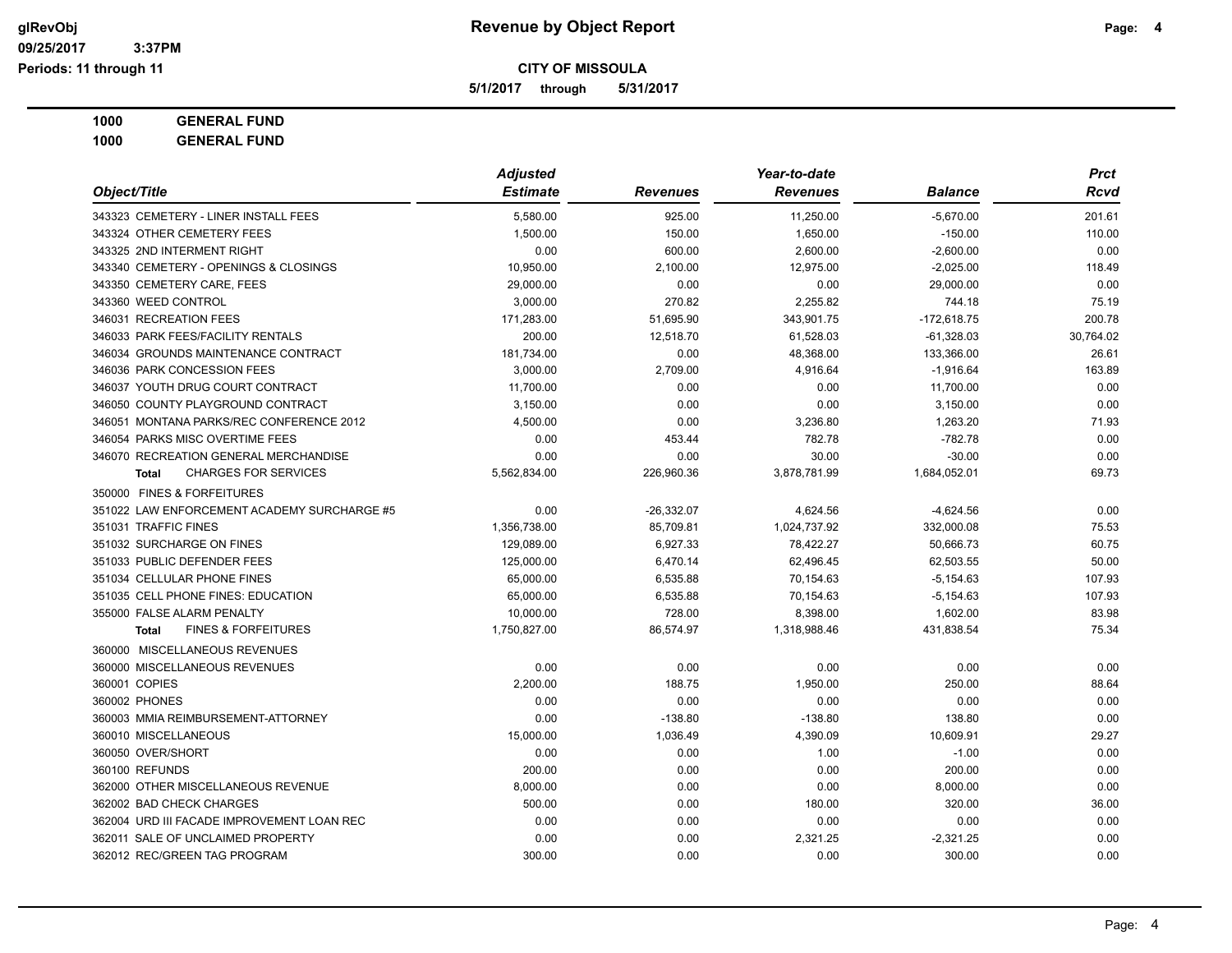**5/1/2017 through 5/31/2017**

**1000 GENERAL FUND**

|                                                           | <b>Adjusted</b> |                 | Year-to-date    |                | <b>Prct</b> |  |
|-----------------------------------------------------------|-----------------|-----------------|-----------------|----------------|-------------|--|
| Object/Title                                              | <b>Estimate</b> | <b>Revenues</b> | <b>Revenues</b> | <b>Balance</b> | <b>Rcvd</b> |  |
| 364012 SALE OF SURPLUS PROPERTY                           | 40,000.00       | 0.00            | 14,445.22       | 25,554.78      | 36.11       |  |
| 364040 INSURANCE AND DAMAGE RECOVERY                      | 40,000.00       | 828.98          | 20,398.95       | 19,601.05      | 51.00       |  |
| 364041 WORKERS COMPENSATION REIMBURSEMENT                 | 2,500.00        | 0.00            | 0.00            | 2,500.00       | 0.00        |  |
| 364042 EXPENDITURE REIMBURSEMENTS                         | 1,200.00        | 0.00            | 0.00            | 1,200.00       | 0.00        |  |
| 364043 RATTLESNAKE CORRIDOR REIMBURSEMENT                 | 10,000.00       | 1,144.00        | 12,298.00       | $-2,298.00$    | 122.98      |  |
| 364044 EMERGENCY RESPONSE REIMBURSEMENT                   | 50,000.00       | 0.00            | 0.00            | 50,000.00      | 0.00        |  |
| 364047 MMIA EXPENDITURE REIMBURSEMENT                     | 0.00            | 0.00            | 0.00            | 0.00           | 0.00        |  |
| 365000 DONATIONS                                          | 0.00            | 0.00            | 0.00            | 0.00           | 0.00        |  |
| 365001 *** Title Not Found ***                            | 0.00            | 7.00            | 3,194.02        | $-3,194.02$    | 0.00        |  |
| 365021 PARKS AND RECS GRANTS & CONTRIBUTIONS              | 15.000.00       | 0.00            | 15,000.00       | 0.00           | 100.00      |  |
| 368000 SALE OF COINS                                      | 0.00            | 0.00            | 0.00            | 0.00           | 0.00        |  |
| 368001 SALE OF POLICE PROMOTIONS                          | 0.00            | 0.00            | 0.00            | 0.00           | 0.00        |  |
| 368002 SALE OF FIRE PROMOTIONS                            | 0.00            | 0.00            | 0.00            | 0.00           | 0.00        |  |
| MISCELLANEOUS REVENUES<br><b>Total</b>                    | 184,900.00      | 3,066.42        | 74,039.73       | 110,860.27     | 40.04       |  |
| 370000 INVESTMENTS & ROYALTY EARNINGS                     |                 |                 |                 |                |             |  |
| 371010 INTEREST ON INVESTMENTS                            | 3,500.00        | 0.00            | 412.20          | 3,087.80       | 11.78       |  |
| 371020 GAIN/LOSS IN MARKET VALUE OF INVESTMENTS           | 0.00            | 0.00            | 0.00            | 0.00           | 0.00        |  |
| <b>INVESTMENTS &amp; ROYALTY EARNINGS</b><br><b>Total</b> | 3,500.00        | 0.00            | 412.20          | 3,087.80       | 11.78       |  |
| 380000 OTHER FINANCING SOURCES                            |                 |                 |                 |                |             |  |
| 381070 PROCEEDS FROM NOTES/LOANS/INTERCAP                 | 0.00            | 0.00            | 0.00            | 0.00           | 0.00        |  |
| 381090 PROCEEDS FROM CAPITAL LEASE                        | 316,129.00      | 0.00            | 0.00            | 316,129.00     | 0.00        |  |
| 382010 SALE OF FIXED ASSETS                               | 0.00            | 0.00            | 0.00            | 0.00           | 0.00        |  |
| 383000 OPERATING TRANSFERS                                | 74,000.00       | 0.00            | 37,000.00       | 37,000.00      | 50.00       |  |
| 383001 TRANS FR FLUSHING DISTRICT                         | 41,200.00       | 0.00            | 20,600.00       | 20,600.00      | 50.00       |  |
| 383002 TRANS FR GAS TAX                                   | 564,000.00      | 0.00            | 282,000.00      | 282,000.00     | 50.00       |  |
| 383003 TRANS FR COMPREHENSIVE INSURANCE LEVY              | 0.00            | 0.00            | 0.00            | 0.00           | 0.00        |  |
| 383004 TRANS FR EMPLOYEE HEALTH INSURANCE LEVY            | 4,778,675.00    | 0.00            | 2,389,338.00    | 2,389,337.00   | 50.00       |  |
| 383007 TRANS FR CABLE FRANCHISE                           | 301,433.00      | 0.00            | 150,717.00      | 150,716.00     | 50.00       |  |
| 383011 TRANS FR SID REVOLVING                             | 100,000.00      | 0.00            | 0.00            | 100,000.00     | 0.00        |  |
| 383065 TRANSFER FROM WWTF                                 | 50,213.00       | 0.00            | 0.00            | 50,213.00      | 0.00        |  |
| OTHER FINANCING SOURCES<br><b>Total</b>                   | 6,225,650.00    | 0.00            | 2,879,655.00    | 3,345,995.00   | 46.25       |  |
| 390000 INTERNAL SERVICES                                  |                 |                 |                 |                |             |  |
| 399999 NEW REQUESTS FUNDING                               | 0.00            | 0.00            | 0.00            | 0.00           | 0.00        |  |
| <b>INTERNAL SERVICES</b><br><b>Total</b>                  | 0.00            | 0.00            | 0.00            | 0.00           | 0.00        |  |
|                                                           |                 |                 |                 |                |             |  |
| <b>GENERAL FUND</b><br><b>Total</b>                       | 53,681,050.00   | 1,257,015.04    | 33,962,974.75   | 19,718,075.25  | 63.27       |  |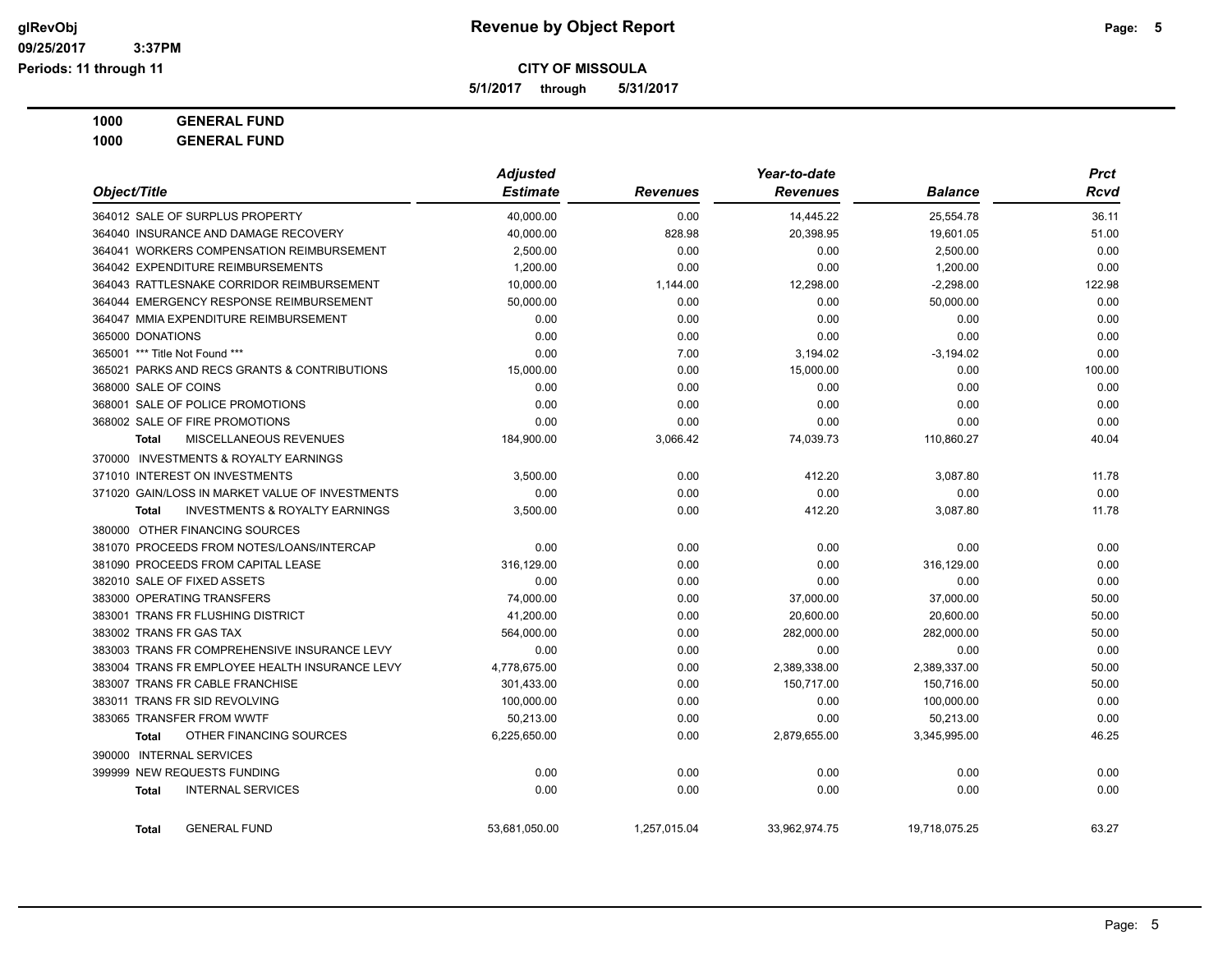**CITY OF MISSOULA 5/1/2017 through 5/31/2017**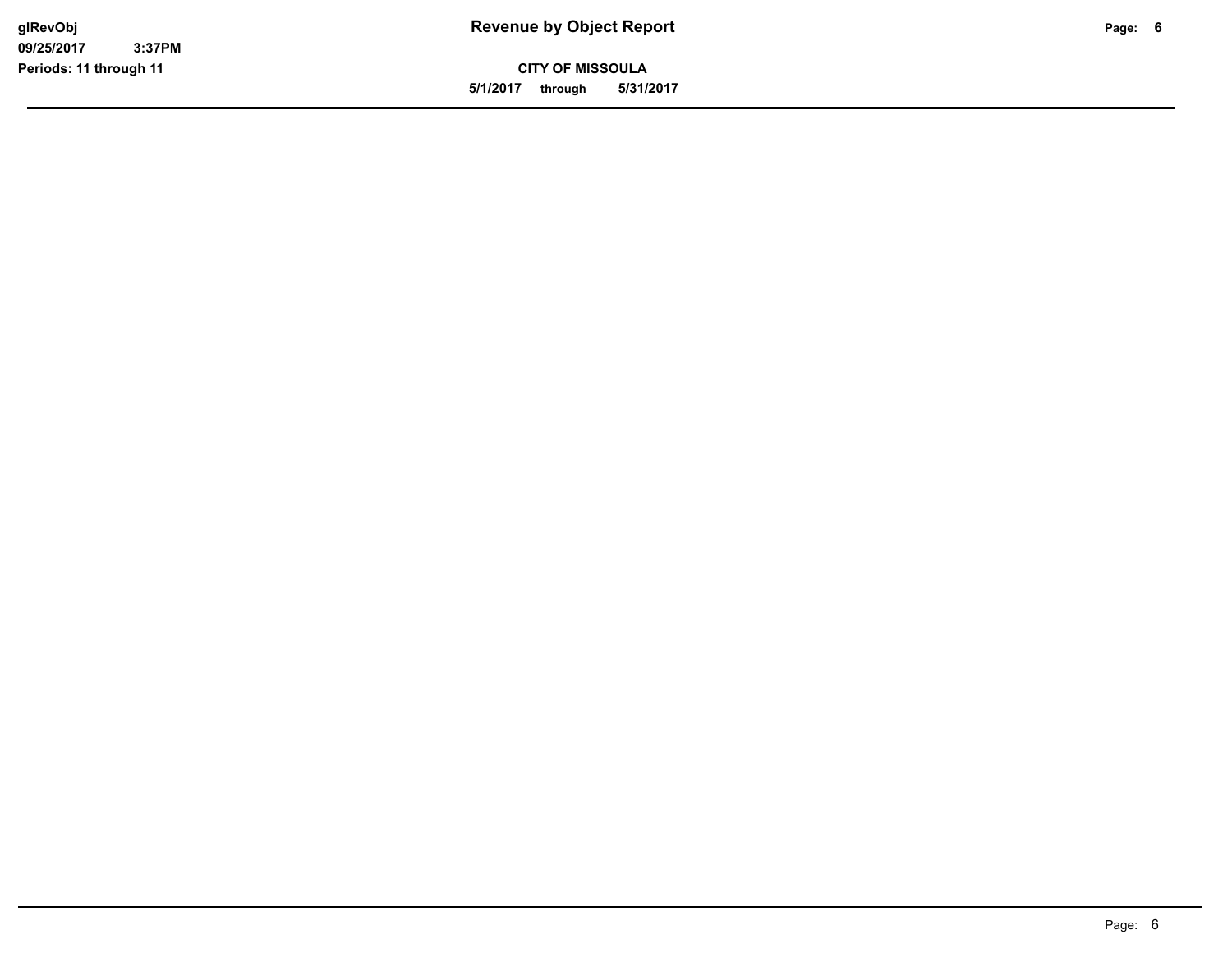**5/1/2017 through 5/31/2017**

**Periods: 11 through 11**

 **3:37PM**

| Object/Title                                  | <b>Adjusted</b> |            | Year-to-date    | <b>Prct</b>    |        |
|-----------------------------------------------|-----------------|------------|-----------------|----------------|--------|
|                                               | <b>Estimate</b> | Revenues   | <b>Revenues</b> | <b>Balance</b> | Rcvd   |
| 310000 TAXES/ASSESSMENTS                      |                 |            |                 |                |        |
| 311000 GENERAL PROPERTY TAXES                 | 23,379,867.00   | 256,050.70 | 12,581,510.04   | 10,798,356.96  | 53.81  |
| 311005 DELINQUENT TAXES                       | 0.00            | 1,203.62   | 17,636.70       | $-17,636.70$   | 0.00   |
| 311030 MOTOR VEHICLE TAXES                    | 1,360,088.00    | 125,283.58 | 1,009,572.96    | 350,515.04     | 74.23  |
| 312001 PENALTIES & INTEREST                   | 63,000.00       | 1,682.92   | 29,276.29       | 33,723.71      | 46.47  |
| TAXES/ASSESSMENTS<br><b>Total</b>             | 24,802,955.00   | 384,220.82 | 13,637,995.99   | 11,164,959.01  | 54.99  |
| 320000 LICENSES & PERMITS                     |                 |            |                 |                |        |
| 322011 LIQUOR LICENSES                        | 33,975.00       | 0.00       | 32,310.50       | 1,664.50       | 95.10  |
| 322012 BEER LICENSES                          | 34,900.00       | 400.00     | 46,200.50       | $-11,300.50$   | 132.38 |
| 322013 WINE LICENSES                          | 11,700.00       | 0.00       | 200.00          | 11,500.00      | 1.71   |
| 322014 GOING OUT OF BUSINESS LICENSE          | 0.00            | 0.00       | 0.00            | 0.00           | 0.00   |
| 322020 GENERAL BUSINESS/PROF/OCCUPATIONAL LIC | 677,941.00      | 104,282.00 | 465,703.15      | 212,237.85     | 68.69  |
| 322021 RENTAL LICENSES                        | 62,045.00       | 8,139.61   | 58,130.50       | 3,914.50       | 93.69  |
| 322022 BLIC PENALTIES & LICENSES              | 12,607.00       | 552.50     | 820.67          | 11,786.33      | 6.51   |
| 322023 TOURIST HOME REGISTRATION              | 0.00            | 150.00     | 1,150.00        | $-1,150.00$    | 0.00   |
| 323015 EXCAVATING PERMITS                     | 414,681.00      | 70,286.42  | 526,274.50      | $-111,593.50$  | 126.91 |
| 323016 MOVING PERMITS                         | 0.00            | 212.00     | 1,272.00        | $-1,272.00$    | 0.00   |
| 323018 PAVING ASSESSMENTS                     | 7,140.00        | 3,116.00   | 3,116.00        | 4,024.00       | 43.64  |
| 323019 ALARM USERS PERMITS                    | 16,068.00       | 322.00     | 13,166.00       | 2,902.00       | 81.94  |
| 323020 FENCE PERMITS                          | 14,068.00       | 2,491.00   | 9,382.00        | 4,686.00       | 66.69  |
| 323021 PAVING PERMITS                         | 33,619.00       | 4,260.00   | 38,539.00       | $-4,920.00$    | 114.63 |
| 323022 GRADING/DRAINAGE PERMITS               | 7,877.00        | 1,581.00   | 17,297.00       | $-9,420.00$    | 219.59 |
| 323023 ADA ACCESS PERMITS                     | 14,630.00       | 1,259.00   | 14,742.00       | $-112.00$      | 100.77 |
| 323025 STREET USE PERMITS                     | 3,939.00        | 312.00     | 3,289.00        | 650.00         | 83.50  |
| 323026 PYROTECHNICS PERMITS                   | 3,060.00        | 242.00     | 2,950.00        | 110.00         | 96.41  |
| 323031 CHICKEN LICENSES                       | 477.00          | 120.00     | 510.00          | $-33.00$       | 106.92 |
| 323052 STORM WATER POLLUTION PREVENTION PERM  | 3,887.00        | 1,063.00   | 5,995.00        | $-2,108.00$    | 154.23 |
| 323054 ZONING COMPLIANCE PERMITS              | 3,152.00        | 2,464.00   | 17,197.00       | $-14,045.00$   | 545.59 |
| 323055 FLOOD PLAIN PERMITS                    | 1,020.00        | 0.00       | 2,308.00        | $-1,288.00$    | 226.27 |
| 323056 SIGN PERMITS                           | 10,200.00       | 1,852.00   | 12,503.00       | $-2,303.00$    | 122.58 |
| 323057 SIDEWALK CAFE PERMIT                   | 255.00          | 53.00      | 424.00          | $-169.00$      | 166.27 |
| <b>LICENSES &amp; PERMITS</b><br><b>Total</b> | 1,367,241.00    | 203,157.53 | 1,273,479.82    | 93,761.18      | 93.14  |
| 330000 INTERGOVERNMENTAL REVENUES             |                 |            |                 |                |        |
| 330000 INTERGOVERNMENTAL REVENUES             | 20,500.00       | 0.00       | 0.00            | 20,500.00      | 0.00   |
| 331023 MISSOULA HOUSING POLICE GRANT          | 45,000.00       | 0.00       | 0.00            | 45,000.00      | 0.00   |
| 331024 DEPT OF JUSTICE GRANTS                 | 50,000.00       | 0.00       | 70,232.21       | $-20,232.21$   | 140.46 |
| 331091 US DOT HMEP GRANT                      | 0.00            | 0.00       | 36,632.13       | $-36,632.13$   | 0.00   |
| 331114 TITLE III GRANT-MSLA CO                | 14,500.00       | 0.00       | 0.00            | 14,500.00      | 0.00   |
| 331160 SAFE ROUTES TO SCHOOLS fY08 \$82,500   | 0.00            | 0.00       | 0.00            | 0.00           | 0.00   |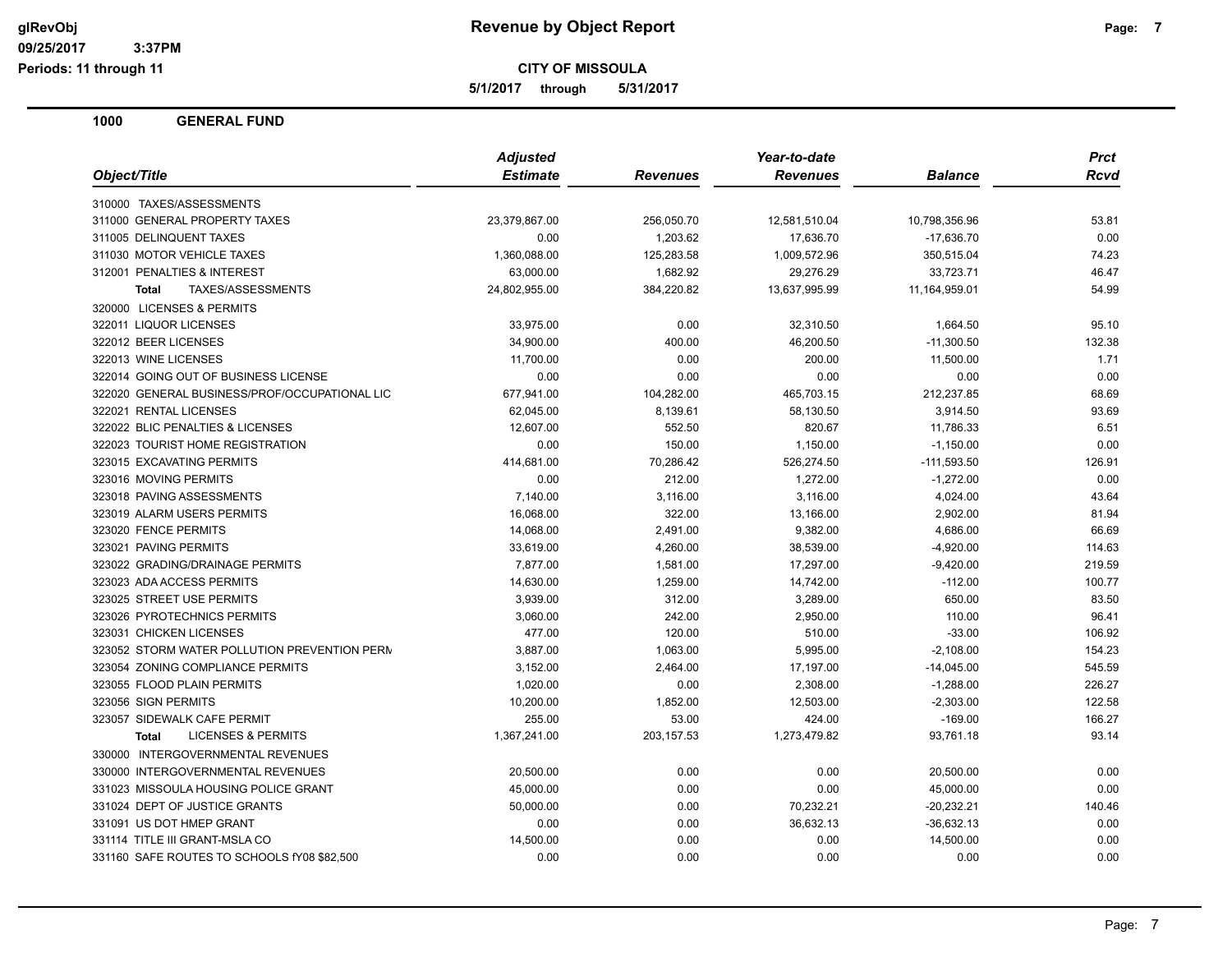**Periods: 11 through 11**

**CITY OF MISSOULA**

**5/1/2017 through 5/31/2017**

 **3:37PM**

| <b>Estimate</b><br><b>Revenues</b><br><b>Balance</b><br>Rcvd<br><b>Revenues</b><br>0.00<br>0.00<br>0.00<br>0.00<br>0.00<br>240,000.00<br>0.00<br>68,850.00<br>171,150.00<br>28.69<br>0.00<br>99.96<br>127,650.00<br>127,595.56<br>54.44<br>435,116.00<br>0.00<br>0.00<br>435,116.00<br>0.00<br>0.00<br>6,380,636.01<br>1,691,761.99<br>79.04<br>8,072,398.00<br>0.00<br>0.00<br>152,600.00<br>$-152,600.00$<br>0.00<br>2,459,661.00<br>173,822.23<br>460,374.22<br>81.28<br>1,999,286.78<br>2,265,164.00<br>178,220.75<br>2,028,227.90<br>236,936.10<br>89.54<br>991.96<br>11,250.47<br>10,098.00<br>$-1,152.47$<br>111.41<br>0.00<br>0.00<br>0.00<br>0.00<br>0.00<br>6,000.00<br>0.00<br>6,412.50<br>$-412.50$<br>106.88<br>3,000.00<br>0.00<br>3,000.00<br>0.00<br>100.00<br>0.00<br>0.00<br>0.00<br>0.00<br>0.00<br>34,056.00<br>0.00<br>14,898.00<br>19,158.00<br>43.75<br>INTERGOVERNMENTAL REVENUES<br>13,783,143.00<br>353,034.94<br>10,899,621.56<br>2,883,521.44<br>79.08<br><b>Total</b><br>363,860.00<br>0.00<br>181,930.00<br>181,930.00<br>50.00<br>76,264.00<br>0.00<br>0.23<br>175.00<br>76,089.00<br>50.00<br>24,720.00<br>0.00<br>12,360.00<br>12,360.00<br>100.00<br>0.00<br>0.00<br>100.00<br>0.00<br>250.00<br>0.00<br>70.00<br>180.00<br>28.00<br>1,350,838.00<br>0.00<br>675,419.00<br>50.00<br>675,419.00<br>148,635.00<br>0.00<br>74,318.00<br>74,317.00<br>50.00<br>0.00<br>7,958.00<br>7,958.00<br>50.00<br>15,916.00<br>198,357.00<br>0.00<br>99,179.00<br>99,178.00<br>50.00<br>4,647.00<br>0.00<br>2,324.00<br>2,323.00<br>50.01<br>25,462.00<br>0.00<br>12,731.00<br>12,731.00<br>50.00<br>52,000.00<br>0.00<br>0.00<br>52,000.00<br>0.00<br>0.00<br>0.00<br>0.00<br>0.00<br>0.00<br>0.00<br>0.00<br>13,190.00<br>$-13,190.00$<br>0.00<br>4,500.00<br>652.00<br>4,345.00<br>155.00<br>96.56<br>22,757.51<br>77,035.20<br>76.72<br>330,916.00<br>253,880.80<br>1,288.33<br>1,211.67<br>2,500.00<br>141.60<br>51.53<br>0.00<br>0.00<br>600.00<br>4,791.16<br>$-4,791.16$<br>5,100.00<br>10,301.00<br>30,044.00<br>$-24,944.00$<br>589.10<br>5,100.00<br>8,185.00<br>26,140.00<br>$-21,040.00$<br>512.55<br>15,300.00<br>3,290.76<br>32,425.54<br>$-17, 125.54$<br>211.93<br>28,541.00<br>5,071.00<br>37,406.00<br>$-8,865.00$<br>131.06 | Object/Title                                | <b>Adjusted</b> |          | Year-to-date |              | <b>Prct</b> |
|---------------------------------------------------------------------------------------------------------------------------------------------------------------------------------------------------------------------------------------------------------------------------------------------------------------------------------------------------------------------------------------------------------------------------------------------------------------------------------------------------------------------------------------------------------------------------------------------------------------------------------------------------------------------------------------------------------------------------------------------------------------------------------------------------------------------------------------------------------------------------------------------------------------------------------------------------------------------------------------------------------------------------------------------------------------------------------------------------------------------------------------------------------------------------------------------------------------------------------------------------------------------------------------------------------------------------------------------------------------------------------------------------------------------------------------------------------------------------------------------------------------------------------------------------------------------------------------------------------------------------------------------------------------------------------------------------------------------------------------------------------------------------------------------------------------------------------------------------------------------------------------------------------------------------------------------------------------------------------------------------------------------------------------------------------------------------------------------------------------------------------------------------------------------------------------------------------------------------------------------------------------------|---------------------------------------------|-----------------|----------|--------------|--------------|-------------|
|                                                                                                                                                                                                                                                                                                                                                                                                                                                                                                                                                                                                                                                                                                                                                                                                                                                                                                                                                                                                                                                                                                                                                                                                                                                                                                                                                                                                                                                                                                                                                                                                                                                                                                                                                                                                                                                                                                                                                                                                                                                                                                                                                                                                                                                                     |                                             |                 |          |              |              |             |
|                                                                                                                                                                                                                                                                                                                                                                                                                                                                                                                                                                                                                                                                                                                                                                                                                                                                                                                                                                                                                                                                                                                                                                                                                                                                                                                                                                                                                                                                                                                                                                                                                                                                                                                                                                                                                                                                                                                                                                                                                                                                                                                                                                                                                                                                     | 331178 DUI TASK FORCE                       |                 |          |              |              |             |
|                                                                                                                                                                                                                                                                                                                                                                                                                                                                                                                                                                                                                                                                                                                                                                                                                                                                                                                                                                                                                                                                                                                                                                                                                                                                                                                                                                                                                                                                                                                                                                                                                                                                                                                                                                                                                                                                                                                                                                                                                                                                                                                                                                                                                                                                     | 334017 SCHOOL RESOURCE OFFICER              |                 |          |              |              |             |
|                                                                                                                                                                                                                                                                                                                                                                                                                                                                                                                                                                                                                                                                                                                                                                                                                                                                                                                                                                                                                                                                                                                                                                                                                                                                                                                                                                                                                                                                                                                                                                                                                                                                                                                                                                                                                                                                                                                                                                                                                                                                                                                                                                                                                                                                     | 335075 STATE GAMBLING/VIDEO/KENO/BINGO FEES |                 |          |              |              |             |
|                                                                                                                                                                                                                                                                                                                                                                                                                                                                                                                                                                                                                                                                                                                                                                                                                                                                                                                                                                                                                                                                                                                                                                                                                                                                                                                                                                                                                                                                                                                                                                                                                                                                                                                                                                                                                                                                                                                                                                                                                                                                                                                                                                                                                                                                     | 335210 PERSONAL PROPERTY TAX REIMBURSEMENT  |                 |          |              |              |             |
|                                                                                                                                                                                                                                                                                                                                                                                                                                                                                                                                                                                                                                                                                                                                                                                                                                                                                                                                                                                                                                                                                                                                                                                                                                                                                                                                                                                                                                                                                                                                                                                                                                                                                                                                                                                                                                                                                                                                                                                                                                                                                                                                                                                                                                                                     | 335230 HB 124 REVENUE                       |                 |          |              |              |             |
|                                                                                                                                                                                                                                                                                                                                                                                                                                                                                                                                                                                                                                                                                                                                                                                                                                                                                                                                                                                                                                                                                                                                                                                                                                                                                                                                                                                                                                                                                                                                                                                                                                                                                                                                                                                                                                                                                                                                                                                                                                                                                                                                                                                                                                                                     | 336001 MDT REIMBURSEMENTS                   |                 |          |              |              |             |
|                                                                                                                                                                                                                                                                                                                                                                                                                                                                                                                                                                                                                                                                                                                                                                                                                                                                                                                                                                                                                                                                                                                                                                                                                                                                                                                                                                                                                                                                                                                                                                                                                                                                                                                                                                                                                                                                                                                                                                                                                                                                                                                                                                                                                                                                     | 336021 STATE CONTRIB - POLICE RETIREMENT    |                 |          |              |              |             |
|                                                                                                                                                                                                                                                                                                                                                                                                                                                                                                                                                                                                                                                                                                                                                                                                                                                                                                                                                                                                                                                                                                                                                                                                                                                                                                                                                                                                                                                                                                                                                                                                                                                                                                                                                                                                                                                                                                                                                                                                                                                                                                                                                                                                                                                                     | 336022 STATE CONTRIB. - FIRE RETIREMENT     |                 |          |              |              |             |
|                                                                                                                                                                                                                                                                                                                                                                                                                                                                                                                                                                                                                                                                                                                                                                                                                                                                                                                                                                                                                                                                                                                                                                                                                                                                                                                                                                                                                                                                                                                                                                                                                                                                                                                                                                                                                                                                                                                                                                                                                                                                                                                                                                                                                                                                     | 336023 STATE CONTRIB. - PERS                |                 |          |              |              |             |
|                                                                                                                                                                                                                                                                                                                                                                                                                                                                                                                                                                                                                                                                                                                                                                                                                                                                                                                                                                                                                                                                                                                                                                                                                                                                                                                                                                                                                                                                                                                                                                                                                                                                                                                                                                                                                                                                                                                                                                                                                                                                                                                                                                                                                                                                     | 337000 LOCAL GRANTS                         |                 |          |              |              |             |
|                                                                                                                                                                                                                                                                                                                                                                                                                                                                                                                                                                                                                                                                                                                                                                                                                                                                                                                                                                                                                                                                                                                                                                                                                                                                                                                                                                                                                                                                                                                                                                                                                                                                                                                                                                                                                                                                                                                                                                                                                                                                                                                                                                                                                                                                     | 337012 LEGAL SERVICES-CONTRACTED/REIMB.     |                 |          |              |              |             |
|                                                                                                                                                                                                                                                                                                                                                                                                                                                                                                                                                                                                                                                                                                                                                                                                                                                                                                                                                                                                                                                                                                                                                                                                                                                                                                                                                                                                                                                                                                                                                                                                                                                                                                                                                                                                                                                                                                                                                                                                                                                                                                                                                                                                                                                                     | 337013 MUTD SIGN MAINTENANCE AGREEMENT      |                 |          |              |              |             |
|                                                                                                                                                                                                                                                                                                                                                                                                                                                                                                                                                                                                                                                                                                                                                                                                                                                                                                                                                                                                                                                                                                                                                                                                                                                                                                                                                                                                                                                                                                                                                                                                                                                                                                                                                                                                                                                                                                                                                                                                                                                                                                                                                                                                                                                                     | 338000 LOCAL SHARING OF TAX INCREMENT       |                 |          |              |              |             |
|                                                                                                                                                                                                                                                                                                                                                                                                                                                                                                                                                                                                                                                                                                                                                                                                                                                                                                                                                                                                                                                                                                                                                                                                                                                                                                                                                                                                                                                                                                                                                                                                                                                                                                                                                                                                                                                                                                                                                                                                                                                                                                                                                                                                                                                                     | 339000 PAYMENT IN LIEU OF TAXES             |                 |          |              |              |             |
|                                                                                                                                                                                                                                                                                                                                                                                                                                                                                                                                                                                                                                                                                                                                                                                                                                                                                                                                                                                                                                                                                                                                                                                                                                                                                                                                                                                                                                                                                                                                                                                                                                                                                                                                                                                                                                                                                                                                                                                                                                                                                                                                                                                                                                                                     |                                             |                 |          |              |              |             |
|                                                                                                                                                                                                                                                                                                                                                                                                                                                                                                                                                                                                                                                                                                                                                                                                                                                                                                                                                                                                                                                                                                                                                                                                                                                                                                                                                                                                                                                                                                                                                                                                                                                                                                                                                                                                                                                                                                                                                                                                                                                                                                                                                                                                                                                                     | 340000 CHARGES FOR SERVICES                 |                 |          |              |              |             |
|                                                                                                                                                                                                                                                                                                                                                                                                                                                                                                                                                                                                                                                                                                                                                                                                                                                                                                                                                                                                                                                                                                                                                                                                                                                                                                                                                                                                                                                                                                                                                                                                                                                                                                                                                                                                                                                                                                                                                                                                                                                                                                                                                                                                                                                                     | 341009 BLDG ADMIN FEES                      |                 |          |              |              |             |
|                                                                                                                                                                                                                                                                                                                                                                                                                                                                                                                                                                                                                                                                                                                                                                                                                                                                                                                                                                                                                                                                                                                                                                                                                                                                                                                                                                                                                                                                                                                                                                                                                                                                                                                                                                                                                                                                                                                                                                                                                                                                                                                                                                                                                                                                     | 341010 MISCELLANEOUS COLLECTIONS            |                 |          |              |              |             |
|                                                                                                                                                                                                                                                                                                                                                                                                                                                                                                                                                                                                                                                                                                                                                                                                                                                                                                                                                                                                                                                                                                                                                                                                                                                                                                                                                                                                                                                                                                                                                                                                                                                                                                                                                                                                                                                                                                                                                                                                                                                                                                                                                                                                                                                                     | 341011 TRANSPORTATION ADMIN FEES            |                 |          |              |              |             |
|                                                                                                                                                                                                                                                                                                                                                                                                                                                                                                                                                                                                                                                                                                                                                                                                                                                                                                                                                                                                                                                                                                                                                                                                                                                                                                                                                                                                                                                                                                                                                                                                                                                                                                                                                                                                                                                                                                                                                                                                                                                                                                                                                                                                                                                                     | 341012 MAYORS PROCLAMATION FEES             |                 |          |              |              |             |
|                                                                                                                                                                                                                                                                                                                                                                                                                                                                                                                                                                                                                                                                                                                                                                                                                                                                                                                                                                                                                                                                                                                                                                                                                                                                                                                                                                                                                                                                                                                                                                                                                                                                                                                                                                                                                                                                                                                                                                                                                                                                                                                                                                                                                                                                     | 341013 AIR FUND FEES                        |                 |          |              |              |             |
|                                                                                                                                                                                                                                                                                                                                                                                                                                                                                                                                                                                                                                                                                                                                                                                                                                                                                                                                                                                                                                                                                                                                                                                                                                                                                                                                                                                                                                                                                                                                                                                                                                                                                                                                                                                                                                                                                                                                                                                                                                                                                                                                                                                                                                                                     | 341015 SEWER ADMINISTRATION FEES            |                 |          |              |              |             |
|                                                                                                                                                                                                                                                                                                                                                                                                                                                                                                                                                                                                                                                                                                                                                                                                                                                                                                                                                                                                                                                                                                                                                                                                                                                                                                                                                                                                                                                                                                                                                                                                                                                                                                                                                                                                                                                                                                                                                                                                                                                                                                                                                                                                                                                                     | 341016 MRA ADMINISTRATION FEES              |                 |          |              |              |             |
|                                                                                                                                                                                                                                                                                                                                                                                                                                                                                                                                                                                                                                                                                                                                                                                                                                                                                                                                                                                                                                                                                                                                                                                                                                                                                                                                                                                                                                                                                                                                                                                                                                                                                                                                                                                                                                                                                                                                                                                                                                                                                                                                                                                                                                                                     | 341017 LIGHTING ADMINISTRATION FEES         |                 |          |              |              |             |
|                                                                                                                                                                                                                                                                                                                                                                                                                                                                                                                                                                                                                                                                                                                                                                                                                                                                                                                                                                                                                                                                                                                                                                                                                                                                                                                                                                                                                                                                                                                                                                                                                                                                                                                                                                                                                                                                                                                                                                                                                                                                                                                                                                                                                                                                     | 341018 PARKING COMM ADMIN FEES              |                 |          |              |              |             |
|                                                                                                                                                                                                                                                                                                                                                                                                                                                                                                                                                                                                                                                                                                                                                                                                                                                                                                                                                                                                                                                                                                                                                                                                                                                                                                                                                                                                                                                                                                                                                                                                                                                                                                                                                                                                                                                                                                                                                                                                                                                                                                                                                                                                                                                                     | 341019 *** Title Not Found ***              |                 |          |              |              |             |
|                                                                                                                                                                                                                                                                                                                                                                                                                                                                                                                                                                                                                                                                                                                                                                                                                                                                                                                                                                                                                                                                                                                                                                                                                                                                                                                                                                                                                                                                                                                                                                                                                                                                                                                                                                                                                                                                                                                                                                                                                                                                                                                                                                                                                                                                     | 341023 PLANNING ADMIN FEES                  |                 |          |              |              |             |
|                                                                                                                                                                                                                                                                                                                                                                                                                                                                                                                                                                                                                                                                                                                                                                                                                                                                                                                                                                                                                                                                                                                                                                                                                                                                                                                                                                                                                                                                                                                                                                                                                                                                                                                                                                                                                                                                                                                                                                                                                                                                                                                                                                                                                                                                     | 341024 HOUSING GRANT ADMIN FEES             |                 |          |              |              |             |
|                                                                                                                                                                                                                                                                                                                                                                                                                                                                                                                                                                                                                                                                                                                                                                                                                                                                                                                                                                                                                                                                                                                                                                                                                                                                                                                                                                                                                                                                                                                                                                                                                                                                                                                                                                                                                                                                                                                                                                                                                                                                                                                                                                                                                                                                     | 341026 WATER ADMINISTRATION FEES            |                 |          |              |              |             |
|                                                                                                                                                                                                                                                                                                                                                                                                                                                                                                                                                                                                                                                                                                                                                                                                                                                                                                                                                                                                                                                                                                                                                                                                                                                                                                                                                                                                                                                                                                                                                                                                                                                                                                                                                                                                                                                                                                                                                                                                                                                                                                                                                                                                                                                                     | 341027 STORMWATER ADMINISTRATION FEES       |                 |          |              |              |             |
|                                                                                                                                                                                                                                                                                                                                                                                                                                                                                                                                                                                                                                                                                                                                                                                                                                                                                                                                                                                                                                                                                                                                                                                                                                                                                                                                                                                                                                                                                                                                                                                                                                                                                                                                                                                                                                                                                                                                                                                                                                                                                                                                                                                                                                                                     | 341041 SEWER EXTENSION RECORDING FEES       |                 |          |              |              |             |
|                                                                                                                                                                                                                                                                                                                                                                                                                                                                                                                                                                                                                                                                                                                                                                                                                                                                                                                                                                                                                                                                                                                                                                                                                                                                                                                                                                                                                                                                                                                                                                                                                                                                                                                                                                                                                                                                                                                                                                                                                                                                                                                                                                                                                                                                     | 341052 MUNICIPAL COURT FILING FEES          |                 |          |              |              |             |
|                                                                                                                                                                                                                                                                                                                                                                                                                                                                                                                                                                                                                                                                                                                                                                                                                                                                                                                                                                                                                                                                                                                                                                                                                                                                                                                                                                                                                                                                                                                                                                                                                                                                                                                                                                                                                                                                                                                                                                                                                                                                                                                                                                                                                                                                     | 341055 CRIME VICTIM SURCHARGE               |                 |          |              |              |             |
|                                                                                                                                                                                                                                                                                                                                                                                                                                                                                                                                                                                                                                                                                                                                                                                                                                                                                                                                                                                                                                                                                                                                                                                                                                                                                                                                                                                                                                                                                                                                                                                                                                                                                                                                                                                                                                                                                                                                                                                                                                                                                                                                                                                                                                                                     | 341067 SUBDIVISION EXEMPTION AFFIDAVITS     |                 |          |              |              |             |
|                                                                                                                                                                                                                                                                                                                                                                                                                                                                                                                                                                                                                                                                                                                                                                                                                                                                                                                                                                                                                                                                                                                                                                                                                                                                                                                                                                                                                                                                                                                                                                                                                                                                                                                                                                                                                                                                                                                                                                                                                                                                                                                                                                                                                                                                     | 341068 SUBDIVISON FEES                      |                 |          |              |              |             |
|                                                                                                                                                                                                                                                                                                                                                                                                                                                                                                                                                                                                                                                                                                                                                                                                                                                                                                                                                                                                                                                                                                                                                                                                                                                                                                                                                                                                                                                                                                                                                                                                                                                                                                                                                                                                                                                                                                                                                                                                                                                                                                                                                                                                                                                                     | 341069 REZONING FEES                        |                 |          |              |              |             |
|                                                                                                                                                                                                                                                                                                                                                                                                                                                                                                                                                                                                                                                                                                                                                                                                                                                                                                                                                                                                                                                                                                                                                                                                                                                                                                                                                                                                                                                                                                                                                                                                                                                                                                                                                                                                                                                                                                                                                                                                                                                                                                                                                                                                                                                                     | 341070 DESIGN REVIEW BOARD                  |                 |          |              |              |             |
|                                                                                                                                                                                                                                                                                                                                                                                                                                                                                                                                                                                                                                                                                                                                                                                                                                                                                                                                                                                                                                                                                                                                                                                                                                                                                                                                                                                                                                                                                                                                                                                                                                                                                                                                                                                                                                                                                                                                                                                                                                                                                                                                                                                                                                                                     | 341073 FIRE PLAN CHECK FEES                 |                 |          |              |              |             |
|                                                                                                                                                                                                                                                                                                                                                                                                                                                                                                                                                                                                                                                                                                                                                                                                                                                                                                                                                                                                                                                                                                                                                                                                                                                                                                                                                                                                                                                                                                                                                                                                                                                                                                                                                                                                                                                                                                                                                                                                                                                                                                                                                                                                                                                                     | 341074 FIRE INSPECTION FEES                 | 51,000.00       | 8,576.00 | 64,730.00    | $-13,730.00$ | 126.92      |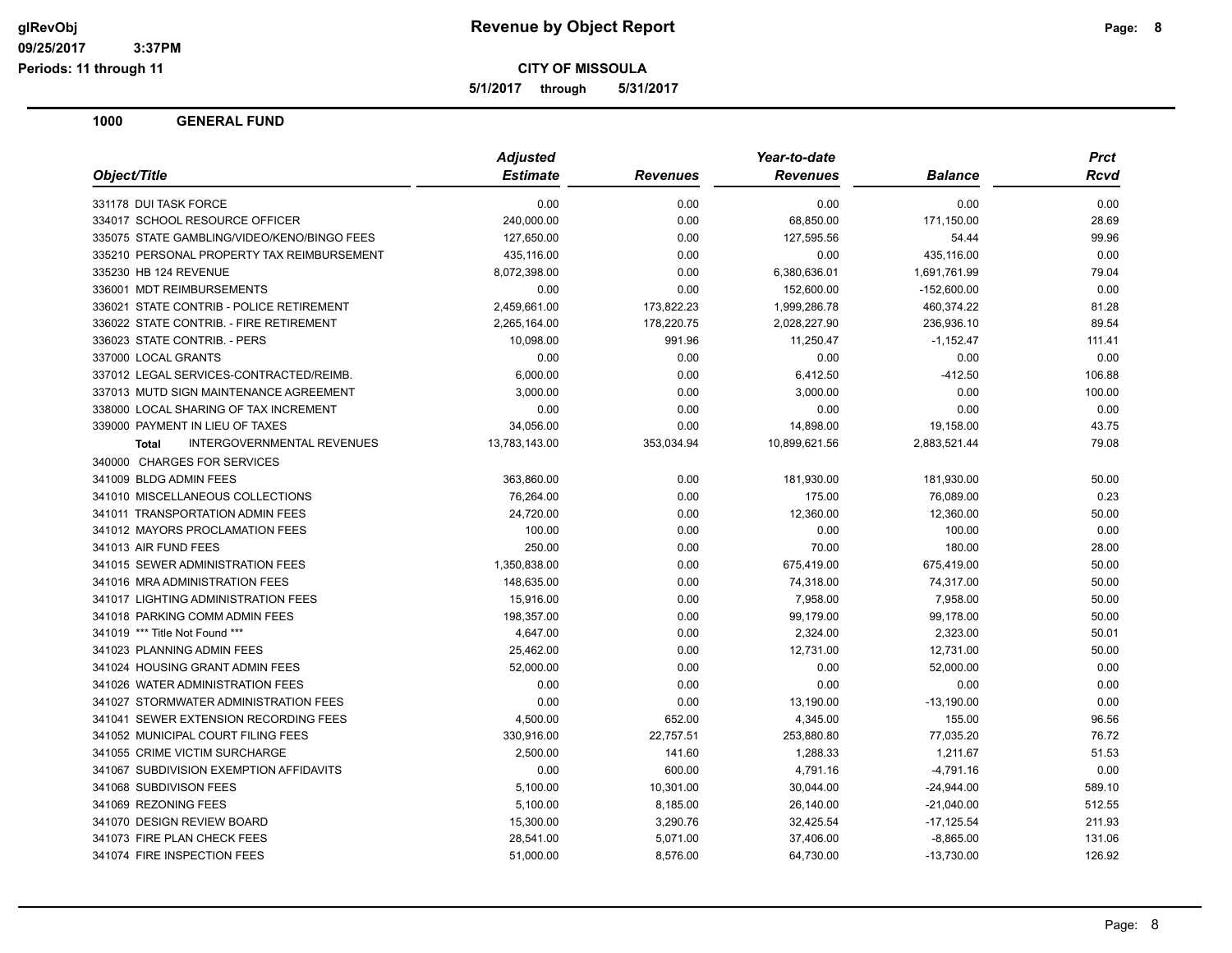**5/1/2017 through 5/31/2017**

| Object/Title                              | <b>Adjusted</b> |                 | Year-to-date    |                | <b>Prct</b> |
|-------------------------------------------|-----------------|-----------------|-----------------|----------------|-------------|
|                                           | <b>Estimate</b> | <b>Revenues</b> | <b>Revenues</b> | <b>Balance</b> | Rcvd        |
| 341076 ENGINEERING PLAN CHECK FEES        | 34,148.00       | 6,021.00        | 49,275.00       | $-15, 127.00$  | 144.30      |
| 341078 ENGINEERING MAP FEES               | 122.00          | 5.00            | 102.00          | 20.00          | 83.61       |
| 341079 GREASE INTERCEPTOR APPEAL FEES     | 2,000.00        | 0.00            | 618.00          | 1,382.00       | 30.90       |
| 341090 STREET VACATION PETITION FEES      | 0.00            | 0.00            | 0.00            | 0.00           | 0.00        |
| 341091 INSPECTION CODE BOOKS & COPIES     | 0.00            | 0.00            | 0.00            | 0.00           | 0.00        |
| 342010 POLICE/BID AGREEMENT               | 48,000.00       | 0.00            | 49,115.00       | $-1,115.00$    | 102.32      |
| 342012 PD REIMBURSABLE SERVICES           | 750.00          | 0.00            | 531.66          | 218.34         | 70.89       |
| 342013 SECURITY INVEST FEES               | 11,000.00       | 1,729.00        | 12,083.50       | $-1,083.50$    | 109.85      |
| 342014 POLICE DEPARTMENT SERVICE FEES     | 15,000.00       | 1,430.00        | 19,644.00       | $-4,644.00$    | 130.96      |
| 342015 POLICE OVERTIME FEES               | 84,000.00       | 4,792.38        | 84,678.72       | $-678.72$      | 100.81      |
| 342016 POLICE TRAINING FEES               | 36,000.00       | 3,886.92        | 7,029.24        | 28,970.76      | 19.53       |
| 342017 CATERING FEES                      | 7,200.00        | 350.00          | 3,850.00        | 3,350.00       | 53.47       |
| 342018 DESK REPORTS                       | 20,000.00       | 1,993.00        | 26,197.00       | $-6, 197.00$   | 130.99      |
| 342019 ABANDONED VEHICLE REVENUE FEES     | 12,500.00       | 10,065.00       | 16,825.00       | $-4,325.00$    | 134.60      |
| 342020 FIRE DEPARTMENT FEES               | 100.00          | 0.00            | 642.00          | $-542.00$      | 642.00      |
| 342021 CPR EDUCATION PROGRAM              | 7,435.00        | 525.00          | 7,675.00        | $-240.00$      | 103.23      |
| 342022 OUTSIDE HIRES                      | 920,150.00      | 245.22          | 547,760.00      | 372,390.00     | 59.53       |
| 342060 BIKE PROGRAM SALES & FEES          | 2,700.00        | 0.00            | 0.00            | 2,700.00       | 0.00        |
| 343000 PW REIMBURSABLE SERVICES           | 31,258.00       | 10,547.29       | 47,591.63       | $-16,333.63$   | 152.25      |
| 343001 SIGN FABRICATION & CONTRACTS       | 500.00          | 0.00            | 0.00            | 500.00         | 0.00        |
| 343002 OTHER AGENCIES - VEH MAINT         | 48,000.00       | 424.70          | 30,886.58       | 17, 113.42     | 64.35       |
| 343003 STATE PAYMENT - TRAFFIC COUNTS     | 4,450.00        | 0.00            | 0.00            | 4,450.00       | 0.00        |
| 343004 SPECIAL STATE CONTRACTS            | 80,000.00       | 17,444.84       | 117, 117.34     | $-37,117.34$   | 146.40      |
| 343006 OTHER GOVT AGENCY-STREET PROJECTS  | 98,318.00       | 0.00            | 0.00            | 98,318.00      | 0.00        |
| 343010 STREET DEPT SALES & SERVICES       | 19,195.00       | 0.00            | 0.00            | 19,195.00      | 0.00        |
| 343013 SNOW REMOVAL FEES                  | 2,933.00        | 1,067.56        | 1,193.56        | 1,739.44       | 40.69       |
| 343018 SALE OF MATERIALS                  | 0.00            | 0.00            | 0.00            | 0.00           | 0.00        |
| 343025 *** Title Not Found ***            | 0.00            | 0.00            | 0.00            | 0.00           | 0.00        |
| 343033 *** Title Not Found ***            | 0.00            | 0.00            | 0.00            | 0.00           | 0.00        |
| 343080 STATE MAINTENANCE CONTRACT         | 530,082.00      | 1,815.50        | 487,595.61      | 42,486.39      | 91.98       |
| 343083 CONTRACT SEWER APPLICATIONS        | 0.00            | 0.00            | 0.00            | 0.00           | 0.00        |
| 343084 STREET MAINTENANCE MATERIALS REIMB | 55,500.00       | 0.00            | 10,744.31       | 44,755.69      | 19.36       |
| 343097 SIDEWALK AND CURB FEES             | 340,000.00      | 29,970.22       | 308,492.19      | 31,507.81      | 90.73       |
| 343311 SALE OF NICHES                     | 3,200.00        | 0.00            | 0.00            | 3,200.00       | 0.00        |
| 343320 CEMETERY - SALE OF PLOTS           | 12,870.00       | 2,100.00        | 13,700.00       | $-830.00$      | 106.45      |
| 343321 CEMETERY FOUNDATIONS               | 1,570.00        | 1,060.00        | 3,345.00        | $-1,775.00$    | 213.06      |
| 343322 CEMETERY FLOWER CARE               | 4,250.00        | 490.00          | 3,890.00        | 360.00         | 91.53       |
| 343323 CEMETERY - LINER INSTALL FEES      | 5,580.00        | 925.00          | 11,250.00       | $-5,670.00$    | 201.61      |
| 343324 OTHER CEMETERY FEES                | 1,500.00        | 150.00          | 1,650.00        | $-150.00$      | 110.00      |
| 343325 2ND INTERMENT RIGHT                | 0.00            | 600.00          | 2,600.00        | $-2,600.00$    | 0.00        |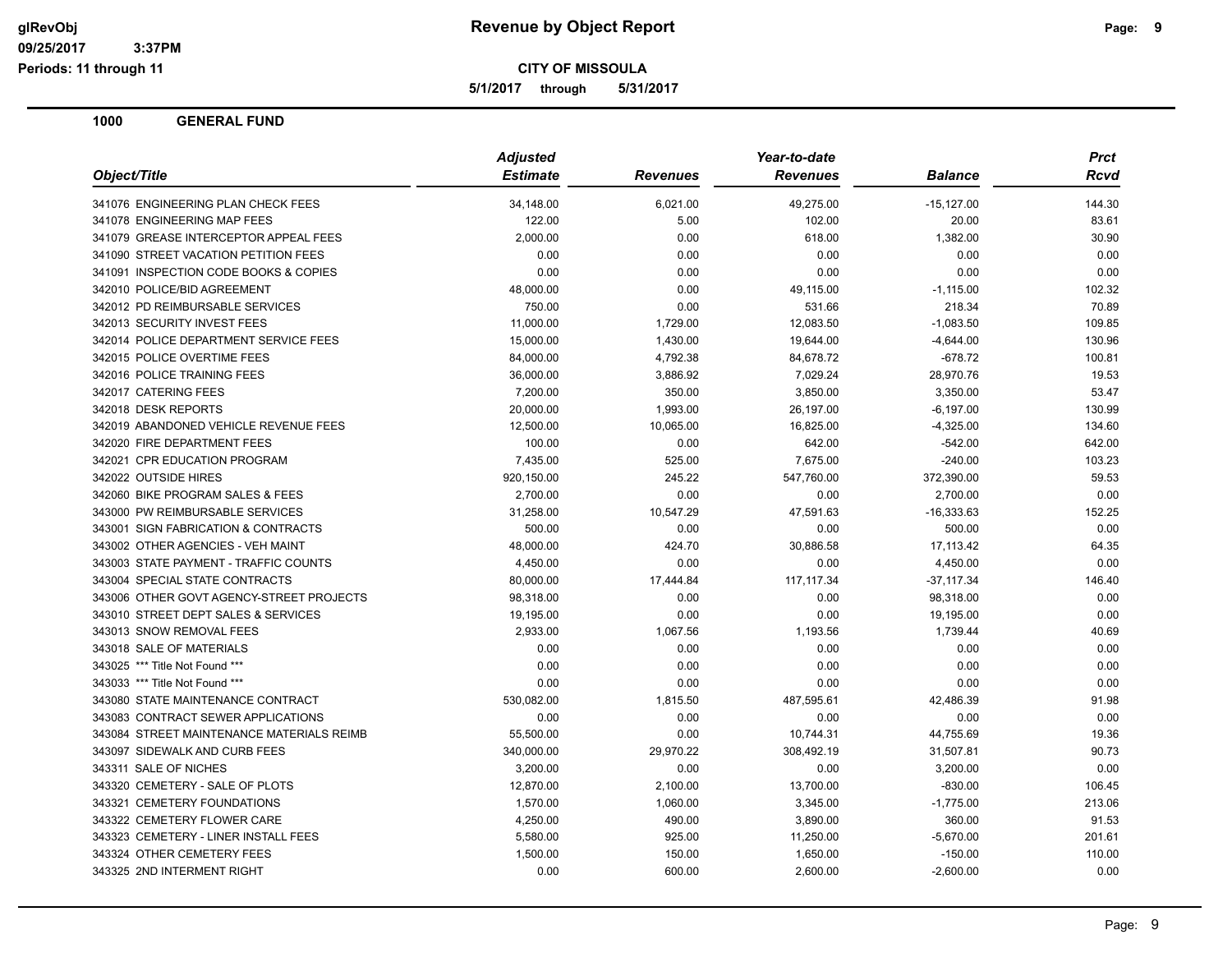**5/1/2017 through 5/31/2017**

**Periods: 11 through 11**

 **3:37PM**

| Object/Title                                   | <b>Adjusted</b><br><b>Estimate</b> | Revenues       | Year-to-date<br><b>Revenues</b> | <b>Balance</b>       | <b>Prct</b><br>Rcvd |
|------------------------------------------------|------------------------------------|----------------|---------------------------------|----------------------|---------------------|
| 343340 CEMETERY - OPENINGS & CLOSINGS          | 10,950.00                          | 2,100.00       | 12,975.00                       | $-2,025.00$          | 118.49              |
| 343350 CEMETERY CARE, FEES                     | 29,000.00                          | 0.00           | 0.00                            | 29,000.00            | 0.00                |
| 343360 WEED CONTROL                            | 3,000.00                           | 270.82         | 2,255.82                        | 744.18               | 75.19               |
| 346031 RECREATION FEES                         | 171,283.00                         | 51,695.90      | 343,901.75                      | $-172,618.75$        | 200.78              |
| 346033 PARK FEES/FACILITY RENTALS              | 200.00                             | 12,518.70      | 61,528.03                       | $-61,328.03$         | 30,764.02           |
| 346034 GROUNDS MAINTENANCE CONTRACT            | 181,734.00                         | 0.00           | 48,368.00                       | 133,366.00           | 26.61               |
| 346036 PARK CONCESSION FEES                    | 3,000.00                           | 2,709.00       | 4,916.64                        | $-1,916.64$          | 163.89              |
| 346037 YOUTH DRUG COURT CONTRACT               | 11,700.00                          | 0.00           | 0.00                            | 11,700.00            | 0.00                |
| 346050 COUNTY PLAYGROUND CONTRACT              | 3,150.00                           | 0.00           | 0.00                            | 3,150.00             | 0.00                |
| 346051 MONTANA PARKS/REC CONFERENCE 2012       | 4,500.00                           | 0.00           | 3,236.80                        | 1,263.20             | 71.93               |
| 346054 PARKS MISC OVERTIME FEES                | 0.00                               | 453.44         | 782.78                          | $-782.78$            | 0.00                |
| 346070 RECREATION GENERAL MERCHANDISE          | 0.00                               | 0.00           | 30.00                           | $-30.00$             | 0.00                |
| <b>CHARGES FOR SERVICES</b><br><b>Total</b>    | 5,562,834.00                       | 226,960.36     | 3,878,781.99                    | 1,684,052.01         | 69.73               |
| 350000 FINES & FORFEITURES                     |                                    |                |                                 |                      |                     |
| 351022 LAW ENFORCEMENT ACADEMY SURCHARGE #!    | 0.00                               | $-26,332.07$   | 4,624.56                        | $-4,624.56$          | 0.00                |
| 351031 TRAFFIC FINES                           | 1,356,738.00                       | 85,709.81      | 1,024,737.92                    | 332,000.08           | 75.53               |
| 351032 SURCHARGE ON FINES                      | 129.089.00                         | 6,927.33       | 78.422.27                       | 50.666.73            | 60.75               |
| 351033 PUBLIC DEFENDER FEES                    | 125,000.00                         | 6,470.14       | 62,496.45                       | 62,503.55            | 50.00               |
| 351034 CELLULAR PHONE FINES                    | 65,000.00                          | 6,535.88       | 70,154.63                       | $-5,154.63$          | 107.93              |
| 351035 CELL PHONE FINES: EDUCATION             | 65,000.00                          | 6,535.88       | 70,154.63                       | $-5,154.63$          | 107.93              |
| 355000 FALSE ALARM PENALTY                     | 10,000.00                          | 728.00         | 8,398.00                        | 1,602.00             | 83.98               |
| <b>FINES &amp; FORFEITURES</b><br><b>Total</b> | 1,750,827.00                       | 86,574.97      | 1,318,988.46                    | 431,838.54           | 75.34               |
| 360000 MISCELLANEOUS REVENUES                  |                                    |                |                                 |                      |                     |
| 360000 MISCELLANEOUS REVENUES                  |                                    |                |                                 |                      |                     |
| 360001 COPIES                                  | 0.00                               | 0.00           | 0.00                            | 0.00                 | 0.00                |
| 360002 PHONES                                  | 2,200.00<br>0.00                   | 188.75<br>0.00 | 1,950.00<br>0.00                | 250.00               | 88.64               |
| 360003 MMIA REIMBURSEMENT-ATTORNEY             |                                    |                |                                 | 0.00                 | 0.00                |
|                                                | 0.00                               | $-138.80$      | $-138.80$                       | 138.80               | 0.00                |
| 360010 MISCELLANEOUS<br>360050 OVER/SHORT      | 15,000.00<br>0.00                  | 1,036.49       | 4,390.09                        | 10,609.91<br>$-1.00$ | 29.27<br>0.00       |
|                                                |                                    | 0.00           | 1.00                            |                      |                     |
| 360100 REFUNDS                                 | 200.00                             | 0.00           | 0.00                            | 200.00               | 0.00                |
| 362000 OTHER MISCELLANEOUS REVENUE             | 8,000.00                           | 0.00           | 0.00                            | 8,000.00             | 0.00                |
| 362002 BAD CHECK CHARGES                       | 500.00                             | 0.00           | 180.00                          | 320.00               | 36.00               |
| 362004 URD III FACADE IMPROVEMENT LOAN REC     | 0.00                               | 0.00           | 0.00                            | 0.00                 | 0.00                |
| 362011 SALE OF UNCLAIMED PROPERTY              | 0.00                               | 0.00           | 2,321.25                        | $-2,321.25$          | 0.00                |
| 362012 REC/GREEN TAG PROGRAM                   | 300.00                             | 0.00           | 0.00                            | 300.00               | 0.00                |
| 364012 SALE OF SURPLUS PROPERTY                | 40,000.00                          | 0.00           | 14,445.22                       | 25,554.78            | 36.11               |
| 364040 INSURANCE AND DAMAGE RECOVERY           | 40,000.00                          | 828.98         | 20,398.95                       | 19,601.05            | 51.00               |
| 364041 WORKERS COMPENSATION REIMBURSEMENT      | 2,500.00                           | 0.00           | 0.00                            | 2,500.00             | 0.00                |
| 364042 EXPENDITURE REIMBURSEMENTS              | 1,200.00                           | 0.00           | 0.00                            | 1,200.00             | 0.00                |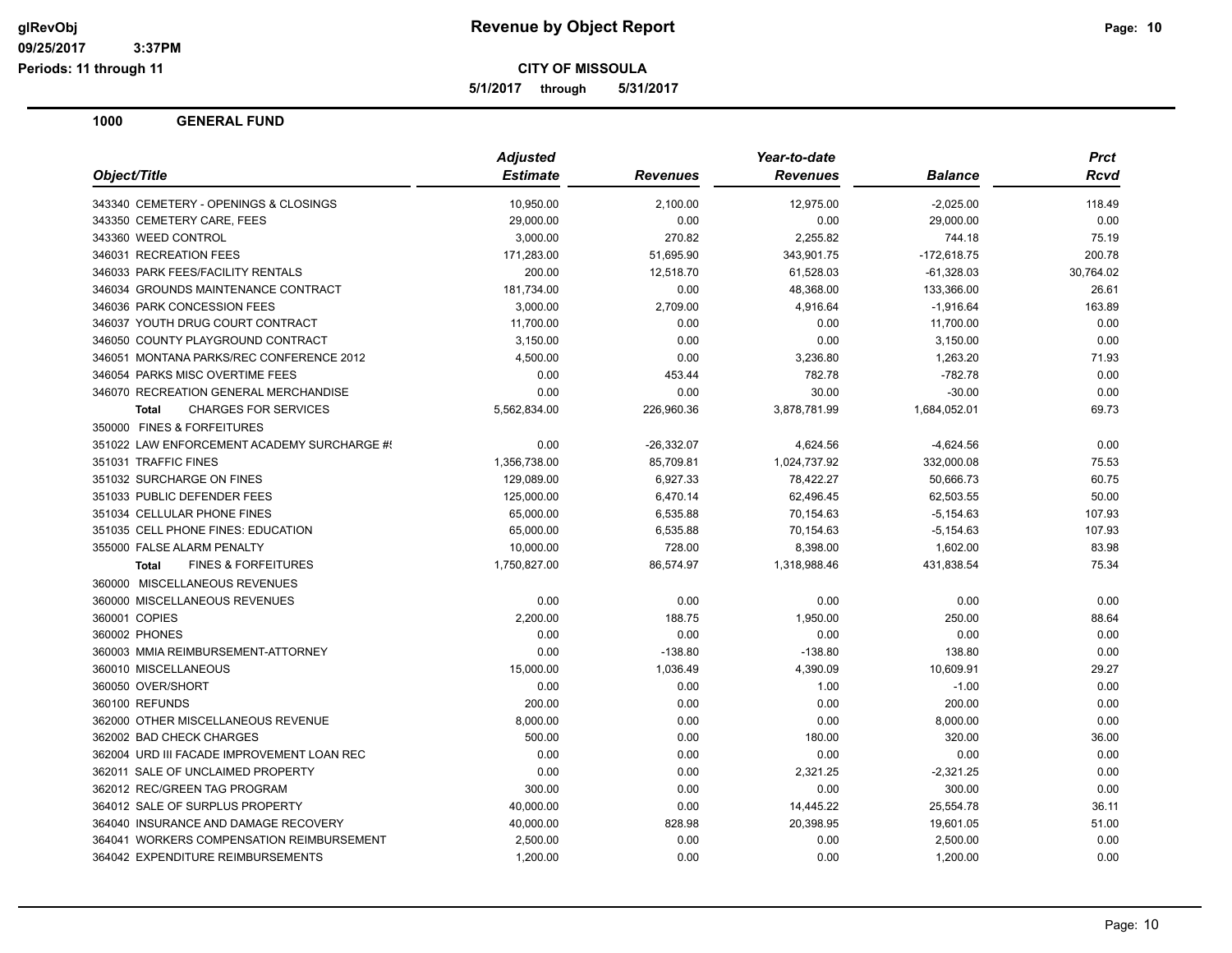**Periods: 11 through 11**

**CITY OF MISSOULA**

**5/1/2017 through 5/31/2017**

# **1000 GENERAL FUND**

 **3:37PM**

| Object/Title                                       | <b>Adjusted</b><br><b>Estimate</b> | <b>Revenues</b> | Year-to-date<br><b>Revenues</b> | <b>Balance</b> | <b>Prct</b><br>Rcvd |
|----------------------------------------------------|------------------------------------|-----------------|---------------------------------|----------------|---------------------|
| 364043 RATTLESNAKE CORRIDOR REIMBURSEMENT          | 10,000.00                          | 1.144.00        | 12,298.00                       | $-2,298.00$    | 122.98              |
| 364044 EMERGENCY RESPONSE REIMBURSEMENT            | 50.000.00                          | 0.00            | 0.00                            | 50.000.00      | 0.00                |
| 364047 MMIA EXPENDITURE REIMBURSEMENT              | 0.00                               | 0.00            | 0.00                            | 0.00           | 0.00                |
| 365000 DONATIONS                                   | 0.00                               | 0.00            | 0.00                            | 0.00           | 0.00                |
| 365001 *** Title Not Found ***                     | 0.00                               | 7.00            | 3,194.02                        | $-3,194.02$    | 0.00                |
| 365021 PARKS AND RECS GRANTS & CONTRIBUTIONS       | 15,000.00                          | 0.00            | 15,000.00                       | 0.00           | 100.00              |
| 368000 SALE OF COINS                               | 0.00                               | 0.00            | 0.00                            | 0.00           | 0.00                |
| 368001 SALE OF POLICE PROMOTIONS                   | 0.00                               | 0.00            | 0.00                            | 0.00           | 0.00                |
| 368002 SALE OF FIRE PROMOTIONS                     | 0.00                               | 0.00            | 0.00                            | 0.00           | 0.00                |
| MISCELLANEOUS REVENUES<br>Total                    | 184,900.00                         | 3,066.42        | 74,039.73                       | 110,860.27     | 40.04               |
| 370000 INVESTMENTS & ROYALTY EARNINGS              |                                    |                 |                                 |                |                     |
| 371010 INTEREST ON INVESTMENTS                     | 3,500.00                           | 0.00            | 412.20                          | 3,087.80       | 11.78               |
| 371020 GAIN/LOSS IN MARKET VALUE OF INVESTMENT     | 0.00                               | 0.00            | 0.00                            | 0.00           | 0.00                |
| <b>INVESTMENTS &amp; ROYALTY EARNINGS</b><br>Total | 3,500.00                           | 0.00            | 412.20                          | 3,087.80       | 11.78               |
| 380000 OTHER FINANCING SOURCES                     |                                    |                 |                                 |                |                     |
| 381070 PROCEEDS FROM NOTES/LOANS/INTERCAP          | 0.00                               | 0.00            | 0.00                            | 0.00           | 0.00                |
| 381090 PROCEEDS FROM CAPITAL LEASE                 | 316,129.00                         | 0.00            | 0.00                            | 316,129.00     | 0.00                |
| 382010 SALE OF FIXED ASSETS                        | 0.00                               | 0.00            | 0.00                            | 0.00           | 0.00                |
| 383000 OPERATING TRANSFERS                         | 74,000.00                          | 0.00            | 37,000.00                       | 37,000.00      | 50.00               |
| 383001 TRANS FR FLUSHING DISTRICT                  | 41,200.00                          | 0.00            | 20,600.00                       | 20,600.00      | 50.00               |
| 383002 TRANS FR GAS TAX                            | 564,000.00                         | 0.00            | 282,000.00                      | 282,000.00     | 50.00               |
| 383003 TRANS FR COMPREHENSIVE INSURANCE LEVY       | 0.00                               | 0.00            | 0.00                            | 0.00           | 0.00                |
| 383004 TRANS FR EMPLOYEE HEALTH INSURANCE LEV      | 4,778,675.00                       | 0.00            | 2,389,338.00                    | 2,389,337.00   | 50.00               |
| 383007 TRANS FR CABLE FRANCHISE                    | 301.433.00                         | 0.00            | 150.717.00                      | 150.716.00     | 50.00               |
| 383011 TRANS FR SID REVOLVING                      | 100,000.00                         | 0.00            | 0.00                            | 100,000.00     | 0.00                |
| 383065 TRANSFER FROM WWTF                          | 50,213.00                          | 0.00            | 0.00                            | 50,213.00      | 0.00                |
| OTHER FINANCING SOURCES<br><b>Total</b>            | 6,225,650.00                       | 0.00            | 2,879,655.00                    | 3,345,995.00   | 46.25               |
| 390000 INTERNAL SERVICES                           |                                    |                 |                                 |                |                     |
| 399999 NEW REQUESTS FUNDING                        | 0.00                               | 0.00            | 0.00                            | 0.00           | 0.00                |
| <b>INTERNAL SERVICES</b><br>Total                  | 0.00                               | 0.00            | 0.00                            | 0.00           | 0.00                |
| <b>GENERAL FUND</b><br>Total                       | 53,681,050.00                      | 1,257,015.04    | 33,962,974.75                   | 19,718,075.25  | 63.27               |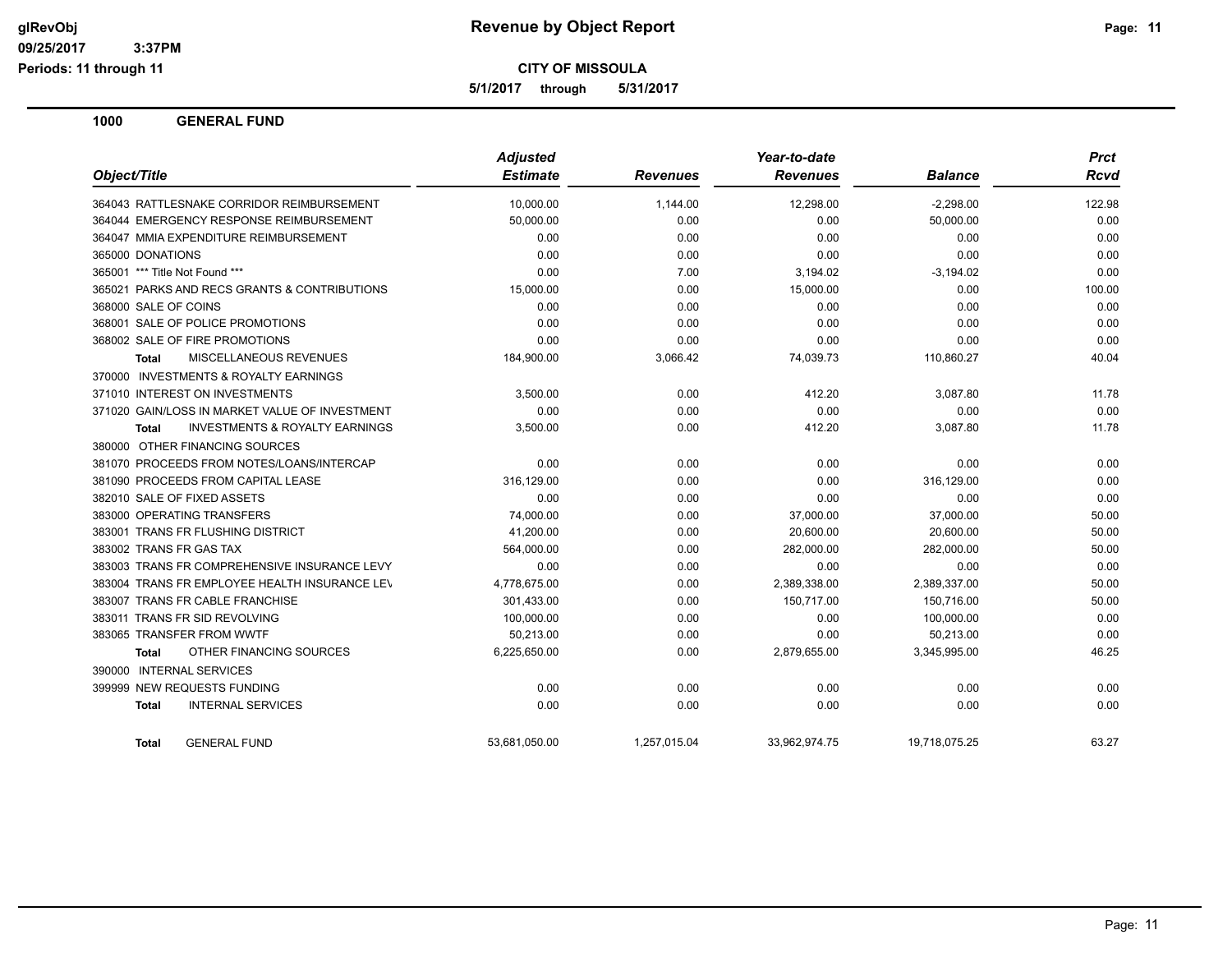**5/1/2017 through 5/31/2017**

# **1211 PARK ACQUISITION & DEVELOPMENT**

#### **1211 PARK ACQUISITION & DEVELOPMENT**

|                                                           | <b>Adjusted</b> |                 | Year-to-date    |                | <b>Prct</b> |
|-----------------------------------------------------------|-----------------|-----------------|-----------------|----------------|-------------|
| Object/Title                                              | <b>Estimate</b> | <b>Revenues</b> | <b>Revenues</b> | <b>Balance</b> | <b>Rcvd</b> |
| 340000 CHARGES FOR SERVICES                               |                 |                 |                 |                |             |
| 346080 PAYMENT IN LIEU OF PARKS                           | 243,228.00      | 0.00            | 30,760.00       | 212,468.00     | 12.65       |
| 346082 HIGH PARK EASEMENT EXCHANGE                        | 0.00            | 0.00            | 0.00            | 0.00           | 0.00        |
| <b>CHARGES FOR SERVICES</b><br><b>Total</b>               | 243,228.00      | 0.00            | 30,760.00       | 212,468.00     | 12.65       |
| 360000 MISCELLANEOUS REVENUES                             |                 |                 |                 |                |             |
| 360010 MISCELLANEOUS                                      | 0.00            | 0.00            | 0.00            | 0.00           | 0.00        |
| 360016 LAFRAY PARK DONATIONS                              | 0.00            | 0.00            | 0.00            | 0.00           | 0.00        |
| 360017 PARK PLANS FORFEITURE                              | 0.00            | 0.00            | 0.00            | 0.00           | 0.00        |
| 360020 GREENOUGH PARK ENCROACHMENTS                       | 0.00            | 0.00            | 0.00            | 0.00           | 0.00        |
| 365102 RECREATION YOUTH & ADULT SPORTS                    | 0.00            | 0.00            | 0.00            | 0.00           | 0.00        |
| MISCELLANEOUS REVENUES<br><b>Total</b>                    | 0.00            | 0.00            | 0.00            | 0.00           | 0.00        |
| <b>INVESTMENTS &amp; ROYALTY EARNINGS</b><br>370000       |                 |                 |                 |                |             |
| 371010 INTEREST ON INVESTMENTS                            | 0.00            | 0.00            | 0.00            | 0.00           | 0.00        |
| 371020 GAIN/LOSS IN MARKET VALUE OF INVESTMENTS           | 0.00            | 0.00            | 0.00            | 0.00           | 0.00        |
| <b>INVESTMENTS &amp; ROYALTY EARNINGS</b><br><b>Total</b> | 0.00            | 0.00            | 0.00            | 0.00           | 0.00        |
| OTHER FINANCING SOURCES<br>380000                         |                 |                 |                 |                |             |
| 383000 OPERATING TRANSFERS                                | 0.00            | 0.00            | 0.00            | 0.00           | 0.00        |
| 383029 TRANS FR GENERAL                                   | 0.00            | 0.00            | 0.00            | 0.00           | 0.00        |
| OTHER FINANCING SOURCES<br><b>Total</b>                   | 0.00            | 0.00            | 0.00            | 0.00           | 0.00        |
| PARK ACQUISITION & DEVELOPMENT<br>Total                   | 243,228.00      | 0.00            | 30,760.00       | 212,468.00     | 12.65       |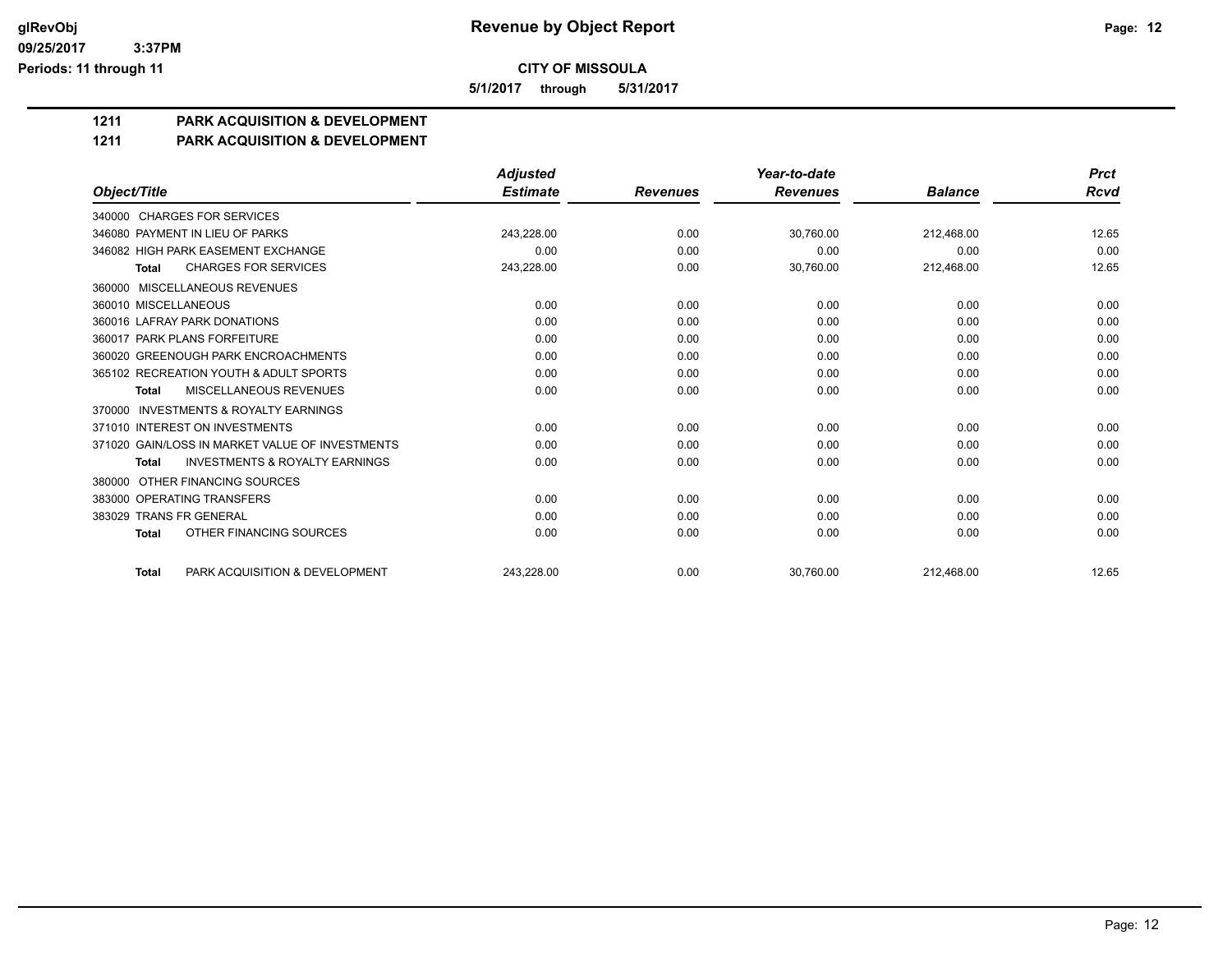**5/1/2017 through 5/31/2017**

#### **1211 PARK ACQUISITION & DEVELOPMENT**

|                                                           | <b>Adjusted</b> |                 | Year-to-date    |                | <b>Prct</b> |
|-----------------------------------------------------------|-----------------|-----------------|-----------------|----------------|-------------|
| Object/Title                                              | <b>Estimate</b> | <b>Revenues</b> | <b>Revenues</b> | <b>Balance</b> | <b>Rcvd</b> |
| 340000 CHARGES FOR SERVICES                               |                 |                 |                 |                |             |
| 346080 PAYMENT IN LIEU OF PARKS                           | 243.228.00      | 0.00            | 30,760.00       | 212.468.00     | 12.65       |
| 346082 HIGH PARK EASEMENT EXCHANGE                        | 0.00            | 0.00            | 0.00            | 0.00           | 0.00        |
| <b>CHARGES FOR SERVICES</b><br><b>Total</b>               | 243,228.00      | 0.00            | 30,760.00       | 212,468.00     | 12.65       |
| 360000 MISCELLANEOUS REVENUES                             |                 |                 |                 |                |             |
| 360010 MISCELLANEOUS                                      | 0.00            | 0.00            | 0.00            | 0.00           | 0.00        |
| 360016 LAFRAY PARK DONATIONS                              | 0.00            | 0.00            | 0.00            | 0.00           | 0.00        |
| 360017 PARK PLANS FORFEITURE                              | 0.00            | 0.00            | 0.00            | 0.00           | 0.00        |
| 360020 GREENOUGH PARK ENCROACHMENTS                       | 0.00            | 0.00            | 0.00            | 0.00           | 0.00        |
| 365102 RECREATION YOUTH & ADULT SPORTS                    | 0.00            | 0.00            | 0.00            | 0.00           | 0.00        |
| MISCELLANEOUS REVENUES<br>Total                           | 0.00            | 0.00            | 0.00            | 0.00           | 0.00        |
| <b>INVESTMENTS &amp; ROYALTY EARNINGS</b><br>370000       |                 |                 |                 |                |             |
| 371010 INTEREST ON INVESTMENTS                            | 0.00            | 0.00            | 0.00            | 0.00           | 0.00        |
| 371020 GAIN/LOSS IN MARKET VALUE OF INVESTMENT            | 0.00            | 0.00            | 0.00            | 0.00           | 0.00        |
| <b>INVESTMENTS &amp; ROYALTY EARNINGS</b><br><b>Total</b> | 0.00            | 0.00            | 0.00            | 0.00           | 0.00        |
| 380000 OTHER FINANCING SOURCES                            |                 |                 |                 |                |             |
| 383000 OPERATING TRANSFERS                                | 0.00            | 0.00            | 0.00            | 0.00           | 0.00        |
| 383029 TRANS FR GENERAL                                   | 0.00            | 0.00            | 0.00            | 0.00           | 0.00        |
| OTHER FINANCING SOURCES<br><b>Total</b>                   | 0.00            | 0.00            | 0.00            | 0.00           | 0.00        |
| PARK ACQUISITION & DEVELOPMENT<br><b>Total</b>            | 243.228.00      | 0.00            | 30.760.00       | 212.468.00     | 12.65       |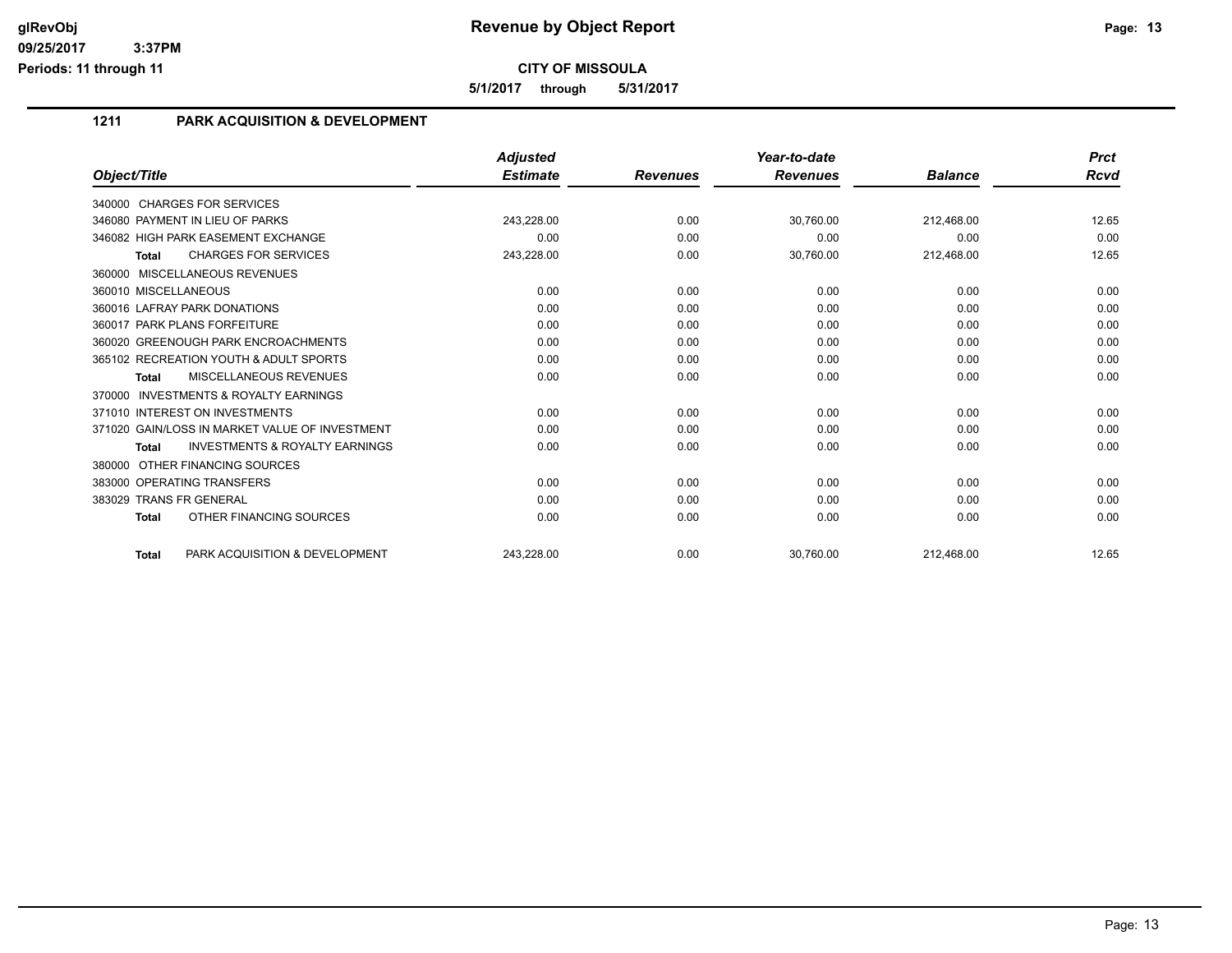**5/1/2017 through 5/31/2017**

**1212 PARK ENTERPRISE FUND**

**1212 PARK ENTERPRISE FUND**

|                                                           | <b>Adjusted</b> |                 | Year-to-date    |                | <b>Prct</b> |
|-----------------------------------------------------------|-----------------|-----------------|-----------------|----------------|-------------|
| Object/Title                                              | <b>Estimate</b> | <b>Revenues</b> | <b>Revenues</b> | <b>Balance</b> | <b>Rcvd</b> |
| 340000 CHARGES FOR SERVICES                               |                 |                 |                 |                |             |
| 346000 FEES                                               | 223,100.00      | 8,834.83        | 36,658.22       | 186,441.78     | 16.43       |
| 346001 TENNIS FEE                                         | 1,000.00        | 0.00            | 1,380.00        | $-380.00$      | 138.00      |
| 346030 SWIMMING POOL FEES                                 | 1,000.00        | 0.00            | 1,000.00        | 0.00           | 100.00      |
| 346040 MCCORMICK SWIMMING POOL                            | 0.00            | 0.00            | 0.00            | 0.00           | 0.00        |
| 346056 PICNIC SITE FEES                                   | 0.00            | 0.00            | 0.00            | 0.00           | 0.00        |
| 346060 CURRENTS SWIMMING FACILITY                         | 0.00            | 0.00            | 0.00            | 0.00           | 0.00        |
| <b>CHARGES FOR SERVICES</b><br><b>Total</b>               | 225,100.00      | 8,834.83        | 39,038.22       | 186,061.78     | 17.34       |
| MISCELLANEOUS REVENUES<br>360000                          |                 |                 |                 |                |             |
| 360010 MISCELLANEOUS                                      | 0.00            | 0.00            | 0.00            | 0.00           | 0.00        |
| <b>MISCELLANEOUS REVENUES</b><br>Total                    | 0.00            | 0.00            | 0.00            | 0.00           | 0.00        |
| <b>INVESTMENTS &amp; ROYALTY EARNINGS</b><br>370000       |                 |                 |                 |                |             |
| 371010 INTEREST ON INVESTMENTS                            | 0.00            | 0.00            | 0.00            | 0.00           | 0.00        |
| 371020 GAIN/LOSS IN MARKET VALUE OF INVESTMENTS           | 0.00            | 0.00            | 0.00            | 0.00           | 0.00        |
| <b>INVESTMENTS &amp; ROYALTY EARNINGS</b><br><b>Total</b> | 0.00            | 0.00            | 0.00            | 0.00           | 0.00        |
| PARK ENTERPRISE FUND<br><b>Total</b>                      | 225,100.00      | 8,834.83        | 39,038.22       | 186,061.78     | 17.34       |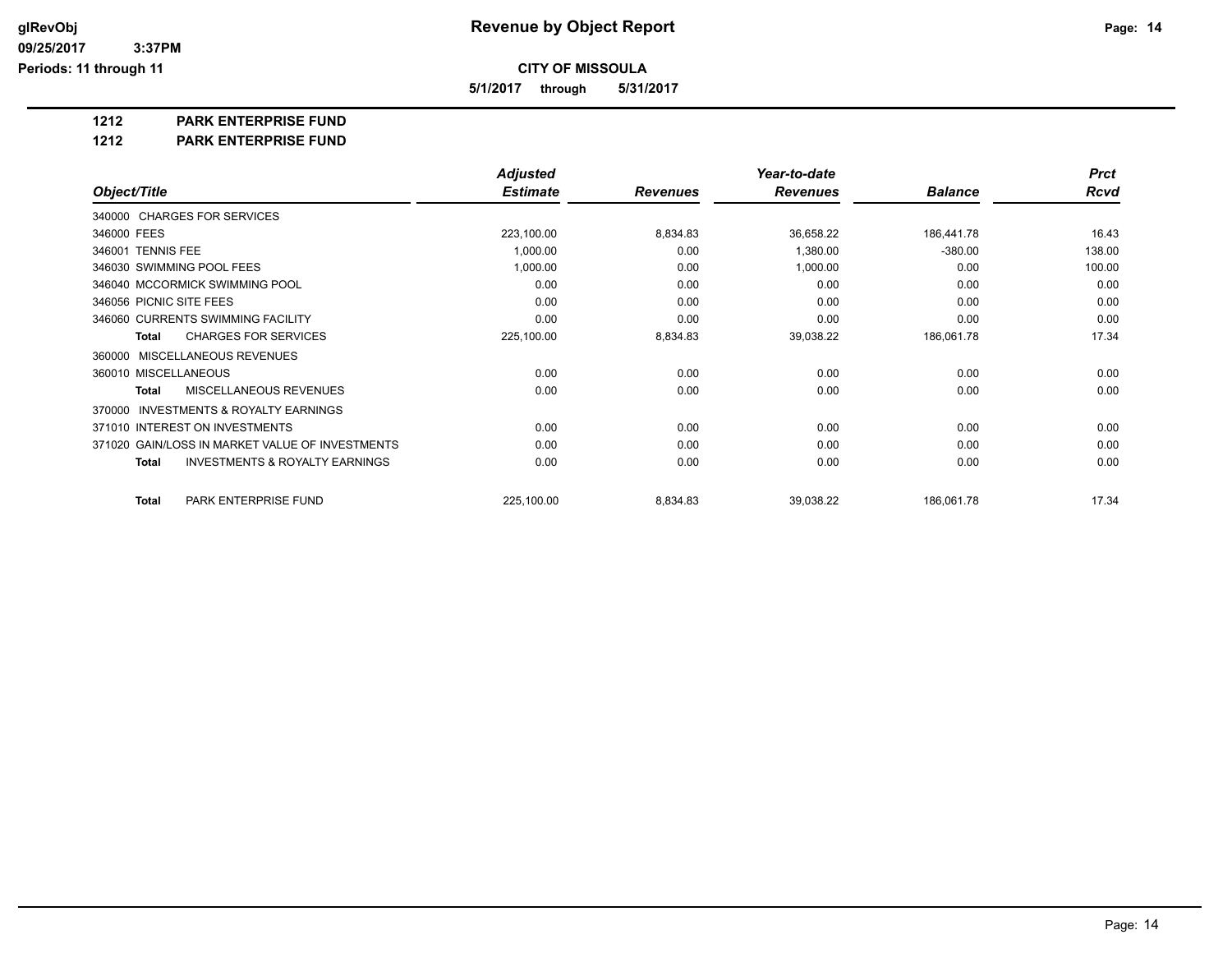**5/1/2017 through 5/31/2017**

#### **1212 PARK ENTERPRISE FUND**

|                                                           | <b>Adjusted</b> |                 | Year-to-date    |                | <b>Prct</b> |
|-----------------------------------------------------------|-----------------|-----------------|-----------------|----------------|-------------|
| Object/Title                                              | <b>Estimate</b> | <b>Revenues</b> | <b>Revenues</b> | <b>Balance</b> | <b>Rcvd</b> |
| 340000 CHARGES FOR SERVICES                               |                 |                 |                 |                |             |
| 346000 FEES                                               | 223,100.00      | 8,834.83        | 36,658.22       | 186,441.78     | 16.43       |
| 346001 TENNIS FEE                                         | 1,000.00        | 0.00            | 1,380.00        | $-380.00$      | 138.00      |
| 346030 SWIMMING POOL FEES                                 | 1,000.00        | 0.00            | 1,000.00        | 0.00           | 100.00      |
| 346040 MCCORMICK SWIMMING POOL                            | 0.00            | 0.00            | 0.00            | 0.00           | 0.00        |
| 346056 PICNIC SITE FEES                                   | 0.00            | 0.00            | 0.00            | 0.00           | 0.00        |
| 346060 CURRENTS SWIMMING FACILITY                         | 0.00            | 0.00            | 0.00            | 0.00           | 0.00        |
| <b>CHARGES FOR SERVICES</b><br><b>Total</b>               | 225,100.00      | 8,834.83        | 39,038.22       | 186,061.78     | 17.34       |
| 360000 MISCELLANEOUS REVENUES                             |                 |                 |                 |                |             |
| 360010 MISCELLANEOUS                                      | 0.00            | 0.00            | 0.00            | 0.00           | 0.00        |
| MISCELLANEOUS REVENUES<br>Total                           | 0.00            | 0.00            | 0.00            | 0.00           | 0.00        |
| <b>INVESTMENTS &amp; ROYALTY EARNINGS</b><br>370000       |                 |                 |                 |                |             |
| 371010 INTEREST ON INVESTMENTS                            | 0.00            | 0.00            | 0.00            | 0.00           | 0.00        |
| 371020 GAIN/LOSS IN MARKET VALUE OF INVESTMENT            | 0.00            | 0.00            | 0.00            | 0.00           | 0.00        |
| <b>INVESTMENTS &amp; ROYALTY EARNINGS</b><br><b>Total</b> | 0.00            | 0.00            | 0.00            | 0.00           | 0.00        |
| PARK ENTERPRISE FUND<br><b>Total</b>                      | 225,100.00      | 8,834.83        | 39,038.22       | 186,061.78     | 17.34       |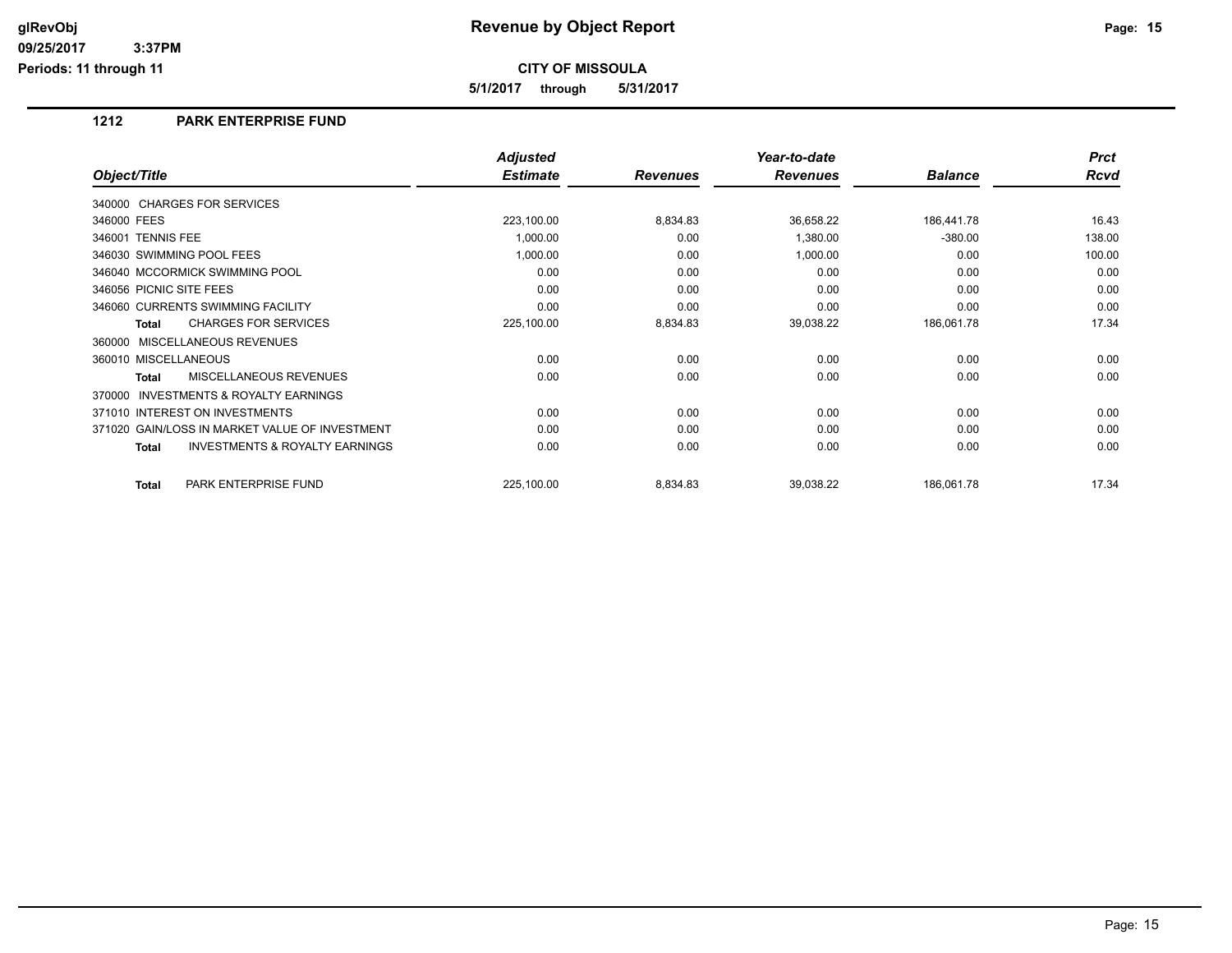**5/1/2017 through 5/31/2017**

**1216 PARKS & REC TRAILS, DEV**

|                                                   | <b>Adjusted</b> |                 | Year-to-date    |                | <b>Prct</b> |
|---------------------------------------------------|-----------------|-----------------|-----------------|----------------|-------------|
| Object/Title                                      | <b>Estimate</b> | <b>Revenues</b> | <b>Revenues</b> | <b>Balance</b> | <b>Rcvd</b> |
| 330000 INTERGOVERNMENTAL REVENUES                 |                 |                 |                 |                |             |
| 331013 NORTHSIDE PED BRIDGE ARRA GRANT            | 0.00            | 0.00            | 0.00            | 0.00           | 0.00        |
| 331014 WHITE PINE PLAYGROUND-CDBG GRANT           | 0.00            | 0.00            | 0.00            | 0.00           | 0.00        |
| 334025 COUNTY WEED                                | 15,000.00       | 0.00            | 43,007.68       | $-28,007.68$   | 286.72      |
| 334026 FOREST HEALTH GRANT                        | 20,000.00       | 0.00            | 0.00            | 20,000.00      | 0.00        |
| 334028 DEPT OF AG INTERN GRANT                    | 0.00            | 0.00            | 0.00            | 0.00           | 0.00        |
| 334121 DNRC GRANT                                 | 50,000.00       | 0.00            | 0.00            | 50,000.00      | 0.00        |
| 334122 RENEWABLE RESOURCE GRANTS                  | 0.00            | 0.00            | 0.00            | 0.00           | 0.00        |
| 334125 FWP GRANT                                  | 27,000.00       | 0.00            | 0.00            | 27,000.00      | 0.00        |
| 334251 RTP/TAP STATE GRANTS                       | 0.00            | 0.00            | $-2,548.00$     | 2,548.00       | 0.00        |
| 336023 STATE CONTRIB. - PERS                      | 0.00            | 0.00            | 5.57            | $-5.57$        | 0.00        |
| <b>INTERGOVERNMENTAL REVENUES</b><br><b>Total</b> | 112,000.00      | 0.00            | 40,465.25       | 71,534.75      | 36.13       |
| 340000 CHARGES FOR SERVICES                       |                 |                 |                 |                |             |
| 343036 *** Title Not Found ***                    | 0.00            | 0.00            | 0.00            | 0.00           | 0.00        |
| 343302 PARKS SOIL PROJECT                         | 0.00            | 0.00            | 0.00            | 0.00           | 0.00        |
| 346034 GROUNDS MAINTENANCE CONTRACT               | 0.00            | 0.00            | 0.00            | 0.00           | 0.00        |
| 346052 PLAYGROUND SAFETY TRAINING                 | 0.00            | 0.00            | 0.00            | 0.00           | 0.00        |
| 346055 COUNTY PARK SUPPORT                        | 0.00            | 0.00            | 0.00            | 0.00           | 0.00        |
| <b>CHARGES FOR SERVICES</b><br><b>Total</b>       | 0.00            | 0.00            | 0.00            | 0.00           | 0.00        |
| 360000 MISCELLANEOUS REVENUES                     |                 |                 |                 |                |             |
| 360000 MISCELLANEOUS REVENUES                     | 25,000.00       | 0.00            | 0.00            | 25,000.00      | 0.00        |
| 360010 MISCELLANEOUS                              | 0.00            | 0.00            | 0.00            | 0.00           | 0.00        |
| 361000 RATTLESNAKE LAND LEASES                    | 0.00            | 0.00            | 2,100.00        | $-2,100.00$    | 0.00        |
| 361003 CARAS PARK CONCERT REVENUE                 | 0.00            | 0.00            | 0.00            | 0.00           | 0.00        |
| 364040 INSURANCE AND DAMAGE RECOVERY              | 0.00            | 75.00           | 20,664.78       | $-20,664.78$   | 0.00        |
| 365000 DONATIONS                                  | 0.00            | 0.00            | 0.00            | 0.00           | 0.00        |
| 365001 *** Title Not Found ***                    | 19,650.00       | 0.00            | 0.00            | 19,650.00      | 0.00        |
| 365002 OTHER RECREATION DONATIONS                 | 70,000.00       | 3,126.85        | 16,586.74       | 53,413.26      | 23.70       |
| 365003 DONATIONS - SMOKE ALARMS                   | 0.00            | 0.00            | 100.55          | $-100.55$      | 0.00        |
| 365004 GRANT CR TRAIL ASSN DONATION               | 0.00            | 0.00            | 0.00            | 0.00           | 0.00        |
| 365005 DONATIONS - ARCO                           | 0.00            | 0.00            | 0.00            | 0.00           | 0.00        |
| 365009 DONATIONS - BASKETBALL/TENNIS COURT        | 45,000.00       | 0.00            | 1,224.00        | 43,776.00      | 2.72        |
| 365019 PARKS DONATIONS                            | 271,100.00      | 1,786.00        | 18,523.85       | 252,576.15     | 6.83        |
| 365020 OPEN SPACE DONATIONS                       | 10,000.00       | 0.00            | 25.00           | 9,975.00       | 0.25        |
| 365100 RECREATION OUTDOOR                         | 30,000.00       | 42.00           | 2,201.00        | 27,799.00      | 7.34        |
| 365101 RECREATION SCHOLARSHIP                     | 0.00            | $-4,081.79$     | 2,948.72        | $-2,948.72$    | 0.00        |
| 365102 RECREATION YOUTH & ADULT SPORTS            | 0.00            | 0.00            | 3,070.00        | $-3,070.00$    | 0.00        |
| 365103 URBAN FORESTRY PROGRAMS                    | 55,000.00       | 1,250.00        | 4,098.00        | 50,902.00      | 7.45        |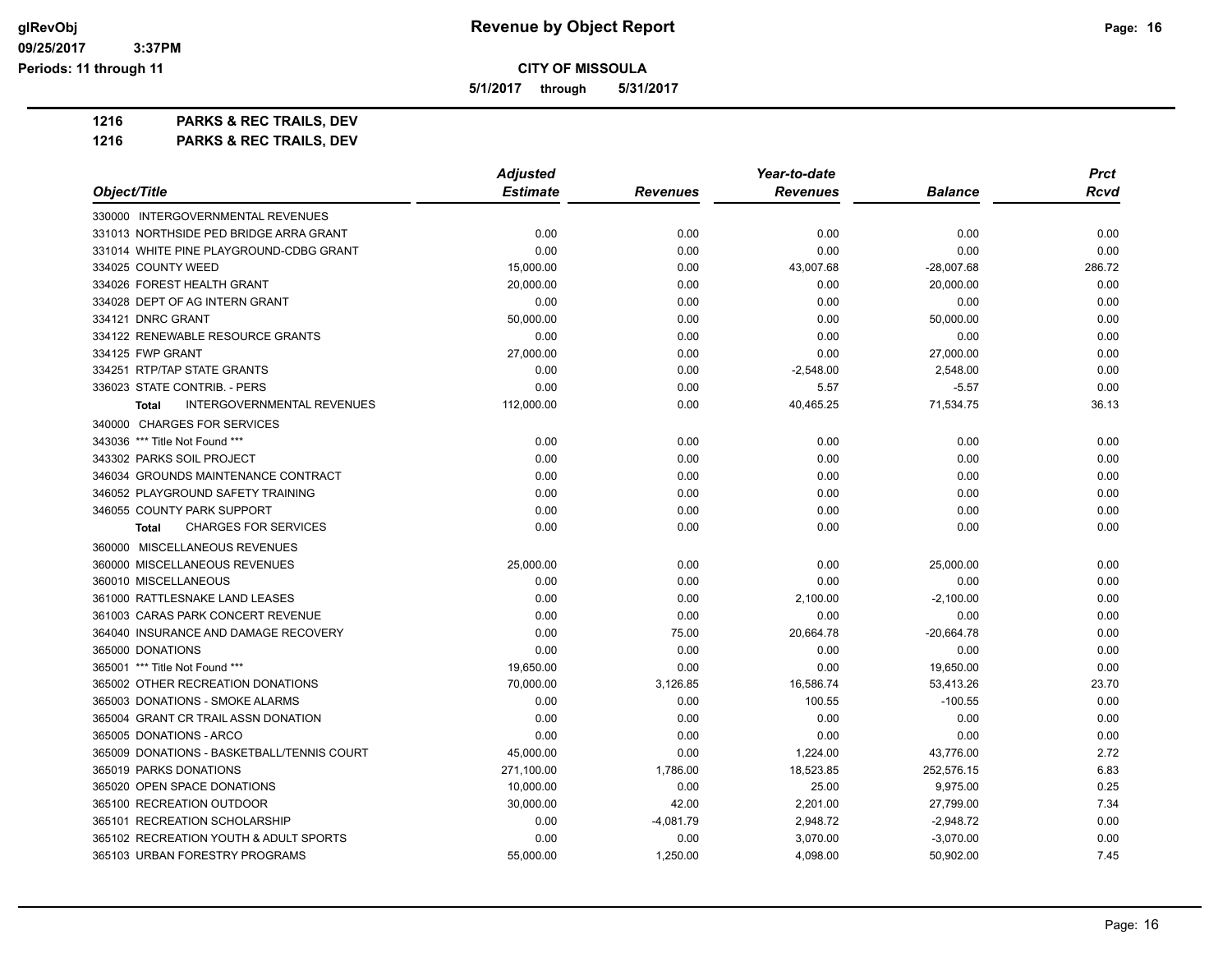**5/1/2017 through 5/31/2017**

**1216 PARKS & REC TRAILS, DEV**

|                                                           | <b>Adjusted</b> |                 | Year-to-date    |                | <b>Prct</b> |
|-----------------------------------------------------------|-----------------|-----------------|-----------------|----------------|-------------|
| Object/Title                                              | <b>Estimate</b> | <b>Revenues</b> | <b>Revenues</b> | <b>Balance</b> | <b>Rcvd</b> |
| 365109 CONSERVATION LANDS DONATIONS                       | 20,000.00       | 0.00            | 0.00            | 20,000.00      | 0.00        |
| MISCELLANEOUS REVENUES<br><b>Total</b>                    | 545,750.00      | 2,198.06        | 71,542.64       | 474,207.36     | 13.11       |
| 370000 INVESTMENTS & ROYALTY EARNINGS                     |                 |                 |                 |                |             |
| 371010 INTEREST ON INVESTMENTS                            | 0.00            | 0.00            | 0.00            | 0.00           | 0.00        |
| 371020 GAIN/LOSS IN MARKET VALUE OF INVESTMENTS           | 0.00            | 0.00            | 0.00            | 0.00           | 0.00        |
| <b>INVESTMENTS &amp; ROYALTY EARNINGS</b><br><b>Total</b> | 0.00            | 0.00            | 0.00            | 0.00           | 0.00        |
| 380000 OTHER FINANCING SOURCES                            |                 |                 |                 |                |             |
| 383000 OPERATING TRANSFERS                                | 10,000.00       | 0.00            | 10,000.00       | 0.00           | 100.00      |
| 383001 TRANS FR FLUSHING DISTRICT                         | 0.00            | 0.00            | 0.00            | 0.00           | 0.00        |
| 383026 TRANS FR CDBG                                      | 158.000.00      | 0.00            | 160.000.00      | $-2.000.00$    | 101.27      |
| 383043 TRANSFERS FROM IMPACT FEES                         | 0.00            | 0.00            | 0.00            | 0.00           | 0.00        |
| OTHER FINANCING SOURCES<br><b>Total</b>                   | 168,000.00      | 0.00            | 170,000.00      | $-2,000.00$    | 101.19      |
| PARKS & REC TRAILS, DEV<br><b>Total</b>                   | 825,750.00      | 2,198.06        | 282,007.89      | 543.742.11     | 34.15       |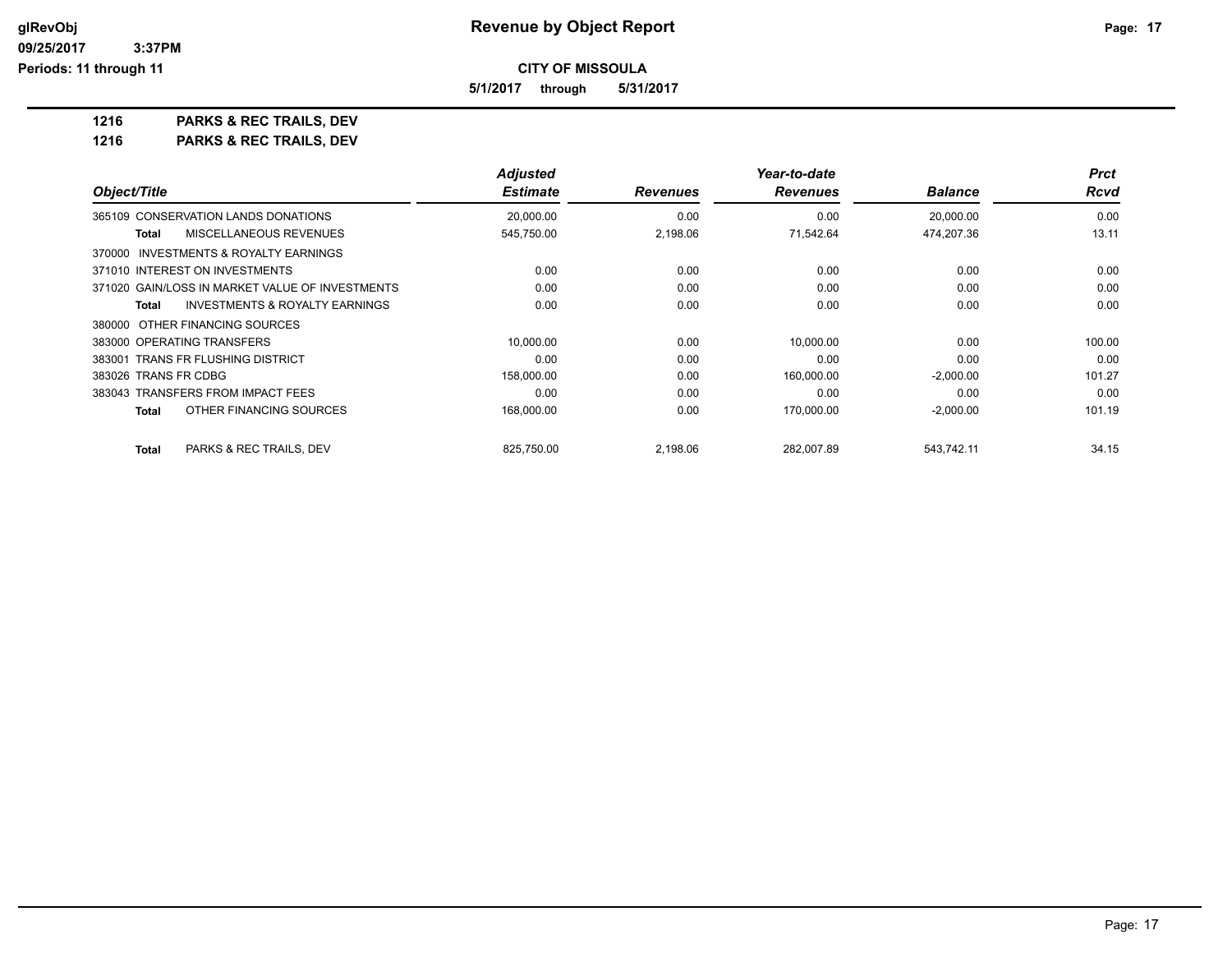**5/1/2017 through 5/31/2017**

|                                                   | <b>Adjusted</b> |             | Year-to-date    |                | <b>Prct</b> |
|---------------------------------------------------|-----------------|-------------|-----------------|----------------|-------------|
| Object/Title                                      | <b>Estimate</b> | Revenues    | <b>Revenues</b> | <b>Balance</b> | Rcvd        |
| 330000 INTERGOVERNMENTAL REVENUES                 |                 |             |                 |                |             |
| 331013 NORTHSIDE PED BRIDGE ARRA GRANT            | 0.00            | 0.00        | 0.00            | 0.00           | 0.00        |
| 331014 WHITE PINE PLAYGROUND-CDBG GRANT           | 0.00            | 0.00        | 0.00            | 0.00           | 0.00        |
| 334025 COUNTY WEED                                | 15,000.00       | 0.00        | 43,007.68       | $-28,007.68$   | 286.72      |
| 334026 FOREST HEALTH GRANT                        | 20,000.00       | 0.00        | 0.00            | 20,000.00      | 0.00        |
| 334028 DEPT OF AG INTERN GRANT                    | 0.00            | 0.00        | 0.00            | 0.00           | 0.00        |
| 334121 DNRC GRANT                                 | 50,000.00       | 0.00        | 0.00            | 50,000.00      | 0.00        |
| 334122 RENEWABLE RESOURCE GRANTS                  | 0.00            | 0.00        | 0.00            | 0.00           | 0.00        |
| 334125 FWP GRANT                                  | 27,000.00       | 0.00        | 0.00            | 27,000.00      | 0.00        |
| 334251 RTP/TAP STATE GRANTS                       | 0.00            | 0.00        | $-2,548.00$     | 2,548.00       | 0.00        |
| 336023 STATE CONTRIB. - PERS                      | 0.00            | 0.00        | 5.57            | $-5.57$        | 0.00        |
| <b>INTERGOVERNMENTAL REVENUES</b><br><b>Total</b> | 112,000.00      | 0.00        | 40,465.25       | 71,534.75      | 36.13       |
| 340000 CHARGES FOR SERVICES                       |                 |             |                 |                |             |
| 343036 *** Title Not Found ***                    | 0.00            | 0.00        | 0.00            | 0.00           | 0.00        |
| 343302 PARKS SOIL PROJECT                         | 0.00            | 0.00        | 0.00            | 0.00           | 0.00        |
| 346034 GROUNDS MAINTENANCE CONTRACT               | 0.00            | 0.00        | 0.00            | 0.00           | 0.00        |
| 346052 PLAYGROUND SAFETY TRAINING                 | 0.00            | 0.00        | 0.00            | 0.00           | 0.00        |
| 346055 COUNTY PARK SUPPORT                        | 0.00            | 0.00        | 0.00            | 0.00           | 0.00        |
| <b>CHARGES FOR SERVICES</b><br><b>Total</b>       | 0.00            | 0.00        | 0.00            | 0.00           | 0.00        |
| 360000 MISCELLANEOUS REVENUES                     |                 |             |                 |                |             |
| 360000 MISCELLANEOUS REVENUES                     | 25,000.00       | 0.00        | 0.00            | 25,000.00      | 0.00        |
| 360010 MISCELLANEOUS                              | 0.00            | 0.00        | 0.00            | 0.00           | 0.00        |
| 361000 RATTLESNAKE LAND LEASES                    | 0.00            | 0.00        | 2,100.00        | $-2,100.00$    | 0.00        |
| 361003 CARAS PARK CONCERT REVENUE                 | 0.00            | 0.00        | 0.00            | 0.00           | 0.00        |
| 364040 INSURANCE AND DAMAGE RECOVERY              | 0.00            | 75.00       | 20,664.78       | $-20,664.78$   | 0.00        |
| 365000 DONATIONS                                  | 0.00            | 0.00        | 0.00            | 0.00           | 0.00        |
| 365001 *** Title Not Found ***                    | 19,650.00       | 0.00        | 0.00            | 19,650.00      | 0.00        |
| 365002 OTHER RECREATION DONATIONS                 | 70,000.00       | 3,126.85    | 16,586.74       | 53,413.26      | 23.70       |
| 365003 DONATIONS - SMOKE ALARMS                   | 0.00            | 0.00        | 100.55          | $-100.55$      | 0.00        |
| 365004 GRANT CR TRAIL ASSN DONATION               | 0.00            | 0.00        | 0.00            | 0.00           | 0.00        |
| 365005 DONATIONS - ARCO                           | 0.00            | 0.00        | 0.00            | 0.00           | 0.00        |
| 365009 DONATIONS - BASKETBALL/TENNIS COURT        | 45,000.00       | 0.00        | 1,224.00        | 43,776.00      | 2.72        |
| 365019 PARKS DONATIONS                            | 271,100.00      | 1,786.00    | 18,523.85       | 252,576.15     | 6.83        |
| 365020 OPEN SPACE DONATIONS                       | 10,000.00       | 0.00        | 25.00           | 9,975.00       | 0.25        |
| 365100 RECREATION OUTDOOR                         | 30,000.00       | 42.00       | 2,201.00        | 27,799.00      | 7.34        |
| 365101 RECREATION SCHOLARSHIP                     | 0.00            | $-4,081.79$ | 2,948.72        | $-2,948.72$    | 0.00        |
| 365102 RECREATION YOUTH & ADULT SPORTS            | 0.00            | 0.00        | 3,070.00        | $-3,070.00$    | 0.00        |
| 365103 URBAN FORESTRY PROGRAMS                    | 55,000.00       | 1,250.00    | 4,098.00        | 50,902.00      | 7.45        |
| 365109 CONSERVATION LANDS DONATIONS               | 20.000.00       | 0.00        | 0.00            | 20.000.00      | 0.00        |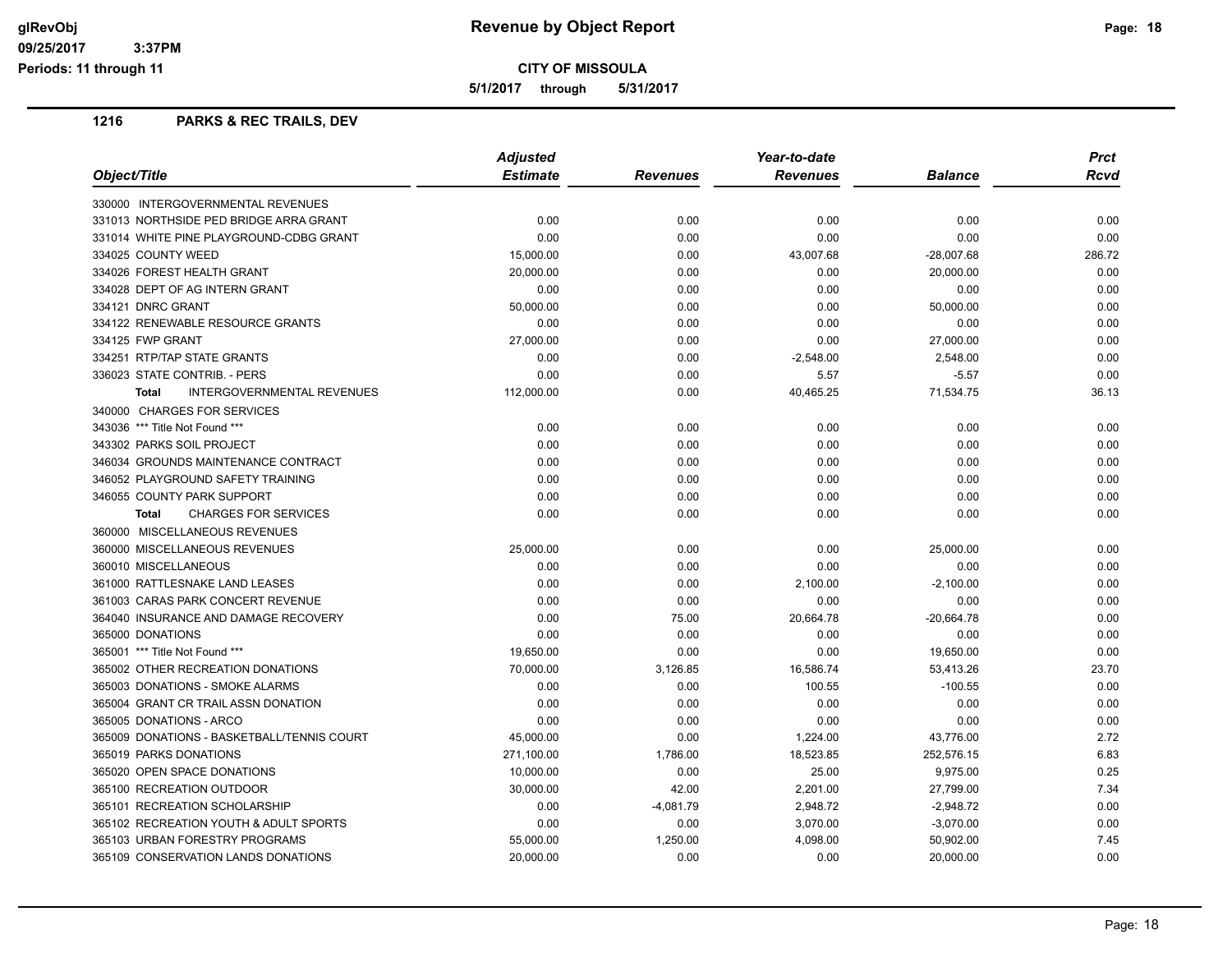**Periods: 11 through 11**

**CITY OF MISSOULA**

**5/1/2017 through 5/31/2017**

|                                                           | <b>Adjusted</b> |                 | Year-to-date    |                | <b>Prct</b> |
|-----------------------------------------------------------|-----------------|-----------------|-----------------|----------------|-------------|
| Object/Title                                              | <b>Estimate</b> | <b>Revenues</b> | <b>Revenues</b> | <b>Balance</b> | <b>Rcvd</b> |
| MISCELLANEOUS REVENUES<br><b>Total</b>                    | 545,750.00      | 2,198.06        | 71,542.64       | 474,207.36     | 13.11       |
| 370000 INVESTMENTS & ROYALTY EARNINGS                     |                 |                 |                 |                |             |
| 371010 INTEREST ON INVESTMENTS                            | 0.00            | 0.00            | 0.00            | 0.00           | 0.00        |
| 371020 GAIN/LOSS IN MARKET VALUE OF INVESTMENT            | 0.00            | 0.00            | 0.00            | 0.00           | 0.00        |
| <b>INVESTMENTS &amp; ROYALTY EARNINGS</b><br><b>Total</b> | 0.00            | 0.00            | 0.00            | 0.00           | 0.00        |
| 380000 OTHER FINANCING SOURCES                            |                 |                 |                 |                |             |
| 383000 OPERATING TRANSFERS                                | 10.000.00       | 0.00            | 10.000.00       | 0.00           | 100.00      |
| 383001 TRANS FR FLUSHING DISTRICT                         | 0.00            | 0.00            | 0.00            | 0.00           | 0.00        |
| 383026 TRANS FR CDBG                                      | 158,000.00      | 0.00            | 160,000.00      | $-2,000.00$    | 101.27      |
| 383043 TRANSFERS FROM IMPACT FEES                         | 0.00            | 0.00            | 0.00            | 0.00           | 0.00        |
| OTHER FINANCING SOURCES<br><b>Total</b>                   | 168,000.00      | 0.00            | 170,000.00      | $-2.000.00$    | 101.19      |
| PARKS & REC TRAILS, DEV<br><b>Total</b>                   | 825.750.00      | 2.198.06        | 282.007.89      | 543.742.11     | 34.15       |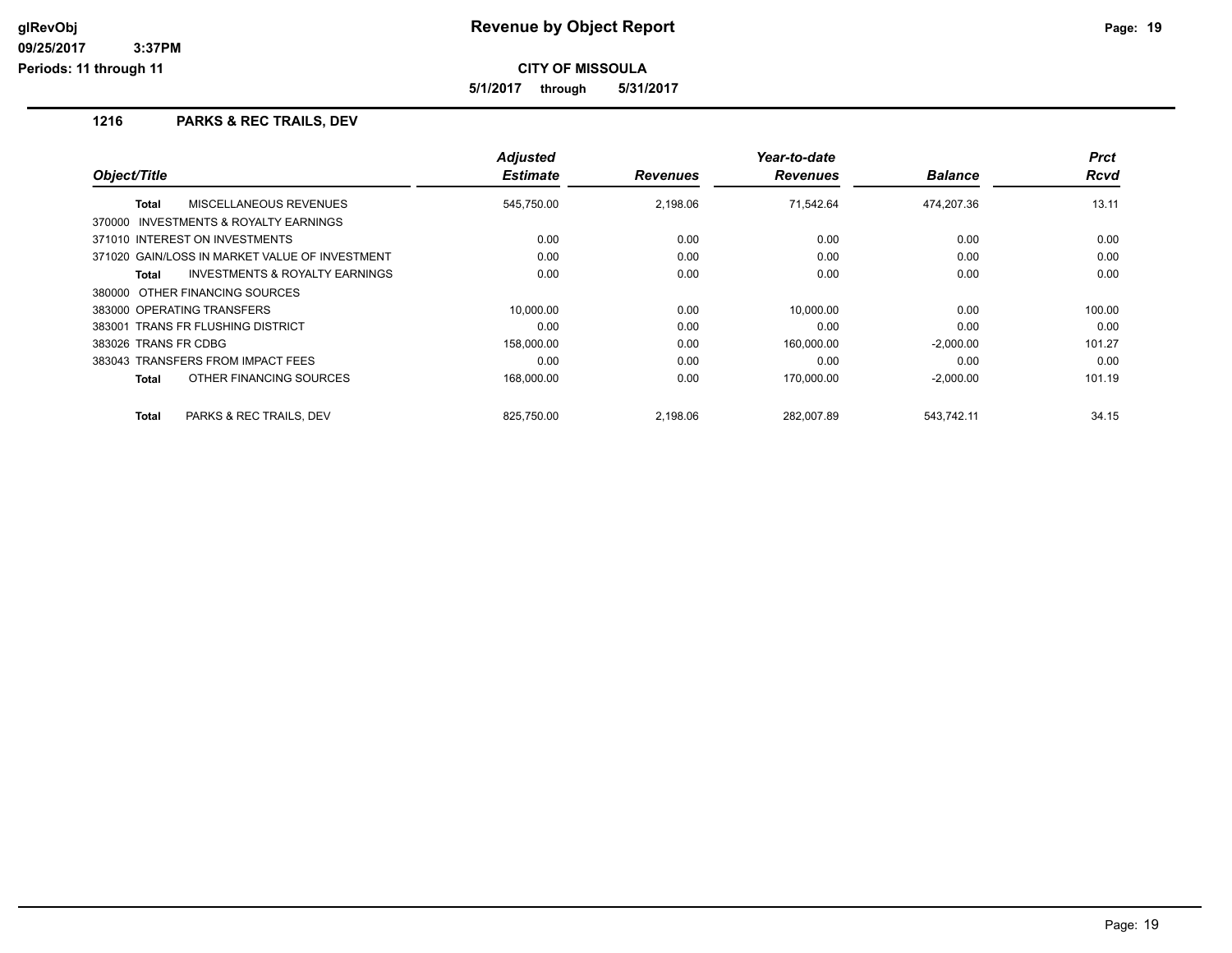**5/1/2017 through 5/31/2017**

### **1217 PARKS CITY LIFE GYM LEASE**

**1217 PARKS CITY LIFE GYM LEASE**

|                                             | <b>Adjusted</b> |                 | Year-to-date    |                | <b>Prct</b> |
|---------------------------------------------|-----------------|-----------------|-----------------|----------------|-------------|
| Object/Title                                | <b>Estimate</b> | <b>Revenues</b> | <b>Revenues</b> | <b>Balance</b> | <b>Rcvd</b> |
| 330000 INTERGOVERNMENTAL REVENUES           |                 |                 |                 |                |             |
| 336023 STATE CONTRIB. - PERS                | 0.00            | 0.00            | 0.00            | 0.00           | 0.00        |
| INTERGOVERNMENTAL REVENUES<br><b>Total</b>  | 0.00            | 0.00            | 0.00            | 0.00           | 0.00        |
| 340000 CHARGES FOR SERVICES                 |                 |                 |                 |                |             |
| 346031 RECREATION FEES                      | 38,000.00       | 576.00          | 41,197.75       | $-3,197.75$    | 108.42      |
| 346032 PRESCHOOL PROGRAMS                   | 0.00            | 0.00            | 0.00            | 0.00           | 0.00        |
| 346053 CITY LIFE PROGRAMS                   | 7.250.00        | 35.00           | 9,448.00        | $-2,198.00$    | 130.32      |
| <b>CHARGES FOR SERVICES</b><br><b>Total</b> | 45,250.00       | 611.00          | 50,645.75       | $-5,395.75$    | 111.92      |
| 360000 MISCELLANEOUS REVENUES               |                 |                 |                 |                |             |
| 365019 PARKS DONATIONS                      | 0.00            | 0.00            | 0.00            | 0.00           | 0.00        |
| MISCELLANEOUS REVENUES<br><b>Total</b>      | 0.00            | 0.00            | 0.00            | 0.00           | 0.00        |
| PARKS CITY LIFE GYM LEASE<br><b>Total</b>   | 45.250.00       | 611.00          | 50.645.75       | $-5,395.75$    | 111.92      |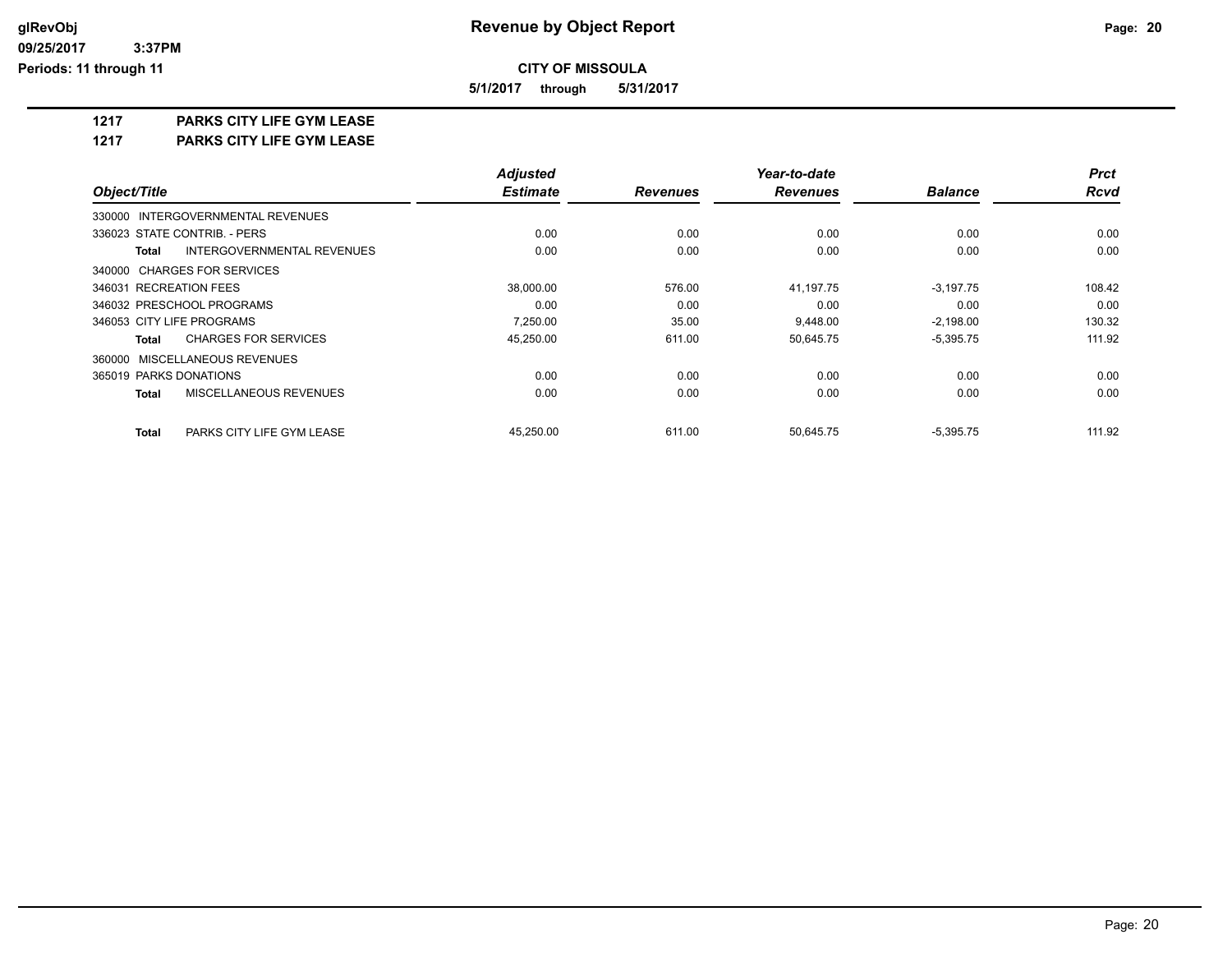**5/1/2017 through 5/31/2017**

### **1217 PARKS CITY LIFE GYM LEASE**

| Object/Title                                      | <b>Adjusted</b><br><b>Estimate</b> | <b>Revenues</b> | Year-to-date<br><b>Revenues</b> | <b>Balance</b> | <b>Prct</b><br><b>Rcvd</b> |
|---------------------------------------------------|------------------------------------|-----------------|---------------------------------|----------------|----------------------------|
| INTERGOVERNMENTAL REVENUES<br>330000              |                                    |                 |                                 |                |                            |
| 336023 STATE CONTRIB. - PERS                      | 0.00                               | 0.00            | 0.00                            | 0.00           | 0.00                       |
| <b>INTERGOVERNMENTAL REVENUES</b><br><b>Total</b> | 0.00                               | 0.00            | 0.00                            | 0.00           | 0.00                       |
| 340000 CHARGES FOR SERVICES                       |                                    |                 |                                 |                |                            |
| 346031 RECREATION FEES                            | 38.000.00                          | 576.00          | 41.197.75                       | $-3,197.75$    | 108.42                     |
| 346032 PRESCHOOL PROGRAMS                         | 0.00                               | 0.00            | 0.00                            | 0.00           | 0.00                       |
| 346053 CITY LIFE PROGRAMS                         | 7.250.00                           | 35.00           | 9.448.00                        | $-2,198.00$    | 130.32                     |
| <b>CHARGES FOR SERVICES</b><br><b>Total</b>       | 45,250.00                          | 611.00          | 50,645.75                       | $-5,395.75$    | 111.92                     |
| 360000 MISCELLANEOUS REVENUES                     |                                    |                 |                                 |                |                            |
| 365019 PARKS DONATIONS                            | 0.00                               | 0.00            | 0.00                            | 0.00           | 0.00                       |
| <b>MISCELLANEOUS REVENUES</b><br><b>Total</b>     | 0.00                               | 0.00            | 0.00                            | 0.00           | 0.00                       |
|                                                   |                                    |                 |                                 |                |                            |
| PARKS CITY LIFE GYM LEASE<br><b>Total</b>         | 45.250.00                          | 611.00          | 50.645.75                       | $-5,395.75$    | 111.92                     |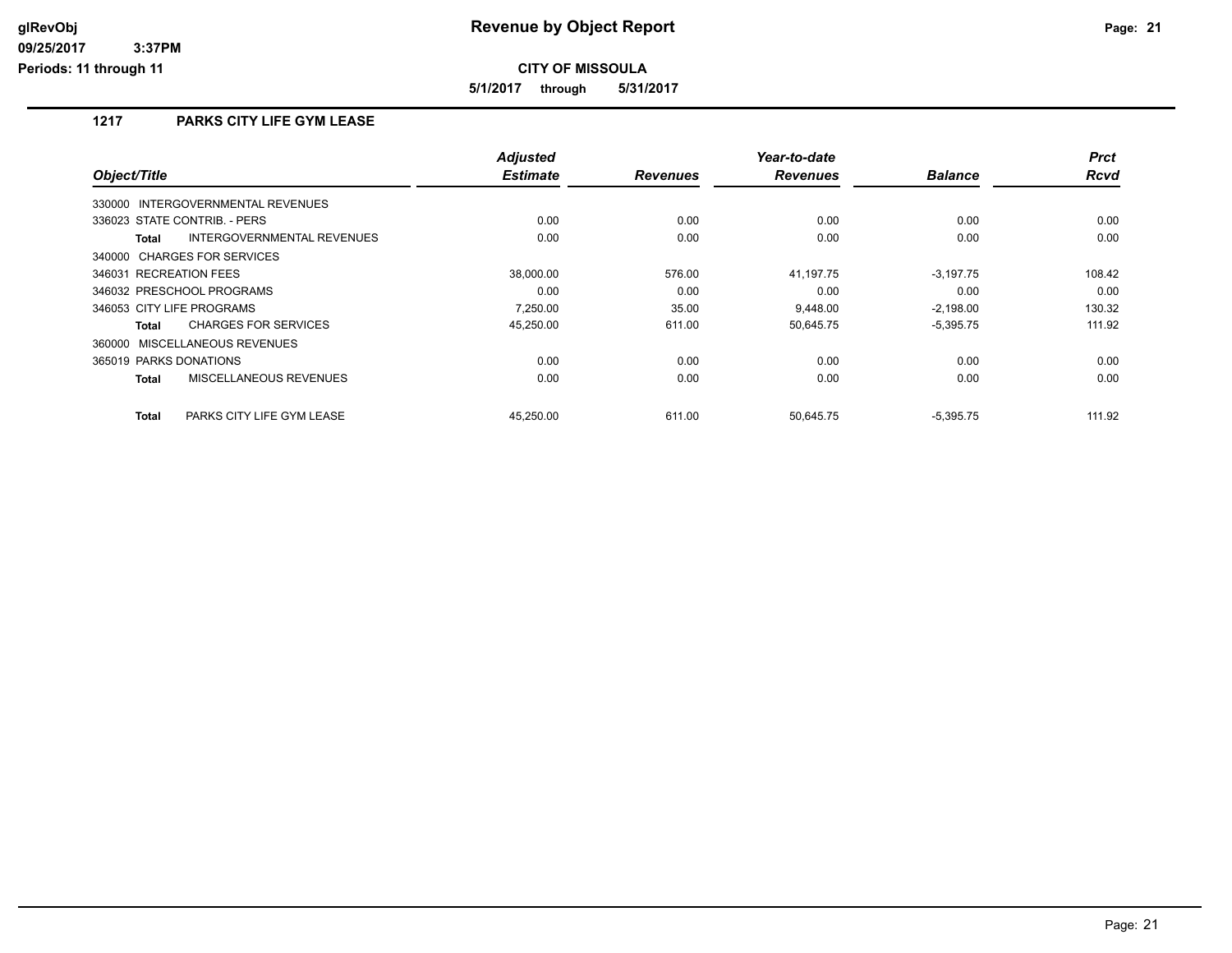**5/1/2017 through 5/31/2017**

#### **1218 ALL ABILITIES PLAYGROUND**

**1218 ALL ABILITIES PLAYGROUND**

|                                          | <b>Adjusted</b> |                 | Year-to-date    |                | <b>Prct</b> |
|------------------------------------------|-----------------|-----------------|-----------------|----------------|-------------|
| Object/Title                             | <b>Estimate</b> | <b>Revenues</b> | <b>Revenues</b> | <b>Balance</b> | <b>Rcvd</b> |
| 360000 MISCELLANEOUS REVENUES            |                 |                 |                 |                |             |
| 365019 PARKS DONATIONS                   | 0.00            | 0.00            | 7,685.00        | $-7.685.00$    | 0.00        |
| MISCELLANEOUS REVENUES<br>Total          | 0.00            | 0.00            | 7,685.00        | $-7.685.00$    | 0.00        |
| 380000 OTHER FINANCING SOURCES           |                 |                 |                 |                |             |
| 383010 TRANS FR CIP                      | 11.387.00       | 0.00            | 0.00            | 11.387.00      | 0.00        |
| OTHER FINANCING SOURCES<br><b>Total</b>  | 11,387.00       | 0.00            | 0.00            | 11.387.00      | 0.00        |
|                                          |                 |                 |                 |                |             |
| ALL ABILITIES PLAYGROUND<br><b>Total</b> | 11.387.00       | 0.00            | 7.685.00        | 3,702.00       | 67.49       |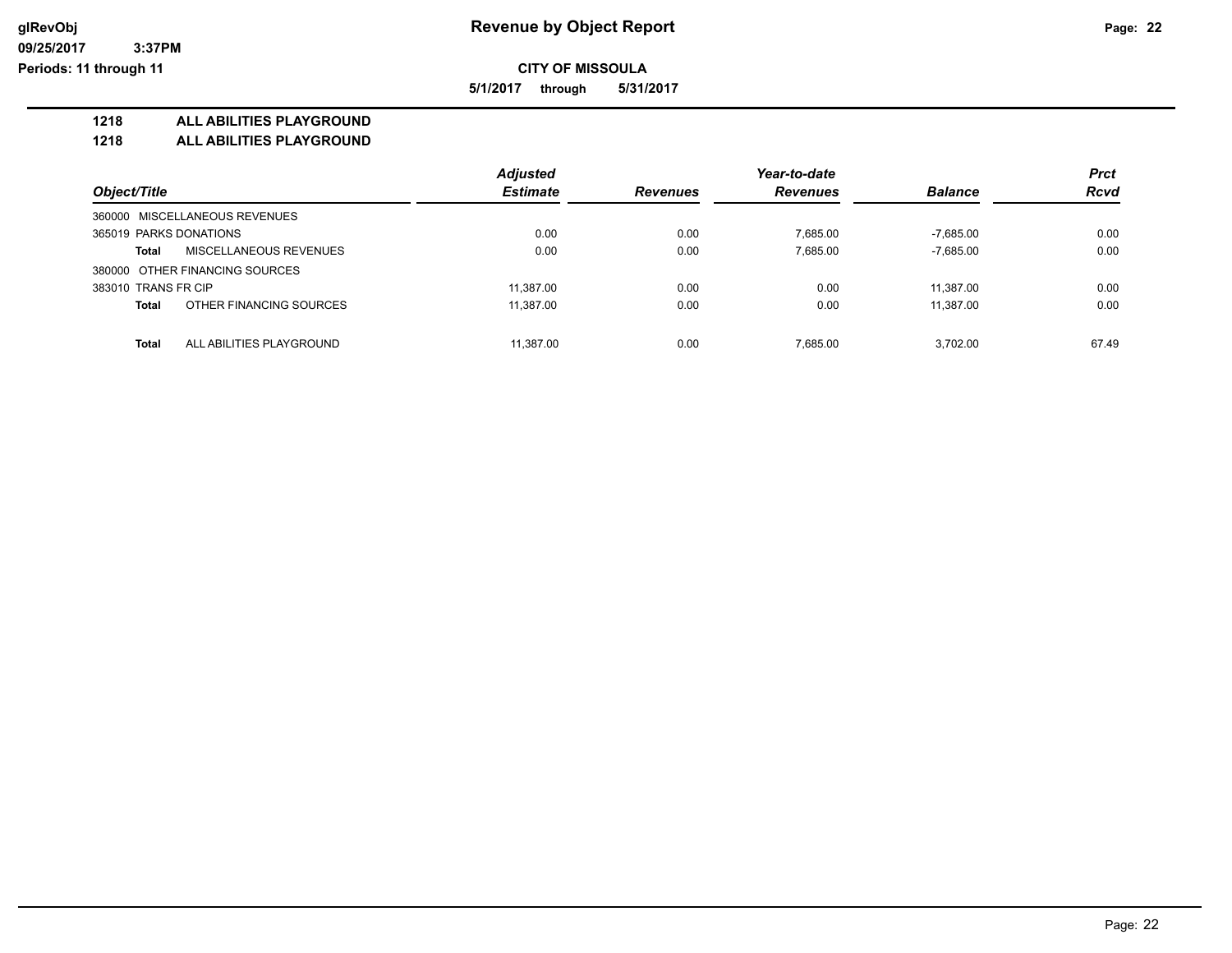**Periods: 11 through 11**

**CITY OF MISSOULA**

**5/1/2017 through 5/31/2017**

### **1218 ALL ABILITIES PLAYGROUND**

 **3:37PM**

|                        |                                | <b>Adjusted</b> |                 | Year-to-date    |                | <b>Prct</b> |
|------------------------|--------------------------------|-----------------|-----------------|-----------------|----------------|-------------|
| Object/Title           |                                | <b>Estimate</b> | <b>Revenues</b> | <b>Revenues</b> | <b>Balance</b> | <b>Rcvd</b> |
| 360000                 | MISCELLANEOUS REVENUES         |                 |                 |                 |                |             |
| 365019 PARKS DONATIONS |                                | 0.00            | 0.00            | 7.685.00        | $-7.685.00$    | 0.00        |
| Total                  | <b>MISCELLANEOUS REVENUES</b>  | 0.00            | 0.00            | 7,685.00        | $-7,685.00$    | 0.00        |
|                        | 380000 OTHER FINANCING SOURCES |                 |                 |                 |                |             |
| 383010 TRANS FR CIP    |                                | 11,387.00       | 0.00            | 0.00            | 11,387.00      | 0.00        |
| <b>Total</b>           | OTHER FINANCING SOURCES        | 11,387.00       | 0.00            | 0.00            | 11,387.00      | 0.00        |
| Total                  | ALL ABILITIES PLAYGROUND       | 11.387.00       | 0.00            | 7.685.00        | 3.702.00       | 67.49       |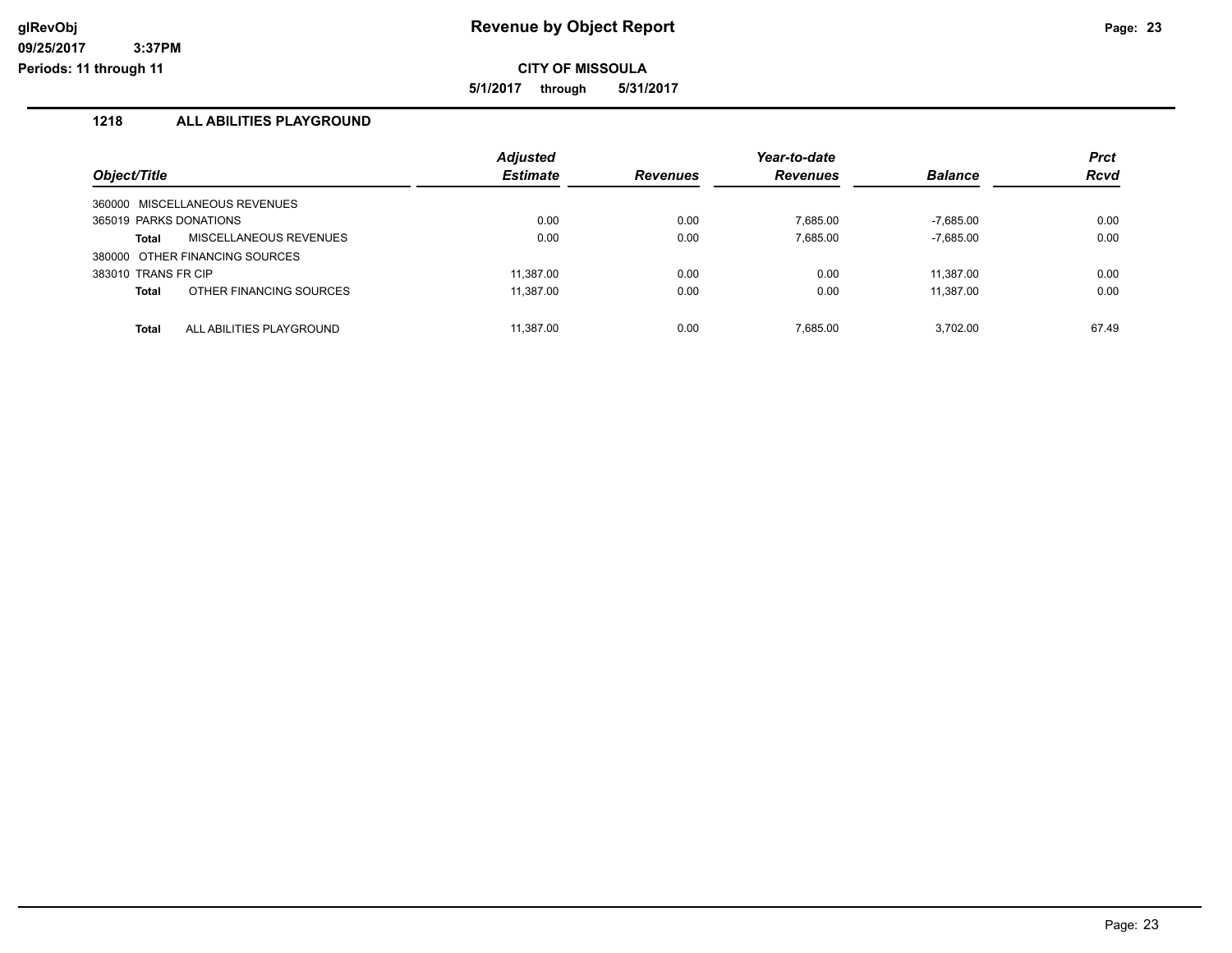**5/1/2017 through 5/31/2017**

#### **1219 FT MISSOULA REGIONAL PARK**

#### **1219 FT MISSOULA REGIONAL PARK**

|                                                   | Adjusted        |                 | Year-to-date    |                | <b>Prct</b> |
|---------------------------------------------------|-----------------|-----------------|-----------------|----------------|-------------|
| Object/Title                                      | <b>Estimate</b> | <b>Revenues</b> | <b>Revenues</b> | <b>Balance</b> | Rcvd        |
| 330000 INTERGOVERNMENTAL REVENUES                 |                 |                 |                 |                |             |
| 330000 INTERGOVERNMENTAL REVENUES                 | 0.00            | 0.00            | 483,131.98      | -483,131.98    | 0.00        |
| 336023 STATE CONTRIB. - PERS                      | 0.00            | 18.50           | 93.26           | $-93.26$       | 0.00        |
| <b>INTERGOVERNMENTAL REVENUES</b><br><b>Total</b> | 0.00            | 18.50           | 483,225.24      | -483,225.24    | 0.00        |
| 340000 CHARGES FOR SERVICES                       |                 |                 |                 |                |             |
| 346031 RECREATION FEES                            | 35,000.00       | 19,093.11       | 34,229.98       | 770.02         | 97.80       |
| 346033 PARK FEES/FACILITY RENTALS                 | 8.875.00        | 5,485.71        | 10,318.73       | $-1,443.73$    | 116.27      |
| 346036 PARK CONCESSION FEES                       | 20,000.00       | 0.00            | 0.00            | 20,000.00      | 0.00        |
| 346050 COUNTY PLAYGROUND CONTRACT                 | 0.00            | 15.00           | 85.00           | $-85.00$       | 0.00        |
| <b>CHARGES FOR SERVICES</b><br>Total              | 63,875.00       | 24,593.82       | 44,633.71       | 19,241.29      | 69.88       |
| MISCELLANEOUS REVENUES<br>360000                  |                 |                 |                 |                |             |
| 360010 MISCELLANEOUS                              | 0.00            | 0.00            | 317,218.66      | $-317,218.66$  | 0.00        |
| 365000 DONATIONS                                  | 0.00            | 800.00          | 10,000.00       | $-10,000.00$   | 0.00        |
| 365019 PARKS DONATIONS                            | 0.00            | 0.00            | 0.00            | 0.00           | 0.00        |
| MISCELLANEOUS REVENUES<br><b>Total</b>            | 0.00            | 800.00          | 327,218.66      | $-327,218.66$  | 0.00        |
| 380000 OTHER FINANCING SOURCES                    |                 |                 |                 |                |             |
| 381010 BOND PROCEEDS                              | 132,115.00      | 0.00            | 0.00            | 132.115.00     | 0.00        |
| 383000 OPERATING TRANSFERS                        | 163,214.00      | 0.00            | 0.00            | 163,214.00     | 0.00        |
| 383050 TRANSFER FROM IMPACT FEES                  | 0.00            | 0.00            | 0.00            | 0.00           | 0.00        |
| OTHER FINANCING SOURCES<br><b>Total</b>           | 295,329.00      | 0.00            | 0.00            | 295,329.00     | 0.00        |
| FT MISSOULA REGIONAL PARK<br><b>Total</b>         | 359.204.00      | 25.412.32       | 855.077.61      | -495.873.61    | 238.05      |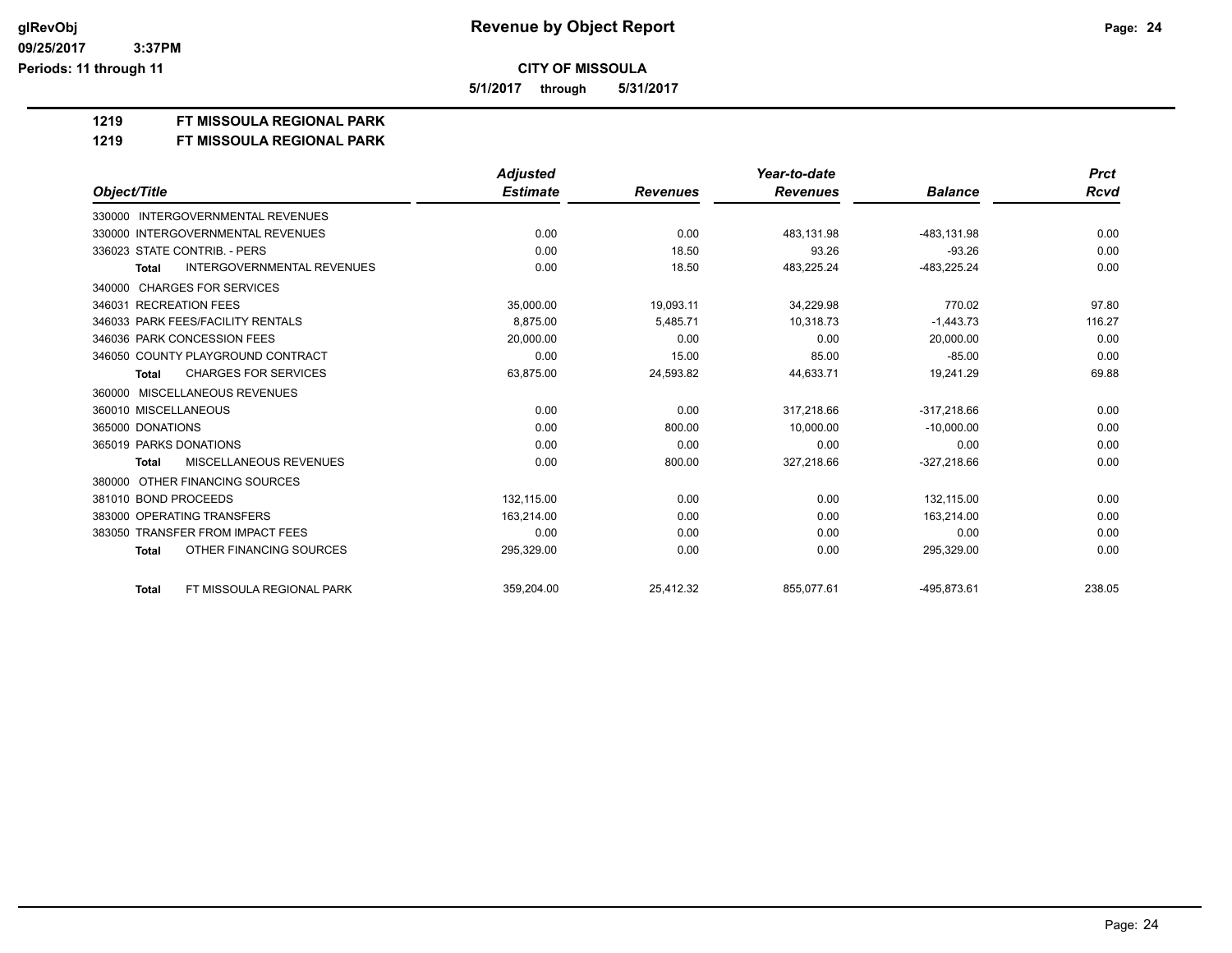**5/1/2017 through 5/31/2017**

### **1219 FT MISSOULA REGIONAL PARK**

|                                               | <b>Adjusted</b> |                 | Year-to-date    |                | <b>Prct</b> |
|-----------------------------------------------|-----------------|-----------------|-----------------|----------------|-------------|
| Object/Title                                  | <b>Estimate</b> | <b>Revenues</b> | <b>Revenues</b> | <b>Balance</b> | Rcvd        |
| 330000 INTERGOVERNMENTAL REVENUES             |                 |                 |                 |                |             |
| 330000 INTERGOVERNMENTAL REVENUES             | 0.00            | 0.00            | 483,131.98      | -483,131.98    | 0.00        |
| 336023 STATE CONTRIB. - PERS                  | 0.00            | 18.50           | 93.26           | $-93.26$       | 0.00        |
| <b>INTERGOVERNMENTAL REVENUES</b><br>Total    | 0.00            | 18.50           | 483,225.24      | $-483,225.24$  | 0.00        |
| 340000 CHARGES FOR SERVICES                   |                 |                 |                 |                |             |
| 346031 RECREATION FEES                        | 35.000.00       | 19,093.11       | 34,229.98       | 770.02         | 97.80       |
| 346033 PARK FEES/FACILITY RENTALS             | 8.875.00        | 5,485.71        | 10.318.73       | $-1,443.73$    | 116.27      |
| 346036 PARK CONCESSION FEES                   | 20,000.00       | 0.00            | 0.00            | 20,000.00      | 0.00        |
| 346050 COUNTY PLAYGROUND CONTRACT             | 0.00            | 15.00           | 85.00           | $-85.00$       | 0.00        |
| <b>CHARGES FOR SERVICES</b><br>Total          | 63,875.00       | 24,593.82       | 44,633.71       | 19,241.29      | 69.88       |
| 360000 MISCELLANEOUS REVENUES                 |                 |                 |                 |                |             |
| 360010 MISCELLANEOUS                          | 0.00            | 0.00            | 317,218.66      | $-317,218.66$  | 0.00        |
| 365000 DONATIONS                              | 0.00            | 800.00          | 10,000.00       | $-10,000.00$   | 0.00        |
| 365019 PARKS DONATIONS                        | 0.00            | 0.00            | 0.00            | 0.00           | 0.00        |
| <b>MISCELLANEOUS REVENUES</b><br><b>Total</b> | 0.00            | 800.00          | 327,218.66      | $-327,218.66$  | 0.00        |
| 380000 OTHER FINANCING SOURCES                |                 |                 |                 |                |             |
| 381010 BOND PROCEEDS                          | 132.115.00      | 0.00            | 0.00            | 132,115.00     | 0.00        |
| 383000 OPERATING TRANSFERS                    | 163,214.00      | 0.00            | 0.00            | 163,214.00     | 0.00        |
| 383050 TRANSFER FROM IMPACT FEES              | 0.00            | 0.00            | 0.00            | 0.00           | 0.00        |
| OTHER FINANCING SOURCES<br>Total              | 295,329.00      | 0.00            | 0.00            | 295,329.00     | 0.00        |
| FT MISSOULA REGIONAL PARK<br><b>Total</b>     | 359,204.00      | 25,412.32       | 855.077.61      | -495.873.61    | 238.05      |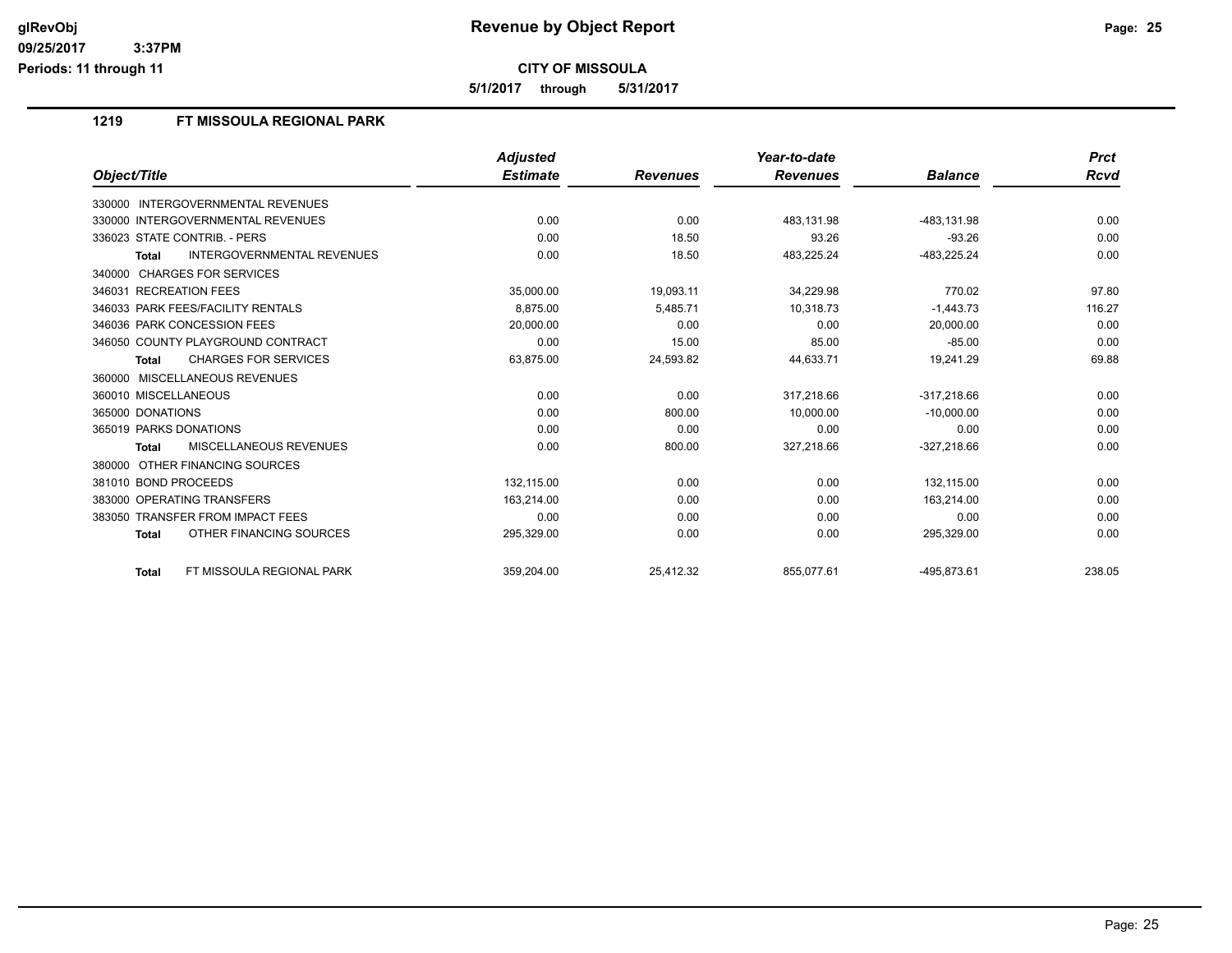**09/25/2017 3:37PM Periods: 11 through 11**

**CITY OF MISSOULA**

**5/1/2017 through 5/31/2017**

# **1241 CREMAIN WALL & CEMETERY DONATIONS FUND**

# **1241 CREMAIN WALL & CEMETERY DONATIONS FUND**

|                                                           | <b>Adjusted</b> |                 | Year-to-date    |                | <b>Prct</b> |
|-----------------------------------------------------------|-----------------|-----------------|-----------------|----------------|-------------|
| Object/Title                                              | <b>Estimate</b> | <b>Revenues</b> | <b>Revenues</b> | <b>Balance</b> | <b>Rcvd</b> |
| <b>CHARGES FOR SERVICES</b><br>340000                     |                 |                 |                 |                |             |
| 343310 SALE OF NICHE NAMEPLATES & VASES                   | 5,000.00        | 0.00            | 6,100.00        | $-1,100.00$    | 122.00      |
| 343311 SALE OF NICHES                                     | 0.00            | 0.00            | 0.00            | 0.00           | 0.00        |
| <b>CHARGES FOR SERVICES</b><br>Total                      | 5,000.00        | 0.00            | 6,100.00        | $-1,100.00$    | 122.00      |
| 360000 MISCELLANEOUS REVENUES                             |                 |                 |                 |                |             |
| 360010 MISCELLANEOUS                                      | 0.00            | 0.00            | 0.00            | 0.00           | 0.00        |
| 365000 DONATIONS                                          | 0.00            | 0.00            | 0.00            | 0.00           | 0.00        |
| <b>MISCELLANEOUS REVENUES</b><br><b>Total</b>             | 0.00            | 0.00            | 0.00            | 0.00           | 0.00        |
| 370000 INVESTMENTS & ROYALTY EARNINGS                     |                 |                 |                 |                |             |
| 371010 INTEREST ON INVESTMENTS                            | 0.00            | 0.00            | 0.00            | 0.00           | 0.00        |
| 371020 GAIN/LOSS IN MARKET VALUE OF INVESTMENTS           | 0.00            | 0.00            | 0.00            | 0.00           | 0.00        |
| <b>INVESTMENTS &amp; ROYALTY EARNINGS</b><br><b>Total</b> | 0.00            | 0.00            | 0.00            | 0.00           | 0.00        |
| CREMAIN WALL & CEMETERY DONATIONS F<br>Total              | 5,000.00        | 0.00            | 6,100.00        | $-1,100.00$    | 122.00      |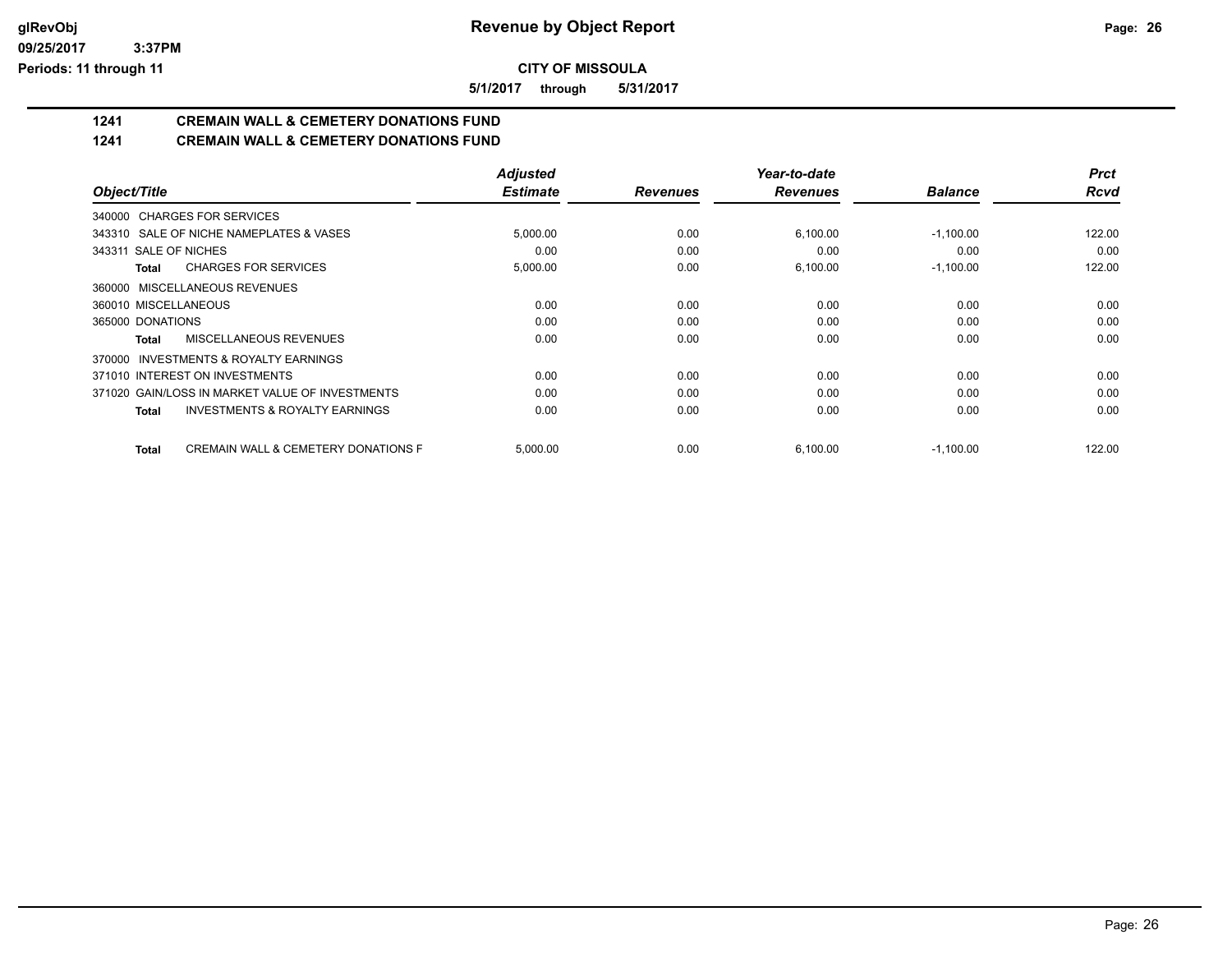**5/1/2017 through 5/31/2017**

#### **1241 CREMAIN WALL & CEMETERY DONATIONS FUND**

|                                                           | Adjusted        |                 | Year-to-date    |                | <b>Prct</b> |
|-----------------------------------------------------------|-----------------|-----------------|-----------------|----------------|-------------|
| Object/Title                                              | <b>Estimate</b> | <b>Revenues</b> | <b>Revenues</b> | <b>Balance</b> | <b>Rcvd</b> |
| 340000 CHARGES FOR SERVICES                               |                 |                 |                 |                |             |
| 343310 SALE OF NICHE NAMEPLATES & VASES                   | 5,000.00        | 0.00            | 6,100.00        | $-1,100.00$    | 122.00      |
| 343311 SALE OF NICHES                                     | 0.00            | 0.00            | 0.00            | 0.00           | 0.00        |
| <b>CHARGES FOR SERVICES</b><br>Total                      | 5,000.00        | 0.00            | 6,100.00        | $-1,100.00$    | 122.00      |
| 360000 MISCELLANEOUS REVENUES                             |                 |                 |                 |                |             |
| 360010 MISCELLANEOUS                                      | 0.00            | 0.00            | 0.00            | 0.00           | 0.00        |
| 365000 DONATIONS                                          | 0.00            | 0.00            | 0.00            | 0.00           | 0.00        |
| MISCELLANEOUS REVENUES<br>Total                           | 0.00            | 0.00            | 0.00            | 0.00           | 0.00        |
| INVESTMENTS & ROYALTY EARNINGS<br>370000                  |                 |                 |                 |                |             |
| 371010 INTEREST ON INVESTMENTS                            | 0.00            | 0.00            | 0.00            | 0.00           | 0.00        |
| 371020 GAIN/LOSS IN MARKET VALUE OF INVESTMENT            | 0.00            | 0.00            | 0.00            | 0.00           | 0.00        |
| <b>INVESTMENTS &amp; ROYALTY EARNINGS</b><br><b>Total</b> | 0.00            | 0.00            | 0.00            | 0.00           | 0.00        |
| <b>CREMAIN WALL &amp; CEMETERY DONATIONS F</b><br>Total   | 5,000.00        | 0.00            | 6,100.00        | $-1,100.00$    | 122.00      |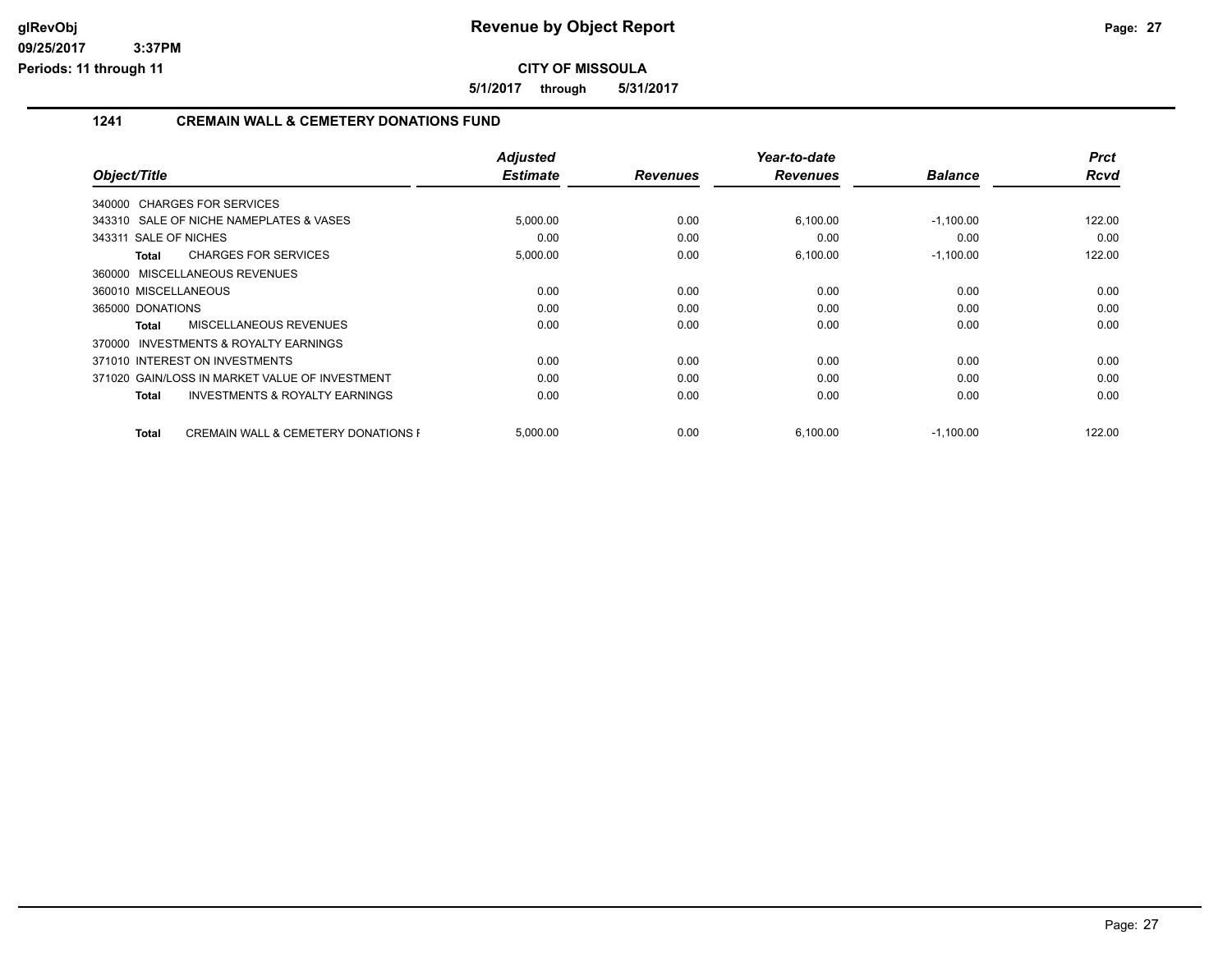**5/1/2017 through 5/31/2017**

#### **1242 CEMETERY CARE FUND**

**1242 CEMETERY CARE FUND**

|                                                           | <b>Adjusted</b> |                 | Year-to-date    |                | <b>Prct</b> |
|-----------------------------------------------------------|-----------------|-----------------|-----------------|----------------|-------------|
| Object/Title                                              | <b>Estimate</b> | <b>Revenues</b> | <b>Revenues</b> | <b>Balance</b> | Rcvd        |
| 340000 CHARGES FOR SERVICES                               |                 |                 |                 |                |             |
| 343320 CEMETERY - SALE OF PLOTS                           | 0.00            | 2,100.00        | 13,700.00       | $-13,700.00$   | 0.00        |
| 343321 CEMETERY FOUNDATIONS                               | 0.00            | 1.060.00        | 3.345.00        | $-3.345.00$    | 0.00        |
| 343322 CEMETERY FLOWER CARE                               | 0.00            | 490.00          | 3.890.00        | $-3.890.00$    | 0.00        |
| 343323 CEMETERY - LINER INSTALL FEES                      | 0.00            | 925.00          | 11,250.00       | $-11,250.00$   | 0.00        |
| 343324 OTHER CEMETERY FEES                                | 0.00            | 150.00          | 1.650.00        | $-1.650.00$    | 0.00        |
| 343325 2ND INTERMENT RIGHT                                | 0.00            | 600.00          | 2.600.00        | $-2.600.00$    | 0.00        |
| 343340 CEMETERY - OPENINGS & CLOSINGS                     | 0.00            | 2,100.00        | 12,975.00       | $-12,975.00$   | 0.00        |
| 343350 CEMETERY CARE, FEES                                | 75.000.00       | 0.00            | 0.00            | 75,000.00      | 0.00        |
| <b>CHARGES FOR SERVICES</b><br><b>Total</b>               | 75,000.00       | 7,425.00        | 49,410.00       | 25,590.00      | 65.88       |
| 360000 MISCELLANEOUS REVENUES                             |                 |                 |                 |                |             |
| 360010 MISCELLANEOUS                                      | 0.00            | 0.00            | 0.00            | 0.00           | 0.00        |
| MISCELLANEOUS REVENUES<br><b>Total</b>                    | 0.00            | 0.00            | 0.00            | 0.00           | 0.00        |
| INVESTMENTS & ROYALTY EARNINGS<br>370000                  |                 |                 |                 |                |             |
| 371010 INTEREST ON INVESTMENTS                            | 0.00            | 0.00            | 0.00            | 0.00           | 0.00        |
| 371020 GAIN/LOSS IN MARKET VALUE OF INVESTMENTS           | 0.00            | 0.00            | 0.00            | 0.00           | 0.00        |
| <b>INVESTMENTS &amp; ROYALTY EARNINGS</b><br><b>Total</b> | 0.00            | 0.00            | 0.00            | 0.00           | 0.00        |
| 380000 OTHER FINANCING SOURCES                            |                 |                 |                 |                |             |
| 382010 SALE OF FIXED ASSETS                               | 0.00            | 0.00            | 0.00            | 0.00           | 0.00        |
| OTHER FINANCING SOURCES<br><b>Total</b>                   | 0.00            | 0.00            | 0.00            | 0.00           | 0.00        |
| <b>CEMETERY CARE FUND</b><br><b>Total</b>                 | 75.000.00       | 7.425.00        | 49.410.00       | 25.590.00      | 65.88       |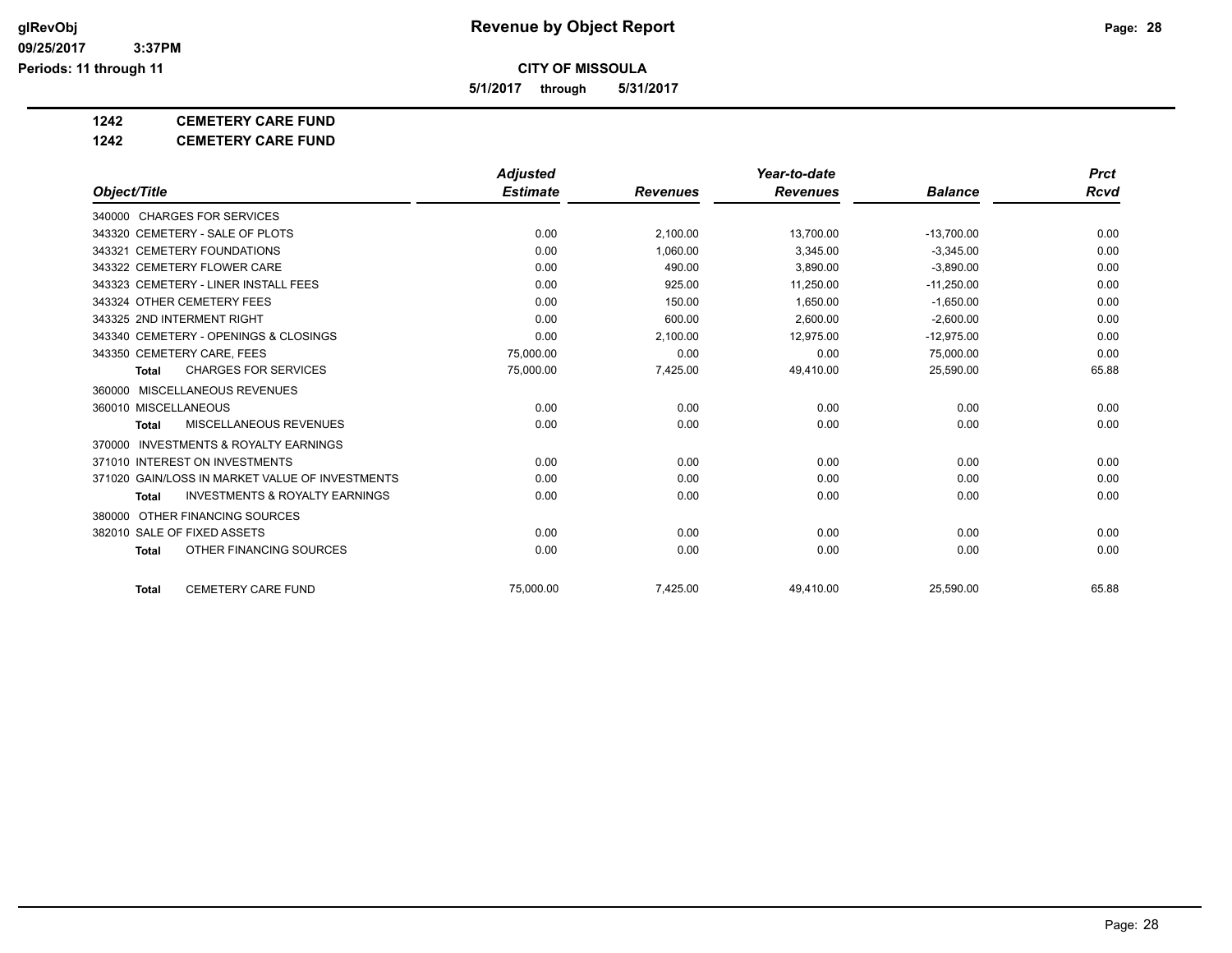**5/1/2017 through 5/31/2017**

#### **1242 CEMETERY CARE FUND**

|                                                           | <b>Adjusted</b> |                 | Year-to-date    |                | <b>Prct</b> |
|-----------------------------------------------------------|-----------------|-----------------|-----------------|----------------|-------------|
| Object/Title                                              | <b>Estimate</b> | <b>Revenues</b> | <b>Revenues</b> | <b>Balance</b> | Rcvd        |
| 340000 CHARGES FOR SERVICES                               |                 |                 |                 |                |             |
| 343320 CEMETERY - SALE OF PLOTS                           | 0.00            | 2,100.00        | 13,700.00       | $-13,700.00$   | 0.00        |
| 343321 CEMETERY FOUNDATIONS                               | 0.00            | 1.060.00        | 3,345.00        | $-3,345.00$    | 0.00        |
| 343322 CEMETERY FLOWER CARE                               | 0.00            | 490.00          | 3,890.00        | $-3,890.00$    | 0.00        |
| 343323 CEMETERY - LINER INSTALL FEES                      | 0.00            | 925.00          | 11,250.00       | $-11,250.00$   | 0.00        |
| 343324 OTHER CEMETERY FEES                                | 0.00            | 150.00          | 1.650.00        | $-1,650.00$    | 0.00        |
| 343325 2ND INTERMENT RIGHT                                | 0.00            | 600.00          | 2,600.00        | $-2,600.00$    | 0.00        |
| 343340 CEMETERY - OPENINGS & CLOSINGS                     | 0.00            | 2,100.00        | 12.975.00       | $-12,975.00$   | 0.00        |
| 343350 CEMETERY CARE, FEES                                | 75.000.00       | 0.00            | 0.00            | 75,000.00      | 0.00        |
| <b>CHARGES FOR SERVICES</b><br><b>Total</b>               | 75,000.00       | 7,425.00        | 49,410.00       | 25,590.00      | 65.88       |
| 360000 MISCELLANEOUS REVENUES                             |                 |                 |                 |                |             |
| 360010 MISCELLANEOUS                                      | 0.00            | 0.00            | 0.00            | 0.00           | 0.00        |
| <b>MISCELLANEOUS REVENUES</b><br><b>Total</b>             | 0.00            | 0.00            | 0.00            | 0.00           | 0.00        |
| 370000 INVESTMENTS & ROYALTY EARNINGS                     |                 |                 |                 |                |             |
| 371010 INTEREST ON INVESTMENTS                            | 0.00            | 0.00            | 0.00            | 0.00           | 0.00        |
| 371020 GAIN/LOSS IN MARKET VALUE OF INVESTMENT            | 0.00            | 0.00            | 0.00            | 0.00           | 0.00        |
| <b>INVESTMENTS &amp; ROYALTY EARNINGS</b><br><b>Total</b> | 0.00            | 0.00            | 0.00            | 0.00           | 0.00        |
| 380000 OTHER FINANCING SOURCES                            |                 |                 |                 |                |             |
| 382010 SALE OF FIXED ASSETS                               | 0.00            | 0.00            | 0.00            | 0.00           | 0.00        |
| OTHER FINANCING SOURCES<br><b>Total</b>                   | 0.00            | 0.00            | 0.00            | 0.00           | 0.00        |
| <b>CEMETERY CARE FUND</b><br><b>Total</b>                 | 75.000.00       | 7,425.00        | 49.410.00       | 25,590.00      | 65.88       |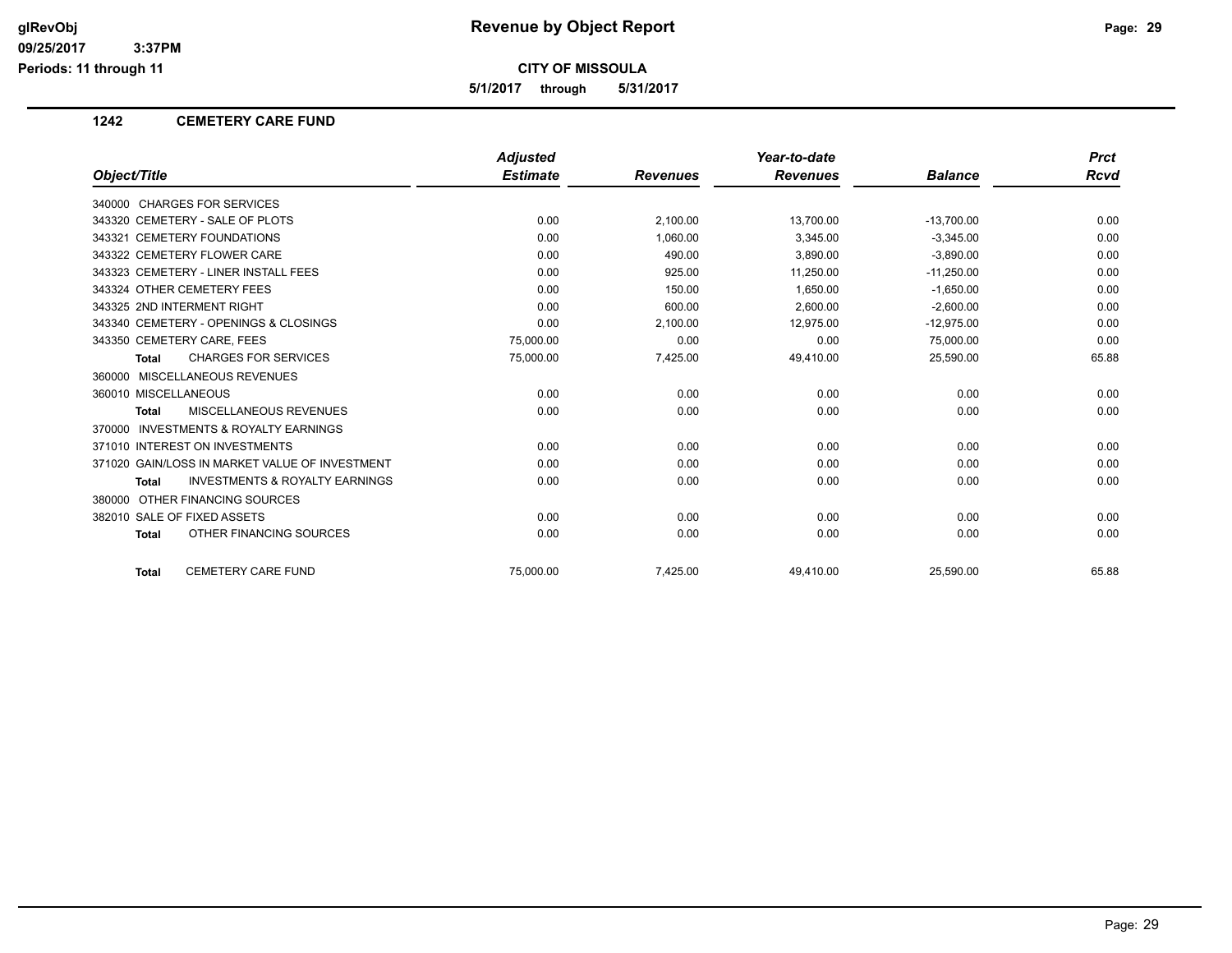**5/1/2017 through 5/31/2017**

**1243 CEMETERY MEMORIAL FUND**

**1243 CEMETERY MEMORIAL FUND**

|                                       |                                                 | <b>Adjusted</b> |                 | Year-to-date    |                | <b>Prct</b> |
|---------------------------------------|-------------------------------------------------|-----------------|-----------------|-----------------|----------------|-------------|
| Object/Title                          |                                                 | <b>Estimate</b> | <b>Revenues</b> | <b>Revenues</b> | <b>Balance</b> | <b>Rcvd</b> |
| 360000 MISCELLANEOUS REVENUES         |                                                 |                 |                 |                 |                |             |
| 360010 MISCELLANEOUS                  |                                                 | 0.00            | 0.00            | 0.00            | 0.00           | 0.00        |
| 365000 DONATIONS                      |                                                 | 1,500.00        | 0.00            | 1.278.95        | 221.05         | 85.26       |
| Total                                 | MISCELLANEOUS REVENUES                          | 1.500.00        | 0.00            | 1.278.95        | 221.05         | 85.26       |
| 370000 INVESTMENTS & ROYALTY EARNINGS |                                                 |                 |                 |                 |                |             |
| 371010 INTEREST ON INVESTMENTS        |                                                 | 0.00            | 0.00            | 0.00            | 0.00           | 0.00        |
|                                       | 371020 GAIN/LOSS IN MARKET VALUE OF INVESTMENTS | 0.00            | 0.00            | 0.00            | 0.00           | 0.00        |
| Total                                 | <b>INVESTMENTS &amp; ROYALTY EARNINGS</b>       | 0.00            | 0.00            | 0.00            | 0.00           | 0.00        |
| Total                                 | <b>CEMETERY MEMORIAL FUND</b>                   | 1.500.00        | 0.00            | 1.278.95        | 221.05         | 85.26       |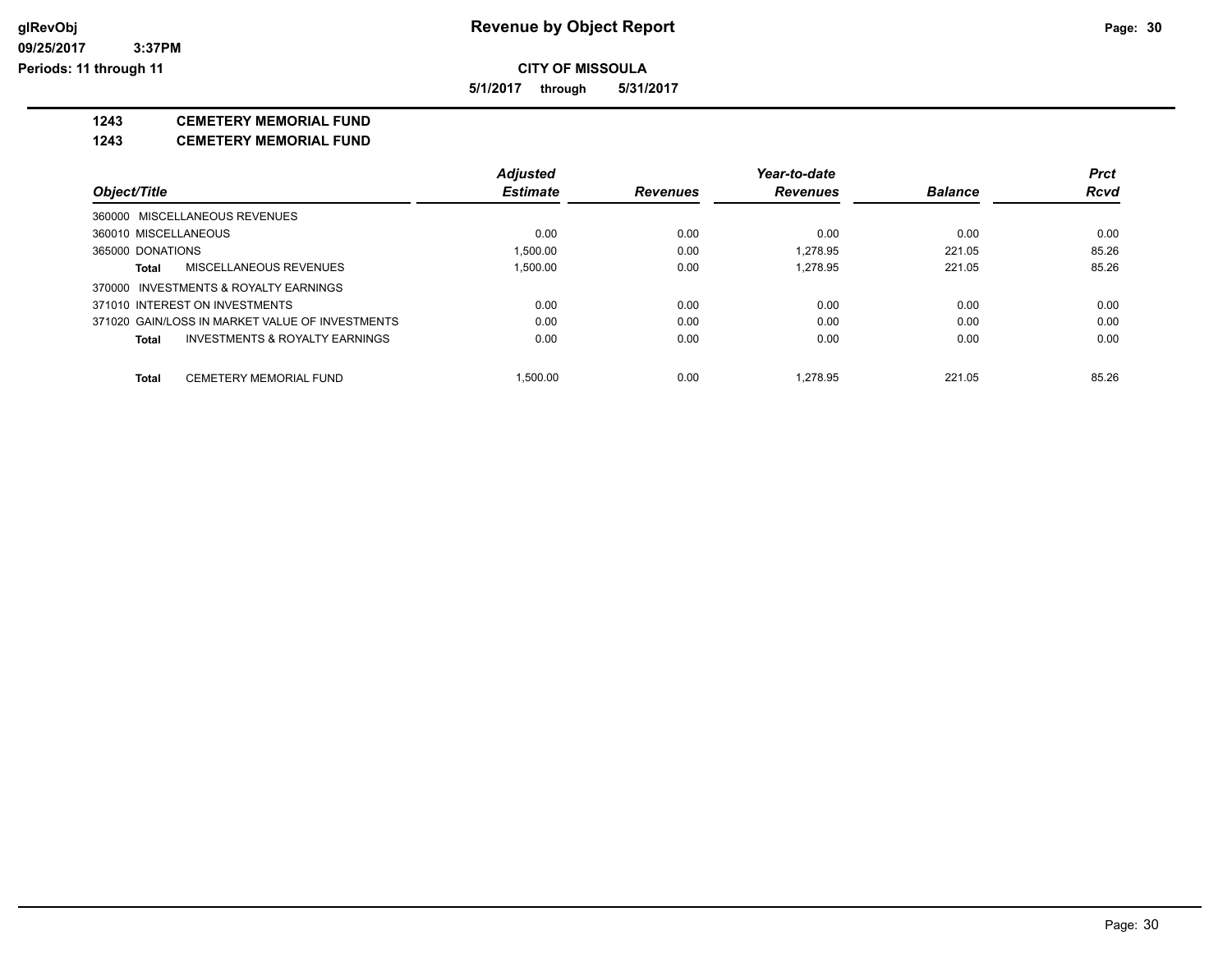**Periods: 11 through 11**

**CITY OF MISSOULA**

**5/1/2017 through 5/31/2017**

### **1243 CEMETERY MEMORIAL FUND**

 **3:37PM**

|                      |                                                | <b>Adjusted</b> |                 | Year-to-date    |                | <b>Prct</b> |
|----------------------|------------------------------------------------|-----------------|-----------------|-----------------|----------------|-------------|
| Object/Title         |                                                | <b>Estimate</b> | <b>Revenues</b> | <b>Revenues</b> | <b>Balance</b> | <b>Rcvd</b> |
|                      | 360000 MISCELLANEOUS REVENUES                  |                 |                 |                 |                |             |
| 360010 MISCELLANEOUS |                                                | 0.00            | 0.00            | 0.00            | 0.00           | 0.00        |
| 365000 DONATIONS     |                                                | 1.500.00        | 0.00            | 1.278.95        | 221.05         | 85.26       |
| <b>Total</b>         | MISCELLANEOUS REVENUES                         | 1.500.00        | 0.00            | 1.278.95        | 221.05         | 85.26       |
|                      | 370000 INVESTMENTS & ROYALTY EARNINGS          |                 |                 |                 |                |             |
|                      | 371010 INTEREST ON INVESTMENTS                 | 0.00            | 0.00            | 0.00            | 0.00           | 0.00        |
|                      | 371020 GAIN/LOSS IN MARKET VALUE OF INVESTMENT | 0.00            | 0.00            | 0.00            | 0.00           | 0.00        |
| <b>Total</b>         | INVESTMENTS & ROYALTY EARNINGS                 | 0.00            | 0.00            | 0.00            | 0.00           | 0.00        |
| <b>Total</b>         | <b>CEMETERY MEMORIAL FUND</b>                  | 1.500.00        | 0.00            | 1.278.95        | 221.05         | 85.26       |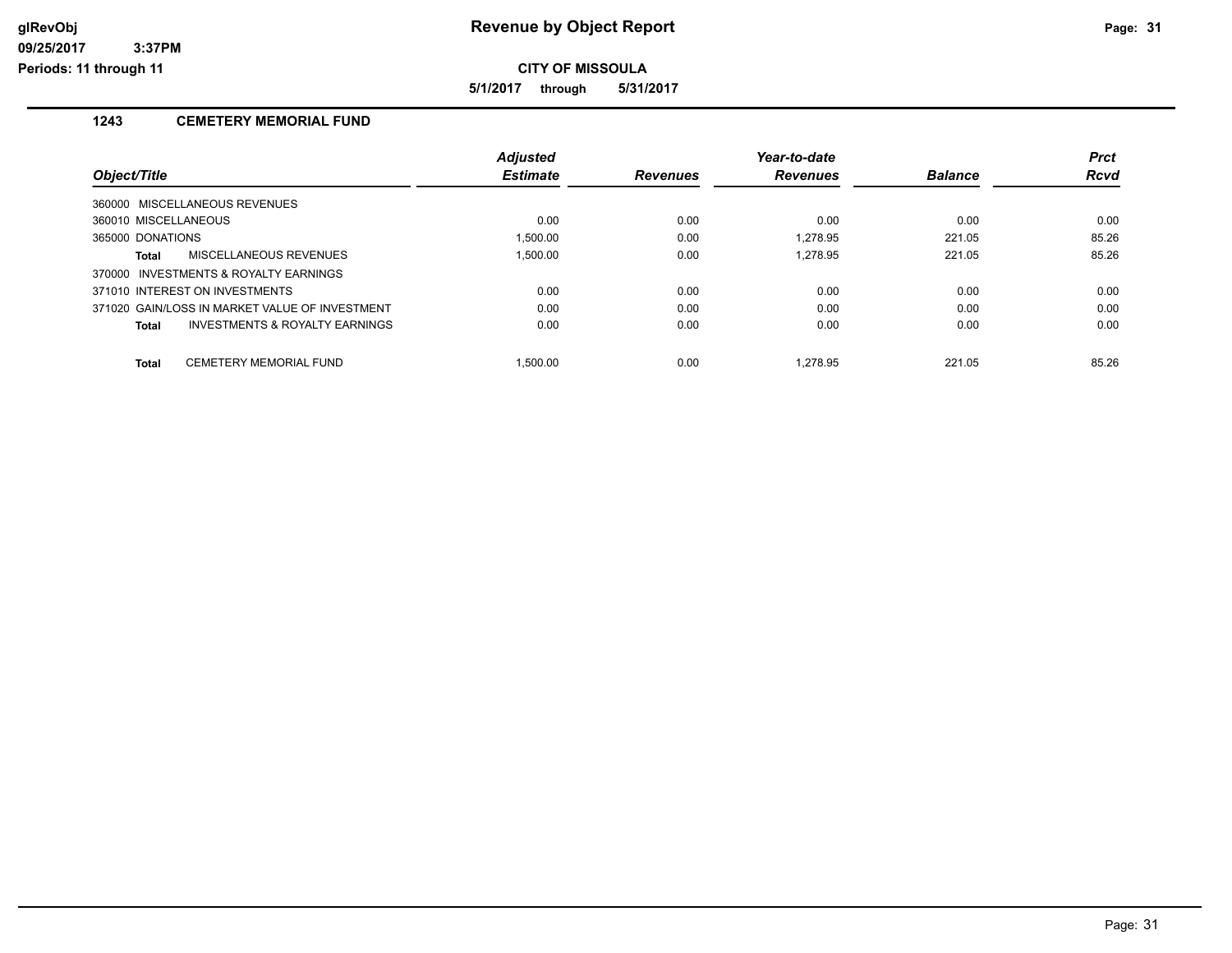**5/1/2017 through 5/31/2017**

**1265 TITLE 1 PROJECTS FUND**

**1265 TITLE 1 PROJECTS FUND**

|                                                    | <b>Adjusted</b> |                 | Year-to-date    |                | <b>Prct</b> |
|----------------------------------------------------|-----------------|-----------------|-----------------|----------------|-------------|
| Object/Title                                       | <b>Estimate</b> | <b>Revenues</b> | <b>Revenues</b> | <b>Balance</b> | Rcvd        |
| 360000 MISCELLANEOUS REVENUES                      |                 |                 |                 |                |             |
| 360010 MISCELLANEOUS                               | 0.00            | 0.00            | 0.00            | 0.00           | 0.00        |
| MISCELLANEOUS REVENUES<br>Total                    | 0.00            | 0.00            | 0.00            | 0.00           | 0.00        |
| 370000 INVESTMENTS & ROYALTY EARNINGS              |                 |                 |                 |                |             |
| 371010 INTEREST ON INVESTMENTS                     | 0.00            | 0.00            | 0.00            | 0.00           | 0.00        |
| 373002 LOAN REPAYMENT - FAMILY SERVICES            | 70.000.00       | 0.00            | 946.15          | 69.053.85      | 1.35        |
| 373006 BURNS ST COMMONS                            | 0.00            | 0.00            | 0.00            | 0.00           | 0.00        |
| <b>INVESTMENTS &amp; ROYALTY EARNINGS</b><br>Total | 70.000.00       | 0.00            | 946.15          | 69.053.85      | 1.35        |
| TITLE 1 PROJECTS FUND<br>Total                     | 70.000.00       | 0.00            | 946.15          | 69.053.85      | 1.35        |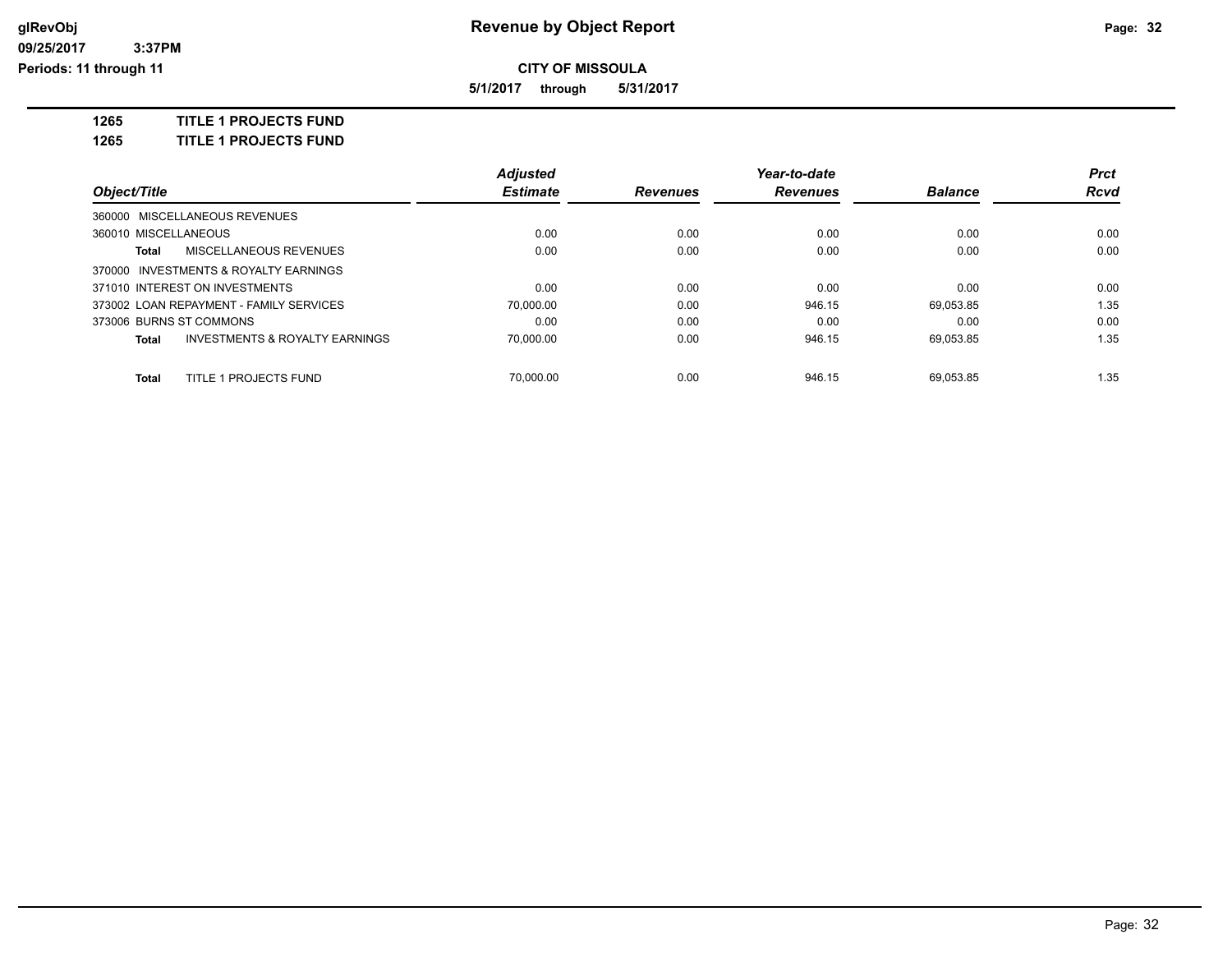**Periods: 11 through 11**

**CITY OF MISSOULA**

**5/1/2017 through 5/31/2017**

#### **1265 TITLE 1 PROJECTS FUND**

|                                         | Adjusted        |                 | Year-to-date    |                | <b>Prct</b> |
|-----------------------------------------|-----------------|-----------------|-----------------|----------------|-------------|
| Object/Title                            | <b>Estimate</b> | <b>Revenues</b> | <b>Revenues</b> | <b>Balance</b> | <b>Rcvd</b> |
| 360000 MISCELLANEOUS REVENUES           |                 |                 |                 |                |             |
| 360010 MISCELLANEOUS                    | 0.00            | 0.00            | 0.00            | 0.00           | 0.00        |
| MISCELLANEOUS REVENUES<br>Total         | 0.00            | 0.00            | 0.00            | 0.00           | 0.00        |
| 370000 INVESTMENTS & ROYALTY EARNINGS   |                 |                 |                 |                |             |
| 371010 INTEREST ON INVESTMENTS          | 0.00            | 0.00            | 0.00            | 0.00           | 0.00        |
| 373002 LOAN REPAYMENT - FAMILY SERVICES | 70.000.00       | 0.00            | 946.15          | 69.053.85      | 1.35        |
| 373006 BURNS ST COMMONS                 | 0.00            | 0.00            | 0.00            | 0.00           | 0.00        |
| INVESTMENTS & ROYALTY EARNINGS<br>Total | 70.000.00       | 0.00            | 946.15          | 69,053.85      | 1.35        |
| TITLE 1 PROJECTS FUND<br><b>Total</b>   | 70.000.00       | 0.00            | 946.15          | 69.053.85      | 1.35        |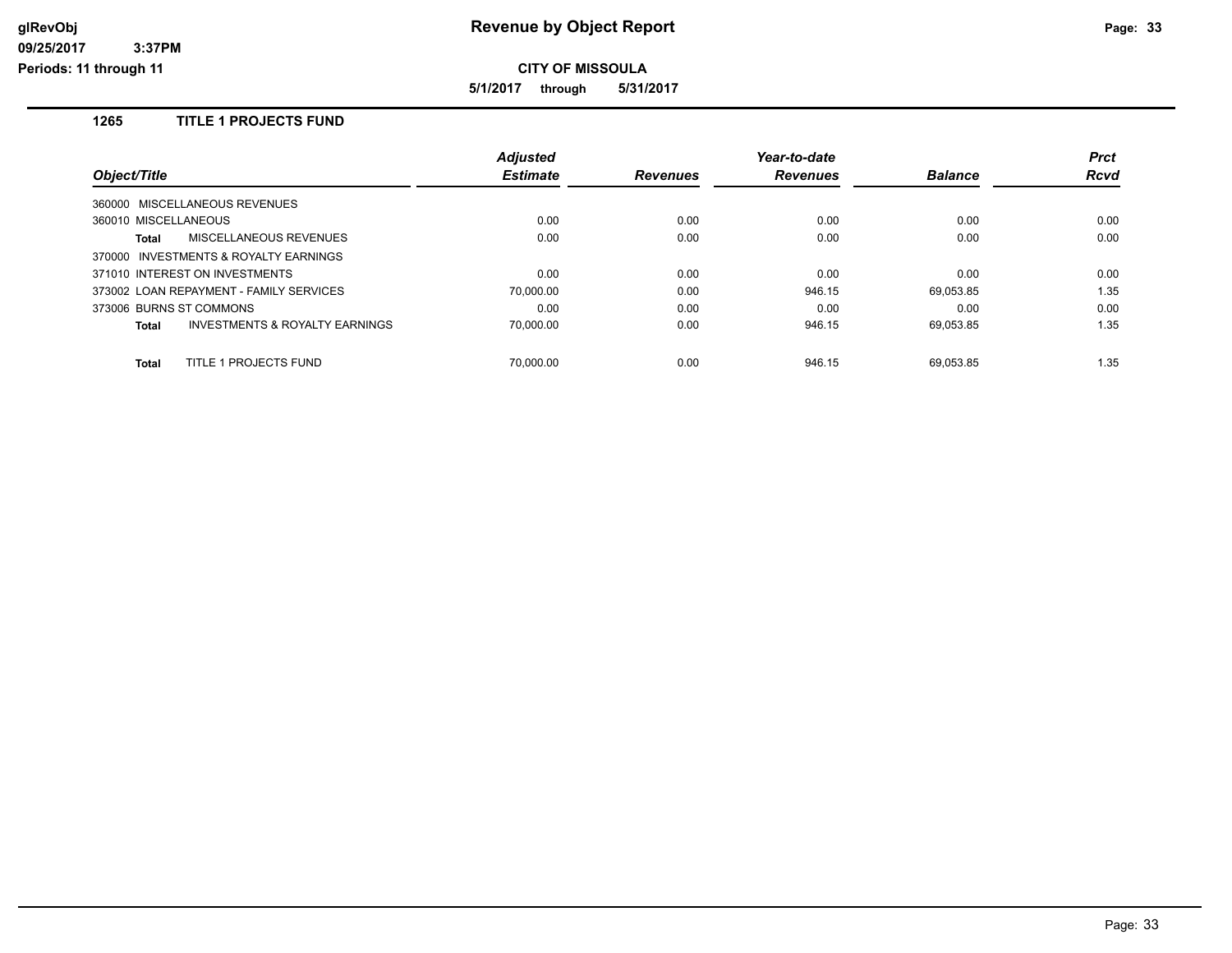**5/1/2017 through 5/31/2017**

# **1396 PROGRAM INCOME REVOLVING LOAN PROGRAM**

| 1396 | <b>PROGRAM INCOME REVOLVING LOAN PROGRAM</b> |  |
|------|----------------------------------------------|--|
|------|----------------------------------------------|--|

|                                                           | <b>Adjusted</b> |                 | Year-to-date    |                | <b>Prct</b> |
|-----------------------------------------------------------|-----------------|-----------------|-----------------|----------------|-------------|
| Object/Title                                              | <b>Estimate</b> | <b>Revenues</b> | <b>Revenues</b> | <b>Balance</b> | Rcvd        |
| 330000 INTERGOVERNMENTAL REVENUES                         |                 |                 |                 |                |             |
| 331010 ENTITLEMENT - CDBG                                 | 0.00            | 0.00            | 0.00            | 0.00           | 0.00        |
| <b>INTERGOVERNMENTAL REVENUES</b><br><b>Total</b>         | 0.00            | 0.00            | 0.00            | 0.00           | 0.00        |
| MISCELLANEOUS REVENUES<br>360000                          |                 |                 |                 |                |             |
| 360005 LOAN REPAYMENTS                                    | 0.00            | 0.00            | 0.00            | 0.00           | 0.00        |
| 360010 MISCELLANEOUS                                      | 0.00            | 0.00            | 0.00            | 0.00           | 0.00        |
| 360013 REPAYMENT OF SEWER GRANT                           | 7,000.00        | 0.00            | 8,762.00        | $-1,762.00$    | 125.17      |
| 360014 REPAYMENT OF LOAN/MHA                              | 0.00            | 0.00            | 0.00            | 0.00           | 0.00        |
| 361013 CLOSED GRANT REPAYMENTS                            | 0.00            | 0.00            | 0.00            | 0.00           | 0.00        |
| MISCELLANEOUS REVENUES<br><b>Total</b>                    | 7,000.00        | 0.00            | 8,762.00        | $-1,762.00$    | 125.17      |
| INVESTMENTS & ROYALTY EARNINGS<br>370000                  |                 |                 |                 |                |             |
| 371010 INTEREST ON INVESTMENTS                            | 0.00            | 0.00            | 0.00            | 0.00           | 0.00        |
| 371020 GAIN/LOSS IN MARKET VALUE OF INVESTMENTS           | 0.00            | 0.00            | 0.00            | 0.00           | 0.00        |
| <b>INVESTMENTS &amp; ROYALTY EARNINGS</b><br><b>Total</b> | 0.00            | 0.00            | 0.00            | 0.00           | 0.00        |
| OTHER FINANCING SOURCES<br>380000                         |                 |                 |                 |                |             |
| 383026 TRANS FR CDBG                                      | 0.00            | 0.00            | 0.00            | 0.00           | 0.00        |
| OTHER FINANCING SOURCES<br>Total                          | 0.00            | 0.00            | 0.00            | 0.00           | 0.00        |
| PROGRAM INCOME REVOLVING LOAN PRO<br><b>Total</b>         | 7,000.00        | 0.00            | 8,762.00        | $-1,762.00$    | 125.17      |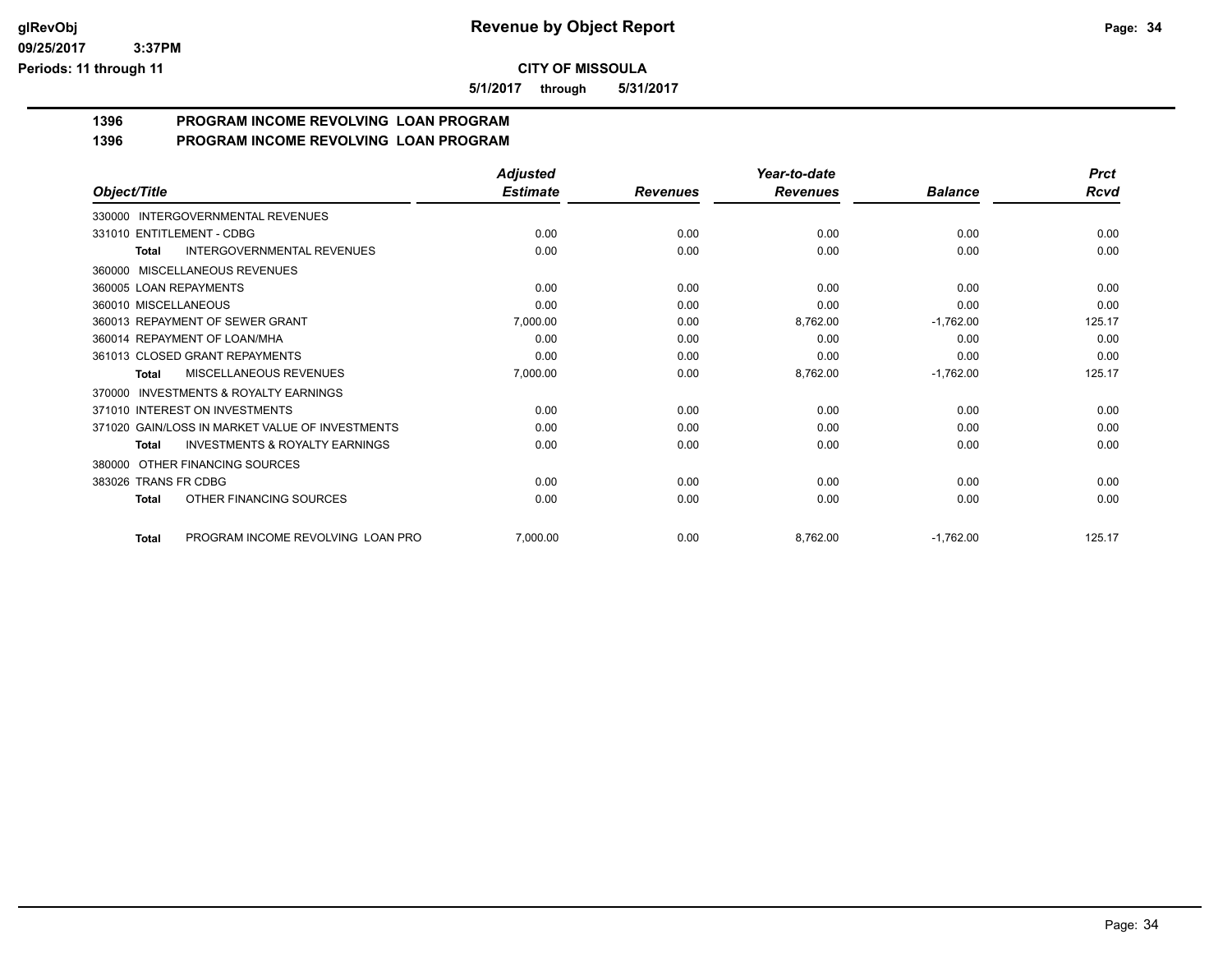**Periods: 11 through 11**

**CITY OF MISSOULA**

**5/1/2017 through 5/31/2017**

#### **1396 PROGRAM INCOME REVOLVING LOAN PROGRAM**

|                                                           | <b>Adjusted</b> |                 | Year-to-date    |                | <b>Prct</b> |
|-----------------------------------------------------------|-----------------|-----------------|-----------------|----------------|-------------|
| Object/Title                                              | <b>Estimate</b> | <b>Revenues</b> | <b>Revenues</b> | <b>Balance</b> | Rcvd        |
| 330000 INTERGOVERNMENTAL REVENUES                         |                 |                 |                 |                |             |
| 331010 ENTITLEMENT - CDBG                                 | 0.00            | 0.00            | 0.00            | 0.00           | 0.00        |
| <b>INTERGOVERNMENTAL REVENUES</b><br>Total                | 0.00            | 0.00            | 0.00            | 0.00           | 0.00        |
| MISCELLANEOUS REVENUES<br>360000                          |                 |                 |                 |                |             |
| 360005 LOAN REPAYMENTS                                    | 0.00            | 0.00            | 0.00            | 0.00           | 0.00        |
| 360010 MISCELLANEOUS                                      | 0.00            | 0.00            | 0.00            | 0.00           | 0.00        |
| 360013 REPAYMENT OF SEWER GRANT                           | 7,000.00        | 0.00            | 8,762.00        | $-1,762.00$    | 125.17      |
| 360014 REPAYMENT OF LOAN/MHA                              | 0.00            | 0.00            | 0.00            | 0.00           | 0.00        |
| 361013 CLOSED GRANT REPAYMENTS                            | 0.00            | 0.00            | 0.00            | 0.00           | 0.00        |
| MISCELLANEOUS REVENUES<br>Total                           | 7,000.00        | 0.00            | 8,762.00        | $-1,762.00$    | 125.17      |
| INVESTMENTS & ROYALTY EARNINGS<br>370000                  |                 |                 |                 |                |             |
| 371010 INTEREST ON INVESTMENTS                            | 0.00            | 0.00            | 0.00            | 0.00           | 0.00        |
| 371020 GAIN/LOSS IN MARKET VALUE OF INVESTMENT            | 0.00            | 0.00            | 0.00            | 0.00           | 0.00        |
| <b>INVESTMENTS &amp; ROYALTY EARNINGS</b><br><b>Total</b> | 0.00            | 0.00            | 0.00            | 0.00           | 0.00        |
| OTHER FINANCING SOURCES<br>380000                         |                 |                 |                 |                |             |
| 383026 TRANS FR CDBG                                      | 0.00            | 0.00            | 0.00            | 0.00           | 0.00        |
| OTHER FINANCING SOURCES<br><b>Total</b>                   | 0.00            | 0.00            | 0.00            | 0.00           | 0.00        |
| PROGRAM INCOME REVOLVING LOAN PRC<br><b>Total</b>         | 7,000.00        | 0.00            | 8,762.00        | $-1,762.00$    | 125.17      |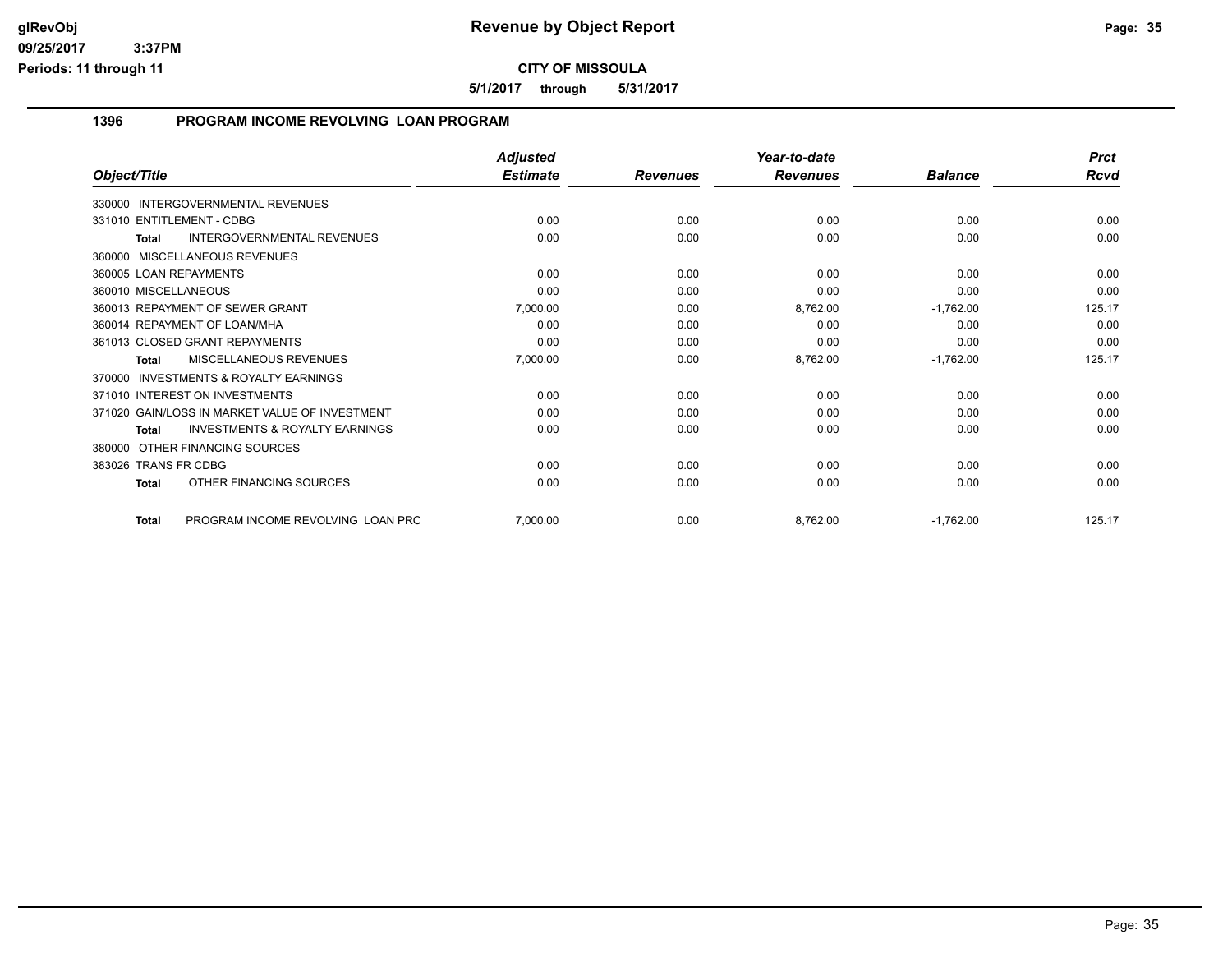**5/1/2017 through 5/31/2017**

### **1397 STATE HOME PROGRAM INCOME**

#### **1397 STATE HOME PROGRAM INCOME**

|                                                           | <b>Adjusted</b> |                 | Year-to-date    |                | <b>Prct</b> |
|-----------------------------------------------------------|-----------------|-----------------|-----------------|----------------|-------------|
| Object/Title                                              | <b>Estimate</b> | <b>Revenues</b> | <b>Revenues</b> | <b>Balance</b> | <b>Rcvd</b> |
| 330000 INTERGOVERNMENTAL REVENUES                         |                 |                 |                 |                |             |
| 331003 STATE HOME PROGRAM INCOME                          | 186.935.00      | 0.00            | 0.00            | 186.935.00     | 0.00        |
| INTERGOVERNMENTAL REVENUES<br>Total                       | 186,935.00      | 0.00            | 0.00            | 186,935.00     | 0.00        |
| 360000 MISCELLANEOUS REVENUES                             |                 |                 |                 |                |             |
| 360005 LOAN REPAYMENTS                                    | 0.00            | 0.00            | 0.00            | 0.00           | 0.00        |
| MISCELLANEOUS REVENUES<br>Total                           | 0.00            | 0.00            | 0.00            | 0.00           | 0.00        |
| 370000 INVESTMENTS & ROYALTY EARNINGS                     |                 |                 |                 |                |             |
| 371010 INTEREST ON INVESTMENTS                            | 0.00            | 0.00            | 0.00            | 0.00           | 0.00        |
| <b>INVESTMENTS &amp; ROYALTY EARNINGS</b><br><b>Total</b> | 0.00            | 0.00            | 0.00            | 0.00           | 0.00        |
| STATE HOME PROGRAM INCOME<br><b>Total</b>                 | 186.935.00      | 0.00            | 0.00            | 186.935.00     | 0.00        |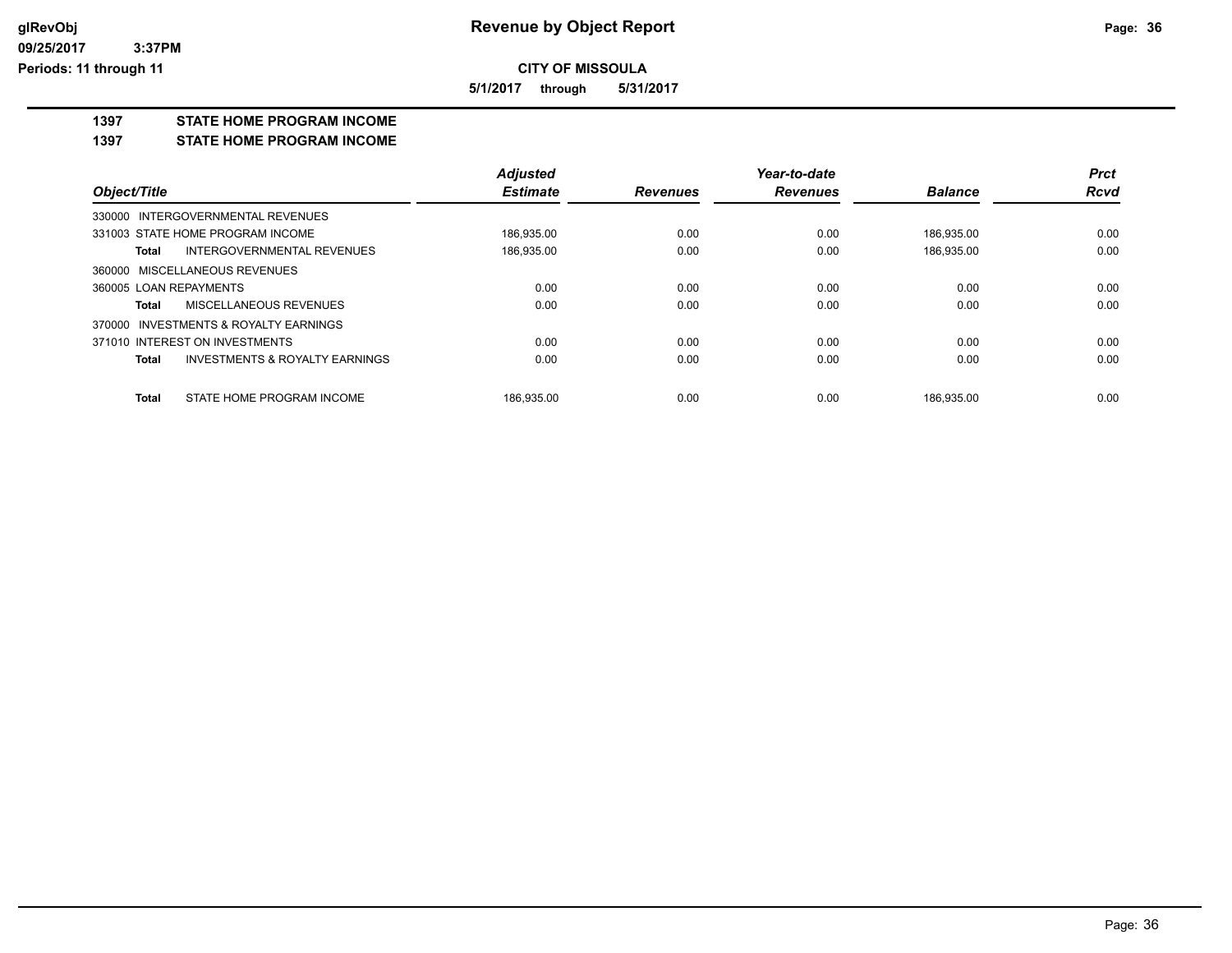**5/1/2017 through 5/31/2017**

#### **1397 STATE HOME PROGRAM INCOME**

| Object/Title           |                                           | <b>Adjusted</b><br><b>Estimate</b> | <b>Revenues</b> | Year-to-date<br><b>Revenues</b> | <b>Balance</b> | <b>Prct</b><br><b>Rcvd</b> |
|------------------------|-------------------------------------------|------------------------------------|-----------------|---------------------------------|----------------|----------------------------|
| 330000                 | INTERGOVERNMENTAL REVENUES                |                                    |                 |                                 |                |                            |
|                        | 331003 STATE HOME PROGRAM INCOME          | 186.935.00                         | 0.00            | 0.00                            | 186.935.00     | 0.00                       |
| Total                  | INTERGOVERNMENTAL REVENUES                | 186,935.00                         | 0.00            | 0.00                            | 186,935.00     | 0.00                       |
| 360000                 | MISCELLANEOUS REVENUES                    |                                    |                 |                                 |                |                            |
| 360005 LOAN REPAYMENTS |                                           | 0.00                               | 0.00            | 0.00                            | 0.00           | 0.00                       |
| <b>Total</b>           | MISCELLANEOUS REVENUES                    | 0.00                               | 0.00            | 0.00                            | 0.00           | 0.00                       |
| 370000                 | <b>INVESTMENTS &amp; ROYALTY EARNINGS</b> |                                    |                 |                                 |                |                            |
|                        | 371010 INTEREST ON INVESTMENTS            | 0.00                               | 0.00            | 0.00                            | 0.00           | 0.00                       |
| <b>Total</b>           | <b>INVESTMENTS &amp; ROYALTY EARNINGS</b> | 0.00                               | 0.00            | 0.00                            | 0.00           | 0.00                       |
| <b>Total</b>           | STATE HOME PROGRAM INCOME                 | 186.935.00                         | 0.00            | 0.00                            | 186.935.00     | 0.00                       |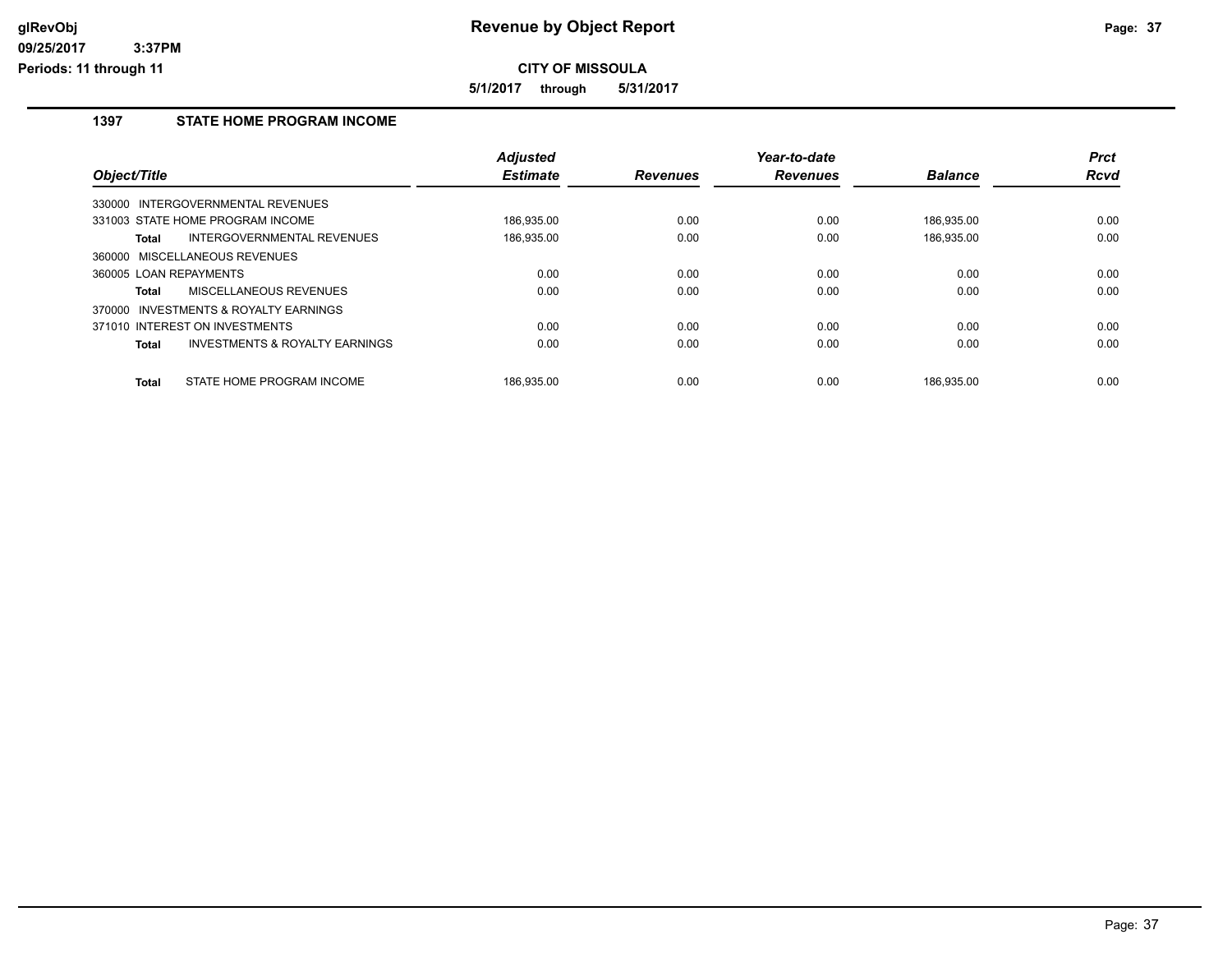**5/1/2017 through 5/31/2017**

#### **2250 PLANNING FUND**

**2250 PLANNING FUND**

|                                                    | <b>Adjusted</b> |                 | Year-to-date    |                | <b>Prct</b> |
|----------------------------------------------------|-----------------|-----------------|-----------------|----------------|-------------|
| Object/Title                                       | <b>Estimate</b> | <b>Revenues</b> | <b>Revenues</b> | <b>Balance</b> | <b>Rcvd</b> |
| 330000 INTERGOVERNMENTAL REVENUES                  |                 |                 |                 |                |             |
| 331055 FTA GRANT                                   | 0.00            | 0.00            | 0.00            | 0.00           | 0.00        |
| 331056 MDT FEDERAL CMAQ                            | 0.00            | 0.00            | 0.00            | 0.00           | 0.00        |
| 331170 HISTORICAL PRESERVATION GRANT               | 5,500.00        | 0.00            | 5,500.00        | 0.00           | 100.00      |
| 336023 STATE CONTRIB. - PERS                       | 0.00            | 17.22           | 224.05          | $-224.05$      | 0.00        |
| 338100 PLANNING MILLS PASSED THRU COUNTY           | 329,157.00      | 0.00            | 300,000.00      | 29,157.00      | 91.14       |
| <b>INTERGOVERNMENTAL REVENUES</b><br>Total         | 334,657.00      | 17.22           | 305,724.05      | 28,932.95      | 91.35       |
| 370000 INVESTMENTS & ROYALTY EARNINGS              |                 |                 |                 |                |             |
| 371010 INTEREST ON INVESTMENTS                     | 0.00            | 0.00            | 0.00            | 0.00           | 0.00        |
| <b>INVESTMENTS &amp; ROYALTY EARNINGS</b><br>Total | 0.00            | 0.00            | 0.00            | 0.00           | 0.00        |
| OTHER FINANCING SOURCES<br>380000                  |                 |                 |                 |                |             |
| 383029 TRANS FR GENERAL                            | 83,734.00       | 0.00            | 41,867.00       | 41,867.00      | 50.00       |
| OTHER FINANCING SOURCES<br>Total                   | 83,734.00       | 0.00            | 41,867.00       | 41,867.00      | 50.00       |
| <b>PLANNING FUND</b><br>Total                      | 418.391.00      | 17.22           | 347,591.05      | 70,799.95      | 83.08       |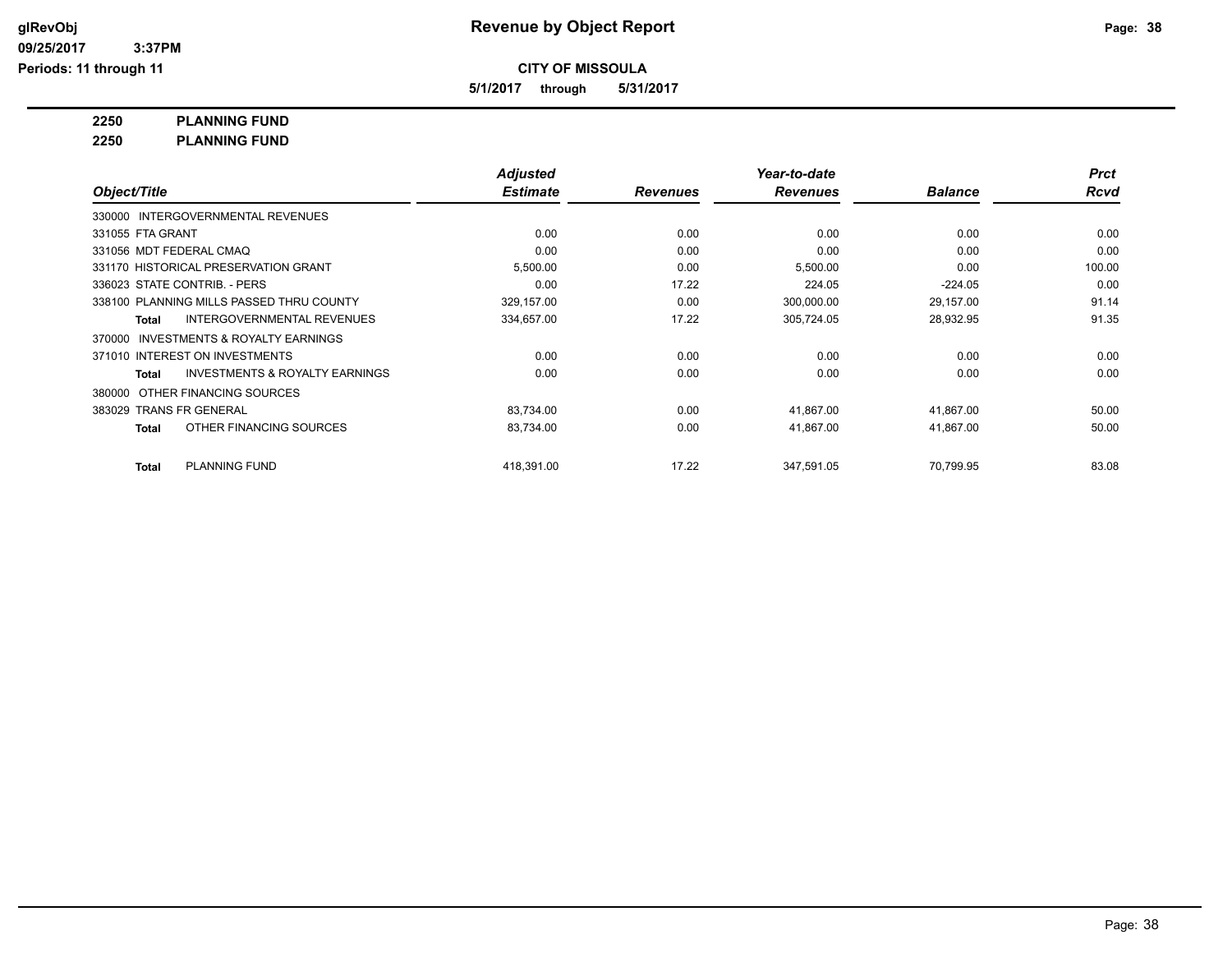**CITY OF MISSOULA**

**5/1/2017 through 5/31/2017**

#### **2250 PLANNING FUND**

 **3:37PM**

| Object/Title                                              | <b>Adjusted</b><br><b>Estimate</b> | <b>Revenues</b> | Year-to-date<br><b>Revenues</b> | <b>Balance</b> | <b>Prct</b><br><b>Rcvd</b> |
|-----------------------------------------------------------|------------------------------------|-----------------|---------------------------------|----------------|----------------------------|
| 330000 INTERGOVERNMENTAL REVENUES                         |                                    |                 |                                 |                |                            |
| 331055 FTA GRANT                                          | 0.00                               | 0.00            | 0.00                            | 0.00           | 0.00                       |
| 331056 MDT FEDERAL CMAQ                                   | 0.00                               | 0.00            | 0.00                            | 0.00           | 0.00                       |
| 331170 HISTORICAL PRESERVATION GRANT                      | 5,500.00                           | 0.00            | 5,500.00                        | 0.00           | 100.00                     |
| 336023 STATE CONTRIB. - PERS                              | 0.00                               | 17.22           | 224.05                          | $-224.05$      | 0.00                       |
| 338100 PLANNING MILLS PASSED THRU COUNTY                  | 329,157.00                         | 0.00            | 300,000.00                      | 29,157.00      | 91.14                      |
| INTERGOVERNMENTAL REVENUES<br><b>Total</b>                | 334,657.00                         | 17.22           | 305,724.05                      | 28,932.95      | 91.35                      |
| INVESTMENTS & ROYALTY EARNINGS<br>370000                  |                                    |                 |                                 |                |                            |
| 371010 INTEREST ON INVESTMENTS                            | 0.00                               | 0.00            | 0.00                            | 0.00           | 0.00                       |
| <b>INVESTMENTS &amp; ROYALTY EARNINGS</b><br><b>Total</b> | 0.00                               | 0.00            | 0.00                            | 0.00           | 0.00                       |
| 380000 OTHER FINANCING SOURCES                            |                                    |                 |                                 |                |                            |
| 383029 TRANS FR GENERAL                                   | 83,734.00                          | 0.00            | 41,867.00                       | 41,867.00      | 50.00                      |
| OTHER FINANCING SOURCES<br><b>Total</b>                   | 83,734.00                          | 0.00            | 41,867.00                       | 41,867.00      | 50.00                      |
| PLANNING FUND<br><b>Total</b>                             | 418.391.00                         | 17.22           | 347.591.05                      | 70,799.95      | 83.08                      |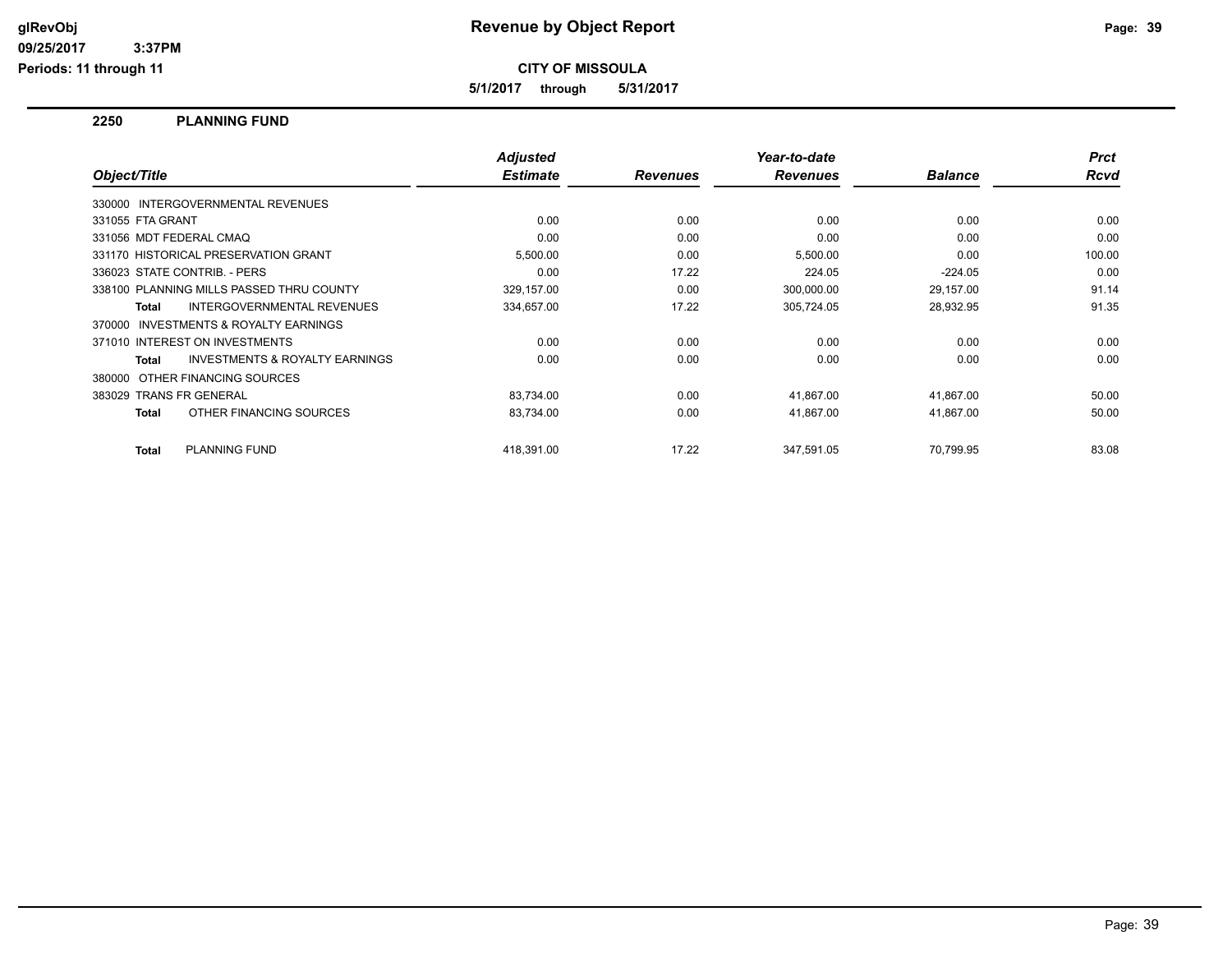**5/1/2017 through 5/31/2017**

#### **2310 PUBLIC SAFETY INFORMATION SYSTEMS 2310 PUBLIC SAFETY INFORMATION SYSTEMS**

|                                                   | <b>Adjusted</b> |                 | Year-to-date    |                | <b>Prct</b> |
|---------------------------------------------------|-----------------|-----------------|-----------------|----------------|-------------|
| Object/Title                                      | <b>Estimate</b> | <b>Revenues</b> | <b>Revenues</b> | <b>Balance</b> | <b>Rcvd</b> |
| 330000 INTERGOVERNMENTAL REVENUES                 |                 |                 |                 |                |             |
| 330000 INTERGOVERNMENTAL REVENUES                 | 18.000.00       | 0.00            | 15.300.00       | 2.700.00       | 85.00       |
| <b>INTERGOVERNMENTAL REVENUES</b><br>Total        | 18.000.00       | 0.00            | 15.300.00       | 2.700.00       | 85.00       |
| 380000 OTHER FINANCING SOURCES                    |                 |                 |                 |                |             |
| 383029 TRANS FR GENERAL                           | 6.000.00        | 0.00            | 6.000.00        | 0.00           | 100.00      |
| OTHER FINANCING SOURCES<br><b>Total</b>           | 6.000.00        | 0.00            | 6.000.00        | 0.00           | 100.00      |
|                                                   |                 |                 |                 |                |             |
| PUBLIC SAFETY INFORMATION SYSTEMS<br><b>Total</b> | 24,000.00       | 0.00            | 21.300.00       | 2.700.00       | 88.75       |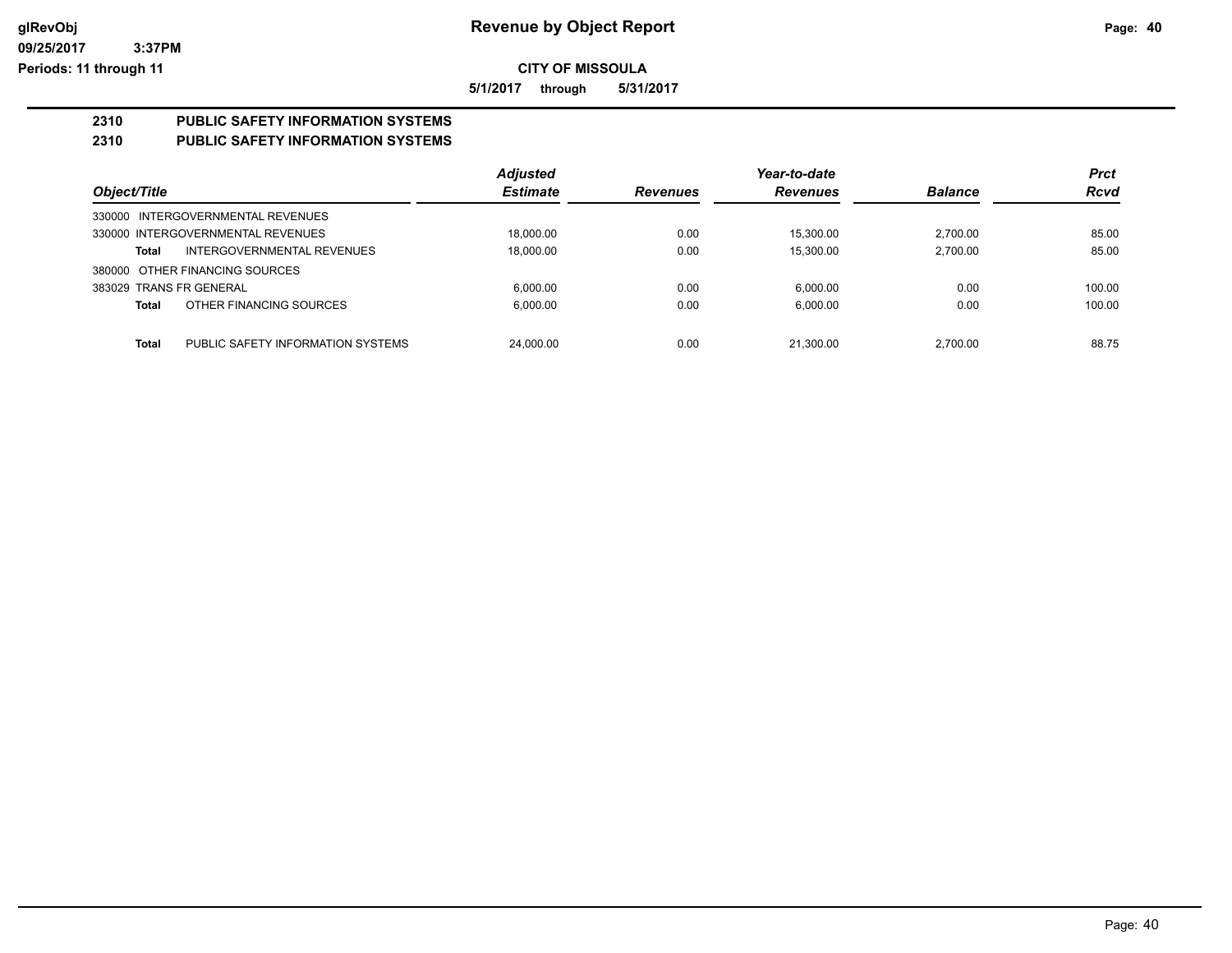**5/1/2017 through 5/31/2017**

#### **2310 PUBLIC SAFETY INFORMATION SYSTEMS**

|                                                   | <b>Adjusted</b> |                 | Year-to-date    |                | <b>Prct</b> |
|---------------------------------------------------|-----------------|-----------------|-----------------|----------------|-------------|
| Object/Title                                      | <b>Estimate</b> | <b>Revenues</b> | <b>Revenues</b> | <b>Balance</b> | <b>Rcvd</b> |
| 330000 INTERGOVERNMENTAL REVENUES                 |                 |                 |                 |                |             |
| 330000 INTERGOVERNMENTAL REVENUES                 | 18.000.00       | 0.00            | 15.300.00       | 2.700.00       | 85.00       |
| INTERGOVERNMENTAL REVENUES<br><b>Total</b>        | 18.000.00       | 0.00            | 15,300.00       | 2.700.00       | 85.00       |
| 380000 OTHER FINANCING SOURCES                    |                 |                 |                 |                |             |
| 383029 TRANS FR GENERAL                           | 6,000.00        | 0.00            | 6,000.00        | 0.00           | 100.00      |
| OTHER FINANCING SOURCES<br><b>Total</b>           | 6,000.00        | 0.00            | 6,000.00        | 0.00           | 100.00      |
|                                                   |                 |                 |                 |                |             |
| PUBLIC SAFETY INFORMATION SYSTEMS<br><b>Total</b> | 24.000.00       | 0.00            | 21.300.00       | 2.700.00       | 88.75       |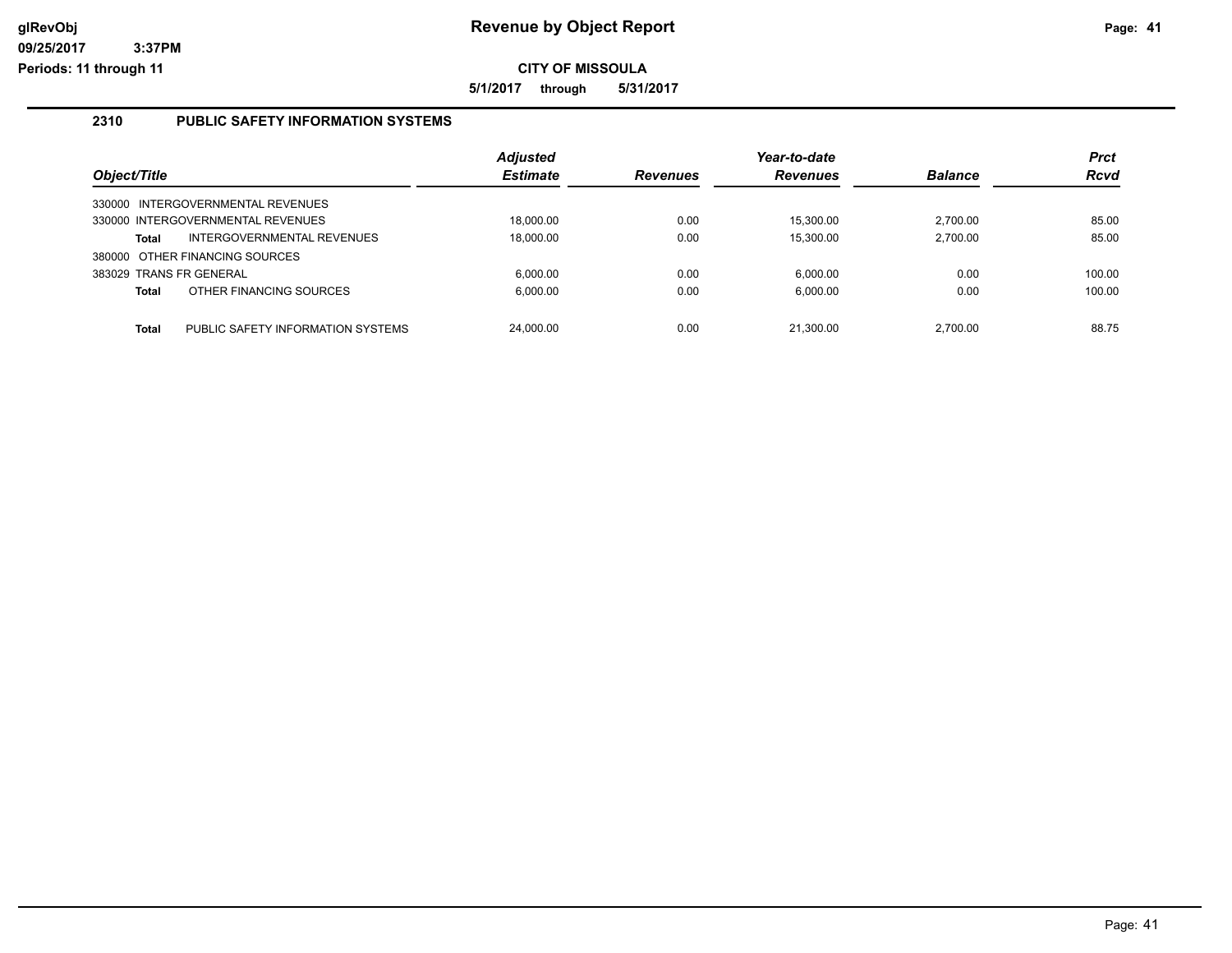**5/1/2017 through 5/31/2017**

**2321 IMPACT FEE FUND**

**2321 IMPACT FEE FUND**

|                                                           | <b>Adjusted</b> |                 | Year-to-date    |                | <b>Prct</b> |
|-----------------------------------------------------------|-----------------|-----------------|-----------------|----------------|-------------|
| Object/Title                                              | <b>Estimate</b> | <b>Revenues</b> | <b>Revenues</b> | <b>Balance</b> | Rcvd        |
| 340000 CHARGES FOR SERVICES                               |                 |                 |                 |                |             |
| 341032 IMPACT FEE CLEARING ACCOUNT                        | 1.200.000.00    | 207.171.11      | 1,672,341.30    | -472.341.30    | 139.36      |
| 341033 IMPACT FEES-PARKS SHARE                            | 0.00            | 0.00            | 0.00            | 0.00           | 0.00        |
| 341034 IMPACT FEES-FIRE SHARE                             | 0.00            | 0.00            | 0.00            | 0.00           | 0.00        |
| 341035 IMPACT FEES-POLICE SHARE                           | 0.00            | 0.00            | 0.00            | 0.00           | 0.00        |
| 341036 IMPACT FEES-COMMUNITY SERVICE SHARE                | 0.00            | 0.00            | 0.00            | 0.00           | 0.00        |
| 341037 IMPACT FEE-ROAD SHARE                              | 0.00            | 0.00            | 0.00            | 0.00           | 0.00        |
| <b>CHARGES FOR SERVICES</b><br>Total                      | 1,200,000.00    | 207,171.11      | 1,672,341.30    | -472,341.30    | 139.36      |
| 370000 INVESTMENTS & ROYALTY EARNINGS                     |                 |                 |                 |                |             |
| 371010 INTEREST ON INVESTMENTS                            | 0.00            | 0.00            | 0.00            | 0.00           | 0.00        |
| <b>INVESTMENTS &amp; ROYALTY EARNINGS</b><br><b>Total</b> | 0.00            | 0.00            | 0.00            | 0.00           | 0.00        |
| <b>IMPACT FEE FUND</b><br>Total                           | 1.200.000.00    | 207.171.11      | 1.672.341.30    | -472.341.30    | 139.36      |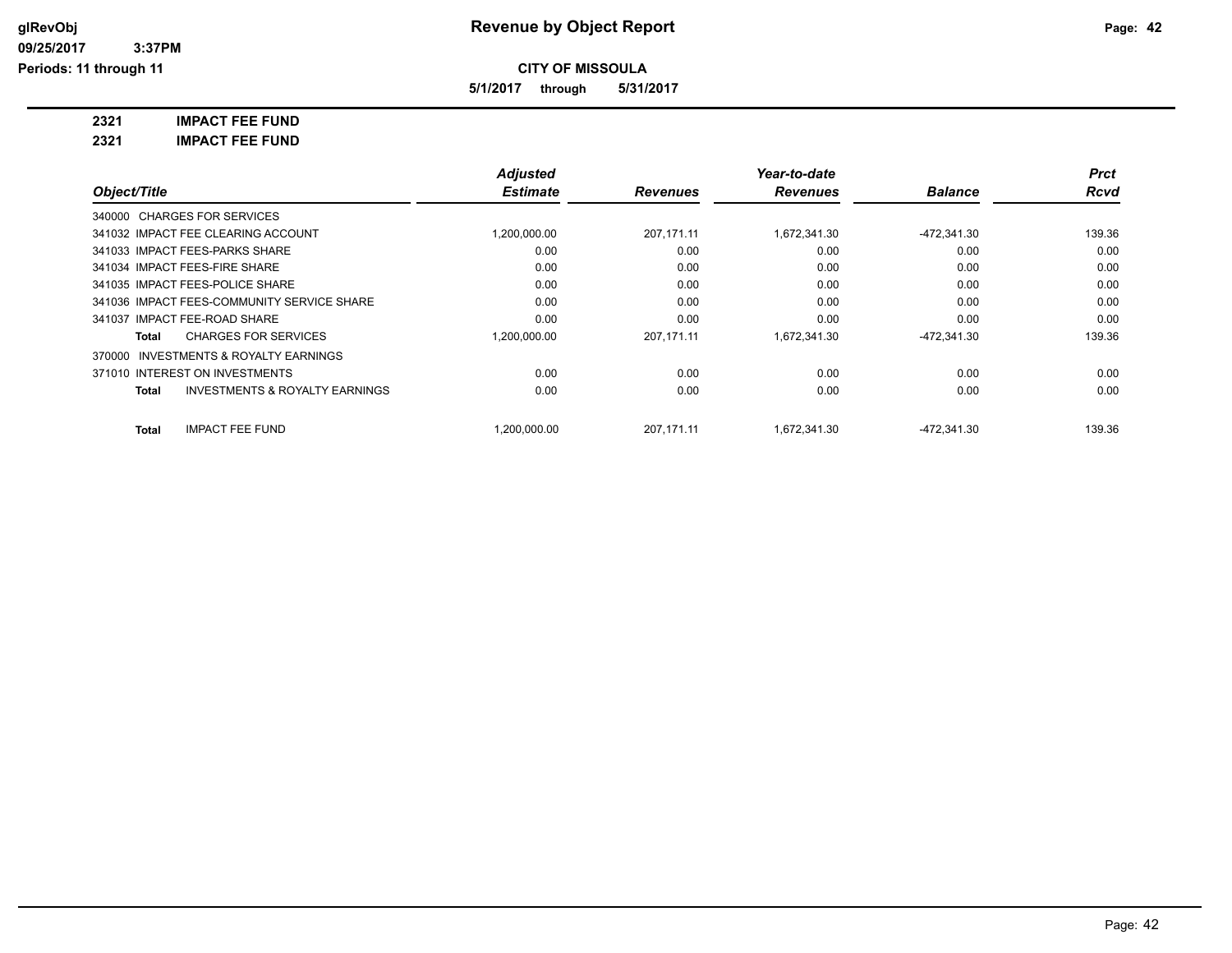**CITY OF MISSOULA**

**5/1/2017 through 5/31/2017**

#### **2321 IMPACT FEE FUND**

|                                                     | <b>Adjusted</b> |                 | Year-to-date    |                | <b>Prct</b> |
|-----------------------------------------------------|-----------------|-----------------|-----------------|----------------|-------------|
| Object/Title                                        | <b>Estimate</b> | <b>Revenues</b> | <b>Revenues</b> | <b>Balance</b> | <b>Rcvd</b> |
| 340000 CHARGES FOR SERVICES                         |                 |                 |                 |                |             |
| 341032 IMPACT FEE CLEARING ACCOUNT                  | 1.200.000.00    | 207.171.11      | 1,672,341.30    | -472,341.30    | 139.36      |
| 341033 IMPACT FEES-PARKS SHARE                      | 0.00            | 0.00            | 0.00            | 0.00           | 0.00        |
| 341034 IMPACT FEES-FIRE SHARE                       | 0.00            | 0.00            | 0.00            | 0.00           | 0.00        |
| 341035 IMPACT FEES-POLICE SHARE                     | 0.00            | 0.00            | 0.00            | 0.00           | 0.00        |
| 341036 IMPACT FEES-COMMUNITY SERVICE SHARE          | 0.00            | 0.00            | 0.00            | 0.00           | 0.00        |
| 341037 IMPACT FEE-ROAD SHARE                        | 0.00            | 0.00            | 0.00            | 0.00           | 0.00        |
| <b>CHARGES FOR SERVICES</b><br>Total                | 1.200.000.00    | 207.171.11      | 1.672.341.30    | -472.341.30    | 139.36      |
| <b>INVESTMENTS &amp; ROYALTY EARNINGS</b><br>370000 |                 |                 |                 |                |             |
| 371010 INTEREST ON INVESTMENTS                      | 0.00            | 0.00            | 0.00            | 0.00           | 0.00        |
| <b>INVESTMENTS &amp; ROYALTY EARNINGS</b><br>Total  | 0.00            | 0.00            | 0.00            | 0.00           | 0.00        |
| <b>IMPACT FEE FUND</b><br><b>Total</b>              | 00.000.000, ا   | 207.171.11      | 1,672,341.30    | -472,341.30    | 139.36      |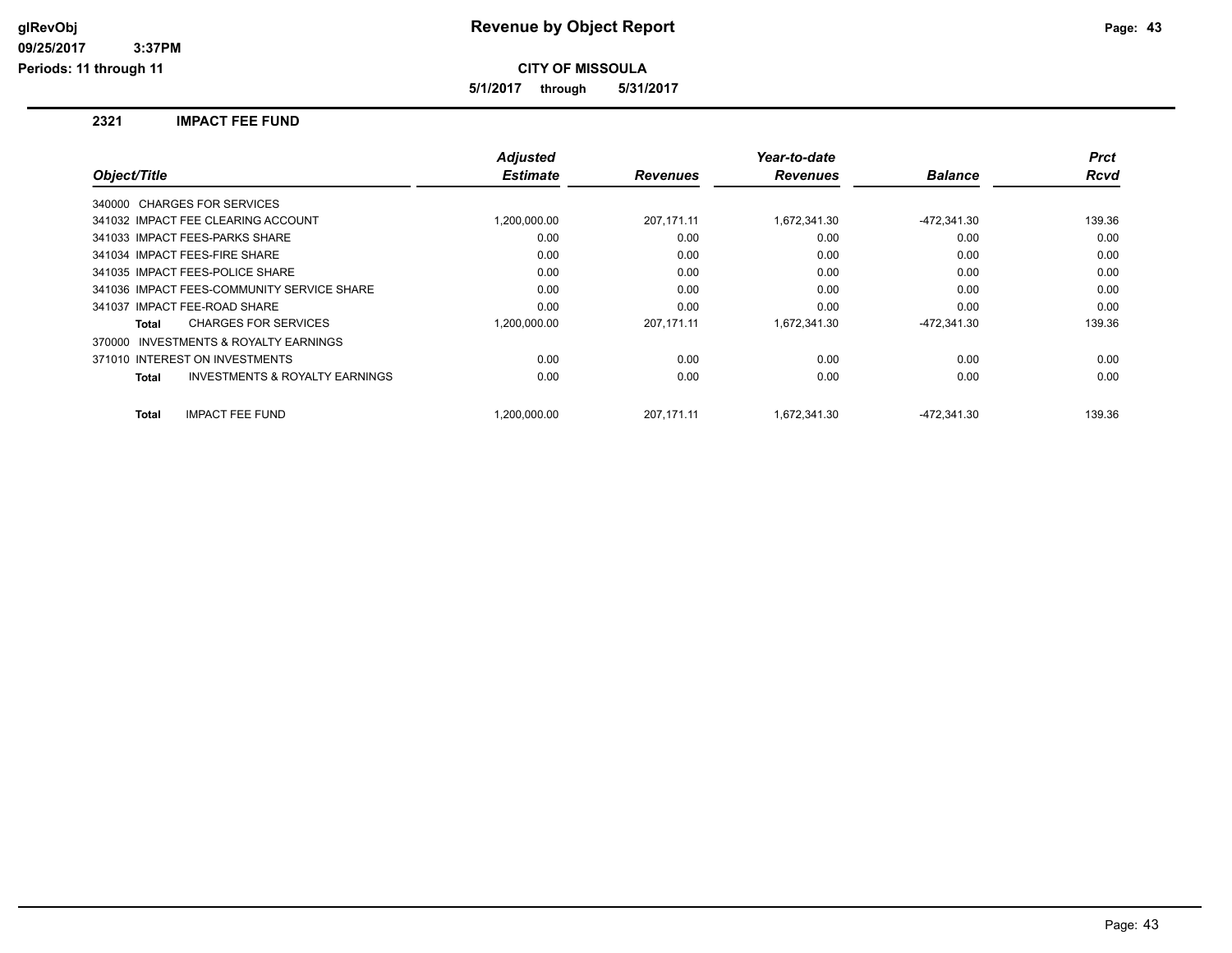**5/1/2017 through 5/31/2017**

#### **2322 GEORGE ELMER/CATTLE DR INTERSECTION 2322 GEORGE ELMER/CATTLE DR INTERSECTION**

|                                                            | <b>Adjusted</b> |                 | Year-to-date    |                | Prct |
|------------------------------------------------------------|-----------------|-----------------|-----------------|----------------|------|
| Object/Title                                               | <b>Estimate</b> | <b>Revenues</b> | <b>Revenues</b> | <b>Balance</b> | Rcvd |
| 360000 MISCELLANEOUS REVENUES                              |                 |                 |                 |                |      |
| 365000 DEVELOPER CONRIBUTIONS                              | 15,000.00       | 0.00            | 0.00            | 15,000.00      | 0.00 |
| MISCELLANEOUS REVENUES<br>Total                            | 15.000.00       | 0.00            | 0.00            | 15,000.00      | 0.00 |
| <b>GEORGE ELMER/CATTLE DR INTERSECTION</b><br><b>Total</b> | 15.000.00       | 0.00            | 0.00            | 15,000.00      | 0.00 |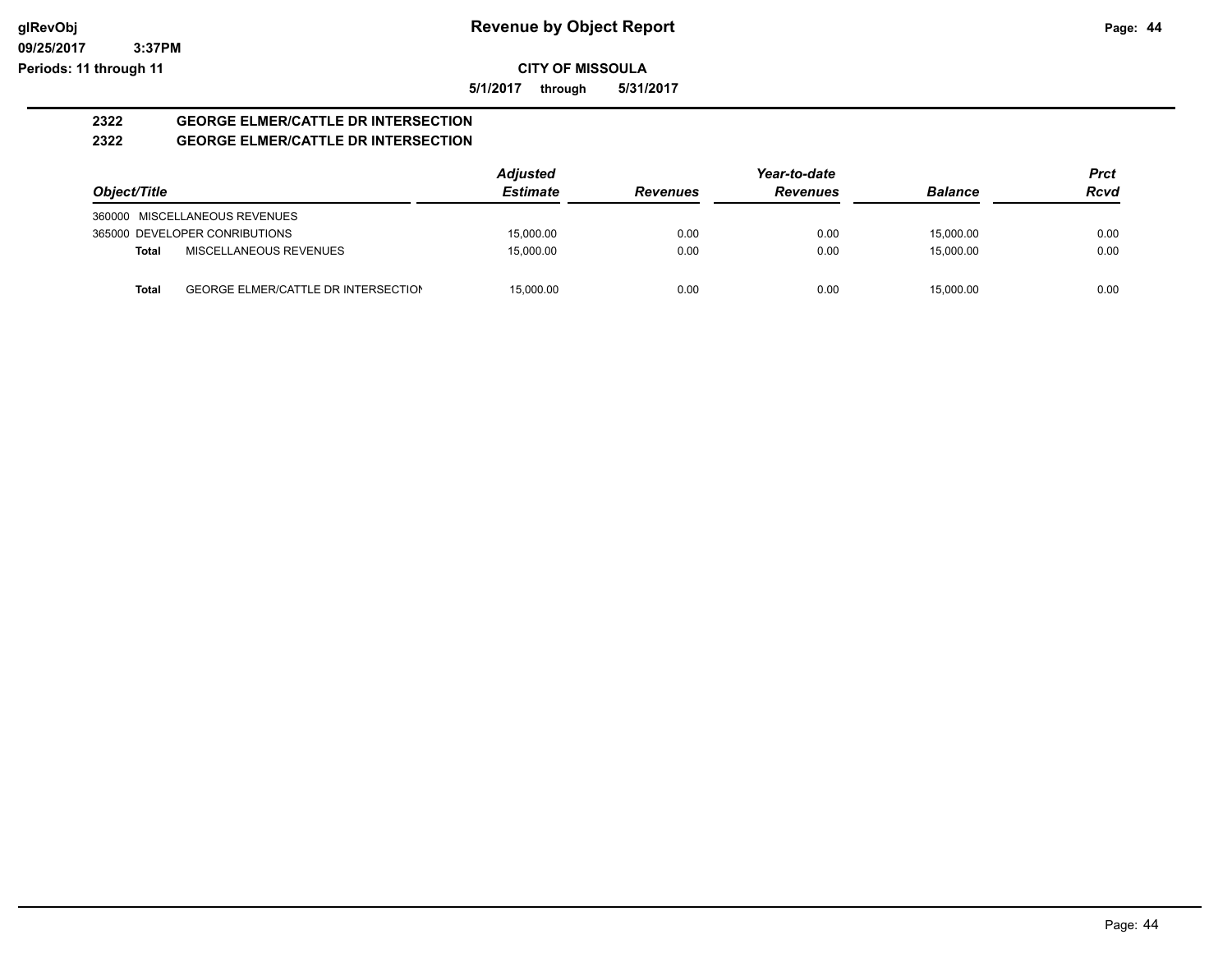**5/1/2017 through 5/31/2017**

#### **2322 GEORGE ELMER/CATTLE DR INTERSECTION**

| Object/Title |                                            | Adjusted<br><b>Estimate</b> | <b>Revenues</b> | Year-to-date<br><b>Revenues</b> | <b>Balance</b> | <b>Prct</b><br><b>Rcvd</b> |
|--------------|--------------------------------------------|-----------------------------|-----------------|---------------------------------|----------------|----------------------------|
|              | 360000 MISCELLANEOUS REVENUES              |                             |                 |                                 |                |                            |
|              | 365000 DEVELOPER CONRIBUTIONS              | 15.000.00                   | 0.00            | 0.00                            | 15.000.00      | 0.00                       |
| <b>Total</b> | MISCELLANEOUS REVENUES                     | 15.000.00                   | 0.00            | 0.00                            | 15.000.00      | 0.00                       |
|              |                                            |                             |                 |                                 |                |                            |
| <b>Total</b> | <b>GEORGE ELMER/CATTLE DR INTERSECTIOL</b> | 15.000.00                   | 0.00            | 0.00                            | 15.000.00      | 0.00                       |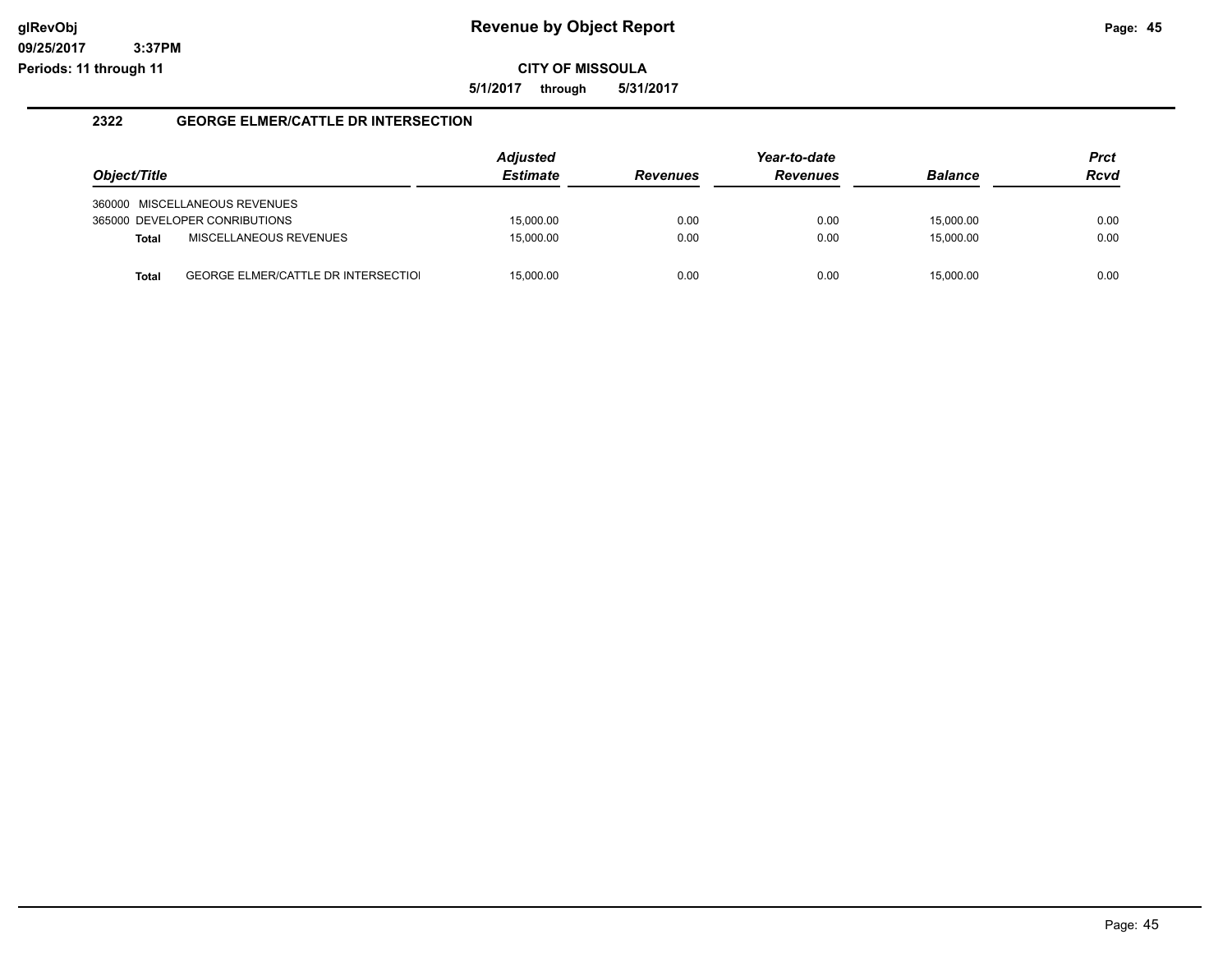**5/1/2017 through 5/31/2017**

**2365 PUBLIC ART FUND**

**2365 PUBLIC ART FUND**

|                                            | <b>Adjusted</b> |                 | Year-to-date    |                | <b>Prct</b> |
|--------------------------------------------|-----------------|-----------------|-----------------|----------------|-------------|
| Object/Title                               | <b>Estimate</b> | <b>Revenues</b> | <b>Revenues</b> | <b>Balance</b> | <b>Rcvd</b> |
| 330000 INTERGOVERNMENTAL REVENUES          |                 |                 |                 |                |             |
| 337000 LOCAL GRANTS                        | 0.00            | 0.00            | 0.00            | 0.00           | 0.00        |
| 337002 MRA GRANT                           | 0.00            | 0.00            | 1,000.00        | $-1,000.00$    | 0.00        |
| <b>INTERGOVERNMENTAL REVENUES</b><br>Total | 0.00            | 0.00            | 1,000.00        | $-1,000.00$    | 0.00        |
| 360000 MISCELLANEOUS REVENUES              |                 |                 |                 |                |             |
| 360010 MISCELLANEOUS                       | 10,095.00       | 0.00            | 0.00            | 10,095.00      | 0.00        |
| 364040 INSURANCE AND DAMAGE RECOVERY       | 0.00            | 0.00            | 0.00            | 0.00           | 0.00        |
| 365000 DONATIONS                           | 0.00            | 0.00            | 80.50           | $-80.50$       | 0.00        |
| MISCELLANEOUS REVENUES<br>Total            | 10,095.00       | 0.00            | 80.50           | 10,014.50      | 0.80        |
| OTHER FINANCING SOURCES<br>380000          |                 |                 |                 |                |             |
| 383000 OPERATING TRANSFERS                 | 0.00            | 0.00            | 0.00            | 0.00           | 0.00        |
| OTHER FINANCING SOURCES<br>Total           | 0.00            | 0.00            | 0.00            | 0.00           | 0.00        |
| PUBLIC ART FUND<br>Total                   | 10,095.00       | 0.00            | 1,080.50        | 9,014.50       | 10.70       |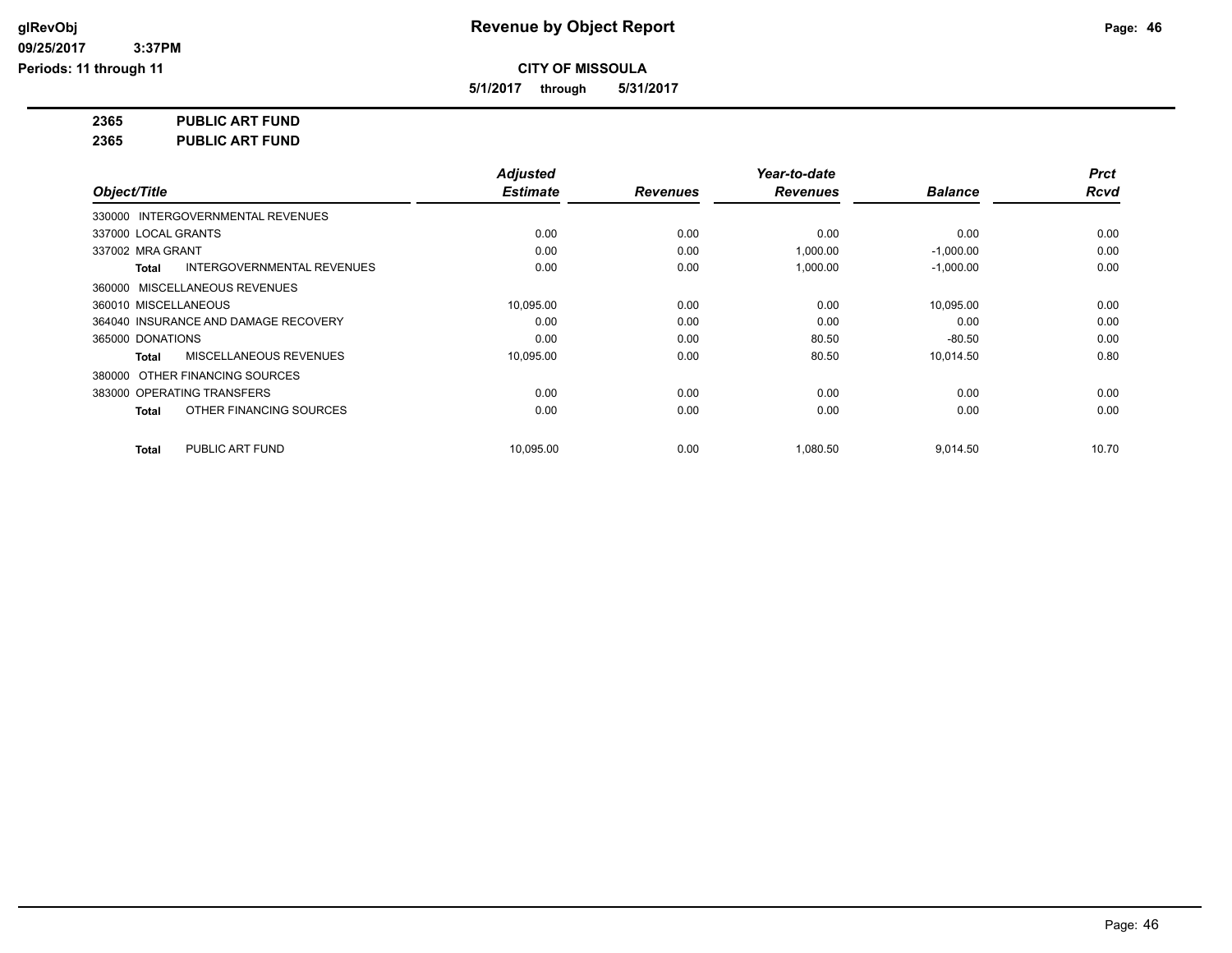**CITY OF MISSOULA**

**5/1/2017 through 5/31/2017**

#### **2365 PUBLIC ART FUND**

 **3:37PM**

|                                        | <b>Adjusted</b> |                 | Year-to-date    |                | <b>Prct</b> |
|----------------------------------------|-----------------|-----------------|-----------------|----------------|-------------|
| Object/Title                           | <b>Estimate</b> | <b>Revenues</b> | <b>Revenues</b> | <b>Balance</b> | <b>Rcvd</b> |
| 330000 INTERGOVERNMENTAL REVENUES      |                 |                 |                 |                |             |
| 337000 LOCAL GRANTS                    | 0.00            | 0.00            | 0.00            | 0.00           | 0.00        |
| 337002 MRA GRANT                       | 0.00            | 0.00            | 1,000.00        | $-1,000.00$    | 0.00        |
| INTERGOVERNMENTAL REVENUES<br>Total    | 0.00            | 0.00            | 1,000.00        | $-1,000.00$    | 0.00        |
| 360000 MISCELLANEOUS REVENUES          |                 |                 |                 |                |             |
| 360010 MISCELLANEOUS                   | 10,095.00       | 0.00            | 0.00            | 10,095.00      | 0.00        |
| 364040 INSURANCE AND DAMAGE RECOVERY   | 0.00            | 0.00            | 0.00            | 0.00           | 0.00        |
| 365000 DONATIONS                       | 0.00            | 0.00            | 80.50           | $-80.50$       | 0.00        |
| <b>MISCELLANEOUS REVENUES</b><br>Total | 10,095.00       | 0.00            | 80.50           | 10.014.50      | 0.80        |
| 380000 OTHER FINANCING SOURCES         |                 |                 |                 |                |             |
| 383000 OPERATING TRANSFERS             | 0.00            | 0.00            | 0.00            | 0.00           | 0.00        |
| OTHER FINANCING SOURCES<br>Total       | 0.00            | 0.00            | 0.00            | 0.00           | 0.00        |
|                                        |                 |                 |                 |                |             |
| PUBLIC ART FUND<br>Total               | 10,095.00       | 0.00            | 1,080.50        | 9,014.50       | 10.70       |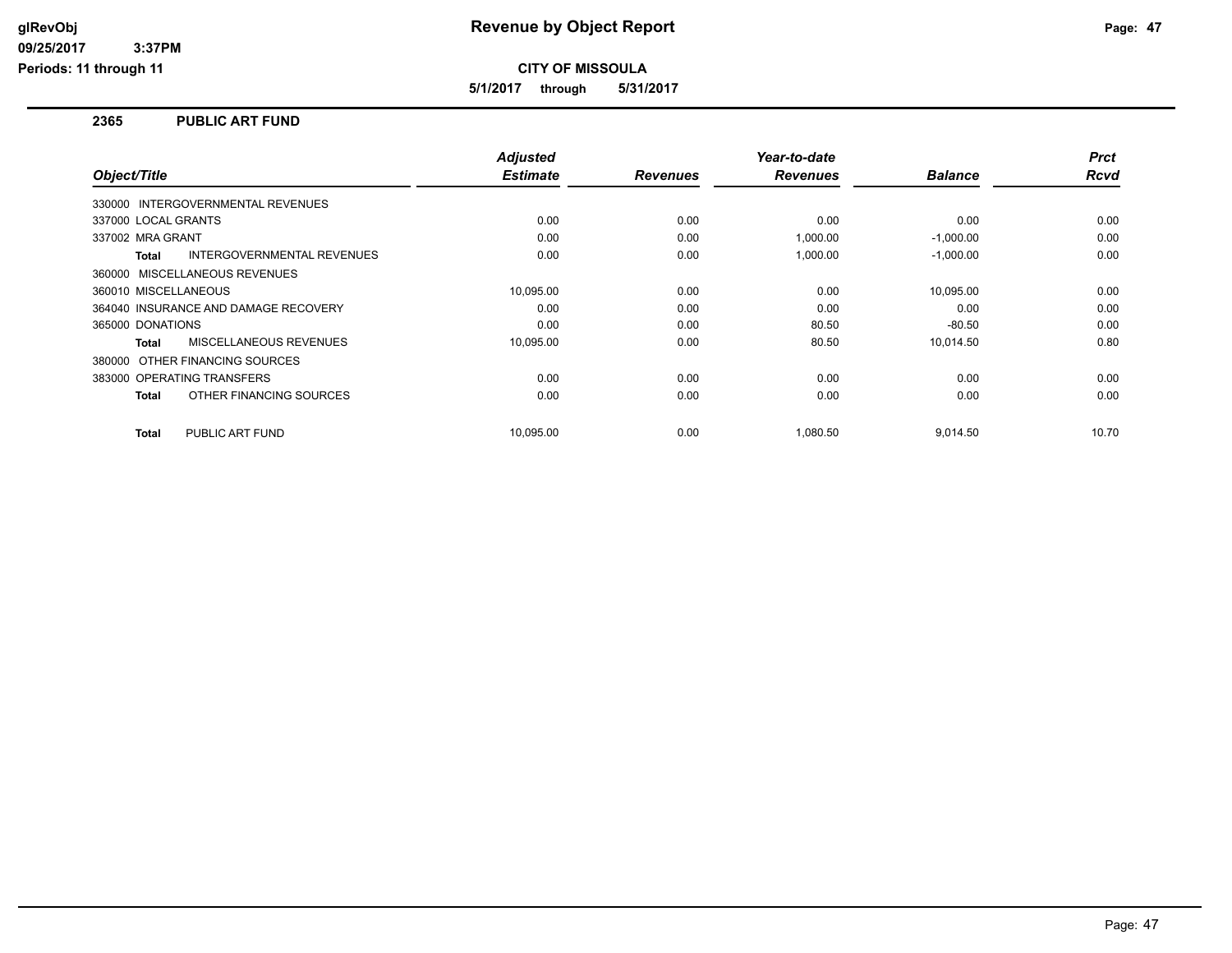**5/1/2017 through 5/31/2017**

# **2371 EMPLOYEE HEALTH INSURANCE LEVY FUND**

## **2371 EMPLOYEE HEALTH INSURANCE LEVY FUND**

|                                                           | Adjusted        |                 | Year-to-date    |                | <b>Prct</b> |
|-----------------------------------------------------------|-----------------|-----------------|-----------------|----------------|-------------|
| Object/Title                                              | <b>Estimate</b> | <b>Revenues</b> | <b>Revenues</b> | <b>Balance</b> | <b>Rcvd</b> |
| 310000 TAXES/ASSESSMENTS                                  |                 |                 |                 |                |             |
| 311000 GENERAL PROPERTY TAXES                             | 4.525.00        | 53.16           | 2.333.99        | 2.191.01       | 51.58       |
| 312001 PENALTIES & INTEREST                               | 0.00            | 1.92            | 24.68           | $-24.68$       | 0.00        |
| TAXES/ASSESSMENTS<br>Total                                | 4.525.00        | 55.08           | 2.358.67        | 2,166.33       | 52.13       |
| 370000 INVESTMENTS & ROYALTY EARNINGS                     |                 |                 |                 |                |             |
| 371010 INTEREST ON INVESTMENTS                            | 0.00            | 0.00            | 0.00            | 0.00           | 0.00        |
| <b>INVESTMENTS &amp; ROYALTY EARNINGS</b><br><b>Total</b> | 0.00            | 0.00            | 0.00            | 0.00           | 0.00        |
| EMPLOYEE HEALTH INSURANCE LEVY FUNI<br><b>Total</b>       | 4.525.00        | 55.08           | 2.358.67        | 2.166.33       | 52.13       |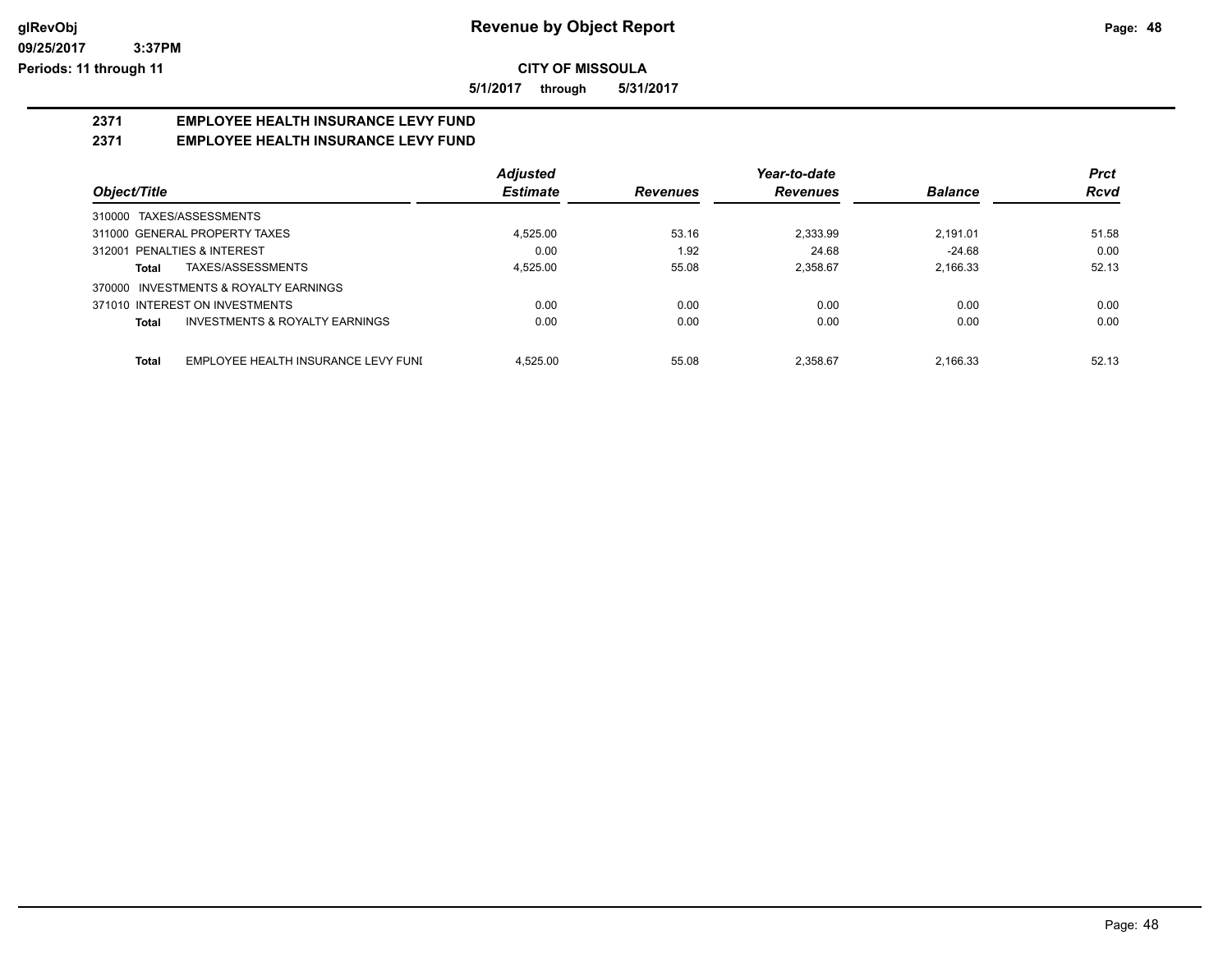**5/1/2017 through 5/31/2017**

#### **2371 EMPLOYEE HEALTH INSURANCE LEVY FUND**

|                                                    | <b>Adjusted</b> |                 | Year-to-date    |                | <b>Prct</b> |
|----------------------------------------------------|-----------------|-----------------|-----------------|----------------|-------------|
| Object/Title                                       | <b>Estimate</b> | <b>Revenues</b> | <b>Revenues</b> | <b>Balance</b> | <b>Rcvd</b> |
| 310000 TAXES/ASSESSMENTS                           |                 |                 |                 |                |             |
| 311000 GENERAL PROPERTY TAXES                      | 4.525.00        | 53.16           | 2.333.99        | 2.191.01       | 51.58       |
| 312001 PENALTIES & INTEREST                        | 0.00            | 1.92            | 24.68           | $-24.68$       | 0.00        |
| TAXES/ASSESSMENTS<br>Total                         | 4.525.00        | 55.08           | 2.358.67        | 2.166.33       | 52.13       |
| 370000 INVESTMENTS & ROYALTY EARNINGS              |                 |                 |                 |                |             |
| 371010 INTEREST ON INVESTMENTS                     | 0.00            | 0.00            | 0.00            | 0.00           | 0.00        |
| <b>INVESTMENTS &amp; ROYALTY EARNINGS</b><br>Total | 0.00            | 0.00            | 0.00            | 0.00           | 0.00        |
|                                                    |                 |                 |                 |                |             |
| Total<br>EMPLOYEE HEALTH INSURANCE LEVY FUN        | 4.525.00        | 55.08           | 2.358.67        | 2.166.33       | 52.13       |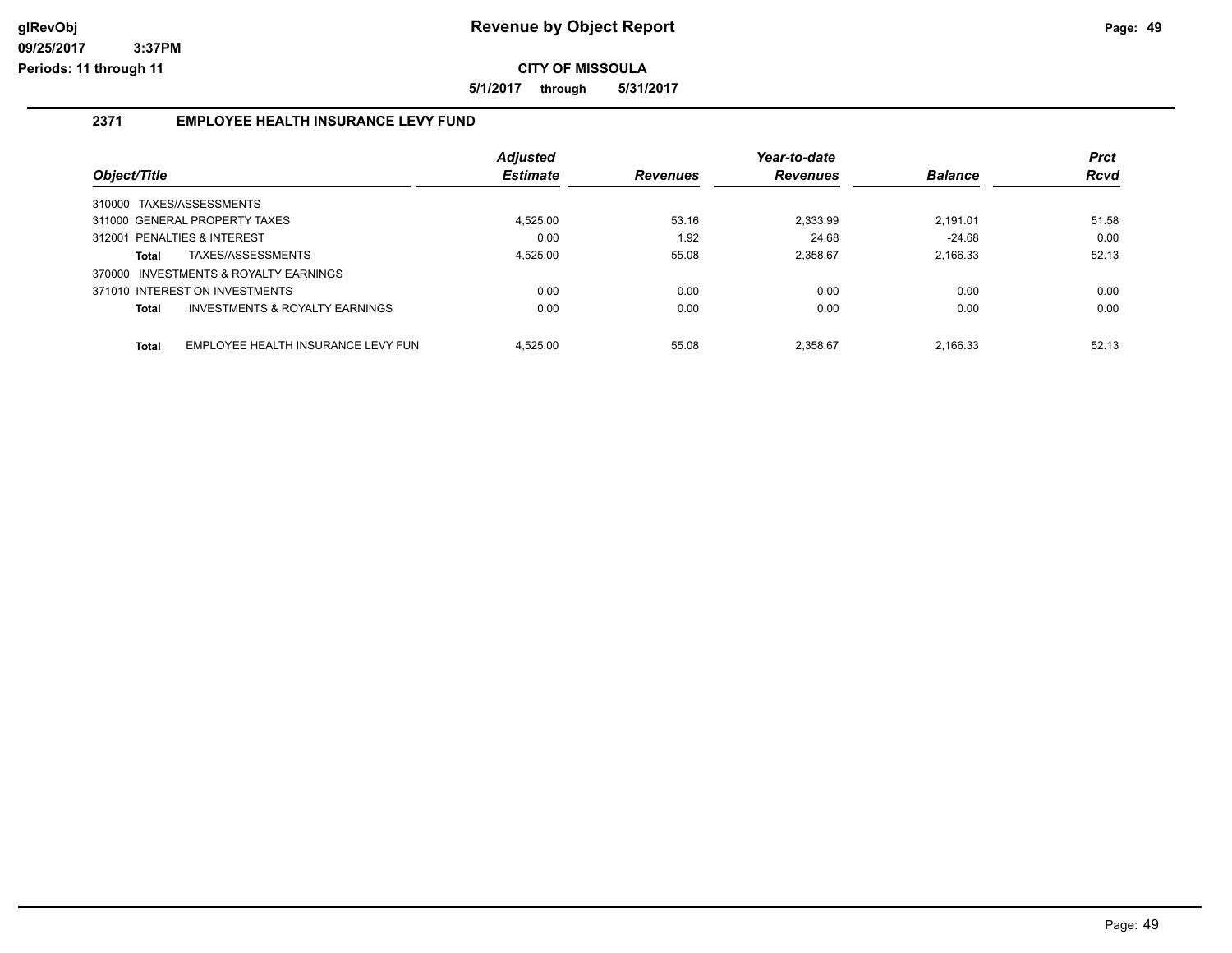**5/1/2017 through 5/31/2017**

**2372 PERMISSIVE MEDICAL LEVY**

**2372 PERMISSIVE MEDICAL LEVY**

|                                                    | <b>Adjusted</b> |                 | Year-to-date    |                | <b>Prct</b> |
|----------------------------------------------------|-----------------|-----------------|-----------------|----------------|-------------|
| Object/Title                                       | <b>Estimate</b> | <b>Revenues</b> | <b>Revenues</b> | <b>Balance</b> | Rcvd        |
| 310000 TAXES/ASSESSMENTS                           |                 |                 |                 |                |             |
| 311000 GENERAL PROPERTY TAXES                      | 4,774,150.00    | 52.517.89       | 2,572,606.98    | 2,201,543.02   | 53.89       |
| 312001 PENALTIES & INTEREST                        | 0.00            | 293.72          | 4.316.63        | $-4.316.63$    | 0.00        |
| TAXES/ASSESSMENTS<br>Total                         | 4.774.150.00    | 52.811.61       | 2.576.923.61    | 2.197.226.39   | 53.98       |
| 370000 INVESTMENTS & ROYALTY EARNINGS              |                 |                 |                 |                |             |
| 371010 INTEREST ON INVESTMENTS                     | 0.00            | 0.00            | 0.00            | 0.00           | 0.00        |
| <b>INVESTMENTS &amp; ROYALTY EARNINGS</b><br>Total | 0.00            | 0.00            | 0.00            | 0.00           | 0.00        |
| PERMISSIVE MEDICAL LEVY<br>Total                   | 4.774.150.00    | 52.811.61       | 2.576.923.61    | 2.197.226.39   | 53.98       |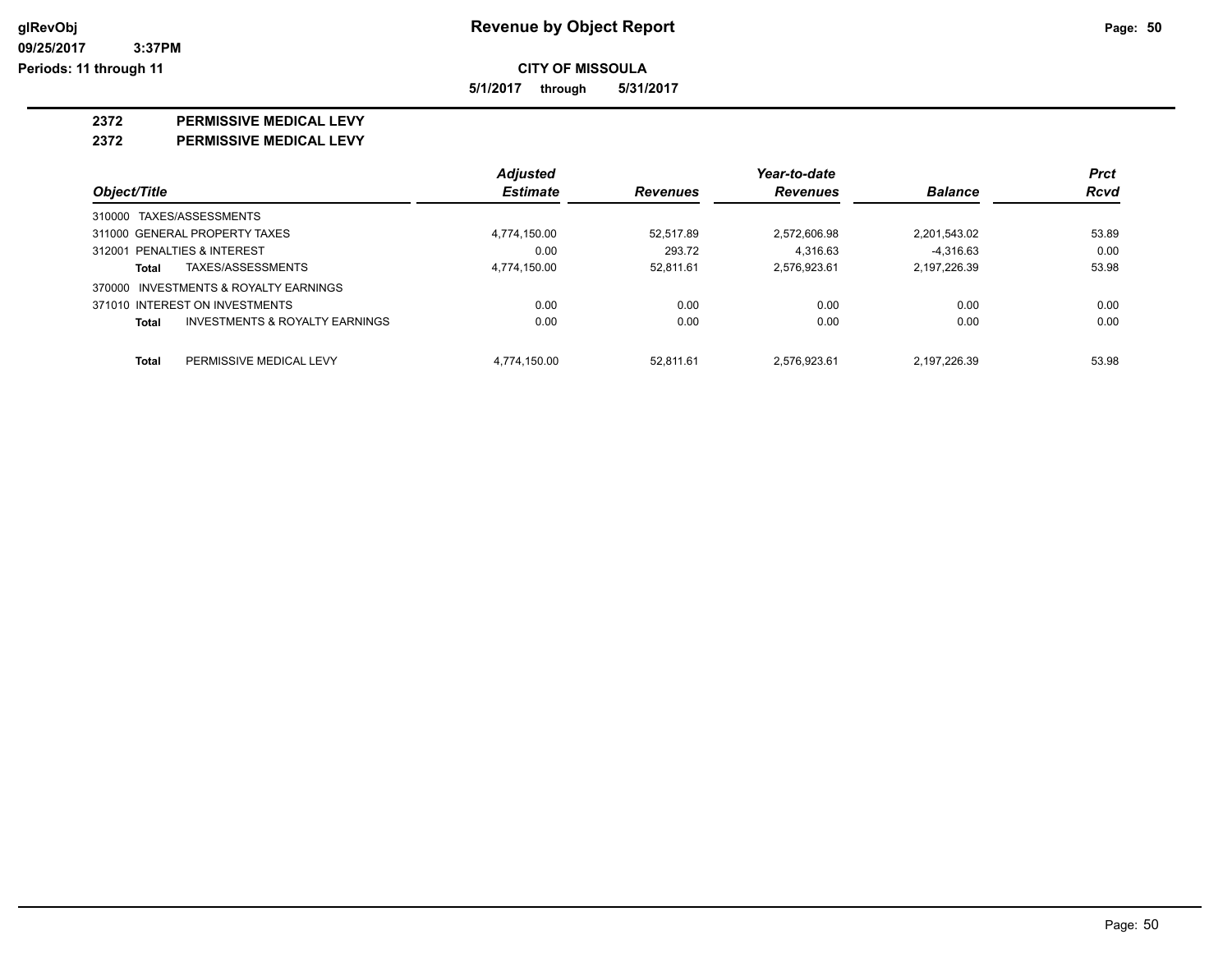**5/1/2017 through 5/31/2017**

#### **2372 PERMISSIVE MEDICAL LEVY**

|              |                                       | <b>Adjusted</b> |                 | Year-to-date    |                | <b>Prct</b> |
|--------------|---------------------------------------|-----------------|-----------------|-----------------|----------------|-------------|
| Object/Title |                                       | <b>Estimate</b> | <b>Revenues</b> | <b>Revenues</b> | <b>Balance</b> | <b>Rcvd</b> |
|              | 310000 TAXES/ASSESSMENTS              |                 |                 |                 |                |             |
|              | 311000 GENERAL PROPERTY TAXES         | 4,774,150.00    | 52.517.89       | 2.572.606.98    | 2,201,543.02   | 53.89       |
|              | 312001 PENALTIES & INTEREST           | 0.00            | 293.72          | 4.316.63        | $-4.316.63$    | 0.00        |
| <b>Total</b> | TAXES/ASSESSMENTS                     | 4,774,150.00    | 52.811.61       | 2.576.923.61    | 2.197.226.39   | 53.98       |
|              | 370000 INVESTMENTS & ROYALTY EARNINGS |                 |                 |                 |                |             |
|              | 371010 INTEREST ON INVESTMENTS        | 0.00            | 0.00            | 0.00            | 0.00           | 0.00        |
| <b>Total</b> | INVESTMENTS & ROYALTY EARNINGS        | 0.00            | 0.00            | 0.00            | 0.00           | 0.00        |
| <b>Total</b> | PERMISSIVE MEDICAL LEVY               | 4,774,150.00    | 52.811.61       | 2.576.923.61    | 2.197.226.39   | 53.98       |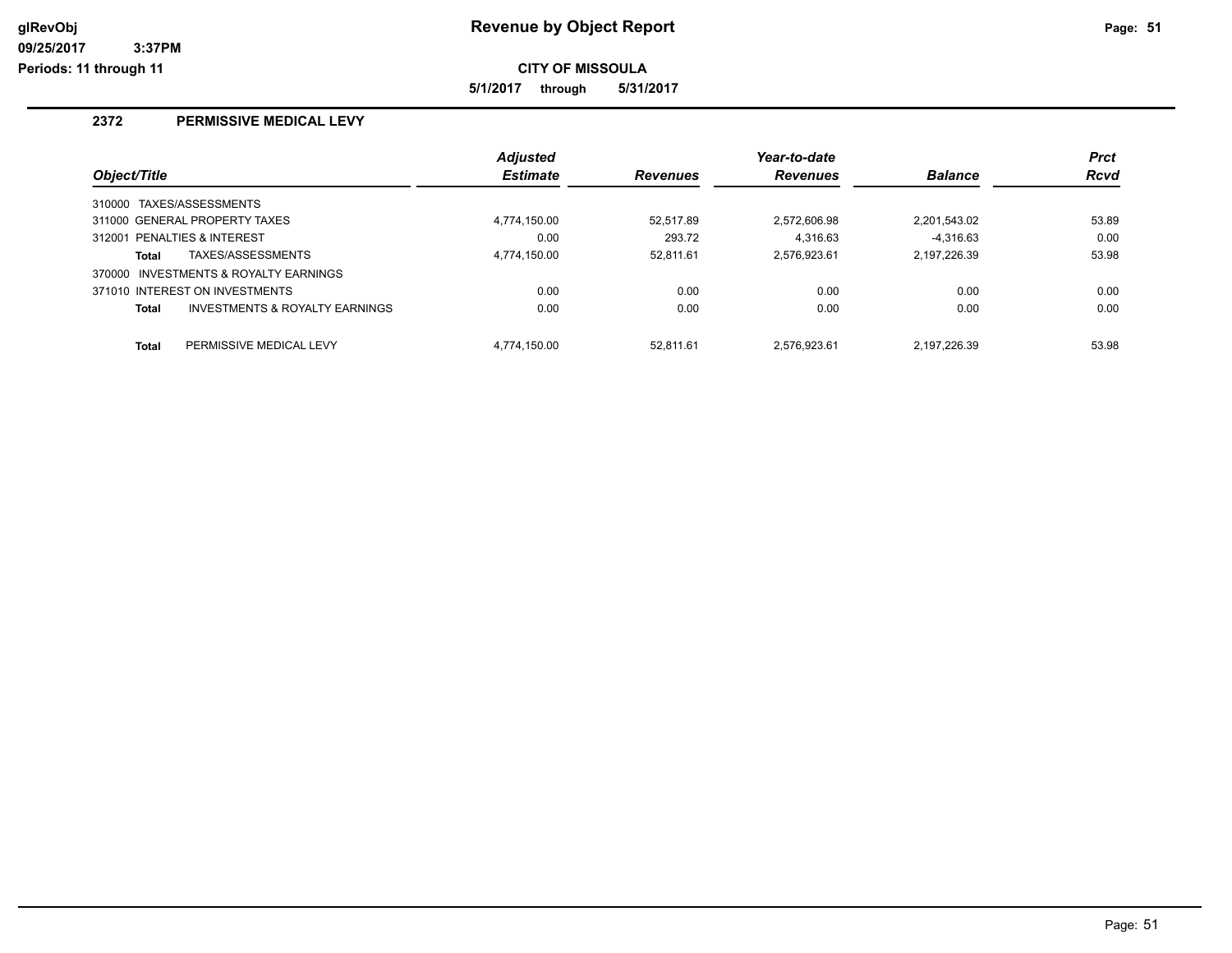**5/1/2017 through 5/31/2017**

# **2389 CABLE TELEVISION FRANCHISE FUND**

## **2389 CABLE TELEVISION FRANCHISE FUND**

|                                                 | <b>Adjusted</b> |                 | Year-to-date    |                | <b>Prct</b> |
|-------------------------------------------------|-----------------|-----------------|-----------------|----------------|-------------|
| Object/Title                                    | <b>Estimate</b> | <b>Revenues</b> | <b>Revenues</b> | <b>Balance</b> | <b>Rcvd</b> |
| <b>LICENSES &amp; PERMITS</b><br>320000         |                 |                 |                 |                |             |
| 322031 FRANCHISE FEE - AT&T                     | 680.000.00      | 168.531.53      | 514.847.39      | 165.152.61     | 75.71       |
| 322034 PEG ACCESS                               | 56,000.00       | 9.642.21        | 29.027.26       | 26.972.74      | 51.83       |
| <b>LICENSES &amp; PERMITS</b><br>Total          | 736.000.00      | 178.173.74      | 543.874.65      | 192.125.35     | 73.90       |
| 360000 MISCELLANEOUS REVENUES                   |                 |                 |                 |                |             |
| 365000 DONATIONS                                | 0.00            | 0.00            | 0.00            | 0.00           | 0.00        |
| MISCELLANEOUS REVENUES<br><b>Total</b>          | 0.00            | 0.00            | 0.00            | 0.00           | 0.00        |
| <b>Total</b><br>CABLE TELEVISION FRANCHISE FUND | 736.000.00      | 178.173.74      | 543.874.65      | 192.125.35     | 73.90       |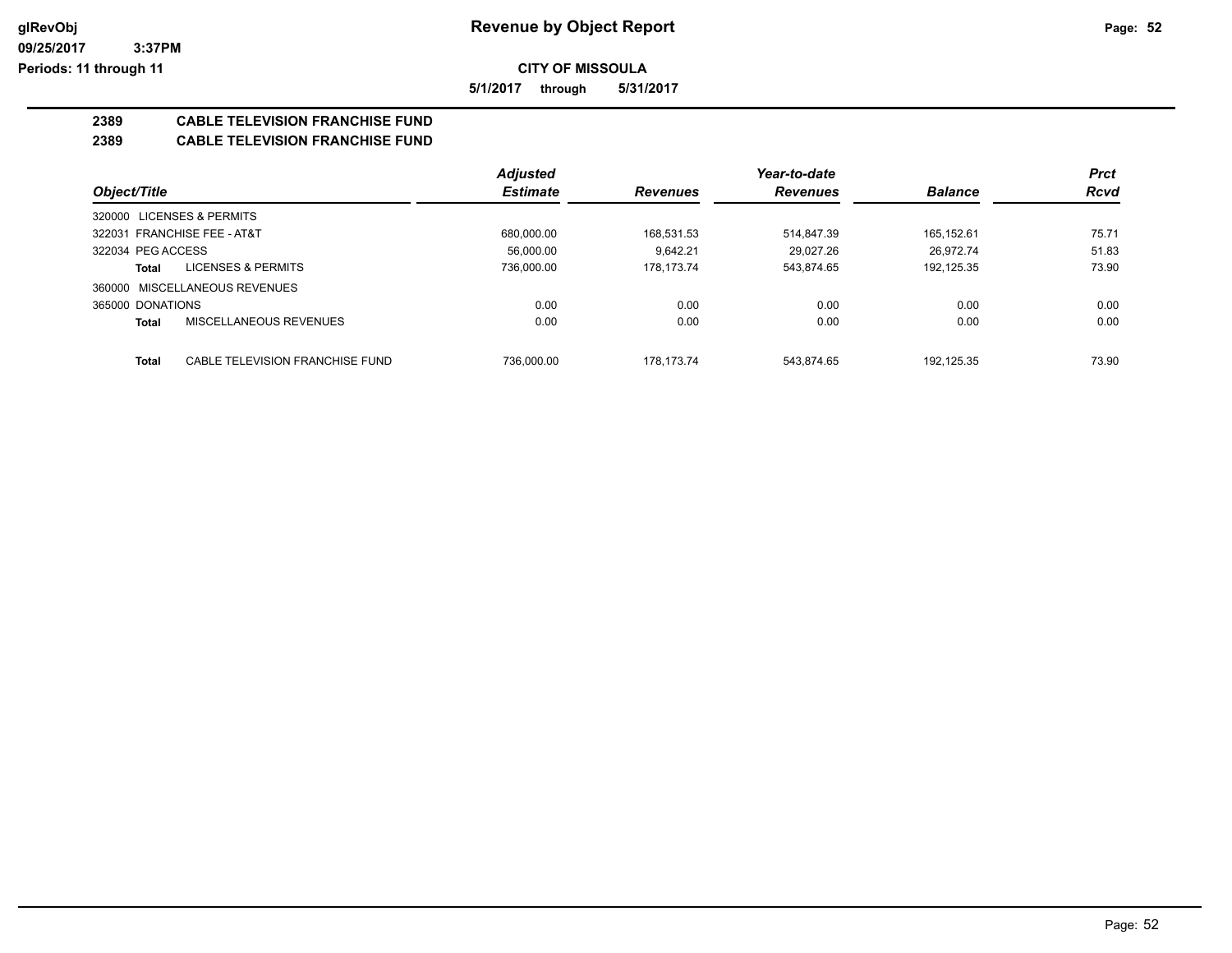**5/1/2017 through 5/31/2017**

#### **2389 CABLE TELEVISION FRANCHISE FUND**

|                   |                                 | <b>Adjusted</b> |                 | Year-to-date    |                | <b>Prct</b> |
|-------------------|---------------------------------|-----------------|-----------------|-----------------|----------------|-------------|
| Obiect/Title      |                                 | <b>Estimate</b> | <b>Revenues</b> | <b>Revenues</b> | <b>Balance</b> | <b>Rcvd</b> |
|                   | 320000 LICENSES & PERMITS       |                 |                 |                 |                |             |
|                   | 322031 FRANCHISE FEE - AT&T     | 680.000.00      | 168.531.53      | 514.847.39      | 165.152.61     | 75.71       |
| 322034 PEG ACCESS |                                 | 56.000.00       | 9.642.21        | 29.027.26       | 26.972.74      | 51.83       |
| Total             | <b>LICENSES &amp; PERMITS</b>   | 736.000.00      | 178.173.74      | 543.874.65      | 192.125.35     | 73.90       |
|                   | 360000 MISCELLANEOUS REVENUES   |                 |                 |                 |                |             |
| 365000 DONATIONS  |                                 | 0.00            | 0.00            | 0.00            | 0.00           | 0.00        |
| <b>Total</b>      | MISCELLANEOUS REVENUES          | 0.00            | 0.00            | 0.00            | 0.00           | 0.00        |
|                   |                                 |                 |                 |                 |                |             |
| <b>Total</b>      | CABLE TELEVISION FRANCHISE FUND | 736.000.00      | 178.173.74      | 543.874.65      | 192.125.35     | 73.90       |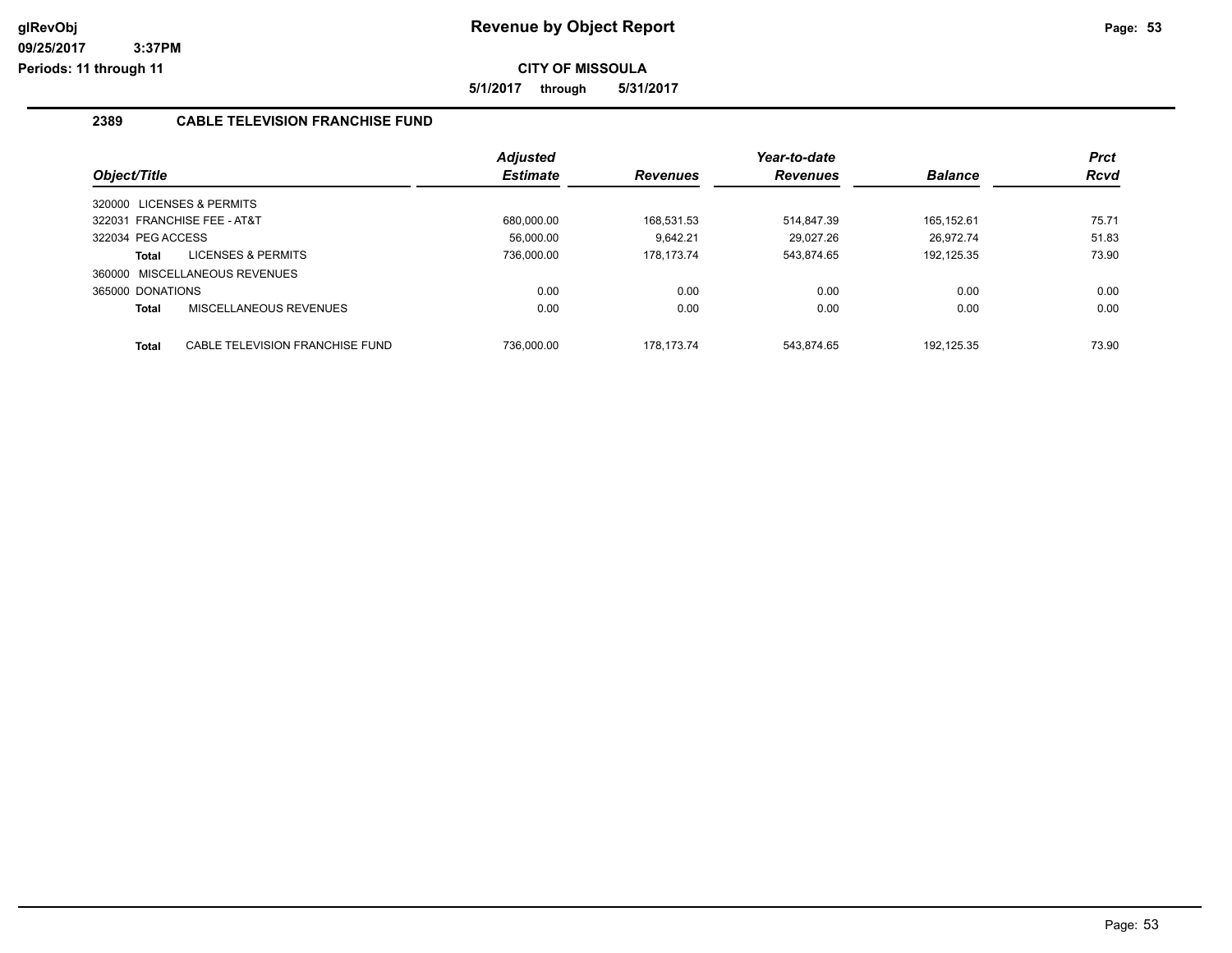**5/1/2017 through 5/31/2017**

#### **2390 DRUG FORFEITURE FUND**

**2390 DRUG FORFEITURE FUND**

|                                                           | <b>Adjusted</b> |                 | Year-to-date    |                | <b>Prct</b> |
|-----------------------------------------------------------|-----------------|-----------------|-----------------|----------------|-------------|
| Object/Title                                              | <b>Estimate</b> | <b>Revenues</b> | <b>Revenues</b> | <b>Balance</b> | <b>Rcvd</b> |
| 350000 FINES & FORFEITURES                                |                 |                 |                 |                |             |
| 351013 DRUG FORFEITURES                                   | 16.800.00       | 2.026.14        | 13.788.99       | 3.011.01       | 82.08       |
| <b>FINES &amp; FORFEITURES</b><br><b>Total</b>            | 16,800.00       | 2,026.14        | 13,788.99       | 3.011.01       | 82.08       |
| 370000 INVESTMENTS & ROYALTY EARNINGS                     |                 |                 |                 |                |             |
| 371010 INTEREST ON INVESTMENTS                            | 0.00            | 0.00            | 0.00            | 0.00           | 0.00        |
| <b>INVESTMENTS &amp; ROYALTY EARNINGS</b><br><b>Total</b> | 0.00            | 0.00            | 0.00            | 0.00           | 0.00        |
| DRUG FORFEITURE FUND<br><b>Total</b>                      | 16.800.00       | 2.026.14        | 13.788.99       | 3.011.01       | 82.08       |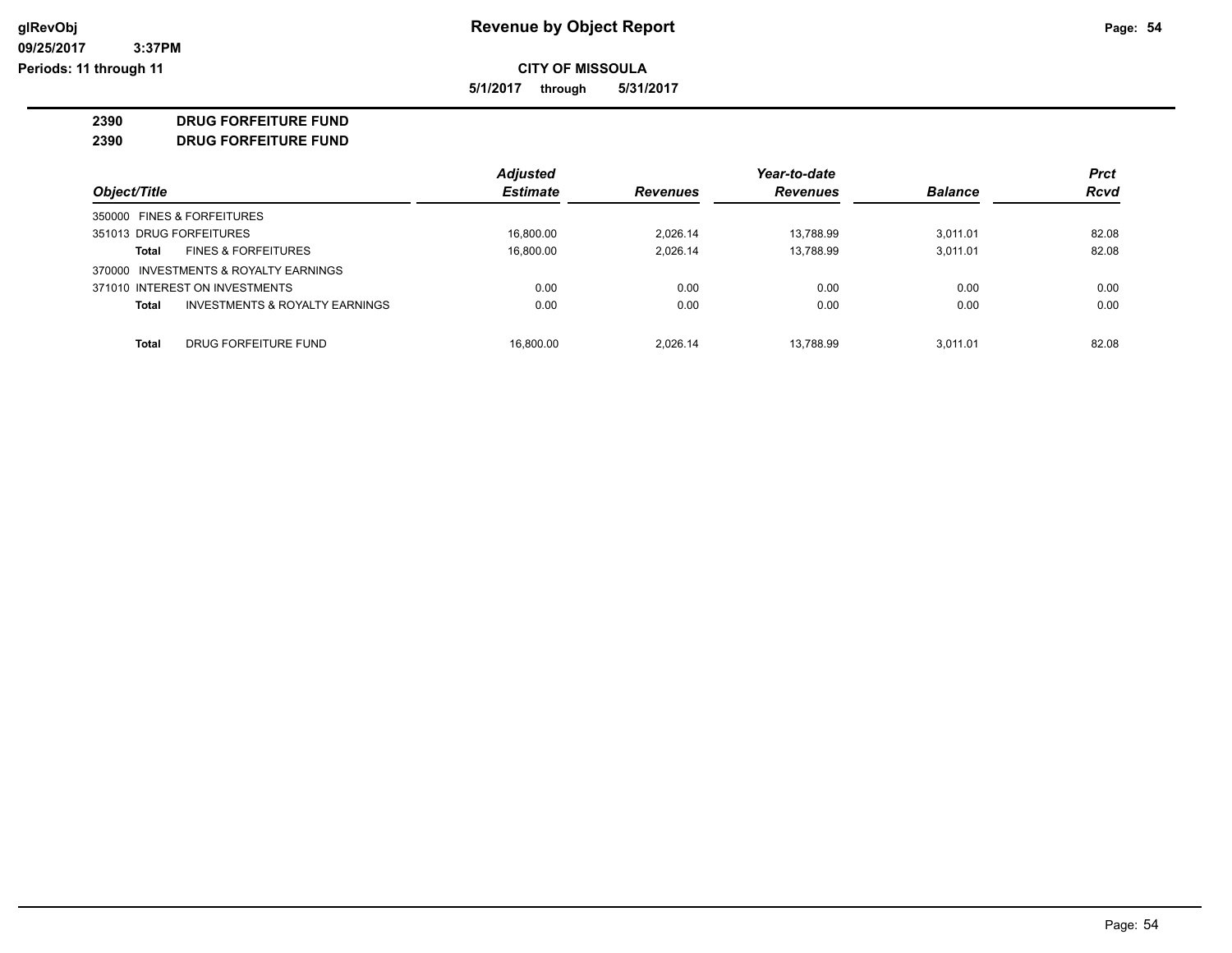**CITY OF MISSOULA**

**5/1/2017 through 5/31/2017**

#### **2390 DRUG FORFEITURE FUND**

 **3:37PM**

|                                                |                                           | <b>Adjusted</b> |                 | Year-to-date    |                | <b>Prct</b> |
|------------------------------------------------|-------------------------------------------|-----------------|-----------------|-----------------|----------------|-------------|
| Object/Title                                   |                                           | <b>Estimate</b> | <b>Revenues</b> | <b>Revenues</b> | <b>Balance</b> | <b>Rcvd</b> |
| 350000 FINES & FORFEITURES                     |                                           |                 |                 |                 |                |             |
| 351013 DRUG FORFEITURES                        |                                           | 16.800.00       | 2.026.14        | 13.788.99       | 3.011.01       | 82.08       |
| <b>FINES &amp; FORFEITURES</b><br><b>Total</b> |                                           | 16,800.00       | 2,026.14        | 13.788.99       | 3.011.01       | 82.08       |
| INVESTMENTS & ROYALTY EARNINGS<br>370000       |                                           |                 |                 |                 |                |             |
| 371010 INTEREST ON INVESTMENTS                 |                                           | 0.00            | 0.00            | 0.00            | 0.00           | 0.00        |
| <b>Total</b>                                   | <b>INVESTMENTS &amp; ROYALTY EARNINGS</b> | 0.00            | 0.00            | 0.00            | 0.00           | 0.00        |
| Total                                          | DRUG FORFEITURE FUND                      | 16.800.00       | 2.026.14        | 13.788.99       | 3.011.01       | 82.08       |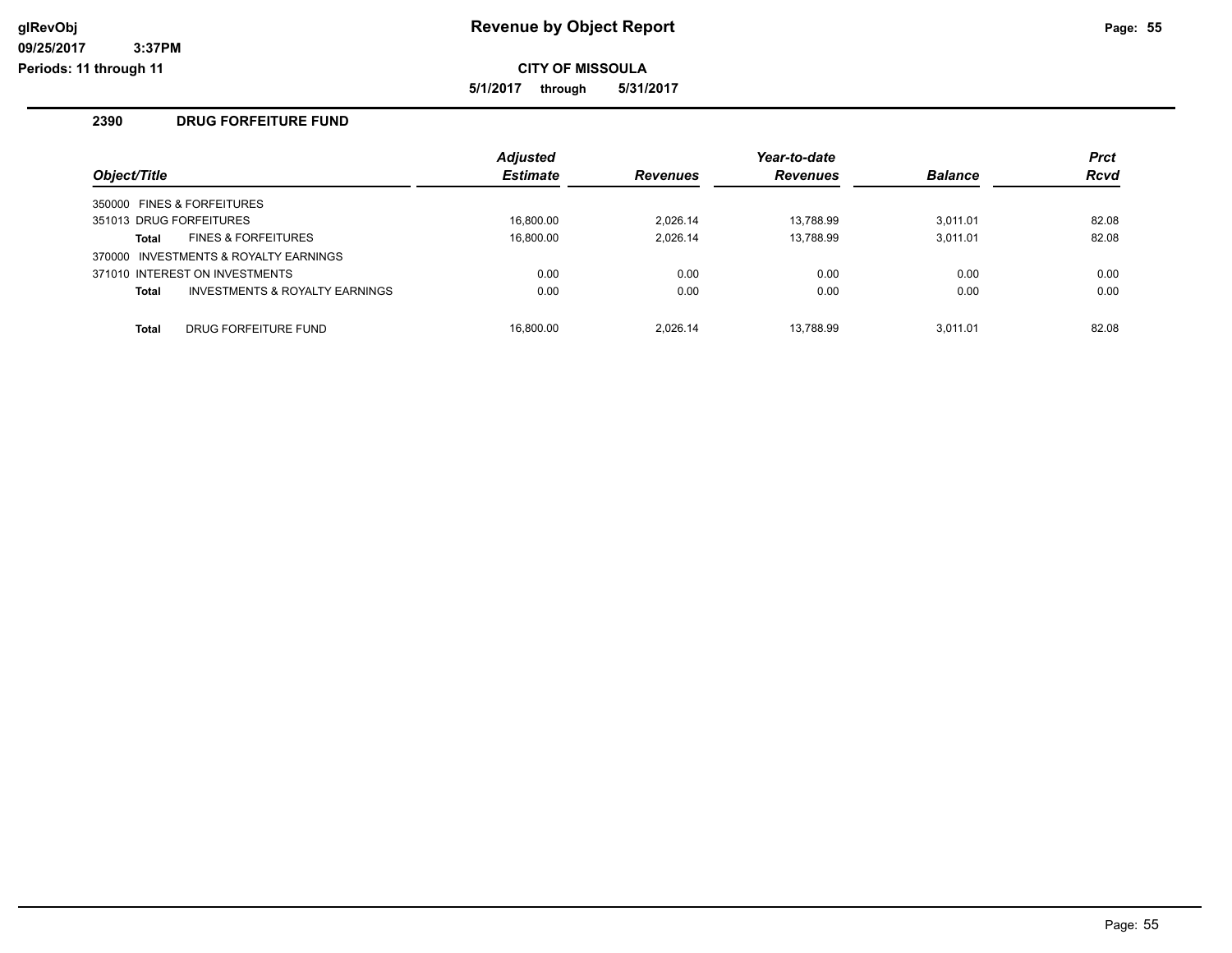**5/1/2017 through 5/31/2017**

#### **2394 BUILDING INSPECTION FUND**

#### **2394 BUILDING INSPECTION FUND**

|                                                    | <b>Adjusted</b> |                 | Year-to-date    |                | <b>Prct</b> |
|----------------------------------------------------|-----------------|-----------------|-----------------|----------------|-------------|
| Object/Title                                       | <b>Estimate</b> | <b>Revenues</b> | <b>Revenues</b> | <b>Balance</b> | Rcvd        |
| 320000 LICENSES & PERMITS                          |                 |                 |                 |                |             |
| 323011 BUILDING PERMITS                            | 1,111,650.00    | 142,106.93      | 1,269,414.24    | $-157,764.24$  | 114.19      |
| 323012 ELECTRICAL PERMITS                          | 239,641.00      | 25,860.83       | 255,018.99      | $-15,377.99$   | 106.42      |
| 323013 PLUMBING PERMITS                            | 137,006.00      | 11,842.00       | 192,635.00      | $-55,629.00$   | 140.60      |
| 323014 BLDG PERMIT REVIEW FEE                      | 0.00            | 0.00            | 0.00            | 0.00           | 0.00        |
| 323016 MOVING PERMITS                              | 0.00            | 0.00            | 0.00            | 0.00           | 0.00        |
| 323017 MECHANICAL PERMITS                          | 100,282.00      | 7,585.00        | 128,702.80      | $-28,420.80$   | 128.34      |
| <b>LICENSES &amp; PERMITS</b><br>Total             | 1,588,579.00    | 187,394.76      | 1,845,771.03    | $-257,192.03$  | 116.19      |
| 330000 INTERGOVERNMENTAL REVENUES                  |                 |                 |                 |                |             |
| 336023 STATE CONTRIB. - PERS                       | 0.00            | 41.73           | 469.84          | $-469.84$      | 0.00        |
| <b>INTERGOVERNMENTAL REVENUES</b><br>Total         | 0.00            | 41.73           | 469.84          | $-469.84$      | 0.00        |
| 340000 CHARGES FOR SERVICES                        |                 |                 |                 |                |             |
| 341091 INSPECTION CODE BOOKS & COPIES              | 1,393.00        | 83.00           | 551.75          | 841.25         | 39.61       |
| <b>CHARGES FOR SERVICES</b><br>Total               | 1,393.00        | 83.00           | 551.75          | 841.25         | 39.61       |
| MISCELLANEOUS REVENUES<br>360000                   |                 |                 |                 |                |             |
| 360010 MISCELLANEOUS                               | 0.00            | 0.00            | 1,723.63        | $-1,723.63$    | 0.00        |
| 360015 CONFERENCE REVENUES - BUILDING              | 0.00            | 0.00            | 0.00            | 0.00           | 0.00        |
| MISCELLANEOUS REVENUES<br><b>Total</b>             | 0.00            | 0.00            | 1,723.63        | $-1,723.63$    | 0.00        |
| 370000 INVESTMENTS & ROYALTY EARNINGS              |                 |                 |                 |                |             |
| 371010 INTEREST ON INVESTMENTS                     | 0.00            | 0.00            | 0.00            | 0.00           | 0.00        |
| 371020 GAIN/LOSS IN MARKET VALUE OF INVESTMENTS    | 0.00            | 0.00            | 0.00            | 0.00           | 0.00        |
| <b>INVESTMENTS &amp; ROYALTY EARNINGS</b><br>Total | 0.00            | 0.00            | 0.00            | 0.00           | 0.00        |
| 380000 OTHER FINANCING SOURCES                     |                 |                 |                 |                |             |
| 381090 PROCEEDS FROM CAPITAL LEASE                 | 0.00            | 0.00            | 0.00            | 0.00           | 0.00        |
| 382010 SALE OF FIXED ASSETS                        | 0.00            | 0.00            | 0.00            | 0.00           | 0.00        |
| 383000 OPERATING TRANSFERS                         | 0.00            | 0.00            | 0.00            | 0.00           | 0.00        |
| OTHER FINANCING SOURCES<br><b>Total</b>            | 0.00            | 0.00            | 0.00            | 0.00           | 0.00        |
| <b>BUILDING INSPECTION FUND</b><br><b>Total</b>    | 1,589,972.00    | 187,519.49      | 1,848,516.25    | $-258,544.25$  | 116.26      |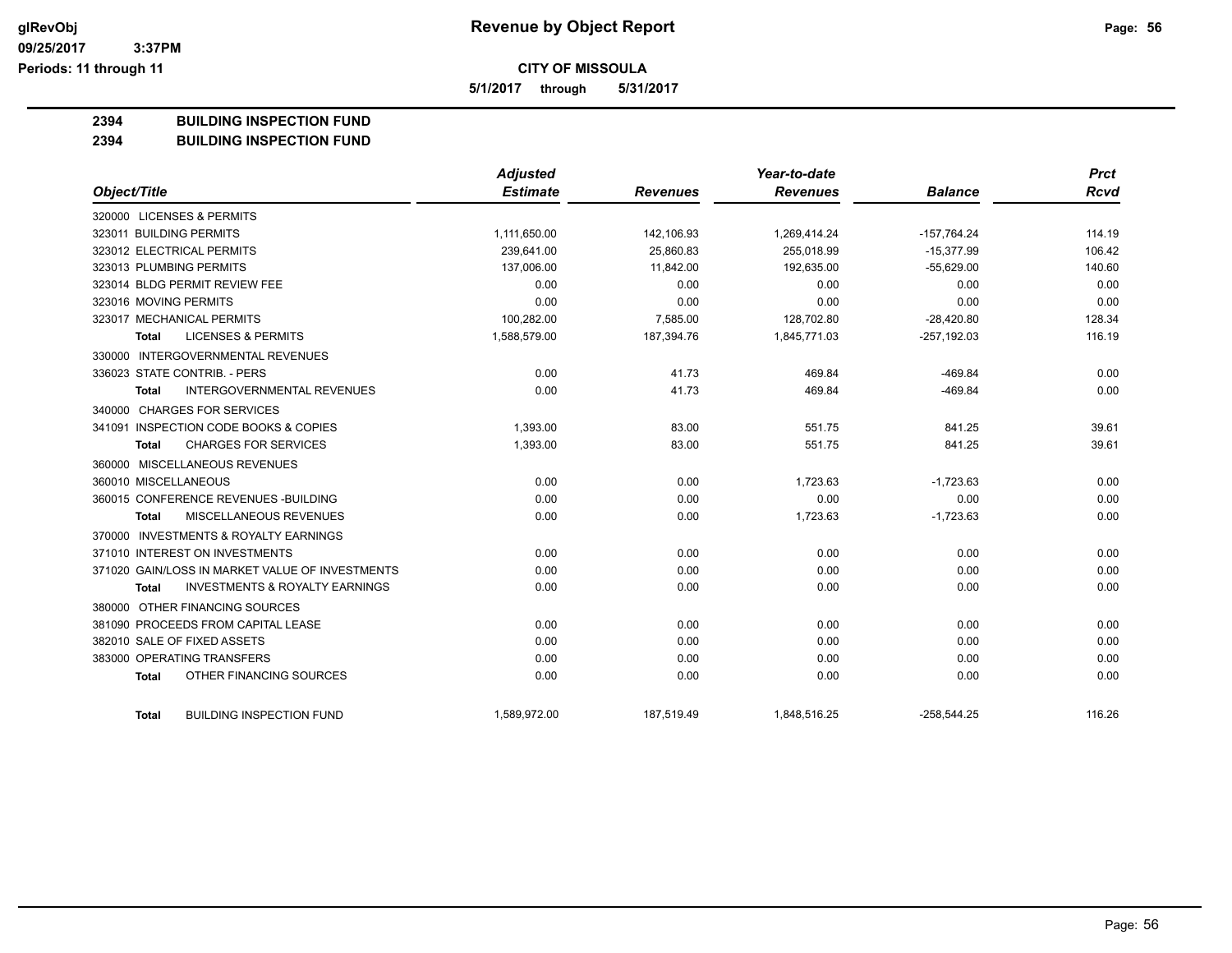**CITY OF MISSOULA**

**5/1/2017 through 5/31/2017**

#### **2394 BUILDING INSPECTION FUND**

 **3:37PM**

|                                                           | <b>Adjusted</b> |                 | Year-to-date    |                | <b>Prct</b> |
|-----------------------------------------------------------|-----------------|-----------------|-----------------|----------------|-------------|
| Object/Title                                              | <b>Estimate</b> | <b>Revenues</b> | <b>Revenues</b> | <b>Balance</b> | <b>Rcvd</b> |
| 320000 LICENSES & PERMITS                                 |                 |                 |                 |                |             |
| 323011 BUILDING PERMITS                                   | 1,111,650.00    | 142,106.93      | 1,269,414.24    | $-157,764.24$  | 114.19      |
| 323012 ELECTRICAL PERMITS                                 | 239,641.00      | 25,860.83       | 255,018.99      | $-15,377.99$   | 106.42      |
| 323013 PLUMBING PERMITS                                   | 137,006.00      | 11,842.00       | 192,635.00      | $-55,629.00$   | 140.60      |
| 323014 BLDG PERMIT REVIEW FEE                             | 0.00            | 0.00            | 0.00            | 0.00           | 0.00        |
| 323016 MOVING PERMITS                                     | 0.00            | 0.00            | 0.00            | 0.00           | 0.00        |
| 323017 MECHANICAL PERMITS                                 | 100,282.00      | 7,585.00        | 128,702.80      | $-28,420.80$   | 128.34      |
| <b>LICENSES &amp; PERMITS</b><br><b>Total</b>             | 1,588,579.00    | 187,394.76      | 1,845,771.03    | $-257,192.03$  | 116.19      |
| 330000 INTERGOVERNMENTAL REVENUES                         |                 |                 |                 |                |             |
| 336023 STATE CONTRIB. - PERS                              | 0.00            | 41.73           | 469.84          | $-469.84$      | 0.00        |
| <b>INTERGOVERNMENTAL REVENUES</b><br><b>Total</b>         | 0.00            | 41.73           | 469.84          | $-469.84$      | 0.00        |
| 340000 CHARGES FOR SERVICES                               |                 |                 |                 |                |             |
| 341091 INSPECTION CODE BOOKS & COPIES                     | 1.393.00        | 83.00           | 551.75          | 841.25         | 39.61       |
| <b>CHARGES FOR SERVICES</b><br>Total                      | 1,393.00        | 83.00           | 551.75          | 841.25         | 39.61       |
| 360000 MISCELLANEOUS REVENUES                             |                 |                 |                 |                |             |
| 360010 MISCELLANEOUS                                      | 0.00            | 0.00            | 1,723.63        | $-1,723.63$    | 0.00        |
| 360015 CONFERENCE REVENUES - BUILDING                     | 0.00            | 0.00            | 0.00            | 0.00           | 0.00        |
| MISCELLANEOUS REVENUES<br><b>Total</b>                    | 0.00            | 0.00            | 1,723.63        | $-1,723.63$    | 0.00        |
| 370000 INVESTMENTS & ROYALTY EARNINGS                     |                 |                 |                 |                |             |
| 371010 INTEREST ON INVESTMENTS                            | 0.00            | 0.00            | 0.00            | 0.00           | 0.00        |
| 371020 GAIN/LOSS IN MARKET VALUE OF INVESTMENT            | 0.00            | 0.00            | 0.00            | 0.00           | 0.00        |
| <b>INVESTMENTS &amp; ROYALTY EARNINGS</b><br><b>Total</b> | 0.00            | 0.00            | 0.00            | 0.00           | 0.00        |
| 380000 OTHER FINANCING SOURCES                            |                 |                 |                 |                |             |
| 381090 PROCEEDS FROM CAPITAL LEASE                        | 0.00            | 0.00            | 0.00            | 0.00           | 0.00        |
| 382010 SALE OF FIXED ASSETS                               | 0.00            | 0.00            | 0.00            | 0.00           | 0.00        |
| 383000 OPERATING TRANSFERS                                | 0.00            | 0.00            | 0.00            | 0.00           | 0.00        |
| OTHER FINANCING SOURCES<br><b>Total</b>                   | 0.00            | 0.00            | 0.00            | 0.00           | 0.00        |
| <b>BUILDING INSPECTION FUND</b><br><b>Total</b>           | 1,589,972.00    | 187,519.49      | 1,848,516.25    | $-258,544.25$  | 116.26      |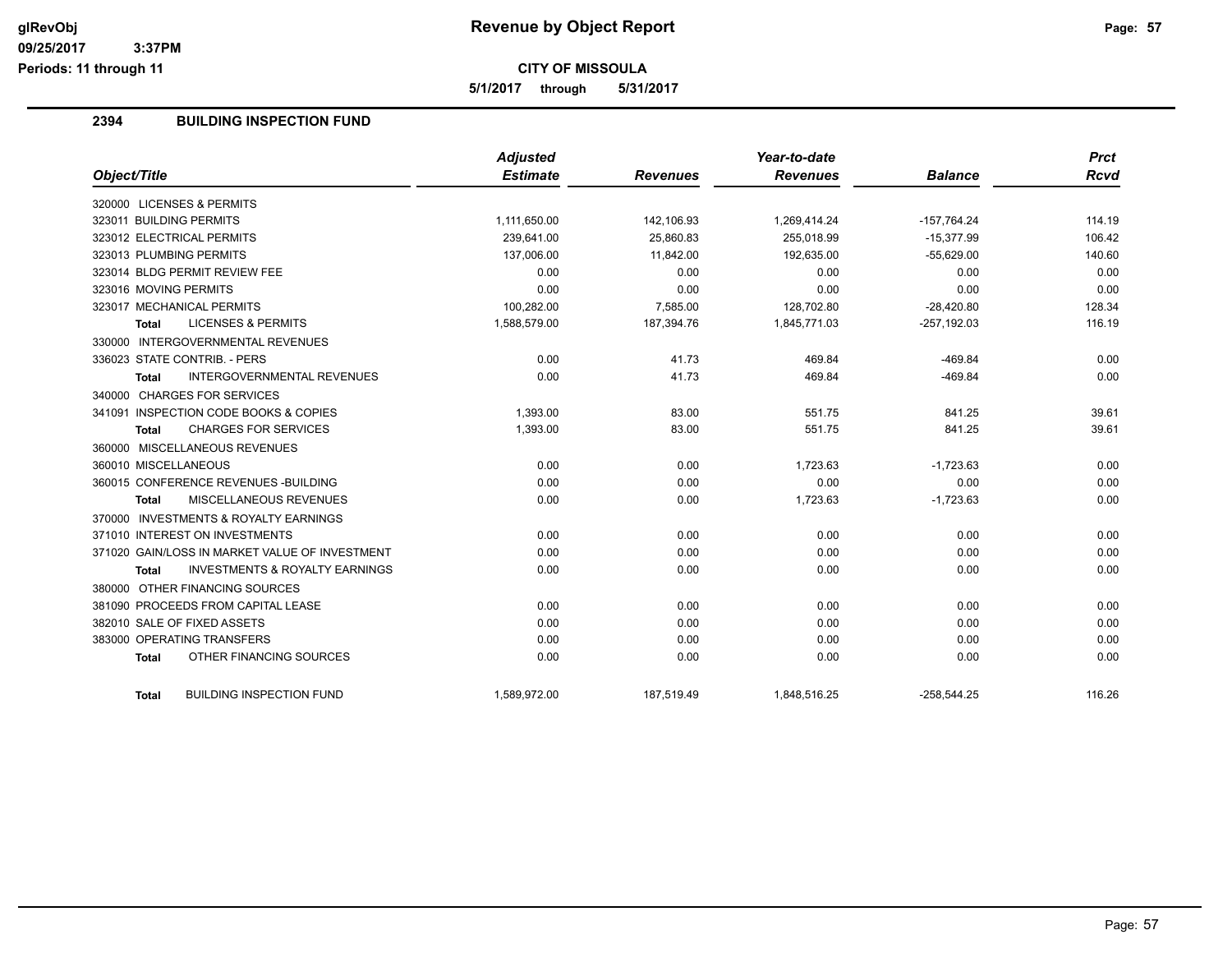**3:37PM**

**CITY OF MISSOULA**

**5/1/2017 through 5/31/2017**

# **2395 CITY GRANTS & PROGRAM INCOME FUND**

## **2395 CITY GRANTS & PROGRAM INCOME FUND**

|                                                           | <b>Adjusted</b> |                 | Year-to-date    |                | <b>Prct</b> |
|-----------------------------------------------------------|-----------------|-----------------|-----------------|----------------|-------------|
| Object/Title                                              | <b>Estimate</b> | <b>Revenues</b> | <b>Revenues</b> | <b>Balance</b> | Rcvd        |
| 330000 INTERGOVERNMENTAL REVENUES                         |                 |                 |                 |                |             |
| 331010 ENTITLEMENT - CDBG                                 | 0.00            | 0.00            | 0.00            | 0.00           | 0.00        |
| <b>INTERGOVERNMENTAL REVENUES</b><br><b>Total</b>         | 0.00            | 0.00            | 0.00            | 0.00           | 0.00        |
| 360000 MISCELLANEOUS REVENUES                             |                 |                 |                 |                |             |
| 360005 LOAN REPAYMENTS                                    | 0.00            | 0.00            | 0.00            | 0.00           | 0.00        |
| 360010 MISCELLANEOUS                                      | 0.00            | 0.00            | 0.00            | 0.00           | 0.00        |
| 360013 REPAYMENT OF SEWER GRANT                           | 0.00            | 0.00            | 0.00            | 0.00           | 0.00        |
| 360014 REPAYMENT OF LOAN/MHA                              | 0.00            | 0.00            | 0.00            | 0.00           | 0.00        |
| 362000 OTHER MISCELLANEOUS REVENUE                        | 2,105.00        | 0.00            | 0.00            | 2,105.00       | 0.00        |
| <b>MISCELLANEOUS REVENUES</b><br><b>Total</b>             | 2,105.00        | 0.00            | 0.00            | 2,105.00       | 0.00        |
| INVESTMENTS & ROYALTY EARNINGS<br>370000                  |                 |                 |                 |                |             |
| 371010 INTEREST ON INVESTMENTS                            | 0.00            | 0.00            | 0.00            | 0.00           | 0.00        |
| 371020 GAIN/LOSS IN MARKET VALUE OF INVESTMENTS           | 0.00            | 0.00            | 0.00            | 0.00           | 0.00        |
| <b>INVESTMENTS &amp; ROYALTY EARNINGS</b><br><b>Total</b> | 0.00            | 0.00            | 0.00            | 0.00           | 0.00        |
| OTHER FINANCING SOURCES<br>380000                         |                 |                 |                 |                |             |
| 383026 TRANS FR CDBG                                      | 0.00            | 0.00            | 0.00            | 0.00           | 0.00        |
| OTHER FINANCING SOURCES<br><b>Total</b>                   | 0.00            | 0.00            | 0.00            | 0.00           | 0.00        |
| CITY GRANTS & PROGRAM INCOME FUND<br>Total                | 2,105.00        | 0.00            | 0.00            | 2,105.00       | 0.00        |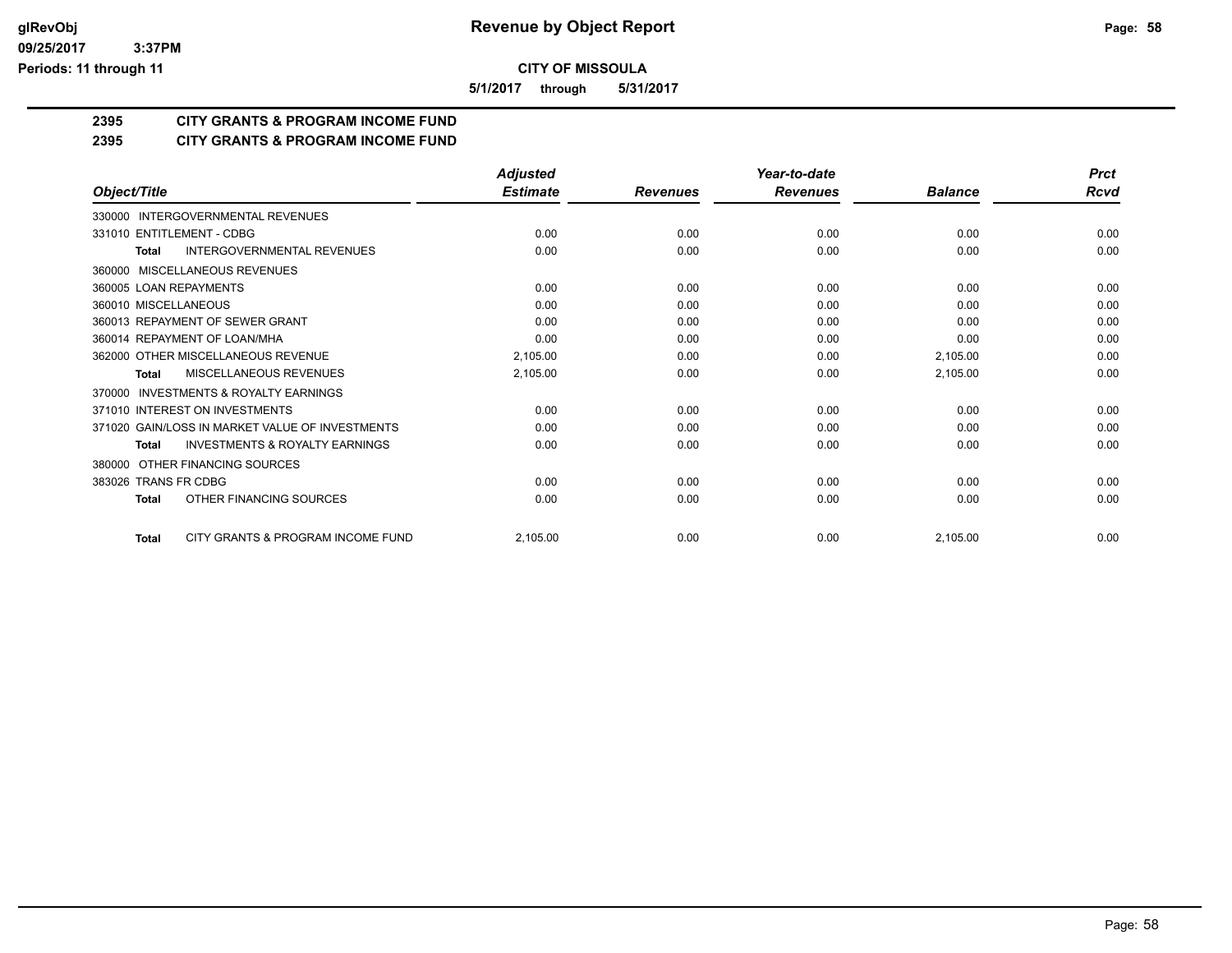**CITY OF MISSOULA**

**5/1/2017 through 5/31/2017**

#### **2395 CITY GRANTS & PROGRAM INCOME FUND**

|                                                           | <b>Adjusted</b> |                 | Year-to-date    |                | <b>Prct</b> |
|-----------------------------------------------------------|-----------------|-----------------|-----------------|----------------|-------------|
| Object/Title                                              | <b>Estimate</b> | <b>Revenues</b> | <b>Revenues</b> | <b>Balance</b> | Rcvd        |
| 330000 INTERGOVERNMENTAL REVENUES                         |                 |                 |                 |                |             |
| 331010 ENTITLEMENT - CDBG                                 | 0.00            | 0.00            | 0.00            | 0.00           | 0.00        |
| INTERGOVERNMENTAL REVENUES<br><b>Total</b>                | 0.00            | 0.00            | 0.00            | 0.00           | 0.00        |
| 360000 MISCELLANEOUS REVENUES                             |                 |                 |                 |                |             |
| 360005 LOAN REPAYMENTS                                    | 0.00            | 0.00            | 0.00            | 0.00           | 0.00        |
| 360010 MISCELLANEOUS                                      | 0.00            | 0.00            | 0.00            | 0.00           | 0.00        |
| 360013 REPAYMENT OF SEWER GRANT                           | 0.00            | 0.00            | 0.00            | 0.00           | 0.00        |
| 360014 REPAYMENT OF LOAN/MHA                              | 0.00            | 0.00            | 0.00            | 0.00           | 0.00        |
| 362000 OTHER MISCELLANEOUS REVENUE                        | 2,105.00        | 0.00            | 0.00            | 2,105.00       | 0.00        |
| MISCELLANEOUS REVENUES<br><b>Total</b>                    | 2,105.00        | 0.00            | 0.00            | 2,105.00       | 0.00        |
| <b>INVESTMENTS &amp; ROYALTY EARNINGS</b><br>370000       |                 |                 |                 |                |             |
| 371010 INTEREST ON INVESTMENTS                            | 0.00            | 0.00            | 0.00            | 0.00           | 0.00        |
| 371020 GAIN/LOSS IN MARKET VALUE OF INVESTMENT            | 0.00            | 0.00            | 0.00            | 0.00           | 0.00        |
| <b>INVESTMENTS &amp; ROYALTY EARNINGS</b><br><b>Total</b> | 0.00            | 0.00            | 0.00            | 0.00           | 0.00        |
| OTHER FINANCING SOURCES<br>380000                         |                 |                 |                 |                |             |
| 383026 TRANS FR CDBG                                      | 0.00            | 0.00            | 0.00            | 0.00           | 0.00        |
| OTHER FINANCING SOURCES<br><b>Total</b>                   | 0.00            | 0.00            | 0.00            | 0.00           | 0.00        |
| CITY GRANTS & PROGRAM INCOME FUND<br><b>Total</b>         | 2.105.00        | 0.00            | 0.00            | 2,105.00       | 0.00        |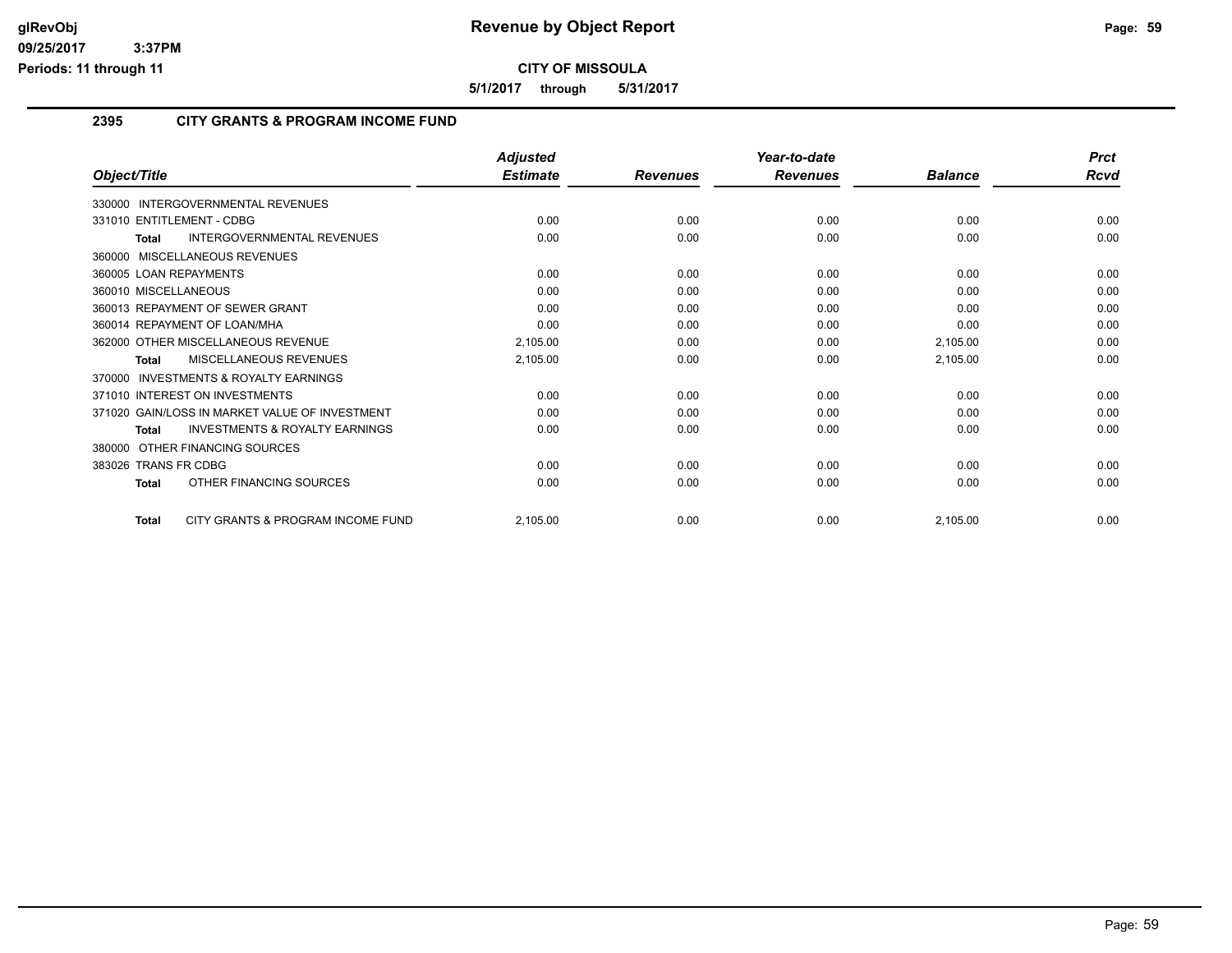**5/1/2017 through 5/31/2017**

#### **2399 DANGEROUS BUILDING DEMOLITION & REPAIR F 2399 DANGEROUS BUILDING DEMOLITION & REPAIR F**

|                         |                                      | <b>Adjusted</b> |                 | Year-to-date    |                | Prct |
|-------------------------|--------------------------------------|-----------------|-----------------|-----------------|----------------|------|
| Object/Title            |                                      | <b>Estimate</b> | <b>Revenues</b> | <b>Revenues</b> | <b>Balance</b> | Rcvd |
|                         | 360000 MISCELLANEOUS REVENUES        |                 |                 |                 |                |      |
| 363000 ASSESSMENTS PAID |                                      | 15,000.00       | 0.00            | 0.00            | 15,000.00      | 0.00 |
| Total                   | MISCELLANEOUS REVENUES               | 15.000.00       | 0.00            | 0.00            | 15,000.00      | 0.00 |
| <b>Total</b>            | DANGEROUS BUILDING DEMOLITION & REP. | 15.000.00       | 0.00            | 0.00            | 15,000.00      | 0.00 |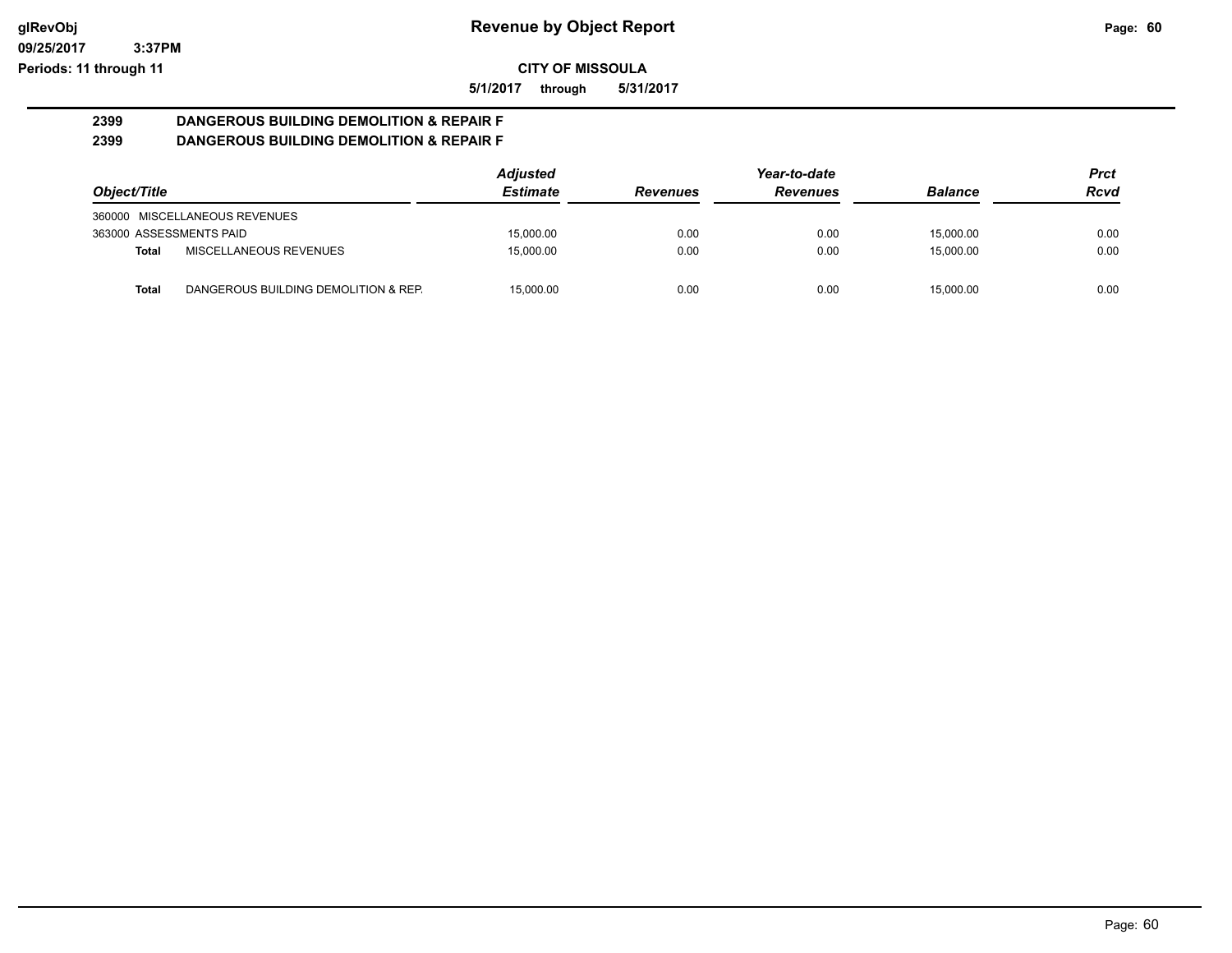**CITY OF MISSOULA**

**5/1/2017 through 5/31/2017**

#### **2399 DANGEROUS BUILDING DEMOLITION & REPAIR F**

|                         |                                     | <b>Adjusted</b> |                 | Year-to-date    |                | <b>Prct</b> |
|-------------------------|-------------------------------------|-----------------|-----------------|-----------------|----------------|-------------|
| Object/Title            |                                     | <b>Estimate</b> | <b>Revenues</b> | <b>Revenues</b> | <b>Balance</b> | <b>Rcvd</b> |
|                         | 360000 MISCELLANEOUS REVENUES       |                 |                 |                 |                |             |
| 363000 ASSESSMENTS PAID |                                     | 15.000.00       | 0.00            | 0.00            | 15.000.00      | 0.00        |
| <b>Total</b>            | MISCELLANEOUS REVENUES              | 15.000.00       | 0.00            | 0.00            | 15.000.00      | 0.00        |
|                         |                                     |                 |                 |                 |                |             |
| <b>Total</b>            | DANGEROUS BUILDING DEMOLITION & REF | 15,000.00       | 0.00            | 0.00            | 15.000.00      | 0.00        |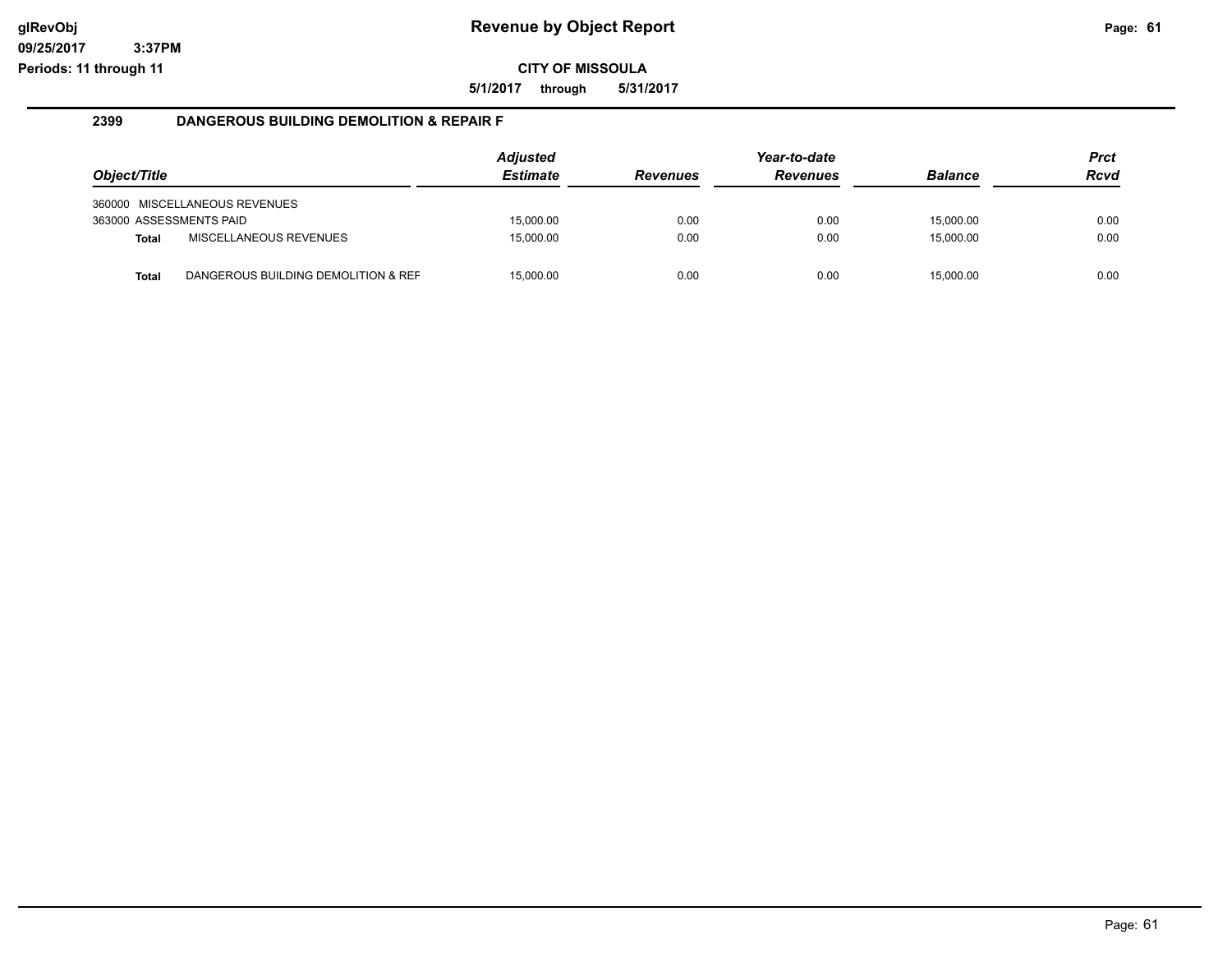**5/1/2017 through 5/31/2017**

# **2400 STREET LIGHTING ASSESSMENTS FUND**

## **2400 STREET LIGHTING ASSESSMENTS FUND**

|                                                           | <b>Adiusted</b> |                 | Year-to-date    |                | <b>Prct</b> |
|-----------------------------------------------------------|-----------------|-----------------|-----------------|----------------|-------------|
| Object/Title                                              | <b>Estimate</b> | <b>Revenues</b> | <b>Revenues</b> | <b>Balance</b> | <b>Rcvd</b> |
| 360000 MISCELLANEOUS REVENUES                             |                 |                 |                 |                |             |
| 360010 MISCELLANEOUS                                      | 0.00            | 0.00            | 0.00            | 0.00           | 0.00        |
| 363010 LIGHTING ASSESSMENTS                               | 317.276.00      | 0.00            | 305,384.26      | 11.891.74      | 96.25       |
| 363040 PENALTY AND INTEREST                               | 0.00            | 0.00            | 411.51          | $-411.51$      | 0.00        |
| MISCELLANEOUS REVENUES<br>Total                           | 317.276.00      | 0.00            | 305,795.77      | 11.480.23      | 96.38       |
| 370000 INVESTMENTS & ROYALTY EARNINGS                     |                 |                 |                 |                |             |
| 371010 INTEREST ON INVESTMENTS                            | 0.00            | 0.00            | 0.00            | 0.00           | 0.00        |
| 371020 GAIN/LOSS IN MARKET VALUE OF INVESTMENTS           | 0.00            | 0.00            | 0.00            | 0.00           | 0.00        |
| <b>INVESTMENTS &amp; ROYALTY EARNINGS</b><br><b>Total</b> | 0.00            | 0.00            | 0.00            | 0.00           | 0.00        |
| STREET LIGHTING ASSESSMENTS FUND<br><b>Total</b>          | 317.276.00      | 0.00            | 305.795.77      | 11.480.23      | 96.38       |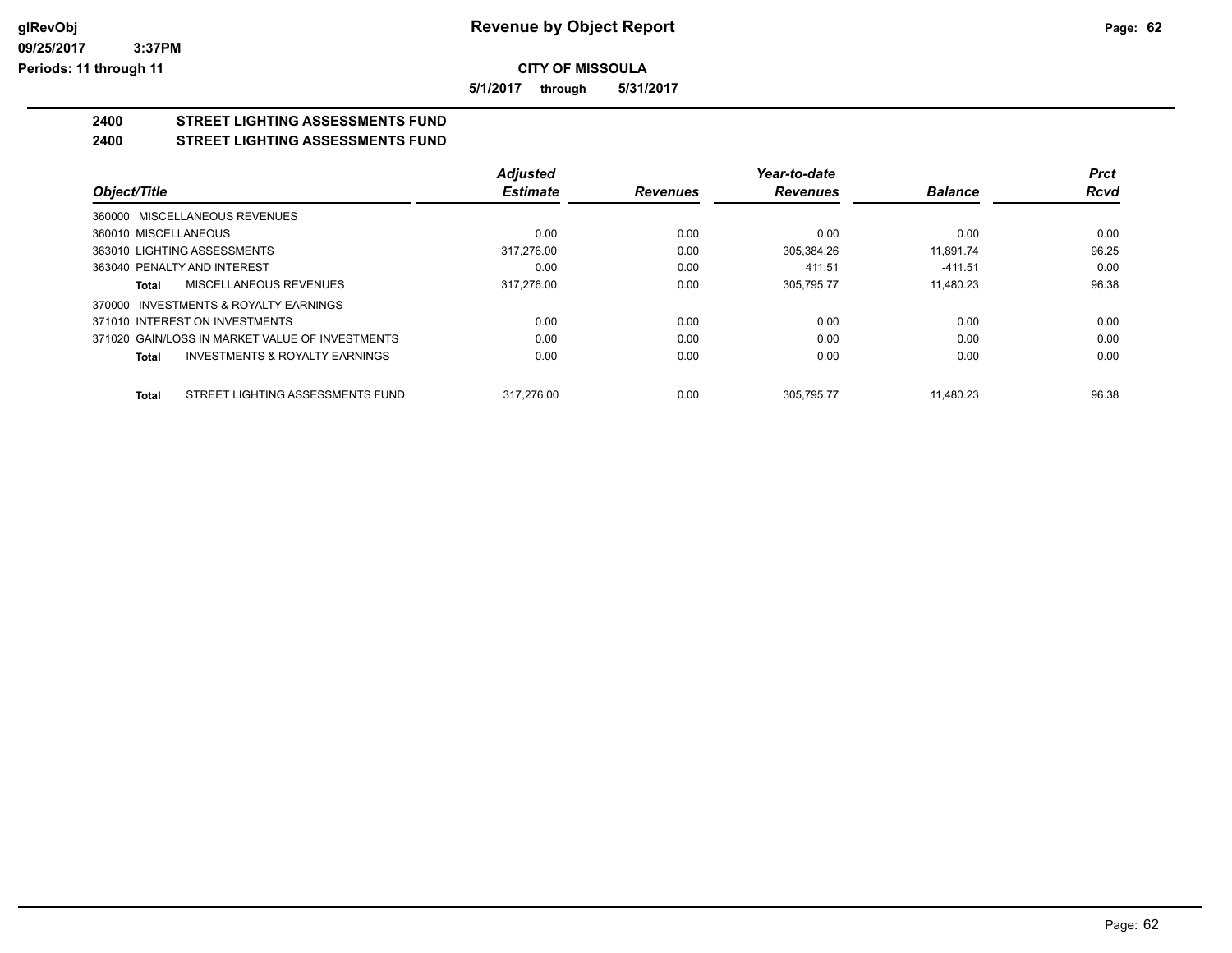**5/1/2017 through 5/31/2017**

#### **2400 STREET LIGHTING ASSESSMENTS FUND**

| Object/Title                                       | <b>Adjusted</b><br><b>Estimate</b> | <b>Revenues</b> | Year-to-date<br><b>Revenues</b> | <b>Balance</b> | <b>Prct</b><br><b>Rcvd</b> |
|----------------------------------------------------|------------------------------------|-----------------|---------------------------------|----------------|----------------------------|
| 360000 MISCELLANEOUS REVENUES                      |                                    |                 |                                 |                |                            |
| 360010 MISCELLANEOUS                               | 0.00                               | 0.00            | 0.00                            | 0.00           | 0.00                       |
| 363010 LIGHTING ASSESSMENTS                        | 317.276.00                         | 0.00            | 305.384.26                      | 11.891.74      | 96.25                      |
| 363040 PENALTY AND INTEREST                        | 0.00                               | 0.00            | 411.51                          | $-411.51$      | 0.00                       |
| MISCELLANEOUS REVENUES<br>Total                    | 317.276.00                         | 0.00            | 305.795.77                      | 11.480.23      | 96.38                      |
| 370000 INVESTMENTS & ROYALTY EARNINGS              |                                    |                 |                                 |                |                            |
| 371010 INTEREST ON INVESTMENTS                     | 0.00                               | 0.00            | 0.00                            | 0.00           | 0.00                       |
| 371020 GAIN/LOSS IN MARKET VALUE OF INVESTMENT     | 0.00                               | 0.00            | 0.00                            | 0.00           | 0.00                       |
| <b>INVESTMENTS &amp; ROYALTY EARNINGS</b><br>Total | 0.00                               | 0.00            | 0.00                            | 0.00           | 0.00                       |
| STREET LIGHTING ASSESSMENTS FUND<br>Total          | 317.276.00                         | 0.00            | 305.795.77                      | 11.480.23      | 96.38                      |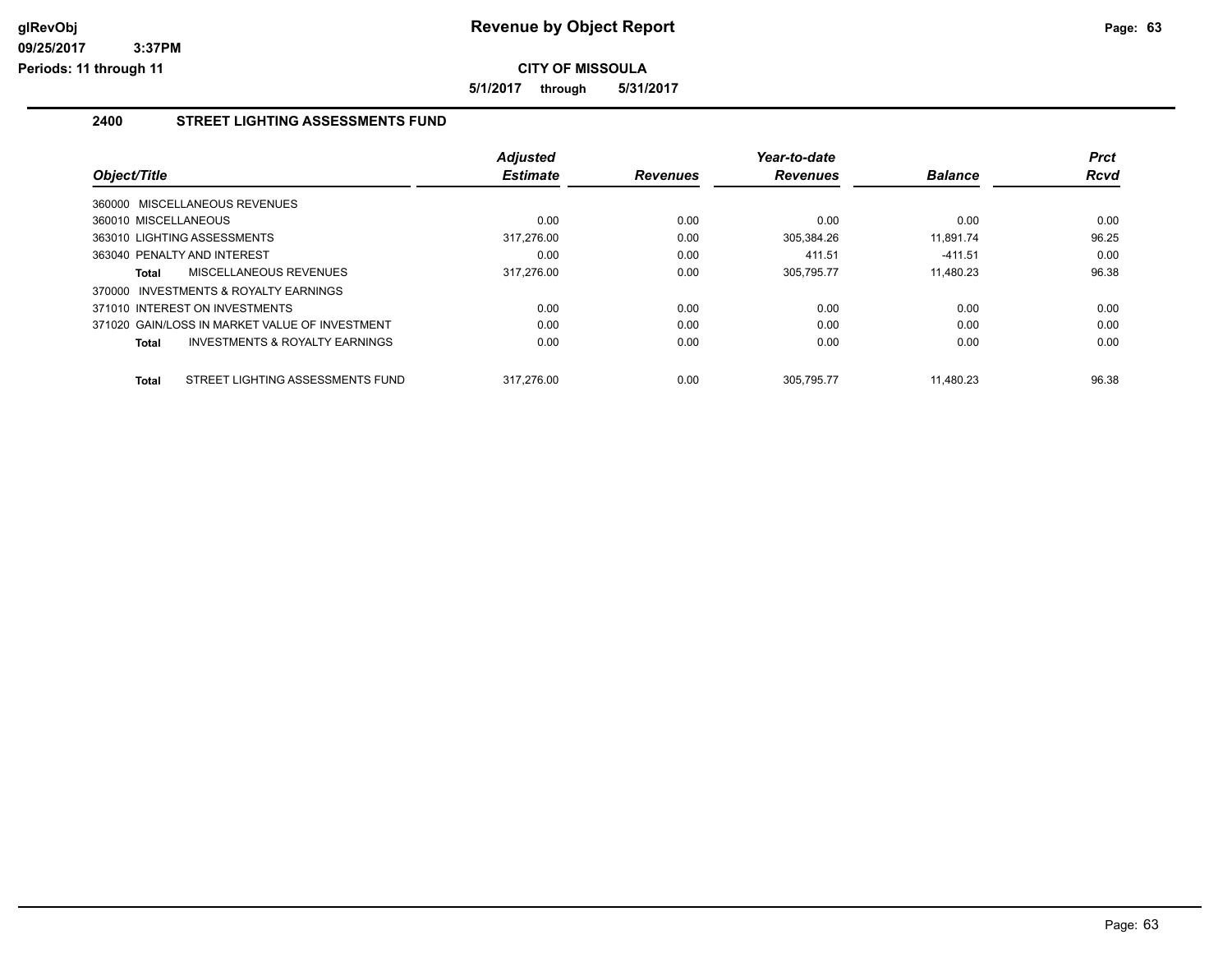**5/1/2017 through 5/31/2017**

# **2500 STREET MAINTENANCE ASSESSMENT FUND**

## **2500 STREET MAINTENANCE ASSESSMENT FUND**

|                                                    | <b>Adjusted</b> |                 | Year-to-date    |                | <b>Prct</b> |
|----------------------------------------------------|-----------------|-----------------|-----------------|----------------|-------------|
| Object/Title                                       | <b>Estimate</b> | <b>Revenues</b> | <b>Revenues</b> | <b>Balance</b> | <b>Rcvd</b> |
| 360000 MISCELLANEOUS REVENUES                      |                 |                 |                 |                |             |
| 363010 LIGHTING ASSESSMENTS                        | 62,780.00       | 0.00            | 36,338.84       | 26,441.16      | 57.88       |
| 363040 PENALTY AND INTEREST                        | 0.00            | 0.00            | $-130.77$       | 130.77         | 0.00        |
| MISCELLANEOUS REVENUES<br>Total                    | 62,780.00       | 0.00            | 36,208.07       | 26,571.93      | 57.67       |
| INVESTMENTS & ROYALTY EARNINGS<br>370000           |                 |                 |                 |                |             |
| 371010 INTEREST ON INVESTMENTS                     | 0.00            | 0.00            | 0.00            | 0.00           | 0.00        |
| 371020 GAIN/LOSS IN MARKET VALUE OF INVESTMENTS    | 0.00            | 0.00            | 0.00            | 0.00           | 0.00        |
| <b>INVESTMENTS &amp; ROYALTY EARNINGS</b><br>Total | 0.00            | 0.00            | 0.00            | 0.00           | 0.00        |
| OTHER FINANCING SOURCES<br>380000                  |                 |                 |                 |                |             |
| 383000 OPERATING TRANSFERS                         | 0.00            | 0.00            | 0.00            | 0.00           | 0.00        |
| OTHER FINANCING SOURCES<br><b>Total</b>            | 0.00            | 0.00            | 0.00            | 0.00           | 0.00        |
| STREET MAINTENANCE ASSESSMENT FUNI<br><b>Total</b> | 62.780.00       | 0.00            | 36.208.07       | 26.571.93      | 57.67       |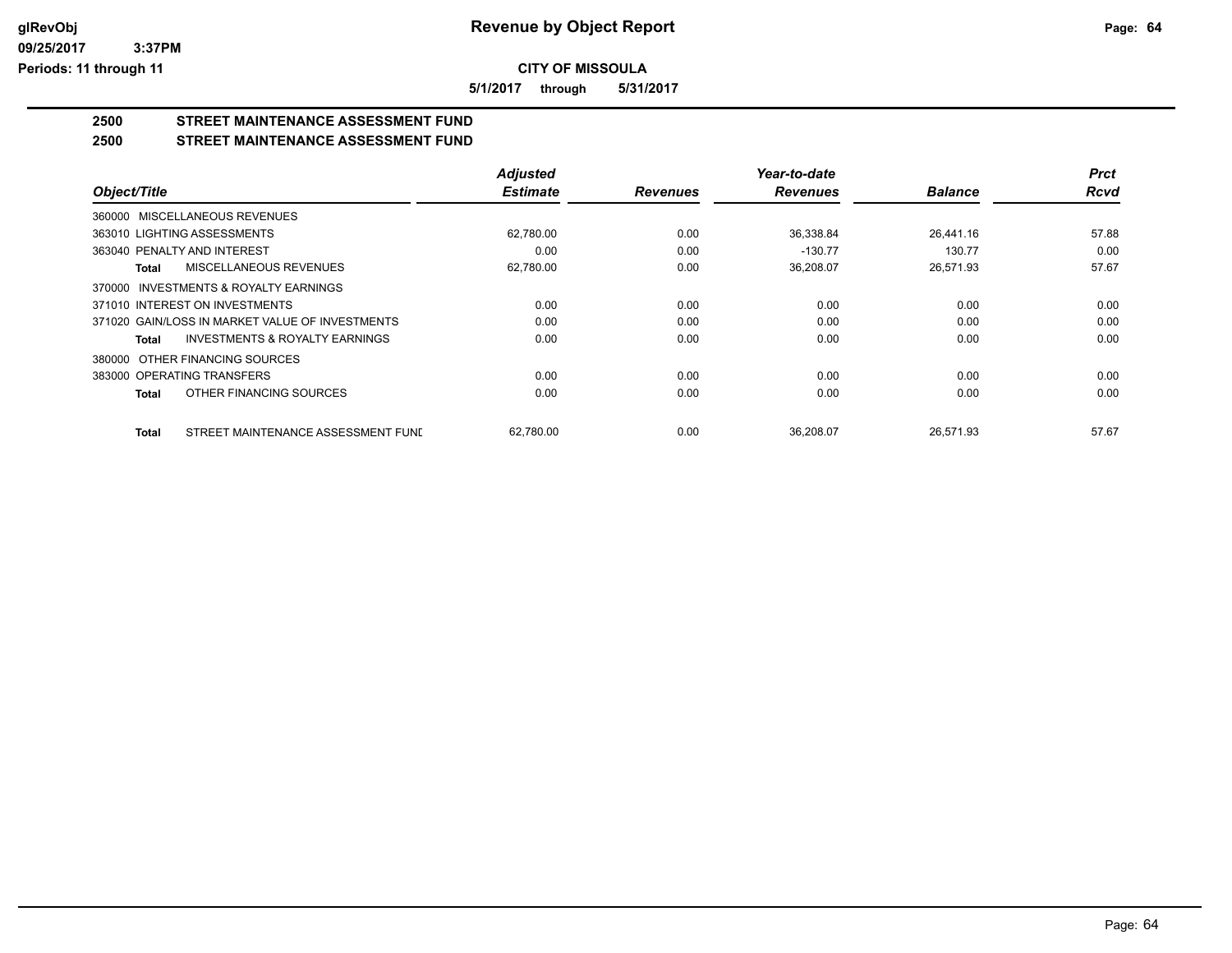**5/1/2017 through 5/31/2017**

#### **2500 STREET MAINTENANCE ASSESSMENT FUND**

| Object/Title                |                                                | <b>Adjusted</b><br><b>Estimate</b> | <b>Revenues</b> | Year-to-date<br><b>Revenues</b> | <b>Balance</b> | <b>Prct</b><br>Rcvd |
|-----------------------------|------------------------------------------------|------------------------------------|-----------------|---------------------------------|----------------|---------------------|
|                             | 360000 MISCELLANEOUS REVENUES                  |                                    |                 |                                 |                |                     |
| 363010 LIGHTING ASSESSMENTS |                                                | 62,780.00                          | 0.00            | 36,338.84                       | 26.441.16      | 57.88               |
| 363040 PENALTY AND INTEREST |                                                | 0.00                               | 0.00            | $-130.77$                       | 130.77         | 0.00                |
| Total                       | MISCELLANEOUS REVENUES                         | 62,780.00                          | 0.00            | 36,208.07                       | 26,571.93      | 57.67               |
|                             | 370000 INVESTMENTS & ROYALTY EARNINGS          |                                    |                 |                                 |                |                     |
|                             | 371010 INTEREST ON INVESTMENTS                 | 0.00                               | 0.00            | 0.00                            | 0.00           | 0.00                |
|                             | 371020 GAIN/LOSS IN MARKET VALUE OF INVESTMENT | 0.00                               | 0.00            | 0.00                            | 0.00           | 0.00                |
| Total                       | <b>INVESTMENTS &amp; ROYALTY EARNINGS</b>      | 0.00                               | 0.00            | 0.00                            | 0.00           | 0.00                |
|                             | 380000 OTHER FINANCING SOURCES                 |                                    |                 |                                 |                |                     |
| 383000 OPERATING TRANSFERS  |                                                | 0.00                               | 0.00            | 0.00                            | 0.00           | 0.00                |
| Total                       | OTHER FINANCING SOURCES                        | 0.00                               | 0.00            | 0.00                            | 0.00           | 0.00                |
| Total                       | STREET MAINTENANCE ASSESSMENT FUNI             | 62,780.00                          | 0.00            | 36,208.07                       | 26,571.93      | 57.67               |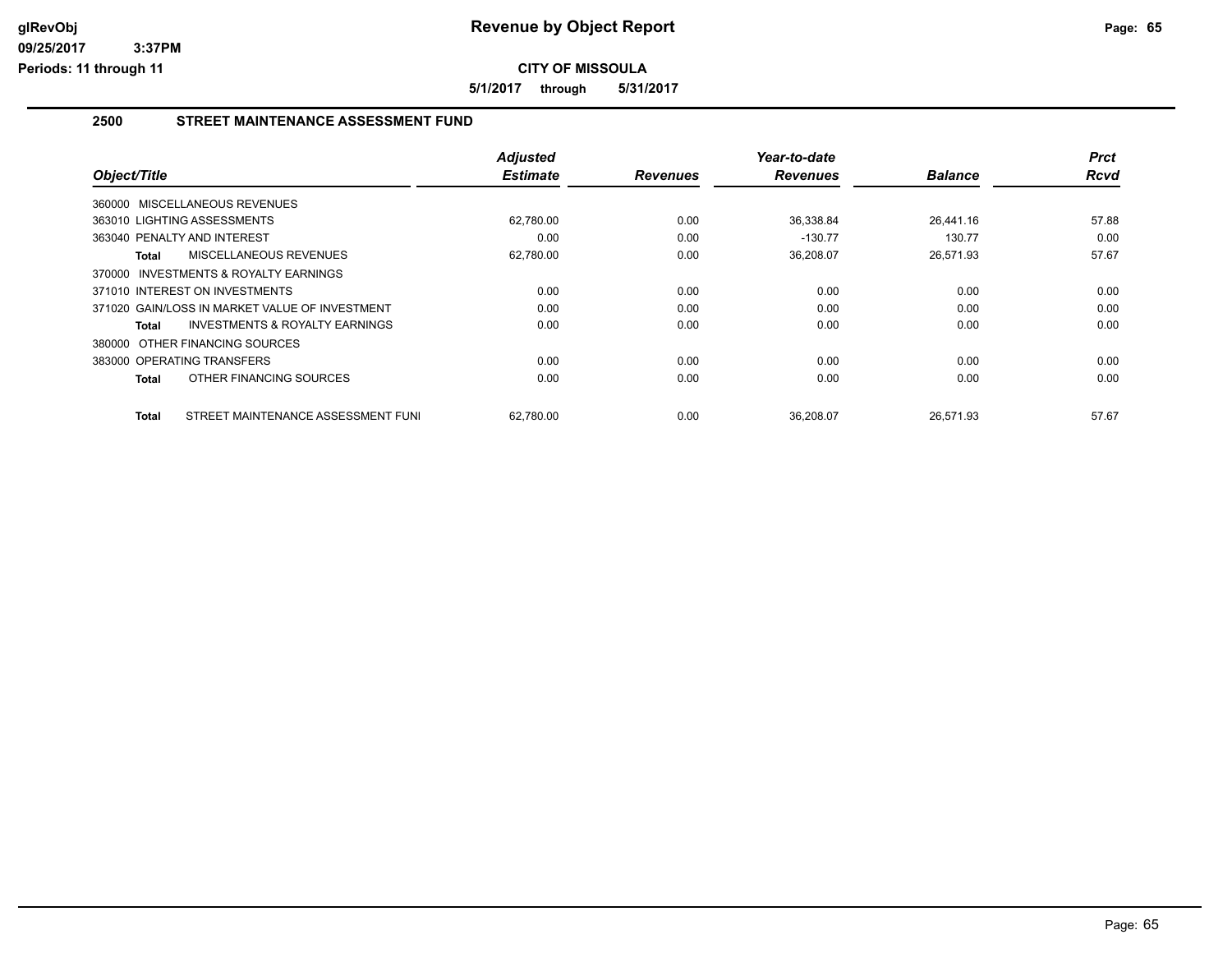**5/1/2017 through 5/31/2017**

#### **2511 WILLOWWOOD PARK MAINTENANCE ASSESSMENT F 2511 WILLOWWOOD PARK MAINTENANCE ASSESSMENT F**

|              |                                           | <b>Adjusted</b> |                 | Year-to-date    |                | Prct        |
|--------------|-------------------------------------------|-----------------|-----------------|-----------------|----------------|-------------|
| Object/Title |                                           | <b>Estimate</b> | <b>Revenues</b> | <b>Revenues</b> | <b>Balance</b> | <b>Rcvd</b> |
|              | 370000 INVESTMENTS & ROYALTY EARNINGS     |                 |                 |                 |                |             |
|              | 371010 INTEREST ON INVESTMENTS            | 0.00            | 0.00            | 0.00            | 0.00           | 0.00        |
| Total        | <b>INVESTMENTS &amp; ROYALTY EARNINGS</b> | 0.00            | 0.00            | 0.00            | 0.00           | 0.00        |
| <b>Total</b> | WILLOWWOOD PARK MAINTENANCE ASSES         | 0.00            | 0.00            | 0.00            | 0.00           | 0.00        |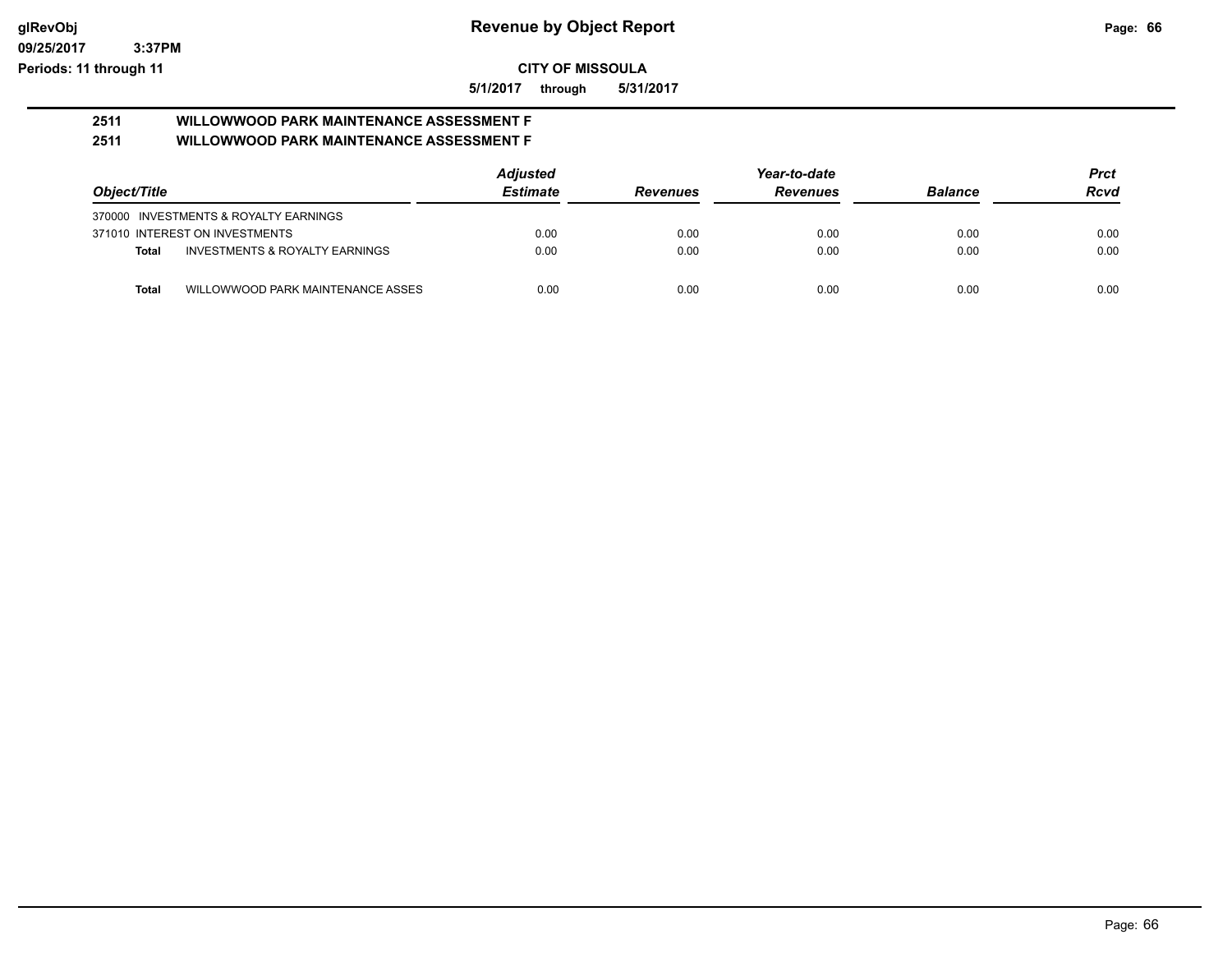**5/1/2017 through 5/31/2017**

#### **2511 WILLOWWOOD PARK MAINTENANCE ASSESSMENT F**

| Object/Title |                                       | Adjusted<br><b>Estimate</b> | <b>Revenues</b> | Year-to-date<br><b>Revenues</b> | <b>Balance</b> | <b>Prct</b><br><b>Rcvd</b> |
|--------------|---------------------------------------|-----------------------------|-----------------|---------------------------------|----------------|----------------------------|
|              | 370000 INVESTMENTS & ROYALTY EARNINGS |                             |                 |                                 |                |                            |
|              | 371010 INTEREST ON INVESTMENTS        | 0.00                        | 0.00            | 0.00                            | 0.00           | 0.00                       |
| <b>Total</b> | INVESTMENTS & ROYALTY EARNINGS        | 0.00                        | 0.00            | 0.00                            | 0.00           | 0.00                       |
| <b>Total</b> | WILLOWWOOD PARK MAINTENANCE ASSES     | 0.00                        | 0.00            | 0.00                            | 0.00           | 0.00                       |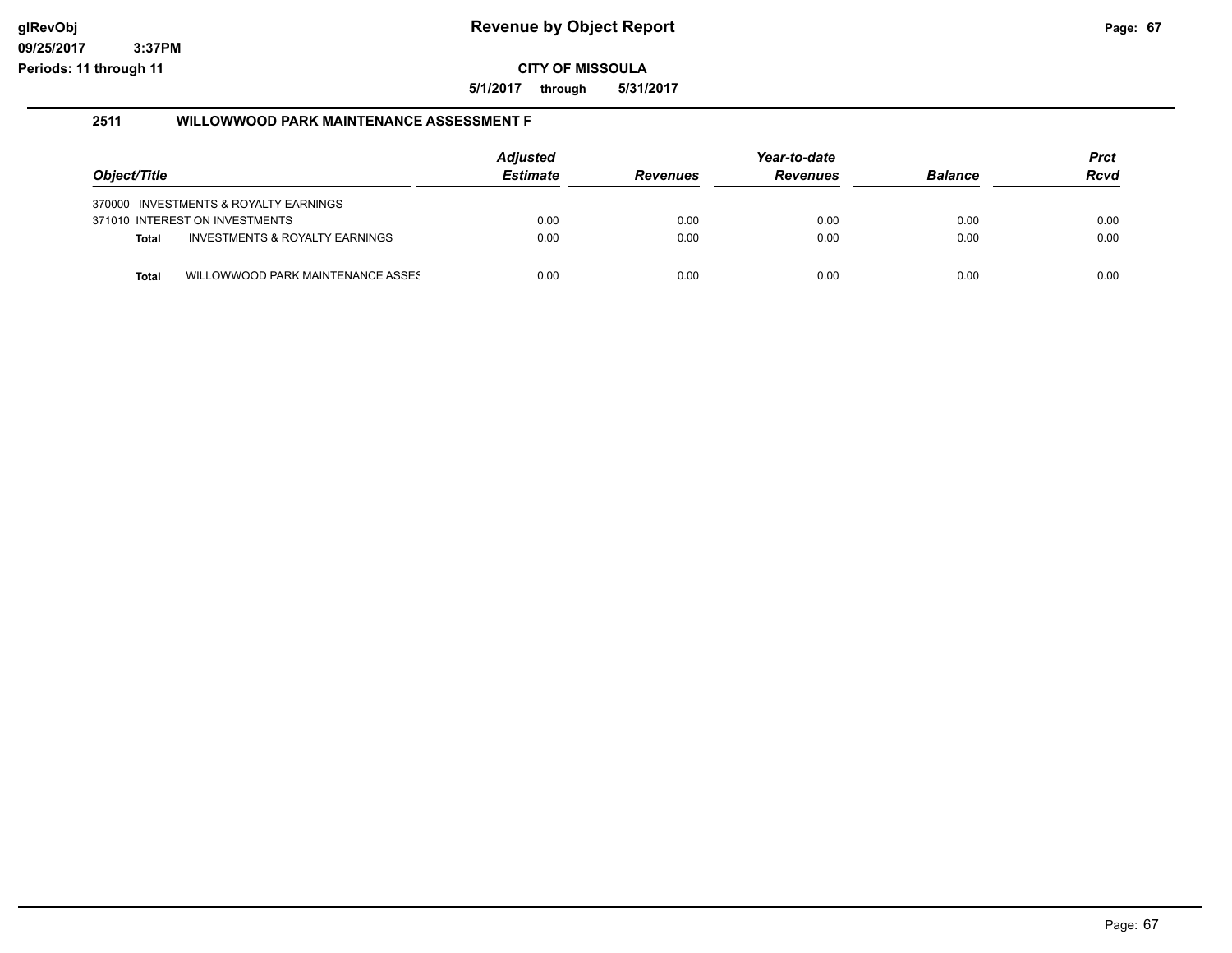**5/1/2017 through 5/31/2017**

**2512 ROAD DISTRICT #1**

**2512 ROAD DISTRICT #1**

|                                                           | <b>Adjusted</b> |                 | Year-to-date    |                | <b>Prct</b> |
|-----------------------------------------------------------|-----------------|-----------------|-----------------|----------------|-------------|
| Object/Title                                              | <b>Estimate</b> | <b>Revenues</b> | <b>Revenues</b> | <b>Balance</b> | <b>Rcvd</b> |
| 330000 INTERGOVERNMENTAL REVENUES                         |                 |                 |                 |                |             |
| 336023 STATE CONTRIB. - PERS                              | 0.00            | 1.28            | 14.37           | $-14.37$       | 0.00        |
| <b>INTERGOVERNMENTAL REVENUES</b><br>Total                | 0.00            | 1.28            | 14.37           | $-14.37$       | 0.00        |
| 360000 MISCELLANEOUS REVENUES                             |                 |                 |                 |                |             |
| 363020 PROPERTY ASSESSMENTS                               | 1,645,581.00    | 20,048.00       | 910,591.67      | 734,989.33     | 55.34       |
| 363040 PENALTY AND INTEREST                               | 0.00            | 116.54          | 1,294.11        | $-1,294.11$    | 0.00        |
| MISCELLANEOUS REVENUES<br><b>Total</b>                    | 1,645,581.00    | 20,164.54       | 911,885.78      | 733,695.22     | 55.41       |
| <b>INVESTMENTS &amp; ROYALTY EARNINGS</b><br>370000       |                 |                 |                 |                |             |
| 371010 INTEREST ON INVESTMENTS                            | 0.00            | 0.00            | 0.00            | 0.00           | 0.00        |
| <b>INVESTMENTS &amp; ROYALTY EARNINGS</b><br><b>Total</b> | 0.00            | 0.00            | 0.00            | 0.00           | 0.00        |
| OTHER FINANCING SOURCES<br>380000                         |                 |                 |                 |                |             |
| 381090 PROCEEDS FROM CAPITAL LEASE                        | 0.00            | 0.00            | 0.00            | 0.00           | 0.00        |
| OTHER FINANCING SOURCES<br>Total                          | 0.00            | 0.00            | 0.00            | 0.00           | 0.00        |
| ROAD DISTRICT #1<br>Total                                 | 1,645,581.00    | 20,165.82       | 911,900.15      | 733,680.85     | 55.42       |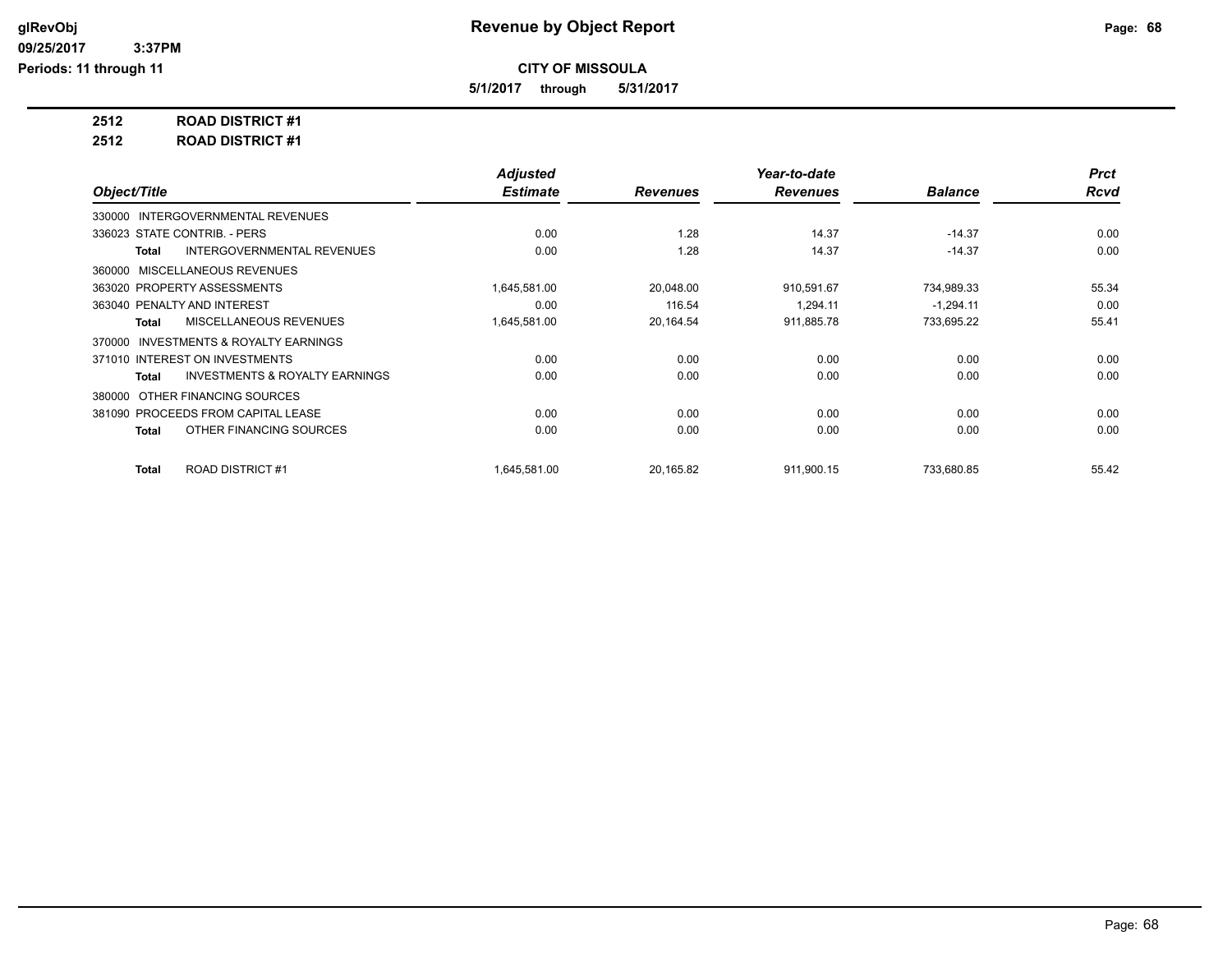**5/1/2017 through 5/31/2017**

#### **2512 ROAD DISTRICT #1**

| Object/Title |                                           | <b>Adjusted</b><br><b>Estimate</b> | <b>Revenues</b> | Year-to-date<br><b>Revenues</b> | <b>Balance</b> | <b>Prct</b><br><b>Rcvd</b> |
|--------------|-------------------------------------------|------------------------------------|-----------------|---------------------------------|----------------|----------------------------|
|              |                                           |                                    |                 |                                 |                |                            |
|              | 330000 INTERGOVERNMENTAL REVENUES         |                                    |                 |                                 |                |                            |
|              | 336023 STATE CONTRIB. - PERS              | 0.00                               | 1.28            | 14.37                           | $-14.37$       | 0.00                       |
| <b>Total</b> | <b>INTERGOVERNMENTAL REVENUES</b>         | 0.00                               | 1.28            | 14.37                           | $-14.37$       | 0.00                       |
|              | 360000 MISCELLANEOUS REVENUES             |                                    |                 |                                 |                |                            |
|              | 363020 PROPERTY ASSESSMENTS               | 1,645,581.00                       | 20,048.00       | 910,591.67                      | 734,989.33     | 55.34                      |
|              | 363040 PENALTY AND INTEREST               | 0.00                               | 116.54          | 1.294.11                        | $-1,294.11$    | 0.00                       |
| <b>Total</b> | MISCELLANEOUS REVENUES                    | 1,645,581.00                       | 20,164.54       | 911,885.78                      | 733,695.22     | 55.41                      |
| 370000       | <b>INVESTMENTS &amp; ROYALTY EARNINGS</b> |                                    |                 |                                 |                |                            |
|              | 371010 INTEREST ON INVESTMENTS            | 0.00                               | 0.00            | 0.00                            | 0.00           | 0.00                       |
| Total        | <b>INVESTMENTS &amp; ROYALTY EARNINGS</b> | 0.00                               | 0.00            | 0.00                            | 0.00           | 0.00                       |
|              | 380000 OTHER FINANCING SOURCES            |                                    |                 |                                 |                |                            |
|              | 381090 PROCEEDS FROM CAPITAL LEASE        | 0.00                               | 0.00            | 0.00                            | 0.00           | 0.00                       |
| <b>Total</b> | OTHER FINANCING SOURCES                   | 0.00                               | 0.00            | 0.00                            | 0.00           | 0.00                       |
| <b>Total</b> | ROAD DISTRICT #1                          | 1,645,581.00                       | 20,165.82       | 911,900.15                      | 733,680.85     | 55.42                      |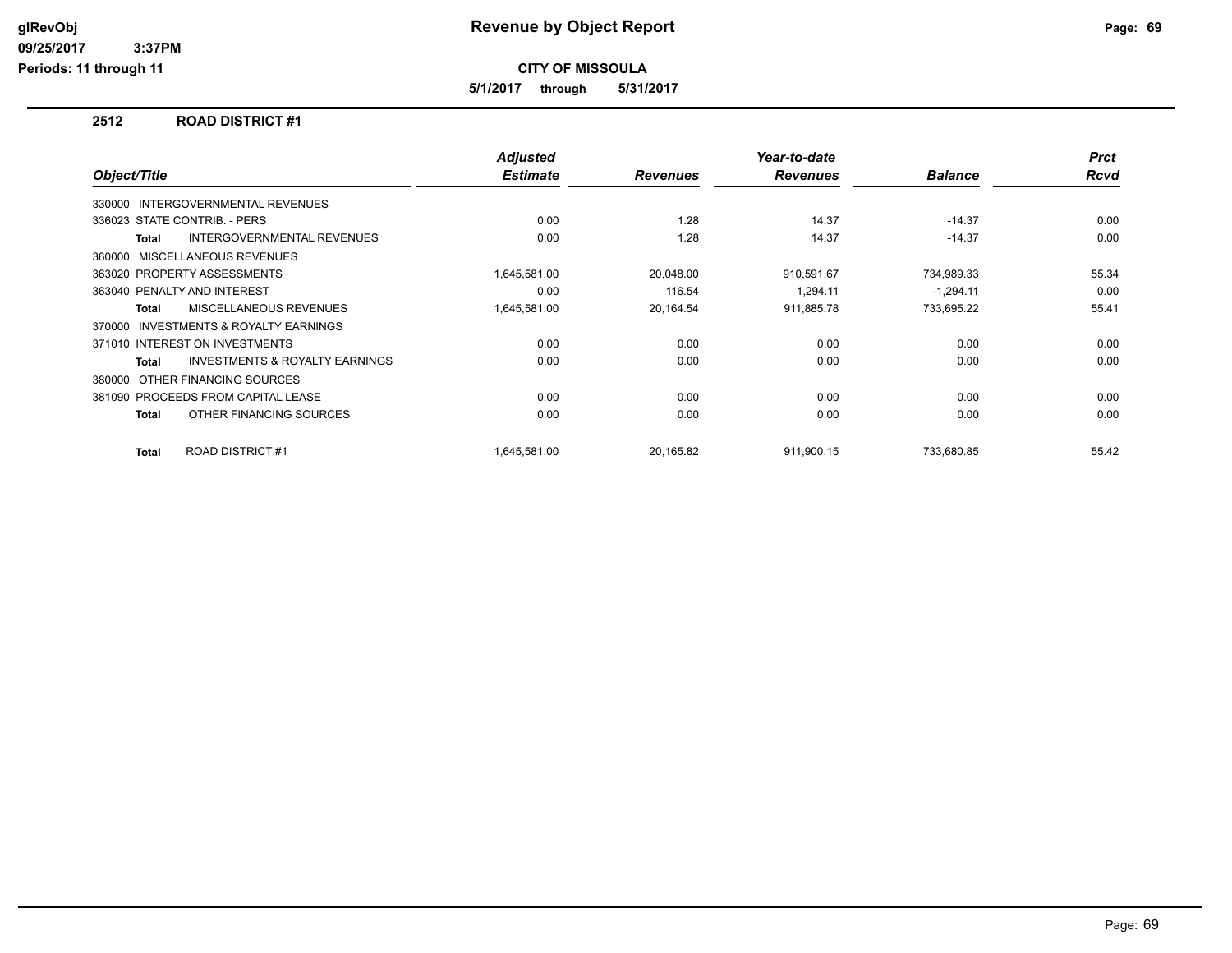**5/1/2017 through 5/31/2017**

**2513 PARK DISTRICT #1**

**2513 PARK DISTRICT #1**

|                                                           | <b>Adjusted</b> |                 | Year-to-date    |                | <b>Prct</b> |
|-----------------------------------------------------------|-----------------|-----------------|-----------------|----------------|-------------|
| Object/Title                                              | <b>Estimate</b> | <b>Revenues</b> | <b>Revenues</b> | <b>Balance</b> | Rcvd        |
| INTERGOVERNMENTAL REVENUES<br>330000                      |                 |                 |                 |                |             |
| 336023 STATE CONTRIB. - PERS                              | 0.00            | 20.05           | 166.79          | $-166.79$      | 0.00        |
| INTERGOVERNMENTAL REVENUES<br>Total                       | 0.00            | 20.05           | 166.79          | $-166.79$      | 0.00        |
| MISCELLANEOUS REVENUES<br>360000                          |                 |                 |                 |                |             |
| 363020 PROPERTY ASSESSMENTS                               | 1,297,626.00    | 15,798.50       | 708,456.12      | 589,169.88     | 54.60       |
| 363040 PENALTY AND INTEREST                               | 0.00            | 91.07           | 10,026.69       | $-10,026.69$   | 0.00        |
| <b>MISCELLANEOUS REVENUES</b><br><b>Total</b>             | 1,297,626.00    | 15,889.57       | 718,482.81      | 579,143.19     | 55.37       |
| <b>INVESTMENTS &amp; ROYALTY EARNINGS</b><br>370000       |                 |                 |                 |                |             |
| 371010 INTEREST ON INVESTMENTS                            | 0.00            | 0.00            | 0.00            | 0.00           | 0.00        |
| <b>INVESTMENTS &amp; ROYALTY EARNINGS</b><br><b>Total</b> | 0.00            | 0.00            | 0.00            | 0.00           | 0.00        |
| OTHER FINANCING SOURCES<br>380000                         |                 |                 |                 |                |             |
| 381090 PROCEEDS FROM CAPITAL LEASE                        | 0.00            | 0.00            | 0.00            | 0.00           | 0.00        |
| 383000 OPERATING TRANSFERS                                | 10,075.00       | 0.00            | 10,075.00       | 0.00           | 100.00      |
| OTHER FINANCING SOURCES<br><b>Total</b>                   | 10,075.00       | 0.00            | 10,075.00       | 0.00           | 100.00      |
| <b>PARK DISTRICT #1</b><br><b>Total</b>                   | 1,307,701.00    | 15,909.62       | 728,724.60      | 578,976.40     | 55.73       |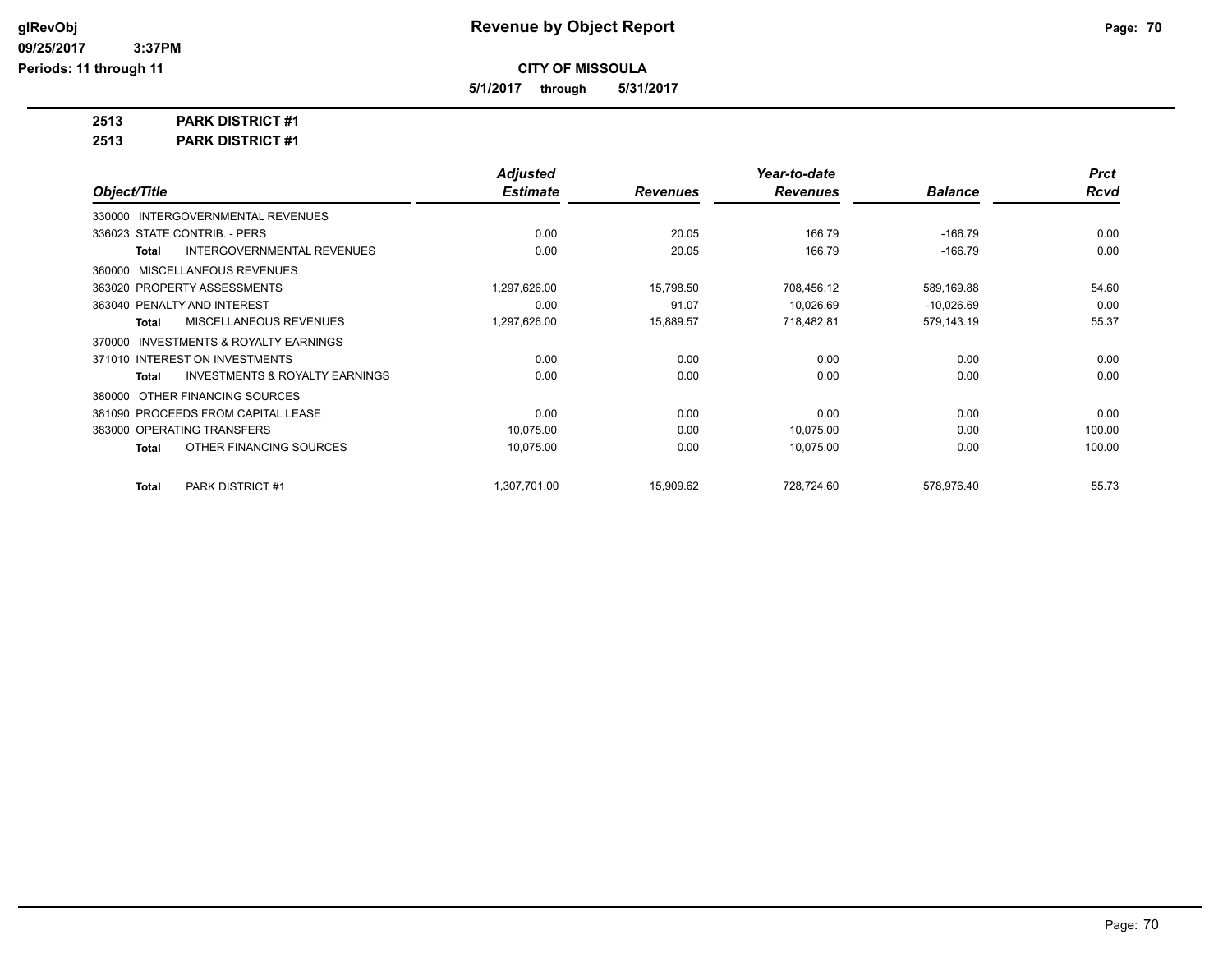**5/1/2017 through 5/31/2017**

#### **2513 PARK DISTRICT #1**

|                                                    | <b>Adjusted</b> |                 | Year-to-date    |                | <b>Prct</b> |
|----------------------------------------------------|-----------------|-----------------|-----------------|----------------|-------------|
| Object/Title                                       | <b>Estimate</b> | <b>Revenues</b> | <b>Revenues</b> | <b>Balance</b> | <b>Rcvd</b> |
| 330000 INTERGOVERNMENTAL REVENUES                  |                 |                 |                 |                |             |
| 336023 STATE CONTRIB. - PERS                       | 0.00            | 20.05           | 166.79          | $-166.79$      | 0.00        |
| <b>INTERGOVERNMENTAL REVENUES</b><br>Total         | 0.00            | 20.05           | 166.79          | $-166.79$      | 0.00        |
| 360000 MISCELLANEOUS REVENUES                      |                 |                 |                 |                |             |
| 363020 PROPERTY ASSESSMENTS                        | 1,297,626.00    | 15,798.50       | 708,456.12      | 589,169.88     | 54.60       |
| 363040 PENALTY AND INTEREST                        | 0.00            | 91.07           | 10,026.69       | $-10,026.69$   | 0.00        |
| MISCELLANEOUS REVENUES<br>Total                    | 1,297,626.00    | 15,889.57       | 718.482.81      | 579,143.19     | 55.37       |
| INVESTMENTS & ROYALTY EARNINGS<br>370000           |                 |                 |                 |                |             |
| 371010 INTEREST ON INVESTMENTS                     | 0.00            | 0.00            | 0.00            | 0.00           | 0.00        |
| <b>INVESTMENTS &amp; ROYALTY EARNINGS</b><br>Total | 0.00            | 0.00            | 0.00            | 0.00           | 0.00        |
| 380000 OTHER FINANCING SOURCES                     |                 |                 |                 |                |             |
| 381090 PROCEEDS FROM CAPITAL LEASE                 | 0.00            | 0.00            | 0.00            | 0.00           | 0.00        |
| 383000 OPERATING TRANSFERS                         | 10,075.00       | 0.00            | 10,075.00       | 0.00           | 100.00      |
| OTHER FINANCING SOURCES<br>Total                   | 10,075.00       | 0.00            | 10,075.00       | 0.00           | 100.00      |
| <b>PARK DISTRICT #1</b><br>Total                   | 1,307,701.00    | 15,909.62       | 728,724.60      | 578,976.40     | 55.73       |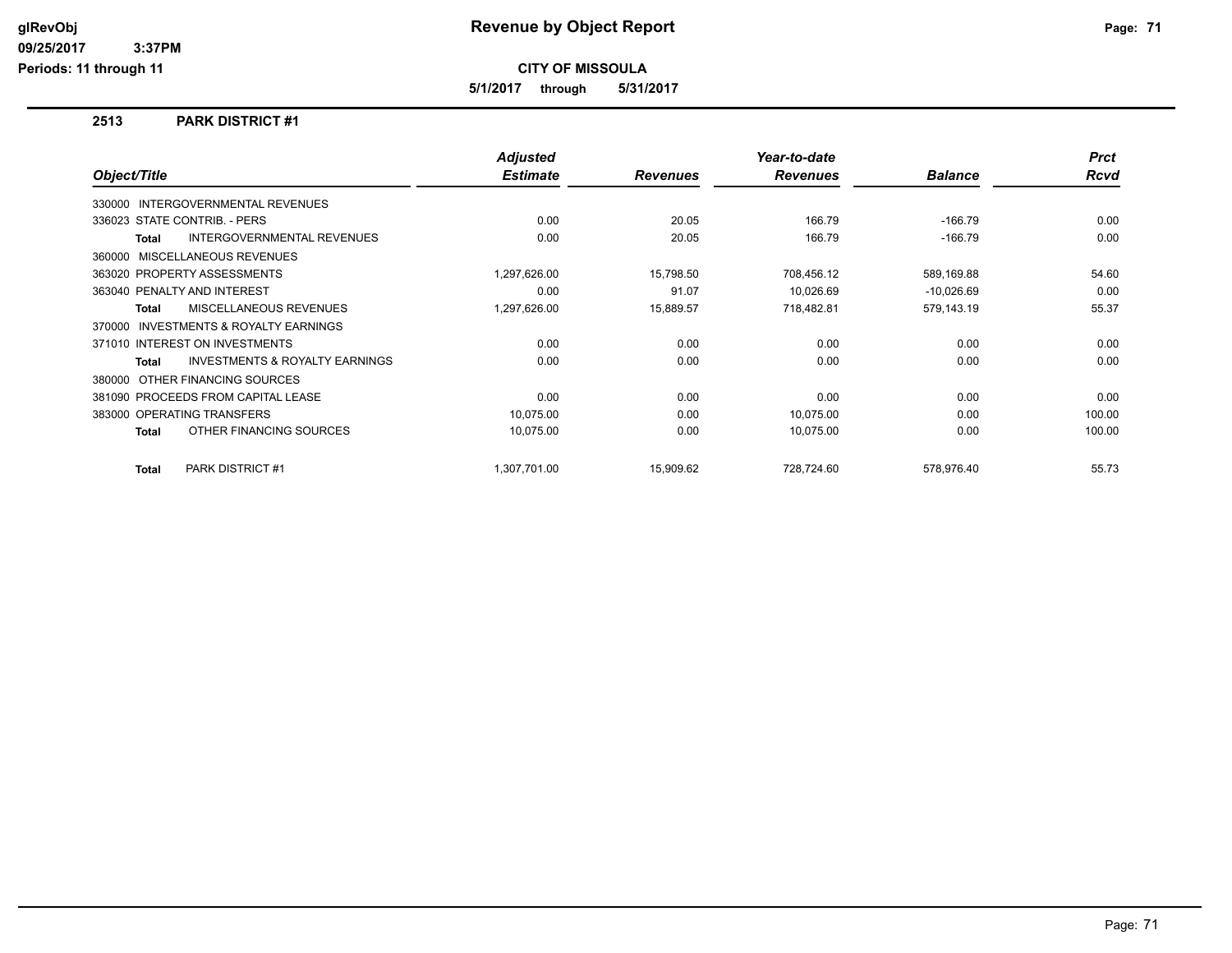**5/1/2017 through 5/31/2017**

#### **2820 STATE GAS TAX FUND**

**2820 STATE GAS TAX FUND**

|                                |                                   | <b>Adjusted</b> |                 | Year-to-date |                | <b>Prct</b> |
|--------------------------------|-----------------------------------|-----------------|-----------------|--------------|----------------|-------------|
| Object/Title                   |                                   | <b>Estimate</b> | <b>Revenues</b> | Revenues     | <b>Balance</b> | <b>Rcvd</b> |
|                                | 330000 INTERGOVERNMENTAL REVENUES |                 |                 |              |                |             |
| 331052 MDT CMAQ STRIPING GRANT |                                   | 0.00            | 0.00            | 0.00         | 0.00           | 0.00        |
| 334040 GAS TAX APPORTIONMENT   |                                   | 1.081.510.00    | 90.125.79       | 991.383.71   | 90.126.29      | 91.67       |
| <b>Total</b>                   | INTERGOVERNMENTAL REVENUES        | 1,081,510.00    | 90.125.79       | 991,383.71   | 90.126.29      | 91.67       |
|                                | 380000 OTHER FINANCING SOURCES    |                 |                 |              |                |             |
| 383000 OPERATING TRANSFERS     |                                   | 0.00            | 0.00            | 0.00         | 0.00           | 0.00        |
| <b>Total</b>                   | OTHER FINANCING SOURCES           | 0.00            | 0.00            | 0.00         | 0.00           | 0.00        |
| <b>Total</b>                   | STATE GAS TAX FUND                | 1.081.510.00    | 90.125.79       | 991.383.71   | 90.126.29      | 91.67       |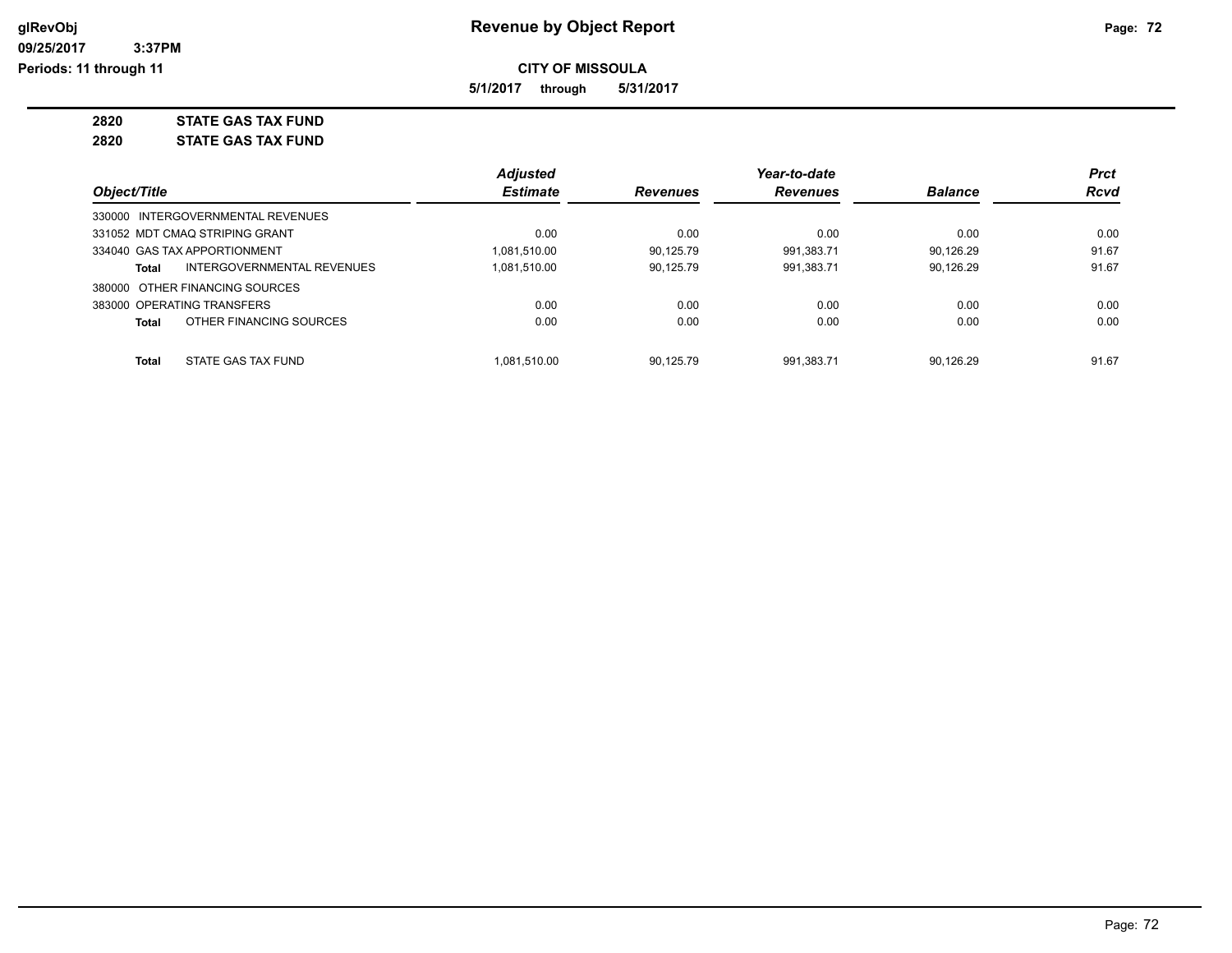**CITY OF MISSOULA**

**5/1/2017 through 5/31/2017**

## **2820 STATE GAS TAX FUND**

|              |                                   | <b>Adjusted</b> |                 | Year-to-date    |                | <b>Prct</b> |
|--------------|-----------------------------------|-----------------|-----------------|-----------------|----------------|-------------|
| Object/Title |                                   | <b>Estimate</b> | <b>Revenues</b> | <b>Revenues</b> | <b>Balance</b> | <b>Rcvd</b> |
|              | 330000 INTERGOVERNMENTAL REVENUES |                 |                 |                 |                |             |
|              | 331052 MDT CMAQ STRIPING GRANT    | 0.00            | 0.00            | 0.00            | 0.00           | 0.00        |
|              | 334040 GAS TAX APPORTIONMENT      | 1.081.510.00    | 90.125.79       | 991,383.71      | 90.126.29      | 91.67       |
| <b>Total</b> | INTERGOVERNMENTAL REVENUES        | 1.081.510.00    | 90.125.79       | 991,383.71      | 90.126.29      | 91.67       |
|              | 380000 OTHER FINANCING SOURCES    |                 |                 |                 |                |             |
|              | 383000 OPERATING TRANSFERS        | 0.00            | 0.00            | 0.00            | 0.00           | 0.00        |
| Total        | OTHER FINANCING SOURCES           | 0.00            | 0.00            | 0.00            | 0.00           | 0.00        |
| <b>Total</b> | STATE GAS TAX FUND                | 1.081.510.00    | 90.125.79       | 991.383.71      | 90.126.29      | 91.67       |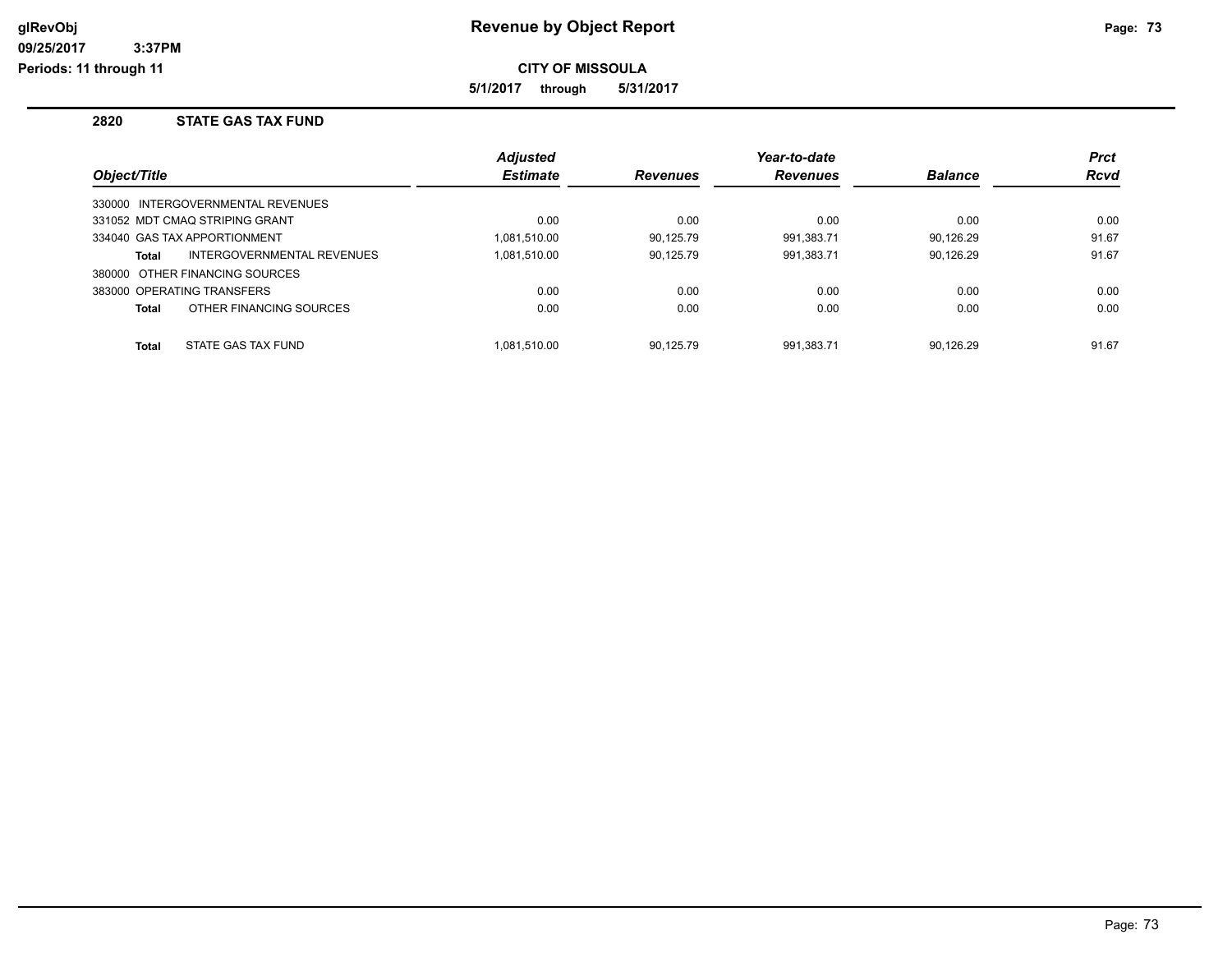**09/25/2017 3:37PM Periods: 11 through 11**

**CITY OF MISSOULA**

**5/1/2017 through 5/31/2017**

# **2917 CRIME VICTIM SURCHARGE**

**2917 CRIME VICTIM SURCHARGE**

|                                                           | <b>Adjusted</b> |                 | Year-to-date    |                | Prct |
|-----------------------------------------------------------|-----------------|-----------------|-----------------|----------------|------|
| Object/Title                                              | <b>Estimate</b> | <b>Revenues</b> | <b>Revenues</b> | <b>Balance</b> | Rcvd |
| 370000 INVESTMENTS & ROYALTY EARNINGS                     |                 |                 |                 |                |      |
| 371010 INTEREST ON INVESTMENTS                            | 0.00            | 0.00            | 0.00            | 0.00           | 0.00 |
| 371020 GAIN/LOSS IN MARKET VALUE OF INVESTMENTS           | 0.00            | 0.00            | 0.00            | 0.00           | 0.00 |
| <b>INVESTMENTS &amp; ROYALTY EARNINGS</b><br><b>Total</b> | 0.00            | 0.00            | 0.00            | 0.00           | 0.00 |
|                                                           |                 |                 |                 |                |      |
| <b>Total</b><br>CRIME VICTIM SURCHARGE                    | 0.00            | 0.00            | 0.00            | 0.00           | 0.00 |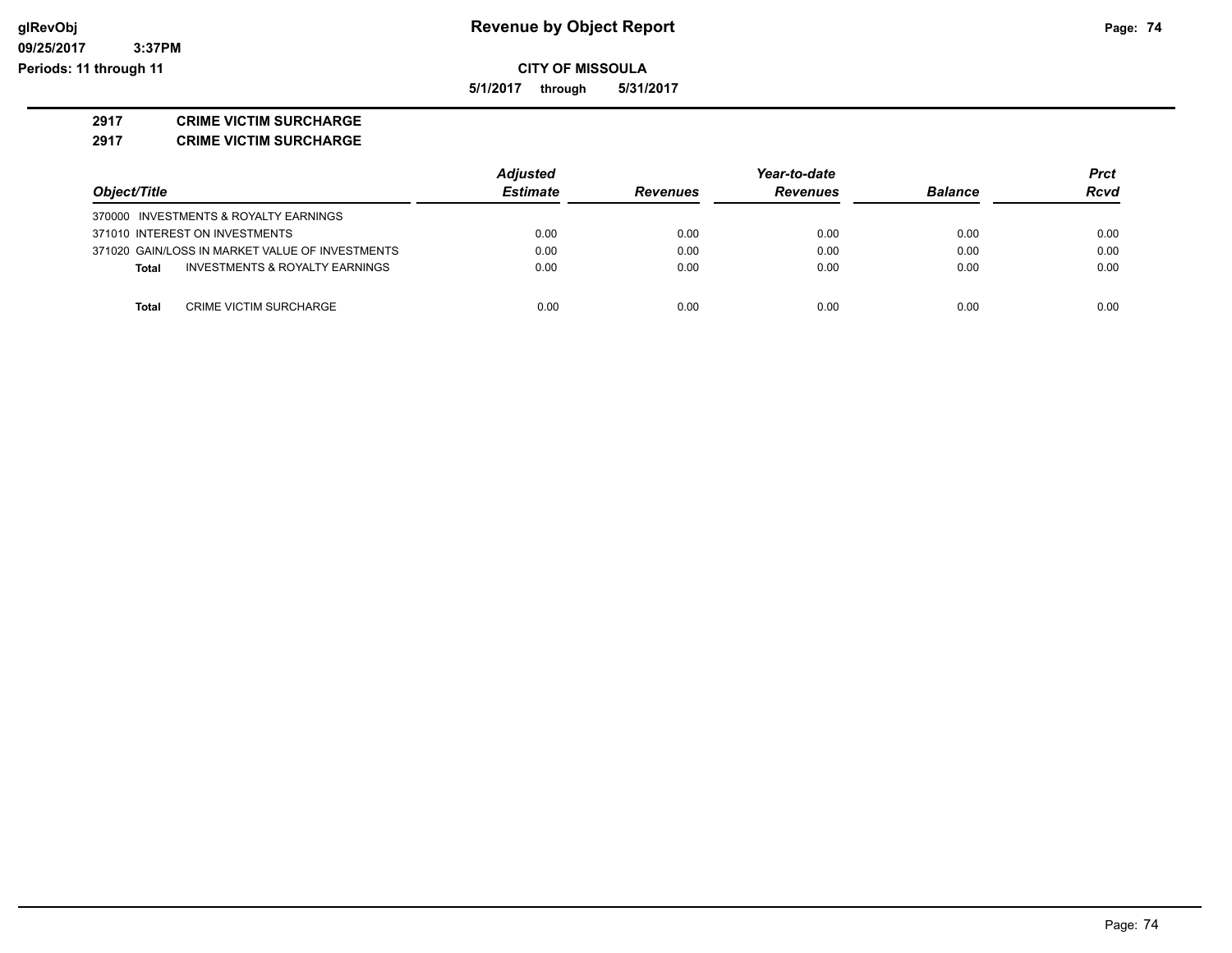**CITY OF MISSOULA**

**5/1/2017 through 5/31/2017**

## **2917 CRIME VICTIM SURCHARGE**

 **3:37PM**

| Object/Title                                              | Adjusted<br><b>Estimate</b> | <b>Revenues</b> | Year-to-date<br><b>Revenues</b> | <b>Balance</b> | <b>Prct</b><br><b>Rcvd</b> |
|-----------------------------------------------------------|-----------------------------|-----------------|---------------------------------|----------------|----------------------------|
| 370000 INVESTMENTS & ROYALTY EARNINGS                     |                             |                 |                                 |                |                            |
| 371010 INTEREST ON INVESTMENTS                            | 0.00                        | 0.00            | 0.00                            | 0.00           | 0.00                       |
| 371020 GAIN/LOSS IN MARKET VALUE OF INVESTMENT            | 0.00                        | 0.00            | 0.00                            | 0.00           | 0.00                       |
| <b>INVESTMENTS &amp; ROYALTY EARNINGS</b><br><b>Total</b> | 0.00                        | 0.00            | 0.00                            | 0.00           | 0.00                       |
|                                                           |                             |                 |                                 |                |                            |
| <b>CRIME VICTIM SURCHARGE</b><br>Total                    | 0.00                        | 0.00            | 0.00                            | 0.00           | 0.00                       |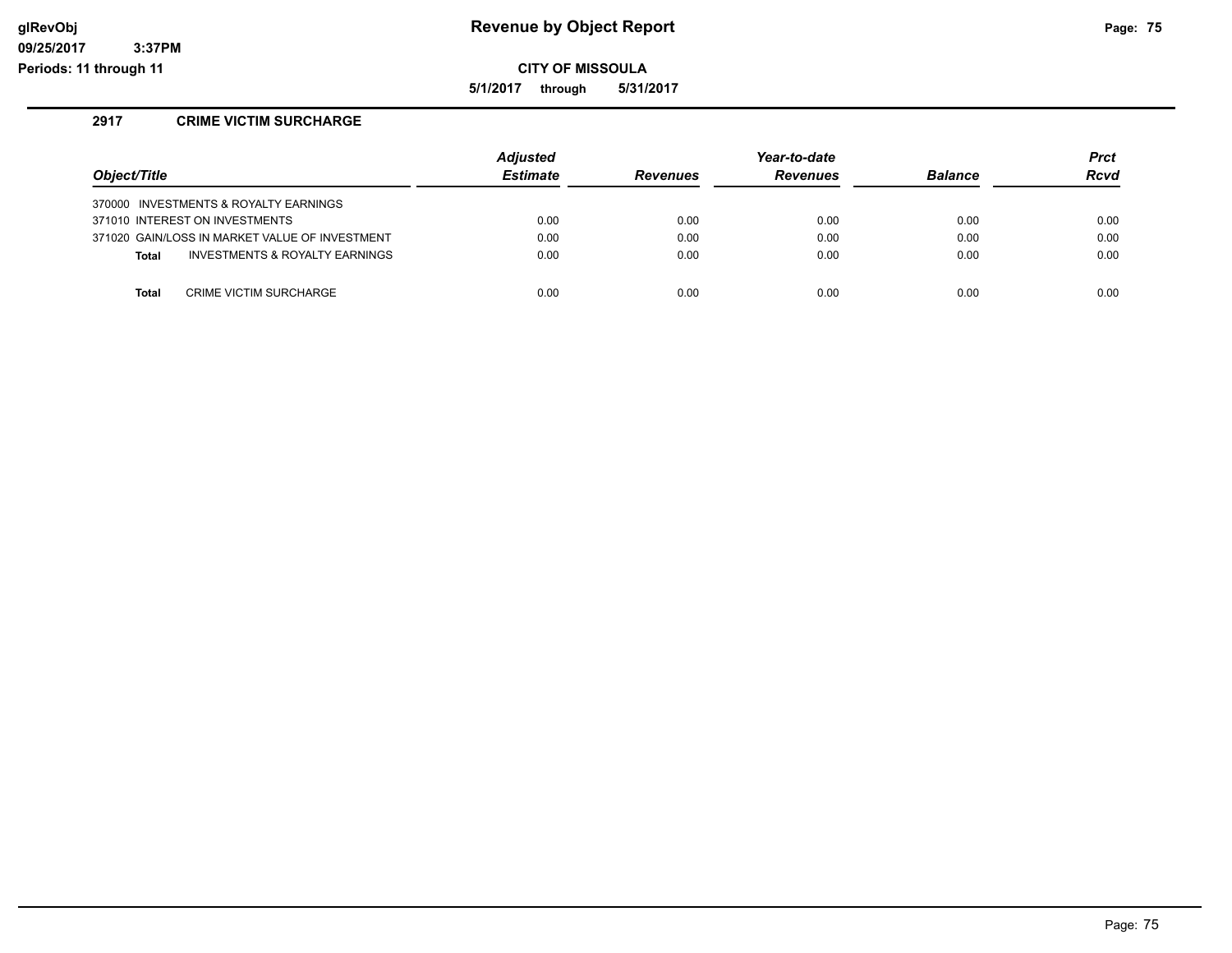**5/1/2017 through 5/31/2017**

# **2918 LAW ENFORCEMENT BLOCK GRANT FUND**

# **2918 LAW ENFORCEMENT BLOCK GRANT FUND**

|                                                           | <b>Adjusted</b> |                 | Year-to-date    |                | <b>Prct</b> |
|-----------------------------------------------------------|-----------------|-----------------|-----------------|----------------|-------------|
| Object/Title                                              | <b>Estimate</b> | <b>Revenues</b> | <b>Revenues</b> | <b>Balance</b> | <b>Rcvd</b> |
| 330000 INTERGOVERNMENTAL REVENUES                         |                 |                 |                 |                |             |
| 331000 FEDERAL GRANTS                                     | 0.00            | 0.00            | 0.00            | 0.00           | 0.00        |
| 331001 BYRNE DISCRETIONARY                                | 0.00            | 0.00            | 0.00            | 0.00           | 0.00        |
| 331022 EQUIPMENT GRANT                                    | 0.00            | 0.00            | 0.00            | 0.00           | 0.00        |
| 331023 COPS HIRING GRANT 2011                             | 40,000.00       | 0.00            | 36,349.56       | 3,650.44       | 90.87       |
| 331024 DEPT OF JUSTICE GRANTS                             | 0.00            | 0.00            | 0.00            | 0.00           | 0.00        |
| 331026 ICAC GRANT                                         | 0.00            | 0.00            | 0.00            | 0.00           | 0.00        |
| 331027 JAG GRANTS REVENUE                                 | 60,373.00       | 0.00            | 60,373.00       | 0.00           | 100.00      |
| 336021 STATE CONTRIB - POLICE RETIREMENT                  | 0.00            | 0.00            | 0.00            | 0.00           | 0.00        |
| <b>INTERGOVERNMENTAL REVENUES</b><br><b>Total</b>         | 100,373.00      | 0.00            | 96,722.56       | 3,650.44       | 96.36       |
| 340000 CHARGES FOR SERVICES                               |                 |                 |                 |                |             |
| 342010 POLICE/BID AGREEMENT                               | 0.00            | 0.00            | 0.00            | 0.00           | 0.00        |
| <b>CHARGES FOR SERVICES</b><br><b>Total</b>               | 0.00            | 0.00            | 0.00            | 0.00           | 0.00        |
| 360000 MISCELLANEOUS REVENUES                             |                 |                 |                 |                |             |
| 360010 MISCELLANEOUS                                      | 0.00            | 0.00            | 0.00            | 0.00           | 0.00        |
| MISCELLANEOUS REVENUES<br>Total                           | 0.00            | 0.00            | 0.00            | 0.00           | 0.00        |
| <b>INVESTMENTS &amp; ROYALTY EARNINGS</b><br>370000       |                 |                 |                 |                |             |
| 371010 INTEREST ON INVESTMENTS                            | 0.00            | 0.00            | 0.00            | 0.00           | 0.00        |
| 371020 GAIN/LOSS IN MARKET VALUE OF INVESTMENTS           | 0.00            | 0.00            | 0.00            | 0.00           | 0.00        |
| <b>INVESTMENTS &amp; ROYALTY EARNINGS</b><br><b>Total</b> | 0.00            | 0.00            | 0.00            | 0.00           | 0.00        |
| OTHER FINANCING SOURCES<br>380000                         |                 |                 |                 |                |             |
| 383023 TRANS FR DRUG FORFEITURE                           | 0.00            | 0.00            | 0.00            | 0.00           | 0.00        |
| 383036 TRANSFER - GRANT                                   | 0.00            | 0.00            | 0.00            | 0.00           | 0.00        |
| OTHER FINANCING SOURCES<br><b>Total</b>                   | 0.00            | 0.00            | 0.00            | 0.00           | 0.00        |
|                                                           |                 |                 |                 |                |             |
| LAW ENFORCEMENT BLOCK GRANT FUND<br><b>Total</b>          | 100,373.00      | 0.00            | 96,722.56       | 3,650.44       | 96.36       |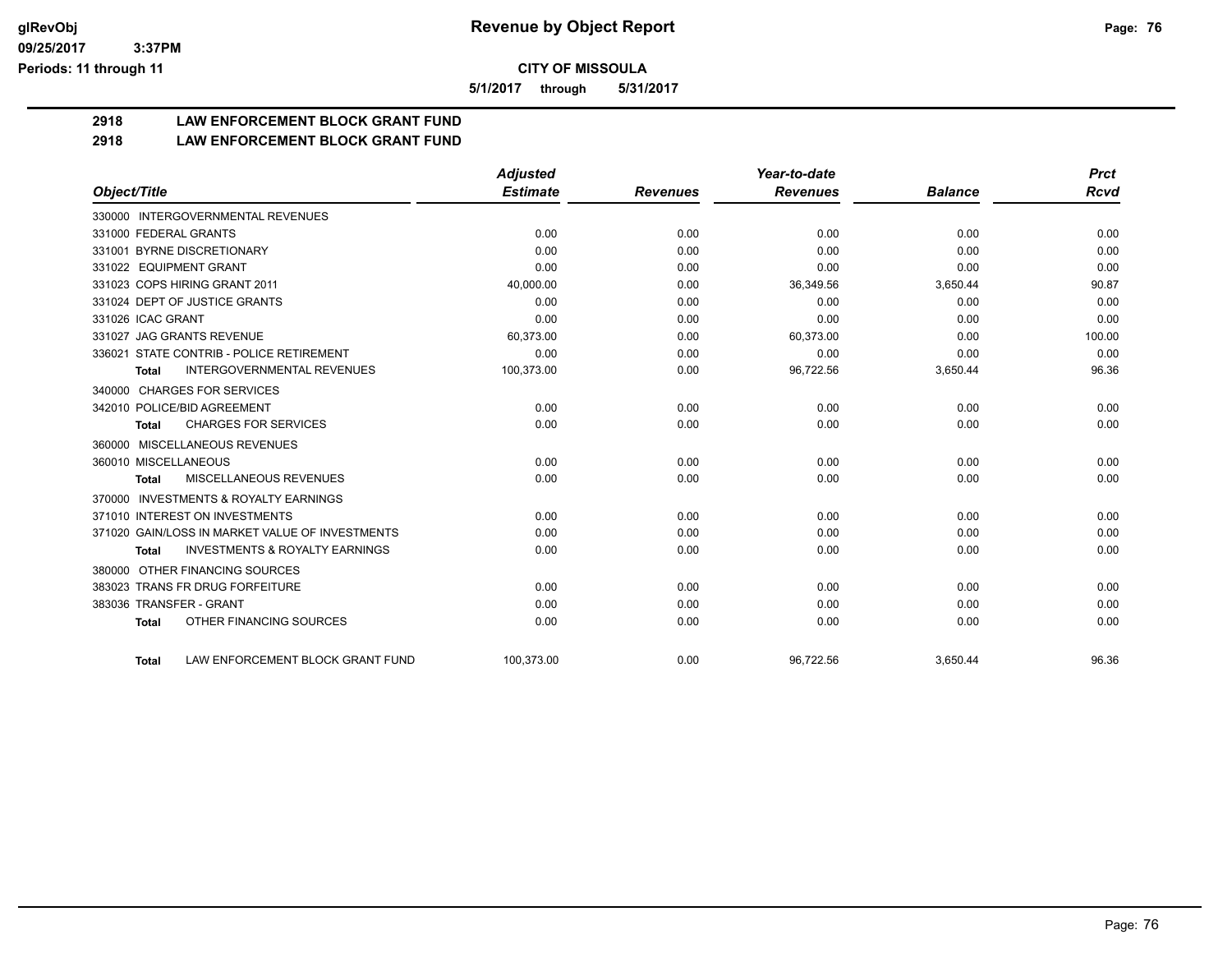**5/1/2017 through 5/31/2017**

# **2918 LAW ENFORCEMENT BLOCK GRANT FUND**

|                                                           | <b>Adjusted</b> |                 | Year-to-date    |                | <b>Prct</b> |
|-----------------------------------------------------------|-----------------|-----------------|-----------------|----------------|-------------|
| Object/Title                                              | <b>Estimate</b> | <b>Revenues</b> | <b>Revenues</b> | <b>Balance</b> | <b>Rcvd</b> |
| 330000 INTERGOVERNMENTAL REVENUES                         |                 |                 |                 |                |             |
| 331000 FEDERAL GRANTS                                     | 0.00            | 0.00            | 0.00            | 0.00           | 0.00        |
| 331001 BYRNE DISCRETIONARY                                | 0.00            | 0.00            | 0.00            | 0.00           | 0.00        |
| 331022 EQUIPMENT GRANT                                    | 0.00            | 0.00            | 0.00            | 0.00           | 0.00        |
| 331023 COPS HIRING GRANT 2011                             | 40,000.00       | 0.00            | 36,349.56       | 3,650.44       | 90.87       |
| 331024 DEPT OF JUSTICE GRANTS                             | 0.00            | 0.00            | 0.00            | 0.00           | 0.00        |
| 331026 ICAC GRANT                                         | 0.00            | 0.00            | 0.00            | 0.00           | 0.00        |
| 331027 JAG GRANTS REVENUE                                 | 60,373.00       | 0.00            | 60,373.00       | 0.00           | 100.00      |
| 336021 STATE CONTRIB - POLICE RETIREMENT                  | 0.00            | 0.00            | 0.00            | 0.00           | 0.00        |
| <b>INTERGOVERNMENTAL REVENUES</b><br><b>Total</b>         | 100,373.00      | 0.00            | 96,722.56       | 3,650.44       | 96.36       |
| 340000 CHARGES FOR SERVICES                               |                 |                 |                 |                |             |
| 342010 POLICE/BID AGREEMENT                               | 0.00            | 0.00            | 0.00            | 0.00           | 0.00        |
| <b>CHARGES FOR SERVICES</b><br><b>Total</b>               | 0.00            | 0.00            | 0.00            | 0.00           | 0.00        |
| 360000 MISCELLANEOUS REVENUES                             |                 |                 |                 |                |             |
| 360010 MISCELLANEOUS                                      | 0.00            | 0.00            | 0.00            | 0.00           | 0.00        |
| <b>MISCELLANEOUS REVENUES</b><br><b>Total</b>             | 0.00            | 0.00            | 0.00            | 0.00           | 0.00        |
| <b>INVESTMENTS &amp; ROYALTY EARNINGS</b><br>370000       |                 |                 |                 |                |             |
| 371010 INTEREST ON INVESTMENTS                            | 0.00            | 0.00            | 0.00            | 0.00           | 0.00        |
| 371020 GAIN/LOSS IN MARKET VALUE OF INVESTMENT            | 0.00            | 0.00            | 0.00            | 0.00           | 0.00        |
| <b>INVESTMENTS &amp; ROYALTY EARNINGS</b><br><b>Total</b> | 0.00            | 0.00            | 0.00            | 0.00           | 0.00        |
| 380000 OTHER FINANCING SOURCES                            |                 |                 |                 |                |             |
| 383023 TRANS FR DRUG FORFEITURE                           | 0.00            | 0.00            | 0.00            | 0.00           | 0.00        |
| 383036 TRANSFER - GRANT                                   | 0.00            | 0.00            | 0.00            | 0.00           | 0.00        |
| OTHER FINANCING SOURCES<br><b>Total</b>                   | 0.00            | 0.00            | 0.00            | 0.00           | 0.00        |
| LAW ENFORCEMENT BLOCK GRANT FUND<br><b>Total</b>          | 100.373.00      | 0.00            | 96,722.56       | 3,650.44       | 96.36       |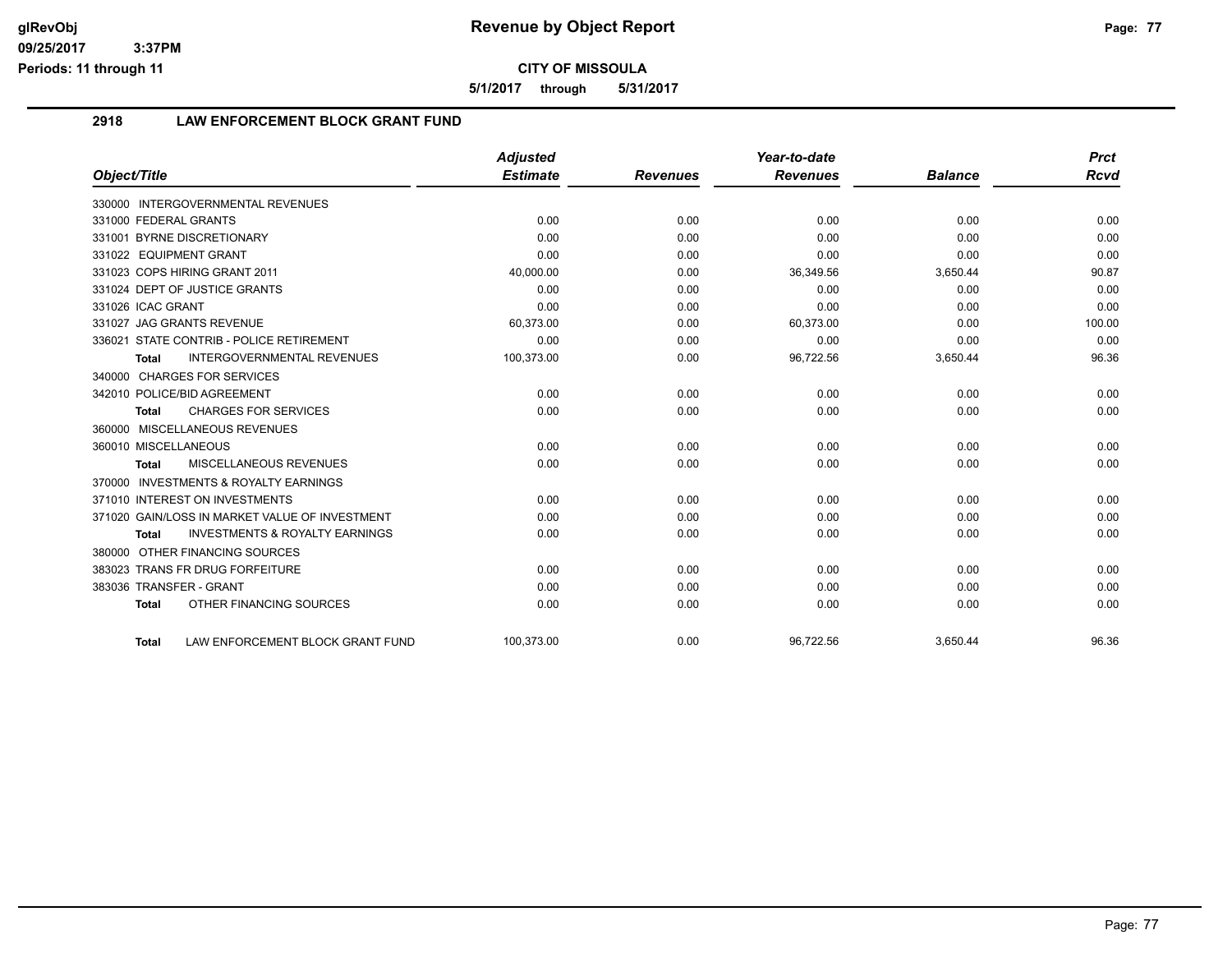**5/1/2017 through 5/31/2017**

# **2919 HIDTA FUND**

**2919 HIDTA FUND**

|                                                    | <b>Adjusted</b> |                 | Year-to-date    |                | <b>Prct</b> |
|----------------------------------------------------|-----------------|-----------------|-----------------|----------------|-------------|
| Object/Title                                       | <b>Estimate</b> | <b>Revenues</b> | <b>Revenues</b> | <b>Balance</b> | <b>Rcvd</b> |
| 340000 CHARGES FOR SERVICES                        |                 |                 |                 |                |             |
| 342013 SECURITY INVEST FEES                        | 140,600.00      | 221.84          | 35,949.09       | 104,650.91     | 25.57       |
| 342014 POLICE DEPARTMENT SERVICE FEES              | 0.00            | 0.00            | 13.663.75       | $-13,663.75$   | 0.00        |
| <b>CHARGES FOR SERVICES</b><br>Total               | 140,600.00      | 221.84          | 49,612.84       | 90,987.16      | 35.29       |
| 360000 MISCELLANEOUS REVENUES                      |                 |                 |                 |                |             |
| 360010 MISCELLANEOUS                               | 0.00            | 0.00            | 0.00            | 0.00           | 0.00        |
| MISCELLANEOUS REVENUES<br>Total                    | 0.00            | 0.00            | 0.00            | 0.00           | 0.00        |
| 370000 INVESTMENTS & ROYALTY EARNINGS              |                 |                 |                 |                |             |
| 371010 INTEREST ON INVESTMENTS                     | 0.00            | 0.00            | 0.00            | 0.00           | 0.00        |
| <b>INVESTMENTS &amp; ROYALTY EARNINGS</b><br>Total | 0.00            | 0.00            | 0.00            | 0.00           | 0.00        |
| <b>HIDTA FUND</b><br>Total                         | 140.600.00      | 221.84          | 49.612.84       | 90.987.16      | 35.29       |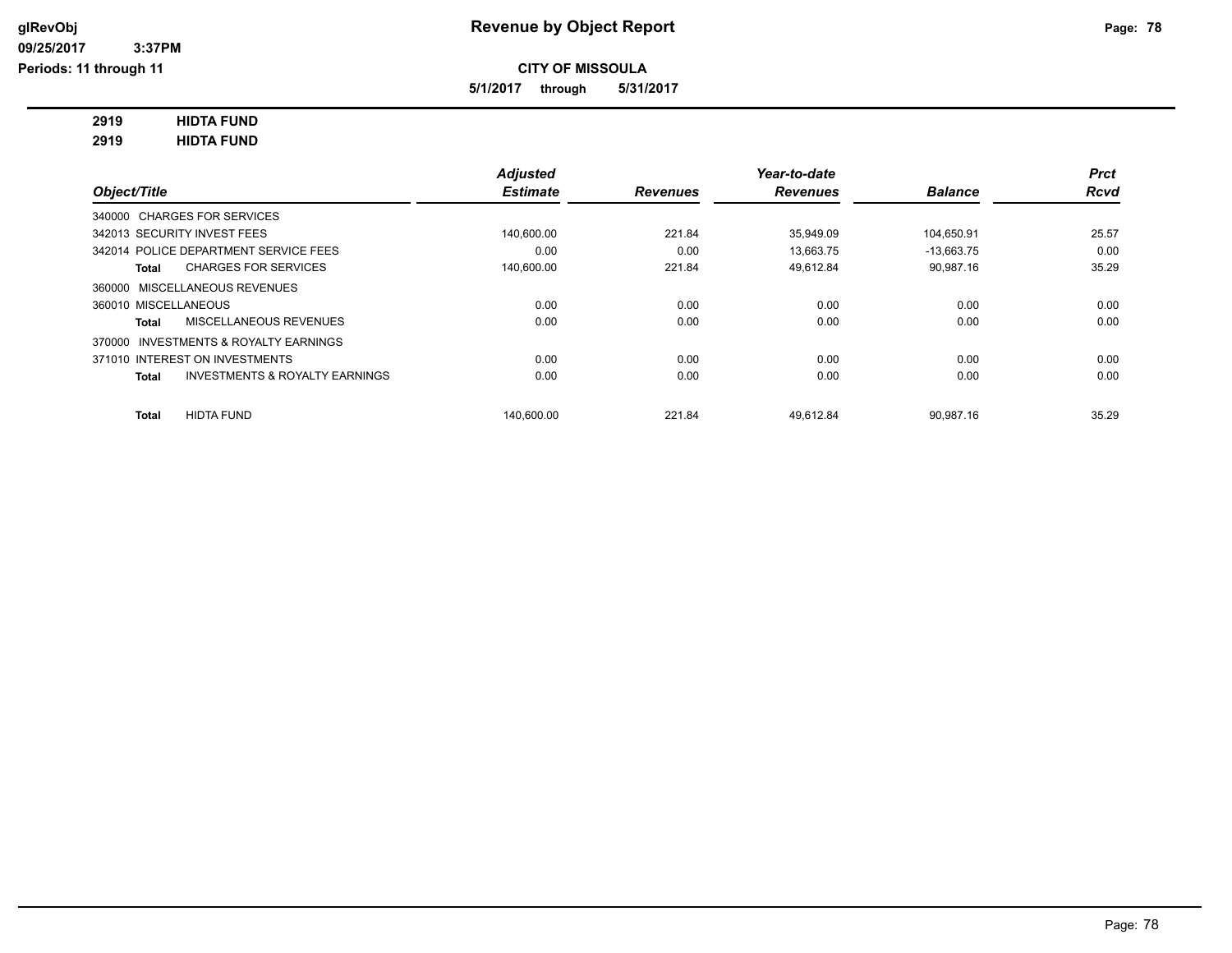**CITY OF MISSOULA**

**5/1/2017 through 5/31/2017**

**2919 HIDTA FUND**

 **3:37PM**

|                                                           | <b>Adjusted</b> |                 | Year-to-date    |                | <b>Prct</b> |
|-----------------------------------------------------------|-----------------|-----------------|-----------------|----------------|-------------|
| Object/Title                                              | <b>Estimate</b> | <b>Revenues</b> | <b>Revenues</b> | <b>Balance</b> | Rcvd        |
| 340000 CHARGES FOR SERVICES                               |                 |                 |                 |                |             |
| 342013 SECURITY INVEST FEES                               | 140,600.00      | 221.84          | 35,949.09       | 104,650.91     | 25.57       |
| 342014 POLICE DEPARTMENT SERVICE FEES                     | 0.00            | 0.00            | 13.663.75       | $-13.663.75$   | 0.00        |
| <b>CHARGES FOR SERVICES</b><br>Total                      | 140,600.00      | 221.84          | 49,612.84       | 90,987.16      | 35.29       |
| 360000 MISCELLANEOUS REVENUES                             |                 |                 |                 |                |             |
| 360010 MISCELLANEOUS                                      | 0.00            | 0.00            | 0.00            | 0.00           | 0.00        |
| MISCELLANEOUS REVENUES<br>Total                           | 0.00            | 0.00            | 0.00            | 0.00           | 0.00        |
| 370000 INVESTMENTS & ROYALTY EARNINGS                     |                 |                 |                 |                |             |
| 371010 INTEREST ON INVESTMENTS                            | 0.00            | 0.00            | 0.00            | 0.00           | 0.00        |
| <b>INVESTMENTS &amp; ROYALTY EARNINGS</b><br><b>Total</b> | 0.00            | 0.00            | 0.00            | 0.00           | 0.00        |
| <b>HIDTA FUND</b><br>Total                                | 140.600.00      | 221.84          | 49.612.84       | 90.987.16      | 35.29       |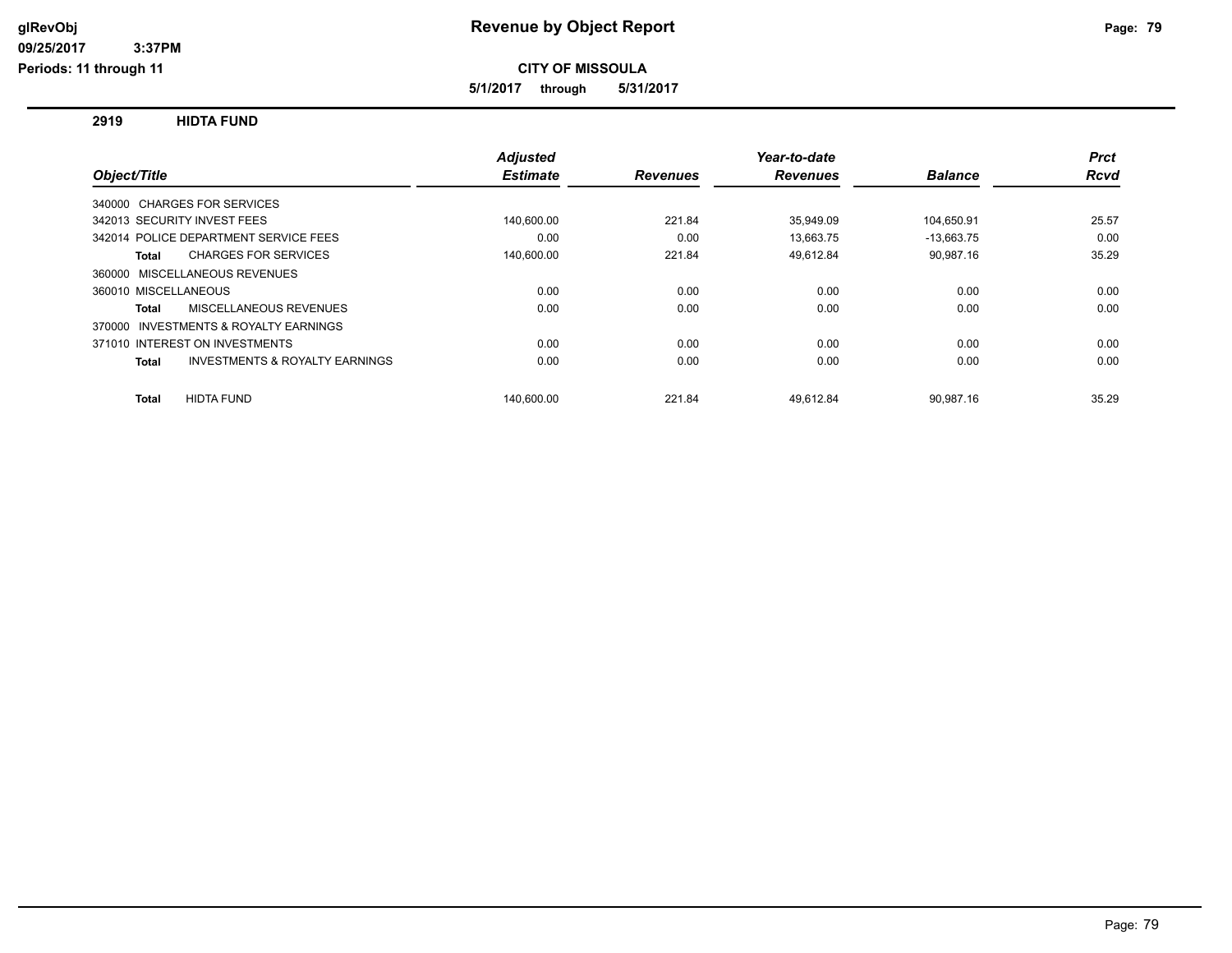**CITY OF MISSOULA**

**5/1/2017 through 5/31/2017**

# **2939 CDBG PROGRAM INCOME ACCOUNT**

# **2939 CDBG PROGRAM INCOME ACCOUNT**

|                                                           | <b>Adjusted</b> |                 | Year-to-date    |                | <b>Prct</b> |
|-----------------------------------------------------------|-----------------|-----------------|-----------------|----------------|-------------|
| Object/Title                                              | <b>Estimate</b> | <b>Revenues</b> | <b>Revenues</b> | <b>Balance</b> | Rcvd        |
| INTERGOVERNMENTAL REVENUES<br>330000                      |                 |                 |                 |                |             |
| 331000 FEDERAL GRANTS                                     | 14,383.00       | 0.00            | 29,370.12       | $-14,987.12$   | 204.20      |
| INTERGOVERNMENTAL REVENUES<br>Total                       | 14,383.00       | 0.00            | 29,370.12       | $-14,987.12$   | 204.20      |
| MISCELLANEOUS REVENUES<br>360000                          |                 |                 |                 |                |             |
| 360010 MISCELLANEOUS                                      | 0.00            | 0.00            | 0.00            | 0.00           | 0.00        |
| MISCELLANEOUS REVENUES<br><b>Total</b>                    | 0.00            | 0.00            | 0.00            | 0.00           | 0.00        |
| <b>INVESTMENTS &amp; ROYALTY EARNINGS</b><br>370000       |                 |                 |                 |                |             |
| 371010 INTEREST ON INVESTMENTS                            | 0.00            | 0.00            | 0.00            | 0.00           | 0.00        |
| 371020 GAIN/LOSS IN MARKET VALUE OF INVESTMENTS           | 0.00            | 0.00            | 0.00            | 0.00           | 0.00        |
| <b>INVESTMENTS &amp; ROYALTY EARNINGS</b><br><b>Total</b> | 0.00            | 0.00            | 0.00            | 0.00           | 0.00        |
| OTHER FINANCING SOURCES<br>380000                         |                 |                 |                 |                |             |
| 383000 OPERATING TRANSFERS                                | 0.00            | 0.00            | 0.00            | 0.00           | 0.00        |
| 383009 TRANS FR TITLE I                                   | 0.00            | 0.00            | 0.00            | 0.00           | 0.00        |
| OTHER FINANCING SOURCES<br><b>Total</b>                   | 0.00            | 0.00            | 0.00            | 0.00           | 0.00        |
| CDBG PROGRAM INCOME ACCOUNT<br><b>Total</b>               | 14,383.00       | 0.00            | 29,370.12       | $-14,987.12$   | 204.20      |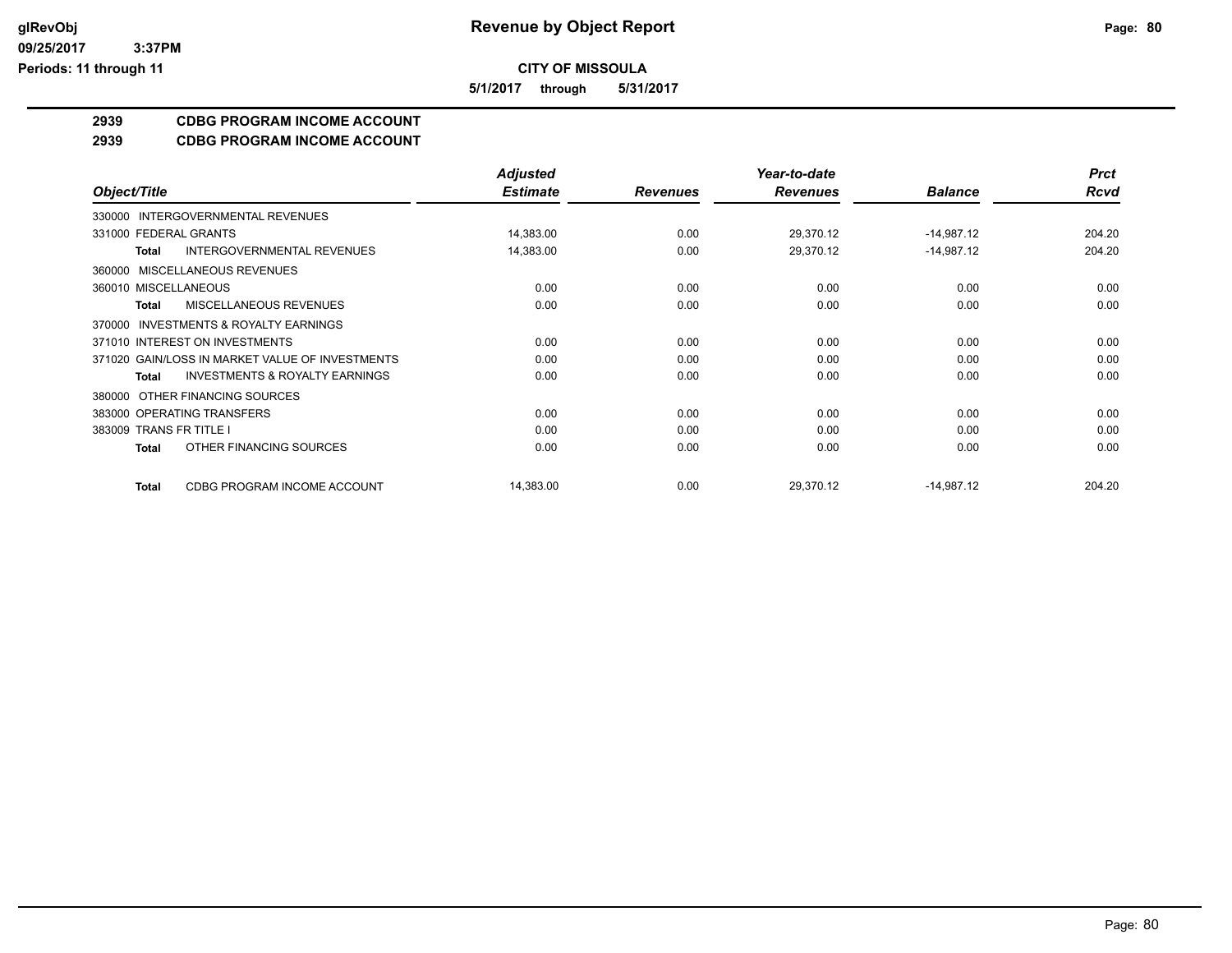**3:37PM**

**CITY OF MISSOULA**

**5/1/2017 through 5/31/2017**

# **2939 CDBG PROGRAM INCOME ACCOUNT**

|                                                           | <b>Adjusted</b> |                 | Year-to-date    |                | <b>Prct</b> |
|-----------------------------------------------------------|-----------------|-----------------|-----------------|----------------|-------------|
| Object/Title                                              | <b>Estimate</b> | <b>Revenues</b> | <b>Revenues</b> | <b>Balance</b> | <b>Rcvd</b> |
| 330000 INTERGOVERNMENTAL REVENUES                         |                 |                 |                 |                |             |
| 331000 FEDERAL GRANTS                                     | 14,383.00       | 0.00            | 29,370.12       | $-14,987.12$   | 204.20      |
| <b>INTERGOVERNMENTAL REVENUES</b><br><b>Total</b>         | 14,383.00       | 0.00            | 29,370.12       | $-14,987.12$   | 204.20      |
| MISCELLANEOUS REVENUES<br>360000                          |                 |                 |                 |                |             |
| 360010 MISCELLANEOUS                                      | 0.00            | 0.00            | 0.00            | 0.00           | 0.00        |
| MISCELLANEOUS REVENUES<br><b>Total</b>                    | 0.00            | 0.00            | 0.00            | 0.00           | 0.00        |
| INVESTMENTS & ROYALTY EARNINGS<br>370000                  |                 |                 |                 |                |             |
| 371010 INTEREST ON INVESTMENTS                            | 0.00            | 0.00            | 0.00            | 0.00           | 0.00        |
| 371020 GAIN/LOSS IN MARKET VALUE OF INVESTMENT            | 0.00            | 0.00            | 0.00            | 0.00           | 0.00        |
| <b>INVESTMENTS &amp; ROYALTY EARNINGS</b><br><b>Total</b> | 0.00            | 0.00            | 0.00            | 0.00           | 0.00        |
| 380000 OTHER FINANCING SOURCES                            |                 |                 |                 |                |             |
| 383000 OPERATING TRANSFERS                                | 0.00            | 0.00            | 0.00            | 0.00           | 0.00        |
| 383009 TRANS FR TITLE I                                   | 0.00            | 0.00            | 0.00            | 0.00           | 0.00        |
| OTHER FINANCING SOURCES<br><b>Total</b>                   | 0.00            | 0.00            | 0.00            | 0.00           | 0.00        |
| <b>Total</b><br>CDBG PROGRAM INCOME ACCOUNT               | 14,383.00       | 0.00            | 29,370.12       | $-14,987.12$   | 204.20      |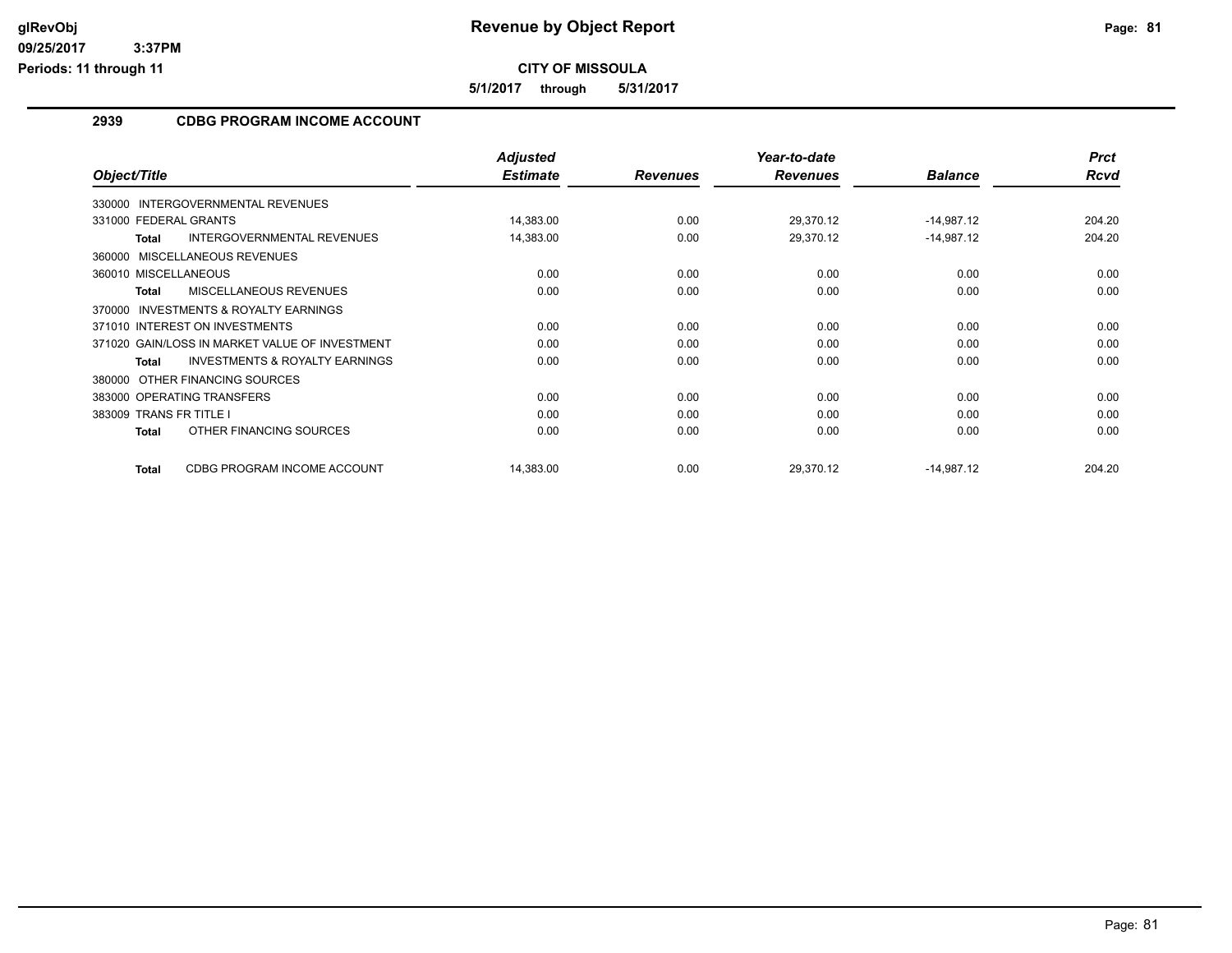**5/1/2017 through 5/31/2017**

# **2940 CDBG FUND**

**2940 CDBG FUND**

|                                                           | <b>Adjusted</b> |                 | Year-to-date    |                | <b>Prct</b> |
|-----------------------------------------------------------|-----------------|-----------------|-----------------|----------------|-------------|
| Object/Title                                              | <b>Estimate</b> | <b>Revenues</b> | <b>Revenues</b> | <b>Balance</b> | Rcvd        |
| 330000 INTERGOVERNMENTAL REVENUES                         |                 |                 |                 |                |             |
| 331010 ENTITLEMENT - CDBG                                 | 577,639.00      | 46,614.26       | 327,065.01      | 250,573.99     | 56.62       |
| 331012 ARRA/CDBG STIMULUS REVENUE                         | 112,504.00      | 0.00            | 0.00            | 112,504.00     | 0.00        |
| <b>INTERGOVERNMENTAL REVENUES</b><br>Total                | 690,143.00      | 46,614.26       | 327,065.01      | 363,077.99     | 47.39       |
| MISCELLANEOUS REVENUES<br>360000                          |                 |                 |                 |                |             |
| 360010 MISCELLANEOUS                                      | 0.00            | 0.00            | 0.00            | 0.00           | 0.00        |
| MISCELLANEOUS REVENUES<br>Total                           | 0.00            | 0.00            | 0.00            | 0.00           | 0.00        |
| <b>INVESTMENTS &amp; ROYALTY EARNINGS</b><br>370000       |                 |                 |                 |                |             |
| 371010 INTEREST ON INVESTMENTS                            | 0.00            | 0.00            | 0.00            | 0.00           | 0.00        |
| <b>INVESTMENTS &amp; ROYALTY EARNINGS</b><br><b>Total</b> | 0.00            | 0.00            | 0.00            | 0.00           | 0.00        |
| OTHER FINANCING SOURCES<br>380000                         |                 |                 |                 |                |             |
| 383000 OPERATING TRANSFERS                                | 0.00            | 0.00            | 0.00            | 0.00           | 0.00        |
| 383009 TRANS FR TITLE I                                   | 0.00            | 0.00            | 0.00            | 0.00           | 0.00        |
| OTHER FINANCING SOURCES<br><b>Total</b>                   | 0.00            | 0.00            | 0.00            | 0.00           | 0.00        |
| <b>CDBG FUND</b><br><b>Total</b>                          | 690,143.00      | 46,614.26       | 327,065.01      | 363,077.99     | 47.39       |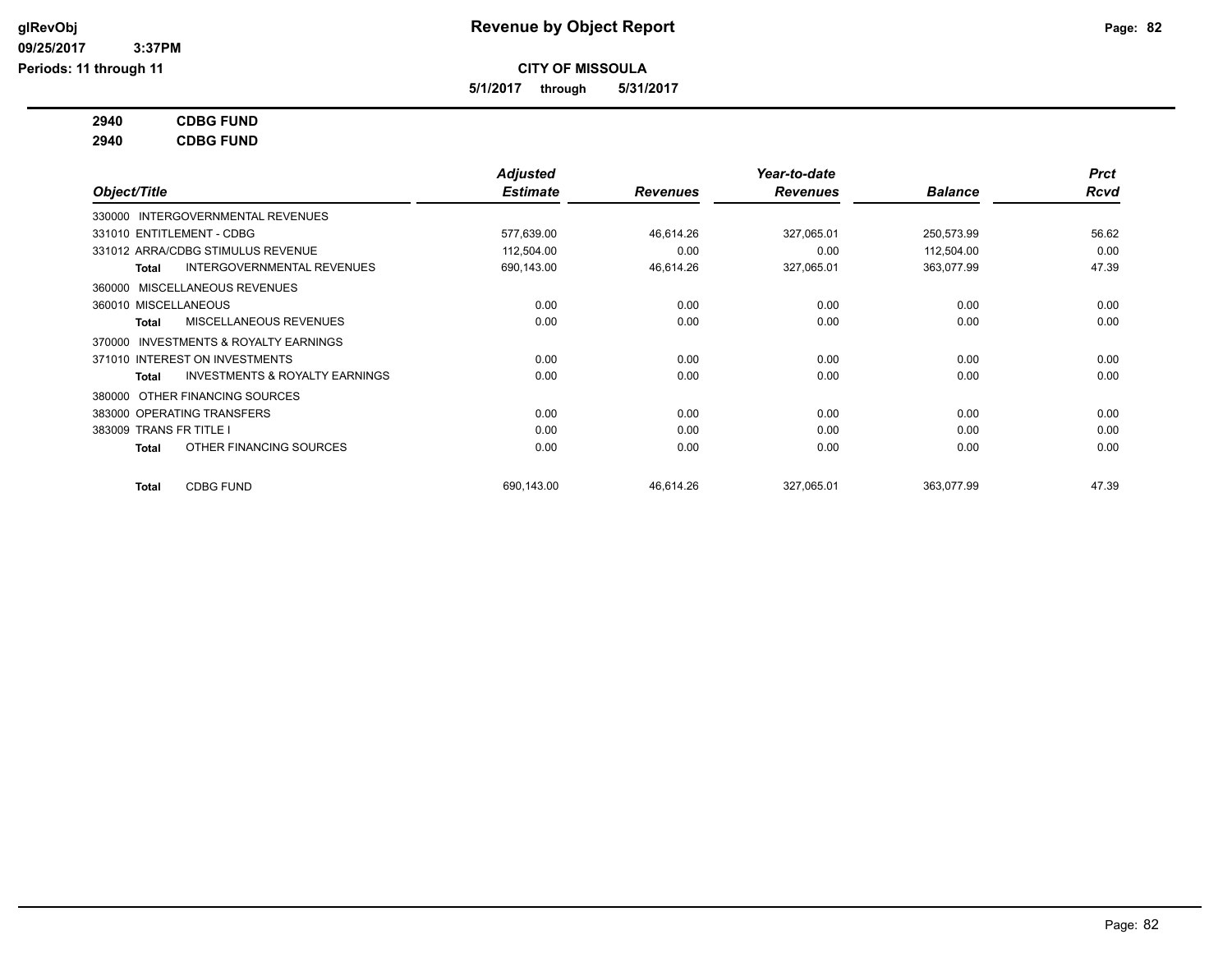**09/25/2017 3:37PM Periods: 11 through 11**

**CITY OF MISSOULA**

**5/1/2017 through 5/31/2017**

**2940 CDBG FUND**

|                                                     | <b>Adjusted</b> |                 | Year-to-date    |                | <b>Prct</b> |
|-----------------------------------------------------|-----------------|-----------------|-----------------|----------------|-------------|
| Object/Title                                        | <b>Estimate</b> | <b>Revenues</b> | <b>Revenues</b> | <b>Balance</b> | Rcvd        |
| 330000 INTERGOVERNMENTAL REVENUES                   |                 |                 |                 |                |             |
| 331010 ENTITLEMENT - CDBG                           | 577,639.00      | 46,614.26       | 327,065.01      | 250,573.99     | 56.62       |
| 331012 ARRA/CDBG STIMULUS REVENUE                   | 112,504.00      | 0.00            | 0.00            | 112,504.00     | 0.00        |
| <b>INTERGOVERNMENTAL REVENUES</b><br>Total          | 690,143.00      | 46,614.26       | 327,065.01      | 363,077.99     | 47.39       |
| 360000 MISCELLANEOUS REVENUES                       |                 |                 |                 |                |             |
| 360010 MISCELLANEOUS                                | 0.00            | 0.00            | 0.00            | 0.00           | 0.00        |
| MISCELLANEOUS REVENUES<br>Total                     | 0.00            | 0.00            | 0.00            | 0.00           | 0.00        |
| <b>INVESTMENTS &amp; ROYALTY EARNINGS</b><br>370000 |                 |                 |                 |                |             |
| 371010 INTEREST ON INVESTMENTS                      | 0.00            | 0.00            | 0.00            | 0.00           | 0.00        |
| <b>INVESTMENTS &amp; ROYALTY EARNINGS</b><br>Total  | 0.00            | 0.00            | 0.00            | 0.00           | 0.00        |
| 380000 OTHER FINANCING SOURCES                      |                 |                 |                 |                |             |
| 383000 OPERATING TRANSFERS                          | 0.00            | 0.00            | 0.00            | 0.00           | 0.00        |
| 383009 TRANS FR TITLE I                             | 0.00            | 0.00            | 0.00            | 0.00           | 0.00        |
| OTHER FINANCING SOURCES<br><b>Total</b>             | 0.00            | 0.00            | 0.00            | 0.00           | 0.00        |
| <b>CDBG FUND</b><br><b>Total</b>                    | 690,143.00      | 46,614.26       | 327,065.01      | 363,077.99     | 47.39       |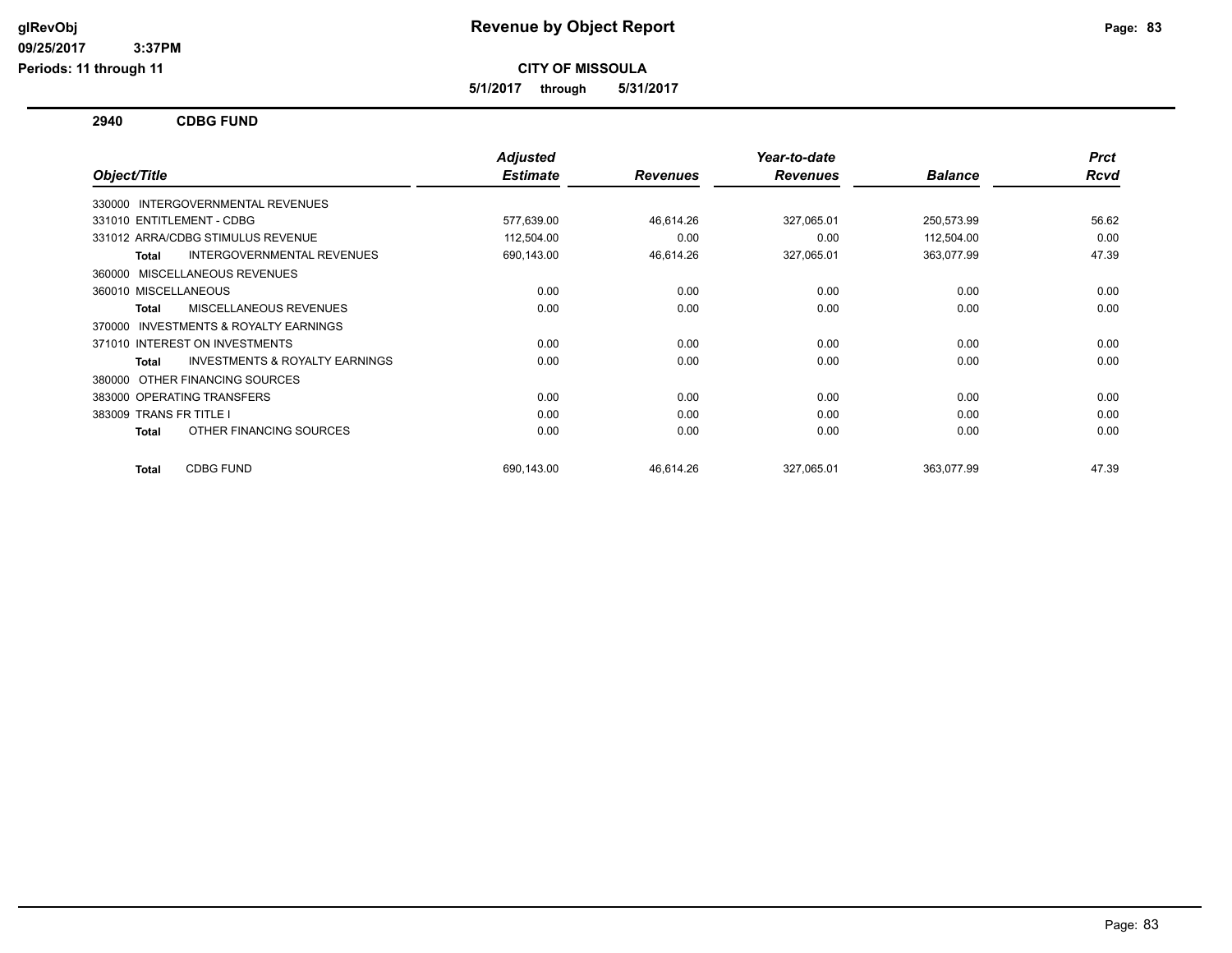**5/1/2017 through 5/31/2017**

# **2941 HOME FUND**

**2941 HOME FUND**

|                                                           | <b>Adjusted</b> |                 | Year-to-date    |                | <b>Prct</b> |
|-----------------------------------------------------------|-----------------|-----------------|-----------------|----------------|-------------|
| Object/Title                                              | <b>Estimate</b> | <b>Revenues</b> | <b>Revenues</b> | <b>Balance</b> | <b>Rcvd</b> |
| 330000 INTERGOVERNMENTAL REVENUES                         |                 |                 |                 |                |             |
| 330000 INTERGOVERNMENTAL REVENUES                         | 57,448.00       | 0.00            | $-15,236.31$    | 72,684.31      | $-26.52$    |
| 331016 HOMEWORD 1800 PHILLIPS                             | 0.00            | 0.00            | 337.28          | $-337.28$      | 0.00        |
| 331033 WORD                                               | 0.00            | 0.00            | 2,899.28        | $-2,899.28$    | 0.00        |
| 334145 WESTERN MT MENTAL HEALTH CTR                       | 0.00            | 0.00            | 0.00            | 0.00           | 0.00        |
| 334149 MISSOULA HOMEOWNERSHIP PROGRAM                     | 0.00            | 0.00            | 0.00            | 0.00           | 0.00        |
| 334153 FY14 DISTRICT XI HRC TBRA                          | 0.00            | 0.00            | $-8.00$         | 8.00           | 0.00        |
| 334154 HOMEWORD SWEETGRASS                                | 0.00            | 0.00            | 102,627.00      | $-102,627.00$  | 0.00        |
| 334155 FY08 NMCDC                                         | 0.00            | 0.00            | 0.00            | 0.00           | 0.00        |
| 334156 HOME PROGRAM INCOME                                | 437,800.00      | 0.00            | 0.00            | 437,800.00     | 0.00        |
| 334157 FY09 MHA                                           | 0.00            | 0.00            | 0.00            | 0.00           | 0.00        |
| 334159 FY09 HOMEWORD                                      | 0.00            | 0.00            | 0.00            | 0.00           | 0.00        |
| 334160 FY09 NMCDC                                         | 0.00            | 0.00            | 0.00            | 0.00           | 0.00        |
| 334161 FY10 DISTRICT XI HRC                               | 0.00            | 0.00            | 0.00            | 0.00           | 0.00        |
| 334163 FY10 homeWORD/SOLSTICE APT                         | 0.00            | 0.00            | 0.00            | 0.00           | 0.00        |
| INTERGOVERNMENTAL REVENUES<br><b>Total</b>                | 495,248.00      | 0.00            | 90,619.25       | 404,628.75     | 18.30       |
| 340000 CHARGES FOR SERVICES                               |                 |                 |                 |                |             |
| 341450 *** Title Not Found ***                            | 0.00            | 0.00            | 0.00            | 0.00           | 0.00        |
| <b>CHARGES FOR SERVICES</b><br>Total                      | 0.00            | 0.00            | 0.00            | 0.00           | 0.00        |
| 360000 MISCELLANEOUS REVENUES                             |                 |                 |                 |                |             |
| 360005 LOAN REPAYMENTS                                    | 0.00            | 0.00            | 0.00            | 0.00           | 0.00        |
| 360010 MISCELLANEOUS                                      | 0.00            | 0.00            | 0.00            | 0.00           | 0.00        |
| <b>MISCELLANEOUS REVENUES</b><br><b>Total</b>             | 0.00            | 0.00            | 0.00            | 0.00           | 0.00        |
| 370000 INVESTMENTS & ROYALTY EARNINGS                     |                 |                 |                 |                |             |
| 371020 GAIN/LOSS IN MARKET VALUE OF INVESTMENTS           | 0.00            | 0.00            | 0.00            | 0.00           | 0.00        |
| <b>INVESTMENTS &amp; ROYALTY EARNINGS</b><br><b>Total</b> | 0.00            | 0.00            | 0.00            | 0.00           | 0.00        |
| <b>HOME FUND</b><br><b>Total</b>                          | 495.248.00      | 0.00            | 90,619.25       | 404,628.75     | 18.30       |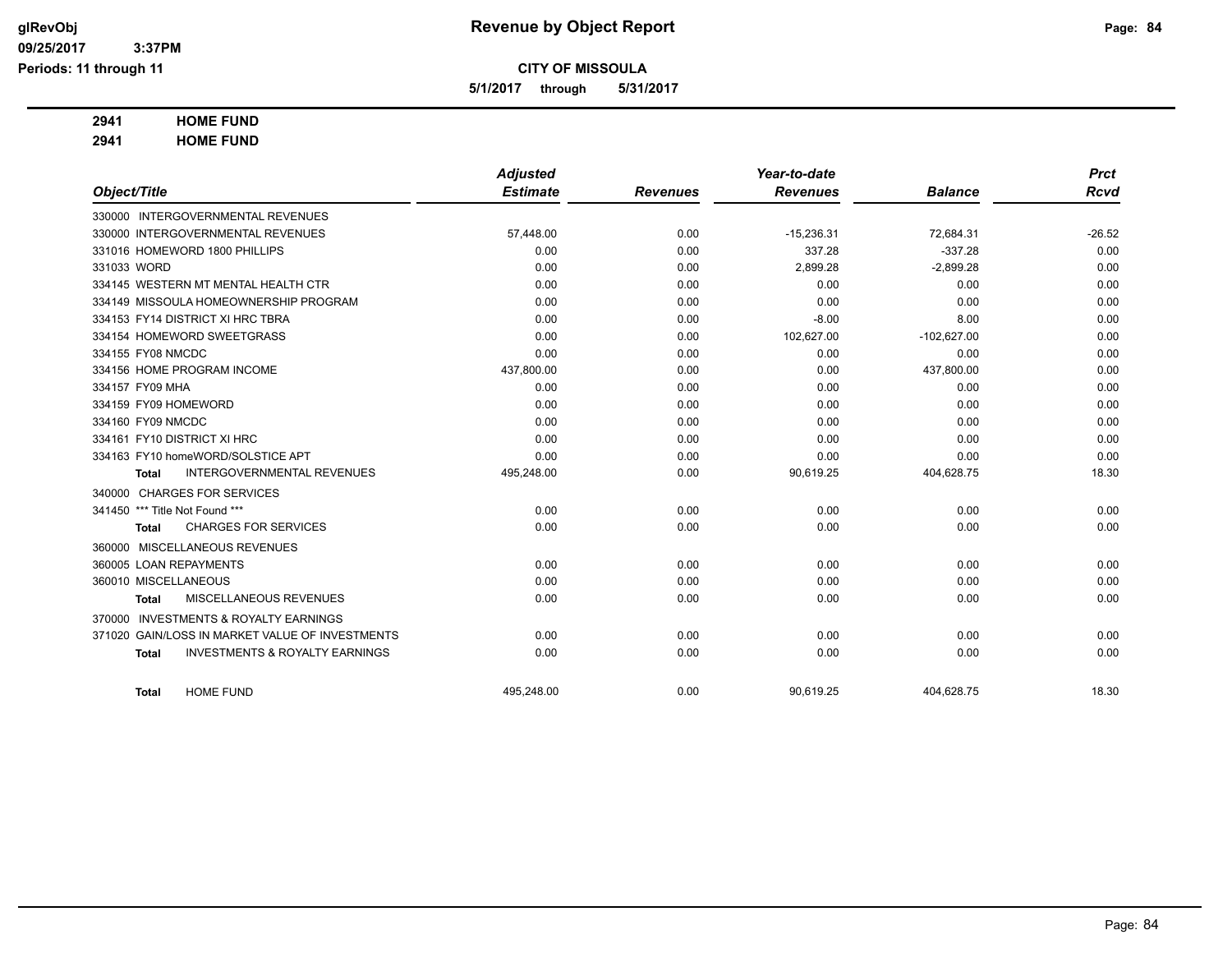**5/1/2017 through 5/31/2017**

**2941 HOME FUND**

|                                                           | <b>Adjusted</b> |                 | Year-to-date    |                | <b>Prct</b> |
|-----------------------------------------------------------|-----------------|-----------------|-----------------|----------------|-------------|
| Object/Title                                              | <b>Estimate</b> | <b>Revenues</b> | <b>Revenues</b> | <b>Balance</b> | <b>Rcvd</b> |
| 330000 INTERGOVERNMENTAL REVENUES                         |                 |                 |                 |                |             |
| 330000 INTERGOVERNMENTAL REVENUES                         | 57.448.00       | 0.00            | $-15,236.31$    | 72,684.31      | $-26.52$    |
| 331016 HOMEWORD 1800 PHILLIPS                             | 0.00            | 0.00            | 337.28          | $-337.28$      | 0.00        |
| 331033 WORD                                               | 0.00            | 0.00            | 2,899.28        | $-2,899.28$    | 0.00        |
| 334145 WESTERN MT MENTAL HEALTH CTR                       | 0.00            | 0.00            | 0.00            | 0.00           | 0.00        |
| 334149 MISSOULA HOMEOWNERSHIP PROGRAM                     | 0.00            | 0.00            | 0.00            | 0.00           | 0.00        |
| 334153 FY14 DISTRICT XI HRC TBRA                          | 0.00            | 0.00            | $-8.00$         | 8.00           | 0.00        |
| 334154 HOMEWORD SWEETGRASS                                | 0.00            | 0.00            | 102,627.00      | $-102,627.00$  | 0.00        |
| 334155 FY08 NMCDC                                         | 0.00            | 0.00            | 0.00            | 0.00           | 0.00        |
| 334156 HOME PROGRAM INCOME                                | 437,800.00      | 0.00            | 0.00            | 437,800.00     | 0.00        |
| 334157 FY09 MHA                                           | 0.00            | 0.00            | 0.00            | 0.00           | 0.00        |
| 334159 FY09 HOMEWORD                                      | 0.00            | 0.00            | 0.00            | 0.00           | 0.00        |
| 334160 FY09 NMCDC                                         | 0.00            | 0.00            | 0.00            | 0.00           | 0.00        |
| 334161 FY10 DISTRICT XI HRC                               | 0.00            | 0.00            | 0.00            | 0.00           | 0.00        |
| 334163 FY10 homeWORD/SOLSTICE APT                         | 0.00            | 0.00            | 0.00            | 0.00           | 0.00        |
| <b>INTERGOVERNMENTAL REVENUES</b><br><b>Total</b>         | 495,248.00      | 0.00            | 90,619.25       | 404,628.75     | 18.30       |
| 340000 CHARGES FOR SERVICES                               |                 |                 |                 |                |             |
| 341450 *** Title Not Found ***                            | 0.00            | 0.00            | 0.00            | 0.00           | 0.00        |
| <b>CHARGES FOR SERVICES</b><br><b>Total</b>               | 0.00            | 0.00            | 0.00            | 0.00           | 0.00        |
| 360000 MISCELLANEOUS REVENUES                             |                 |                 |                 |                |             |
| 360005 LOAN REPAYMENTS                                    | 0.00            | 0.00            | 0.00            | 0.00           | 0.00        |
| 360010 MISCELLANEOUS                                      | 0.00            | 0.00            | 0.00            | 0.00           | 0.00        |
| <b>MISCELLANEOUS REVENUES</b><br><b>Total</b>             | 0.00            | 0.00            | 0.00            | 0.00           | 0.00        |
| 370000 INVESTMENTS & ROYALTY EARNINGS                     |                 |                 |                 |                |             |
| 371020 GAIN/LOSS IN MARKET VALUE OF INVESTMENT            | 0.00            | 0.00            | 0.00            | 0.00           | 0.00        |
| <b>INVESTMENTS &amp; ROYALTY EARNINGS</b><br><b>Total</b> | 0.00            | 0.00            | 0.00            | 0.00           | 0.00        |
| <b>HOME FUND</b><br><b>Total</b>                          | 495,248.00      | 0.00            | 90,619.25       | 404,628.75     | 18.30       |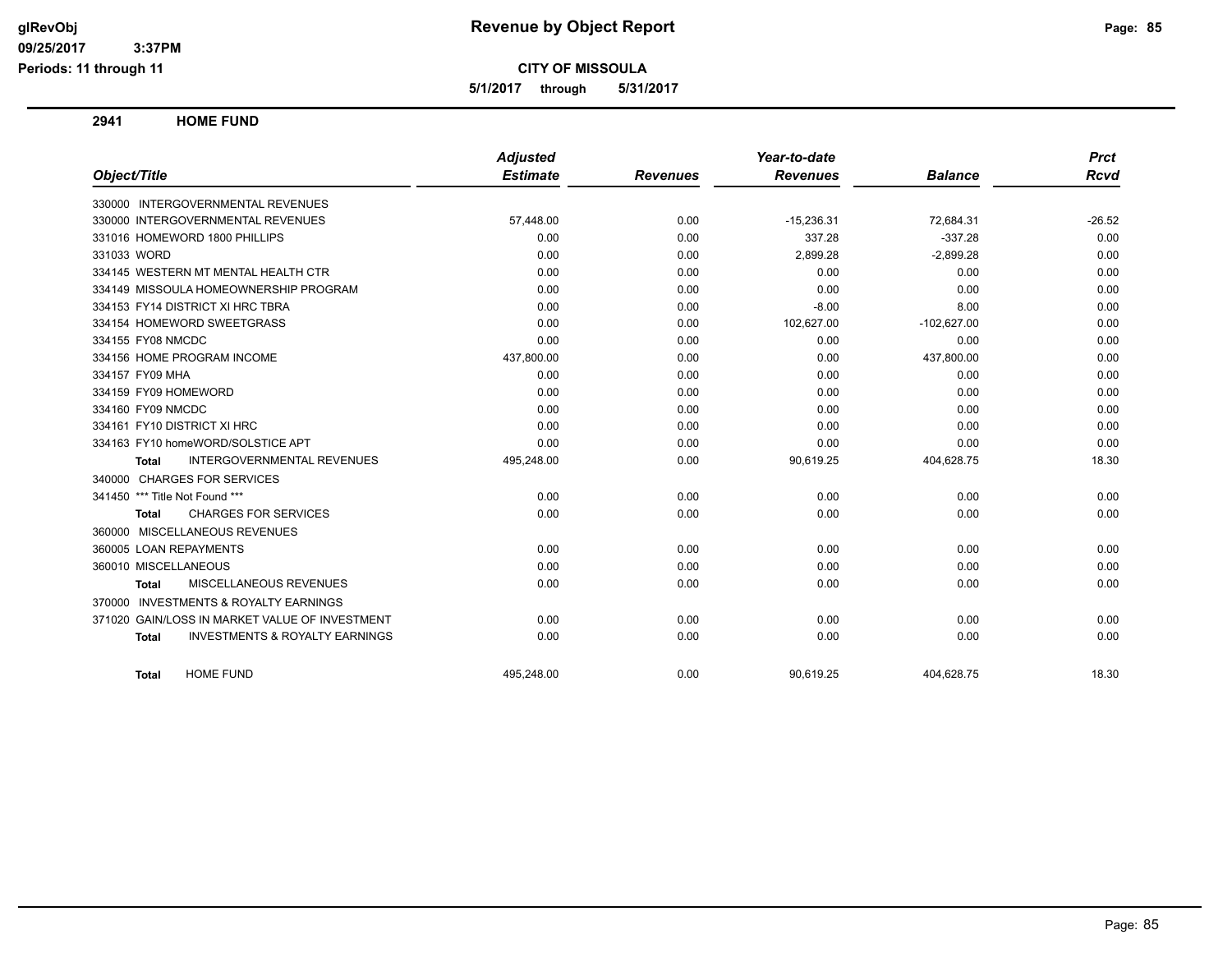**5/1/2017 through 5/31/2017**

# **2942 ADDI PROGRAM**

**2942 ADDI PROGRAM**

|                                                    | <b>Adjusted</b> |                 | Year-to-date    |                | <b>Prct</b> |
|----------------------------------------------------|-----------------|-----------------|-----------------|----------------|-------------|
| Object/Title                                       | <b>Estimate</b> | <b>Revenues</b> | <b>Revenues</b> | <b>Balance</b> | <b>Rcvd</b> |
| 330000 INTERGOVERNMENTAL REVENUES                  |                 |                 |                 |                |             |
| 330000 INTERGOVERNMENTAL REVENUES                  | 0.00            | 0.00            | 0.00            | 0.00           | 0.00        |
| 334146 ADDI FUNDS-1ST TIME HOMEBUYERS              | 0.00            | 0.00            | 0.00            | 0.00           | 0.00        |
| <b>INTERGOVERNMENTAL REVENUES</b><br>Total         | 0.00            | 0.00            | 0.00            | 0.00           | 0.00        |
| 370000 INVESTMENTS & ROYALTY EARNINGS              |                 |                 |                 |                |             |
| 371010 INTEREST ON INVESTMENTS                     | 0.00            | 0.00            | 0.00            | 0.00           | 0.00        |
| 371020 GAIN/LOSS IN MARKET VALUE OF INVESTMENTS    | 0.00            | 0.00            | 0.00            | 0.00           | 0.00        |
| <b>INVESTMENTS &amp; ROYALTY EARNINGS</b><br>Total | 0.00            | 0.00            | 0.00            | 0.00           | 0.00        |
|                                                    |                 |                 |                 |                |             |
| ADDI PROGRAM<br><b>Total</b>                       | 0.00            | 0.00            | 0.00            | 0.00           | 0.00        |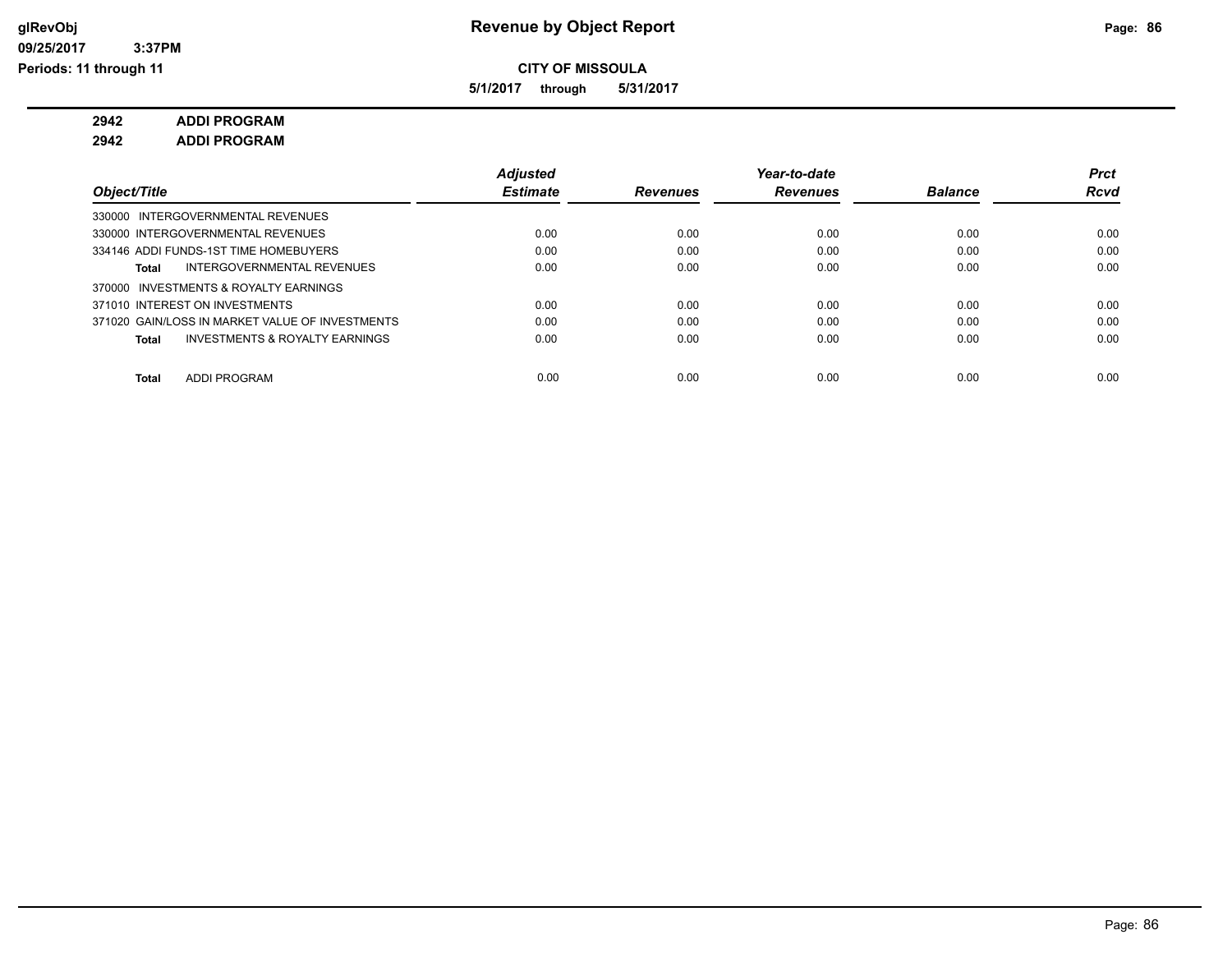**CITY OF MISSOULA**

**5/1/2017 through 5/31/2017**

## **2942 ADDI PROGRAM**

 **3:37PM**

|                                                | Adiusted        |                 | Year-to-date    |                | <b>Prct</b> |
|------------------------------------------------|-----------------|-----------------|-----------------|----------------|-------------|
| Object/Title                                   | <b>Estimate</b> | <b>Revenues</b> | <b>Revenues</b> | <b>Balance</b> | <b>Rcvd</b> |
| 330000 INTERGOVERNMENTAL REVENUES              |                 |                 |                 |                |             |
| 330000 INTERGOVERNMENTAL REVENUES              | 0.00            | 0.00            | 0.00            | 0.00           | 0.00        |
| 334146 ADDI FUNDS-1ST TIME HOMEBUYERS          | 0.00            | 0.00            | 0.00            | 0.00           | 0.00        |
| INTERGOVERNMENTAL REVENUES<br>Total            | 0.00            | 0.00            | 0.00            | 0.00           | 0.00        |
| 370000 INVESTMENTS & ROYALTY EARNINGS          |                 |                 |                 |                |             |
| 371010 INTEREST ON INVESTMENTS                 | 0.00            | 0.00            | 0.00            | 0.00           | 0.00        |
| 371020 GAIN/LOSS IN MARKET VALUE OF INVESTMENT | 0.00            | 0.00            | 0.00            | 0.00           | 0.00        |
| Total<br>INVESTMENTS & ROYALTY EARNINGS        | 0.00            | 0.00            | 0.00            | 0.00           | 0.00        |
|                                                |                 |                 |                 |                |             |
| ADDI PROGRAM<br><b>Total</b>                   | 0.00            | 0.00            | 0.00            | 0.00           | 0.00        |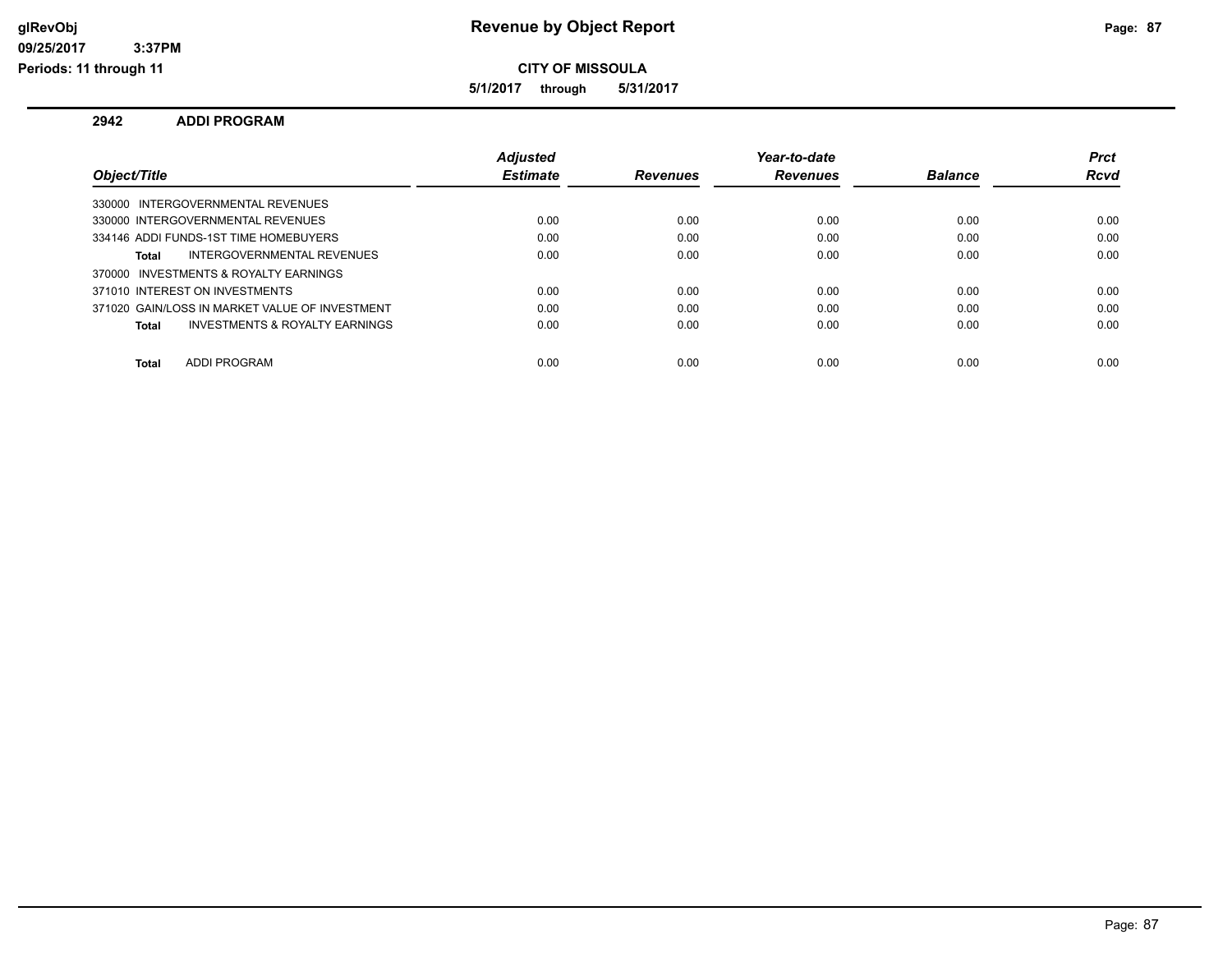**CITY OF MISSOULA**

**5/1/2017 through 5/31/2017**

# **2943 CITY HOME PROGRAM INCOME**

 **3:37PM**

## **2943 CITY HOME PROGRAM INCOME**

|                                     | <b>Adjusted</b> |                 | Year-to-date    |                | <b>Prct</b> |
|-------------------------------------|-----------------|-----------------|-----------------|----------------|-------------|
| Object/Title                        | <b>Estimate</b> | <b>Revenues</b> | <b>Revenues</b> | <b>Balance</b> | <b>Rcvd</b> |
| 330000 INTERGOVERNMENTAL REVENUES   |                 |                 |                 |                |             |
| 334156 *** Title Not Found ***      | 0.00            | 0.00            | 40,183.85       | $-40,183.85$   | 0.00        |
| INTERGOVERNMENTAL REVENUES<br>Total | 0.00            | 0.00            | 40,183.85       | $-40,183.85$   | 0.00        |
| 360000 MISCELLANEOUS REVENUES       |                 |                 |                 |                |             |
| 360005 LOAN REPAYMENTS              | 25,000.00       | 0.00            | 0.00            | 25,000.00      | 0.00        |
| 360010 MISCELLANEOUS                | 0.00            | 17.840.70       | 18,440.73       | $-18,440.73$   | 0.00        |
| MISCELLANEOUS REVENUES<br>Total     | 25,000.00       | 17.840.70       | 18.440.73       | 6,559.27       | 73.76       |
| 380000 OTHER FINANCING SOURCES      |                 |                 |                 |                |             |
| 383000 OPERATING TRANSFERS          | 0.00            | 0.00            | 0.00            | 0.00           | 0.00        |
| OTHER FINANCING SOURCES<br>Total    | 0.00            | 0.00            | 0.00            | 0.00           | 0.00        |
| CITY HOME PROGRAM INCOME<br>Total   | 25,000.00       | 17.840.70       | 58.624.58       | $-33.624.58$   | 234.50      |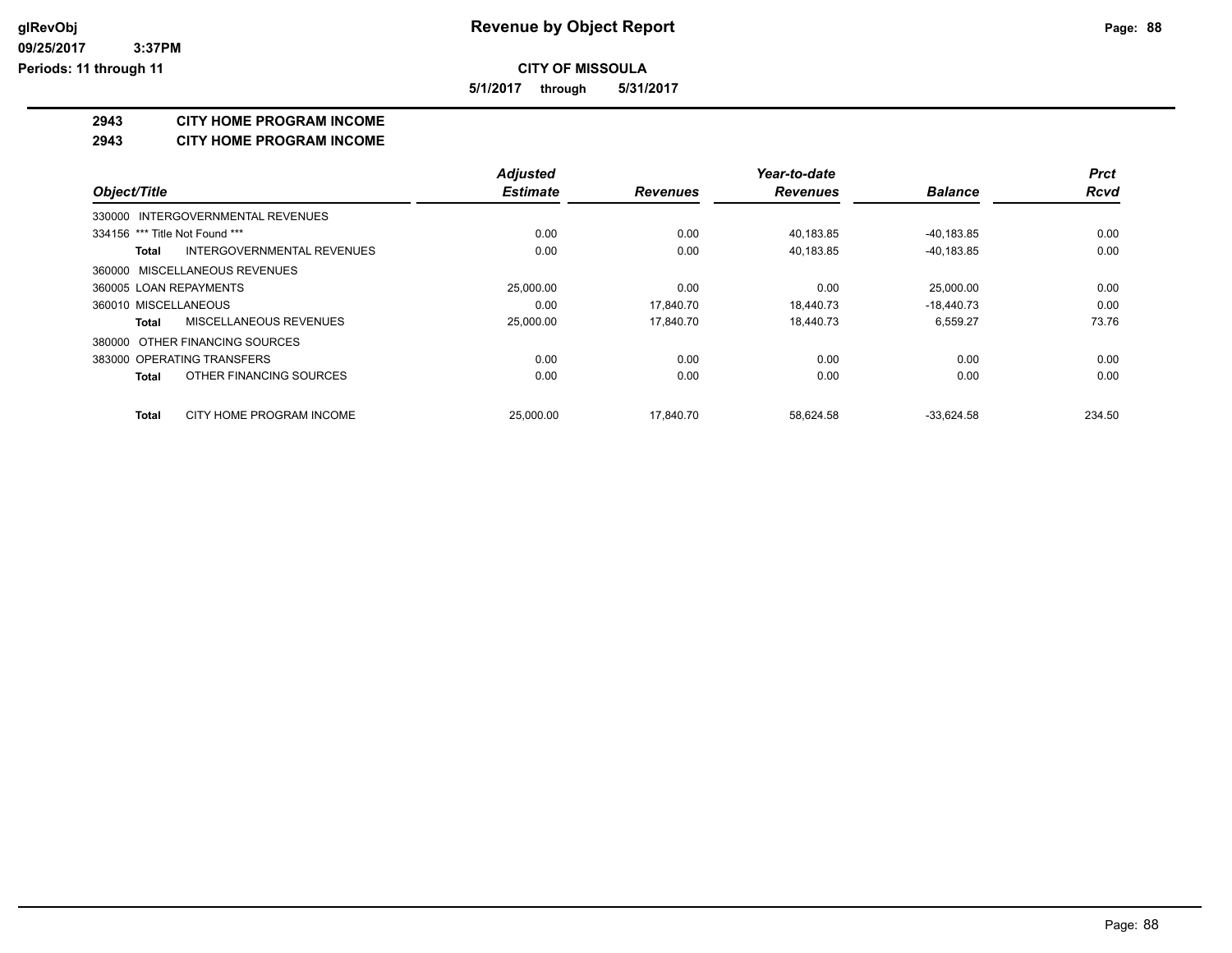**CITY OF MISSOULA**

**5/1/2017 through 5/31/2017**

# **2943 CITY HOME PROGRAM INCOME**

|                                          | <b>Adjusted</b> |                 | Year-to-date    |                | <b>Prct</b> |
|------------------------------------------|-----------------|-----------------|-----------------|----------------|-------------|
| Object/Title                             | <b>Estimate</b> | <b>Revenues</b> | <b>Revenues</b> | <b>Balance</b> | Rcvd        |
| 330000 INTERGOVERNMENTAL REVENUES        |                 |                 |                 |                |             |
| 334156 *** Title Not Found ***           | 0.00            | 0.00            | 40,183.85       | $-40,183.85$   | 0.00        |
| INTERGOVERNMENTAL REVENUES<br>Total      | 0.00            | 0.00            | 40.183.85       | $-40,183.85$   | 0.00        |
| 360000 MISCELLANEOUS REVENUES            |                 |                 |                 |                |             |
| 360005 LOAN REPAYMENTS                   | 25,000.00       | 0.00            | 0.00            | 25,000.00      | 0.00        |
| 360010 MISCELLANEOUS                     | 0.00            | 17.840.70       | 18.440.73       | $-18,440.73$   | 0.00        |
| MISCELLANEOUS REVENUES<br>Total          | 25,000.00       | 17.840.70       | 18.440.73       | 6,559.27       | 73.76       |
| 380000 OTHER FINANCING SOURCES           |                 |                 |                 |                |             |
| 383000 OPERATING TRANSFERS               | 0.00            | 0.00            | 0.00            | 0.00           | 0.00        |
| OTHER FINANCING SOURCES<br><b>Total</b>  | 0.00            | 0.00            | 0.00            | 0.00           | 0.00        |
| CITY HOME PROGRAM INCOME<br><b>Total</b> | 25.000.00       | 17.840.70       | 58.624.58       | $-33.624.58$   | 234.50      |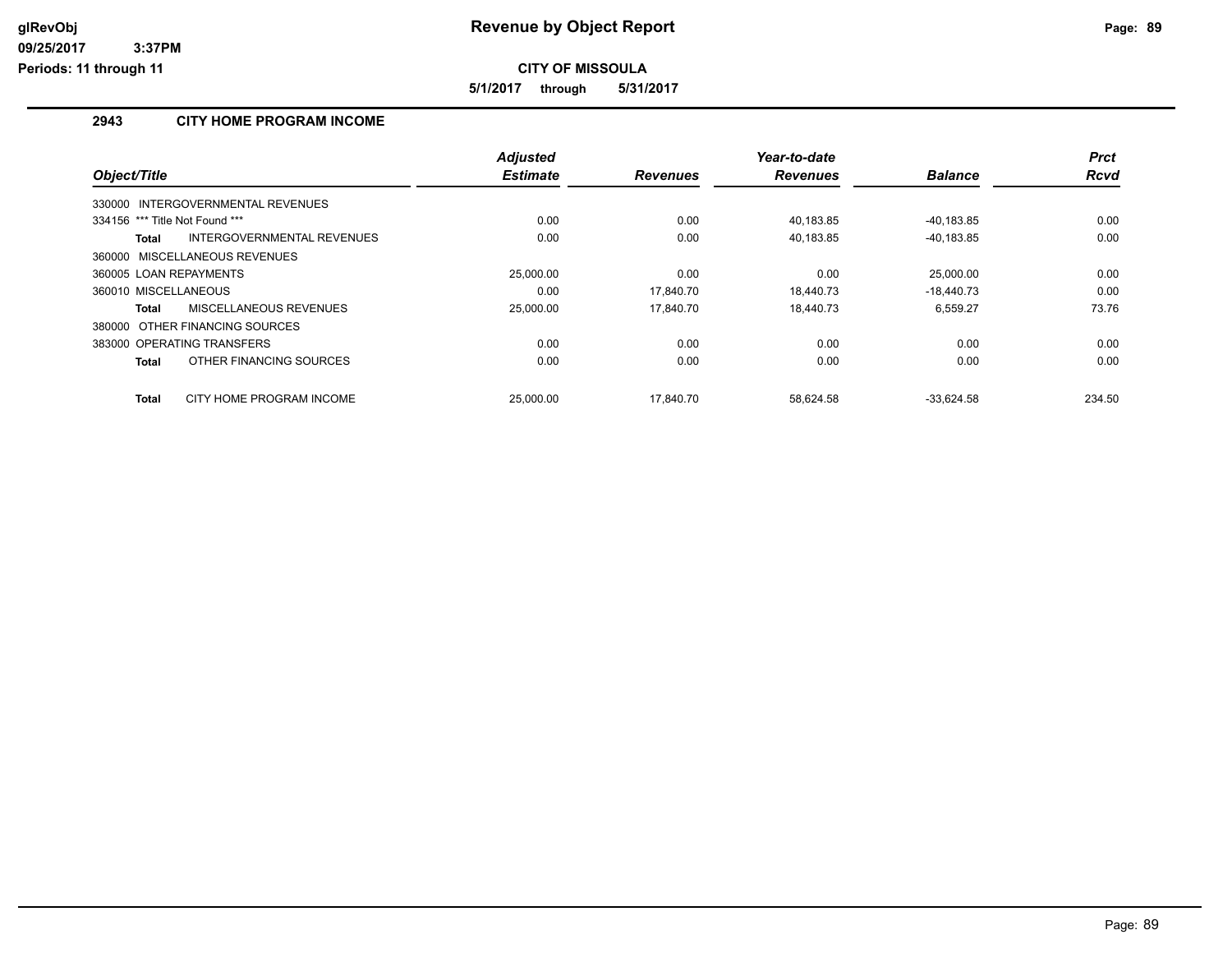**5/1/2017 through 5/31/2017**

# **2944 NEIGHBORHOOD STABILIZATION PROGRAM**

# **2944 NEIGHBORHOOD STABILIZATION PROGRAM**

|                                                    | <b>Adjusted</b> |                 | Year-to-date    |                | <b>Prct</b> |
|----------------------------------------------------|-----------------|-----------------|-----------------|----------------|-------------|
| Object/Title                                       | <b>Estimate</b> | <b>Revenues</b> | <b>Revenues</b> | <b>Balance</b> | Rcvd        |
| 330000 INTERGOVERNMENTAL REVENUES                  |                 |                 |                 |                |             |
| 331011 NSP GRANT/SILVERTIP PROJECT                 | 0.00            | 0.00            | 0.00            | 0.00           | 0.00        |
| 331017 HUD 6.7M/SILVERTIP APTS                     | 0.00            | 0.00            | 0.00            | 0.00           | 0.00        |
| 331018 MHA 1M/SILVERTIP APTS                       | 0.00            | 0.00            | 0.00            | 0.00           | 0.00        |
| INTERGOVERNMENTAL REVENUES<br>Total                | 0.00            | 0.00            | 0.00            | 0.00           | 0.00        |
| NEIGHBORHOOD STABILIZATION PROGRAM<br><b>Total</b> | 0.00            | 0.00            | 0.00            | 0.00           | 0.00        |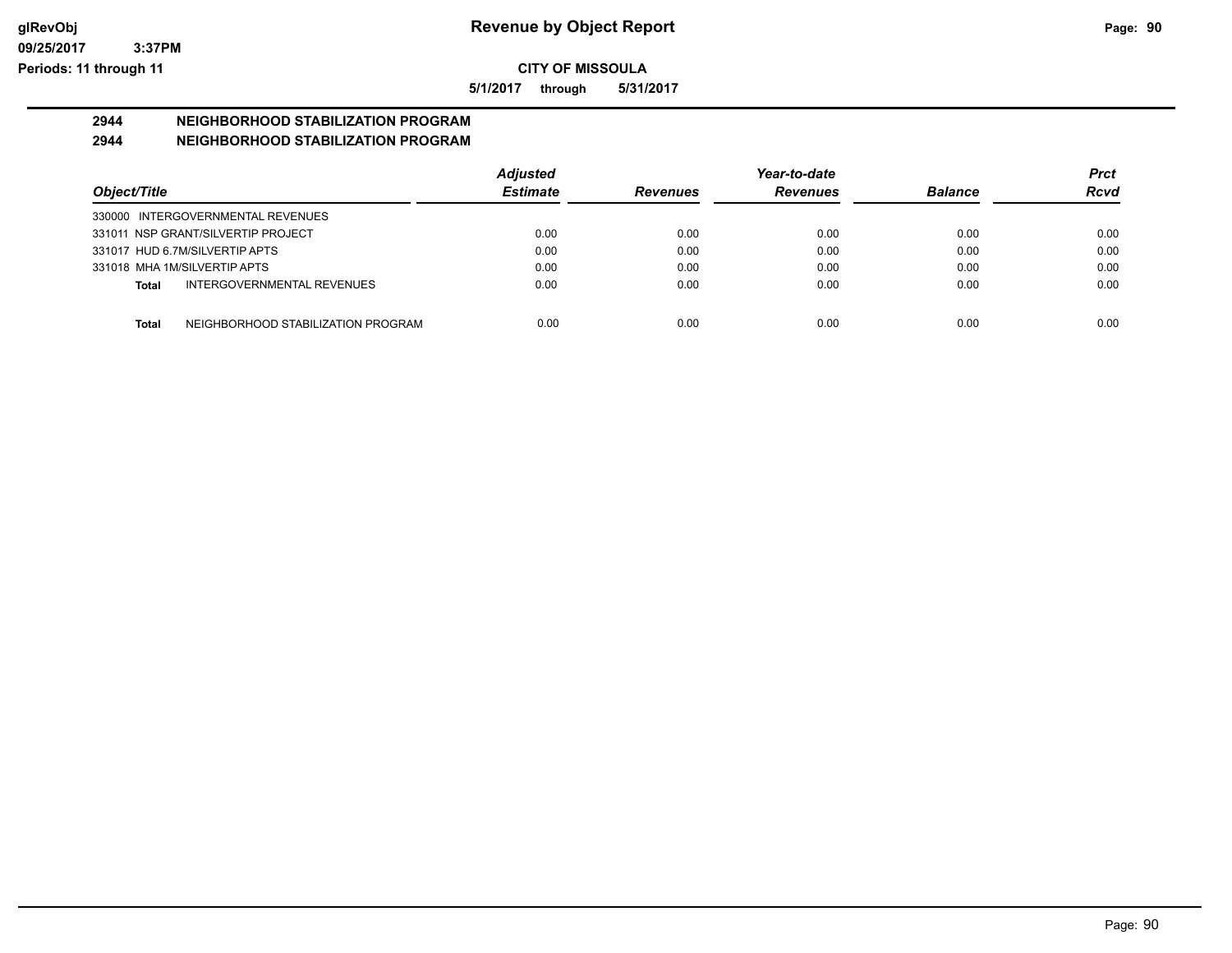**5/1/2017 through 5/31/2017**

## **2944 NEIGHBORHOOD STABILIZATION PROGRAM**

| Object/Title |                                    | <b>Adjusted</b><br><b>Estimate</b> | <b>Revenues</b> | Year-to-date<br><b>Revenues</b> | <b>Balance</b> | <b>Prct</b><br><b>Rcvd</b> |
|--------------|------------------------------------|------------------------------------|-----------------|---------------------------------|----------------|----------------------------|
|              | 330000 INTERGOVERNMENTAL REVENUES  |                                    |                 |                                 |                |                            |
|              | 331011 NSP GRANT/SILVERTIP PROJECT | 0.00                               | 0.00            | 0.00                            | 0.00           | 0.00                       |
|              | 331017 HUD 6.7M/SILVERTIP APTS     | 0.00                               | 0.00            | 0.00                            | 0.00           | 0.00                       |
|              | 331018 MHA 1M/SILVERTIP APTS       | 0.00                               | 0.00            | 0.00                            | 0.00           | 0.00                       |
| Total        | INTERGOVERNMENTAL REVENUES         | 0.00                               | 0.00            | 0.00                            | 0.00           | 0.00                       |
| Total        | NEIGHBORHOOD STABILIZATION PROGRAM | 0.00                               | 0.00            | 0.00                            | 0.00           | 0.00                       |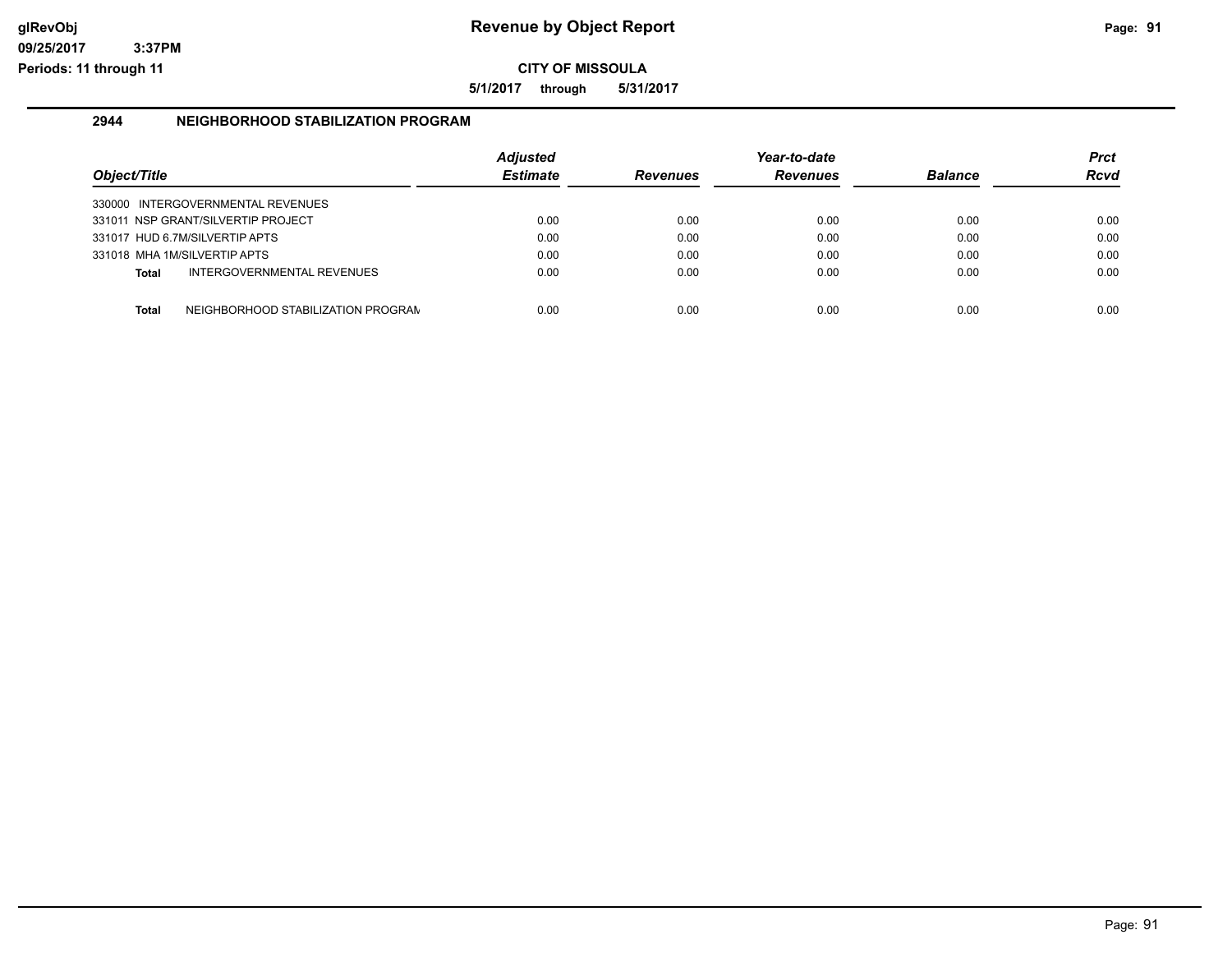**5/1/2017 through 5/31/2017**

**2955 TRANSPORTATION**

**2955 TRANSPORTATION**

|                                                           | <b>Adjusted</b> |                 | Year-to-date    |                | <b>Prct</b> |
|-----------------------------------------------------------|-----------------|-----------------|-----------------|----------------|-------------|
| Object/Title                                              | <b>Estimate</b> | <b>Revenues</b> | <b>Revenues</b> | <b>Balance</b> | Rcvd        |
| 330000 INTERGOVERNMENTAL REVENUES                         |                 |                 |                 |                |             |
| 330000 INTERGOVERNMENTAL REVENUES                         | 0.00            | 0.00            | 0.00            | 0.00           | 0.00        |
| 330005 MUTD GRANT ADMIN FEE                               | 0.00            | 0.00            | 4,514.65        | $-4,514.65$    | 0.00        |
| 331054 FHWA PL GRANT                                      | 851,201.00      | 0.00            | 336,564.20      | 514,636.80     | 39.54       |
| 331055 FTA GRANT                                          | 166.584.00      | 0.00            | 86.282.93       | 80.301.07      | 51.80       |
| 331056 MDT FEDERAL CMAO                                   | 285,698.00      | 87,644.27       | 149,105.24      | 136,592.76     | 52.19       |
| 336023 STATE CONTRIB. - PERS                              | 0.00            | 31.23           | 352.10          | $-352.10$      | 0.00        |
| 336030 COUNTY CONTRIBUTION                                | 9.900.00        | 0.00            | 22,923.60       | $-13.023.60$   | 231.55      |
| <b>INTERGOVERNMENTAL REVENUES</b><br><b>Total</b>         | 1,313,383.00    | 87,675.50       | 599,742.72      | 713,640.28     | 45.66       |
| MISCELLANEOUS REVENUES<br>360000                          |                 |                 |                 |                |             |
| 362000 OTHER MISCELLANEOUS REVENUE                        | 10,000.00       | 0.00            | 0.00            | 10,000.00      | 0.00        |
| 362007 *** Title Not Found ***                            | 0.00            | 0.00            | 0.00            | 0.00           | 0.00        |
| 365016 LOCAL MATCH MDT                                    | 30,000.00       | 0.00            | 15,970.52       | 14,029.48      | 53.24       |
| <b>MISCELLANEOUS REVENUES</b><br><b>Total</b>             | 40,000.00       | 0.00            | 15,970.52       | 24,029.48      | 39.93       |
| <b>INVESTMENTS &amp; ROYALTY EARNINGS</b><br>370000       |                 |                 |                 |                |             |
| 371010 INTEREST ON INVESTMENTS                            | 0.00            | 0.00            | 0.00            | 0.00           | 0.00        |
| <b>INVESTMENTS &amp; ROYALTY EARNINGS</b><br><b>Total</b> | 0.00            | 0.00            | 0.00            | 0.00           | 0.00        |
| OTHER FINANCING SOURCES<br>380000                         |                 |                 |                 |                |             |
| 383000 OPERATING TRANSFERS                                | 82,086.00       | 0.00            | 41,043.00       | 41.043.00      | 50.00       |
| <b>TRANS FR GENERAL</b><br>383029                         | 9.900.00        | 0.00            | 9.900.00        | 0.00           | 100.00      |
| OTHER FINANCING SOURCES<br><b>Total</b>                   | 91,986.00       | 0.00            | 50,943.00       | 41,043.00      | 55.38       |
| <b>TRANSPORTATION</b><br><b>Total</b>                     | 1,445,369.00    | 87,675.50       | 666,656.24      | 778,712.76     | 46.12       |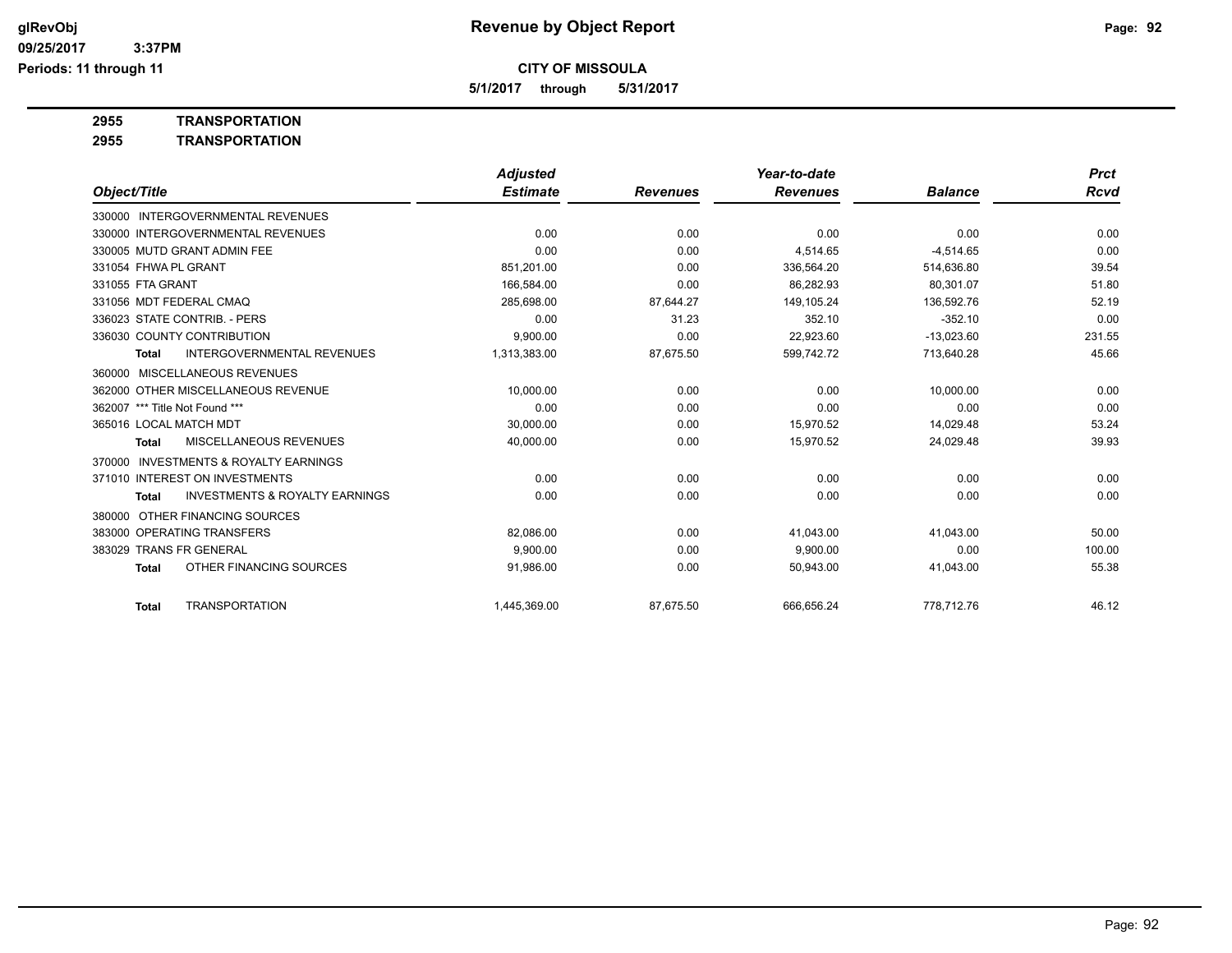**5/1/2017 through 5/31/2017**

## **2955 TRANSPORTATION**

|                                                           | <b>Adjusted</b> |                 | Year-to-date    |                | <b>Prct</b> |
|-----------------------------------------------------------|-----------------|-----------------|-----------------|----------------|-------------|
| Object/Title                                              | <b>Estimate</b> | <b>Revenues</b> | <b>Revenues</b> | <b>Balance</b> | <b>Rcvd</b> |
| 330000 INTERGOVERNMENTAL REVENUES                         |                 |                 |                 |                |             |
| 330000 INTERGOVERNMENTAL REVENUES                         | 0.00            | 0.00            | 0.00            | 0.00           | 0.00        |
| 330005 MUTD GRANT ADMIN FEE                               | 0.00            | 0.00            | 4.514.65        | $-4.514.65$    | 0.00        |
| 331054 FHWA PL GRANT                                      | 851,201.00      | 0.00            | 336,564.20      | 514,636.80     | 39.54       |
| 331055 FTA GRANT                                          | 166,584.00      | 0.00            | 86.282.93       | 80,301.07      | 51.80       |
| 331056 MDT FEDERAL CMAQ                                   | 285,698.00      | 87,644.27       | 149,105.24      | 136,592.76     | 52.19       |
| 336023 STATE CONTRIB. - PERS                              | 0.00            | 31.23           | 352.10          | $-352.10$      | 0.00        |
| 336030 COUNTY CONTRIBUTION                                | 9.900.00        | 0.00            | 22.923.60       | $-13,023.60$   | 231.55      |
| <b>INTERGOVERNMENTAL REVENUES</b><br><b>Total</b>         | 1,313,383.00    | 87,675.50       | 599,742.72      | 713,640.28     | 45.66       |
| 360000 MISCELLANEOUS REVENUES                             |                 |                 |                 |                |             |
| 362000 OTHER MISCELLANEOUS REVENUE                        | 10,000.00       | 0.00            | 0.00            | 10,000.00      | 0.00        |
| 362007 *** Title Not Found ***                            | 0.00            | 0.00            | 0.00            | 0.00           | 0.00        |
| 365016 LOCAL MATCH MDT                                    | 30,000.00       | 0.00            | 15.970.52       | 14,029.48      | 53.24       |
| <b>MISCELLANEOUS REVENUES</b><br><b>Total</b>             | 40,000.00       | 0.00            | 15,970.52       | 24,029.48      | 39.93       |
| <b>INVESTMENTS &amp; ROYALTY EARNINGS</b><br>370000       |                 |                 |                 |                |             |
| 371010 INTEREST ON INVESTMENTS                            | 0.00            | 0.00            | 0.00            | 0.00           | 0.00        |
| <b>INVESTMENTS &amp; ROYALTY EARNINGS</b><br><b>Total</b> | 0.00            | 0.00            | 0.00            | 0.00           | 0.00        |
| OTHER FINANCING SOURCES<br>380000                         |                 |                 |                 |                |             |
| 383000 OPERATING TRANSFERS                                | 82,086.00       | 0.00            | 41,043.00       | 41,043.00      | 50.00       |
| 383029 TRANS FR GENERAL                                   | 9,900.00        | 0.00            | 9,900.00        | 0.00           | 100.00      |
| OTHER FINANCING SOURCES<br><b>Total</b>                   | 91,986.00       | 0.00            | 50,943.00       | 41,043.00      | 55.38       |
| <b>TRANSPORTATION</b><br>Total                            | 1.445.369.00    | 87.675.50       | 666.656.24      | 778.712.76     | 46.12       |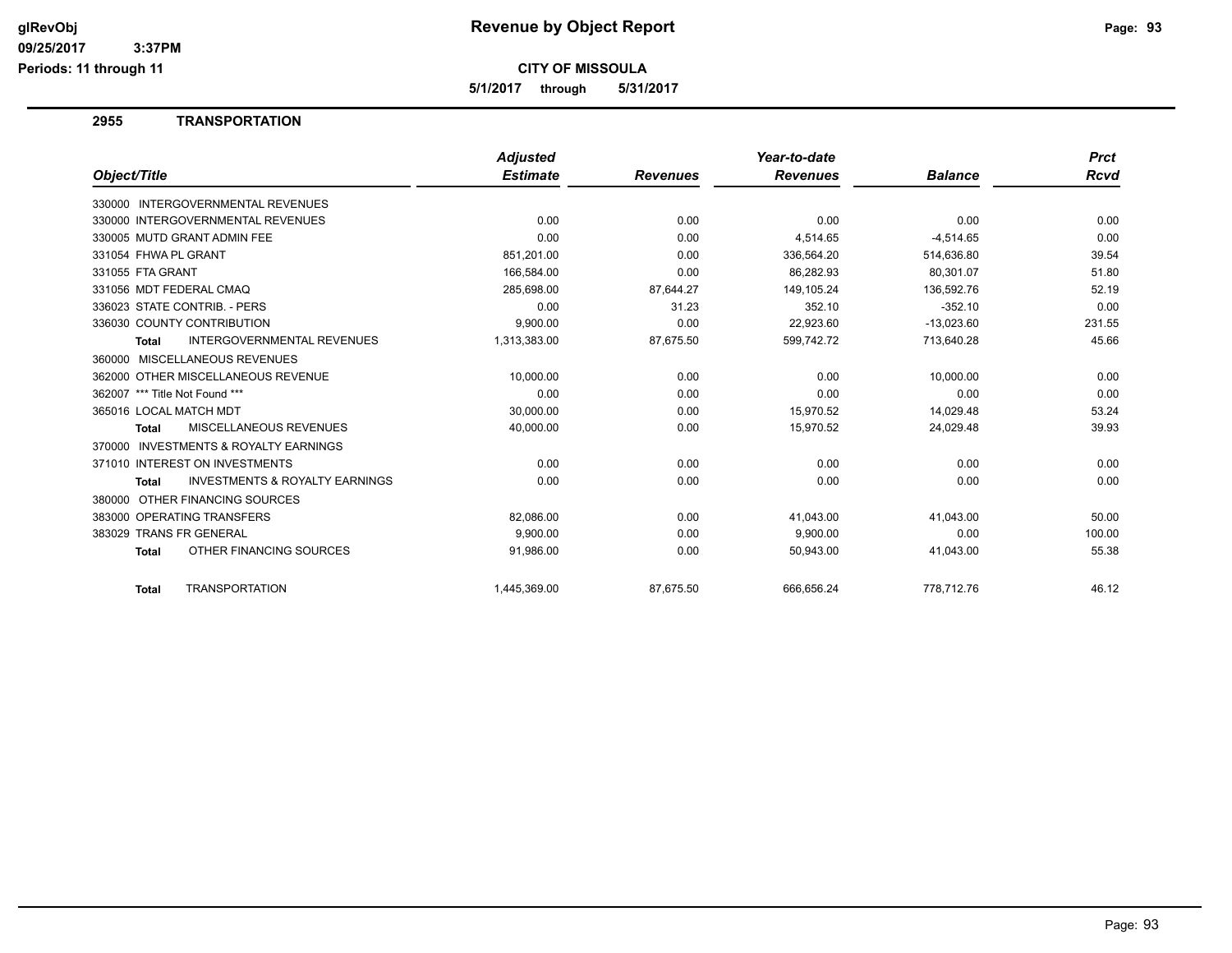**5/1/2017 through 5/31/2017**

**2987 FEDERAL TRANSPORTATION FUND**

**2987 FEDERAL TRANSPORTATION FUND**

|                                                    | <b>Adjusted</b> |                 | Year-to-date    |                | <b>Prct</b> |
|----------------------------------------------------|-----------------|-----------------|-----------------|----------------|-------------|
| Object/Title                                       | <b>Estimate</b> | <b>Revenues</b> | <b>Revenues</b> | <b>Balance</b> | <b>Rcvd</b> |
| 330000 INTERGOVERNMENTAL REVENUES                  |                 |                 |                 |                |             |
| 331053 CTEP PLAYFAIR                               | 0.00            | 0.00            | 53,488.16       | $-53,488.16$   | 0.00        |
| 331180 LIBRARY LITERACY GRANT                      | 0.00            | 0.00            | 0.00            | 0.00           | 0.00        |
| 334045 MONTANA DEPARTMENT TRANSPORTATION           | 0.00            | 0.00            | 0.00            | 0.00           | 0.00        |
| 334251 RTP/TAP STATE GRANTS                        | 0.00            | 0.00            | 0.00            | 0.00           | 0.00        |
| 336023 STATE CONTRIB. - PERS                       | 0.00            | 0.00            | 0.48            | $-0.48$        | 0.00        |
| <b>INTERGOVERNMENTAL REVENUES</b><br><b>Total</b>  | 0.00            | 0.00            | 53,488.64       | $-53,488.64$   | 0.00        |
| 340000 CHARGES FOR SERVICES                        |                 |                 |                 |                |             |
| 343011 STREET AND ROADWAY REPAIR CHARGES           | 0.00            | 0.00            | 0.00            | 0.00           | 0.00        |
| <b>CHARGES FOR SERVICES</b><br><b>Total</b>        | 0.00            | 0.00            | 0.00            | 0.00           | 0.00        |
| 360000 MISCELLANEOUS REVENUES                      |                 |                 |                 |                |             |
| 360010 MISCELLANEOUS                               | 0.00            | 0.00            | 0.00            | 0.00           | 0.00        |
| 365000 DONATIONS                                   | 0.00            | 0.00            | 0.00            | 0.00           | 0.00        |
| <b>MISCELLANEOUS REVENUES</b><br><b>Total</b>      | 0.00            | 0.00            | 0.00            | 0.00           | 0.00        |
| 370000 INVESTMENTS & ROYALTY EARNINGS              |                 |                 |                 |                |             |
| 371010 INTEREST ON INVESTMENTS                     | 0.00            | 0.00            | 0.00            | 0.00           | 0.00        |
| 371020 GAIN/LOSS IN MARKET VALUE OF INVESTMENTS    | 0.00            | 0.00            | 0.00            | 0.00           | 0.00        |
| <b>INVESTMENTS &amp; ROYALTY EARNINGS</b><br>Total | 0.00            | 0.00            | 0.00            | 0.00           | 0.00        |
| 380000 OTHER FINANCING SOURCES                     |                 |                 |                 |                |             |
| 381009 TRANSFERS IN-OPEN SPACE BOND                | 0.00            | 0.00            | 0.00            | 0.00           | 0.00        |
| 383000 OPERATING TRANSFERS                         | 0.00            | 0.00            | 0.00            | 0.00           | 0.00        |
| 383002 TRANS FR GAS TAX                            | 0.00            | 0.00            | 0.00            | 0.00           | 0.00        |
| 383010 TRANS FR CIP                                | 0.00            | 0.00            | 0.00            | 0.00           | 0.00        |
| 383014 TRANS FR MRA                                | 0.00            | 0.00            | 0.00            | 0.00           | 0.00        |
| 383021 TRANS FR P&R TRAILS DEVLP                   | 0.00            | 0.00            | 0.00            | 0.00           | 0.00        |
| 383043 TRANSFERS FROM IMPACT FEES                  | 0.00            | 0.00            | 0.00            | 0.00           | 0.00        |
| OTHER FINANCING SOURCES<br><b>Total</b>            | 0.00            | 0.00            | 0.00            | 0.00           | 0.00        |
| FEDERAL TRANSPORTATION FUND<br>Total               | 0.00            | 0.00            | 53.488.64       | $-53.488.64$   | 0.00        |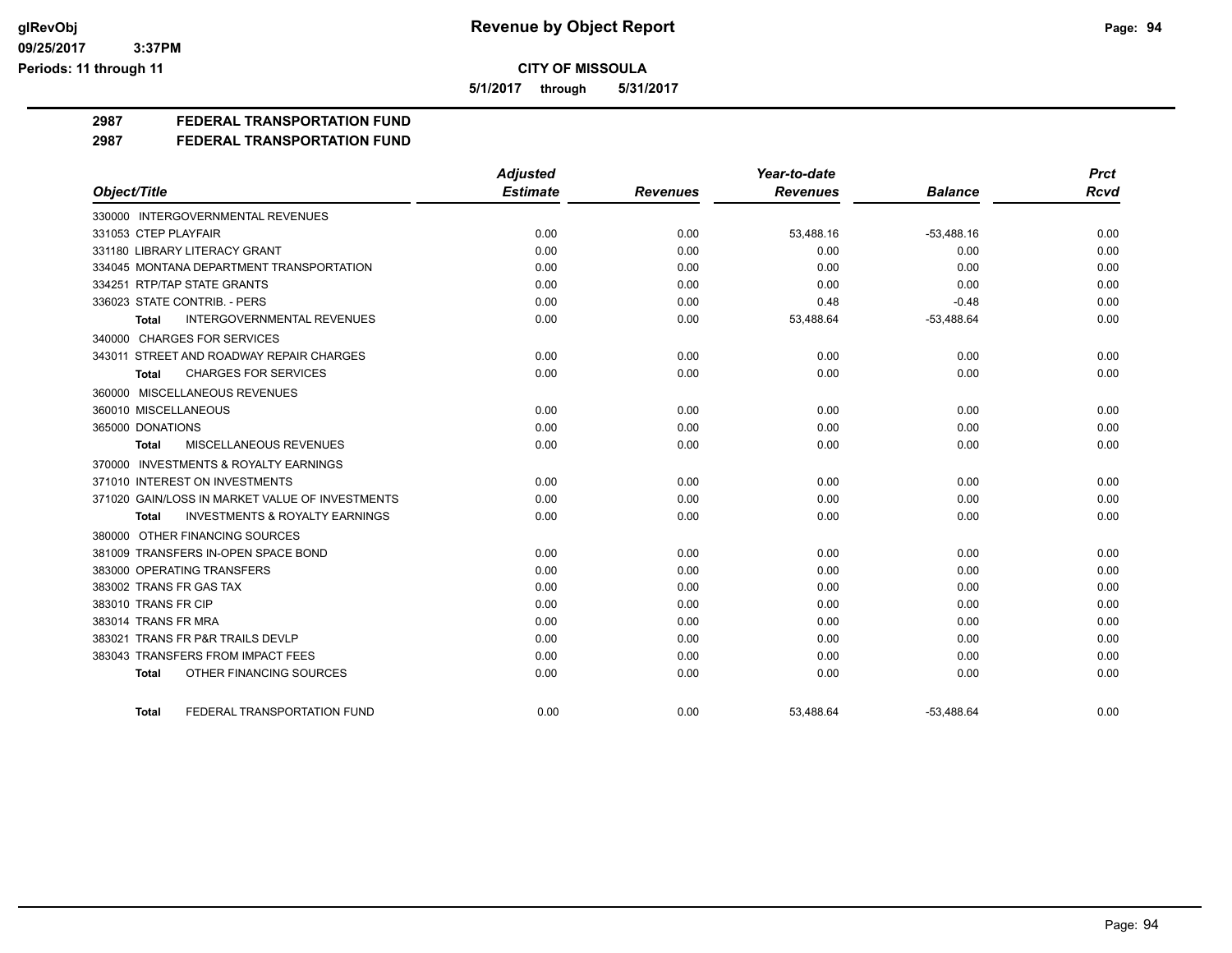**5/1/2017 through 5/31/2017**

# **2987 FEDERAL TRANSPORTATION FUND**

|                                                    | <b>Adjusted</b> |                 | Year-to-date    |                | <b>Prct</b> |
|----------------------------------------------------|-----------------|-----------------|-----------------|----------------|-------------|
| Object/Title                                       | <b>Estimate</b> | <b>Revenues</b> | <b>Revenues</b> | <b>Balance</b> | <b>Rcvd</b> |
| 330000 INTERGOVERNMENTAL REVENUES                  |                 |                 |                 |                |             |
| 331053 CTEP PLAYFAIR                               | 0.00            | 0.00            | 53,488.16       | $-53,488.16$   | 0.00        |
| 331180 LIBRARY LITERACY GRANT                      | 0.00            | 0.00            | 0.00            | 0.00           | 0.00        |
| 334045 MONTANA DEPARTMENT TRANSPORTATION           | 0.00            | 0.00            | 0.00            | 0.00           | 0.00        |
| 334251 RTP/TAP STATE GRANTS                        | 0.00            | 0.00            | 0.00            | 0.00           | 0.00        |
| 336023 STATE CONTRIB. - PERS                       | 0.00            | 0.00            | 0.48            | $-0.48$        | 0.00        |
| INTERGOVERNMENTAL REVENUES<br>Total                | 0.00            | 0.00            | 53,488.64       | $-53,488.64$   | 0.00        |
| 340000 CHARGES FOR SERVICES                        |                 |                 |                 |                |             |
| 343011 STREET AND ROADWAY REPAIR CHARGES           | 0.00            | 0.00            | 0.00            | 0.00           | 0.00        |
| <b>CHARGES FOR SERVICES</b><br><b>Total</b>        | 0.00            | 0.00            | 0.00            | 0.00           | 0.00        |
| 360000 MISCELLANEOUS REVENUES                      |                 |                 |                 |                |             |
| 360010 MISCELLANEOUS                               | 0.00            | 0.00            | 0.00            | 0.00           | 0.00        |
| 365000 DONATIONS                                   | 0.00            | 0.00            | 0.00            | 0.00           | 0.00        |
| MISCELLANEOUS REVENUES<br><b>Total</b>             | 0.00            | 0.00            | 0.00            | 0.00           | 0.00        |
| 370000 INVESTMENTS & ROYALTY EARNINGS              |                 |                 |                 |                |             |
| 371010 INTEREST ON INVESTMENTS                     | 0.00            | 0.00            | 0.00            | 0.00           | 0.00        |
| 371020 GAIN/LOSS IN MARKET VALUE OF INVESTMENT     | 0.00            | 0.00            | 0.00            | 0.00           | 0.00        |
| <b>INVESTMENTS &amp; ROYALTY EARNINGS</b><br>Total | 0.00            | 0.00            | 0.00            | 0.00           | 0.00        |
| 380000 OTHER FINANCING SOURCES                     |                 |                 |                 |                |             |
| 381009 TRANSFERS IN-OPEN SPACE BOND                | 0.00            | 0.00            | 0.00            | 0.00           | 0.00        |
| 383000 OPERATING TRANSFERS                         | 0.00            | 0.00            | 0.00            | 0.00           | 0.00        |
| 383002 TRANS FR GAS TAX                            | 0.00            | 0.00            | 0.00            | 0.00           | 0.00        |
| 383010 TRANS FR CIP                                | 0.00            | 0.00            | 0.00            | 0.00           | 0.00        |
| 383014 TRANS FR MRA                                | 0.00            | 0.00            | 0.00            | 0.00           | 0.00        |
| 383021 TRANS FR P&R TRAILS DEVLP                   | 0.00            | 0.00            | 0.00            | 0.00           | 0.00        |
| 383043 TRANSFERS FROM IMPACT FEES                  | 0.00            | 0.00            | 0.00            | 0.00           | 0.00        |
| OTHER FINANCING SOURCES<br><b>Total</b>            | 0.00            | 0.00            | 0.00            | 0.00           | 0.00        |
| FEDERAL TRANSPORTATION FUND<br><b>Total</b>        | 0.00            | 0.00            | 53,488.64       | $-53,488.64$   | 0.00        |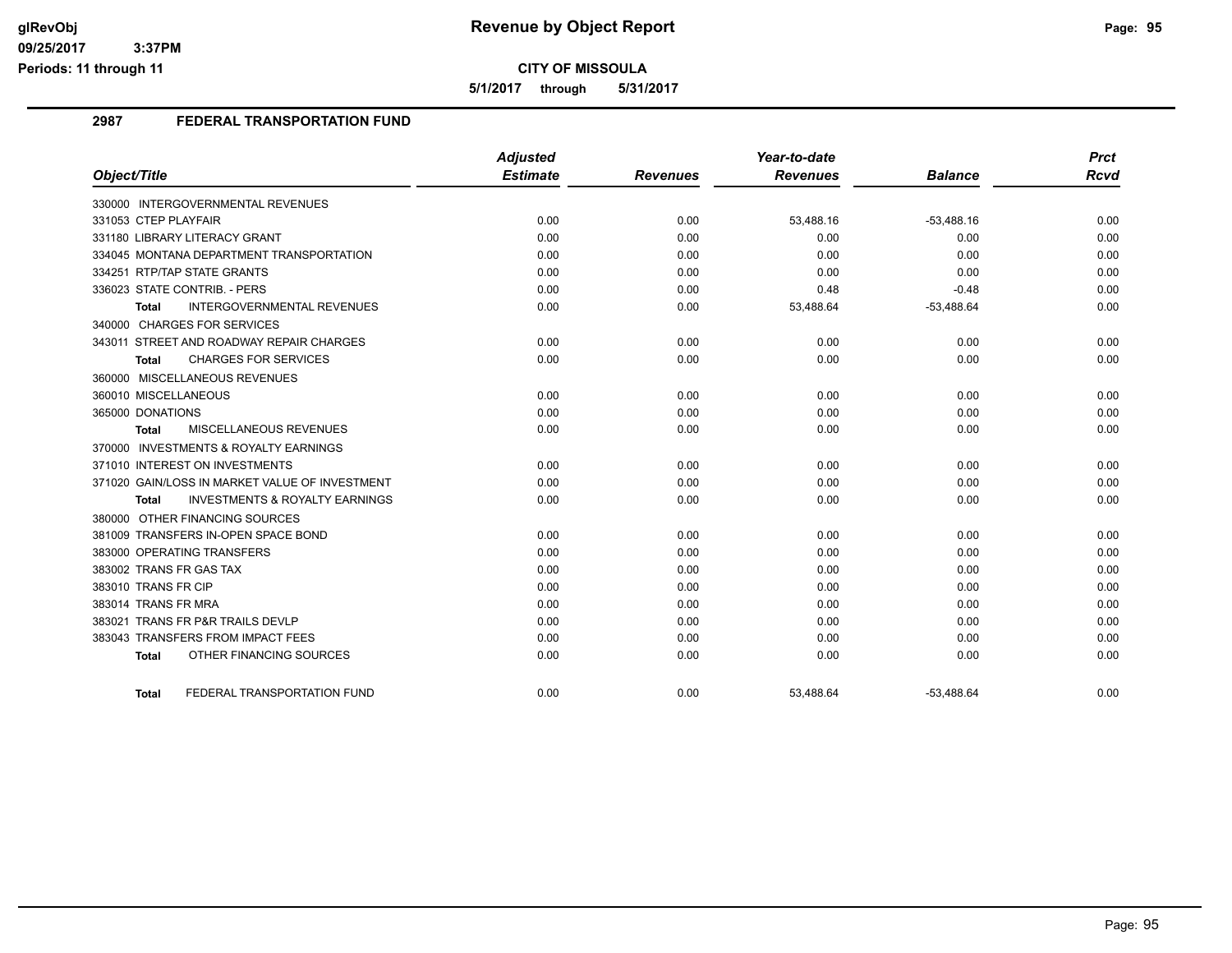**5/1/2017 through 5/31/2017**

**2988 GRANTS & DONATIONS FUND**

|                                              | <b>Adjusted</b> |                 | Year-to-date    |                | <b>Prct</b> |
|----------------------------------------------|-----------------|-----------------|-----------------|----------------|-------------|
| Object/Title                                 | <b>Estimate</b> | <b>Revenues</b> | <b>Revenues</b> | <b>Balance</b> | Rcvd        |
| 330000 INTERGOVERNMENTAL REVENUES            |                 |                 |                 |                |             |
| 331013 NORTHSIDE PED BRIDGE/ARRA-CDBG GRANT  | 0.00            | 0.00            | 0.00            | 0.00           | 0.00        |
| 331014 EECBG GRANT                           | 0.00            | 0.00            | 0.00            | 0.00           | 0.00        |
| 331022 EQUIPMENT GRANT                       | 0.00            | 0.00            | 0.00            | 0.00           | 0.00        |
| 331025 COPS TECH GRANTS                      | 0.00            | 0.00            | 0.00            | 0.00           | 0.00        |
| 331026 FY09 POLICE ICAC FEDERAL GRANT        | 0.00            | 0.00            | 48,401.27       | $-48,401.27$   | 0.00        |
| 331028 DUI-COPS IN SHOPS                     | 0.00            | 0.00            | 0.00            | 0.00           | 0.00        |
| 331029 CHRP GRANT                            | 0.00            | 0.00            | 0.00            | 0.00           | 0.00        |
| 331030 COMMUNITY RESOURCE OFFICER/MCPS       | 0.00            | 0.00            | 0.00            | 0.00           | 0.00        |
| 331038 EPA BROWNSFIELD GRANT                 | 509,603.00      | 0.00            | 36,265.08       | 473,337.92     | 7.12        |
| 331090 EPA GRANT                             | 378,075.00      | 0.00            | 59,928.93       | 318,146.07     | 15.85       |
| 331113 *** Title Not Found ***               | 60,000.00       | 0.00            | 54,546.00       | 5,454.00       | 90.91       |
| 331178 DUI TASK FORCE GRANT                  | 0.00            | 0.00            | 0.00            | 0.00           | 0.00        |
| 331181 GRANTS/DONATIONS - FORT MISSOULA      | 0.00            | 0.00            | 0.00            | 0.00           | 0.00        |
| 334013 STATE GRANT - OT SEATBELT             | 0.00            | 0.00            | 0.00            | 0.00           | 0.00        |
| 334014 *** Title Not Found ***               | 0.00            | 0.00            | 0.00            | 0.00           | 0.00        |
| 334015 COPS TECHNOLOGY GRANT                 | 0.00            | 0.00            | 0.00            | 0.00           | 0.00        |
| 334016 BULLETPROOF VEST GRANT                | 0.00            | 0.00            | 0.00            | 0.00           | 0.00        |
| 334018 STATE GRANT - CAPITAL                 | 0.00            | 0.00            | 0.00            | 0.00           | 0.00        |
| 334020 UNDERAGE DRINKING GRANT               | 0.00            | 0.00            | 0.00            | 0.00           | 0.00        |
| 334025 COUNTY WEED                           | 0.00            | 0.00            | 0.00            | 0.00           | 0.00        |
| 334028 DEPT OF AG INTERN GRANT               | 0.00            | 0.00            | 0.00            | 0.00           | 0.00        |
| 334076 BIG SKY TRUST FUND GRANTS             | 0.00            | 0.00            | 0.00            | 0.00           | 0.00        |
| 334121 DNRC-EPA AREA WIDE ASSESSMENT GRANT   | 0.00            | 0.00            | 0.00            | 0.00           | 0.00        |
| 336021 STATE CONTRIB - POLICE RETIREMENT     | 0.00            | 0.00            | 0.00            | 0.00           | 0.00        |
| 336023 STATE CONTRIB. - PERS                 | 0.00            | 0.00            | 4.26            | $-4.26$        | 0.00        |
| INTERGOVERNMENTAL REVENUES<br><b>Total</b>   | 947,678.00      | 0.00            | 199,145.54      | 748,532.46     | 21.01       |
| 340000 CHARGES FOR SERVICES                  |                 |                 |                 |                |             |
| 342000 ANTI-GRAFFITI PROJECT                 | 0.00            | 0.00            | 0.00            | 0.00           | 0.00        |
| 342013 SECURITY INVEST FEES                  | 0.00            | 0.00            | 0.00            | 0.00           | 0.00        |
| <b>CHARGES FOR SERVICES</b><br><b>Total</b>  | 0.00            | 0.00            | 0.00            | 0.00           | 0.00        |
| 360000 MISCELLANEOUS REVENUES                |                 |                 |                 |                |             |
| 360010 MISCELLANEOUS                         | 0.00            | 0.00            | 0.00            | 0.00           | 0.00        |
| 365000 DONATIONS                             | 21,910.00       | 0.00            | 50.00           | 21,860.00      | 0.23        |
| 365015 GREEN BLOCK PILOT PROJECT             | 0.00            | 0.00            | 0.00            | 0.00           | 0.00        |
| 365021 PARKS AND RECS GRANTS & CONTRIBUTIONS | 0.00            | 0.00            | 0.00            | 0.00           | 0.00        |
| MISCELLANEOUS REVENUES<br><b>Total</b>       | 21,910.00       | 0.00            | 50.00           | 21,860.00      | 0.23        |
| 380000 OTHER FINANCING SOURCES               |                 |                 |                 |                |             |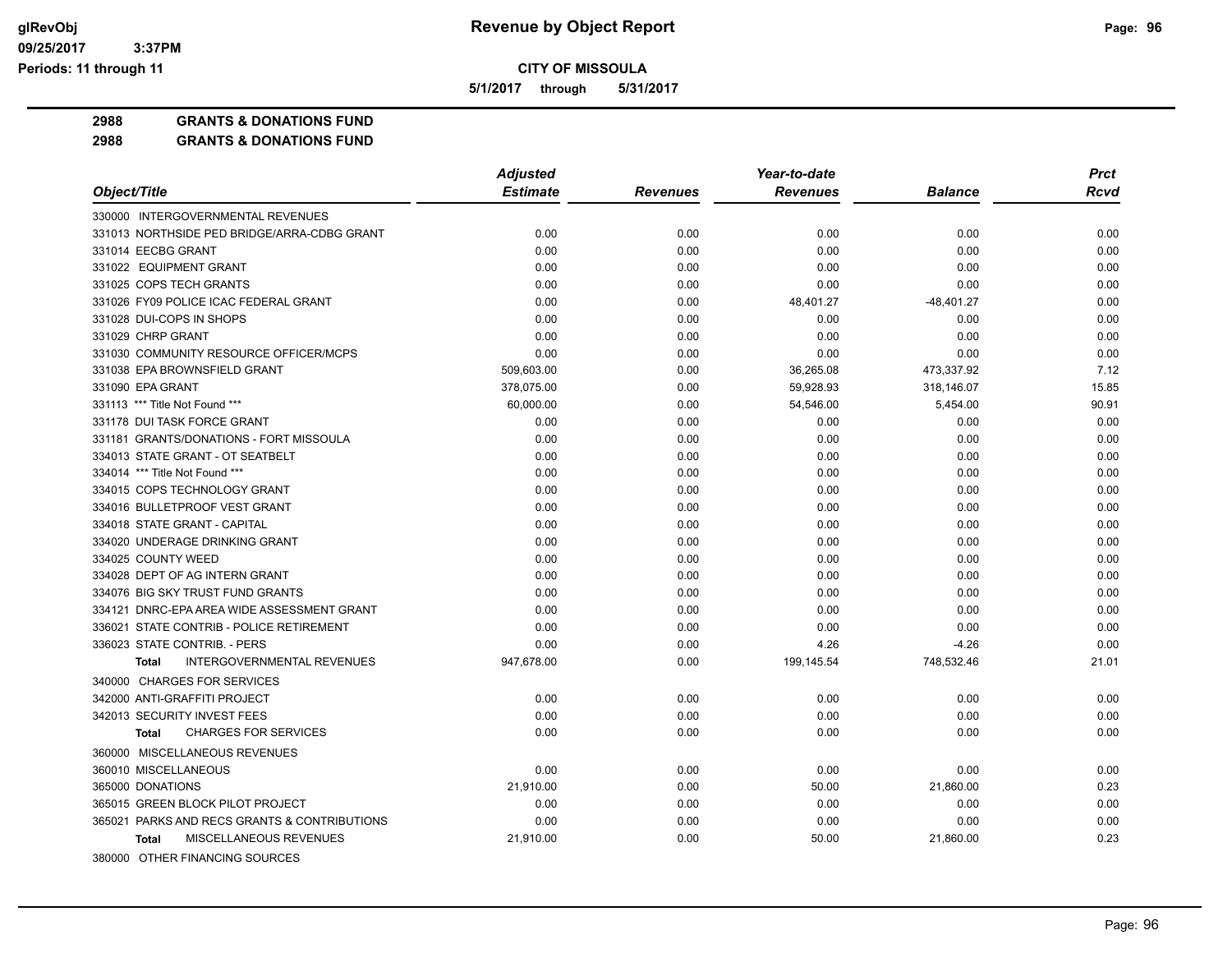**09/25/2017 3:37PM Periods: 11 through 11**

**CITY OF MISSOULA**

**5/1/2017 through 5/31/2017**

# **2988 GRANTS & DONATIONS FUND**

|                                                    | <b>Adjusted</b> |                 | Year-to-date    |                |       |
|----------------------------------------------------|-----------------|-----------------|-----------------|----------------|-------|
| Object/Title                                       | <b>Estimate</b> | <b>Revenues</b> | <b>Revenues</b> | <b>Balance</b> | Rcvd  |
| 383002 TRANS FR GAS TAX                            | 0.00            | 0.00            | 0.00            | 0.00           | 0.00  |
| 383022 TRANS FR OPEN SPACE BOND                    | 0.00            | 0.00            | 0.00            | 0.00           | 0.00  |
| 383042 TRANSFERS FROM OTHER FUNDS                  | 0.00            | 0.00            | 0.00            | 0.00           | 0.00  |
| OTHER FINANCING SOURCES<br><b>Total</b>            | 0.00            | 0.00            | 0.00            | 0.00           | 0.00  |
| <b>GRANTS &amp; DONATIONS FUND</b><br><b>Total</b> | 969.588.00      | 0.00            | 199.195.54      | 770.392.46     | 20.54 |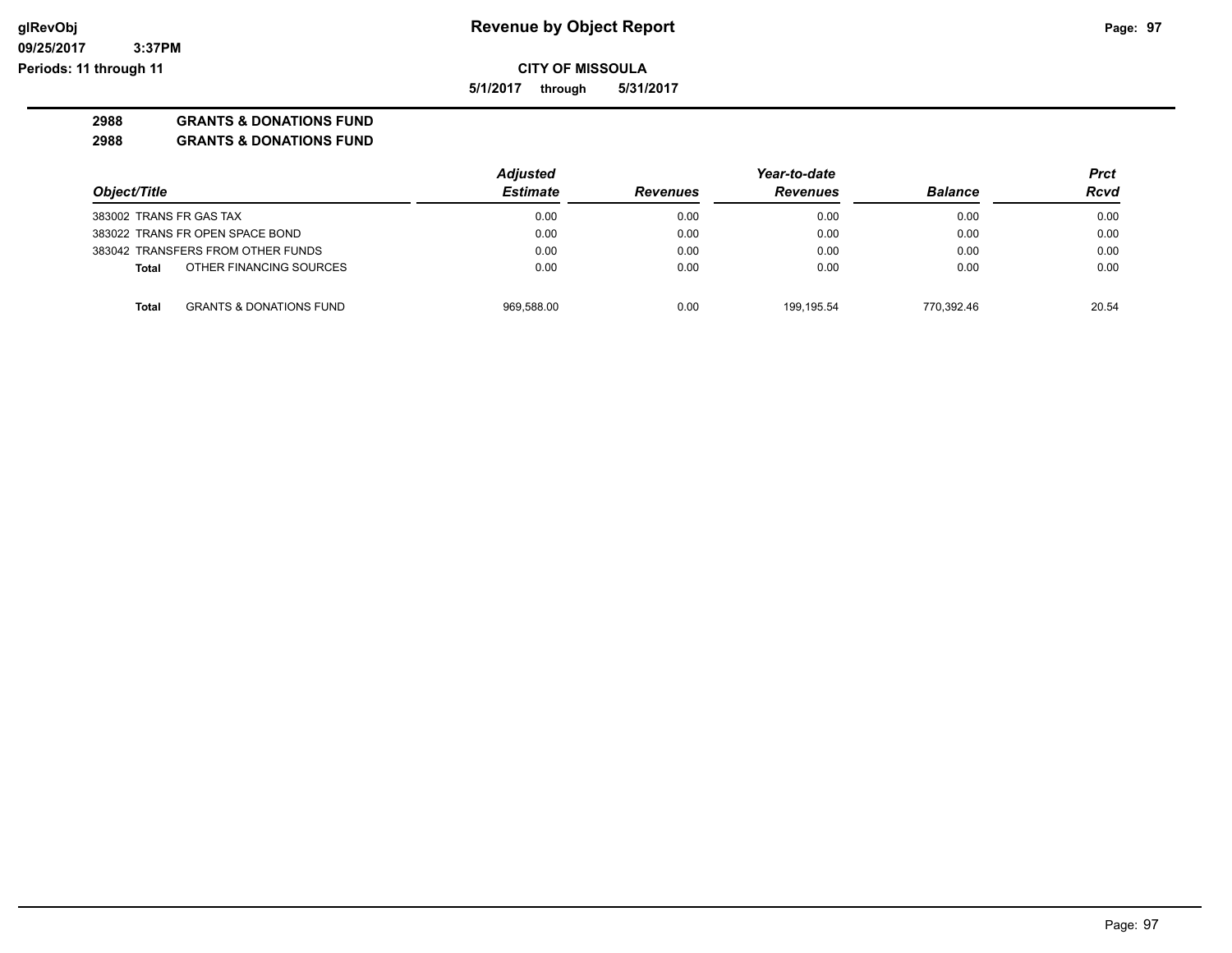**5/1/2017 through 5/31/2017**

|                                                   | <b>Adjusted</b> |                 | Year-to-date    |                | <b>Prct</b> |
|---------------------------------------------------|-----------------|-----------------|-----------------|----------------|-------------|
| Object/Title                                      | <b>Estimate</b> | <b>Revenues</b> | <b>Revenues</b> | <b>Balance</b> | Rcvd        |
| 330000 INTERGOVERNMENTAL REVENUES                 |                 |                 |                 |                |             |
| 331013 NORTHSIDE PED BRIDGE/ARRA-CDBG GRANT       | 0.00            | 0.00            | 0.00            | 0.00           | 0.00        |
| 331014 EECBG GRANT                                | 0.00            | 0.00            | 0.00            | 0.00           | 0.00        |
| 331022 EQUIPMENT GRANT                            | 0.00            | 0.00            | 0.00            | 0.00           | 0.00        |
| 331025 COPS TECH GRANTS                           | 0.00            | 0.00            | 0.00            | 0.00           | 0.00        |
| 331026 FY09 POLICE ICAC FEDERAL GRANT             | 0.00            | 0.00            | 48,401.27       | $-48,401.27$   | 0.00        |
| 331028 DUI-COPS IN SHOPS                          | 0.00            | 0.00            | 0.00            | 0.00           | 0.00        |
| 331029 CHRP GRANT                                 | 0.00            | 0.00            | 0.00            | 0.00           | 0.00        |
| 331030 COMMUNITY RESOURCE OFFICER/MCPS            | 0.00            | 0.00            | 0.00            | 0.00           | 0.00        |
| 331038 EPA BROWNSFIELD GRANT                      | 509,603.00      | 0.00            | 36,265.08       | 473,337.92     | 7.12        |
| 331090 EPA GRANT                                  | 378.075.00      | 0.00            | 59,928.93       | 318,146.07     | 15.85       |
| 331113 *** Title Not Found ***                    | 60,000.00       | 0.00            | 54,546.00       | 5,454.00       | 90.91       |
| 331178 DUI TASK FORCE GRANT                       | 0.00            | 0.00            | 0.00            | 0.00           | 0.00        |
| 331181 GRANTS/DONATIONS - FORT MISSOULA           | 0.00            | 0.00            | 0.00            | 0.00           | 0.00        |
| 334013 STATE GRANT - OT SEATBELT                  | 0.00            | 0.00            | 0.00            | 0.00           | 0.00        |
| 334014 *** Title Not Found ***                    | 0.00            | 0.00            | 0.00            | 0.00           | 0.00        |
| 334015 COPS TECHNOLOGY GRANT                      | 0.00            | 0.00            | 0.00            | 0.00           | 0.00        |
| 334016 BULLETPROOF VEST GRANT                     | 0.00            | 0.00            | 0.00            | 0.00           | 0.00        |
| 334018 STATE GRANT - CAPITAL                      | 0.00            | 0.00            | 0.00            | 0.00           | 0.00        |
| 334020 UNDERAGE DRINKING GRANT                    | 0.00            | 0.00            | 0.00            | 0.00           | 0.00        |
| 334025 COUNTY WEED                                | 0.00            | 0.00            | 0.00            | 0.00           | 0.00        |
| 334028 DEPT OF AG INTERN GRANT                    | 0.00            | 0.00            | 0.00            | 0.00           | 0.00        |
| 334076 BIG SKY TRUST FUND GRANTS                  | 0.00            | 0.00            | 0.00            | 0.00           | 0.00        |
| 334121 DNRC-EPA AREA WIDE ASSESSMENT GRANT        | 0.00            | 0.00            | 0.00            | 0.00           | 0.00        |
| 336021 STATE CONTRIB - POLICE RETIREMENT          | 0.00            | 0.00            | 0.00            | 0.00           | 0.00        |
| 336023 STATE CONTRIB. - PERS                      | 0.00            | 0.00            | 4.26            | $-4.26$        | 0.00        |
| <b>INTERGOVERNMENTAL REVENUES</b><br><b>Total</b> | 947,678.00      | 0.00            | 199,145.54      | 748,532.46     | 21.01       |
| 340000 CHARGES FOR SERVICES                       |                 |                 |                 |                |             |
| 342000 ANTI-GRAFFITI PROJECT                      | 0.00            | 0.00            | 0.00            | 0.00           | 0.00        |
| 342013 SECURITY INVEST FEES                       | 0.00            | 0.00            | 0.00            | 0.00           | 0.00        |
| <b>CHARGES FOR SERVICES</b><br><b>Total</b>       | 0.00            | 0.00            | 0.00            | 0.00           | 0.00        |
| 360000 MISCELLANEOUS REVENUES                     |                 |                 |                 |                |             |
| 360010 MISCELLANEOUS                              | 0.00            | 0.00            | 0.00            | 0.00           | 0.00        |
| 365000 DONATIONS                                  | 21,910.00       | 0.00            | 50.00           | 21,860.00      | 0.23        |
| 365015 GREEN BLOCK PILOT PROJECT                  | 0.00            | 0.00            | 0.00            | 0.00           | 0.00        |
| 365021 PARKS AND RECS GRANTS & CONTRIBUTIONS      | 0.00            | 0.00            | 0.00            | 0.00           | 0.00        |
| MISCELLANEOUS REVENUES<br><b>Total</b>            | 21,910.00       | 0.00            | 50.00           | 21,860.00      | 0.23        |
| 380000 OTHER FINANCING SOURCES                    |                 |                 |                 |                |             |
| 383002 TRANS FR GAS TAX                           | 0.00            | 0.00            | 0.00            | 0.00           | 0.00        |
|                                                   |                 |                 |                 |                |             |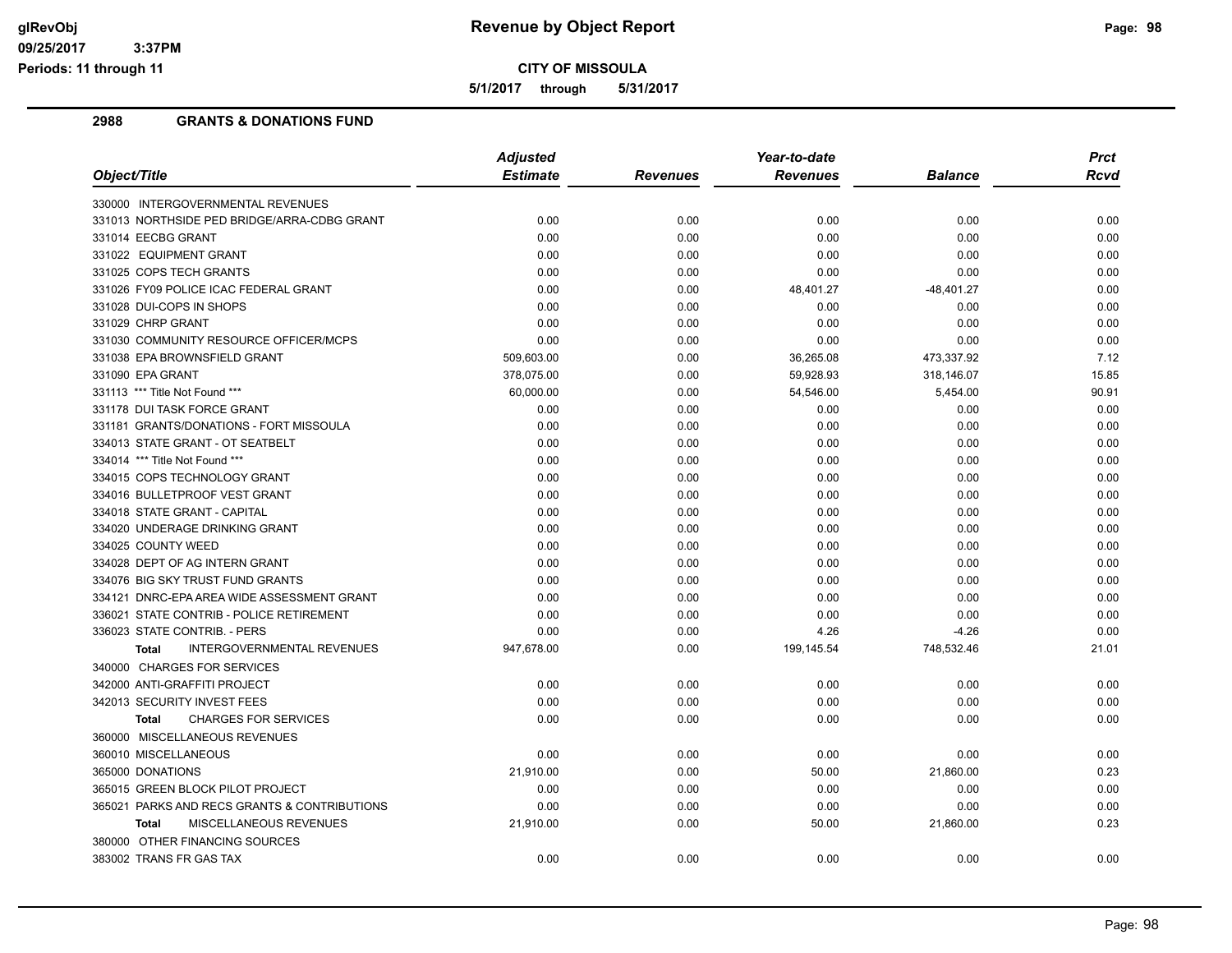**CITY OF MISSOULA**

**5/1/2017 through 5/31/2017**

| Object/Title |                                    | <b>Adjusted</b><br><b>Estimate</b> | <b>Revenues</b> | Year-to-date<br><b>Revenues</b> | <b>Balance</b> | <b>Prct</b><br><b>Rcvd</b> |
|--------------|------------------------------------|------------------------------------|-----------------|---------------------------------|----------------|----------------------------|
|              | 383022 TRANS FR OPEN SPACE BOND    | 0.00                               | 0.00            | 0.00                            | 0.00           | 0.00                       |
|              | 383042 TRANSFERS FROM OTHER FUNDS  | 0.00                               | 0.00            | 0.00                            | 0.00           | 0.00                       |
| <b>Total</b> | OTHER FINANCING SOURCES            | 0.00                               | 0.00            | 0.00                            | 0.00           | 0.00                       |
| <b>Total</b> | <b>GRANTS &amp; DONATIONS FUND</b> | 969,588.00                         | 0.00            | 199.195.54                      | 770.392.46     | 20.54                      |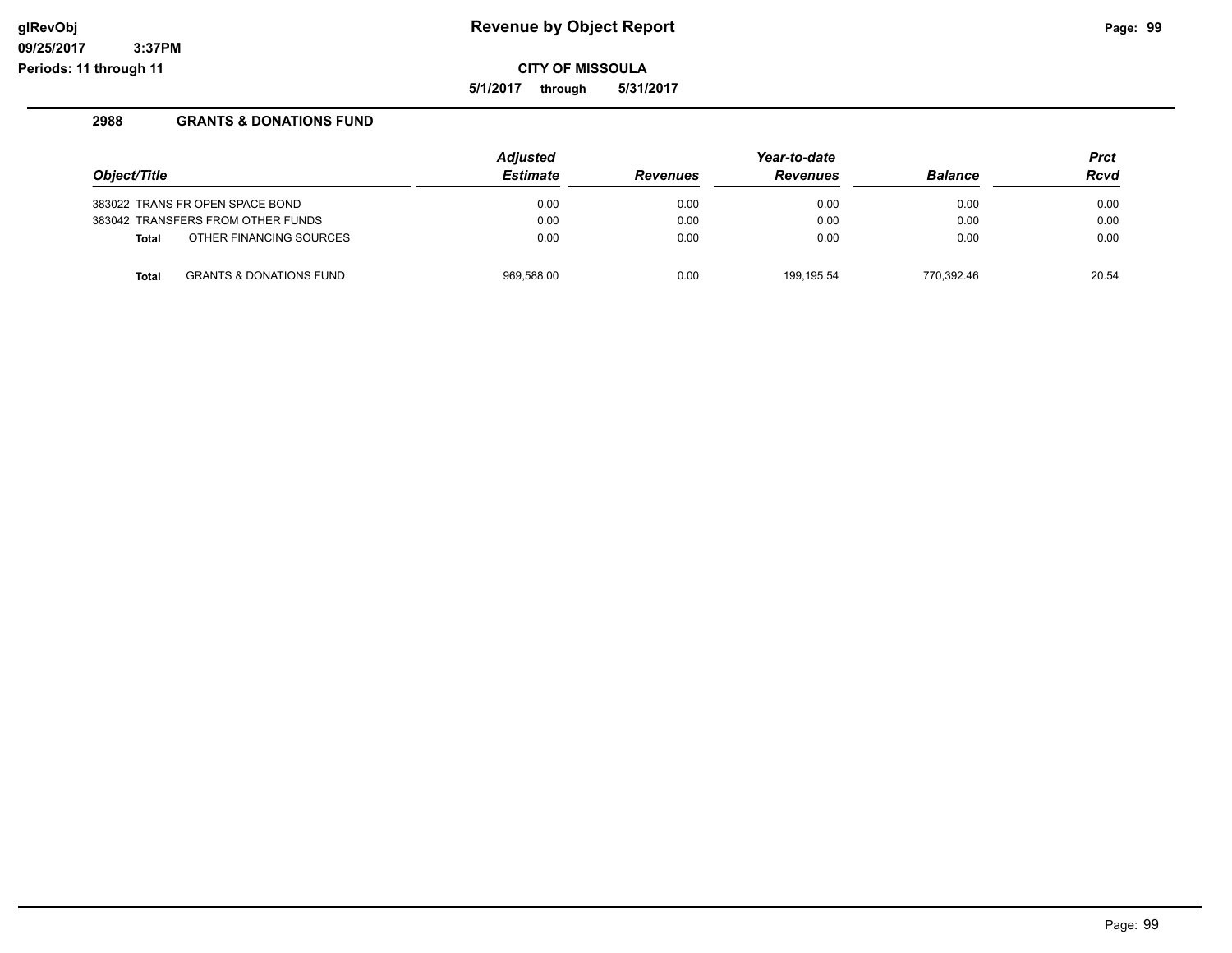**5/1/2017 through 5/31/2017**

# **2989 POLICE GRANTS & DONATIONS**

## **2989 POLICE GRANTS & DONATIONS**

|                                                   | <b>Adjusted</b> |                 | Year-to-date    |                | <b>Prct</b> |
|---------------------------------------------------|-----------------|-----------------|-----------------|----------------|-------------|
| Object/Title                                      | <b>Estimate</b> | <b>Revenues</b> | <b>Revenues</b> | <b>Balance</b> | Rcvd        |
| 330000 INTERGOVERNMENTAL REVENUES                 |                 |                 |                 |                |             |
| 331022 EQUIPMENT GRANT                            | 44,100.00       | 0.00            | 0.00            | 44,100.00      | 0.00        |
| 331026 ICAC GRANT                                 | 105,411.00      | 27,431.35       | 27,431.35       | 77,979.65      | 26.02       |
| 331028 JAG VII                                    | 5,000.00        | 0.00            | 0.00            | 5,000.00       | 0.00        |
| 334013 STATE GRANT - OT SEATBELT                  | 53,600.00       | 0.00            | 27,481.03       | 26,118.97      | 51.27       |
| 334015 COPS TECHNOLOGY GRANT                      | 279,242.00      | 0.00            | 151,147.42      | 128,094.58     | 54.13       |
| 334016 BULLETPROOF VEST GRANT                     | 10,500.00       | 0.00            | 0.00            | 10,500.00      | 0.00        |
| 334020 UNDERAGE DRINKING GRANT                    | 10,903.00       | 0.00            | 0.00            | 10,903.00      | 0.00        |
| 336021 STATE CONTRIB - POLICE RETIREMENT          | 0.00            | 0.00            | 0.00            | 0.00           | 0.00        |
| 336023 STATE CONTRIB. - PERS                      | 0.00            | 5.55            | 5.55            | $-5.55$        | 0.00        |
| <b>INTERGOVERNMENTAL REVENUES</b><br><b>Total</b> | 508,756.00      | 27,436.90       | 206,065.35      | 302,690.65     | 40.50       |
| <b>CHARGES FOR SERVICES</b><br>340000             |                 |                 |                 |                |             |
| 342000 *** Title Not Found ***                    | 5,000.00        | 0.00            | 787.50          | 4,212.50       | 15.75       |
| <b>CHARGES FOR SERVICES</b><br><b>Total</b>       | 5,000.00        | 0.00            | 787.50          | 4,212.50       | 15.75       |
| MISCELLANEOUS REVENUES<br>360000                  |                 |                 |                 |                |             |
| 365000 DONATIONS                                  | 20,000.00       | 0.00            | 0.00            | 20,000.00      | 0.00        |
| MISCELLANEOUS REVENUES<br><b>Total</b>            | 20,000.00       | 0.00            | 0.00            | 20,000.00      | 0.00        |
| POLICE GRANTS & DONATIONS<br><b>Total</b>         | 533,756.00      | 27,436.90       | 206,852.85      | 326,903.15     | 38.75       |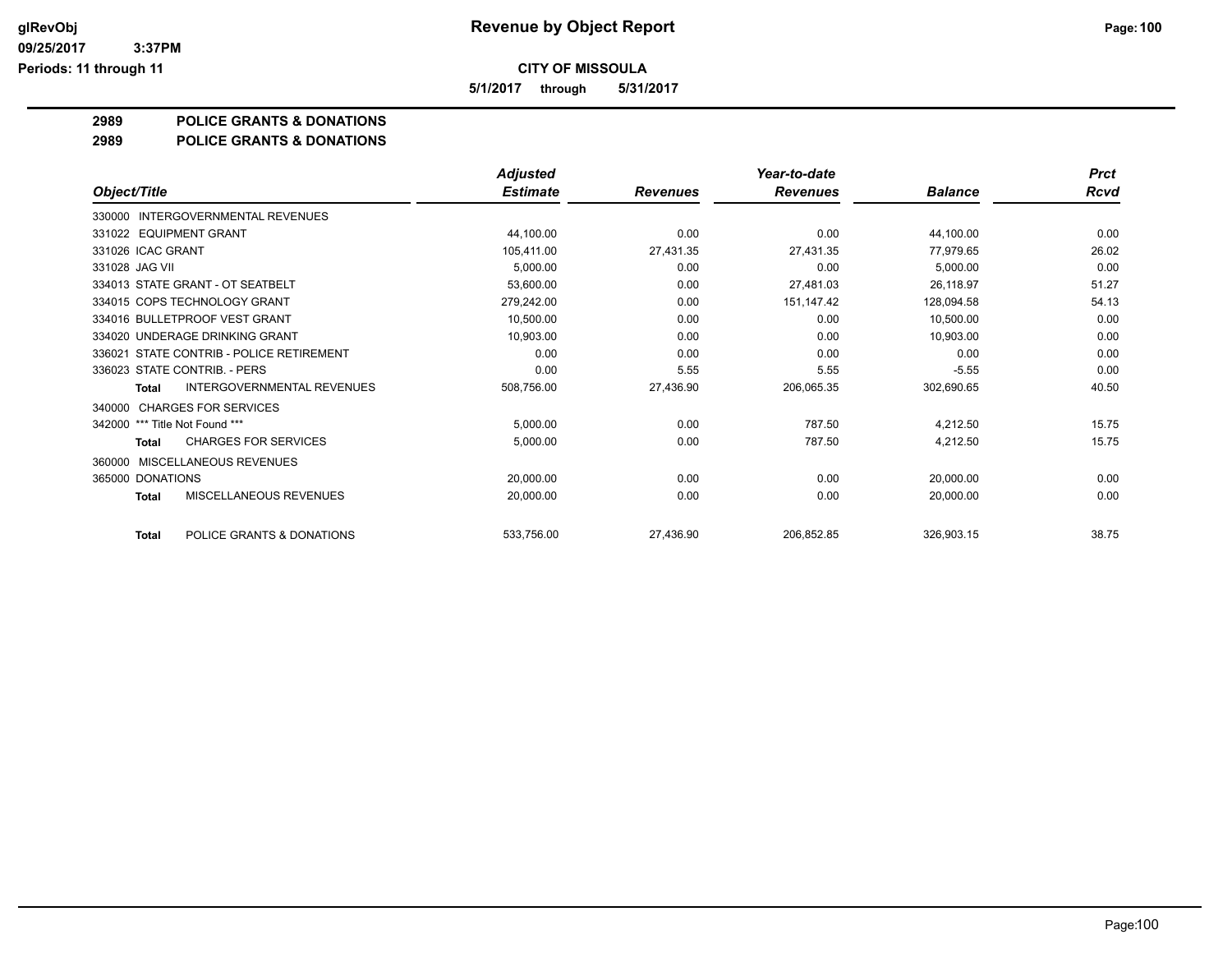**5/1/2017 through 5/31/2017**

# **2989 POLICE GRANTS & DONATIONS**

|                                             | <b>Adjusted</b> |                 | Year-to-date    |                | <b>Prct</b> |
|---------------------------------------------|-----------------|-----------------|-----------------|----------------|-------------|
| Object/Title                                | <b>Estimate</b> | <b>Revenues</b> | <b>Revenues</b> | <b>Balance</b> | Rcvd        |
| 330000 INTERGOVERNMENTAL REVENUES           |                 |                 |                 |                |             |
| 331022 EQUIPMENT GRANT                      | 44,100.00       | 0.00            | 0.00            | 44,100.00      | 0.00        |
| 331026 ICAC GRANT                           | 105,411.00      | 27,431.35       | 27,431.35       | 77,979.65      | 26.02       |
| 331028 JAG VII                              | 5,000.00        | 0.00            | 0.00            | 5,000.00       | 0.00        |
| 334013 STATE GRANT - OT SEATBELT            | 53,600.00       | 0.00            | 27,481.03       | 26,118.97      | 51.27       |
| 334015 COPS TECHNOLOGY GRANT                | 279,242.00      | 0.00            | 151,147.42      | 128,094.58     | 54.13       |
| 334016 BULLETPROOF VEST GRANT               | 10,500.00       | 0.00            | 0.00            | 10,500.00      | 0.00        |
| 334020 UNDERAGE DRINKING GRANT              | 10,903.00       | 0.00            | 0.00            | 10,903.00      | 0.00        |
| 336021 STATE CONTRIB - POLICE RETIREMENT    | 0.00            | 0.00            | 0.00            | 0.00           | 0.00        |
| 336023 STATE CONTRIB. - PERS                | 0.00            | 5.55            | 5.55            | $-5.55$        | 0.00        |
| INTERGOVERNMENTAL REVENUES<br><b>Total</b>  | 508,756.00      | 27,436.90       | 206,065.35      | 302,690.65     | 40.50       |
| 340000 CHARGES FOR SERVICES                 |                 |                 |                 |                |             |
| 342000 *** Title Not Found ***              | 5,000.00        | 0.00            | 787.50          | 4,212.50       | 15.75       |
| <b>CHARGES FOR SERVICES</b><br><b>Total</b> | 5,000.00        | 0.00            | 787.50          | 4,212.50       | 15.75       |
| 360000 MISCELLANEOUS REVENUES               |                 |                 |                 |                |             |
| 365000 DONATIONS                            | 20,000.00       | 0.00            | 0.00            | 20,000.00      | 0.00        |
| MISCELLANEOUS REVENUES<br><b>Total</b>      | 20,000.00       | 0.00            | 0.00            | 20,000.00      | 0.00        |
| POLICE GRANTS & DONATIONS<br><b>Total</b>   | 533,756.00      | 27,436.90       | 206,852.85      | 326,903.15     | 38.75       |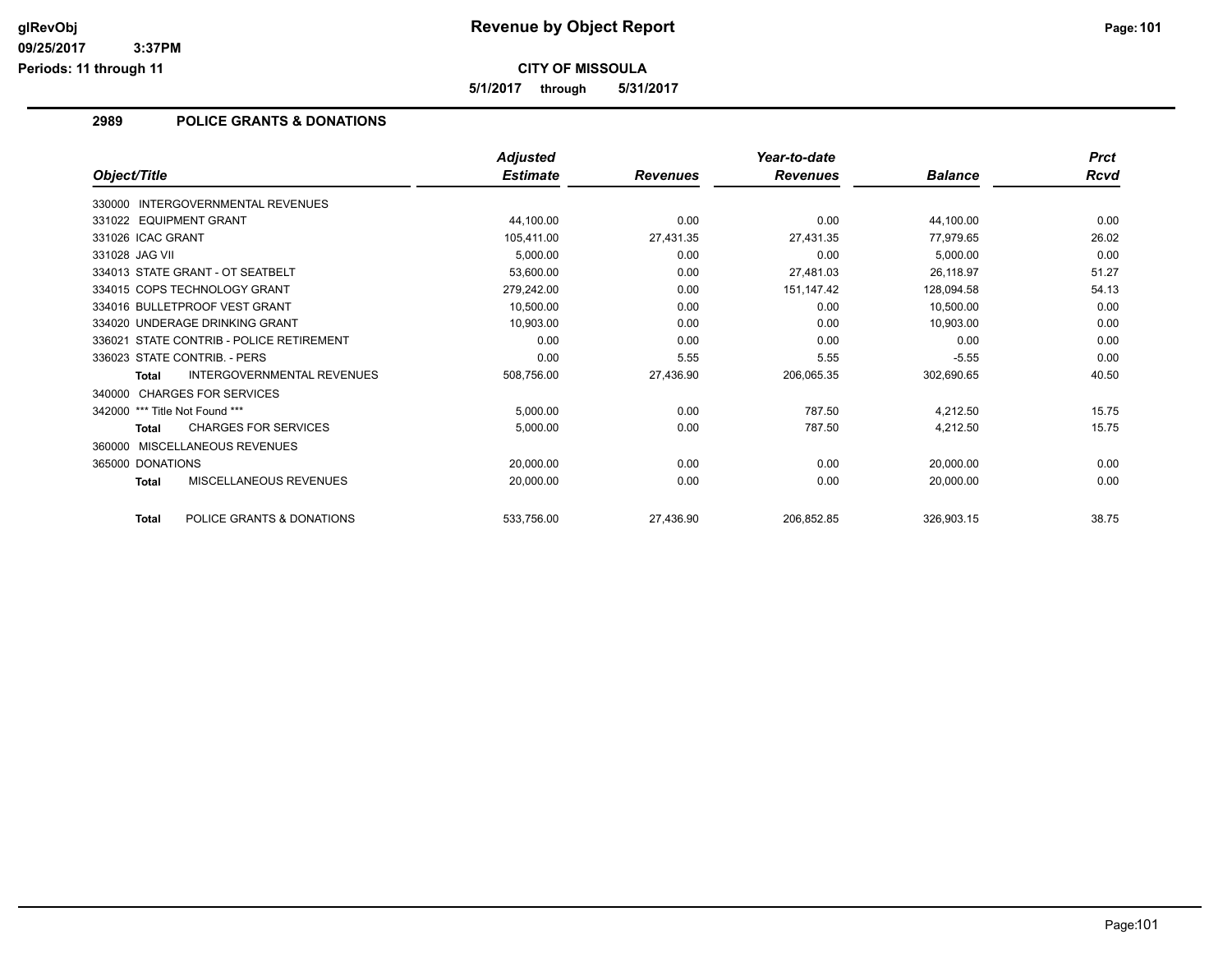**5/1/2017 through 5/31/2017**

**3000 SID REVOLVING FUND**

**3000 SID REVOLVING FUND**

|                                                           | <b>Adjusted</b> |                 | Year-to-date    |                | <b>Prct</b> |
|-----------------------------------------------------------|-----------------|-----------------|-----------------|----------------|-------------|
| Object/Title                                              | <b>Estimate</b> | <b>Revenues</b> | <b>Revenues</b> | <b>Balance</b> | Rcvd        |
| 360000 MISCELLANEOUS REVENUES                             |                 |                 |                 |                |             |
| 360000 MISCELLANEOUS REVENUES                             | 0.00            | 0.00            | 0.00            | 0.00           | 0.00        |
| 360010 MISCELLANEOUS                                      | 0.00            | 0.00            | 0.00            | 0.00           | 0.00        |
| 362000 OTHER MISCELLANEOUS REVENUE                        | 0.00            | 0.00            | 0.00            | 0.00           | 0.00        |
| MISCELLANEOUS REVENUES<br><b>Total</b>                    | 0.00            | 0.00            | 0.00            | 0.00           | 0.00        |
| <b>INVESTMENTS &amp; ROYALTY EARNINGS</b><br>370000       |                 |                 |                 |                |             |
| 371010 INTEREST ON INVESTMENTS                            | 0.00            | 0.00            | 0.00            | 0.00           | 0.00        |
| 371020 GAIN/LOSS IN MARKET VALUE OF INVESTMENTS           | 0.00            | 0.00            | 0.00            | 0.00           | 0.00        |
| <b>INVESTMENTS &amp; ROYALTY EARNINGS</b><br><b>Total</b> | 0.00            | 0.00            | 0.00            | 0.00           | 0.00        |
| OTHER FINANCING SOURCES<br>380000                         |                 |                 |                 |                |             |
| 380000 OTHER FINANCING SOURCES                            | 0.00            | 0.00            | 0.00            | 0.00           | 0.00        |
| 381002 SRF LOAN                                           | 0.00            | 0.00            | 0.00            | 0.00           | 0.00        |
| 381009 TRANSFERS IN                                       | 0.00            | 0.00            | 0.00            | 0.00           | 0.00        |
| 381030 SID BONDS PROCEEDS                                 | 0.00            | 0.00            | 0.00            | 0.00           | 0.00        |
| 383000 OPERATING TRANSFERS                                | 0.00            | 0.00            | 144,634.25      | $-144,634.25$  | 0.00        |
| 383039 FROM SID TRANSFERS                                 | 0.00            | 0.00            | 0.00            | 0.00           | 0.00        |
| OTHER FINANCING SOURCES<br><b>Total</b>                   | 0.00            | 0.00            | 144,634.25      | $-144,634.25$  | 0.00        |
| SID REVOLVING FUND<br><b>Total</b>                        | 0.00            | 0.00            | 144,634.25      | $-144,634.25$  | 0.00        |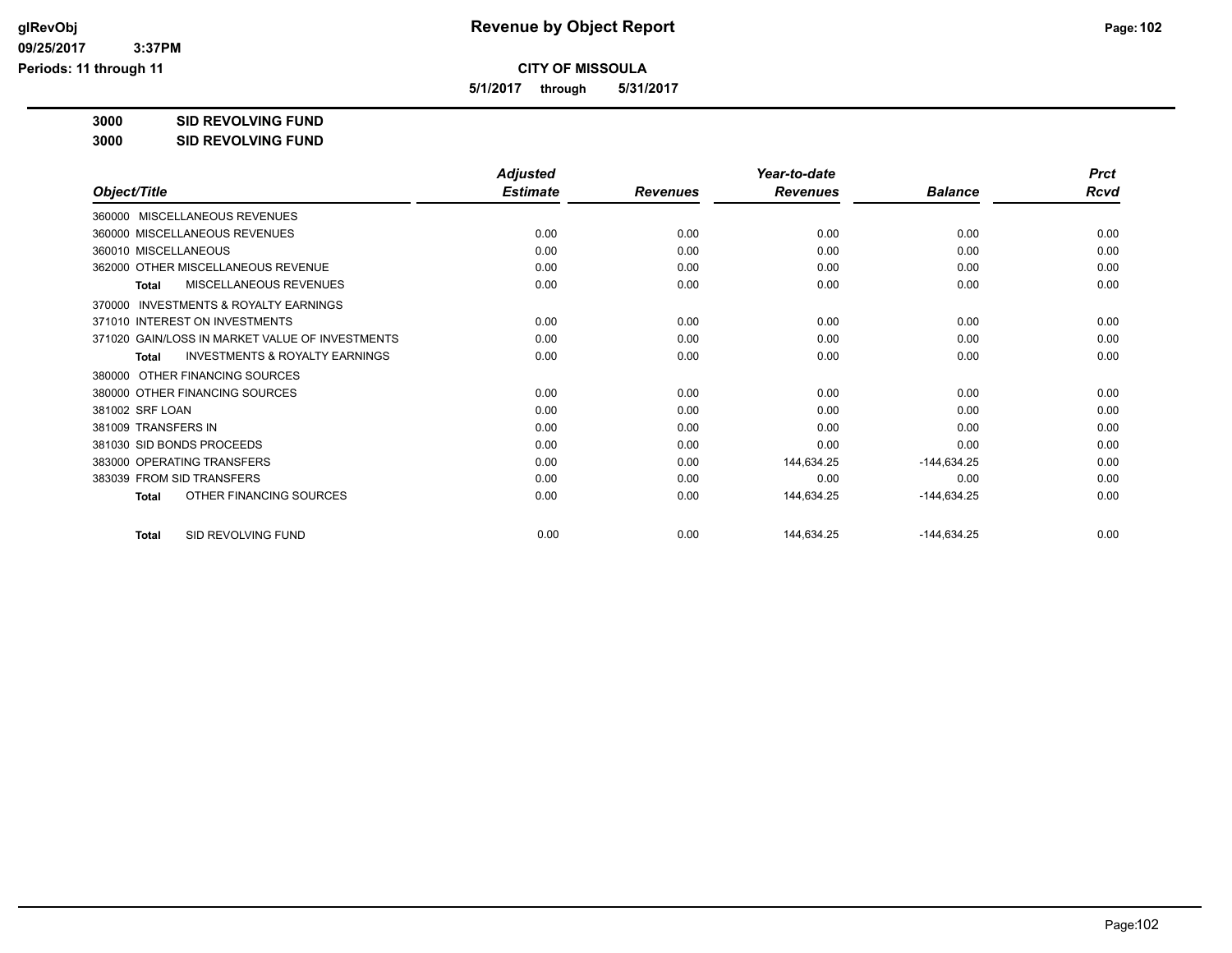**5/1/2017 through 5/31/2017**

# **3000 SID REVOLVING FUND**

|                                                     | <b>Adjusted</b> |                 | Year-to-date    |                | <b>Prct</b> |
|-----------------------------------------------------|-----------------|-----------------|-----------------|----------------|-------------|
| Object/Title                                        | <b>Estimate</b> | <b>Revenues</b> | <b>Revenues</b> | <b>Balance</b> | Rcvd        |
| 360000 MISCELLANEOUS REVENUES                       |                 |                 |                 |                |             |
| 360000 MISCELLANEOUS REVENUES                       | 0.00            | 0.00            | 0.00            | 0.00           | 0.00        |
| 360010 MISCELLANEOUS                                | 0.00            | 0.00            | 0.00            | 0.00           | 0.00        |
| 362000 OTHER MISCELLANEOUS REVENUE                  | 0.00            | 0.00            | 0.00            | 0.00           | 0.00        |
| MISCELLANEOUS REVENUES<br>Total                     | 0.00            | 0.00            | 0.00            | 0.00           | 0.00        |
| <b>INVESTMENTS &amp; ROYALTY EARNINGS</b><br>370000 |                 |                 |                 |                |             |
| 371010 INTEREST ON INVESTMENTS                      | 0.00            | 0.00            | 0.00            | 0.00           | 0.00        |
| 371020 GAIN/LOSS IN MARKET VALUE OF INVESTMENT      | 0.00            | 0.00            | 0.00            | 0.00           | 0.00        |
| <b>INVESTMENTS &amp; ROYALTY EARNINGS</b><br>Total  | 0.00            | 0.00            | 0.00            | 0.00           | 0.00        |
| 380000 OTHER FINANCING SOURCES                      |                 |                 |                 |                |             |
| 380000 OTHER FINANCING SOURCES                      | 0.00            | 0.00            | 0.00            | 0.00           | 0.00        |
| 381002 SRF LOAN                                     | 0.00            | 0.00            | 0.00            | 0.00           | 0.00        |
| 381009 TRANSFERS IN                                 | 0.00            | 0.00            | 0.00            | 0.00           | 0.00        |
| 381030 SID BONDS PROCEEDS                           | 0.00            | 0.00            | 0.00            | 0.00           | 0.00        |
| 383000 OPERATING TRANSFERS                          | 0.00            | 0.00            | 144,634.25      | $-144,634.25$  | 0.00        |
| 383039 FROM SID TRANSFERS                           | 0.00            | 0.00            | 0.00            | 0.00           | 0.00        |
| OTHER FINANCING SOURCES<br><b>Total</b>             | 0.00            | 0.00            | 144,634.25      | $-144,634.25$  | 0.00        |
| SID REVOLVING FUND<br><b>Total</b>                  | 0.00            | 0.00            | 144,634.25      | $-144,634.25$  | 0.00        |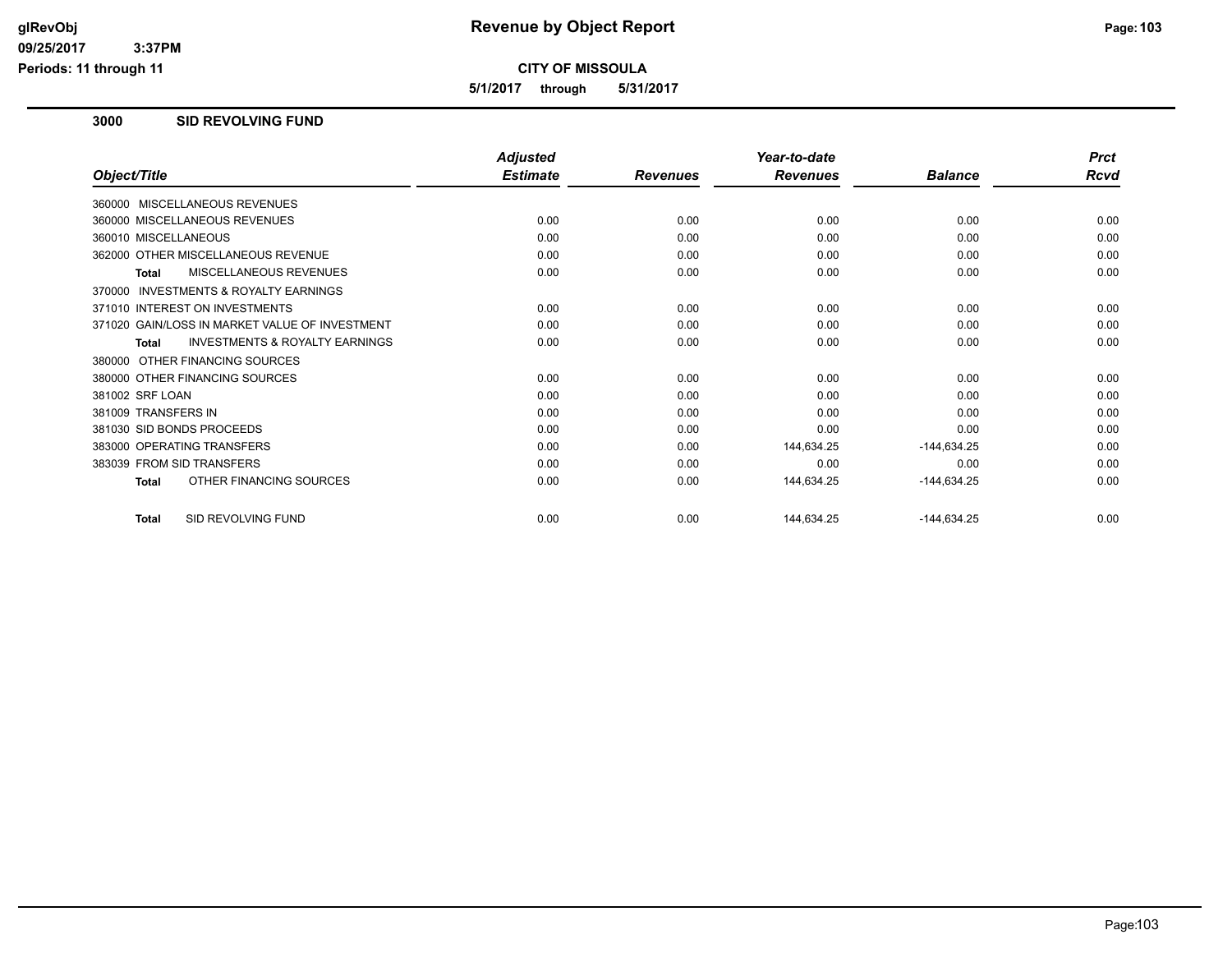**5/1/2017 through 5/31/2017**

# **3065 1998 PUBLIC SAFETY G O BONDS FUND**

**3065 1998 PUBLIC SAFETY G O BONDS FUND**

|                                                    | <b>Adjusted</b> |                 | Year-to-date    |                | <b>Prct</b> |
|----------------------------------------------------|-----------------|-----------------|-----------------|----------------|-------------|
| Object/Title                                       | <b>Estimate</b> | <b>Revenues</b> | <b>Revenues</b> | <b>Balance</b> | <b>Rcvd</b> |
| 310000 TAXES/ASSESSMENTS                           |                 |                 |                 |                |             |
| 310000 TAXES/ASSESSMENTS                           | 0.00            | 0.00            | 0.00            | 0.00           | 0.00        |
| 311000 GENERAL PROPERTY TAXES                      | 0.00            | 0.00            | 0.00            | 0.00           | 0.00        |
| 311001 CURRENT TAXES                               | 0.00            | 0.00            | 0.00            | 0.00           | 0.00        |
| 311030 MOTOR VEHICLE TAXES                         | 0.00            | 0.00            | 0.00            | 0.00           | 0.00        |
| 312000 PENALTIES & INTEREST - DELINQUENT TAXES     | 0.00            | 0.00            | 0.00            | 0.00           | 0.00        |
| 312001 PENALTIES & INTEREST                        | 0.00            | 0.00            | 0.00            | 0.00           | 0.00        |
| 314000 PROP TAX - OTHER THAN ASSESSED VAL          | 0.00            | 0.00            | 0.00            | 0.00           | 0.00        |
| 314001 LIGHT VEHICLE TAX                           | 0.00            | 0.00            | 0.00            | 0.00           | 0.00        |
| TAXES/ASSESSMENTS<br>Total                         | 0.00            | 0.00            | 0.00            | 0.00           | 0.00        |
| 330000 INTERGOVERNMENTAL REVENUES                  |                 |                 |                 |                |             |
| 334056 BANK CORP. LIC. TAX - (PREVIOUS YEARS)      | 0.00            | 0.00            | 0.00            | 0.00           | 0.00        |
| 335210 PERSONAL PROPERTY TAX REIMBURSEMENT         | 0.00            | 0.00            | 0.00            | 0.00           | 0.00        |
| 335230 HB 124 REVENUE                              | 0.00            | 0.00            | 0.00            | 0.00           | 0.00        |
| 335250 STATE REIMB - SB #184                       | 0.00            | 0.00            | 0.00            | 0.00           | 0.00        |
| <b>INTERGOVERNMENTAL REVENUES</b><br><b>Total</b>  | 0.00            | 0.00            | 0.00            | 0.00           | 0.00        |
| 360000 MISCELLANEOUS REVENUES                      |                 |                 |                 |                |             |
| 360010 MISCELLANEOUS                               | 0.00            | 0.00            | 0.00            | 0.00           | 0.00        |
| MISCELLANEOUS REVENUES<br>Total                    | 0.00            | 0.00            | 0.00            | 0.00           | 0.00        |
| 370000 INVESTMENTS & ROYALTY EARNINGS              |                 |                 |                 |                |             |
| 371010 INTEREST ON INVESTMENTS                     | 0.00            | 0.00            | 0.00            | 0.00           | 0.00        |
| 371020 GAIN/LOSS IN MARKET VALUE OF INVESTMENTS    | 0.00            | 0.00            | 0.00            | 0.00           | 0.00        |
| <b>INVESTMENTS &amp; ROYALTY EARNINGS</b><br>Total | 0.00            | 0.00            | 0.00            | 0.00           | 0.00        |
| 380000 OTHER FINANCING SOURCES                     |                 |                 |                 |                |             |
| 381010 BOND PROCEEDS                               | 0.00            | 0.00            | 0.00            | 0.00           | 0.00        |
| 383042 TRANSFERS FROM OTHER FUNDS                  | 0.00            | 0.00            | 0.00            | 0.00           | 0.00        |
| OTHER FINANCING SOURCES<br><b>Total</b>            | 0.00            | 0.00            | 0.00            | 0.00           | 0.00        |
| 1998 PUBLIC SAFETY G O BONDS FUND<br>Total         | 0.00            | 0.00            | 0.00            | 0.00           | 0.00        |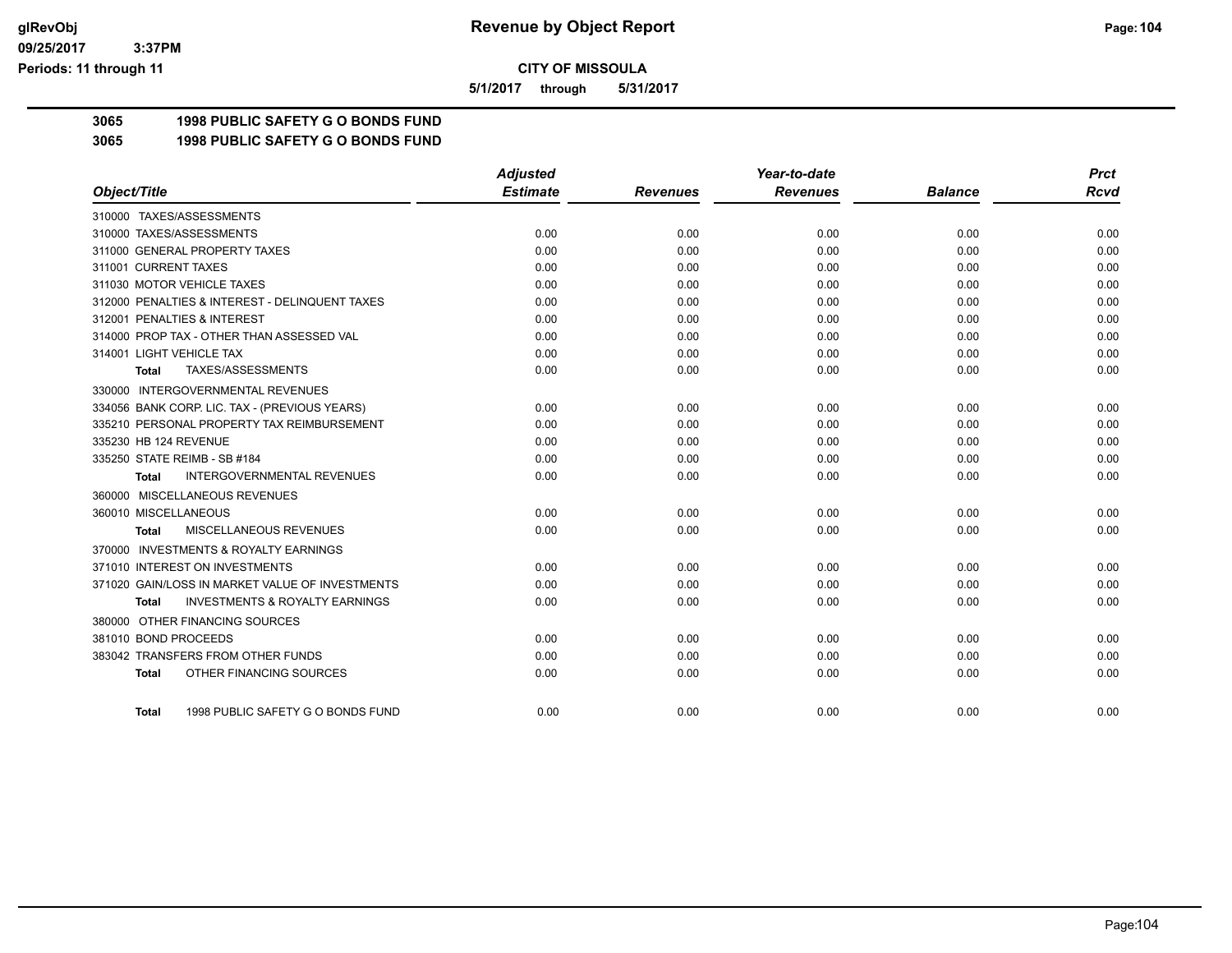**5/1/2017 through 5/31/2017**

# **3065 1998 PUBLIC SAFETY G O BONDS FUND**

|                                                    | <b>Adjusted</b> |                 | Year-to-date    |                | <b>Prct</b> |
|----------------------------------------------------|-----------------|-----------------|-----------------|----------------|-------------|
| Object/Title                                       | <b>Estimate</b> | <b>Revenues</b> | <b>Revenues</b> | <b>Balance</b> | <b>Rcvd</b> |
| 310000 TAXES/ASSESSMENTS                           |                 |                 |                 |                |             |
| 310000 TAXES/ASSESSMENTS                           | 0.00            | 0.00            | 0.00            | 0.00           | 0.00        |
| 311000 GENERAL PROPERTY TAXES                      | 0.00            | 0.00            | 0.00            | 0.00           | 0.00        |
| 311001 CURRENT TAXES                               | 0.00            | 0.00            | 0.00            | 0.00           | 0.00        |
| 311030 MOTOR VEHICLE TAXES                         | 0.00            | 0.00            | 0.00            | 0.00           | 0.00        |
| 312000 PENALTIES & INTEREST - DELINQUENT TAXES     | 0.00            | 0.00            | 0.00            | 0.00           | 0.00        |
| 312001 PENALTIES & INTEREST                        | 0.00            | 0.00            | 0.00            | 0.00           | 0.00        |
| 314000 PROP TAX - OTHER THAN ASSESSED VAL          | 0.00            | 0.00            | 0.00            | 0.00           | 0.00        |
| 314001 LIGHT VEHICLE TAX                           | 0.00            | 0.00            | 0.00            | 0.00           | 0.00        |
| TAXES/ASSESSMENTS<br><b>Total</b>                  | 0.00            | 0.00            | 0.00            | 0.00           | 0.00        |
| 330000 INTERGOVERNMENTAL REVENUES                  |                 |                 |                 |                |             |
| 334056 BANK CORP. LIC. TAX - (PREVIOUS YEARS)      | 0.00            | 0.00            | 0.00            | 0.00           | 0.00        |
| 335210 PERSONAL PROPERTY TAX REIMBURSEMENT         | 0.00            | 0.00            | 0.00            | 0.00           | 0.00        |
| 335230 HB 124 REVENUE                              | 0.00            | 0.00            | 0.00            | 0.00           | 0.00        |
| 335250 STATE REIMB - SB #184                       | 0.00            | 0.00            | 0.00            | 0.00           | 0.00        |
| <b>INTERGOVERNMENTAL REVENUES</b><br><b>Total</b>  | 0.00            | 0.00            | 0.00            | 0.00           | 0.00        |
| 360000 MISCELLANEOUS REVENUES                      |                 |                 |                 |                |             |
| 360010 MISCELLANEOUS                               | 0.00            | 0.00            | 0.00            | 0.00           | 0.00        |
| MISCELLANEOUS REVENUES<br>Total                    | 0.00            | 0.00            | 0.00            | 0.00           | 0.00        |
| 370000 INVESTMENTS & ROYALTY EARNINGS              |                 |                 |                 |                |             |
| 371010 INTEREST ON INVESTMENTS                     | 0.00            | 0.00            | 0.00            | 0.00           | 0.00        |
| 371020 GAIN/LOSS IN MARKET VALUE OF INVESTMENT     | 0.00            | 0.00            | 0.00            | 0.00           | 0.00        |
| <b>INVESTMENTS &amp; ROYALTY EARNINGS</b><br>Total | 0.00            | 0.00            | 0.00            | 0.00           | 0.00        |
| 380000 OTHER FINANCING SOURCES                     |                 |                 |                 |                |             |
| 381010 BOND PROCEEDS                               | 0.00            | 0.00            | 0.00            | 0.00           | 0.00        |
| 383042 TRANSFERS FROM OTHER FUNDS                  | 0.00            | 0.00            | 0.00            | 0.00           | 0.00        |
| OTHER FINANCING SOURCES<br><b>Total</b>            | 0.00            | 0.00            | 0.00            | 0.00           | 0.00        |
| 1998 PUBLIC SAFETY G O BONDS FUND<br><b>Total</b>  | 0.00            | 0.00            | 0.00            | 0.00           | 0.00        |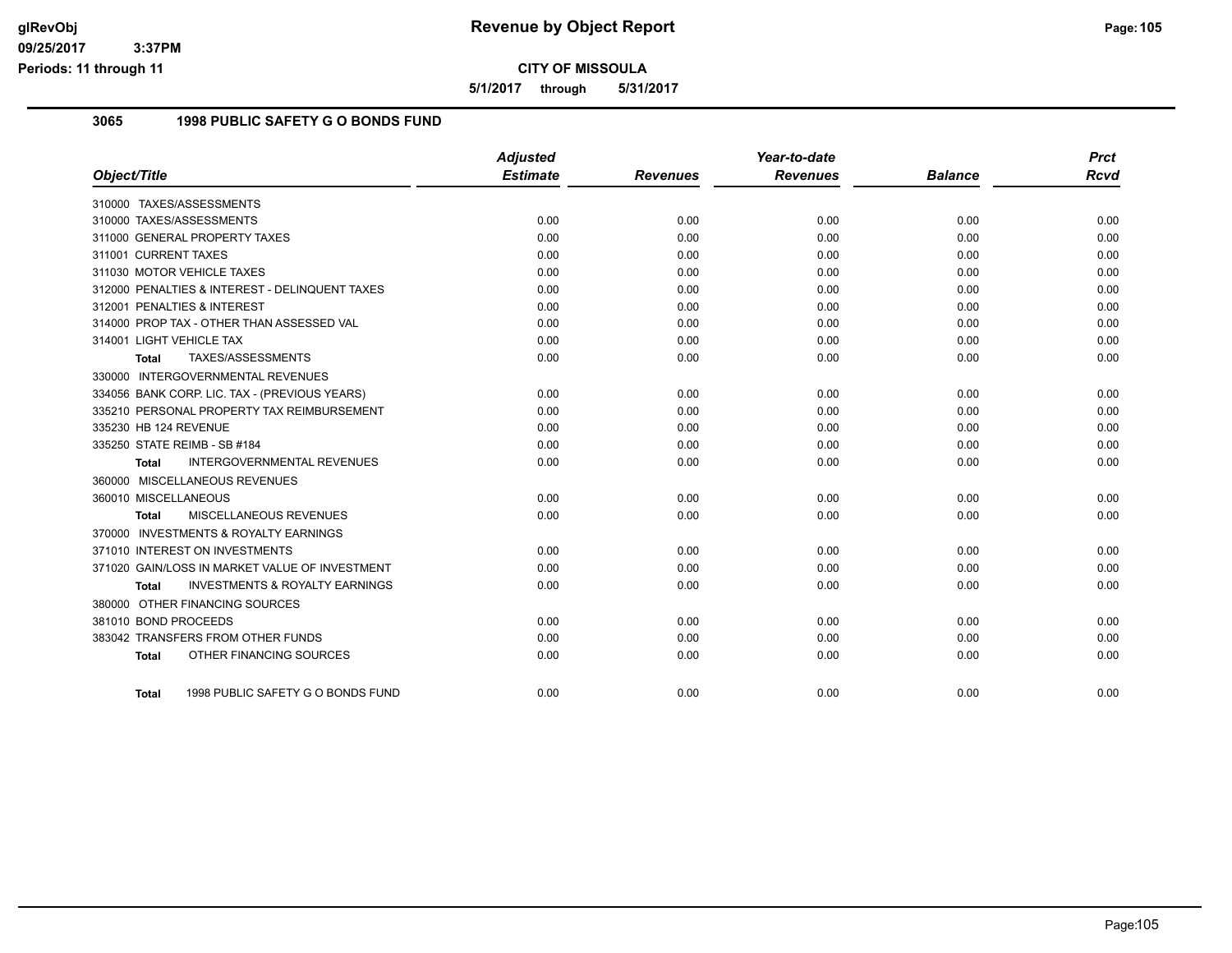**5/1/2017 through 5/31/2017**

**3070 1996 OPEN SPACE GO BONDS**

**3070 1996 OPEN SPACE GO BONDS**

|                                                           | <b>Adjusted</b> |                 | Year-to-date    |                | <b>Prct</b> |
|-----------------------------------------------------------|-----------------|-----------------|-----------------|----------------|-------------|
| Object/Title                                              | <b>Estimate</b> | <b>Revenues</b> | <b>Revenues</b> | <b>Balance</b> | Rcvd        |
| 310000 TAXES/ASSESSMENTS                                  |                 |                 |                 |                |             |
| 310000 TAXES/ASSESSMENTS                                  | 0.00            | 0.00            | 0.00            | 0.00           | 0.00        |
| 311000 GENERAL PROPERTY TAXES                             | 0.00            | 0.00            | 0.00            | 0.00           | 0.00        |
| 311030 MOTOR VEHICLE TAXES                                | 0.00            | 0.00            | 0.00            | 0.00           | 0.00        |
| 312000 PENALTIES & INTEREST - DELINQUENT TAXES            | 0.00            | 0.00            | 0.00            | 0.00           | 0.00        |
| 312001 PENALTIES & INTEREST                               | 0.00            | 0.00            | 0.00            | 0.00           | 0.00        |
| 314000 PROP TAX - OTHER THAN ASSESSED VAL                 | 0.00            | 0.00            | 0.00            | 0.00           | 0.00        |
| 314001 LIGHT VEHICLE TAX                                  | 0.00            | 0.00            | 0.00            | 0.00           | 0.00        |
| TAXES/ASSESSMENTS<br><b>Total</b>                         | 0.00            | 0.00            | 0.00            | 0.00           | 0.00        |
| <b>INTERGOVERNMENTAL REVENUES</b><br>330000               |                 |                 |                 |                |             |
| 334056 BANK CORP. LIC. TAX - (PREVIOUS YEARS)             | 0.00            | 0.00            | 0.00            | 0.00           | 0.00        |
| 335210 PERSONAL PROPERTY TAX REIMBURSEMENT                | 0.00            | 0.00            | 0.00            | 0.00           | 0.00        |
| 335250 STATE REIMB - SB #184                              | 0.00            | 0.00            | 0.00            | 0.00           | 0.00        |
| <b>INTERGOVERNMENTAL REVENUES</b><br><b>Total</b>         | 0.00            | 0.00            | 0.00            | 0.00           | 0.00        |
| <b>INVESTMENTS &amp; ROYALTY EARNINGS</b><br>370000       |                 |                 |                 |                |             |
| 371010 INTEREST ON INVESTMENTS                            | 0.00            | 0.00            | 0.00            | 0.00           | 0.00        |
| 371020 GAIN/LOSS IN MARKET VALUE OF INVESTMENTS           | 0.00            | 0.00            | 0.00            | 0.00           | 0.00        |
| <b>INVESTMENTS &amp; ROYALTY EARNINGS</b><br><b>Total</b> | 0.00            | 0.00            | 0.00            | 0.00           | 0.00        |
| OTHER FINANCING SOURCES<br>380000                         |                 |                 |                 |                |             |
| 381010 BOND PROCEEDS                                      | 0.00            | 0.00            | 0.00            | 0.00           | 0.00        |
| OTHER FINANCING SOURCES<br><b>Total</b>                   | 0.00            | 0.00            | 0.00            | 0.00           | 0.00        |
| 1996 OPEN SPACE GO BONDS<br><b>Total</b>                  | 0.00            | 0.00            | 0.00            | 0.00           | 0.00        |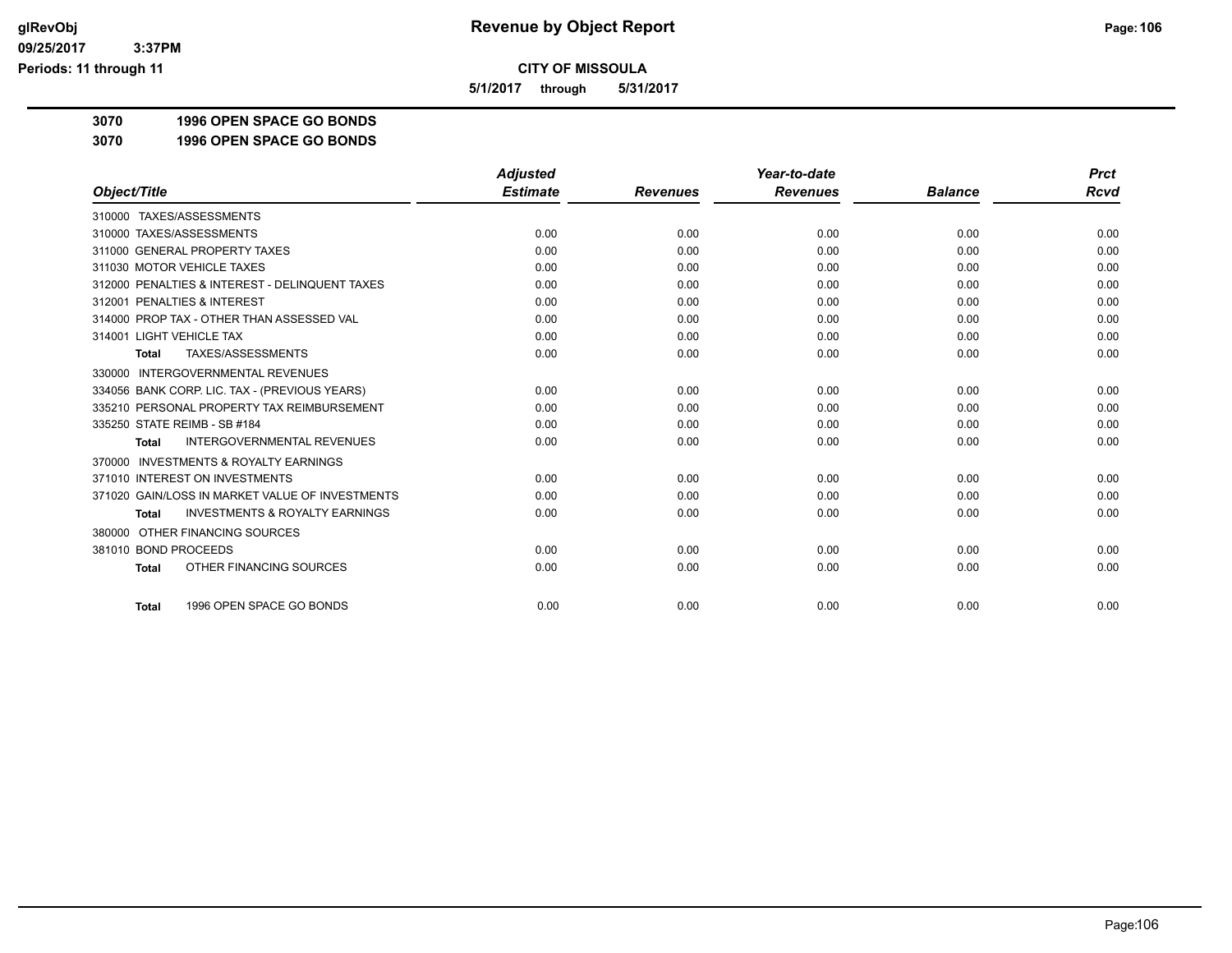**5/1/2017 through 5/31/2017**

# **3070 1996 OPEN SPACE GO BONDS**

|                                                           | <b>Adjusted</b> |                 | Year-to-date    |                | <b>Prct</b> |
|-----------------------------------------------------------|-----------------|-----------------|-----------------|----------------|-------------|
| Object/Title                                              | <b>Estimate</b> | <b>Revenues</b> | <b>Revenues</b> | <b>Balance</b> | Rcvd        |
| 310000 TAXES/ASSESSMENTS                                  |                 |                 |                 |                |             |
| 310000 TAXES/ASSESSMENTS                                  | 0.00            | 0.00            | 0.00            | 0.00           | 0.00        |
| 311000 GENERAL PROPERTY TAXES                             | 0.00            | 0.00            | 0.00            | 0.00           | 0.00        |
| 311030 MOTOR VEHICLE TAXES                                | 0.00            | 0.00            | 0.00            | 0.00           | 0.00        |
| 312000 PENALTIES & INTEREST - DELINQUENT TAXES            | 0.00            | 0.00            | 0.00            | 0.00           | 0.00        |
| 312001 PENALTIES & INTEREST                               | 0.00            | 0.00            | 0.00            | 0.00           | 0.00        |
| 314000 PROP TAX - OTHER THAN ASSESSED VAL                 | 0.00            | 0.00            | 0.00            | 0.00           | 0.00        |
| 314001 LIGHT VEHICLE TAX                                  | 0.00            | 0.00            | 0.00            | 0.00           | 0.00        |
| <b>TAXES/ASSESSMENTS</b><br><b>Total</b>                  | 0.00            | 0.00            | 0.00            | 0.00           | 0.00        |
| 330000 INTERGOVERNMENTAL REVENUES                         |                 |                 |                 |                |             |
| 334056 BANK CORP. LIC. TAX - (PREVIOUS YEARS)             | 0.00            | 0.00            | 0.00            | 0.00           | 0.00        |
| 335210 PERSONAL PROPERTY TAX REIMBURSEMENT                | 0.00            | 0.00            | 0.00            | 0.00           | 0.00        |
| 335250 STATE REIMB - SB #184                              | 0.00            | 0.00            | 0.00            | 0.00           | 0.00        |
| <b>INTERGOVERNMENTAL REVENUES</b><br><b>Total</b>         | 0.00            | 0.00            | 0.00            | 0.00           | 0.00        |
| 370000 INVESTMENTS & ROYALTY EARNINGS                     |                 |                 |                 |                |             |
| 371010 INTEREST ON INVESTMENTS                            | 0.00            | 0.00            | 0.00            | 0.00           | 0.00        |
| 371020 GAIN/LOSS IN MARKET VALUE OF INVESTMENT            | 0.00            | 0.00            | 0.00            | 0.00           | 0.00        |
| <b>INVESTMENTS &amp; ROYALTY EARNINGS</b><br><b>Total</b> | 0.00            | 0.00            | 0.00            | 0.00           | 0.00        |
| 380000 OTHER FINANCING SOURCES                            |                 |                 |                 |                |             |
| 381010 BOND PROCEEDS                                      | 0.00            | 0.00            | 0.00            | 0.00           | 0.00        |
| OTHER FINANCING SOURCES<br><b>Total</b>                   | 0.00            | 0.00            | 0.00            | 0.00           | 0.00        |
| 1996 OPEN SPACE GO BONDS<br><b>Total</b>                  | 0.00            | 0.00            | 0.00            | 0.00           | 0.00        |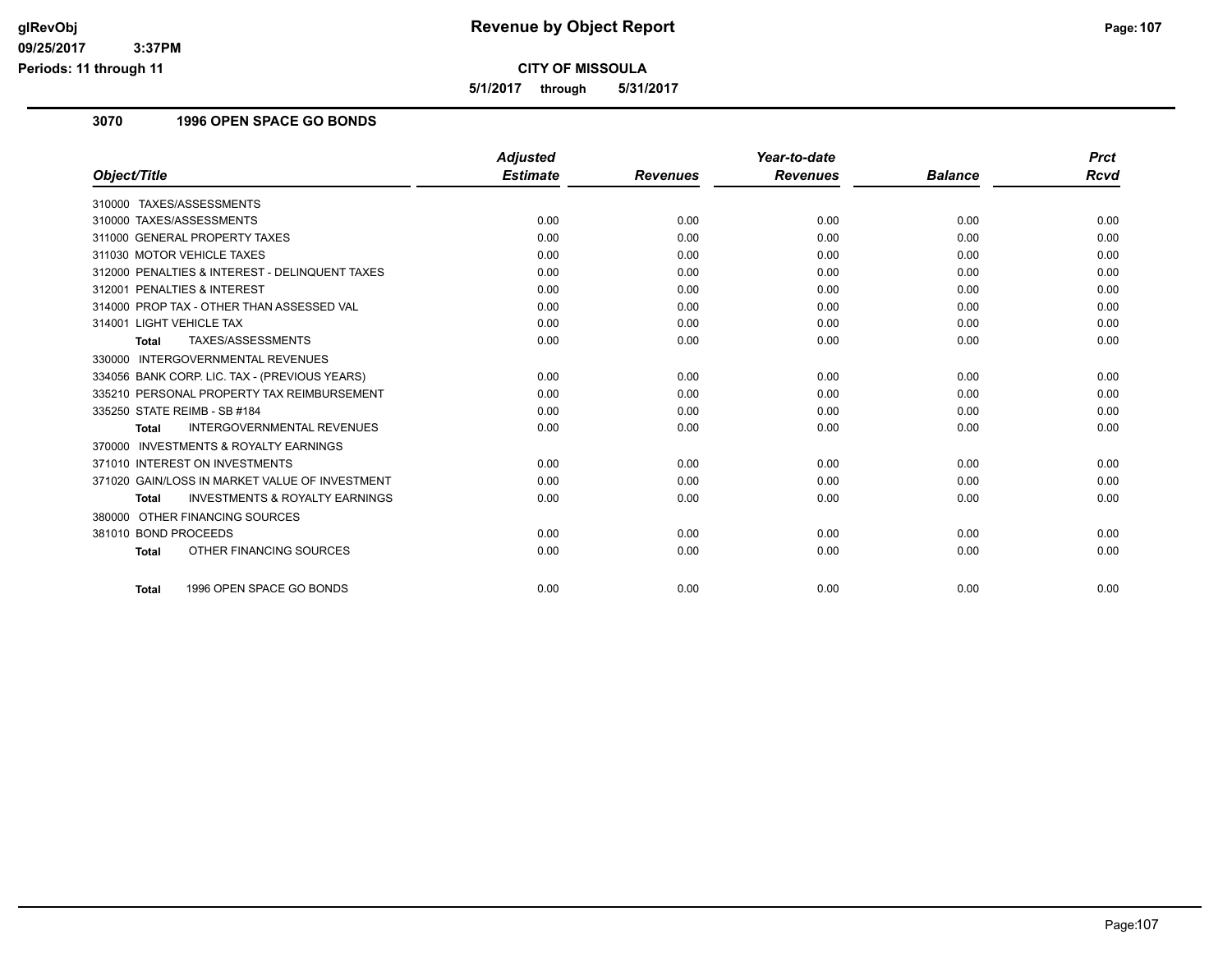**5/1/2017 through 5/31/2017**

# **3075 1997 OPEN SPACE G O BOND FUND**

# **3075 1997 OPEN SPACE G O BOND FUND**

|                          |                                                 | <b>Adjusted</b> |                 | Year-to-date    |                | <b>Prct</b> |
|--------------------------|-------------------------------------------------|-----------------|-----------------|-----------------|----------------|-------------|
| Object/Title             |                                                 | <b>Estimate</b> | <b>Revenues</b> | <b>Revenues</b> | <b>Balance</b> | <b>Rcvd</b> |
|                          | 310000 TAXES/ASSESSMENTS                        |                 |                 |                 |                |             |
| 310000 TAXES/ASSESSMENTS |                                                 | 0.00            | 0.00            | 0.00            | 0.00           | 0.00        |
|                          | 311000 GENERAL PROPERTY TAXES                   | 0.00            | 0.00            | 0.00            | 0.00           | 0.00        |
|                          | 311030 MOTOR VEHICLE TAXES                      | 0.00            | 0.00            | 0.00            | 0.00           | 0.00        |
|                          | 312000 PENALTIES & INTEREST - DELINQUENT TAXES  | 0.00            | 0.00            | 0.00            | 0.00           | 0.00        |
|                          | 312001 PENALTIES & INTEREST                     | 0.00            | 0.00            | 0.00            | 0.00           | 0.00        |
|                          | 314000 PROP TAX - OTHER THAN ASSESSED VAL       | 0.00            | 0.00            | 0.00            | 0.00           | 0.00        |
| 314001 LIGHT VEHICLE TAX |                                                 | 0.00            | 0.00            | 0.00            | 0.00           | 0.00        |
| <b>Total</b>             | TAXES/ASSESSMENTS                               | 0.00            | 0.00            | 0.00            | 0.00           | 0.00        |
|                          | 330000 INTERGOVERNMENTAL REVENUES               |                 |                 |                 |                |             |
|                          | 334056 BANK CORP. LIC. TAX - (PREVIOUS YEARS)   | 0.00            | 0.00            | 0.00            | 0.00           | 0.00        |
|                          | 335210 PERSONAL PROPERTY TAX REIMBURSEMENT      | 0.00            | 0.00            | 0.00            | 0.00           | 0.00        |
|                          | 335250 STATE REIMB - SB #184                    | 0.00            | 0.00            | 0.00            | 0.00           | 0.00        |
| <b>Total</b>             | <b>INTERGOVERNMENTAL REVENUES</b>               | 0.00            | 0.00            | 0.00            | 0.00           | 0.00        |
|                          | 360000 MISCELLANEOUS REVENUES                   |                 |                 |                 |                |             |
| 360010 MISCELLANEOUS     |                                                 | 0.00            | 0.00            | 0.00            | 0.00           | 0.00        |
| <b>Total</b>             | <b>MISCELLANEOUS REVENUES</b>                   | 0.00            | 0.00            | 0.00            | 0.00           | 0.00        |
|                          | 370000 INVESTMENTS & ROYALTY EARNINGS           |                 |                 |                 |                |             |
|                          | 371010 INTEREST ON INVESTMENTS                  | 0.00            | 0.00            | 0.00            | 0.00           | 0.00        |
|                          | 371020 GAIN/LOSS IN MARKET VALUE OF INVESTMENTS | 0.00            | 0.00            | 0.00            | 0.00           | 0.00        |
| Total                    | <b>INVESTMENTS &amp; ROYALTY EARNINGS</b>       | 0.00            | 0.00            | 0.00            | 0.00           | 0.00        |
|                          | 380000 OTHER FINANCING SOURCES                  |                 |                 |                 |                |             |
|                          | 380000 OTHER FINANCING SOURCES                  | 0.00            | 0.00            | 0.00            | 0.00           | 0.00        |
| 381010 BOND PROCEEDS     |                                                 | 0.00            | 0.00            | 0.00            | 0.00           | 0.00        |
| <b>Total</b>             | OTHER FINANCING SOURCES                         | 0.00            | 0.00            | 0.00            | 0.00           | 0.00        |
|                          |                                                 |                 |                 |                 |                |             |
| <b>Total</b>             | 1997 OPEN SPACE G O BOND FUND                   | 0.00            | 0.00            | 0.00            | 0.00           | 0.00        |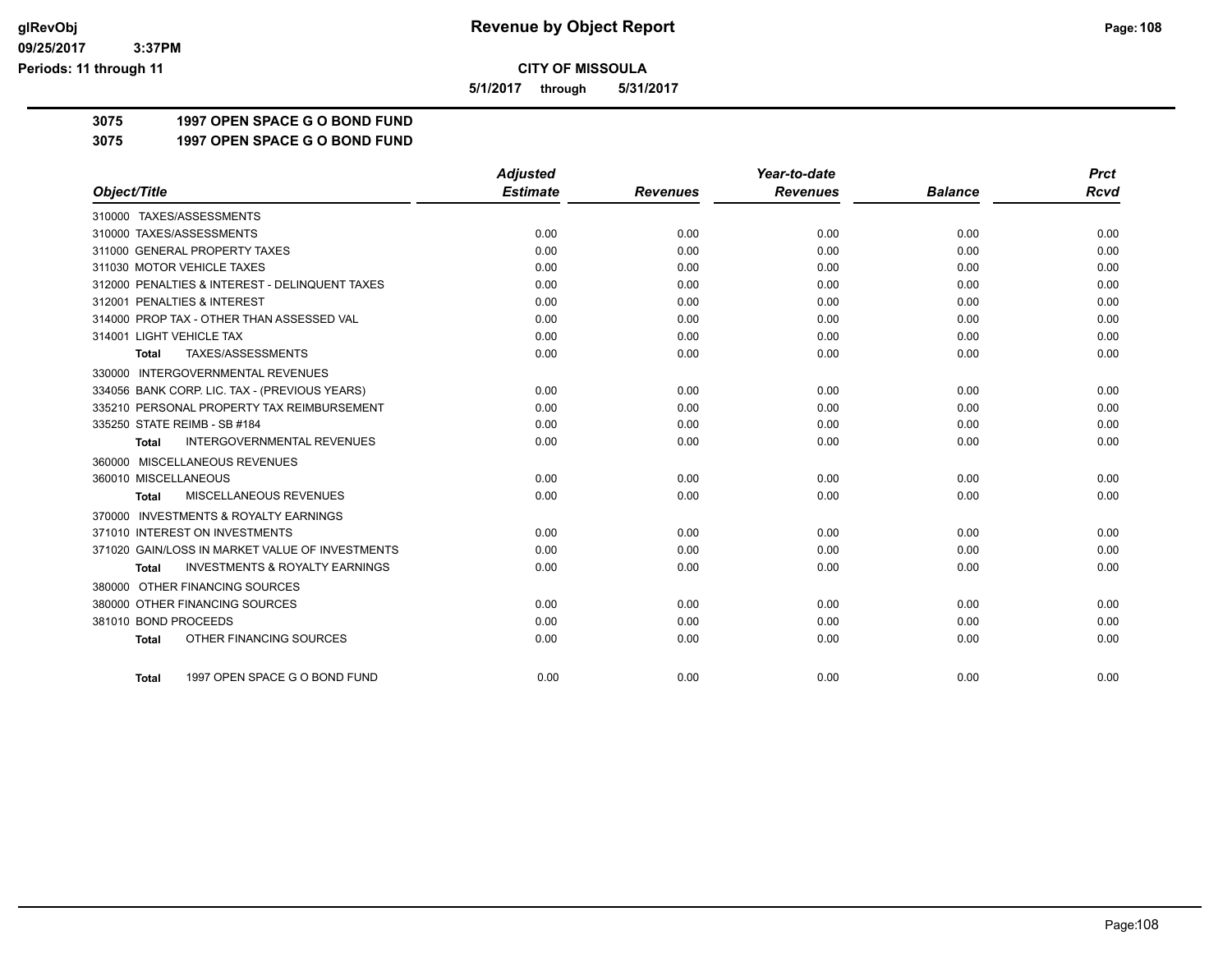**5/1/2017 through 5/31/2017**

# **3075 1997 OPEN SPACE G O BOND FUND**

|                                                           | <b>Adjusted</b> |                 | Year-to-date    |                | <b>Prct</b> |
|-----------------------------------------------------------|-----------------|-----------------|-----------------|----------------|-------------|
| Object/Title                                              | <b>Estimate</b> | <b>Revenues</b> | <b>Revenues</b> | <b>Balance</b> | Rcvd        |
| 310000 TAXES/ASSESSMENTS                                  |                 |                 |                 |                |             |
| 310000 TAXES/ASSESSMENTS                                  | 0.00            | 0.00            | 0.00            | 0.00           | 0.00        |
| 311000 GENERAL PROPERTY TAXES                             | 0.00            | 0.00            | 0.00            | 0.00           | 0.00        |
| 311030 MOTOR VEHICLE TAXES                                | 0.00            | 0.00            | 0.00            | 0.00           | 0.00        |
| 312000 PENALTIES & INTEREST - DELINQUENT TAXES            | 0.00            | 0.00            | 0.00            | 0.00           | 0.00        |
| 312001 PENALTIES & INTEREST                               | 0.00            | 0.00            | 0.00            | 0.00           | 0.00        |
| 314000 PROP TAX - OTHER THAN ASSESSED VAL                 | 0.00            | 0.00            | 0.00            | 0.00           | 0.00        |
| 314001 LIGHT VEHICLE TAX                                  | 0.00            | 0.00            | 0.00            | 0.00           | 0.00        |
| TAXES/ASSESSMENTS<br><b>Total</b>                         | 0.00            | 0.00            | 0.00            | 0.00           | 0.00        |
| 330000 INTERGOVERNMENTAL REVENUES                         |                 |                 |                 |                |             |
| 334056 BANK CORP. LIC. TAX - (PREVIOUS YEARS)             | 0.00            | 0.00            | 0.00            | 0.00           | 0.00        |
| 335210 PERSONAL PROPERTY TAX REIMBURSEMENT                | 0.00            | 0.00            | 0.00            | 0.00           | 0.00        |
| 335250 STATE REIMB - SB #184                              | 0.00            | 0.00            | 0.00            | 0.00           | 0.00        |
| <b>INTERGOVERNMENTAL REVENUES</b><br><b>Total</b>         | 0.00            | 0.00            | 0.00            | 0.00           | 0.00        |
| 360000 MISCELLANEOUS REVENUES                             |                 |                 |                 |                |             |
| 360010 MISCELLANEOUS                                      | 0.00            | 0.00            | 0.00            | 0.00           | 0.00        |
| <b>MISCELLANEOUS REVENUES</b><br><b>Total</b>             | 0.00            | 0.00            | 0.00            | 0.00           | 0.00        |
| 370000 INVESTMENTS & ROYALTY EARNINGS                     |                 |                 |                 |                |             |
| 371010 INTEREST ON INVESTMENTS                            | 0.00            | 0.00            | 0.00            | 0.00           | 0.00        |
| 371020 GAIN/LOSS IN MARKET VALUE OF INVESTMENT            | 0.00            | 0.00            | 0.00            | 0.00           | 0.00        |
| <b>INVESTMENTS &amp; ROYALTY EARNINGS</b><br><b>Total</b> | 0.00            | 0.00            | 0.00            | 0.00           | 0.00        |
| 380000 OTHER FINANCING SOURCES                            |                 |                 |                 |                |             |
| 380000 OTHER FINANCING SOURCES                            | 0.00            | 0.00            | 0.00            | 0.00           | 0.00        |
| 381010 BOND PROCEEDS                                      | 0.00            | 0.00            | 0.00            | 0.00           | 0.00        |
| OTHER FINANCING SOURCES<br><b>Total</b>                   | 0.00            | 0.00            | 0.00            | 0.00           | 0.00        |
| 1997 OPEN SPACE G O BOND FUND<br><b>Total</b>             | 0.00            | 0.00            | 0.00            | 0.00           | 0.00        |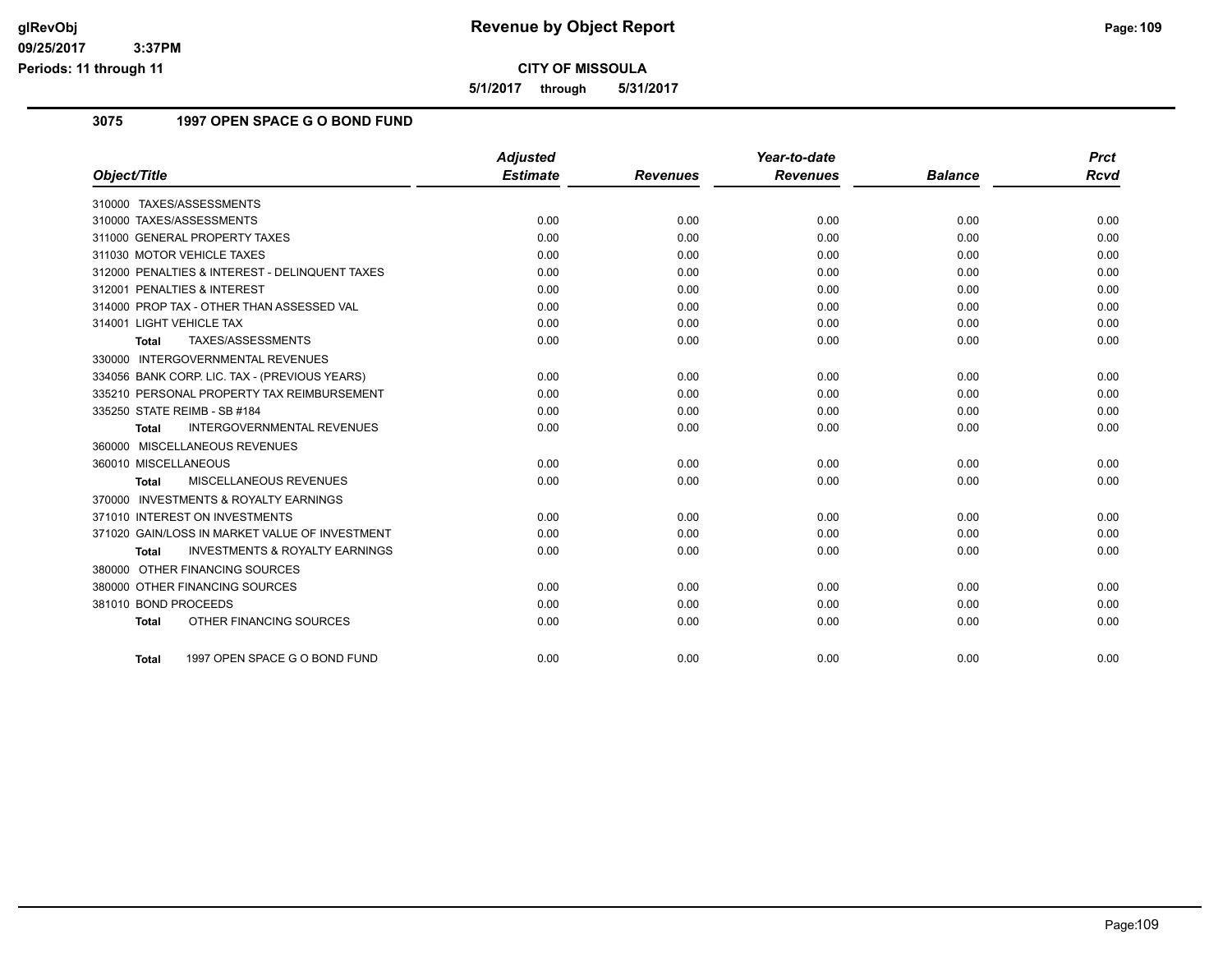**5/1/2017 through 5/31/2017**

# **3080 1994 FIRE EQUIP/CITY HALLS REFUND BOND F**

**3080 1994 FIRE EQUIP/CITY HALLS REFUND BOND F**

|                                                           | <b>Adjusted</b> |                 | Year-to-date    |                | <b>Prct</b> |
|-----------------------------------------------------------|-----------------|-----------------|-----------------|----------------|-------------|
| Object/Title                                              | <b>Estimate</b> | <b>Revenues</b> | <b>Revenues</b> | <b>Balance</b> | <b>Rcvd</b> |
| 310000 TAXES/ASSESSMENTS                                  |                 |                 |                 |                |             |
| 310000 TAXES/ASSESSMENTS                                  | 0.00            | 0.00            | 0.00            | 0.00           | 0.00        |
| 311000 GENERAL PROPERTY TAXES                             | 0.00            | 0.00            | 0.00            | 0.00           | 0.00        |
| 311030 MOTOR VEHICLE TAXES                                | 0.00            | 0.00            | 0.00            | 0.00           | 0.00        |
| 312000 PENALTIES & INTEREST - DELINQUENT TAXES            | 0.00            | 0.00            | 0.00            | 0.00           | 0.00        |
| 312001 PENALTIES & INTEREST                               | 0.00            | 0.00            | 0.00            | 0.00           | 0.00        |
| 314000 PROP TAX - OTHER THAN ASSESSED VAL                 | 0.00            | 0.00            | 0.00            | 0.00           | 0.00        |
| 314001 LIGHT VEHICLE TAX                                  | 0.00            | 0.00            | 0.00            | 0.00           | 0.00        |
| TAXES/ASSESSMENTS<br>Total                                | 0.00            | 0.00            | 0.00            | 0.00           | 0.00        |
| 330000 INTERGOVERNMENTAL REVENUES                         |                 |                 |                 |                |             |
| 334056 BANK CORP. LIC. TAX - (PREVIOUS YEARS)             | 0.00            | 0.00            | 0.00            | 0.00           | 0.00        |
| 335210 PERSONAL PROPERTY TAX REIMBURSEMENT                | 0.00            | 0.00            | 0.00            | 0.00           | 0.00        |
| 335250 STATE REIMB - SB #184                              | 0.00            | 0.00            | 0.00            | 0.00           | 0.00        |
| <b>INTERGOVERNMENTAL REVENUES</b><br><b>Total</b>         | 0.00            | 0.00            | 0.00            | 0.00           | 0.00        |
| 360000 MISCELLANEOUS REVENUES                             |                 |                 |                 |                |             |
| 360010 MISCELLANEOUS                                      | 0.00            | 0.00            | 0.00            | 0.00           | 0.00        |
| MISCELLANEOUS REVENUES<br><b>Total</b>                    | 0.00            | 0.00            | 0.00            | 0.00           | 0.00        |
| <b>INVESTMENTS &amp; ROYALTY EARNINGS</b><br>370000       |                 |                 |                 |                |             |
| 371010 INTEREST ON INVESTMENTS                            | 0.00            | 0.00            | 0.00            | 0.00           | 0.00        |
| 371020 GAIN/LOSS IN MARKET VALUE OF INVESTMENTS           | 0.00            | 0.00            | 0.00            | 0.00           | 0.00        |
| <b>INVESTMENTS &amp; ROYALTY EARNINGS</b><br><b>Total</b> | 0.00            | 0.00            | 0.00            | 0.00           | 0.00        |
| 380000 OTHER FINANCING SOURCES                            |                 |                 |                 |                |             |
| 380000 OTHER FINANCING SOURCES                            | 0.00            | 0.00            | 0.00            | 0.00           | 0.00        |
| 381010 BOND PROCEEDS                                      | 0.00            | 0.00            | 0.00            | 0.00           | 0.00        |
| OTHER FINANCING SOURCES<br><b>Total</b>                   | 0.00            | 0.00            | 0.00            | 0.00           | 0.00        |
|                                                           |                 |                 |                 |                |             |
| 1994 FIRE EQUIP/CITY HALLS REFUND BONI<br><b>Total</b>    | 0.00            | 0.00            | 0.00            | 0.00           | 0.00        |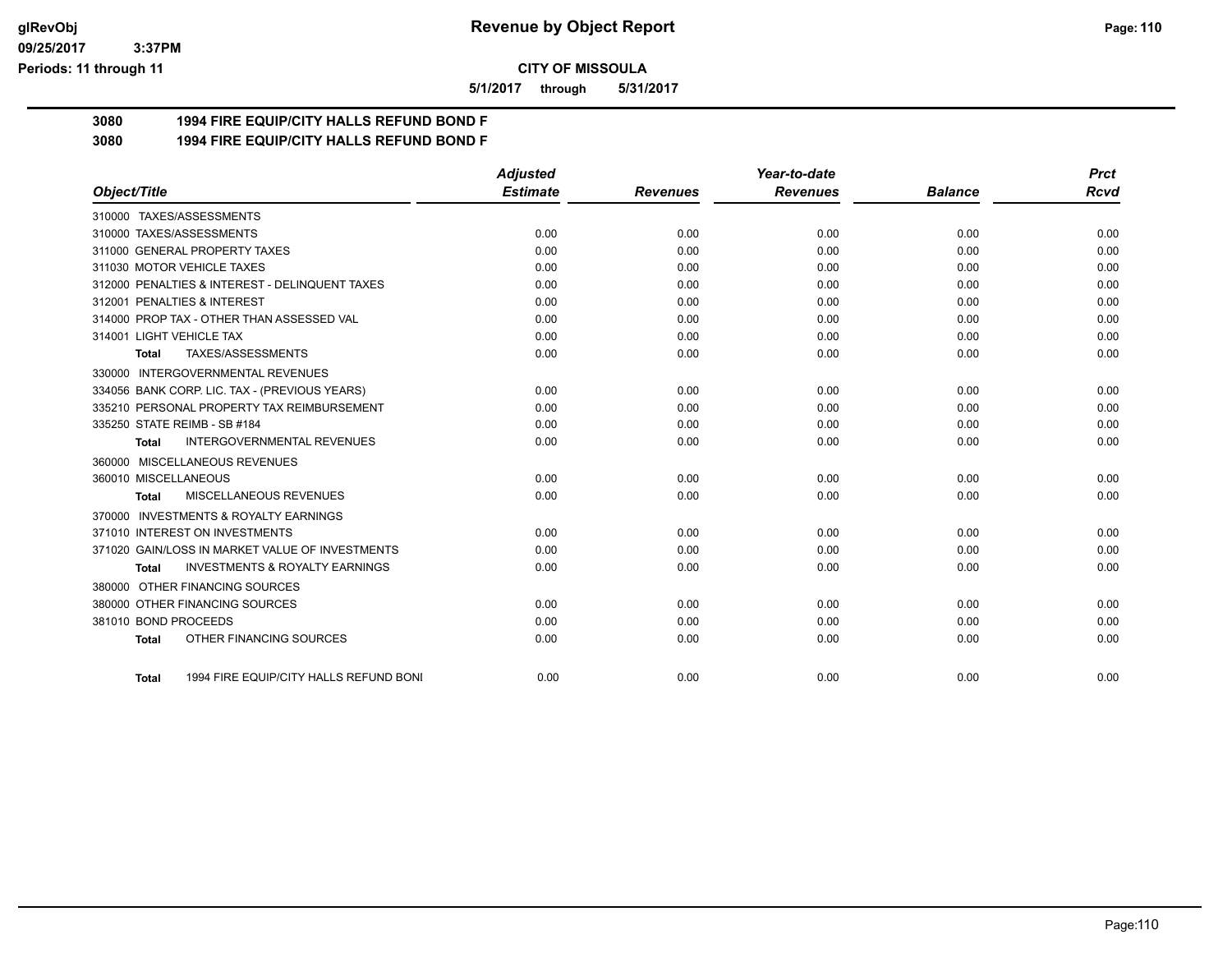**5/1/2017 through 5/31/2017**

# **3080 1994 FIRE EQUIP/CITY HALLS REFUND BOND F**

|                                                           | <b>Adjusted</b> |                 | Year-to-date    |                | <b>Prct</b> |
|-----------------------------------------------------------|-----------------|-----------------|-----------------|----------------|-------------|
| Object/Title                                              | <b>Estimate</b> | <b>Revenues</b> | <b>Revenues</b> | <b>Balance</b> | <b>Rcvd</b> |
| 310000 TAXES/ASSESSMENTS                                  |                 |                 |                 |                |             |
| 310000 TAXES/ASSESSMENTS                                  | 0.00            | 0.00            | 0.00            | 0.00           | 0.00        |
| 311000 GENERAL PROPERTY TAXES                             | 0.00            | 0.00            | 0.00            | 0.00           | 0.00        |
| 311030 MOTOR VEHICLE TAXES                                | 0.00            | 0.00            | 0.00            | 0.00           | 0.00        |
| 312000 PENALTIES & INTEREST - DELINQUENT TAXES            | 0.00            | 0.00            | 0.00            | 0.00           | 0.00        |
| 312001 PENALTIES & INTEREST                               | 0.00            | 0.00            | 0.00            | 0.00           | 0.00        |
| 314000 PROP TAX - OTHER THAN ASSESSED VAL                 | 0.00            | 0.00            | 0.00            | 0.00           | 0.00        |
| 314001 LIGHT VEHICLE TAX                                  | 0.00            | 0.00            | 0.00            | 0.00           | 0.00        |
| TAXES/ASSESSMENTS<br><b>Total</b>                         | 0.00            | 0.00            | 0.00            | 0.00           | 0.00        |
| 330000 INTERGOVERNMENTAL REVENUES                         |                 |                 |                 |                |             |
| 334056 BANK CORP. LIC. TAX - (PREVIOUS YEARS)             | 0.00            | 0.00            | 0.00            | 0.00           | 0.00        |
| 335210 PERSONAL PROPERTY TAX REIMBURSEMENT                | 0.00            | 0.00            | 0.00            | 0.00           | 0.00        |
| 335250 STATE REIMB - SB #184                              | 0.00            | 0.00            | 0.00            | 0.00           | 0.00        |
| <b>INTERGOVERNMENTAL REVENUES</b><br><b>Total</b>         | 0.00            | 0.00            | 0.00            | 0.00           | 0.00        |
| 360000 MISCELLANEOUS REVENUES                             |                 |                 |                 |                |             |
| 360010 MISCELLANEOUS                                      | 0.00            | 0.00            | 0.00            | 0.00           | 0.00        |
| <b>MISCELLANEOUS REVENUES</b><br><b>Total</b>             | 0.00            | 0.00            | 0.00            | 0.00           | 0.00        |
| 370000 INVESTMENTS & ROYALTY EARNINGS                     |                 |                 |                 |                |             |
| 371010 INTEREST ON INVESTMENTS                            | 0.00            | 0.00            | 0.00            | 0.00           | 0.00        |
| 371020 GAIN/LOSS IN MARKET VALUE OF INVESTMENT            | 0.00            | 0.00            | 0.00            | 0.00           | 0.00        |
| <b>INVESTMENTS &amp; ROYALTY EARNINGS</b><br><b>Total</b> | 0.00            | 0.00            | 0.00            | 0.00           | 0.00        |
| 380000 OTHER FINANCING SOURCES                            |                 |                 |                 |                |             |
| 380000 OTHER FINANCING SOURCES                            | 0.00            | 0.00            | 0.00            | 0.00           | 0.00        |
| 381010 BOND PROCEEDS                                      | 0.00            | 0.00            | 0.00            | 0.00           | 0.00        |
| OTHER FINANCING SOURCES<br><b>Total</b>                   | 0.00            | 0.00            | 0.00            | 0.00           | 0.00        |
| 1994 FIRE EQUIP/CITY HALLS REFUND BON<br>Total            | 0.00            | 0.00            | 0.00            | 0.00           | 0.00        |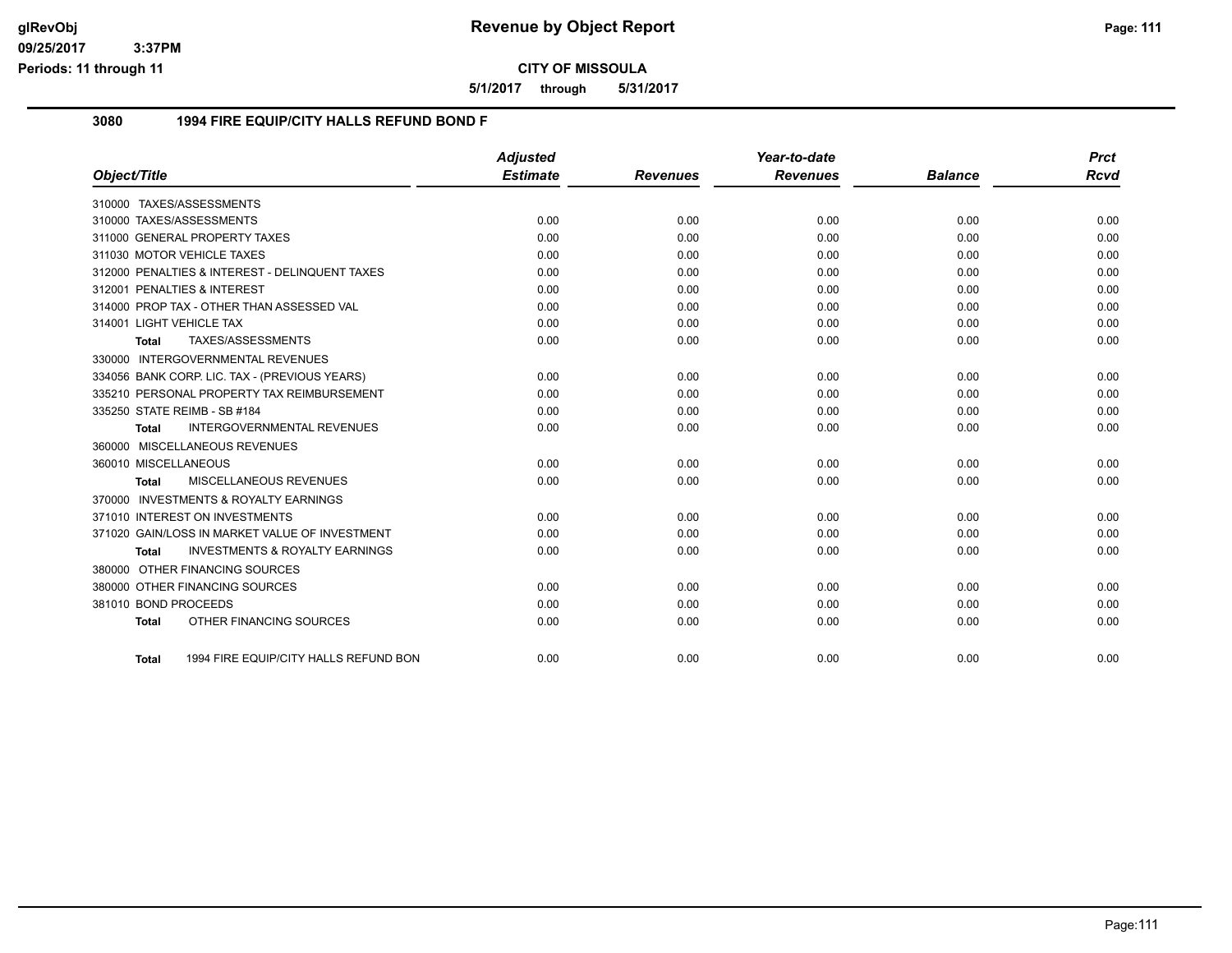**5/1/2017 through 5/31/2017**

# **3085 1993 FIRE STATION G O BOND FUND**

**3085 1993 FIRE STATION G O BOND FUND**

|                                                           | <b>Adjusted</b> |                 | Year-to-date    |                | <b>Prct</b> |
|-----------------------------------------------------------|-----------------|-----------------|-----------------|----------------|-------------|
| Object/Title                                              | <b>Estimate</b> | <b>Revenues</b> | <b>Revenues</b> | <b>Balance</b> | <b>Rcvd</b> |
| 310000 TAXES/ASSESSMENTS                                  |                 |                 |                 |                |             |
| 310000 TAXES/ASSESSMENTS                                  | 0.00            | 0.00            | 0.00            | 0.00           | 0.00        |
| 311000 GENERAL PROPERTY TAXES                             | 0.00            | 0.00            | 0.00            | 0.00           | 0.00        |
| 311030 MOTOR VEHICLE TAXES                                | 0.00            | 0.00            | 0.00            | 0.00           | 0.00        |
| 312000 PENALTIES & INTEREST - DELINQUENT TAXES            | 0.00            | 0.00            | 0.00            | 0.00           | 0.00        |
| 312001 PENALTIES & INTEREST                               | 0.00            | 0.00            | 0.00            | 0.00           | 0.00        |
| 314000 PROP TAX - OTHER THAN ASSESSED VAL                 | 0.00            | 0.00            | 0.00            | 0.00           | 0.00        |
| 314001 LIGHT VEHICLE TAX                                  | 0.00            | 0.00            | 0.00            | 0.00           | 0.00        |
| TAXES/ASSESSMENTS<br><b>Total</b>                         | 0.00            | 0.00            | 0.00            | 0.00           | 0.00        |
| <b>INTERGOVERNMENTAL REVENUES</b><br>330000               |                 |                 |                 |                |             |
| 334056 BANK CORP. LIC. TAX - (PREVIOUS YEARS)             | 0.00            | 0.00            | 0.00            | 0.00           | 0.00        |
| 335210 PERSONAL PROPERTY TAX REIMBURSEMENT                | 0.00            | 0.00            | 0.00            | 0.00           | 0.00        |
| 335250 STATE REIMB - SB #184                              | 0.00            | 0.00            | 0.00            | 0.00           | 0.00        |
| <b>INTERGOVERNMENTAL REVENUES</b><br><b>Total</b>         | 0.00            | 0.00            | 0.00            | 0.00           | 0.00        |
| MISCELLANEOUS REVENUES<br>360000                          |                 |                 |                 |                |             |
| 360010 MISCELLANEOUS                                      | 0.00            | 0.00            | 0.00            | 0.00           | 0.00        |
| MISCELLANEOUS REVENUES<br><b>Total</b>                    | 0.00            | 0.00            | 0.00            | 0.00           | 0.00        |
| <b>INVESTMENTS &amp; ROYALTY EARNINGS</b><br>370000       |                 |                 |                 |                |             |
| 371010 INTEREST ON INVESTMENTS                            | 0.00            | 0.00            | 0.00            | 0.00           | 0.00        |
| 371020 GAIN/LOSS IN MARKET VALUE OF INVESTMENTS           | 0.00            | 0.00            | 0.00            | 0.00           | 0.00        |
| <b>INVESTMENTS &amp; ROYALTY EARNINGS</b><br><b>Total</b> | 0.00            | 0.00            | 0.00            | 0.00           | 0.00        |
| 1993 FIRE STATION G O BOND FUND<br><b>Total</b>           | 0.00            | 0.00            | 0.00            | 0.00           | 0.00        |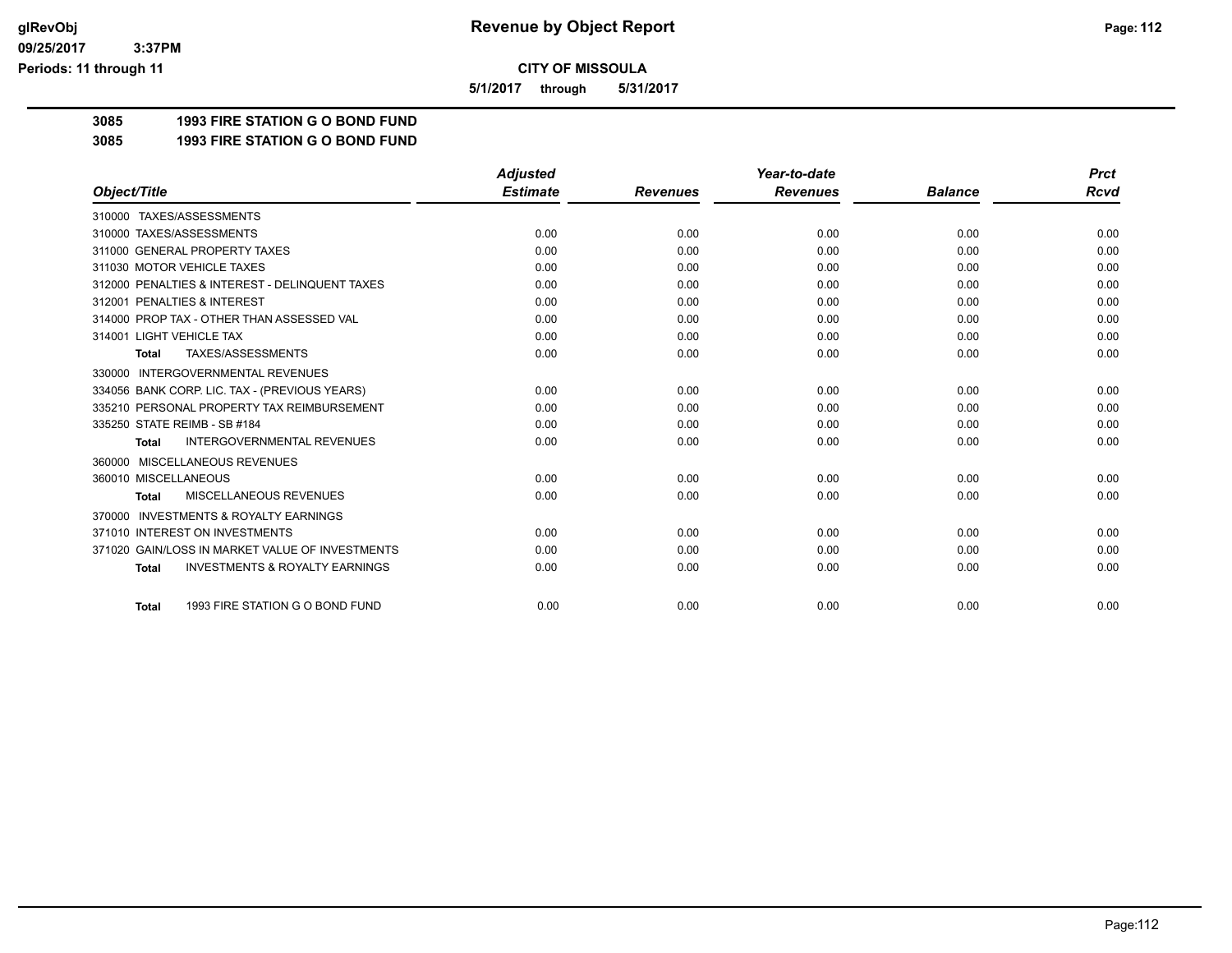**5/1/2017 through 5/31/2017**

# **3085 1993 FIRE STATION G O BOND FUND**

|                                                           | <b>Adjusted</b> |                 | Year-to-date    |                | <b>Prct</b> |
|-----------------------------------------------------------|-----------------|-----------------|-----------------|----------------|-------------|
| Object/Title                                              | <b>Estimate</b> | <b>Revenues</b> | <b>Revenues</b> | <b>Balance</b> | Rcvd        |
| 310000 TAXES/ASSESSMENTS                                  |                 |                 |                 |                |             |
| 310000 TAXES/ASSESSMENTS                                  | 0.00            | 0.00            | 0.00            | 0.00           | 0.00        |
| 311000 GENERAL PROPERTY TAXES                             | 0.00            | 0.00            | 0.00            | 0.00           | 0.00        |
| 311030 MOTOR VEHICLE TAXES                                | 0.00            | 0.00            | 0.00            | 0.00           | 0.00        |
| 312000 PENALTIES & INTEREST - DELINQUENT TAXES            | 0.00            | 0.00            | 0.00            | 0.00           | 0.00        |
| 312001 PENALTIES & INTEREST                               | 0.00            | 0.00            | 0.00            | 0.00           | 0.00        |
| 314000 PROP TAX - OTHER THAN ASSESSED VAL                 | 0.00            | 0.00            | 0.00            | 0.00           | 0.00        |
| 314001 LIGHT VEHICLE TAX                                  | 0.00            | 0.00            | 0.00            | 0.00           | 0.00        |
| TAXES/ASSESSMENTS<br>Total                                | 0.00            | 0.00            | 0.00            | 0.00           | 0.00        |
| 330000 INTERGOVERNMENTAL REVENUES                         |                 |                 |                 |                |             |
| 334056 BANK CORP. LIC. TAX - (PREVIOUS YEARS)             | 0.00            | 0.00            | 0.00            | 0.00           | 0.00        |
| 335210 PERSONAL PROPERTY TAX REIMBURSEMENT                | 0.00            | 0.00            | 0.00            | 0.00           | 0.00        |
| 335250 STATE REIMB - SB #184                              | 0.00            | 0.00            | 0.00            | 0.00           | 0.00        |
| <b>INTERGOVERNMENTAL REVENUES</b><br><b>Total</b>         | 0.00            | 0.00            | 0.00            | 0.00           | 0.00        |
| 360000 MISCELLANEOUS REVENUES                             |                 |                 |                 |                |             |
| 360010 MISCELLANEOUS                                      | 0.00            | 0.00            | 0.00            | 0.00           | 0.00        |
| MISCELLANEOUS REVENUES<br><b>Total</b>                    | 0.00            | 0.00            | 0.00            | 0.00           | 0.00        |
| 370000 INVESTMENTS & ROYALTY EARNINGS                     |                 |                 |                 |                |             |
| 371010 INTEREST ON INVESTMENTS                            | 0.00            | 0.00            | 0.00            | 0.00           | 0.00        |
| 371020 GAIN/LOSS IN MARKET VALUE OF INVESTMENT            | 0.00            | 0.00            | 0.00            | 0.00           | 0.00        |
| <b>INVESTMENTS &amp; ROYALTY EARNINGS</b><br><b>Total</b> | 0.00            | 0.00            | 0.00            | 0.00           | 0.00        |
| 1993 FIRE STATION G O BOND FUND<br>Total                  | 0.00            | 0.00            | 0.00            | 0.00           | 0.00        |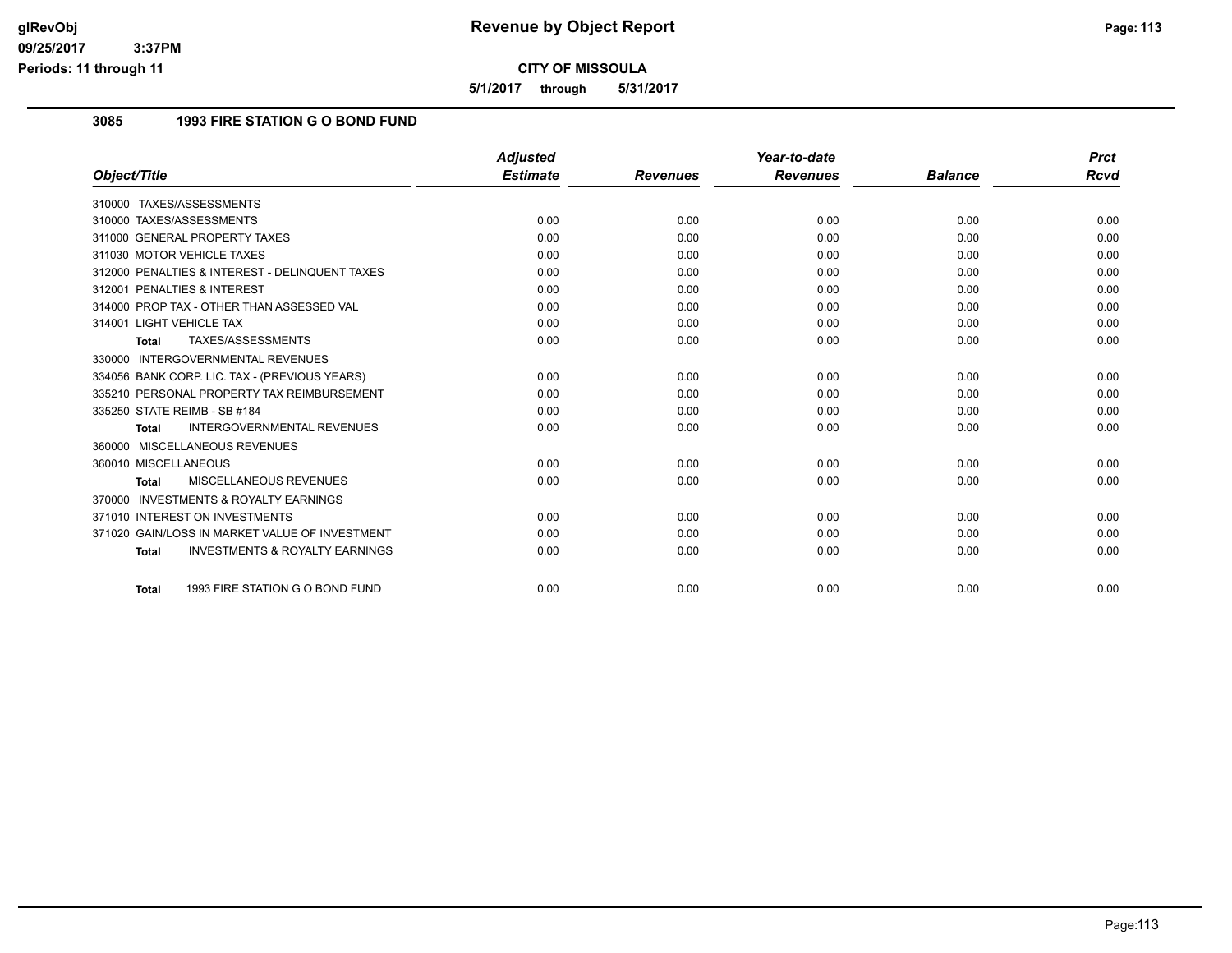**5/1/2017 through 5/31/2017**

**3090 2004 AQUATICS BOND**

**3090 2004 AQUATICS BOND**

|                                                           | <b>Adjusted</b> |                 | Year-to-date    |                | <b>Prct</b> |
|-----------------------------------------------------------|-----------------|-----------------|-----------------|----------------|-------------|
| Object/Title                                              | <b>Estimate</b> | <b>Revenues</b> | <b>Revenues</b> | <b>Balance</b> | <b>Rcvd</b> |
| 310000 TAXES/ASSESSMENTS                                  |                 |                 |                 |                |             |
| 310000 TAXES/ASSESSMENTS                                  | 0.00            | 0.00            | 0.00            | 0.00           | 0.00        |
| 311000 GENERAL PROPERTY TAXES                             | 0.00            | 0.00            | 0.00            | 0.00           | 0.00        |
| 311030 MOTOR VEHICLE TAXES                                | 0.00            | 0.00            | 0.00            | 0.00           | 0.00        |
| 312000 PENALTIES & INTEREST - DELINQUENT TAXES            | 0.00            | 0.00            | 0.00            | 0.00           | 0.00        |
| 312001 PENALTIES & INTEREST                               | 0.00            | 0.00            | 115.02          | $-115.02$      | 0.00        |
| 314000 PROP TAX - OTHER THAN ASSESSED VAL                 | 0.00            | 0.00            | 0.00            | 0.00           | 0.00        |
| 314001 LIGHT VEHICLE TAX                                  | 0.00            | 0.00            | 0.00            | 0.00           | 0.00        |
| TAXES/ASSESSMENTS<br><b>Total</b>                         | 0.00            | 0.00            | 115.02          | $-115.02$      | 0.00        |
| 330000 INTERGOVERNMENTAL REVENUES                         |                 |                 |                 |                |             |
| 334056 BANK CORP. LIC. TAX - (PREVIOUS YEARS)             | 0.00            | 0.00            | 0.00            | 0.00           | 0.00        |
| 335210 PERSONAL PROPERTY TAX REIMBURSEMENT                | 0.00            | 0.00            | 0.00            | 0.00           | 0.00        |
| 335250 STATE REIMB - SB #184                              | 0.00            | 0.00            | 0.00            | 0.00           | 0.00        |
| <b>INTERGOVERNMENTAL REVENUES</b><br><b>Total</b>         | 0.00            | 0.00            | 0.00            | 0.00           | 0.00        |
| MISCELLANEOUS REVENUES<br>360000                          |                 |                 |                 |                |             |
| 360010 MISCELLANEOUS                                      | 0.00            | 0.00            | 0.00            | 0.00           | 0.00        |
| MISCELLANEOUS REVENUES<br><b>Total</b>                    | 0.00            | 0.00            | 0.00            | 0.00           | 0.00        |
| <b>INVESTMENTS &amp; ROYALTY EARNINGS</b><br>370000       |                 |                 |                 |                |             |
| 371010 INTEREST ON INVESTMENTS                            | 0.00            | 0.00            | 0.00            | 0.00           | 0.00        |
| 371020 GAIN/LOSS IN MARKET VALUE OF INVESTMENTS           | 0.00            | 0.00            | 0.00            | 0.00           | 0.00        |
| <b>INVESTMENTS &amp; ROYALTY EARNINGS</b><br><b>Total</b> | 0.00            | 0.00            | 0.00            | 0.00           | 0.00        |
| OTHER FINANCING SOURCES<br>380000                         |                 |                 |                 |                |             |
| 383043 TRANSFERS FROM IMPACT FEES                         | 0.00            | 0.00            | 0.00            | 0.00           | 0.00        |
| OTHER FINANCING SOURCES<br><b>Total</b>                   | 0.00            | 0.00            | 0.00            | 0.00           | 0.00        |
| 2004 AQUATICS BOND<br><b>Total</b>                        | 0.00            | 0.00            | 115.02          | $-115.02$      | 0.00        |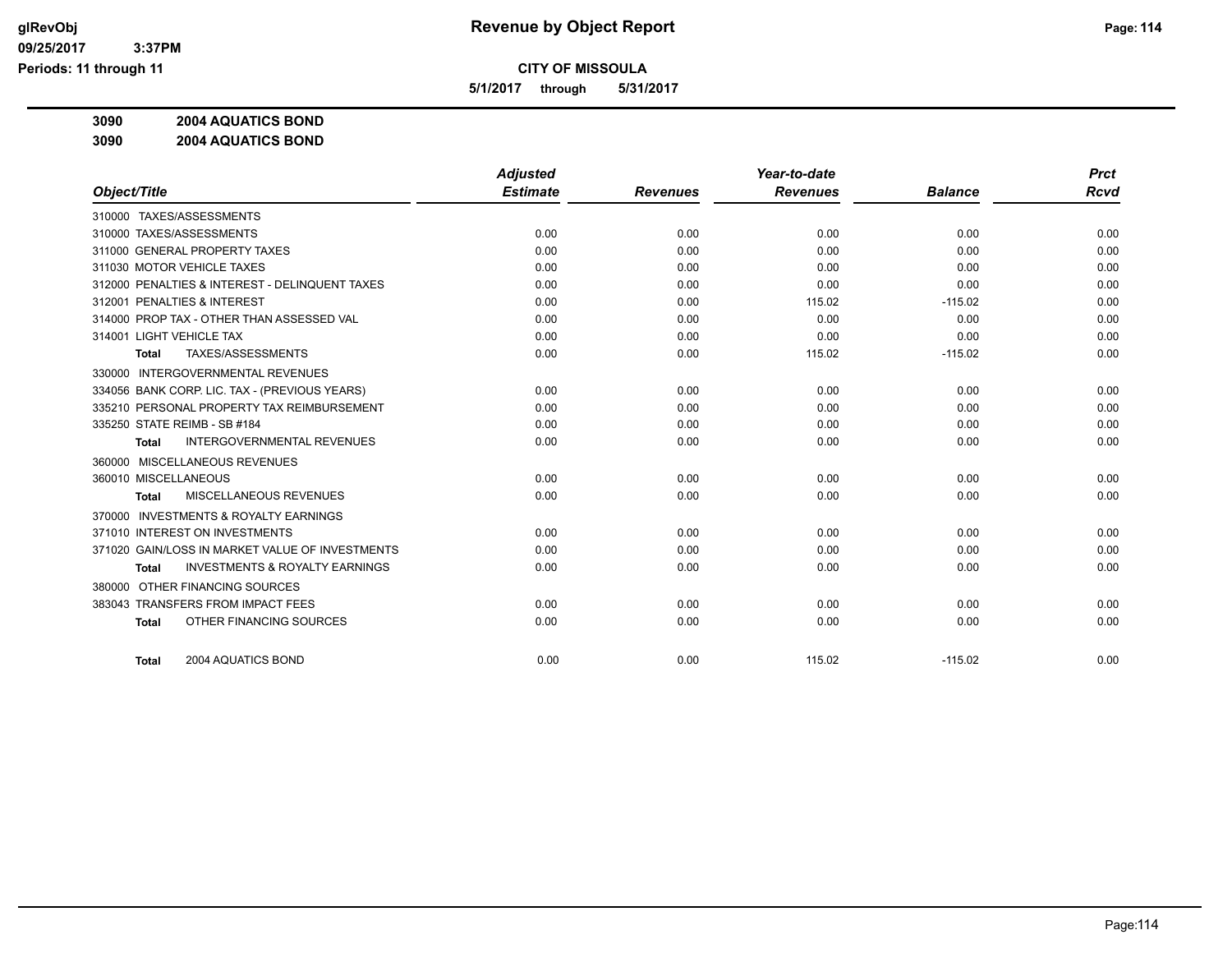**Periods: 11 through 11**

**CITY OF MISSOULA**

**5/1/2017 through 5/31/2017**

# **3090 2004 AQUATICS BOND**

|                                                           | <b>Adjusted</b> |                 | Year-to-date    |                | <b>Prct</b> |
|-----------------------------------------------------------|-----------------|-----------------|-----------------|----------------|-------------|
| Object/Title                                              | <b>Estimate</b> | <b>Revenues</b> | <b>Revenues</b> | <b>Balance</b> | <b>Rcvd</b> |
| 310000 TAXES/ASSESSMENTS                                  |                 |                 |                 |                |             |
| 310000 TAXES/ASSESSMENTS                                  | 0.00            | 0.00            | 0.00            | 0.00           | 0.00        |
| 311000 GENERAL PROPERTY TAXES                             | 0.00            | 0.00            | 0.00            | 0.00           | 0.00        |
| 311030 MOTOR VEHICLE TAXES                                | 0.00            | 0.00            | 0.00            | 0.00           | 0.00        |
| 312000 PENALTIES & INTEREST - DELINQUENT TAXES            | 0.00            | 0.00            | 0.00            | 0.00           | 0.00        |
| 312001 PENALTIES & INTEREST                               | 0.00            | 0.00            | 115.02          | $-115.02$      | 0.00        |
| 314000 PROP TAX - OTHER THAN ASSESSED VAL                 | 0.00            | 0.00            | 0.00            | 0.00           | 0.00        |
| 314001 LIGHT VEHICLE TAX                                  | 0.00            | 0.00            | 0.00            | 0.00           | 0.00        |
| TAXES/ASSESSMENTS<br>Total                                | 0.00            | 0.00            | 115.02          | $-115.02$      | 0.00        |
| 330000 INTERGOVERNMENTAL REVENUES                         |                 |                 |                 |                |             |
| 334056 BANK CORP. LIC. TAX - (PREVIOUS YEARS)             | 0.00            | 0.00            | 0.00            | 0.00           | 0.00        |
| 335210 PERSONAL PROPERTY TAX REIMBURSEMENT                | 0.00            | 0.00            | 0.00            | 0.00           | 0.00        |
| 335250 STATE REIMB - SB #184                              | 0.00            | 0.00            | 0.00            | 0.00           | 0.00        |
| <b>INTERGOVERNMENTAL REVENUES</b><br><b>Total</b>         | 0.00            | 0.00            | 0.00            | 0.00           | 0.00        |
| 360000 MISCELLANEOUS REVENUES                             |                 |                 |                 |                |             |
| 360010 MISCELLANEOUS                                      | 0.00            | 0.00            | 0.00            | 0.00           | 0.00        |
| MISCELLANEOUS REVENUES<br>Total                           | 0.00            | 0.00            | 0.00            | 0.00           | 0.00        |
| 370000 INVESTMENTS & ROYALTY EARNINGS                     |                 |                 |                 |                |             |
| 371010 INTEREST ON INVESTMENTS                            | 0.00            | 0.00            | 0.00            | 0.00           | 0.00        |
| 371020 GAIN/LOSS IN MARKET VALUE OF INVESTMENT            | 0.00            | 0.00            | 0.00            | 0.00           | 0.00        |
| <b>INVESTMENTS &amp; ROYALTY EARNINGS</b><br><b>Total</b> | 0.00            | 0.00            | 0.00            | 0.00           | 0.00        |
| 380000 OTHER FINANCING SOURCES                            |                 |                 |                 |                |             |
| 383043 TRANSFERS FROM IMPACT FEES                         | 0.00            | 0.00            | 0.00            | 0.00           | 0.00        |
| OTHER FINANCING SOURCES<br><b>Total</b>                   | 0.00            | 0.00            | 0.00            | 0.00           | 0.00        |
| 2004 AQUATICS BOND<br><b>Total</b>                        | 0.00            | 0.00            | 115.02          | $-115.02$      | 0.00        |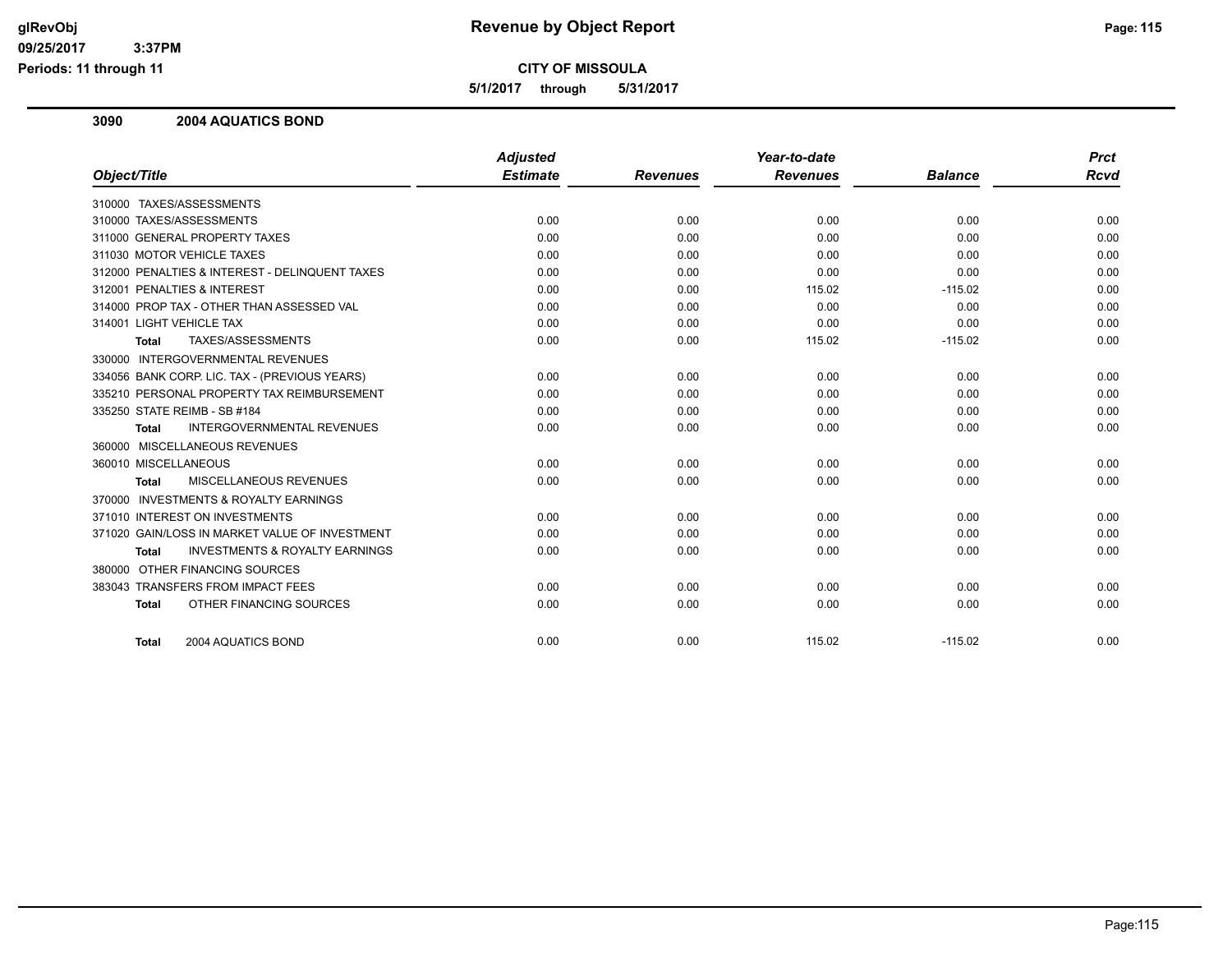**5/1/2017 through 5/31/2017**

# **3091 SERIES 2012A AQUATICS REFUNDING BOND**

# **3091 SERIES 2012A AQUATICS REFUNDING BOND**

|                                                           | <b>Adjusted</b> |                 | Year-to-date    |                | <b>Prct</b> |
|-----------------------------------------------------------|-----------------|-----------------|-----------------|----------------|-------------|
| Object/Title                                              | <b>Estimate</b> | <b>Revenues</b> | <b>Revenues</b> | <b>Balance</b> | Rcvd        |
| 310000 TAXES/ASSESSMENTS                                  |                 |                 |                 |                |             |
| 310000 TAXES/ASSESSMENTS                                  | 0.00            | 0.00            | 0.00            | 0.00           | 0.00        |
| 311000 GENERAL PROPERTY TAXES                             | 593,785.00      | 6,537.61        | 320,128.26      | 273,656.74     | 53.91       |
| 312000 PENALTIES & INTEREST - DELINQUENT TAXES            | 0.00            | 0.00            | 0.00            | 0.00           | 0.00        |
| 312001 PENALTIES & INTEREST                               | 0.00            | 37.21           | 542.88          | $-542.88$      | 0.00        |
| 314000 PROP TAX - OTHER THAN ASSESSED VAL                 | 0.00            | 0.00            | 0.00            | 0.00           | 0.00        |
| TAXES/ASSESSMENTS<br>Total                                | 593,785.00      | 6,574.82        | 320,671.14      | 273,113.86     | 54.00       |
| 360000 MISCELLANEOUS REVENUES                             |                 |                 |                 |                |             |
| 360010 MISCELLANEOUS                                      | 0.00            | 0.00            | 0.00            | 0.00           | 0.00        |
| <b>MISCELLANEOUS REVENUES</b><br>Total                    | 0.00            | 0.00            | 0.00            | 0.00           | 0.00        |
| <b>INVESTMENTS &amp; ROYALTY EARNINGS</b><br>370000       |                 |                 |                 |                |             |
| 371010 INTEREST ON INVESTMENTS                            | 0.00            | 0.00            | 0.00            | 0.00           | 0.00        |
| 371020 GAIN/LOSS IN MARKET VALUE OF INVESTMENTS           | 0.00            | 0.00            | 0.00            | 0.00           | 0.00        |
| <b>INVESTMENTS &amp; ROYALTY EARNINGS</b><br><b>Total</b> | 0.00            | 0.00            | 0.00            | 0.00           | 0.00        |
| OTHER FINANCING SOURCES<br>380000                         |                 |                 |                 |                |             |
| 381010 BOND PROCEEDS                                      | 0.00            | 0.00            | 21,700.00       | $-21,700.00$   | 0.00        |
| OTHER FINANCING SOURCES<br>Total                          | 0.00            | 0.00            | 21,700.00       | $-21,700.00$   | 0.00        |
| SERIES 2012A AQUATICS REFUNDING BONI<br>Total             | 593,785.00      | 6,574.82        | 342,371.14      | 251,413.86     | 57.66       |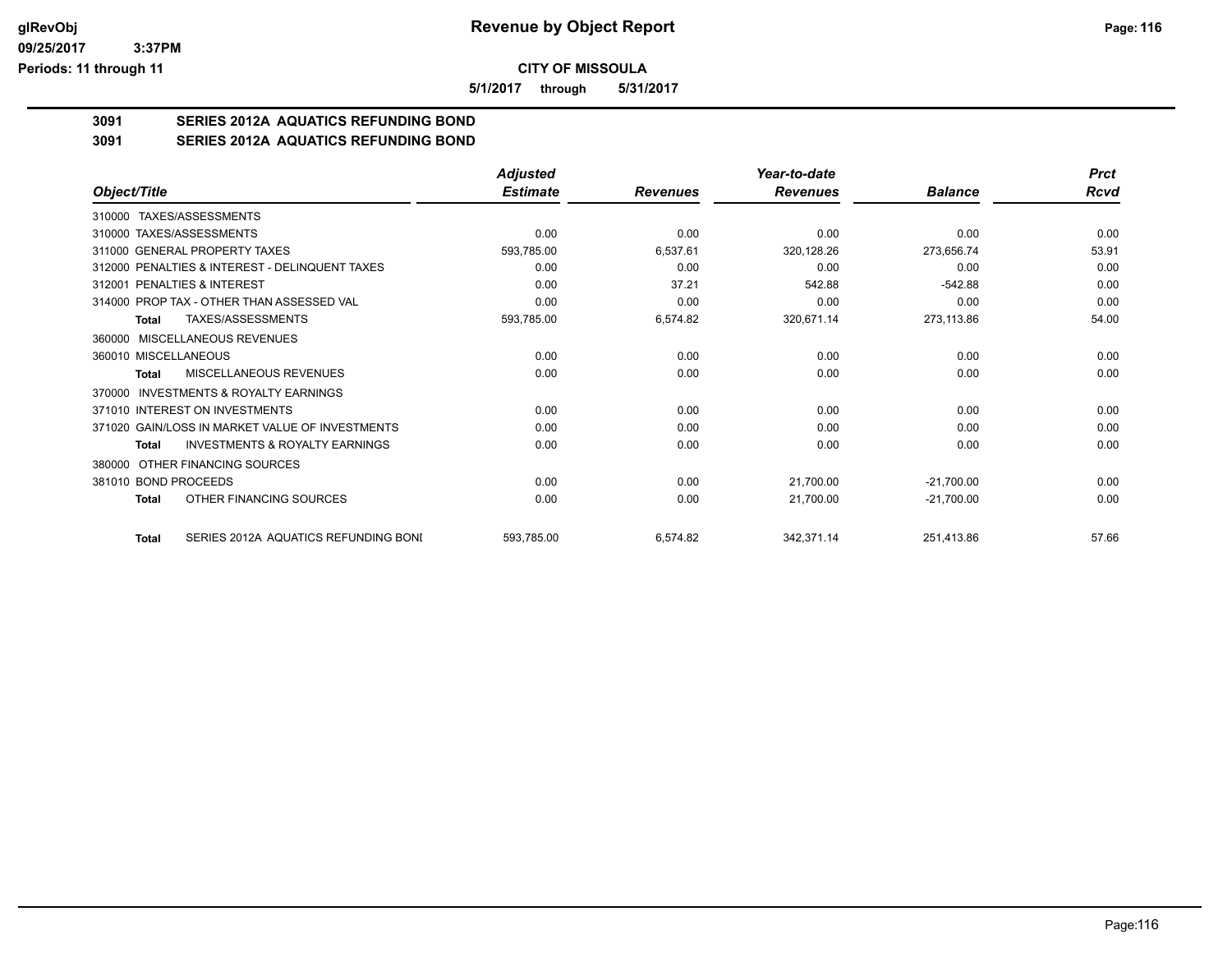**5/1/2017 through 5/31/2017**

# **3091 SERIES 2012A AQUATICS REFUNDING BOND**

|                                                           | <b>Adjusted</b> |                 | Year-to-date    |                | <b>Prct</b> |
|-----------------------------------------------------------|-----------------|-----------------|-----------------|----------------|-------------|
| Object/Title                                              | <b>Estimate</b> | <b>Revenues</b> | <b>Revenues</b> | <b>Balance</b> | <b>Rcvd</b> |
| 310000 TAXES/ASSESSMENTS                                  |                 |                 |                 |                |             |
| 310000 TAXES/ASSESSMENTS                                  | 0.00            | 0.00            | 0.00            | 0.00           | 0.00        |
| 311000 GENERAL PROPERTY TAXES                             | 593,785.00      | 6,537.61        | 320,128.26      | 273,656.74     | 53.91       |
| 312000 PENALTIES & INTEREST - DELINQUENT TAXES            | 0.00            | 0.00            | 0.00            | 0.00           | 0.00        |
| PENALTIES & INTEREST<br>312001                            | 0.00            | 37.21           | 542.88          | $-542.88$      | 0.00        |
| 314000 PROP TAX - OTHER THAN ASSESSED VAL                 | 0.00            | 0.00            | 0.00            | 0.00           | 0.00        |
| TAXES/ASSESSMENTS<br>Total                                | 593,785.00      | 6,574.82        | 320,671.14      | 273,113.86     | 54.00       |
| 360000 MISCELLANEOUS REVENUES                             |                 |                 |                 |                |             |
| 360010 MISCELLANEOUS                                      | 0.00            | 0.00            | 0.00            | 0.00           | 0.00        |
| MISCELLANEOUS REVENUES<br>Total                           | 0.00            | 0.00            | 0.00            | 0.00           | 0.00        |
| <b>INVESTMENTS &amp; ROYALTY EARNINGS</b><br>370000       |                 |                 |                 |                |             |
| 371010 INTEREST ON INVESTMENTS                            | 0.00            | 0.00            | 0.00            | 0.00           | 0.00        |
| 371020 GAIN/LOSS IN MARKET VALUE OF INVESTMENT            | 0.00            | 0.00            | 0.00            | 0.00           | 0.00        |
| <b>INVESTMENTS &amp; ROYALTY EARNINGS</b><br><b>Total</b> | 0.00            | 0.00            | 0.00            | 0.00           | 0.00        |
| OTHER FINANCING SOURCES<br>380000                         |                 |                 |                 |                |             |
| 381010 BOND PROCEEDS                                      | 0.00            | 0.00            | 21,700.00       | $-21,700.00$   | 0.00        |
| OTHER FINANCING SOURCES<br><b>Total</b>                   | 0.00            | 0.00            | 21,700.00       | $-21,700.00$   | 0.00        |
| SERIES 2012A AQUATICS REFUNDING BON<br><b>Total</b>       | 593,785.00      | 6,574.82        | 342,371.14      | 251,413.86     | 57.66       |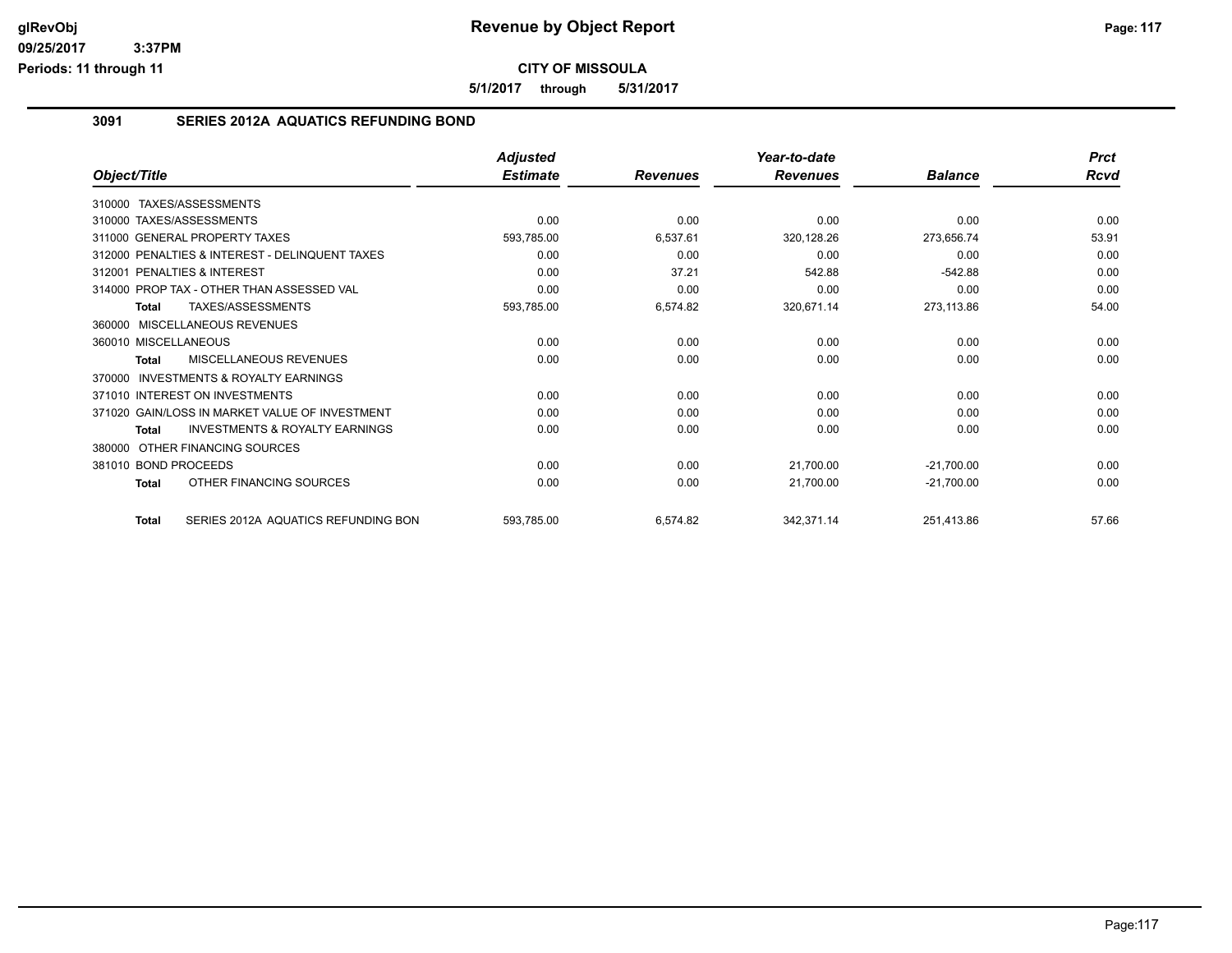**5/1/2017 through 5/31/2017**

# **3092 Series 2013A GO REFUNDING BONDS**

# **3092 Series 2013A GO REFUNDING BONDS**

|                                                     | <b>Adjusted</b> |                 | Year-to-date    |                | <b>Prct</b> |
|-----------------------------------------------------|-----------------|-----------------|-----------------|----------------|-------------|
| Object/Title                                        | <b>Estimate</b> | <b>Revenues</b> | <b>Revenues</b> | <b>Balance</b> | <b>Rcvd</b> |
| TAXES/ASSESSMENTS<br>310000                         |                 |                 |                 |                |             |
| 310000 TAXES/ASSESSMENTS                            | 0.00            | 0.00            | 0.00            | 0.00           | 0.00        |
| 311000 GENERAL PROPERTY TAXES                       | 670,470.00      | 7,384.51        | 361,618.83      | 308,851.17     | 53.94       |
| 312000 PENALTIES & INTEREST - DELINQUENT TAXES      | 0.00            | 0.00            | 0.00            | 0.00           | 0.00        |
| 312001 PENALTIES & INTEREST                         | 0.00            | 41.93           | 497.26          | $-497.26$      | 0.00        |
| <b>TAXES/ASSESSMENTS</b><br>Total                   | 670,470.00      | 7,426.44        | 362,116.09      | 308,353.91     | 54.01       |
| <b>INVESTMENTS &amp; ROYALTY EARNINGS</b><br>370000 |                 |                 |                 |                |             |
| 371010 INTEREST ON INVESTMENTS                      | 0.00            | 0.00            | 0.00            | 0.00           | 0.00        |
| 371020 GAIN/LOSS IN MARKET VALUE OF INVESTMENTS     | 0.00            | 0.00            | 0.00            | 0.00           | 0.00        |
| <b>INVESTMENTS &amp; ROYALTY EARNINGS</b><br>Total  | 0.00            | 0.00            | 0.00            | 0.00           | 0.00        |
| OTHER FINANCING SOURCES<br>380000                   |                 |                 |                 |                |             |
| 381010 BOND PROCEEDS                                | 0.00            | 0.00            | 0.00            | 0.00           | 0.00        |
| OTHER FINANCING SOURCES<br>Total                    | 0.00            | 0.00            | 0.00            | 0.00           | 0.00        |
| Series 2013A GO REFUNDING BONDS<br>Total            | 670,470.00      | 7,426.44        | 362,116.09      | 308,353.91     | 54.01       |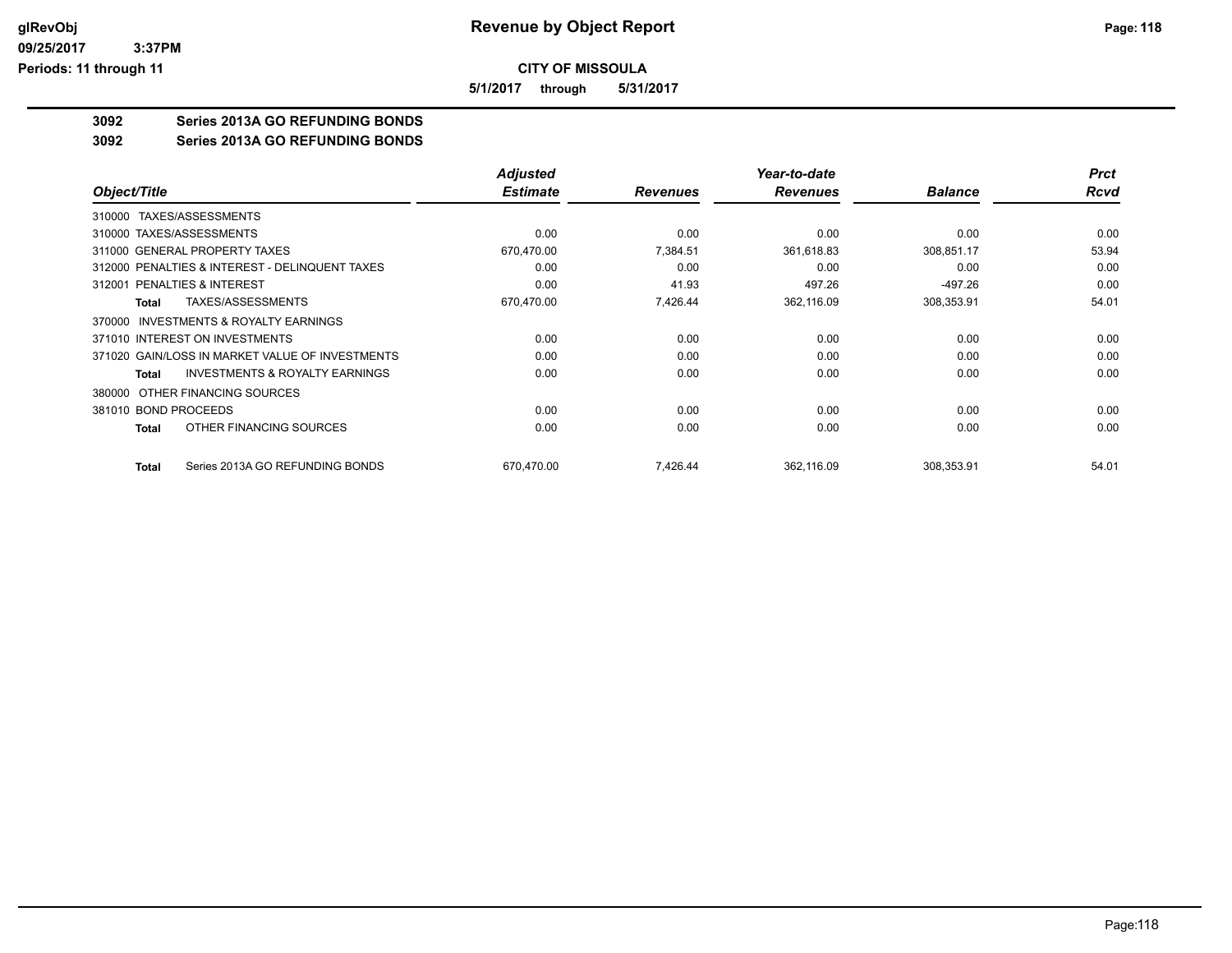**5/1/2017 through 5/31/2017**

# **3092 Series 2013A GO REFUNDING BONDS**

|                                                           | <b>Adjusted</b> |                 | Year-to-date    |                | <b>Prct</b> |
|-----------------------------------------------------------|-----------------|-----------------|-----------------|----------------|-------------|
| Object/Title                                              | <b>Estimate</b> | <b>Revenues</b> | <b>Revenues</b> | <b>Balance</b> | <b>Rcvd</b> |
| 310000 TAXES/ASSESSMENTS                                  |                 |                 |                 |                |             |
| 310000 TAXES/ASSESSMENTS                                  | 0.00            | 0.00            | 0.00            | 0.00           | 0.00        |
| 311000 GENERAL PROPERTY TAXES                             | 670,470.00      | 7,384.51        | 361,618.83      | 308,851.17     | 53.94       |
| 312000 PENALTIES & INTEREST - DELINQUENT TAXES            | 0.00            | 0.00            | 0.00            | 0.00           | 0.00        |
| 312001 PENALTIES & INTEREST                               | 0.00            | 41.93           | 497.26          | $-497.26$      | 0.00        |
| TAXES/ASSESSMENTS<br><b>Total</b>                         | 670,470.00      | 7,426.44        | 362,116.09      | 308,353.91     | 54.01       |
| <b>INVESTMENTS &amp; ROYALTY EARNINGS</b><br>370000       |                 |                 |                 |                |             |
| 371010 INTEREST ON INVESTMENTS                            | 0.00            | 0.00            | 0.00            | 0.00           | 0.00        |
| 371020 GAIN/LOSS IN MARKET VALUE OF INVESTMENT            | 0.00            | 0.00            | 0.00            | 0.00           | 0.00        |
| <b>INVESTMENTS &amp; ROYALTY EARNINGS</b><br><b>Total</b> | 0.00            | 0.00            | 0.00            | 0.00           | 0.00        |
| 380000 OTHER FINANCING SOURCES                            |                 |                 |                 |                |             |
| 381010 BOND PROCEEDS                                      | 0.00            | 0.00            | 0.00            | 0.00           | 0.00        |
| OTHER FINANCING SOURCES<br><b>Total</b>                   | 0.00            | 0.00            | 0.00            | 0.00           | 0.00        |
| Series 2013A GO REFUNDING BONDS<br><b>Total</b>           | 670,470.00      | 7,426.44        | 362,116.09      | 308,353.91     | 54.01       |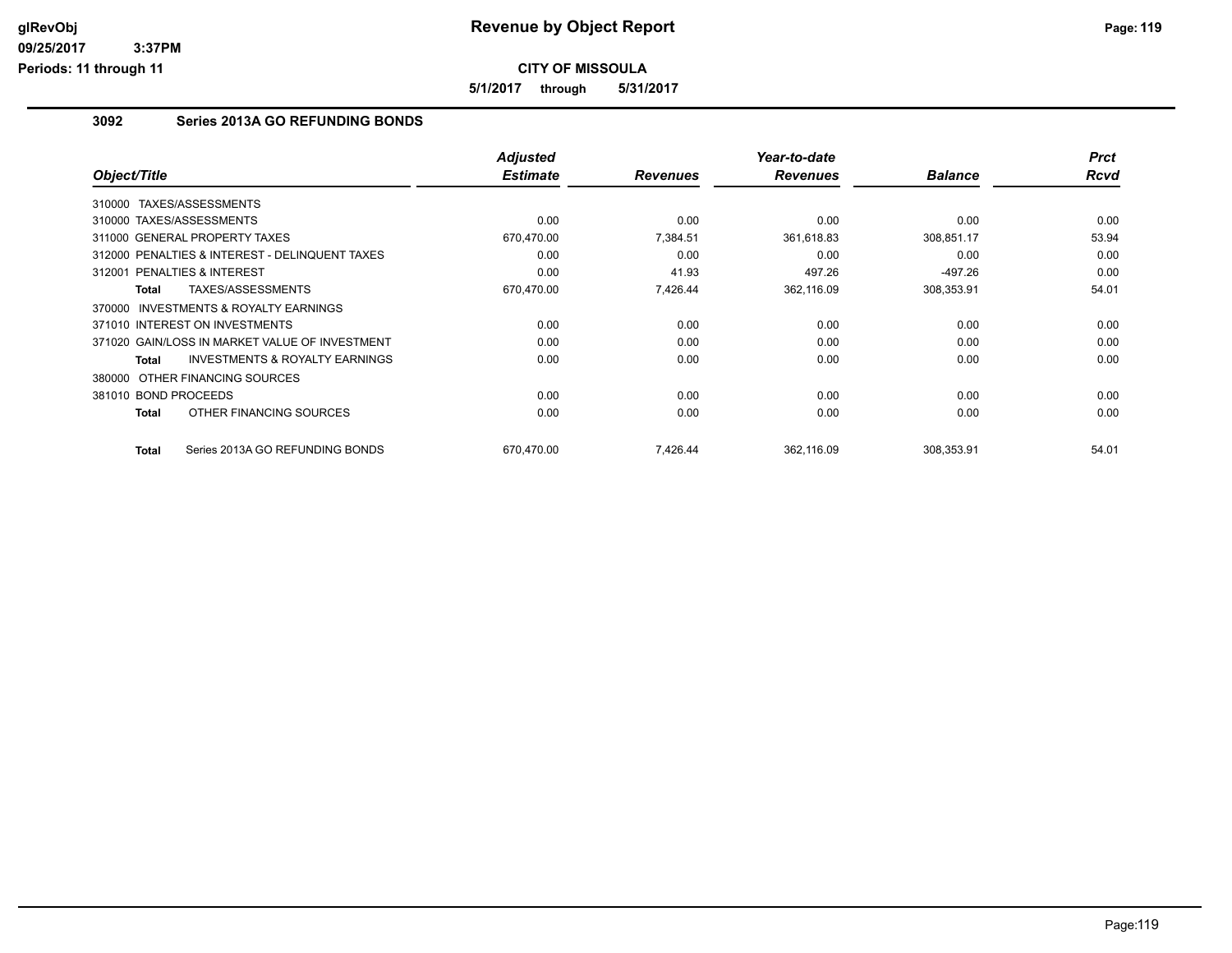**5/1/2017 through 5/31/2017**

# **3095 2004 REFUNDING BONDS DEBT SERVICE**

# **3095 2004 REFUNDING BONDS DEBT SERVICE**

|                                                           | <b>Adjusted</b> |                 | Year-to-date    |                | <b>Prct</b> |
|-----------------------------------------------------------|-----------------|-----------------|-----------------|----------------|-------------|
| Object/Title                                              | <b>Estimate</b> | <b>Revenues</b> | <b>Revenues</b> | <b>Balance</b> | <b>Rcvd</b> |
| 310000 TAXES/ASSESSMENTS                                  |                 |                 |                 |                |             |
| 310000 TAXES/ASSESSMENTS                                  | 0.00            | 0.00            | 0.00            | 0.00           | 0.00        |
| 311000 GENERAL PROPERTY TAXES                             | 0.00            | 1.01            | $-7.51$         | 7.51           | 0.00        |
| 311030 MOTOR VEHICLE TAXES                                | 0.00            | 0.00            | 0.00            | 0.00           | 0.00        |
| 312000 PENALTIES & INTEREST - DELINQUENT TAXES            | 0.00            | 0.00            | 0.00            | 0.00           | 0.00        |
| 312001 PENALTIES & INTEREST                               | 0.00            | 0.34            | 3.44            | $-3.44$        | 0.00        |
| 314000 PROP TAX - OTHER THAN ASSESSED VAL                 | 0.00            | 0.00            | 0.00            | 0.00           | 0.00        |
| 314001 LIGHT VEHICLE TAX                                  | 0.00            | 0.00            | 0.00            | 0.00           | 0.00        |
| TAXES/ASSESSMENTS<br>Total                                | 0.00            | 1.35            | $-4.07$         | 4.07           | 0.00        |
| 330000 INTERGOVERNMENTAL REVENUES                         |                 |                 |                 |                |             |
| 334056 BANK CORP. LIC. TAX - (PREVIOUS YEARS)             | 0.00            | 0.00            | 0.00            | 0.00           | 0.00        |
| 335210 PERSONAL PROPERTY TAX REIMBURSEMENT                | 0.00            | 0.00            | 0.00            | 0.00           | 0.00        |
| 335250 STATE REIMB - SB #184                              | 0.00            | 0.00            | 0.00            | 0.00           | 0.00        |
| <b>INTERGOVERNMENTAL REVENUES</b><br><b>Total</b>         | 0.00            | 0.00            | 0.00            | 0.00           | 0.00        |
| 360000 MISCELLANEOUS REVENUES                             |                 |                 |                 |                |             |
| 360010 MISCELLANEOUS                                      | 0.00            | 0.00            | 0.00            | 0.00           | 0.00        |
| <b>MISCELLANEOUS REVENUES</b><br><b>Total</b>             | 0.00            | 0.00            | 0.00            | 0.00           | 0.00        |
| 370000 INVESTMENTS & ROYALTY EARNINGS                     |                 |                 |                 |                |             |
| 371010 INTEREST ON INVESTMENTS                            | 0.00            | 0.00            | 0.00            | 0.00           | 0.00        |
| 371020 GAIN/LOSS IN MARKET VALUE OF INVESTMENTS           | 0.00            | 0.00            | 0.00            | 0.00           | 0.00        |
| <b>INVESTMENTS &amp; ROYALTY EARNINGS</b><br><b>Total</b> | 0.00            | 0.00            | 0.00            | 0.00           | 0.00        |
| 380000 OTHER FINANCING SOURCES                            |                 |                 |                 |                |             |
| 380000 OTHER FINANCING SOURCES                            | 0.00            | 0.00            | 0.00            | 0.00           | 0.00        |
| 381009 TRANSFERS IN                                       | 0.00            | 0.00            | 0.00            | 0.00           | 0.00        |
| 381010 BOND PROCEEDS                                      | 0.00            | 0.00            | 0.00            | 0.00           | 0.00        |
| 383043 TRANSFERS FROM IMPACT FEES                         | 0.00            | 0.00            | 0.00            | 0.00           | 0.00        |
| OTHER FINANCING SOURCES<br><b>Total</b>                   | 0.00            | 0.00            | 0.00            | 0.00           | 0.00        |
| 2004 REFUNDING BONDS DEBT SERVICE<br>Total                | 0.00            | 1.35            | $-4.07$         | 4.07           | 0.00        |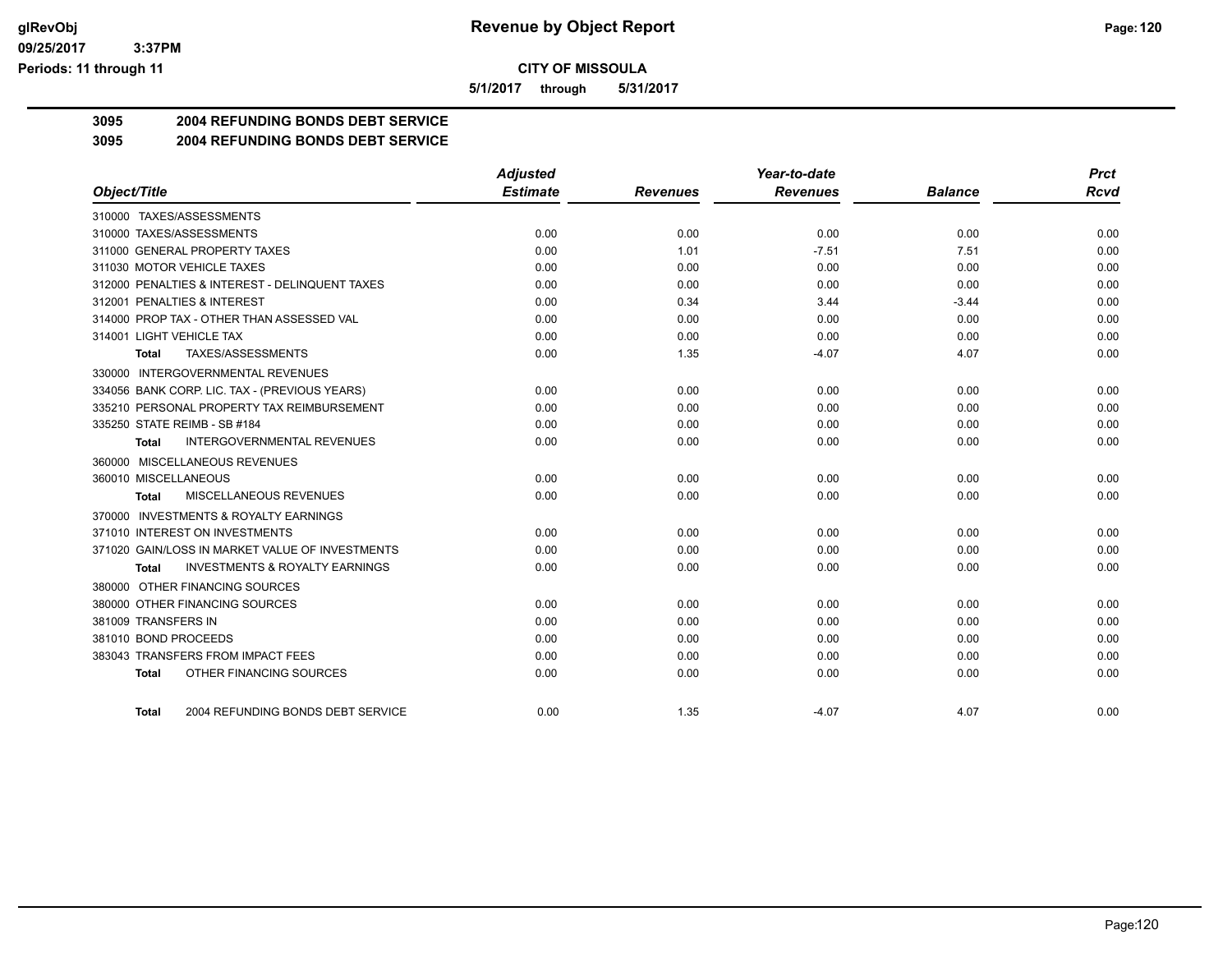**5/1/2017 through 5/31/2017**

# **3095 2004 REFUNDING BONDS DEBT SERVICE**

|                                                    | <b>Adjusted</b> |                 | Year-to-date    |                | <b>Prct</b> |
|----------------------------------------------------|-----------------|-----------------|-----------------|----------------|-------------|
| Object/Title                                       | <b>Estimate</b> | <b>Revenues</b> | <b>Revenues</b> | <b>Balance</b> | <b>Rcvd</b> |
| 310000 TAXES/ASSESSMENTS                           |                 |                 |                 |                |             |
| 310000 TAXES/ASSESSMENTS                           | 0.00            | 0.00            | 0.00            | 0.00           | 0.00        |
| 311000 GENERAL PROPERTY TAXES                      | 0.00            | 1.01            | $-7.51$         | 7.51           | 0.00        |
| 311030 MOTOR VEHICLE TAXES                         | 0.00            | 0.00            | 0.00            | 0.00           | 0.00        |
| 312000 PENALTIES & INTEREST - DELINQUENT TAXES     | 0.00            | 0.00            | 0.00            | 0.00           | 0.00        |
| 312001 PENALTIES & INTEREST                        | 0.00            | 0.34            | 3.44            | $-3.44$        | 0.00        |
| 314000 PROP TAX - OTHER THAN ASSESSED VAL          | 0.00            | 0.00            | 0.00            | 0.00           | 0.00        |
| 314001 LIGHT VEHICLE TAX                           | 0.00            | 0.00            | 0.00            | 0.00           | 0.00        |
| TAXES/ASSESSMENTS<br><b>Total</b>                  | 0.00            | 1.35            | $-4.07$         | 4.07           | 0.00        |
| 330000 INTERGOVERNMENTAL REVENUES                  |                 |                 |                 |                |             |
| 334056 BANK CORP. LIC. TAX - (PREVIOUS YEARS)      | 0.00            | 0.00            | 0.00            | 0.00           | 0.00        |
| 335210 PERSONAL PROPERTY TAX REIMBURSEMENT         | 0.00            | 0.00            | 0.00            | 0.00           | 0.00        |
| 335250 STATE REIMB - SB #184                       | 0.00            | 0.00            | 0.00            | 0.00           | 0.00        |
| <b>INTERGOVERNMENTAL REVENUES</b><br><b>Total</b>  | 0.00            | 0.00            | 0.00            | 0.00           | 0.00        |
| 360000 MISCELLANEOUS REVENUES                      |                 |                 |                 |                |             |
| 360010 MISCELLANEOUS                               | 0.00            | 0.00            | 0.00            | 0.00           | 0.00        |
| <b>MISCELLANEOUS REVENUES</b><br><b>Total</b>      | 0.00            | 0.00            | 0.00            | 0.00           | 0.00        |
| 370000 INVESTMENTS & ROYALTY EARNINGS              |                 |                 |                 |                |             |
| 371010 INTEREST ON INVESTMENTS                     | 0.00            | 0.00            | 0.00            | 0.00           | 0.00        |
| 371020 GAIN/LOSS IN MARKET VALUE OF INVESTMENT     | 0.00            | 0.00            | 0.00            | 0.00           | 0.00        |
| <b>INVESTMENTS &amp; ROYALTY EARNINGS</b><br>Total | 0.00            | 0.00            | 0.00            | 0.00           | 0.00        |
| 380000 OTHER FINANCING SOURCES                     |                 |                 |                 |                |             |
| 380000 OTHER FINANCING SOURCES                     | 0.00            | 0.00            | 0.00            | 0.00           | 0.00        |
| 381009 TRANSFERS IN                                | 0.00            | 0.00            | 0.00            | 0.00           | 0.00        |
| 381010 BOND PROCEEDS                               | 0.00            | 0.00            | 0.00            | 0.00           | 0.00        |
| 383043 TRANSFERS FROM IMPACT FEES                  | 0.00            | 0.00            | 0.00            | 0.00           | 0.00        |
| OTHER FINANCING SOURCES<br><b>Total</b>            | 0.00            | 0.00            | 0.00            | 0.00           | 0.00        |
| 2004 REFUNDING BONDS DEBT SERVICE<br><b>Total</b>  | 0.00            | 1.35            | $-4.07$         | 4.07           | 0.00        |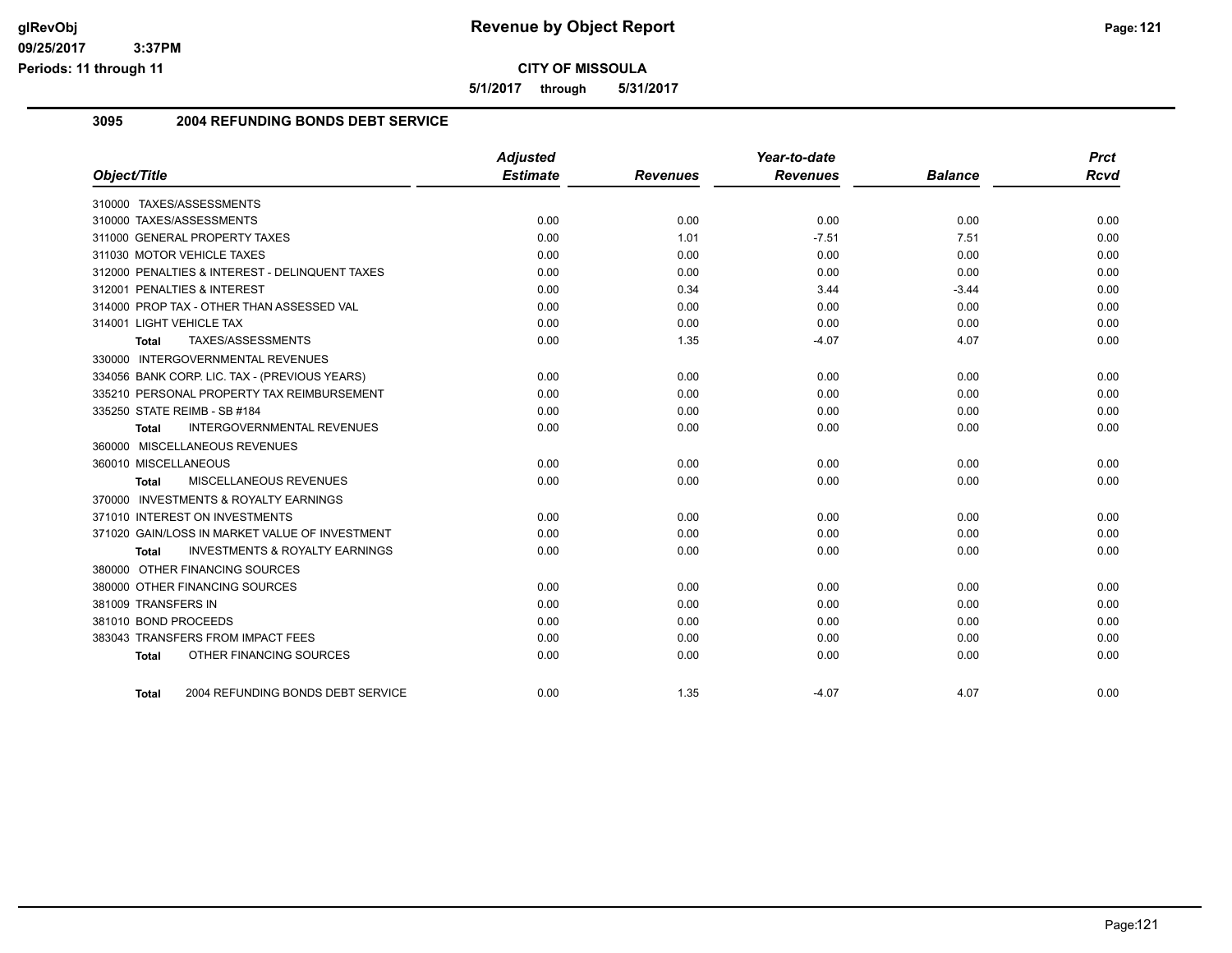**5/1/2017 through 5/31/2017**

**3096 NEW FIRE STATION GO BOND**

**3096 NEW FIRE STATION GO BOND**

|                                                    | <b>Adjusted</b> |                 | Year-to-date    |                | <b>Prct</b> |
|----------------------------------------------------|-----------------|-----------------|-----------------|----------------|-------------|
| Object/Title                                       | <b>Estimate</b> | <b>Revenues</b> | <b>Revenues</b> | <b>Balance</b> | <b>Rcvd</b> |
| 310000 TAXES/ASSESSMENTS                           |                 |                 |                 |                |             |
| 310000 TAXES/ASSESSMENTS                           | 0.00            | 0.00            | 0.00            | 0.00           | 0.00        |
| 311000 GENERAL PROPERTY TAXES                      | 0.00            | 15.83           | 469.29          | $-469.29$      | 0.00        |
| 311030 MOTOR VEHICLE TAXES                         | 0.00            | 0.00            | 0.00            | 0.00           | 0.00        |
| PENALTIES & INTEREST<br>312001                     | 0.00            | 1.72            | 17.06           | $-17.06$       | 0.00        |
| TAXES/ASSESSMENTS<br>Total                         | 0.00            | 17.55           | 486.35          | $-486.35$      | 0.00        |
| 370000 INVESTMENTS & ROYALTY EARNINGS              |                 |                 |                 |                |             |
| 371010 INTEREST ON INVESTMENTS                     | 0.00            | 0.00            | 0.00            | 0.00           | 0.00        |
| 371020 GAIN/LOSS IN MARKET VALUE OF INVESTMENTS    | 0.00            | 0.00            | 0.00            | 0.00           | 0.00        |
| <b>INVESTMENTS &amp; ROYALTY EARNINGS</b><br>Total | 0.00            | 0.00            | 0.00            | 0.00           | 0.00        |
| OTHER FINANCING SOURCES<br>380000                  |                 |                 |                 |                |             |
| 383000 OPERATING TRANSFERS                         | 0.00            | 0.00            | 0.00            | 0.00           | 0.00        |
| OTHER FINANCING SOURCES<br>Total                   | 0.00            | 0.00            | 0.00            | 0.00           | 0.00        |
| NEW FIRE STATION GO BOND<br><b>Total</b>           | 0.00            | 17.55           | 486.35          | $-486.35$      | 0.00        |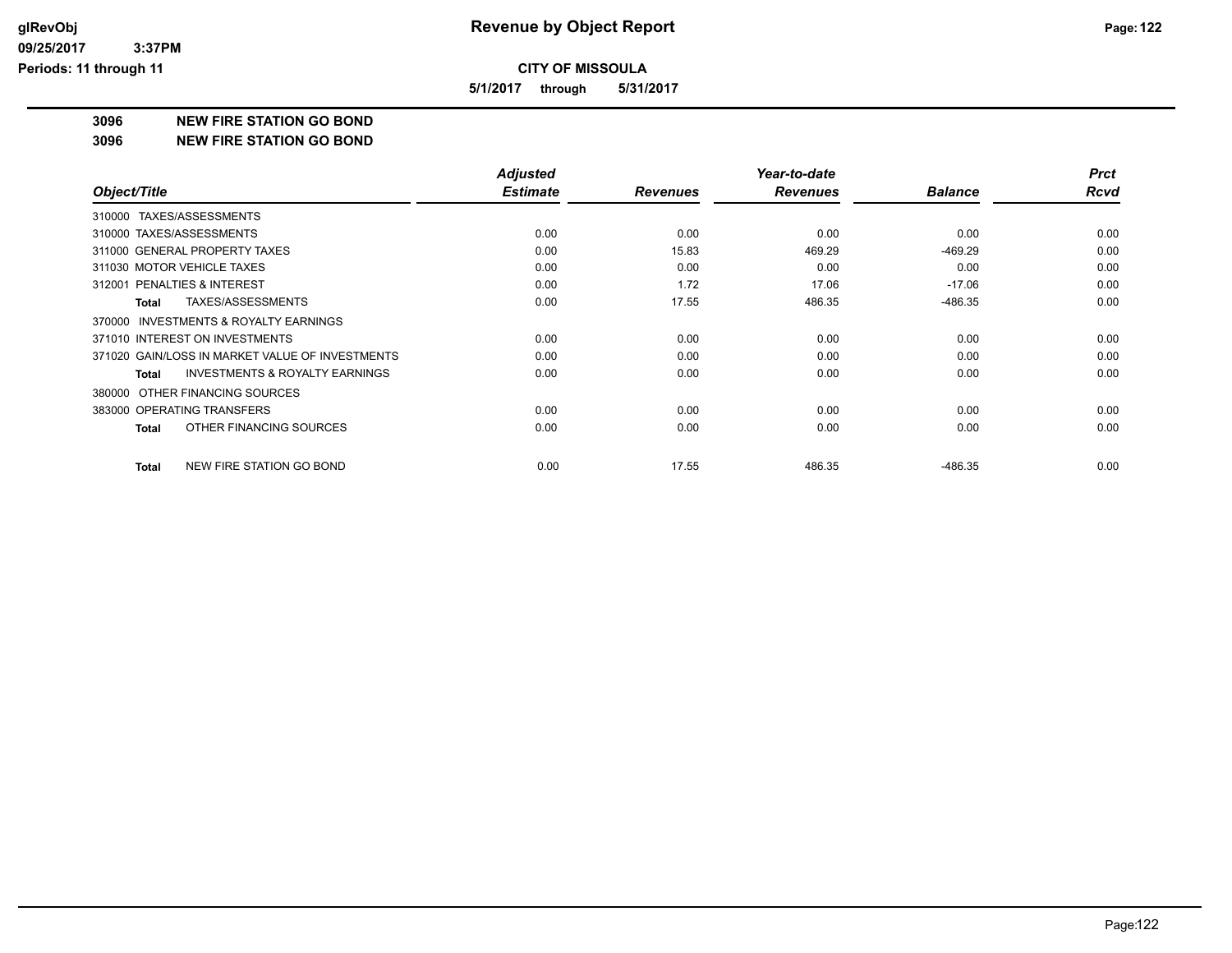**5/1/2017 through 5/31/2017**

# **3096 NEW FIRE STATION GO BOND**

| Object/Title                                              | <b>Adjusted</b><br><b>Estimate</b> | <b>Revenues</b> | Year-to-date<br><b>Revenues</b> | <b>Balance</b> | <b>Prct</b><br>Rcvd |
|-----------------------------------------------------------|------------------------------------|-----------------|---------------------------------|----------------|---------------------|
|                                                           |                                    |                 |                                 |                |                     |
| 310000 TAXES/ASSESSMENTS                                  |                                    |                 |                                 |                |                     |
| 310000 TAXES/ASSESSMENTS                                  | 0.00                               | 0.00            | 0.00                            | 0.00           | 0.00                |
| 311000 GENERAL PROPERTY TAXES                             | 0.00                               | 15.83           | 469.29                          | $-469.29$      | 0.00                |
| 311030 MOTOR VEHICLE TAXES                                | 0.00                               | 0.00            | 0.00                            | 0.00           | 0.00                |
| 312001 PENALTIES & INTEREST                               | 0.00                               | 1.72            | 17.06                           | $-17.06$       | 0.00                |
| TAXES/ASSESSMENTS<br><b>Total</b>                         | 0.00                               | 17.55           | 486.35                          | $-486.35$      | 0.00                |
| <b>INVESTMENTS &amp; ROYALTY EARNINGS</b><br>370000       |                                    |                 |                                 |                |                     |
| 371010 INTEREST ON INVESTMENTS                            | 0.00                               | 0.00            | 0.00                            | 0.00           | 0.00                |
| 371020 GAIN/LOSS IN MARKET VALUE OF INVESTMENT            | 0.00                               | 0.00            | 0.00                            | 0.00           | 0.00                |
| <b>INVESTMENTS &amp; ROYALTY EARNINGS</b><br><b>Total</b> | 0.00                               | 0.00            | 0.00                            | 0.00           | 0.00                |
| 380000 OTHER FINANCING SOURCES                            |                                    |                 |                                 |                |                     |
| 383000 OPERATING TRANSFERS                                | 0.00                               | 0.00            | 0.00                            | 0.00           | 0.00                |
| OTHER FINANCING SOURCES<br><b>Total</b>                   | 0.00                               | 0.00            | 0.00                            | 0.00           | 0.00                |
|                                                           |                                    |                 |                                 |                |                     |
| NEW FIRE STATION GO BOND<br><b>Total</b>                  | 0.00                               | 17.55           | 486.35                          | $-486.35$      | 0.00                |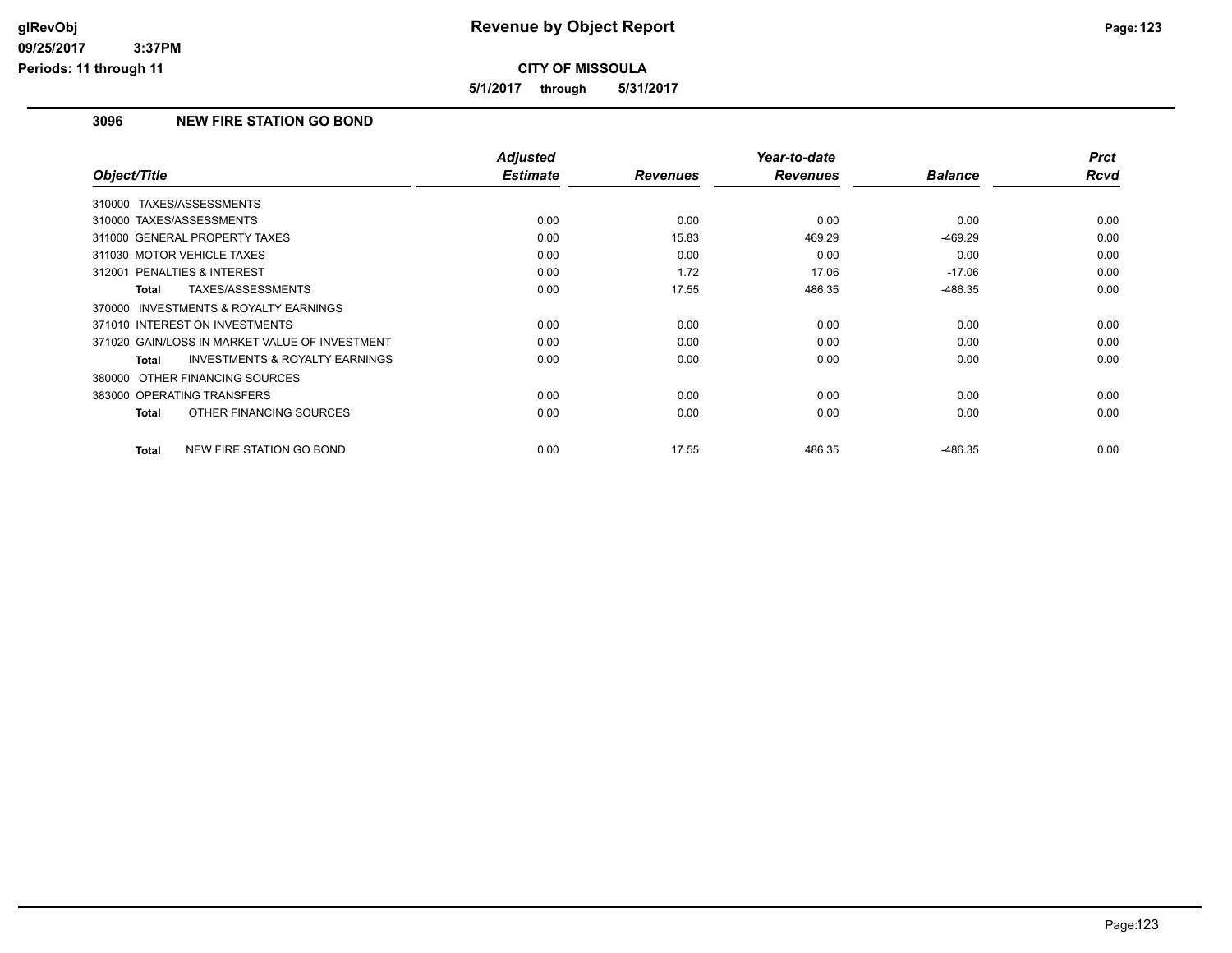**5/1/2017 through 5/31/2017**

**3097 2007 REFUNDING BONDS**

**3097 2007 REFUNDING BONDS**

|                                                     | <b>Adjusted</b> |                 | Year-to-date    |                | <b>Prct</b> |
|-----------------------------------------------------|-----------------|-----------------|-----------------|----------------|-------------|
| Object/Title                                        | <b>Estimate</b> | <b>Revenues</b> | <b>Revenues</b> | <b>Balance</b> | Rcvd        |
| 310000 TAXES/ASSESSMENTS                            |                 |                 |                 |                |             |
| 310000 TAXES/ASSESSMENTS                            | 0.00            | 0.00            | 0.00            | 0.00           | 0.00        |
| 311000 GENERAL PROPERTY TAXES                       | 0.00            | 0.00            | 0.00            | 0.00           | 0.00        |
| 311030 MOTOR VEHICLE TAXES                          | 0.00            | 0.00            | 0.00            | 0.00           | 0.00        |
| 312001 PENALTIES & INTEREST                         | 0.00            | 0.00            | 0.00            | 0.00           | 0.00        |
| TAXES/ASSESSMENTS<br>Total                          | 0.00            | 0.00            | 0.00            | 0.00           | 0.00        |
| <b>INVESTMENTS &amp; ROYALTY EARNINGS</b><br>370000 |                 |                 |                 |                |             |
| 371010 INTEREST ON INVESTMENTS                      | 0.00            | 0.00            | 0.00            | 0.00           | 0.00        |
| 371020 GAIN/LOSS IN MARKET VALUE OF INVESTMENTS     | 0.00            | 0.00            | 0.00            | 0.00           | 0.00        |
| <b>INVESTMENTS &amp; ROYALTY EARNINGS</b><br>Total  | 0.00            | 0.00            | 0.00            | 0.00           | 0.00        |
| OTHER FINANCING SOURCES<br>380000                   |                 |                 |                 |                |             |
| 381010 BOND PROCEEDS                                | 0.00            | 0.00            | 0.00            | 0.00           | 0.00        |
| 383042 TRANSFERS FROM OTHER FUNDS                   | 0.00            | 0.00            | 0.00            | 0.00           | 0.00        |
| 383043 TRANSFERS FROM IMPACT FEES                   | 0.00            | 0.00            | 0.00            | 0.00           | 0.00        |
| OTHER FINANCING SOURCES<br>Total                    | 0.00            | 0.00            | 0.00            | 0.00           | 0.00        |
| 2007 REFUNDING BONDS<br>Total                       | 0.00            | 0.00            | 0.00            | 0.00           | 0.00        |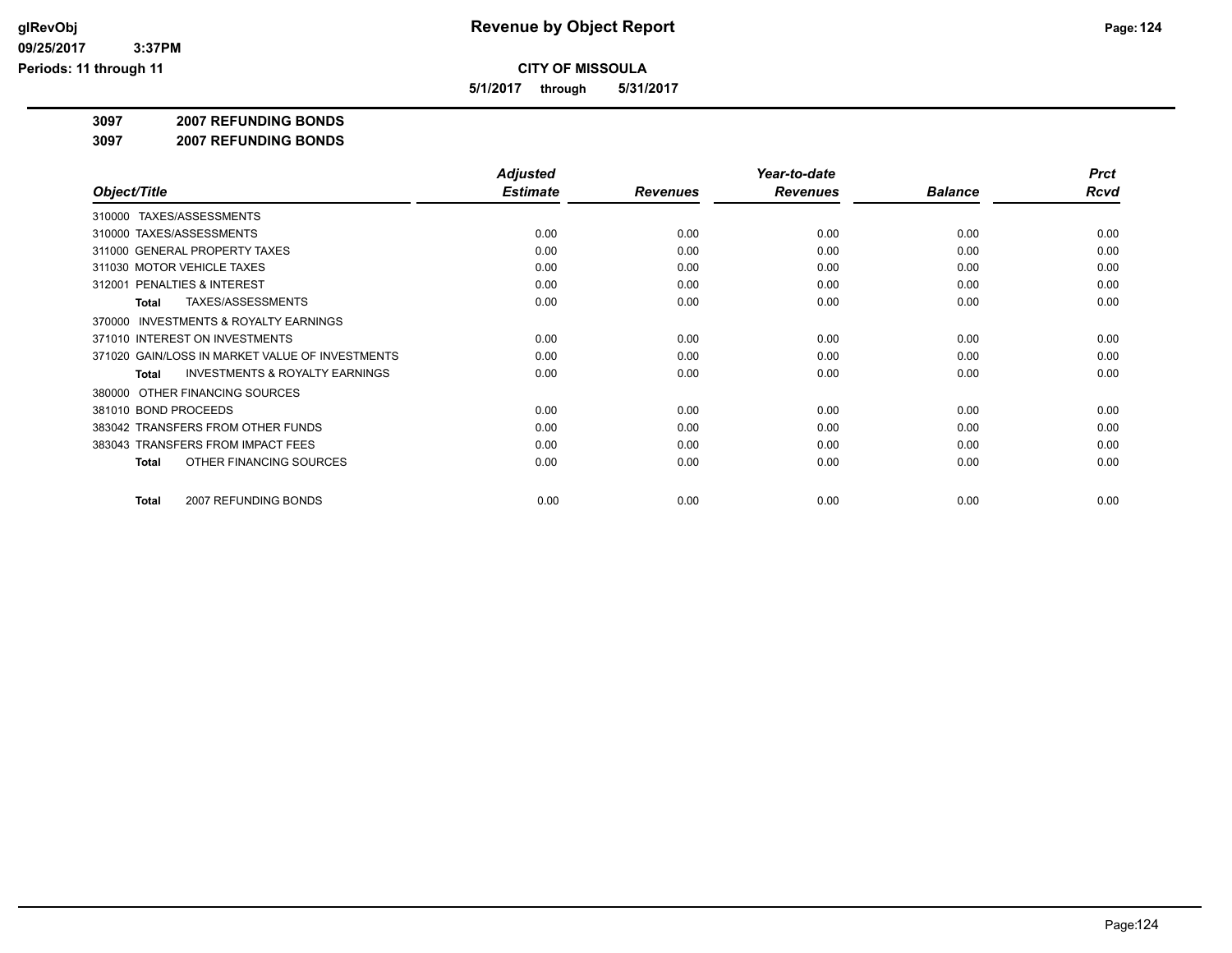**5/1/2017 through 5/31/2017**

# **3097 2007 REFUNDING BONDS**

|                                                           | <b>Adjusted</b> |                 | Year-to-date    |                | <b>Prct</b> |
|-----------------------------------------------------------|-----------------|-----------------|-----------------|----------------|-------------|
| Object/Title                                              | <b>Estimate</b> | <b>Revenues</b> | <b>Revenues</b> | <b>Balance</b> | <b>Rcvd</b> |
| 310000 TAXES/ASSESSMENTS                                  |                 |                 |                 |                |             |
| 310000 TAXES/ASSESSMENTS                                  | 0.00            | 0.00            | 0.00            | 0.00           | 0.00        |
| 311000 GENERAL PROPERTY TAXES                             | 0.00            | 0.00            | 0.00            | 0.00           | 0.00        |
| 311030 MOTOR VEHICLE TAXES                                | 0.00            | 0.00            | 0.00            | 0.00           | 0.00        |
| 312001 PENALTIES & INTEREST                               | 0.00            | 0.00            | 0.00            | 0.00           | 0.00        |
| TAXES/ASSESSMENTS<br><b>Total</b>                         | 0.00            | 0.00            | 0.00            | 0.00           | 0.00        |
| <b>INVESTMENTS &amp; ROYALTY EARNINGS</b><br>370000       |                 |                 |                 |                |             |
| 371010 INTEREST ON INVESTMENTS                            | 0.00            | 0.00            | 0.00            | 0.00           | 0.00        |
| 371020 GAIN/LOSS IN MARKET VALUE OF INVESTMENT            | 0.00            | 0.00            | 0.00            | 0.00           | 0.00        |
| <b>INVESTMENTS &amp; ROYALTY EARNINGS</b><br><b>Total</b> | 0.00            | 0.00            | 0.00            | 0.00           | 0.00        |
| 380000 OTHER FINANCING SOURCES                            |                 |                 |                 |                |             |
| 381010 BOND PROCEEDS                                      | 0.00            | 0.00            | 0.00            | 0.00           | 0.00        |
| 383042 TRANSFERS FROM OTHER FUNDS                         | 0.00            | 0.00            | 0.00            | 0.00           | 0.00        |
| 383043 TRANSFERS FROM IMPACT FEES                         | 0.00            | 0.00            | 0.00            | 0.00           | 0.00        |
| OTHER FINANCING SOURCES<br><b>Total</b>                   | 0.00            | 0.00            | 0.00            | 0.00           | 0.00        |
| 2007 REFUNDING BONDS<br>Total                             | 0.00            | 0.00            | 0.00            | 0.00           | 0.00        |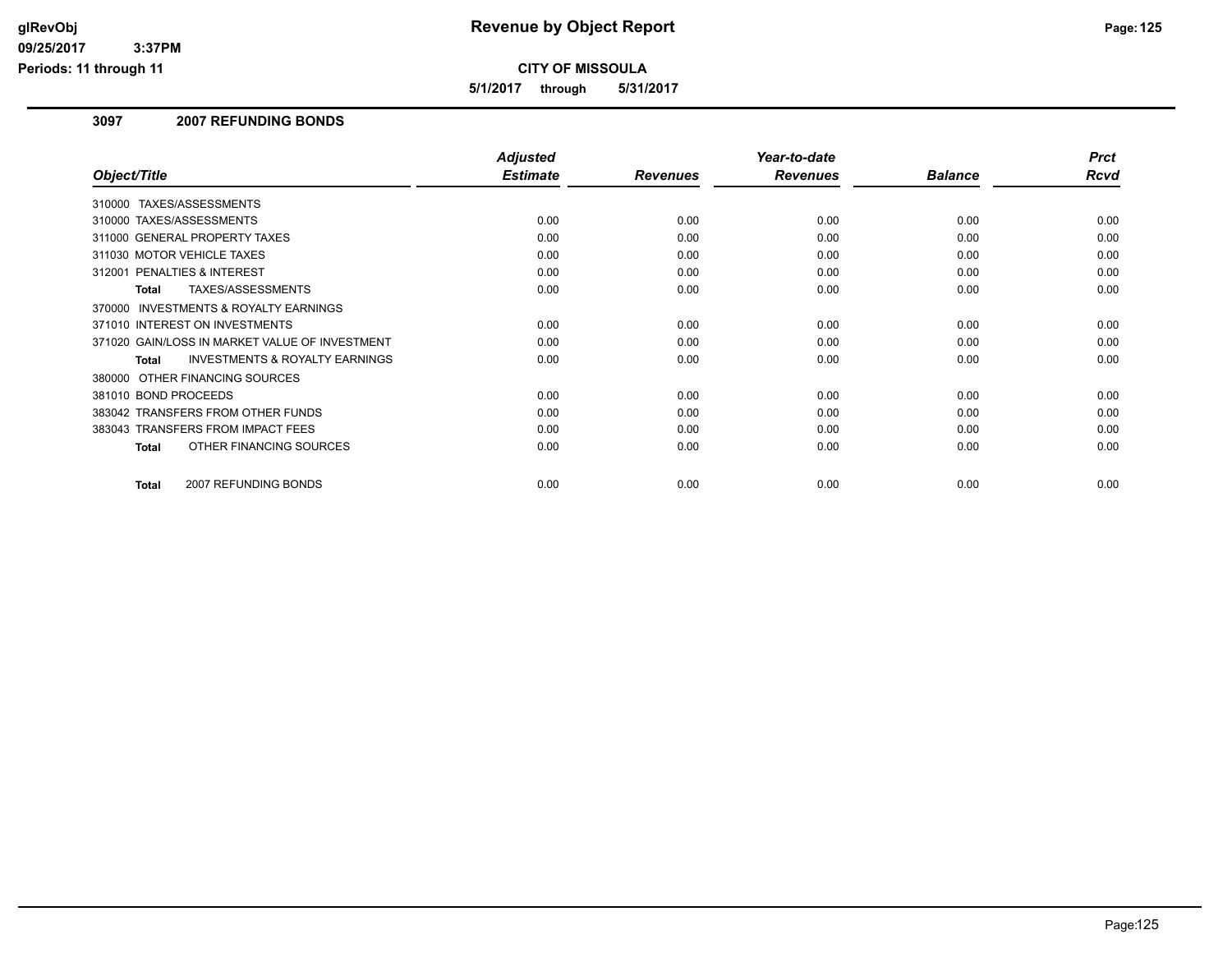**Periods: 11 through 11**

 **3:37PM**

**CITY OF MISSOULA**

**5/1/2017 through 5/31/2017**

# **3100 SIDEWALK & CURB WARRANTS FUND**

# **3100 SIDEWALK & CURB WARRANTS FUND**

|                                                     | <b>Adjusted</b> |                 | Year-to-date    |                | <b>Prct</b> |
|-----------------------------------------------------|-----------------|-----------------|-----------------|----------------|-------------|
| Object/Title                                        | <b>Estimate</b> | <b>Revenues</b> | <b>Revenues</b> | <b>Balance</b> | Rcvd        |
| TAXES/ASSESSMENTS<br>310000                         |                 |                 |                 |                |             |
| 312001 PENALTIES & INTEREST                         | 0.00            | 0.00            | 0.00            | 0.00           | 0.00        |
| <b>TAXES/ASSESSMENTS</b><br><b>Total</b>            | 0.00            | 0.00            | 0.00            | 0.00           | 0.00        |
| MISCELLANEOUS REVENUES<br>360000                    |                 |                 |                 |                |             |
| 360010 MISCELLANEOUS                                | 0.00            | 0.00            | 0.00            | 0.00           | 0.00        |
| 363020 PROPERTY ASSESSMENTS                         | 0.00            | 0.00            | 0.00            | 0.00           | 0.00        |
| PAYOFF PRINCIPAL ASSESSMENTS<br>363021              | 0.00            | 0.00            | 0.00            | 0.00           | 0.00        |
| 363022 BOND INTEREST ASSESSMENTS                    | 0.00            | 0.00            | 0.00            | 0.00           | 0.00        |
| 363030 SIDEWALK AND CURB ASSESSMENTS                | 0.00            | 0.00            | 0.00            | 0.00           | 0.00        |
| 363040 PENALTY AND INTEREST                         | 0.00            | 0.00            | 0.00            | 0.00           | 0.00        |
| MISCELLANEOUS REVENUES<br><b>Total</b>              | 0.00            | 0.00            | 0.00            | 0.00           | 0.00        |
| <b>INVESTMENTS &amp; ROYALTY EARNINGS</b><br>370000 |                 |                 |                 |                |             |
| 371010 INTEREST ON INVESTMENTS                      | 0.00            | 0.00            | 0.00            | 0.00           | 0.00        |
| 371020 GAIN/LOSS IN MARKET VALUE OF INVESTMENTS     | 0.00            | 0.00            | 0.00            | 0.00           | 0.00        |
| <b>INVESTMENTS &amp; ROYALTY EARNINGS</b><br>Total  | 0.00            | 0.00            | 0.00            | 0.00           | 0.00        |
| OTHER FINANCING SOURCES<br>380000                   |                 |                 |                 |                |             |
| 383042 TRANSFERS FROM OTHER FUNDS                   | 100,000.00      | 0.00            | 0.00            | 100,000.00     | 0.00        |
| OTHER FINANCING SOURCES<br><b>Total</b>             | 100,000.00      | 0.00            | 0.00            | 100,000.00     | 0.00        |
| SIDEWALK & CURB WARRANTS FUND<br><b>Total</b>       | 100.000.00      | 0.00            | 0.00            | 100.000.00     | 0.00        |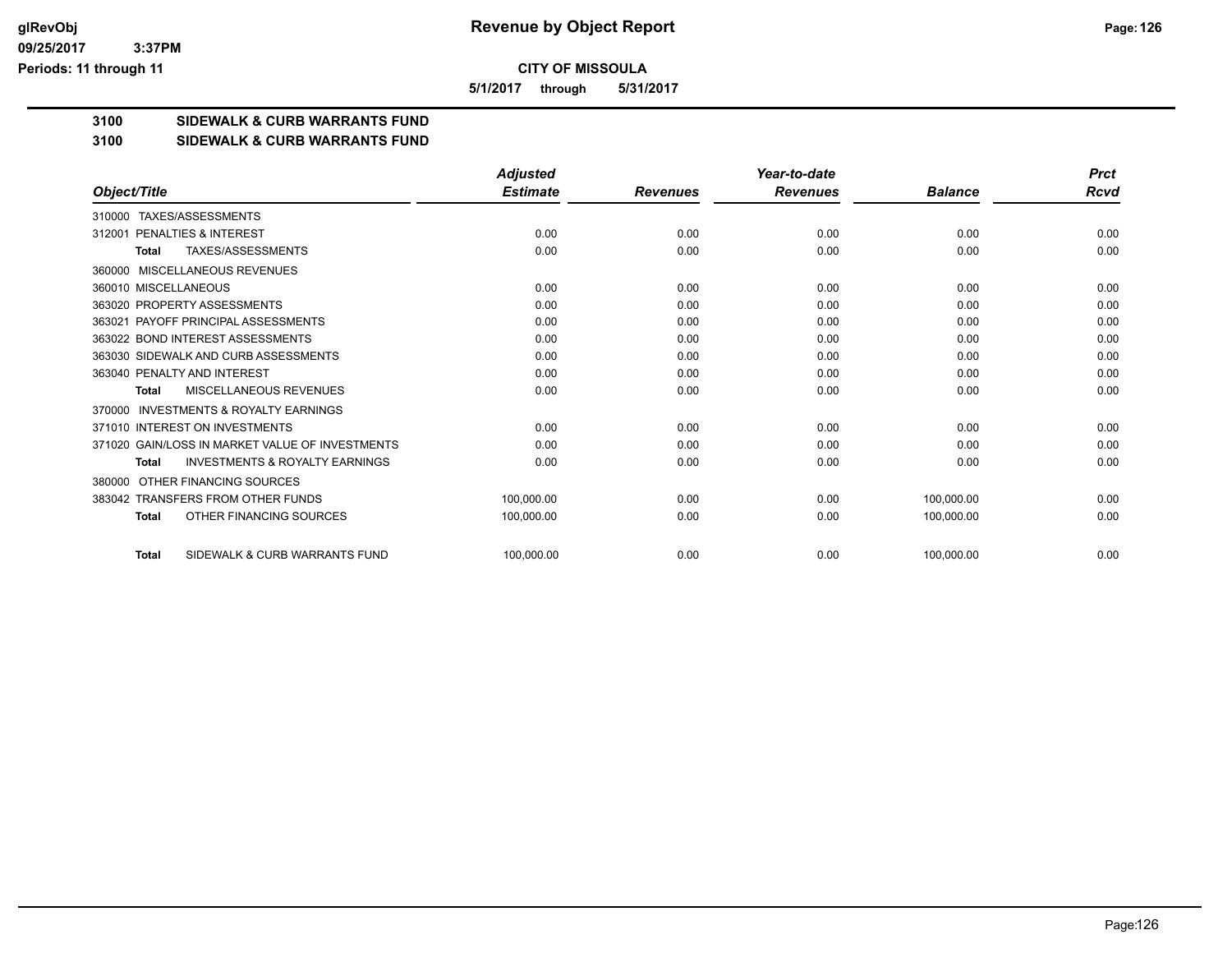**5/1/2017 through 5/31/2017**

# **3100 SIDEWALK & CURB WARRANTS FUND**

|                                                           | <b>Adjusted</b> |                 | Year-to-date    |                | <b>Prct</b> |
|-----------------------------------------------------------|-----------------|-----------------|-----------------|----------------|-------------|
| Object/Title                                              | <b>Estimate</b> | <b>Revenues</b> | <b>Revenues</b> | <b>Balance</b> | Rcvd        |
| TAXES/ASSESSMENTS<br>310000                               |                 |                 |                 |                |             |
| <b>PENALTIES &amp; INTEREST</b><br>312001                 | 0.00            | 0.00            | 0.00            | 0.00           | 0.00        |
| <b>TAXES/ASSESSMENTS</b><br><b>Total</b>                  | 0.00            | 0.00            | 0.00            | 0.00           | 0.00        |
| 360000 MISCELLANEOUS REVENUES                             |                 |                 |                 |                |             |
| 360010 MISCELLANEOUS                                      | 0.00            | 0.00            | 0.00            | 0.00           | 0.00        |
| 363020 PROPERTY ASSESSMENTS                               | 0.00            | 0.00            | 0.00            | 0.00           | 0.00        |
| 363021 PAYOFF PRINCIPAL ASSESSMENTS                       | 0.00            | 0.00            | 0.00            | 0.00           | 0.00        |
| 363022 BOND INTEREST ASSESSMENTS                          | 0.00            | 0.00            | 0.00            | 0.00           | 0.00        |
| 363030 SIDEWALK AND CURB ASSESSMENTS                      | 0.00            | 0.00            | 0.00            | 0.00           | 0.00        |
| 363040 PENALTY AND INTEREST                               | 0.00            | 0.00            | 0.00            | 0.00           | 0.00        |
| <b>MISCELLANEOUS REVENUES</b><br><b>Total</b>             | 0.00            | 0.00            | 0.00            | 0.00           | 0.00        |
| <b>INVESTMENTS &amp; ROYALTY EARNINGS</b><br>370000       |                 |                 |                 |                |             |
| 371010 INTEREST ON INVESTMENTS                            | 0.00            | 0.00            | 0.00            | 0.00           | 0.00        |
| 371020 GAIN/LOSS IN MARKET VALUE OF INVESTMENT            | 0.00            | 0.00            | 0.00            | 0.00           | 0.00        |
| <b>INVESTMENTS &amp; ROYALTY EARNINGS</b><br><b>Total</b> | 0.00            | 0.00            | 0.00            | 0.00           | 0.00        |
| OTHER FINANCING SOURCES<br>380000                         |                 |                 |                 |                |             |
| 383042 TRANSFERS FROM OTHER FUNDS                         | 100,000.00      | 0.00            | 0.00            | 100,000.00     | 0.00        |
| OTHER FINANCING SOURCES<br><b>Total</b>                   | 100,000.00      | 0.00            | 0.00            | 100,000.00     | 0.00        |
| SIDEWALK & CURB WARRANTS FUND<br><b>Total</b>             | 100.000.00      | 0.00            | 0.00            | 100.000.00     | 0.00        |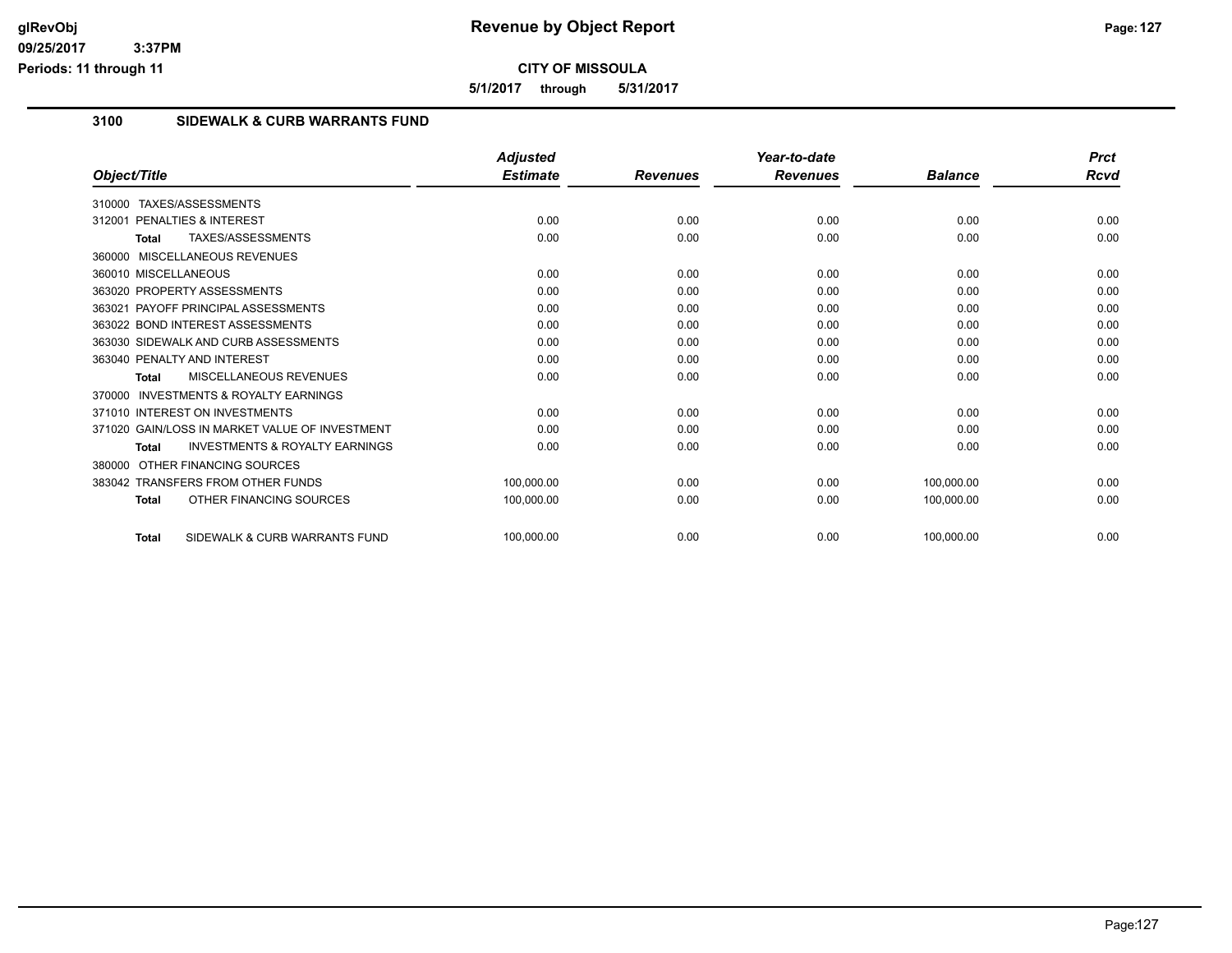**09/25/2017 3:37PM Periods: 11 through 11**

**CITY OF MISSOULA**

**5/1/2017 through 5/31/2017**

# **3200 FY99 SIDEWALK & CURB DEBT SERVICE FUND**

# **3200 FY99 SIDEWALK & CURB DEBT SERVICE FUND**

|                                                                  | <b>Adjusted</b> |                 | Year-to-date    |                | <b>Prct</b> |
|------------------------------------------------------------------|-----------------|-----------------|-----------------|----------------|-------------|
| Object/Title                                                     | <b>Estimate</b> | <b>Revenues</b> | <b>Revenues</b> | <b>Balance</b> | Rcvd        |
| TAXES/ASSESSMENTS<br>310000                                      |                 |                 |                 |                |             |
| PENALTIES & INTEREST<br>312001                                   | 0.00            | 0.00            | 0.00            | 0.00           | 0.00        |
| TAXES/ASSESSMENTS<br>Total                                       | 0.00            | 0.00            | 0.00            | 0.00           | 0.00        |
| <b>MISCELLANEOUS REVENUES</b><br>360000                          |                 |                 |                 |                |             |
| 363020 PROPERTY ASSESSMENTS                                      | 0.00            | 0.00            | 0.00            | 0.00           | 0.00        |
| 363021 PAYOFF PRINCIPAL ASSESSMENTS                              | 0.00            | 0.00            | 0.00            | 0.00           | 0.00        |
| 363022 BOND INTEREST ASSESSMENTS                                 | 0.00            | 0.00            | 0.00            | 0.00           | 0.00        |
| 363040 PENALTY AND INTEREST                                      | 0.00            | 0.00            | 0.00            | 0.00           | 0.00        |
| MISCELLANEOUS REVENUES<br><b>Total</b>                           | 0.00            | 0.00            | 0.00            | 0.00           | 0.00        |
| <b>INVESTMENTS &amp; ROYALTY EARNINGS</b><br>370000              |                 |                 |                 |                |             |
| 371010 INTEREST ON INVESTMENTS                                   | 0.00            | 0.00            | 0.00            | 0.00           | 0.00        |
| 371020 GAIN/LOSS IN MARKET VALUE OF INVESTMENTS                  | 0.00            | 0.00            | 0.00            | 0.00           | 0.00        |
| <b>INVESTMENTS &amp; ROYALTY EARNINGS</b><br>Total               | 0.00            | 0.00            | 0.00            | 0.00           | 0.00        |
| OTHER FINANCING SOURCES<br>380000                                |                 |                 |                 |                |             |
| 381009 TRANSFERS IN                                              | 0.00            | 0.00            | 0.00            | 0.00           | 0.00        |
| OTHER FINANCING SOURCES<br><b>Total</b>                          | 0.00            | 0.00            | 0.00            | 0.00           | 0.00        |
|                                                                  |                 |                 |                 |                |             |
| <b>FY99 SIDEWALK &amp; CURB DEBT SERVICE FUI</b><br><b>Total</b> | 0.00            | 0.00            | 0.00            | 0.00           | 0.00        |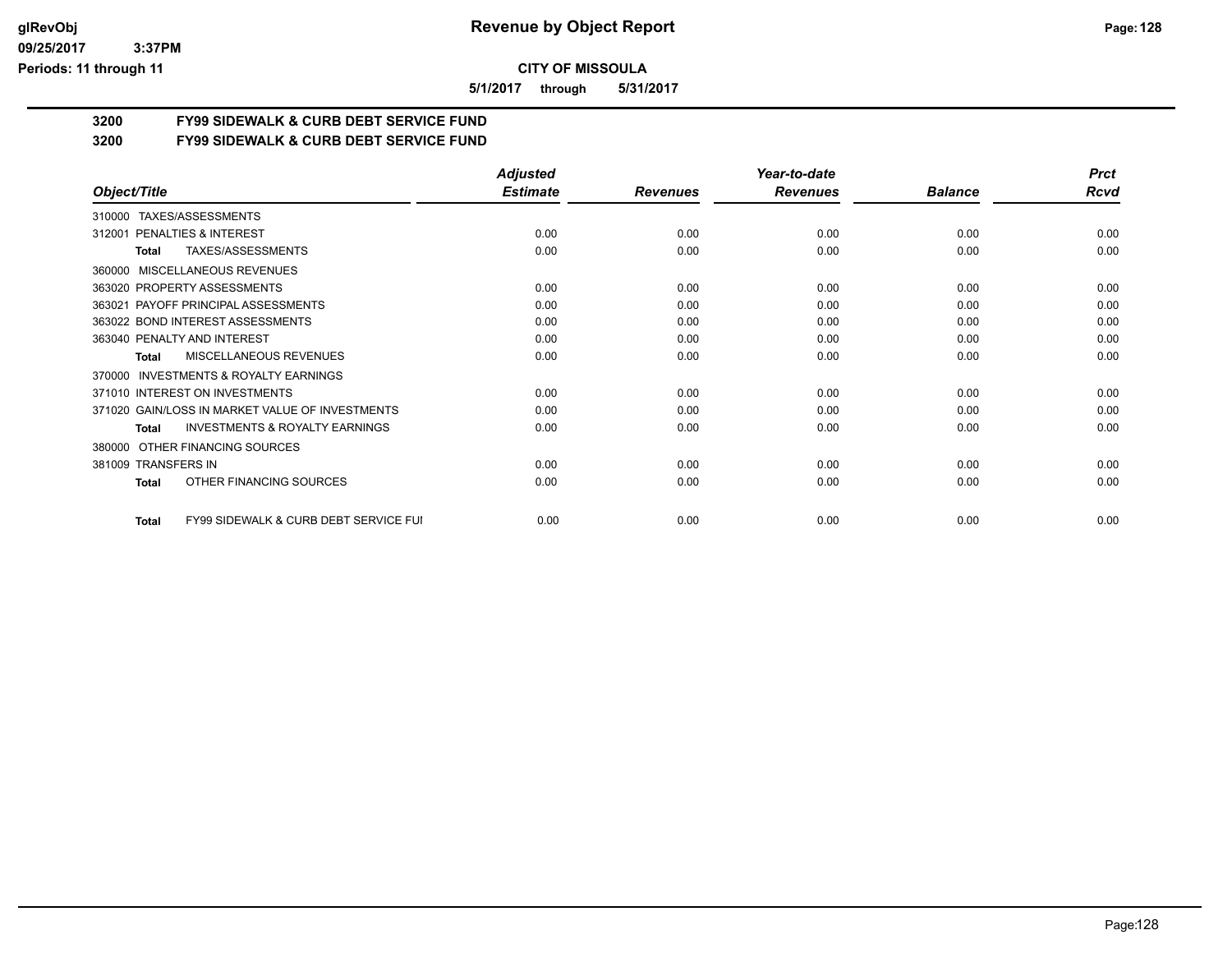**5/1/2017 through 5/31/2017**

# **3200 FY99 SIDEWALK & CURB DEBT SERVICE FUND**

|                                                           | <b>Adjusted</b> |                 | Year-to-date    |                | <b>Prct</b> |
|-----------------------------------------------------------|-----------------|-----------------|-----------------|----------------|-------------|
| Object/Title                                              | <b>Estimate</b> | <b>Revenues</b> | <b>Revenues</b> | <b>Balance</b> | <b>Rcvd</b> |
| TAXES/ASSESSMENTS<br>310000                               |                 |                 |                 |                |             |
| <b>PENALTIES &amp; INTEREST</b><br>312001                 | 0.00            | 0.00            | 0.00            | 0.00           | 0.00        |
| TAXES/ASSESSMENTS<br>Total                                | 0.00            | 0.00            | 0.00            | 0.00           | 0.00        |
| MISCELLANEOUS REVENUES<br>360000                          |                 |                 |                 |                |             |
| 363020 PROPERTY ASSESSMENTS                               | 0.00            | 0.00            | 0.00            | 0.00           | 0.00        |
| PAYOFF PRINCIPAL ASSESSMENTS<br>363021                    | 0.00            | 0.00            | 0.00            | 0.00           | 0.00        |
| 363022 BOND INTEREST ASSESSMENTS                          | 0.00            | 0.00            | 0.00            | 0.00           | 0.00        |
| 363040 PENALTY AND INTEREST                               | 0.00            | 0.00            | 0.00            | 0.00           | 0.00        |
| <b>MISCELLANEOUS REVENUES</b><br>Total                    | 0.00            | 0.00            | 0.00            | 0.00           | 0.00        |
| INVESTMENTS & ROYALTY EARNINGS<br>370000                  |                 |                 |                 |                |             |
| 371010 INTEREST ON INVESTMENTS                            | 0.00            | 0.00            | 0.00            | 0.00           | 0.00        |
| 371020 GAIN/LOSS IN MARKET VALUE OF INVESTMENT            | 0.00            | 0.00            | 0.00            | 0.00           | 0.00        |
| <b>INVESTMENTS &amp; ROYALTY EARNINGS</b><br><b>Total</b> | 0.00            | 0.00            | 0.00            | 0.00           | 0.00        |
| OTHER FINANCING SOURCES<br>380000                         |                 |                 |                 |                |             |
| 381009 TRANSFERS IN                                       | 0.00            | 0.00            | 0.00            | 0.00           | 0.00        |
| OTHER FINANCING SOURCES<br><b>Total</b>                   | 0.00            | 0.00            | 0.00            | 0.00           | 0.00        |
| FY99 SIDEWALK & CURB DEBT SERVICE FU<br><b>Total</b>      | 0.00            | 0.00            | 0.00            | 0.00           | 0.00        |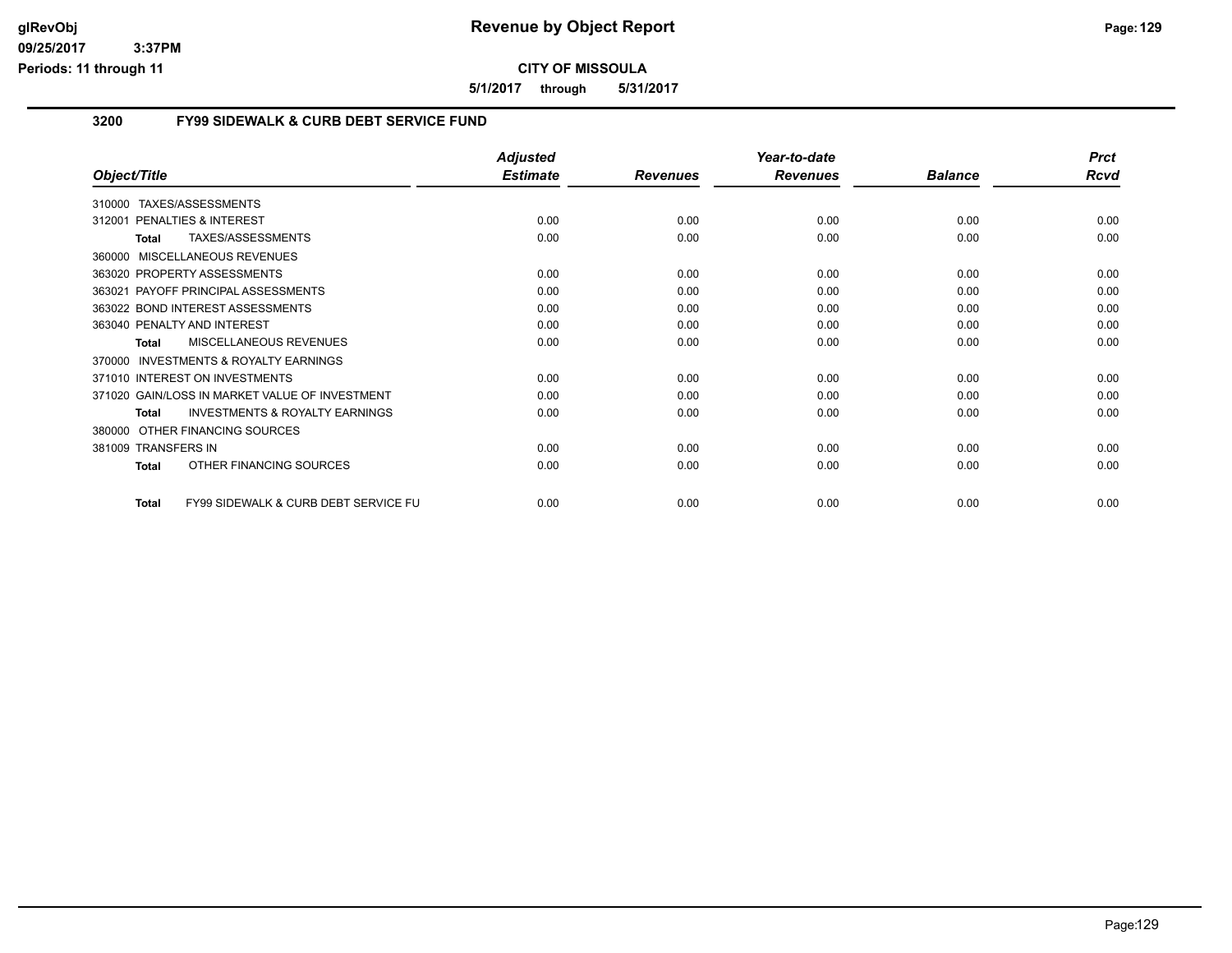### **09/25/2017 3:37PM Periods: 11 through 11**

**CITY OF MISSOULA**

**5/1/2017 through 5/31/2017**

# **3300 FY00 SIDEWALK & CURB DEBT SERVICE FUND**

# **3300 FY00 SIDEWALK & CURB DEBT SERVICE FUND**

|                                                       | <b>Adjusted</b> |                 | Year-to-date    |                | <b>Prct</b> |
|-------------------------------------------------------|-----------------|-----------------|-----------------|----------------|-------------|
| Object/Title                                          | <b>Estimate</b> | <b>Revenues</b> | <b>Revenues</b> | <b>Balance</b> | <b>Rcvd</b> |
| 360000 MISCELLANEOUS REVENUES                         |                 |                 |                 |                |             |
| 363020 PROPERTY ASSESSMENTS                           | 0.00            | 0.00            | 0.00            | 0.00           | 0.00        |
| 363021 PAYOFF PRINCIPAL ASSESSMENTS                   | 0.00            | 0.00            | 0.00            | 0.00           | 0.00        |
| 363022 BOND INTEREST ASSESSMENTS                      | 0.00            | 0.00            | 0.00            | 0.00           | 0.00        |
| 363040 PENALTY AND INTEREST                           | 0.00            | 0.00            | 0.00            | 0.00           | 0.00        |
| MISCELLANEOUS REVENUES<br>Total                       | 0.00            | 0.00            | 0.00            | 0.00           | 0.00        |
| INVESTMENTS & ROYALTY EARNINGS<br>370000              |                 |                 |                 |                |             |
| 371010 INTEREST ON INVESTMENTS                        | 0.00            | 0.00            | 0.00            | 0.00           | 0.00        |
| 371020 GAIN/LOSS IN MARKET VALUE OF INVESTMENTS       | 0.00            | 0.00            | 0.00            | 0.00           | 0.00        |
| <b>INVESTMENTS &amp; ROYALTY EARNINGS</b><br>Total    | 0.00            | 0.00            | 0.00            | 0.00           | 0.00        |
| FY00 SIDEWALK & CURB DEBT SERVICE FUI<br><b>Total</b> | 0.00            | 0.00            | 0.00            | 0.00           | 0.00        |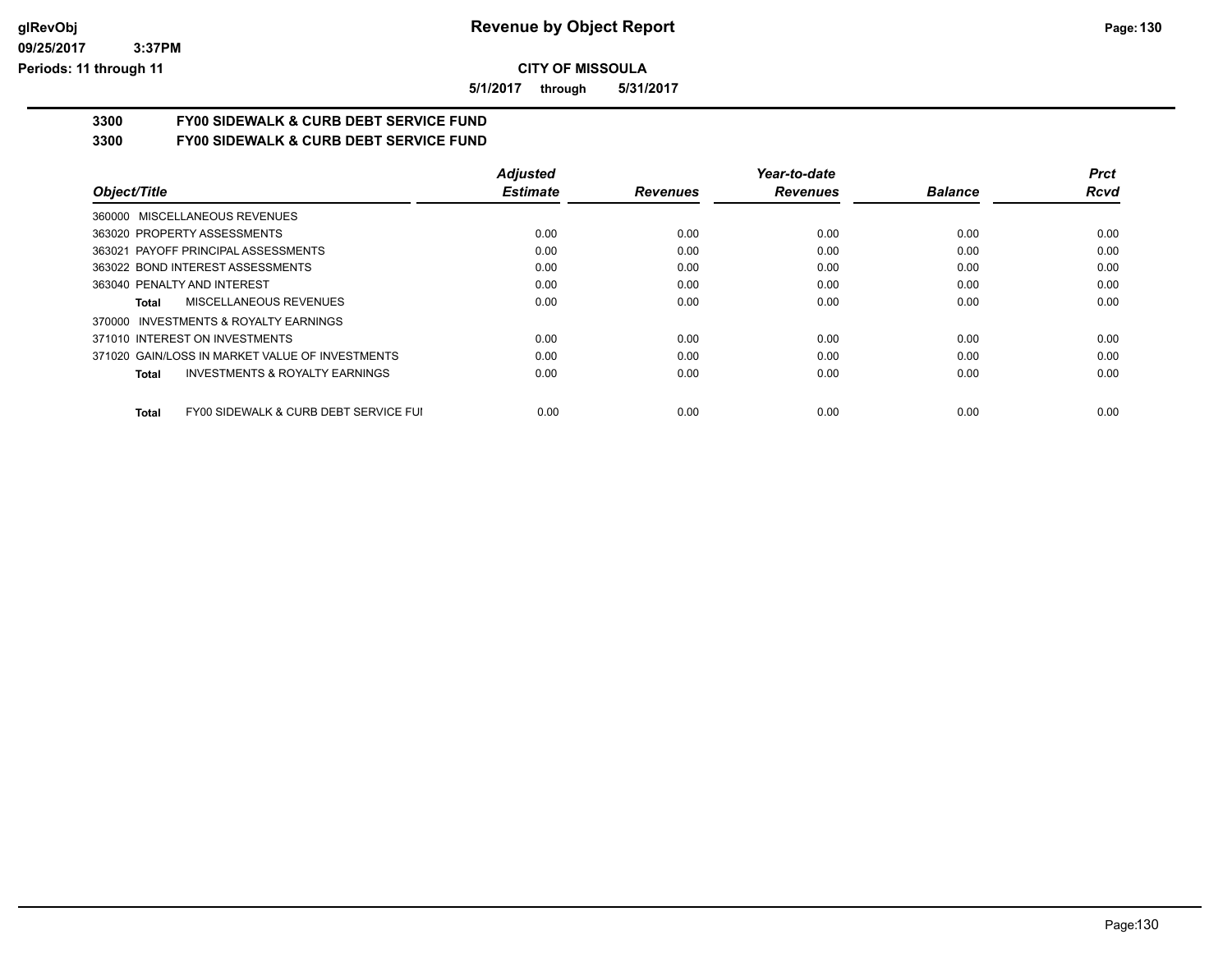**5/1/2017 through 5/31/2017**

# **3300 FY00 SIDEWALK & CURB DEBT SERVICE FUND**

|                                                      | <b>Adjusted</b> |                 | Year-to-date    |                | <b>Prct</b> |
|------------------------------------------------------|-----------------|-----------------|-----------------|----------------|-------------|
| Object/Title                                         | <b>Estimate</b> | <b>Revenues</b> | <b>Revenues</b> | <b>Balance</b> | Rcvd        |
| 360000 MISCELLANEOUS REVENUES                        |                 |                 |                 |                |             |
| 363020 PROPERTY ASSESSMENTS                          | 0.00            | 0.00            | 0.00            | 0.00           | 0.00        |
| 363021 PAYOFF PRINCIPAL ASSESSMENTS                  | 0.00            | 0.00            | 0.00            | 0.00           | 0.00        |
| 363022 BOND INTEREST ASSESSMENTS                     | 0.00            | 0.00            | 0.00            | 0.00           | 0.00        |
| 363040 PENALTY AND INTEREST                          | 0.00            | 0.00            | 0.00            | 0.00           | 0.00        |
| <b>MISCELLANEOUS REVENUES</b><br>Total               | 0.00            | 0.00            | 0.00            | 0.00           | 0.00        |
| 370000 INVESTMENTS & ROYALTY EARNINGS                |                 |                 |                 |                |             |
| 371010 INTEREST ON INVESTMENTS                       | 0.00            | 0.00            | 0.00            | 0.00           | 0.00        |
| 371020 GAIN/LOSS IN MARKET VALUE OF INVESTMENT       | 0.00            | 0.00            | 0.00            | 0.00           | 0.00        |
| <b>INVESTMENTS &amp; ROYALTY EARNINGS</b><br>Total   | 0.00            | 0.00            | 0.00            | 0.00           | 0.00        |
| FY00 SIDEWALK & CURB DEBT SERVICE FU<br><b>Total</b> | 0.00            | 0.00            | 0.00            | 0.00           | 0.00        |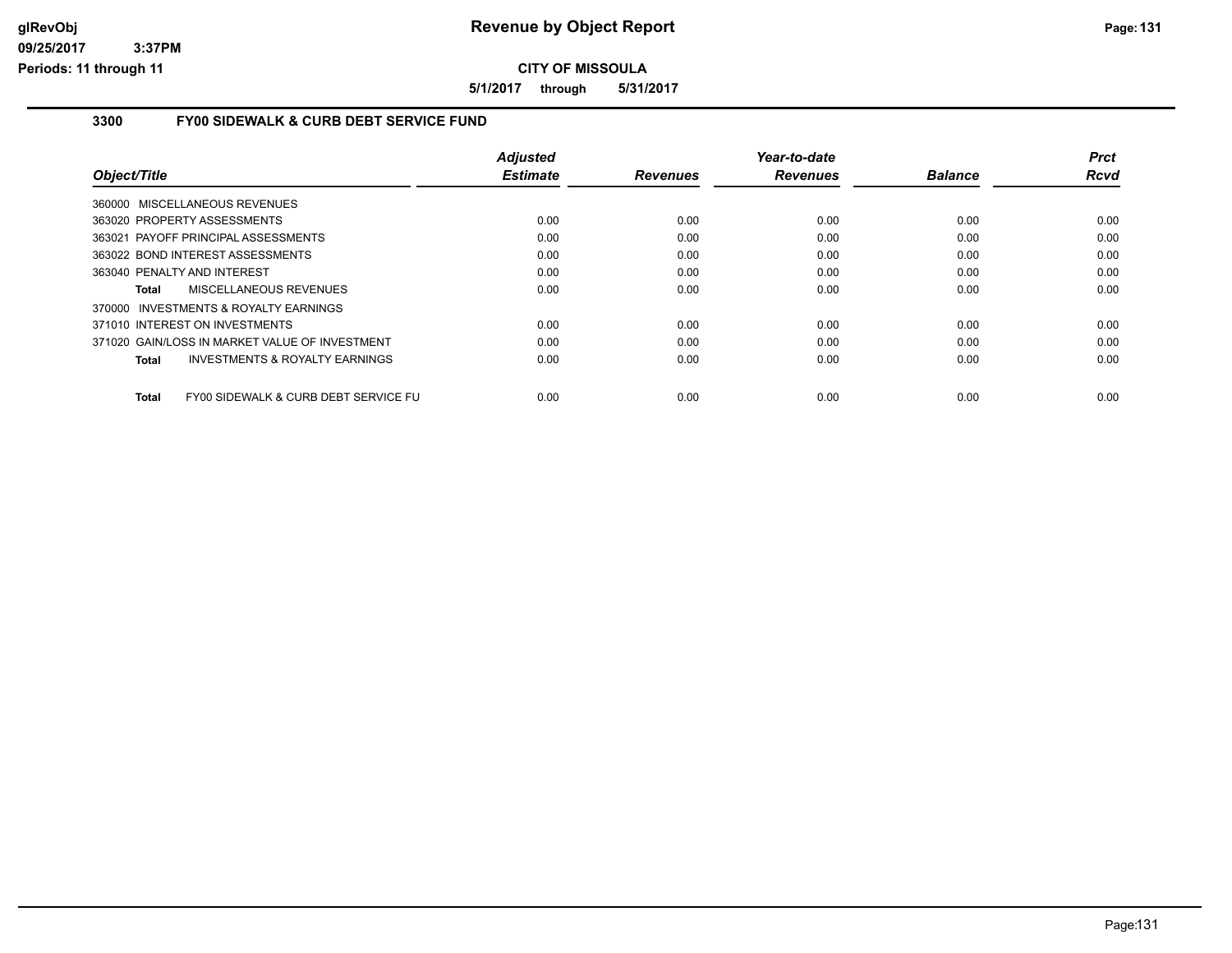**09/25/2017 3:37PM Periods: 11 through 11**

**CITY OF MISSOULA**

**5/1/2017 through 5/31/2017**

**3305 JUDGMENT LEVIES**

**3305 JUDGMENT LEVIES**

|                                 | <b>Adjusted</b> |                 | Year-to-date    |                | <b>Prct</b> |
|---------------------------------|-----------------|-----------------|-----------------|----------------|-------------|
| Object/Title                    | <b>Estimate</b> | <b>Revenues</b> | <b>Revenues</b> | <b>Balance</b> | <b>Rcvd</b> |
| 310000 TAXES/ASSESSMENTS        |                 |                 |                 |                |             |
| 311000 GENERAL PROPERTY TAXES   | 0.00            | $-0.01$         | $-1.85$         | 1.85           | 0.00        |
| 312001 PENALTIES & INTEREST     | 0.00            | 0.01            | 0.08            | $-0.08$        | 0.00        |
| TAXES/ASSESSMENTS<br>Total      | 0.00            | 0.00            | $-1.77$         | 1.77           | 0.00        |
|                                 |                 |                 |                 |                |             |
| <b>JUDGMENT LEVIES</b><br>Total | 0.00            | 0.00            | $-1.77$         | 1.77           | 0.00        |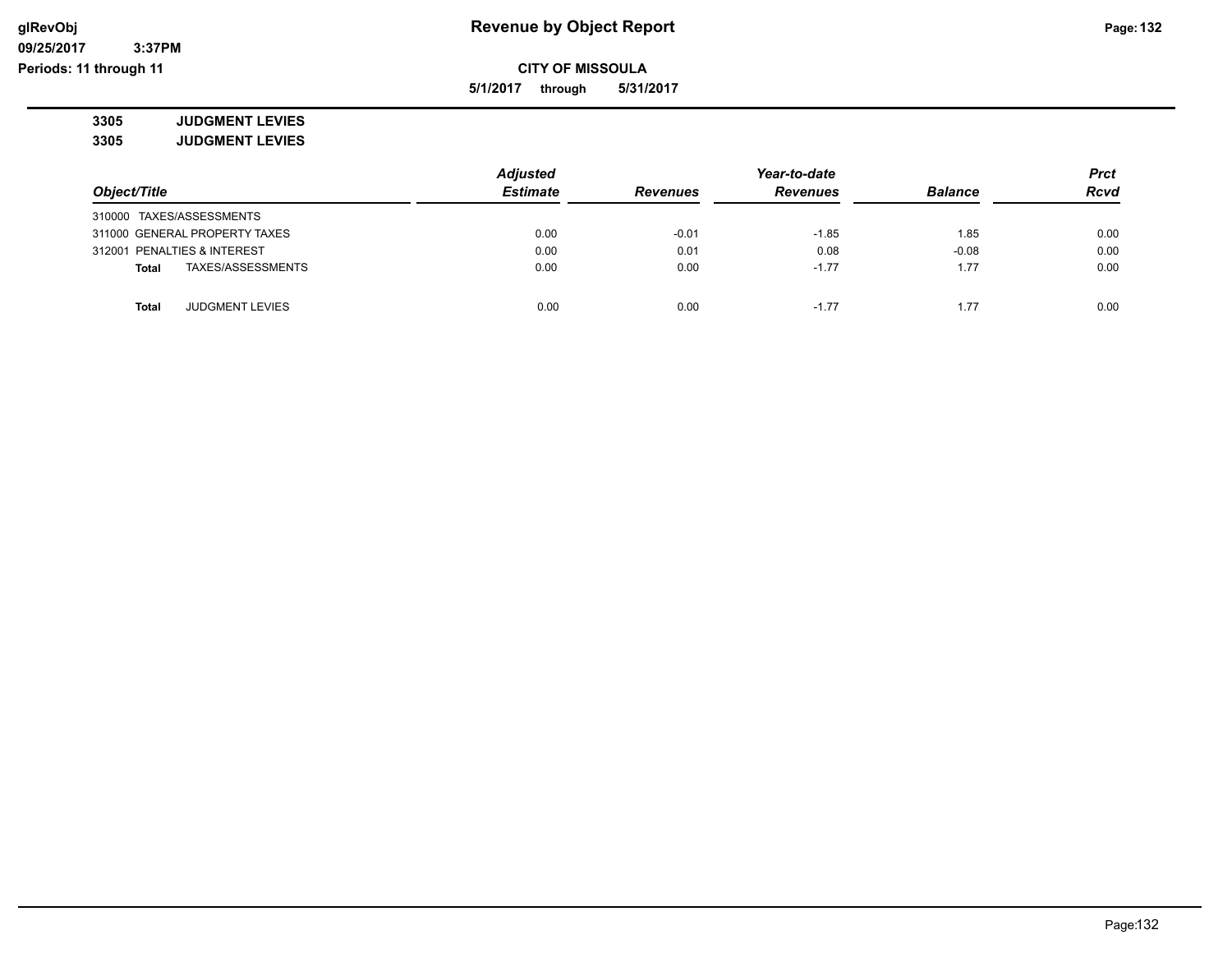**Periods: 11 through 11**

**CITY OF MISSOULA**

**5/1/2017 through 5/31/2017**

#### **3305 JUDGMENT LEVIES**

 **3:37PM**

|                                        | Adjusted        |                 | <b>Prct</b>     |                |             |
|----------------------------------------|-----------------|-----------------|-----------------|----------------|-------------|
| Object/Title                           | <b>Estimate</b> | <b>Revenues</b> | <b>Revenues</b> | <b>Balance</b> | <b>Rcvd</b> |
| 310000 TAXES/ASSESSMENTS               |                 |                 |                 |                |             |
| 311000 GENERAL PROPERTY TAXES          | 0.00            | $-0.01$         | $-1.85$         | 1.85           | 0.00        |
| 312001 PENALTIES & INTEREST            | 0.00            | 0.01            | 0.08            | $-0.08$        | 0.00        |
| TAXES/ASSESSMENTS<br><b>Total</b>      | 0.00            | 0.00            | $-1.77$         | 1.77           | 0.00        |
|                                        |                 |                 |                 |                |             |
| <b>JUDGMENT LEVIES</b><br><b>Total</b> | 0.00            | 0.00            | $-1.77$         | 1.77           | 0.00        |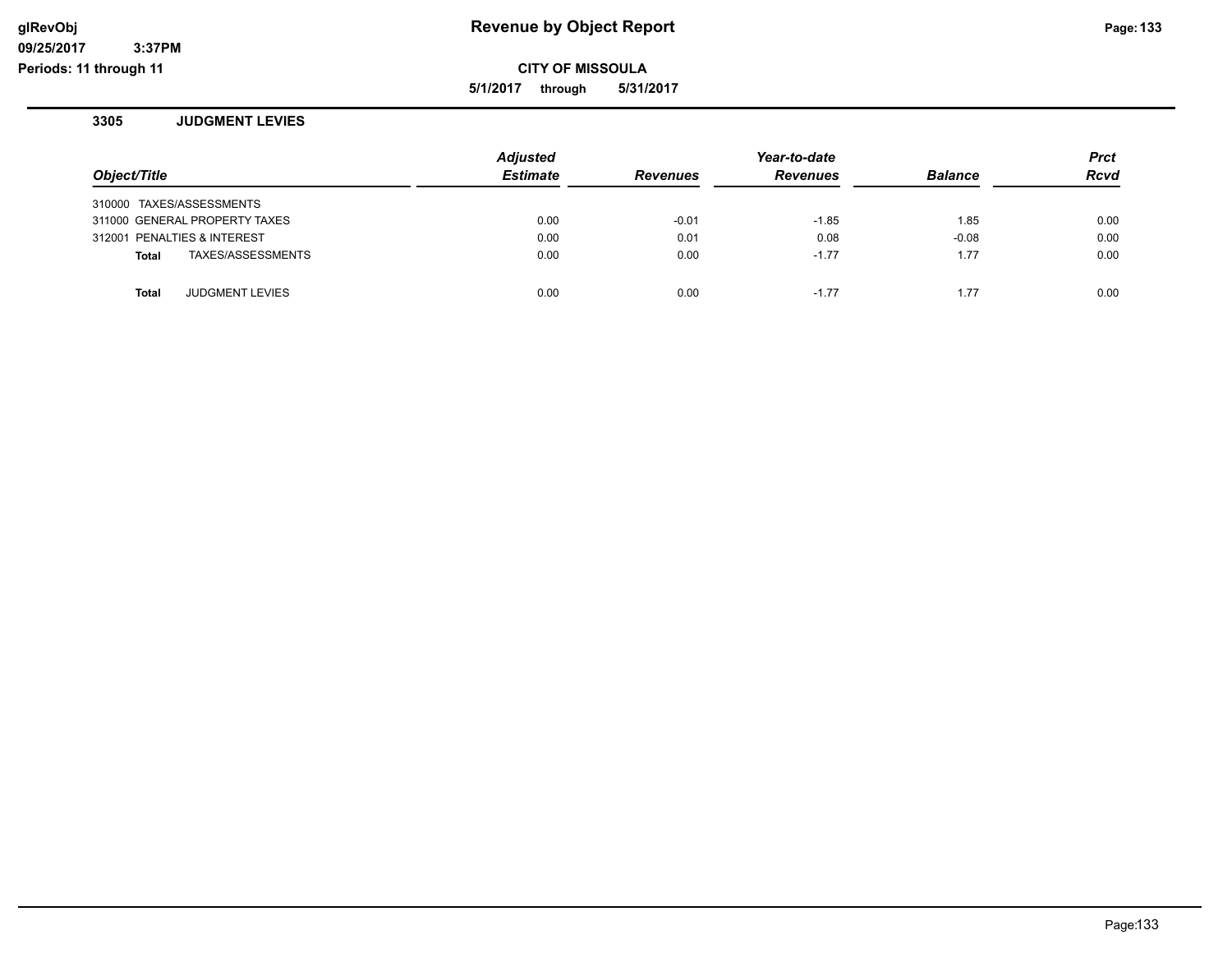**09/25/2017 3:37PM Periods: 11 through 11**

**CITY OF MISSOULA**

**5/1/2017 through 5/31/2017**

# **3400 FY01 SIDEWALK & CURB DEBT SERVICE FUND**

# **3400 FY01 SIDEWALK & CURB DEBT SERVICE FUND**

|                                                                  | <b>Adjusted</b> |                 | Year-to-date    |                | <b>Prct</b> |
|------------------------------------------------------------------|-----------------|-----------------|-----------------|----------------|-------------|
| Object/Title                                                     | <b>Estimate</b> | <b>Revenues</b> | <b>Revenues</b> | <b>Balance</b> | Rcvd        |
| 310000 TAXES/ASSESSMENTS                                         |                 |                 |                 |                |             |
| 312001 PENALTIES & INTEREST                                      | 0.00            | 0.00            | 0.00            | 0.00           | 0.00        |
| TAXES/ASSESSMENTS<br>Total                                       | 0.00            | 0.00            | 0.00            | 0.00           | 0.00        |
| MISCELLANEOUS REVENUES<br>360000                                 |                 |                 |                 |                |             |
| 360010 MISCELLANEOUS                                             | 0.00            | 0.00            | 0.00            | 0.00           | 0.00        |
| 363020 PROPERTY ASSESSMENTS                                      | 0.00            | 0.00            | 0.00            | 0.00           | 0.00        |
| 363021 PAYOFF PRINCIPAL ASSESSMENTS                              | 0.00            | 0.00            | 0.00            | 0.00           | 0.00        |
| 363022 BOND INTEREST ASSESSMENTS                                 | 0.00            | 0.00            | 0.00            | 0.00           | 0.00        |
| 363040 PENALTY AND INTEREST                                      | 0.00            | 0.00            | 0.00            | 0.00           | 0.00        |
| MISCELLANEOUS REVENUES<br>Total                                  | 0.00            | 0.00            | 0.00            | 0.00           | 0.00        |
| <b>INVESTMENTS &amp; ROYALTY EARNINGS</b><br>370000              |                 |                 |                 |                |             |
| 371010 INTEREST ON INVESTMENTS                                   | 0.00            | 0.00            | 0.00            | 0.00           | 0.00        |
| 371020 GAIN/LOSS IN MARKET VALUE OF INVESTMENTS                  | 0.00            | 0.00            | 0.00            | 0.00           | 0.00        |
| <b>INVESTMENTS &amp; ROYALTY EARNINGS</b><br>Total               | 0.00            | 0.00            | 0.00            | 0.00           | 0.00        |
| <b>FY01 SIDEWALK &amp; CURB DEBT SERVICE FUI</b><br><b>Total</b> | 0.00            | 0.00            | 0.00            | 0.00           | 0.00        |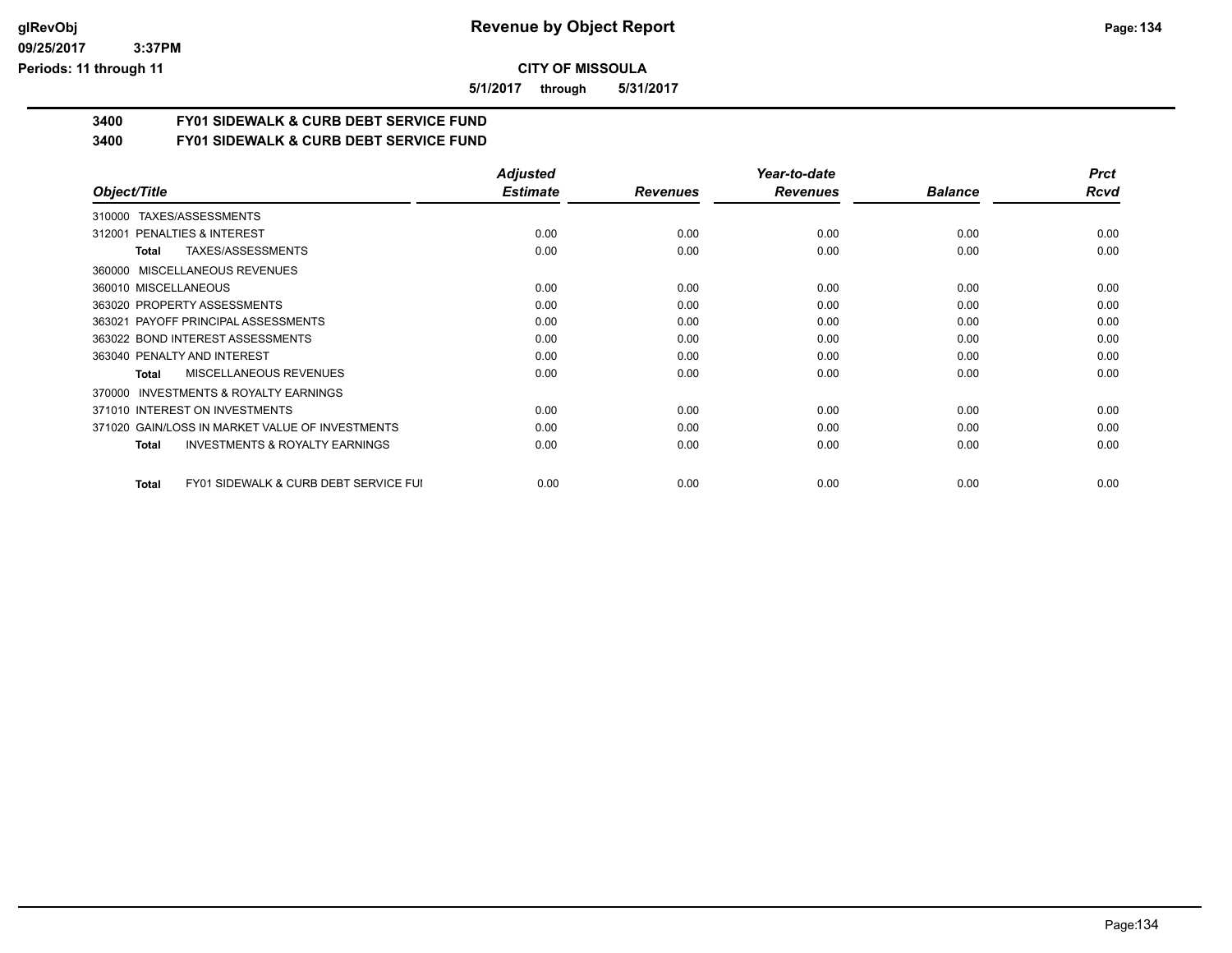**5/1/2017 through 5/31/2017**

# **3400 FY01 SIDEWALK & CURB DEBT SERVICE FUND**

|                                                           | <b>Adjusted</b> |                 | Year-to-date    |                | <b>Prct</b> |
|-----------------------------------------------------------|-----------------|-----------------|-----------------|----------------|-------------|
| Object/Title                                              | <b>Estimate</b> | <b>Revenues</b> | <b>Revenues</b> | <b>Balance</b> | <b>Rcvd</b> |
| 310000 TAXES/ASSESSMENTS                                  |                 |                 |                 |                |             |
| PENALTIES & INTEREST<br>312001                            | 0.00            | 0.00            | 0.00            | 0.00           | 0.00        |
| TAXES/ASSESSMENTS<br><b>Total</b>                         | 0.00            | 0.00            | 0.00            | 0.00           | 0.00        |
| 360000 MISCELLANEOUS REVENUES                             |                 |                 |                 |                |             |
| 360010 MISCELLANEOUS                                      | 0.00            | 0.00            | 0.00            | 0.00           | 0.00        |
| 363020 PROPERTY ASSESSMENTS                               | 0.00            | 0.00            | 0.00            | 0.00           | 0.00        |
| PAYOFF PRINCIPAL ASSESSMENTS<br>363021                    | 0.00            | 0.00            | 0.00            | 0.00           | 0.00        |
| 363022 BOND INTEREST ASSESSMENTS                          | 0.00            | 0.00            | 0.00            | 0.00           | 0.00        |
| 363040 PENALTY AND INTEREST                               | 0.00            | 0.00            | 0.00            | 0.00           | 0.00        |
| <b>MISCELLANEOUS REVENUES</b><br>Total                    | 0.00            | 0.00            | 0.00            | 0.00           | 0.00        |
| INVESTMENTS & ROYALTY EARNINGS<br>370000                  |                 |                 |                 |                |             |
| 371010 INTEREST ON INVESTMENTS                            | 0.00            | 0.00            | 0.00            | 0.00           | 0.00        |
| 371020 GAIN/LOSS IN MARKET VALUE OF INVESTMENT            | 0.00            | 0.00            | 0.00            | 0.00           | 0.00        |
| <b>INVESTMENTS &amp; ROYALTY EARNINGS</b><br><b>Total</b> | 0.00            | 0.00            | 0.00            | 0.00           | 0.00        |
| FY01 SIDEWALK & CURB DEBT SERVICE FU<br><b>Total</b>      | 0.00            | 0.00            | 0.00            | 0.00           | 0.00        |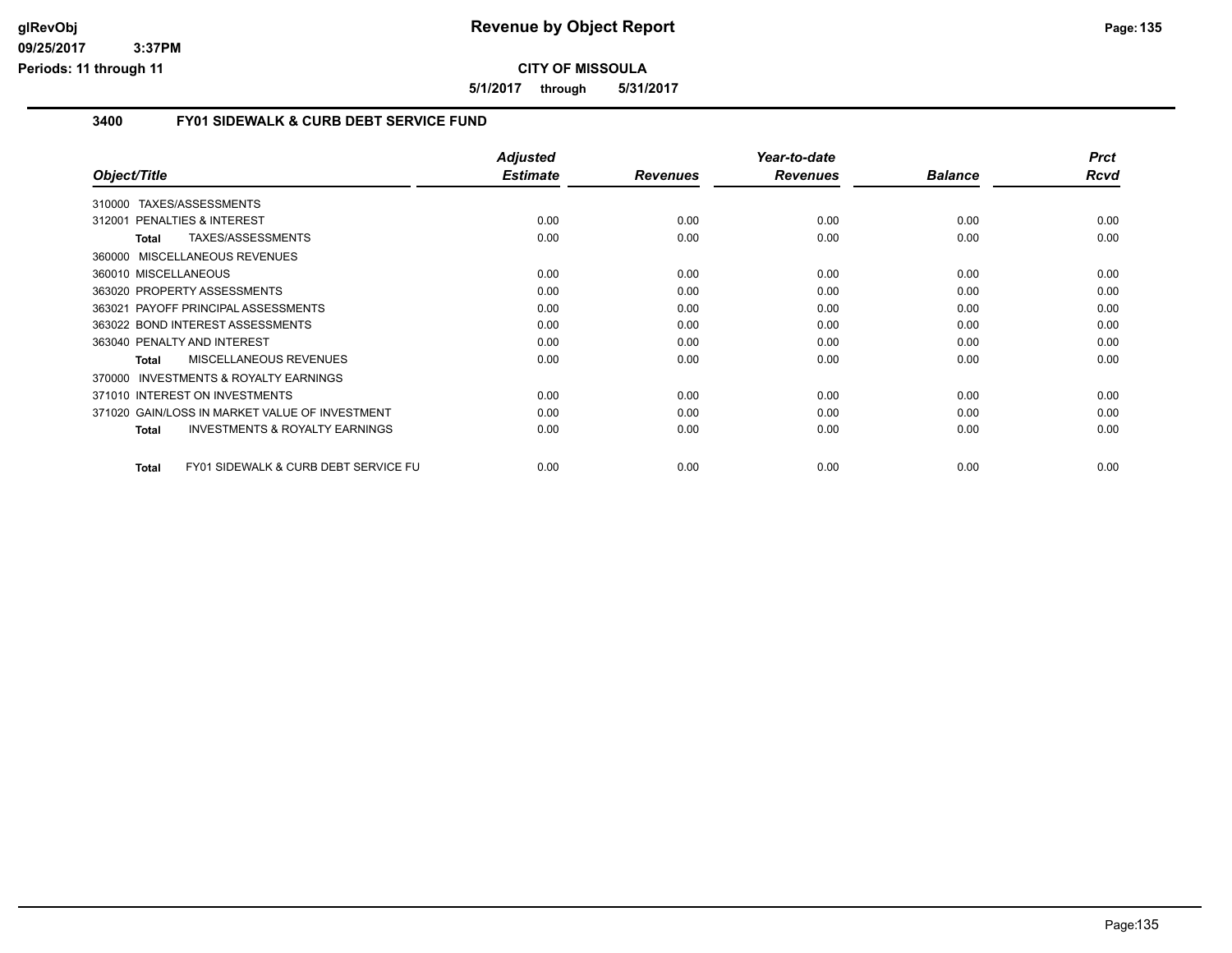# **09/25/2017**

**Periods: 11 through 11**

 **3:37PM**

**glRevObj Revenue by Object Report Page:136** 

**CITY OF MISSOULA**

**5/1/2017 through 5/31/2017**

# **3410 FY02 SIDEWALK & CURB DEBT SERVICE FUND**

# **3410 FY02 SIDEWALK & CURB DEBT SERVICE FUND**

|                                                                  | <b>Adjusted</b> |                 | Year-to-date    |                | <b>Prct</b> |
|------------------------------------------------------------------|-----------------|-----------------|-----------------|----------------|-------------|
| Object/Title                                                     | <b>Estimate</b> | <b>Revenues</b> | <b>Revenues</b> | <b>Balance</b> | <b>Rcvd</b> |
| 360000 MISCELLANEOUS REVENUES                                    |                 |                 |                 |                |             |
| 363020 PROPERTY ASSESSMENTS                                      | 0.00            | 0.00            | 0.00            | 0.00           | 0.00        |
| 363021 PAYOFF PRINCIPAL ASSESSMENTS                              | 0.00            | 0.00            | 0.00            | 0.00           | 0.00        |
| 363022 BOND INTEREST ASSESSMENTS                                 | 0.00            | 0.00            | 0.00            | 0.00           | 0.00        |
| 363040 PENALTY AND INTEREST                                      | 0.00            | 0.00            | 0.00            | 0.00           | 0.00        |
| MISCELLANEOUS REVENUES<br>Total                                  | 0.00            | 0.00            | 0.00            | 0.00           | 0.00        |
| INVESTMENTS & ROYALTY EARNINGS<br>370000                         |                 |                 |                 |                |             |
| 371010 INTEREST ON INVESTMENTS                                   | 0.00            | 0.00            | 0.00            | 0.00           | 0.00        |
| 371020 GAIN/LOSS IN MARKET VALUE OF INVESTMENTS                  | 0.00            | 0.00            | 0.00            | 0.00           | 0.00        |
| <b>INVESTMENTS &amp; ROYALTY EARNINGS</b><br>Total               | 0.00            | 0.00            | 0.00            | 0.00           | 0.00        |
| <b>FY02 SIDEWALK &amp; CURB DEBT SERVICE FUI</b><br><b>Total</b> | 0.00            | 0.00            | 0.00            | 0.00           | 0.00        |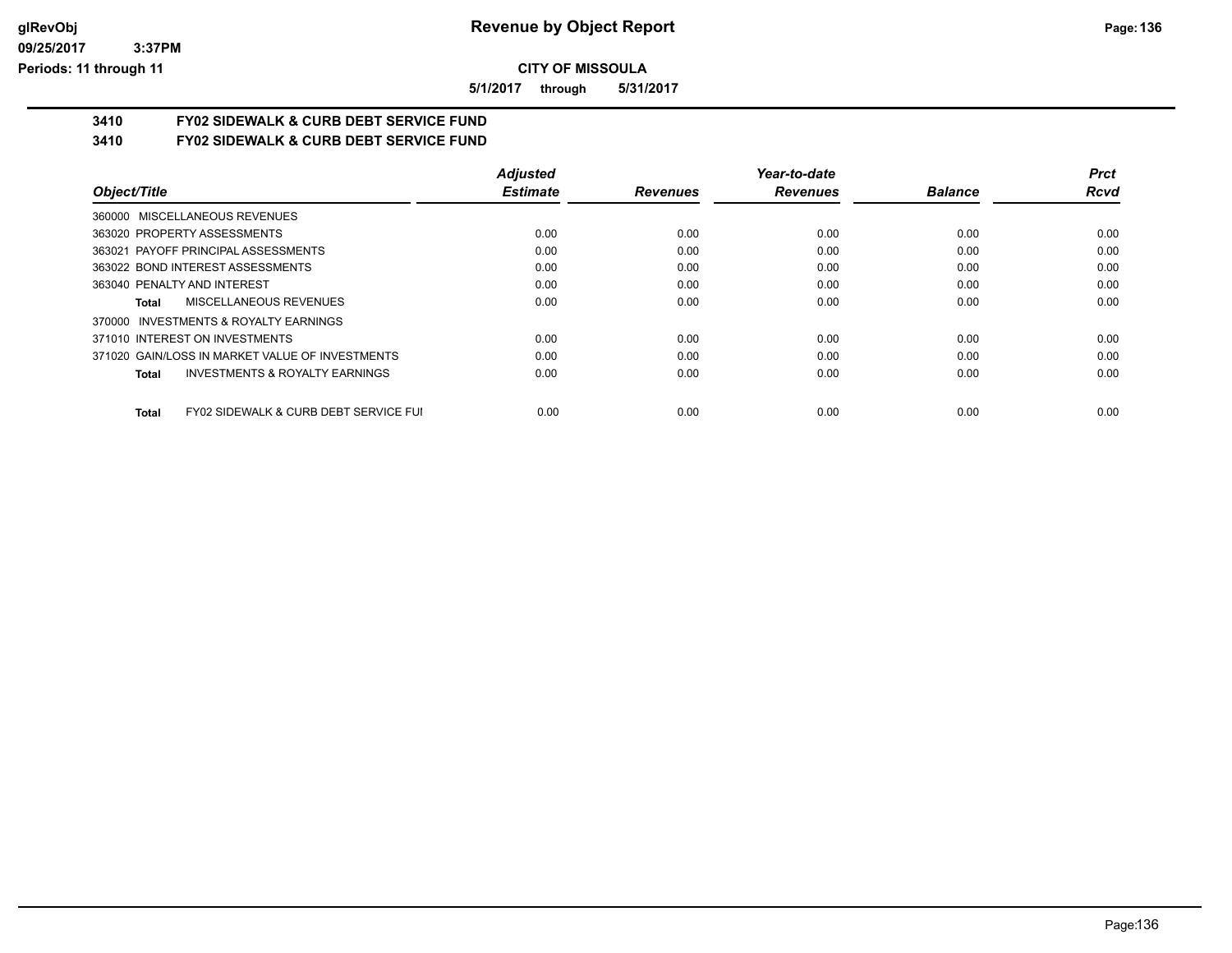**5/1/2017 through 5/31/2017**

# **3410 FY02 SIDEWALK & CURB DEBT SERVICE FUND**

|                                                                 | <b>Adjusted</b> |                 | Year-to-date    |                | <b>Prct</b> |
|-----------------------------------------------------------------|-----------------|-----------------|-----------------|----------------|-------------|
| Object/Title                                                    | <b>Estimate</b> | <b>Revenues</b> | <b>Revenues</b> | <b>Balance</b> | <b>Rcvd</b> |
| 360000 MISCELLANEOUS REVENUES                                   |                 |                 |                 |                |             |
| 363020 PROPERTY ASSESSMENTS                                     | 0.00            | 0.00            | 0.00            | 0.00           | 0.00        |
| 363021 PAYOFF PRINCIPAL ASSESSMENTS                             | 0.00            | 0.00            | 0.00            | 0.00           | 0.00        |
| 363022 BOND INTEREST ASSESSMENTS                                | 0.00            | 0.00            | 0.00            | 0.00           | 0.00        |
| 363040 PENALTY AND INTEREST                                     | 0.00            | 0.00            | 0.00            | 0.00           | 0.00        |
| <b>MISCELLANEOUS REVENUES</b><br>Total                          | 0.00            | 0.00            | 0.00            | 0.00           | 0.00        |
| 370000 INVESTMENTS & ROYALTY EARNINGS                           |                 |                 |                 |                |             |
| 371010 INTEREST ON INVESTMENTS                                  | 0.00            | 0.00            | 0.00            | 0.00           | 0.00        |
| 371020 GAIN/LOSS IN MARKET VALUE OF INVESTMENT                  | 0.00            | 0.00            | 0.00            | 0.00           | 0.00        |
| <b>INVESTMENTS &amp; ROYALTY EARNINGS</b><br>Total              | 0.00            | 0.00            | 0.00            | 0.00           | 0.00        |
| <b>FY02 SIDEWALK &amp; CURB DEBT SERVICE FU</b><br><b>Total</b> | 0.00            | 0.00            | 0.00            | 0.00           | 0.00        |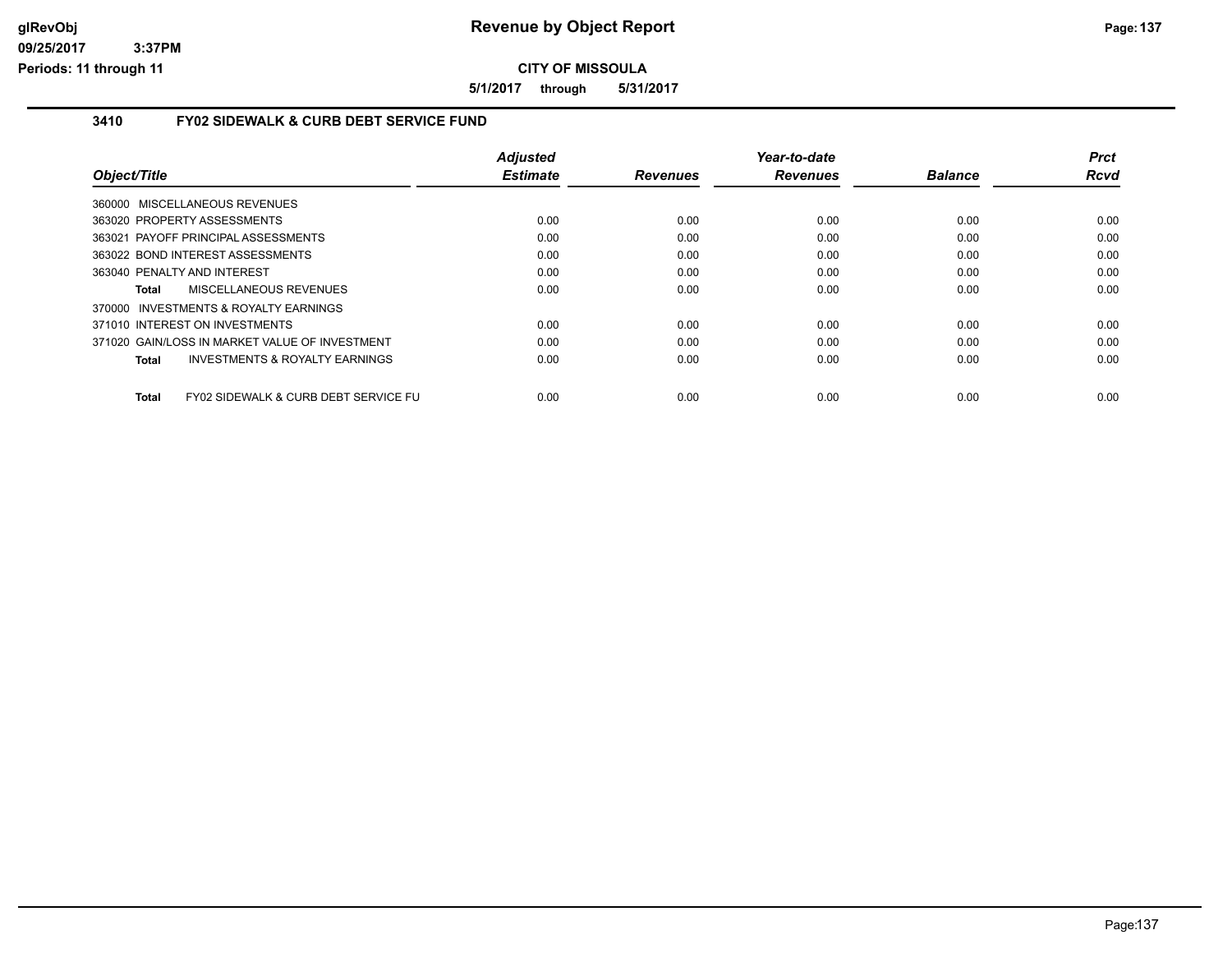**5/1/2017 through 5/31/2017**

# **3420 FY03 SIDEWALK & CURB DEBT SERVICE**

**3420 FY03 SIDEWALK & CURB DEBT SERVICE**

|                                                    | <b>Adjusted</b> |                 | Year-to-date    |                | <b>Prct</b> |
|----------------------------------------------------|-----------------|-----------------|-----------------|----------------|-------------|
| Object/Title                                       | <b>Estimate</b> | <b>Revenues</b> | <b>Revenues</b> | <b>Balance</b> | <b>Rcvd</b> |
| 360000 MISCELLANEOUS REVENUES                      |                 |                 |                 |                |             |
| 363020 PROPERTY ASSESSMENTS                        | 0.00            | 0.00            | 0.00            | 0.00           | 0.00        |
| 363021 PAYOFF PRINCIPAL ASSESSMENTS                | 0.00            | 0.00            | 0.00            | 0.00           | 0.00        |
| 363022 BOND INTEREST ASSESSMENTS                   | 0.00            | 0.00            | 0.00            | 0.00           | 0.00        |
| 363040 PENALTY AND INTEREST                        | 0.00            | 0.00            | 0.00            | 0.00           | 0.00        |
| <b>MISCELLANEOUS REVENUES</b><br>Total             | 0.00            | 0.00            | 0.00            | 0.00           | 0.00        |
| 370000 INVESTMENTS & ROYALTY EARNINGS              |                 |                 |                 |                |             |
| 371010 INTEREST ON INVESTMENTS                     | 0.00            | 0.00            | 0.00            | 0.00           | 0.00        |
| 371020 GAIN/LOSS IN MARKET VALUE OF INVESTMENTS    | 0.00            | 0.00            | 0.00            | 0.00           | 0.00        |
| <b>INVESTMENTS &amp; ROYALTY EARNINGS</b><br>Total | 0.00            | 0.00            | 0.00            | 0.00           | 0.00        |
| OTHER FINANCING SOURCES<br>380000                  |                 |                 |                 |                |             |
| 381009 TRANSFERS IN                                | 0.00            | 0.00            | 0.00            | 0.00           | 0.00        |
| OTHER FINANCING SOURCES<br>Total                   | 0.00            | 0.00            | 0.00            | 0.00           | 0.00        |
| FY03 SIDEWALK & CURB DEBT SERVICE<br><b>Total</b>  | 0.00            | 0.00            | 0.00            | 0.00           | 0.00        |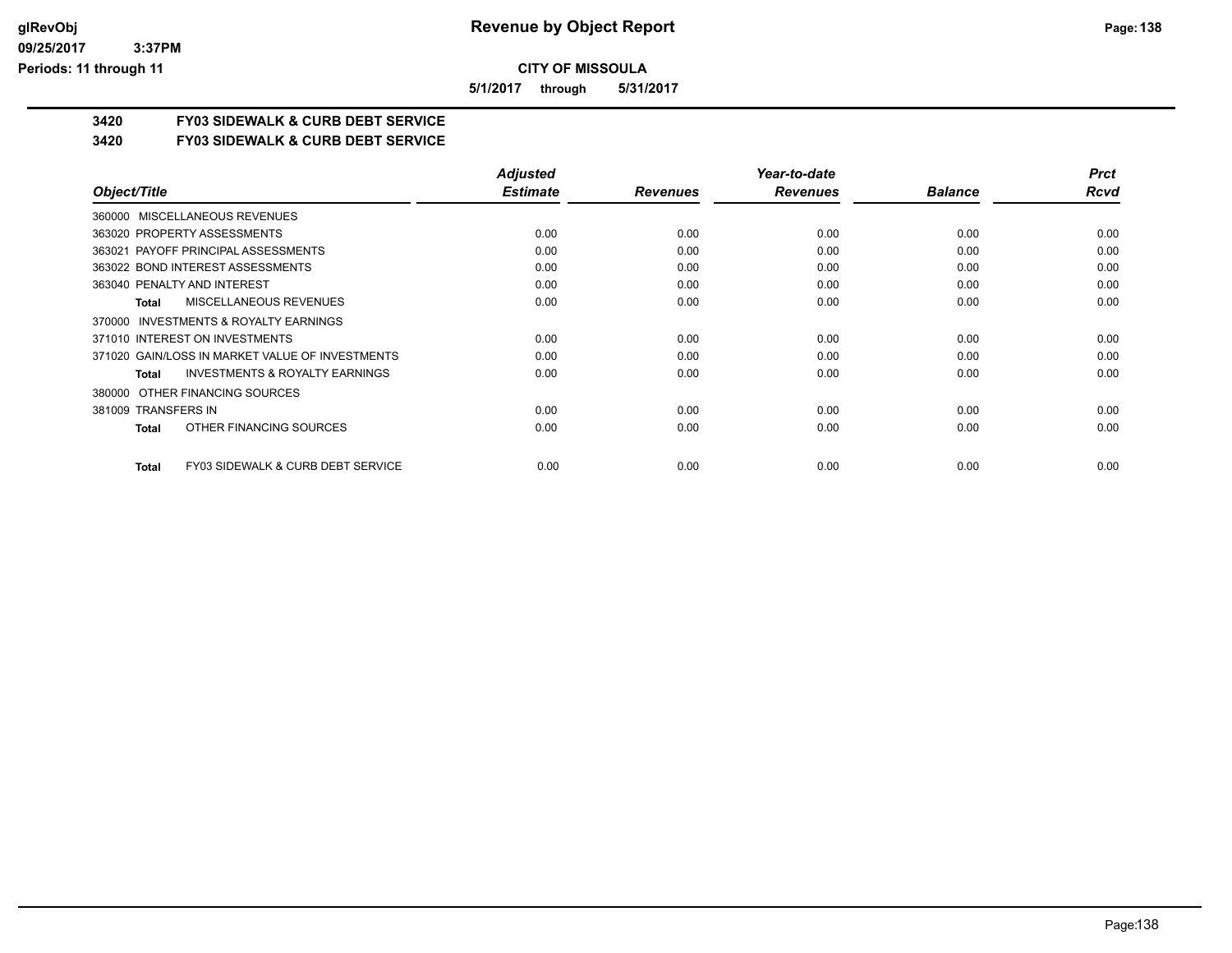**5/1/2017 through 5/31/2017**

# **3420 FY03 SIDEWALK & CURB DEBT SERVICE**

| Object/Title                                       | <b>Adjusted</b><br><b>Estimate</b> | <b>Revenues</b> | Year-to-date<br><b>Revenues</b> | <b>Balance</b> | <b>Prct</b><br>Rcvd |
|----------------------------------------------------|------------------------------------|-----------------|---------------------------------|----------------|---------------------|
| 360000 MISCELLANEOUS REVENUES                      |                                    |                 |                                 |                |                     |
|                                                    |                                    |                 |                                 |                |                     |
| 363020 PROPERTY ASSESSMENTS                        | 0.00                               | 0.00            | 0.00                            | 0.00           | 0.00                |
| 363021 PAYOFF PRINCIPAL ASSESSMENTS                | 0.00                               | 0.00            | 0.00                            | 0.00           | 0.00                |
| 363022 BOND INTEREST ASSESSMENTS                   | 0.00                               | 0.00            | 0.00                            | 0.00           | 0.00                |
| 363040 PENALTY AND INTEREST                        | 0.00                               | 0.00            | 0.00                            | 0.00           | 0.00                |
| MISCELLANEOUS REVENUES<br>Total                    | 0.00                               | 0.00            | 0.00                            | 0.00           | 0.00                |
| 370000 INVESTMENTS & ROYALTY EARNINGS              |                                    |                 |                                 |                |                     |
| 371010 INTEREST ON INVESTMENTS                     | 0.00                               | 0.00            | 0.00                            | 0.00           | 0.00                |
| 371020 GAIN/LOSS IN MARKET VALUE OF INVESTMENT     | 0.00                               | 0.00            | 0.00                            | 0.00           | 0.00                |
| <b>INVESTMENTS &amp; ROYALTY EARNINGS</b><br>Total | 0.00                               | 0.00            | 0.00                            | 0.00           | 0.00                |
| 380000 OTHER FINANCING SOURCES                     |                                    |                 |                                 |                |                     |
| 381009 TRANSFERS IN                                | 0.00                               | 0.00            | 0.00                            | 0.00           | 0.00                |
| OTHER FINANCING SOURCES<br>Total                   | 0.00                               | 0.00            | 0.00                            | 0.00           | 0.00                |
| FY03 SIDEWALK & CURB DEBT SERVICE<br>Total         | 0.00                               | 0.00            | 0.00                            | 0.00           | 0.00                |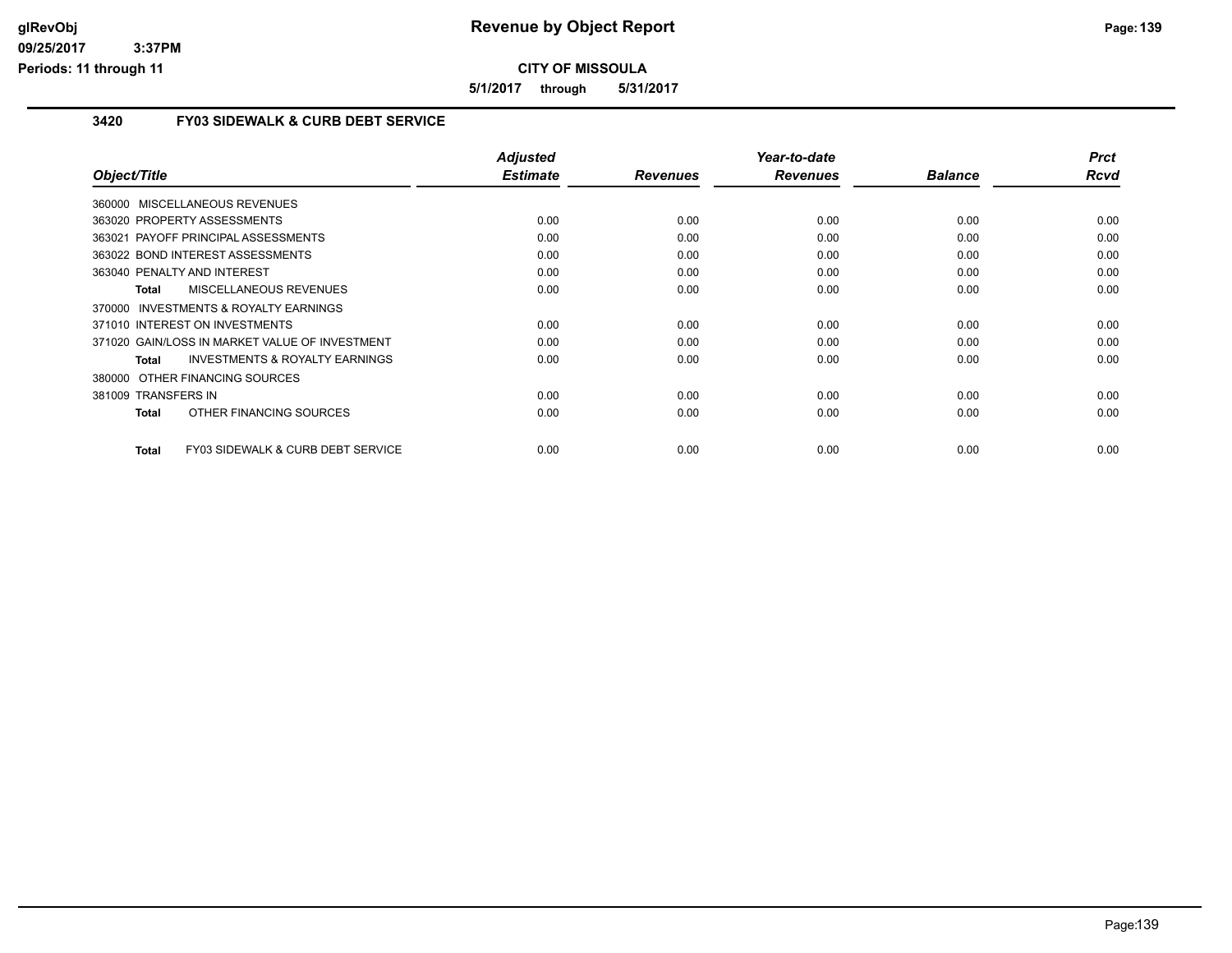**5/1/2017 through 5/31/2017**

# **3430 FY04 SIDEWALK CURB DEBT SERVICE**

# **3430 FY04 SIDEWALK CURB DEBT SERVICE**

|                                                           | <b>Adjusted</b> |                 | Year-to-date    |                | <b>Prct</b> |
|-----------------------------------------------------------|-----------------|-----------------|-----------------|----------------|-------------|
| Object/Title                                              | <b>Estimate</b> | <b>Revenues</b> | <b>Revenues</b> | <b>Balance</b> | Rcvd        |
| MISCELLANEOUS REVENUES<br>360000                          |                 |                 |                 |                |             |
| 363020 PROPERTY ASSESSMENTS                               | 0.00            | 0.00            | 0.00            | 0.00           | 0.00        |
| 363021 PAYOFF PRINCIPAL ASSESSMENTS                       | 0.00            | 0.00            | 0.00            | 0.00           | 0.00        |
| 363022 BOND INTEREST ASSESSMENTS                          | 0.00            | 0.00            | 0.00            | 0.00           | 0.00        |
| 363040 PENALTY AND INTEREST                               | 0.00            | 0.00            | 0.00            | 0.00           | 0.00        |
| MISCELLANEOUS REVENUES<br><b>Total</b>                    | 0.00            | 0.00            | 0.00            | 0.00           | 0.00        |
| 370000 INVESTMENTS & ROYALTY EARNINGS                     |                 |                 |                 |                |             |
| 371010 INTEREST ON INVESTMENTS                            | 0.00            | 0.00            | 0.00            | 0.00           | 0.00        |
| 371020 GAIN/LOSS IN MARKET VALUE OF INVESTMENTS           | 0.00            | 0.00            | 0.00            | 0.00           | 0.00        |
| <b>INVESTMENTS &amp; ROYALTY EARNINGS</b><br><b>Total</b> | 0.00            | 0.00            | 0.00            | 0.00           | 0.00        |
| OTHER FINANCING SOURCES<br>380000                         |                 |                 |                 |                |             |
| 381030 SID BOND PROCEEDS                                  | 0.00            | 0.00            | 0.00            | 0.00           | 0.00        |
| OTHER FINANCING SOURCES<br><b>Total</b>                   | 0.00            | 0.00            | 0.00            | 0.00           | 0.00        |
| FY04 SIDEWALK CURB DEBT SERVICE<br><b>Total</b>           | 0.00            | 0.00            | 0.00            | 0.00           | 0.00        |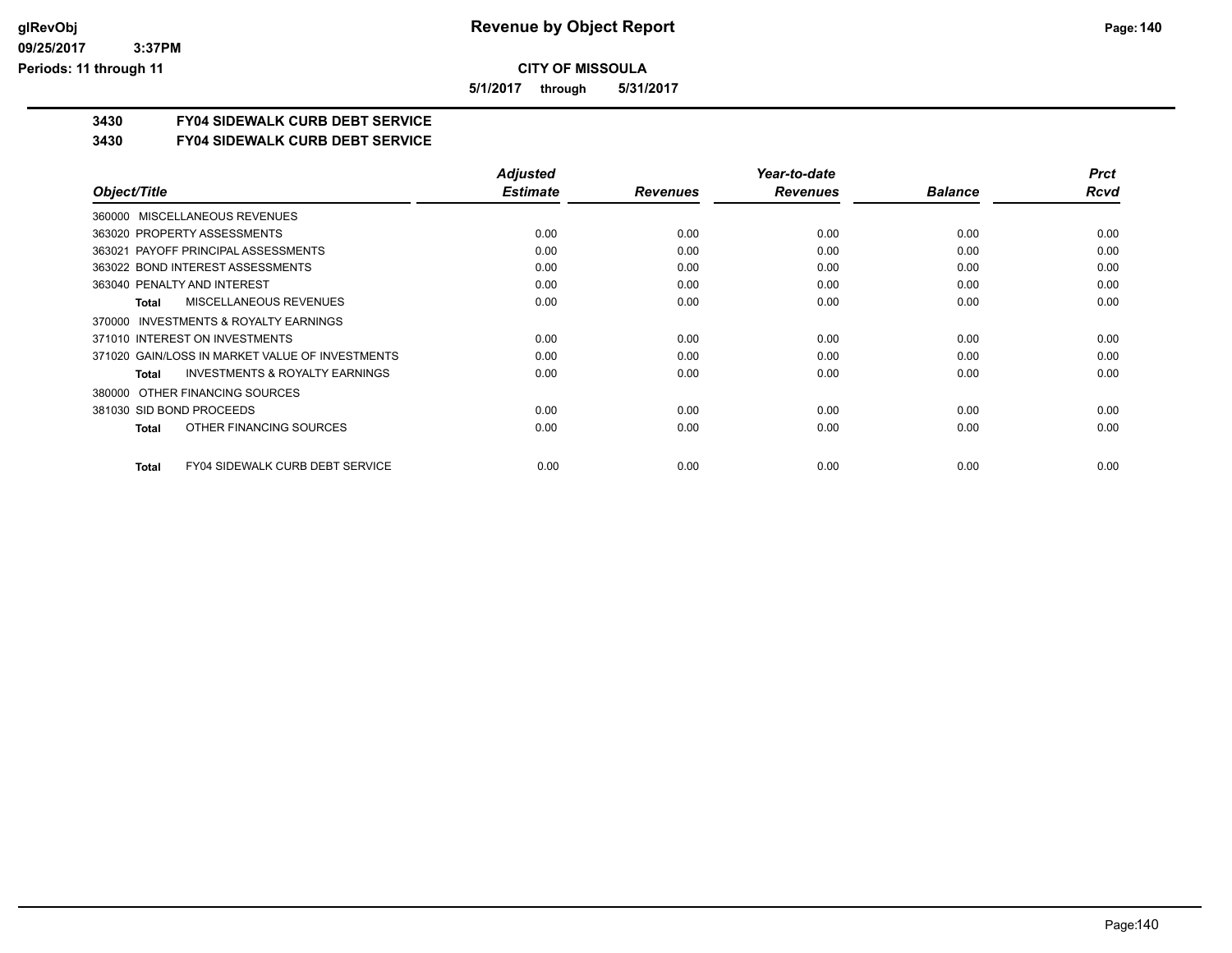**5/1/2017 through 5/31/2017**

# **3430 FY04 SIDEWALK CURB DEBT SERVICE**

| Object/Title                                        | <b>Adjusted</b><br><b>Estimate</b> | <b>Revenues</b> | Year-to-date<br><b>Revenues</b> | <b>Balance</b> | <b>Prct</b><br><b>Rcvd</b> |
|-----------------------------------------------------|------------------------------------|-----------------|---------------------------------|----------------|----------------------------|
| 360000 MISCELLANEOUS REVENUES                       |                                    |                 |                                 |                |                            |
|                                                     |                                    |                 |                                 |                |                            |
| 363020 PROPERTY ASSESSMENTS                         | 0.00                               | 0.00            | 0.00                            | 0.00           | 0.00                       |
| 363021 PAYOFF PRINCIPAL ASSESSMENTS                 | 0.00                               | 0.00            | 0.00                            | 0.00           | 0.00                       |
| 363022 BOND INTEREST ASSESSMENTS                    | 0.00                               | 0.00            | 0.00                            | 0.00           | 0.00                       |
| 363040 PENALTY AND INTEREST                         | 0.00                               | 0.00            | 0.00                            | 0.00           | 0.00                       |
| <b>MISCELLANEOUS REVENUES</b><br>Total              | 0.00                               | 0.00            | 0.00                            | 0.00           | 0.00                       |
| <b>INVESTMENTS &amp; ROYALTY EARNINGS</b><br>370000 |                                    |                 |                                 |                |                            |
| 371010 INTEREST ON INVESTMENTS                      | 0.00                               | 0.00            | 0.00                            | 0.00           | 0.00                       |
| 371020 GAIN/LOSS IN MARKET VALUE OF INVESTMENT      | 0.00                               | 0.00            | 0.00                            | 0.00           | 0.00                       |
| <b>INVESTMENTS &amp; ROYALTY EARNINGS</b><br>Total  | 0.00                               | 0.00            | 0.00                            | 0.00           | 0.00                       |
| 380000 OTHER FINANCING SOURCES                      |                                    |                 |                                 |                |                            |
| 381030 SID BOND PROCEEDS                            | 0.00                               | 0.00            | 0.00                            | 0.00           | 0.00                       |
| OTHER FINANCING SOURCES<br><b>Total</b>             | 0.00                               | 0.00            | 0.00                            | 0.00           | 0.00                       |
| FY04 SIDEWALK CURB DEBT SERVICE<br><b>Total</b>     | 0.00                               | 0.00            | 0.00                            | 0.00           | 0.00                       |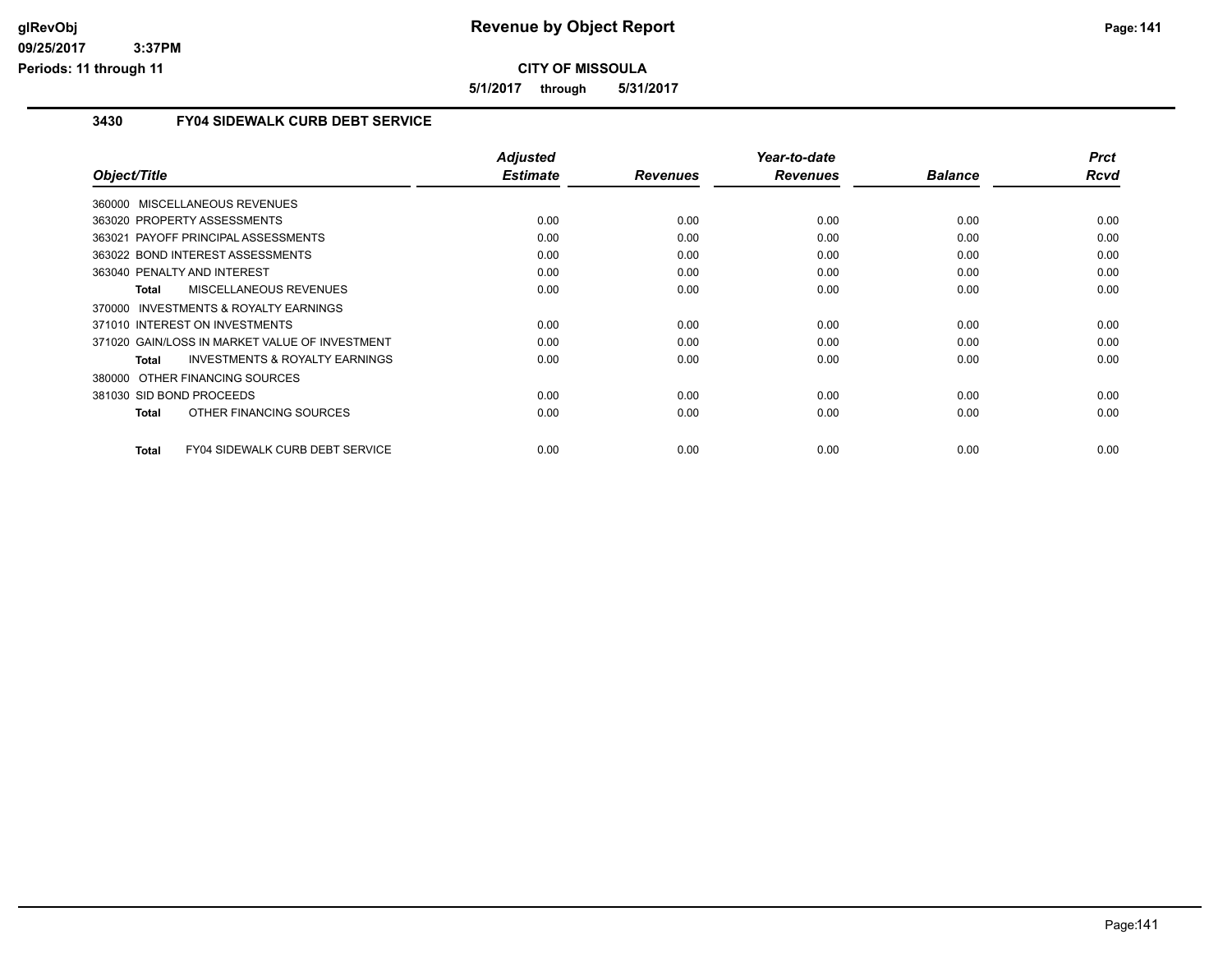**5/1/2017 through 5/31/2017**

**3433 SID 433 DEBT SERVICE**

**3433 SID 433 DEBT SERVICE**

|                                                           | <b>Adiusted</b> |                 | Year-to-date    |                | <b>Prct</b> |
|-----------------------------------------------------------|-----------------|-----------------|-----------------|----------------|-------------|
| Object/Title                                              | <b>Estimate</b> | <b>Revenues</b> | <b>Revenues</b> | <b>Balance</b> | Rcvd        |
| 360000 MISCELLANEOUS REVENUES                             |                 |                 |                 |                |             |
| 363020 PROPERTY ASSESSMENTS                               | 0.00            | 0.00            | 0.00            | 0.00           | 0.00        |
| 363021 PAYOFF PRINCIPAL ASSESSMENTS                       | 0.00            | 0.00            | 0.00            | 0.00           | 0.00        |
| 363022 BOND INTEREST ASSESSMENTS                          | 0.00            | 0.00            | 0.00            | 0.00           | 0.00        |
| 363040 PENALTY AND INTEREST                               | 0.00            | 0.00            | 0.00            | 0.00           | 0.00        |
| MISCELLANEOUS REVENUES<br>Total                           | 0.00            | 0.00            | 0.00            | 0.00           | 0.00        |
| 370000 INVESTMENTS & ROYALTY EARNINGS                     |                 |                 |                 |                |             |
| 371010 INTEREST ON INVESTMENTS                            | 0.00            | 0.00            | 0.00            | 0.00           | 0.00        |
| 371020 GAIN/LOSS IN MARKET VALUE OF INVESTMENTS           | 0.00            | 0.00            | 0.00            | 0.00           | 0.00        |
| <b>INVESTMENTS &amp; ROYALTY EARNINGS</b><br><b>Total</b> | 0.00            | 0.00            | 0.00            | 0.00           | 0.00        |
| SID 433 DEBT SERVICE<br>Total                             | 0.00            | 0.00            | 0.00            | 0.00           | 0.00        |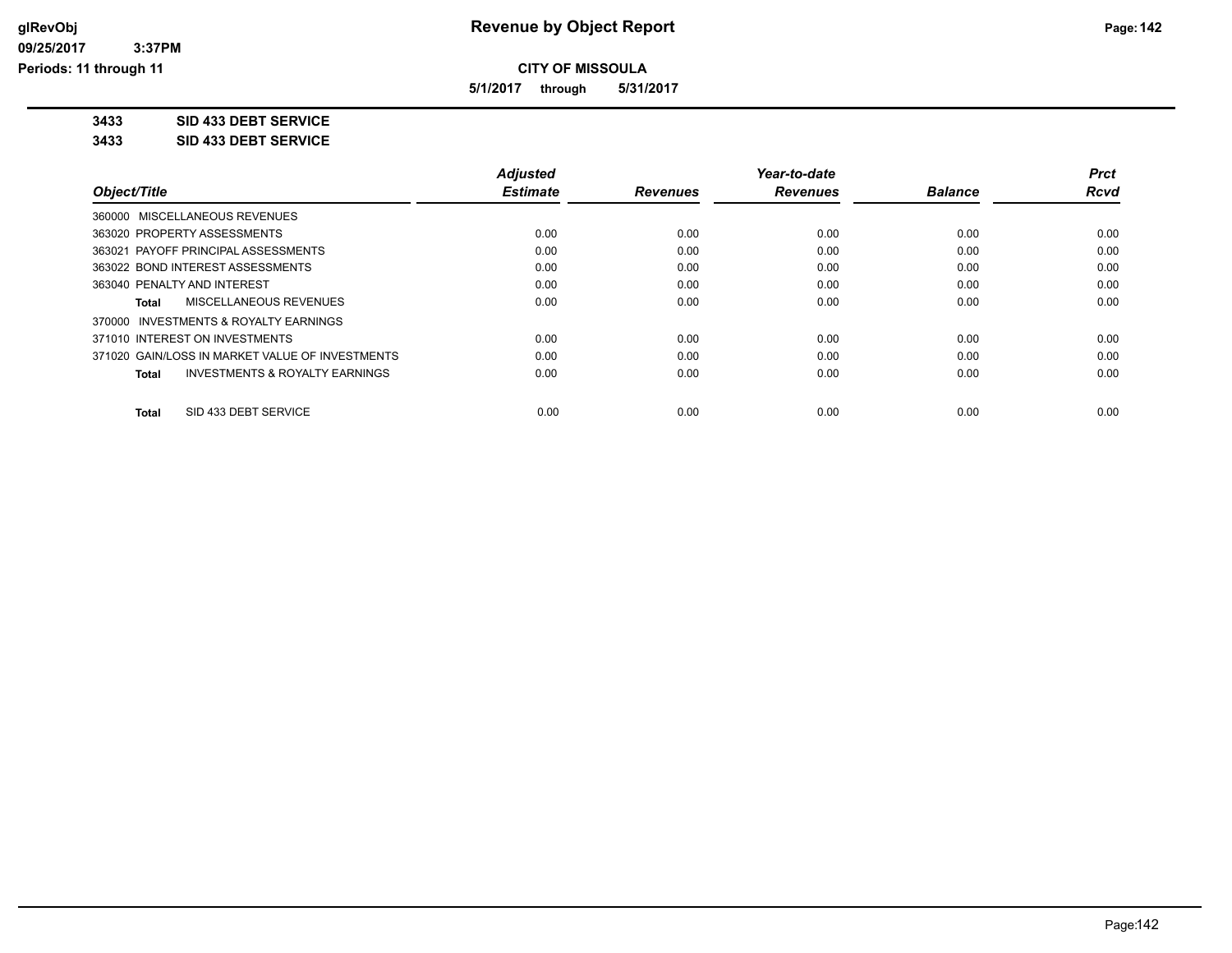**5/1/2017 through 5/31/2017**

### **3433 SID 433 DEBT SERVICE**

|                                                     | <b>Adjusted</b> |                 | Year-to-date    |                | <b>Prct</b> |
|-----------------------------------------------------|-----------------|-----------------|-----------------|----------------|-------------|
| Object/Title                                        | <b>Estimate</b> | <b>Revenues</b> | <b>Revenues</b> | <b>Balance</b> | <b>Rcvd</b> |
| 360000 MISCELLANEOUS REVENUES                       |                 |                 |                 |                |             |
| 363020 PROPERTY ASSESSMENTS                         | 0.00            | 0.00            | 0.00            | 0.00           | 0.00        |
| 363021 PAYOFF PRINCIPAL ASSESSMENTS                 | 0.00            | 0.00            | 0.00            | 0.00           | 0.00        |
| 363022 BOND INTEREST ASSESSMENTS                    | 0.00            | 0.00            | 0.00            | 0.00           | 0.00        |
| 363040 PENALTY AND INTEREST                         | 0.00            | 0.00            | 0.00            | 0.00           | 0.00        |
| MISCELLANEOUS REVENUES<br>Total                     | 0.00            | 0.00            | 0.00            | 0.00           | 0.00        |
| <b>INVESTMENTS &amp; ROYALTY EARNINGS</b><br>370000 |                 |                 |                 |                |             |
| 371010 INTEREST ON INVESTMENTS                      | 0.00            | 0.00            | 0.00            | 0.00           | 0.00        |
| 371020 GAIN/LOSS IN MARKET VALUE OF INVESTMENT      | 0.00            | 0.00            | 0.00            | 0.00           | 0.00        |
| <b>INVESTMENTS &amp; ROYALTY EARNINGS</b><br>Total  | 0.00            | 0.00            | 0.00            | 0.00           | 0.00        |
|                                                     |                 |                 |                 |                |             |
| SID 433 DEBT SERVICE<br>Total                       | 0.00            | 0.00            | 0.00            | 0.00           | 0.00        |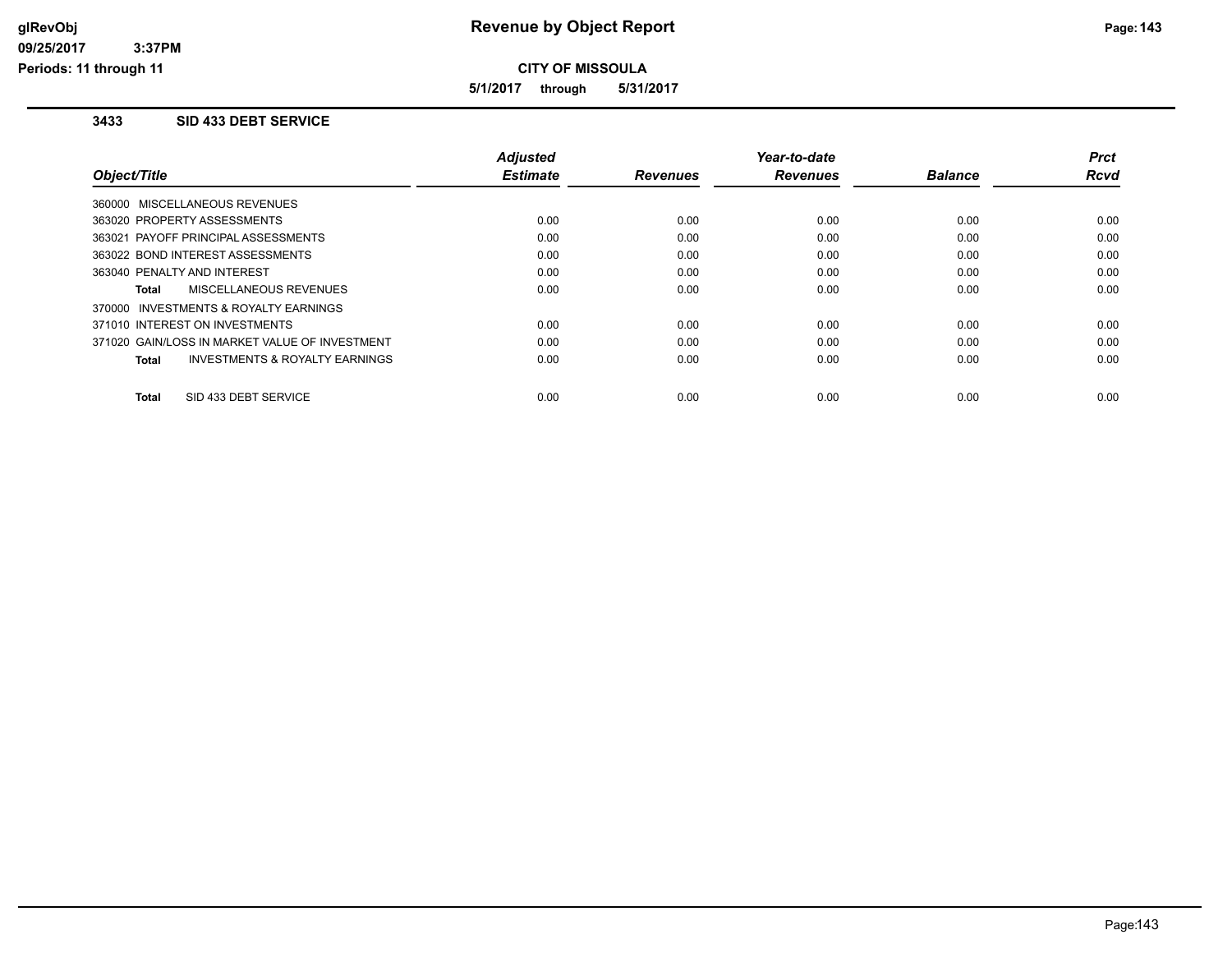**5/1/2017 through 5/31/2017**

**3440 FY05 SIDEWALK AND CURB**

**3440 FY05 SIDEWALK AND CURB**

|                                                    | <b>Adjusted</b> |                 | Year-to-date    |                | <b>Prct</b> |
|----------------------------------------------------|-----------------|-----------------|-----------------|----------------|-------------|
| Object/Title                                       | <b>Estimate</b> | <b>Revenues</b> | <b>Revenues</b> | <b>Balance</b> | <b>Rcvd</b> |
| MISCELLANEOUS REVENUES<br>360000                   |                 |                 |                 |                |             |
| 363020 PROPERTY ASSESSMENTS                        | 36,628.00       | 151.70          | 12,855.28       | 23,772.72      | 35.10       |
| 363021 PAYOFF PRINCIPAL ASSESSMENTS                | 0.00            | 0.00            | 1,185.43        | $-1,185.43$    | 0.00        |
| 363022 BOND INTEREST ASSESSMENTS                   | 0.00            | 0.00            | 0.00            | 0.00           | 0.00        |
| 363040 PENALTY AND INTEREST                        | 0.00            | 0.00            | 1.35            | $-1.35$        | 0.00        |
| <b>MISCELLANEOUS REVENUES</b><br><b>Total</b>      | 36,628.00       | 151.70          | 14,042.06       | 22,585.94      | 38.34       |
| 370000 INVESTMENTS & ROYALTY EARNINGS              |                 |                 |                 |                |             |
| 371010 INTEREST ON INVESTMENTS                     | 0.00            | 0.00            | 0.00            | 0.00           | 0.00        |
| 371020 GAIN/LOSS IN MARKET VALUE OF INVESTMENTS    | 0.00            | 0.00            | 0.00            | 0.00           | 0.00        |
| 371500 INTEREST ON INTERFUND LOAN                  | 0.00            | 0.00            | 0.00            | 0.00           | 0.00        |
| <b>INVESTMENTS &amp; ROYALTY EARNINGS</b><br>Total | 0.00            | 0.00            | 0.00            | 0.00           | 0.00        |
| OTHER FINANCING SOURCES<br>380000                  |                 |                 |                 |                |             |
| 381030 SID BONDS PROCEEDS                          | 0.00            | 0.00            | 0.00            | 0.00           | 0.00        |
| OTHER FINANCING SOURCES<br>Total                   | 0.00            | 0.00            | 0.00            | 0.00           | 0.00        |
| <b>FY05 SIDEWALK AND CURB</b><br><b>Total</b>      | 36,628.00       | 151.70          | 14,042.06       | 22,585.94      | 38.34       |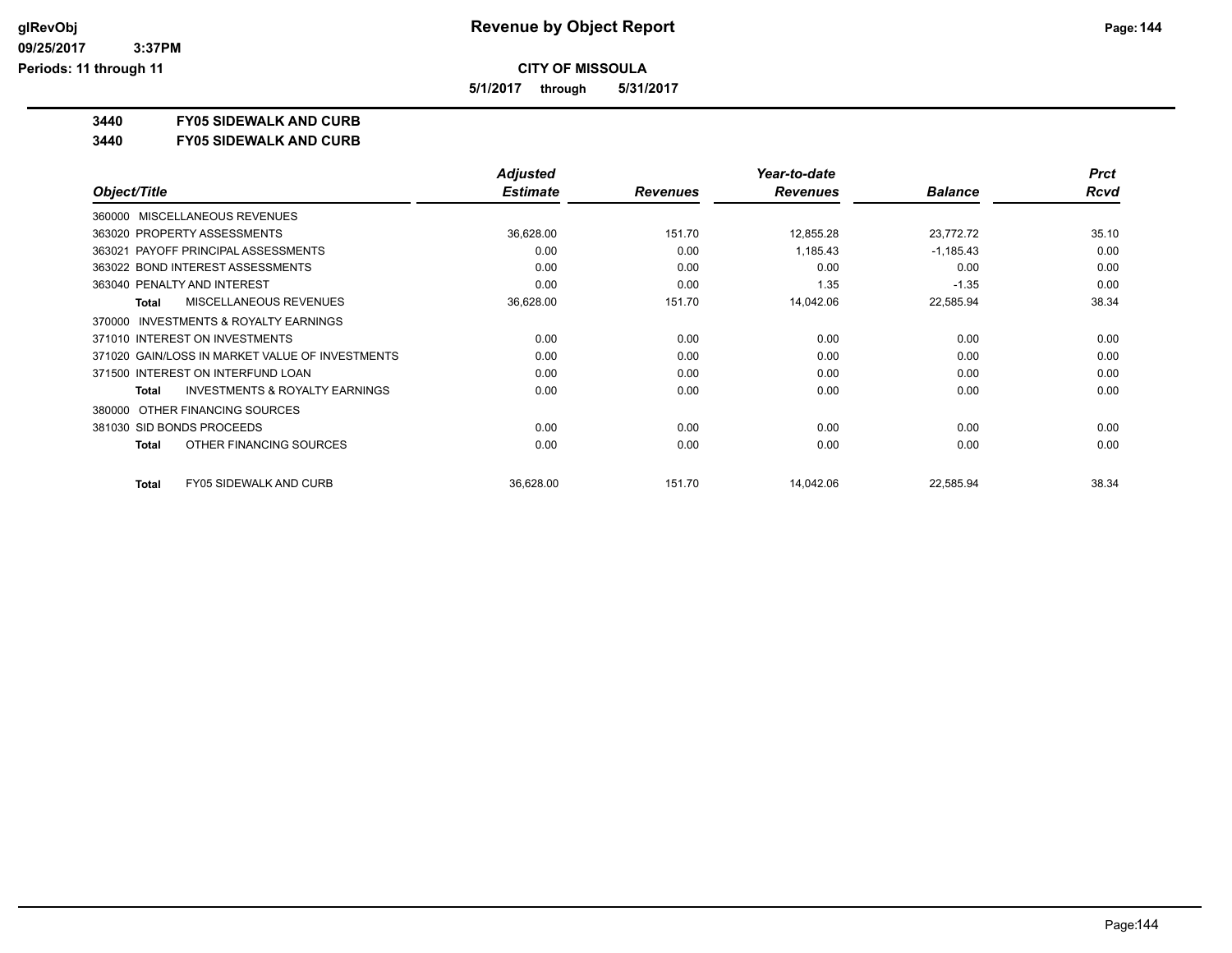**5/1/2017 through 5/31/2017**

# **3440 FY05 SIDEWALK AND CURB**

|                                                    | <b>Adjusted</b> |                 | Year-to-date    |                | <b>Prct</b> |
|----------------------------------------------------|-----------------|-----------------|-----------------|----------------|-------------|
| Object/Title                                       | <b>Estimate</b> | <b>Revenues</b> | <b>Revenues</b> | <b>Balance</b> | Rcvd        |
| 360000 MISCELLANEOUS REVENUES                      |                 |                 |                 |                |             |
| 363020 PROPERTY ASSESSMENTS                        | 36,628.00       | 151.70          | 12,855.28       | 23,772.72      | 35.10       |
| 363021 PAYOFF PRINCIPAL ASSESSMENTS                | 0.00            | 0.00            | 1,185.43        | $-1,185.43$    | 0.00        |
| 363022 BOND INTEREST ASSESSMENTS                   | 0.00            | 0.00            | 0.00            | 0.00           | 0.00        |
| 363040 PENALTY AND INTEREST                        | 0.00            | 0.00            | 1.35            | $-1.35$        | 0.00        |
| <b>MISCELLANEOUS REVENUES</b><br>Total             | 36,628.00       | 151.70          | 14,042.06       | 22,585.94      | 38.34       |
| 370000 INVESTMENTS & ROYALTY EARNINGS              |                 |                 |                 |                |             |
| 371010 INTEREST ON INVESTMENTS                     | 0.00            | 0.00            | 0.00            | 0.00           | 0.00        |
| 371020 GAIN/LOSS IN MARKET VALUE OF INVESTMENT     | 0.00            | 0.00            | 0.00            | 0.00           | 0.00        |
| 371500 INTEREST ON INTERFUND LOAN                  | 0.00            | 0.00            | 0.00            | 0.00           | 0.00        |
| <b>INVESTMENTS &amp; ROYALTY EARNINGS</b><br>Total | 0.00            | 0.00            | 0.00            | 0.00           | 0.00        |
| 380000 OTHER FINANCING SOURCES                     |                 |                 |                 |                |             |
| 381030 SID BONDS PROCEEDS                          | 0.00            | 0.00            | 0.00            | 0.00           | 0.00        |
| OTHER FINANCING SOURCES<br>Total                   | 0.00            | 0.00            | 0.00            | 0.00           | 0.00        |
| <b>FY05 SIDEWALK AND CURB</b><br><b>Total</b>      | 36,628.00       | 151.70          | 14,042.06       | 22,585.94      | 38.34       |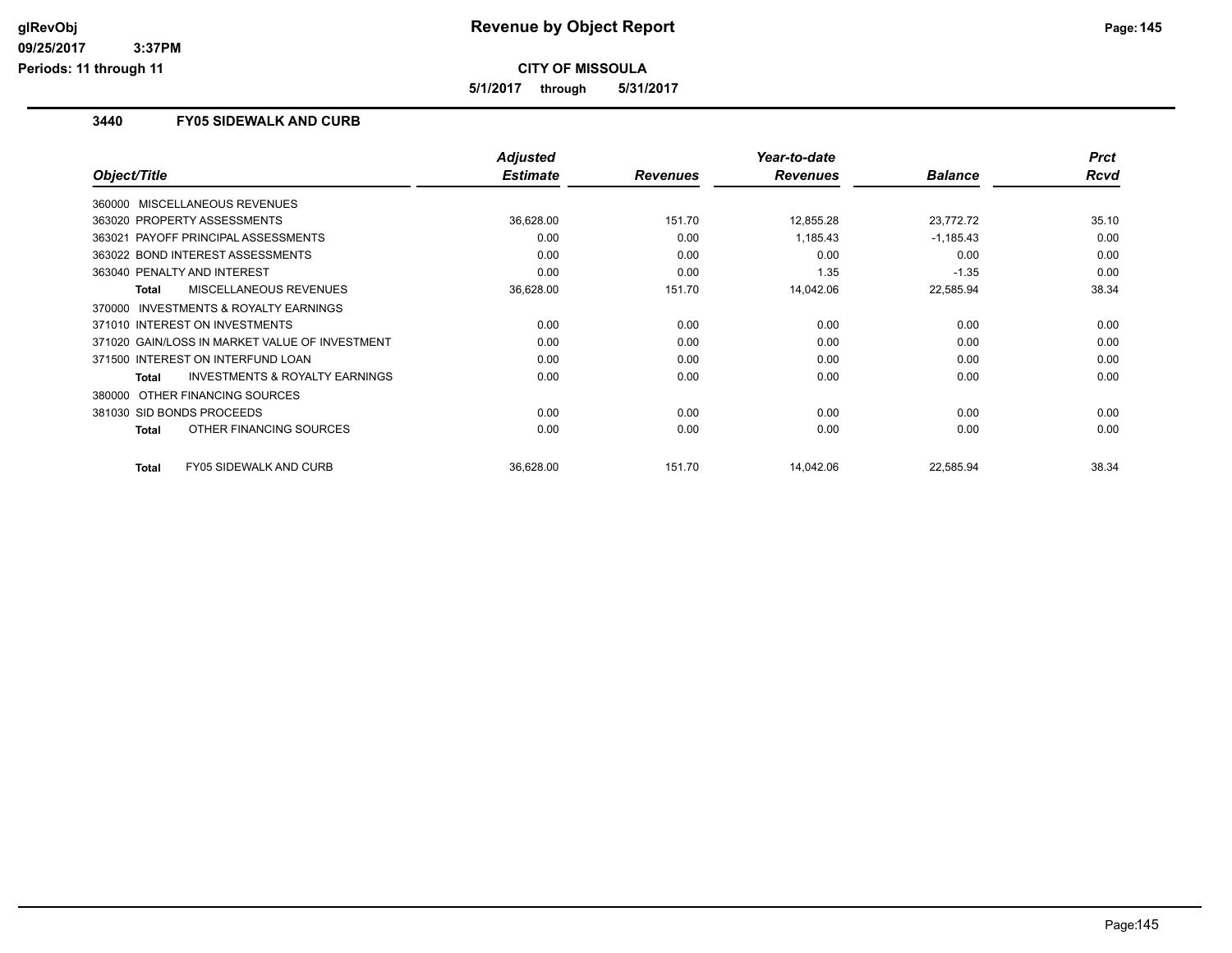**5/1/2017 through 5/31/2017**

**3441 FY06 SIDEWALK & CURB DEBT**

**3441 FY06 SIDEWALK & CURB DEBT**

|                                                 | <b>Adjusted</b> |                 | Year-to-date    |                | <b>Prct</b> |
|-------------------------------------------------|-----------------|-----------------|-----------------|----------------|-------------|
| Object/Title                                    | <b>Estimate</b> | <b>Revenues</b> | <b>Revenues</b> | <b>Balance</b> | <b>Rcvd</b> |
| 360000 MISCELLANEOUS REVENUES                   |                 |                 |                 |                |             |
| 363020 PROPERTY ASSESSMENTS                     | 0.00            | 0.00            | 0.00            | 0.00           | 0.00        |
| MISCELLANEOUS REVENUES<br>Total                 | 0.00            | 0.00            | 0.00            | 0.00           | 0.00        |
| 370000 INVESTMENTS & ROYALTY EARNINGS           |                 |                 |                 |                |             |
| 371010 INTEREST ON INVESTMENTS                  | 0.00            | 0.00            | 0.00            | 0.00           | 0.00        |
| 371020 GAIN/LOSS IN MARKET VALUE OF INVESTMENTS | 0.00            | 0.00            | 0.00            | 0.00           | 0.00        |
| INVESTMENTS & ROYALTY EARNINGS<br>Total         | 0.00            | 0.00            | 0.00            | 0.00           | 0.00        |
|                                                 |                 |                 |                 |                |             |
| Total<br><b>FY06 SIDEWALK &amp; CURB DEBT</b>   | 0.00            | 0.00            | 0.00            | 0.00           | 0.00        |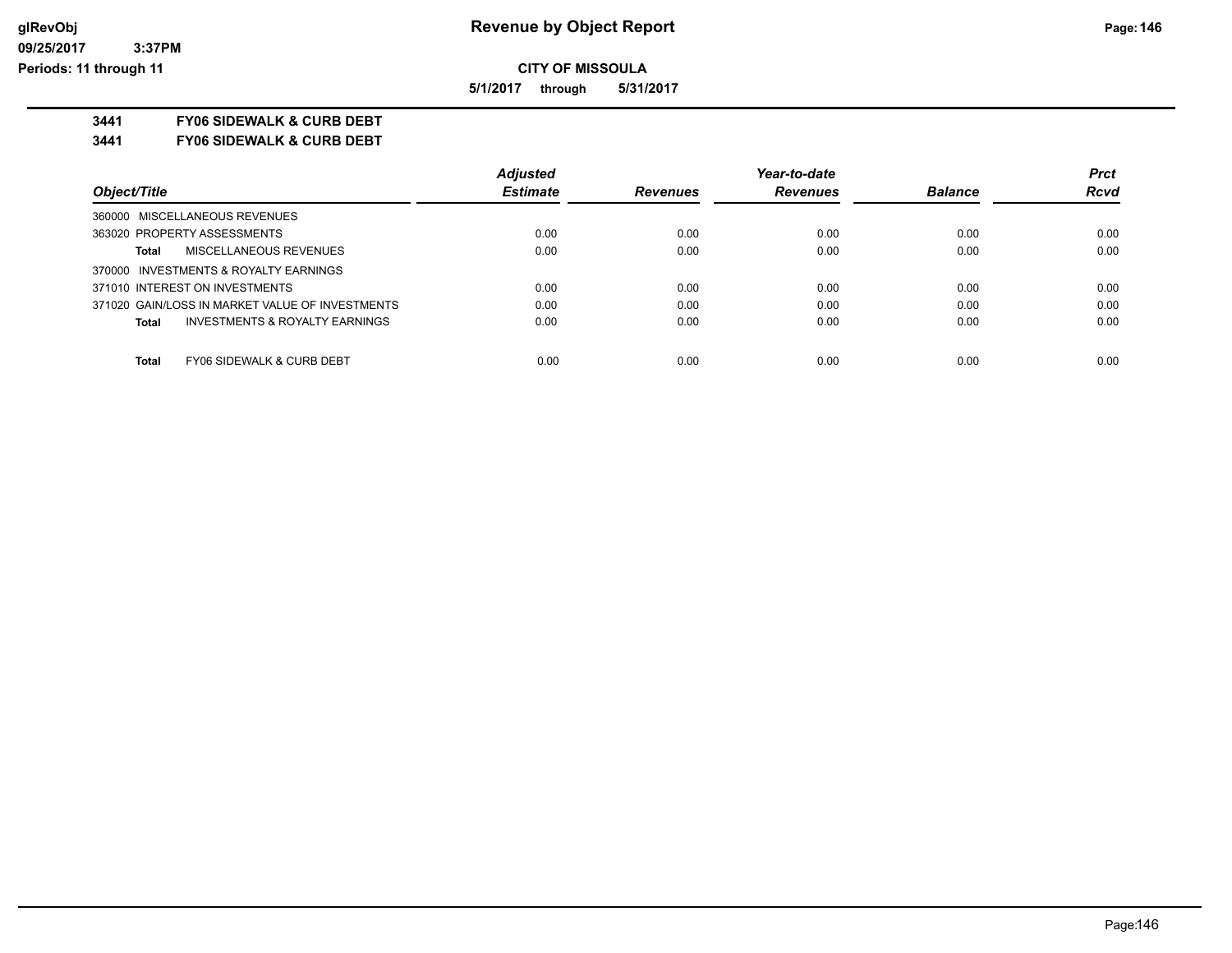**CITY OF MISSOULA**

**5/1/2017 through 5/31/2017**

## **3441 FY06 SIDEWALK & CURB DEBT**

 **3:37PM**

|                                                    | <b>Adjusted</b> |                 | Year-to-date    |                | <b>Prct</b> |
|----------------------------------------------------|-----------------|-----------------|-----------------|----------------|-------------|
| Object/Title                                       | <b>Estimate</b> | <b>Revenues</b> | <b>Revenues</b> | <b>Balance</b> | <b>Rcvd</b> |
| 360000 MISCELLANEOUS REVENUES                      |                 |                 |                 |                |             |
| 363020 PROPERTY ASSESSMENTS                        | 0.00            | 0.00            | 0.00            | 0.00           | 0.00        |
| MISCELLANEOUS REVENUES<br>Total                    | 0.00            | 0.00            | 0.00            | 0.00           | 0.00        |
| 370000 INVESTMENTS & ROYALTY EARNINGS              |                 |                 |                 |                |             |
| 371010 INTEREST ON INVESTMENTS                     | 0.00            | 0.00            | 0.00            | 0.00           | 0.00        |
| 371020 GAIN/LOSS IN MARKET VALUE OF INVESTMENT     | 0.00            | 0.00            | 0.00            | 0.00           | 0.00        |
| <b>INVESTMENTS &amp; ROYALTY EARNINGS</b><br>Total | 0.00            | 0.00            | 0.00            | 0.00           | 0.00        |
|                                                    |                 |                 |                 |                |             |
| Total<br><b>FY06 SIDEWALK &amp; CURB DEBT</b>      | 0.00            | 0.00            | 0.00            | 0.00           | 0.00        |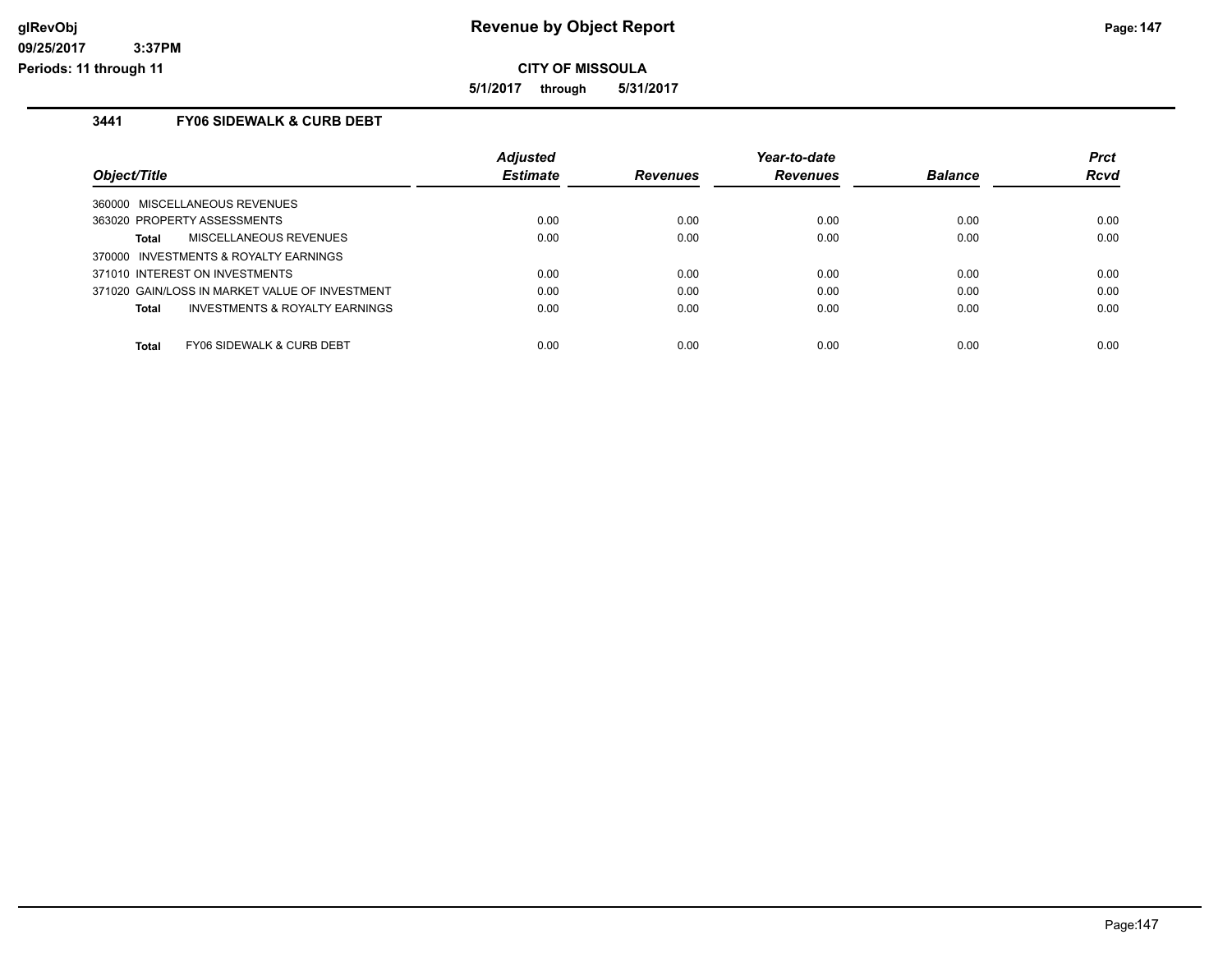**5/1/2017 through 5/31/2017**

**3449 SID 449 DEBT SERVICE**

**3449 SID 449 DEBT SERVICE**

|                                                    | <b>Adjusted</b> |                 | Year-to-date    |                | <b>Prct</b> |
|----------------------------------------------------|-----------------|-----------------|-----------------|----------------|-------------|
| Object/Title                                       | <b>Estimate</b> | <b>Revenues</b> | <b>Revenues</b> | <b>Balance</b> | <b>Rcvd</b> |
| 360000 MISCELLANEOUS REVENUES                      |                 |                 |                 |                |             |
| 363020 PROPERTY ASSESSMENTS                        | 0.00            | 0.00            | 0.00            | 0.00           | 0.00        |
| 363021 PAYOFF PRINCIPAL ASSESSMENTS                | 0.00            | 0.00            | 0.00            | 0.00           | 0.00        |
| 363022 BOND INTEREST ASSESSMENTS                   | 0.00            | 0.00            | 0.00            | 0.00           | 0.00        |
| 363040 PENALTY AND INTEREST                        | 0.00            | 0.00            | 0.00            | 0.00           | 0.00        |
| MISCELLANEOUS REVENUES<br>Total                    | 0.00            | 0.00            | 0.00            | 0.00           | 0.00        |
| 370000 INVESTMENTS & ROYALTY EARNINGS              |                 |                 |                 |                |             |
| 371010 INTEREST ON INVESTMENTS                     | 0.00            | 0.00            | 0.00            | 0.00           | 0.00        |
| 371020 GAIN/LOSS IN MARKET VALUE OF INVESTMENTS    | 0.00            | 0.00            | 0.00            | 0.00           | 0.00        |
| <b>INVESTMENTS &amp; ROYALTY EARNINGS</b><br>Total | 0.00            | 0.00            | 0.00            | 0.00           | 0.00        |
| SID 449 DEBT SERVICE<br>Total                      | 0.00            | 0.00            | 0.00            | 0.00           | 0.00        |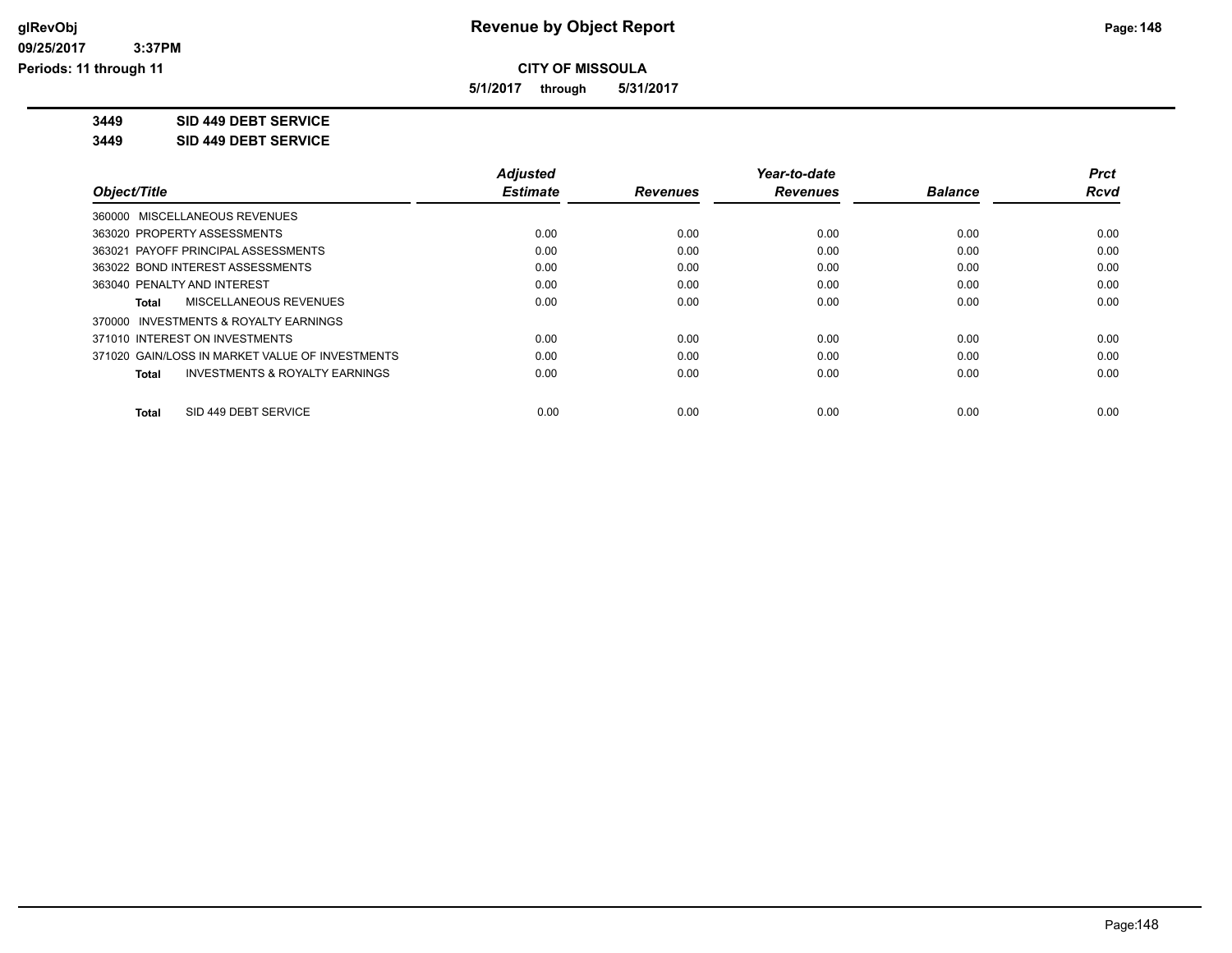**5/1/2017 through 5/31/2017**

### **3449 SID 449 DEBT SERVICE**

|                                                           | <b>Adjusted</b> |                 | Year-to-date    |                | <b>Prct</b> |
|-----------------------------------------------------------|-----------------|-----------------|-----------------|----------------|-------------|
| Object/Title                                              | <b>Estimate</b> | <b>Revenues</b> | <b>Revenues</b> | <b>Balance</b> | <b>Rcvd</b> |
| 360000 MISCELLANEOUS REVENUES                             |                 |                 |                 |                |             |
| 363020 PROPERTY ASSESSMENTS                               | 0.00            | 0.00            | 0.00            | 0.00           | 0.00        |
| 363021 PAYOFF PRINCIPAL ASSESSMENTS                       | 0.00            | 0.00            | 0.00            | 0.00           | 0.00        |
| 363022 BOND INTEREST ASSESSMENTS                          | 0.00            | 0.00            | 0.00            | 0.00           | 0.00        |
| 363040 PENALTY AND INTEREST                               | 0.00            | 0.00            | 0.00            | 0.00           | 0.00        |
| MISCELLANEOUS REVENUES<br>Total                           | 0.00            | 0.00            | 0.00            | 0.00           | 0.00        |
| INVESTMENTS & ROYALTY EARNINGS<br>370000                  |                 |                 |                 |                |             |
| 371010 INTEREST ON INVESTMENTS                            | 0.00            | 0.00            | 0.00            | 0.00           | 0.00        |
| 371020 GAIN/LOSS IN MARKET VALUE OF INVESTMENT            | 0.00            | 0.00            | 0.00            | 0.00           | 0.00        |
| <b>INVESTMENTS &amp; ROYALTY EARNINGS</b><br><b>Total</b> | 0.00            | 0.00            | 0.00            | 0.00           | 0.00        |
|                                                           |                 |                 |                 |                |             |
| SID 449 DEBT SERVICE<br><b>Total</b>                      | 0.00            | 0.00            | 0.00            | 0.00           | 0.00        |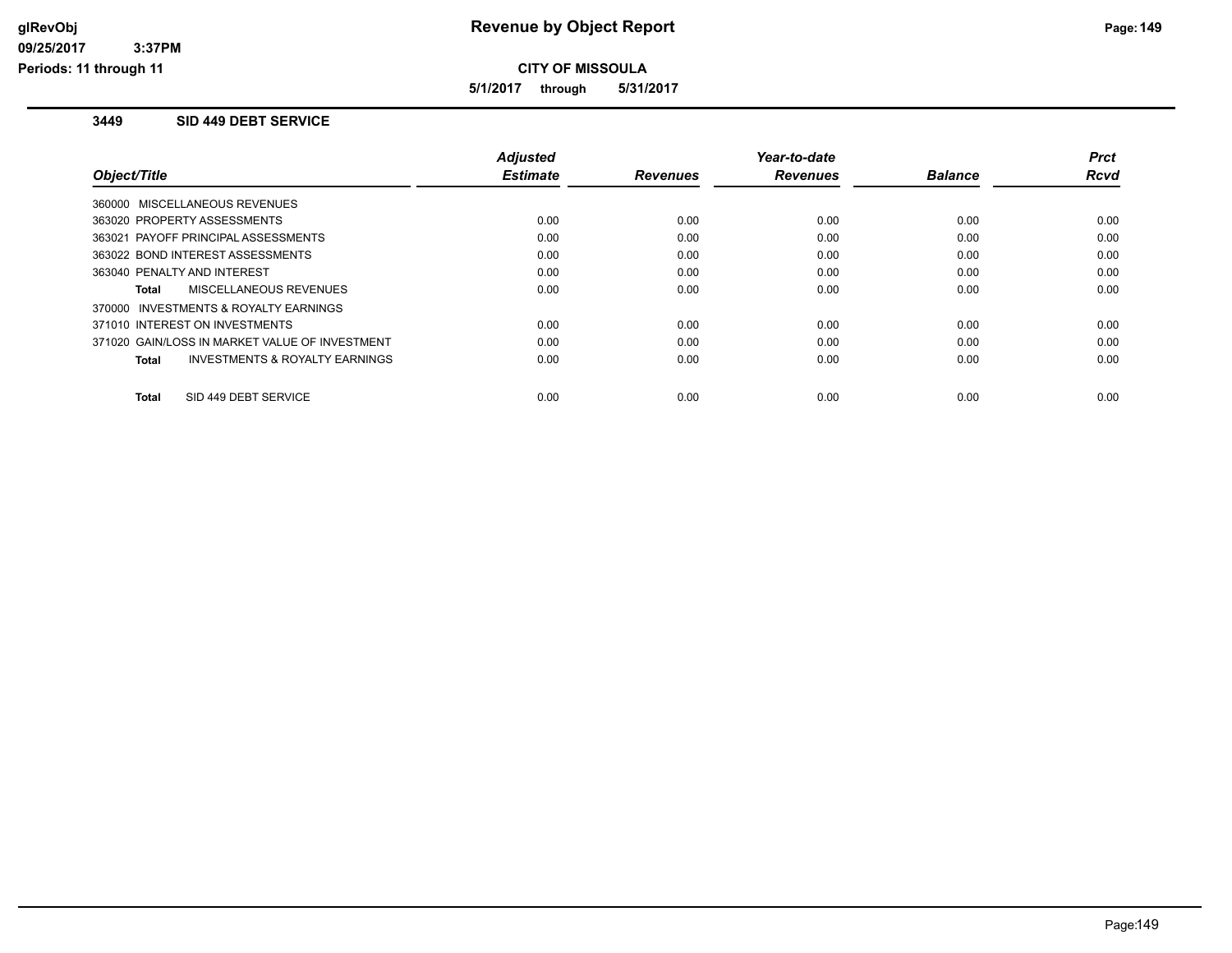**5/1/2017 through 5/31/2017**

**3450 FY06 SIDEWALK AND CURB**

**3450 FY06 SIDEWALK AND CURB**

|                                                           | <b>Adjusted</b> |                 | Year-to-date    |                | <b>Prct</b> |
|-----------------------------------------------------------|-----------------|-----------------|-----------------|----------------|-------------|
| Object/Title                                              | <b>Estimate</b> | <b>Revenues</b> | <b>Revenues</b> | <b>Balance</b> | <b>Rcvd</b> |
| MISCELLANEOUS REVENUES<br>360000                          |                 |                 |                 |                |             |
| 363020 PROPERTY ASSESSMENTS                               | 27,475.00       | 0.00            | 14,993.97       | 12,481.03      | 54.57       |
| 363021 PAYOFF PRINCIPAL ASSESSMENTS                       | 0.00            | 0.00            | 228.94          | $-228.94$      | 0.00        |
| 363022 BOND INTEREST ASSESSMENTS                          | 0.00            | 0.00            | 0.00            | 0.00           | 0.00        |
| 363040 PENALTY AND INTEREST                               | 0.00            | 0.00            | 7.80            | $-7.80$        | 0.00        |
| MISCELLANEOUS REVENUES<br><b>Total</b>                    | 27,475.00       | 0.00            | 15,230.71       | 12,244.29      | 55.43       |
| <b>INVESTMENTS &amp; ROYALTY EARNINGS</b><br>370000       |                 |                 |                 |                |             |
| 371010 INTEREST ON INVESTMENTS                            | 0.00            | 0.00            | 0.00            | 0.00           | 0.00        |
| 371020 GAIN/LOSS IN MARKET VALUE OF INVESTMENTS           | 0.00            | 0.00            | 0.00            | 0.00           | 0.00        |
| 371500 INTEREST ON INTERFUND LOAN                         | 0.00            | 0.00            | 0.00            | 0.00           | 0.00        |
| <b>INVESTMENTS &amp; ROYALTY EARNINGS</b><br><b>Total</b> | 0.00            | 0.00            | 0.00            | 0.00           | 0.00        |
| OTHER FINANCING SOURCES<br>380000                         |                 |                 |                 |                |             |
| 381030 SID BONDS PROCEEDS                                 | 0.00            | 0.00            | 0.00            | 0.00           | 0.00        |
| 383042 TRANSFERS FROM OTHER FUNDS                         | 0.00            | 0.00            | 0.00            | 0.00           | 0.00        |
| OTHER FINANCING SOURCES<br><b>Total</b>                   | 0.00            | 0.00            | 0.00            | 0.00           | 0.00        |
| FY06 SIDEWALK AND CURB<br>Total                           | 27,475.00       | 0.00            | 15,230.71       | 12,244.29      | 55.43       |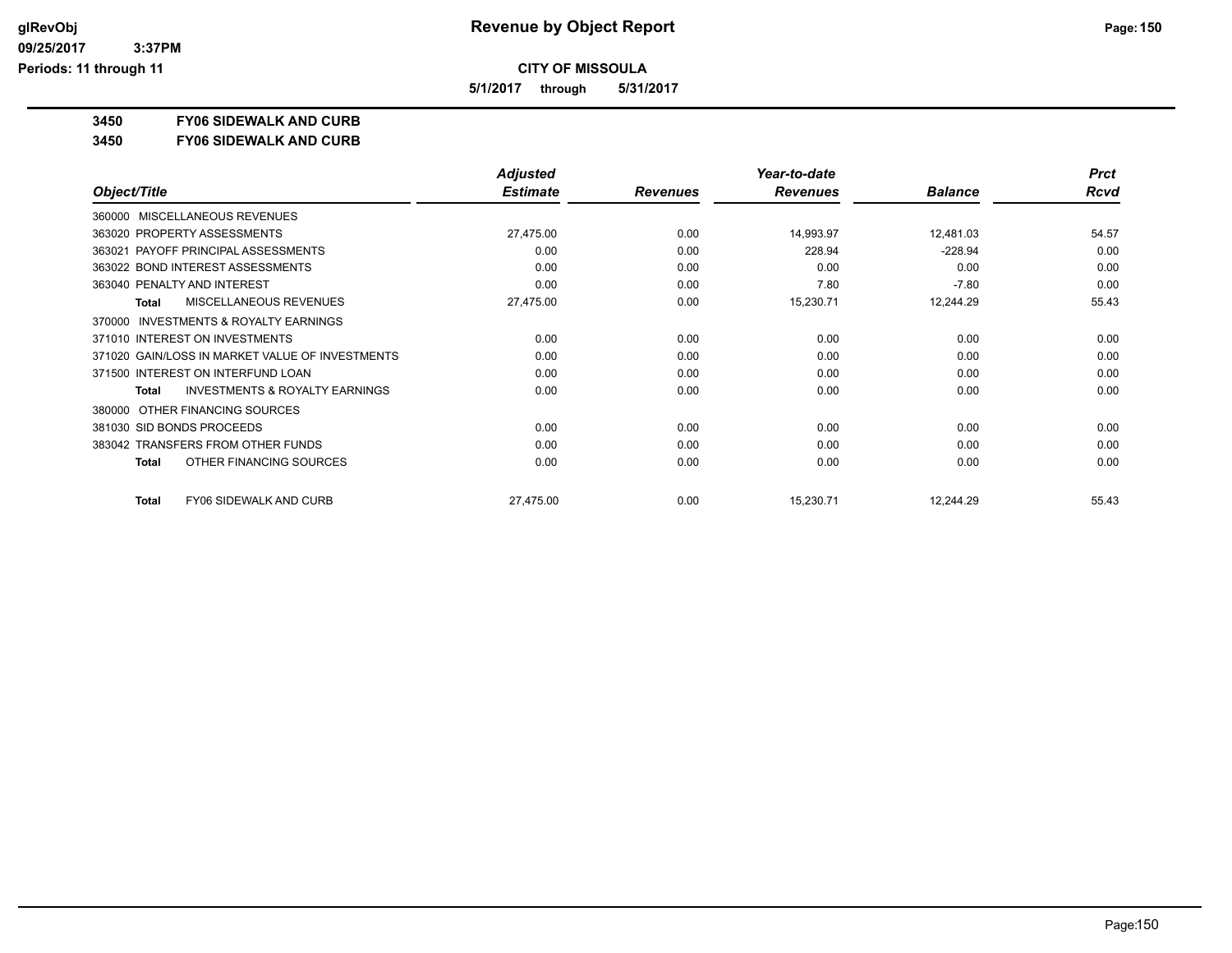**5/1/2017 through 5/31/2017**

## **3450 FY06 SIDEWALK AND CURB**

|                                                    | <b>Adjusted</b> |                 | Year-to-date    |                | <b>Prct</b> |
|----------------------------------------------------|-----------------|-----------------|-----------------|----------------|-------------|
| Object/Title                                       | <b>Estimate</b> | <b>Revenues</b> | <b>Revenues</b> | <b>Balance</b> | <b>Rcvd</b> |
| 360000 MISCELLANEOUS REVENUES                      |                 |                 |                 |                |             |
| 363020 PROPERTY ASSESSMENTS                        | 27,475.00       | 0.00            | 14,993.97       | 12,481.03      | 54.57       |
| PAYOFF PRINCIPAL ASSESSMENTS<br>363021             | 0.00            | 0.00            | 228.94          | $-228.94$      | 0.00        |
| 363022 BOND INTEREST ASSESSMENTS                   | 0.00            | 0.00            | 0.00            | 0.00           | 0.00        |
| 363040 PENALTY AND INTEREST                        | 0.00            | 0.00            | 7.80            | $-7.80$        | 0.00        |
| <b>MISCELLANEOUS REVENUES</b><br>Total             | 27,475.00       | 0.00            | 15,230.71       | 12,244.29      | 55.43       |
| 370000 INVESTMENTS & ROYALTY EARNINGS              |                 |                 |                 |                |             |
| 371010 INTEREST ON INVESTMENTS                     | 0.00            | 0.00            | 0.00            | 0.00           | 0.00        |
| 371020 GAIN/LOSS IN MARKET VALUE OF INVESTMENT     | 0.00            | 0.00            | 0.00            | 0.00           | 0.00        |
| 371500 INTEREST ON INTERFUND LOAN                  | 0.00            | 0.00            | 0.00            | 0.00           | 0.00        |
| <b>INVESTMENTS &amp; ROYALTY EARNINGS</b><br>Total | 0.00            | 0.00            | 0.00            | 0.00           | 0.00        |
| 380000 OTHER FINANCING SOURCES                     |                 |                 |                 |                |             |
| 381030 SID BONDS PROCEEDS                          | 0.00            | 0.00            | 0.00            | 0.00           | 0.00        |
| 383042 TRANSFERS FROM OTHER FUNDS                  | 0.00            | 0.00            | 0.00            | 0.00           | 0.00        |
| OTHER FINANCING SOURCES<br><b>Total</b>            | 0.00            | 0.00            | 0.00            | 0.00           | 0.00        |
| FY06 SIDEWALK AND CURB<br><b>Total</b>             | 27,475.00       | 0.00            | 15,230.71       | 12,244.29      | 55.43       |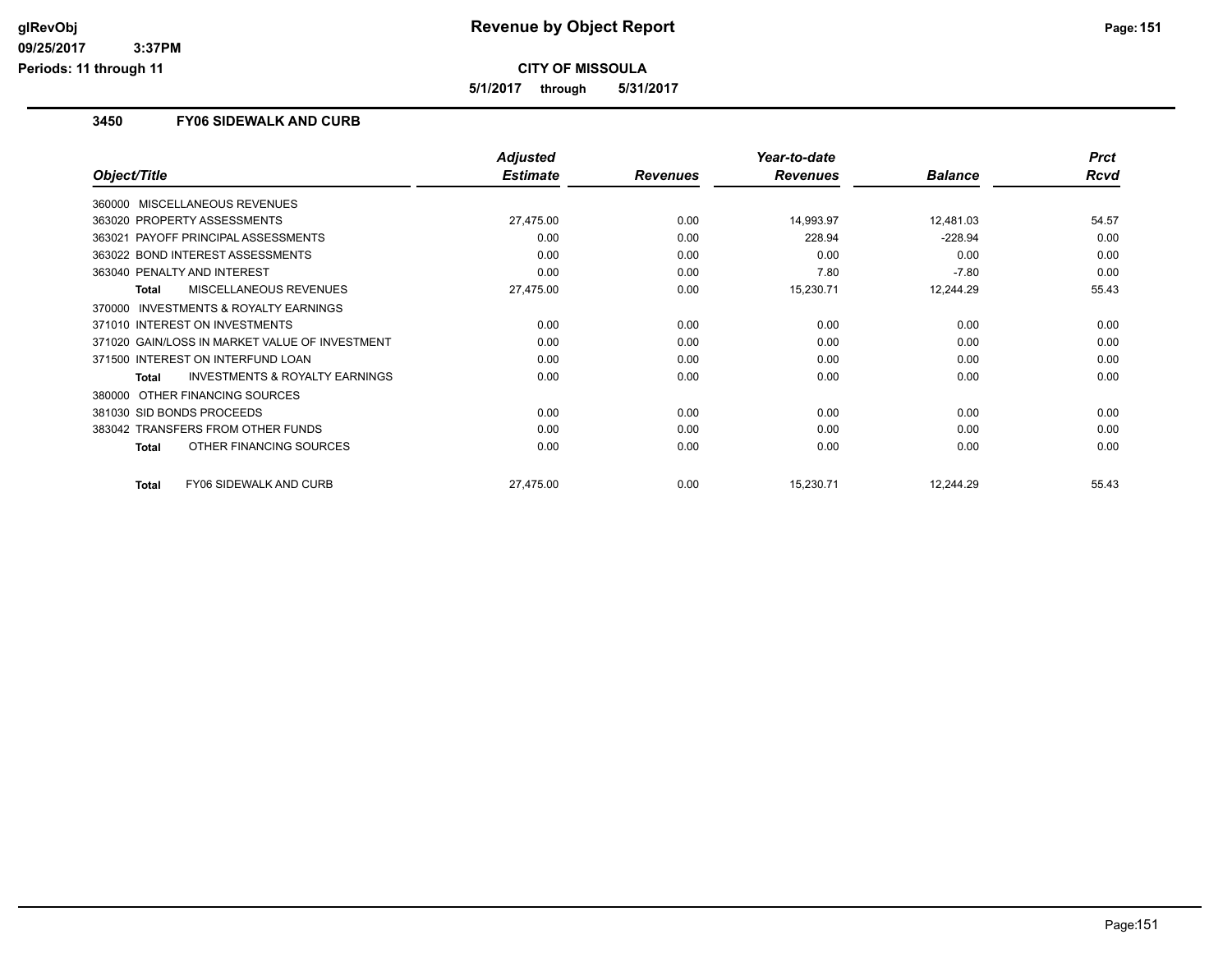**5/1/2017 through 5/31/2017**

**3460 FY07 SIDEWALK AND CURB DEBT**

### **3460 FY07 SIDEWALK AND CURB DEBT**

|                                                     | <b>Adjusted</b> |                 | Year-to-date    |                | <b>Prct</b> |
|-----------------------------------------------------|-----------------|-----------------|-----------------|----------------|-------------|
| Object/Title                                        | <b>Estimate</b> | <b>Revenues</b> | <b>Revenues</b> | <b>Balance</b> | Rcvd        |
| MISCELLANEOUS REVENUES<br>360000                    |                 |                 |                 |                |             |
| 363020 PROPERTY ASSESSMENTS                         | 56,830.00       | 1,904.69        | 31,702.66       | 25,127.34      | 55.79       |
| PAYOFF PRINCIPAL ASSESSMENTS<br>363021              | 0.00            | 0.00            | 0.00            | 0.00           | 0.00        |
| 363022 BOND INTEREST ASSESSMENTS                    | 0.00            | 0.00            | 0.00            | 0.00           | 0.00        |
| 363040 PENALTY AND INTEREST                         | 0.00            | 27.76           | 83.85           | $-83.85$       | 0.00        |
| <b>MISCELLANEOUS REVENUES</b><br>Total              | 56,830.00       | 1,932.45        | 31,786.51       | 25,043.49      | 55.93       |
| <b>INVESTMENTS &amp; ROYALTY EARNINGS</b><br>370000 |                 |                 |                 |                |             |
| 371010 INTEREST ON INVESTMENTS                      | 0.00            | 0.00            | 0.00            | 0.00           | 0.00        |
| 371020 GAIN/LOSS IN MARKET VALUE OF INVESTMENTS     | 0.00            | 0.00            | 0.00            | 0.00           | 0.00        |
| 371500 INTEREST ON INTERFUND LOAN                   | 0.00            | 0.00            | 0.00            | 0.00           | 0.00        |
| <b>INVESTMENTS &amp; ROYALTY EARNINGS</b><br>Total  | 0.00            | 0.00            | 0.00            | 0.00           | 0.00        |
| OTHER FINANCING SOURCES<br>380000                   |                 |                 |                 |                |             |
| 381030 SID BONDS PROCEEDS                           | 0.00            | 0.00            | 0.00            | 0.00           | 0.00        |
| 383042 TRANSFERS FROM OTHER FUNDS                   | 0.00            | 0.00            | 0.00            | 0.00           | 0.00        |
| OTHER FINANCING SOURCES<br>Total                    | 0.00            | 0.00            | 0.00            | 0.00           | 0.00        |
| <b>FY07 SIDEWALK AND CURB DEBT</b><br><b>Total</b>  | 56,830.00       | 1,932.45        | 31,786.51       | 25,043.49      | 55.93       |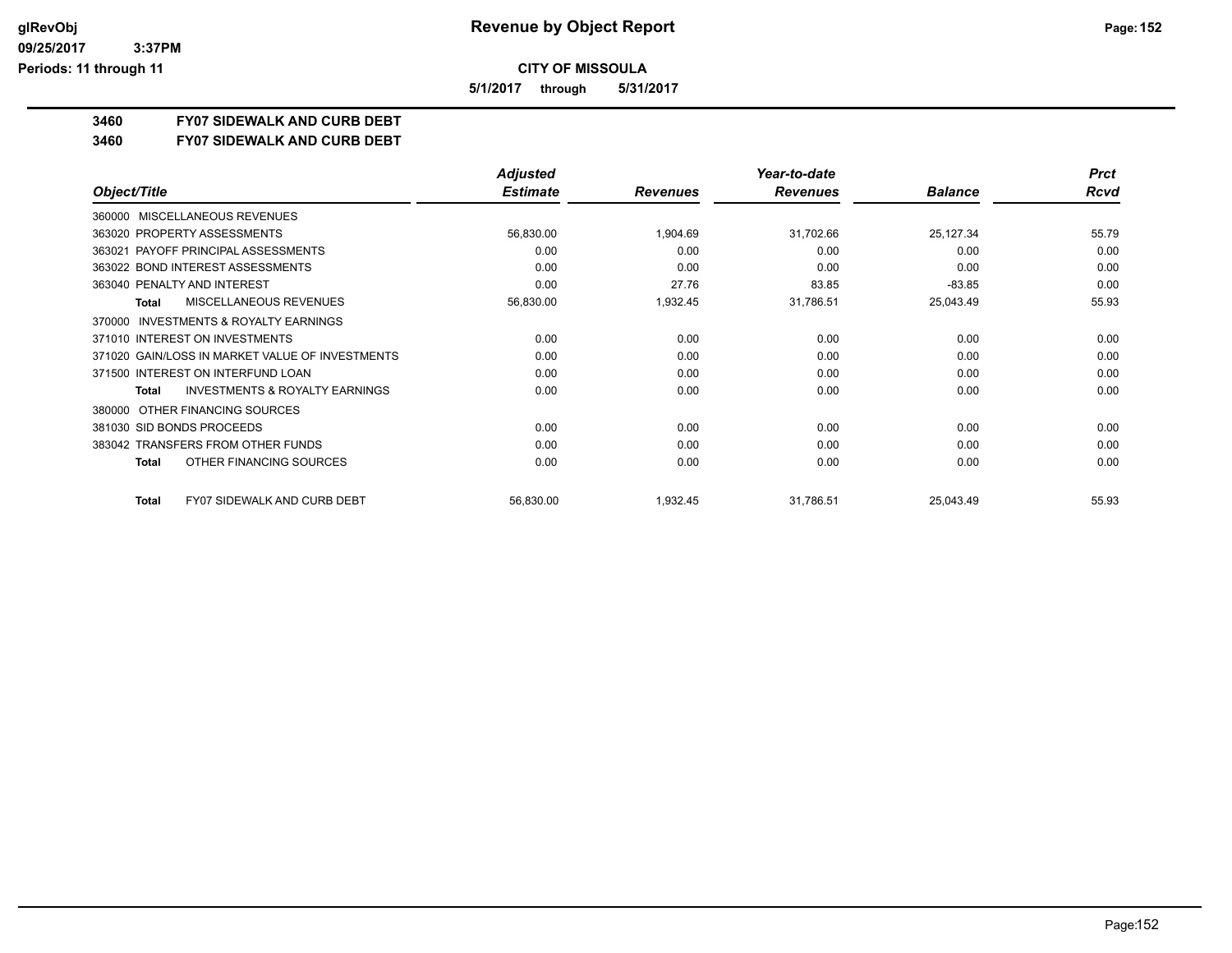**CITY OF MISSOULA**

**5/1/2017 through 5/31/2017**

## **3460 FY07 SIDEWALK AND CURB DEBT**

|                                                           | <b>Adjusted</b> |                 | Year-to-date    |                | <b>Prct</b> |
|-----------------------------------------------------------|-----------------|-----------------|-----------------|----------------|-------------|
| Object/Title                                              | <b>Estimate</b> | <b>Revenues</b> | <b>Revenues</b> | <b>Balance</b> | <b>Rcvd</b> |
| 360000 MISCELLANEOUS REVENUES                             |                 |                 |                 |                |             |
| 363020 PROPERTY ASSESSMENTS                               | 56,830.00       | 1,904.69        | 31,702.66       | 25,127.34      | 55.79       |
| 363021 PAYOFF PRINCIPAL ASSESSMENTS                       | 0.00            | 0.00            | 0.00            | 0.00           | 0.00        |
| 363022 BOND INTEREST ASSESSMENTS                          | 0.00            | 0.00            | 0.00            | 0.00           | 0.00        |
| 363040 PENALTY AND INTEREST                               | 0.00            | 27.76           | 83.85           | $-83.85$       | 0.00        |
| <b>MISCELLANEOUS REVENUES</b><br><b>Total</b>             | 56,830.00       | 1,932.45        | 31,786.51       | 25,043.49      | 55.93       |
| INVESTMENTS & ROYALTY EARNINGS<br>370000                  |                 |                 |                 |                |             |
| 371010 INTEREST ON INVESTMENTS                            | 0.00            | 0.00            | 0.00            | 0.00           | 0.00        |
| 371020 GAIN/LOSS IN MARKET VALUE OF INVESTMENT            | 0.00            | 0.00            | 0.00            | 0.00           | 0.00        |
| 371500 INTEREST ON INTERFUND LOAN                         | 0.00            | 0.00            | 0.00            | 0.00           | 0.00        |
| <b>INVESTMENTS &amp; ROYALTY EARNINGS</b><br><b>Total</b> | 0.00            | 0.00            | 0.00            | 0.00           | 0.00        |
| 380000 OTHER FINANCING SOURCES                            |                 |                 |                 |                |             |
| 381030 SID BONDS PROCEEDS                                 | 0.00            | 0.00            | 0.00            | 0.00           | 0.00        |
| 383042 TRANSFERS FROM OTHER FUNDS                         | 0.00            | 0.00            | 0.00            | 0.00           | 0.00        |
| OTHER FINANCING SOURCES<br><b>Total</b>                   | 0.00            | 0.00            | 0.00            | 0.00           | 0.00        |
| <b>FY07 SIDEWALK AND CURB DEBT</b><br>Total               | 56,830.00       | 1,932.45        | 31,786.51       | 25,043.49      | 55.93       |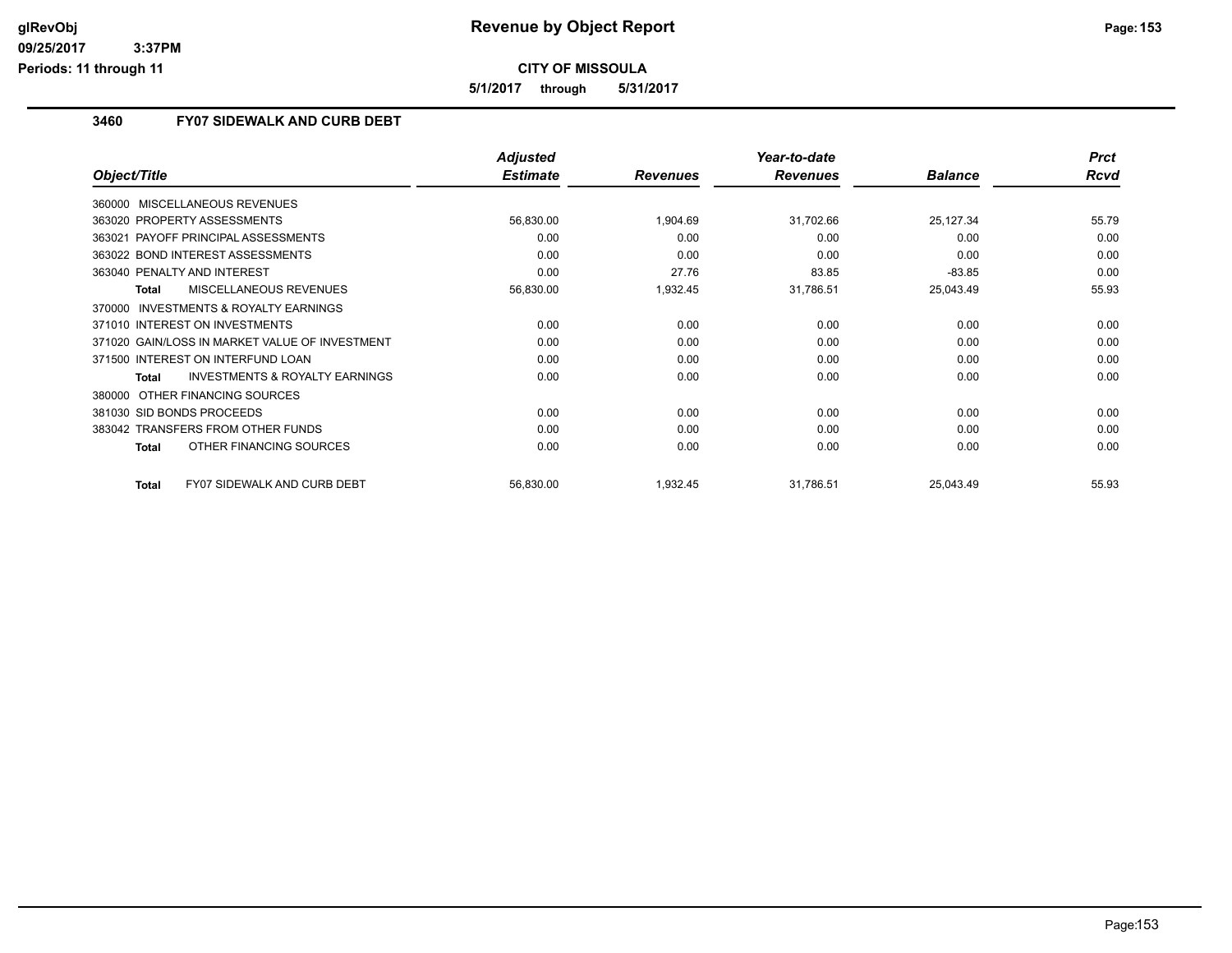**5/1/2017 through 5/31/2017**

# **3461 SERIES 2008A SIDEWALK AND CURB**

### **3461 SERIES 2008A SIDEWALK AND CURB**

|                                                           | <b>Adjusted</b> |                 | Year-to-date    |                | <b>Prct</b> |
|-----------------------------------------------------------|-----------------|-----------------|-----------------|----------------|-------------|
| Object/Title                                              | <b>Estimate</b> | <b>Revenues</b> | <b>Revenues</b> | <b>Balance</b> | <b>Rcvd</b> |
| 360000 MISCELLANEOUS REVENUES                             |                 |                 |                 |                |             |
| 363020 PROPERTY ASSESSMENTS                               | 27,838.00       | 0.00            | 11,795.82       | 16.042.18      | 42.37       |
| 363021 PAYOFF PRINCIPAL ASSESSMENTS                       | 0.00            | 0.00            | 22,391.91       | $-22,391.91$   | 0.00        |
| 363022 BOND INTEREST ASSESSMENTS                          | 0.00            | 0.00            | 0.00            | 0.00           | 0.00        |
| 363040 PENALTY AND INTEREST                               | 0.00            | 0.00            | 9.45            | $-9.45$        | 0.00        |
| MISCELLANEOUS REVENUES<br><b>Total</b>                    | 27,838.00       | 0.00            | 34,197.18       | $-6,359.18$    | 122.84      |
| 370000 INVESTMENTS & ROYALTY EARNINGS                     |                 |                 |                 |                |             |
| 371010 INTEREST ON INVESTMENTS                            | 0.00            | 0.00            | 0.00            | 0.00           | 0.00        |
| 371020 GAIN/LOSS IN MARKET VALUE OF INVESTMENTS           | 0.00            | 0.00            | 0.00            | 0.00           | 0.00        |
| <b>INVESTMENTS &amp; ROYALTY EARNINGS</b><br><b>Total</b> | 0.00            | 0.00            | 0.00            | 0.00           | 0.00        |
| OTHER FINANCING SOURCES<br>380000                         |                 |                 |                 |                |             |
| 381030 SID BONDS PROCEEDS                                 | 0.00            | 0.00            | 0.00            | 0.00           | 0.00        |
| OTHER FINANCING SOURCES<br><b>Total</b>                   | 0.00            | 0.00            | 0.00            | 0.00           | 0.00        |
| SERIES 2008A SIDEWALK AND CURB<br><b>Total</b>            | 27.838.00       | 0.00            | 34,197.18       | $-6,359.18$    | 122.84      |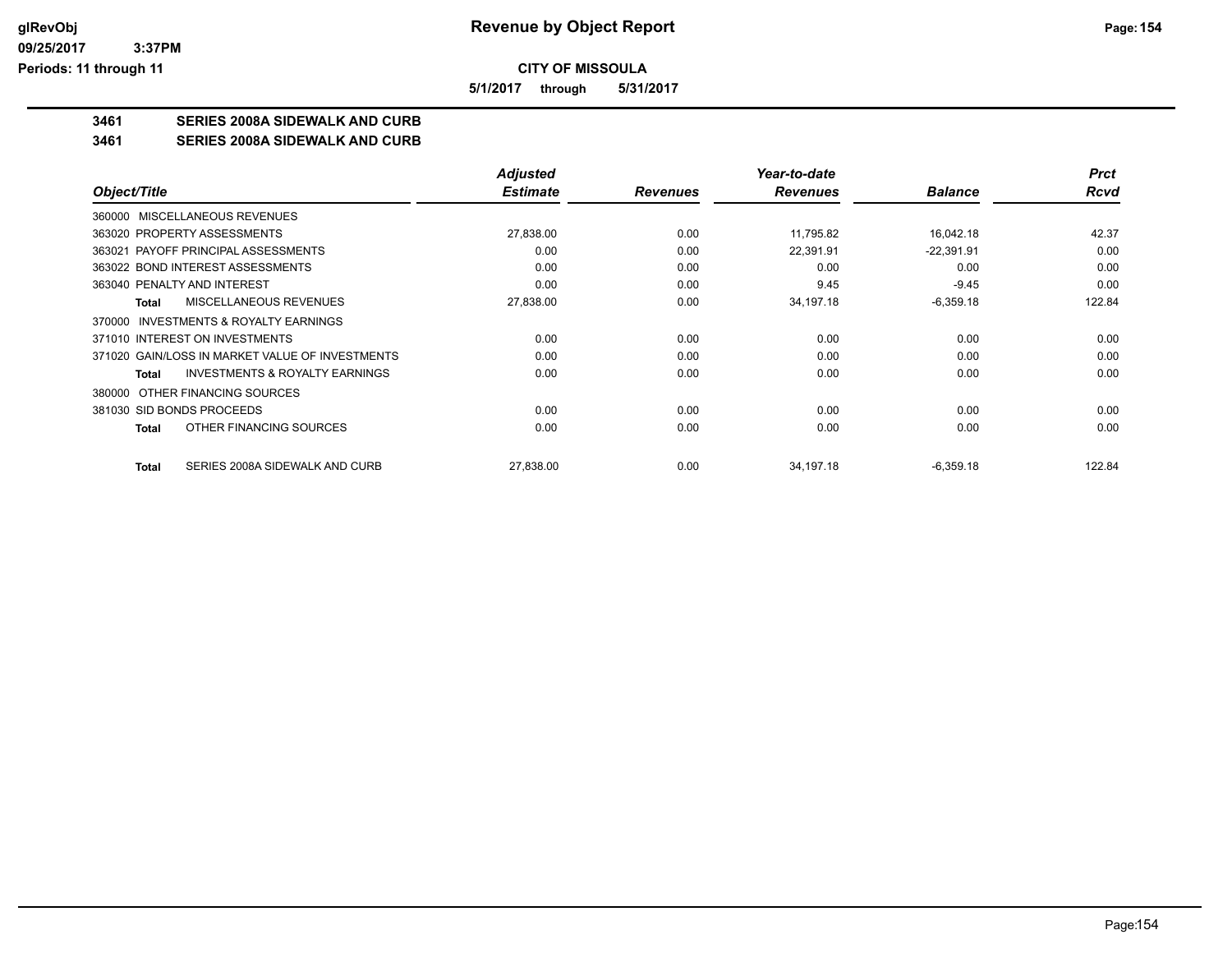**5/1/2017 through 5/31/2017**

### **3461 SERIES 2008A SIDEWALK AND CURB**

|                                                    | <b>Adjusted</b> |                 | Year-to-date    |                | <b>Prct</b> |
|----------------------------------------------------|-----------------|-----------------|-----------------|----------------|-------------|
| Object/Title                                       | <b>Estimate</b> | <b>Revenues</b> | <b>Revenues</b> | <b>Balance</b> | <b>Rcvd</b> |
| 360000 MISCELLANEOUS REVENUES                      |                 |                 |                 |                |             |
| 363020 PROPERTY ASSESSMENTS                        | 27,838.00       | 0.00            | 11,795.82       | 16.042.18      | 42.37       |
| 363021 PAYOFF PRINCIPAL ASSESSMENTS                | 0.00            | 0.00            | 22,391.91       | $-22,391.91$   | 0.00        |
| 363022 BOND INTEREST ASSESSMENTS                   | 0.00            | 0.00            | 0.00            | 0.00           | 0.00        |
| 363040 PENALTY AND INTEREST                        | 0.00            | 0.00            | 9.45            | $-9.45$        | 0.00        |
| MISCELLANEOUS REVENUES<br>Total                    | 27,838.00       | 0.00            | 34,197.18       | $-6,359.18$    | 122.84      |
| 370000 INVESTMENTS & ROYALTY EARNINGS              |                 |                 |                 |                |             |
| 371010 INTEREST ON INVESTMENTS                     | 0.00            | 0.00            | 0.00            | 0.00           | 0.00        |
| 371020 GAIN/LOSS IN MARKET VALUE OF INVESTMENT     | 0.00            | 0.00            | 0.00            | 0.00           | 0.00        |
| <b>INVESTMENTS &amp; ROYALTY EARNINGS</b><br>Total | 0.00            | 0.00            | 0.00            | 0.00           | 0.00        |
| 380000 OTHER FINANCING SOURCES                     |                 |                 |                 |                |             |
| 381030 SID BONDS PROCEEDS                          | 0.00            | 0.00            | 0.00            | 0.00           | 0.00        |
| OTHER FINANCING SOURCES<br>Total                   | 0.00            | 0.00            | 0.00            | 0.00           | 0.00        |
| SERIES 2008A SIDEWALK AND CURB<br>Total            | 27,838.00       | 0.00            | 34,197.18       | $-6,359.18$    | 122.84      |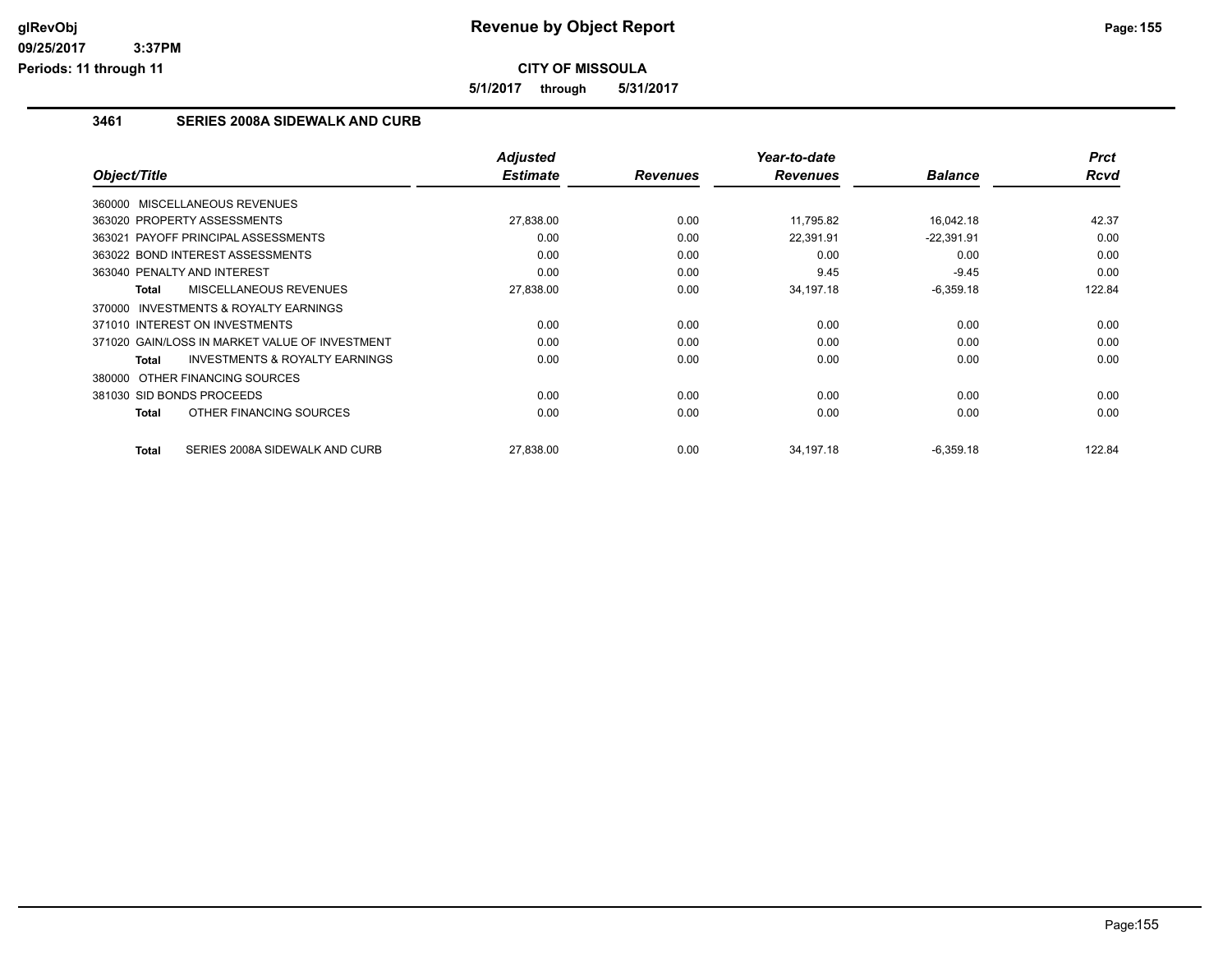**5/1/2017 through 5/31/2017**

# **3462 SERIES 2009 SIDEWALK AND CURB**

### **3462 SERIES 2009 SIDEWALK AND CURB**

|                                                           | <b>Adjusted</b> |                 | Year-to-date    |                | <b>Prct</b> |
|-----------------------------------------------------------|-----------------|-----------------|-----------------|----------------|-------------|
| Object/Title                                              | <b>Estimate</b> | <b>Revenues</b> | <b>Revenues</b> | <b>Balance</b> | Rcvd        |
| MISCELLANEOUS REVENUES<br>360000                          |                 |                 |                 |                |             |
| 363020 PROPERTY ASSESSMENTS                               | 63,368.00       | 2,406.03        | 35,998.62       | 27,369.38      | 56.81       |
| 363021 PAYOFF PRINCIPAL ASSESSMENTS                       | 0.00            | 0.00            | 14,324.31       | $-14,324.31$   | 0.00        |
| 363022 BOND INTEREST ASSESSMENTS                          | 0.00            | 0.00            | 0.00            | 0.00           | 0.00        |
| 363040 PENALTY AND INTEREST                               | 0.00            | 0.00            | 94.79           | $-94.79$       | 0.00        |
| <b>MISCELLANEOUS REVENUES</b><br><b>Total</b>             | 63,368.00       | 2,406.03        | 50,417.72       | 12,950.28      | 79.56       |
| <b>INVESTMENTS &amp; ROYALTY EARNINGS</b><br>370000       |                 |                 |                 |                |             |
| 371010 INTEREST ON INVESTMENTS                            | 0.00            | 0.00            | 0.00            | 0.00           | 0.00        |
| 371020 GAIN/LOSS IN MARKET VALUE OF INVESTMENTS           | 0.00            | 0.00            | 0.00            | 0.00           | 0.00        |
| <b>INVESTMENTS &amp; ROYALTY EARNINGS</b><br><b>Total</b> | 0.00            | 0.00            | 0.00            | 0.00           | 0.00        |
| OTHER FINANCING SOURCES<br>380000                         |                 |                 |                 |                |             |
| 381030 SID BONDS PROCEEDS                                 | 0.00            | 0.00            | 0.00            | 0.00           | 0.00        |
| 383042 TRANSFERS FROM OTHER FUNDS                         | 0.00            | 0.00            | 0.00            | 0.00           | 0.00        |
| OTHER FINANCING SOURCES<br><b>Total</b>                   | 0.00            | 0.00            | 0.00            | 0.00           | 0.00        |
| SERIES 2009 SIDEWALK AND CURB<br><b>Total</b>             | 63,368.00       | 2,406.03        | 50,417.72       | 12,950.28      | 79.56       |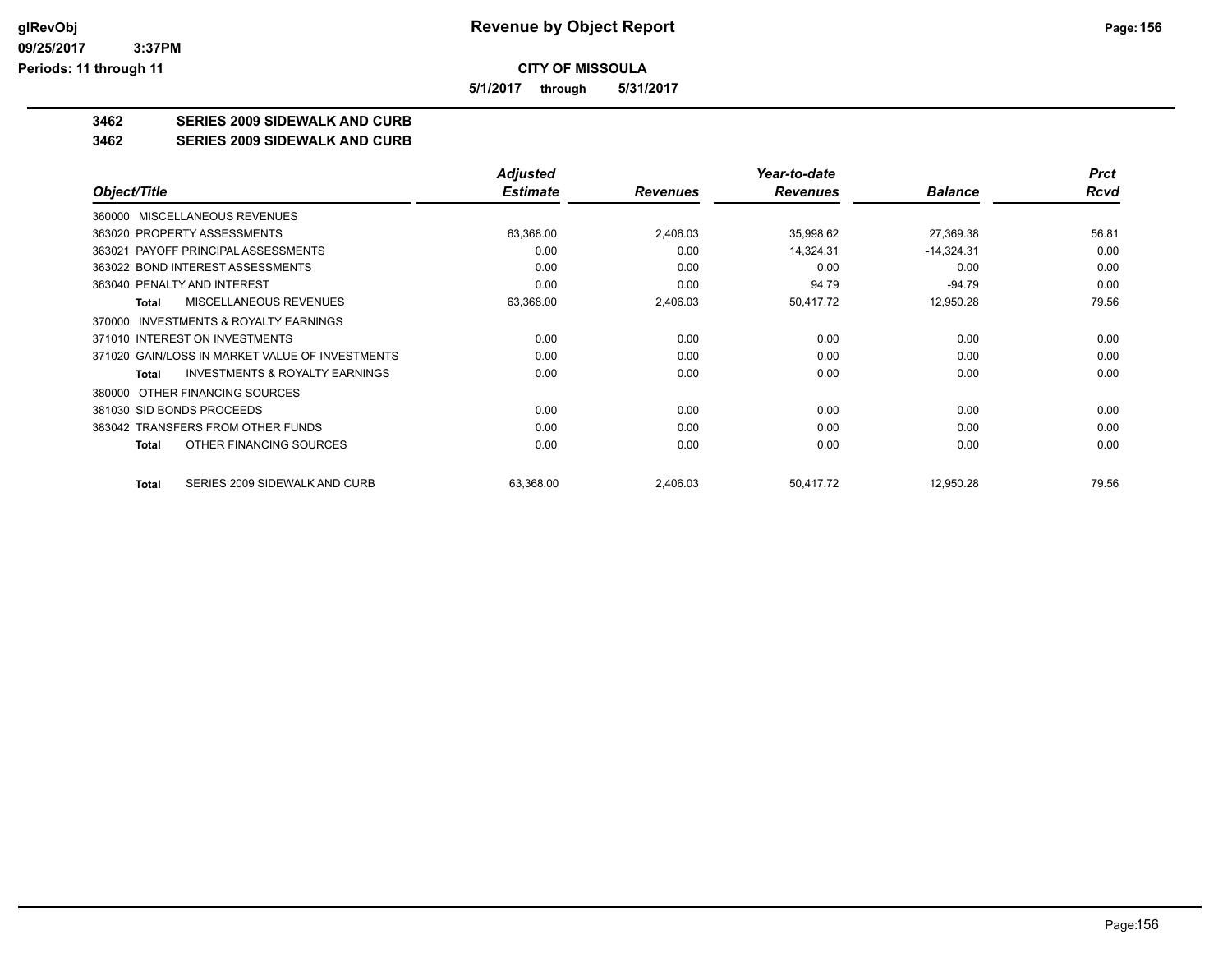**5/1/2017 through 5/31/2017**

## **3462 SERIES 2009 SIDEWALK AND CURB**

|                                                     | <b>Adjusted</b> |                 | Year-to-date    |                | <b>Prct</b> |
|-----------------------------------------------------|-----------------|-----------------|-----------------|----------------|-------------|
| Object/Title                                        | <b>Estimate</b> | <b>Revenues</b> | <b>Revenues</b> | <b>Balance</b> | Rcvd        |
| 360000 MISCELLANEOUS REVENUES                       |                 |                 |                 |                |             |
| 363020 PROPERTY ASSESSMENTS                         | 63,368.00       | 2,406.03        | 35,998.62       | 27,369.38      | 56.81       |
| 363021 PAYOFF PRINCIPAL ASSESSMENTS                 | 0.00            | 0.00            | 14,324.31       | $-14,324.31$   | 0.00        |
| 363022 BOND INTEREST ASSESSMENTS                    | 0.00            | 0.00            | 0.00            | 0.00           | 0.00        |
| 363040 PENALTY AND INTEREST                         | 0.00            | 0.00            | 94.79           | $-94.79$       | 0.00        |
| <b>MISCELLANEOUS REVENUES</b><br>Total              | 63,368.00       | 2,406.03        | 50,417.72       | 12,950.28      | 79.56       |
| <b>INVESTMENTS &amp; ROYALTY EARNINGS</b><br>370000 |                 |                 |                 |                |             |
| 371010 INTEREST ON INVESTMENTS                      | 0.00            | 0.00            | 0.00            | 0.00           | 0.00        |
| 371020 GAIN/LOSS IN MARKET VALUE OF INVESTMENT      | 0.00            | 0.00            | 0.00            | 0.00           | 0.00        |
| <b>INVESTMENTS &amp; ROYALTY EARNINGS</b><br>Total  | 0.00            | 0.00            | 0.00            | 0.00           | 0.00        |
| OTHER FINANCING SOURCES<br>380000                   |                 |                 |                 |                |             |
| 381030 SID BONDS PROCEEDS                           | 0.00            | 0.00            | 0.00            | 0.00           | 0.00        |
| 383042 TRANSFERS FROM OTHER FUNDS                   | 0.00            | 0.00            | 0.00            | 0.00           | 0.00        |
| OTHER FINANCING SOURCES<br>Total                    | 0.00            | 0.00            | 0.00            | 0.00           | 0.00        |
| SERIES 2009 SIDEWALK AND CURB<br><b>Total</b>       | 63,368.00       | 2,406.03        | 50,417.72       | 12,950.28      | 79.56       |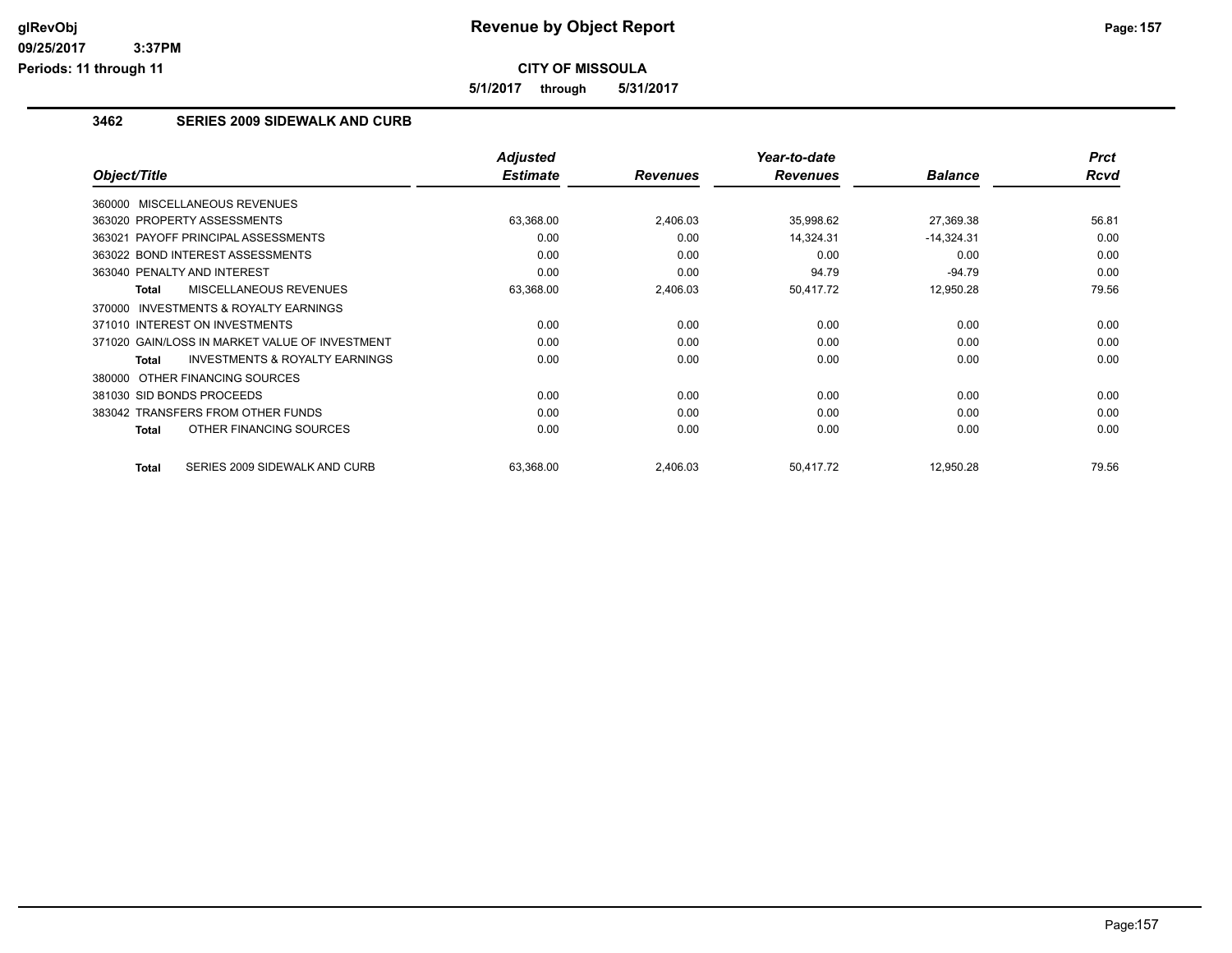**5/1/2017 through 5/31/2017**

# **3463 SERIES 2010 SIDEWALK AND CURB**

### **3463 SERIES 2010 SIDEWALK AND CURB**

|                                                           | <b>Adjusted</b> |                 | Year-to-date    |                | <b>Prct</b> |
|-----------------------------------------------------------|-----------------|-----------------|-----------------|----------------|-------------|
| Object/Title                                              | <b>Estimate</b> | <b>Revenues</b> | <b>Revenues</b> | <b>Balance</b> | Rcvd        |
| MISCELLANEOUS REVENUES<br>360000                          |                 |                 |                 |                |             |
| 363020 PROPERTY ASSESSMENTS                               | 96,850.00       | 1,204.65        | 43,942.43       | 52,907.57      | 45.37       |
| 363021 PAYOFF PRINCIPAL ASSESSMENTS                       | 0.00            | 0.00            | 6,147.22        | $-6,147.22$    | 0.00        |
| 363022 BOND INTEREST ASSESSMENTS                          | 0.00            | 0.00            | 0.00            | 0.00           | 0.00        |
| 363040 PENALTY AND INTEREST                               | 0.00            | 0.00            | 86.41           | $-86.41$       | 0.00        |
| <b>MISCELLANEOUS REVENUES</b><br><b>Total</b>             | 96,850.00       | 1,204.65        | 50,176.06       | 46,673.94      | 51.81       |
| <b>INVESTMENTS &amp; ROYALTY EARNINGS</b><br>370000       |                 |                 |                 |                |             |
| 371010 INTEREST ON INVESTMENTS                            | 0.00            | 0.00            | 0.00            | 0.00           | 0.00        |
| 371020 GAIN/LOSS IN MARKET VALUE OF INVESTMENTS           | 0.00            | 0.00            | 0.00            | 0.00           | 0.00        |
| <b>INVESTMENTS &amp; ROYALTY EARNINGS</b><br><b>Total</b> | 0.00            | 0.00            | 0.00            | 0.00           | 0.00        |
| OTHER FINANCING SOURCES<br>380000                         |                 |                 |                 |                |             |
| 381030 SID BONDS PROCEEDS                                 | 0.00            | 0.00            | 0.00            | 0.00           | 0.00        |
| 383042 TRANSFERS FROM OTHER FUNDS                         | 0.00            | 0.00            | 0.00            | 0.00           | 0.00        |
| OTHER FINANCING SOURCES<br><b>Total</b>                   | 0.00            | 0.00            | 0.00            | 0.00           | 0.00        |
| SERIES 2010 SIDEWALK AND CURB<br><b>Total</b>             | 96,850.00       | 1,204.65        | 50,176.06       | 46,673.94      | 51.81       |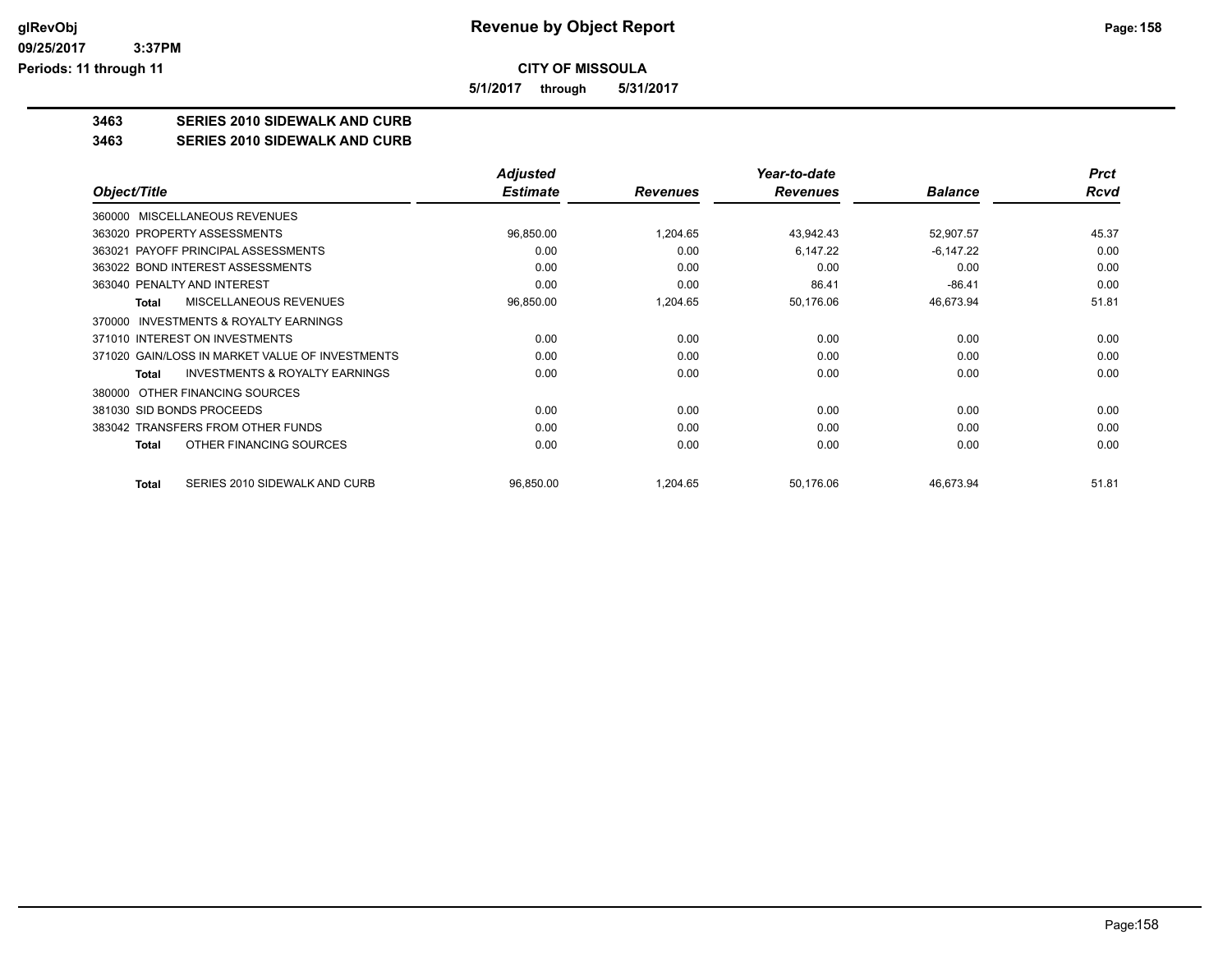**5/1/2017 through 5/31/2017**

## **3463 SERIES 2010 SIDEWALK AND CURB**

|                                                           | <b>Adjusted</b> |                 | Year-to-date    |                | <b>Prct</b> |
|-----------------------------------------------------------|-----------------|-----------------|-----------------|----------------|-------------|
| Object/Title                                              | <b>Estimate</b> | <b>Revenues</b> | <b>Revenues</b> | <b>Balance</b> | Rcvd        |
| 360000 MISCELLANEOUS REVENUES                             |                 |                 |                 |                |             |
| 363020 PROPERTY ASSESSMENTS                               | 96,850.00       | 1,204.65        | 43,942.43       | 52,907.57      | 45.37       |
| 363021 PAYOFF PRINCIPAL ASSESSMENTS                       | 0.00            | 0.00            | 6,147.22        | $-6,147.22$    | 0.00        |
| 363022 BOND INTEREST ASSESSMENTS                          | 0.00            | 0.00            | 0.00            | 0.00           | 0.00        |
| 363040 PENALTY AND INTEREST                               | 0.00            | 0.00            | 86.41           | $-86.41$       | 0.00        |
| <b>MISCELLANEOUS REVENUES</b><br><b>Total</b>             | 96,850.00       | 1,204.65        | 50,176.06       | 46,673.94      | 51.81       |
| <b>INVESTMENTS &amp; ROYALTY EARNINGS</b><br>370000       |                 |                 |                 |                |             |
| 371010 INTEREST ON INVESTMENTS                            | 0.00            | 0.00            | 0.00            | 0.00           | 0.00        |
| 371020 GAIN/LOSS IN MARKET VALUE OF INVESTMENT            | 0.00            | 0.00            | 0.00            | 0.00           | 0.00        |
| <b>INVESTMENTS &amp; ROYALTY EARNINGS</b><br><b>Total</b> | 0.00            | 0.00            | 0.00            | 0.00           | 0.00        |
| OTHER FINANCING SOURCES<br>380000                         |                 |                 |                 |                |             |
| 381030 SID BONDS PROCEEDS                                 | 0.00            | 0.00            | 0.00            | 0.00           | 0.00        |
| 383042 TRANSFERS FROM OTHER FUNDS                         | 0.00            | 0.00            | 0.00            | 0.00           | 0.00        |
| OTHER FINANCING SOURCES<br>Total                          | 0.00            | 0.00            | 0.00            | 0.00           | 0.00        |
| SERIES 2010 SIDEWALK AND CURB<br><b>Total</b>             | 96,850.00       | 1,204.65        | 50,176.06       | 46,673.94      | 51.81       |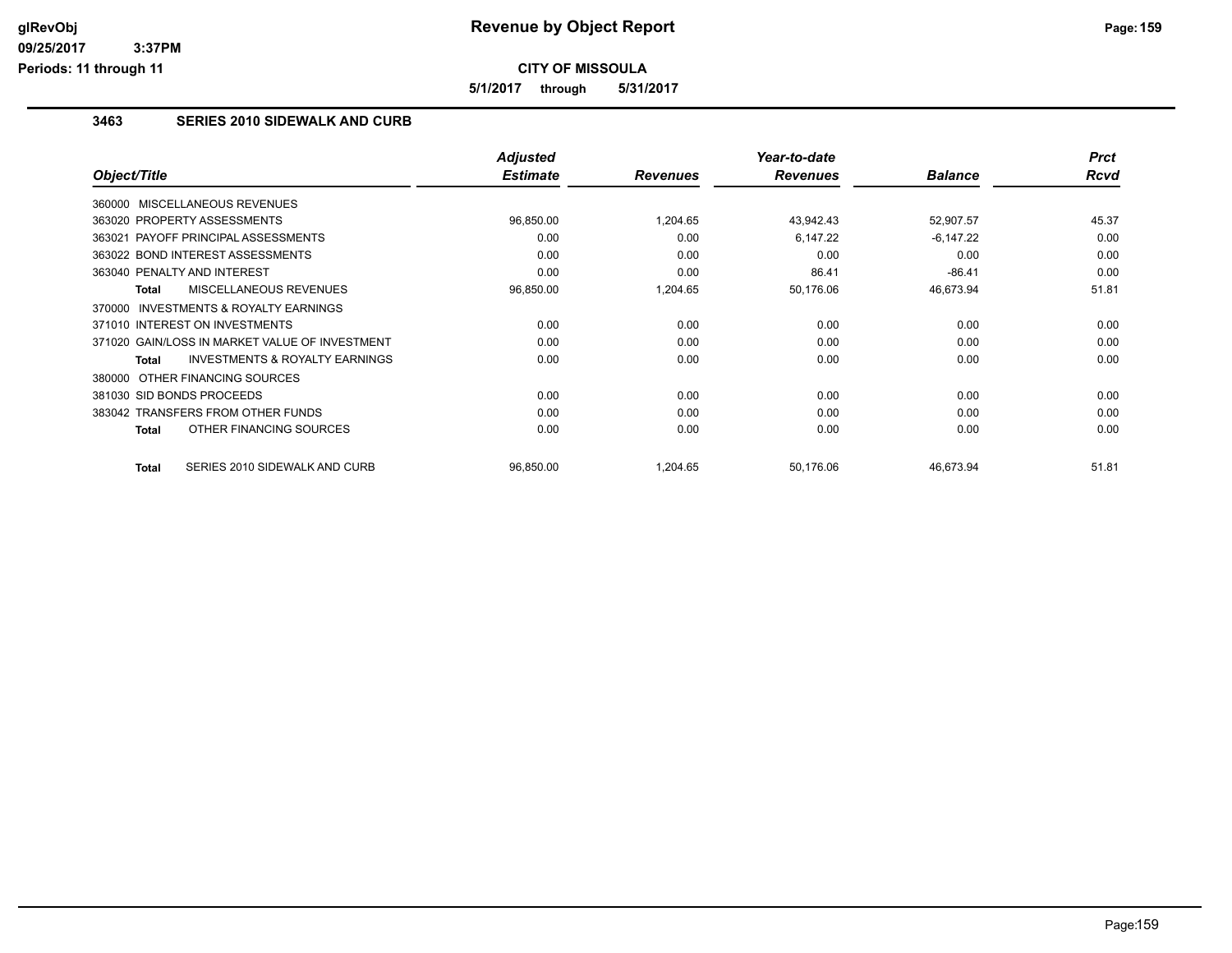**5/1/2017 through 5/31/2017**

**3464 FY12 S/C DEBT SERVICE**

**3464 FY12 S/C DEBT SERVICE**

|                                                           | <b>Adjusted</b> |                 | Year-to-date    |                | <b>Prct</b> |
|-----------------------------------------------------------|-----------------|-----------------|-----------------|----------------|-------------|
| Object/Title                                              | <b>Estimate</b> | <b>Revenues</b> | <b>Revenues</b> | <b>Balance</b> | Rcvd        |
| 360000 MISCELLANEOUS REVENUES                             |                 |                 |                 |                |             |
| 363020 PROPERTY ASSESSMENTS                               | 70,910.00       | 543.40          | 36,856.35       | 34,053.65      | 51.98       |
| 363021 PAYOFF PRINCIPAL ASSESSMENTS                       | 0.00            | 0.00            | 1,536.79        | $-1,536.79$    | 0.00        |
| 363022 BOND INTEREST ASSESSMENTS                          | 0.00            | 0.00            | 0.00            | 0.00           | 0.00        |
| 363040 PENALTY AND INTEREST                               | 0.00            | 0.00            | 44.23           | $-44.23$       | 0.00        |
| <b>MISCELLANEOUS REVENUES</b><br><b>Total</b>             | 70,910.00       | 543.40          | 38,437.37       | 32,472.63      | 54.21       |
| 370000 INVESTMENTS & ROYALTY EARNINGS                     |                 |                 |                 |                |             |
| 371010 INTEREST ON INVESTMENTS                            | 0.00            | 0.00            | 0.00            | 0.00           | 0.00        |
| 371020 GAIN/LOSS IN MARKET VALUE OF INVESTMENTS           | 0.00            | 0.00            | 0.00            | 0.00           | 0.00        |
| <b>INVESTMENTS &amp; ROYALTY EARNINGS</b><br><b>Total</b> | 0.00            | 0.00            | 0.00            | 0.00           | 0.00        |
| OTHER FINANCING SOURCES<br>380000                         |                 |                 |                 |                |             |
| 381030 SID BONDS PROCEEDS                                 | 0.00            | 0.00            | 0.00            | 0.00           | 0.00        |
| 383042 TRANSFERS FROM OTHER FUNDS                         | 0.00            | 0.00            | 0.00            | 0.00           | 0.00        |
| OTHER FINANCING SOURCES<br><b>Total</b>                   | 0.00            | 0.00            | 0.00            | 0.00           | 0.00        |
| FY12 S/C DEBT SERVICE<br><b>Total</b>                     | 70,910.00       | 543.40          | 38,437.37       | 32,472.63      | 54.21       |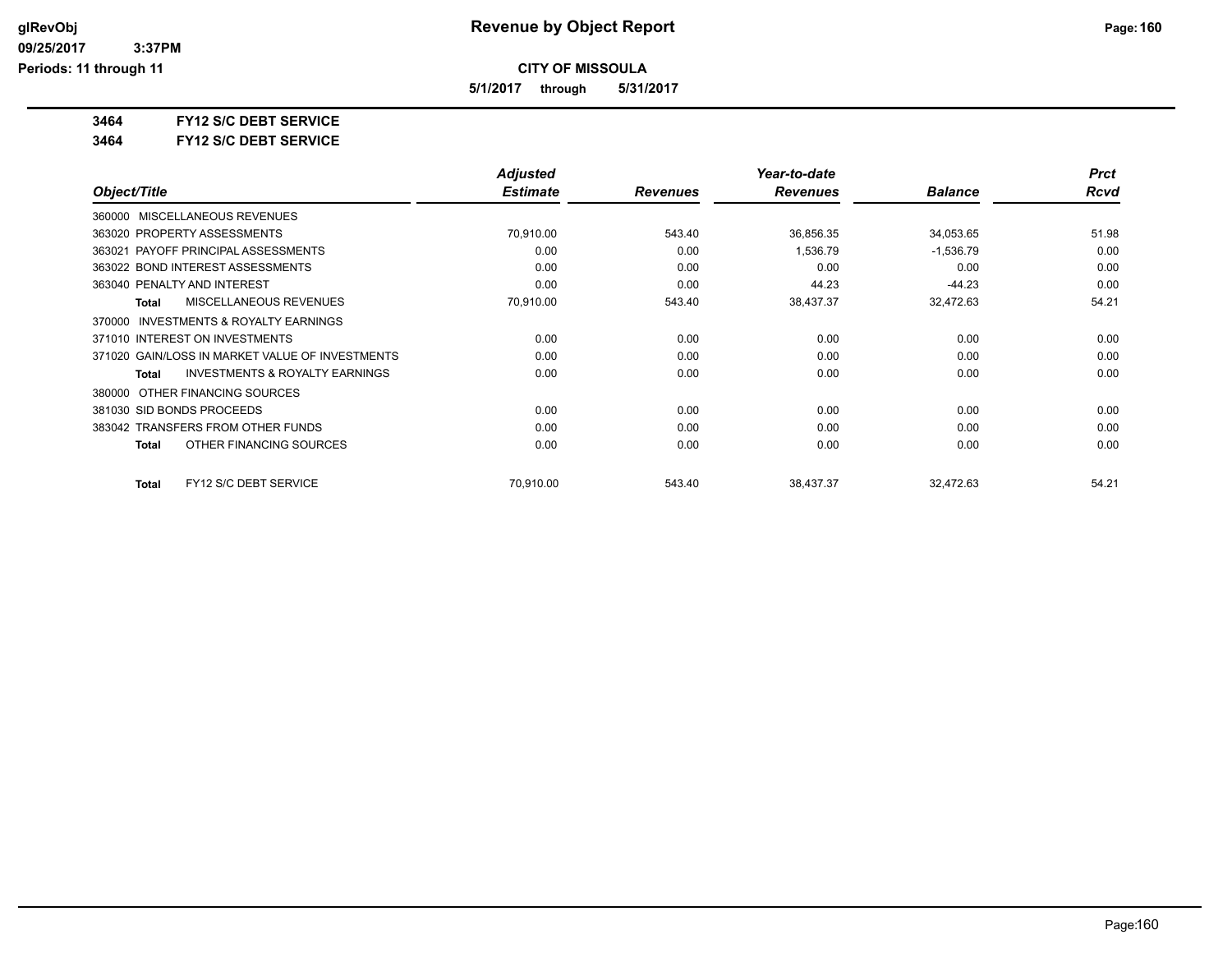**5/1/2017 through 5/31/2017**

### **3464 FY12 S/C DEBT SERVICE**

|                                                     | <b>Adjusted</b> |                 | Year-to-date    |                | <b>Prct</b> |
|-----------------------------------------------------|-----------------|-----------------|-----------------|----------------|-------------|
| Object/Title                                        | <b>Estimate</b> | <b>Revenues</b> | <b>Revenues</b> | <b>Balance</b> | Rcvd        |
| 360000 MISCELLANEOUS REVENUES                       |                 |                 |                 |                |             |
| 363020 PROPERTY ASSESSMENTS                         | 70,910.00       | 543.40          | 36,856.35       | 34,053.65      | 51.98       |
| 363021 PAYOFF PRINCIPAL ASSESSMENTS                 | 0.00            | 0.00            | 1,536.79        | $-1,536.79$    | 0.00        |
| 363022 BOND INTEREST ASSESSMENTS                    | 0.00            | 0.00            | 0.00            | 0.00           | 0.00        |
| 363040 PENALTY AND INTEREST                         | 0.00            | 0.00            | 44.23           | $-44.23$       | 0.00        |
| <b>MISCELLANEOUS REVENUES</b><br>Total              | 70,910.00       | 543.40          | 38,437.37       | 32,472.63      | 54.21       |
| <b>INVESTMENTS &amp; ROYALTY EARNINGS</b><br>370000 |                 |                 |                 |                |             |
| 371010 INTEREST ON INVESTMENTS                      | 0.00            | 0.00            | 0.00            | 0.00           | 0.00        |
| 371020 GAIN/LOSS IN MARKET VALUE OF INVESTMENT      | 0.00            | 0.00            | 0.00            | 0.00           | 0.00        |
| <b>INVESTMENTS &amp; ROYALTY EARNINGS</b><br>Total  | 0.00            | 0.00            | 0.00            | 0.00           | 0.00        |
| 380000 OTHER FINANCING SOURCES                      |                 |                 |                 |                |             |
| 381030 SID BONDS PROCEEDS                           | 0.00            | 0.00            | 0.00            | 0.00           | 0.00        |
| 383042 TRANSFERS FROM OTHER FUNDS                   | 0.00            | 0.00            | 0.00            | 0.00           | 0.00        |
| OTHER FINANCING SOURCES<br>Total                    | 0.00            | 0.00            | 0.00            | 0.00           | 0.00        |
| FY12 S/C DEBT SERVICE<br><b>Total</b>               | 70.910.00       | 543.40          | 38,437.37       | 32,472.63      | 54.21       |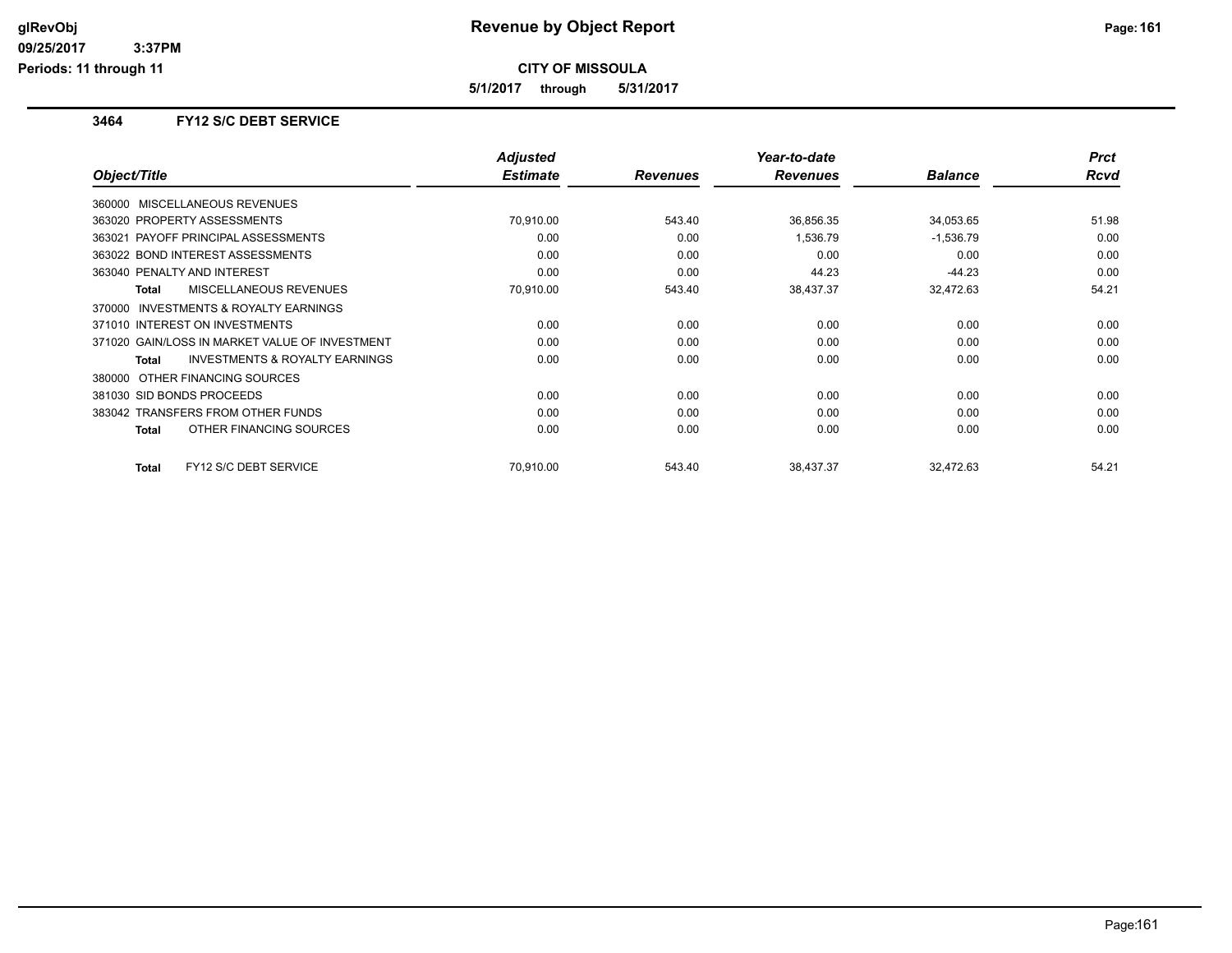**5/1/2017 through 5/31/2017**

# **3465 FY13 SIDEWALK/CURB DEBT SERVICE**

### **3465 FY13 SIDEWALK/CURB DEBT SERVICE**

|                                                    | <b>Adjusted</b> |                 | Year-to-date    |                | <b>Prct</b> |
|----------------------------------------------------|-----------------|-----------------|-----------------|----------------|-------------|
| Object/Title                                       | <b>Estimate</b> | <b>Revenues</b> | <b>Revenues</b> | <b>Balance</b> | Rcvd        |
| MISCELLANEOUS REVENUES<br>360000                   |                 |                 |                 |                |             |
| 363020 PROPERTY ASSESSMENTS                        | 39,067.00       | 1,400.42        | 21.784.22       | 17.282.78      | 55.76       |
| 363021 PAYOFF PRINCIPAL ASSESSMENTS                | 0.00            | 0.00            | 495.68          | -495.68        | 0.00        |
| 363022 BOND INTEREST ASSESSMENTS                   | 0.00            | 0.00            | 0.00            | 0.00           | 0.00        |
| 363040 PENALTY AND INTEREST                        | 0.00            | 0.00            | 19.76           | $-19.76$       | 0.00        |
| MISCELLANEOUS REVENUES<br>Total                    | 39,067.00       | 1,400.42        | 22,299.66       | 16,767.34      | 57.08       |
| INVESTMENTS & ROYALTY EARNINGS<br>370000           |                 |                 |                 |                |             |
| 371010 INTEREST ON INVESTMENTS                     | 0.00            | 0.00            | 0.00            | 0.00           | 0.00        |
| 371020 GAIN/LOSS IN MARKET VALUE OF INVESTMENTS    | 0.00            | 0.00            | 0.00            | 0.00           | 0.00        |
| <b>INVESTMENTS &amp; ROYALTY EARNINGS</b><br>Total | 0.00            | 0.00            | 0.00            | 0.00           | 0.00        |
| OTHER FINANCING SOURCES<br>380000                  |                 |                 |                 |                |             |
| 381030 SID BONDS PROCEEDS                          | 0.00            | 0.00            | 0.00            | 0.00           | 0.00        |
| 383042 TRANSFERS FROM OTHER FUNDS                  | 0.00            | 0.00            | 0.00            | 0.00           | 0.00        |
| OTHER FINANCING SOURCES<br>Total                   | 0.00            | 0.00            | 0.00            | 0.00           | 0.00        |
| FY13 SIDEWALK/CURB DEBT SERVICE<br>Total           | 39,067.00       | 1,400.42        | 22,299.66       | 16,767.34      | 57.08       |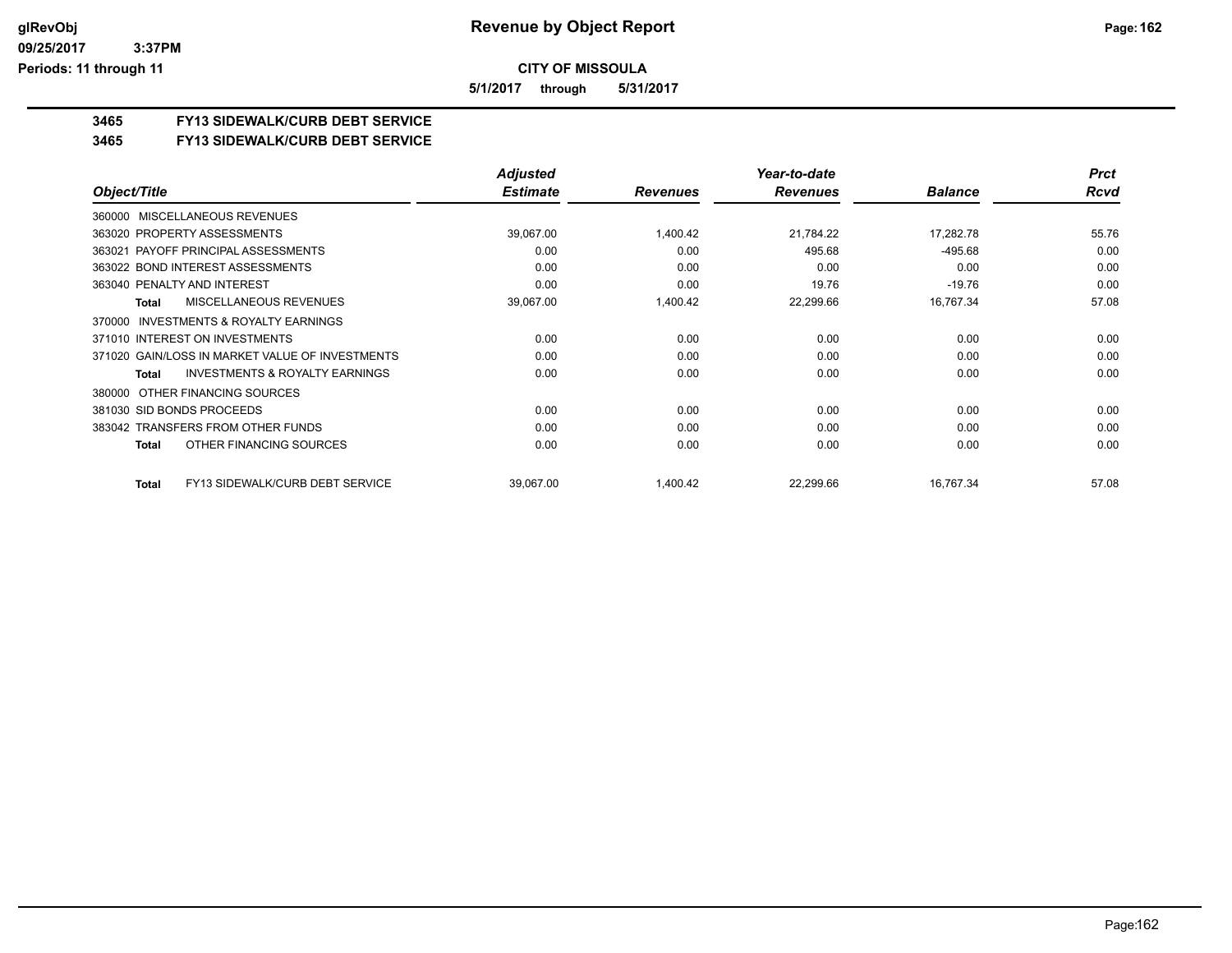**5/1/2017 through 5/31/2017**

## **3465 FY13 SIDEWALK/CURB DEBT SERVICE**

|                                                           | <b>Adjusted</b> |                 | Year-to-date    |                | <b>Prct</b> |
|-----------------------------------------------------------|-----------------|-----------------|-----------------|----------------|-------------|
| Object/Title                                              | <b>Estimate</b> | <b>Revenues</b> | <b>Revenues</b> | <b>Balance</b> | Rcvd        |
| 360000 MISCELLANEOUS REVENUES                             |                 |                 |                 |                |             |
| 363020 PROPERTY ASSESSMENTS                               | 39,067.00       | 1,400.42        | 21,784.22       | 17,282.78      | 55.76       |
| PAYOFF PRINCIPAL ASSESSMENTS<br>363021                    | 0.00            | 0.00            | 495.68          | -495.68        | 0.00        |
| 363022 BOND INTEREST ASSESSMENTS                          | 0.00            | 0.00            | 0.00            | 0.00           | 0.00        |
| 363040 PENALTY AND INTEREST                               | 0.00            | 0.00            | 19.76           | $-19.76$       | 0.00        |
| <b>MISCELLANEOUS REVENUES</b><br><b>Total</b>             | 39,067.00       | 1,400.42        | 22,299.66       | 16,767.34      | 57.08       |
| 370000 INVESTMENTS & ROYALTY EARNINGS                     |                 |                 |                 |                |             |
| 371010 INTEREST ON INVESTMENTS                            | 0.00            | 0.00            | 0.00            | 0.00           | 0.00        |
| 371020 GAIN/LOSS IN MARKET VALUE OF INVESTMENT            | 0.00            | 0.00            | 0.00            | 0.00           | 0.00        |
| <b>INVESTMENTS &amp; ROYALTY EARNINGS</b><br><b>Total</b> | 0.00            | 0.00            | 0.00            | 0.00           | 0.00        |
| OTHER FINANCING SOURCES<br>380000                         |                 |                 |                 |                |             |
| 381030 SID BONDS PROCEEDS                                 | 0.00            | 0.00            | 0.00            | 0.00           | 0.00        |
| 383042 TRANSFERS FROM OTHER FUNDS                         | 0.00            | 0.00            | 0.00            | 0.00           | 0.00        |
| OTHER FINANCING SOURCES<br><b>Total</b>                   | 0.00            | 0.00            | 0.00            | 0.00           | 0.00        |
| FY13 SIDEWALK/CURB DEBT SERVICE<br><b>Total</b>           | 39,067.00       | 1,400.42        | 22,299.66       | 16,767.34      | 57.08       |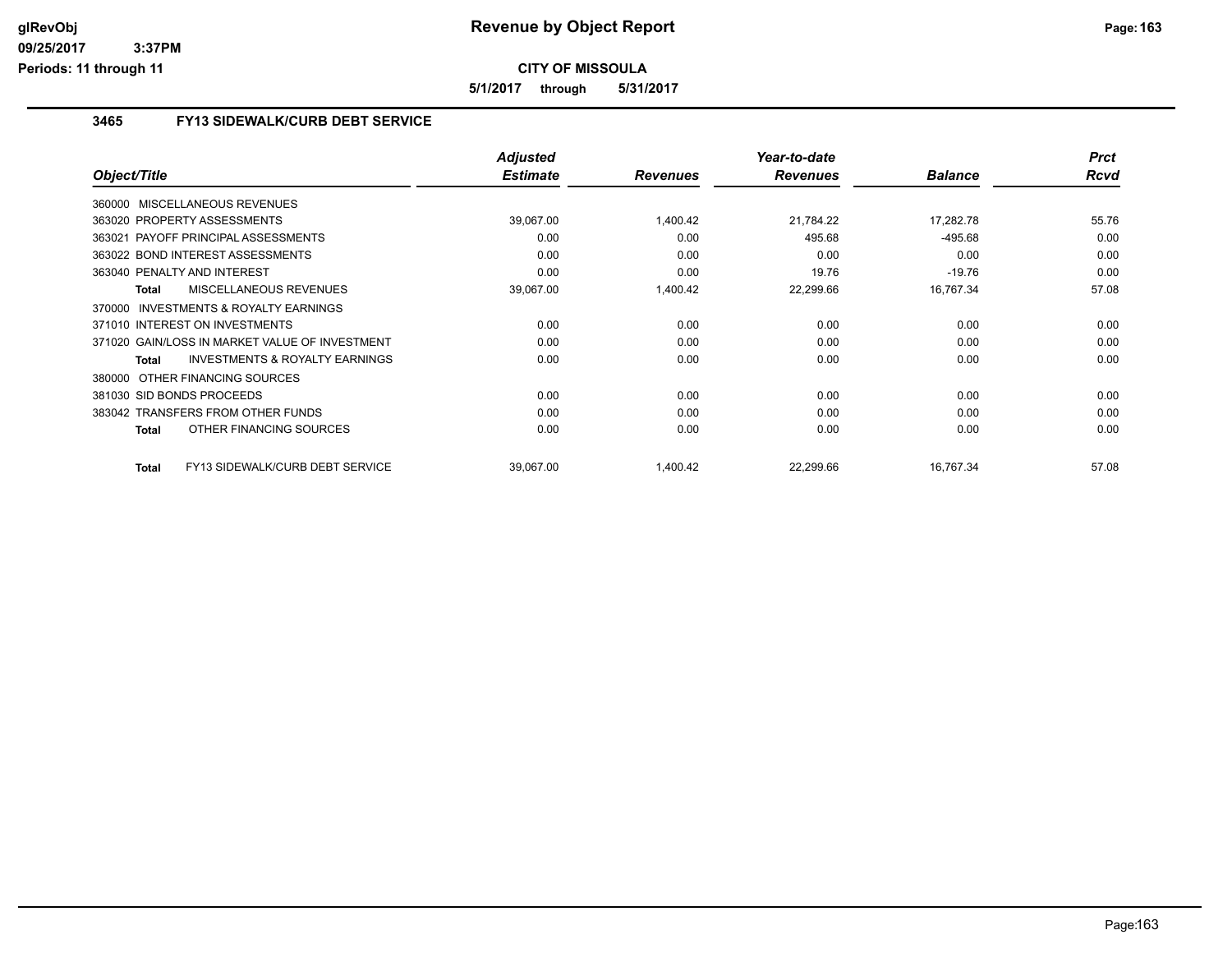**5/1/2017 through 5/31/2017**

# **3466 FY15 SIDEWALK/CURB DEBT SERVICE**

## **3466 FY15 SIDEWALK/CURB DEBT SERVICE**

|                                                    | <b>Adjusted</b> |                 | Year-to-date    |                | <b>Prct</b> |
|----------------------------------------------------|-----------------|-----------------|-----------------|----------------|-------------|
| Object/Title                                       | <b>Estimate</b> | <b>Revenues</b> | <b>Revenues</b> | <b>Balance</b> | Rcvd        |
| MISCELLANEOUS REVENUES<br>360000                   |                 |                 |                 |                |             |
| 363020 PROPERTY ASSESSMENTS                        | 57,525.00       | 792.09          | 29,358.33       | 28,166.67      | 51.04       |
| 363021 PAYOFF PRINCIPAL ASSESSMENTS                | 0.00            | 0.00            | 15,423.29       | $-15,423.29$   | 0.00        |
| 363022 BOND INTEREST ASSESSMENTS                   | 0.00            | 0.00            | 0.00            | 0.00           | 0.00        |
| 363040 PENALTY AND INTEREST                        | 0.00            | 17.32           | 24.29           | $-24.29$       | 0.00        |
| MISCELLANEOUS REVENUES<br><b>Total</b>             | 57,525.00       | 809.41          | 44,805.91       | 12,719.09      | 77.89       |
| INVESTMENTS & ROYALTY EARNINGS<br>370000           |                 |                 |                 |                |             |
| 371010 INTEREST ON INVESTMENTS                     | 0.00            | 0.00            | 0.00            | 0.00           | 0.00        |
| 371020 GAIN/LOSS IN MARKET VALUE OF INVESTMENTS    | 0.00            | 0.00            | 0.00            | 0.00           | 0.00        |
| <b>INVESTMENTS &amp; ROYALTY EARNINGS</b><br>Total | 0.00            | 0.00            | 0.00            | 0.00           | 0.00        |
| OTHER FINANCING SOURCES<br>380000                  |                 |                 |                 |                |             |
| 381030 SID BONDS PROCEEDS                          | 0.00            | 0.00            | 0.00            | 0.00           | 0.00        |
| 383042 TRANSFERS FROM OTHER FUNDS                  | 0.00            | 0.00            | 0.00            | 0.00           | 0.00        |
| OTHER FINANCING SOURCES<br><b>Total</b>            | 0.00            | 0.00            | 0.00            | 0.00           | 0.00        |
| FY15 SIDEWALK/CURB DEBT SERVICE<br>Total           | 57,525.00       | 809.41          | 44,805.91       | 12,719.09      | 77.89       |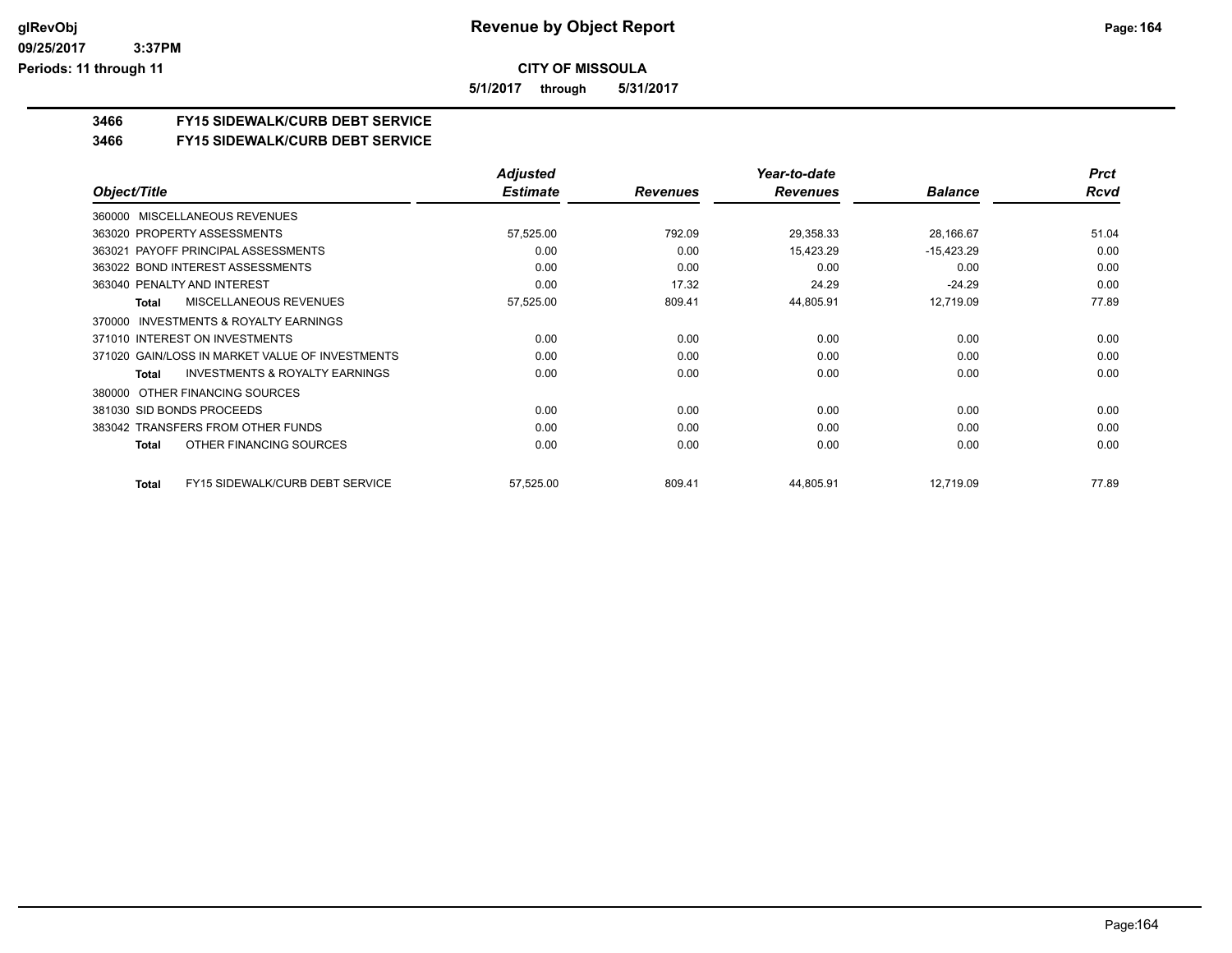**5/1/2017 through 5/31/2017**

## **3466 FY15 SIDEWALK/CURB DEBT SERVICE**

|                                                           | <b>Adjusted</b> |                 | Year-to-date    |                | <b>Prct</b> |
|-----------------------------------------------------------|-----------------|-----------------|-----------------|----------------|-------------|
| Object/Title                                              | <b>Estimate</b> | <b>Revenues</b> | <b>Revenues</b> | <b>Balance</b> | Rcvd        |
| 360000 MISCELLANEOUS REVENUES                             |                 |                 |                 |                |             |
| 363020 PROPERTY ASSESSMENTS                               | 57,525.00       | 792.09          | 29,358.33       | 28,166.67      | 51.04       |
| PAYOFF PRINCIPAL ASSESSMENTS<br>363021                    | 0.00            | 0.00            | 15,423.29       | $-15,423.29$   | 0.00        |
| 363022 BOND INTEREST ASSESSMENTS                          | 0.00            | 0.00            | 0.00            | 0.00           | 0.00        |
| 363040 PENALTY AND INTEREST                               | 0.00            | 17.32           | 24.29           | $-24.29$       | 0.00        |
| <b>MISCELLANEOUS REVENUES</b><br><b>Total</b>             | 57,525.00       | 809.41          | 44,805.91       | 12,719.09      | 77.89       |
| 370000 INVESTMENTS & ROYALTY EARNINGS                     |                 |                 |                 |                |             |
| 371010 INTEREST ON INVESTMENTS                            | 0.00            | 0.00            | 0.00            | 0.00           | 0.00        |
| 371020 GAIN/LOSS IN MARKET VALUE OF INVESTMENT            | 0.00            | 0.00            | 0.00            | 0.00           | 0.00        |
| <b>INVESTMENTS &amp; ROYALTY EARNINGS</b><br><b>Total</b> | 0.00            | 0.00            | 0.00            | 0.00           | 0.00        |
| OTHER FINANCING SOURCES<br>380000                         |                 |                 |                 |                |             |
| 381030 SID BONDS PROCEEDS                                 | 0.00            | 0.00            | 0.00            | 0.00           | 0.00        |
| 383042 TRANSFERS FROM OTHER FUNDS                         | 0.00            | 0.00            | 0.00            | 0.00           | 0.00        |
| OTHER FINANCING SOURCES<br><b>Total</b>                   | 0.00            | 0.00            | 0.00            | 0.00           | 0.00        |
| FY15 SIDEWALK/CURB DEBT SERVICE<br><b>Total</b>           | 57,525.00       | 809.41          | 44,805.91       | 12,719.09      | 77.89       |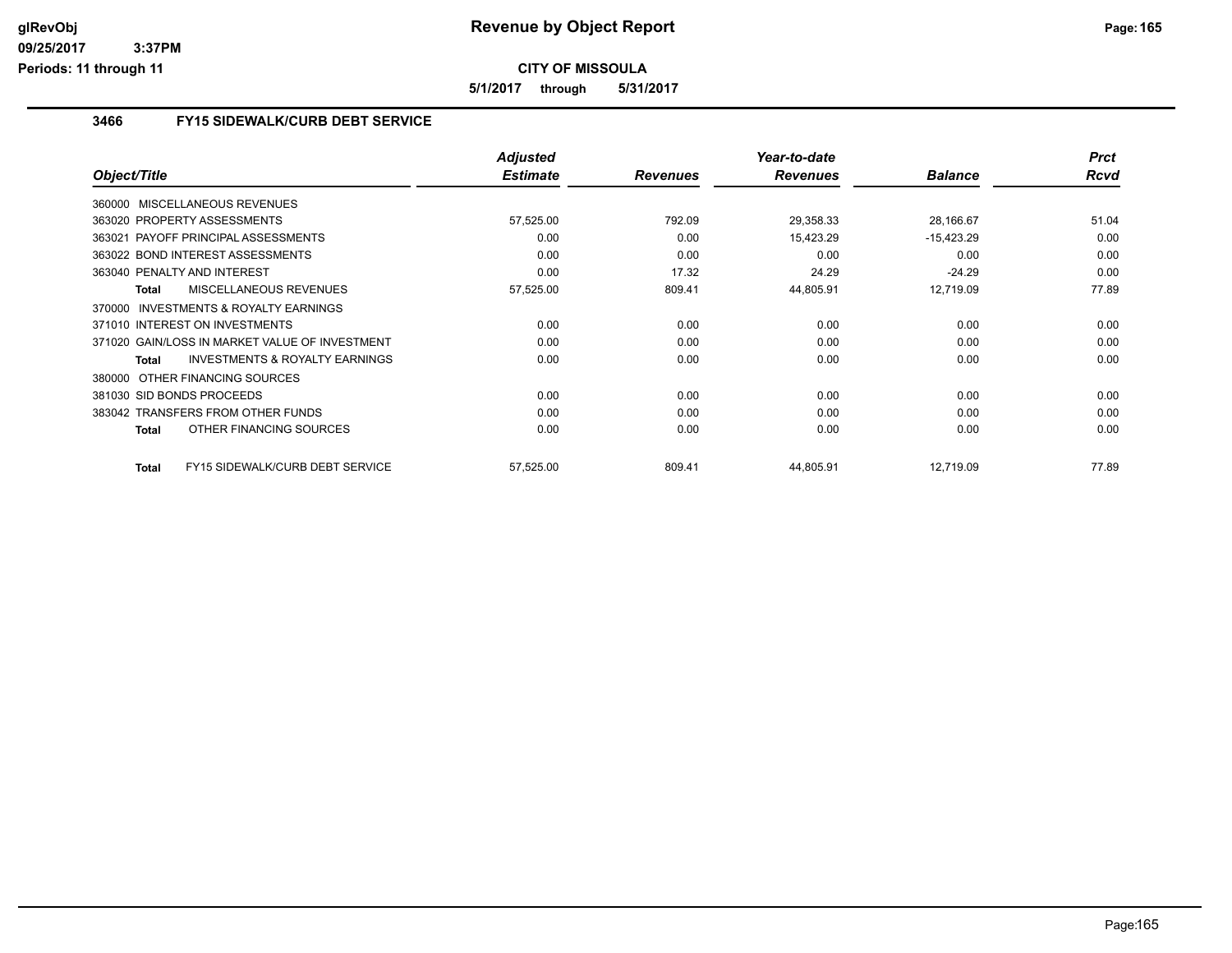**5/1/2017 through 5/31/2017**

# **3467 FY16 SIDEWALK/CURB DEBT SERVICE**

## **3467 FY16 SIDEWALK/CURB DEBT SERVICE**

|                                                           | <b>Adjusted</b> |                 | Year-to-date    |                | <b>Prct</b> |
|-----------------------------------------------------------|-----------------|-----------------|-----------------|----------------|-------------|
| Object/Title                                              | <b>Estimate</b> | <b>Revenues</b> | <b>Revenues</b> | <b>Balance</b> | Rcvd        |
| 360000 MISCELLANEOUS REVENUES                             |                 |                 |                 |                |             |
| 363020 PROPERTY ASSESSMENTS                               | 0.00            | 101.38          | 17,649.18       | $-17,649.18$   | 0.00        |
| 363021 PAYOFF PRINCIPAL ASSESSMENTS                       | 0.00            | 0.00            | 7.291.23        | $-7.291.23$    | 0.00        |
| 363022 BOND INTEREST ASSESSMENTS                          | 0.00            | 0.00            | 0.00            | 0.00           | 0.00        |
| 363040 PENALTY AND INTEREST                               | 0.00            | 0.00            | 37.22           | $-37.22$       | 0.00        |
| MISCELLANEOUS REVENUES<br><b>Total</b>                    | 0.00            | 101.38          | 24,977.63       | $-24,977.63$   | 0.00        |
| INVESTMENTS & ROYALTY EARNINGS<br>370000                  |                 |                 |                 |                |             |
| 371010 INTEREST ON INVESTMENTS                            | 0.00            | 0.00            | 0.00            | 0.00           | 0.00        |
| 371020 GAIN/LOSS IN MARKET VALUE OF INVESTMENTS           | 0.00            | 0.00            | 0.00            | 0.00           | 0.00        |
| <b>INVESTMENTS &amp; ROYALTY EARNINGS</b><br><b>Total</b> | 0.00            | 0.00            | 0.00            | 0.00           | 0.00        |
| 380000 OTHER FINANCING SOURCES                            |                 |                 |                 |                |             |
| 381030 SID BONDS PROCEEDS                                 | 0.00            | 0.00            | 0.00            | 0.00           | 0.00        |
| 383042 TRANSFERS FROM OTHER FUNDS                         | 0.00            | 0.00            | 0.00            | 0.00           | 0.00        |
| OTHER FINANCING SOURCES<br><b>Total</b>                   | 0.00            | 0.00            | 0.00            | 0.00           | 0.00        |
| FY16 SIDEWALK/CURB DEBT SERVICE<br><b>Total</b>           | 0.00            | 101.38          | 24,977.63       | $-24,977.63$   | 0.00        |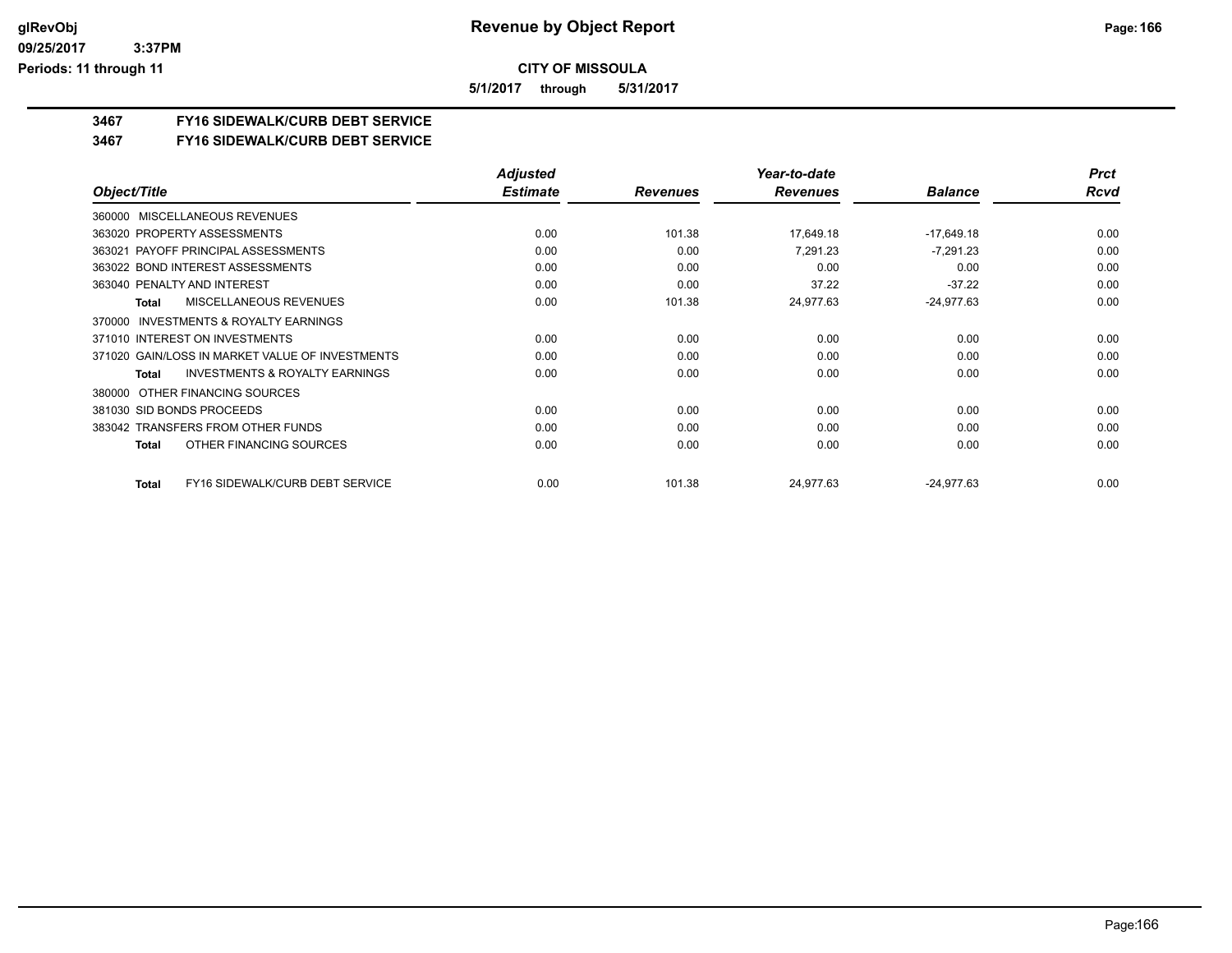**5/1/2017 through 5/31/2017**

## **3467 FY16 SIDEWALK/CURB DEBT SERVICE**

|                                                     | <b>Adjusted</b> |                 | Year-to-date    |                | <b>Prct</b> |
|-----------------------------------------------------|-----------------|-----------------|-----------------|----------------|-------------|
| Object/Title                                        | <b>Estimate</b> | <b>Revenues</b> | <b>Revenues</b> | <b>Balance</b> | <b>Rcvd</b> |
| 360000 MISCELLANEOUS REVENUES                       |                 |                 |                 |                |             |
| 363020 PROPERTY ASSESSMENTS                         | 0.00            | 101.38          | 17,649.18       | $-17,649.18$   | 0.00        |
| 363021 PAYOFF PRINCIPAL ASSESSMENTS                 | 0.00            | 0.00            | 7,291.23        | $-7,291.23$    | 0.00        |
| 363022 BOND INTEREST ASSESSMENTS                    | 0.00            | 0.00            | 0.00            | 0.00           | 0.00        |
| 363040 PENALTY AND INTEREST                         | 0.00            | 0.00            | 37.22           | $-37.22$       | 0.00        |
| MISCELLANEOUS REVENUES<br>Total                     | 0.00            | 101.38          | 24,977.63       | $-24,977.63$   | 0.00        |
| <b>INVESTMENTS &amp; ROYALTY EARNINGS</b><br>370000 |                 |                 |                 |                |             |
| 371010 INTEREST ON INVESTMENTS                      | 0.00            | 0.00            | 0.00            | 0.00           | 0.00        |
| 371020 GAIN/LOSS IN MARKET VALUE OF INVESTMENT      | 0.00            | 0.00            | 0.00            | 0.00           | 0.00        |
| <b>INVESTMENTS &amp; ROYALTY EARNINGS</b><br>Total  | 0.00            | 0.00            | 0.00            | 0.00           | 0.00        |
| 380000 OTHER FINANCING SOURCES                      |                 |                 |                 |                |             |
| 381030 SID BONDS PROCEEDS                           | 0.00            | 0.00            | 0.00            | 0.00           | 0.00        |
| 383042 TRANSFERS FROM OTHER FUNDS                   | 0.00            | 0.00            | 0.00            | 0.00           | 0.00        |
| OTHER FINANCING SOURCES<br>Total                    | 0.00            | 0.00            | 0.00            | 0.00           | 0.00        |
| FY16 SIDEWALK/CURB DEBT SERVICE<br>Total            | 0.00            | 101.38          | 24,977.63       | $-24,977.63$   | 0.00        |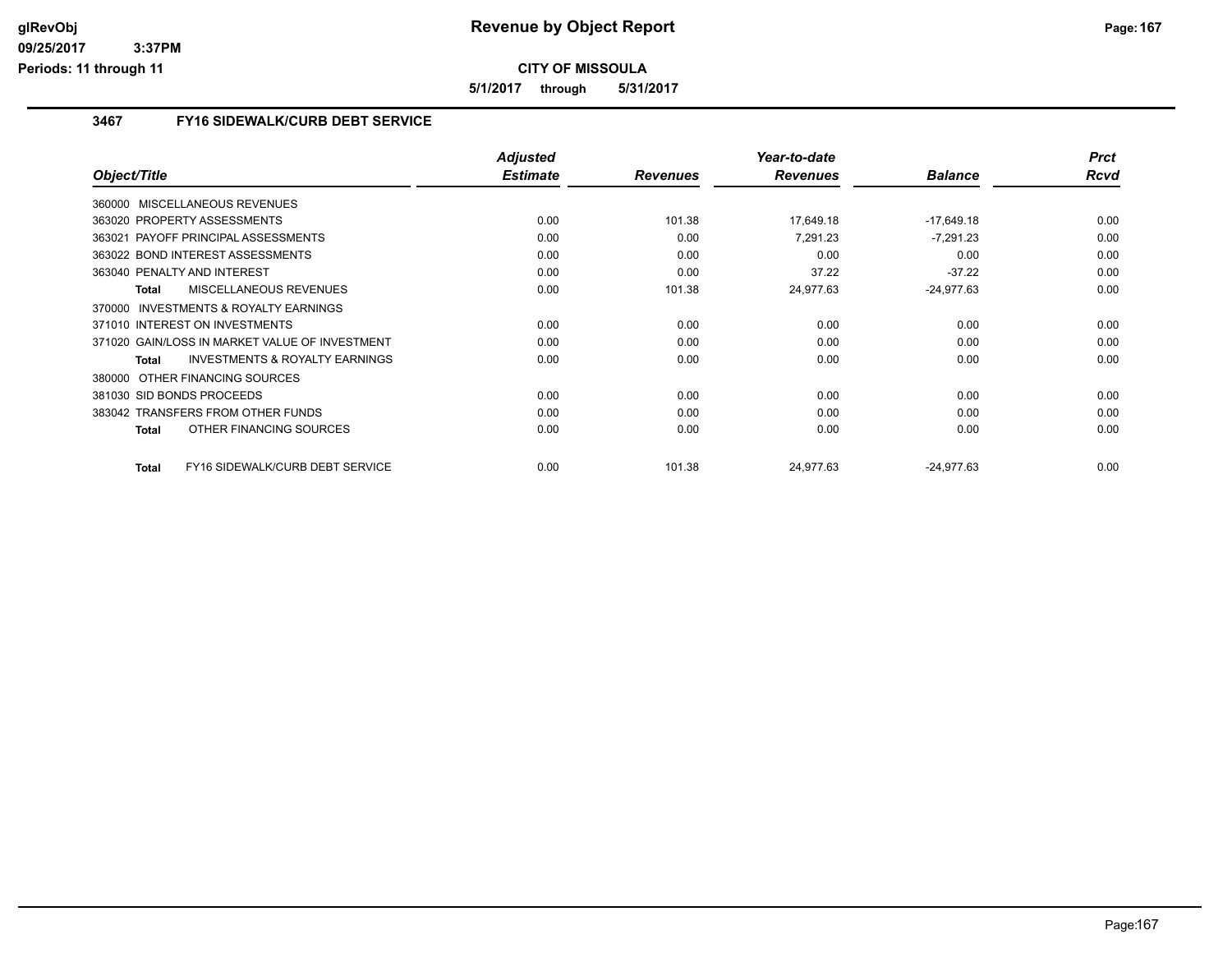**CITY OF MISSOULA**

**5/1/2017 through 5/31/2017**

**3470 SID 470 DEBT SERVICE FUND**

**3470 SID 470 DEBT SERVICE FUND**

|                                                           | <b>Adjusted</b> |                 | Year-to-date    |                | <b>Prct</b> |
|-----------------------------------------------------------|-----------------|-----------------|-----------------|----------------|-------------|
| Object/Title                                              | <b>Estimate</b> | <b>Revenues</b> | <b>Revenues</b> | <b>Balance</b> | <b>Rcvd</b> |
| TAXES/ASSESSMENTS<br>310000                               |                 |                 |                 |                |             |
| PENALTIES & INTEREST<br>312001                            | 0.00            | 0.00            | 0.00            | 0.00           | 0.00        |
| TAXES/ASSESSMENTS<br><b>Total</b>                         | 0.00            | 0.00            | 0.00            | 0.00           | 0.00        |
| MISCELLANEOUS REVENUES<br>360000                          |                 |                 |                 |                |             |
| 363020 PROPERTY ASSESSMENTS                               | 0.00            | 0.00            | 0.00            | 0.00           | 0.00        |
| 363021 PAYOFF PRINCIPAL ASSESSMENTS                       | 0.00            | 0.00            | 0.00            | 0.00           | 0.00        |
| 363022 BOND INTEREST ASSESSMENTS                          | 0.00            | 0.00            | 0.00            | 0.00           | 0.00        |
| 363040 PENALTY AND INTEREST                               | 0.00            | 0.00            | 0.00            | 0.00           | 0.00        |
| <b>MISCELLANEOUS REVENUES</b><br><b>Total</b>             | 0.00            | 0.00            | 0.00            | 0.00           | 0.00        |
| <b>INVESTMENTS &amp; ROYALTY EARNINGS</b><br>370000       |                 |                 |                 |                |             |
| 371010 INTEREST ON INVESTMENTS                            | 0.00            | 0.00            | 0.00            | 0.00           | 0.00        |
| 371020 GAIN/LOSS IN MARKET VALUE OF INVESTMENTS           | 0.00            | 0.00            | 0.00            | 0.00           | 0.00        |
| <b>INVESTMENTS &amp; ROYALTY EARNINGS</b><br><b>Total</b> | 0.00            | 0.00            | 0.00            | 0.00           | 0.00        |
| OTHER FINANCING SOURCES<br>380000                         |                 |                 |                 |                |             |
| 381009 TRANSFERS IN                                       | 0.00            | 0.00            | 0.00            | 0.00           | 0.00        |
| OTHER FINANCING SOURCES<br><b>Total</b>                   | 0.00            | 0.00            | 0.00            | 0.00           | 0.00        |
| SID 470 DEBT SERVICE FUND<br><b>Total</b>                 | 0.00            | 0.00            | 0.00            | 0.00           | 0.00        |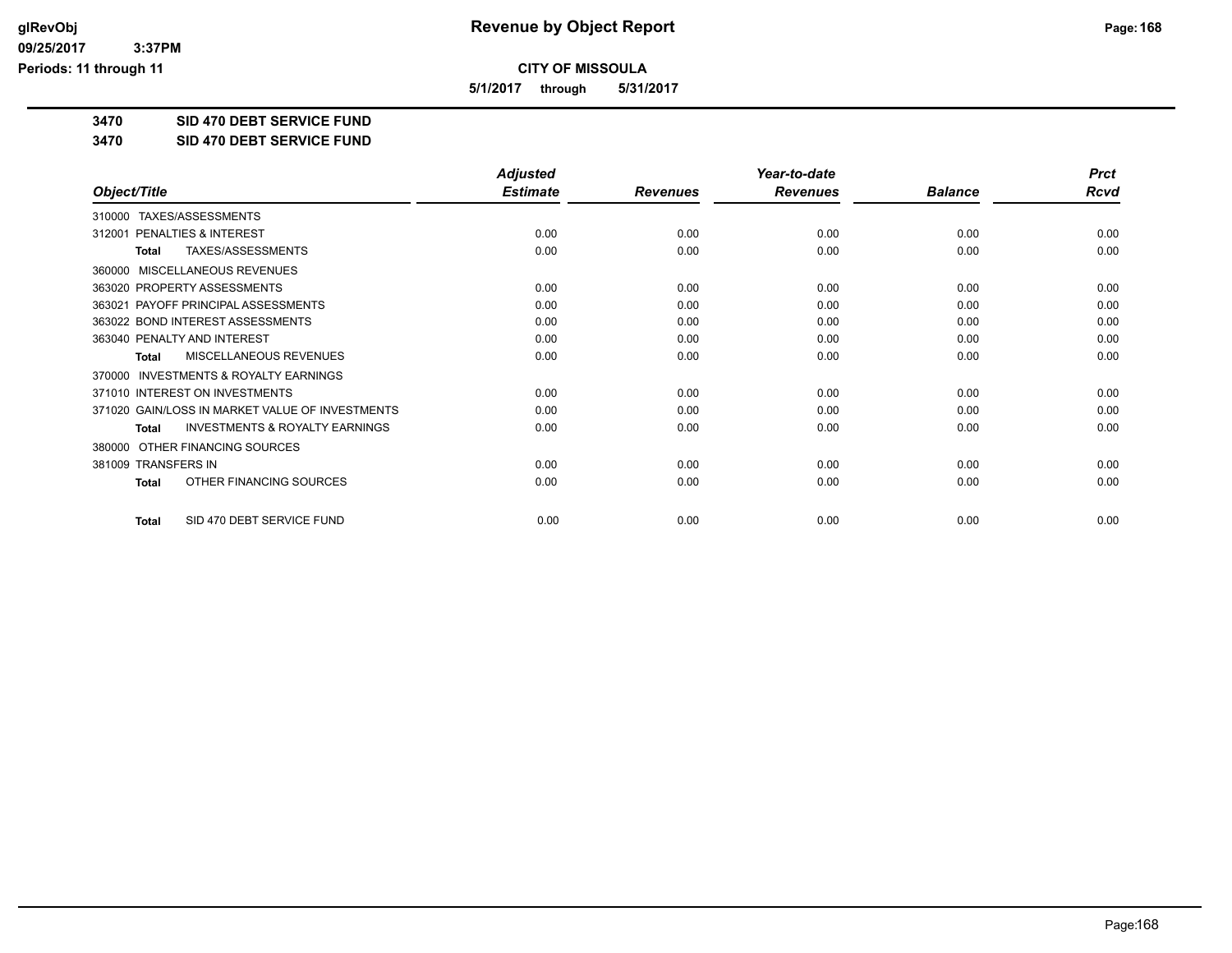**3:37PM**

**CITY OF MISSOULA**

**5/1/2017 through 5/31/2017**

# **3470 SID 470 DEBT SERVICE FUND**

|                                                           | <b>Adjusted</b> |                 | Year-to-date    |                | <b>Prct</b> |
|-----------------------------------------------------------|-----------------|-----------------|-----------------|----------------|-------------|
| Object/Title                                              | <b>Estimate</b> | <b>Revenues</b> | <b>Revenues</b> | <b>Balance</b> | <b>Rcvd</b> |
| TAXES/ASSESSMENTS<br>310000                               |                 |                 |                 |                |             |
| 312001 PENALTIES & INTEREST                               | 0.00            | 0.00            | 0.00            | 0.00           | 0.00        |
| TAXES/ASSESSMENTS<br>Total                                | 0.00            | 0.00            | 0.00            | 0.00           | 0.00        |
| MISCELLANEOUS REVENUES<br>360000                          |                 |                 |                 |                |             |
| 363020 PROPERTY ASSESSMENTS                               | 0.00            | 0.00            | 0.00            | 0.00           | 0.00        |
| 363021 PAYOFF PRINCIPAL ASSESSMENTS                       | 0.00            | 0.00            | 0.00            | 0.00           | 0.00        |
| 363022 BOND INTEREST ASSESSMENTS                          | 0.00            | 0.00            | 0.00            | 0.00           | 0.00        |
| 363040 PENALTY AND INTEREST                               | 0.00            | 0.00            | 0.00            | 0.00           | 0.00        |
| MISCELLANEOUS REVENUES<br><b>Total</b>                    | 0.00            | 0.00            | 0.00            | 0.00           | 0.00        |
| <b>INVESTMENTS &amp; ROYALTY EARNINGS</b><br>370000       |                 |                 |                 |                |             |
| 371010 INTEREST ON INVESTMENTS                            | 0.00            | 0.00            | 0.00            | 0.00           | 0.00        |
| 371020 GAIN/LOSS IN MARKET VALUE OF INVESTMENT            | 0.00            | 0.00            | 0.00            | 0.00           | 0.00        |
| <b>INVESTMENTS &amp; ROYALTY EARNINGS</b><br><b>Total</b> | 0.00            | 0.00            | 0.00            | 0.00           | 0.00        |
| OTHER FINANCING SOURCES<br>380000                         |                 |                 |                 |                |             |
| 381009 TRANSFERS IN                                       | 0.00            | 0.00            | 0.00            | 0.00           | 0.00        |
| OTHER FINANCING SOURCES<br><b>Total</b>                   | 0.00            | 0.00            | 0.00            | 0.00           | 0.00        |
| SID 470 DEBT SERVICE FUND<br><b>Total</b>                 | 0.00            | 0.00            | 0.00            | 0.00           | 0.00        |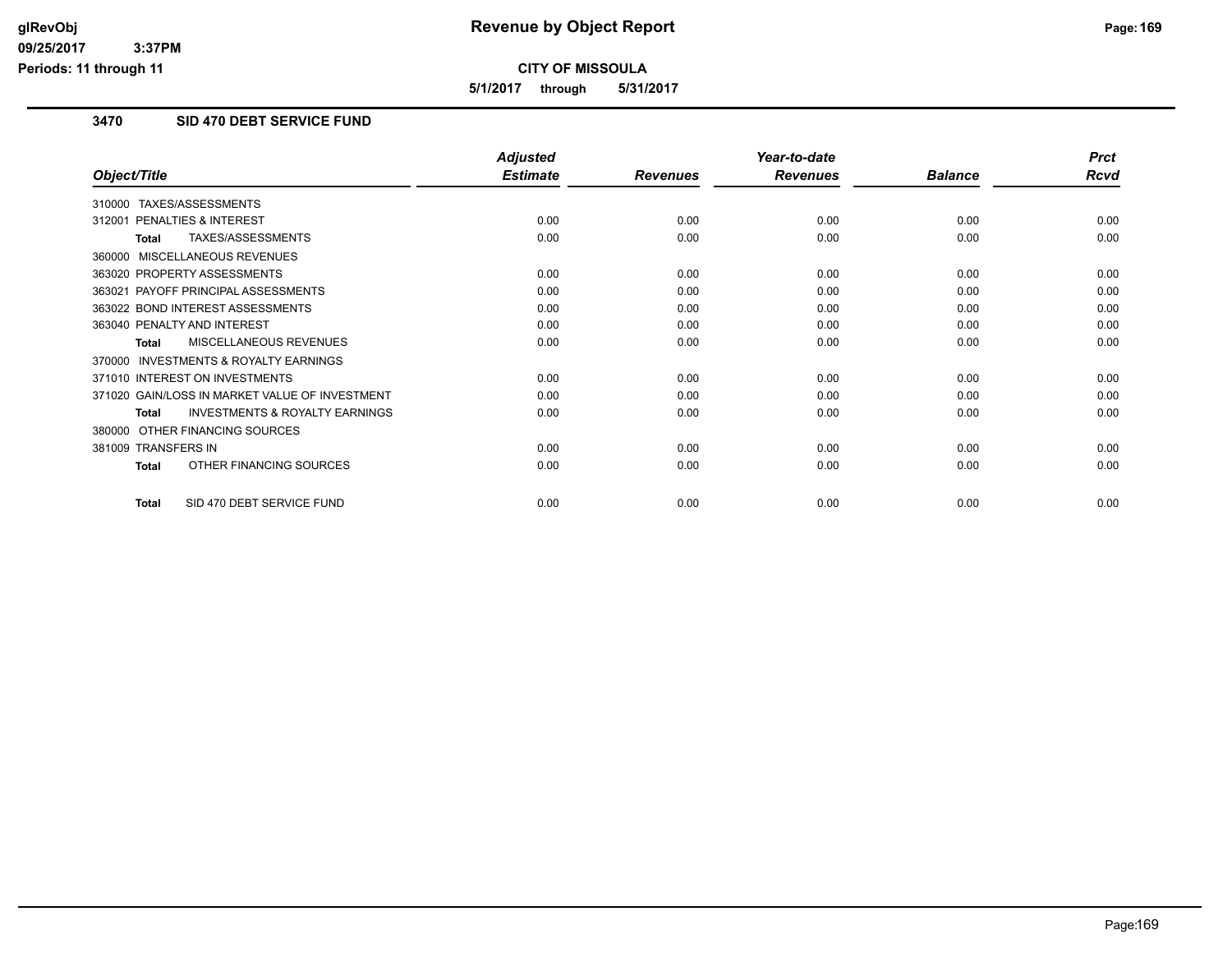**CITY OF MISSOULA**

**5/1/2017 through 5/31/2017**

**3491 SID 491 DEBT SERVICE FUND**

 **3:37PM**

**3491 SID 491 DEBT SERVICE FUND**

|                                                           | <b>Adjusted</b> |                 | Year-to-date    |                | <b>Prct</b> |
|-----------------------------------------------------------|-----------------|-----------------|-----------------|----------------|-------------|
| Object/Title                                              | <b>Estimate</b> | <b>Revenues</b> | <b>Revenues</b> | <b>Balance</b> | <b>Rcvd</b> |
| TAXES/ASSESSMENTS<br>310000                               |                 |                 |                 |                |             |
| PENALTIES & INTEREST<br>312001                            | 0.00            | 0.00            | 0.00            | 0.00           | 0.00        |
| TAXES/ASSESSMENTS<br>Total                                | 0.00            | 0.00            | 0.00            | 0.00           | 0.00        |
| MISCELLANEOUS REVENUES<br>360000                          |                 |                 |                 |                |             |
| 360010 MISCELLANEOUS                                      | 0.00            | 0.00            | 0.00            | 0.00           | 0.00        |
| 363020 PROPERTY ASSESSMENTS                               | 0.00            | 0.00            | 0.00            | 0.00           | 0.00        |
| 363021 PAYOFF PRINCIPAL ASSESSMENTS                       | 0.00            | 0.00            | 0.00            | 0.00           | 0.00        |
| 363022 BOND INTEREST ASSESSMENTS                          | 0.00            | 0.00            | 0.00            | 0.00           | 0.00        |
| 363040 PENALTY AND INTEREST                               | 0.00            | 0.00            | 0.00            | 0.00           | 0.00        |
| MISCELLANEOUS REVENUES<br><b>Total</b>                    | 0.00            | 0.00            | 0.00            | 0.00           | 0.00        |
| <b>INVESTMENTS &amp; ROYALTY EARNINGS</b><br>370000       |                 |                 |                 |                |             |
| 371010 INTEREST ON INVESTMENTS                            | 0.00            | 0.00            | 0.00            | 0.00           | 0.00        |
| 371020 GAIN/LOSS IN MARKET VALUE OF INVESTMENTS           | 0.00            | 0.00            | 0.00            | 0.00           | 0.00        |
| <b>INVESTMENTS &amp; ROYALTY EARNINGS</b><br><b>Total</b> | 0.00            | 0.00            | 0.00            | 0.00           | 0.00        |
| OTHER FINANCING SOURCES<br>380000                         |                 |                 |                 |                |             |
| 381009 TRANSFERS IN                                       | 0.00            | 0.00            | 0.00            | 0.00           | 0.00        |
| OTHER FINANCING SOURCES<br>Total                          | 0.00            | 0.00            | 0.00            | 0.00           | 0.00        |
| SID 491 DEBT SERVICE FUND<br><b>Total</b>                 | 0.00            | 0.00            | 0.00            | 0.00           | 0.00        |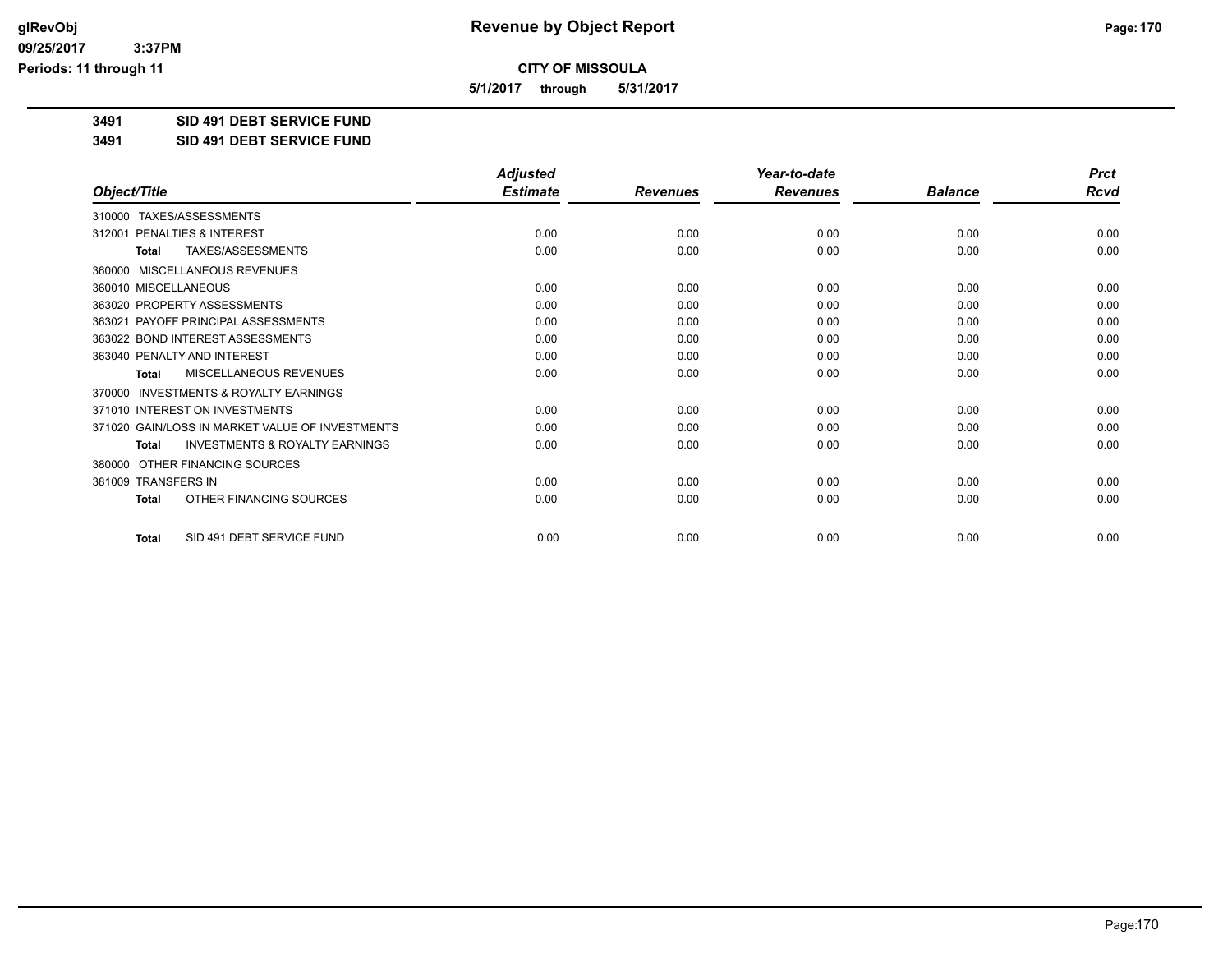**CITY OF MISSOULA**

**5/1/2017 through 5/31/2017**

# **3491 SID 491 DEBT SERVICE FUND**

 **3:37PM**

|                                                           | <b>Adjusted</b> |                 | Year-to-date    |                | <b>Prct</b> |
|-----------------------------------------------------------|-----------------|-----------------|-----------------|----------------|-------------|
| Object/Title                                              | <b>Estimate</b> | <b>Revenues</b> | <b>Revenues</b> | <b>Balance</b> | <b>Rcvd</b> |
| 310000 TAXES/ASSESSMENTS                                  |                 |                 |                 |                |             |
| 312001 PENALTIES & INTEREST                               | 0.00            | 0.00            | 0.00            | 0.00           | 0.00        |
| TAXES/ASSESSMENTS<br><b>Total</b>                         | 0.00            | 0.00            | 0.00            | 0.00           | 0.00        |
| 360000 MISCELLANEOUS REVENUES                             |                 |                 |                 |                |             |
| 360010 MISCELLANEOUS                                      | 0.00            | 0.00            | 0.00            | 0.00           | 0.00        |
| 363020 PROPERTY ASSESSMENTS                               | 0.00            | 0.00            | 0.00            | 0.00           | 0.00        |
| 363021 PAYOFF PRINCIPAL ASSESSMENTS                       | 0.00            | 0.00            | 0.00            | 0.00           | 0.00        |
| 363022 BOND INTEREST ASSESSMENTS                          | 0.00            | 0.00            | 0.00            | 0.00           | 0.00        |
| 363040 PENALTY AND INTEREST                               | 0.00            | 0.00            | 0.00            | 0.00           | 0.00        |
| MISCELLANEOUS REVENUES<br><b>Total</b>                    | 0.00            | 0.00            | 0.00            | 0.00           | 0.00        |
| <b>INVESTMENTS &amp; ROYALTY EARNINGS</b><br>370000       |                 |                 |                 |                |             |
| 371010 INTEREST ON INVESTMENTS                            | 0.00            | 0.00            | 0.00            | 0.00           | 0.00        |
| 371020 GAIN/LOSS IN MARKET VALUE OF INVESTMENT            | 0.00            | 0.00            | 0.00            | 0.00           | 0.00        |
| <b>INVESTMENTS &amp; ROYALTY EARNINGS</b><br><b>Total</b> | 0.00            | 0.00            | 0.00            | 0.00           | 0.00        |
| OTHER FINANCING SOURCES<br>380000                         |                 |                 |                 |                |             |
| 381009 TRANSFERS IN                                       | 0.00            | 0.00            | 0.00            | 0.00           | 0.00        |
| OTHER FINANCING SOURCES<br><b>Total</b>                   | 0.00            | 0.00            | 0.00            | 0.00           | 0.00        |
| SID 491 DEBT SERVICE FUND<br>Total                        | 0.00            | 0.00            | 0.00            | 0.00           | 0.00        |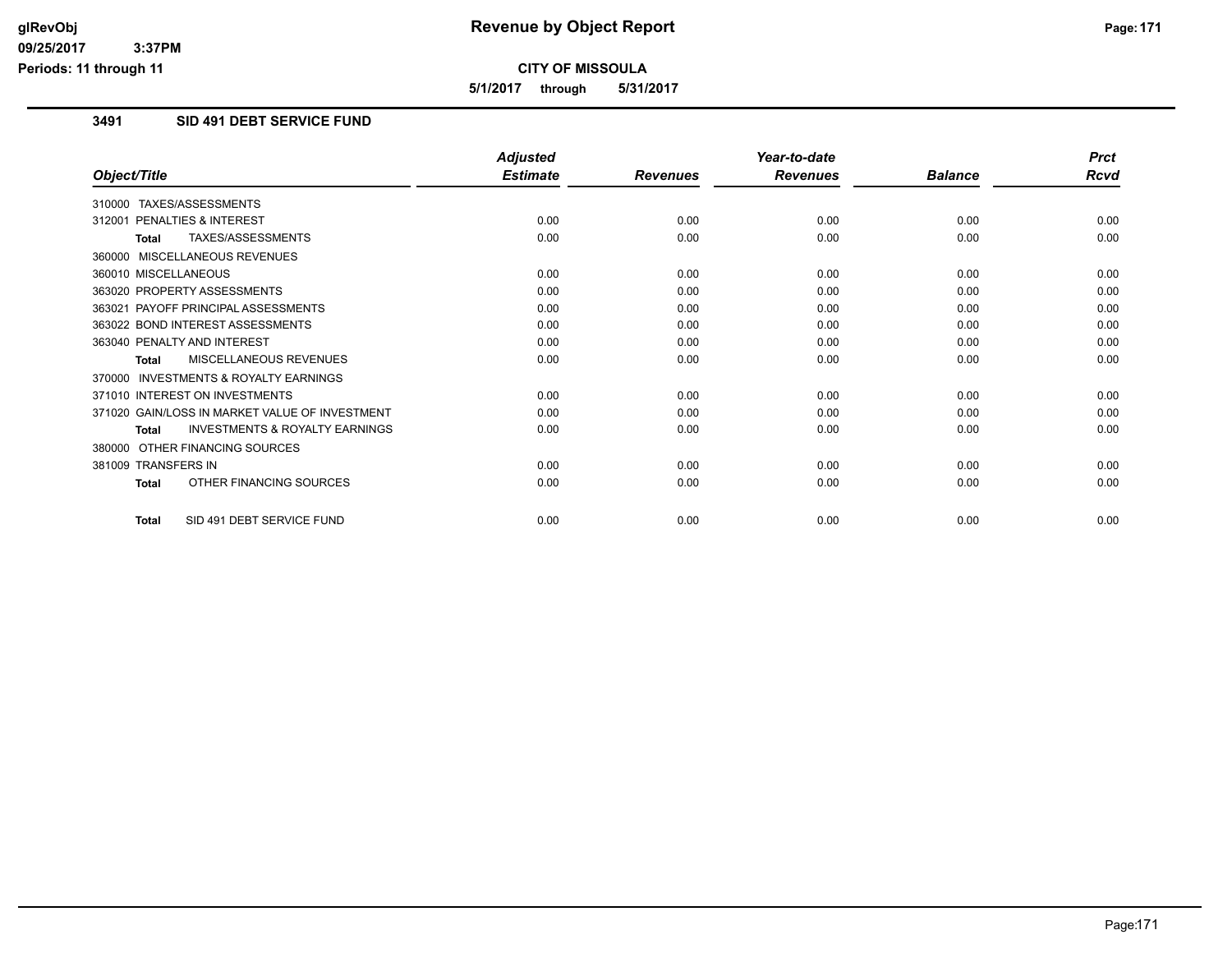**5/1/2017 through 5/31/2017**

**3492 SID 492/499 DEBT SERVICE FUND**

**3492 SID 492/499 DEBT SERVICE FUND**

|                                                    | <b>Adjusted</b> |                 | Year-to-date    |                | <b>Prct</b> |
|----------------------------------------------------|-----------------|-----------------|-----------------|----------------|-------------|
| Object/Title                                       | <b>Estimate</b> | <b>Revenues</b> | <b>Revenues</b> | <b>Balance</b> | <b>Rcvd</b> |
| 360000 MISCELLANEOUS REVENUES                      |                 |                 |                 |                |             |
| 360010 MISCELLANEOUS                               | 0.00            | 0.00            | 0.00            | 0.00           | 0.00        |
| 363040 PENALTY AND INTEREST                        | 0.00            | 0.00            | 0.00            | 0.00           | 0.00        |
| <b>MISCELLANEOUS REVENUES</b><br>Total             | 0.00            | 0.00            | 0.00            | 0.00           | 0.00        |
| 370000 INVESTMENTS & ROYALTY EARNINGS              |                 |                 |                 |                |             |
| 371010 INTEREST ON INVESTMENTS                     | 0.00            | 0.00            | 0.00            | 0.00           | 0.00        |
| 371020 GAIN/LOSS IN MARKET VALUE OF INVESTMENTS    | 0.00            | 0.00            | 0.00            | 0.00           | 0.00        |
| <b>INVESTMENTS &amp; ROYALTY EARNINGS</b><br>Total | 0.00            | 0.00            | 0.00            | 0.00           | 0.00        |
| 380000 OTHER FINANCING SOURCES                     |                 |                 |                 |                |             |
| 381009 TRANSFERS IN                                | 0.00            | 0.00            | 0.00            | 0.00           | 0.00        |
| OTHER FINANCING SOURCES<br><b>Total</b>            | 0.00            | 0.00            | 0.00            | 0.00           | 0.00        |
| SID 492/499 DEBT SERVICE FUND<br><b>Total</b>      | 0.00            | 0.00            | 0.00            | 0.00           | 0.00        |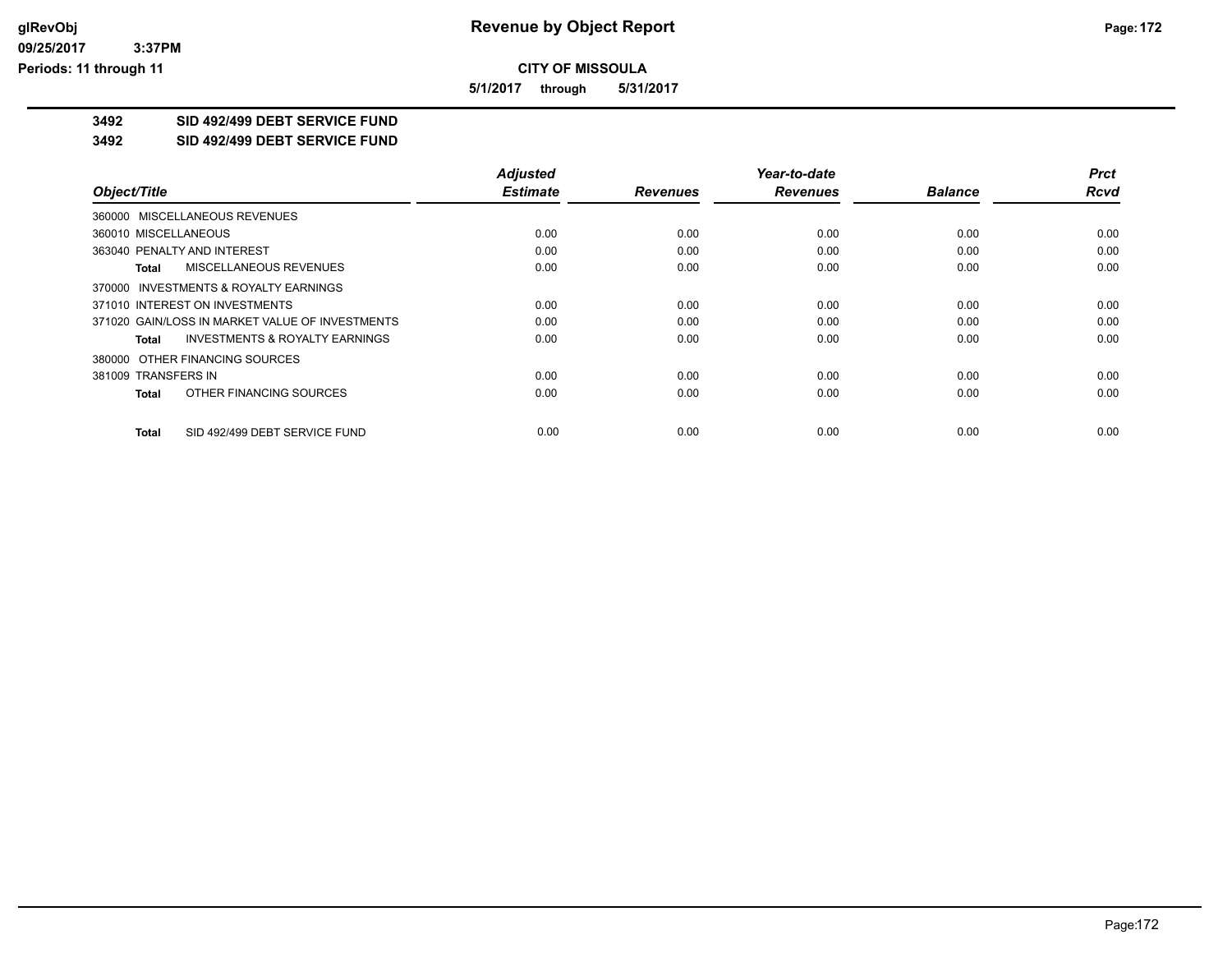**5/1/2017 through 5/31/2017**

### **3492 SID 492/499 DEBT SERVICE FUND**

| Object/Title                                        | <b>Adjusted</b><br><b>Estimate</b> | <b>Revenues</b> | Year-to-date<br><b>Revenues</b> | <b>Balance</b> | <b>Prct</b><br><b>Rcvd</b> |
|-----------------------------------------------------|------------------------------------|-----------------|---------------------------------|----------------|----------------------------|
|                                                     |                                    |                 |                                 |                |                            |
| 360000 MISCELLANEOUS REVENUES                       |                                    |                 |                                 |                |                            |
| 360010 MISCELLANEOUS                                | 0.00                               | 0.00            | 0.00                            | 0.00           | 0.00                       |
| 363040 PENALTY AND INTEREST                         | 0.00                               | 0.00            | 0.00                            | 0.00           | 0.00                       |
| MISCELLANEOUS REVENUES<br><b>Total</b>              | 0.00                               | 0.00            | 0.00                            | 0.00           | 0.00                       |
| <b>INVESTMENTS &amp; ROYALTY EARNINGS</b><br>370000 |                                    |                 |                                 |                |                            |
| 371010 INTEREST ON INVESTMENTS                      | 0.00                               | 0.00            | 0.00                            | 0.00           | 0.00                       |
| 371020 GAIN/LOSS IN MARKET VALUE OF INVESTMENT      | 0.00                               | 0.00            | 0.00                            | 0.00           | 0.00                       |
| <b>INVESTMENTS &amp; ROYALTY EARNINGS</b><br>Total  | 0.00                               | 0.00            | 0.00                            | 0.00           | 0.00                       |
| 380000 OTHER FINANCING SOURCES                      |                                    |                 |                                 |                |                            |
| 381009 TRANSFERS IN                                 | 0.00                               | 0.00            | 0.00                            | 0.00           | 0.00                       |
| OTHER FINANCING SOURCES<br>Total                    | 0.00                               | 0.00            | 0.00                            | 0.00           | 0.00                       |
| SID 492/499 DEBT SERVICE FUND<br><b>Total</b>       | 0.00                               | 0.00            | 0.00                            | 0.00           | 0.00                       |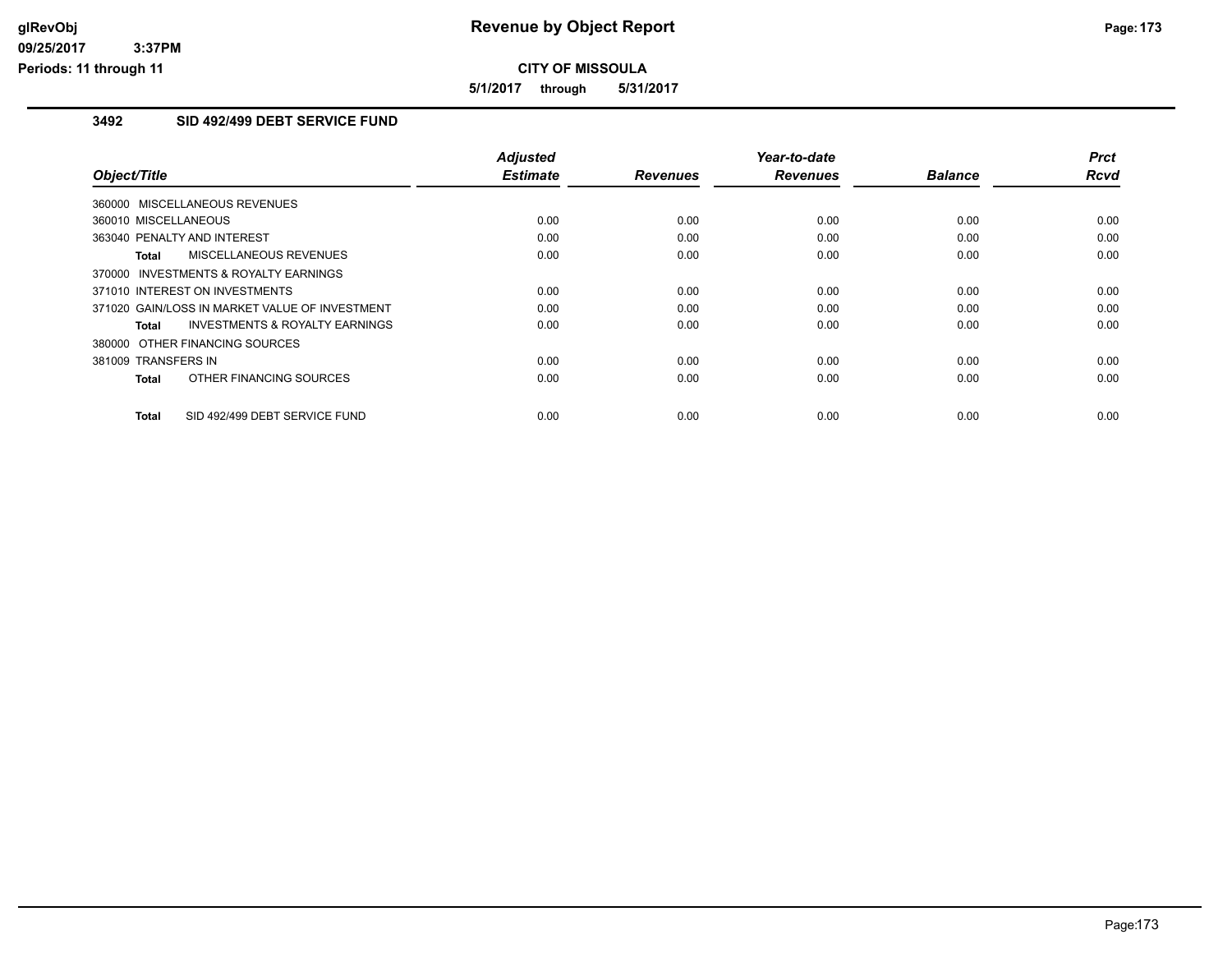**5/1/2017 through 5/31/2017**

**3494 SID 494 DEBT SERVICE**

**3494 SID 494 DEBT SERVICE**

|                                                           | <b>Adjusted</b> |                 | Year-to-date    |                | <b>Prct</b> |
|-----------------------------------------------------------|-----------------|-----------------|-----------------|----------------|-------------|
| Object/Title                                              | <b>Estimate</b> | <b>Revenues</b> | <b>Revenues</b> | <b>Balance</b> | <b>Rcvd</b> |
| TAXES/ASSESSMENTS<br>310000                               |                 |                 |                 |                |             |
| PENALTIES & INTEREST<br>312001                            | 0.00            | 0.00            | 0.00            | 0.00           | 0.00        |
| TAXES/ASSESSMENTS<br><b>Total</b>                         | 0.00            | 0.00            | 0.00            | 0.00           | 0.00        |
| MISCELLANEOUS REVENUES<br>360000                          |                 |                 |                 |                |             |
| 360010 MISCELLANEOUS                                      | 0.00            | 0.00            | 0.00            | 0.00           | 0.00        |
| 363020 PROPERTY ASSESSMENTS                               | 0.00            | 0.00            | 0.00            | 0.00           | 0.00        |
| 363021 PAYOFF PRINCIPAL ASSESSMENTS                       | 0.00            | 0.00            | 0.00            | 0.00           | 0.00        |
| 363022 BOND INTEREST ASSESSMENTS                          | 0.00            | 0.00            | 0.00            | 0.00           | 0.00        |
| 363040 PENALTY AND INTEREST                               | 0.00            | 0.00            | 0.00            | 0.00           | 0.00        |
| MISCELLANEOUS REVENUES<br>Total                           | 0.00            | 0.00            | 0.00            | 0.00           | 0.00        |
| <b>INVESTMENTS &amp; ROYALTY EARNINGS</b><br>370000       |                 |                 |                 |                |             |
| 371010 INTEREST ON INVESTMENTS                            | 0.00            | 0.00            | 0.00            | 0.00           | 0.00        |
| 371020 GAIN/LOSS IN MARKET VALUE OF INVESTMENTS           | 0.00            | 0.00            | 0.00            | 0.00           | 0.00        |
| <b>INVESTMENTS &amp; ROYALTY EARNINGS</b><br><b>Total</b> | 0.00            | 0.00            | 0.00            | 0.00           | 0.00        |
| OTHER FINANCING SOURCES<br>380000                         |                 |                 |                 |                |             |
| 381009 TRANSFERS IN                                       | 0.00            | 0.00            | 0.00            | 0.00           | 0.00        |
| OTHER FINANCING SOURCES<br><b>Total</b>                   | 0.00            | 0.00            | 0.00            | 0.00           | 0.00        |
| SID 494 DEBT SERVICE<br><b>Total</b>                      | 0.00            | 0.00            | 0.00            | 0.00           | 0.00        |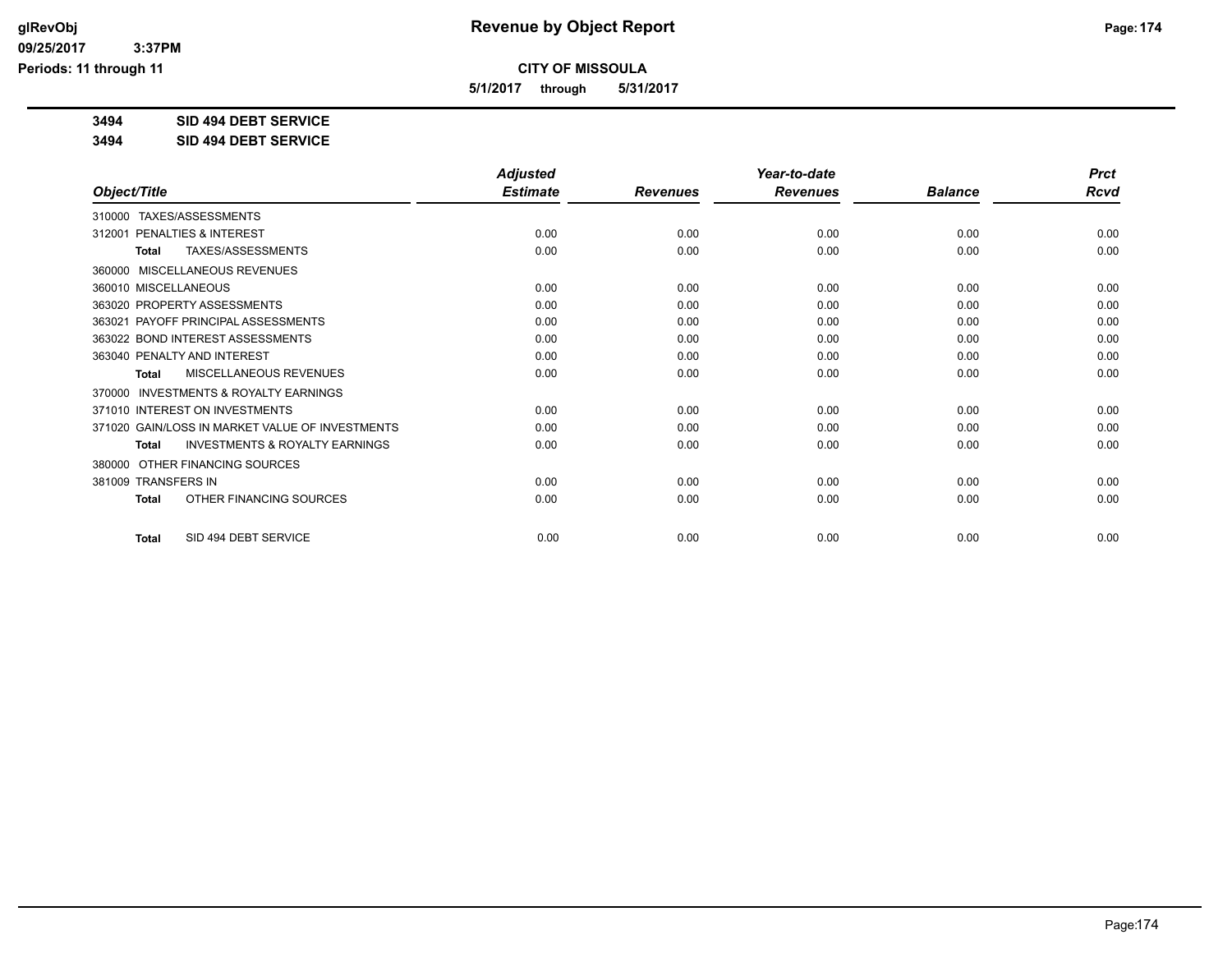**CITY OF MISSOULA**

**5/1/2017 through 5/31/2017**

### **3494 SID 494 DEBT SERVICE**

|                                                    | <b>Adjusted</b> |                 | Year-to-date    |                | <b>Prct</b> |
|----------------------------------------------------|-----------------|-----------------|-----------------|----------------|-------------|
| Object/Title                                       | <b>Estimate</b> | <b>Revenues</b> | <b>Revenues</b> | <b>Balance</b> | <b>Rcvd</b> |
| 310000 TAXES/ASSESSMENTS                           |                 |                 |                 |                |             |
| PENALTIES & INTEREST<br>312001                     | 0.00            | 0.00            | 0.00            | 0.00           | 0.00        |
| TAXES/ASSESSMENTS<br>Total                         | 0.00            | 0.00            | 0.00            | 0.00           | 0.00        |
| 360000 MISCELLANEOUS REVENUES                      |                 |                 |                 |                |             |
| 360010 MISCELLANEOUS                               | 0.00            | 0.00            | 0.00            | 0.00           | 0.00        |
| 363020 PROPERTY ASSESSMENTS                        | 0.00            | 0.00            | 0.00            | 0.00           | 0.00        |
| 363021 PAYOFF PRINCIPAL ASSESSMENTS                | 0.00            | 0.00            | 0.00            | 0.00           | 0.00        |
| 363022 BOND INTEREST ASSESSMENTS                   | 0.00            | 0.00            | 0.00            | 0.00           | 0.00        |
| 363040 PENALTY AND INTEREST                        | 0.00            | 0.00            | 0.00            | 0.00           | 0.00        |
| MISCELLANEOUS REVENUES<br><b>Total</b>             | 0.00            | 0.00            | 0.00            | 0.00           | 0.00        |
| 370000 INVESTMENTS & ROYALTY EARNINGS              |                 |                 |                 |                |             |
| 371010 INTEREST ON INVESTMENTS                     | 0.00            | 0.00            | 0.00            | 0.00           | 0.00        |
| 371020 GAIN/LOSS IN MARKET VALUE OF INVESTMENT     | 0.00            | 0.00            | 0.00            | 0.00           | 0.00        |
| <b>INVESTMENTS &amp; ROYALTY EARNINGS</b><br>Total | 0.00            | 0.00            | 0.00            | 0.00           | 0.00        |
| 380000 OTHER FINANCING SOURCES                     |                 |                 |                 |                |             |
| 381009 TRANSFERS IN                                | 0.00            | 0.00            | 0.00            | 0.00           | 0.00        |
| OTHER FINANCING SOURCES<br>Total                   | 0.00            | 0.00            | 0.00            | 0.00           | 0.00        |
| SID 494 DEBT SERVICE<br><b>Total</b>               | 0.00            | 0.00            | 0.00            | 0.00           | 0.00        |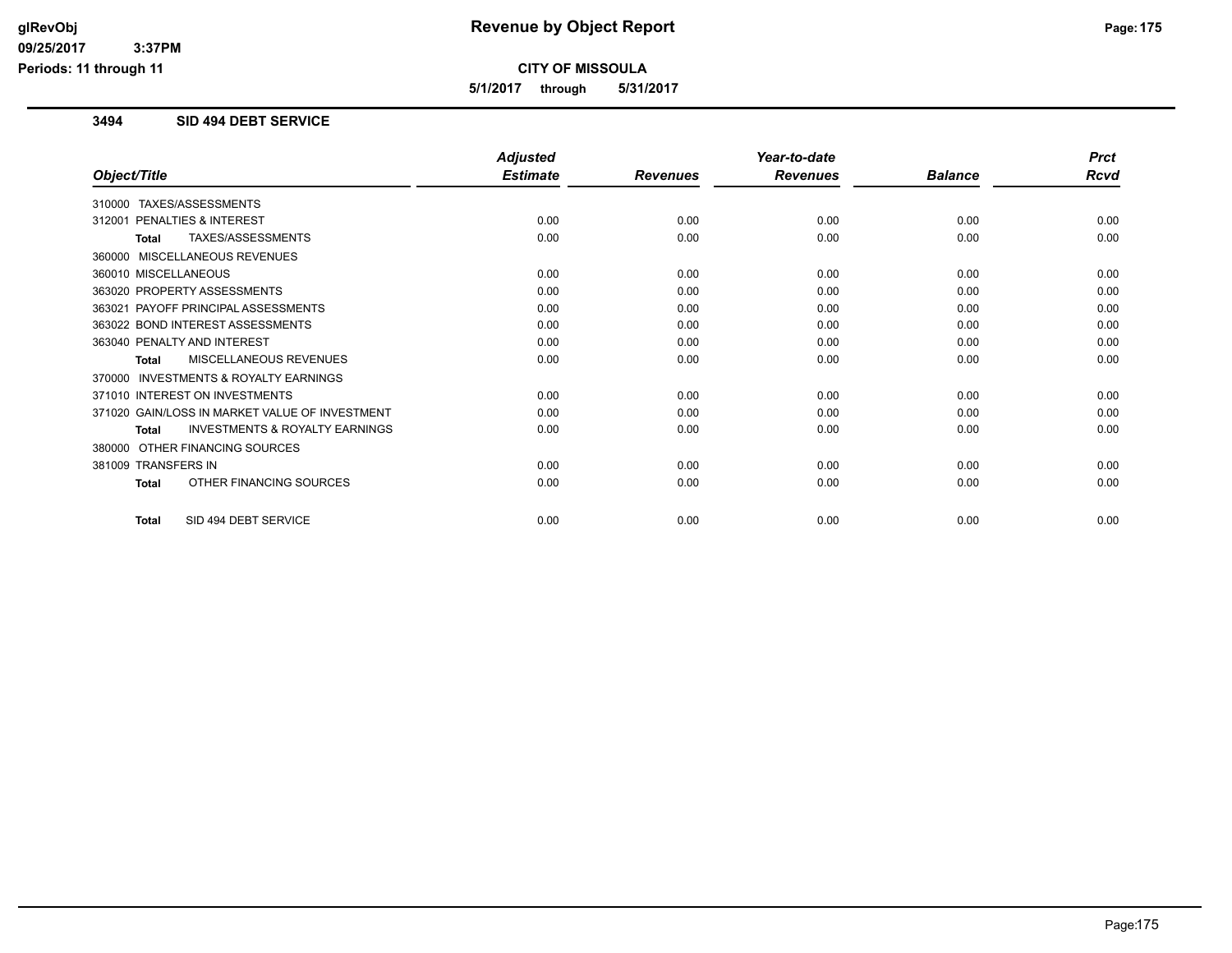**5/1/2017 through 5/31/2017**

**3495 SID 495 DEBT SERVICE FUND**

**3495 SID 495 DEBT SERVICE FUND**

|                                                           | <b>Adjusted</b> |                 | Year-to-date    |                | <b>Prct</b> |
|-----------------------------------------------------------|-----------------|-----------------|-----------------|----------------|-------------|
| Object/Title                                              | <b>Estimate</b> | <b>Revenues</b> | <b>Revenues</b> | <b>Balance</b> | <b>Rcvd</b> |
| TAXES/ASSESSMENTS<br>310000                               |                 |                 |                 |                |             |
| PENALTIES & INTEREST<br>312001                            | 0.00            | 0.00            | 0.00            | 0.00           | 0.00        |
| TAXES/ASSESSMENTS<br>Total                                | 0.00            | 0.00            | 0.00            | 0.00           | 0.00        |
| MISCELLANEOUS REVENUES<br>360000                          |                 |                 |                 |                |             |
| 360010 MISCELLANEOUS                                      | 0.00            | 0.00            | 0.00            | 0.00           | 0.00        |
| 363020 PROPERTY ASSESSMENTS                               | 0.00            | 0.00            | 0.00            | 0.00           | 0.00        |
| 363021 PAYOFF PRINCIPAL ASSESSMENTS                       | 0.00            | 0.00            | 0.00            | 0.00           | 0.00        |
| 363022 BOND INTEREST ASSESSMENTS                          | 0.00            | 0.00            | 0.00            | 0.00           | 0.00        |
| 363040 PENALTY AND INTEREST                               | 0.00            | 0.00            | 0.00            | 0.00           | 0.00        |
| MISCELLANEOUS REVENUES<br><b>Total</b>                    | 0.00            | 0.00            | 0.00            | 0.00           | 0.00        |
| <b>INVESTMENTS &amp; ROYALTY EARNINGS</b><br>370000       |                 |                 |                 |                |             |
| 371010 INTEREST ON INVESTMENTS                            | 0.00            | 0.00            | 0.00            | 0.00           | 0.00        |
| 371020 GAIN/LOSS IN MARKET VALUE OF INVESTMENTS           | 0.00            | 0.00            | 0.00            | 0.00           | 0.00        |
| <b>INVESTMENTS &amp; ROYALTY EARNINGS</b><br><b>Total</b> | 0.00            | 0.00            | 0.00            | 0.00           | 0.00        |
| OTHER FINANCING SOURCES<br>380000                         |                 |                 |                 |                |             |
| 381009 TRANSFERS IN                                       | 0.00            | 0.00            | 0.00            | 0.00           | 0.00        |
| OTHER FINANCING SOURCES<br>Total                          | 0.00            | 0.00            | 0.00            | 0.00           | 0.00        |
| SID 495 DEBT SERVICE FUND<br><b>Total</b>                 | 0.00            | 0.00            | 0.00            | 0.00           | 0.00        |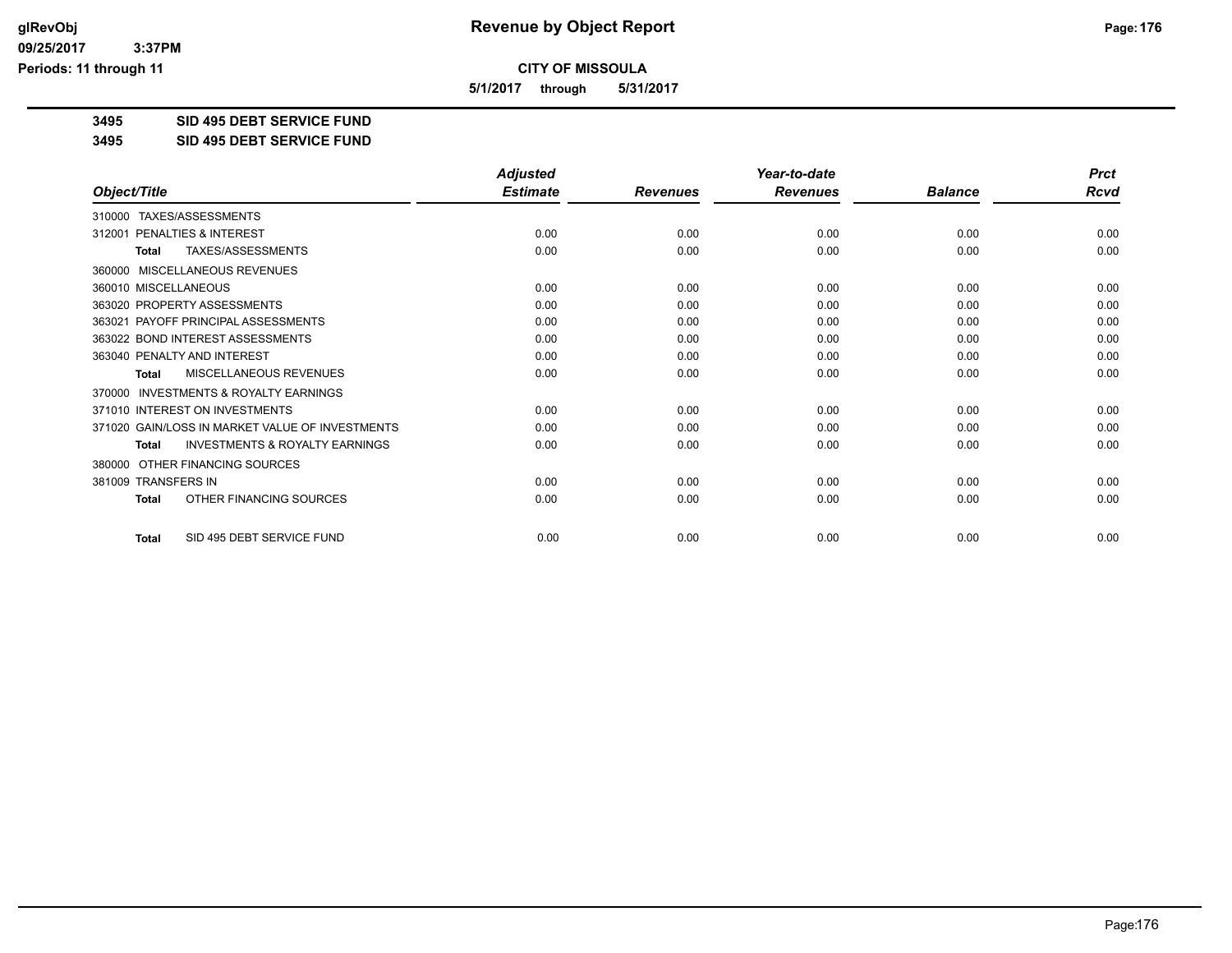**CITY OF MISSOULA**

**5/1/2017 through 5/31/2017**

# **3495 SID 495 DEBT SERVICE FUND**

 **3:37PM**

|                                                           | <b>Adjusted</b> |                 | Year-to-date    |                | <b>Prct</b> |
|-----------------------------------------------------------|-----------------|-----------------|-----------------|----------------|-------------|
| Object/Title                                              | <b>Estimate</b> | <b>Revenues</b> | <b>Revenues</b> | <b>Balance</b> | <b>Rcvd</b> |
| 310000 TAXES/ASSESSMENTS                                  |                 |                 |                 |                |             |
| PENALTIES & INTEREST<br>312001                            | 0.00            | 0.00            | 0.00            | 0.00           | 0.00        |
| TAXES/ASSESSMENTS<br><b>Total</b>                         | 0.00            | 0.00            | 0.00            | 0.00           | 0.00        |
| 360000 MISCELLANEOUS REVENUES                             |                 |                 |                 |                |             |
| 360010 MISCELLANEOUS                                      | 0.00            | 0.00            | 0.00            | 0.00           | 0.00        |
| 363020 PROPERTY ASSESSMENTS                               | 0.00            | 0.00            | 0.00            | 0.00           | 0.00        |
| 363021 PAYOFF PRINCIPAL ASSESSMENTS                       | 0.00            | 0.00            | 0.00            | 0.00           | 0.00        |
| 363022 BOND INTEREST ASSESSMENTS                          | 0.00            | 0.00            | 0.00            | 0.00           | 0.00        |
| 363040 PENALTY AND INTEREST                               | 0.00            | 0.00            | 0.00            | 0.00           | 0.00        |
| <b>MISCELLANEOUS REVENUES</b><br><b>Total</b>             | 0.00            | 0.00            | 0.00            | 0.00           | 0.00        |
| 370000 INVESTMENTS & ROYALTY EARNINGS                     |                 |                 |                 |                |             |
| 371010 INTEREST ON INVESTMENTS                            | 0.00            | 0.00            | 0.00            | 0.00           | 0.00        |
| 371020 GAIN/LOSS IN MARKET VALUE OF INVESTMENT            | 0.00            | 0.00            | 0.00            | 0.00           | 0.00        |
| <b>INVESTMENTS &amp; ROYALTY EARNINGS</b><br><b>Total</b> | 0.00            | 0.00            | 0.00            | 0.00           | 0.00        |
| 380000 OTHER FINANCING SOURCES                            |                 |                 |                 |                |             |
| 381009 TRANSFERS IN                                       | 0.00            | 0.00            | 0.00            | 0.00           | 0.00        |
| OTHER FINANCING SOURCES<br>Total                          | 0.00            | 0.00            | 0.00            | 0.00           | 0.00        |
| SID 495 DEBT SERVICE FUND<br><b>Total</b>                 | 0.00            | 0.00            | 0.00            | 0.00           | 0.00        |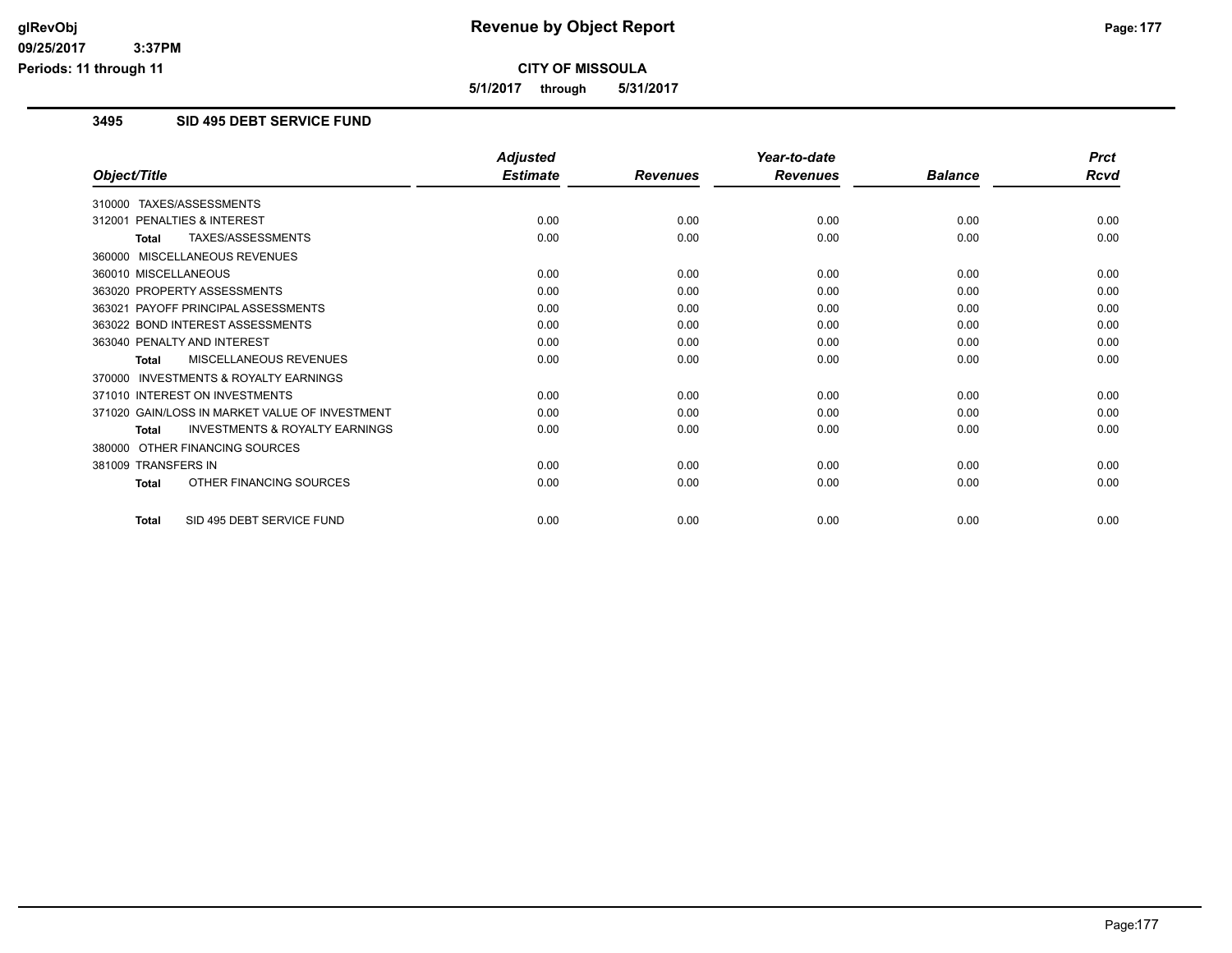**5/1/2017 through 5/31/2017**

**3496 SID 496 DEBT SERVICE FUND**

**3496 SID 496 DEBT SERVICE FUND**

|                                                           | <b>Adjusted</b> |                 | Year-to-date    |                | <b>Prct</b> |
|-----------------------------------------------------------|-----------------|-----------------|-----------------|----------------|-------------|
| Object/Title                                              | <b>Estimate</b> | <b>Revenues</b> | <b>Revenues</b> | <b>Balance</b> | <b>Rcvd</b> |
| TAXES/ASSESSMENTS<br>310000                               |                 |                 |                 |                |             |
| PENALTIES & INTEREST<br>312001                            | 0.00            | 0.00            | 0.00            | 0.00           | 0.00        |
| TAXES/ASSESSMENTS<br>Total                                | 0.00            | 0.00            | 0.00            | 0.00           | 0.00        |
| MISCELLANEOUS REVENUES<br>360000                          |                 |                 |                 |                |             |
| 360010 MISCELLANEOUS                                      | 0.00            | 0.00            | 0.00            | 0.00           | 0.00        |
| 363020 PROPERTY ASSESSMENTS                               | 0.00            | 0.00            | 0.00            | 0.00           | 0.00        |
| 363021 PAYOFF PRINCIPAL ASSESSMENTS                       | 0.00            | 0.00            | 0.00            | 0.00           | 0.00        |
| 363022 BOND INTEREST ASSESSMENTS                          | 0.00            | 0.00            | 0.00            | 0.00           | 0.00        |
| 363040 PENALTY AND INTEREST                               | 0.00            | 0.00            | 0.00            | 0.00           | 0.00        |
| MISCELLANEOUS REVENUES<br><b>Total</b>                    | 0.00            | 0.00            | 0.00            | 0.00           | 0.00        |
| <b>INVESTMENTS &amp; ROYALTY EARNINGS</b><br>370000       |                 |                 |                 |                |             |
| 371010 INTEREST ON INVESTMENTS                            | 0.00            | 0.00            | 0.00            | 0.00           | 0.00        |
| 371020 GAIN/LOSS IN MARKET VALUE OF INVESTMENTS           | 0.00            | 0.00            | 0.00            | 0.00           | 0.00        |
| <b>INVESTMENTS &amp; ROYALTY EARNINGS</b><br><b>Total</b> | 0.00            | 0.00            | 0.00            | 0.00           | 0.00        |
| OTHER FINANCING SOURCES<br>380000                         |                 |                 |                 |                |             |
| 381009 TRANSFERS IN                                       | 0.00            | 0.00            | 0.00            | 0.00           | 0.00        |
| OTHER FINANCING SOURCES<br>Total                          | 0.00            | 0.00            | 0.00            | 0.00           | 0.00        |
| SID 496 DEBT SERVICE FUND<br><b>Total</b>                 | 0.00            | 0.00            | 0.00            | 0.00           | 0.00        |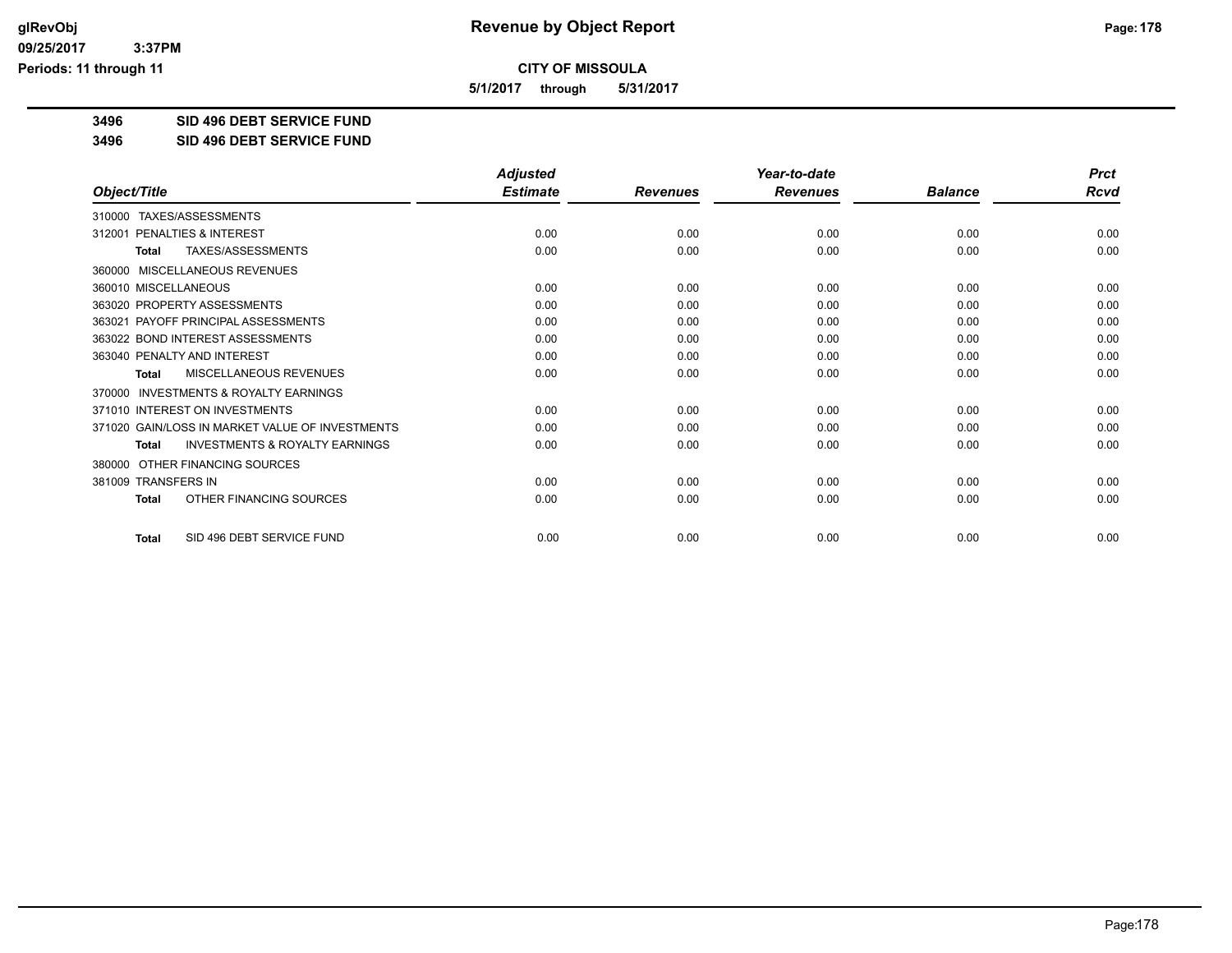**CITY OF MISSOULA**

**5/1/2017 through 5/31/2017**

# **3496 SID 496 DEBT SERVICE FUND**

 **3:37PM**

|                                                           | <b>Adjusted</b> |                 | Year-to-date    |                | <b>Prct</b> |
|-----------------------------------------------------------|-----------------|-----------------|-----------------|----------------|-------------|
| Object/Title                                              | <b>Estimate</b> | <b>Revenues</b> | <b>Revenues</b> | <b>Balance</b> | <b>Rcvd</b> |
| 310000 TAXES/ASSESSMENTS                                  |                 |                 |                 |                |             |
| PENALTIES & INTEREST<br>312001                            | 0.00            | 0.00            | 0.00            | 0.00           | 0.00        |
| TAXES/ASSESSMENTS<br><b>Total</b>                         | 0.00            | 0.00            | 0.00            | 0.00           | 0.00        |
| 360000 MISCELLANEOUS REVENUES                             |                 |                 |                 |                |             |
| 360010 MISCELLANEOUS                                      | 0.00            | 0.00            | 0.00            | 0.00           | 0.00        |
| 363020 PROPERTY ASSESSMENTS                               | 0.00            | 0.00            | 0.00            | 0.00           | 0.00        |
| 363021 PAYOFF PRINCIPAL ASSESSMENTS                       | 0.00            | 0.00            | 0.00            | 0.00           | 0.00        |
| 363022 BOND INTEREST ASSESSMENTS                          | 0.00            | 0.00            | 0.00            | 0.00           | 0.00        |
| 363040 PENALTY AND INTEREST                               | 0.00            | 0.00            | 0.00            | 0.00           | 0.00        |
| MISCELLANEOUS REVENUES<br><b>Total</b>                    | 0.00            | 0.00            | 0.00            | 0.00           | 0.00        |
| 370000 INVESTMENTS & ROYALTY EARNINGS                     |                 |                 |                 |                |             |
| 371010 INTEREST ON INVESTMENTS                            | 0.00            | 0.00            | 0.00            | 0.00           | 0.00        |
| 371020 GAIN/LOSS IN MARKET VALUE OF INVESTMENT            | 0.00            | 0.00            | 0.00            | 0.00           | 0.00        |
| <b>INVESTMENTS &amp; ROYALTY EARNINGS</b><br><b>Total</b> | 0.00            | 0.00            | 0.00            | 0.00           | 0.00        |
| 380000 OTHER FINANCING SOURCES                            |                 |                 |                 |                |             |
| 381009 TRANSFERS IN                                       | 0.00            | 0.00            | 0.00            | 0.00           | 0.00        |
| OTHER FINANCING SOURCES<br>Total                          | 0.00            | 0.00            | 0.00            | 0.00           | 0.00        |
| SID 496 DEBT SERVICE FUND<br><b>Total</b>                 | 0.00            | 0.00            | 0.00            | 0.00           | 0.00        |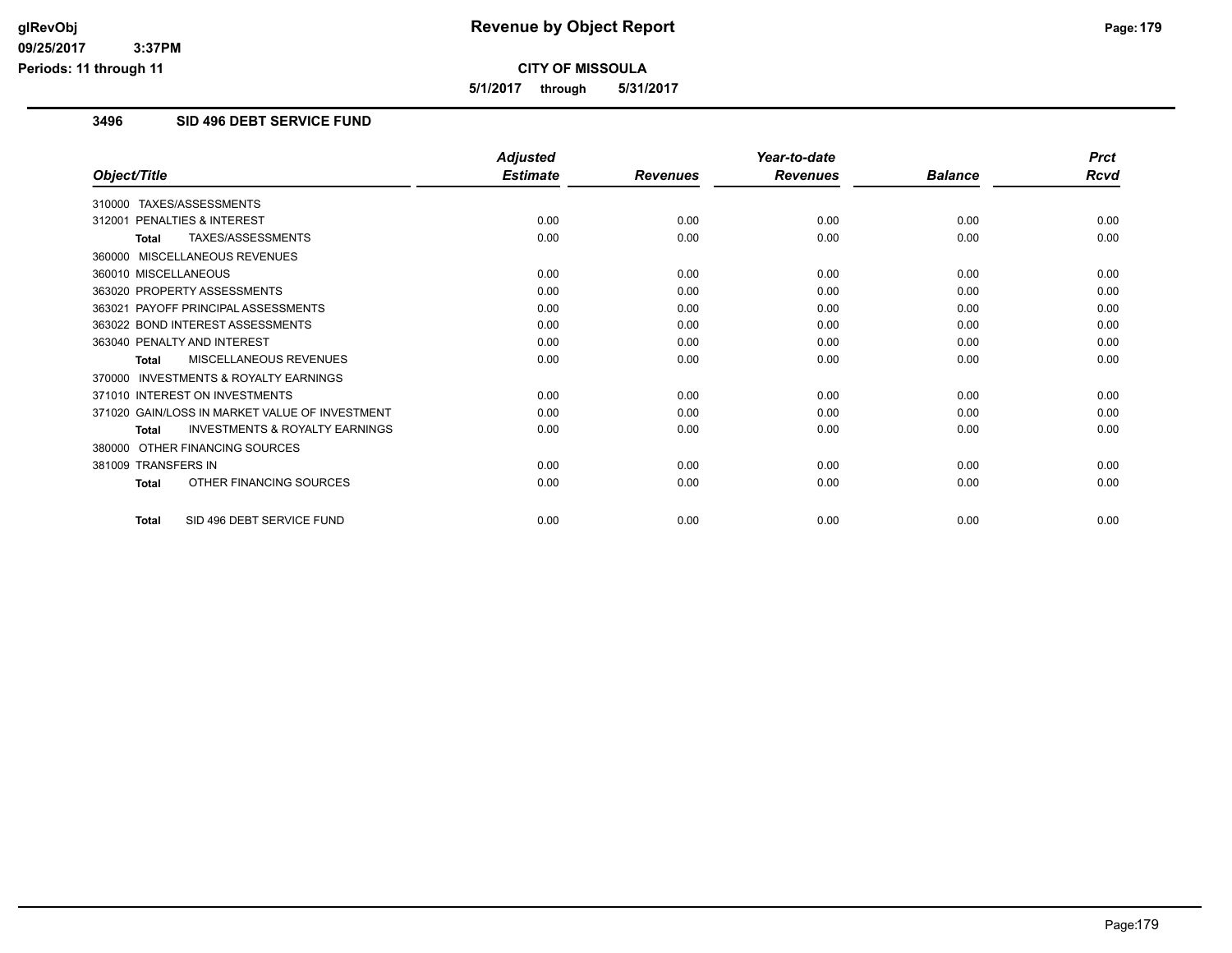**CITY OF MISSOULA**

**5/1/2017 through 5/31/2017**

**3497 SID 497 DEBT SERVICE FUND**

 **3:37PM**

**3497 SID 497 DEBT SERVICE FUND**

|                                                           | <b>Adjusted</b> |                 | Year-to-date    |                | <b>Prct</b> |
|-----------------------------------------------------------|-----------------|-----------------|-----------------|----------------|-------------|
| Object/Title                                              | <b>Estimate</b> | <b>Revenues</b> | <b>Revenues</b> | <b>Balance</b> | <b>Rcvd</b> |
| 310000 TAXES/ASSESSMENTS                                  |                 |                 |                 |                |             |
| 312001 PENALTIES & INTEREST                               | 0.00            | 0.00            | 0.00            | 0.00           | 0.00        |
| TAXES/ASSESSMENTS<br><b>Total</b>                         | 0.00            | 0.00            | 0.00            | 0.00           | 0.00        |
| 360000 MISCELLANEOUS REVENUES                             |                 |                 |                 |                |             |
| 360010 MISCELLANEOUS                                      | 0.00            | 0.00            | 0.00            | 0.00           | 0.00        |
| 363020 PROPERTY ASSESSMENTS                               | 0.00            | 0.00            | 0.00            | 0.00           | 0.00        |
| 363021 PAYOFF PRINCIPAL ASSESSMENTS                       | 0.00            | 0.00            | 0.00            | 0.00           | 0.00        |
| 363022 BOND INTEREST ASSESSMENTS                          | 0.00            | 0.00            | 0.00            | 0.00           | 0.00        |
| 363040 PENALTY AND INTEREST                               | 0.00            | 0.00            | 0.00            | 0.00           | 0.00        |
| <b>MISCELLANEOUS REVENUES</b><br><b>Total</b>             | 0.00            | 0.00            | 0.00            | 0.00           | 0.00        |
| <b>INVESTMENTS &amp; ROYALTY EARNINGS</b><br>370000       |                 |                 |                 |                |             |
| 371010 INTEREST ON INVESTMENTS                            | 0.00            | 0.00            | 0.00            | 0.00           | 0.00        |
| 371020 GAIN/LOSS IN MARKET VALUE OF INVESTMENTS           | 0.00            | 0.00            | 0.00            | 0.00           | 0.00        |
| <b>INVESTMENTS &amp; ROYALTY EARNINGS</b><br><b>Total</b> | 0.00            | 0.00            | 0.00            | 0.00           | 0.00        |
| SID 497 DEBT SERVICE FUND<br><b>Total</b>                 | 0.00            | 0.00            | 0.00            | 0.00           | 0.00        |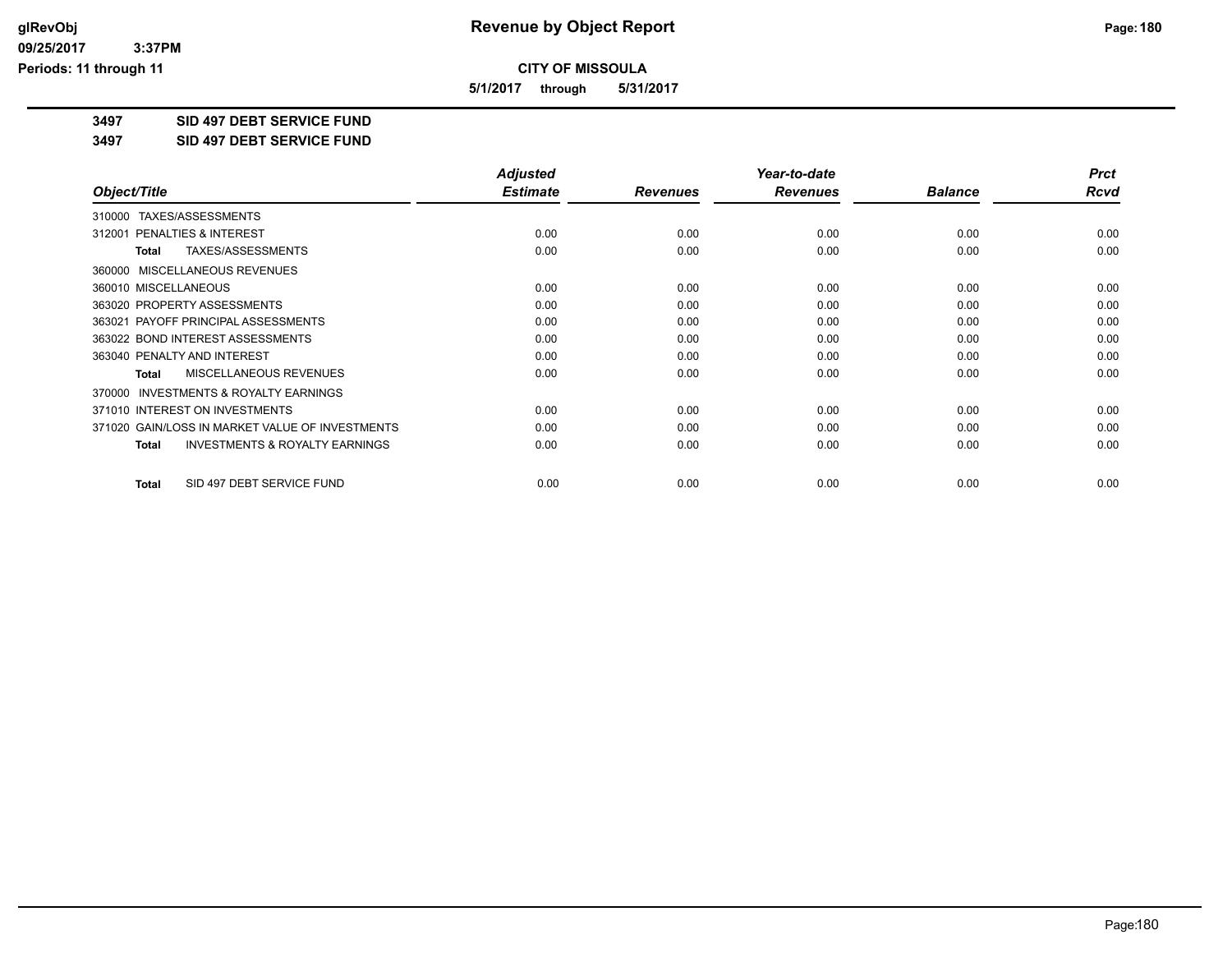**CITY OF MISSOULA**

**5/1/2017 through 5/31/2017**

# **3497 SID 497 DEBT SERVICE FUND**

 **3:37PM**

|                                                           | <b>Adjusted</b> |                 | Year-to-date    |                | <b>Prct</b> |
|-----------------------------------------------------------|-----------------|-----------------|-----------------|----------------|-------------|
| Object/Title                                              | <b>Estimate</b> | <b>Revenues</b> | <b>Revenues</b> | <b>Balance</b> | Rcvd        |
| 310000 TAXES/ASSESSMENTS                                  |                 |                 |                 |                |             |
| 312001 PENALTIES & INTEREST                               | 0.00            | 0.00            | 0.00            | 0.00           | 0.00        |
| TAXES/ASSESSMENTS<br><b>Total</b>                         | 0.00            | 0.00            | 0.00            | 0.00           | 0.00        |
| 360000 MISCELLANEOUS REVENUES                             |                 |                 |                 |                |             |
| 360010 MISCELLANEOUS                                      | 0.00            | 0.00            | 0.00            | 0.00           | 0.00        |
| 363020 PROPERTY ASSESSMENTS                               | 0.00            | 0.00            | 0.00            | 0.00           | 0.00        |
| 363021 PAYOFF PRINCIPAL ASSESSMENTS                       | 0.00            | 0.00            | 0.00            | 0.00           | 0.00        |
| 363022 BOND INTEREST ASSESSMENTS                          | 0.00            | 0.00            | 0.00            | 0.00           | 0.00        |
| 363040 PENALTY AND INTEREST                               | 0.00            | 0.00            | 0.00            | 0.00           | 0.00        |
| MISCELLANEOUS REVENUES<br><b>Total</b>                    | 0.00            | 0.00            | 0.00            | 0.00           | 0.00        |
| 370000 INVESTMENTS & ROYALTY EARNINGS                     |                 |                 |                 |                |             |
| 371010 INTEREST ON INVESTMENTS                            | 0.00            | 0.00            | 0.00            | 0.00           | 0.00        |
| 371020 GAIN/LOSS IN MARKET VALUE OF INVESTMENT            | 0.00            | 0.00            | 0.00            | 0.00           | 0.00        |
| <b>INVESTMENTS &amp; ROYALTY EARNINGS</b><br><b>Total</b> | 0.00            | 0.00            | 0.00            | 0.00           | 0.00        |
| SID 497 DEBT SERVICE FUND<br><b>Total</b>                 | 0.00            | 0.00            | 0.00            | 0.00           | 0.00        |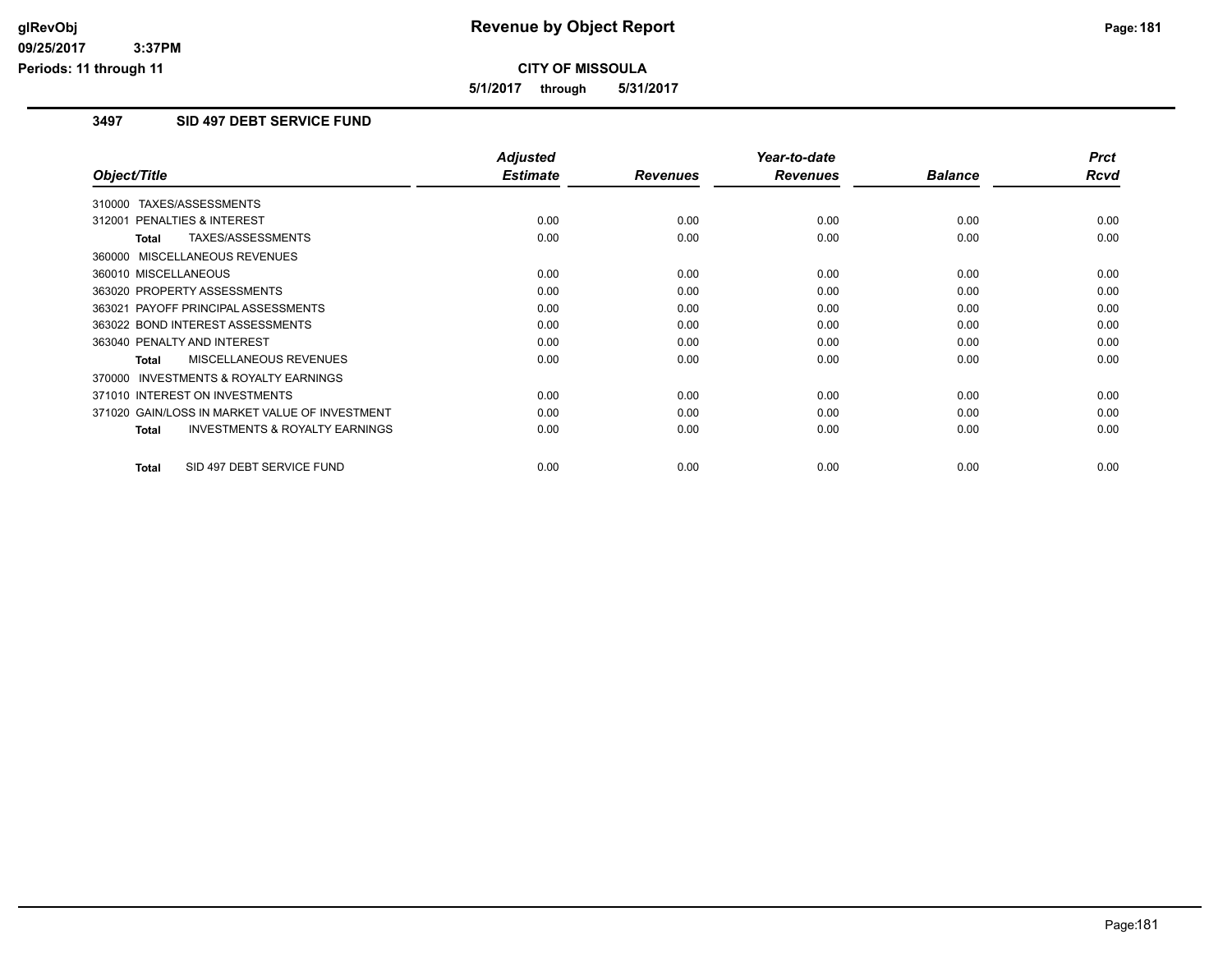**CITY OF MISSOULA**

**5/1/2017 through 5/31/2017**

**3498 SID 498 DEBT SERVICE FUND**

**3498 SID 498 DEBT SERVICE FUND**

|                                                           | <b>Adjusted</b> |                 | Year-to-date    |                | <b>Prct</b> |
|-----------------------------------------------------------|-----------------|-----------------|-----------------|----------------|-------------|
| Object/Title                                              | <b>Estimate</b> | <b>Revenues</b> | <b>Revenues</b> | <b>Balance</b> | <b>Rcvd</b> |
| <b>TAXES/ASSESSMENTS</b><br>310000                        |                 |                 |                 |                |             |
| 312001 PENALTIES & INTEREST                               | 0.00            | 0.00            | 0.00            | 0.00           | 0.00        |
| <b>TAXES/ASSESSMENTS</b><br><b>Total</b>                  | 0.00            | 0.00            | 0.00            | 0.00           | 0.00        |
| MISCELLANEOUS REVENUES<br>360000                          |                 |                 |                 |                |             |
| 360010 MISCELLANEOUS                                      | 0.00            | 0.00            | 0.00            | 0.00           | 0.00        |
| 363020 PROPERTY ASSESSMENTS                               | 0.00            | 0.00            | 0.00            | 0.00           | 0.00        |
| 363021 PAYOFF PRINCIPAL ASSESSMENTS                       | 0.00            | 0.00            | 0.00            | 0.00           | 0.00        |
| 363022 BOND INTEREST ASSESSMENTS                          | 0.00            | 0.00            | 0.00            | 0.00           | 0.00        |
| 363040 PENALTY AND INTEREST                               | 0.00            | 0.00            | 0.00            | 0.00           | 0.00        |
| <b>MISCELLANEOUS REVENUES</b><br><b>Total</b>             | 0.00            | 0.00            | 0.00            | 0.00           | 0.00        |
| <b>INVESTMENTS &amp; ROYALTY EARNINGS</b><br>370000       |                 |                 |                 |                |             |
| 371010 INTEREST ON INVESTMENTS                            | 0.00            | 0.00            | 0.00            | 0.00           | 0.00        |
| 371020 GAIN/LOSS IN MARKET VALUE OF INVESTMENTS           | 0.00            | 0.00            | 0.00            | 0.00           | 0.00        |
| 371500 INTEREST ON INTERFUND LOAN                         | 0.00            | 0.00            | 0.00            | 0.00           | 0.00        |
| <b>INVESTMENTS &amp; ROYALTY EARNINGS</b><br><b>Total</b> | 0.00            | 0.00            | 0.00            | 0.00           | 0.00        |
| OTHER FINANCING SOURCES<br>380000                         |                 |                 |                 |                |             |
| 381009 TRANSFERS IN                                       | 0.00            | 0.00            | 0.00            | 0.00           | 0.00        |
| OTHER FINANCING SOURCES<br><b>Total</b>                   | 0.00            | 0.00            | 0.00            | 0.00           | 0.00        |
| SID 498 DEBT SERVICE FUND<br>Total                        | 0.00            | 0.00            | 0.00            | 0.00           | 0.00        |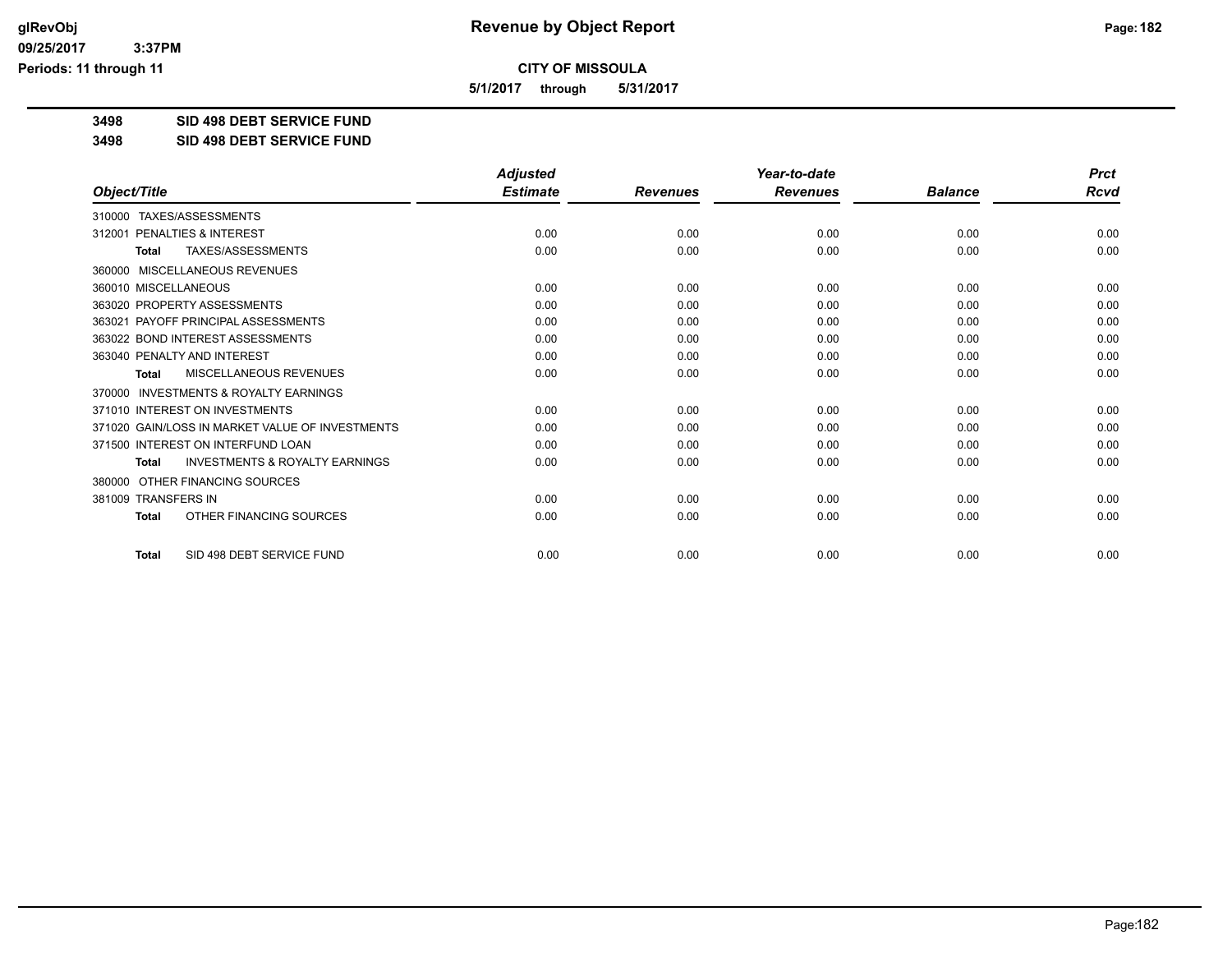**CITY OF MISSOULA**

**5/1/2017 through 5/31/2017**

# **3498 SID 498 DEBT SERVICE FUND**

 **3:37PM**

|                                                           | <b>Adjusted</b> |                 | Year-to-date    |                | <b>Prct</b> |
|-----------------------------------------------------------|-----------------|-----------------|-----------------|----------------|-------------|
| Object/Title                                              | <b>Estimate</b> | <b>Revenues</b> | <b>Revenues</b> | <b>Balance</b> | <b>Rcvd</b> |
| TAXES/ASSESSMENTS<br>310000                               |                 |                 |                 |                |             |
| <b>PENALTIES &amp; INTEREST</b><br>312001                 | 0.00            | 0.00            | 0.00            | 0.00           | 0.00        |
| TAXES/ASSESSMENTS<br><b>Total</b>                         | 0.00            | 0.00            | 0.00            | 0.00           | 0.00        |
| 360000 MISCELLANEOUS REVENUES                             |                 |                 |                 |                |             |
| 360010 MISCELLANEOUS                                      | 0.00            | 0.00            | 0.00            | 0.00           | 0.00        |
| 363020 PROPERTY ASSESSMENTS                               | 0.00            | 0.00            | 0.00            | 0.00           | 0.00        |
| 363021 PAYOFF PRINCIPAL ASSESSMENTS                       | 0.00            | 0.00            | 0.00            | 0.00           | 0.00        |
| 363022 BOND INTEREST ASSESSMENTS                          | 0.00            | 0.00            | 0.00            | 0.00           | 0.00        |
| 363040 PENALTY AND INTEREST                               | 0.00            | 0.00            | 0.00            | 0.00           | 0.00        |
| <b>MISCELLANEOUS REVENUES</b><br>Total                    | 0.00            | 0.00            | 0.00            | 0.00           | 0.00        |
| 370000 INVESTMENTS & ROYALTY EARNINGS                     |                 |                 |                 |                |             |
| 371010 INTEREST ON INVESTMENTS                            | 0.00            | 0.00            | 0.00            | 0.00           | 0.00        |
| 371020 GAIN/LOSS IN MARKET VALUE OF INVESTMENT            | 0.00            | 0.00            | 0.00            | 0.00           | 0.00        |
| 371500 INTEREST ON INTERFUND LOAN                         | 0.00            | 0.00            | 0.00            | 0.00           | 0.00        |
| <b>INVESTMENTS &amp; ROYALTY EARNINGS</b><br><b>Total</b> | 0.00            | 0.00            | 0.00            | 0.00           | 0.00        |
| 380000 OTHER FINANCING SOURCES                            |                 |                 |                 |                |             |
| 381009 TRANSFERS IN                                       | 0.00            | 0.00            | 0.00            | 0.00           | 0.00        |
| OTHER FINANCING SOURCES<br><b>Total</b>                   | 0.00            | 0.00            | 0.00            | 0.00           | 0.00        |
| SID 498 DEBT SERVICE FUND<br><b>Total</b>                 | 0.00            | 0.00            | 0.00            | 0.00           | 0.00        |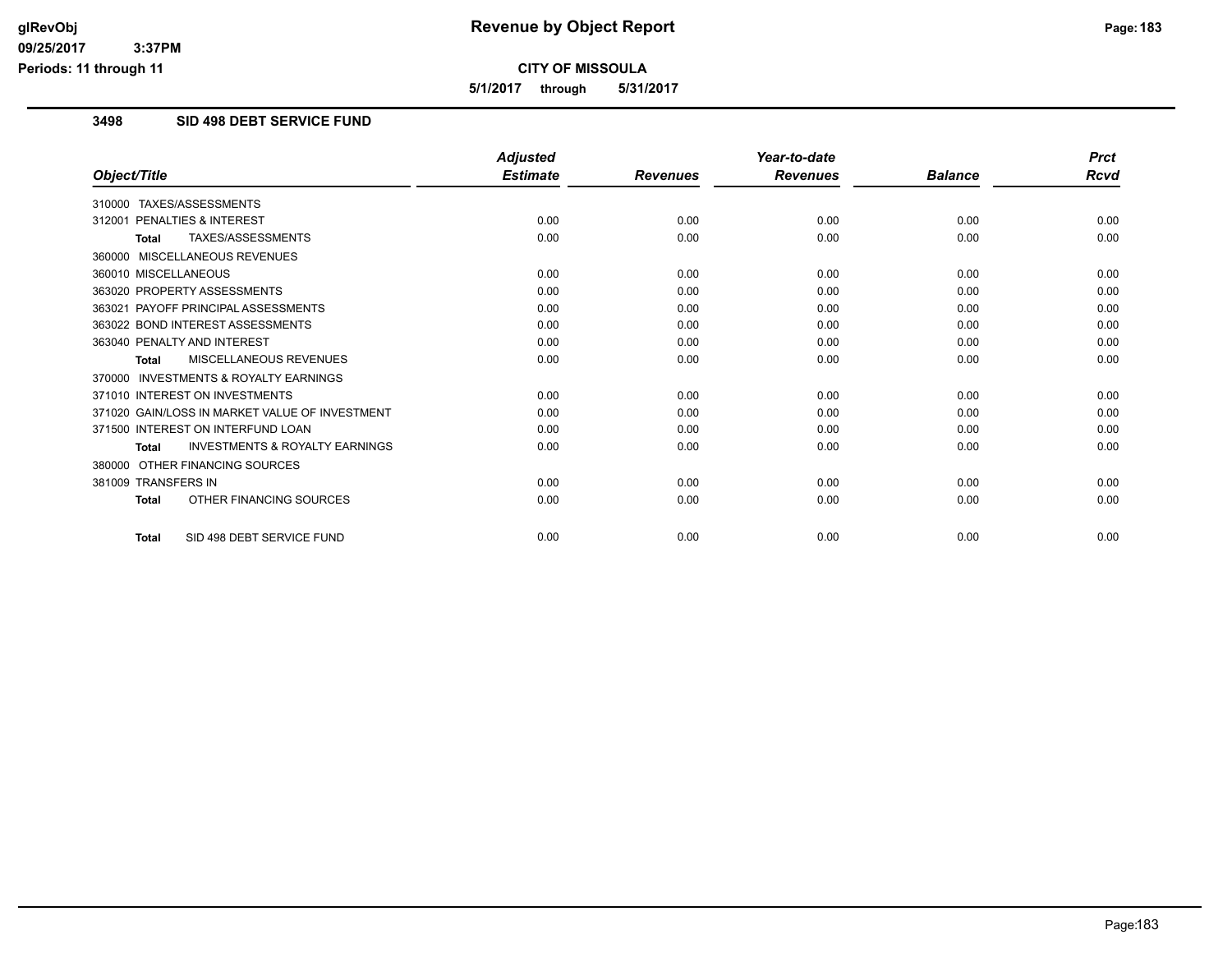**5/1/2017 through 5/31/2017**

**3500 SID 500 DEBT SERVICE FUND**

**3500 SID 500 DEBT SERVICE FUND**

|                                                           | <b>Adjusted</b> |                 | Year-to-date    |                | <b>Prct</b> |
|-----------------------------------------------------------|-----------------|-----------------|-----------------|----------------|-------------|
| Object/Title                                              | <b>Estimate</b> | <b>Revenues</b> | <b>Revenues</b> | <b>Balance</b> | Rcvd        |
| 310000 TAXES/ASSESSMENTS                                  |                 |                 |                 |                |             |
| 312001 PENALTIES & INTEREST                               | 0.00            | 0.00            | 0.00            | 0.00           | 0.00        |
| TAXES/ASSESSMENTS<br><b>Total</b>                         | 0.00            | 0.00            | 0.00            | 0.00           | 0.00        |
| MISCELLANEOUS REVENUES<br>360000                          |                 |                 |                 |                |             |
| 360010 MISCELLANEOUS                                      | 0.00            | 0.00            | 0.00            | 0.00           | 0.00        |
| 363020 PROPERTY ASSESSMENTS                               | 0.00            | 0.00            | 0.00            | 0.00           | 0.00        |
| 363021 PAYOFF PRINCIPAL ASSESSMENTS                       | 0.00            | 0.00            | 0.00            | 0.00           | 0.00        |
| 363022 BOND INTEREST ASSESSMENTS                          | 0.00            | 0.00            | 0.00            | 0.00           | 0.00        |
| 363040 PENALTY AND INTEREST                               | 0.00            | 0.00            | 0.00            | 0.00           | 0.00        |
| <b>MISCELLANEOUS REVENUES</b><br>Total                    | 0.00            | 0.00            | 0.00            | 0.00           | 0.00        |
| 370000 INVESTMENTS & ROYALTY EARNINGS                     |                 |                 |                 |                |             |
| 371010 INTEREST ON INVESTMENTS                            | 0.00            | 0.00            | 0.00            | 0.00           | 0.00        |
| 371020 GAIN/LOSS IN MARKET VALUE OF INVESTMENTS           | 0.00            | 0.00            | 0.00            | 0.00           | 0.00        |
| <b>INVESTMENTS &amp; ROYALTY EARNINGS</b><br><b>Total</b> | 0.00            | 0.00            | 0.00            | 0.00           | 0.00        |
| SID 500 DEBT SERVICE FUND<br><b>Total</b>                 | 0.00            | 0.00            | 0.00            | 0.00           | 0.00        |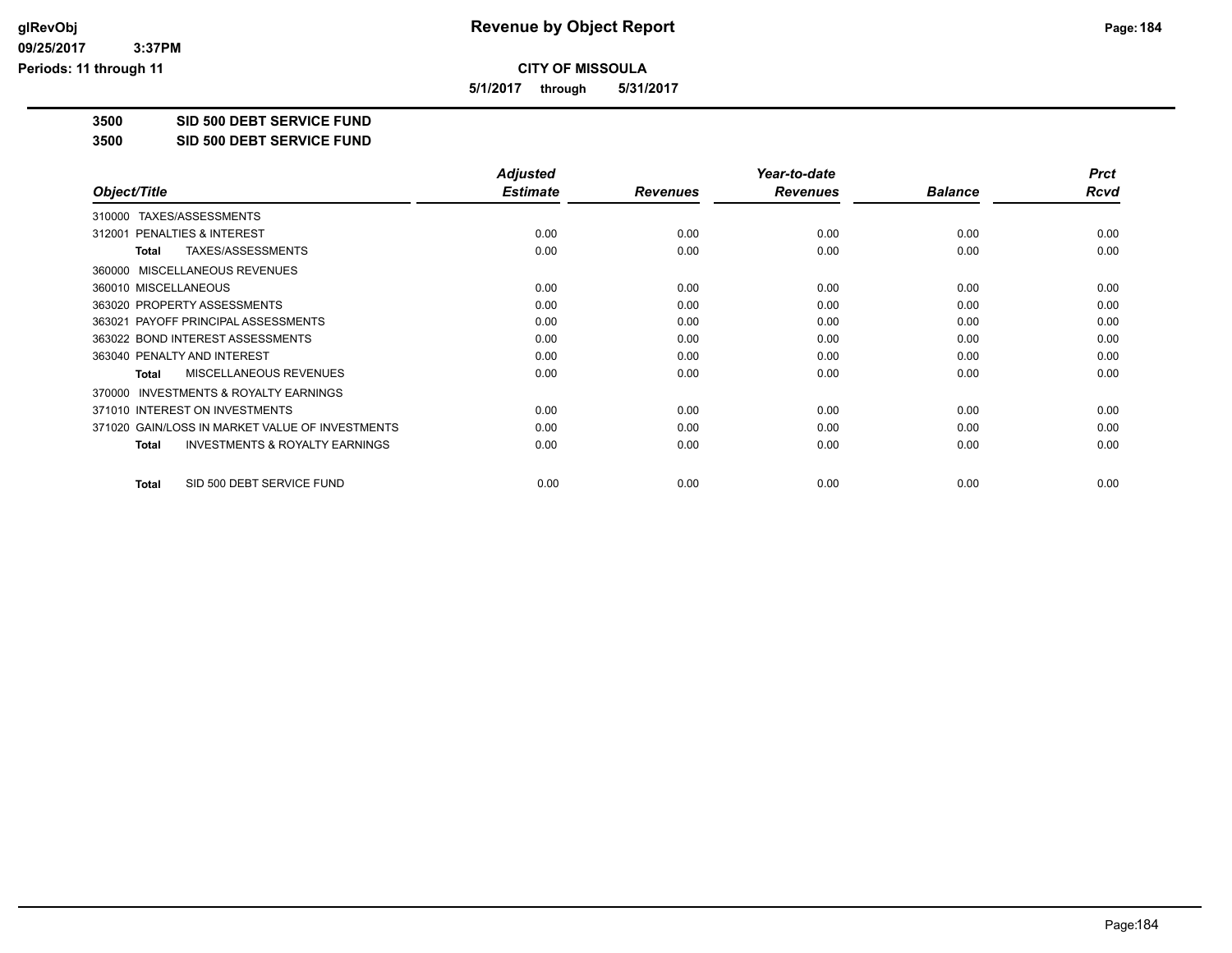**CITY OF MISSOULA**

**5/1/2017 through 5/31/2017**

# **3500 SID 500 DEBT SERVICE FUND**

 **3:37PM**

|                                                           | <b>Adjusted</b> |                 | Year-to-date    |                | <b>Prct</b> |
|-----------------------------------------------------------|-----------------|-----------------|-----------------|----------------|-------------|
| Object/Title                                              | <b>Estimate</b> | <b>Revenues</b> | <b>Revenues</b> | <b>Balance</b> | Rcvd        |
| 310000 TAXES/ASSESSMENTS                                  |                 |                 |                 |                |             |
| 312001 PENALTIES & INTEREST                               | 0.00            | 0.00            | 0.00            | 0.00           | 0.00        |
| TAXES/ASSESSMENTS<br>Total                                | 0.00            | 0.00            | 0.00            | 0.00           | 0.00        |
| 360000 MISCELLANEOUS REVENUES                             |                 |                 |                 |                |             |
| 360010 MISCELLANEOUS                                      | 0.00            | 0.00            | 0.00            | 0.00           | 0.00        |
| 363020 PROPERTY ASSESSMENTS                               | 0.00            | 0.00            | 0.00            | 0.00           | 0.00        |
| 363021 PAYOFF PRINCIPAL ASSESSMENTS                       | 0.00            | 0.00            | 0.00            | 0.00           | 0.00        |
| 363022 BOND INTEREST ASSESSMENTS                          | 0.00            | 0.00            | 0.00            | 0.00           | 0.00        |
| 363040 PENALTY AND INTEREST                               | 0.00            | 0.00            | 0.00            | 0.00           | 0.00        |
| MISCELLANEOUS REVENUES<br>Total                           | 0.00            | 0.00            | 0.00            | 0.00           | 0.00        |
| <b>INVESTMENTS &amp; ROYALTY EARNINGS</b><br>370000       |                 |                 |                 |                |             |
| 371010 INTEREST ON INVESTMENTS                            | 0.00            | 0.00            | 0.00            | 0.00           | 0.00        |
| 371020 GAIN/LOSS IN MARKET VALUE OF INVESTMENT            | 0.00            | 0.00            | 0.00            | 0.00           | 0.00        |
| <b>INVESTMENTS &amp; ROYALTY EARNINGS</b><br><b>Total</b> | 0.00            | 0.00            | 0.00            | 0.00           | 0.00        |
| SID 500 DEBT SERVICE FUND<br><b>Total</b>                 | 0.00            | 0.00            | 0.00            | 0.00           | 0.00        |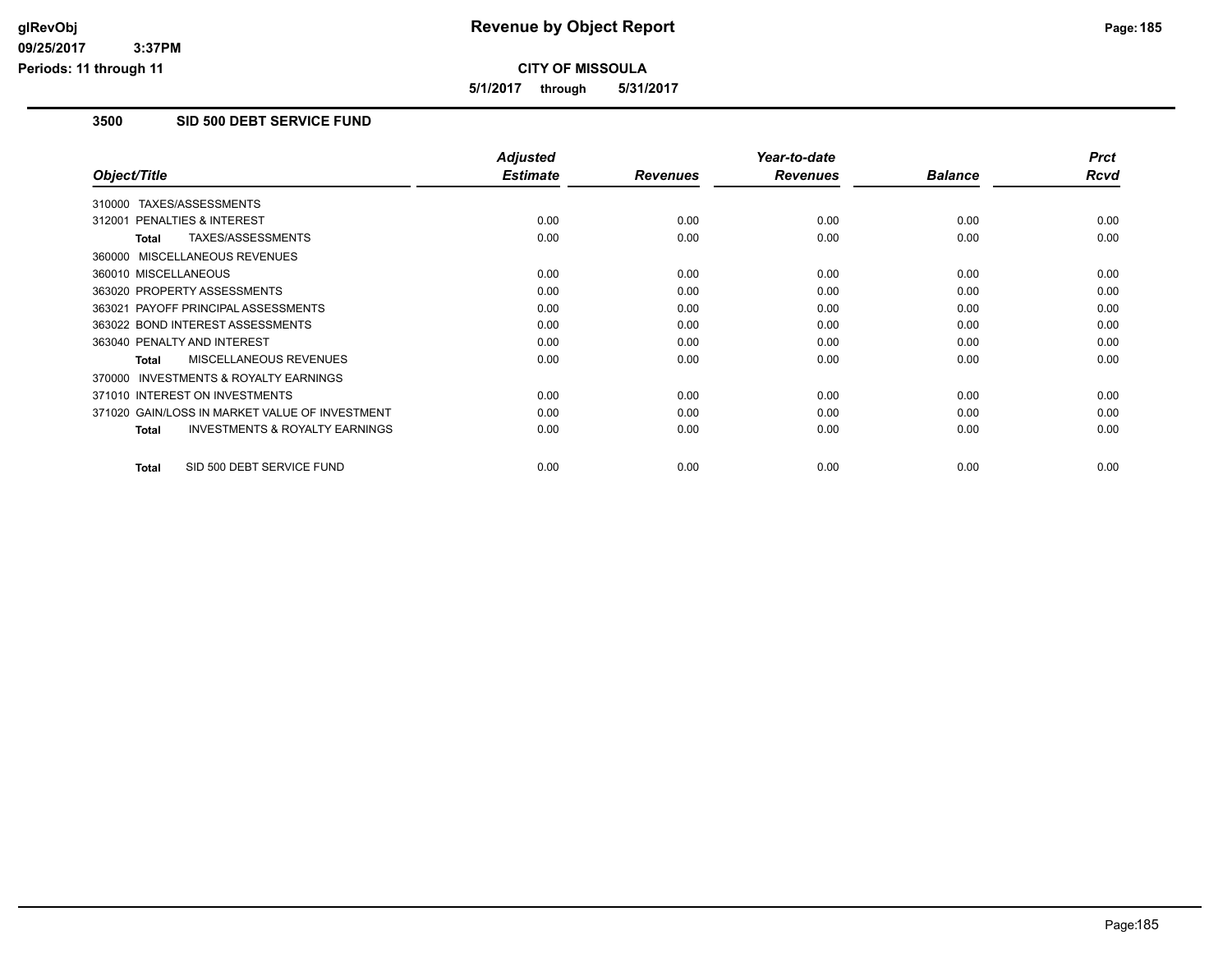**5/1/2017 through 5/31/2017**

**3501 SID 501 DEBT SERVICE FUND**

**3501 SID 501 DEBT SERVICE FUND**

|                                                           | <b>Adjusted</b> |                 | Year-to-date    |                | <b>Prct</b> |
|-----------------------------------------------------------|-----------------|-----------------|-----------------|----------------|-------------|
| Object/Title                                              | <b>Estimate</b> | <b>Revenues</b> | <b>Revenues</b> | <b>Balance</b> | <b>Rcvd</b> |
| 310000 TAXES/ASSESSMENTS                                  |                 |                 |                 |                |             |
| 312001 PENALTIES & INTEREST                               | 0.00            | 0.00            | 0.00            | 0.00           | 0.00        |
| TAXES/ASSESSMENTS<br>Total                                | 0.00            | 0.00            | 0.00            | 0.00           | 0.00        |
| MISCELLANEOUS REVENUES<br>360000                          |                 |                 |                 |                |             |
| 360010 MISCELLANEOUS                                      | 0.00            | 0.00            | 0.00            | 0.00           | 0.00        |
| 363020 PROPERTY ASSESSMENTS                               | 0.00            | 0.00            | 0.00            | 0.00           | 0.00        |
| 363021 PAYOFF PRINCIPAL ASSESSMENTS                       | 0.00            | 0.00            | 0.00            | 0.00           | 0.00        |
| 363022 BOND INTEREST ASSESSMENTS                          | 0.00            | 0.00            | 0.00            | 0.00           | 0.00        |
| 363040 PENALTY AND INTEREST                               | 0.00            | 0.00            | 0.00            | 0.00           | 0.00        |
| MISCELLANEOUS REVENUES<br>Total                           | 0.00            | 0.00            | 0.00            | 0.00           | 0.00        |
| INVESTMENTS & ROYALTY EARNINGS<br>370000                  |                 |                 |                 |                |             |
| 371010 INTEREST ON INVESTMENTS                            | 0.00            | 0.00            | 0.00            | 0.00           | 0.00        |
| 371020 GAIN/LOSS IN MARKET VALUE OF INVESTMENTS           | 0.00            | 0.00            | 0.00            | 0.00           | 0.00        |
| <b>INVESTMENTS &amp; ROYALTY EARNINGS</b><br><b>Total</b> | 0.00            | 0.00            | 0.00            | 0.00           | 0.00        |
| SID 501 DEBT SERVICE FUND<br><b>Total</b>                 | 0.00            | 0.00            | 0.00            | 0.00           | 0.00        |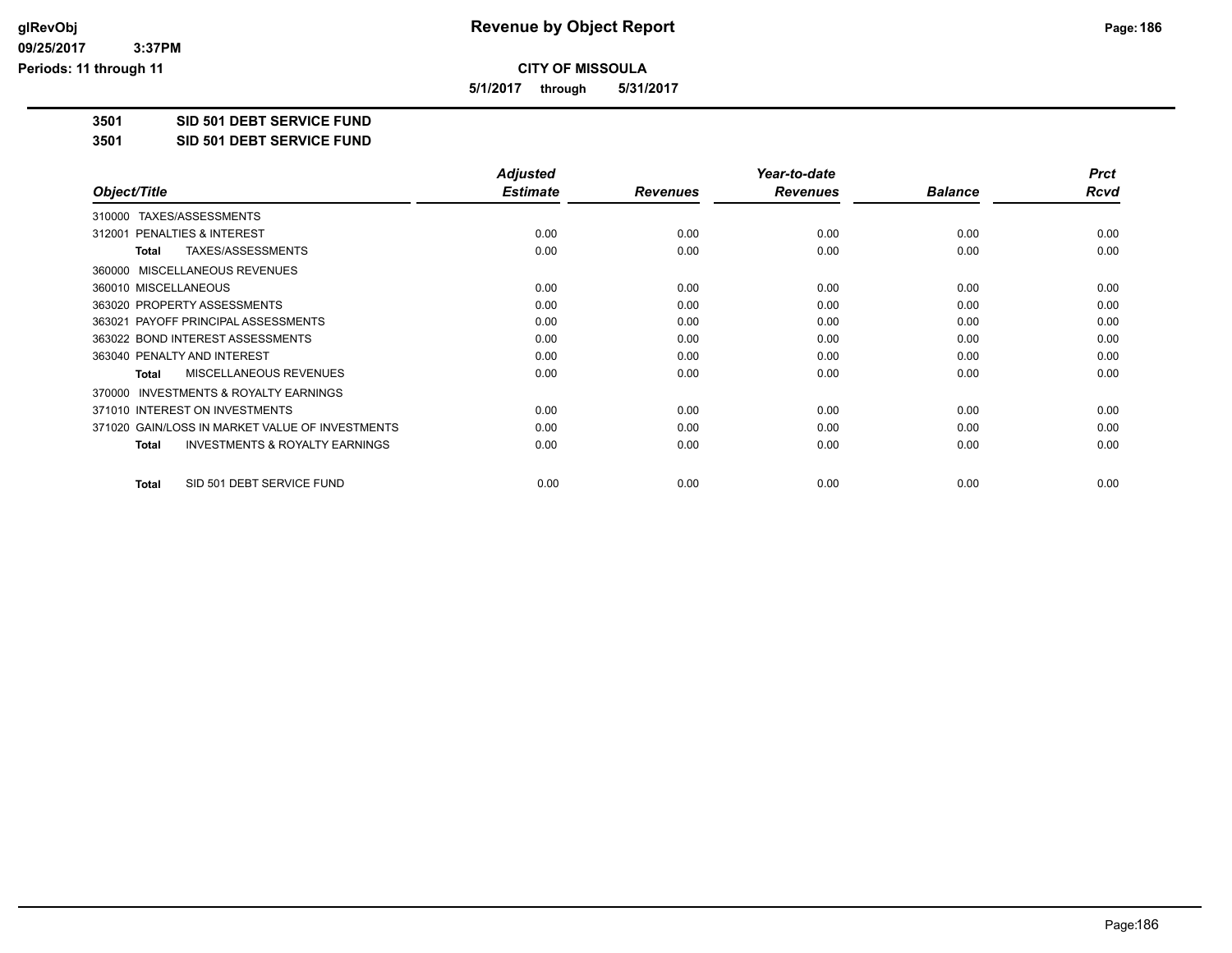**CITY OF MISSOULA**

**5/1/2017 through 5/31/2017**

# **3501 SID 501 DEBT SERVICE FUND**

| Object/Title                                       | <b>Adjusted</b><br><b>Estimate</b> | <b>Revenues</b> | Year-to-date<br><b>Revenues</b> | <b>Balance</b> | <b>Prct</b><br><b>Rcvd</b> |
|----------------------------------------------------|------------------------------------|-----------------|---------------------------------|----------------|----------------------------|
|                                                    |                                    |                 |                                 |                |                            |
| 310000 TAXES/ASSESSMENTS                           |                                    |                 |                                 |                |                            |
| 312001 PENALTIES & INTEREST                        | 0.00                               | 0.00            | 0.00                            | 0.00           | 0.00                       |
| TAXES/ASSESSMENTS<br>Total                         | 0.00                               | 0.00            | 0.00                            | 0.00           | 0.00                       |
| 360000 MISCELLANEOUS REVENUES                      |                                    |                 |                                 |                |                            |
| 360010 MISCELLANEOUS                               | 0.00                               | 0.00            | 0.00                            | 0.00           | 0.00                       |
| 363020 PROPERTY ASSESSMENTS                        | 0.00                               | 0.00            | 0.00                            | 0.00           | 0.00                       |
| 363021 PAYOFF PRINCIPAL ASSESSMENTS                | 0.00                               | 0.00            | 0.00                            | 0.00           | 0.00                       |
| 363022 BOND INTEREST ASSESSMENTS                   | 0.00                               | 0.00            | 0.00                            | 0.00           | 0.00                       |
| 363040 PENALTY AND INTEREST                        | 0.00                               | 0.00            | 0.00                            | 0.00           | 0.00                       |
| MISCELLANEOUS REVENUES<br>Total                    | 0.00                               | 0.00            | 0.00                            | 0.00           | 0.00                       |
| INVESTMENTS & ROYALTY EARNINGS<br>370000           |                                    |                 |                                 |                |                            |
| 371010 INTEREST ON INVESTMENTS                     | 0.00                               | 0.00            | 0.00                            | 0.00           | 0.00                       |
| 371020 GAIN/LOSS IN MARKET VALUE OF INVESTMENT     | 0.00                               | 0.00            | 0.00                            | 0.00           | 0.00                       |
| <b>INVESTMENTS &amp; ROYALTY EARNINGS</b><br>Total | 0.00                               | 0.00            | 0.00                            | 0.00           | 0.00                       |
|                                                    |                                    |                 |                                 |                |                            |
| SID 501 DEBT SERVICE FUND<br><b>Total</b>          | 0.00                               | 0.00            | 0.00                            | 0.00           | 0.00                       |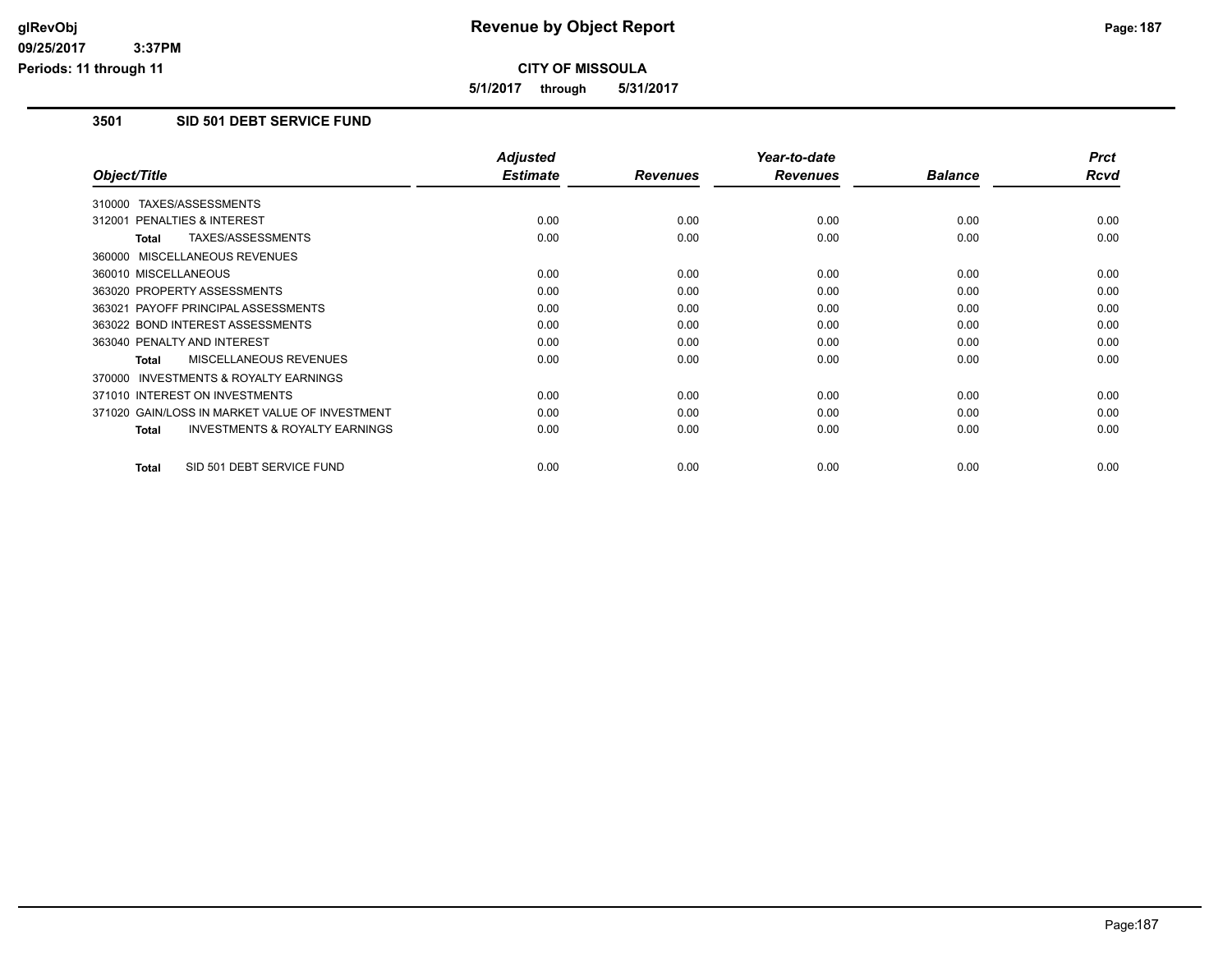**5/1/2017 through 5/31/2017**

**3502 SID 502 DEBT SERVICE FUND**

**3502 SID 502 DEBT SERVICE FUND**

|                                                           | <b>Adjusted</b> |                 | Year-to-date    |                | <b>Prct</b> |
|-----------------------------------------------------------|-----------------|-----------------|-----------------|----------------|-------------|
| Object/Title                                              | <b>Estimate</b> | <b>Revenues</b> | <b>Revenues</b> | <b>Balance</b> | Rcvd        |
| TAXES/ASSESSMENTS<br>310000                               |                 |                 |                 |                |             |
| 312001 PENALTIES & INTEREST                               | 0.00            | 0.00            | 0.00            | 0.00           | 0.00        |
| TAXES/ASSESSMENTS<br><b>Total</b>                         | 0.00            | 0.00            | 0.00            | 0.00           | 0.00        |
| MISCELLANEOUS REVENUES<br>360000                          |                 |                 |                 |                |             |
| 360010 MISCELLANEOUS                                      | 0.00            | 0.00            | 0.00            | 0.00           | 0.00        |
| 363020 PROPERTY ASSESSMENTS                               | 0.00            | 0.00            | 0.00            | 0.00           | 0.00        |
| 363021 PAYOFF PRINCIPAL ASSESSMENTS                       | 0.00            | 0.00            | 0.00            | 0.00           | 0.00        |
| 363022 BOND INTEREST ASSESSMENTS                          | 0.00            | 0.00            | 0.00            | 0.00           | 0.00        |
| 363040 PENALTY AND INTEREST                               | 0.00            | 0.00            | 0.00            | 0.00           | 0.00        |
| <b>MISCELLANEOUS REVENUES</b><br><b>Total</b>             | 0.00            | 0.00            | 0.00            | 0.00           | 0.00        |
| 370000 INVESTMENTS & ROYALTY EARNINGS                     |                 |                 |                 |                |             |
| 371010 INTEREST ON INVESTMENTS                            | 0.00            | 0.00            | 0.00            | 0.00           | 0.00        |
| 371020 GAIN/LOSS IN MARKET VALUE OF INVESTMENTS           | 0.00            | 0.00            | 0.00            | 0.00           | 0.00        |
| <b>INVESTMENTS &amp; ROYALTY EARNINGS</b><br><b>Total</b> | 0.00            | 0.00            | 0.00            | 0.00           | 0.00        |
| SID 502 DEBT SERVICE FUND<br><b>Total</b>                 | 0.00            | 0.00            | 0.00            | 0.00           | 0.00        |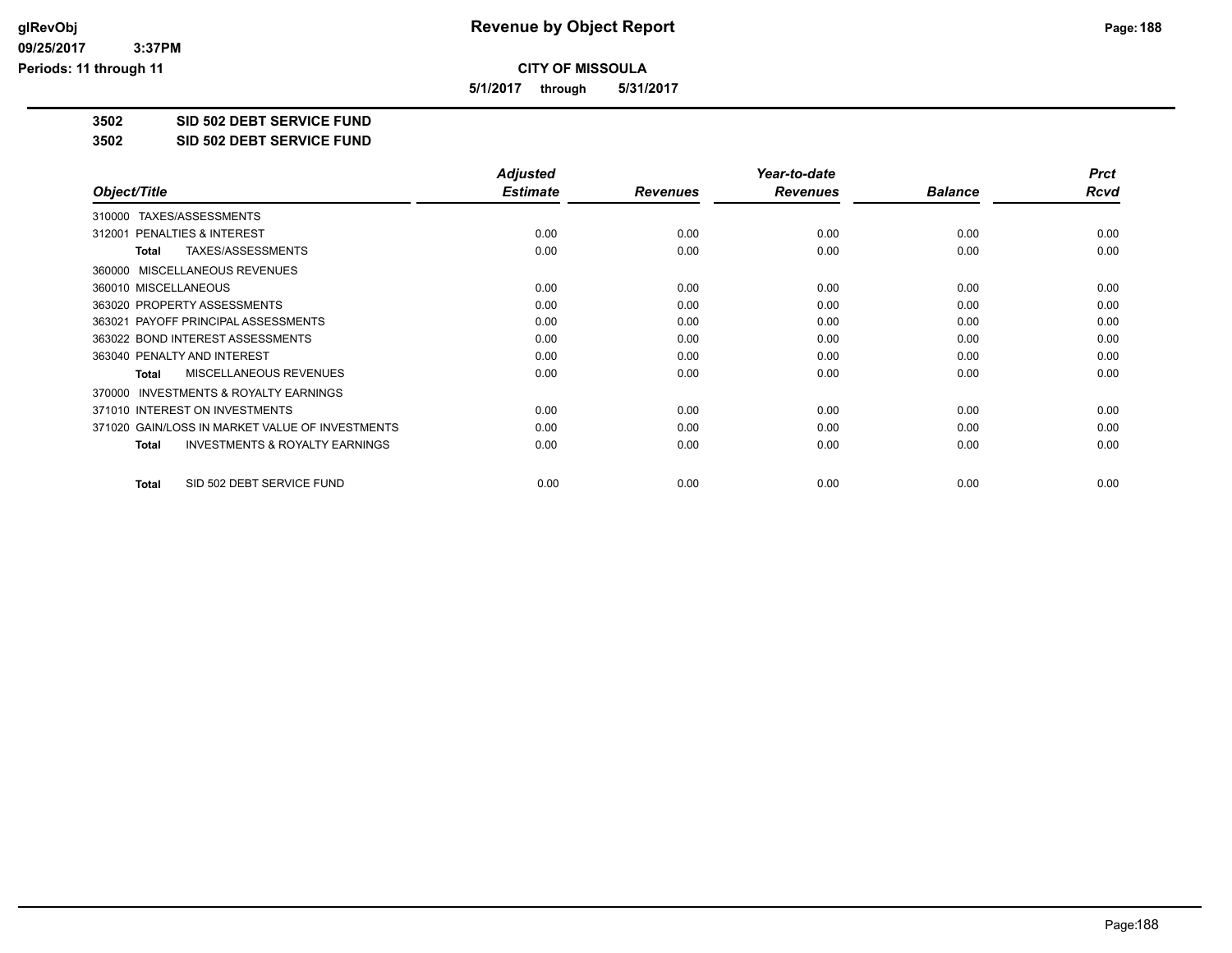**5/1/2017 through 5/31/2017**

# **3502 SID 502 DEBT SERVICE FUND**

|                                                           | <b>Adjusted</b><br><b>Estimate</b> |                 | Year-to-date    |                | <b>Prct</b> |
|-----------------------------------------------------------|------------------------------------|-----------------|-----------------|----------------|-------------|
| Object/Title                                              |                                    | <b>Revenues</b> | <b>Revenues</b> | <b>Balance</b> | Rcvd        |
| 310000 TAXES/ASSESSMENTS                                  |                                    |                 |                 |                |             |
| 312001 PENALTIES & INTEREST                               | 0.00                               | 0.00            | 0.00            | 0.00           | 0.00        |
| TAXES/ASSESSMENTS<br><b>Total</b>                         | 0.00                               | 0.00            | 0.00            | 0.00           | 0.00        |
| 360000 MISCELLANEOUS REVENUES                             |                                    |                 |                 |                |             |
| 360010 MISCELLANEOUS                                      | 0.00                               | 0.00            | 0.00            | 0.00           | 0.00        |
| 363020 PROPERTY ASSESSMENTS                               | 0.00                               | 0.00            | 0.00            | 0.00           | 0.00        |
| 363021 PAYOFF PRINCIPAL ASSESSMENTS                       | 0.00                               | 0.00            | 0.00            | 0.00           | 0.00        |
| 363022 BOND INTEREST ASSESSMENTS                          | 0.00                               | 0.00            | 0.00            | 0.00           | 0.00        |
| 363040 PENALTY AND INTEREST                               | 0.00                               | 0.00            | 0.00            | 0.00           | 0.00        |
| MISCELLANEOUS REVENUES<br>Total                           | 0.00                               | 0.00            | 0.00            | 0.00           | 0.00        |
| <b>INVESTMENTS &amp; ROYALTY EARNINGS</b><br>370000       |                                    |                 |                 |                |             |
| 371010 INTEREST ON INVESTMENTS                            | 0.00                               | 0.00            | 0.00            | 0.00           | 0.00        |
| 371020 GAIN/LOSS IN MARKET VALUE OF INVESTMENT            | 0.00                               | 0.00            | 0.00            | 0.00           | 0.00        |
| <b>INVESTMENTS &amp; ROYALTY EARNINGS</b><br><b>Total</b> | 0.00                               | 0.00            | 0.00            | 0.00           | 0.00        |
|                                                           |                                    |                 |                 |                |             |
| SID 502 DEBT SERVICE FUND<br><b>Total</b>                 | 0.00                               | 0.00            | 0.00            | 0.00           | 0.00        |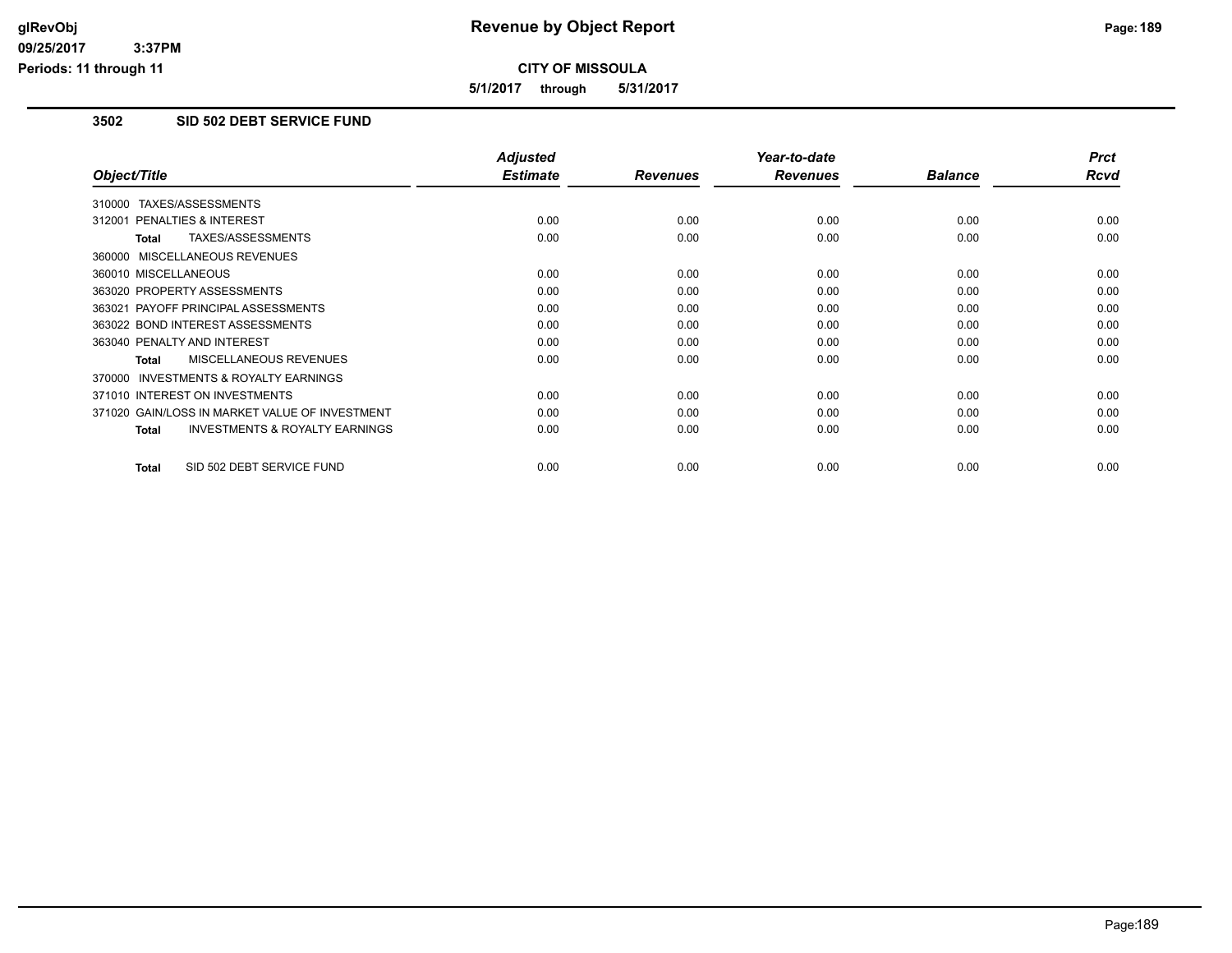**5/1/2017 through 5/31/2017**

**3503 SID 503 DEBT SERVICE FUND**

**3503 SID 503 DEBT SERVICE FUND**

|                                                     | <b>Adjusted</b> |                 | Year-to-date    |                | <b>Prct</b> |
|-----------------------------------------------------|-----------------|-----------------|-----------------|----------------|-------------|
| Object/Title                                        | <b>Estimate</b> | <b>Revenues</b> | <b>Revenues</b> | <b>Balance</b> | <b>Rcvd</b> |
| 310000 TAXES/ASSESSMENTS                            |                 |                 |                 |                |             |
| 312001 PENALTIES & INTEREST                         | 0.00            | 0.00            | 0.00            | 0.00           | 0.00        |
| TAXES/ASSESSMENTS<br>Total                          | 0.00            | 0.00            | 0.00            | 0.00           | 0.00        |
| 360000 MISCELLANEOUS REVENUES                       |                 |                 |                 |                |             |
| 360010 MISCELLANEOUS                                | 0.00            | 0.00            | 0.00            | 0.00           | 0.00        |
| 363020 PROPERTY ASSESSMENTS                         | 0.00            | 0.00            | 0.00            | 0.00           | 0.00        |
| 363021 PAYOFF PRINCIPAL ASSESSMENTS                 | 0.00            | 0.00            | 0.00            | 0.00           | 0.00        |
| 363022 BOND INTEREST ASSESSMENTS                    | 0.00            | 0.00            | 0.00            | 0.00           | 0.00        |
| 363040 PENALTY AND INTEREST                         | 0.00            | 0.00            | 0.00            | 0.00           | 0.00        |
| <b>MISCELLANEOUS REVENUES</b><br>Total              | 0.00            | 0.00            | 0.00            | 0.00           | 0.00        |
| <b>INVESTMENTS &amp; ROYALTY EARNINGS</b><br>370000 |                 |                 |                 |                |             |
| 371010 INTEREST ON INVESTMENTS                      | 0.00            | 0.00            | 0.00            | 0.00           | 0.00        |
| 371020 GAIN/LOSS IN MARKET VALUE OF INVESTMENTS     | 0.00            | 0.00            | 0.00            | 0.00           | 0.00        |
| <b>INVESTMENTS &amp; ROYALTY EARNINGS</b><br>Total  | 0.00            | 0.00            | 0.00            | 0.00           | 0.00        |
| SID 503 DEBT SERVICE FUND<br><b>Total</b>           | 0.00            | 0.00            | 0.00            | 0.00           | 0.00        |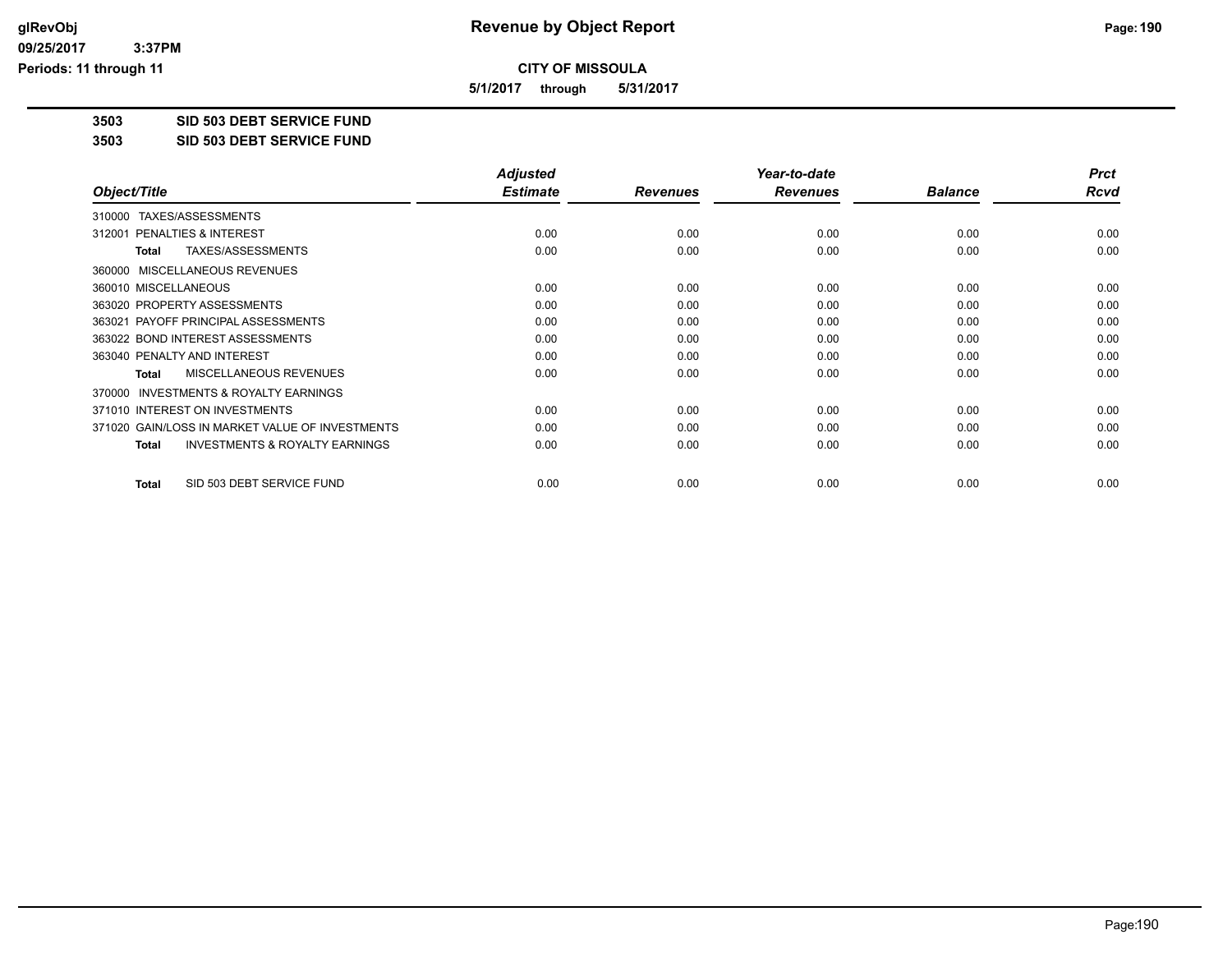**CITY OF MISSOULA**

**5/1/2017 through 5/31/2017**

# **3503 SID 503 DEBT SERVICE FUND**

|                                                           | <b>Adjusted</b> |                 | Year-to-date    |                | <b>Prct</b> |
|-----------------------------------------------------------|-----------------|-----------------|-----------------|----------------|-------------|
| Object/Title                                              | <b>Estimate</b> | <b>Revenues</b> | <b>Revenues</b> | <b>Balance</b> | <b>Rcvd</b> |
| 310000 TAXES/ASSESSMENTS                                  |                 |                 |                 |                |             |
| 312001 PENALTIES & INTEREST                               | 0.00            | 0.00            | 0.00            | 0.00           | 0.00        |
| TAXES/ASSESSMENTS<br><b>Total</b>                         | 0.00            | 0.00            | 0.00            | 0.00           | 0.00        |
| 360000 MISCELLANEOUS REVENUES                             |                 |                 |                 |                |             |
| 360010 MISCELLANEOUS                                      | 0.00            | 0.00            | 0.00            | 0.00           | 0.00        |
| 363020 PROPERTY ASSESSMENTS                               | 0.00            | 0.00            | 0.00            | 0.00           | 0.00        |
| 363021 PAYOFF PRINCIPAL ASSESSMENTS                       | 0.00            | 0.00            | 0.00            | 0.00           | 0.00        |
| 363022 BOND INTEREST ASSESSMENTS                          | 0.00            | 0.00            | 0.00            | 0.00           | 0.00        |
| 363040 PENALTY AND INTEREST                               | 0.00            | 0.00            | 0.00            | 0.00           | 0.00        |
| MISCELLANEOUS REVENUES<br><b>Total</b>                    | 0.00            | 0.00            | 0.00            | 0.00           | 0.00        |
| 370000 INVESTMENTS & ROYALTY EARNINGS                     |                 |                 |                 |                |             |
| 371010 INTEREST ON INVESTMENTS                            | 0.00            | 0.00            | 0.00            | 0.00           | 0.00        |
| 371020 GAIN/LOSS IN MARKET VALUE OF INVESTMENT            | 0.00            | 0.00            | 0.00            | 0.00           | 0.00        |
| <b>INVESTMENTS &amp; ROYALTY EARNINGS</b><br><b>Total</b> | 0.00            | 0.00            | 0.00            | 0.00           | 0.00        |
| SID 503 DEBT SERVICE FUND<br><b>Total</b>                 | 0.00            | 0.00            | 0.00            | 0.00           | 0.00        |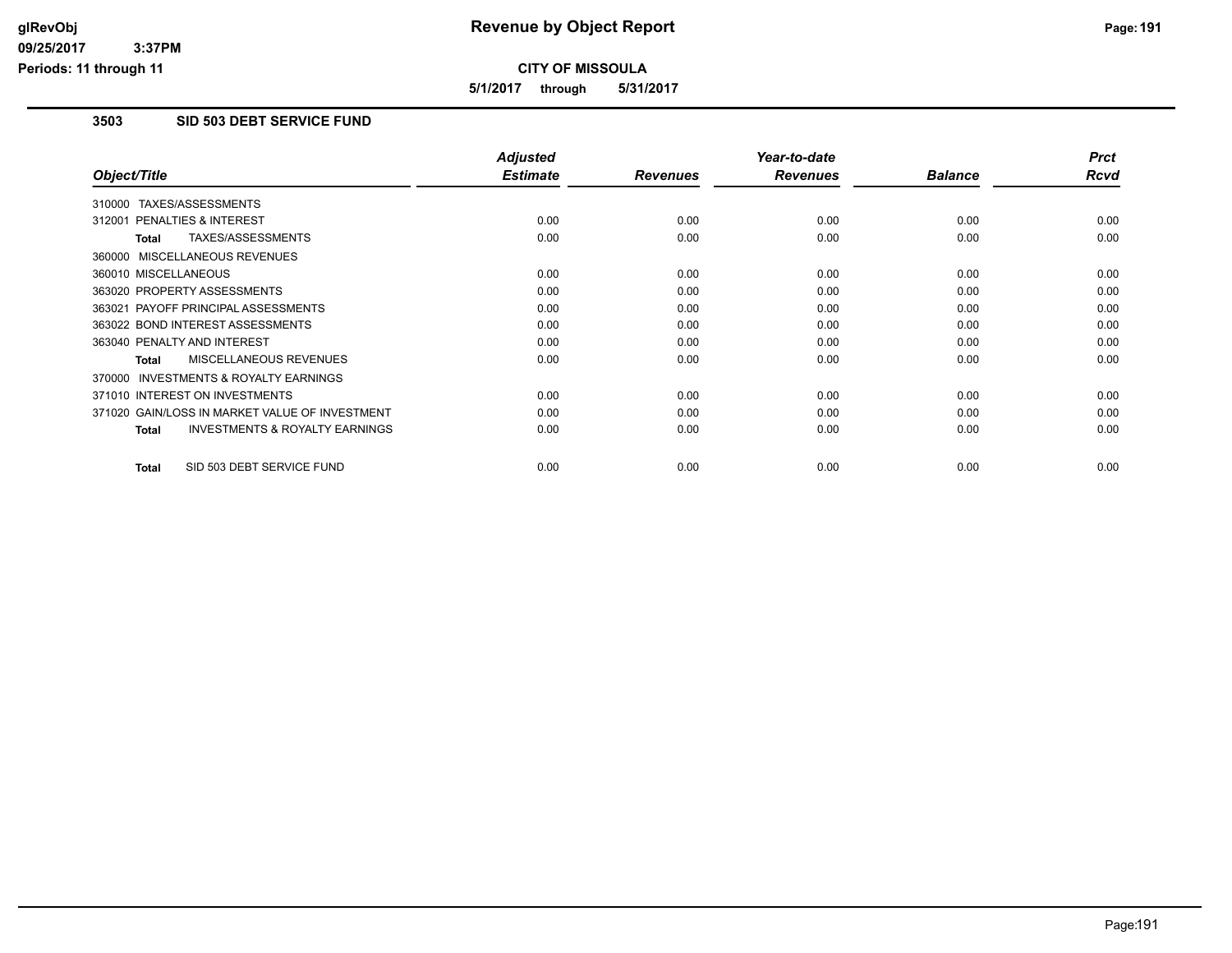**5/1/2017 through 5/31/2017**

**3504 SID 504 DEBT SERVICE FUND**

**3504 SID 504 DEBT SERVICE FUND**

|                                                           | <b>Adjusted</b> |                 | Year-to-date    |                | <b>Prct</b> |
|-----------------------------------------------------------|-----------------|-----------------|-----------------|----------------|-------------|
| Object/Title                                              | <b>Estimate</b> | <b>Revenues</b> | <b>Revenues</b> | <b>Balance</b> | <b>Rcvd</b> |
| TAXES/ASSESSMENTS<br>310000                               |                 |                 |                 |                |             |
| PENALTIES & INTEREST<br>312001                            | 0.00            | 0.00            | 0.00            | 0.00           | 0.00        |
| <b>TAXES/ASSESSMENTS</b><br>Total                         | 0.00            | 0.00            | 0.00            | 0.00           | 0.00        |
| MISCELLANEOUS REVENUES<br>360000                          |                 |                 |                 |                |             |
| 360010 MISCELLANEOUS                                      | 0.00            | 0.00            | 0.00            | 0.00           | 0.00        |
| 363020 PROPERTY ASSESSMENTS                               | 0.00            | 0.00            | 0.00            | 0.00           | 0.00        |
| 363021 PAYOFF PRINCIPAL ASSESSMENTS                       | 0.00            | 0.00            | 0.00            | 0.00           | 0.00        |
| 363022 BOND INTEREST ASSESSMENTS                          | 0.00            | 0.00            | 0.00            | 0.00           | 0.00        |
| 363040 PENALTY AND INTEREST                               | 0.00            | 0.00            | 0.00            | 0.00           | 0.00        |
| MISCELLANEOUS REVENUES<br>Total                           | 0.00            | 0.00            | 0.00            | 0.00           | 0.00        |
| <b>INVESTMENTS &amp; ROYALTY EARNINGS</b><br>370000       |                 |                 |                 |                |             |
| 371010 INTEREST ON INVESTMENTS                            | 0.00            | 0.00            | 0.00            | 0.00           | 0.00        |
| 371020 GAIN/LOSS IN MARKET VALUE OF INVESTMENTS           | 0.00            | 0.00            | 0.00            | 0.00           | 0.00        |
| <b>INVESTMENTS &amp; ROYALTY EARNINGS</b><br><b>Total</b> | 0.00            | 0.00            | 0.00            | 0.00           | 0.00        |
| OTHER FINANCING SOURCES<br>380000                         |                 |                 |                 |                |             |
| 381009 TRANSFERS IN                                       | 0.00            | 0.00            | 0.00            | 0.00           | 0.00        |
| OTHER FINANCING SOURCES<br><b>Total</b>                   | 0.00            | 0.00            | 0.00            | 0.00           | 0.00        |
| SID 504 DEBT SERVICE FUND<br><b>Total</b>                 | 0.00            | 0.00            | 0.00            | 0.00           | 0.00        |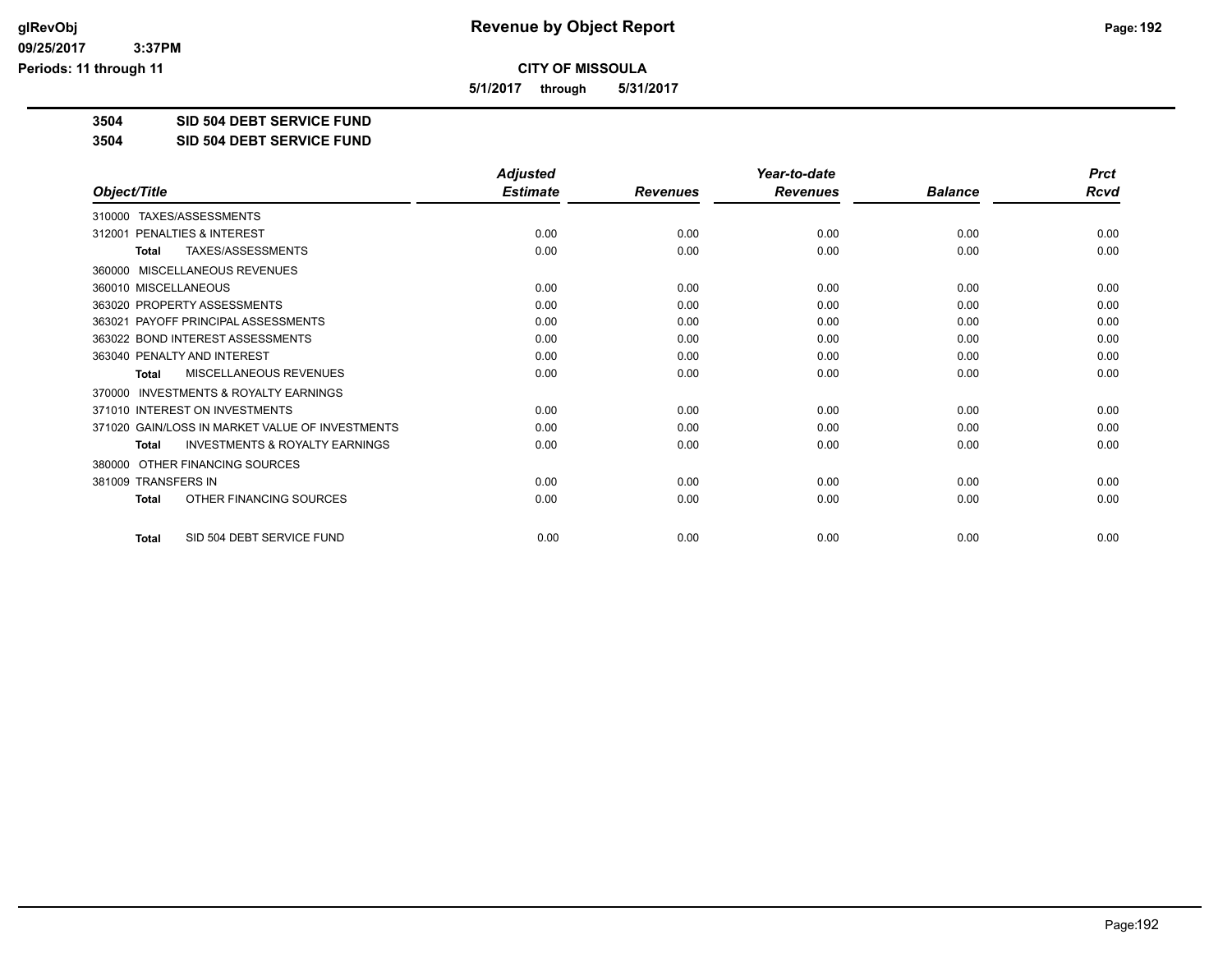**CITY OF MISSOULA**

**5/1/2017 through 5/31/2017**

# **3504 SID 504 DEBT SERVICE FUND**

 **3:37PM**

|                                                           | <b>Adjusted</b> |                 | Year-to-date    |                | <b>Prct</b> |
|-----------------------------------------------------------|-----------------|-----------------|-----------------|----------------|-------------|
| Object/Title                                              | <b>Estimate</b> | <b>Revenues</b> | <b>Revenues</b> | <b>Balance</b> | <b>Rcvd</b> |
| 310000 TAXES/ASSESSMENTS                                  |                 |                 |                 |                |             |
| 312001 PENALTIES & INTEREST                               | 0.00            | 0.00            | 0.00            | 0.00           | 0.00        |
| TAXES/ASSESSMENTS<br>Total                                | 0.00            | 0.00            | 0.00            | 0.00           | 0.00        |
| 360000 MISCELLANEOUS REVENUES                             |                 |                 |                 |                |             |
| 360010 MISCELLANEOUS                                      | 0.00            | 0.00            | 0.00            | 0.00           | 0.00        |
| 363020 PROPERTY ASSESSMENTS                               | 0.00            | 0.00            | 0.00            | 0.00           | 0.00        |
| 363021 PAYOFF PRINCIPAL ASSESSMENTS                       | 0.00            | 0.00            | 0.00            | 0.00           | 0.00        |
| 363022 BOND INTEREST ASSESSMENTS                          | 0.00            | 0.00            | 0.00            | 0.00           | 0.00        |
| 363040 PENALTY AND INTEREST                               | 0.00            | 0.00            | 0.00            | 0.00           | 0.00        |
| <b>MISCELLANEOUS REVENUES</b><br><b>Total</b>             | 0.00            | 0.00            | 0.00            | 0.00           | 0.00        |
| <b>INVESTMENTS &amp; ROYALTY EARNINGS</b><br>370000       |                 |                 |                 |                |             |
| 371010 INTEREST ON INVESTMENTS                            | 0.00            | 0.00            | 0.00            | 0.00           | 0.00        |
| 371020 GAIN/LOSS IN MARKET VALUE OF INVESTMENT            | 0.00            | 0.00            | 0.00            | 0.00           | 0.00        |
| <b>INVESTMENTS &amp; ROYALTY EARNINGS</b><br><b>Total</b> | 0.00            | 0.00            | 0.00            | 0.00           | 0.00        |
| OTHER FINANCING SOURCES<br>380000                         |                 |                 |                 |                |             |
| 381009 TRANSFERS IN                                       | 0.00            | 0.00            | 0.00            | 0.00           | 0.00        |
| OTHER FINANCING SOURCES<br><b>Total</b>                   | 0.00            | 0.00            | 0.00            | 0.00           | 0.00        |
| SID 504 DEBT SERVICE FUND<br><b>Total</b>                 | 0.00            | 0.00            | 0.00            | 0.00           | 0.00        |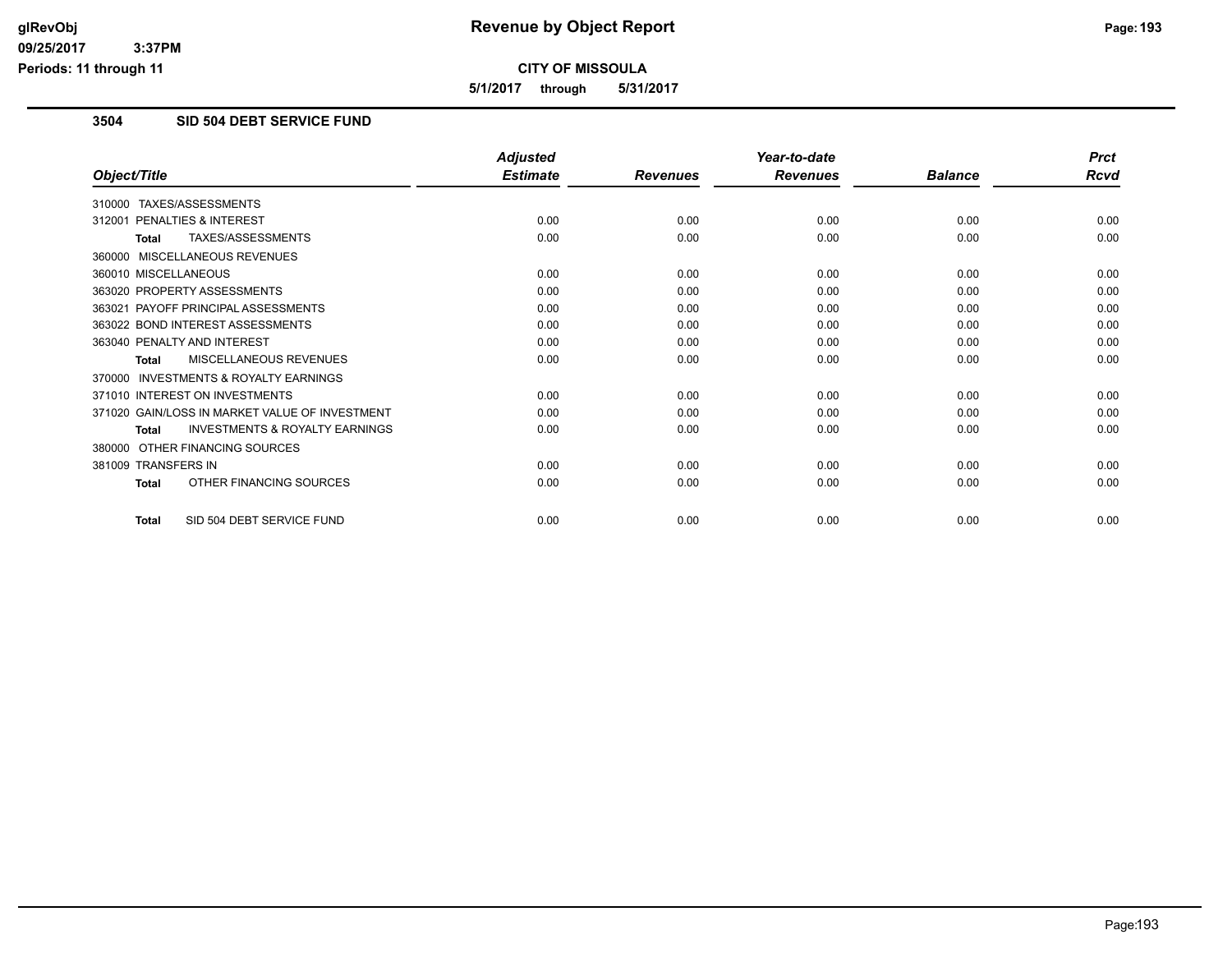**5/1/2017 through 5/31/2017**

**3505 SID 505 DEBT SERVICE FUND**

**3505 SID 505 DEBT SERVICE FUND**

|                                                     | <b>Adjusted</b> |                 | Year-to-date    |                | <b>Prct</b> |
|-----------------------------------------------------|-----------------|-----------------|-----------------|----------------|-------------|
| Object/Title                                        | <b>Estimate</b> | <b>Revenues</b> | <b>Revenues</b> | <b>Balance</b> | <b>Rcvd</b> |
| 310000 TAXES/ASSESSMENTS                            |                 |                 |                 |                |             |
| 312001 PENALTIES & INTEREST                         | 0.00            | 0.00            | 0.00            | 0.00           | 0.00        |
| TAXES/ASSESSMENTS<br>Total                          | 0.00            | 0.00            | 0.00            | 0.00           | 0.00        |
| 360000 MISCELLANEOUS REVENUES                       |                 |                 |                 |                |             |
| 360010 MISCELLANEOUS                                | 0.00            | 0.00            | 0.00            | 0.00           | 0.00        |
| 363020 PROPERTY ASSESSMENTS                         | 0.00            | 0.00            | 0.00            | 0.00           | 0.00        |
| 363021 PAYOFF PRINCIPAL ASSESSMENTS                 | 0.00            | 0.00            | 0.00            | 0.00           | 0.00        |
| 363022 BOND INTEREST ASSESSMENTS                    | 0.00            | 0.00            | 0.00            | 0.00           | 0.00        |
| 363040 PENALTY AND INTEREST                         | 0.00            | 0.00            | 0.00            | 0.00           | 0.00        |
| <b>MISCELLANEOUS REVENUES</b><br>Total              | 0.00            | 0.00            | 0.00            | 0.00           | 0.00        |
| <b>INVESTMENTS &amp; ROYALTY EARNINGS</b><br>370000 |                 |                 |                 |                |             |
| 371010 INTEREST ON INVESTMENTS                      | 0.00            | 0.00            | 0.00            | 0.00           | 0.00        |
| 371020 GAIN/LOSS IN MARKET VALUE OF INVESTMENTS     | 0.00            | 0.00            | 0.00            | 0.00           | 0.00        |
| <b>INVESTMENTS &amp; ROYALTY EARNINGS</b><br>Total  | 0.00            | 0.00            | 0.00            | 0.00           | 0.00        |
| SID 505 DEBT SERVICE FUND<br><b>Total</b>           | 0.00            | 0.00            | 0.00            | 0.00           | 0.00        |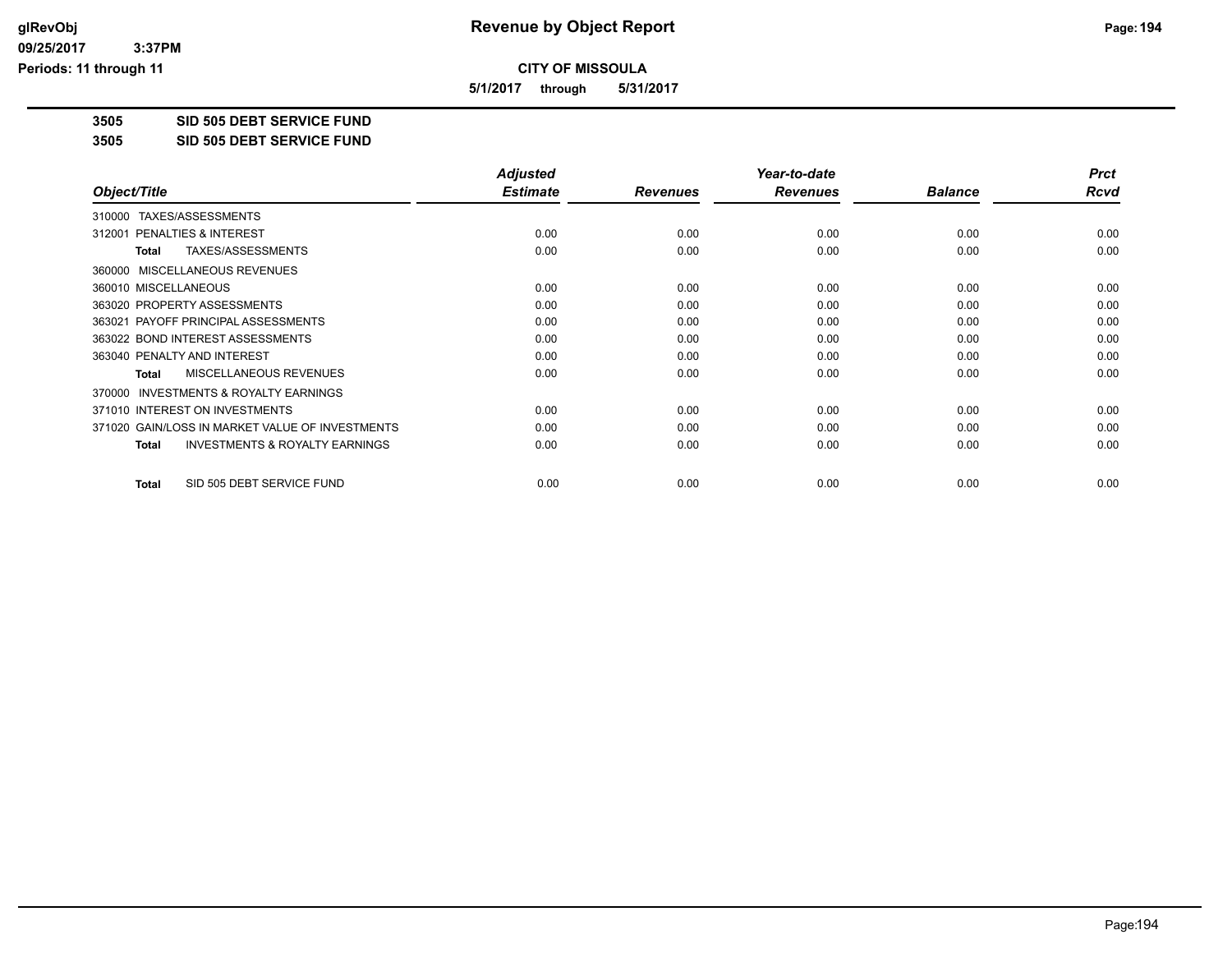**3:37PM**

**CITY OF MISSOULA**

**5/1/2017 through 5/31/2017**

# **3505 SID 505 DEBT SERVICE FUND**

|                                                           | <b>Adjusted</b> |                 | Year-to-date    |                | <b>Prct</b> |
|-----------------------------------------------------------|-----------------|-----------------|-----------------|----------------|-------------|
| Object/Title                                              | <b>Estimate</b> | <b>Revenues</b> | <b>Revenues</b> | <b>Balance</b> | Rcvd        |
| 310000 TAXES/ASSESSMENTS                                  |                 |                 |                 |                |             |
| 312001 PENALTIES & INTEREST                               | 0.00            | 0.00            | 0.00            | 0.00           | 0.00        |
| TAXES/ASSESSMENTS<br>Total                                | 0.00            | 0.00            | 0.00            | 0.00           | 0.00        |
| 360000 MISCELLANEOUS REVENUES                             |                 |                 |                 |                |             |
| 360010 MISCELLANEOUS                                      | 0.00            | 0.00            | 0.00            | 0.00           | 0.00        |
| 363020 PROPERTY ASSESSMENTS                               | 0.00            | 0.00            | 0.00            | 0.00           | 0.00        |
| 363021 PAYOFF PRINCIPAL ASSESSMENTS                       | 0.00            | 0.00            | 0.00            | 0.00           | 0.00        |
| 363022 BOND INTEREST ASSESSMENTS                          | 0.00            | 0.00            | 0.00            | 0.00           | 0.00        |
| 363040 PENALTY AND INTEREST                               | 0.00            | 0.00            | 0.00            | 0.00           | 0.00        |
| MISCELLANEOUS REVENUES<br>Total                           | 0.00            | 0.00            | 0.00            | 0.00           | 0.00        |
| <b>INVESTMENTS &amp; ROYALTY EARNINGS</b><br>370000       |                 |                 |                 |                |             |
| 371010 INTEREST ON INVESTMENTS                            | 0.00            | 0.00            | 0.00            | 0.00           | 0.00        |
| 371020 GAIN/LOSS IN MARKET VALUE OF INVESTMENT            | 0.00            | 0.00            | 0.00            | 0.00           | 0.00        |
| <b>INVESTMENTS &amp; ROYALTY EARNINGS</b><br><b>Total</b> | 0.00            | 0.00            | 0.00            | 0.00           | 0.00        |
| SID 505 DEBT SERVICE FUND<br><b>Total</b>                 | 0.00            | 0.00            | 0.00            | 0.00           | 0.00        |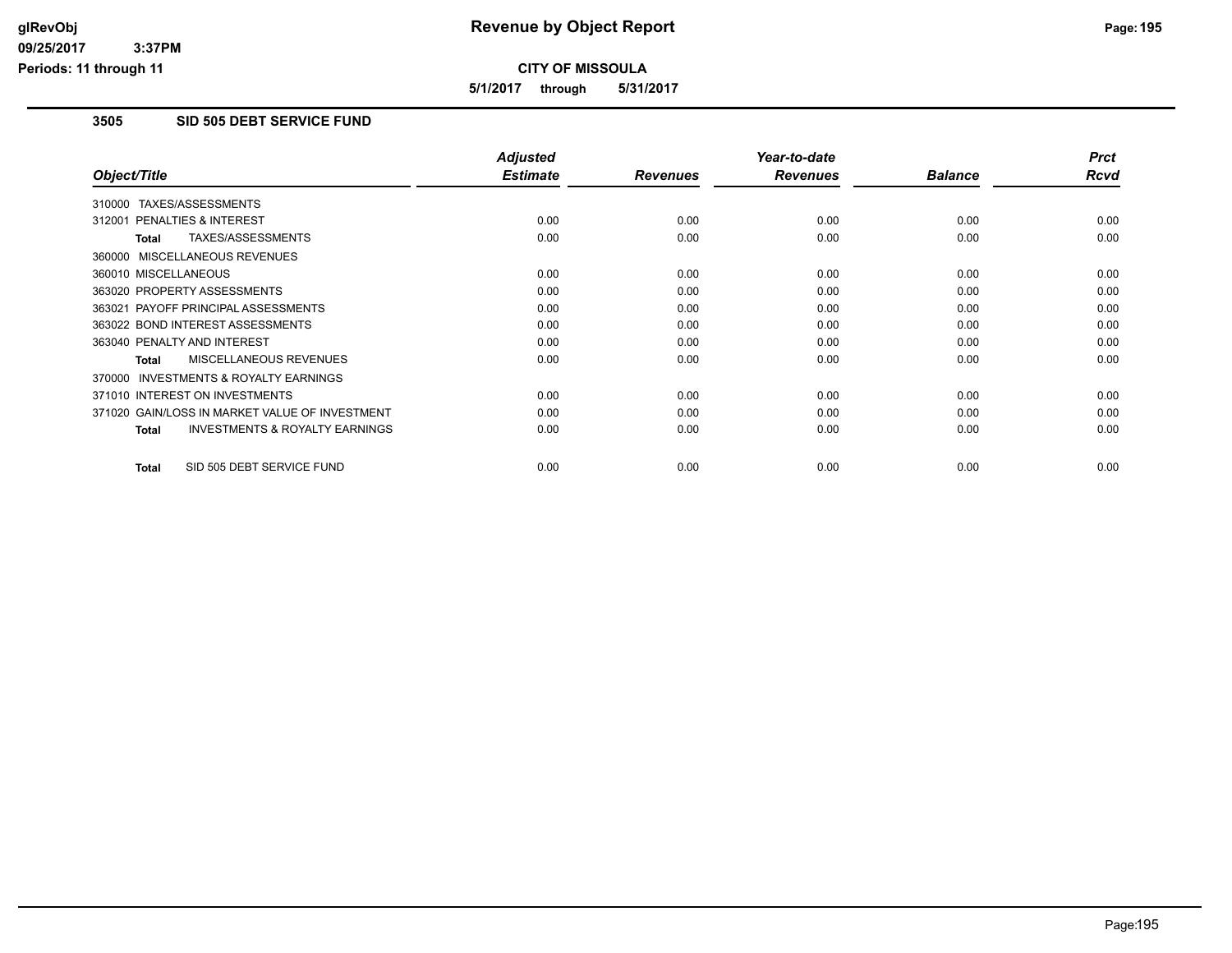**5/1/2017 through 5/31/2017**

**3506 SID 506 DEBT SERVICE FUND**

**3506 SID 506 DEBT SERVICE FUND**

|                                                           | <b>Adjusted</b> |                 | Year-to-date    |                | <b>Prct</b> |
|-----------------------------------------------------------|-----------------|-----------------|-----------------|----------------|-------------|
| Object/Title                                              | <b>Estimate</b> | <b>Revenues</b> | <b>Revenues</b> | <b>Balance</b> | <b>Rcvd</b> |
| <b>TAXES/ASSESSMENTS</b><br>310000                        |                 |                 |                 |                |             |
| PENALTIES & INTEREST<br>312001                            | 0.00            | 0.00            | 0.00            | 0.00           | 0.00        |
| TAXES/ASSESSMENTS<br>Total                                | 0.00            | 0.00            | 0.00            | 0.00           | 0.00        |
| MISCELLANEOUS REVENUES<br>360000                          |                 |                 |                 |                |             |
| 360010 MISCELLANEOUS                                      | 0.00            | 0.00            | 0.00            | 0.00           | 0.00        |
| 363020 PROPERTY ASSESSMENTS                               | 0.00            | 0.00            | 0.00            | 0.00           | 0.00        |
| 363021 PAYOFF PRINCIPAL ASSESSMENTS                       | 0.00            | 0.00            | 0.00            | 0.00           | 0.00        |
| 363022 BOND INTEREST ASSESSMENTS                          | 0.00            | 0.00            | 0.00            | 0.00           | 0.00        |
| 363040 PENALTY AND INTEREST                               | 0.00            | 0.00            | 0.00            | 0.00           | 0.00        |
| MISCELLANEOUS REVENUES<br><b>Total</b>                    | 0.00            | 0.00            | 0.00            | 0.00           | 0.00        |
| <b>INVESTMENTS &amp; ROYALTY EARNINGS</b><br>370000       |                 |                 |                 |                |             |
| 371010 INTEREST ON INVESTMENTS                            | 0.00            | 0.00            | 0.00            | 0.00           | 0.00        |
| 371020 GAIN/LOSS IN MARKET VALUE OF INVESTMENTS           | 0.00            | 0.00            | 0.00            | 0.00           | 0.00        |
| <b>INVESTMENTS &amp; ROYALTY EARNINGS</b><br><b>Total</b> | 0.00            | 0.00            | 0.00            | 0.00           | 0.00        |
| OTHER FINANCING SOURCES<br>380000                         |                 |                 |                 |                |             |
| 381009 TRANSFERS IN                                       | 0.00            | 0.00            | 0.00            | 0.00           | 0.00        |
| OTHER FINANCING SOURCES<br><b>Total</b>                   | 0.00            | 0.00            | 0.00            | 0.00           | 0.00        |
| SID 506 DEBT SERVICE FUND<br><b>Total</b>                 | 0.00            | 0.00            | 0.00            | 0.00           | 0.00        |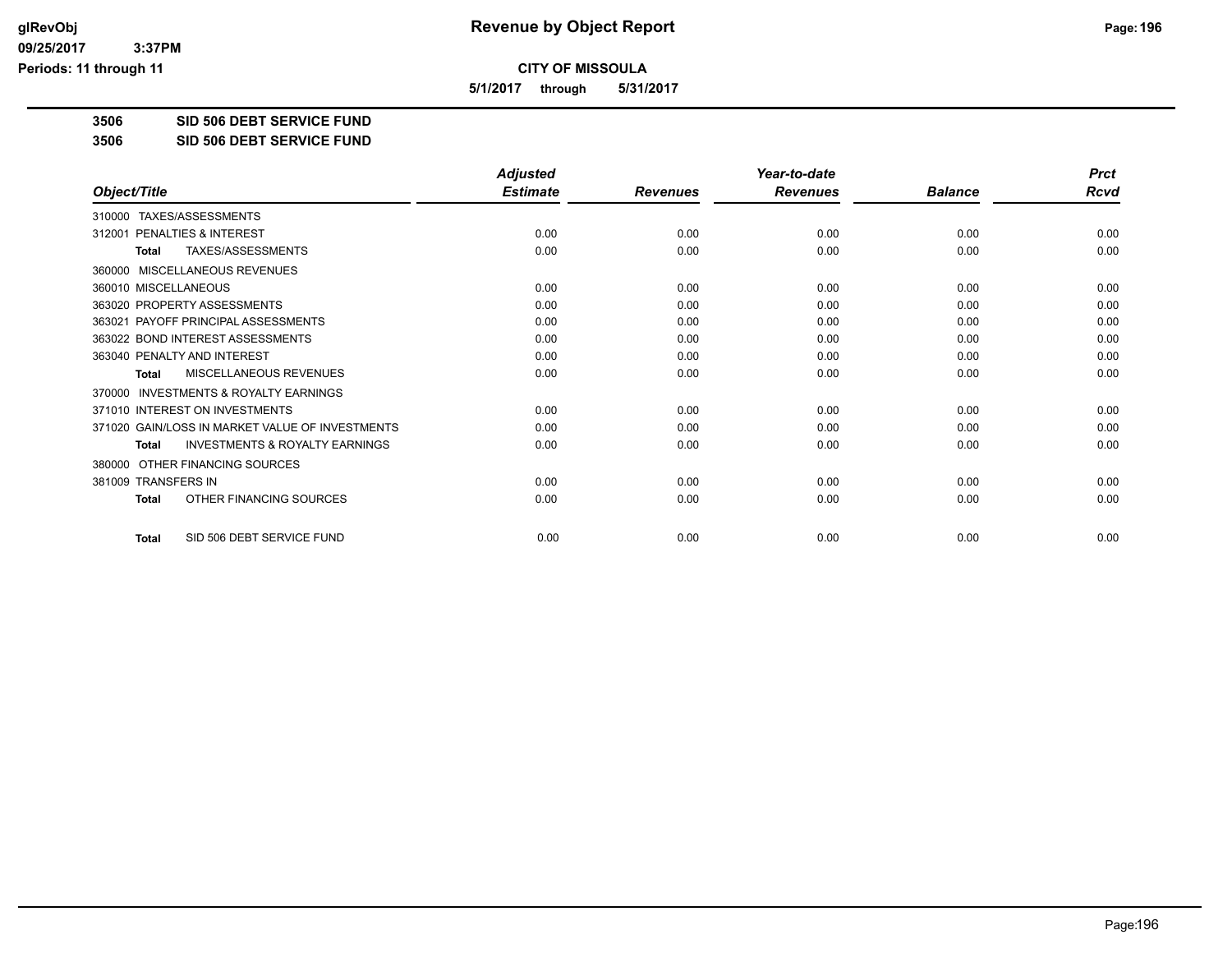**CITY OF MISSOULA**

**5/1/2017 through 5/31/2017**

# **3506 SID 506 DEBT SERVICE FUND**

 **3:37PM**

|                                                    | <b>Adjusted</b> |                 | Year-to-date    |                | <b>Prct</b> |
|----------------------------------------------------|-----------------|-----------------|-----------------|----------------|-------------|
| Object/Title                                       | <b>Estimate</b> | <b>Revenues</b> | <b>Revenues</b> | <b>Balance</b> | <b>Rcvd</b> |
| 310000 TAXES/ASSESSMENTS                           |                 |                 |                 |                |             |
| PENALTIES & INTEREST<br>312001                     | 0.00            | 0.00            | 0.00            | 0.00           | 0.00        |
| TAXES/ASSESSMENTS<br>Total                         | 0.00            | 0.00            | 0.00            | 0.00           | 0.00        |
| 360000 MISCELLANEOUS REVENUES                      |                 |                 |                 |                |             |
| 360010 MISCELLANEOUS                               | 0.00            | 0.00            | 0.00            | 0.00           | 0.00        |
| 363020 PROPERTY ASSESSMENTS                        | 0.00            | 0.00            | 0.00            | 0.00           | 0.00        |
| 363021 PAYOFF PRINCIPAL ASSESSMENTS                | 0.00            | 0.00            | 0.00            | 0.00           | 0.00        |
| 363022 BOND INTEREST ASSESSMENTS                   | 0.00            | 0.00            | 0.00            | 0.00           | 0.00        |
| 363040 PENALTY AND INTEREST                        | 0.00            | 0.00            | 0.00            | 0.00           | 0.00        |
| <b>MISCELLANEOUS REVENUES</b><br>Total             | 0.00            | 0.00            | 0.00            | 0.00           | 0.00        |
| 370000 INVESTMENTS & ROYALTY EARNINGS              |                 |                 |                 |                |             |
| 371010 INTEREST ON INVESTMENTS                     | 0.00            | 0.00            | 0.00            | 0.00           | 0.00        |
| 371020 GAIN/LOSS IN MARKET VALUE OF INVESTMENT     | 0.00            | 0.00            | 0.00            | 0.00           | 0.00        |
| <b>INVESTMENTS &amp; ROYALTY EARNINGS</b><br>Total | 0.00            | 0.00            | 0.00            | 0.00           | 0.00        |
| 380000 OTHER FINANCING SOURCES                     |                 |                 |                 |                |             |
| 381009 TRANSFERS IN                                | 0.00            | 0.00            | 0.00            | 0.00           | 0.00        |
| OTHER FINANCING SOURCES<br>Total                   | 0.00            | 0.00            | 0.00            | 0.00           | 0.00        |
| SID 506 DEBT SERVICE FUND<br><b>Total</b>          | 0.00            | 0.00            | 0.00            | 0.00           | 0.00        |
|                                                    |                 |                 |                 |                |             |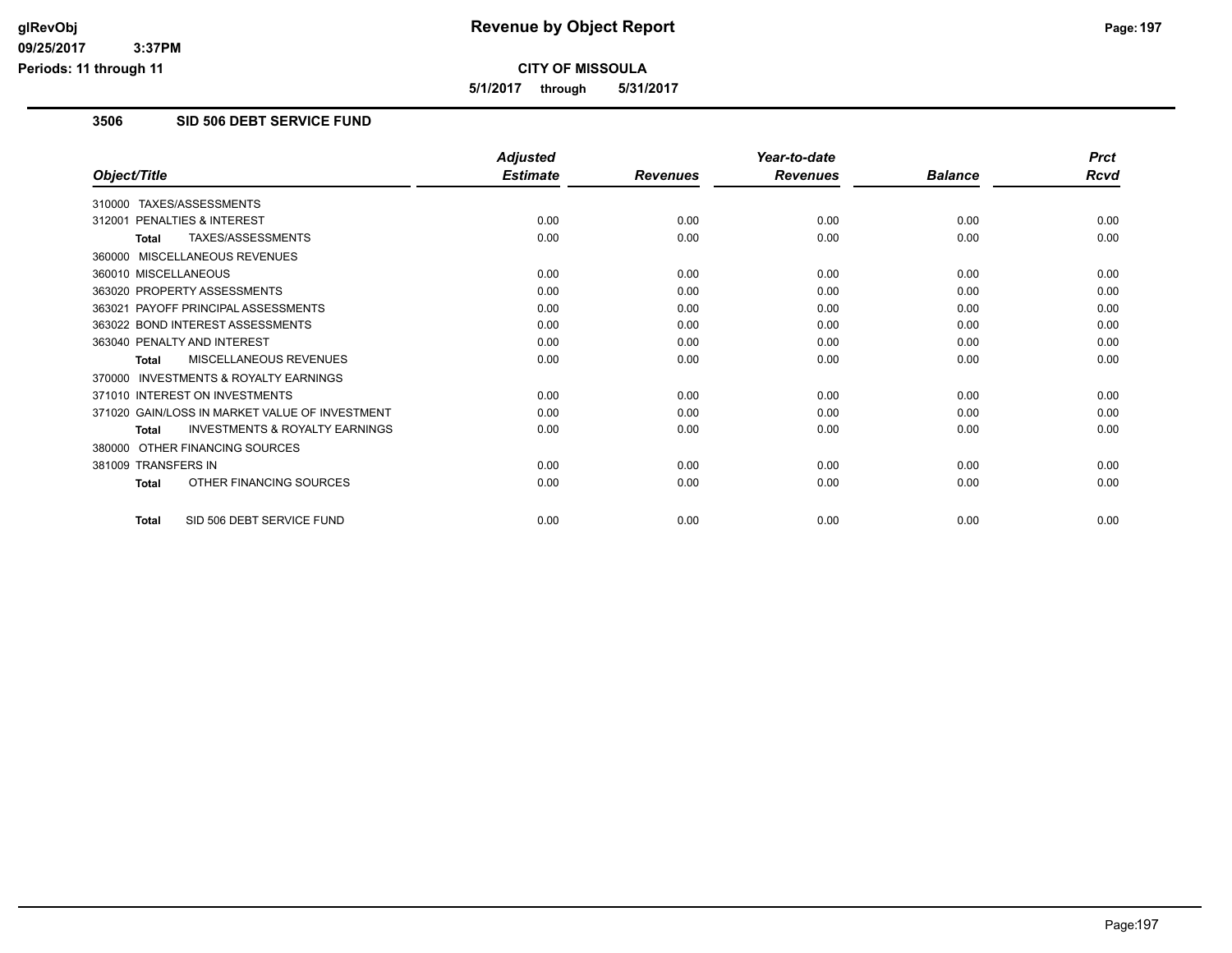**CITY OF MISSOULA**

**5/1/2017 through 5/31/2017**

**3507 SID 507 DEBT SERVICE FUND**

 **3:37PM**

**3507 SID 507 DEBT SERVICE FUND**

|                                                           | <b>Adjusted</b> |                 | Year-to-date    |                | <b>Prct</b> |
|-----------------------------------------------------------|-----------------|-----------------|-----------------|----------------|-------------|
| Object/Title                                              | <b>Estimate</b> | <b>Revenues</b> | <b>Revenues</b> | <b>Balance</b> | Rcvd        |
| TAXES/ASSESSMENTS<br>310000                               |                 |                 |                 |                |             |
| PENALTIES & INTEREST<br>312001                            | 0.00            | 0.00            | 0.00            | 0.00           | 0.00        |
| TAXES/ASSESSMENTS<br><b>Total</b>                         | 0.00            | 0.00            | 0.00            | 0.00           | 0.00        |
| MISCELLANEOUS REVENUES<br>360000                          |                 |                 |                 |                |             |
| 360010 MISCELLANEOUS                                      | 0.00            | 0.00            | 0.00            | 0.00           | 0.00        |
| 363020 PROPERTY ASSESSMENTS                               | 0.00            | 0.00            | 0.00            | 0.00           | 0.00        |
| 363021 PAYOFF PRINCIPAL ASSESSMENTS                       | 0.00            | 0.00            | 0.00            | 0.00           | 0.00        |
| 363022 BOND INTEREST ASSESSMENTS                          | 0.00            | 0.00            | 0.00            | 0.00           | 0.00        |
| 363040 PENALTY AND INTEREST                               | 0.00            | 0.00            | 0.00            | 0.00           | 0.00        |
| MISCELLANEOUS REVENUES<br><b>Total</b>                    | 0.00            | 0.00            | 0.00            | 0.00           | 0.00        |
| <b>INVESTMENTS &amp; ROYALTY EARNINGS</b><br>370000       |                 |                 |                 |                |             |
| 371010 INTEREST ON INVESTMENTS                            | 0.00            | 0.00            | 0.00            | 0.00           | 0.00        |
| 371020 GAIN/LOSS IN MARKET VALUE OF INVESTMENTS           | 0.00            | 0.00            | 0.00            | 0.00           | 0.00        |
| <b>INVESTMENTS &amp; ROYALTY EARNINGS</b><br><b>Total</b> | 0.00            | 0.00            | 0.00            | 0.00           | 0.00        |
| OTHER FINANCING SOURCES<br>380000                         |                 |                 |                 |                |             |
| 381009 TRANSFERS IN                                       | 0.00            | 0.00            | 0.00            | 0.00           | 0.00        |
| OTHER FINANCING SOURCES<br><b>Total</b>                   | 0.00            | 0.00            | 0.00            | 0.00           | 0.00        |
| SID 507 DEBT SERVICE FUND<br><b>Total</b>                 | 0.00            | 0.00            | 0.00            | 0.00           | 0.00        |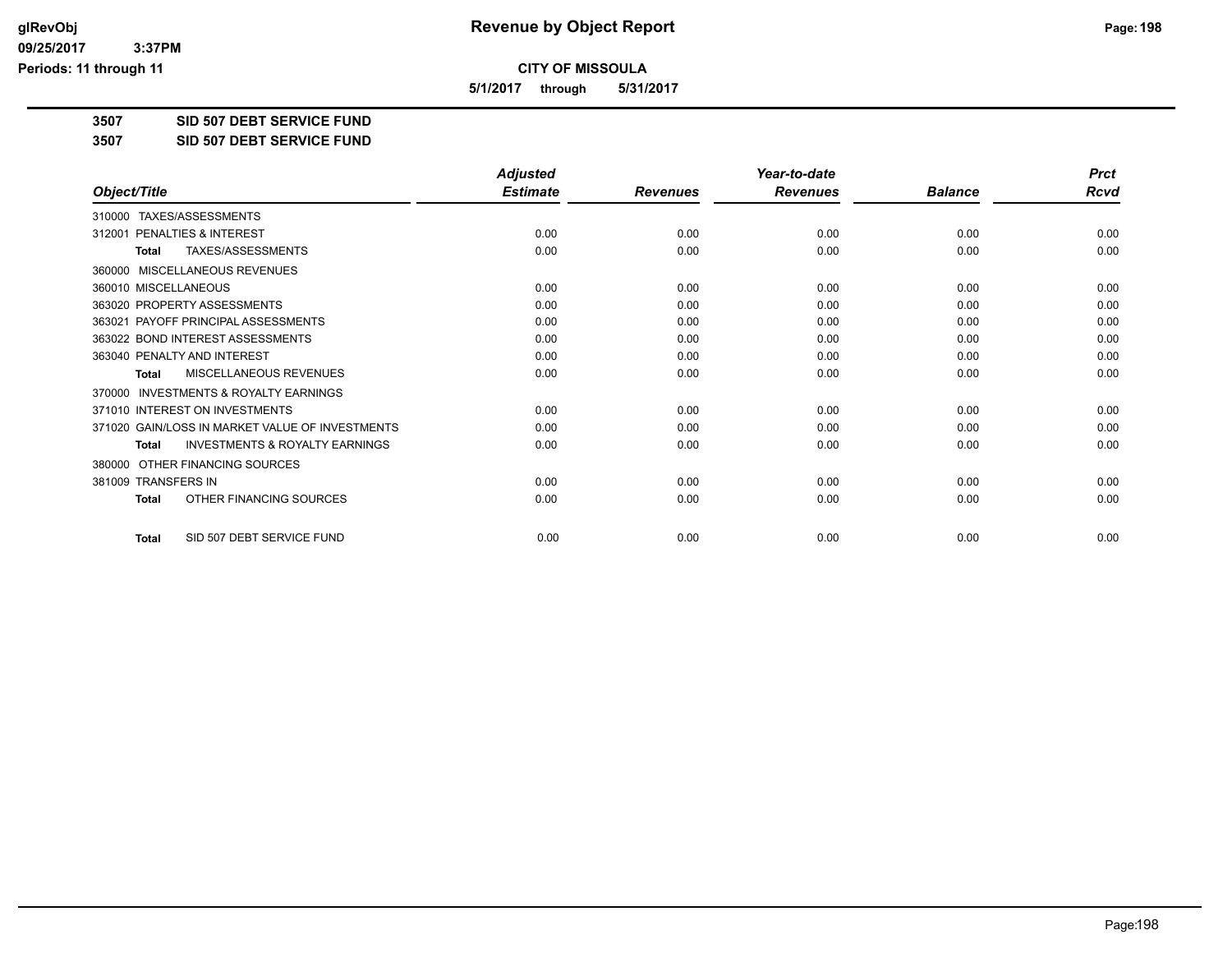**CITY OF MISSOULA**

**5/1/2017 through 5/31/2017**

# **3507 SID 507 DEBT SERVICE FUND**

 **3:37PM**

|                                                           | <b>Adjusted</b> |                 | Year-to-date    |                | <b>Prct</b> |
|-----------------------------------------------------------|-----------------|-----------------|-----------------|----------------|-------------|
| Object/Title                                              | <b>Estimate</b> | <b>Revenues</b> | <b>Revenues</b> | <b>Balance</b> | <b>Rcvd</b> |
| 310000 TAXES/ASSESSMENTS                                  |                 |                 |                 |                |             |
| PENALTIES & INTEREST<br>312001                            | 0.00            | 0.00            | 0.00            | 0.00           | 0.00        |
| TAXES/ASSESSMENTS<br><b>Total</b>                         | 0.00            | 0.00            | 0.00            | 0.00           | 0.00        |
| 360000 MISCELLANEOUS REVENUES                             |                 |                 |                 |                |             |
| 360010 MISCELLANEOUS                                      | 0.00            | 0.00            | 0.00            | 0.00           | 0.00        |
| 363020 PROPERTY ASSESSMENTS                               | 0.00            | 0.00            | 0.00            | 0.00           | 0.00        |
| 363021 PAYOFF PRINCIPAL ASSESSMENTS                       | 0.00            | 0.00            | 0.00            | 0.00           | 0.00        |
| 363022 BOND INTEREST ASSESSMENTS                          | 0.00            | 0.00            | 0.00            | 0.00           | 0.00        |
| 363040 PENALTY AND INTEREST                               | 0.00            | 0.00            | 0.00            | 0.00           | 0.00        |
| MISCELLANEOUS REVENUES<br><b>Total</b>                    | 0.00            | 0.00            | 0.00            | 0.00           | 0.00        |
| <b>INVESTMENTS &amp; ROYALTY EARNINGS</b><br>370000       |                 |                 |                 |                |             |
| 371010 INTEREST ON INVESTMENTS                            | 0.00            | 0.00            | 0.00            | 0.00           | 0.00        |
| 371020 GAIN/LOSS IN MARKET VALUE OF INVESTMENT            | 0.00            | 0.00            | 0.00            | 0.00           | 0.00        |
| <b>INVESTMENTS &amp; ROYALTY EARNINGS</b><br><b>Total</b> | 0.00            | 0.00            | 0.00            | 0.00           | 0.00        |
| OTHER FINANCING SOURCES<br>380000                         |                 |                 |                 |                |             |
| 381009 TRANSFERS IN                                       | 0.00            | 0.00            | 0.00            | 0.00           | 0.00        |
| OTHER FINANCING SOURCES<br><b>Total</b>                   | 0.00            | 0.00            | 0.00            | 0.00           | 0.00        |
| SID 507 DEBT SERVICE FUND<br><b>Total</b>                 | 0.00            | 0.00            | 0.00            | 0.00           | 0.00        |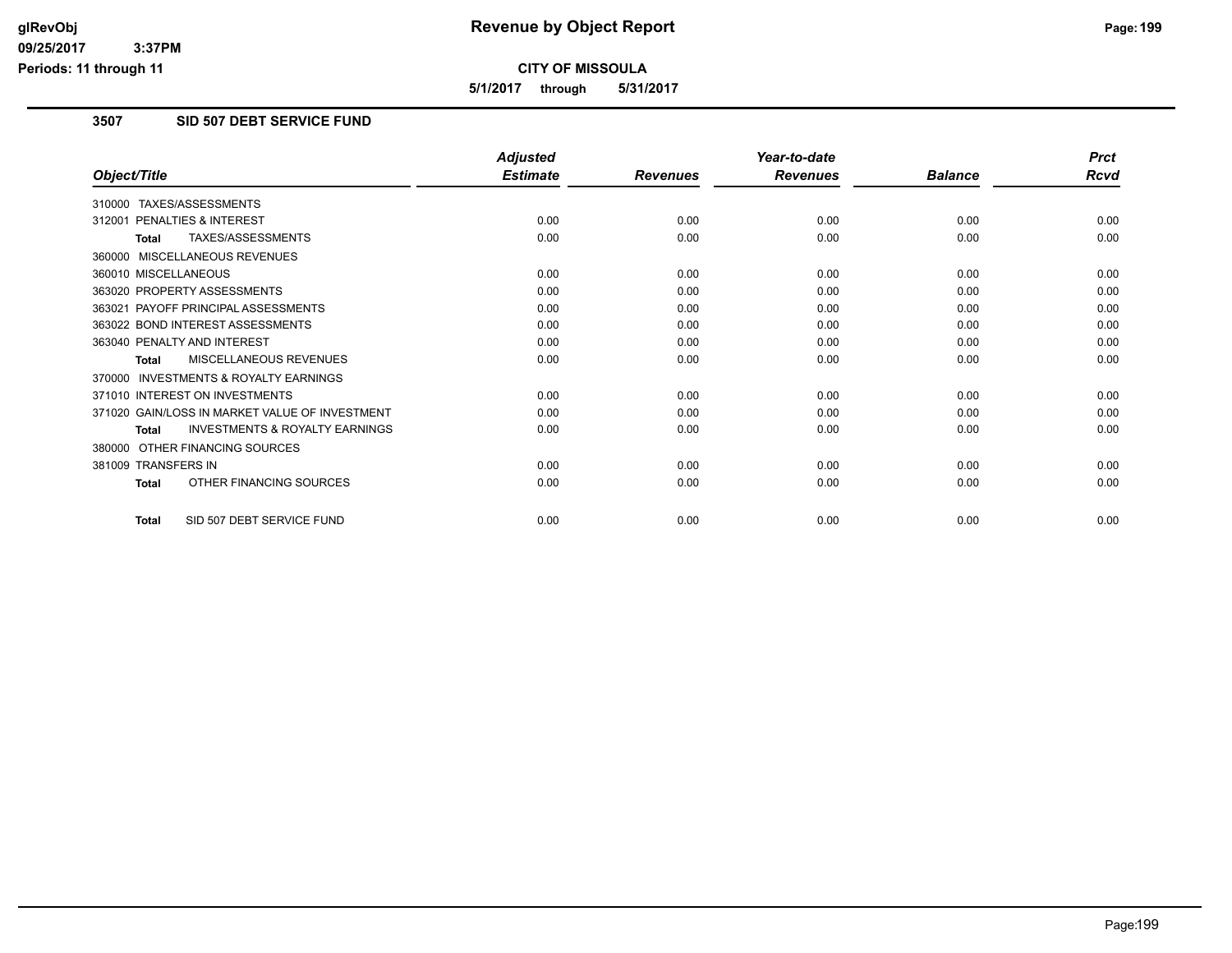**5/1/2017 through 5/31/2017**

**3508 SID 508 DEBT SERVICE FUND**

**3508 SID 508 DEBT SERVICE FUND**

|                                                           | <b>Adjusted</b> |                 | Year-to-date    |                | <b>Prct</b> |
|-----------------------------------------------------------|-----------------|-----------------|-----------------|----------------|-------------|
| Object/Title                                              | <b>Estimate</b> | <b>Revenues</b> | <b>Revenues</b> | <b>Balance</b> | <b>Rcvd</b> |
| TAXES/ASSESSMENTS<br>310000                               |                 |                 |                 |                |             |
| PENALTIES & INTEREST<br>312001                            | 0.00            | 0.00            | 0.00            | 0.00           | 0.00        |
| <b>TAXES/ASSESSMENTS</b><br>Total                         | 0.00            | 0.00            | 0.00            | 0.00           | 0.00        |
| MISCELLANEOUS REVENUES<br>360000                          |                 |                 |                 |                |             |
| 360010 MISCELLANEOUS                                      | 0.00            | 0.00            | 0.00            | 0.00           | 0.00        |
| 363020 PROPERTY ASSESSMENTS                               | 0.00            | 0.00            | 0.00            | 0.00           | 0.00        |
| 363021 PAYOFF PRINCIPAL ASSESSMENTS                       | 0.00            | 0.00            | 0.00            | 0.00           | 0.00        |
| 363022 BOND INTEREST ASSESSMENTS                          | 0.00            | 0.00            | 0.00            | 0.00           | 0.00        |
| 363040 PENALTY AND INTEREST                               | 0.00            | 0.00            | 0.00            | 0.00           | 0.00        |
| MISCELLANEOUS REVENUES<br>Total                           | 0.00            | 0.00            | 0.00            | 0.00           | 0.00        |
| <b>INVESTMENTS &amp; ROYALTY EARNINGS</b><br>370000       |                 |                 |                 |                |             |
| 371010 INTEREST ON INVESTMENTS                            | 0.00            | 0.00            | 0.00            | 0.00           | 0.00        |
| 371020 GAIN/LOSS IN MARKET VALUE OF INVESTMENTS           | 0.00            | 0.00            | 0.00            | 0.00           | 0.00        |
| <b>INVESTMENTS &amp; ROYALTY EARNINGS</b><br><b>Total</b> | 0.00            | 0.00            | 0.00            | 0.00           | 0.00        |
| OTHER FINANCING SOURCES<br>380000                         |                 |                 |                 |                |             |
| 381009 TRANSFERS IN                                       | 0.00            | 0.00            | 0.00            | 0.00           | 0.00        |
| OTHER FINANCING SOURCES<br><b>Total</b>                   | 0.00            | 0.00            | 0.00            | 0.00           | 0.00        |
| SID 508 DEBT SERVICE FUND<br><b>Total</b>                 | 0.00            | 0.00            | 0.00            | 0.00           | 0.00        |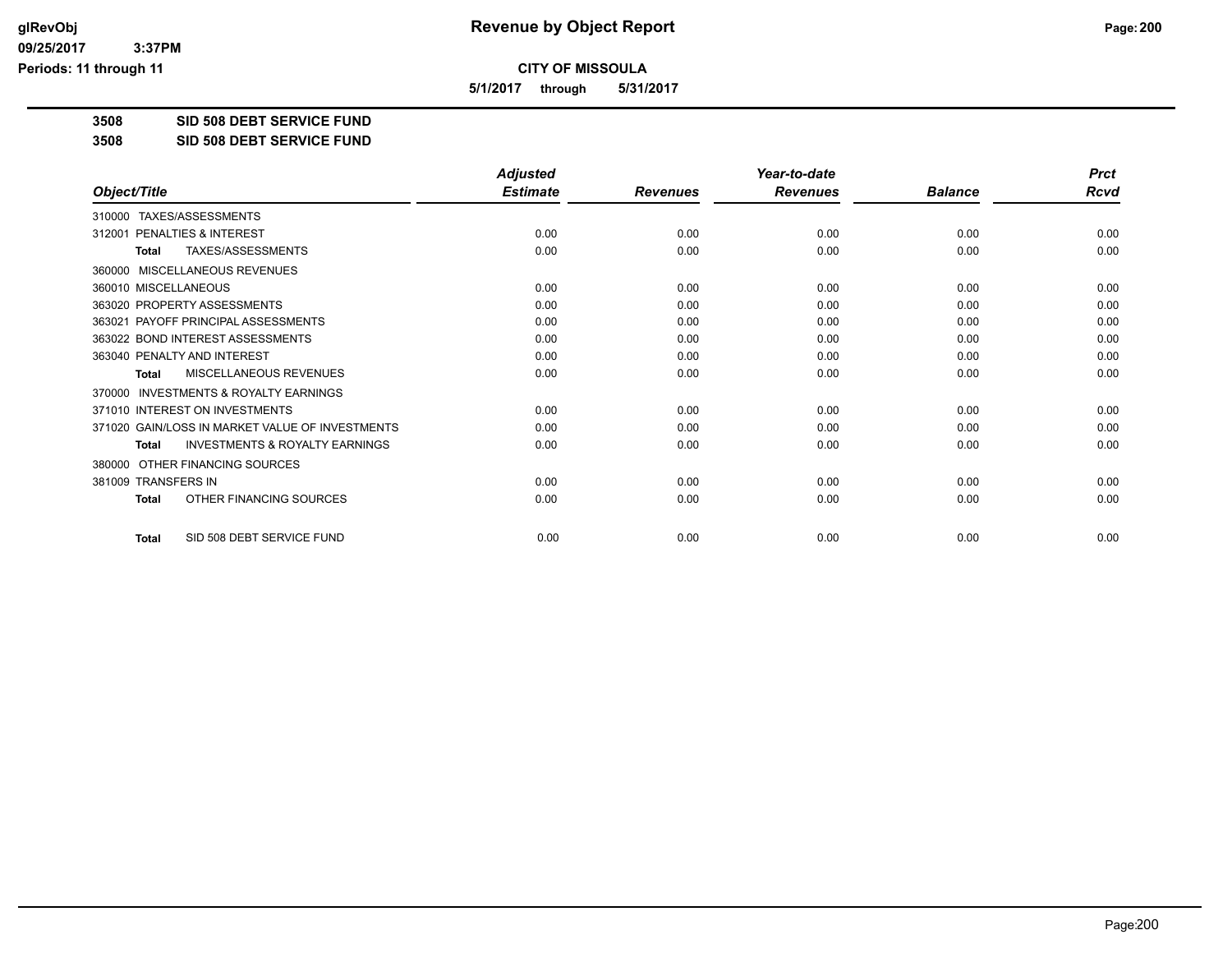**CITY OF MISSOULA**

**5/1/2017 through 5/31/2017**

# **3508 SID 508 DEBT SERVICE FUND**

 **3:37PM**

|                                                           | <b>Adjusted</b> |                 | Year-to-date    |                | <b>Prct</b> |
|-----------------------------------------------------------|-----------------|-----------------|-----------------|----------------|-------------|
| Object/Title                                              | <b>Estimate</b> | <b>Revenues</b> | <b>Revenues</b> | <b>Balance</b> | <b>Rcvd</b> |
| 310000 TAXES/ASSESSMENTS                                  |                 |                 |                 |                |             |
| PENALTIES & INTEREST<br>312001                            | 0.00            | 0.00            | 0.00            | 0.00           | 0.00        |
| TAXES/ASSESSMENTS<br><b>Total</b>                         | 0.00            | 0.00            | 0.00            | 0.00           | 0.00        |
| 360000 MISCELLANEOUS REVENUES                             |                 |                 |                 |                |             |
| 360010 MISCELLANEOUS                                      | 0.00            | 0.00            | 0.00            | 0.00           | 0.00        |
| 363020 PROPERTY ASSESSMENTS                               | 0.00            | 0.00            | 0.00            | 0.00           | 0.00        |
| 363021 PAYOFF PRINCIPAL ASSESSMENTS                       | 0.00            | 0.00            | 0.00            | 0.00           | 0.00        |
| 363022 BOND INTEREST ASSESSMENTS                          | 0.00            | 0.00            | 0.00            | 0.00           | 0.00        |
| 363040 PENALTY AND INTEREST                               | 0.00            | 0.00            | 0.00            | 0.00           | 0.00        |
| MISCELLANEOUS REVENUES<br><b>Total</b>                    | 0.00            | 0.00            | 0.00            | 0.00           | 0.00        |
| <b>INVESTMENTS &amp; ROYALTY EARNINGS</b><br>370000       |                 |                 |                 |                |             |
| 371010 INTEREST ON INVESTMENTS                            | 0.00            | 0.00            | 0.00            | 0.00           | 0.00        |
| 371020 GAIN/LOSS IN MARKET VALUE OF INVESTMENT            | 0.00            | 0.00            | 0.00            | 0.00           | 0.00        |
| <b>INVESTMENTS &amp; ROYALTY EARNINGS</b><br><b>Total</b> | 0.00            | 0.00            | 0.00            | 0.00           | 0.00        |
| OTHER FINANCING SOURCES<br>380000                         |                 |                 |                 |                |             |
| 381009 TRANSFERS IN                                       | 0.00            | 0.00            | 0.00            | 0.00           | 0.00        |
| OTHER FINANCING SOURCES<br><b>Total</b>                   | 0.00            | 0.00            | 0.00            | 0.00           | 0.00        |
| SID 508 DEBT SERVICE FUND<br><b>Total</b>                 | 0.00            | 0.00            | 0.00            | 0.00           | 0.00        |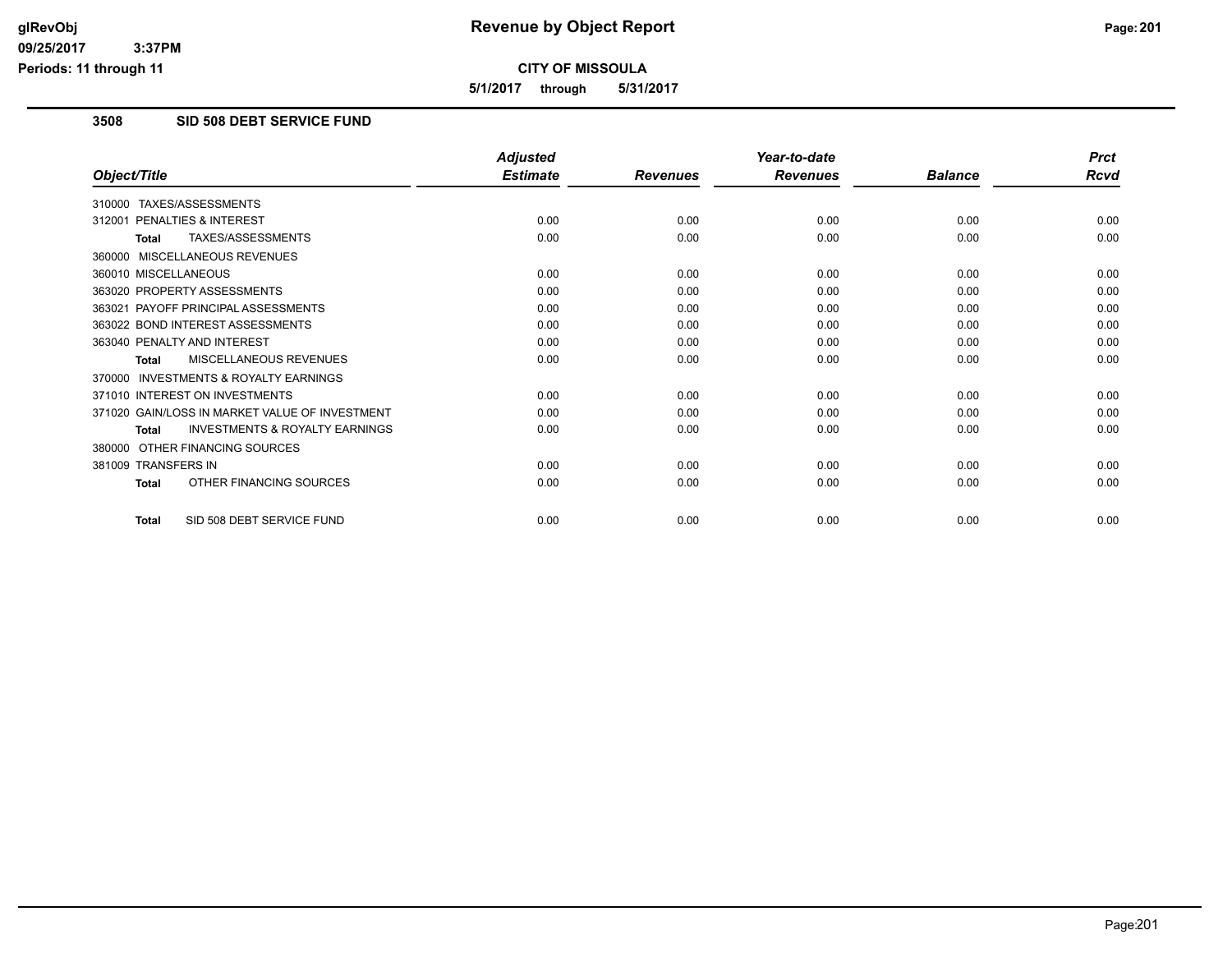**5/1/2017 through 5/31/2017**

**3510 SID 510 DEBT SERVICE FUND**

**3510 SID 510 DEBT SERVICE FUND**

|                                                           | <b>Adjusted</b> |                 | Year-to-date    |                | <b>Prct</b> |
|-----------------------------------------------------------|-----------------|-----------------|-----------------|----------------|-------------|
| Object/Title                                              | <b>Estimate</b> | <b>Revenues</b> | <b>Revenues</b> | <b>Balance</b> | <b>Rcvd</b> |
| TAXES/ASSESSMENTS<br>310000                               |                 |                 |                 |                |             |
| 312001 PENALTIES & INTEREST                               | 0.00            | 0.00            | 0.00            | 0.00           | 0.00        |
| TAXES/ASSESSMENTS<br><b>Total</b>                         | 0.00            | 0.00            | 0.00            | 0.00           | 0.00        |
| MISCELLANEOUS REVENUES<br>360000                          |                 |                 |                 |                |             |
| 360010 MISCELLANEOUS                                      | 0.00            | 0.00            | 0.00            | 0.00           | 0.00        |
| 363020 PROPERTY ASSESSMENTS                               | 0.00            | 0.00            | 0.00            | 0.00           | 0.00        |
| 363021 PAYOFF PRINCIPAL ASSESSMENTS                       | 0.00            | 0.00            | 0.00            | 0.00           | 0.00        |
| 363022 BOND INTEREST ASSESSMENTS                          | 0.00            | 0.00            | 0.00            | 0.00           | 0.00        |
| 363040 PENALTY AND INTEREST                               | 0.00            | 0.00            | 0.00            | 0.00           | 0.00        |
| <b>MISCELLANEOUS REVENUES</b><br>Total                    | 0.00            | 0.00            | 0.00            | 0.00           | 0.00        |
| <b>INVESTMENTS &amp; ROYALTY EARNINGS</b><br>370000       |                 |                 |                 |                |             |
| 371010 INTEREST ON INVESTMENTS                            | 0.00            | 0.00            | 0.00            | 0.00           | 0.00        |
| 371020 GAIN/LOSS IN MARKET VALUE OF INVESTMENTS           | 0.00            | 0.00            | 0.00            | 0.00           | 0.00        |
| 371500 INTEREST ON INTERFUND LOAN                         | 0.00            | 0.00            | 0.00            | 0.00           | 0.00        |
| <b>INVESTMENTS &amp; ROYALTY EARNINGS</b><br><b>Total</b> | 0.00            | 0.00            | 0.00            | 0.00           | 0.00        |
| SID 510 DEBT SERVICE FUND<br><b>Total</b>                 | 0.00            | 0.00            | 0.00            | 0.00           | 0.00        |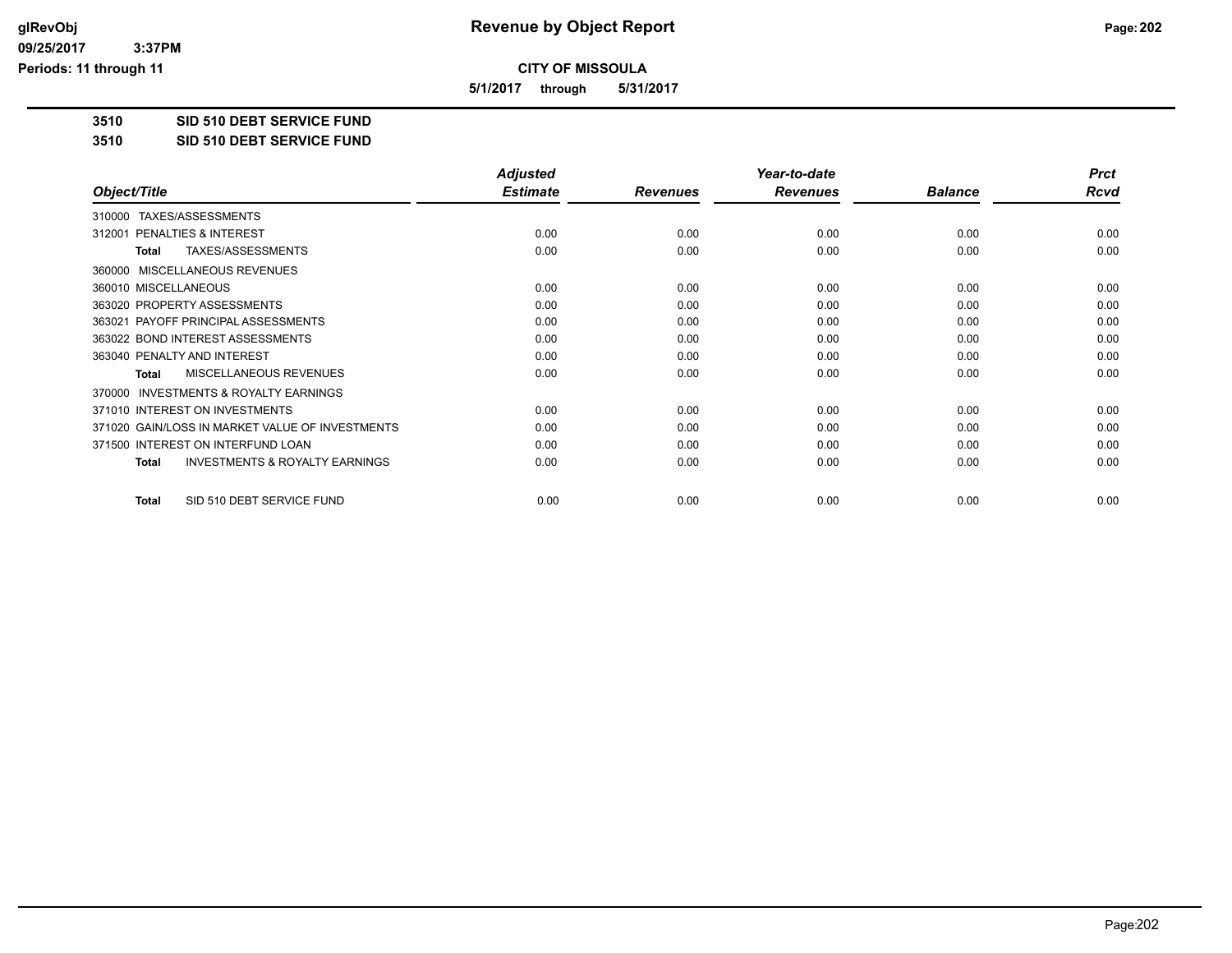**CITY OF MISSOULA**

**5/1/2017 through 5/31/2017**

# **3510 SID 510 DEBT SERVICE FUND**

|                                                           | <b>Adjusted</b> |                 | Year-to-date    |                | <b>Prct</b> |
|-----------------------------------------------------------|-----------------|-----------------|-----------------|----------------|-------------|
| Object/Title                                              | <b>Estimate</b> | <b>Revenues</b> | <b>Revenues</b> | <b>Balance</b> | <b>Rcvd</b> |
| TAXES/ASSESSMENTS<br>310000                               |                 |                 |                 |                |             |
| 312001 PENALTIES & INTEREST                               | 0.00            | 0.00            | 0.00            | 0.00           | 0.00        |
| TAXES/ASSESSMENTS<br><b>Total</b>                         | 0.00            | 0.00            | 0.00            | 0.00           | 0.00        |
| 360000 MISCELLANEOUS REVENUES                             |                 |                 |                 |                |             |
| 360010 MISCELLANEOUS                                      | 0.00            | 0.00            | 0.00            | 0.00           | 0.00        |
| 363020 PROPERTY ASSESSMENTS                               | 0.00            | 0.00            | 0.00            | 0.00           | 0.00        |
| 363021 PAYOFF PRINCIPAL ASSESSMENTS                       | 0.00            | 0.00            | 0.00            | 0.00           | 0.00        |
| 363022 BOND INTEREST ASSESSMENTS                          | 0.00            | 0.00            | 0.00            | 0.00           | 0.00        |
| 363040 PENALTY AND INTEREST                               | 0.00            | 0.00            | 0.00            | 0.00           | 0.00        |
| MISCELLANEOUS REVENUES<br><b>Total</b>                    | 0.00            | 0.00            | 0.00            | 0.00           | 0.00        |
| 370000 INVESTMENTS & ROYALTY EARNINGS                     |                 |                 |                 |                |             |
| 371010 INTEREST ON INVESTMENTS                            | 0.00            | 0.00            | 0.00            | 0.00           | 0.00        |
| 371020 GAIN/LOSS IN MARKET VALUE OF INVESTMENT            | 0.00            | 0.00            | 0.00            | 0.00           | 0.00        |
| 371500 INTEREST ON INTERFUND LOAN                         | 0.00            | 0.00            | 0.00            | 0.00           | 0.00        |
| <b>INVESTMENTS &amp; ROYALTY EARNINGS</b><br><b>Total</b> | 0.00            | 0.00            | 0.00            | 0.00           | 0.00        |
| SID 510 DEBT SERVICE FUND<br><b>Total</b>                 | 0.00            | 0.00            | 0.00            | 0.00           | 0.00        |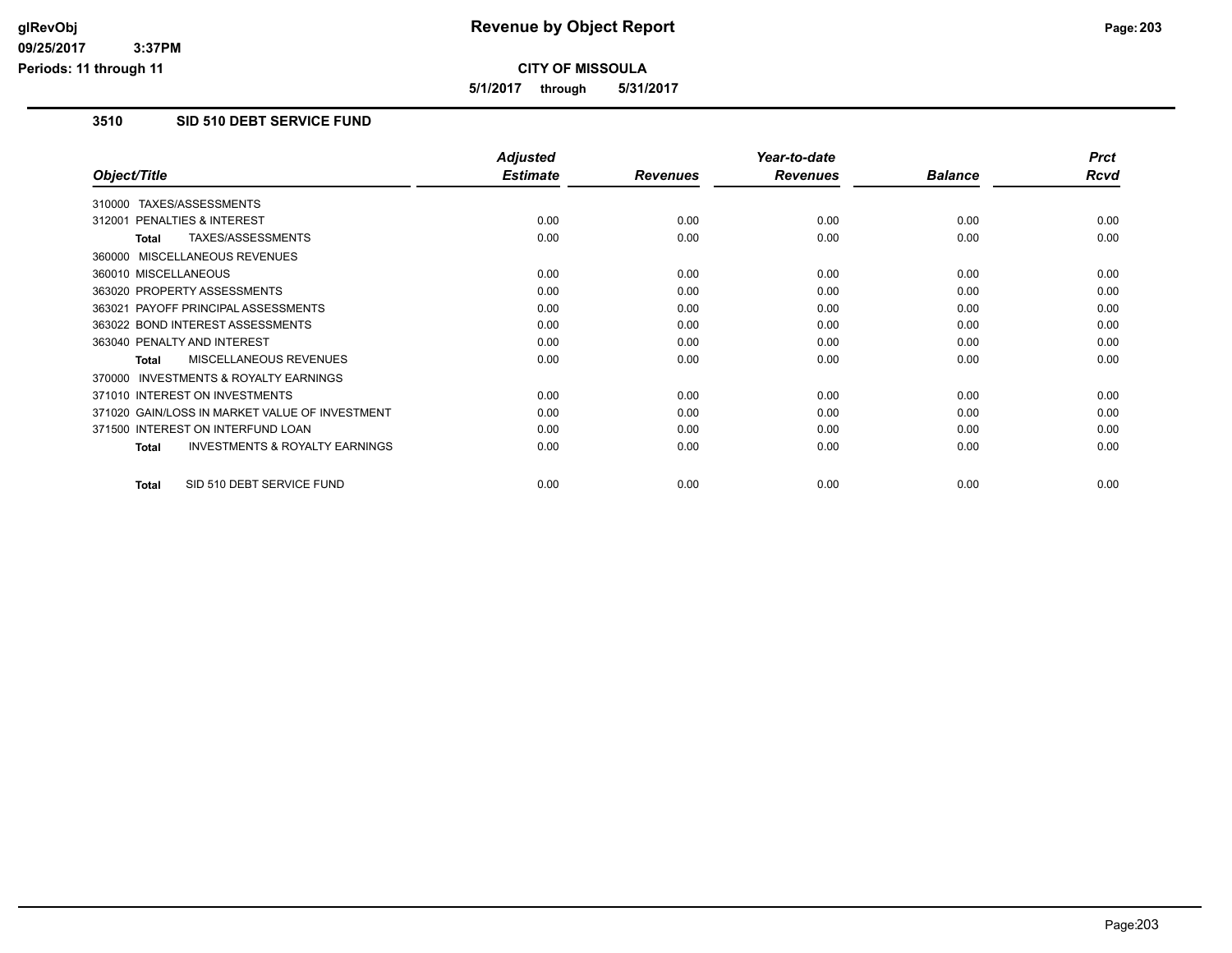**5/1/2017 through 5/31/2017**

**3511 SID 511 DEBT SERVICE FUND**

**3511 SID 511 DEBT SERVICE FUND**

|                                                           | <b>Adjusted</b> |                 | Year-to-date    |                | <b>Prct</b> |
|-----------------------------------------------------------|-----------------|-----------------|-----------------|----------------|-------------|
| Object/Title                                              | <b>Estimate</b> | <b>Revenues</b> | <b>Revenues</b> | <b>Balance</b> | Rcvd        |
| 310000 TAXES/ASSESSMENTS                                  |                 |                 |                 |                |             |
| 312001 PENALTIES & INTEREST                               | 0.00            | 0.00            | 0.00            | 0.00           | 0.00        |
| TAXES/ASSESSMENTS<br>Total                                | 0.00            | 0.00            | 0.00            | 0.00           | 0.00        |
| 360000 MISCELLANEOUS REVENUES                             |                 |                 |                 |                |             |
| 360010 MISCELLANEOUS                                      | 0.00            | 0.00            | 0.00            | 0.00           | 0.00        |
| 363020 PROPERTY ASSESSMENTS                               | 0.00            | 0.00            | 0.00            | 0.00           | 0.00        |
| 363021 PAYOFF PRINCIPAL ASSESSMENTS                       | 0.00            | 0.00            | 0.00            | 0.00           | 0.00        |
| 363022 BOND INTEREST ASSESSMENTS                          | 0.00            | 0.00            | 0.00            | 0.00           | 0.00        |
| 363040 PENALTY AND INTEREST                               | 0.00            | 0.00            | 0.00            | 0.00           | 0.00        |
| MISCELLANEOUS REVENUES<br><b>Total</b>                    | 0.00            | 0.00            | 0.00            | 0.00           | 0.00        |
| 370000 INVESTMENTS & ROYALTY EARNINGS                     |                 |                 |                 |                |             |
| 371010 INTEREST ON INVESTMENTS                            | 0.00            | 0.00            | 0.00            | 0.00           | 0.00        |
| 371020 GAIN/LOSS IN MARKET VALUE OF INVESTMENTS           | 0.00            | 0.00            | 0.00            | 0.00           | 0.00        |
| <b>INVESTMENTS &amp; ROYALTY EARNINGS</b><br><b>Total</b> | 0.00            | 0.00            | 0.00            | 0.00           | 0.00        |
| SID 511 DEBT SERVICE FUND<br><b>Total</b>                 | 0.00            | 0.00            | 0.00            | 0.00           | 0.00        |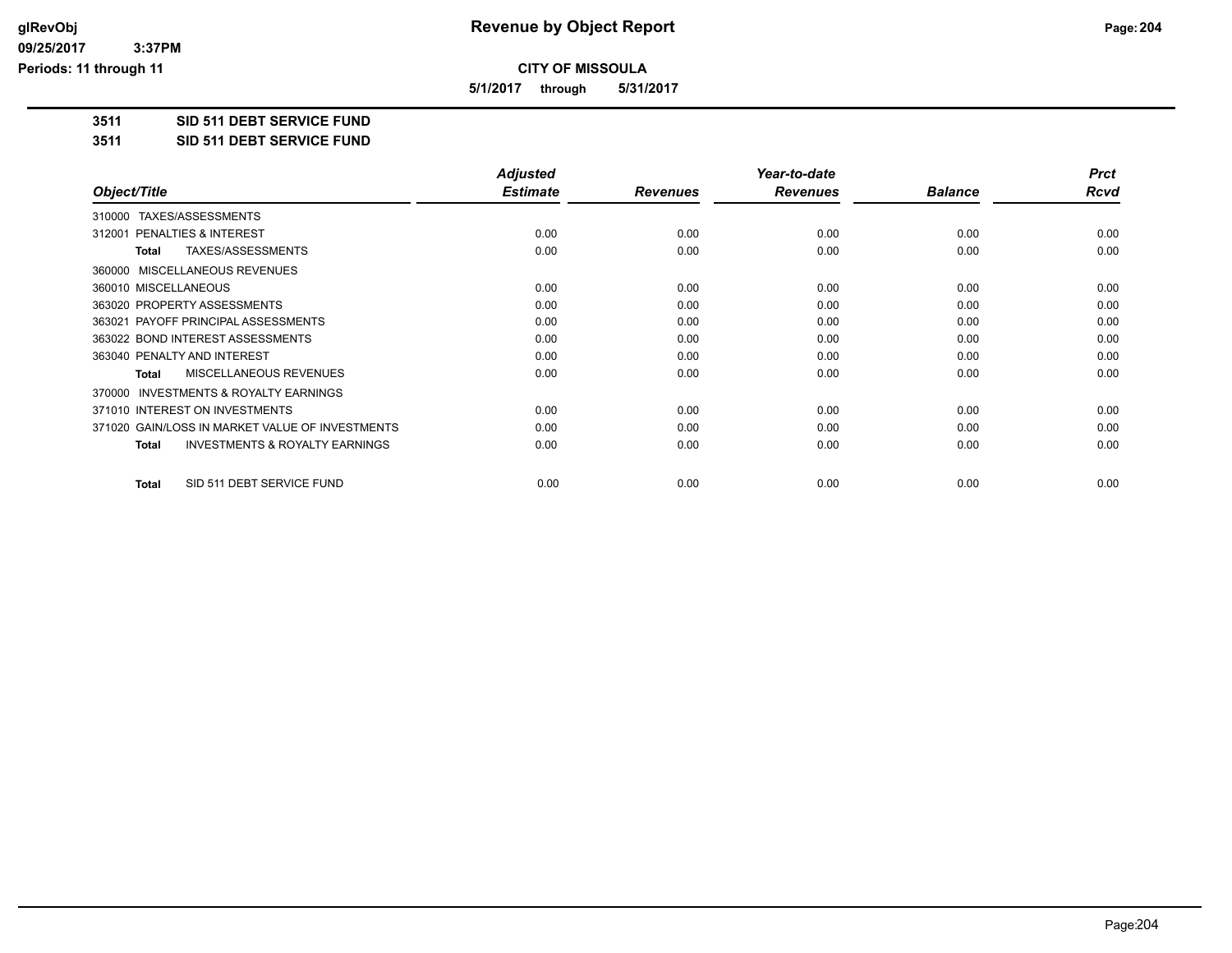**5/1/2017 through 5/31/2017**

# **3511 SID 511 DEBT SERVICE FUND**

|                                                           | <b>Adjusted</b> |                 | Year-to-date    |                | <b>Prct</b> |
|-----------------------------------------------------------|-----------------|-----------------|-----------------|----------------|-------------|
| Object/Title                                              | <b>Estimate</b> | <b>Revenues</b> | <b>Revenues</b> | <b>Balance</b> | <b>Rcvd</b> |
| TAXES/ASSESSMENTS<br>310000                               |                 |                 |                 |                |             |
| 312001 PENALTIES & INTEREST                               | 0.00            | 0.00            | 0.00            | 0.00           | 0.00        |
| TAXES/ASSESSMENTS<br><b>Total</b>                         | 0.00            | 0.00            | 0.00            | 0.00           | 0.00        |
| 360000 MISCELLANEOUS REVENUES                             |                 |                 |                 |                |             |
| 360010 MISCELLANEOUS                                      | 0.00            | 0.00            | 0.00            | 0.00           | 0.00        |
| 363020 PROPERTY ASSESSMENTS                               | 0.00            | 0.00            | 0.00            | 0.00           | 0.00        |
| 363021 PAYOFF PRINCIPAL ASSESSMENTS                       | 0.00            | 0.00            | 0.00            | 0.00           | 0.00        |
| 363022 BOND INTEREST ASSESSMENTS                          | 0.00            | 0.00            | 0.00            | 0.00           | 0.00        |
| 363040 PENALTY AND INTEREST                               | 0.00            | 0.00            | 0.00            | 0.00           | 0.00        |
| <b>MISCELLANEOUS REVENUES</b><br><b>Total</b>             | 0.00            | 0.00            | 0.00            | 0.00           | 0.00        |
| 370000 INVESTMENTS & ROYALTY EARNINGS                     |                 |                 |                 |                |             |
| 371010 INTEREST ON INVESTMENTS                            | 0.00            | 0.00            | 0.00            | 0.00           | 0.00        |
| 371020 GAIN/LOSS IN MARKET VALUE OF INVESTMENT            | 0.00            | 0.00            | 0.00            | 0.00           | 0.00        |
| <b>INVESTMENTS &amp; ROYALTY EARNINGS</b><br><b>Total</b> | 0.00            | 0.00            | 0.00            | 0.00           | 0.00        |
| SID 511 DEBT SERVICE FUND<br><b>Total</b>                 | 0.00            | 0.00            | 0.00            | 0.00           | 0.00        |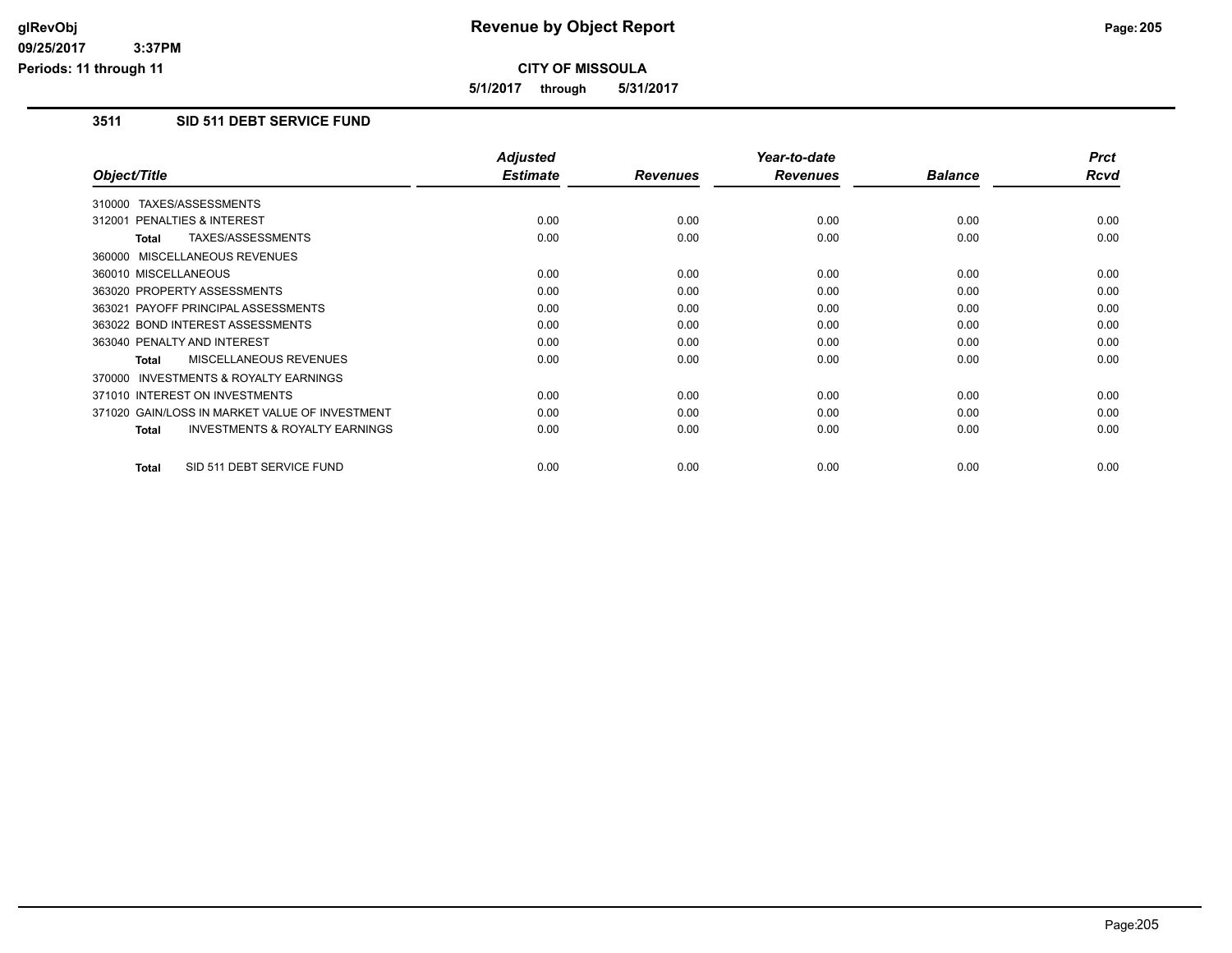**5/1/2017 through 5/31/2017**

**3512 SID 512 DEBT SERVICE FUND**

**3512 SID 512 DEBT SERVICE FUND**

|                                                           | <b>Adjusted</b> |                 | Year-to-date    |                | <b>Prct</b> |
|-----------------------------------------------------------|-----------------|-----------------|-----------------|----------------|-------------|
| Object/Title                                              | <b>Estimate</b> | <b>Revenues</b> | <b>Revenues</b> | <b>Balance</b> | <b>Rcvd</b> |
| TAXES/ASSESSMENTS<br>310000                               |                 |                 |                 |                |             |
| PENALTIES & INTEREST<br>312001                            | 0.00            | 0.00            | 0.00            | 0.00           | 0.00        |
| TAXES/ASSESSMENTS<br>Total                                | 0.00            | 0.00            | 0.00            | 0.00           | 0.00        |
| MISCELLANEOUS REVENUES<br>360000                          |                 |                 |                 |                |             |
| 360010 MISCELLANEOUS                                      | 0.00            | 0.00            | 0.00            | 0.00           | 0.00        |
| 363020 PROPERTY ASSESSMENTS                               | 21,937.00       | 744.58          | 47,057.52       | $-25,120.52$   | 214.51      |
| 363021 PAYOFF PRINCIPAL ASSESSMENTS                       | 0.00            | 0.00            | 345.00          | $-345.00$      | 0.00        |
| 363022 BOND INTEREST ASSESSMENTS                          | 0.00            | 0.00            | 0.00            | 0.00           | 0.00        |
| 363040 PENALTY AND INTEREST                               | 0.00            | 8.60            | 73.34           | $-73.34$       | 0.00        |
| <b>MISCELLANEOUS REVENUES</b><br><b>Total</b>             | 21,937.00       | 753.18          | 47,475.86       | $-25,538.86$   | 216.42      |
| <b>INVESTMENTS &amp; ROYALTY EARNINGS</b><br>370000       |                 |                 |                 |                |             |
| 371010 INTEREST ON INVESTMENTS                            | 0.00            | 0.00            | 0.00            | 0.00           | 0.00        |
| 371020 GAIN/LOSS IN MARKET VALUE OF INVESTMENTS           | 0.00            | 0.00            | 0.00            | 0.00           | 0.00        |
| 371500 INTEREST ON INTERFUND LOAN                         | 0.00            | 0.00            | 0.00            | 0.00           | 0.00        |
| <b>INVESTMENTS &amp; ROYALTY EARNINGS</b><br><b>Total</b> | 0.00            | 0.00            | 0.00            | 0.00           | 0.00        |
| SID 512 DEBT SERVICE FUND<br><b>Total</b>                 | 21,937.00       | 753.18          | 47,475.86       | $-25,538.86$   | 216.42      |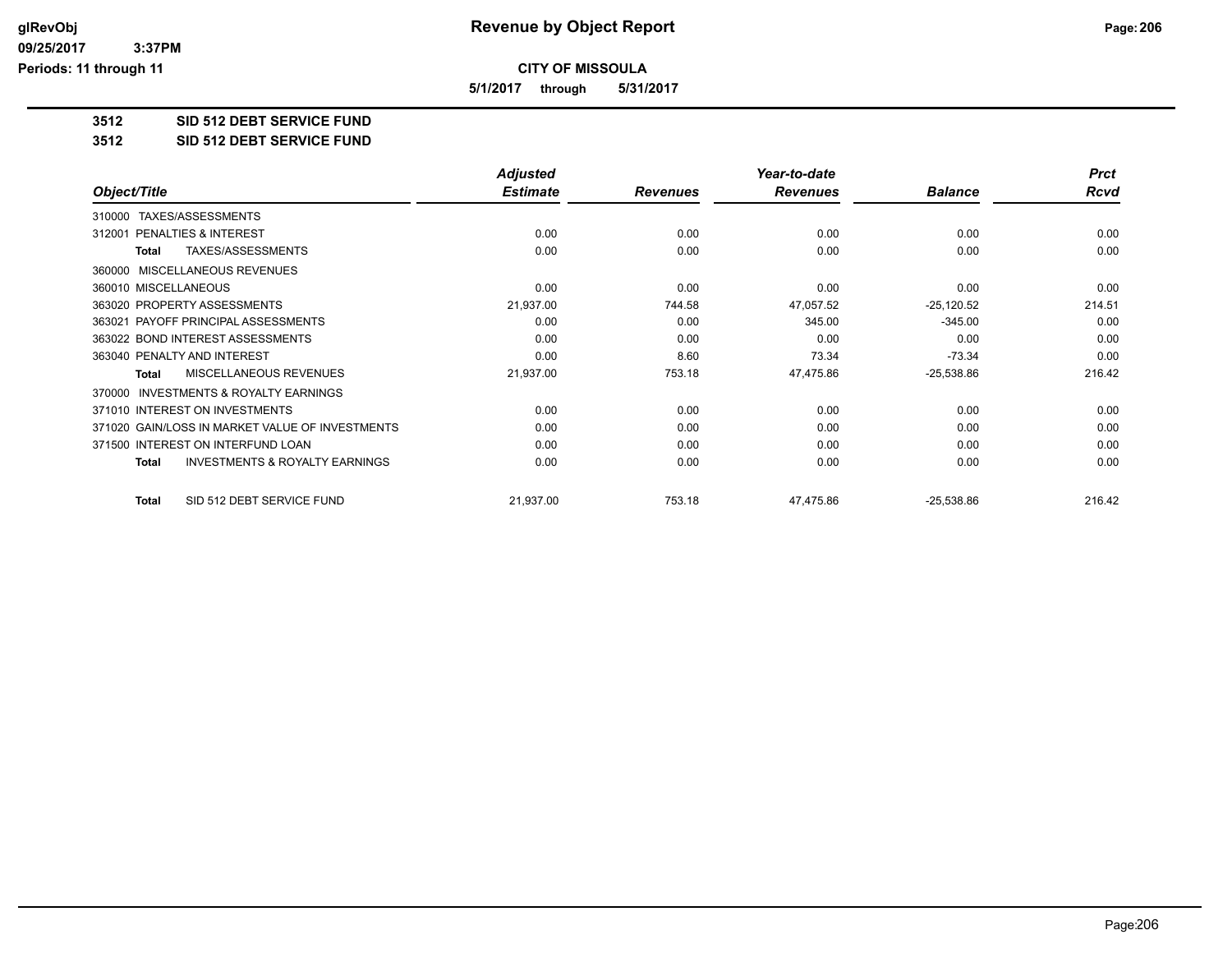**5/1/2017 through 5/31/2017**

# **3512 SID 512 DEBT SERVICE FUND**

|                                                           | <b>Adjusted</b> |                 | Year-to-date    |                | <b>Prct</b> |
|-----------------------------------------------------------|-----------------|-----------------|-----------------|----------------|-------------|
| Object/Title                                              | <b>Estimate</b> | <b>Revenues</b> | <b>Revenues</b> | <b>Balance</b> | <b>Rcvd</b> |
| TAXES/ASSESSMENTS<br>310000                               |                 |                 |                 |                |             |
| PENALTIES & INTEREST<br>312001                            | 0.00            | 0.00            | 0.00            | 0.00           | 0.00        |
| TAXES/ASSESSMENTS<br><b>Total</b>                         | 0.00            | 0.00            | 0.00            | 0.00           | 0.00        |
| 360000 MISCELLANEOUS REVENUES                             |                 |                 |                 |                |             |
| 360010 MISCELLANEOUS                                      | 0.00            | 0.00            | 0.00            | 0.00           | 0.00        |
| 363020 PROPERTY ASSESSMENTS                               | 21,937.00       | 744.58          | 47,057.52       | $-25,120.52$   | 214.51      |
| 363021 PAYOFF PRINCIPAL ASSESSMENTS                       | 0.00            | 0.00            | 345.00          | $-345.00$      | 0.00        |
| 363022 BOND INTEREST ASSESSMENTS                          | 0.00            | 0.00            | 0.00            | 0.00           | 0.00        |
| 363040 PENALTY AND INTEREST                               | 0.00            | 8.60            | 73.34           | $-73.34$       | 0.00        |
| <b>MISCELLANEOUS REVENUES</b><br><b>Total</b>             | 21,937.00       | 753.18          | 47,475.86       | $-25,538.86$   | 216.42      |
| <b>INVESTMENTS &amp; ROYALTY EARNINGS</b><br>370000       |                 |                 |                 |                |             |
| 371010 INTEREST ON INVESTMENTS                            | 0.00            | 0.00            | 0.00            | 0.00           | 0.00        |
| 371020 GAIN/LOSS IN MARKET VALUE OF INVESTMENT            | 0.00            | 0.00            | 0.00            | 0.00           | 0.00        |
| 371500 INTEREST ON INTERFUND LOAN                         | 0.00            | 0.00            | 0.00            | 0.00           | 0.00        |
| <b>INVESTMENTS &amp; ROYALTY EARNINGS</b><br><b>Total</b> | 0.00            | 0.00            | 0.00            | 0.00           | 0.00        |
| SID 512 DEBT SERVICE FUND<br><b>Total</b>                 | 21,937.00       | 753.18          | 47,475.86       | $-25,538.86$   | 216.42      |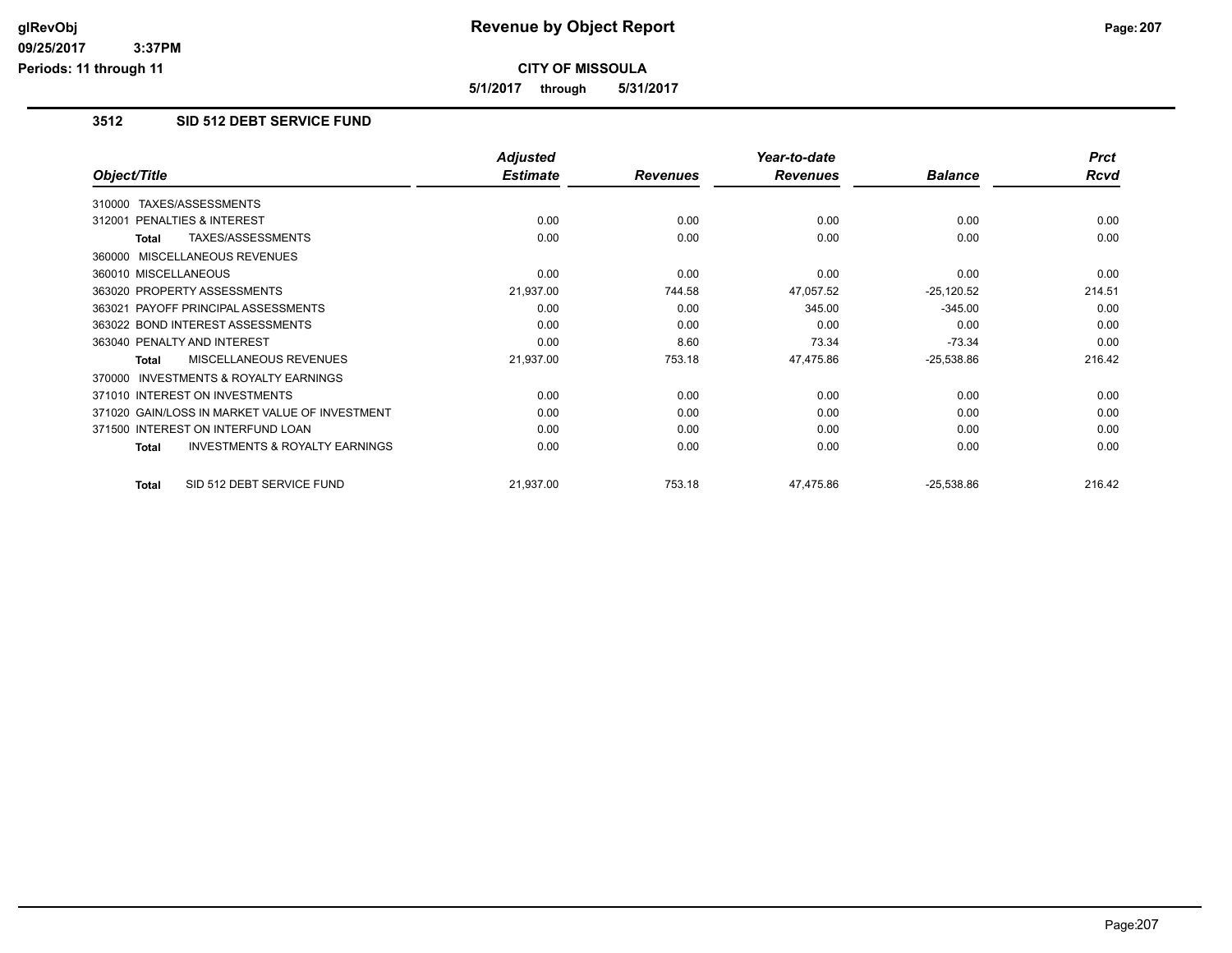**5/1/2017 through 5/31/2017**

**3513 SID 513 DEBT SERVICE FUND**

**3513 SID 513 DEBT SERVICE FUND**

|                                                           | <b>Adjusted</b> |                 | Year-to-date    |                | <b>Prct</b> |
|-----------------------------------------------------------|-----------------|-----------------|-----------------|----------------|-------------|
| Object/Title                                              | <b>Estimate</b> | <b>Revenues</b> | <b>Revenues</b> | <b>Balance</b> | <b>Rcvd</b> |
| TAXES/ASSESSMENTS<br>310000                               |                 |                 |                 |                |             |
| PENALTIES & INTEREST<br>312001                            | 0.00            | 0.00            | 0.00            | 0.00           | 0.00        |
| <b>TAXES/ASSESSMENTS</b><br><b>Total</b>                  | 0.00            | 0.00            | 0.00            | 0.00           | 0.00        |
| <b>MISCELLANEOUS REVENUES</b><br>360000                   |                 |                 |                 |                |             |
| 360010 MISCELLANEOUS                                      | 0.00            | 0.00            | 0.00            | 0.00           | 0.00        |
| 363020 PROPERTY ASSESSMENTS                               | 0.00            | 0.00            | 0.00            | 0.00           | 0.00        |
| 363021 PAYOFF PRINCIPAL ASSESSMENTS                       | 0.00            | 0.00            | 0.00            | 0.00           | 0.00        |
| 363022 BOND INTEREST ASSESSMENTS                          | 0.00            | 0.00            | 0.00            | 0.00           | 0.00        |
| 363040 PENALTY AND INTEREST                               | 0.00            | 0.00            | 0.00            | 0.00           | 0.00        |
| <b>MISCELLANEOUS REVENUES</b><br><b>Total</b>             | 0.00            | 0.00            | 0.00            | 0.00           | 0.00        |
| <b>INVESTMENTS &amp; ROYALTY EARNINGS</b><br>370000       |                 |                 |                 |                |             |
| 371010 INTEREST ON INVESTMENTS                            | 0.00            | 0.00            | 0.00            | 0.00           | 0.00        |
| 371020 GAIN/LOSS IN MARKET VALUE OF INVESTMENTS           | 0.00            | 0.00            | 0.00            | 0.00           | 0.00        |
| <b>INVESTMENTS &amp; ROYALTY EARNINGS</b><br><b>Total</b> | 0.00            | 0.00            | 0.00            | 0.00           | 0.00        |
| OTHER FINANCING SOURCES<br>380000                         |                 |                 |                 |                |             |
| 381009 TRANSFERS IN                                       | 0.00            | 0.00            | 0.00            | 0.00           | 0.00        |
| OTHER FINANCING SOURCES<br><b>Total</b>                   | 0.00            | 0.00            | 0.00            | 0.00           | 0.00        |
| SID 513 DEBT SERVICE FUND<br><b>Total</b>                 | 0.00            | 0.00            | 0.00            | 0.00           | 0.00        |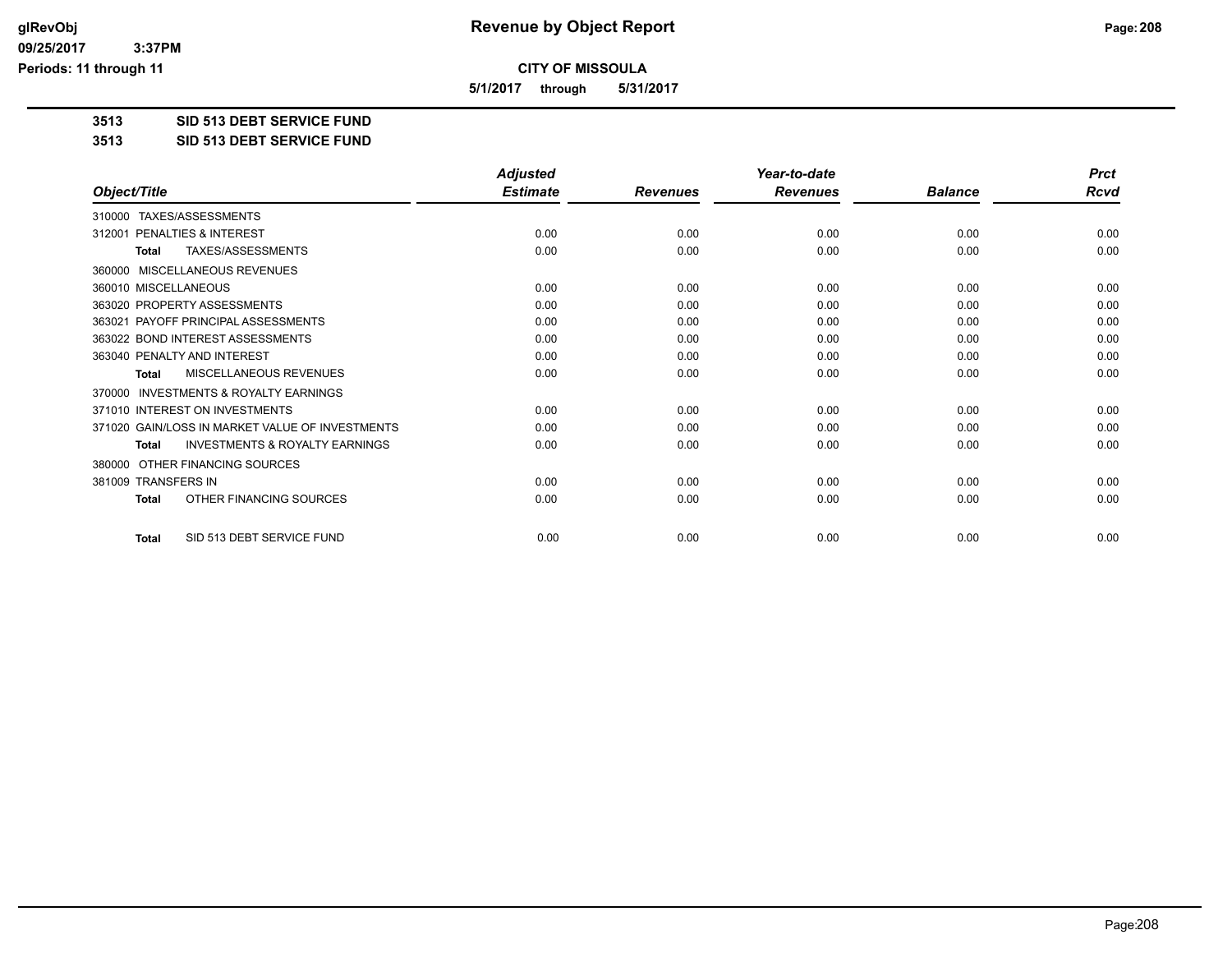**5/1/2017 through 5/31/2017**

# **3513 SID 513 DEBT SERVICE FUND**

|                                                           | <b>Adjusted</b> |                 | Year-to-date    |                | <b>Prct</b> |
|-----------------------------------------------------------|-----------------|-----------------|-----------------|----------------|-------------|
| Object/Title                                              | <b>Estimate</b> | <b>Revenues</b> | <b>Revenues</b> | <b>Balance</b> | <b>Rcvd</b> |
| 310000 TAXES/ASSESSMENTS                                  |                 |                 |                 |                |             |
| PENALTIES & INTEREST<br>312001                            | 0.00            | 0.00            | 0.00            | 0.00           | 0.00        |
| TAXES/ASSESSMENTS<br><b>Total</b>                         | 0.00            | 0.00            | 0.00            | 0.00           | 0.00        |
| 360000 MISCELLANEOUS REVENUES                             |                 |                 |                 |                |             |
| 360010 MISCELLANEOUS                                      | 0.00            | 0.00            | 0.00            | 0.00           | 0.00        |
| 363020 PROPERTY ASSESSMENTS                               | 0.00            | 0.00            | 0.00            | 0.00           | 0.00        |
| 363021 PAYOFF PRINCIPAL ASSESSMENTS                       | 0.00            | 0.00            | 0.00            | 0.00           | 0.00        |
| 363022 BOND INTEREST ASSESSMENTS                          | 0.00            | 0.00            | 0.00            | 0.00           | 0.00        |
| 363040 PENALTY AND INTEREST                               | 0.00            | 0.00            | 0.00            | 0.00           | 0.00        |
| <b>MISCELLANEOUS REVENUES</b><br><b>Total</b>             | 0.00            | 0.00            | 0.00            | 0.00           | 0.00        |
| 370000 INVESTMENTS & ROYALTY EARNINGS                     |                 |                 |                 |                |             |
| 371010 INTEREST ON INVESTMENTS                            | 0.00            | 0.00            | 0.00            | 0.00           | 0.00        |
| 371020 GAIN/LOSS IN MARKET VALUE OF INVESTMENT            | 0.00            | 0.00            | 0.00            | 0.00           | 0.00        |
| <b>INVESTMENTS &amp; ROYALTY EARNINGS</b><br><b>Total</b> | 0.00            | 0.00            | 0.00            | 0.00           | 0.00        |
| 380000 OTHER FINANCING SOURCES                            |                 |                 |                 |                |             |
| 381009 TRANSFERS IN                                       | 0.00            | 0.00            | 0.00            | 0.00           | 0.00        |
| OTHER FINANCING SOURCES<br>Total                          | 0.00            | 0.00            | 0.00            | 0.00           | 0.00        |
| SID 513 DEBT SERVICE FUND<br><b>Total</b>                 | 0.00            | 0.00            | 0.00            | 0.00           | 0.00        |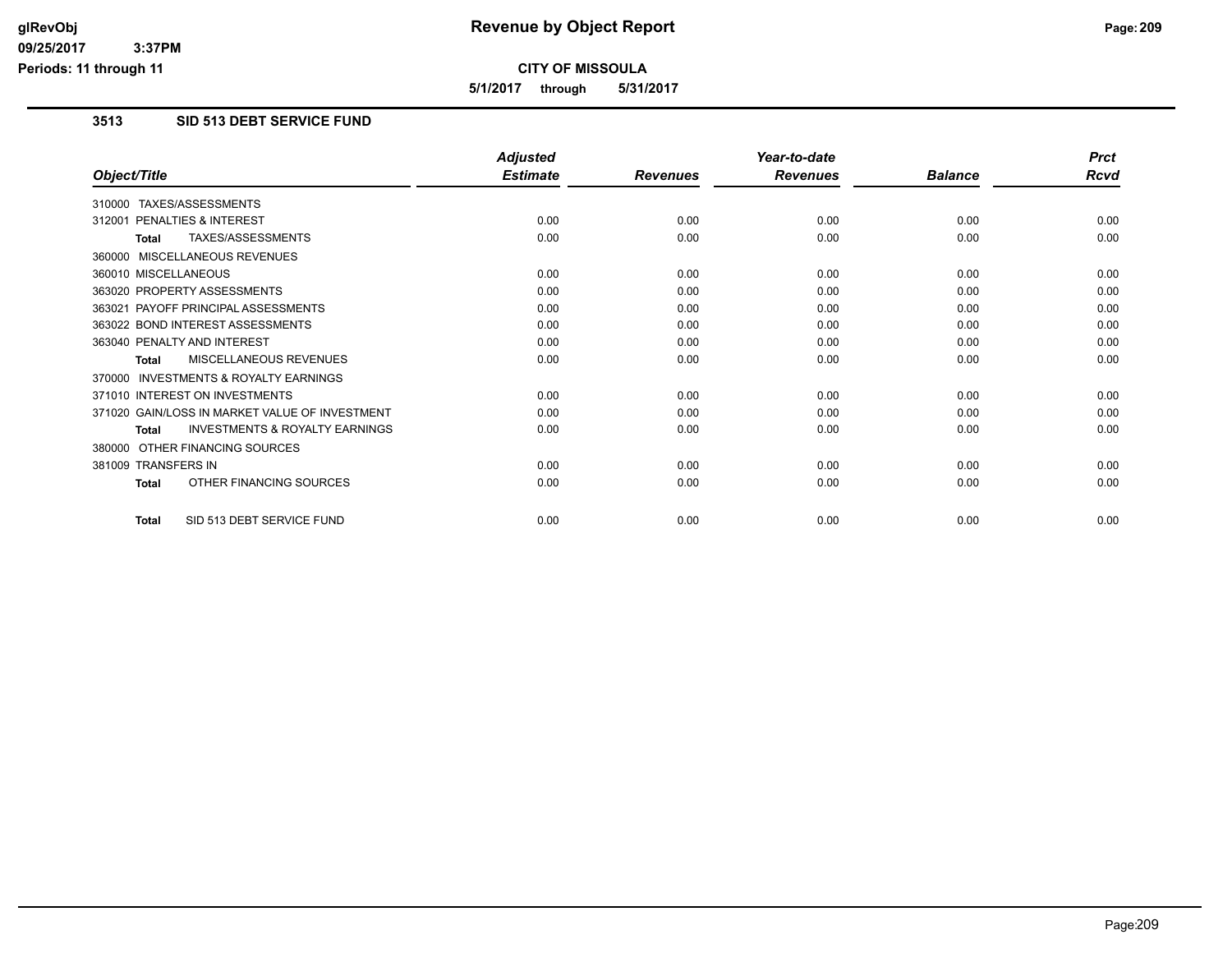**5/1/2017 through 5/31/2017**

**3514 SID 514 DEBT SERVICE FUND**

**3514 SID 514 DEBT SERVICE FUND**

|                                                           | <b>Adjusted</b> |                 | Year-to-date    |                | <b>Prct</b> |
|-----------------------------------------------------------|-----------------|-----------------|-----------------|----------------|-------------|
| Object/Title                                              | <b>Estimate</b> | <b>Revenues</b> | <b>Revenues</b> | <b>Balance</b> | <b>Rcvd</b> |
| TAXES/ASSESSMENTS<br>310000                               |                 |                 |                 |                |             |
| PENALTIES & INTEREST<br>312001                            | 0.00            | 0.00            | 0.00            | 0.00           | 0.00        |
| TAXES/ASSESSMENTS<br>Total                                | 0.00            | 0.00            | 0.00            | 0.00           | 0.00        |
| MISCELLANEOUS REVENUES<br>360000                          |                 |                 |                 |                |             |
| 360010 MISCELLANEOUS                                      | 0.00            | 0.00            | 0.00            | 0.00           | 0.00        |
| 363020 PROPERTY ASSESSMENTS                               | 0.00            | 0.00            | 0.00            | 0.00           | 0.00        |
| 363021 PAYOFF PRINCIPAL ASSESSMENTS                       | 0.00            | 0.00            | 0.00            | 0.00           | 0.00        |
| 363022 BOND INTEREST ASSESSMENTS                          | 0.00            | 0.00            | 0.00            | 0.00           | 0.00        |
| 363040 PENALTY AND INTEREST                               | 0.00            | 0.00            | 0.00            | 0.00           | 0.00        |
| MISCELLANEOUS REVENUES<br><b>Total</b>                    | 0.00            | 0.00            | 0.00            | 0.00           | 0.00        |
| INVESTMENTS & ROYALTY EARNINGS<br>370000                  |                 |                 |                 |                |             |
| 371010 INTEREST ON INVESTMENTS                            | 0.00            | 0.00            | 0.00            | 0.00           | 0.00        |
| 371020 GAIN/LOSS IN MARKET VALUE OF INVESTMENTS           | 0.00            | 0.00            | 0.00            | 0.00           | 0.00        |
| <b>INVESTMENTS &amp; ROYALTY EARNINGS</b><br><b>Total</b> | 0.00            | 0.00            | 0.00            | 0.00           | 0.00        |
| OTHER FINANCING SOURCES<br>380000                         |                 |                 |                 |                |             |
| 383042 TRANSFERS FROM OTHER FUNDS                         | 0.00            | 0.00            | 0.00            | 0.00           | 0.00        |
| OTHER FINANCING SOURCES<br><b>Total</b>                   | 0.00            | 0.00            | 0.00            | 0.00           | 0.00        |
| SID 514 DEBT SERVICE FUND<br><b>Total</b>                 | 0.00            | 0.00            | 0.00            | 0.00           | 0.00        |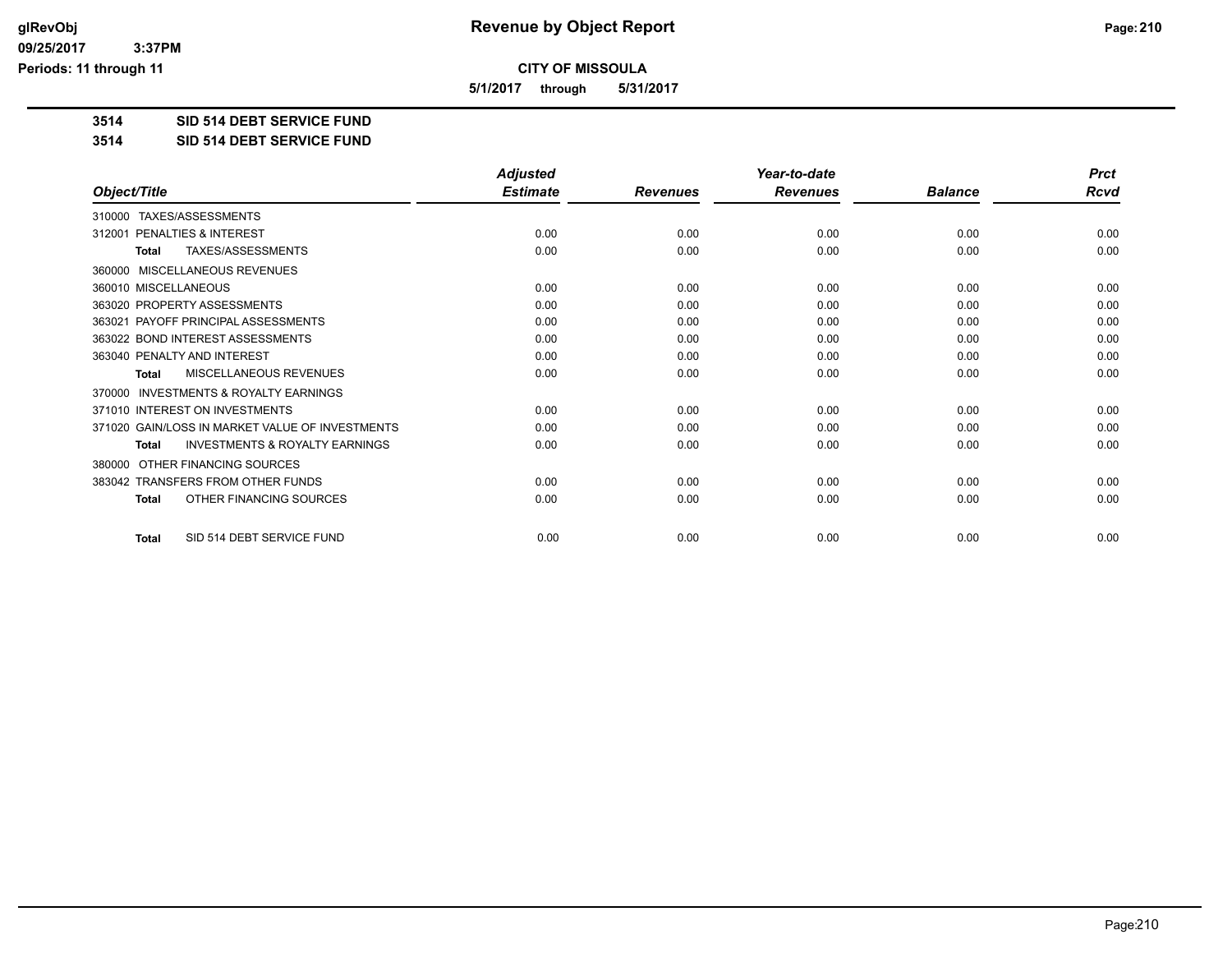**CITY OF MISSOULA**

**5/1/2017 through 5/31/2017**

# **3514 SID 514 DEBT SERVICE FUND**

|                                                           | <b>Adjusted</b> |                 | Year-to-date    |                | <b>Prct</b> |
|-----------------------------------------------------------|-----------------|-----------------|-----------------|----------------|-------------|
| Object/Title                                              | <b>Estimate</b> | <b>Revenues</b> | <b>Revenues</b> | <b>Balance</b> | <b>Rcvd</b> |
| 310000 TAXES/ASSESSMENTS                                  |                 |                 |                 |                |             |
| PENALTIES & INTEREST<br>312001                            | 0.00            | 0.00            | 0.00            | 0.00           | 0.00        |
| TAXES/ASSESSMENTS<br><b>Total</b>                         | 0.00            | 0.00            | 0.00            | 0.00           | 0.00        |
| 360000 MISCELLANEOUS REVENUES                             |                 |                 |                 |                |             |
| 360010 MISCELLANEOUS                                      | 0.00            | 0.00            | 0.00            | 0.00           | 0.00        |
| 363020 PROPERTY ASSESSMENTS                               | 0.00            | 0.00            | 0.00            | 0.00           | 0.00        |
| 363021 PAYOFF PRINCIPAL ASSESSMENTS                       | 0.00            | 0.00            | 0.00            | 0.00           | 0.00        |
| 363022 BOND INTEREST ASSESSMENTS                          | 0.00            | 0.00            | 0.00            | 0.00           | 0.00        |
| 363040 PENALTY AND INTEREST                               | 0.00            | 0.00            | 0.00            | 0.00           | 0.00        |
| <b>MISCELLANEOUS REVENUES</b><br><b>Total</b>             | 0.00            | 0.00            | 0.00            | 0.00           | 0.00        |
| 370000 INVESTMENTS & ROYALTY EARNINGS                     |                 |                 |                 |                |             |
| 371010 INTEREST ON INVESTMENTS                            | 0.00            | 0.00            | 0.00            | 0.00           | 0.00        |
| 371020 GAIN/LOSS IN MARKET VALUE OF INVESTMENT            | 0.00            | 0.00            | 0.00            | 0.00           | 0.00        |
| <b>INVESTMENTS &amp; ROYALTY EARNINGS</b><br><b>Total</b> | 0.00            | 0.00            | 0.00            | 0.00           | 0.00        |
| 380000 OTHER FINANCING SOURCES                            |                 |                 |                 |                |             |
| 383042 TRANSFERS FROM OTHER FUNDS                         | 0.00            | 0.00            | 0.00            | 0.00           | 0.00        |
| OTHER FINANCING SOURCES<br><b>Total</b>                   | 0.00            | 0.00            | 0.00            | 0.00           | 0.00        |
| SID 514 DEBT SERVICE FUND<br><b>Total</b>                 | 0.00            | 0.00            | 0.00            | 0.00           | 0.00        |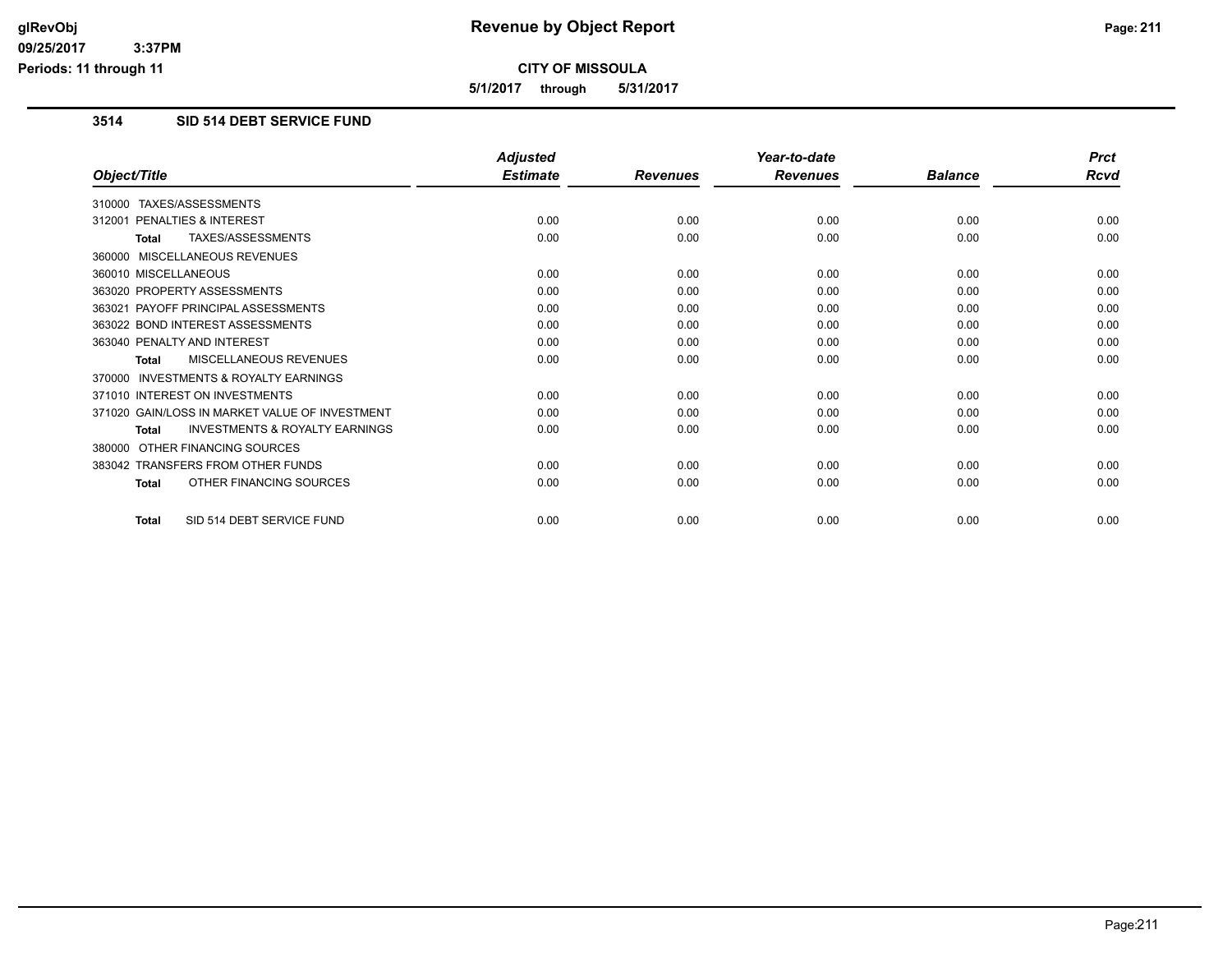**5/1/2017 through 5/31/2017**

**3515 SID 515 DEBT SERVICE FUND**

**3515 SID 515 DEBT SERVICE FUND**

|                                                           | <b>Adjusted</b> |                 | Year-to-date    |                | <b>Prct</b> |
|-----------------------------------------------------------|-----------------|-----------------|-----------------|----------------|-------------|
| Object/Title                                              | <b>Estimate</b> | <b>Revenues</b> | <b>Revenues</b> | <b>Balance</b> | <b>Rcvd</b> |
| TAXES/ASSESSMENTS<br>310000                               |                 |                 |                 |                |             |
| PENALTIES & INTEREST<br>312001                            | 0.00            | 0.00            | 0.00            | 0.00           | 0.00        |
| TAXES/ASSESSMENTS<br>Total                                | 0.00            | 0.00            | 0.00            | 0.00           | 0.00        |
| <b>MISCELLANEOUS REVENUES</b><br>360000                   |                 |                 |                 |                |             |
| 363020 PROPERTY ASSESSMENTS                               | 0.00            | 0.00            | 0.00            | 0.00           | 0.00        |
| 363021 PAYOFF PRINCIPAL ASSESSMENTS                       | 0.00            | 0.00            | 0.00            | 0.00           | 0.00        |
| 363022 BOND INTEREST ASSESSMENTS                          | 0.00            | 0.00            | 0.00            | 0.00           | 0.00        |
| 363040 PENALTY AND INTEREST                               | 0.00            | 0.00            | 0.00            | 0.00           | 0.00        |
| <b>MISCELLANEOUS REVENUES</b><br><b>Total</b>             | 0.00            | 0.00            | 0.00            | 0.00           | 0.00        |
| <b>INVESTMENTS &amp; ROYALTY EARNINGS</b><br>370000       |                 |                 |                 |                |             |
| 371010 INTEREST ON INVESTMENTS                            | 0.00            | 0.00            | 0.00            | 0.00           | 0.00        |
| 371020 GAIN/LOSS IN MARKET VALUE OF INVESTMENTS           | 0.00            | 0.00            | 0.00            | 0.00           | 0.00        |
| <b>INVESTMENTS &amp; ROYALTY EARNINGS</b><br><b>Total</b> | 0.00            | 0.00            | 0.00            | 0.00           | 0.00        |
| OTHER FINANCING SOURCES<br>380000                         |                 |                 |                 |                |             |
| 383042 TRANSFERS FROM OTHER FUNDS                         | 0.00            | 0.00            | 0.00            | 0.00           | 0.00        |
| OTHER FINANCING SOURCES<br><b>Total</b>                   | 0.00            | 0.00            | 0.00            | 0.00           | 0.00        |
|                                                           |                 |                 |                 |                |             |
| SID 515 DEBT SERVICE FUND<br><b>Total</b>                 | 0.00            | 0.00            | 0.00            | 0.00           | 0.00        |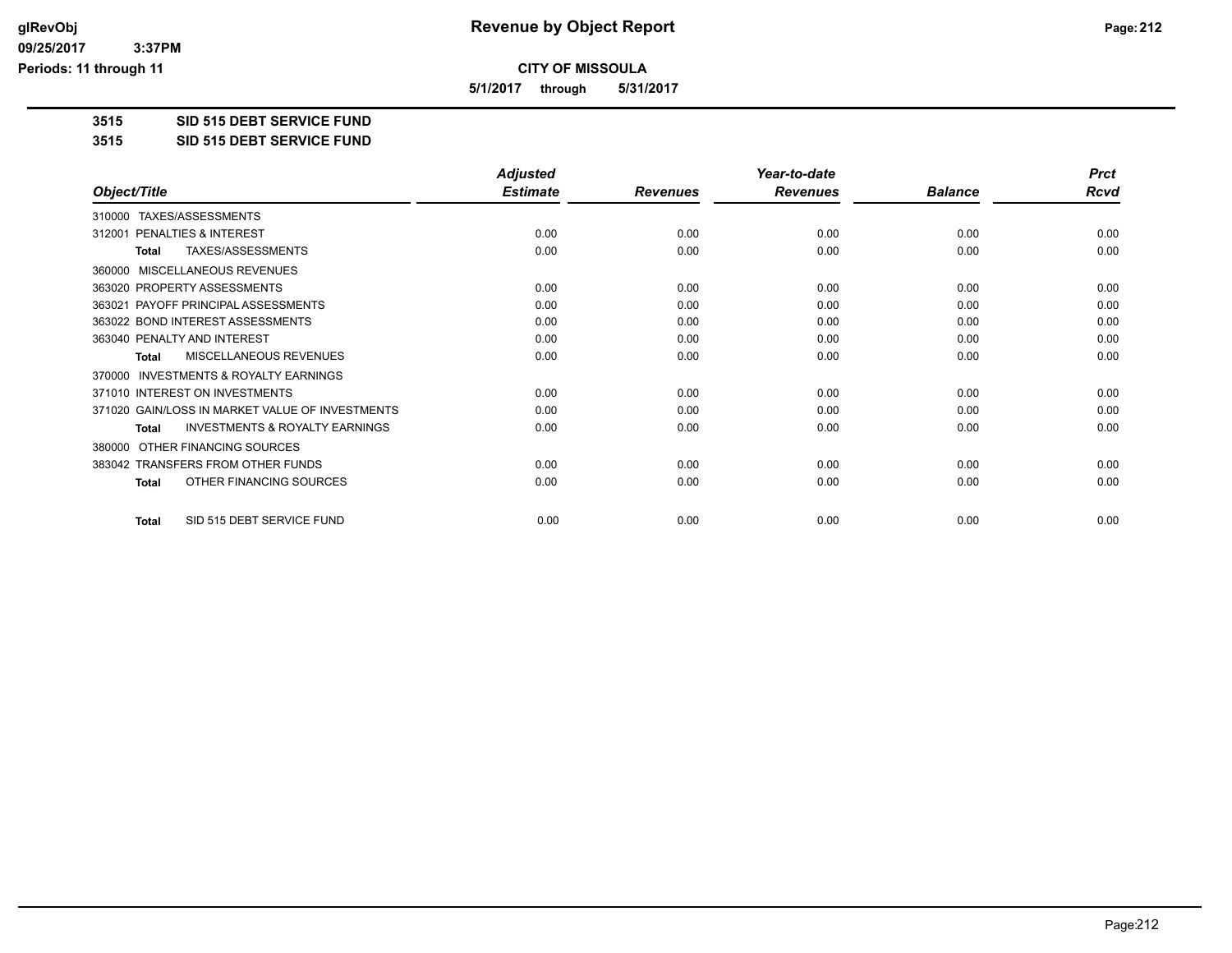**5/1/2017 through 5/31/2017**

# **3515 SID 515 DEBT SERVICE FUND**

|                                                           | <b>Adjusted</b> |                 | Year-to-date    |                | <b>Prct</b> |
|-----------------------------------------------------------|-----------------|-----------------|-----------------|----------------|-------------|
| Object/Title                                              | <b>Estimate</b> | <b>Revenues</b> | <b>Revenues</b> | <b>Balance</b> | <b>Rcvd</b> |
| TAXES/ASSESSMENTS<br>310000                               |                 |                 |                 |                |             |
| 312001 PENALTIES & INTEREST                               | 0.00            | 0.00            | 0.00            | 0.00           | 0.00        |
| TAXES/ASSESSMENTS<br><b>Total</b>                         | 0.00            | 0.00            | 0.00            | 0.00           | 0.00        |
| <b>MISCELLANEOUS REVENUES</b><br>360000                   |                 |                 |                 |                |             |
| 363020 PROPERTY ASSESSMENTS                               | 0.00            | 0.00            | 0.00            | 0.00           | 0.00        |
| 363021 PAYOFF PRINCIPAL ASSESSMENTS                       | 0.00            | 0.00            | 0.00            | 0.00           | 0.00        |
| 363022 BOND INTEREST ASSESSMENTS                          | 0.00            | 0.00            | 0.00            | 0.00           | 0.00        |
| 363040 PENALTY AND INTEREST                               | 0.00            | 0.00            | 0.00            | 0.00           | 0.00        |
| MISCELLANEOUS REVENUES<br><b>Total</b>                    | 0.00            | 0.00            | 0.00            | 0.00           | 0.00        |
| <b>INVESTMENTS &amp; ROYALTY EARNINGS</b><br>370000       |                 |                 |                 |                |             |
| 371010 INTEREST ON INVESTMENTS                            | 0.00            | 0.00            | 0.00            | 0.00           | 0.00        |
| 371020 GAIN/LOSS IN MARKET VALUE OF INVESTMENT            | 0.00            | 0.00            | 0.00            | 0.00           | 0.00        |
| <b>INVESTMENTS &amp; ROYALTY EARNINGS</b><br><b>Total</b> | 0.00            | 0.00            | 0.00            | 0.00           | 0.00        |
| OTHER FINANCING SOURCES<br>380000                         |                 |                 |                 |                |             |
| 383042 TRANSFERS FROM OTHER FUNDS                         | 0.00            | 0.00            | 0.00            | 0.00           | 0.00        |
| OTHER FINANCING SOURCES<br><b>Total</b>                   | 0.00            | 0.00            | 0.00            | 0.00           | 0.00        |
| SID 515 DEBT SERVICE FUND<br><b>Total</b>                 | 0.00            | 0.00            | 0.00            | 0.00           | 0.00        |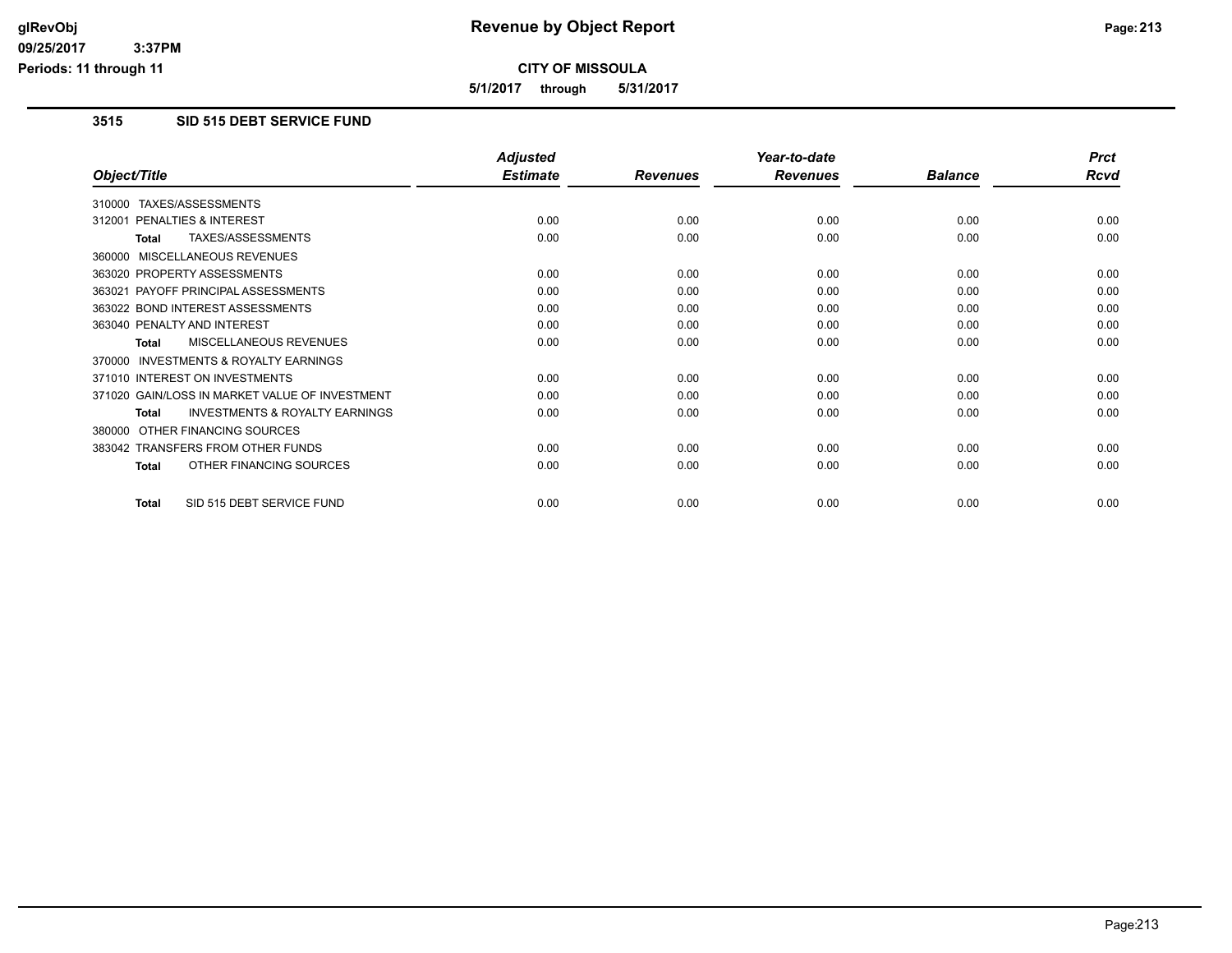**CITY OF MISSOULA**

**5/1/2017 through 5/31/2017**

**3517 SID 517 DEBT SERVICE FUND**

 **3:37PM**

**3517 SID 517 DEBT SERVICE FUND**

|                                                           | <b>Adjusted</b> |                 | Year-to-date    |                | <b>Prct</b> |
|-----------------------------------------------------------|-----------------|-----------------|-----------------|----------------|-------------|
| Object/Title                                              | <b>Estimate</b> | <b>Revenues</b> | <b>Revenues</b> | <b>Balance</b> | Rcvd        |
| TAXES/ASSESSMENTS<br>310000                               |                 |                 |                 |                |             |
| <b>PENALTIES &amp; INTEREST</b><br>312001                 | 0.00            | 0.00            | 0.00            | 0.00           | 0.00        |
| TAXES/ASSESSMENTS<br><b>Total</b>                         | 0.00            | 0.00            | 0.00            | 0.00           | 0.00        |
| 360000 MISCELLANEOUS REVENUES                             |                 |                 |                 |                |             |
| 360010 MISCELLANEOUS                                      | 0.00            | 0.00            | 0.00            | 0.00           | 0.00        |
| 363020 PROPERTY ASSESSMENTS                               | 0.00            | 0.00            | 0.00            | 0.00           | 0.00        |
| 363021 PAYOFF PRINCIPAL ASSESSMENTS                       | 0.00            | 0.00            | 0.00            | 0.00           | 0.00        |
| 363022 BOND INTEREST ASSESSMENTS                          | 0.00            | 0.00            | 0.00            | 0.00           | 0.00        |
| 363040 PENALTY AND INTEREST                               | 0.00            | 0.00            | 0.00            | 0.00           | 0.00        |
| MISCELLANEOUS REVENUES<br><b>Total</b>                    | 0.00            | 0.00            | 0.00            | 0.00           | 0.00        |
| <b>INVESTMENTS &amp; ROYALTY EARNINGS</b><br>370000       |                 |                 |                 |                |             |
| 371010 INTEREST ON INVESTMENTS                            | 0.00            | 0.00            | 0.00            | 0.00           | 0.00        |
| 371020 GAIN/LOSS IN MARKET VALUE OF INVESTMENTS           | 0.00            | 0.00            | 0.00            | 0.00           | 0.00        |
| <b>INVESTMENTS &amp; ROYALTY EARNINGS</b><br><b>Total</b> | 0.00            | 0.00            | 0.00            | 0.00           | 0.00        |
| OTHER FINANCING SOURCES<br>380000                         |                 |                 |                 |                |             |
| 381009 TRANSFERS IN                                       | 0.00            | 0.00            | 0.00            | 0.00           | 0.00        |
| OTHER FINANCING SOURCES<br><b>Total</b>                   | 0.00            | 0.00            | 0.00            | 0.00           | 0.00        |
| SID 517 DEBT SERVICE FUND<br><b>Total</b>                 | 0.00            | 0.00            | 0.00            | 0.00           | 0.00        |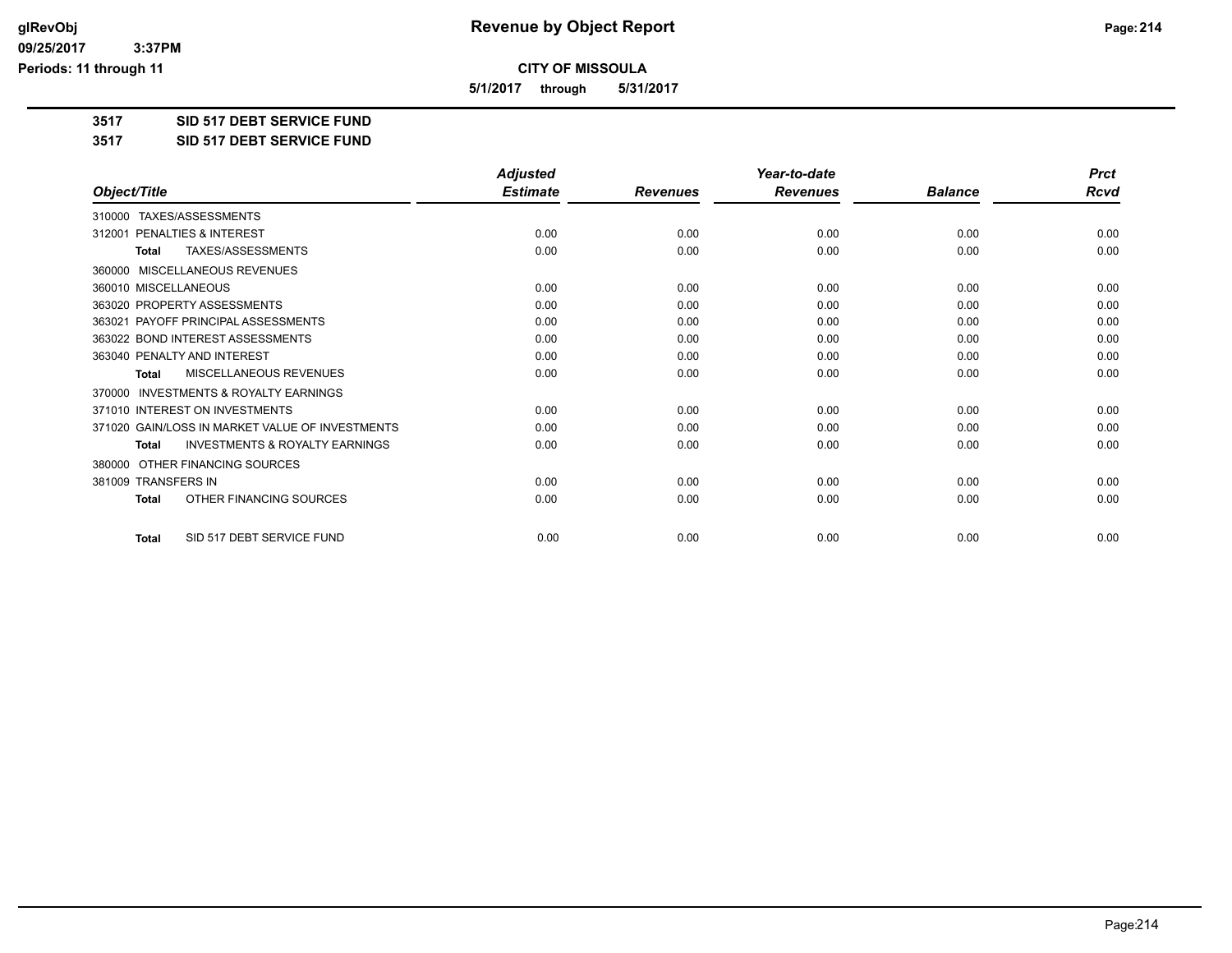**CITY OF MISSOULA**

**5/1/2017 through 5/31/2017**

# **3517 SID 517 DEBT SERVICE FUND**

|                                                           | <b>Adjusted</b> |                 | Year-to-date    |                | <b>Prct</b> |
|-----------------------------------------------------------|-----------------|-----------------|-----------------|----------------|-------------|
| Object/Title                                              | <b>Estimate</b> | <b>Revenues</b> | <b>Revenues</b> | <b>Balance</b> | <b>Rcvd</b> |
| 310000 TAXES/ASSESSMENTS                                  |                 |                 |                 |                |             |
| PENALTIES & INTEREST<br>312001                            | 0.00            | 0.00            | 0.00            | 0.00           | 0.00        |
| TAXES/ASSESSMENTS<br><b>Total</b>                         | 0.00            | 0.00            | 0.00            | 0.00           | 0.00        |
| 360000 MISCELLANEOUS REVENUES                             |                 |                 |                 |                |             |
| 360010 MISCELLANEOUS                                      | 0.00            | 0.00            | 0.00            | 0.00           | 0.00        |
| 363020 PROPERTY ASSESSMENTS                               | 0.00            | 0.00            | 0.00            | 0.00           | 0.00        |
| 363021 PAYOFF PRINCIPAL ASSESSMENTS                       | 0.00            | 0.00            | 0.00            | 0.00           | 0.00        |
| 363022 BOND INTEREST ASSESSMENTS                          | 0.00            | 0.00            | 0.00            | 0.00           | 0.00        |
| 363040 PENALTY AND INTEREST                               | 0.00            | 0.00            | 0.00            | 0.00           | 0.00        |
| MISCELLANEOUS REVENUES<br><b>Total</b>                    | 0.00            | 0.00            | 0.00            | 0.00           | 0.00        |
| 370000 INVESTMENTS & ROYALTY EARNINGS                     |                 |                 |                 |                |             |
| 371010 INTEREST ON INVESTMENTS                            | 0.00            | 0.00            | 0.00            | 0.00           | 0.00        |
| 371020 GAIN/LOSS IN MARKET VALUE OF INVESTMENT            | 0.00            | 0.00            | 0.00            | 0.00           | 0.00        |
| <b>INVESTMENTS &amp; ROYALTY EARNINGS</b><br><b>Total</b> | 0.00            | 0.00            | 0.00            | 0.00           | 0.00        |
| 380000 OTHER FINANCING SOURCES                            |                 |                 |                 |                |             |
| 381009 TRANSFERS IN                                       | 0.00            | 0.00            | 0.00            | 0.00           | 0.00        |
| OTHER FINANCING SOURCES<br><b>Total</b>                   | 0.00            | 0.00            | 0.00            | 0.00           | 0.00        |
| SID 517 DEBT SERVICE FUND<br><b>Total</b>                 | 0.00            | 0.00            | 0.00            | 0.00           | 0.00        |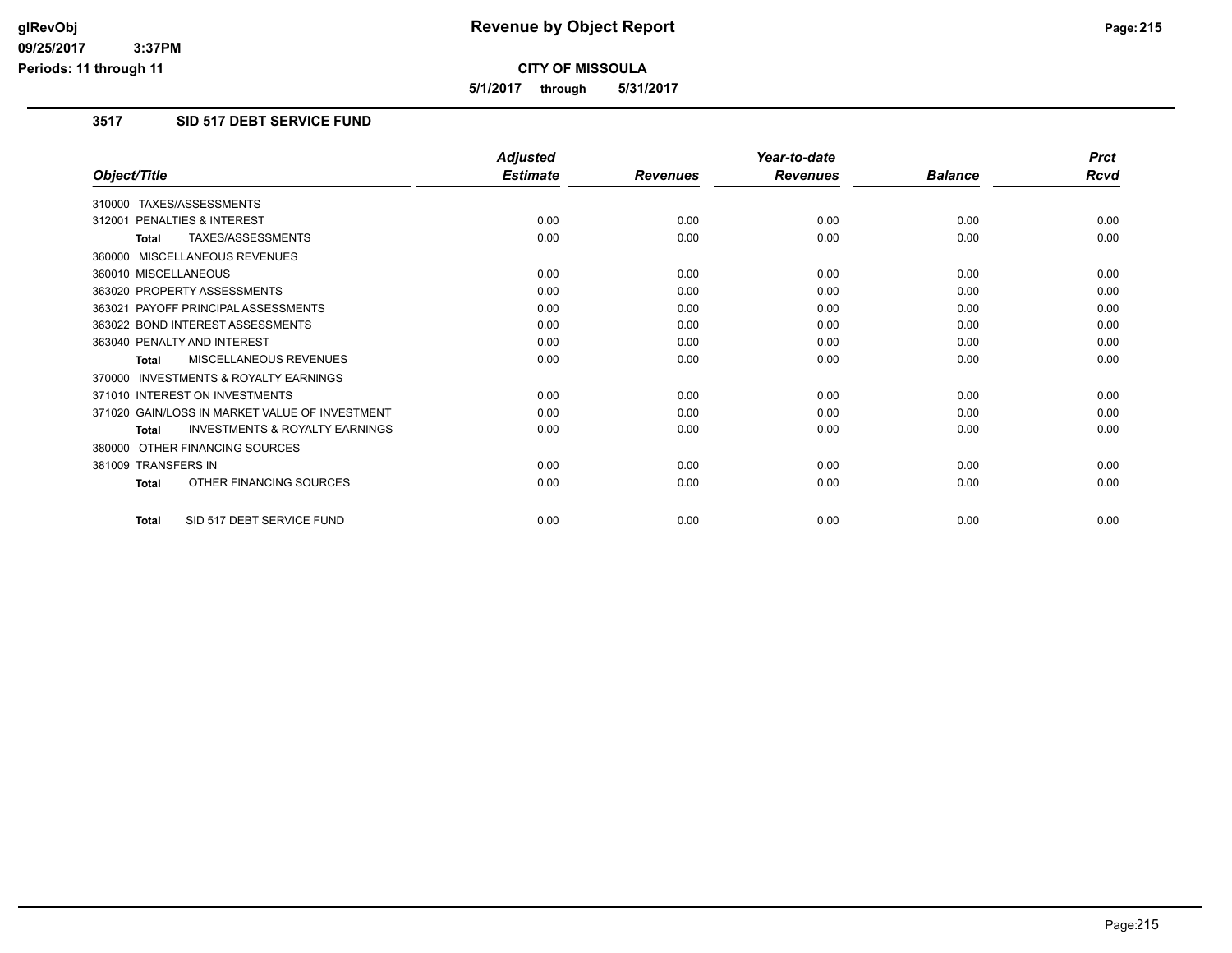**5/1/2017 through 5/31/2017**

**3518 SID 518 DEBT SERVICE FUND**

**3518 SID 518 DEBT SERVICE FUND**

|                                                           | <b>Adjusted</b> |                 | Year-to-date    |                | <b>Prct</b> |
|-----------------------------------------------------------|-----------------|-----------------|-----------------|----------------|-------------|
| Object/Title                                              | <b>Estimate</b> | <b>Revenues</b> | <b>Revenues</b> | <b>Balance</b> | <b>Rcvd</b> |
| TAXES/ASSESSMENTS<br>310000                               |                 |                 |                 |                |             |
| PENALTIES & INTEREST<br>312001                            | 0.00            | 0.00            | 0.00            | 0.00           | 0.00        |
| TAXES/ASSESSMENTS<br><b>Total</b>                         | 0.00            | 0.00            | 0.00            | 0.00           | 0.00        |
| MISCELLANEOUS REVENUES<br>360000                          |                 |                 |                 |                |             |
| 363020 PROPERTY ASSESSMENTS                               | 0.00            | 0.00            | 0.00            | 0.00           | 0.00        |
| 363021 PAYOFF PRINCIPAL ASSESSMENTS                       | 0.00            | 0.00            | 0.00            | 0.00           | 0.00        |
| 363022 BOND INTEREST ASSESSMENTS                          | 0.00            | 0.00            | 0.00            | 0.00           | 0.00        |
| 363040 PENALTY AND INTEREST                               | 0.00            | 0.00            | 0.00            | 0.00           | 0.00        |
| MISCELLANEOUS REVENUES<br><b>Total</b>                    | 0.00            | 0.00            | 0.00            | 0.00           | 0.00        |
| <b>INVESTMENTS &amp; ROYALTY EARNINGS</b><br>370000       |                 |                 |                 |                |             |
| 371010 INTEREST ON INVESTMENTS                            | 0.00            | 0.00            | 0.00            | 0.00           | 0.00        |
| 371020 GAIN/LOSS IN MARKET VALUE OF INVESTMENTS           | 0.00            | 0.00            | 0.00            | 0.00           | 0.00        |
| <b>INVESTMENTS &amp; ROYALTY EARNINGS</b><br><b>Total</b> | 0.00            | 0.00            | 0.00            | 0.00           | 0.00        |
| OTHER FINANCING SOURCES<br>380000                         |                 |                 |                 |                |             |
| 381009 TRANSFERS IN                                       | 0.00            | 0.00            | 0.00            | 0.00           | 0.00        |
| 383000 OPERATING TRANSFERS                                | 0.00            | 0.00            | 0.00            | 0.00           | 0.00        |
| OTHER FINANCING SOURCES<br><b>Total</b>                   | 0.00            | 0.00            | 0.00            | 0.00           | 0.00        |
| SID 518 DEBT SERVICE FUND<br><b>Total</b>                 | 0.00            | 0.00            | 0.00            | 0.00           | 0.00        |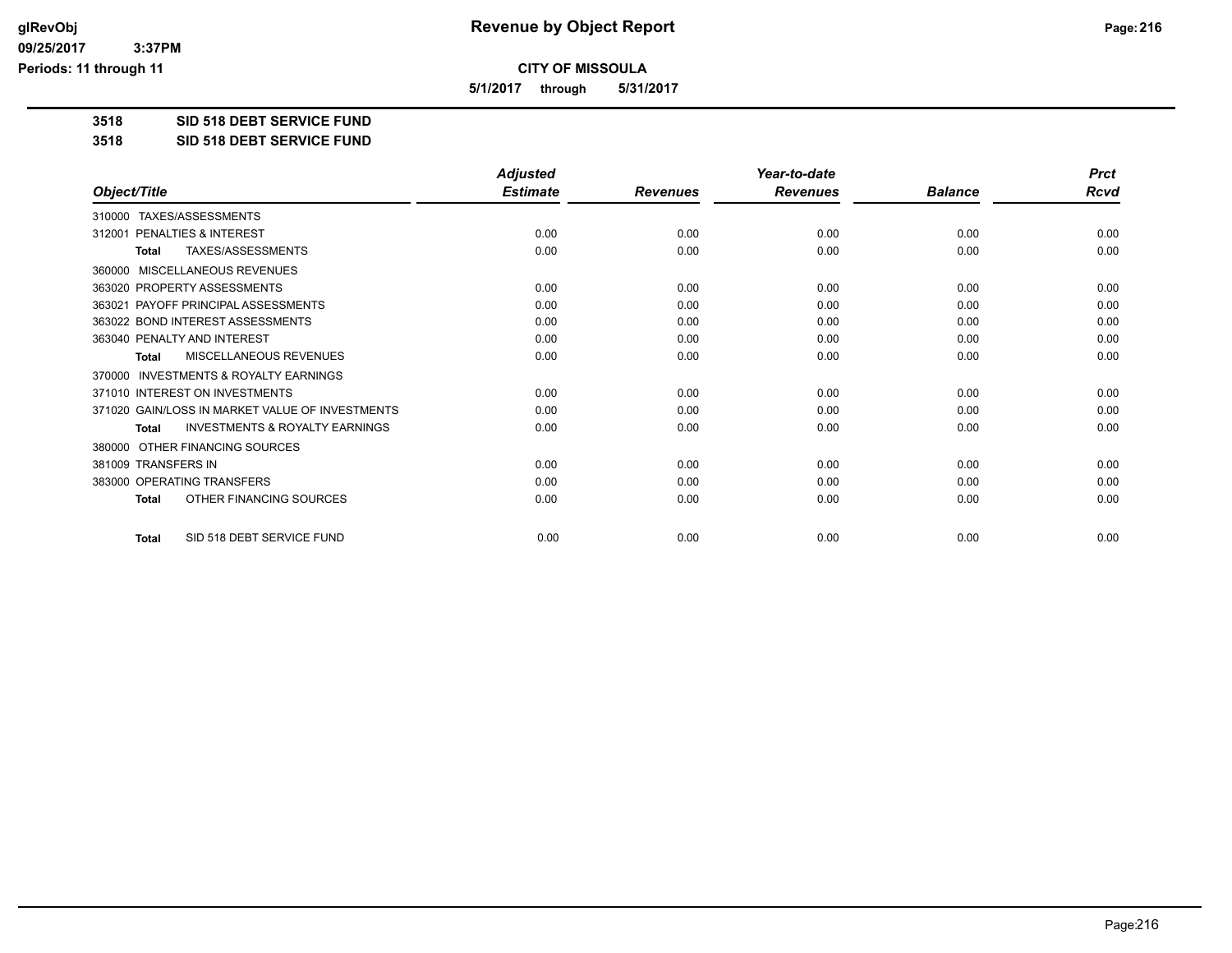**5/1/2017 through 5/31/2017**

# **3518 SID 518 DEBT SERVICE FUND**

|                                                           | <b>Adjusted</b> |                 | Year-to-date    |                | <b>Prct</b> |
|-----------------------------------------------------------|-----------------|-----------------|-----------------|----------------|-------------|
| Object/Title                                              | <b>Estimate</b> | <b>Revenues</b> | <b>Revenues</b> | <b>Balance</b> | <b>Rcvd</b> |
| 310000 TAXES/ASSESSMENTS                                  |                 |                 |                 |                |             |
| PENALTIES & INTEREST<br>312001                            | 0.00            | 0.00            | 0.00            | 0.00           | 0.00        |
| TAXES/ASSESSMENTS<br><b>Total</b>                         | 0.00            | 0.00            | 0.00            | 0.00           | 0.00        |
| 360000 MISCELLANEOUS REVENUES                             |                 |                 |                 |                |             |
| 363020 PROPERTY ASSESSMENTS                               | 0.00            | 0.00            | 0.00            | 0.00           | 0.00        |
| 363021 PAYOFF PRINCIPAL ASSESSMENTS                       | 0.00            | 0.00            | 0.00            | 0.00           | 0.00        |
| 363022 BOND INTEREST ASSESSMENTS                          | 0.00            | 0.00            | 0.00            | 0.00           | 0.00        |
| 363040 PENALTY AND INTEREST                               | 0.00            | 0.00            | 0.00            | 0.00           | 0.00        |
| <b>MISCELLANEOUS REVENUES</b><br><b>Total</b>             | 0.00            | 0.00            | 0.00            | 0.00           | 0.00        |
| 370000 INVESTMENTS & ROYALTY EARNINGS                     |                 |                 |                 |                |             |
| 371010 INTEREST ON INVESTMENTS                            | 0.00            | 0.00            | 0.00            | 0.00           | 0.00        |
| 371020 GAIN/LOSS IN MARKET VALUE OF INVESTMENT            | 0.00            | 0.00            | 0.00            | 0.00           | 0.00        |
| <b>INVESTMENTS &amp; ROYALTY EARNINGS</b><br><b>Total</b> | 0.00            | 0.00            | 0.00            | 0.00           | 0.00        |
| 380000 OTHER FINANCING SOURCES                            |                 |                 |                 |                |             |
| 381009 TRANSFERS IN                                       | 0.00            | 0.00            | 0.00            | 0.00           | 0.00        |
| 383000 OPERATING TRANSFERS                                | 0.00            | 0.00            | 0.00            | 0.00           | 0.00        |
| OTHER FINANCING SOURCES<br><b>Total</b>                   | 0.00            | 0.00            | 0.00            | 0.00           | 0.00        |
| SID 518 DEBT SERVICE FUND<br><b>Total</b>                 | 0.00            | 0.00            | 0.00            | 0.00           | 0.00        |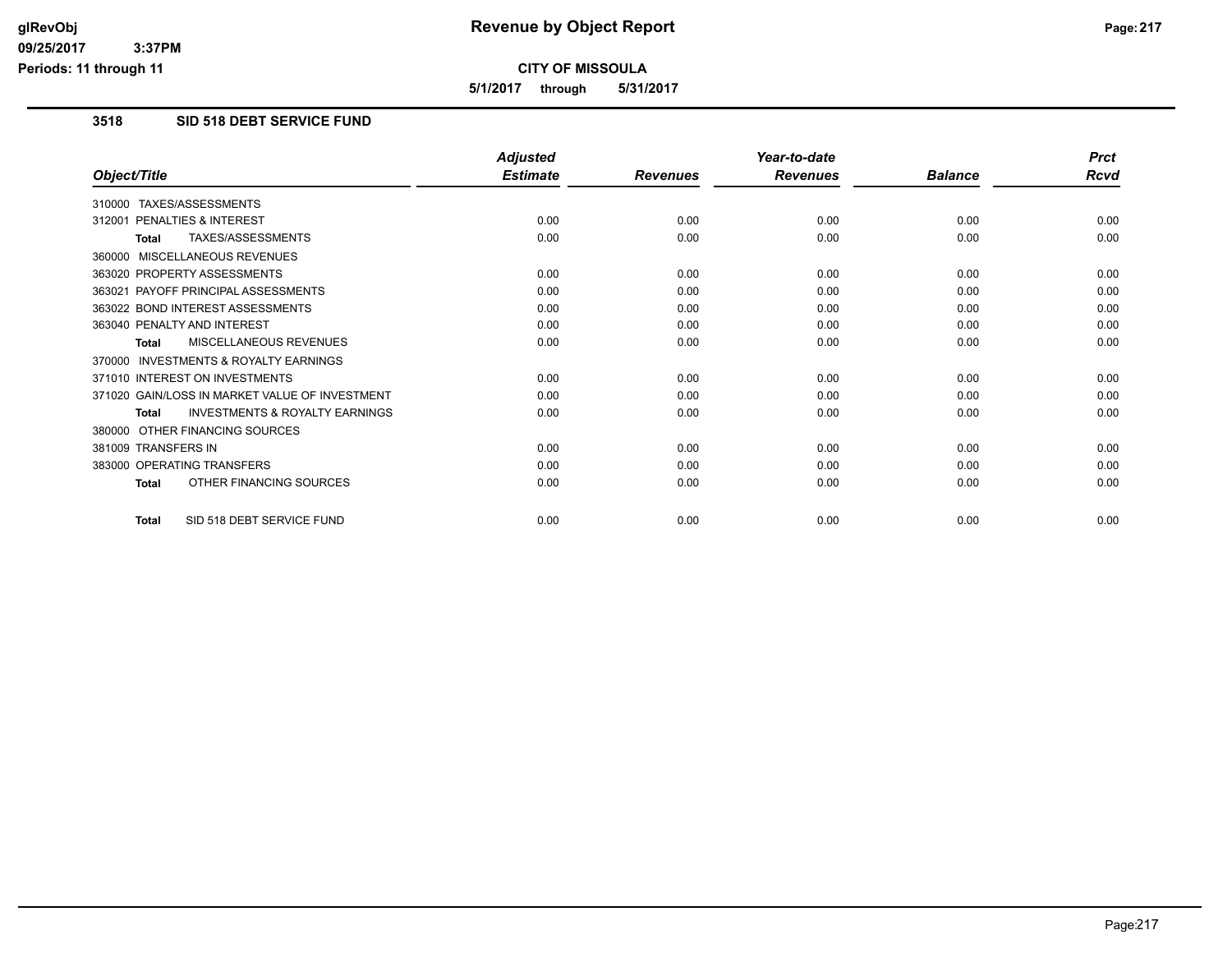**5/1/2017 through 5/31/2017**

**3519 SID 519 DEBT SERVICE FUND**

**3519 SID 519 DEBT SERVICE FUND**

|                                                           | <b>Adjusted</b> |                 | Year-to-date    |                | <b>Prct</b> |
|-----------------------------------------------------------|-----------------|-----------------|-----------------|----------------|-------------|
| Object/Title                                              | <b>Estimate</b> | <b>Revenues</b> | <b>Revenues</b> | <b>Balance</b> | Rcvd        |
| TAXES/ASSESSMENTS<br>310000                               |                 |                 |                 |                |             |
| PENALTIES & INTEREST<br>312001                            | 0.00            | 0.00            | 0.00            | 0.00           | 0.00        |
| TAXES/ASSESSMENTS<br>Total                                | 0.00            | 0.00            | 0.00            | 0.00           | 0.00        |
| MISCELLANEOUS REVENUES<br>360000                          |                 |                 |                 |                |             |
| 360010 MISCELLANEOUS                                      | 0.00            | 0.00            | 0.00            | 0.00           | 0.00        |
| 363020 PROPERTY ASSESSMENTS                               | 0.00            | 0.00            | 0.00            | 0.00           | 0.00        |
| 363021 PAYOFF PRINCIPAL ASSESSMENTS                       | 0.00            | 0.00            | 0.00            | 0.00           | 0.00        |
| 363022 BOND INTEREST ASSESSMENTS                          | 0.00            | 0.00            | 0.00            | 0.00           | 0.00        |
| 363040 PENALTY AND INTEREST                               | 0.00            | 0.00            | 0.00            | 0.00           | 0.00        |
| MISCELLANEOUS REVENUES<br><b>Total</b>                    | 0.00            | 0.00            | 0.00            | 0.00           | 0.00        |
| <b>INVESTMENTS &amp; ROYALTY EARNINGS</b><br>370000       |                 |                 |                 |                |             |
| 371010 INTEREST ON INVESTMENTS                            | 0.00            | 0.00            | 0.00            | 0.00           | 0.00        |
| 371020 GAIN/LOSS IN MARKET VALUE OF INVESTMENTS           | 0.00            | 0.00            | 0.00            | 0.00           | 0.00        |
| <b>INVESTMENTS &amp; ROYALTY EARNINGS</b><br><b>Total</b> | 0.00            | 0.00            | 0.00            | 0.00           | 0.00        |
| OTHER FINANCING SOURCES<br>380000                         |                 |                 |                 |                |             |
| 381009 TRANSFERS IN                                       | 0.00            | 0.00            | 0.00            | 0.00           | 0.00        |
| OTHER FINANCING SOURCES<br><b>Total</b>                   | 0.00            | 0.00            | 0.00            | 0.00           | 0.00        |
| SID 519 DEBT SERVICE FUND<br><b>Total</b>                 | 0.00            | 0.00            | 0.00            | 0.00           | 0.00        |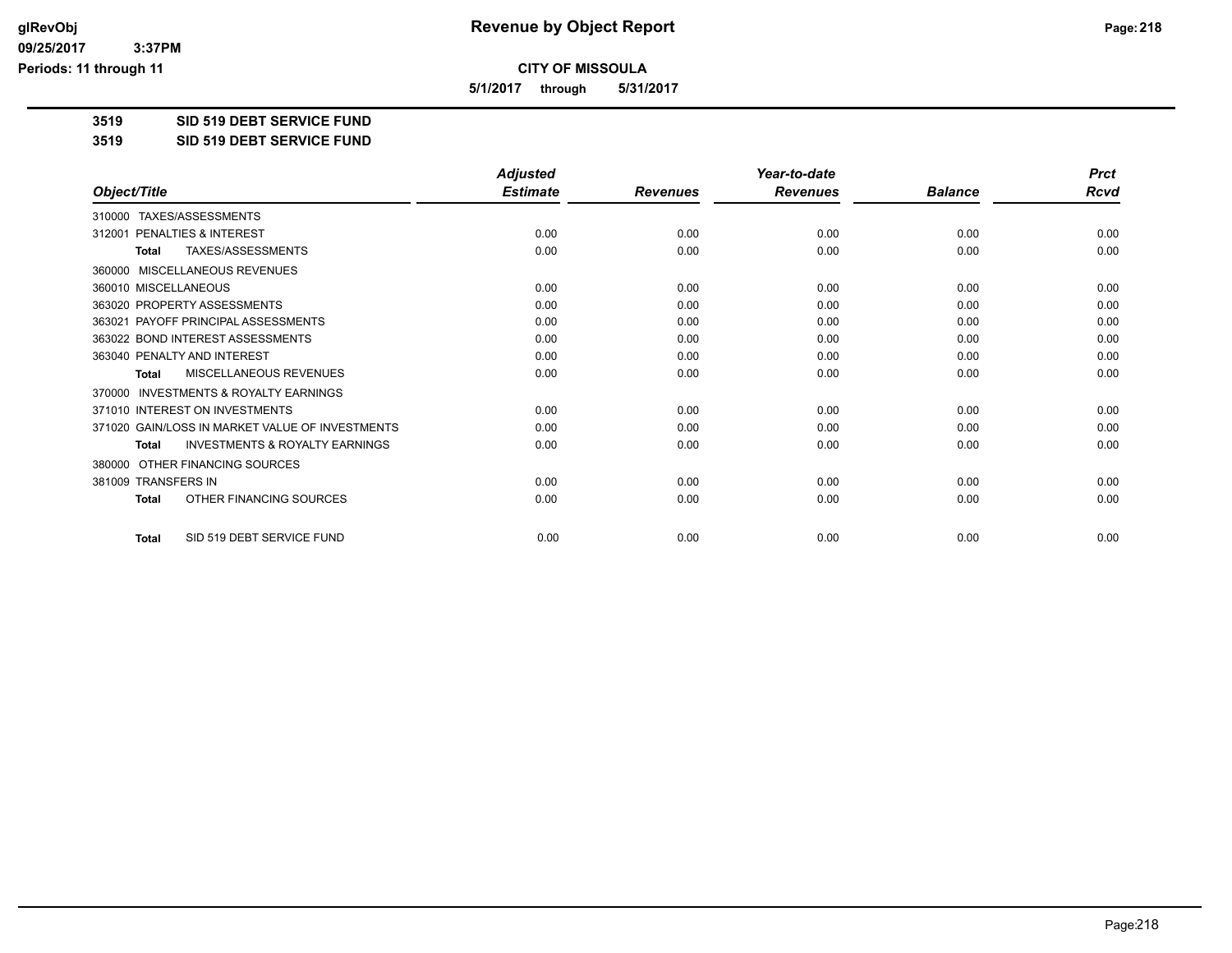**Periods: 11 through 11**

**CITY OF MISSOULA**

**5/1/2017 through 5/31/2017**

# **3519 SID 519 DEBT SERVICE FUND**

|                                                           | <b>Adjusted</b> |                 | Year-to-date    |                | <b>Prct</b> |
|-----------------------------------------------------------|-----------------|-----------------|-----------------|----------------|-------------|
| Object/Title                                              | <b>Estimate</b> | <b>Revenues</b> | <b>Revenues</b> | <b>Balance</b> | <b>Rcvd</b> |
| 310000 TAXES/ASSESSMENTS                                  |                 |                 |                 |                |             |
| PENALTIES & INTEREST<br>312001                            | 0.00            | 0.00            | 0.00            | 0.00           | 0.00        |
| TAXES/ASSESSMENTS<br><b>Total</b>                         | 0.00            | 0.00            | 0.00            | 0.00           | 0.00        |
| 360000 MISCELLANEOUS REVENUES                             |                 |                 |                 |                |             |
| 360010 MISCELLANEOUS                                      | 0.00            | 0.00            | 0.00            | 0.00           | 0.00        |
| 363020 PROPERTY ASSESSMENTS                               | 0.00            | 0.00            | 0.00            | 0.00           | 0.00        |
| 363021 PAYOFF PRINCIPAL ASSESSMENTS                       | 0.00            | 0.00            | 0.00            | 0.00           | 0.00        |
| 363022 BOND INTEREST ASSESSMENTS                          | 0.00            | 0.00            | 0.00            | 0.00           | 0.00        |
| 363040 PENALTY AND INTEREST                               | 0.00            | 0.00            | 0.00            | 0.00           | 0.00        |
| MISCELLANEOUS REVENUES<br><b>Total</b>                    | 0.00            | 0.00            | 0.00            | 0.00           | 0.00        |
| 370000 INVESTMENTS & ROYALTY EARNINGS                     |                 |                 |                 |                |             |
| 371010 INTEREST ON INVESTMENTS                            | 0.00            | 0.00            | 0.00            | 0.00           | 0.00        |
| 371020 GAIN/LOSS IN MARKET VALUE OF INVESTMENT            | 0.00            | 0.00            | 0.00            | 0.00           | 0.00        |
| <b>INVESTMENTS &amp; ROYALTY EARNINGS</b><br><b>Total</b> | 0.00            | 0.00            | 0.00            | 0.00           | 0.00        |
| 380000 OTHER FINANCING SOURCES                            |                 |                 |                 |                |             |
| 381009 TRANSFERS IN                                       | 0.00            | 0.00            | 0.00            | 0.00           | 0.00        |
| OTHER FINANCING SOURCES<br><b>Total</b>                   | 0.00            | 0.00            | 0.00            | 0.00           | 0.00        |
| SID 519 DEBT SERVICE FUND<br><b>Total</b>                 | 0.00            | 0.00            | 0.00            | 0.00           | 0.00        |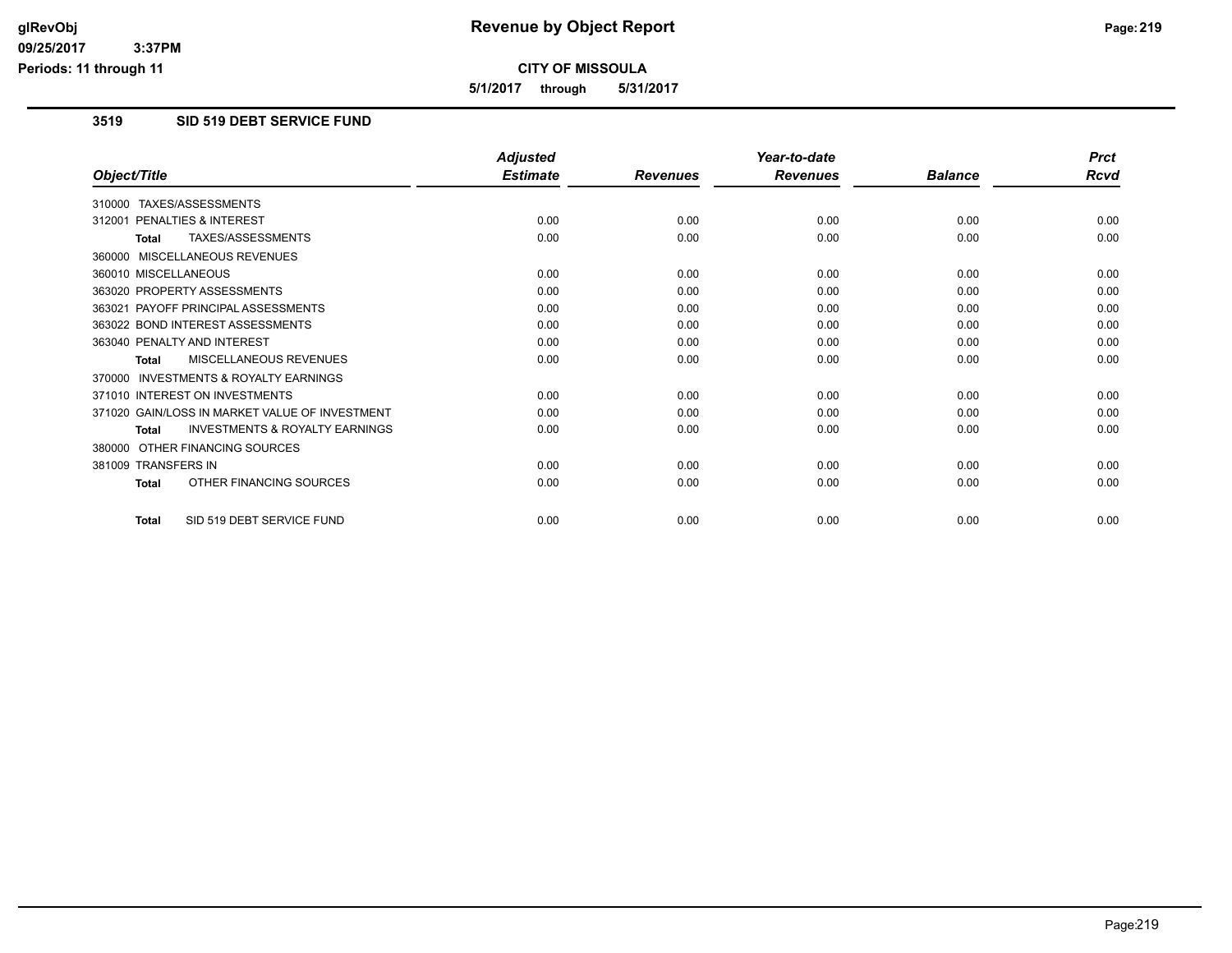**5/1/2017 through 5/31/2017**

**3520 SID 520 DEBT SERVICE FUND**

**3520 SID 520 DEBT SERVICE FUND**

|                                                           | <b>Adjusted</b> |                 | Year-to-date    |                | <b>Prct</b> |
|-----------------------------------------------------------|-----------------|-----------------|-----------------|----------------|-------------|
| Object/Title                                              | <b>Estimate</b> | <b>Revenues</b> | <b>Revenues</b> | <b>Balance</b> | <b>Rcvd</b> |
| TAXES/ASSESSMENTS<br>310000                               |                 |                 |                 |                |             |
| PENALTIES & INTEREST<br>312001                            | 0.00            | 0.00            | 0.00            | 0.00           | 0.00        |
| TAXES/ASSESSMENTS<br>Total                                | 0.00            | 0.00            | 0.00            | 0.00           | 0.00        |
| MISCELLANEOUS REVENUES<br>360000                          |                 |                 |                 |                |             |
| 360010 MISCELLANEOUS                                      | 0.00            | 0.00            | 0.00            | 0.00           | 0.00        |
| 363020 PROPERTY ASSESSMENTS                               | 159,340.00      | 1,809.35        | 75,614.25       | 83,725.75      | 47.45       |
| 363021 PAYOFF PRINCIPAL ASSESSMENTS                       | 0.00            | 0.00            | 1,497.33        | $-1,497.33$    | 0.00        |
| 363022 BOND INTEREST ASSESSMENTS                          | 0.00            | 0.00            | 0.00            | 0.00           | 0.00        |
| 363040 PENALTY AND INTEREST                               | 0.00            | 5.43            | 124.71          | $-124.71$      | 0.00        |
| MISCELLANEOUS REVENUES<br><b>Total</b>                    | 159,340.00      | 1,814.78        | 77,236.29       | 82,103.71      | 48.47       |
| <b>INVESTMENTS &amp; ROYALTY EARNINGS</b><br>370000       |                 |                 |                 |                |             |
| 371010 INTEREST ON INVESTMENTS                            | 0.00            | 0.00            | 0.00            | 0.00           | 0.00        |
| 371020 GAIN/LOSS IN MARKET VALUE OF INVESTMENTS           | 0.00            | 0.00            | 0.00            | 0.00           | 0.00        |
| <b>INVESTMENTS &amp; ROYALTY EARNINGS</b><br><b>Total</b> | 0.00            | 0.00            | 0.00            | 0.00           | 0.00        |
| OTHER FINANCING SOURCES<br>380000                         |                 |                 |                 |                |             |
| 383000 OPERATING TRANSFERS                                | 0.00            | 0.00            | 0.00            | 0.00           | 0.00        |
| OTHER FINANCING SOURCES<br>Total                          | 0.00            | 0.00            | 0.00            | 0.00           | 0.00        |
| SID 520 DEBT SERVICE FUND<br><b>Total</b>                 | 159,340.00      | 1,814.78        | 77,236.29       | 82,103.71      | 48.47       |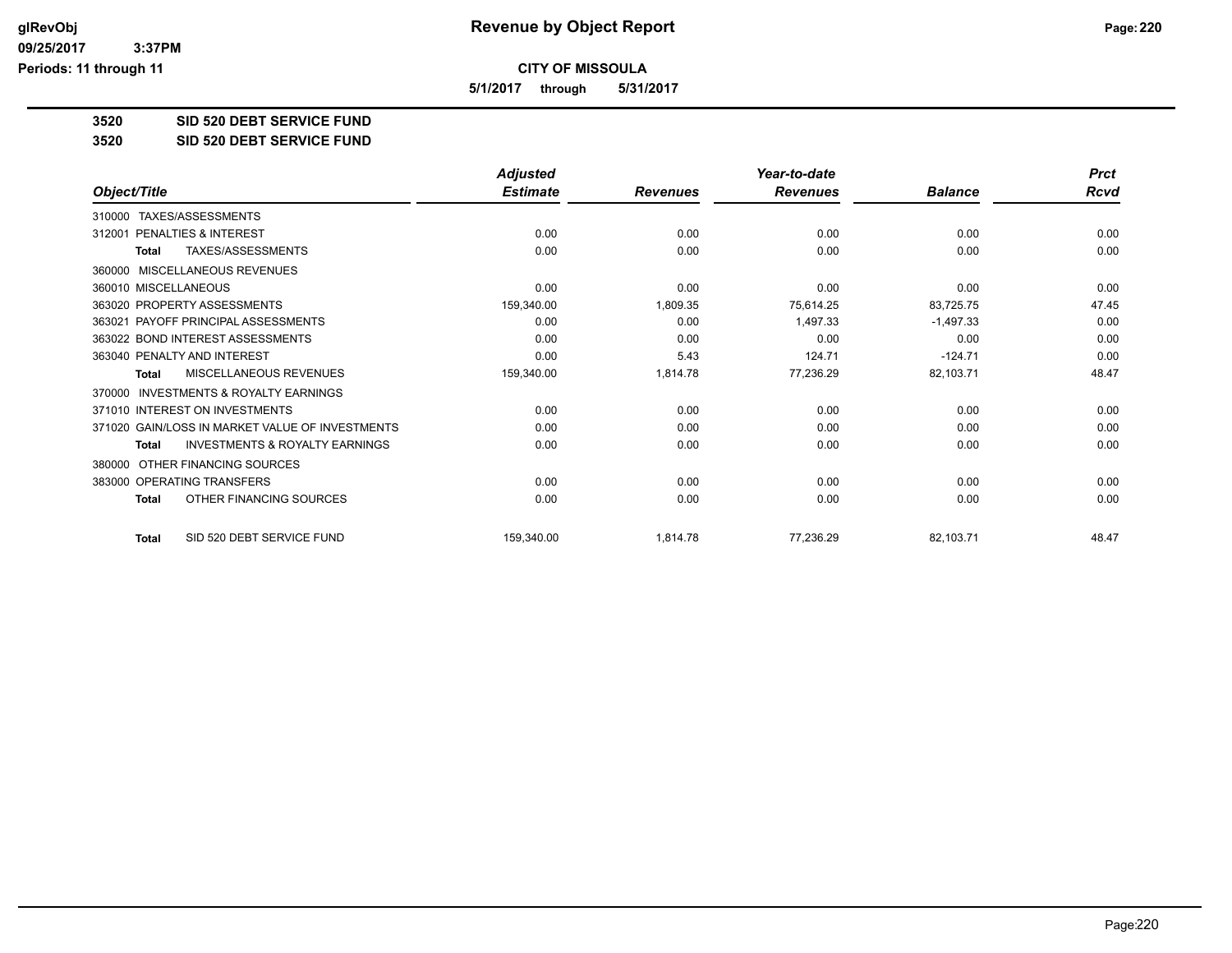**5/1/2017 through 5/31/2017**

# **3520 SID 520 DEBT SERVICE FUND**

|                                                           | <b>Adjusted</b> |                 | Year-to-date    |                | <b>Prct</b> |
|-----------------------------------------------------------|-----------------|-----------------|-----------------|----------------|-------------|
| Object/Title                                              | <b>Estimate</b> | <b>Revenues</b> | <b>Revenues</b> | <b>Balance</b> | Rcvd        |
| 310000 TAXES/ASSESSMENTS                                  |                 |                 |                 |                |             |
| PENALTIES & INTEREST<br>312001                            | 0.00            | 0.00            | 0.00            | 0.00           | 0.00        |
| TAXES/ASSESSMENTS<br><b>Total</b>                         | 0.00            | 0.00            | 0.00            | 0.00           | 0.00        |
| MISCELLANEOUS REVENUES<br>360000                          |                 |                 |                 |                |             |
| 360010 MISCELLANEOUS                                      | 0.00            | 0.00            | 0.00            | 0.00           | 0.00        |
| 363020 PROPERTY ASSESSMENTS                               | 159,340.00      | 1,809.35        | 75,614.25       | 83,725.75      | 47.45       |
| 363021 PAYOFF PRINCIPAL ASSESSMENTS                       | 0.00            | 0.00            | 1,497.33        | $-1,497.33$    | 0.00        |
| 363022 BOND INTEREST ASSESSMENTS                          | 0.00            | 0.00            | 0.00            | 0.00           | 0.00        |
| 363040 PENALTY AND INTEREST                               | 0.00            | 5.43            | 124.71          | $-124.71$      | 0.00        |
| MISCELLANEOUS REVENUES<br><b>Total</b>                    | 159,340.00      | 1,814.78        | 77,236.29       | 82,103.71      | 48.47       |
| <b>INVESTMENTS &amp; ROYALTY EARNINGS</b><br>370000       |                 |                 |                 |                |             |
| 371010 INTEREST ON INVESTMENTS                            | 0.00            | 0.00            | 0.00            | 0.00           | 0.00        |
| 371020 GAIN/LOSS IN MARKET VALUE OF INVESTMENT            | 0.00            | 0.00            | 0.00            | 0.00           | 0.00        |
| <b>INVESTMENTS &amp; ROYALTY EARNINGS</b><br><b>Total</b> | 0.00            | 0.00            | 0.00            | 0.00           | 0.00        |
| OTHER FINANCING SOURCES<br>380000                         |                 |                 |                 |                |             |
| 383000 OPERATING TRANSFERS                                | 0.00            | 0.00            | 0.00            | 0.00           | 0.00        |
| OTHER FINANCING SOURCES<br><b>Total</b>                   | 0.00            | 0.00            | 0.00            | 0.00           | 0.00        |
| SID 520 DEBT SERVICE FUND<br><b>Total</b>                 | 159,340.00      | 1,814.78        | 77,236.29       | 82,103.71      | 48.47       |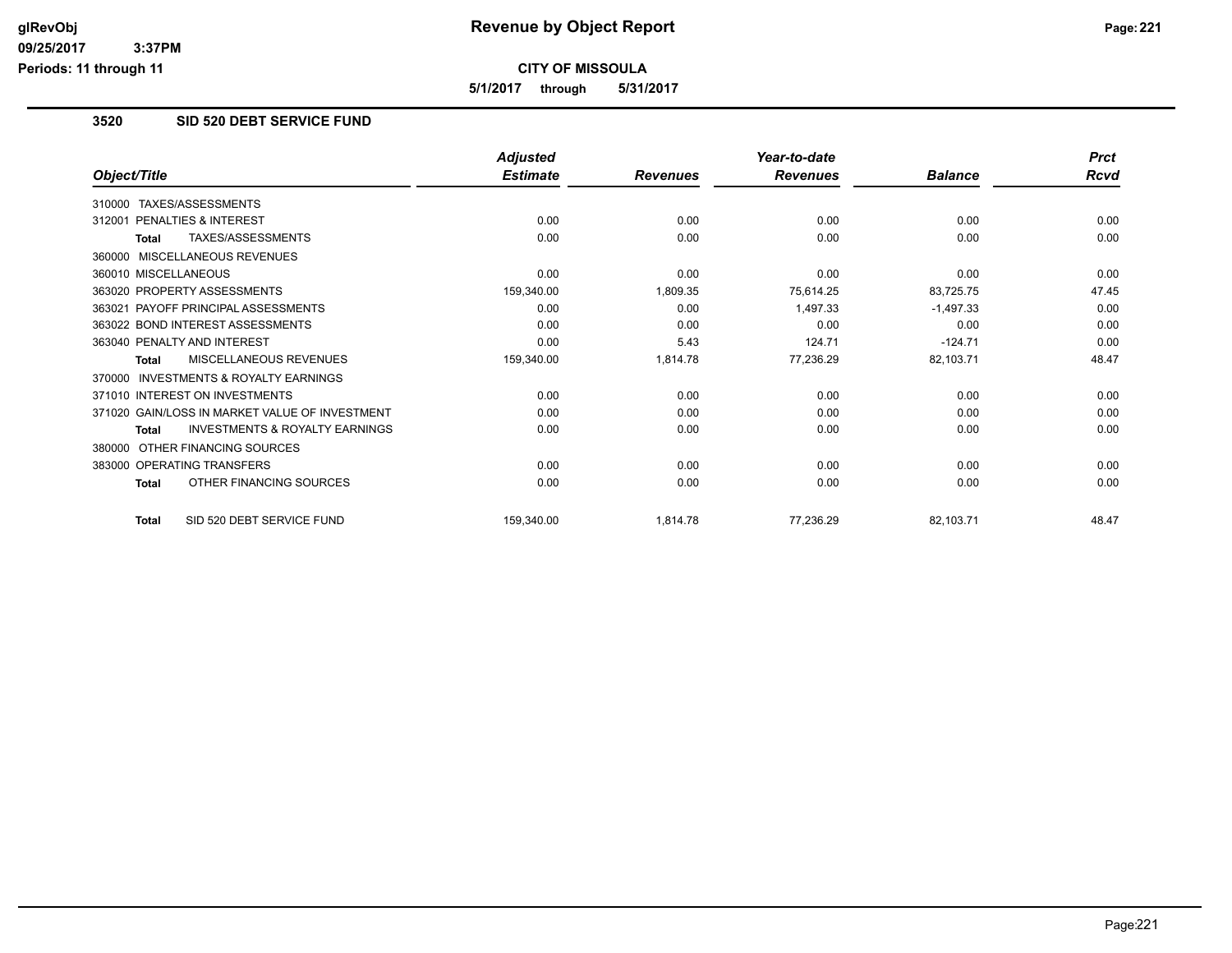**5/1/2017 through 5/31/2017**

**3521 SID 521 DEBT SERVICE FUND**

**3521 SID 521 DEBT SERVICE FUND**

|                                                           | <b>Adjusted</b> |                 | Year-to-date    |                | <b>Prct</b> |
|-----------------------------------------------------------|-----------------|-----------------|-----------------|----------------|-------------|
| Object/Title                                              | <b>Estimate</b> | <b>Revenues</b> | <b>Revenues</b> | <b>Balance</b> | <b>Rcvd</b> |
| TAXES/ASSESSMENTS<br>310000                               |                 |                 |                 |                |             |
| PENALTIES & INTEREST<br>312001                            | 0.00            | 0.00            | 0.00            | 0.00           | 0.00        |
| TAXES/ASSESSMENTS<br>Total                                | 0.00            | 0.00            | 0.00            | 0.00           | 0.00        |
| MISCELLANEOUS REVENUES<br>360000                          |                 |                 |                 |                |             |
| 360010 MISCELLANEOUS                                      | 0.00            | 0.00            | 0.00            | 0.00           | 0.00        |
| 363020 PROPERTY ASSESSMENTS                               | 98.00           | 0.00            | 0.00            | 98.00          | 0.00        |
| 363021 PAYOFF PRINCIPAL ASSESSMENTS                       | 0.00            | 0.00            | 0.00            | 0.00           | 0.00        |
| 363022 BOND INTEREST ASSESSMENTS                          | 0.00            | 0.00            | 0.00            | 0.00           | 0.00        |
| 363040 PENALTY AND INTEREST                               | 0.00            | 0.00            | 0.00            | 0.00           | 0.00        |
| <b>MISCELLANEOUS REVENUES</b><br><b>Total</b>             | 98.00           | 0.00            | 0.00            | 98.00          | 0.00        |
| <b>INVESTMENTS &amp; ROYALTY EARNINGS</b><br>370000       |                 |                 |                 |                |             |
| 371010 INTEREST ON INVESTMENTS                            | 0.00            | 0.00            | 0.00            | 0.00           | 0.00        |
| 371020 GAIN/LOSS IN MARKET VALUE OF INVESTMENTS           | 0.00            | 0.00            | 0.00            | 0.00           | 0.00        |
| <b>INVESTMENTS &amp; ROYALTY EARNINGS</b><br><b>Total</b> | 0.00            | 0.00            | 0.00            | 0.00           | 0.00        |
| OTHER FINANCING SOURCES<br>380000                         |                 |                 |                 |                |             |
| 381009 TRANSFERS IN                                       | 0.00            | 0.00            | 0.00            | 0.00           | 0.00        |
| OTHER FINANCING SOURCES<br><b>Total</b>                   | 0.00            | 0.00            | 0.00            | 0.00           | 0.00        |
| SID 521 DEBT SERVICE FUND<br><b>Total</b>                 | 98.00           | 0.00            | 0.00            | 98.00          | 0.00        |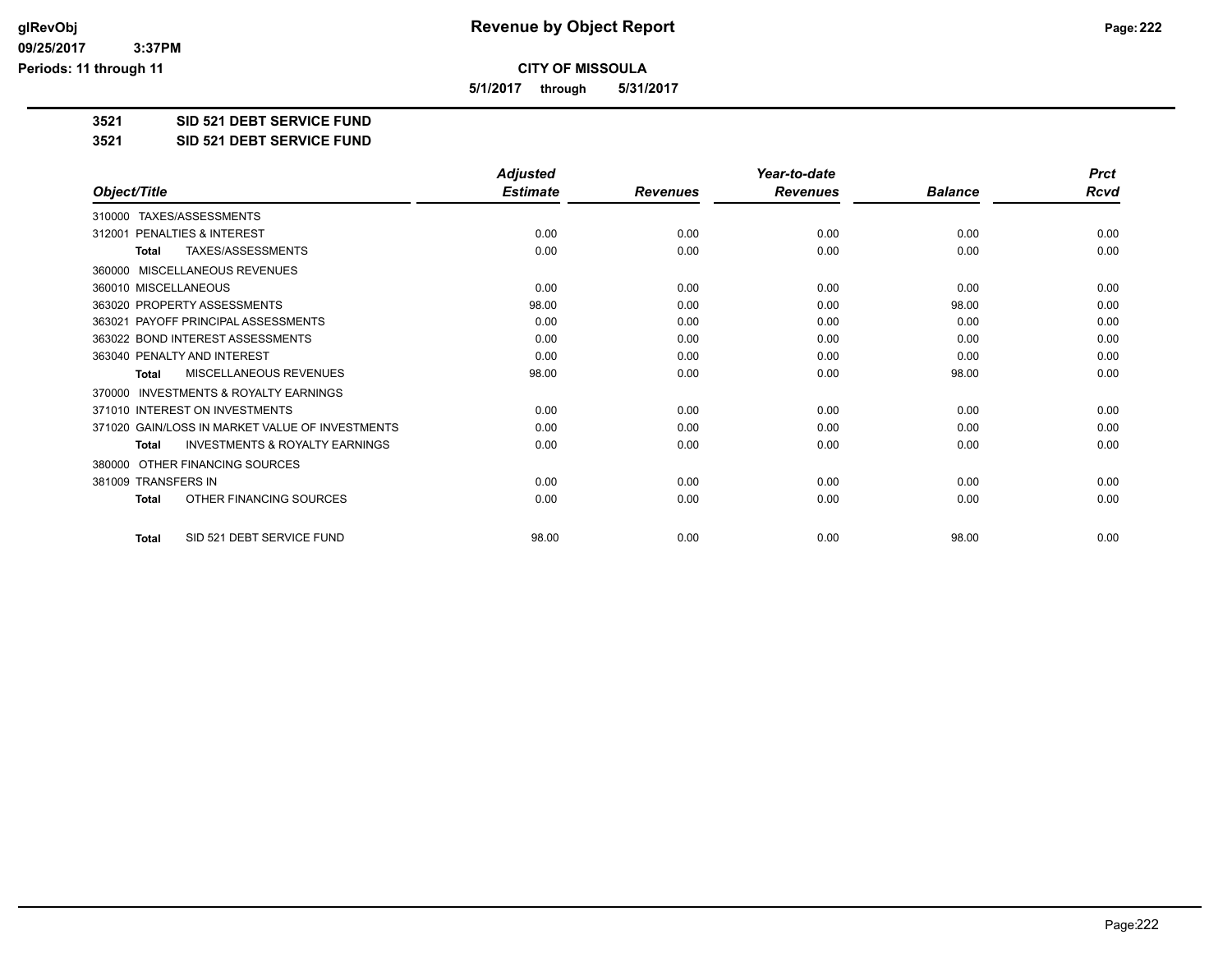**5/1/2017 through 5/31/2017**

# **3521 SID 521 DEBT SERVICE FUND**

|                                                           | <b>Adjusted</b> |                 | Year-to-date    |                | <b>Prct</b> |
|-----------------------------------------------------------|-----------------|-----------------|-----------------|----------------|-------------|
| Object/Title                                              | <b>Estimate</b> | <b>Revenues</b> | <b>Revenues</b> | <b>Balance</b> | <b>Rcvd</b> |
| 310000 TAXES/ASSESSMENTS                                  |                 |                 |                 |                |             |
| PENALTIES & INTEREST<br>312001                            | 0.00            | 0.00            | 0.00            | 0.00           | 0.00        |
| TAXES/ASSESSMENTS<br><b>Total</b>                         | 0.00            | 0.00            | 0.00            | 0.00           | 0.00        |
| 360000 MISCELLANEOUS REVENUES                             |                 |                 |                 |                |             |
| 360010 MISCELLANEOUS                                      | 0.00            | 0.00            | 0.00            | 0.00           | 0.00        |
| 363020 PROPERTY ASSESSMENTS                               | 98.00           | 0.00            | 0.00            | 98.00          | 0.00        |
| 363021 PAYOFF PRINCIPAL ASSESSMENTS                       | 0.00            | 0.00            | 0.00            | 0.00           | 0.00        |
| 363022 BOND INTEREST ASSESSMENTS                          | 0.00            | 0.00            | 0.00            | 0.00           | 0.00        |
| 363040 PENALTY AND INTEREST                               | 0.00            | 0.00            | 0.00            | 0.00           | 0.00        |
| <b>MISCELLANEOUS REVENUES</b><br><b>Total</b>             | 98.00           | 0.00            | 0.00            | 98.00          | 0.00        |
| 370000 INVESTMENTS & ROYALTY EARNINGS                     |                 |                 |                 |                |             |
| 371010 INTEREST ON INVESTMENTS                            | 0.00            | 0.00            | 0.00            | 0.00           | 0.00        |
| 371020 GAIN/LOSS IN MARKET VALUE OF INVESTMENT            | 0.00            | 0.00            | 0.00            | 0.00           | 0.00        |
| <b>INVESTMENTS &amp; ROYALTY EARNINGS</b><br><b>Total</b> | 0.00            | 0.00            | 0.00            | 0.00           | 0.00        |
| 380000 OTHER FINANCING SOURCES                            |                 |                 |                 |                |             |
| 381009 TRANSFERS IN                                       | 0.00            | 0.00            | 0.00            | 0.00           | 0.00        |
| OTHER FINANCING SOURCES<br>Total                          | 0.00            | 0.00            | 0.00            | 0.00           | 0.00        |
| SID 521 DEBT SERVICE FUND<br><b>Total</b>                 | 98.00           | 0.00            | 0.00            | 98.00          | 0.00        |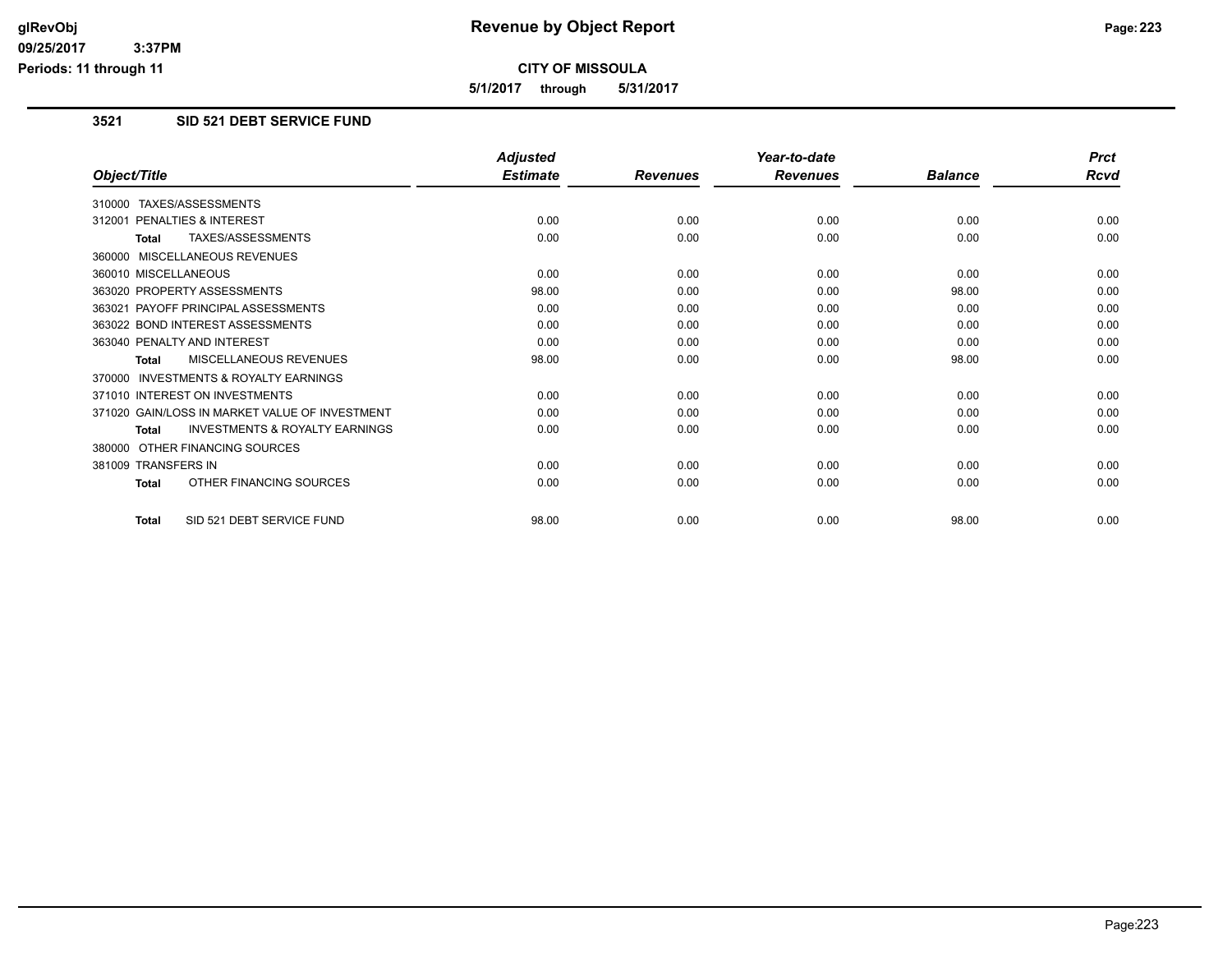**5/1/2017 through 5/31/2017**

**3522 SID 522 DEBT SERVICE FUND**

**3522 SID 522 DEBT SERVICE FUND**

|                                                    | <b>Adjusted</b> |                 | Year-to-date    |                | <b>Prct</b> |
|----------------------------------------------------|-----------------|-----------------|-----------------|----------------|-------------|
| Object/Title                                       | <b>Estimate</b> | <b>Revenues</b> | <b>Revenues</b> | <b>Balance</b> | Rcvd        |
| 310000 TAXES/ASSESSMENTS                           |                 |                 |                 |                |             |
| PENALTIES & INTEREST<br>312001                     | 0.00            | 0.00            | 0.00            | 0.00           | 0.00        |
| TAXES/ASSESSMENTS<br>Total                         | 0.00            | 0.00            | 0.00            | 0.00           | 0.00        |
| 360000 MISCELLANEOUS REVENUES                      |                 |                 |                 |                |             |
| 360010 MISCELLANEOUS                               | 0.00            | 0.00            | 0.00            | 0.00           | 0.00        |
| 363020 PROPERTY ASSESSMENTS                        | 142.00          | 0.00            | 0.00            | 142.00         | 0.00        |
| 363021 PAYOFF PRINCIPAL ASSESSMENTS                | 0.00            | 0.00            | 0.00            | 0.00           | 0.00        |
| 363022 BOND INTEREST ASSESSMENTS                   | 0.00            | 0.00            | 0.00            | 0.00           | 0.00        |
| 363040 PENALTY AND INTEREST                        | 0.00            | 0.00            | 0.00            | 0.00           | 0.00        |
| MISCELLANEOUS REVENUES<br>Total                    | 142.00          | 0.00            | 0.00            | 142.00         | 0.00        |
| 370000 INVESTMENTS & ROYALTY EARNINGS              |                 |                 |                 |                |             |
| 371010 INTEREST ON INVESTMENTS                     | 0.00            | 0.00            | 0.00            | 0.00           | 0.00        |
| 371020 GAIN/LOSS IN MARKET VALUE OF INVESTMENTS    | 0.00            | 0.00            | 0.00            | 0.00           | 0.00        |
| <b>INVESTMENTS &amp; ROYALTY EARNINGS</b><br>Total | 0.00            | 0.00            | 0.00            | 0.00           | 0.00        |
| SID 522 DEBT SERVICE FUND<br>Total                 | 142.00          | 0.00            | 0.00            | 142.00         | 0.00        |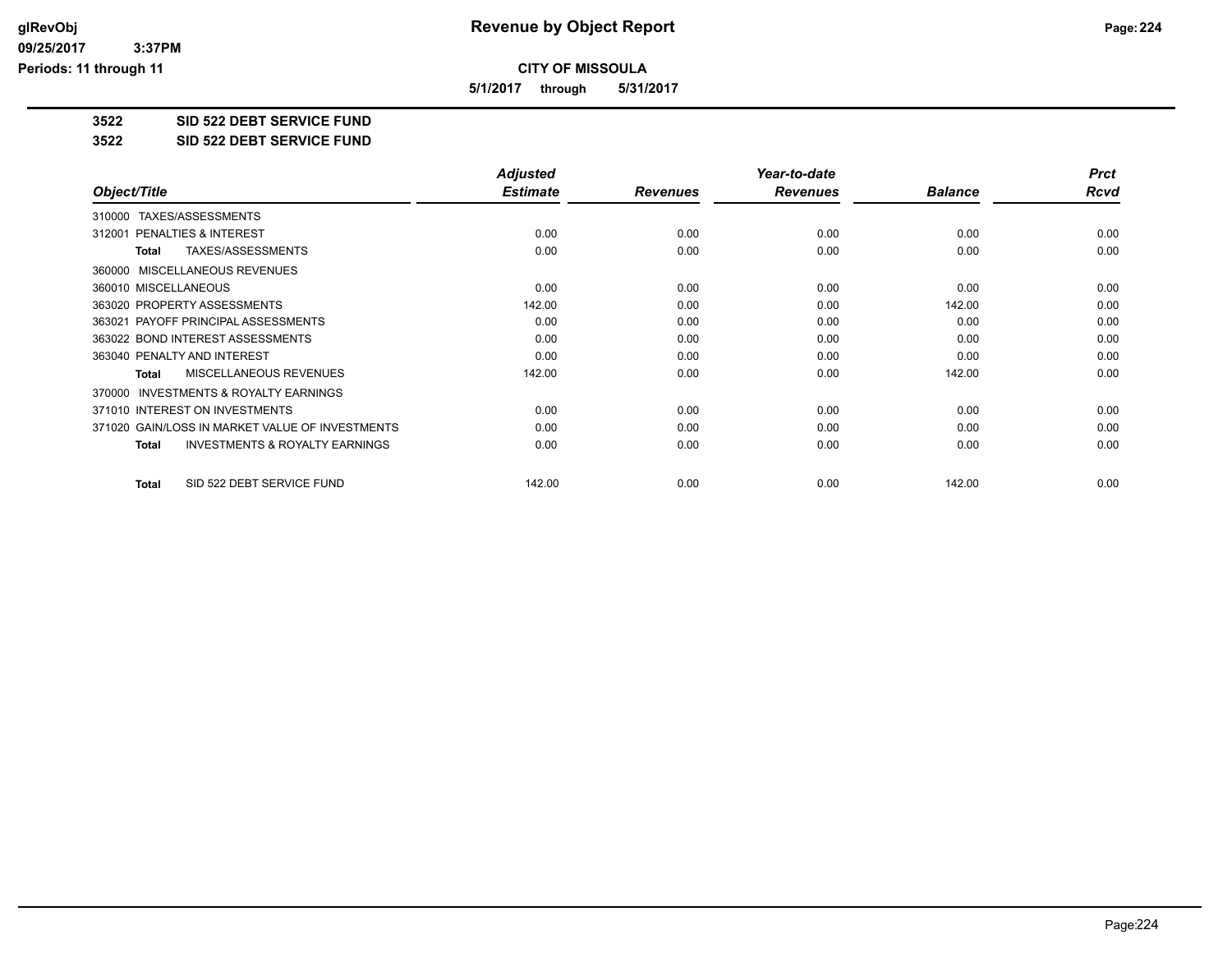**5/1/2017 through 5/31/2017**

# **3522 SID 522 DEBT SERVICE FUND**

|                                                           | <b>Adjusted</b> |                 | Year-to-date    |                | <b>Prct</b> |
|-----------------------------------------------------------|-----------------|-----------------|-----------------|----------------|-------------|
| Object/Title                                              | <b>Estimate</b> | <b>Revenues</b> | <b>Revenues</b> | <b>Balance</b> | <b>Rcvd</b> |
| 310000 TAXES/ASSESSMENTS                                  |                 |                 |                 |                |             |
| 312001 PENALTIES & INTEREST                               | 0.00            | 0.00            | 0.00            | 0.00           | 0.00        |
| TAXES/ASSESSMENTS<br><b>Total</b>                         | 0.00            | 0.00            | 0.00            | 0.00           | 0.00        |
| 360000 MISCELLANEOUS REVENUES                             |                 |                 |                 |                |             |
| 360010 MISCELLANEOUS                                      | 0.00            | 0.00            | 0.00            | 0.00           | 0.00        |
| 363020 PROPERTY ASSESSMENTS                               | 142.00          | 0.00            | 0.00            | 142.00         | 0.00        |
| 363021 PAYOFF PRINCIPAL ASSESSMENTS                       | 0.00            | 0.00            | 0.00            | 0.00           | 0.00        |
| 363022 BOND INTEREST ASSESSMENTS                          | 0.00            | 0.00            | 0.00            | 0.00           | 0.00        |
| 363040 PENALTY AND INTEREST                               | 0.00            | 0.00            | 0.00            | 0.00           | 0.00        |
| MISCELLANEOUS REVENUES<br>Total                           | 142.00          | 0.00            | 0.00            | 142.00         | 0.00        |
| INVESTMENTS & ROYALTY EARNINGS<br>370000                  |                 |                 |                 |                |             |
| 371010 INTEREST ON INVESTMENTS                            | 0.00            | 0.00            | 0.00            | 0.00           | 0.00        |
| 371020 GAIN/LOSS IN MARKET VALUE OF INVESTMENT            | 0.00            | 0.00            | 0.00            | 0.00           | 0.00        |
| <b>INVESTMENTS &amp; ROYALTY EARNINGS</b><br><b>Total</b> | 0.00            | 0.00            | 0.00            | 0.00           | 0.00        |
| SID 522 DEBT SERVICE FUND<br><b>Total</b>                 | 142.00          | 0.00            | 0.00            | 142.00         | 0.00        |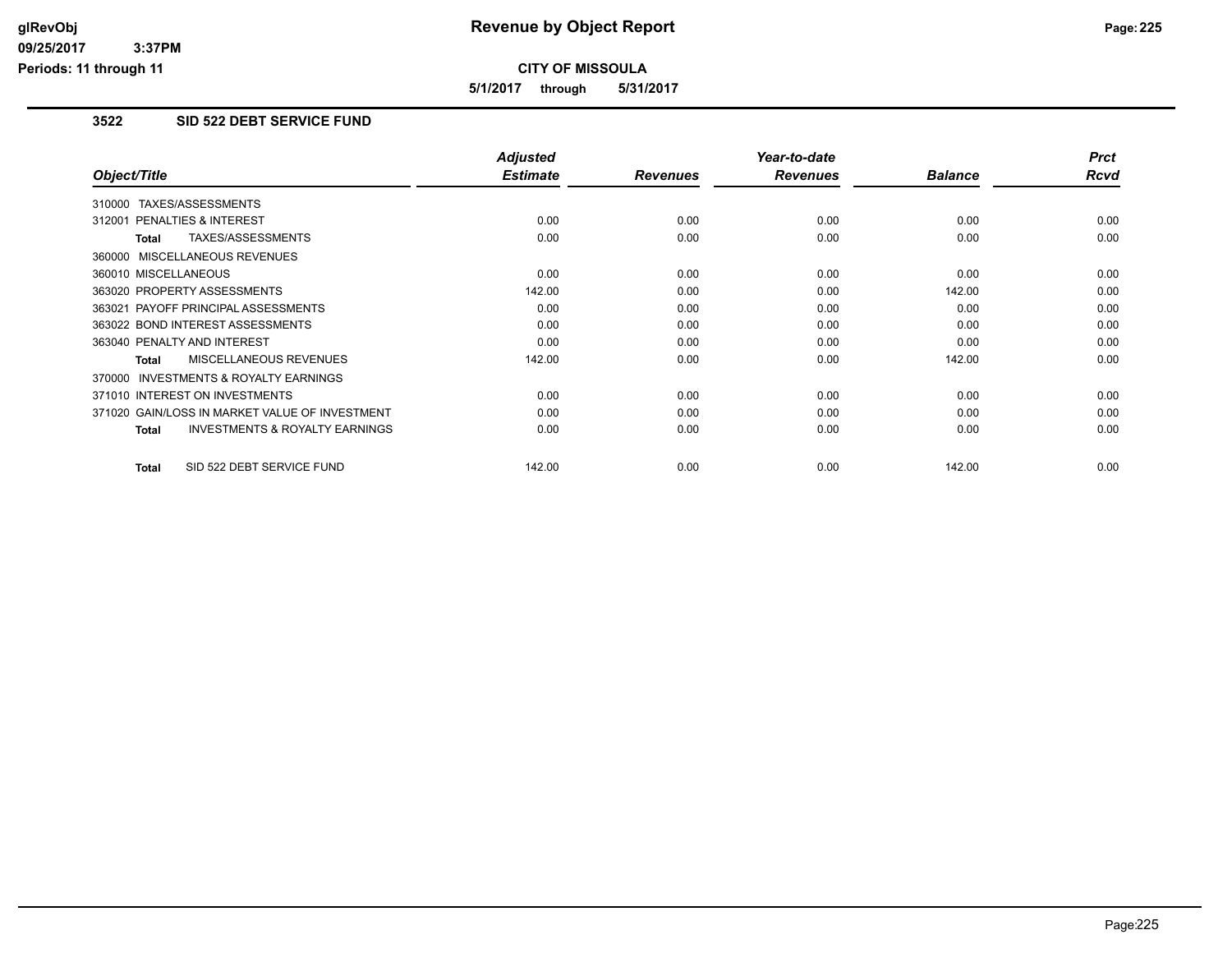**5/1/2017 through 5/31/2017**

**3524 SID 524 DEBT SERVICE FUND**

**3524 SID 524 DEBT SERVICE FUND**

|                                                    | <b>Adjusted</b> |                 | Year-to-date    |                | <b>Prct</b> |
|----------------------------------------------------|-----------------|-----------------|-----------------|----------------|-------------|
| Object/Title                                       | <b>Estimate</b> | <b>Revenues</b> | <b>Revenues</b> | <b>Balance</b> | Rcvd        |
| 310000 TAXES/ASSESSMENTS                           |                 |                 |                 |                |             |
| 312001 PENALTIES & INTEREST                        | 0.00            | 0.00            | 0.00            | 0.00           | 0.00        |
| TAXES/ASSESSMENTS<br>Total                         | 0.00            | 0.00            | 0.00            | 0.00           | 0.00        |
| MISCELLANEOUS REVENUES<br>360000                   |                 |                 |                 |                |             |
| 363020 PROPERTY ASSESSMENTS                        | 305,600.00      | 2,104.57        | 134,183.55      | 171,416.45     | 43.91       |
| 363021 PAYOFF PRINCIPAL ASSESSMENTS                | 0.00            | 2,109.12        | 11,042.06       | $-11,042.06$   | 0.00        |
| 363022 BOND INTEREST ASSESSMENTS                   | 0.00            | 0.00            | 0.00            | 0.00           | 0.00        |
| 363040 PENALTY AND INTEREST                        | 0.00            | 15.25           | 218.28          | $-218.28$      | 0.00        |
| MISCELLANEOUS REVENUES<br>Total                    | 305,600.00      | 4,228.94        | 145,443.89      | 160,156.11     | 47.59       |
| INVESTMENTS & ROYALTY EARNINGS<br>370000           |                 |                 |                 |                |             |
| 371010 INTEREST ON INVESTMENTS                     | 0.00            | 0.00            | 0.00            | 0.00           | 0.00        |
| 371020 GAIN/LOSS IN MARKET VALUE OF INVESTMENTS    | 0.00            | 0.00            | 0.00            | 0.00           | 0.00        |
| 371500 INTEREST ON INTERFUND LOAN                  | 0.00            | 0.00            | 0.00            | 0.00           | 0.00        |
| <b>INVESTMENTS &amp; ROYALTY EARNINGS</b><br>Total | 0.00            | 0.00            | 0.00            | 0.00           | 0.00        |
| SID 524 DEBT SERVICE FUND<br><b>Total</b>          | 305,600.00      | 4,228.94        | 145,443.89      | 160,156.11     | 47.59       |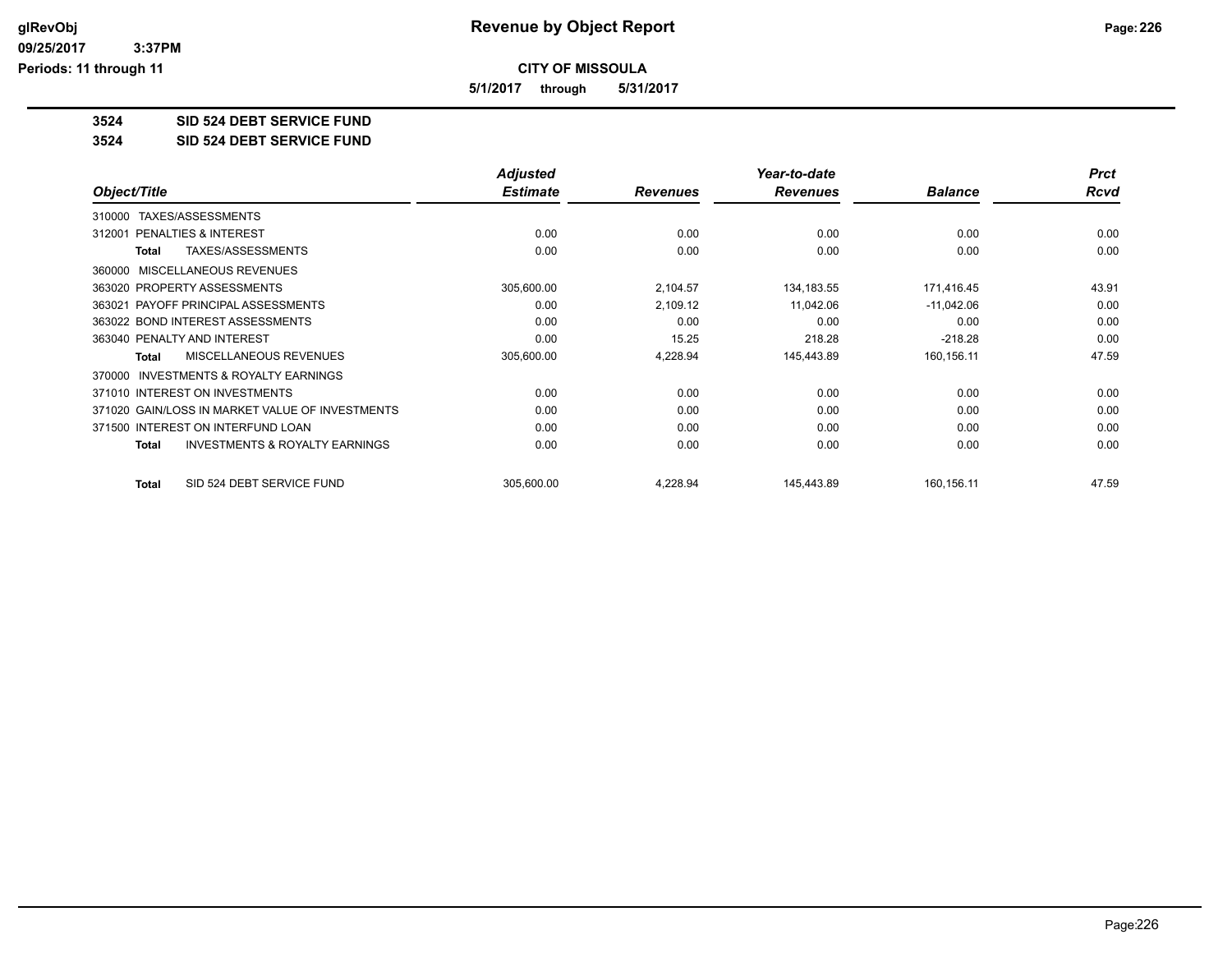**5/1/2017 through 5/31/2017**

# **3524 SID 524 DEBT SERVICE FUND**

|                                                    | Adjusted        |                 | Year-to-date    |                | <b>Prct</b> |
|----------------------------------------------------|-----------------|-----------------|-----------------|----------------|-------------|
| Object/Title                                       | <b>Estimate</b> | <b>Revenues</b> | <b>Revenues</b> | <b>Balance</b> | Rcvd        |
| 310000 TAXES/ASSESSMENTS                           |                 |                 |                 |                |             |
| 312001 PENALTIES & INTEREST                        | 0.00            | 0.00            | 0.00            | 0.00           | 0.00        |
| TAXES/ASSESSMENTS<br><b>Total</b>                  | 0.00            | 0.00            | 0.00            | 0.00           | 0.00        |
| 360000 MISCELLANEOUS REVENUES                      |                 |                 |                 |                |             |
| 363020 PROPERTY ASSESSMENTS                        | 305,600.00      | 2,104.57        | 134,183.55      | 171,416.45     | 43.91       |
| 363021 PAYOFF PRINCIPAL ASSESSMENTS                | 0.00            | 2,109.12        | 11,042.06       | $-11,042.06$   | 0.00        |
| 363022 BOND INTEREST ASSESSMENTS                   | 0.00            | 0.00            | 0.00            | 0.00           | 0.00        |
| 363040 PENALTY AND INTEREST                        | 0.00            | 15.25           | 218.28          | $-218.28$      | 0.00        |
| MISCELLANEOUS REVENUES<br>Total                    | 305,600.00      | 4,228.94        | 145,443.89      | 160,156.11     | 47.59       |
| INVESTMENTS & ROYALTY EARNINGS<br>370000           |                 |                 |                 |                |             |
| 371010 INTEREST ON INVESTMENTS                     | 0.00            | 0.00            | 0.00            | 0.00           | 0.00        |
| 371020 GAIN/LOSS IN MARKET VALUE OF INVESTMENT     | 0.00            | 0.00            | 0.00            | 0.00           | 0.00        |
| 371500 INTEREST ON INTERFUND LOAN                  | 0.00            | 0.00            | 0.00            | 0.00           | 0.00        |
| <b>INVESTMENTS &amp; ROYALTY EARNINGS</b><br>Total | 0.00            | 0.00            | 0.00            | 0.00           | 0.00        |
| SID 524 DEBT SERVICE FUND<br>Total                 | 305,600.00      | 4,228.94        | 145.443.89      | 160,156.11     | 47.59       |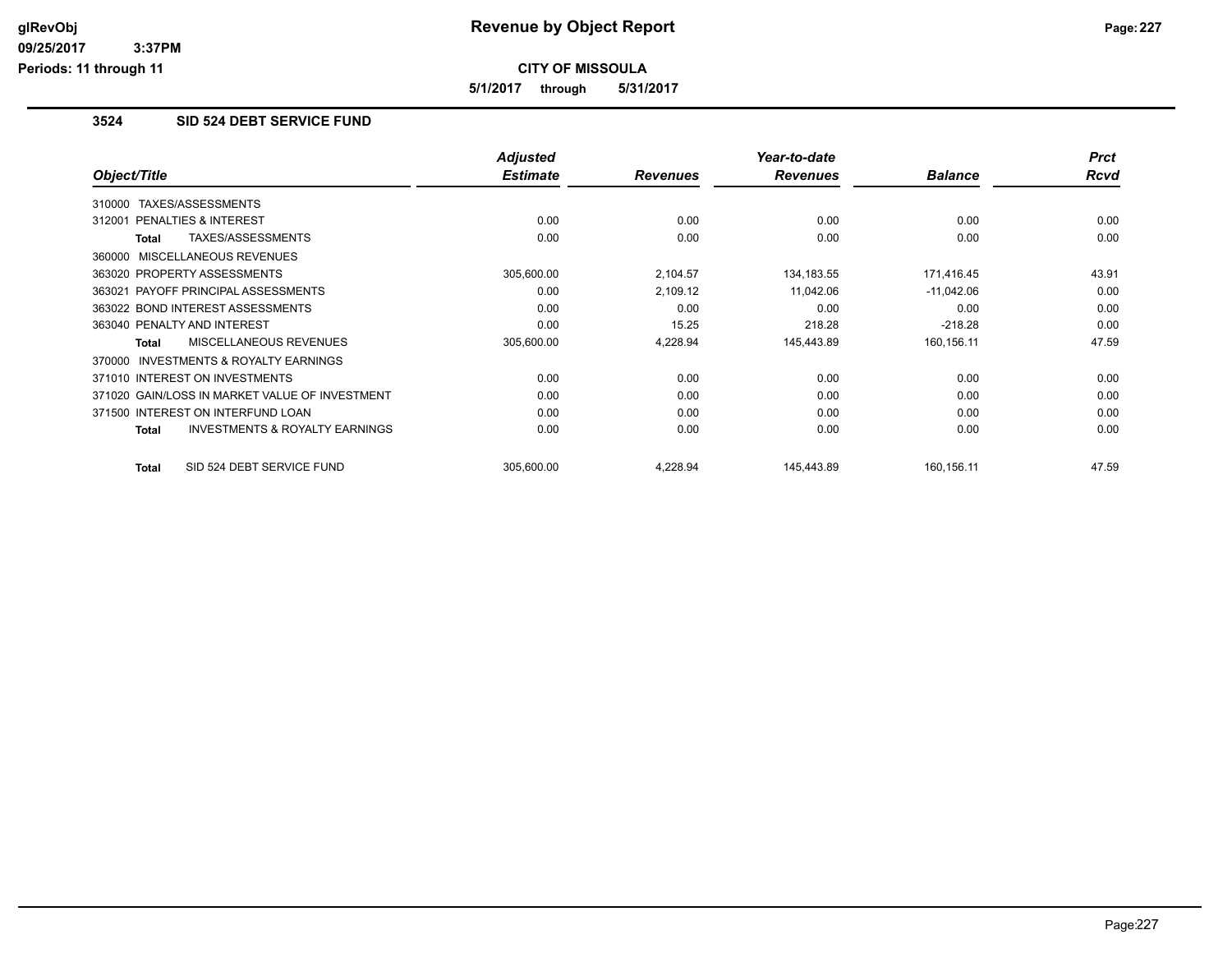**5/1/2017 through 5/31/2017**

**3525 SID 525 DEBT SERVICE FUND**

**3525 SID 525 DEBT SERVICE FUND**

|                                                           | <b>Adjusted</b> |                 | Year-to-date    |                | <b>Prct</b> |
|-----------------------------------------------------------|-----------------|-----------------|-----------------|----------------|-------------|
| Object/Title                                              | <b>Estimate</b> | <b>Revenues</b> | <b>Revenues</b> | <b>Balance</b> | <b>Rcvd</b> |
| TAXES/ASSESSMENTS<br>310000                               |                 |                 |                 |                |             |
| <b>PENALTIES &amp; INTEREST</b><br>312001                 | 0.00            | 0.00            | 0.00            | 0.00           | 0.00        |
| TAXES/ASSESSMENTS<br>Total                                | 0.00            | 0.00            | 0.00            | 0.00           | 0.00        |
| MISCELLANEOUS REVENUES<br>360000                          |                 |                 |                 |                |             |
| 360010 MISCELLANEOUS                                      | 0.00            | 0.00            | 0.00            | 0.00           | 0.00        |
| 363020 PROPERTY ASSESSMENTS                               | 32,440.00       | 68.42           | 17,338.40       | 15,101.60      | 53.45       |
| 363021 PAYOFF PRINCIPAL ASSESSMENTS                       | 0.00            | 0.00            | 347.94          | $-347.94$      | 0.00        |
| 363022 BOND INTEREST ASSESSMENTS                          | 0.00            | 0.00            | 0.00            | 0.00           | 0.00        |
| 363040 PENALTY AND INTEREST                               | 0.00            | 0.00            | 40.44           | $-40.44$       | 0.00        |
| <b>MISCELLANEOUS REVENUES</b><br><b>Total</b>             | 32,440.00       | 68.42           | 17,726.78       | 14,713.22      | 54.64       |
| <b>INVESTMENTS &amp; ROYALTY EARNINGS</b><br>370000       |                 |                 |                 |                |             |
| 371010 INTEREST ON INVESTMENTS                            | 0.00            | 0.00            | 0.00            | 0.00           | 0.00        |
| 371020 GAIN/LOSS IN MARKET VALUE OF INVESTMENTS           | 0.00            | 0.00            | 0.00            | 0.00           | 0.00        |
| 371500 INTEREST ON INTERFUND LOAN                         | 0.00            | 0.00            | 0.00            | 0.00           | 0.00        |
| <b>INVESTMENTS &amp; ROYALTY EARNINGS</b><br><b>Total</b> | 0.00            | 0.00            | 0.00            | 0.00           | 0.00        |
| SID 525 DEBT SERVICE FUND<br><b>Total</b>                 | 32,440.00       | 68.42           | 17,726.78       | 14,713.22      | 54.64       |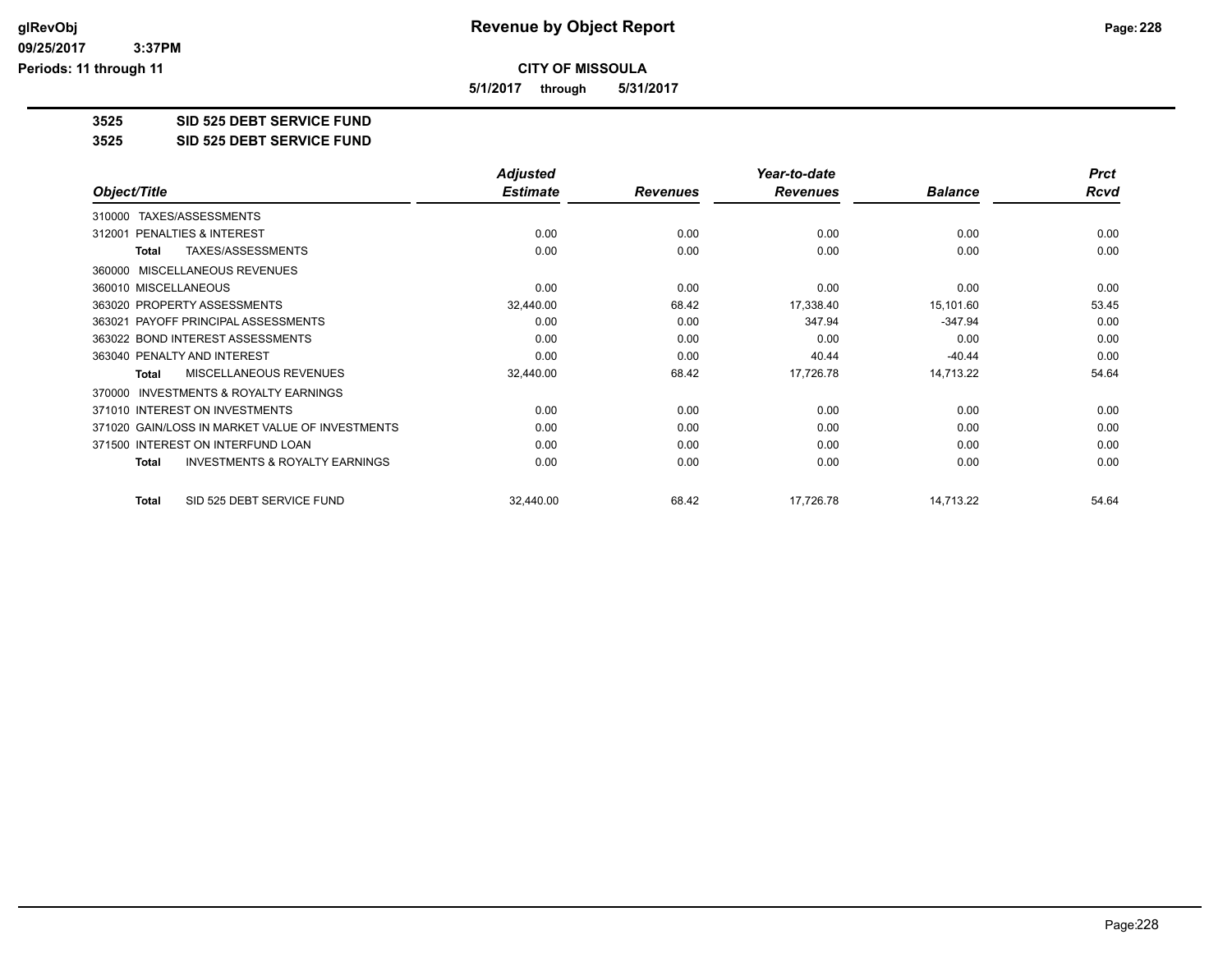**5/1/2017 through 5/31/2017**

# **3525 SID 525 DEBT SERVICE FUND**

|                                                           | <b>Adjusted</b> |                 | Year-to-date    |                | <b>Prct</b> |
|-----------------------------------------------------------|-----------------|-----------------|-----------------|----------------|-------------|
| Object/Title                                              | <b>Estimate</b> | <b>Revenues</b> | <b>Revenues</b> | <b>Balance</b> | Rcvd        |
| TAXES/ASSESSMENTS<br>310000                               |                 |                 |                 |                |             |
| <b>PENALTIES &amp; INTEREST</b><br>312001                 | 0.00            | 0.00            | 0.00            | 0.00           | 0.00        |
| TAXES/ASSESSMENTS<br>Total                                | 0.00            | 0.00            | 0.00            | 0.00           | 0.00        |
| 360000 MISCELLANEOUS REVENUES                             |                 |                 |                 |                |             |
| 360010 MISCELLANEOUS                                      | 0.00            | 0.00            | 0.00            | 0.00           | 0.00        |
| 363020 PROPERTY ASSESSMENTS                               | 32,440.00       | 68.42           | 17,338.40       | 15,101.60      | 53.45       |
| 363021 PAYOFF PRINCIPAL ASSESSMENTS                       | 0.00            | 0.00            | 347.94          | $-347.94$      | 0.00        |
| 363022 BOND INTEREST ASSESSMENTS                          | 0.00            | 0.00            | 0.00            | 0.00           | 0.00        |
| 363040 PENALTY AND INTEREST                               | 0.00            | 0.00            | 40.44           | $-40.44$       | 0.00        |
| <b>MISCELLANEOUS REVENUES</b><br><b>Total</b>             | 32,440.00       | 68.42           | 17,726.78       | 14,713.22      | 54.64       |
| <b>INVESTMENTS &amp; ROYALTY EARNINGS</b><br>370000       |                 |                 |                 |                |             |
| 371010 INTEREST ON INVESTMENTS                            | 0.00            | 0.00            | 0.00            | 0.00           | 0.00        |
| 371020 GAIN/LOSS IN MARKET VALUE OF INVESTMENT            | 0.00            | 0.00            | 0.00            | 0.00           | 0.00        |
| 371500 INTEREST ON INTERFUND LOAN                         | 0.00            | 0.00            | 0.00            | 0.00           | 0.00        |
| <b>INVESTMENTS &amp; ROYALTY EARNINGS</b><br><b>Total</b> | 0.00            | 0.00            | 0.00            | 0.00           | 0.00        |
| SID 525 DEBT SERVICE FUND<br><b>Total</b>                 | 32,440.00       | 68.42           | 17,726.78       | 14,713.22      | 54.64       |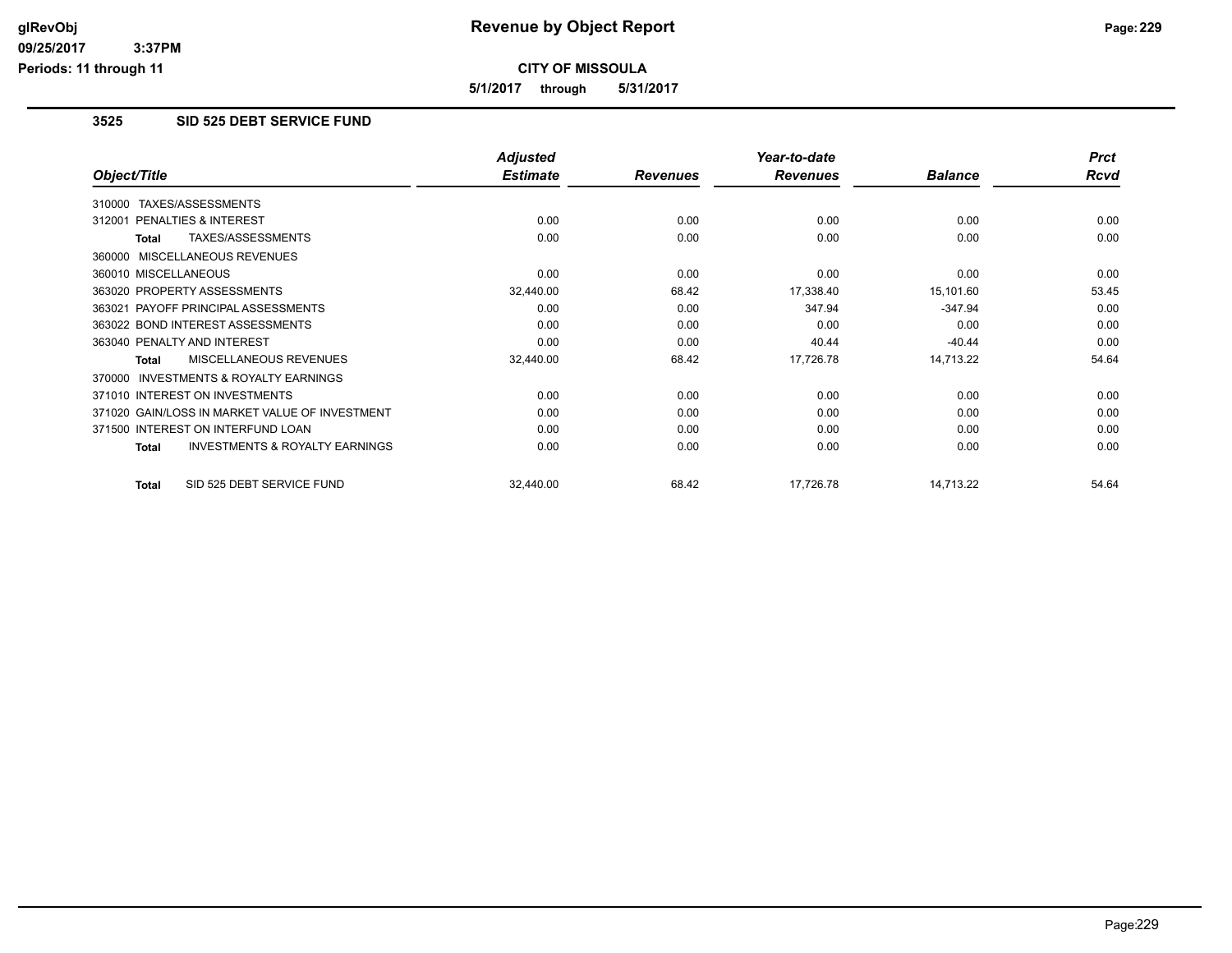**5/1/2017 through 5/31/2017**

**3526 SID 526 DEBT SERVICE FUND**

**3526 SID 526 DEBT SERVICE FUND**

|                                                           | <b>Adjusted</b> |                 | Year-to-date    |                | <b>Prct</b> |
|-----------------------------------------------------------|-----------------|-----------------|-----------------|----------------|-------------|
| Object/Title                                              | <b>Estimate</b> | <b>Revenues</b> | <b>Revenues</b> | <b>Balance</b> | <b>Rcvd</b> |
| TAXES/ASSESSMENTS<br>310000                               |                 |                 |                 |                |             |
| PENALTIES & INTEREST<br>312001                            | 0.00            | 0.00            | 0.00            | 0.00           | 0.00        |
| <b>TAXES/ASSESSMENTS</b><br>Total                         | 0.00            | 0.00            | 0.00            | 0.00           | 0.00        |
| MISCELLANEOUS REVENUES<br>360000                          |                 |                 |                 |                |             |
| 360010 MISCELLANEOUS                                      | 0.00            | 0.00            | 0.00            | 0.00           | 0.00        |
| 363020 PROPERTY ASSESSMENTS                               | 193,100.00      | 1,213.20        | 66,327.59       | 126,772.41     | 34.35       |
| 363021 PAYOFF PRINCIPAL ASSESSMENTS                       | 0.00            | 0.00            | 9,248.43        | $-9,248.43$    | 0.00        |
| 363022 BOND INTEREST ASSESSMENTS                          | 0.00            | 0.00            | 0.00            | 0.00           | 0.00        |
| 363040 PENALTY AND INTEREST                               | 0.00            | 0.00            | 40.77           | $-40.77$       | 0.00        |
| MISCELLANEOUS REVENUES<br>Total                           | 193,100.00      | 1,213.20        | 75,616.79       | 117,483.21     | 39.16       |
| INVESTMENTS & ROYALTY EARNINGS<br>370000                  |                 |                 |                 |                |             |
| 371010 INTEREST ON INVESTMENTS                            | 0.00            | 0.00            | 0.00            | 0.00           | 0.00        |
| 371020 GAIN/LOSS IN MARKET VALUE OF INVESTMENTS           | 0.00            | 0.00            | 0.00            | 0.00           | 0.00        |
| 371500 INTEREST ON INTERFUND LOAN                         | 0.00            | 0.00            | 0.00            | 0.00           | 0.00        |
| <b>INVESTMENTS &amp; ROYALTY EARNINGS</b><br><b>Total</b> | 0.00            | 0.00            | 0.00            | 0.00           | 0.00        |
| SID 526 DEBT SERVICE FUND<br>Total                        | 193,100.00      | 1,213.20        | 75,616.79       | 117,483.21     | 39.16       |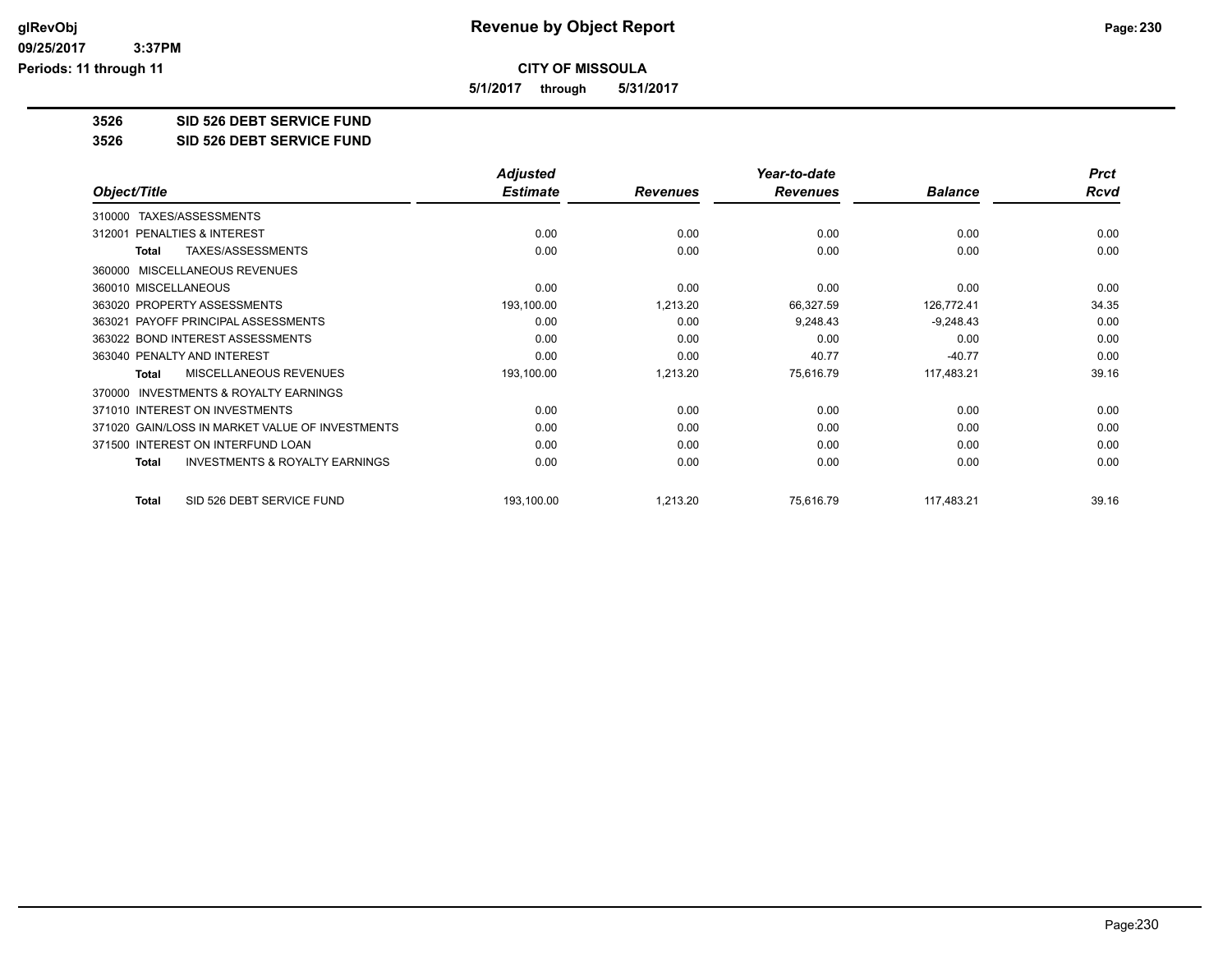**5/1/2017 through 5/31/2017**

# **3526 SID 526 DEBT SERVICE FUND**

|                                                           | <b>Adjusted</b> |                 | Year-to-date    |                | <b>Prct</b> |
|-----------------------------------------------------------|-----------------|-----------------|-----------------|----------------|-------------|
| Object/Title                                              | <b>Estimate</b> | <b>Revenues</b> | <b>Revenues</b> | <b>Balance</b> | <b>Rcvd</b> |
| TAXES/ASSESSMENTS<br>310000                               |                 |                 |                 |                |             |
| PENALTIES & INTEREST<br>312001                            | 0.00            | 0.00            | 0.00            | 0.00           | 0.00        |
| TAXES/ASSESSMENTS<br><b>Total</b>                         | 0.00            | 0.00            | 0.00            | 0.00           | 0.00        |
| 360000 MISCELLANEOUS REVENUES                             |                 |                 |                 |                |             |
| 360010 MISCELLANEOUS                                      | 0.00            | 0.00            | 0.00            | 0.00           | 0.00        |
| 363020 PROPERTY ASSESSMENTS                               | 193,100.00      | 1,213.20        | 66,327.59       | 126,772.41     | 34.35       |
| 363021 PAYOFF PRINCIPAL ASSESSMENTS                       | 0.00            | 0.00            | 9,248.43        | $-9,248.43$    | 0.00        |
| 363022 BOND INTEREST ASSESSMENTS                          | 0.00            | 0.00            | 0.00            | 0.00           | 0.00        |
| 363040 PENALTY AND INTEREST                               | 0.00            | 0.00            | 40.77           | $-40.77$       | 0.00        |
| <b>MISCELLANEOUS REVENUES</b><br><b>Total</b>             | 193,100.00      | 1,213.20        | 75,616.79       | 117,483.21     | 39.16       |
| <b>INVESTMENTS &amp; ROYALTY EARNINGS</b><br>370000       |                 |                 |                 |                |             |
| 371010 INTEREST ON INVESTMENTS                            | 0.00            | 0.00            | 0.00            | 0.00           | 0.00        |
| 371020 GAIN/LOSS IN MARKET VALUE OF INVESTMENT            | 0.00            | 0.00            | 0.00            | 0.00           | 0.00        |
| 371500 INTEREST ON INTERFUND LOAN                         | 0.00            | 0.00            | 0.00            | 0.00           | 0.00        |
| <b>INVESTMENTS &amp; ROYALTY EARNINGS</b><br><b>Total</b> | 0.00            | 0.00            | 0.00            | 0.00           | 0.00        |
| SID 526 DEBT SERVICE FUND<br><b>Total</b>                 | 193,100.00      | 1,213.20        | 75,616.79       | 117,483.21     | 39.16       |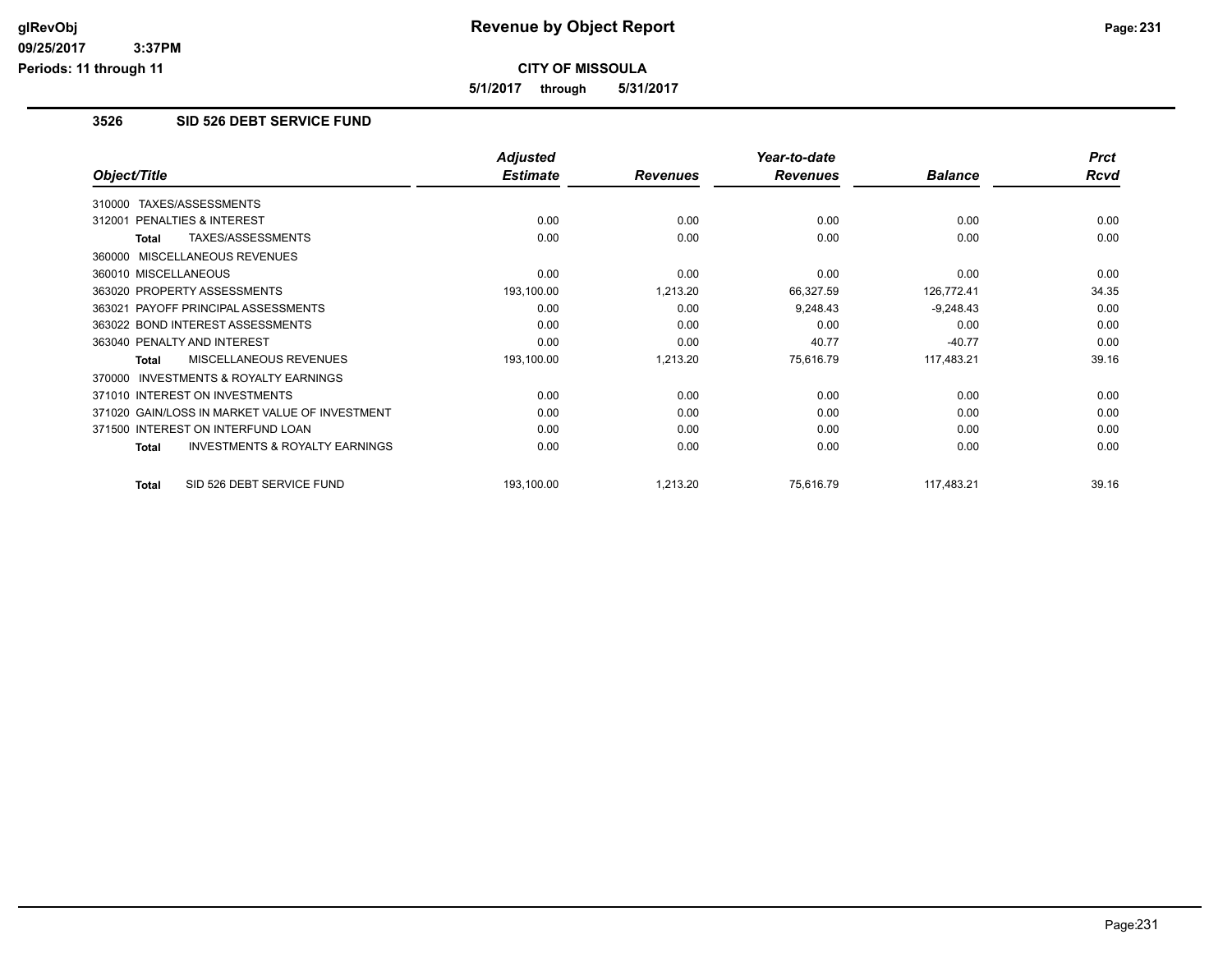**Periods: 11 through 11**

**CITY OF MISSOULA**

**5/1/2017 through 5/31/2017**

**3527 SID 527 DEBT SERVICE FUND**

**3527 SID 527 DEBT SERVICE FUND**

|                                                           | <b>Adjusted</b> |                 | Year-to-date    |                | <b>Prct</b> |
|-----------------------------------------------------------|-----------------|-----------------|-----------------|----------------|-------------|
| Object/Title                                              | <b>Estimate</b> | <b>Revenues</b> | <b>Revenues</b> | <b>Balance</b> | <b>Rcvd</b> |
| TAXES/ASSESSMENTS<br>310000                               |                 |                 |                 |                |             |
| PENALTIES & INTEREST<br>312001                            | 0.00            | 0.00            | 0.00            | 0.00           | 0.00        |
| TAXES/ASSESSMENTS<br>Total                                | 0.00            | 0.00            | 0.00            | 0.00           | 0.00        |
| MISCELLANEOUS REVENUES<br>360000                          |                 |                 |                 |                |             |
| 360010 MISCELLANEOUS                                      | 0.00            | 0.00            | 0.00            | 0.00           | 0.00        |
| 363020 PROPERTY ASSESSMENTS                               | 0.00            | 0.00            | 0.00            | 0.00           | 0.00        |
| 363021 PAYOFF PRINCIPAL ASSESSMENTS                       | 0.00            | 0.00            | 0.00            | 0.00           | 0.00        |
| 363022 BOND INTEREST ASSESSMENTS                          | 0.00            | 0.00            | 0.00            | 0.00           | 0.00        |
| 363040 PENALTY AND INTEREST                               | 0.00            | 0.00            | 0.00            | 0.00           | 0.00        |
| MISCELLANEOUS REVENUES<br><b>Total</b>                    | 0.00            | 0.00            | 0.00            | 0.00           | 0.00        |
| <b>INVESTMENTS &amp; ROYALTY EARNINGS</b><br>370000       |                 |                 |                 |                |             |
| 371010 INTEREST ON INVESTMENTS                            | 0.00            | 0.00            | 0.00            | 0.00           | 0.00        |
| 371020 GAIN/LOSS IN MARKET VALUE OF INVESTMENTS           | 0.00            | 0.00            | 0.00            | 0.00           | 0.00        |
| <b>INVESTMENTS &amp; ROYALTY EARNINGS</b><br><b>Total</b> | 0.00            | 0.00            | 0.00            | 0.00           | 0.00        |
| OTHER FINANCING SOURCES<br>380000                         |                 |                 |                 |                |             |
| 381030 SID BONDS PROCEEDS                                 | 0.00            | 0.00            | 0.00            | 0.00           | 0.00        |
| OTHER FINANCING SOURCES<br><b>Total</b>                   | 0.00            | 0.00            | 0.00            | 0.00           | 0.00        |
| SID 527 DEBT SERVICE FUND<br><b>Total</b>                 | 0.00            | 0.00            | 0.00            | 0.00           | 0.00        |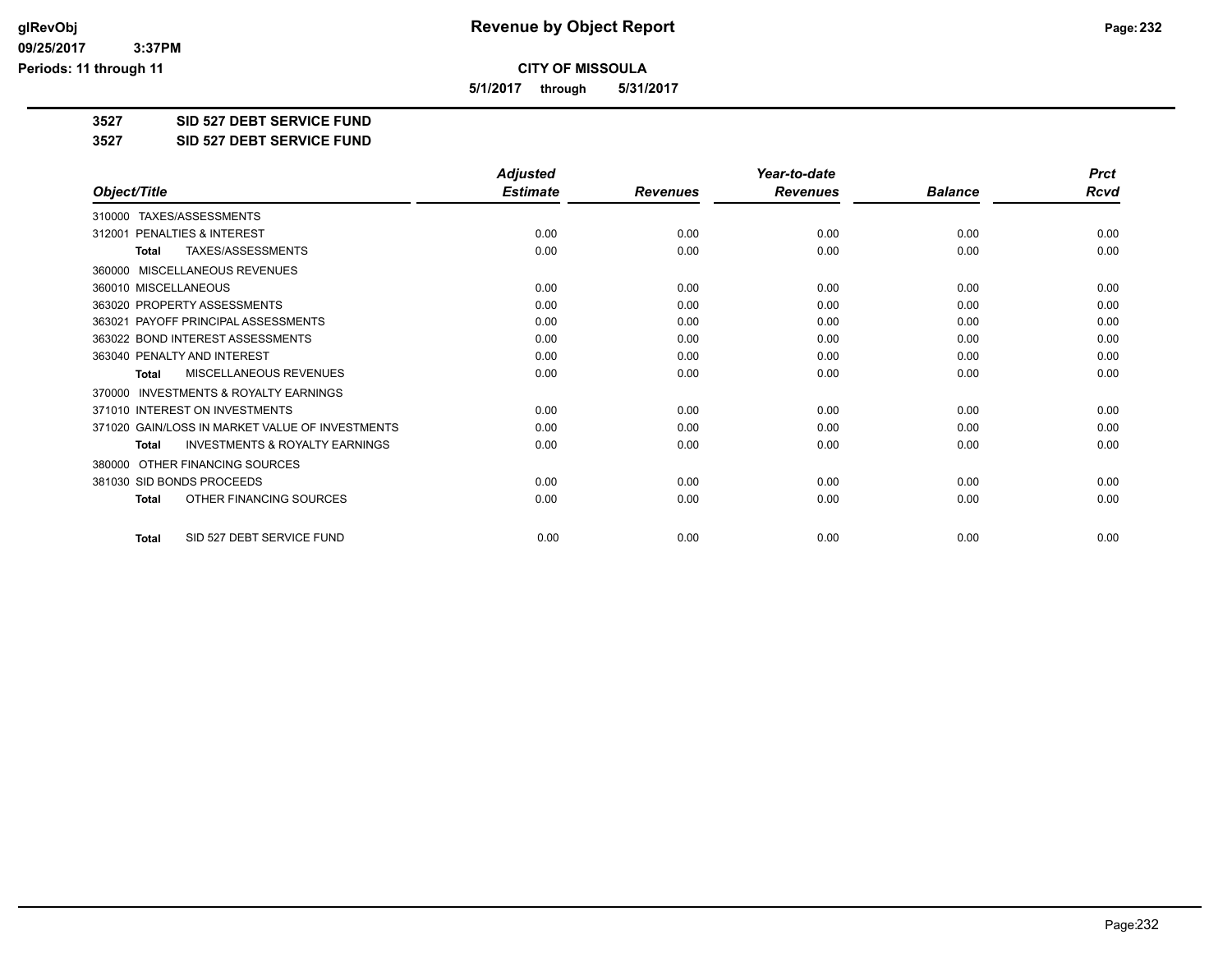**5/1/2017 through 5/31/2017**

# **3527 SID 527 DEBT SERVICE FUND**

|                                                           | <b>Adjusted</b> |                 | Year-to-date    |                | <b>Prct</b> |
|-----------------------------------------------------------|-----------------|-----------------|-----------------|----------------|-------------|
| Object/Title                                              | <b>Estimate</b> | <b>Revenues</b> | <b>Revenues</b> | <b>Balance</b> | <b>Rcvd</b> |
| 310000 TAXES/ASSESSMENTS                                  |                 |                 |                 |                |             |
| 312001 PENALTIES & INTEREST                               | 0.00            | 0.00            | 0.00            | 0.00           | 0.00        |
| TAXES/ASSESSMENTS<br><b>Total</b>                         | 0.00            | 0.00            | 0.00            | 0.00           | 0.00        |
| 360000 MISCELLANEOUS REVENUES                             |                 |                 |                 |                |             |
| 360010 MISCELLANEOUS                                      | 0.00            | 0.00            | 0.00            | 0.00           | 0.00        |
| 363020 PROPERTY ASSESSMENTS                               | 0.00            | 0.00            | 0.00            | 0.00           | 0.00        |
| 363021 PAYOFF PRINCIPAL ASSESSMENTS                       | 0.00            | 0.00            | 0.00            | 0.00           | 0.00        |
| 363022 BOND INTEREST ASSESSMENTS                          | 0.00            | 0.00            | 0.00            | 0.00           | 0.00        |
| 363040 PENALTY AND INTEREST                               | 0.00            | 0.00            | 0.00            | 0.00           | 0.00        |
| MISCELLANEOUS REVENUES<br><b>Total</b>                    | 0.00            | 0.00            | 0.00            | 0.00           | 0.00        |
| INVESTMENTS & ROYALTY EARNINGS<br>370000                  |                 |                 |                 |                |             |
| 371010 INTEREST ON INVESTMENTS                            | 0.00            | 0.00            | 0.00            | 0.00           | 0.00        |
| 371020 GAIN/LOSS IN MARKET VALUE OF INVESTMENT            | 0.00            | 0.00            | 0.00            | 0.00           | 0.00        |
| <b>INVESTMENTS &amp; ROYALTY EARNINGS</b><br><b>Total</b> | 0.00            | 0.00            | 0.00            | 0.00           | 0.00        |
| 380000 OTHER FINANCING SOURCES                            |                 |                 |                 |                |             |
| 381030 SID BONDS PROCEEDS                                 | 0.00            | 0.00            | 0.00            | 0.00           | 0.00        |
| OTHER FINANCING SOURCES<br><b>Total</b>                   | 0.00            | 0.00            | 0.00            | 0.00           | 0.00        |
| SID 527 DEBT SERVICE FUND<br><b>Total</b>                 | 0.00            | 0.00            | 0.00            | 0.00           | 0.00        |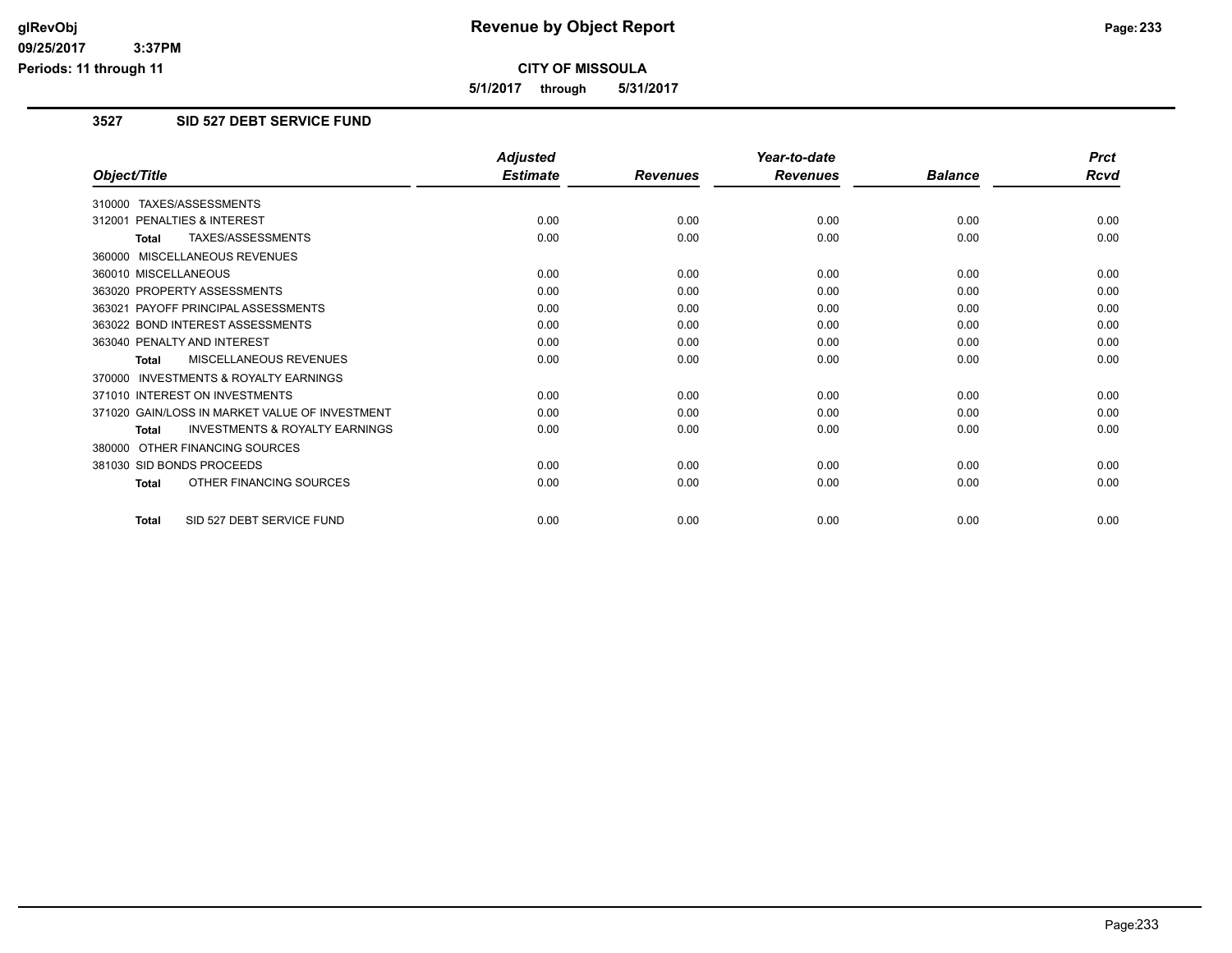**5/1/2017 through 5/31/2017**

**3530 SID 530 DEBT SERVICE FUND**

**3530 SID 530 DEBT SERVICE FUND**

|                                                           | <b>Adjusted</b> |                 | Year-to-date    |                | <b>Prct</b> |
|-----------------------------------------------------------|-----------------|-----------------|-----------------|----------------|-------------|
| Object/Title                                              | <b>Estimate</b> | <b>Revenues</b> | <b>Revenues</b> | <b>Balance</b> | Rcvd        |
| 310000 TAXES/ASSESSMENTS                                  |                 |                 |                 |                |             |
| 312001 PENALTIES & INTEREST                               | 0.00            | 0.00            | 0.00            | 0.00           | 0.00        |
| TAXES/ASSESSMENTS<br><b>Total</b>                         | 0.00            | 0.00            | 0.00            | 0.00           | 0.00        |
| MISCELLANEOUS REVENUES<br>360000                          |                 |                 |                 |                |             |
| 360010 MISCELLANEOUS                                      | 0.00            | 0.00            | 0.00            | 0.00           | 0.00        |
| 363020 PROPERTY ASSESSMENTS                               | 0.00            | 0.00            | 0.00            | 0.00           | 0.00        |
| 363021 PAYOFF PRINCIPAL ASSESSMENTS                       | 0.00            | 0.00            | 0.00            | 0.00           | 0.00        |
| 363022 BOND INTEREST ASSESSMENTS                          | 0.00            | 0.00            | 0.00            | 0.00           | 0.00        |
| 363040 PENALTY AND INTEREST                               | 0.00            | 0.00            | 0.00            | 0.00           | 0.00        |
| <b>MISCELLANEOUS REVENUES</b><br>Total                    | 0.00            | 0.00            | 0.00            | 0.00           | 0.00        |
| 370000 INVESTMENTS & ROYALTY EARNINGS                     |                 |                 |                 |                |             |
| 371010 INTEREST ON INVESTMENTS                            | 0.00            | 0.00            | 0.00            | 0.00           | 0.00        |
| 371020 GAIN/LOSS IN MARKET VALUE OF INVESTMENTS           | 0.00            | 0.00            | 0.00            | 0.00           | 0.00        |
| <b>INVESTMENTS &amp; ROYALTY EARNINGS</b><br><b>Total</b> | 0.00            | 0.00            | 0.00            | 0.00           | 0.00        |
| SID 530 DEBT SERVICE FUND<br><b>Total</b>                 | 0.00            | 0.00            | 0.00            | 0.00           | 0.00        |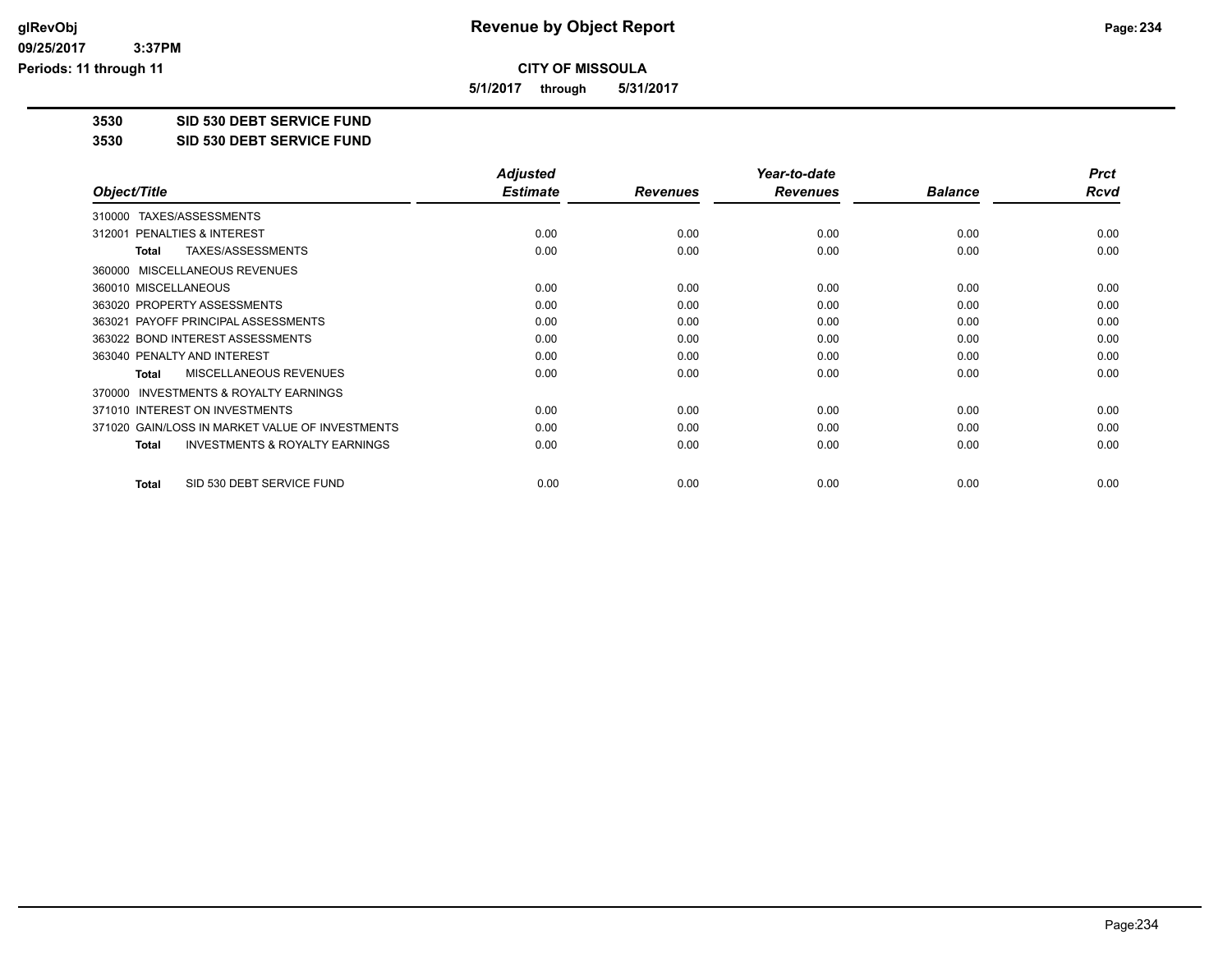**Periods: 11 through 11**

**CITY OF MISSOULA**

**5/1/2017 through 5/31/2017**

# **3530 SID 530 DEBT SERVICE FUND**

|                                                           | <b>Adjusted</b> |                 | Year-to-date    |                | <b>Prct</b> |
|-----------------------------------------------------------|-----------------|-----------------|-----------------|----------------|-------------|
| Object/Title                                              | <b>Estimate</b> | <b>Revenues</b> | <b>Revenues</b> | <b>Balance</b> | Rcvd        |
| 310000 TAXES/ASSESSMENTS                                  |                 |                 |                 |                |             |
| 312001 PENALTIES & INTEREST                               | 0.00            | 0.00            | 0.00            | 0.00           | 0.00        |
| TAXES/ASSESSMENTS<br><b>Total</b>                         | 0.00            | 0.00            | 0.00            | 0.00           | 0.00        |
| 360000 MISCELLANEOUS REVENUES                             |                 |                 |                 |                |             |
| 360010 MISCELLANEOUS                                      | 0.00            | 0.00            | 0.00            | 0.00           | 0.00        |
| 363020 PROPERTY ASSESSMENTS                               | 0.00            | 0.00            | 0.00            | 0.00           | 0.00        |
| 363021 PAYOFF PRINCIPAL ASSESSMENTS                       | 0.00            | 0.00            | 0.00            | 0.00           | 0.00        |
| 363022 BOND INTEREST ASSESSMENTS                          | 0.00            | 0.00            | 0.00            | 0.00           | 0.00        |
| 363040 PENALTY AND INTEREST                               | 0.00            | 0.00            | 0.00            | 0.00           | 0.00        |
| MISCELLANEOUS REVENUES<br>Total                           | 0.00            | 0.00            | 0.00            | 0.00           | 0.00        |
| INVESTMENTS & ROYALTY EARNINGS<br>370000                  |                 |                 |                 |                |             |
| 371010 INTEREST ON INVESTMENTS                            | 0.00            | 0.00            | 0.00            | 0.00           | 0.00        |
| 371020 GAIN/LOSS IN MARKET VALUE OF INVESTMENT            | 0.00            | 0.00            | 0.00            | 0.00           | 0.00        |
| <b>INVESTMENTS &amp; ROYALTY EARNINGS</b><br><b>Total</b> | 0.00            | 0.00            | 0.00            | 0.00           | 0.00        |
| SID 530 DEBT SERVICE FUND<br><b>Total</b>                 | 0.00            | 0.00            | 0.00            | 0.00           | 0.00        |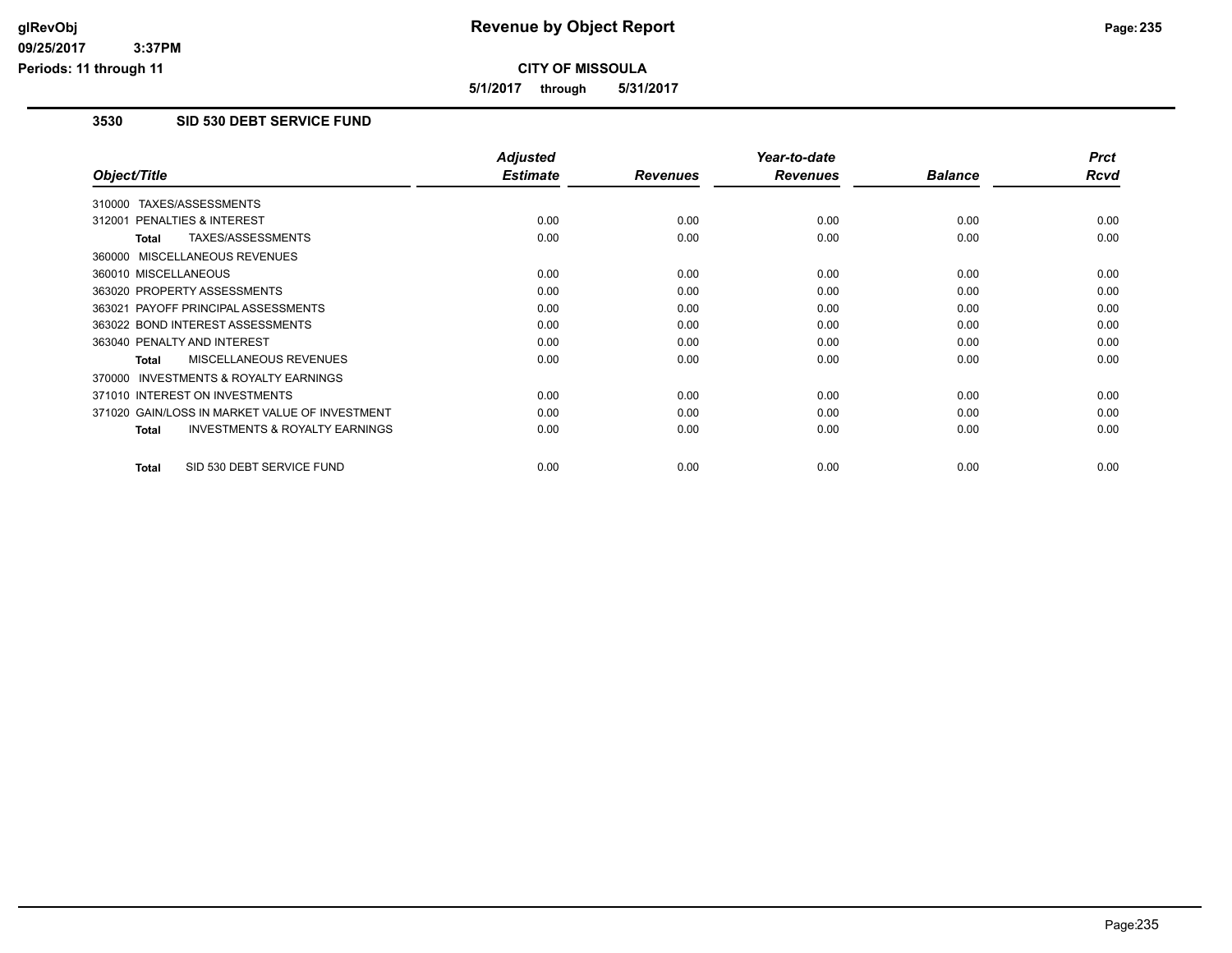**5/1/2017 through 5/31/2017**

**3531 SID 531 HICKORY ST CALMING**

**3531 SID 531 HICKORY ST CALMING**

|                                                           | <b>Adjusted</b> |                 | Year-to-date    |                | <b>Prct</b> |
|-----------------------------------------------------------|-----------------|-----------------|-----------------|----------------|-------------|
| Object/Title                                              | <b>Estimate</b> | <b>Revenues</b> | <b>Revenues</b> | <b>Balance</b> | Rcvd        |
| 310000 TAXES/ASSESSMENTS                                  |                 |                 |                 |                |             |
| 312001 PENALTIES & INTEREST                               | 0.00            | 0.00            | 0.00            | 0.00           | 0.00        |
| TAXES/ASSESSMENTS<br><b>Total</b>                         | 0.00            | 0.00            | 0.00            | 0.00           | 0.00        |
| <b>MISCELLANEOUS REVENUES</b><br>360000                   |                 |                 |                 |                |             |
| 360010 MISCELLANEOUS                                      | 0.00            | 0.00            | 0.00            | 0.00           | 0.00        |
| 363020 PROPERTY ASSESSMENTS                               | 0.00            | 0.00            | 0.00            | 0.00           | 0.00        |
| PAYOFF PRINCIPAL ASSESSMENTS<br>363021                    | 0.00            | 0.00            | 0.00            | 0.00           | 0.00        |
| 363022 BOND INTEREST ASSESSMENTS                          | 0.00            | 0.00            | 0.00            | 0.00           | 0.00        |
| 363040 PENALTY AND INTEREST                               | 0.00            | 0.00            | 0.00            | 0.00           | 0.00        |
| <b>MISCELLANEOUS REVENUES</b><br><b>Total</b>             | 0.00            | 0.00            | 0.00            | 0.00           | 0.00        |
| <b>INVESTMENTS &amp; ROYALTY EARNINGS</b><br>370000       |                 |                 |                 |                |             |
| 371010 INTEREST ON INVESTMENTS                            | 0.00            | 0.00            | 0.00            | 0.00           | 0.00        |
| 371020 GAIN/LOSS IN MARKET VALUE OF INVESTMENTS           | 0.00            | 0.00            | 0.00            | 0.00           | 0.00        |
| <b>INVESTMENTS &amp; ROYALTY EARNINGS</b><br><b>Total</b> | 0.00            | 0.00            | 0.00            | 0.00           | 0.00        |
| OTHER FINANCING SOURCES<br>380000                         |                 |                 |                 |                |             |
| 383000 OPERATING TRANSFERS                                | 0.00            | 0.00            | 0.00            | 0.00           | 0.00        |
| OTHER FINANCING SOURCES<br><b>Total</b>                   | 0.00            | 0.00            | 0.00            | 0.00           | 0.00        |
| SID 531 HICKORY ST CALMING<br><b>Total</b>                | 0.00            | 0.00            | 0.00            | 0.00           | 0.00        |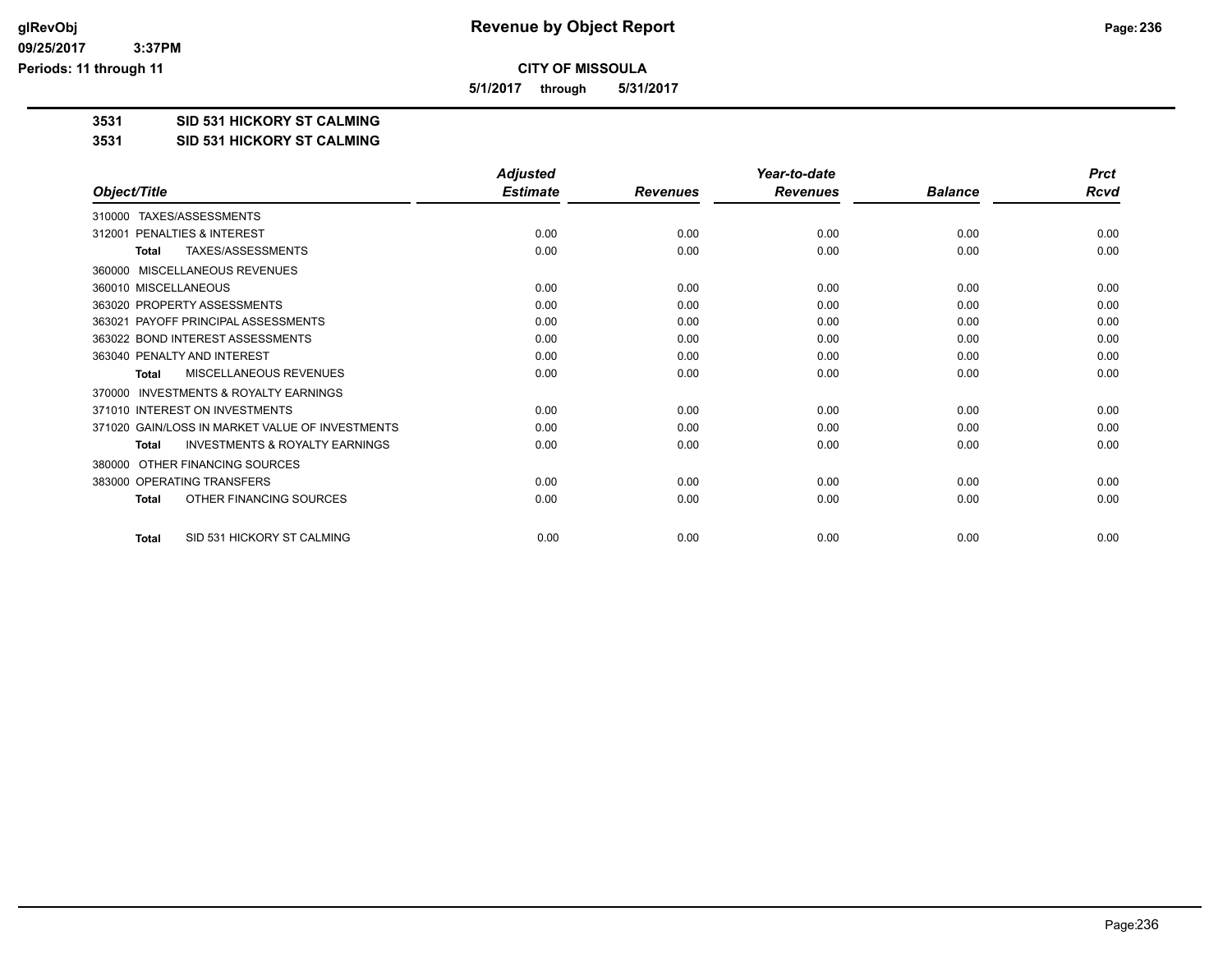**5/1/2017 through 5/31/2017**

# **3531 SID 531 HICKORY ST CALMING**

|                                                           | <b>Adjusted</b> |                 | Year-to-date    |                | <b>Prct</b> |
|-----------------------------------------------------------|-----------------|-----------------|-----------------|----------------|-------------|
| Object/Title                                              | <b>Estimate</b> | <b>Revenues</b> | <b>Revenues</b> | <b>Balance</b> | <b>Rcvd</b> |
| 310000 TAXES/ASSESSMENTS                                  |                 |                 |                 |                |             |
| 312001 PENALTIES & INTEREST                               | 0.00            | 0.00            | 0.00            | 0.00           | 0.00        |
| TAXES/ASSESSMENTS<br><b>Total</b>                         | 0.00            | 0.00            | 0.00            | 0.00           | 0.00        |
| 360000 MISCELLANEOUS REVENUES                             |                 |                 |                 |                |             |
| 360010 MISCELLANEOUS                                      | 0.00            | 0.00            | 0.00            | 0.00           | 0.00        |
| 363020 PROPERTY ASSESSMENTS                               | 0.00            | 0.00            | 0.00            | 0.00           | 0.00        |
| 363021 PAYOFF PRINCIPAL ASSESSMENTS                       | 0.00            | 0.00            | 0.00            | 0.00           | 0.00        |
| 363022 BOND INTEREST ASSESSMENTS                          | 0.00            | 0.00            | 0.00            | 0.00           | 0.00        |
| 363040 PENALTY AND INTEREST                               | 0.00            | 0.00            | 0.00            | 0.00           | 0.00        |
| MISCELLANEOUS REVENUES<br><b>Total</b>                    | 0.00            | 0.00            | 0.00            | 0.00           | 0.00        |
| INVESTMENTS & ROYALTY EARNINGS<br>370000                  |                 |                 |                 |                |             |
| 371010 INTEREST ON INVESTMENTS                            | 0.00            | 0.00            | 0.00            | 0.00           | 0.00        |
| 371020 GAIN/LOSS IN MARKET VALUE OF INVESTMENT            | 0.00            | 0.00            | 0.00            | 0.00           | 0.00        |
| <b>INVESTMENTS &amp; ROYALTY EARNINGS</b><br><b>Total</b> | 0.00            | 0.00            | 0.00            | 0.00           | 0.00        |
| OTHER FINANCING SOURCES<br>380000                         |                 |                 |                 |                |             |
| 383000 OPERATING TRANSFERS                                | 0.00            | 0.00            | 0.00            | 0.00           | 0.00        |
| OTHER FINANCING SOURCES<br><b>Total</b>                   | 0.00            | 0.00            | 0.00            | 0.00           | 0.00        |
| SID 531 HICKORY ST CALMING<br><b>Total</b>                | 0.00            | 0.00            | 0.00            | 0.00           | 0.00        |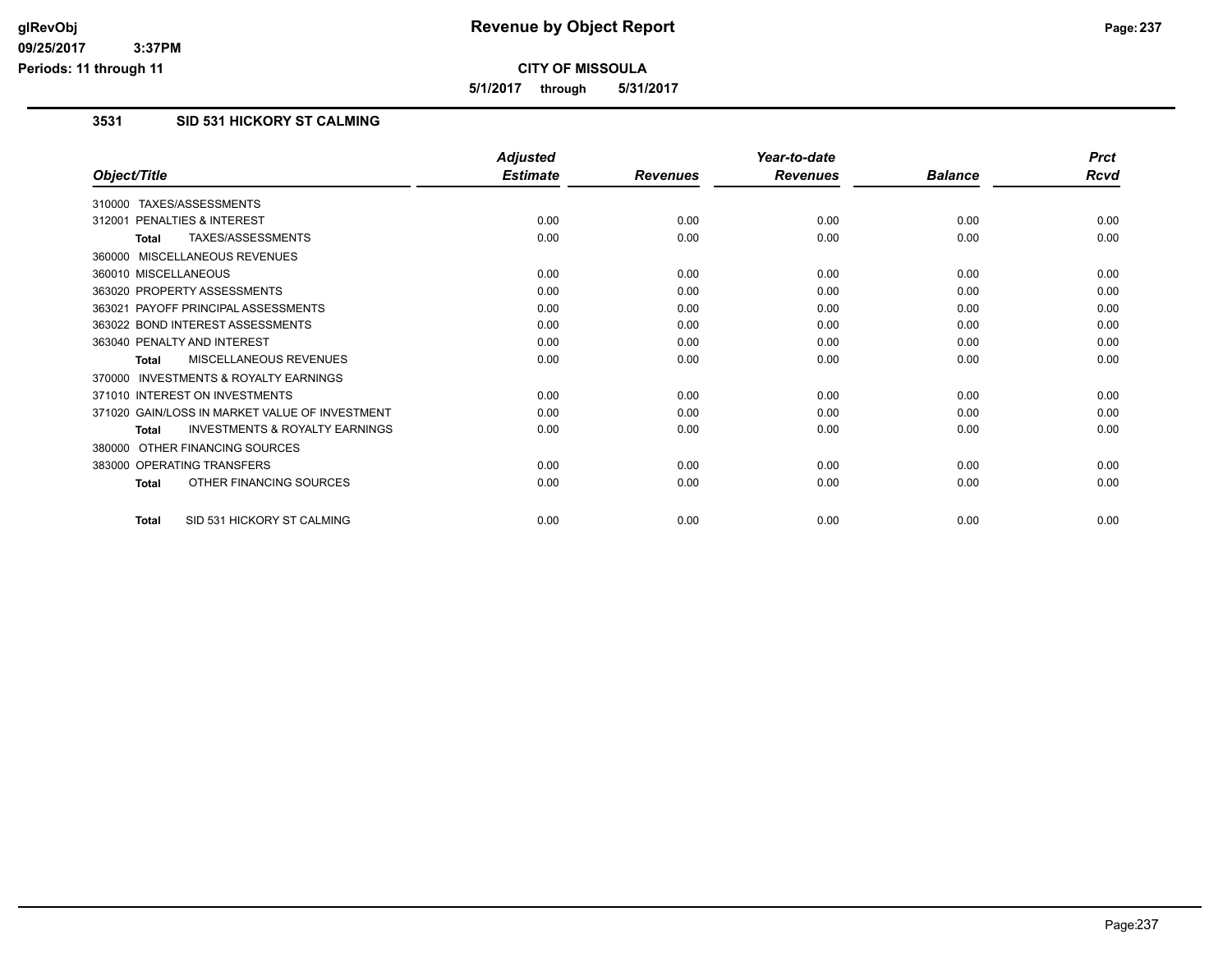**5/1/2017 through 5/31/2017**

**3532 SID 532 DEBT SERVICE FUND**

**3532 SID 532 DEBT SERVICE FUND**

|                                                           | <b>Adjusted</b> |                 | Year-to-date    |                | <b>Prct</b> |
|-----------------------------------------------------------|-----------------|-----------------|-----------------|----------------|-------------|
| Object/Title                                              | <b>Estimate</b> | <b>Revenues</b> | <b>Revenues</b> | <b>Balance</b> | Rcvd        |
| 360000 MISCELLANEOUS REVENUES                             |                 |                 |                 |                |             |
| 363020 PROPERTY ASSESSMENTS                               | 40,633.00       | 172.94          | 17.207.53       | 23.425.47      | 42.35       |
| 363021 PAYOFF PRINCIPAL ASSESSMENTS                       | 0.00            | 0.00            | 946.40          | $-946.40$      | 0.00        |
| 363022 BOND INTEREST ASSESSMENTS                          | 0.00            | 0.00            | 0.00            | 0.00           | 0.00        |
| 363040 PENALTY AND INTEREST                               | 0.00            | 0.00            | 31.01           | $-31.01$       | 0.00        |
| MISCELLANEOUS REVENUES<br><b>Total</b>                    | 40,633.00       | 172.94          | 18.184.94       | 22.448.06      | 44.75       |
| 370000 INVESTMENTS & ROYALTY EARNINGS                     |                 |                 |                 |                |             |
| 371010 INTEREST ON INVESTMENTS                            | 0.00            | 0.00            | 0.00            | 0.00           | 0.00        |
| 371020 GAIN/LOSS IN MARKET VALUE OF INVESTMENTS           | 0.00            | 0.00            | 0.00            | 0.00           | 0.00        |
| <b>INVESTMENTS &amp; ROYALTY EARNINGS</b><br><b>Total</b> | 0.00            | 0.00            | 0.00            | 0.00           | 0.00        |
| SID 532 DEBT SERVICE FUND<br><b>Total</b>                 | 40.633.00       | 172.94          | 18.184.94       | 22.448.06      | 44.75       |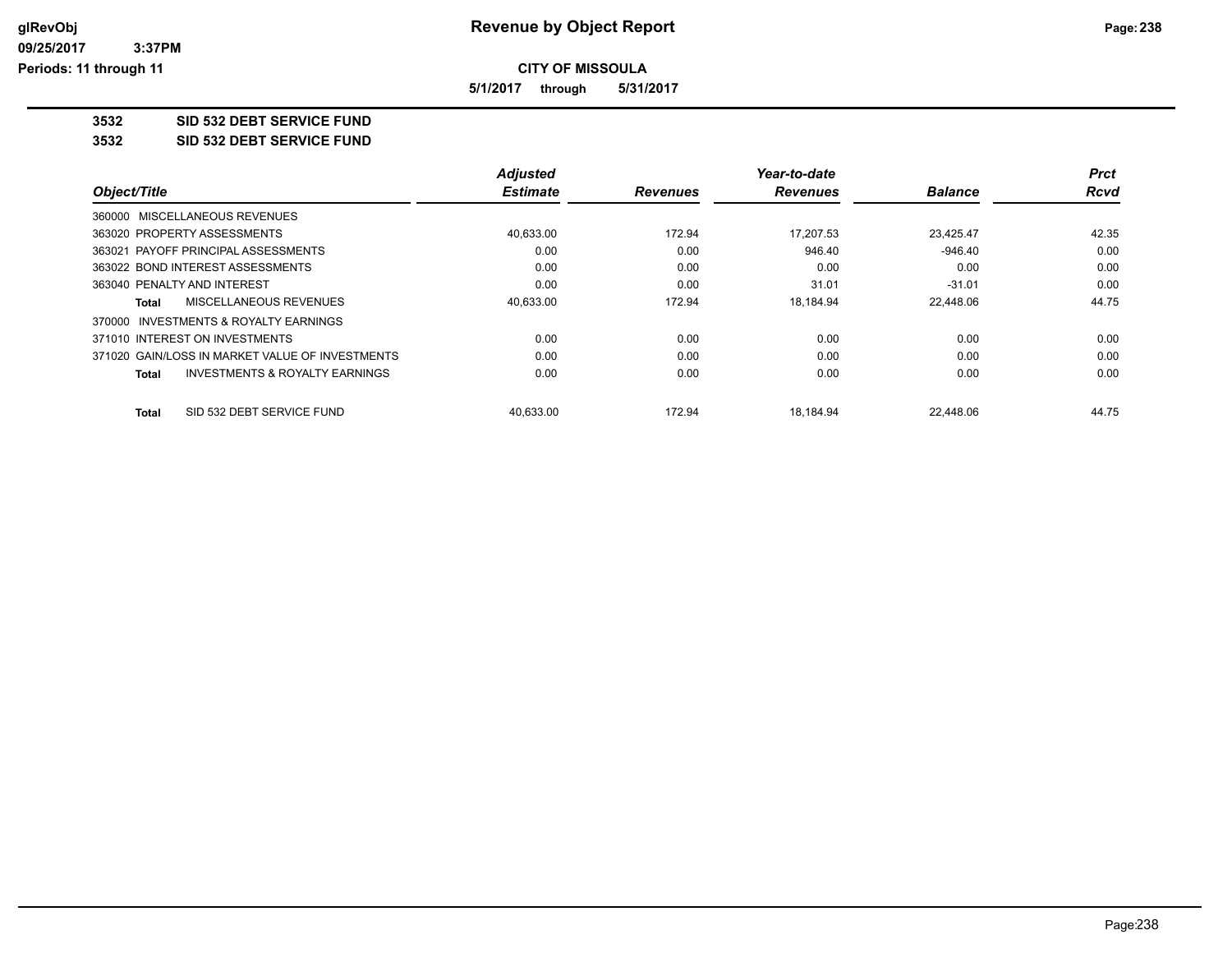**5/1/2017 through 5/31/2017**

# **3532 SID 532 DEBT SERVICE FUND**

|                                                     | <b>Adjusted</b> |                 | Year-to-date    |                | Prct        |
|-----------------------------------------------------|-----------------|-----------------|-----------------|----------------|-------------|
| Object/Title                                        | <b>Estimate</b> | <b>Revenues</b> | <b>Revenues</b> | <b>Balance</b> | <b>Rcvd</b> |
| 360000 MISCELLANEOUS REVENUES                       |                 |                 |                 |                |             |
| 363020 PROPERTY ASSESSMENTS                         | 40.633.00       | 172.94          | 17.207.53       | 23.425.47      | 42.35       |
| 363021 PAYOFF PRINCIPAL ASSESSMENTS                 | 0.00            | 0.00            | 946.40          | $-946.40$      | 0.00        |
| 363022 BOND INTEREST ASSESSMENTS                    | 0.00            | 0.00            | 0.00            | 0.00           | 0.00        |
| 363040 PENALTY AND INTEREST                         | 0.00            | 0.00            | 31.01           | $-31.01$       | 0.00        |
| MISCELLANEOUS REVENUES<br>Total                     | 40,633.00       | 172.94          | 18.184.94       | 22.448.06      | 44.75       |
| <b>INVESTMENTS &amp; ROYALTY EARNINGS</b><br>370000 |                 |                 |                 |                |             |
| 371010 INTEREST ON INVESTMENTS                      | 0.00            | 0.00            | 0.00            | 0.00           | 0.00        |
| 371020 GAIN/LOSS IN MARKET VALUE OF INVESTMENT      | 0.00            | 0.00            | 0.00            | 0.00           | 0.00        |
| <b>INVESTMENTS &amp; ROYALTY EARNINGS</b><br>Total  | 0.00            | 0.00            | 0.00            | 0.00           | 0.00        |
| SID 532 DEBT SERVICE FUND<br><b>Total</b>           | 40.633.00       | 172.94          | 18.184.94       | 22.448.06      | 44.75       |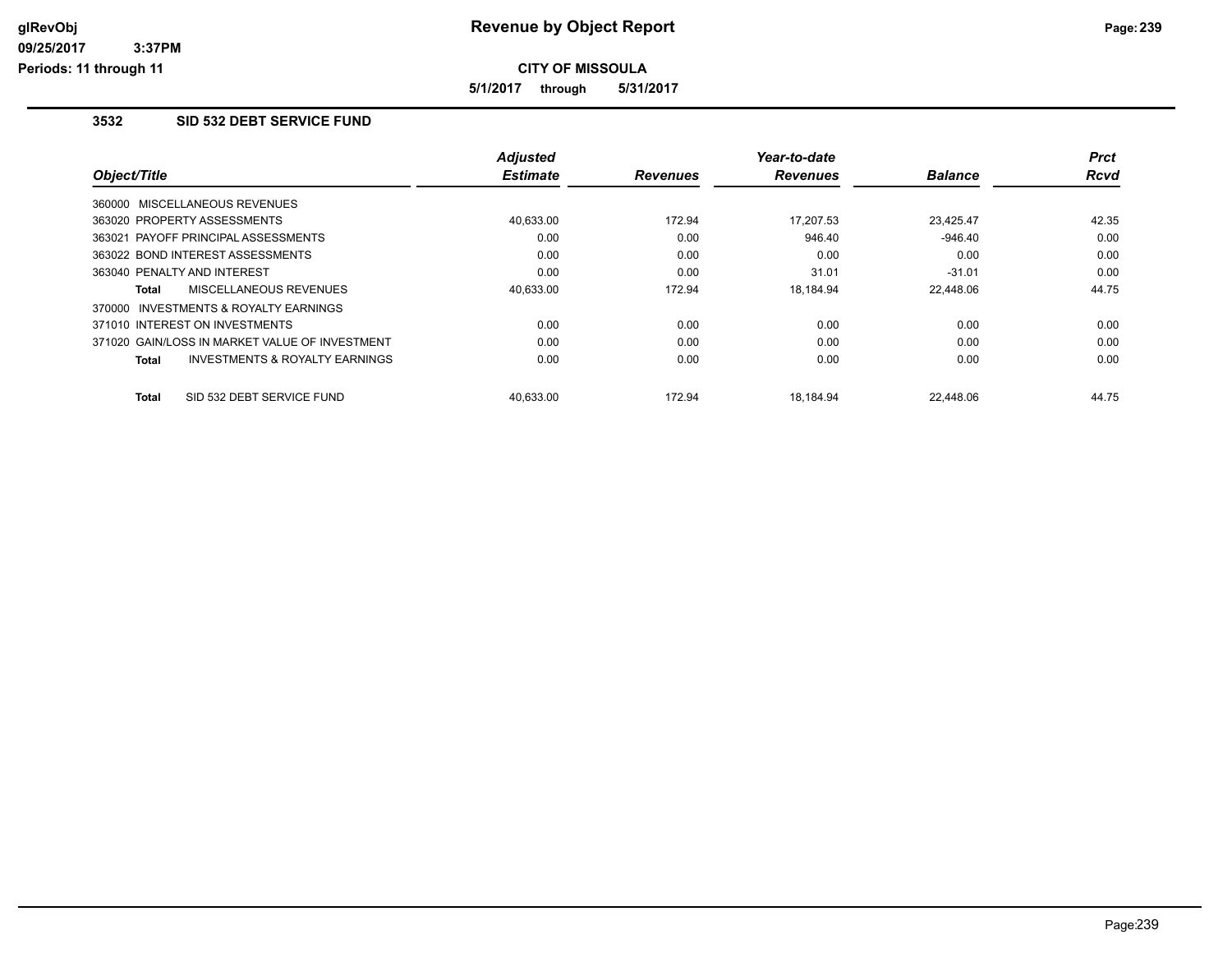**5/1/2017 through 5/31/2017**

# **3533 GILBERT ST SEWER SID DEBT FUND**

#### **3533 GILBERT ST SEWER SID DEBT FUND**

|                                                     | <b>Adjusted</b> |                 | Year-to-date    |                | <b>Prct</b> |
|-----------------------------------------------------|-----------------|-----------------|-----------------|----------------|-------------|
| Object/Title                                        | <b>Estimate</b> | <b>Revenues</b> | <b>Revenues</b> | <b>Balance</b> | <b>Rcvd</b> |
| TAXES/ASSESSMENTS<br>310000                         |                 |                 |                 |                |             |
| PENALTIES & INTEREST<br>312001                      | 0.00            | 0.00            | 0.00            | 0.00           | 0.00        |
| <b>TAXES/ASSESSMENTS</b><br><b>Total</b>            | 0.00            | 0.00            | 0.00            | 0.00           | 0.00        |
| MISCELLANEOUS REVENUES<br>360000                    |                 |                 |                 |                |             |
| 363020 PROPERTY ASSESSMENTS                         | 16,875.00       | 262.35          | 7,032.98        | 9,842.02       | 41.68       |
| PAYOFF PRINCIPAL ASSESSMENTS<br>363021              | 0.00            | 0.00            | 1,910.85        | $-1,910.85$    | 0.00        |
| 363022 BOND INTEREST ASSESSMENTS                    | 0.00            | 0.00            | 0.00            | 0.00           | 0.00        |
| 363040 PENALTY AND INTEREST                         | 0.00            | 0.00            | 2.63            | $-2.63$        | 0.00        |
| <b>MISCELLANEOUS REVENUES</b><br>Total              | 16,875.00       | 262.35          | 8,946.46        | 7,928.54       | 53.02       |
| <b>INVESTMENTS &amp; ROYALTY EARNINGS</b><br>370000 |                 |                 |                 |                |             |
| 371010 INTEREST ON INVESTMENTS                      | 0.00            | 0.00            | 0.00            | 0.00           | 0.00        |
| 371020 GAIN/LOSS IN MARKET VALUE OF INVESTMENTS     | 0.00            | 0.00            | 0.00            | 0.00           | 0.00        |
| <b>INVESTMENTS &amp; ROYALTY EARNINGS</b><br>Total  | 0.00            | 0.00            | 0.00            | 0.00           | 0.00        |
| OTHER FINANCING SOURCES<br>380000                   |                 |                 |                 |                |             |
| 381009 TRANSFERS IN                                 | 0.00            | 0.00            | 0.00            | 0.00           | 0.00        |
| OTHER FINANCING SOURCES<br><b>Total</b>             | 0.00            | 0.00            | 0.00            | 0.00           | 0.00        |
| GILBERT ST SEWER SID DEBT FUND<br><b>Total</b>      | 16,875.00       | 262.35          | 8,946.46        | 7,928.54       | 53.02       |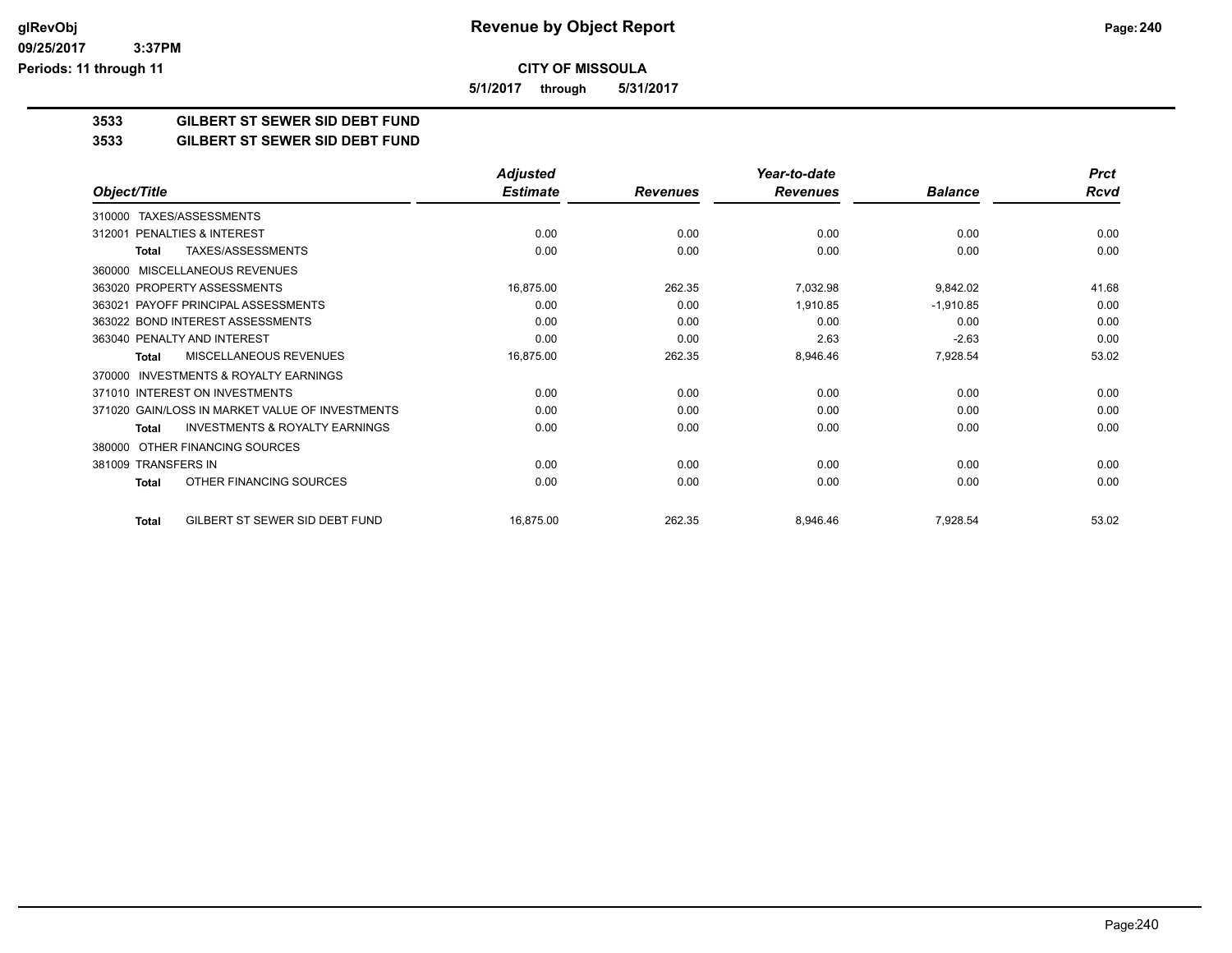**5/1/2017 through 5/31/2017**

# **3533 GILBERT ST SEWER SID DEBT FUND**

|                                                           | <b>Adjusted</b> |                 | Year-to-date    |                | <b>Prct</b> |
|-----------------------------------------------------------|-----------------|-----------------|-----------------|----------------|-------------|
| Object/Title                                              | <b>Estimate</b> | <b>Revenues</b> | <b>Revenues</b> | <b>Balance</b> | <b>Rcvd</b> |
| TAXES/ASSESSMENTS<br>310000                               |                 |                 |                 |                |             |
| 312001 PENALTIES & INTEREST                               | 0.00            | 0.00            | 0.00            | 0.00           | 0.00        |
| TAXES/ASSESSMENTS<br><b>Total</b>                         | 0.00            | 0.00            | 0.00            | 0.00           | 0.00        |
| MISCELLANEOUS REVENUES<br>360000                          |                 |                 |                 |                |             |
| 363020 PROPERTY ASSESSMENTS                               | 16,875.00       | 262.35          | 7,032.98        | 9,842.02       | 41.68       |
| 363021 PAYOFF PRINCIPAL ASSESSMENTS                       | 0.00            | 0.00            | 1,910.85        | $-1,910.85$    | 0.00        |
| 363022 BOND INTEREST ASSESSMENTS                          | 0.00            | 0.00            | 0.00            | 0.00           | 0.00        |
| 363040 PENALTY AND INTEREST                               | 0.00            | 0.00            | 2.63            | $-2.63$        | 0.00        |
| MISCELLANEOUS REVENUES<br>Total                           | 16,875.00       | 262.35          | 8,946.46        | 7,928.54       | 53.02       |
| 370000 INVESTMENTS & ROYALTY EARNINGS                     |                 |                 |                 |                |             |
| 371010 INTEREST ON INVESTMENTS                            | 0.00            | 0.00            | 0.00            | 0.00           | 0.00        |
| 371020 GAIN/LOSS IN MARKET VALUE OF INVESTMENT            | 0.00            | 0.00            | 0.00            | 0.00           | 0.00        |
| <b>INVESTMENTS &amp; ROYALTY EARNINGS</b><br><b>Total</b> | 0.00            | 0.00            | 0.00            | 0.00           | 0.00        |
| 380000 OTHER FINANCING SOURCES                            |                 |                 |                 |                |             |
| 381009 TRANSFERS IN                                       | 0.00            | 0.00            | 0.00            | 0.00           | 0.00        |
| OTHER FINANCING SOURCES<br><b>Total</b>                   | 0.00            | 0.00            | 0.00            | 0.00           | 0.00        |
| GILBERT ST SEWER SID DEBT FUND<br><b>Total</b>            | 16,875.00       | 262.35          | 8,946.46        | 7,928.54       | 53.02       |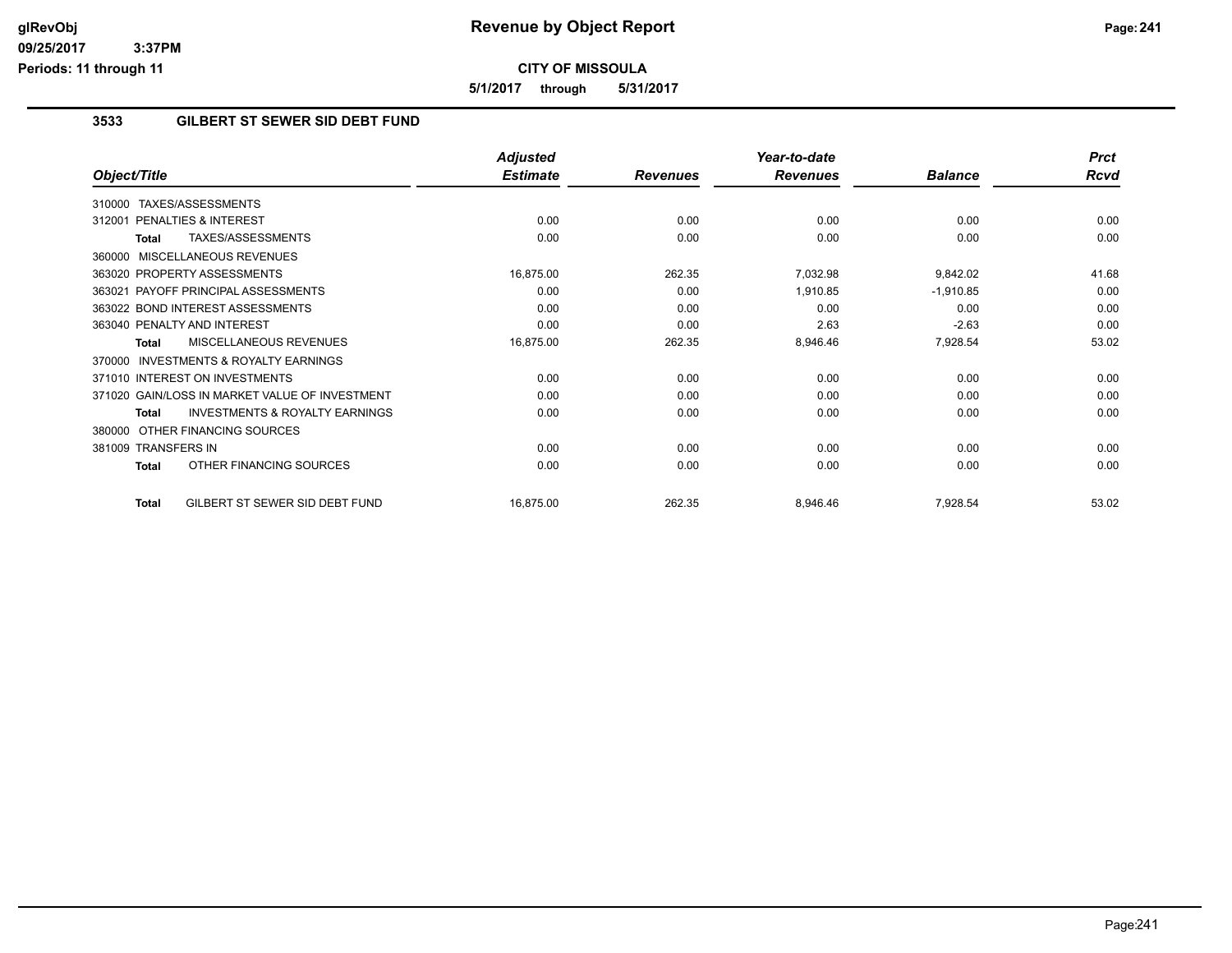**5/1/2017 through 5/31/2017**

### **3534 LINCOLNWOOD SEWER PHASE I**

#### **3534 LINCOLNWOOD SEWER PHASE I**

|                                                     | <b>Adjusted</b> |                 | Year-to-date    |                | <b>Prct</b> |
|-----------------------------------------------------|-----------------|-----------------|-----------------|----------------|-------------|
| Object/Title                                        | <b>Estimate</b> | <b>Revenues</b> | <b>Revenues</b> | <b>Balance</b> | <b>Rcvd</b> |
| TAXES/ASSESSMENTS<br>310000                         |                 |                 |                 |                |             |
| <b>PENALTIES &amp; INTEREST</b><br>312001           | 0.00            | 0.00            | 0.00            | 0.00           | 0.00        |
| TAXES/ASSESSMENTS<br>Total                          | 0.00            | 0.00            | 0.00            | 0.00           | 0.00        |
| MISCELLANEOUS REVENUES<br>360000                    |                 |                 |                 |                |             |
| 363020 PROPERTY ASSESSMENTS                         | 17,513.00       | 194.67          | 8,065.96        | 9,447.04       | 46.06       |
| 363021 PAYOFF PRINCIPAL ASSESSMENTS                 | 0.00            | 0.00            | 0.00            | 0.00           | 0.00        |
| 363022 BOND INTEREST ASSESSMENTS                    | 0.00            | 0.00            | 0.00            | 0.00           | 0.00        |
| 363040 PENALTY AND INTEREST                         | 0.00            | 0.00            | 4.28            | $-4.28$        | 0.00        |
| <b>MISCELLANEOUS REVENUES</b><br>Total              | 17,513.00       | 194.67          | 8,070.24        | 9,442.76       | 46.08       |
| <b>INVESTMENTS &amp; ROYALTY EARNINGS</b><br>370000 |                 |                 |                 |                |             |
| 371010 INTEREST ON INVESTMENTS                      | 0.00            | 0.00            | 0.00            | 0.00           | 0.00        |
| 371020 GAIN/LOSS IN MARKET VALUE OF INVESTMENTS     | 0.00            | 0.00            | 0.00            | 0.00           | 0.00        |
| <b>INVESTMENTS &amp; ROYALTY EARNINGS</b><br>Total  | 0.00            | 0.00            | 0.00            | 0.00           | 0.00        |
| LINCOLNWOOD SEWER PHASE I<br><b>Total</b>           | 17,513.00       | 194.67          | 8,070.24        | 9,442.76       | 46.08       |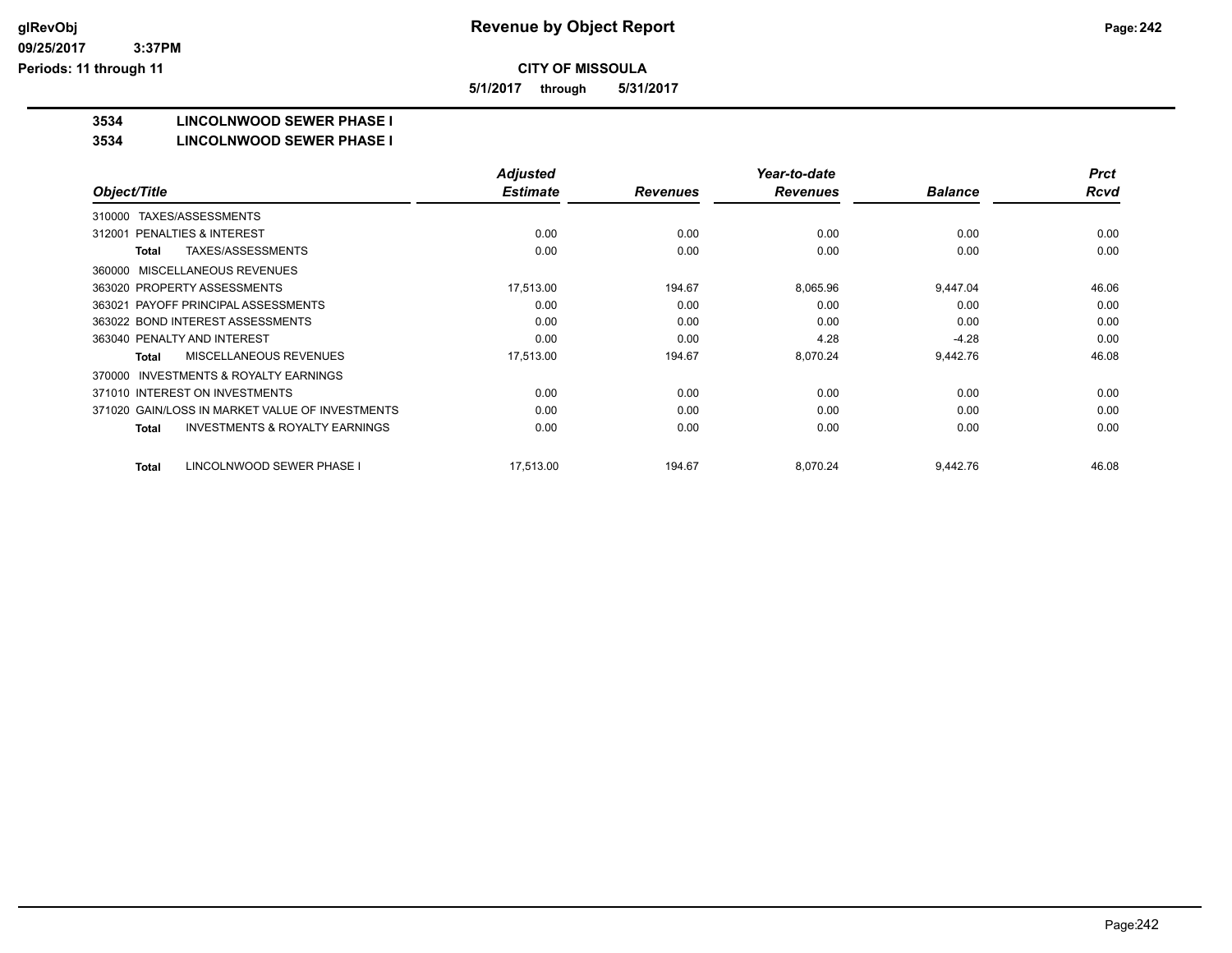**5/1/2017 through 5/31/2017**

# **3534 LINCOLNWOOD SEWER PHASE I**

|                                                     | <b>Adjusted</b> |                 | Year-to-date    |                | <b>Prct</b> |
|-----------------------------------------------------|-----------------|-----------------|-----------------|----------------|-------------|
| Object/Title                                        | <b>Estimate</b> | <b>Revenues</b> | <b>Revenues</b> | <b>Balance</b> | <b>Rcvd</b> |
| TAXES/ASSESSMENTS<br>310000                         |                 |                 |                 |                |             |
| PENALTIES & INTEREST<br>312001                      | 0.00            | 0.00            | 0.00            | 0.00           | 0.00        |
| TAXES/ASSESSMENTS<br>Total                          | 0.00            | 0.00            | 0.00            | 0.00           | 0.00        |
| 360000 MISCELLANEOUS REVENUES                       |                 |                 |                 |                |             |
| 363020 PROPERTY ASSESSMENTS                         | 17,513.00       | 194.67          | 8,065.96        | 9,447.04       | 46.06       |
| 363021 PAYOFF PRINCIPAL ASSESSMENTS                 | 0.00            | 0.00            | 0.00            | 0.00           | 0.00        |
| 363022 BOND INTEREST ASSESSMENTS                    | 0.00            | 0.00            | 0.00            | 0.00           | 0.00        |
| 363040 PENALTY AND INTEREST                         | 0.00            | 0.00            | 4.28            | $-4.28$        | 0.00        |
| <b>MISCELLANEOUS REVENUES</b><br>Total              | 17,513.00       | 194.67          | 8,070.24        | 9,442.76       | 46.08       |
| <b>INVESTMENTS &amp; ROYALTY EARNINGS</b><br>370000 |                 |                 |                 |                |             |
| 371010 INTEREST ON INVESTMENTS                      | 0.00            | 0.00            | 0.00            | 0.00           | 0.00        |
| 371020 GAIN/LOSS IN MARKET VALUE OF INVESTMENT      | 0.00            | 0.00            | 0.00            | 0.00           | 0.00        |
| <b>INVESTMENTS &amp; ROYALTY EARNINGS</b><br>Total  | 0.00            | 0.00            | 0.00            | 0.00           | 0.00        |
| LINCOLNWOOD SEWER PHASE I<br>Total                  | 17.513.00       | 194.67          | 8,070.24        | 9,442.76       | 46.08       |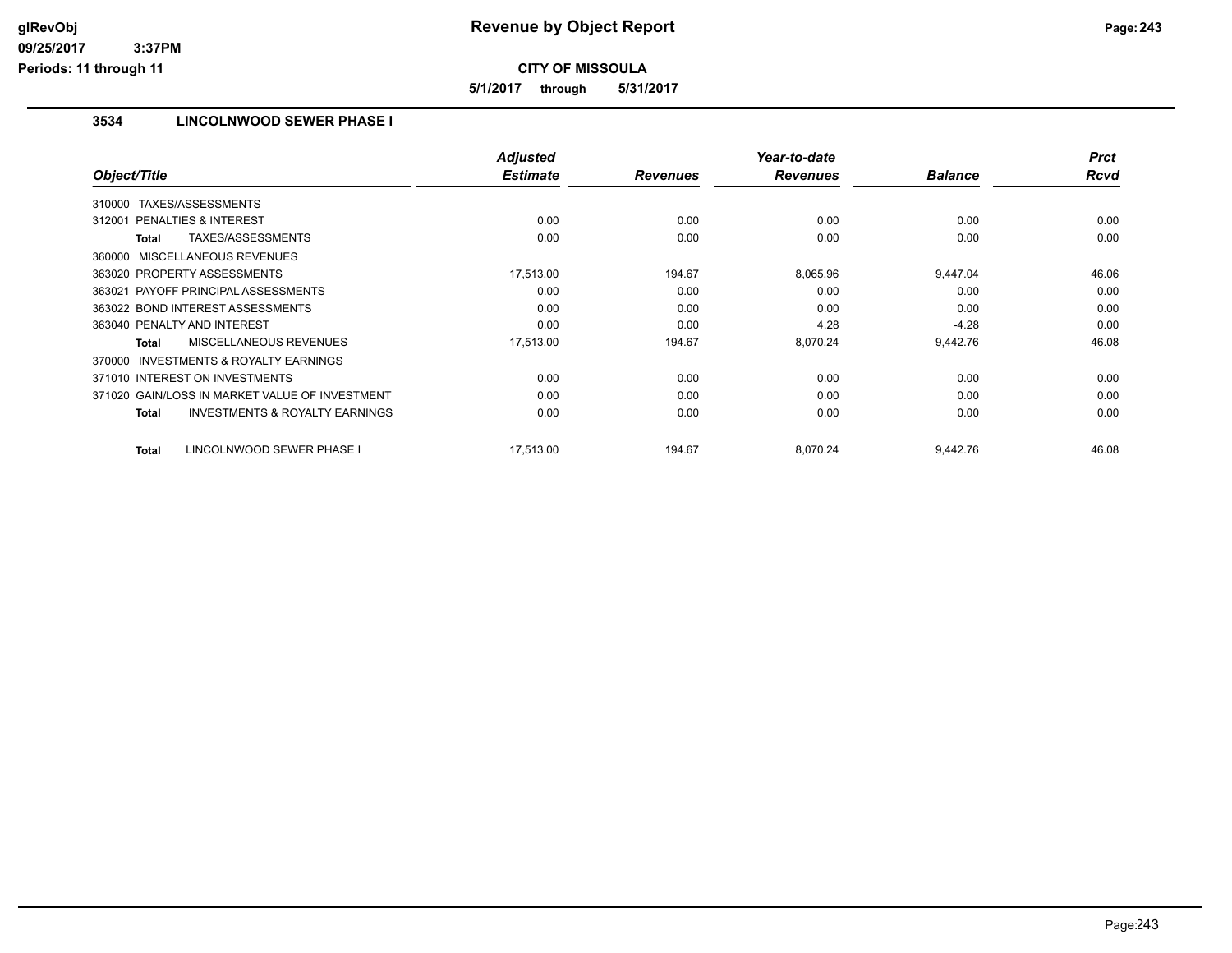**5/1/2017 through 5/31/2017**

# **3535 SLANT STREET TRAFFIC CALMING**

#### **3535 SLANT STREET TRAFFIC CALMING**

|                                                           | <b>Adjusted</b> |                 | Year-to-date    |                | <b>Prct</b> |
|-----------------------------------------------------------|-----------------|-----------------|-----------------|----------------|-------------|
| Object/Title                                              | <b>Estimate</b> | <b>Revenues</b> | <b>Revenues</b> | <b>Balance</b> | Rcvd        |
| TAXES/ASSESSMENTS<br>310000                               |                 |                 |                 |                |             |
| PENALTIES & INTEREST<br>312001                            | 0.00            | 0.00            | 0.00            | 0.00           | 0.00        |
| <b>TAXES/ASSESSMENTS</b><br><b>Total</b>                  | 0.00            | 0.00            | 0.00            | 0.00           | 0.00        |
| <b>MISCELLANEOUS REVENUES</b><br>360000                   |                 |                 |                 |                |             |
| 360010 MISCELLANEOUS                                      | 0.00            | 0.00            | 0.00            | 0.00           | 0.00        |
| 363020 PROPERTY ASSESSMENTS                               | 0.00            | 0.00            | 23.01           | $-23.01$       | 0.00        |
| 363021 PAYOFF PRINCIPAL ASSESSMENTS                       | 0.00            | 0.00            | 0.00            | 0.00           | 0.00        |
| 363022 BOND INTEREST ASSESSMENTS                          | 0.00            | 0.00            | 0.00            | 0.00           | 0.00        |
| 363040 PENALTY AND INTEREST                               | 0.00            | 0.00            | 0.49            | $-0.49$        | 0.00        |
| MISCELLANEOUS REVENUES<br><b>Total</b>                    | 0.00            | 0.00            | 23.50           | $-23.50$       | 0.00        |
| <b>INVESTMENTS &amp; ROYALTY EARNINGS</b><br>370000       |                 |                 |                 |                |             |
| 371010 INTEREST ON INVESTMENTS                            | 0.00            | 0.00            | 0.00            | 0.00           | 0.00        |
| 371020 GAIN/LOSS IN MARKET VALUE OF INVESTMENTS           | 0.00            | 0.00            | 0.00            | 0.00           | 0.00        |
| <b>INVESTMENTS &amp; ROYALTY EARNINGS</b><br><b>Total</b> | 0.00            | 0.00            | 0.00            | 0.00           | 0.00        |
| OTHER FINANCING SOURCES<br>380000                         |                 |                 |                 |                |             |
| 383000 OPERATING TRANSFERS                                | 0.00            | 0.00            | 0.00            | 0.00           | 0.00        |
| OTHER FINANCING SOURCES<br><b>Total</b>                   | 0.00            | 0.00            | 0.00            | 0.00           | 0.00        |
| SLANT STREET TRAFFIC CALMING<br><b>Total</b>              | 0.00            | 0.00            | 23.50           | $-23.50$       | 0.00        |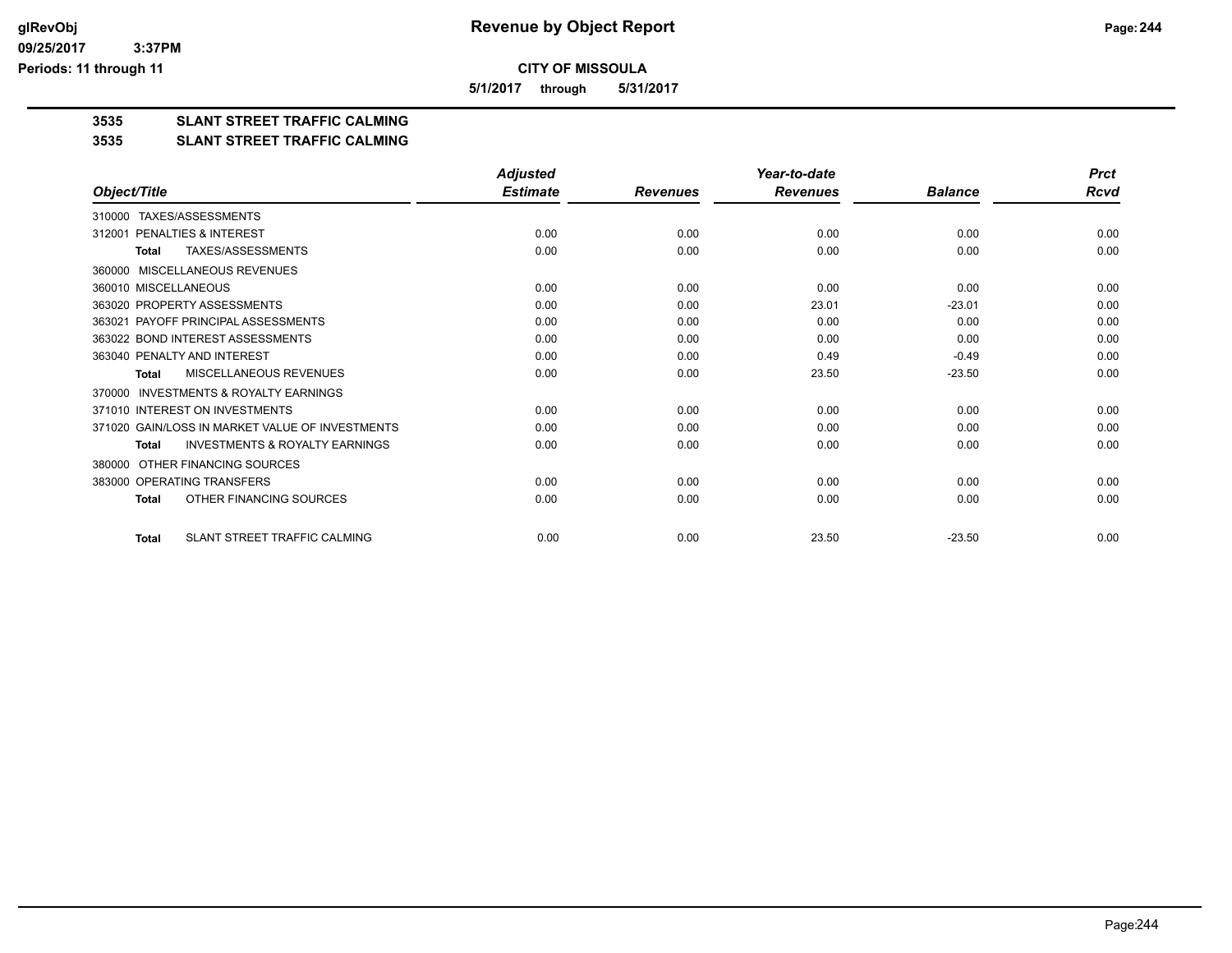**5/1/2017 through 5/31/2017**

### **3535 SLANT STREET TRAFFIC CALMING**

|                                                           | <b>Adjusted</b> |                 | Year-to-date    |                | <b>Prct</b> |
|-----------------------------------------------------------|-----------------|-----------------|-----------------|----------------|-------------|
| Object/Title                                              | <b>Estimate</b> | <b>Revenues</b> | <b>Revenues</b> | <b>Balance</b> | <b>Rcvd</b> |
| 310000 TAXES/ASSESSMENTS                                  |                 |                 |                 |                |             |
| PENALTIES & INTEREST<br>312001                            | 0.00            | 0.00            | 0.00            | 0.00           | 0.00        |
| TAXES/ASSESSMENTS<br><b>Total</b>                         | 0.00            | 0.00            | 0.00            | 0.00           | 0.00        |
| 360000 MISCELLANEOUS REVENUES                             |                 |                 |                 |                |             |
| 360010 MISCELLANEOUS                                      | 0.00            | 0.00            | 0.00            | 0.00           | 0.00        |
| 363020 PROPERTY ASSESSMENTS                               | 0.00            | 0.00            | 23.01           | $-23.01$       | 0.00        |
| 363021 PAYOFF PRINCIPAL ASSESSMENTS                       | 0.00            | 0.00            | 0.00            | 0.00           | 0.00        |
| 363022 BOND INTEREST ASSESSMENTS                          | 0.00            | 0.00            | 0.00            | 0.00           | 0.00        |
| 363040 PENALTY AND INTEREST                               | 0.00            | 0.00            | 0.49            | $-0.49$        | 0.00        |
| MISCELLANEOUS REVENUES<br><b>Total</b>                    | 0.00            | 0.00            | 23.50           | $-23.50$       | 0.00        |
| INVESTMENTS & ROYALTY EARNINGS<br>370000                  |                 |                 |                 |                |             |
| 371010 INTEREST ON INVESTMENTS                            | 0.00            | 0.00            | 0.00            | 0.00           | 0.00        |
| 371020 GAIN/LOSS IN MARKET VALUE OF INVESTMENT            | 0.00            | 0.00            | 0.00            | 0.00           | 0.00        |
| <b>INVESTMENTS &amp; ROYALTY EARNINGS</b><br><b>Total</b> | 0.00            | 0.00            | 0.00            | 0.00           | 0.00        |
| OTHER FINANCING SOURCES<br>380000                         |                 |                 |                 |                |             |
| 383000 OPERATING TRANSFERS                                | 0.00            | 0.00            | 0.00            | 0.00           | 0.00        |
| OTHER FINANCING SOURCES<br><b>Total</b>                   | 0.00            | 0.00            | 0.00            | 0.00           | 0.00        |
| SLANT STREET TRAFFIC CALMING<br><b>Total</b>              | 0.00            | 0.00            | 23.50           | $-23.50$       | 0.00        |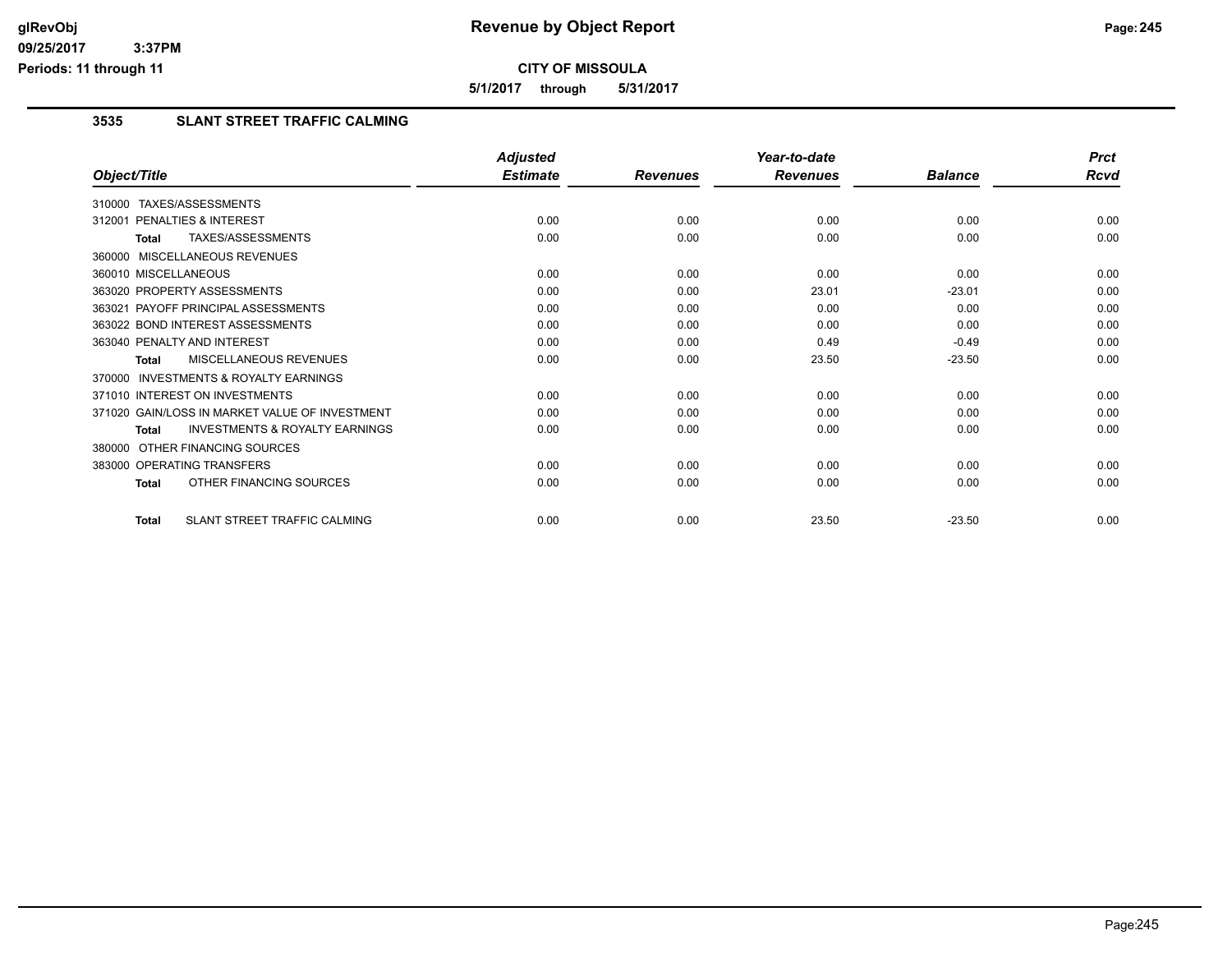**5/1/2017 through 5/31/2017**

# **3536 LINCOLNWOOD SEWER PHASE II**

#### **3536 LINCOLNWOOD SEWER PHASE II**

|                                                           | <b>Adjusted</b> |                 | Year-to-date    |                | <b>Prct</b> |
|-----------------------------------------------------------|-----------------|-----------------|-----------------|----------------|-------------|
| Object/Title                                              | <b>Estimate</b> | <b>Revenues</b> | <b>Revenues</b> | <b>Balance</b> | <b>Rcvd</b> |
| TAXES/ASSESSMENTS<br>310000                               |                 |                 |                 |                |             |
| PENALTIES & INTEREST<br>312001                            | 0.00            | 0.00            | 0.00            | 0.00           | 0.00        |
| TAXES/ASSESSMENTS<br>Total                                | 0.00            | 0.00            | 0.00            | 0.00           | 0.00        |
| MISCELLANEOUS REVENUES<br>360000                          |                 |                 |                 |                |             |
| 363020 PROPERTY ASSESSMENTS                               | 31,544.00       | 188.81          | 14,510.69       | 17,033.31      | 46.00       |
| 363021 PAYOFF PRINCIPAL ASSESSMENTS                       | 0.00            | 0.00            | 3,352.17        | $-3,352.17$    | 0.00        |
| 363022 BOND INTEREST ASSESSMENTS                          | 0.00            | 0.00            | 0.00            | 0.00           | 0.00        |
| 363040 PENALTY AND INTEREST                               | 0.00            | 0.00            | 21.61           | $-21.61$       | 0.00        |
| MISCELLANEOUS REVENUES<br>Total                           | 31,544.00       | 188.81          | 17,884.47       | 13,659.53      | 56.70       |
| INVESTMENTS & ROYALTY EARNINGS<br>370000                  |                 |                 |                 |                |             |
| 371010 INTEREST ON INVESTMENTS                            | 0.00            | 0.00            | 0.00            | 0.00           | 0.00        |
| 371020 GAIN/LOSS IN MARKET VALUE OF INVESTMENTS           | 0.00            | 0.00            | 0.00            | 0.00           | 0.00        |
| <b>INVESTMENTS &amp; ROYALTY EARNINGS</b><br><b>Total</b> | 0.00            | 0.00            | 0.00            | 0.00           | 0.00        |
| LINCOLNWOOD SEWER PHASE II<br>Total                       | 31,544.00       | 188.81          | 17,884.47       | 13,659.53      | 56.70       |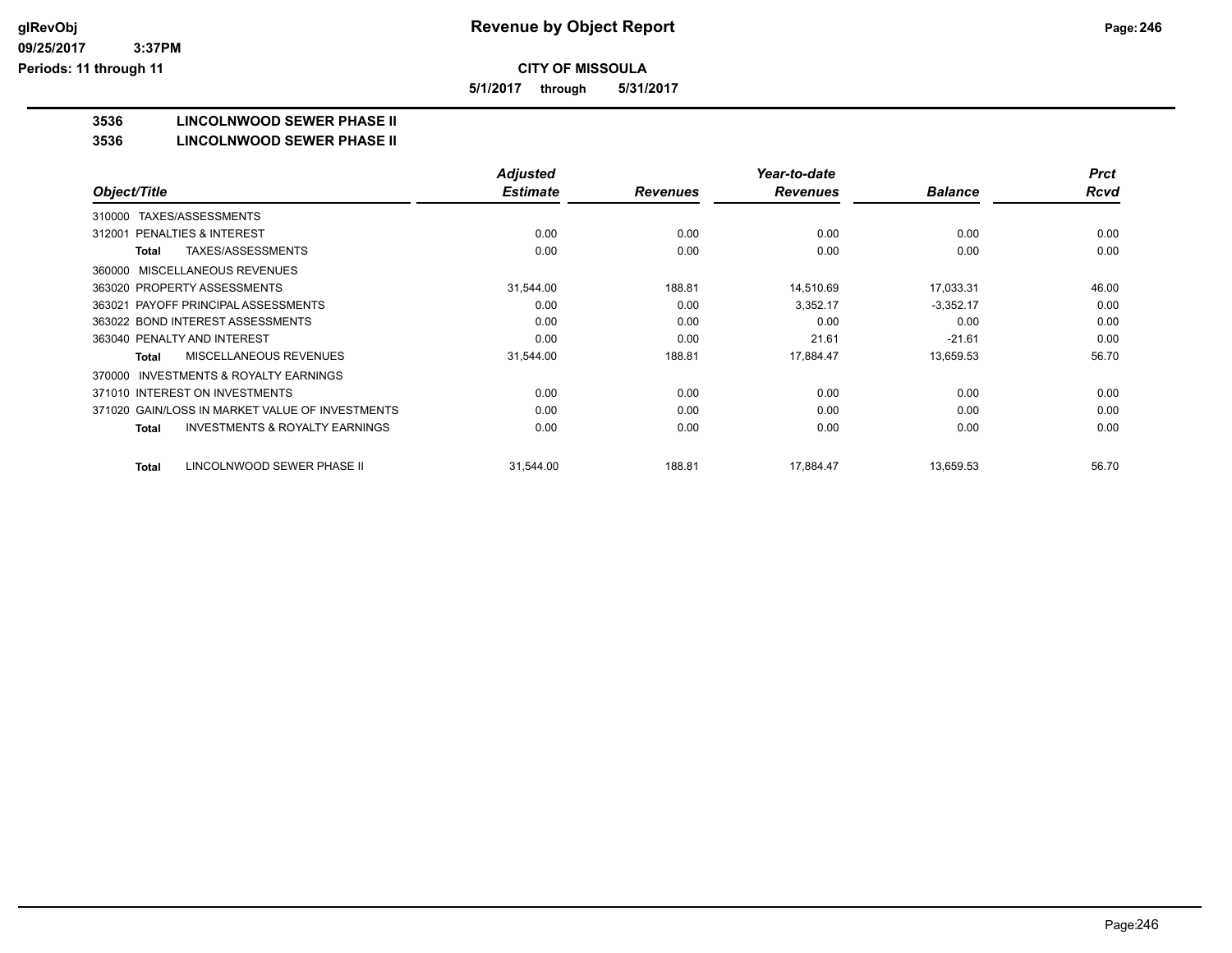**5/1/2017 through 5/31/2017**

# **3536 LINCOLNWOOD SEWER PHASE II**

|                                                           | <b>Adjusted</b> |                 | Year-to-date    |                | <b>Prct</b> |
|-----------------------------------------------------------|-----------------|-----------------|-----------------|----------------|-------------|
| Object/Title                                              | <b>Estimate</b> | <b>Revenues</b> | <b>Revenues</b> | <b>Balance</b> | <b>Rcvd</b> |
| TAXES/ASSESSMENTS<br>310000                               |                 |                 |                 |                |             |
| 312001 PENALTIES & INTEREST                               | 0.00            | 0.00            | 0.00            | 0.00           | 0.00        |
| TAXES/ASSESSMENTS<br>Total                                | 0.00            | 0.00            | 0.00            | 0.00           | 0.00        |
| 360000 MISCELLANEOUS REVENUES                             |                 |                 |                 |                |             |
| 363020 PROPERTY ASSESSMENTS                               | 31,544.00       | 188.81          | 14,510.69       | 17,033.31      | 46.00       |
| 363021 PAYOFF PRINCIPAL ASSESSMENTS                       | 0.00            | 0.00            | 3,352.17        | $-3,352.17$    | 0.00        |
| 363022 BOND INTEREST ASSESSMENTS                          | 0.00            | 0.00            | 0.00            | 0.00           | 0.00        |
| 363040 PENALTY AND INTEREST                               | 0.00            | 0.00            | 21.61           | $-21.61$       | 0.00        |
| MISCELLANEOUS REVENUES<br>Total                           | 31,544.00       | 188.81          | 17,884.47       | 13,659.53      | 56.70       |
| INVESTMENTS & ROYALTY EARNINGS<br>370000                  |                 |                 |                 |                |             |
| 371010 INTEREST ON INVESTMENTS                            | 0.00            | 0.00            | 0.00            | 0.00           | 0.00        |
| 371020 GAIN/LOSS IN MARKET VALUE OF INVESTMENT            | 0.00            | 0.00            | 0.00            | 0.00           | 0.00        |
| <b>INVESTMENTS &amp; ROYALTY EARNINGS</b><br><b>Total</b> | 0.00            | 0.00            | 0.00            | 0.00           | 0.00        |
| LINCOLNWOOD SEWER PHASE II<br><b>Total</b>                | 31,544.00       | 188.81          | 17.884.47       | 13.659.53      | 56.70       |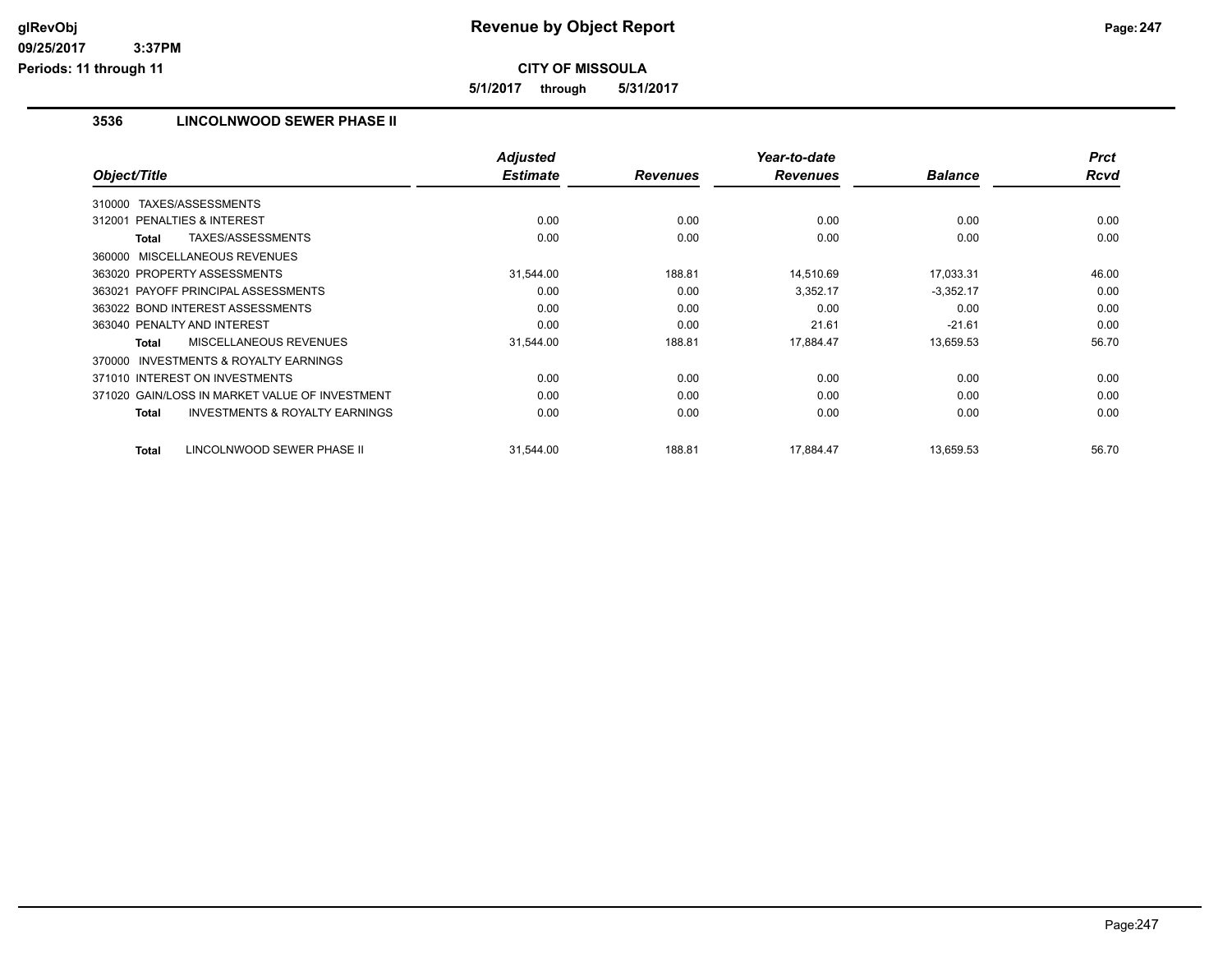**5/1/2017 through 5/31/2017**

#### **3539 SOUTH 4TH STREET W TRAFFIC**

#### **3539 SOUTH 4TH STREET W TRAFFIC**

|                                                           | <b>Adjusted</b> |                 | Year-to-date    |                | <b>Prct</b> |
|-----------------------------------------------------------|-----------------|-----------------|-----------------|----------------|-------------|
| Object/Title                                              | <b>Estimate</b> | <b>Revenues</b> | <b>Revenues</b> | <b>Balance</b> | <b>Rcvd</b> |
| TAXES/ASSESSMENTS<br>310000                               |                 |                 |                 |                |             |
| PENALTIES & INTEREST<br>312001                            | 0.00            | 0.00            | 0.00            | 0.00           | 0.00        |
| TAXES/ASSESSMENTS<br><b>Total</b>                         | 0.00            | 0.00            | 0.00            | 0.00           | 0.00        |
| MISCELLANEOUS REVENUES<br>360000                          |                 |                 |                 |                |             |
| 360010 MISCELLANEOUS                                      | 0.00            | 0.00            | 0.00            | 0.00           | 0.00        |
| 363020 PROPERTY ASSESSMENTS                               | 0.00            | 0.00            | 0.00            | 0.00           | 0.00        |
| 363021 PAYOFF PRINCIPAL ASSESSMENTS                       | 0.00            | 0.00            | 0.00            | 0.00           | 0.00        |
| 363022 BOND INTEREST ASSESSMENTS                          | 0.00            | 0.00            | 0.00            | 0.00           | 0.00        |
| 363040 PENALTY AND INTEREST                               | 0.00            | 0.00            | 0.00            | 0.00           | 0.00        |
| MISCELLANEOUS REVENUES<br><b>Total</b>                    | 0.00            | 0.00            | 0.00            | 0.00           | 0.00        |
| INVESTMENTS & ROYALTY EARNINGS<br>370000                  |                 |                 |                 |                |             |
| 371010 INTEREST ON INVESTMENTS                            | 0.00            | 0.00            | 0.00            | 0.00           | 0.00        |
| 371020 GAIN/LOSS IN MARKET VALUE OF INVESTMENTS           | 0.00            | 0.00            | 0.00            | 0.00           | 0.00        |
| <b>INVESTMENTS &amp; ROYALTY EARNINGS</b><br><b>Total</b> | 0.00            | 0.00            | 0.00            | 0.00           | 0.00        |
| OTHER FINANCING SOURCES<br>380000                         |                 |                 |                 |                |             |
| 383000 OPERATING TRANSFERS                                | 0.00            | 0.00            | 0.00            | 0.00           | 0.00        |
| OTHER FINANCING SOURCES<br><b>Total</b>                   | 0.00            | 0.00            | 0.00            | 0.00           | 0.00        |
| SOUTH 4TH STREET W TRAFFIC<br><b>Total</b>                | 0.00            | 0.00            | 0.00            | 0.00           | 0.00        |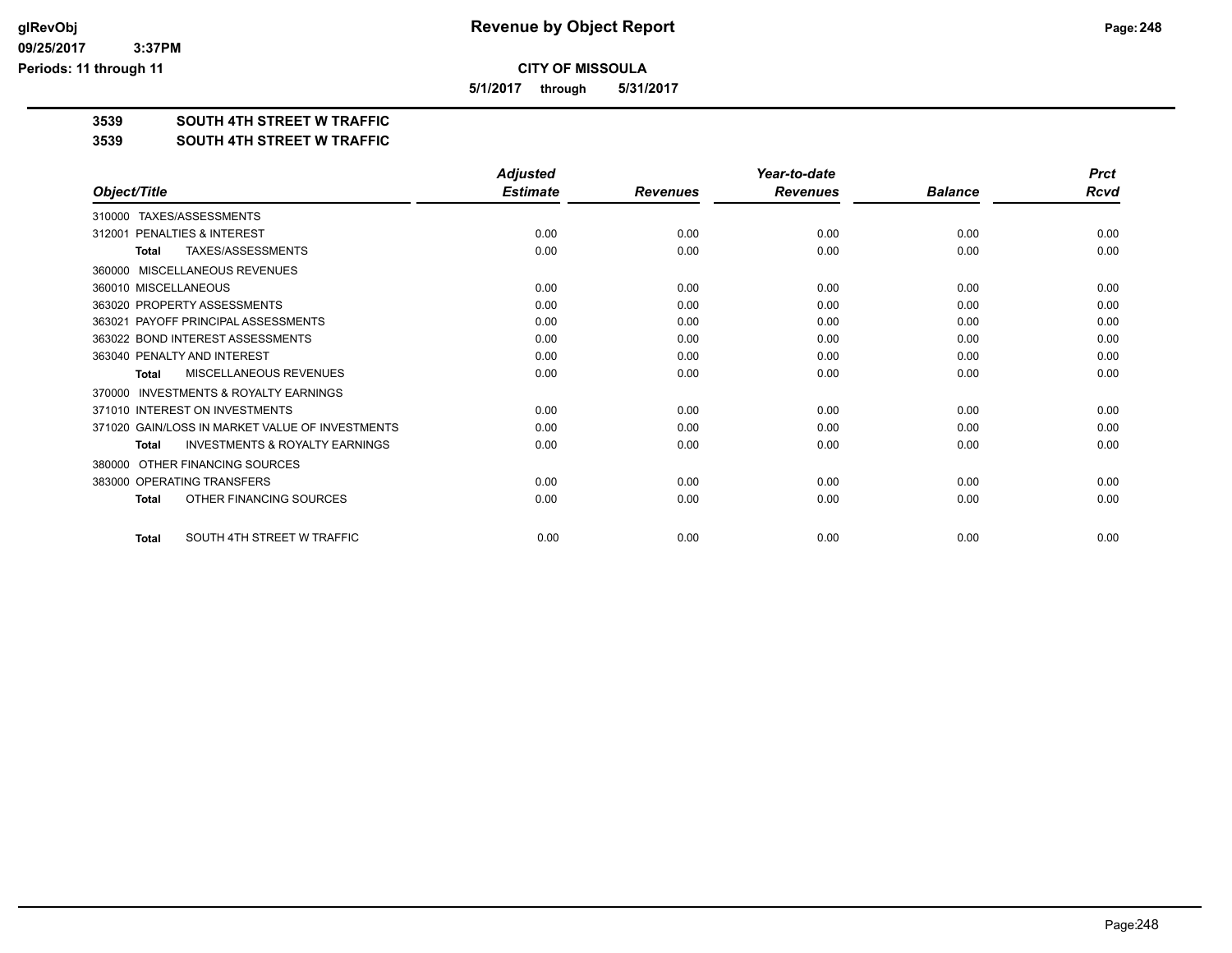**5/1/2017 through 5/31/2017**

# **3539 SOUTH 4TH STREET W TRAFFIC**

|                                                           | <b>Adjusted</b> |                 | Year-to-date    |                | <b>Prct</b> |
|-----------------------------------------------------------|-----------------|-----------------|-----------------|----------------|-------------|
| Object/Title                                              | <b>Estimate</b> | <b>Revenues</b> | <b>Revenues</b> | <b>Balance</b> | <b>Rcvd</b> |
| 310000 TAXES/ASSESSMENTS                                  |                 |                 |                 |                |             |
| 312001 PENALTIES & INTEREST                               | 0.00            | 0.00            | 0.00            | 0.00           | 0.00        |
| TAXES/ASSESSMENTS<br>Total                                | 0.00            | 0.00            | 0.00            | 0.00           | 0.00        |
| 360000 MISCELLANEOUS REVENUES                             |                 |                 |                 |                |             |
| 360010 MISCELLANEOUS                                      | 0.00            | 0.00            | 0.00            | 0.00           | 0.00        |
| 363020 PROPERTY ASSESSMENTS                               | 0.00            | 0.00            | 0.00            | 0.00           | 0.00        |
| 363021 PAYOFF PRINCIPAL ASSESSMENTS                       | 0.00            | 0.00            | 0.00            | 0.00           | 0.00        |
| 363022 BOND INTEREST ASSESSMENTS                          | 0.00            | 0.00            | 0.00            | 0.00           | 0.00        |
| 363040 PENALTY AND INTEREST                               | 0.00            | 0.00            | 0.00            | 0.00           | 0.00        |
| MISCELLANEOUS REVENUES<br><b>Total</b>                    | 0.00            | 0.00            | 0.00            | 0.00           | 0.00        |
| <b>INVESTMENTS &amp; ROYALTY EARNINGS</b><br>370000       |                 |                 |                 |                |             |
| 371010 INTEREST ON INVESTMENTS                            | 0.00            | 0.00            | 0.00            | 0.00           | 0.00        |
| 371020 GAIN/LOSS IN MARKET VALUE OF INVESTMENT            | 0.00            | 0.00            | 0.00            | 0.00           | 0.00        |
| <b>INVESTMENTS &amp; ROYALTY EARNINGS</b><br><b>Total</b> | 0.00            | 0.00            | 0.00            | 0.00           | 0.00        |
| OTHER FINANCING SOURCES<br>380000                         |                 |                 |                 |                |             |
| 383000 OPERATING TRANSFERS                                | 0.00            | 0.00            | 0.00            | 0.00           | 0.00        |
| OTHER FINANCING SOURCES<br><b>Total</b>                   | 0.00            | 0.00            | 0.00            | 0.00           | 0.00        |
| SOUTH 4TH STREET W TRAFFIC<br><b>Total</b>                | 0.00            | 0.00            | 0.00            | 0.00           | 0.00        |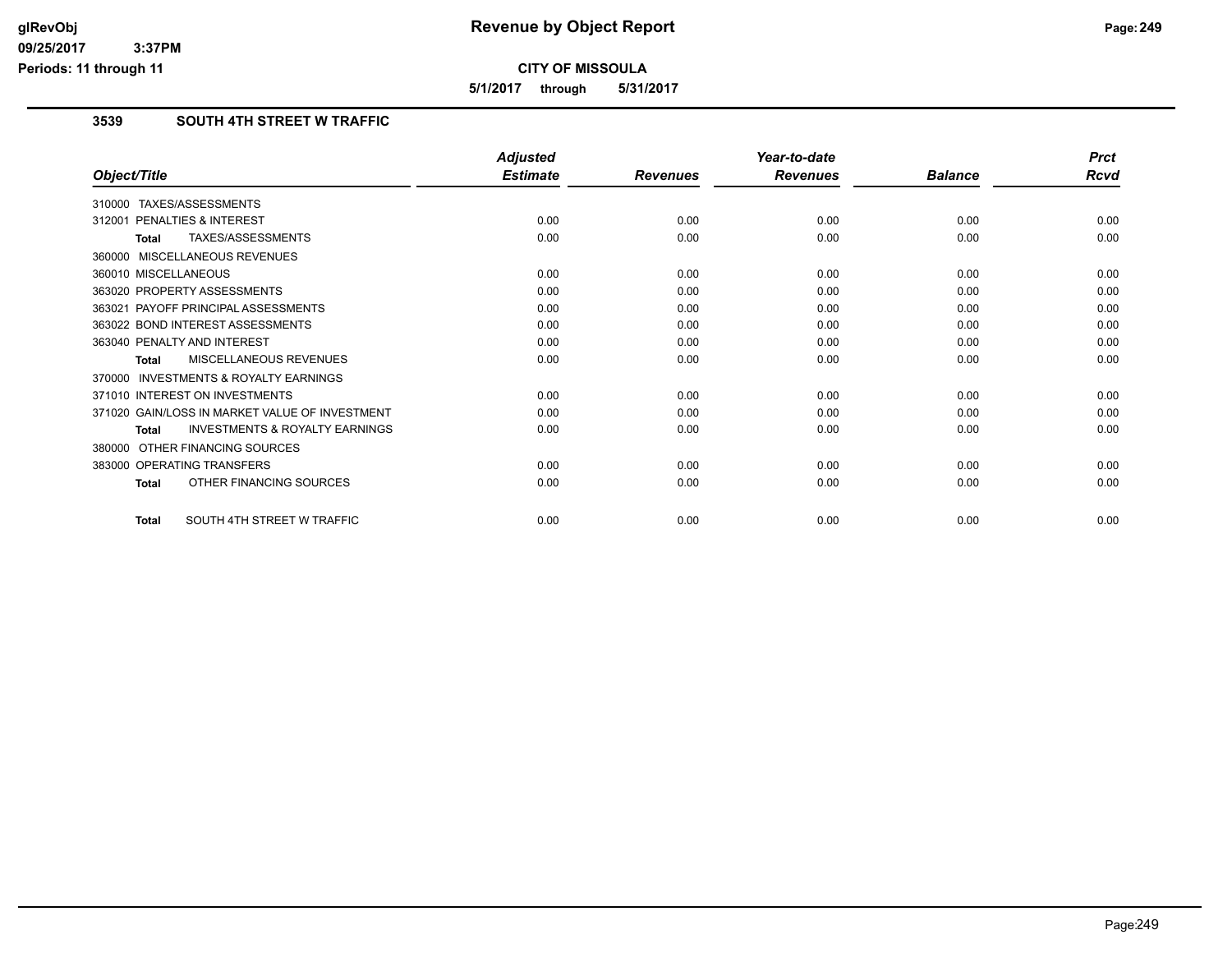**5/1/2017 through 5/31/2017**

**3540 SID 540 DEBT SERVICE FUND**

**3540 SID 540 DEBT SERVICE FUND**

|                                       |                                           | <b>Adjusted</b> |                 | Year-to-date    |                | <b>Prct</b> |
|---------------------------------------|-------------------------------------------|-----------------|-----------------|-----------------|----------------|-------------|
| Object/Title                          |                                           | <b>Estimate</b> | <b>Revenues</b> | <b>Revenues</b> | <b>Balance</b> | Rcvd        |
| 360000 MISCELLANEOUS REVENUES         |                                           |                 |                 |                 |                |             |
| 363020 PROPERTY ASSESSMENTS           |                                           | 121,253.00      | 1.571.57        | 48.776.92       | 72.476.08      | 40.23       |
| 363021 PAYOFF PRINCIPAL ASSESSMENTS   |                                           | 0.00            | 0.00            | 7.863.21        | $-7.863.21$    | 0.00        |
| 363040 PENALTY AND INTEREST           |                                           | 0.00            | 4.64            | 33.03           | $-33.03$       | 0.00        |
| Total                                 | MISCELLANEOUS REVENUES                    | 121,253.00      | 1.576.21        | 56.673.16       | 64.579.84      | 46.74       |
| 370000 INVESTMENTS & ROYALTY EARNINGS |                                           |                 |                 |                 |                |             |
| 371010 INTEREST ON INVESTMENTS        |                                           | 0.00            | 0.00            | 0.00            | 0.00           | 0.00        |
| 371500 INTEREST ON INTERFUND LOAN     |                                           | 0.00            | 0.00            | 0.00            | 0.00           | 0.00        |
| <b>Total</b>                          | <b>INVESTMENTS &amp; ROYALTY EARNINGS</b> | 0.00            | 0.00            | 0.00            | 0.00           | 0.00        |
| <b>Total</b>                          | SID 540 DEBT SERVICE FUND                 | 121.253.00      | 1.576.21        | 56.673.16       | 64.579.84      | 46.74       |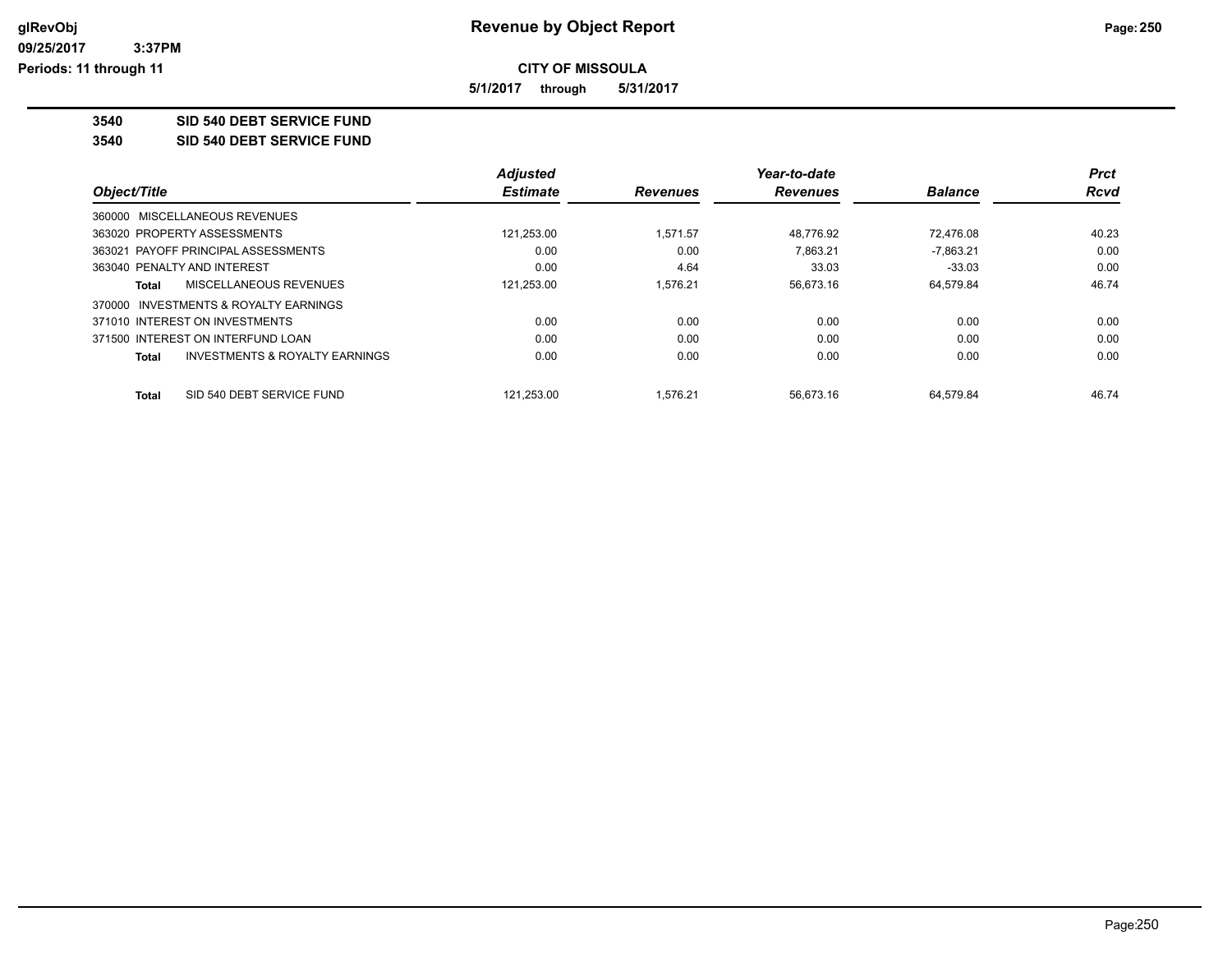**5/1/2017 through 5/31/2017**

# **3540 SID 540 DEBT SERVICE FUND**

| Object/Title                                              | <b>Adiusted</b><br><b>Estimate</b> | <b>Revenues</b> | Year-to-date<br><b>Revenues</b> | <b>Balance</b> | <b>Prct</b><br><b>Rcvd</b> |
|-----------------------------------------------------------|------------------------------------|-----------------|---------------------------------|----------------|----------------------------|
| 360000 MISCELLANEOUS REVENUES                             |                                    |                 |                                 |                |                            |
| 363020 PROPERTY ASSESSMENTS                               | 121.253.00                         | 1.571.57        | 48.776.92                       | 72.476.08      | 40.23                      |
| 363021 PAYOFF PRINCIPAL ASSESSMENTS                       | 0.00                               | 0.00            | 7.863.21                        | $-7.863.21$    | 0.00                       |
| 363040 PENALTY AND INTEREST                               | 0.00                               | 4.64            | 33.03                           | $-33.03$       | 0.00                       |
| MISCELLANEOUS REVENUES<br>Total                           | 121,253.00                         | 1.576.21        | 56.673.16                       | 64.579.84      | 46.74                      |
| 370000 INVESTMENTS & ROYALTY EARNINGS                     |                                    |                 |                                 |                |                            |
| 371010 INTEREST ON INVESTMENTS                            | 0.00                               | 0.00            | 0.00                            | 0.00           | 0.00                       |
| 371500 INTEREST ON INTERFUND LOAN                         | 0.00                               | 0.00            | 0.00                            | 0.00           | 0.00                       |
| <b>INVESTMENTS &amp; ROYALTY EARNINGS</b><br><b>Total</b> | 0.00                               | 0.00            | 0.00                            | 0.00           | 0.00                       |
| SID 540 DEBT SERVICE FUND<br><b>Total</b>                 | 121.253.00                         | 1.576.21        | 56.673.16                       | 64.579.84      | 46.74                      |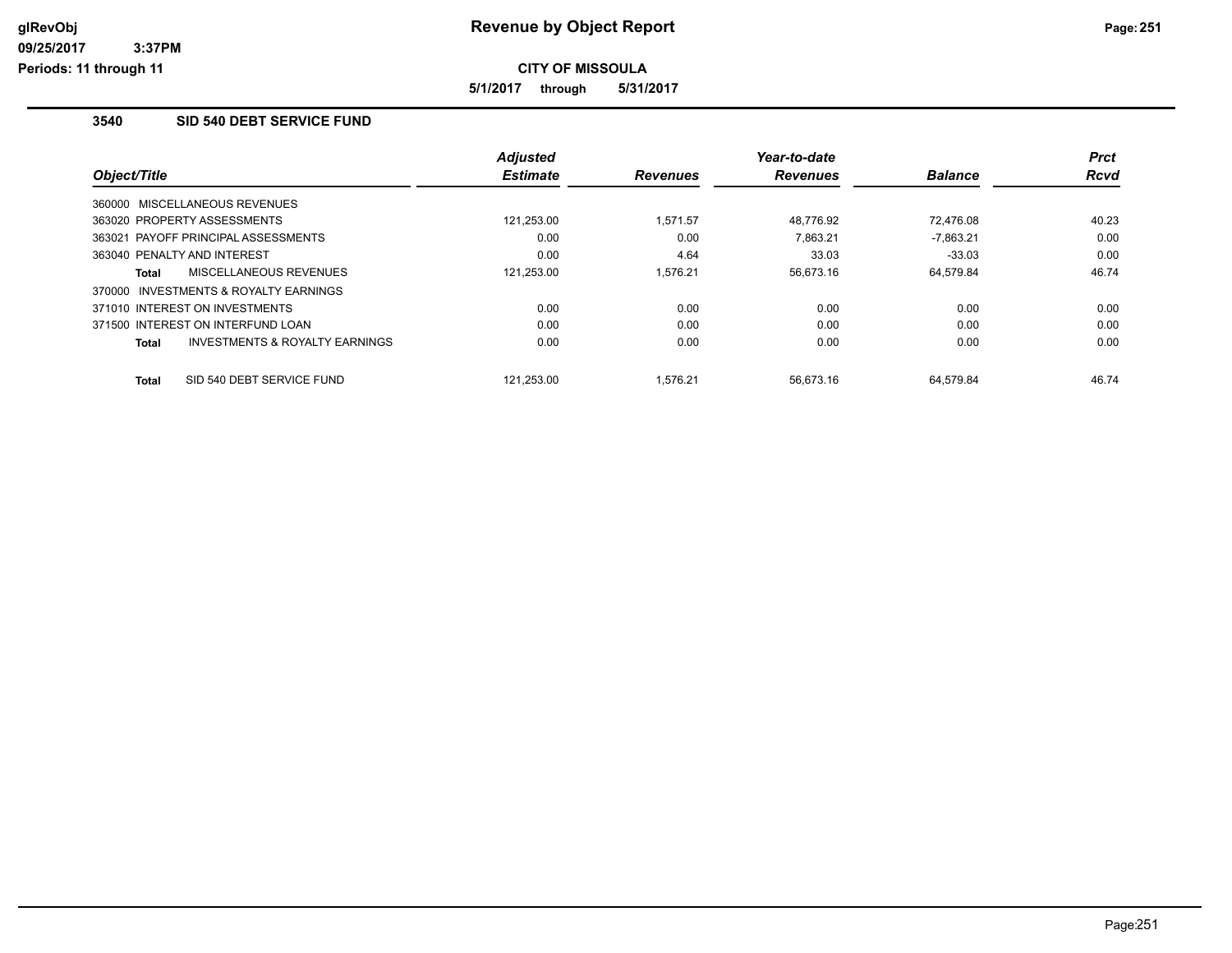**5/1/2017 through 5/31/2017**

**3541 SID 541 DEBT SERVICE**

**3541 SID 541 DEBT SERVICE**

|                                                    | <b>Adjusted</b> |                 | Year-to-date    |                | <b>Prct</b> |
|----------------------------------------------------|-----------------|-----------------|-----------------|----------------|-------------|
| Object/Title                                       | <b>Estimate</b> | <b>Revenues</b> | <b>Revenues</b> | <b>Balance</b> | <b>Rcvd</b> |
| 360000 MISCELLANEOUS REVENUES                      |                 |                 |                 |                |             |
| 363020 PROPERTY ASSESSMENTS                        | 58,098.00       | 683.62          | 30,659.52       | 27,438.48      | 52.77       |
| PAYOFF PRINCIPAL ASSESSMENTS<br>363021             | 0.00            | 616.20          | 4,539.96        | $-4,539.96$    | 0.00        |
| 363040 PENALTY AND INTEREST                        | 0.00            | 3.06            | 25.46           | $-25.46$       | 0.00        |
| MISCELLANEOUS REVENUES<br>Total                    | 58,098.00       | 1,302.88        | 35,224.94       | 22.873.06      | 60.63       |
| 370000 INVESTMENTS & ROYALTY EARNINGS              |                 |                 |                 |                |             |
| 371010 INTEREST ON INVESTMENTS                     | 0.00            | 0.00            | 0.00            | 0.00           | 0.00        |
| <b>INVESTMENTS &amp; ROYALTY EARNINGS</b><br>Total | 0.00            | 0.00            | 0.00            | 0.00           | 0.00        |
| 380000 OTHER FINANCING SOURCES                     |                 |                 |                 |                |             |
| 381030 SID BONDS PROCEEDS                          | 0.00            | 0.00            | 0.00            | 0.00           | 0.00        |
| OTHER FINANCING SOURCES<br>Total                   | 0.00            | 0.00            | 0.00            | 0.00           | 0.00        |
| SID 541 DEBT SERVICE<br>Total                      | 58.098.00       | 1,302.88        | 35.224.94       | 22.873.06      | 60.63       |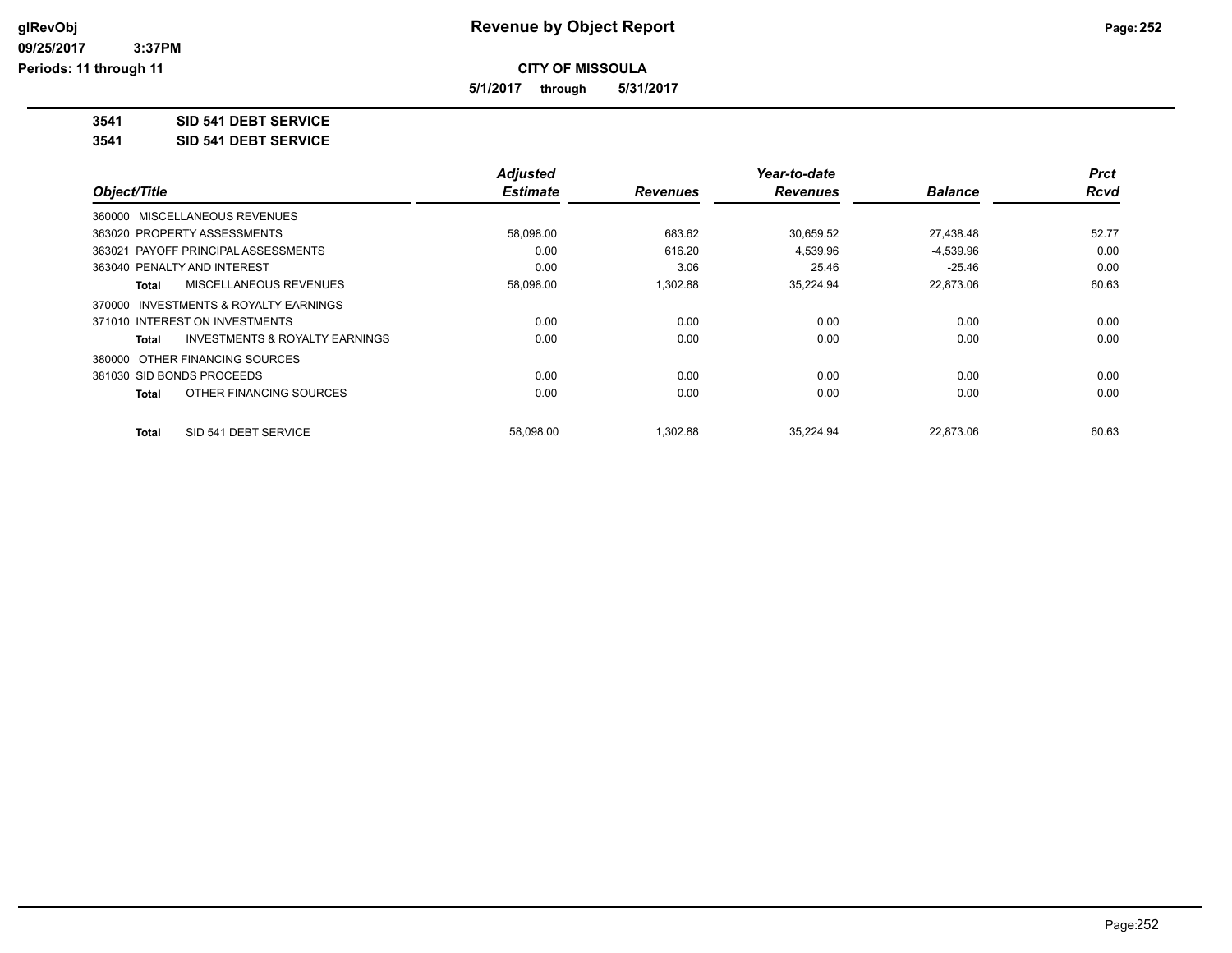**5/1/2017 through 5/31/2017**

#### **3541 SID 541 DEBT SERVICE**

| Object/Title                                        | <b>Adjusted</b><br><b>Estimate</b> | <b>Revenues</b> | Year-to-date<br><b>Revenues</b> | <b>Balance</b> | <b>Prct</b><br>Rcvd |
|-----------------------------------------------------|------------------------------------|-----------------|---------------------------------|----------------|---------------------|
|                                                     |                                    |                 |                                 |                |                     |
| 360000 MISCELLANEOUS REVENUES                       |                                    |                 |                                 |                |                     |
| 363020 PROPERTY ASSESSMENTS                         | 58,098.00                          | 683.62          | 30,659.52                       | 27,438.48      | 52.77               |
| 363021 PAYOFF PRINCIPAL ASSESSMENTS                 | 0.00                               | 616.20          | 4,539.96                        | $-4,539.96$    | 0.00                |
| 363040 PENALTY AND INTEREST                         | 0.00                               | 3.06            | 25.46                           | $-25.46$       | 0.00                |
| MISCELLANEOUS REVENUES<br>Total                     | 58,098.00                          | 1,302.88        | 35,224.94                       | 22.873.06      | 60.63               |
| <b>INVESTMENTS &amp; ROYALTY EARNINGS</b><br>370000 |                                    |                 |                                 |                |                     |
| 371010 INTEREST ON INVESTMENTS                      | 0.00                               | 0.00            | 0.00                            | 0.00           | 0.00                |
| <b>INVESTMENTS &amp; ROYALTY EARNINGS</b><br>Total  | 0.00                               | 0.00            | 0.00                            | 0.00           | 0.00                |
| 380000 OTHER FINANCING SOURCES                      |                                    |                 |                                 |                |                     |
| 381030 SID BONDS PROCEEDS                           | 0.00                               | 0.00            | 0.00                            | 0.00           | 0.00                |
| OTHER FINANCING SOURCES<br><b>Total</b>             | 0.00                               | 0.00            | 0.00                            | 0.00           | 0.00                |
| SID 541 DEBT SERVICE<br><b>Total</b>                | 58.098.00                          | 1.302.88        | 35.224.94                       | 22.873.06      | 60.63               |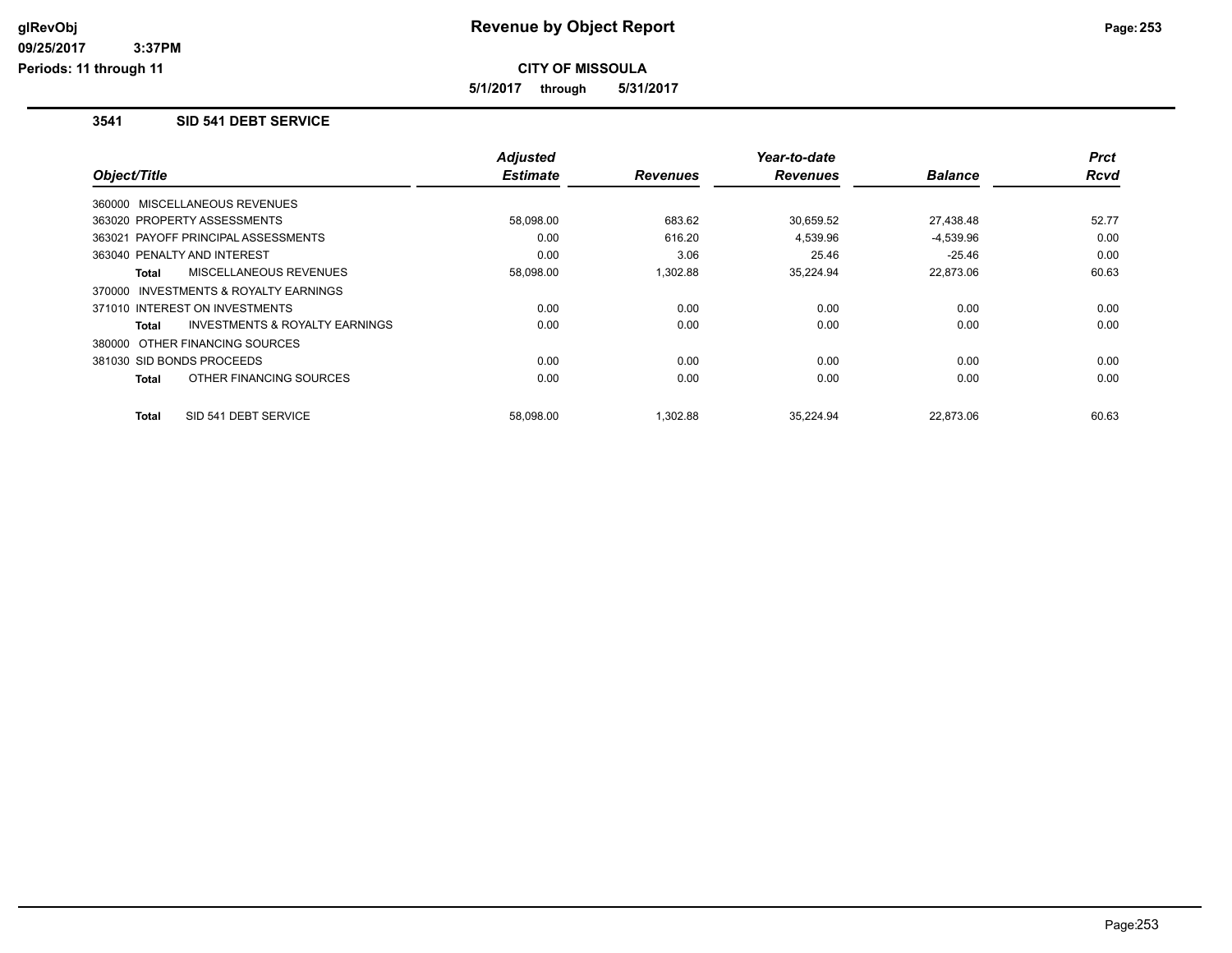**5/1/2017 through 5/31/2017**

**3543 SID 543 DEBT SERVICE**

**3543 SID 543 DEBT SERVICE**

|                                                           | <b>Adjusted</b> |                 | Year-to-date    |                | <b>Prct</b> |
|-----------------------------------------------------------|-----------------|-----------------|-----------------|----------------|-------------|
| Object/Title                                              | <b>Estimate</b> | <b>Revenues</b> | <b>Revenues</b> | <b>Balance</b> | Rcvd        |
| 360000 MISCELLANEOUS REVENUES                             |                 |                 |                 |                |             |
| 363020 PROPERTY ASSESSMENTS                               | 0.00            | 55.92           | 4.987.84        | $-4.987.84$    | 0.00        |
| 363021 PAYOFF PRINCIPAL ASSESSMENTS                       | 0.00            | 0.00            | 127.24          | $-127.24$      | 0.00        |
| 363040 PENALTY AND INTEREST                               | 0.00            | 0.00            | 6.19            | $-6.19$        | 0.00        |
| MISCELLANEOUS REVENUES<br>Total                           | 0.00            | 55.92           | 5.121.27        | $-5.121.27$    | 0.00        |
| 370000 INVESTMENTS & ROYALTY EARNINGS                     |                 |                 |                 |                |             |
| 371010 INTEREST ON INVESTMENTS                            | 0.00            | 0.00            | 0.00            | 0.00           | 0.00        |
| <b>INVESTMENTS &amp; ROYALTY EARNINGS</b><br><b>Total</b> | 0.00            | 0.00            | 0.00            | 0.00           | 0.00        |
| SID 543 DEBT SERVICE<br><b>Total</b>                      | 0.00            | 55.92           | 5.121.27        | $-5.121.27$    | 0.00        |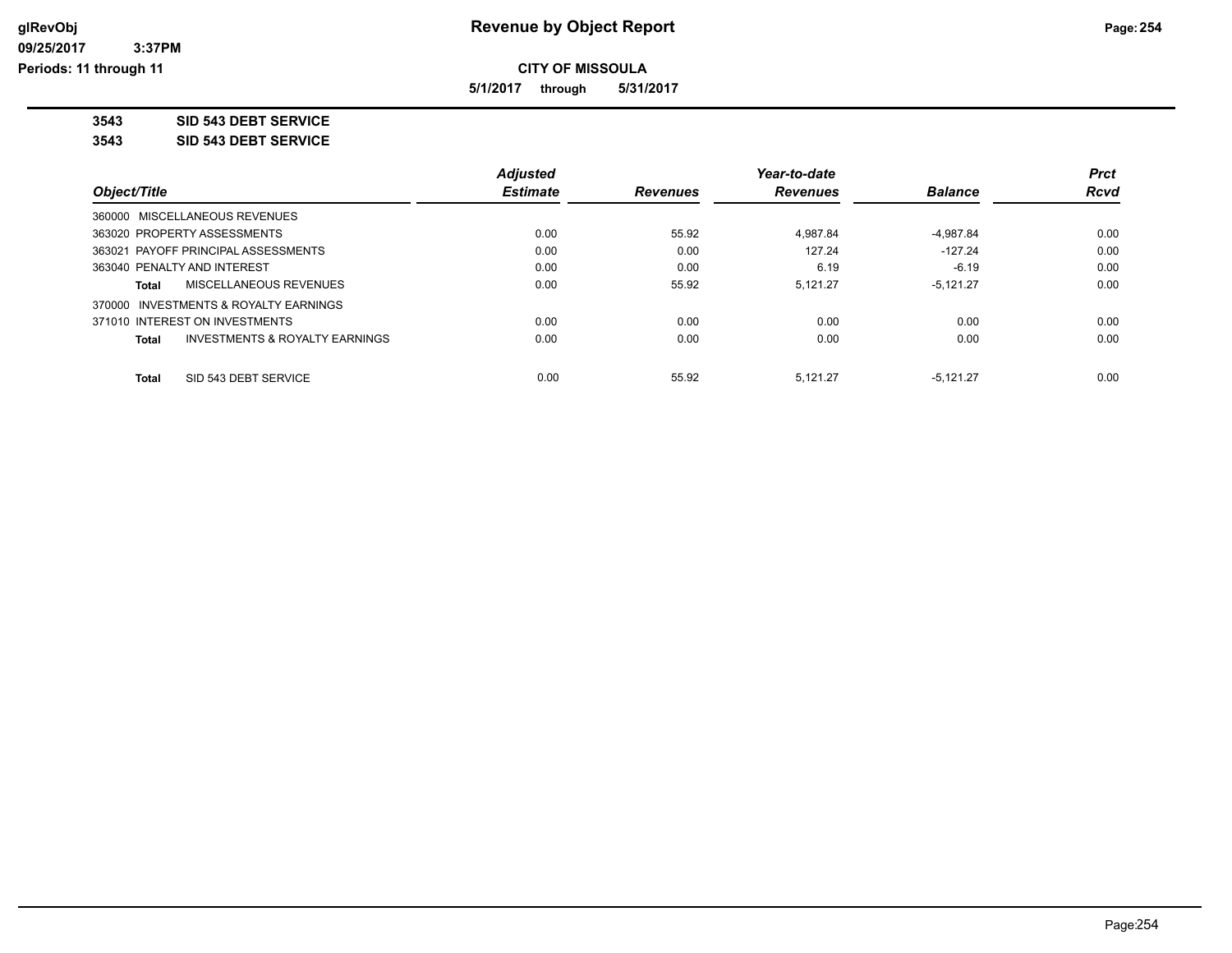**5/1/2017 through 5/31/2017**

#### **3543 SID 543 DEBT SERVICE**

|                                          | <b>Adjusted</b> |                 | Year-to-date    |                | <b>Prct</b> |
|------------------------------------------|-----------------|-----------------|-----------------|----------------|-------------|
| Object/Title                             | <b>Estimate</b> | <b>Revenues</b> | <b>Revenues</b> | <b>Balance</b> | <b>Rcvd</b> |
| 360000 MISCELLANEOUS REVENUES            |                 |                 |                 |                |             |
| 363020 PROPERTY ASSESSMENTS              | 0.00            | 55.92           | 4.987.84        | $-4,987.84$    | 0.00        |
| 363021 PAYOFF PRINCIPAL ASSESSMENTS      | 0.00            | 0.00            | 127.24          | $-127.24$      | 0.00        |
| 363040 PENALTY AND INTEREST              | 0.00            | 0.00            | 6.19            | $-6.19$        | 0.00        |
| MISCELLANEOUS REVENUES<br>Total          | 0.00            | 55.92           | 5.121.27        | $-5.121.27$    | 0.00        |
| INVESTMENTS & ROYALTY EARNINGS<br>370000 |                 |                 |                 |                |             |
| 371010 INTEREST ON INVESTMENTS           | 0.00            | 0.00            | 0.00            | 0.00           | 0.00        |
| INVESTMENTS & ROYALTY EARNINGS<br>Total  | 0.00            | 0.00            | 0.00            | 0.00           | 0.00        |
| SID 543 DEBT SERVICE<br><b>Total</b>     | 0.00            | 55.92           | 5.121.27        | $-5.121.27$    | 0.00        |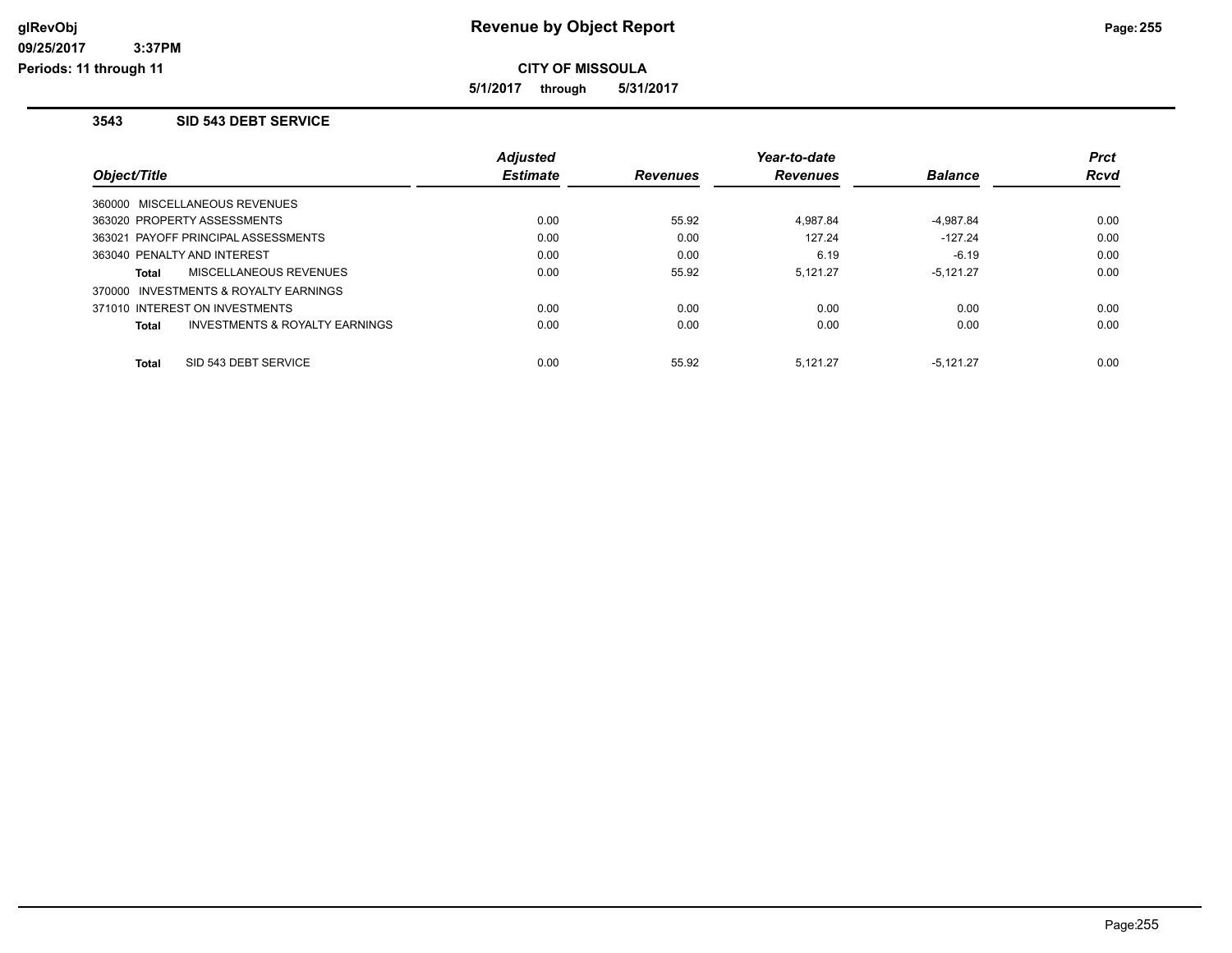**5/1/2017 through 5/31/2017**

# **3544 SID 544 RATTLESNAKE DEBT SERVICE**

#### **3544 SID 544 RATTLESNAKE DEBT SERVICE**

|                                                           | <b>Adjusted</b> |                 | Year-to-date    |                | <b>Prct</b> |
|-----------------------------------------------------------|-----------------|-----------------|-----------------|----------------|-------------|
| Object/Title                                              | <b>Estimate</b> | <b>Revenues</b> | <b>Revenues</b> | <b>Balance</b> | <b>Rcvd</b> |
| 360000 MISCELLANEOUS REVENUES                             |                 |                 |                 |                |             |
| 363020 PROPERTY ASSESSMENTS                               | 139.497.00      | 1.167.88        | 79.766.39       | 59.730.61      | 57.18       |
| 363021 PAYOFF PRINCIPAL ASSESSMENTS                       | 0.00            | 0.00            | 0.00            | 0.00           | 0.00        |
| 363040 PENALTY AND INTEREST                               | 0.00            | 0.00            | 65.42           | $-65.42$       | 0.00        |
| MISCELLANEOUS REVENUES<br>Total                           | 139.497.00      | 1.167.88        | 79.831.81       | 59.665.19      | 57.23       |
| INVESTMENTS & ROYALTY EARNINGS<br>370000                  |                 |                 |                 |                |             |
| 371010 INTEREST ON INVESTMENTS                            | 0.00            | 0.00            | 0.00            | 0.00           | 0.00        |
| <b>INVESTMENTS &amp; ROYALTY EARNINGS</b><br><b>Total</b> | 0.00            | 0.00            | 0.00            | 0.00           | 0.00        |
| SID 544 RATTLESNAKE DEBT SERVICE<br><b>Total</b>          | 139.497.00      | 1.167.88        | 79.831.81       | 59.665.19      | 57.23       |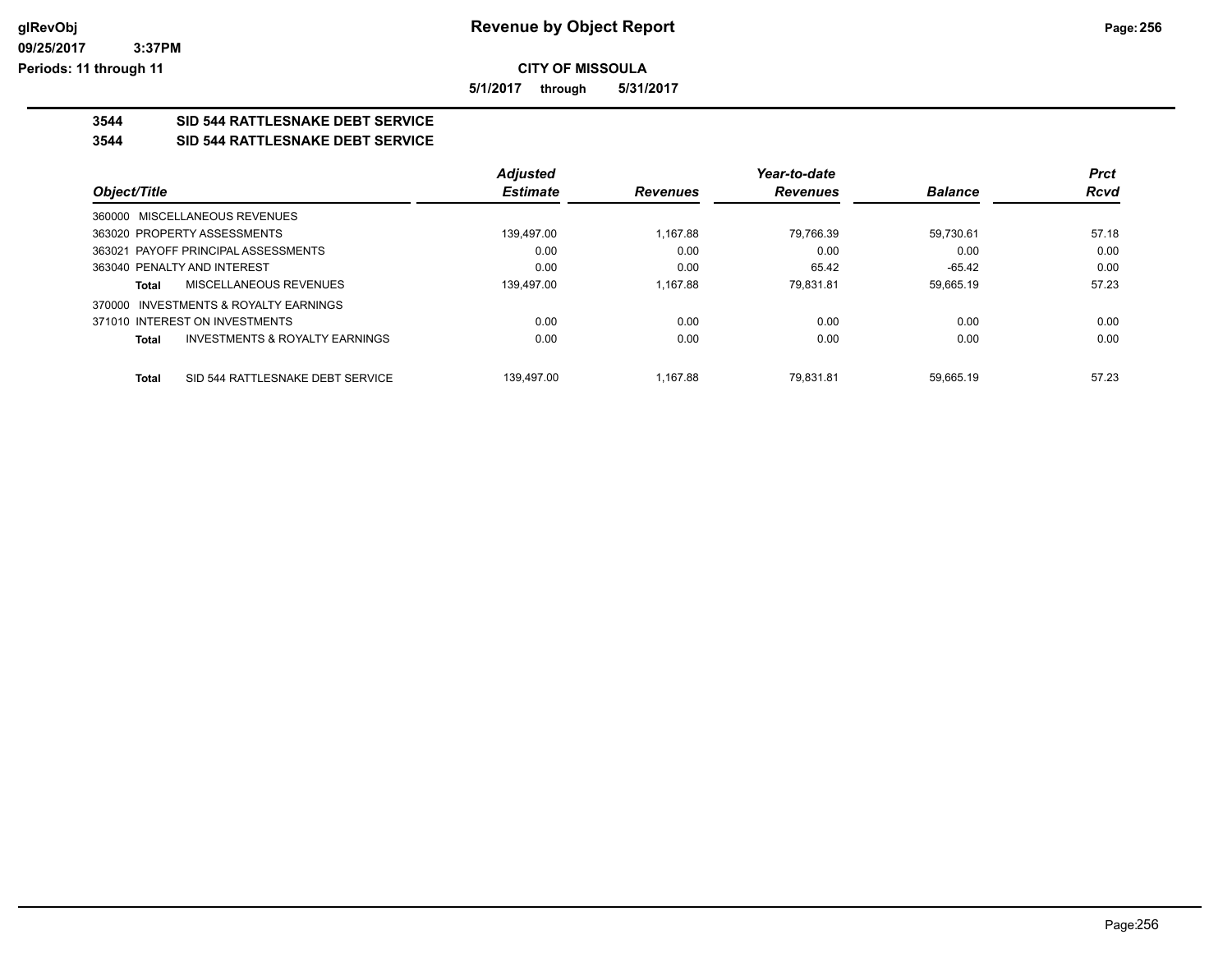**5/1/2017 through 5/31/2017**

#### **3544 SID 544 RATTLESNAKE DEBT SERVICE**

|                                     |                                  | <b>Adjusted</b> |                 | Year-to-date    |                | <b>Prct</b> |
|-------------------------------------|----------------------------------|-----------------|-----------------|-----------------|----------------|-------------|
| Object/Title                        |                                  | <b>Estimate</b> | <b>Revenues</b> | <b>Revenues</b> | <b>Balance</b> | <b>Rcvd</b> |
| 360000 MISCELLANEOUS REVENUES       |                                  |                 |                 |                 |                |             |
| 363020 PROPERTY ASSESSMENTS         |                                  | 139,497.00      | 1.167.88        | 79.766.39       | 59.730.61      | 57.18       |
| 363021 PAYOFF PRINCIPAL ASSESSMENTS |                                  | 0.00            | 0.00            | 0.00            | 0.00           | 0.00        |
| 363040 PENALTY AND INTEREST         |                                  | 0.00            | 0.00            | 65.42           | $-65.42$       | 0.00        |
| Total                               | MISCELLANEOUS REVENUES           | 139.497.00      | 1.167.88        | 79.831.81       | 59.665.19      | 57.23       |
| 370000                              | INVESTMENTS & ROYALTY EARNINGS   |                 |                 |                 |                |             |
| 371010 INTEREST ON INVESTMENTS      |                                  | 0.00            | 0.00            | 0.00            | 0.00           | 0.00        |
| Total                               | INVESTMENTS & ROYALTY EARNINGS   | 0.00            | 0.00            | 0.00            | 0.00           | 0.00        |
| <b>Total</b>                        | SID 544 RATTLESNAKE DEBT SERVICE | 139.497.00      | 1.167.88        | 79.831.81       | 59.665.19      | 57.23       |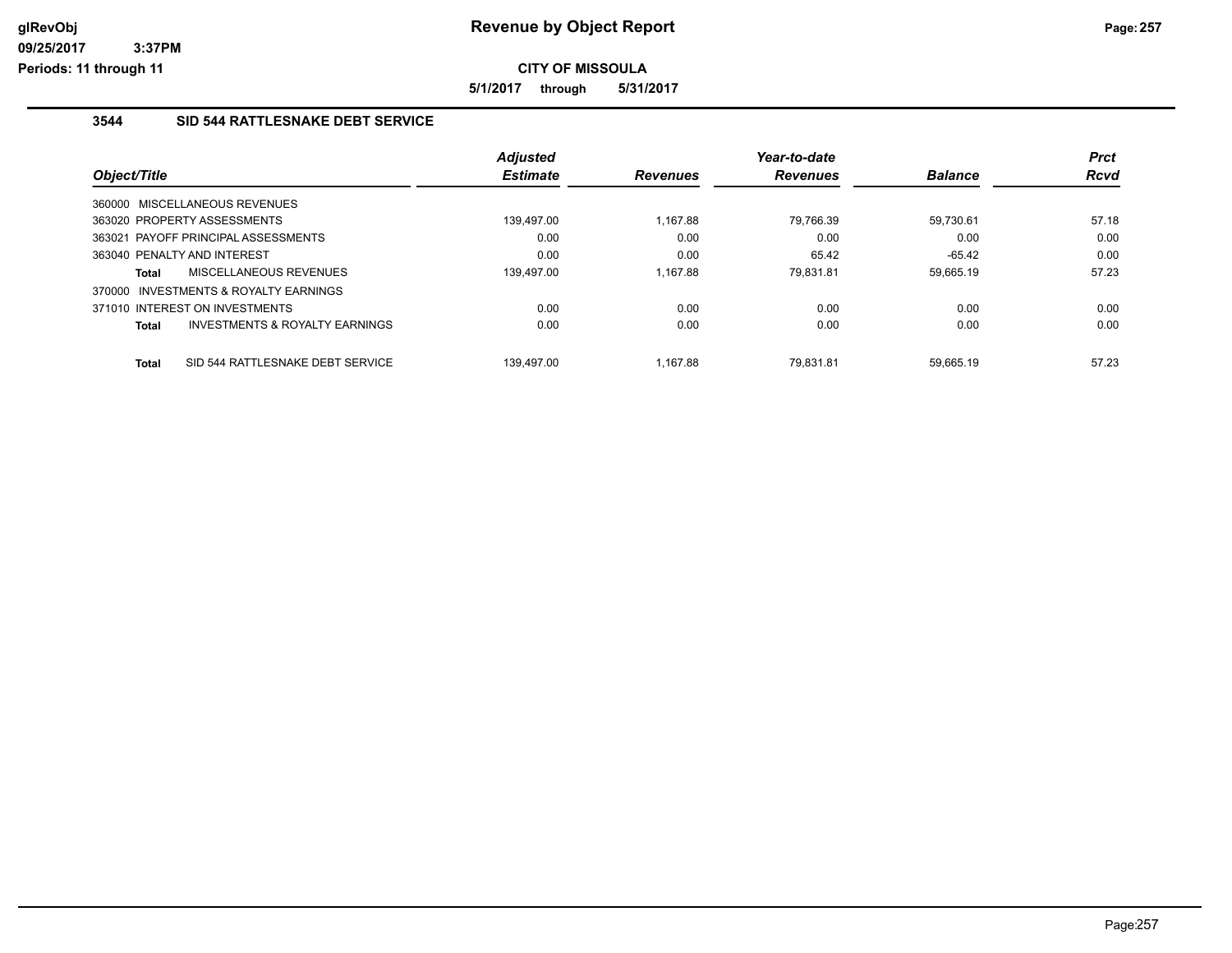**5/1/2017 through 5/31/2017**

**3545 SID 545 DEBT SERVICE**

**3545 SID 545 DEBT SERVICE**

|                                                           | <b>Adjusted</b> |                 | Year-to-date    |                | <b>Prct</b> |
|-----------------------------------------------------------|-----------------|-----------------|-----------------|----------------|-------------|
| Object/Title                                              | <b>Estimate</b> | <b>Revenues</b> | <b>Revenues</b> | <b>Balance</b> | Rcvd        |
| 360000 MISCELLANEOUS REVENUES                             |                 |                 |                 |                |             |
| 363020 PROPERTY ASSESSMENTS                               | 0.00            | 13.54           | 1.015.50        | $-1.015.50$    | 0.00        |
| 363021 PAYOFF PRINCIPAL ASSESSMENTS                       | 0.00            | 0.00            | 0.00            | 0.00           | 0.00        |
| 363040 PENALTY AND INTEREST                               | 0.00            | 0.67            | 2.14            | $-2.14$        | 0.00        |
| MISCELLANEOUS REVENUES<br>Total                           | 0.00            | 14.21           | 1.017.64        | $-1.017.64$    | 0.00        |
| 370000 INVESTMENTS & ROYALTY EARNINGS                     |                 |                 |                 |                |             |
| 371010 INTEREST ON INVESTMENTS                            | 0.00            | 0.00            | 0.00            | 0.00           | 0.00        |
| <b>INVESTMENTS &amp; ROYALTY EARNINGS</b><br><b>Total</b> | 0.00            | 0.00            | 0.00            | 0.00           | 0.00        |
| SID 545 DEBT SERVICE<br><b>Total</b>                      | 0.00            | 14.21           | 1.017.64        | $-1.017.64$    | 0.00        |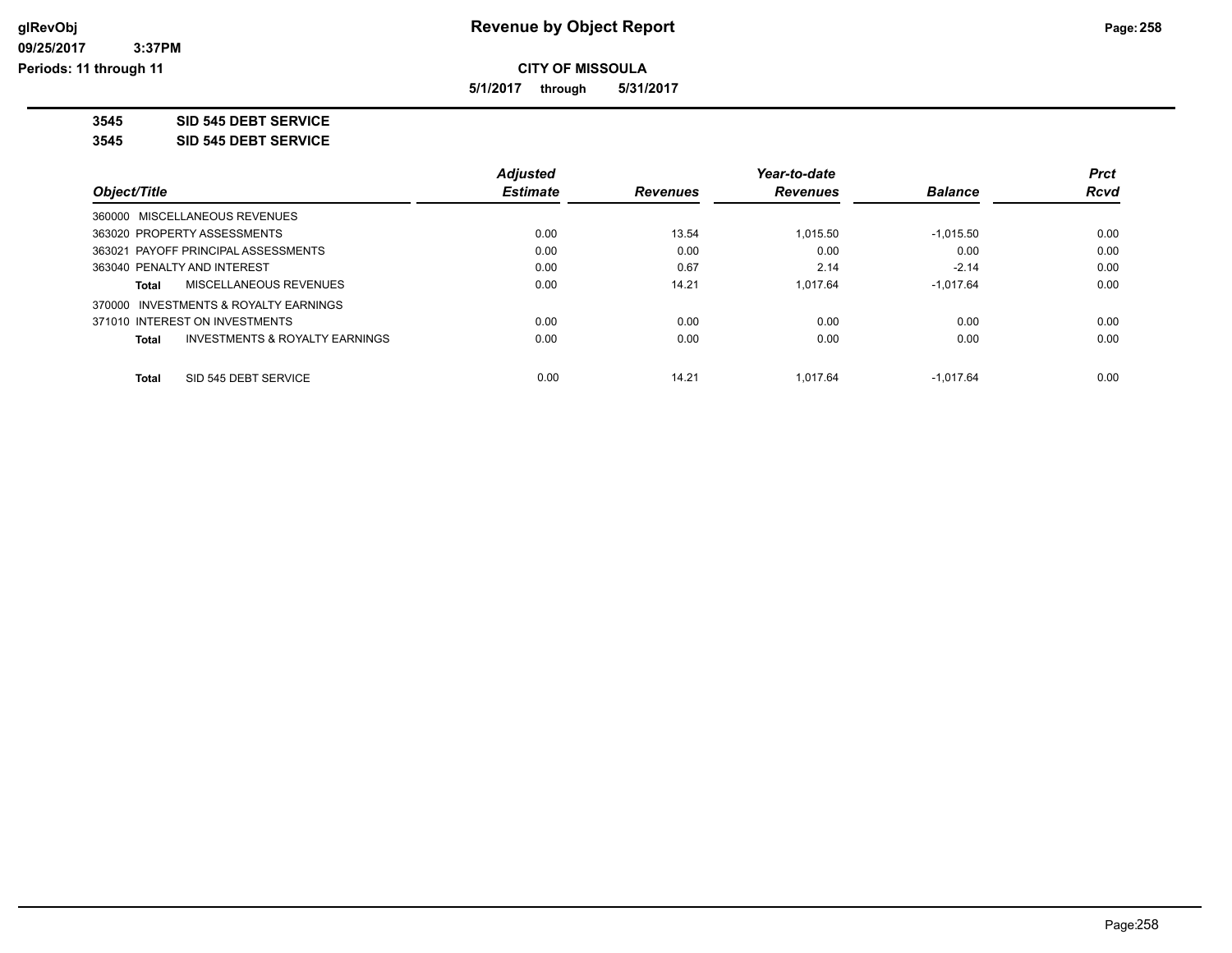**5/1/2017 through 5/31/2017**

#### **3545 SID 545 DEBT SERVICE**

|                                                | <b>Adjusted</b> |                 | Year-to-date    |                | <b>Prct</b> |
|------------------------------------------------|-----------------|-----------------|-----------------|----------------|-------------|
| Object/Title                                   | <b>Estimate</b> | <b>Revenues</b> | <b>Revenues</b> | <b>Balance</b> | <b>Rcvd</b> |
| 360000 MISCELLANEOUS REVENUES                  |                 |                 |                 |                |             |
| 363020 PROPERTY ASSESSMENTS                    | 0.00            | 13.54           | 1.015.50        | $-1.015.50$    | 0.00        |
| 363021 PAYOFF PRINCIPAL ASSESSMENTS            | 0.00            | 0.00            | 0.00            | 0.00           | 0.00        |
| 363040 PENALTY AND INTEREST                    | 0.00            | 0.67            | 2.14            | $-2.14$        | 0.00        |
| MISCELLANEOUS REVENUES<br><b>Total</b>         | 0.00            | 14.21           | 1.017.64        | $-1.017.64$    | 0.00        |
| 370000 INVESTMENTS & ROYALTY EARNINGS          |                 |                 |                 |                |             |
| 371010 INTEREST ON INVESTMENTS                 | 0.00            | 0.00            | 0.00            | 0.00           | 0.00        |
| INVESTMENTS & ROYALTY EARNINGS<br><b>Total</b> | 0.00            | 0.00            | 0.00            | 0.00           | 0.00        |
| SID 545 DEBT SERVICE<br><b>Total</b>           | 0.00            | 14.21           | 1.017.64        | $-1.017.64$    | 0.00        |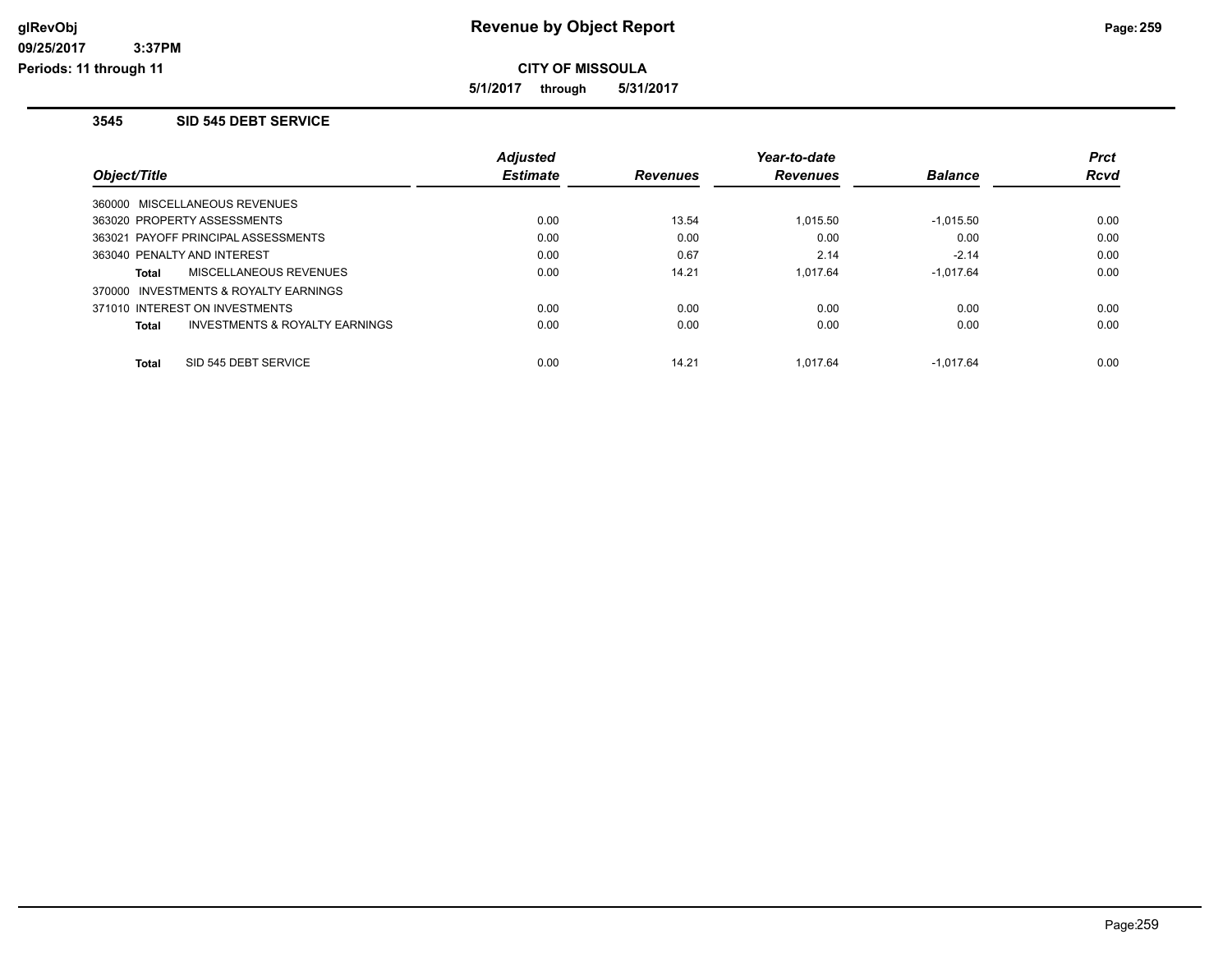**5/1/2017 through 5/31/2017**

**3546 SID 546 DEBT SERVICE**

**3546 SID 546 DEBT SERVICE**

|                                                | <b>Adjusted</b> |                 | Year-to-date    |                | <b>Prct</b> |
|------------------------------------------------|-----------------|-----------------|-----------------|----------------|-------------|
| Object/Title                                   | <b>Estimate</b> | <b>Revenues</b> | <b>Revenues</b> | <b>Balance</b> | <b>Rcvd</b> |
| 360000 MISCELLANEOUS REVENUES                  |                 |                 |                 |                |             |
| 363020 PROPERTY ASSESSMENTS                    | 0.00            | 17.01           | 884.98          | -884.98        | 0.00        |
| 363021 PAYOFF PRINCIPAL ASSESSMENTS            | 0.00            | 0.00            | 125.61          | $-125.61$      | 0.00        |
| 363040 PENALTY AND INTEREST                    | 0.00            | 0.00            | 0.84            | $-0.84$        | 0.00        |
| MISCELLANEOUS REVENUES<br>Total                | 0.00            | 17.01           | 1.011.43        | $-1.011.43$    | 0.00        |
| 370000 INVESTMENTS & ROYALTY EARNINGS          |                 |                 |                 |                |             |
| 371010 INTEREST ON INVESTMENTS                 | 0.00            | 0.00            | 0.00            | 0.00           | 0.00        |
| INVESTMENTS & ROYALTY EARNINGS<br><b>Total</b> | 0.00            | 0.00            | 0.00            | 0.00           | 0.00        |
| SID 546 DEBT SERVICE<br><b>Total</b>           | 0.00            | 17.01           | 1.011.43        | $-1.011.43$    | 0.00        |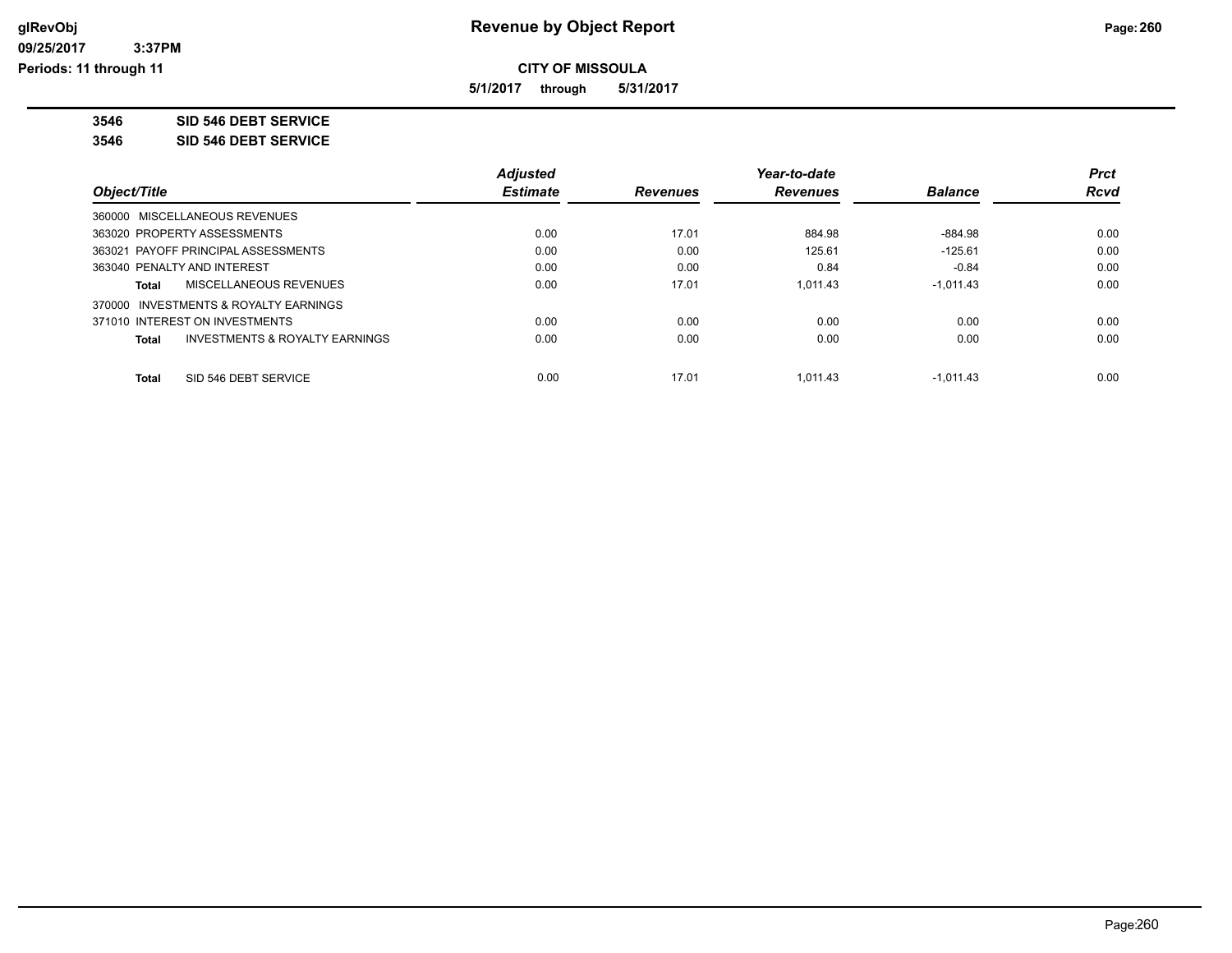**5/1/2017 through 5/31/2017**

#### **3546 SID 546 DEBT SERVICE**

|                             |                                     | <b>Adjusted</b> |                 | Year-to-date    |                | <b>Prct</b> |
|-----------------------------|-------------------------------------|-----------------|-----------------|-----------------|----------------|-------------|
| <i><b>Object/Title</b></i>  |                                     | <b>Estimate</b> | <b>Revenues</b> | <b>Revenues</b> | <b>Balance</b> | <b>Rcvd</b> |
|                             | 360000 MISCELLANEOUS REVENUES       |                 |                 |                 |                |             |
|                             | 363020 PROPERTY ASSESSMENTS         | 0.00            | 17.01           | 884.98          | $-884.98$      | 0.00        |
|                             | 363021 PAYOFF PRINCIPAL ASSESSMENTS | 0.00            | 0.00            | 125.61          | $-125.61$      | 0.00        |
| 363040 PENALTY AND INTEREST |                                     | 0.00            | 0.00            | 0.84            | $-0.84$        | 0.00        |
| Total                       | MISCELLANEOUS REVENUES              | 0.00            | 17.01           | 1.011.43        | $-1,011.43$    | 0.00        |
| 370000                      | INVESTMENTS & ROYALTY EARNINGS      |                 |                 |                 |                |             |
|                             | 371010 INTEREST ON INVESTMENTS      | 0.00            | 0.00            | 0.00            | 0.00           | 0.00        |
| Total                       | INVESTMENTS & ROYALTY EARNINGS      | 0.00            | 0.00            | 0.00            | 0.00           | 0.00        |
| <b>Total</b>                | SID 546 DEBT SERVICE                | 0.00            | 17.01           | 1.011.43        | $-1.011.43$    | 0.00        |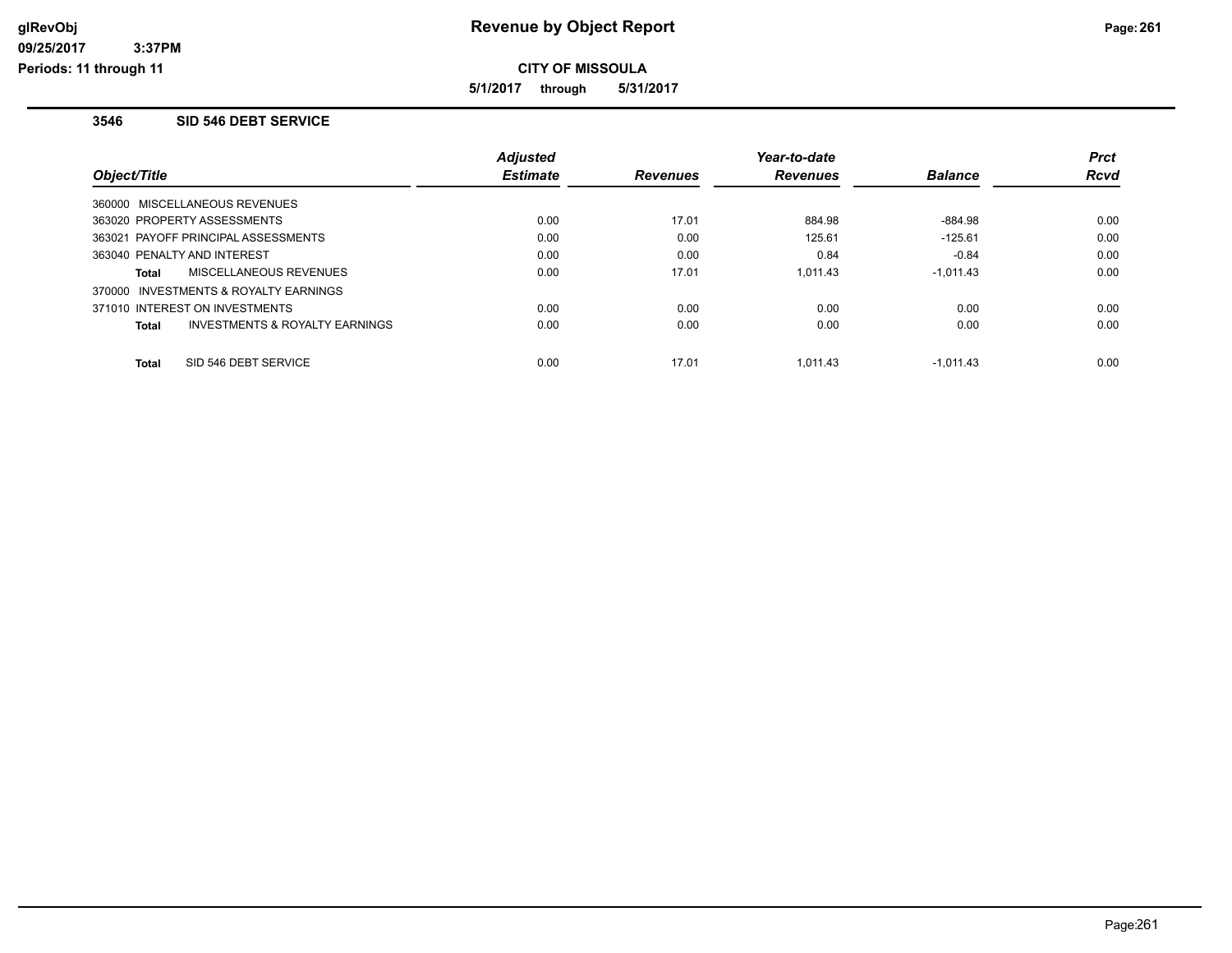**5/1/2017 through 5/31/2017**

**3548 SID 548-5TH, 6TH & ARTHUR**

**3548 SID 548-5TH, 6TH & ARTHUR**

|              |                                       | <b>Adjusted</b> |                 | Year-to-date    |                | <b>Prct</b> |
|--------------|---------------------------------------|-----------------|-----------------|-----------------|----------------|-------------|
| Object/Title |                                       | <b>Estimate</b> | <b>Revenues</b> | <b>Revenues</b> | <b>Balance</b> | Rcvd        |
|              | 360000 MISCELLANEOUS REVENUES         |                 |                 |                 |                |             |
|              | 363020 PROPERTY ASSESSMENTS           | 109,575.00      | 87.812.50       | 113.125.00      | $-3,550.00$    | 103.24      |
|              | 363021 PAYOFF PRINCIPAL ASSESSMENTS   | 0.00            | 0.00            | 0.00            | 0.00           | 0.00        |
|              | 363040 PENALTY AND INTEREST           | 0.00            | 0.00            | 0.00            | 0.00           | 0.00        |
| Total        | MISCELLANEOUS REVENUES                | 109.575.00      | 87.812.50       | 113.125.00      | $-3.550.00$    | 103.24      |
|              | 370000 INVESTMENTS & ROYALTY EARNINGS |                 |                 |                 |                |             |
|              | 371010 INTEREST ON INVESTMENTS        | 0.00            | 0.00            | 0.00            | 0.00           | 0.00        |
| <b>Total</b> | INVESTMENTS & ROYALTY EARNINGS        | 0.00            | 0.00            | 0.00            | 0.00           | 0.00        |
| <b>Total</b> | SID 548-5TH, 6TH & ARTHUR             | 109.575.00      | 87.812.50       | 113.125.00      | $-3.550.00$    | 103.24      |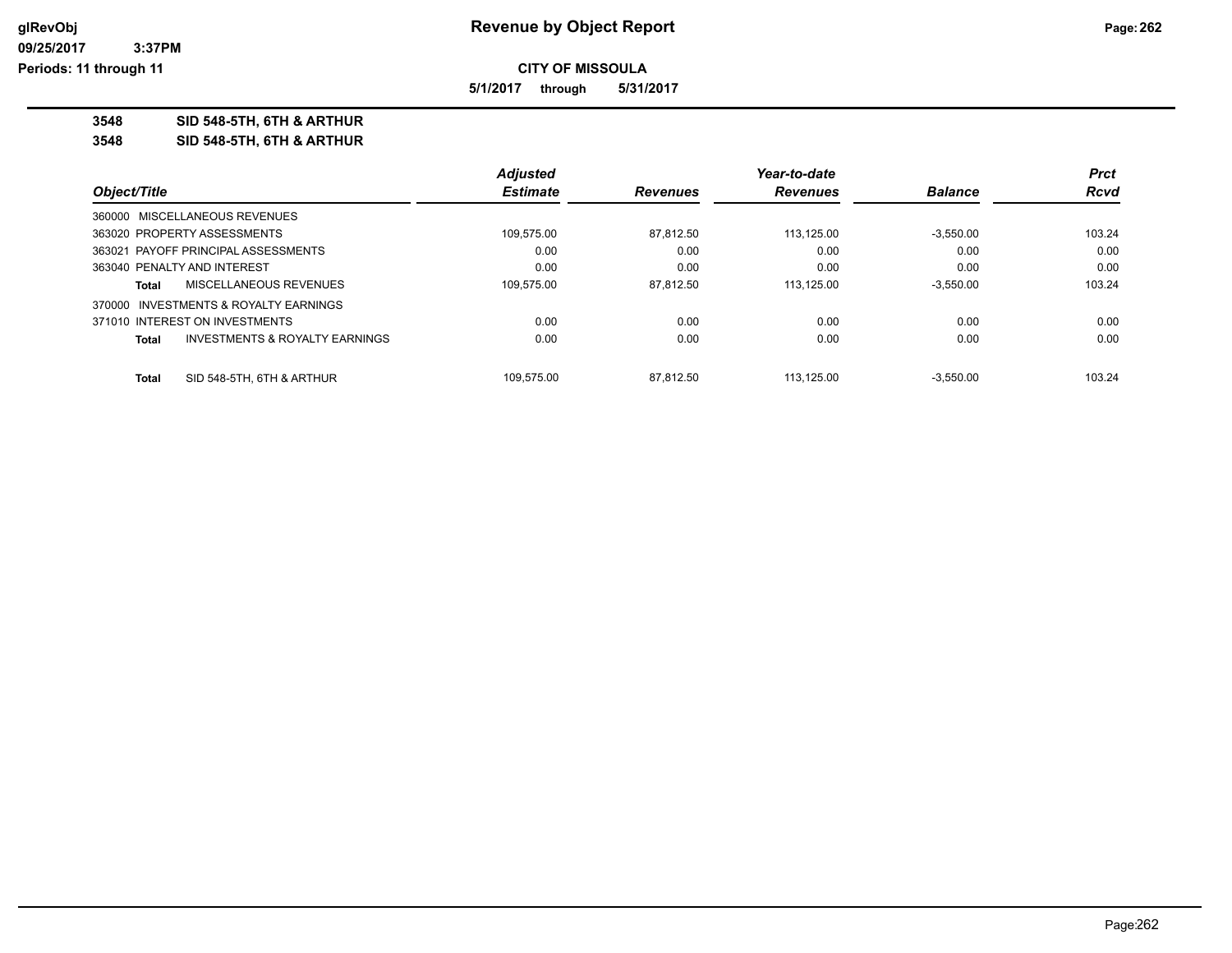**5/1/2017 through 5/31/2017**

#### **3548 SID 548-5TH, 6TH & ARTHUR**

|              |                                     | <b>Adjusted</b> |                 | Year-to-date    |                | <b>Prct</b> |
|--------------|-------------------------------------|-----------------|-----------------|-----------------|----------------|-------------|
| Object/Title |                                     | <b>Estimate</b> | <b>Revenues</b> | <b>Revenues</b> | <b>Balance</b> | <b>Rcvd</b> |
|              | 360000 MISCELLANEOUS REVENUES       |                 |                 |                 |                |             |
|              | 363020 PROPERTY ASSESSMENTS         | 109.575.00      | 87.812.50       | 113,125.00      | $-3,550.00$    | 103.24      |
|              | 363021 PAYOFF PRINCIPAL ASSESSMENTS | 0.00            | 0.00            | 0.00            | 0.00           | 0.00        |
|              | 363040 PENALTY AND INTEREST         | 0.00            | 0.00            | 0.00            | 0.00           | 0.00        |
| Total        | MISCELLANEOUS REVENUES              | 109.575.00      | 87.812.50       | 113.125.00      | $-3.550.00$    | 103.24      |
| 370000       | INVESTMENTS & ROYALTY EARNINGS      |                 |                 |                 |                |             |
|              | 371010 INTEREST ON INVESTMENTS      | 0.00            | 0.00            | 0.00            | 0.00           | 0.00        |
| <b>Total</b> | INVESTMENTS & ROYALTY EARNINGS      | 0.00            | 0.00            | 0.00            | 0.00           | 0.00        |
| <b>Total</b> | SID 548-5TH, 6TH & ARTHUR           | 109.575.00      | 87.812.50       | 113.125.00      | $-3.550.00$    | 103.24      |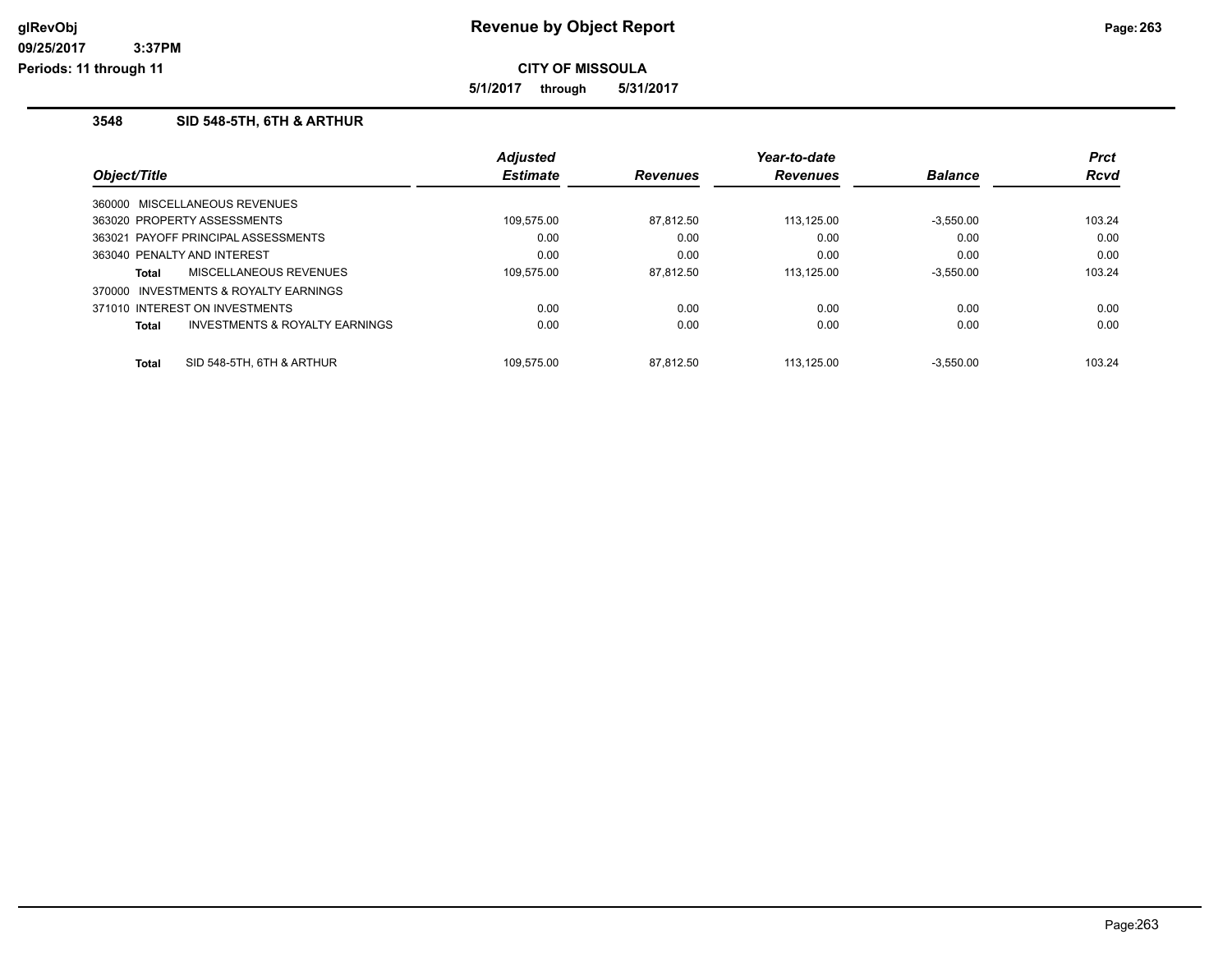**5/1/2017 through 5/31/2017**

**3549 SID 549 HILLVIEW WAY**

**3549 SID 549 HILLVIEW WAY**

|                                                           | <b>Adjusted</b> |                 | Year-to-date    |                | <b>Prct</b> |
|-----------------------------------------------------------|-----------------|-----------------|-----------------|----------------|-------------|
| Object/Title                                              | <b>Estimate</b> | <b>Revenues</b> | <b>Revenues</b> | <b>Balance</b> | Rcvd        |
| 360000 MISCELLANEOUS REVENUES                             |                 |                 |                 |                |             |
| 363020 PROPERTY ASSESSMENTS                               | 0.00            | 3.268.93        | 75.933.96       | -75.933.96     | 0.00        |
| 363021 PAYOFF PRINCIPAL ASSESSMENTS                       | 0.00            | 3.319.92        | 85.560.56       | $-85.560.56$   | 0.00        |
| 363040 PENALTY AND INTEREST                               | 0.00            | 0.00            | 35.85           | $-35.85$       | 0.00        |
| <b>MISCELLANEOUS REVENUES</b><br><b>Total</b>             | 0.00            | 6,588.85        | 161,530.37      | $-161,530.37$  | 0.00        |
| 370000 INVESTMENTS & ROYALTY EARNINGS                     |                 |                 |                 |                |             |
| 371010 INTEREST ON INVESTMENTS                            | 0.00            | 0.00            | 0.00            | 0.00           | 0.00        |
| <b>INVESTMENTS &amp; ROYALTY EARNINGS</b><br><b>Total</b> | 0.00            | 0.00            | 0.00            | 0.00           | 0.00        |
| SID 549 HILLVIEW WAY<br><b>Total</b>                      | 0.00            | 6.588.85        | 161.530.37      | $-161.530.37$  | 0.00        |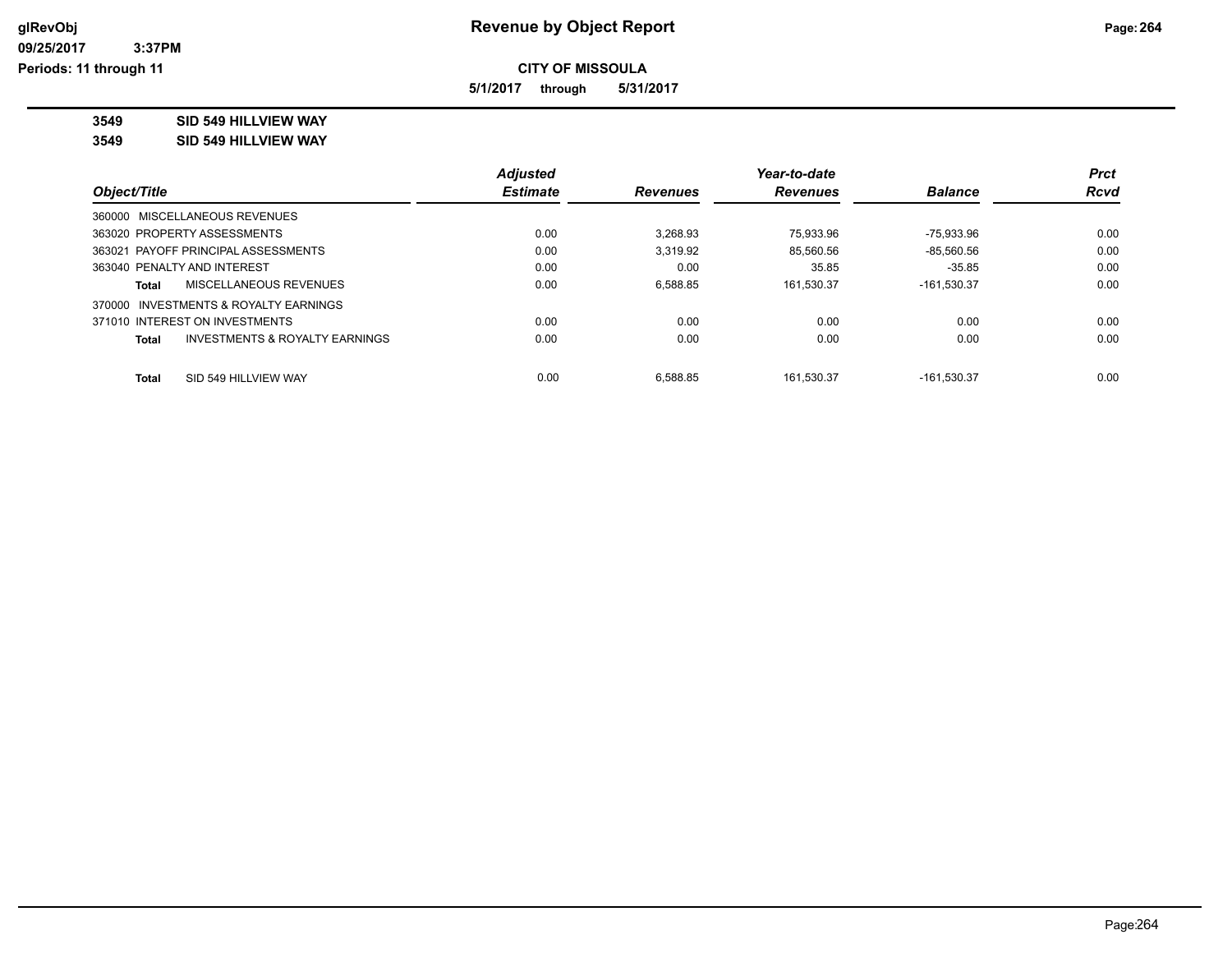**5/1/2017 through 5/31/2017**

#### **3549 SID 549 HILLVIEW WAY**

|                                                | <b>Adjusted</b> |                 | Year-to-date    |                | <b>Prct</b> |
|------------------------------------------------|-----------------|-----------------|-----------------|----------------|-------------|
| Object/Title                                   | <b>Estimate</b> | <b>Revenues</b> | <b>Revenues</b> | <b>Balance</b> | Rcvd        |
| 360000 MISCELLANEOUS REVENUES                  |                 |                 |                 |                |             |
| 363020 PROPERTY ASSESSMENTS                    | 0.00            | 3.268.93        | 75.933.96       | -75,933.96     | 0.00        |
| 363021 PAYOFF PRINCIPAL ASSESSMENTS            | 0.00            | 3.319.92        | 85.560.56       | $-85.560.56$   | 0.00        |
| 363040 PENALTY AND INTEREST                    | 0.00            | 0.00            | 35.85           | $-35.85$       | 0.00        |
| MISCELLANEOUS REVENUES<br>Total                | 0.00            | 6.588.85        | 161.530.37      | $-161.530.37$  | 0.00        |
| 370000 INVESTMENTS & ROYALTY EARNINGS          |                 |                 |                 |                |             |
| 371010 INTEREST ON INVESTMENTS                 | 0.00            | 0.00            | 0.00            | 0.00           | 0.00        |
| <b>Total</b><br>INVESTMENTS & ROYALTY EARNINGS | 0.00            | 0.00            | 0.00            | 0.00           | 0.00        |
| SID 549 HILLVIEW WAY<br><b>Total</b>           | 0.00            | 6.588.85        | 161.530.37      | $-161.530.37$  | 0.00        |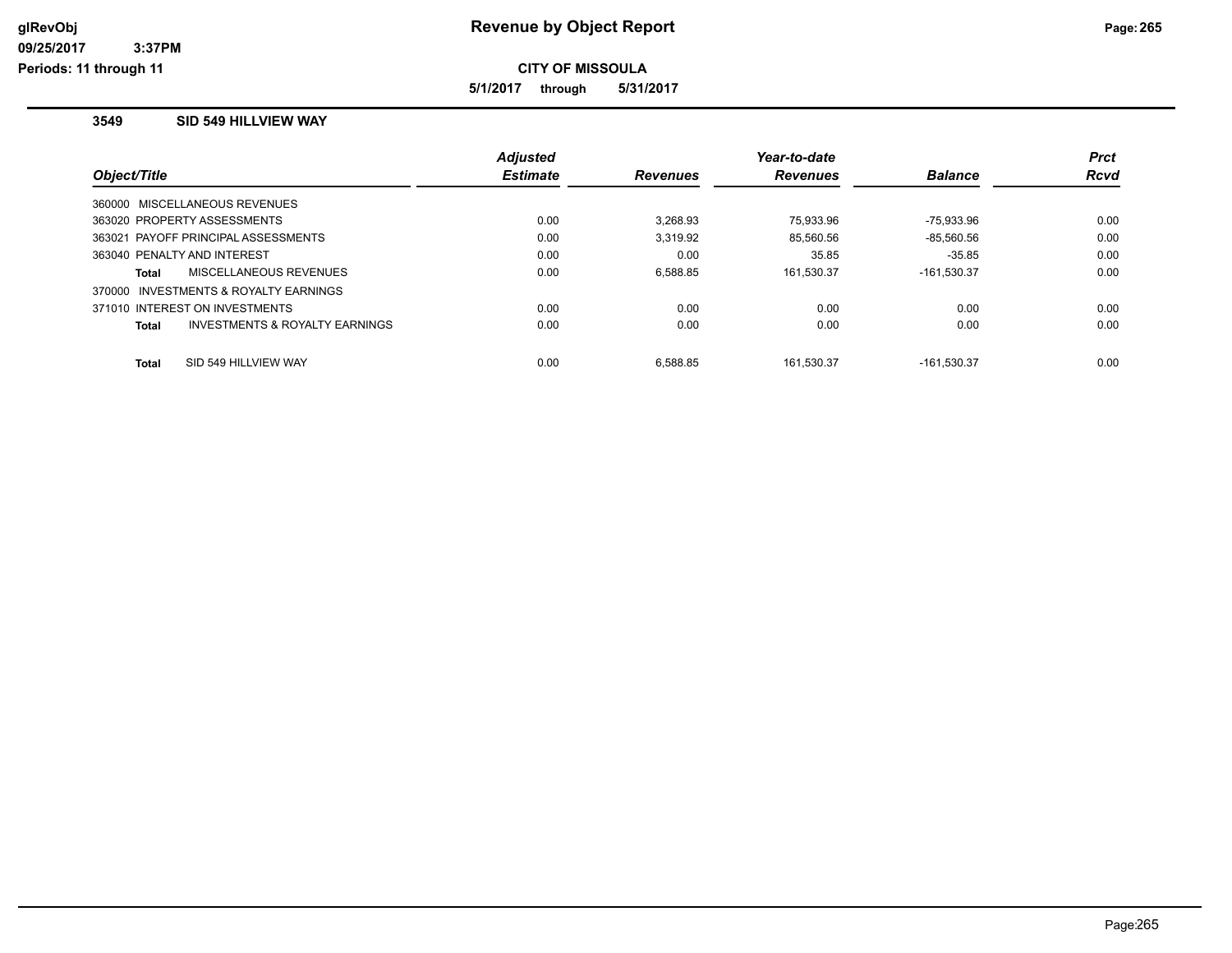**5/1/2017 through 5/31/2017**

# **4060 CAPITAL IMPROVEMENT PROGRAM FUND**

|                                                    | <b>Adjusted</b> |                 | Year-to-date    |                | <b>Prct</b> |
|----------------------------------------------------|-----------------|-----------------|-----------------|----------------|-------------|
| Object/Title                                       | <b>Estimate</b> | <b>Revenues</b> | <b>Revenues</b> | <b>Balance</b> | <b>Rcvd</b> |
| 330000 INTERGOVERNMENTAL REVENUES                  |                 |                 |                 |                |             |
| 331001 GRANTS                                      | 0.00            | 0.00            | 0.00            | 0.00           | 0.00        |
| 331002 COUNTY ASSISTANCE CIP PROJECTS              | 0.00            | 0.00            | 0.00            | 0.00           | 0.00        |
| 331003 STATE HOME PROGRAM INCOME                   | 0.00            | 0.00            | 0.00            | 0.00           | 0.00        |
| 331004 CITY ASSESSMENTS                            | 0.00            | 0.00            | 0.00            | 0.00           | 0.00        |
| 334040 GAS TAX APPORTIONMENT                       | 0.00            | 0.00            | 0.00            | 0.00           | 0.00        |
| 334061 IMPACT FEES-CLEARING ACCOUNT                | 0.00            | 0.00            | 0.00            | 0.00           | 0.00        |
| 334120 TSEP GRANT                                  | 0.00            | 0.00            | 0.00            | 0.00           | 0.00        |
| 334121 DNRC GRANT                                  | 0.00            | 0.00            | 0.00            | 0.00           | 0.00        |
| 334123 MAQI FEDERAL ASSISTANCE                     | 0.00            | 0.00            | 0.00            | 0.00           | 0.00        |
| 334124 GRANTS-CIP                                  | 0.00            | 0.00            | 0.00            | 0.00           | 0.00        |
| 334125 FIRE FIGHTER GRANT                          | 0.00            | 0.00            | 0.00            | 0.00           | 0.00        |
| 334126 DEVELOPER ASSESSMENTS                       | 0.00            | 0.00            | 0.00            | 0.00           | 0.00        |
| 334127 TONKIN TRAIL - FISH WILDLIFE PARKS          | 0.00            | 0.00            | 0.00            | 0.00           | 0.00        |
| 334128 CDBG FIRE HYDRANT GRANT                     | 0.00            | 0.00            | 0.00            | 0.00           | 0.00        |
| 334143 MONTANA TOURISM GRANT                       | 0.00            | 0.00            | 0.00            | 0.00           | 0.00        |
| 339000 PAYMENT IN LIEU OF TAXES                    | 0.00            | 0.00            | 0.00            | 0.00           | 0.00        |
| <b>INTERGOVERNMENTAL REVENUES</b><br><b>Total</b>  | 0.00            | 0.00            | 0.00            | 0.00           | 0.00        |
| 360000 MISCELLANEOUS REVENUES                      |                 |                 |                 |                |             |
| 360010 MISCELLANEOUS                               | 0.00            | 0.00            | 0.00            | 0.00           | 0.00        |
| 360011 YOUTH COUNCIL FUNDS                         | 0.00            | 0.00            | 0.00            | 0.00           | 0.00        |
| 360012 SEWER GRANT REPAYMENTS                      | 0.00            | 0.00            | 0.00            | 0.00           | 0.00        |
| 360016 MRA SHARE OF CIVIC STADIUM PARKING          | 0.00            | 0.00            | 0.00            | 0.00           | 0.00        |
| 362000 OTHER MISCELLANEOUS REVENUE                 | 0.00            | 0.00            | 0.00            | 0.00           | 0.00        |
| 365000 DONATIONS                                   | 0.00            | 0.00            | 0.00            | 0.00           | 0.00        |
| 365001 *** Title Not Found ***                     | 0.00            | 0.00            | 185,279.55      | $-185,279.55$  | 0.00        |
| 365030 WHITE PINE PARK DONATION-ZIP BEVERAGE       | 0.00            | 0.00            | 0.00            | 0.00           | 0.00        |
| MISCELLANEOUS REVENUES<br><b>Total</b>             | 0.00            | 0.00            | 185,279.55      | $-185,279.55$  | 0.00        |
| 370000 INVESTMENTS & ROYALTY EARNINGS              |                 |                 |                 |                |             |
| 371010 INTEREST ON INVESTMENTS                     | 0.00            | 0.00            | 665,421.00      | $-665,421.00$  | 0.00        |
| 371020 GAIN/LOSS IN MARKET VALUE OF INVESTMENTS    | 0.00            | 0.00            | 0.00            | 0.00           | 0.00        |
| <b>INVESTMENTS &amp; ROYALTY EARNINGS</b><br>Total | 0.00            | 0.00            | 665,421.00      | $-665,421.00$  | 0.00        |
| 380000 OTHER FINANCING SOURCES                     |                 |                 |                 |                |             |
| 381000 LOAN PROCEEDS                               | 0.00            | 0.00            | 0.00            | 0.00           | 0.00        |
| 381010 BOND PROCEEDS                               | 0.00            | 0.00            | 0.00            | 0.00           | 0.00        |
| 381011 \$1,860,000 General Fund Obligation Bond    | 0.00            | 0.00            | 0.00            | 0.00           | 0.00        |
| 381012 \$680,000 FIRE GF DEBT                      | 0.00            | 0.00            | 0.00            | 0.00           | 0.00        |
| 381015 \$1,010,000 LIMITED TAX GO BONDS 2010C      | 0.00            | 0.00            | 0.00            | 0.00           | 0.00        |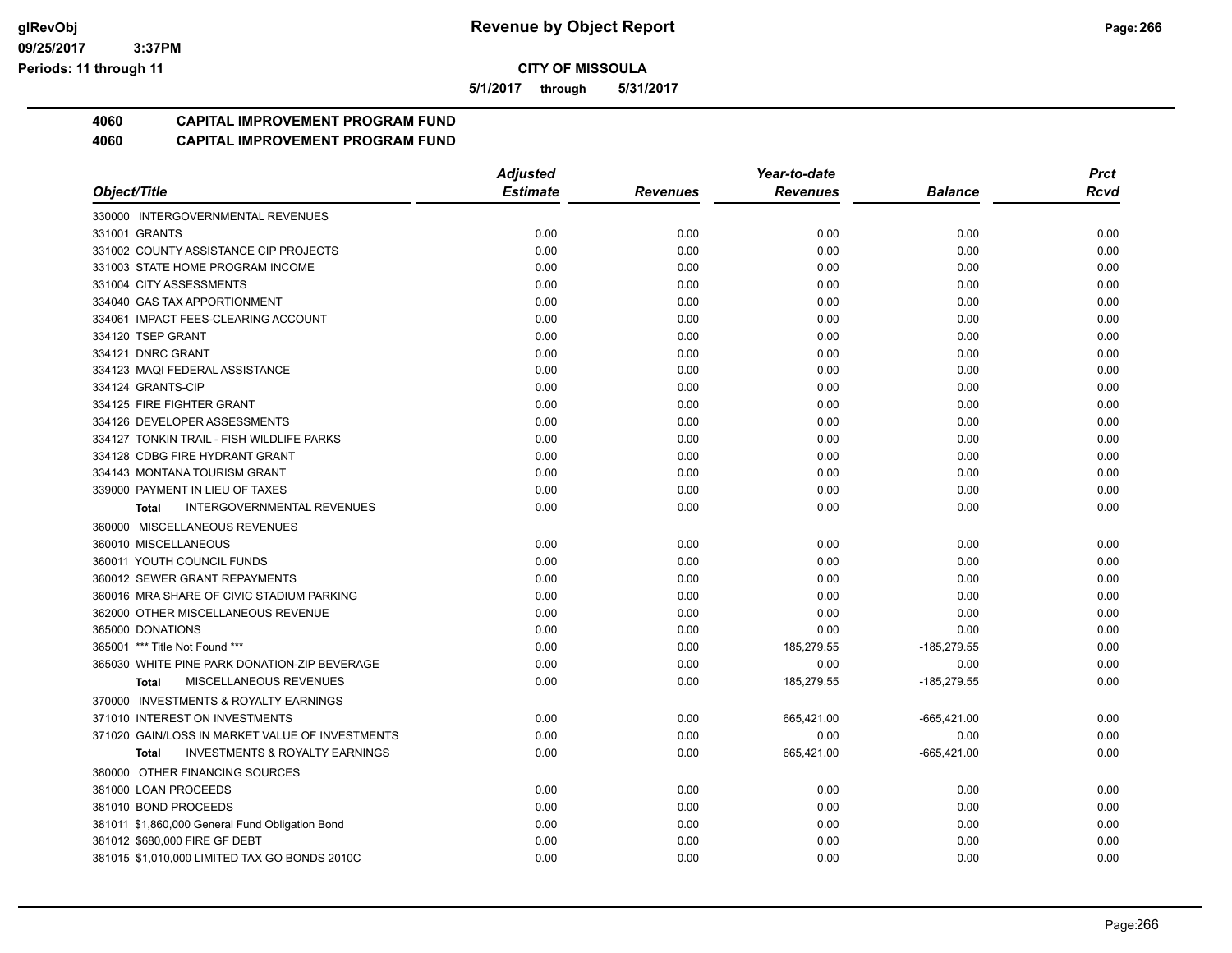**5/1/2017 through 5/31/2017**

# **4060 CAPITAL IMPROVEMENT PROGRAM FUND**

|                                                  | <b>Adjusted</b> |                 | Year-to-date    |                 | <b>Prct</b> |  |
|--------------------------------------------------|-----------------|-----------------|-----------------|-----------------|-------------|--|
| Object/Title                                     | <b>Estimate</b> | <b>Revenues</b> | <b>Revenues</b> | <b>Balance</b>  | Rcvd        |  |
| 381090 PROCEEDS FROM CAPITAL LEASE               | 316,129.00      | 0.00            | 1,758,426.64    | $-1,442,297.64$ | 556.24      |  |
| 382010 SALE OF FIXED ASSETS                      | 0.00            | 0.00            | 0.00            | 0.00            | 0.00        |  |
| 383009 TRANS FR TITLE I                          | 0.00            | 0.00            | 0.00            | 0.00            | 0.00        |  |
| 383010 TRANS FR CIP                              | 0.00            | 0.00            | 0.00            | 0.00            | 0.00        |  |
| 383014 TRANS FR MRA                              | 0.00            | 0.00            | 0.00            | 0.00            | 0.00        |  |
| 383015 TRANS FR MPC                              | 0.00            | 0.00            | 0.00            | 0.00            | 0.00        |  |
| 383017 TRANS FR BUILDING                         | 0.00            | 0.00            | 0.00            | 0.00            | 0.00        |  |
| 383020 TRANS FR CEMETERY CARE                    | 0.00            | 0.00            | 0.00            | 0.00            | 0.00        |  |
| 383025 TRANS FR SEWER R & D                      | 0.00            | 0.00            | 0.00            | 0.00            | 0.00        |  |
| 383029 TRANS FR GENERAL                          | 1,330,841.00    | 0.00            | 0.00            | 1,330,841.00    | 0.00        |  |
| <b>TRANS FR CDBG</b><br>383041                   | 0.00            | 0.00            | 0.00            | 0.00            | 0.00        |  |
| 383042 TRANSFERS FROM OTHER FUNDS                | 0.00            | 0.00            | 0.00            | 0.00            | 0.00        |  |
| 383043 TRANSFERS FROM IMPACT FEES                | 0.00            | 0.00            | 0.00            | 0.00            | 0.00        |  |
| 383044 TRANSFER FROM PYMT IN LIEU OF PARKS       | 0.00            | 0.00            | 0.00            | 0.00            | 0.00        |  |
| 383045 TRANSFER FROM PARK ENTERPRISE             | 0.00            | 0.00            | 0.00            | 0.00            | 0.00        |  |
| OTHER FINANCING SOURCES<br>Total                 | 1,646,970.00    | 0.00            | 1,758,426.64    | $-111,456.64$   | 106.77      |  |
| CAPITAL IMPROVEMENT PROGRAM FUND<br><b>Total</b> | 1,646,970.00    | 0.00            | 2,609,127.19    | $-962, 157.19$  | 158.42      |  |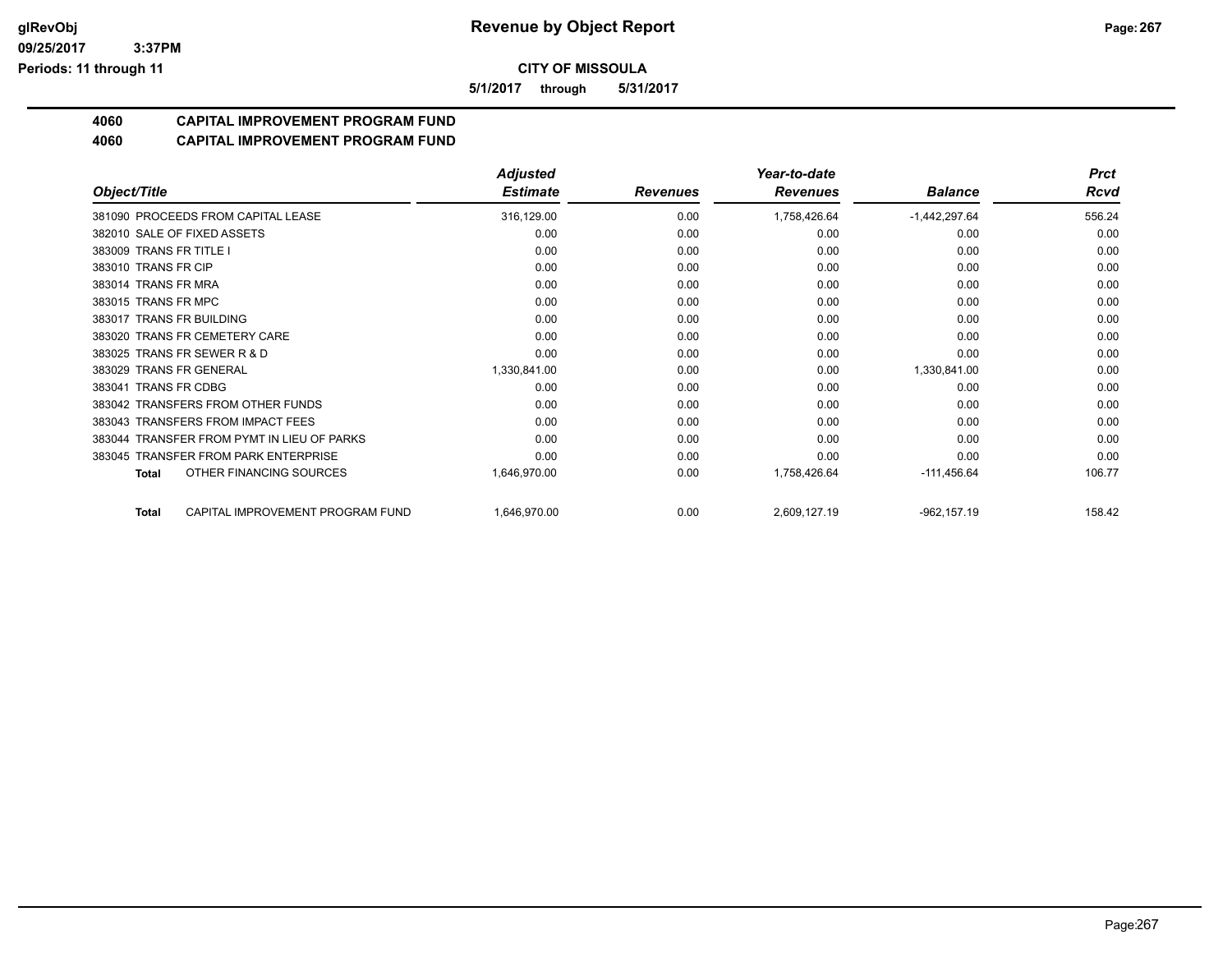**5/1/2017 through 5/31/2017**

|                                                           | <b>Adjusted</b> |                 | Year-to-date    |                 | <b>Prct</b> |
|-----------------------------------------------------------|-----------------|-----------------|-----------------|-----------------|-------------|
| Object/Title                                              | <b>Estimate</b> | <b>Revenues</b> | <b>Revenues</b> | <b>Balance</b>  | <b>Rcvd</b> |
| 330000 INTERGOVERNMENTAL REVENUES                         |                 |                 |                 |                 |             |
| 331001 GRANTS                                             | 0.00            | 0.00            | 0.00            | 0.00            | 0.00        |
| 331002 COUNTY ASSISTANCE CIP PROJECTS                     | 0.00            | 0.00            | 0.00            | 0.00            | 0.00        |
| 331003 STATE HOME PROGRAM INCOME                          | 0.00            | 0.00            | 0.00            | 0.00            | 0.00        |
| 331004 CITY ASSESSMENTS                                   | 0.00            | 0.00            | 0.00            | 0.00            | 0.00        |
| 334040 GAS TAX APPORTIONMENT                              | 0.00            | 0.00            | 0.00            | 0.00            | 0.00        |
| 334061 IMPACT FEES-CLEARING ACCOUNT                       | 0.00            | 0.00            | 0.00            | 0.00            | 0.00        |
| 334120 TSEP GRANT                                         | 0.00            | 0.00            | 0.00            | 0.00            | 0.00        |
| 334121 DNRC GRANT                                         | 0.00            | 0.00            | 0.00            | 0.00            | 0.00        |
| 334123 MAQI FEDERAL ASSISTANCE                            | 0.00            | 0.00            | 0.00            | 0.00            | 0.00        |
| 334124 GRANTS-CIP                                         | 0.00            | 0.00            | 0.00            | 0.00            | 0.00        |
| 334125 FIRE FIGHTER GRANT                                 | 0.00            | 0.00            | 0.00            | 0.00            | 0.00        |
| 334126 DEVELOPER ASSESSMENTS                              | 0.00            | 0.00            | 0.00            | 0.00            | 0.00        |
| 334127 TONKIN TRAIL - FISH WILDLIFE PARKS                 | 0.00            | 0.00            | 0.00            | 0.00            | 0.00        |
| 334128 CDBG FIRE HYDRANT GRANT                            | 0.00            | 0.00            | 0.00            | 0.00            | 0.00        |
| 334143 MONTANA TOURISM GRANT                              | 0.00            | 0.00            | 0.00            | 0.00            | 0.00        |
| 339000 PAYMENT IN LIEU OF TAXES                           | 0.00            | 0.00            | 0.00            | 0.00            | 0.00        |
| <b>INTERGOVERNMENTAL REVENUES</b><br><b>Total</b>         | 0.00            | 0.00            | 0.00            | 0.00            | 0.00        |
| 360000 MISCELLANEOUS REVENUES                             |                 |                 |                 |                 |             |
| 360010 MISCELLANEOUS                                      | 0.00            | 0.00            | 0.00            | 0.00            | 0.00        |
| 360011 YOUTH COUNCIL FUNDS                                | 0.00            | 0.00            | 0.00            | 0.00            | 0.00        |
| 360012 SEWER GRANT REPAYMENTS                             | 0.00            | 0.00            | 0.00            | 0.00            | 0.00        |
| 360016 MRA SHARE OF CIVIC STADIUM PARKING                 | 0.00            | 0.00            | 0.00            | 0.00            | 0.00        |
| 362000 OTHER MISCELLANEOUS REVENUE                        | 0.00            | 0.00            | 0.00            | 0.00            | 0.00        |
| 365000 DONATIONS                                          | 0.00            | 0.00            | 0.00            | 0.00            | 0.00        |
| 365001 *** Title Not Found ***                            | 0.00            | 0.00            | 185,279.55      | $-185,279.55$   | 0.00        |
| 365030 WHITE PINE PARK DONATION-ZIP BEVERAGE              | 0.00            | 0.00            | 0.00            | 0.00            | 0.00        |
| <b>MISCELLANEOUS REVENUES</b><br><b>Total</b>             | 0.00            | 0.00            | 185,279.55      | $-185,279.55$   | 0.00        |
| 370000 INVESTMENTS & ROYALTY EARNINGS                     |                 |                 |                 |                 |             |
| 371010 INTEREST ON INVESTMENTS                            | 0.00            | 0.00            | 665,421.00      | $-665,421.00$   | 0.00        |
| 371020 GAIN/LOSS IN MARKET VALUE OF INVESTMENT            | 0.00            | 0.00            | 0.00            | 0.00            | 0.00        |
| <b>INVESTMENTS &amp; ROYALTY EARNINGS</b><br><b>Total</b> | 0.00            | 0.00            | 665,421.00      | $-665,421.00$   | 0.00        |
| 380000 OTHER FINANCING SOURCES                            |                 |                 |                 |                 |             |
| 381000 LOAN PROCEEDS                                      | 0.00            | 0.00            | 0.00            | 0.00            | 0.00        |
| 381010 BOND PROCEEDS                                      | 0.00            | 0.00            | 0.00            | 0.00            | 0.00        |
| 381011 \$1,860,000 General Fund Obligation Bond           | 0.00            | 0.00            | 0.00            | 0.00            | 0.00        |
| 381012 \$680,000 FIRE GF DEBT                             | 0.00            | 0.00            | 0.00            | 0.00            | 0.00        |
| 381015 \$1,010,000 LIMITED TAX GO BONDS 2010C             | 0.00            | 0.00            | 0.00            | 0.00            | 0.00        |
| 381090 PROCEEDS FROM CAPITAL LEASE                        | 316.129.00      | 0.00            | 1,758,426.64    | $-1.442.297.64$ | 556.24      |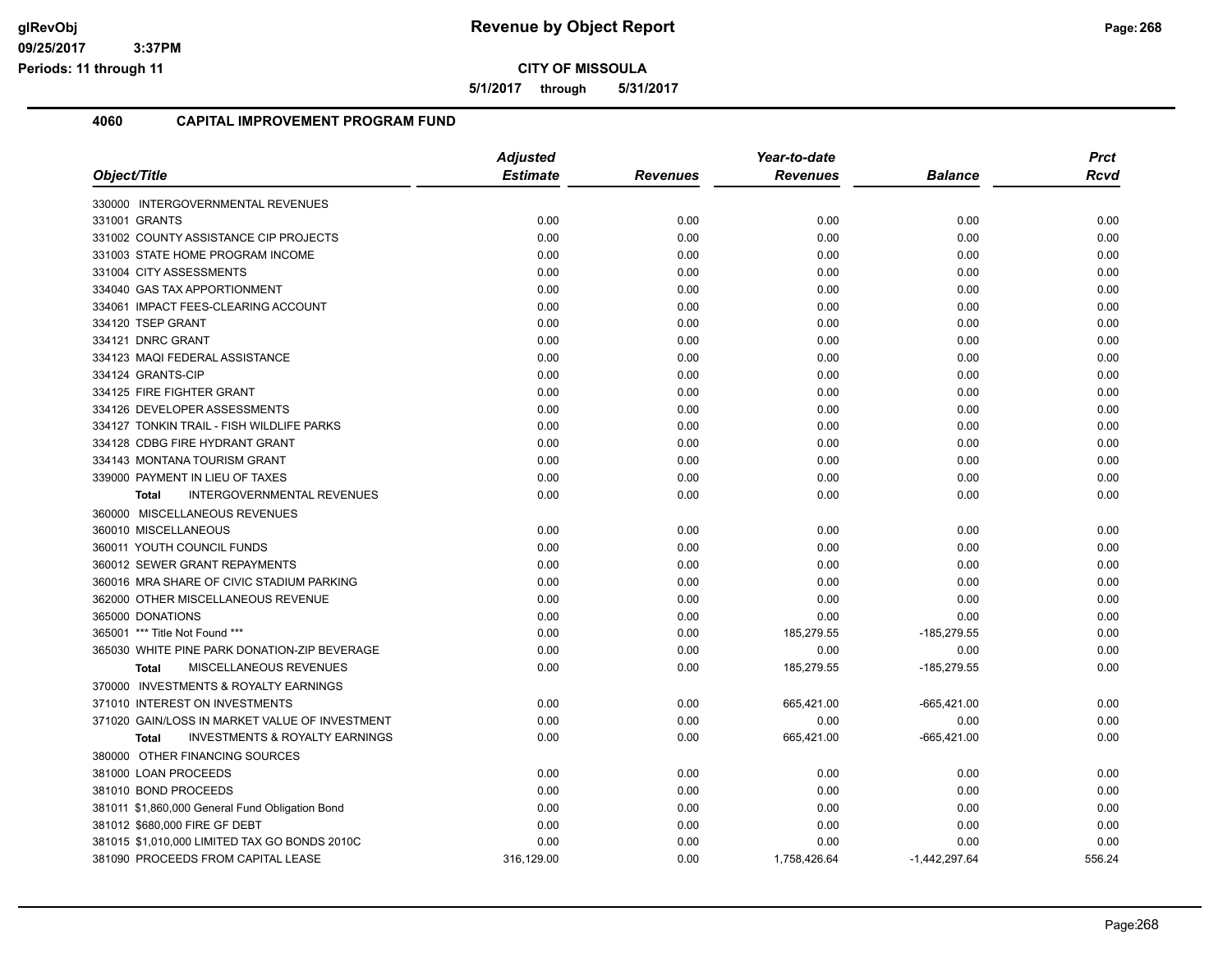**5/1/2017 through 5/31/2017**

|                                            | <b>Adjusted</b> |                 | Year-to-date    |                | <b>Prct</b> |
|--------------------------------------------|-----------------|-----------------|-----------------|----------------|-------------|
| Object/Title                               | <b>Estimate</b> | <b>Revenues</b> | <b>Revenues</b> | <b>Balance</b> | Rcvd        |
| 382010 SALE OF FIXED ASSETS                | 0.00            | 0.00            | 0.00            | 0.00           | 0.00        |
| 383009 TRANS FR TITLE I                    | 0.00            | 0.00            | 0.00            | 0.00           | 0.00        |
| 383010 TRANS FR CIP                        | 0.00            | 0.00            | 0.00            | 0.00           | 0.00        |
| 383014 TRANS FR MRA                        | 0.00            | 0.00            | 0.00            | 0.00           | 0.00        |
| 383015 TRANS FR MPC                        | 0.00            | 0.00            | 0.00            | 0.00           | 0.00        |
| 383017 TRANS FR BUILDING                   | 0.00            | 0.00            | 0.00            | 0.00           | 0.00        |
| 383020 TRANS FR CEMETERY CARE              | 0.00            | 0.00            | 0.00            | 0.00           | 0.00        |
| 383025 TRANS FR SEWER R & D                | 0.00            | 0.00            | 0.00            | 0.00           | 0.00        |
| 383029 TRANS FR GENERAL                    | 1,330,841.00    | 0.00            | 0.00            | 1,330,841.00   | 0.00        |
| 383041 TRANS FR CDBG                       | 0.00            | 0.00            | 0.00            | 0.00           | 0.00        |
| 383042 TRANSFERS FROM OTHER FUNDS          | 0.00            | 0.00            | 0.00            | 0.00           | 0.00        |
| 383043 TRANSFERS FROM IMPACT FEES          | 0.00            | 0.00            | 0.00            | 0.00           | 0.00        |
| 383044 TRANSFER FROM PYMT IN LIEU OF PARKS | 0.00            | 0.00            | 0.00            | 0.00           | 0.00        |
| 383045 TRANSFER FROM PARK ENTERPRISE       | 0.00            | 0.00            | 0.00            | 0.00           | 0.00        |
| OTHER FINANCING SOURCES<br><b>Total</b>    | 1,646,970.00    | 0.00            | 1,758,426.64    | $-111,456.64$  | 106.77      |
| CAPITAL IMPROVEMENT PROGRAM FUND<br>Total  | 1,646,970.00    | 0.00            | 2,609,127.19    | $-962, 157.19$ | 158.42      |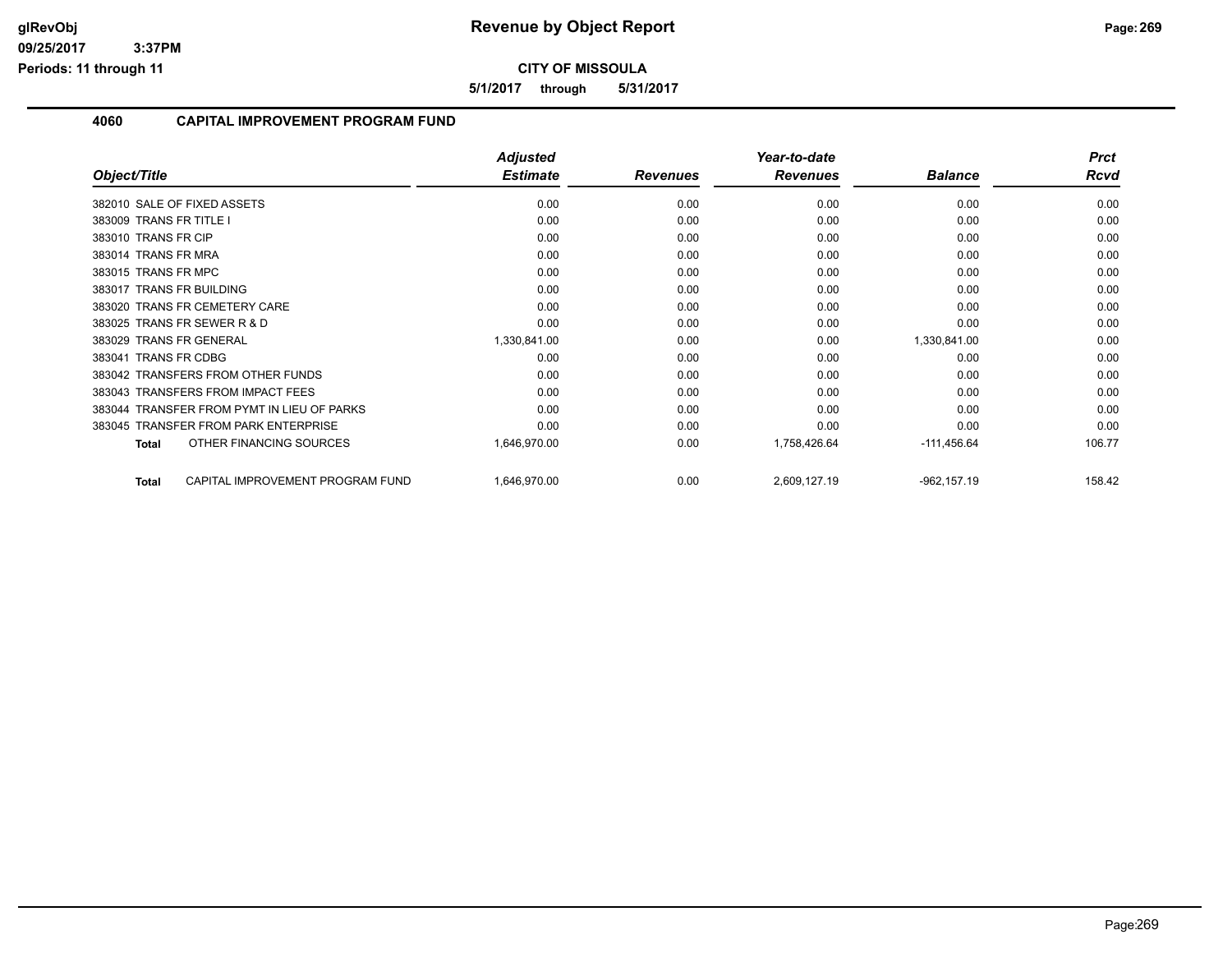**glRevObj Revenue by Object Report Page:270** 

**09/25/2017 3:37PM Periods: 11 through 11**

#### **CITY OF MISSOULA**

**5/1/2017 through 5/31/2017**

# **4130 1997 G O BOND OPEN SPACE PURCHASE FUND**

## **4130 1997 G O BOND OPEN SPACE PURCHASE FUND**

|                                                           | <b>Adjusted</b> |                 | Year-to-date    |                | <b>Prct</b> |
|-----------------------------------------------------------|-----------------|-----------------|-----------------|----------------|-------------|
| Object/Title                                              | <b>Estimate</b> | <b>Revenues</b> | <b>Revenues</b> | <b>Balance</b> | <b>Rcvd</b> |
| 330000 INTERGOVERNMENTAL REVENUES                         |                 |                 |                 |                |             |
| 330000 INTERGOVERNMENTAL REVENUES                         | 0.00            | 0.00            | 0.00            | 0.00           | 0.00        |
| 331156 CTEP GRANT - S HILLS TRAIL SYSTEM                  | 0.00            | 0.00            | 0.00            | 0.00           | 0.00        |
| 334014 *** Title Not Found ***                            | 0.00            | 0.00            | 0.00            | 0.00           | 0.00        |
| <b>INTERGOVERNMENTAL REVENUES</b><br>Total                | 0.00            | 0.00            | 0.00            | 0.00           | 0.00        |
| 340000 CHARGES FOR SERVICES                               |                 |                 |                 |                |             |
| 343065 BUILDING RENTALS                                   | 0.00            | 0.00            | 0.00            | 0.00           | 0.00        |
| <b>CHARGES FOR SERVICES</b><br><b>Total</b>               | 0.00            | 0.00            | 0.00            | 0.00           | 0.00        |
| 360000 MISCELLANEOUS REVENUES                             |                 |                 |                 |                |             |
| 360010 MISCELLANEOUS                                      | 0.00            | 0.00            | 0.00            | 0.00           | 0.00        |
| 365000 DONATIONS                                          | 0.00            | 0.00            | 0.00            | 0.00           | 0.00        |
| MISCELLANEOUS REVENUES<br><b>Total</b>                    | 0.00            | 0.00            | 0.00            | 0.00           | 0.00        |
| <b>INVESTMENTS &amp; ROYALTY EARNINGS</b><br>370000       |                 |                 |                 |                |             |
| 371010 INTEREST ON INVESTMENTS                            | 0.00            | 0.00            | 0.00            | 0.00           | 0.00        |
| 371020 GAIN/LOSS IN MARKET VALUE OF INVESTMENTS           | 0.00            | 0.00            | 0.00            | 0.00           | 0.00        |
| <b>INVESTMENTS &amp; ROYALTY EARNINGS</b><br><b>Total</b> | 0.00            | 0.00            | 0.00            | 0.00           | 0.00        |
| 380000 OTHER FINANCING SOURCES                            |                 |                 |                 |                |             |
| 382010 SALE OF FIXED ASSETS                               | 0.00            | 0.00            | 0.00            | 0.00           | 0.00        |
| 383000 OPERATING TRANSFERS                                | 0.00            | 0.00            | 0.00            | 0.00           | 0.00        |
| OTHER FINANCING SOURCES<br><b>Total</b>                   | 0.00            | 0.00            | 0.00            | 0.00           | 0.00        |
| 1997 G O BOND OPEN SPACE PURCHASE FI<br><b>Total</b>      | 0.00            | 0.00            | 0.00            | 0.00           | 0.00        |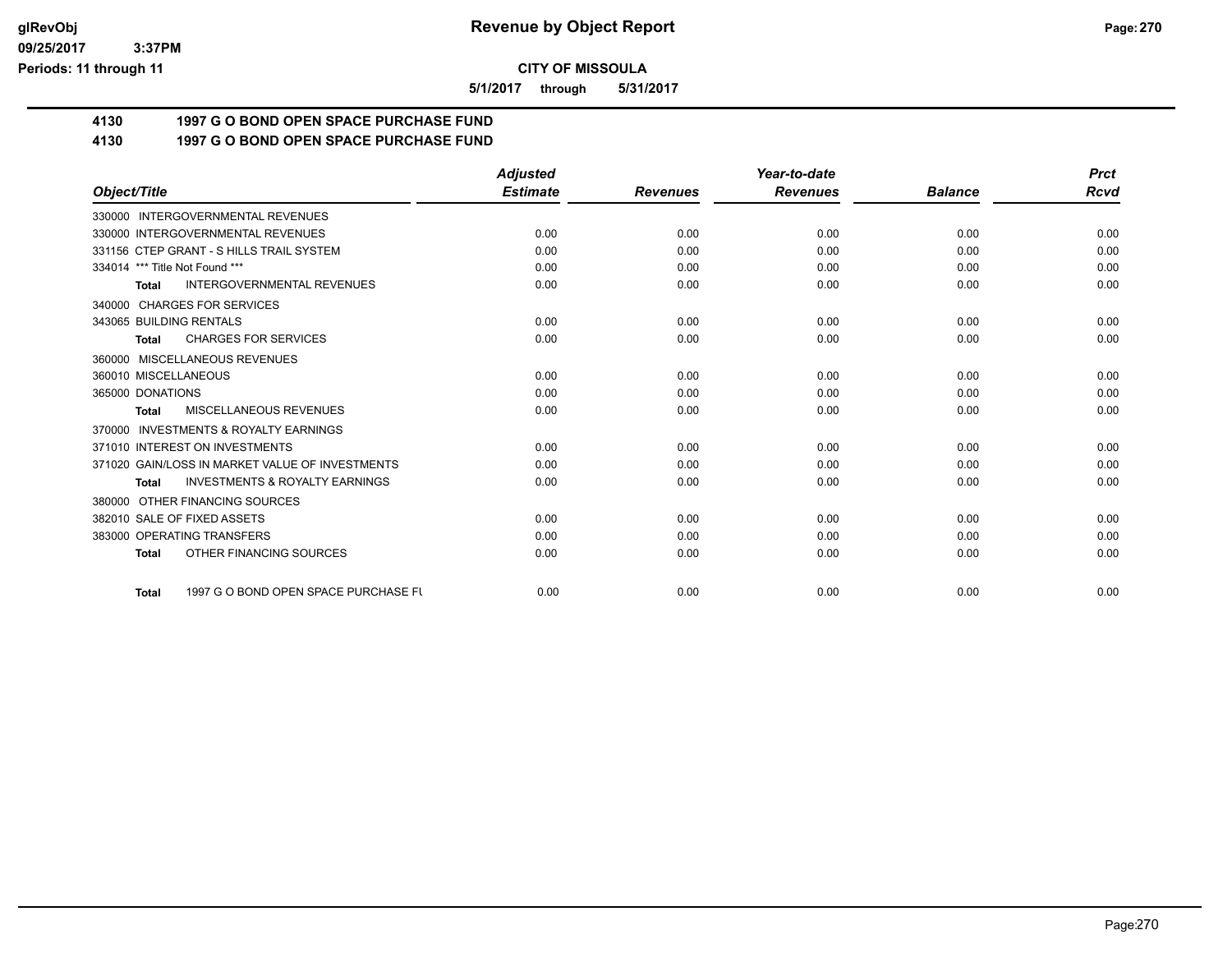**5/1/2017 through 5/31/2017**

#### **4130 1997 G O BOND OPEN SPACE PURCHASE FUND**

|                                                           | <b>Adjusted</b> |                 | Year-to-date    |                | <b>Prct</b> |
|-----------------------------------------------------------|-----------------|-----------------|-----------------|----------------|-------------|
| Object/Title                                              | <b>Estimate</b> | <b>Revenues</b> | <b>Revenues</b> | <b>Balance</b> | Rcvd        |
| 330000 INTERGOVERNMENTAL REVENUES                         |                 |                 |                 |                |             |
| 330000 INTERGOVERNMENTAL REVENUES                         | 0.00            | 0.00            | 0.00            | 0.00           | 0.00        |
| 331156 CTEP GRANT - S HILLS TRAIL SYSTEM                  | 0.00            | 0.00            | 0.00            | 0.00           | 0.00        |
| 334014 *** Title Not Found ***                            | 0.00            | 0.00            | 0.00            | 0.00           | 0.00        |
| <b>INTERGOVERNMENTAL REVENUES</b><br><b>Total</b>         | 0.00            | 0.00            | 0.00            | 0.00           | 0.00        |
| 340000 CHARGES FOR SERVICES                               |                 |                 |                 |                |             |
| 343065 BUILDING RENTALS                                   | 0.00            | 0.00            | 0.00            | 0.00           | 0.00        |
| <b>CHARGES FOR SERVICES</b><br><b>Total</b>               | 0.00            | 0.00            | 0.00            | 0.00           | 0.00        |
| 360000 MISCELLANEOUS REVENUES                             |                 |                 |                 |                |             |
| 360010 MISCELLANEOUS                                      | 0.00            | 0.00            | 0.00            | 0.00           | 0.00        |
| 365000 DONATIONS                                          | 0.00            | 0.00            | 0.00            | 0.00           | 0.00        |
| MISCELLANEOUS REVENUES<br><b>Total</b>                    | 0.00            | 0.00            | 0.00            | 0.00           | 0.00        |
| <b>INVESTMENTS &amp; ROYALTY EARNINGS</b><br>370000       |                 |                 |                 |                |             |
| 371010 INTEREST ON INVESTMENTS                            | 0.00            | 0.00            | 0.00            | 0.00           | 0.00        |
| 371020 GAIN/LOSS IN MARKET VALUE OF INVESTMENT            | 0.00            | 0.00            | 0.00            | 0.00           | 0.00        |
| <b>INVESTMENTS &amp; ROYALTY EARNINGS</b><br><b>Total</b> | 0.00            | 0.00            | 0.00            | 0.00           | 0.00        |
| OTHER FINANCING SOURCES<br>380000                         |                 |                 |                 |                |             |
| 382010 SALE OF FIXED ASSETS                               | 0.00            | 0.00            | 0.00            | 0.00           | 0.00        |
| 383000 OPERATING TRANSFERS                                | 0.00            | 0.00            | 0.00            | 0.00           | 0.00        |
| OTHER FINANCING SOURCES<br><b>Total</b>                   | 0.00            | 0.00            | 0.00            | 0.00           | 0.00        |
| 1997 G O BOND OPEN SPACE PURCHASE F<br><b>Total</b>       | 0.00            | 0.00            | 0.00            | 0.00           | 0.00        |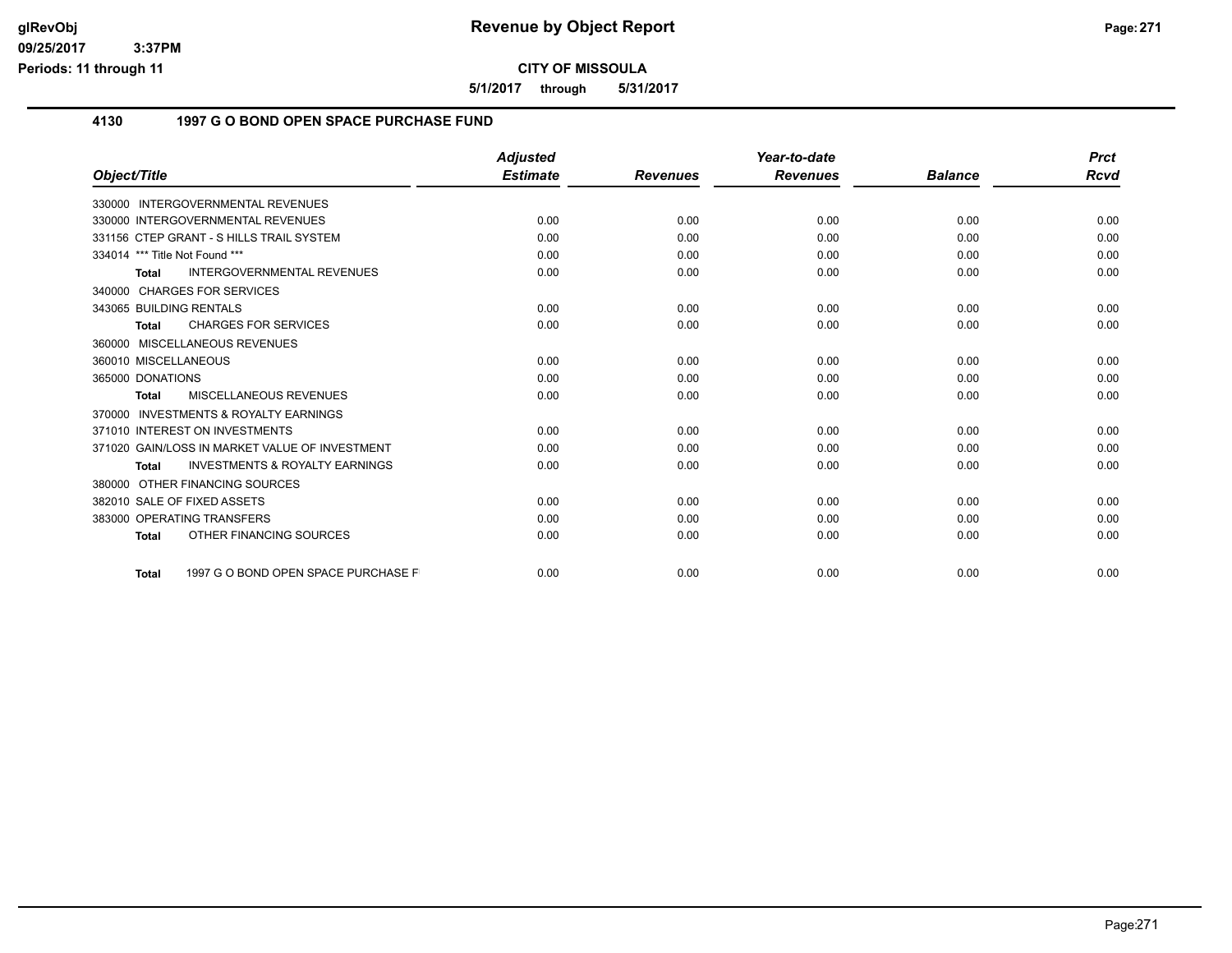**5/1/2017 through 5/31/2017**

#### **4196 NEW FIRE STATION GO BOND**

#### **4196 NEW FIRE STATION GO BOND**

|                                                    | <b>Adjusted</b> |                 | Year-to-date    |                | <b>Prct</b> |
|----------------------------------------------------|-----------------|-----------------|-----------------|----------------|-------------|
| Object/Title                                       | <b>Estimate</b> | <b>Revenues</b> | <b>Revenues</b> | <b>Balance</b> | <b>Rcvd</b> |
| 360000 MISCELLANEOUS REVENUES                      |                 |                 |                 |                |             |
| 365023 NORTHWESTERN ENERGY GRANT                   | 0.00            | 0.00            | 0.00            | 0.00           | 0.00        |
| MISCELLANEOUS REVENUES<br>Total                    | 0.00            | 0.00            | 0.00            | 0.00           | 0.00        |
| 370000 INVESTMENTS & ROYALTY EARNINGS              |                 |                 |                 |                |             |
| 371010 INTEREST ON INVESTMENTS                     | 0.00            | 0.00            | 0.00            | 0.00           | 0.00        |
| 371020 GAIN/LOSS IN MARKET VALUE OF INVESTMENTS    | 0.00            | 0.00            | 0.00            | 0.00           | 0.00        |
| <b>INVESTMENTS &amp; ROYALTY EARNINGS</b><br>Total | 0.00            | 0.00            | 0.00            | 0.00           | 0.00        |
| 380000 OTHER FINANCING SOURCES                     |                 |                 |                 |                |             |
| 381010 BOND PROCEEDS                               | 0.00            | 0.00            | 0.00            | 0.00           | 0.00        |
| 383000 OPERATING TRANSFERS                         | 0.00            | 0.00            | 0.00            | 0.00           | 0.00        |
| OTHER FINANCING SOURCES<br>Total                   | 0.00            | 0.00            | 0.00            | 0.00           | 0.00        |
| NEW FIRE STATION GO BOND<br>Total                  | 0.00            | 0.00            | 0.00            | 0.00           | 0.00        |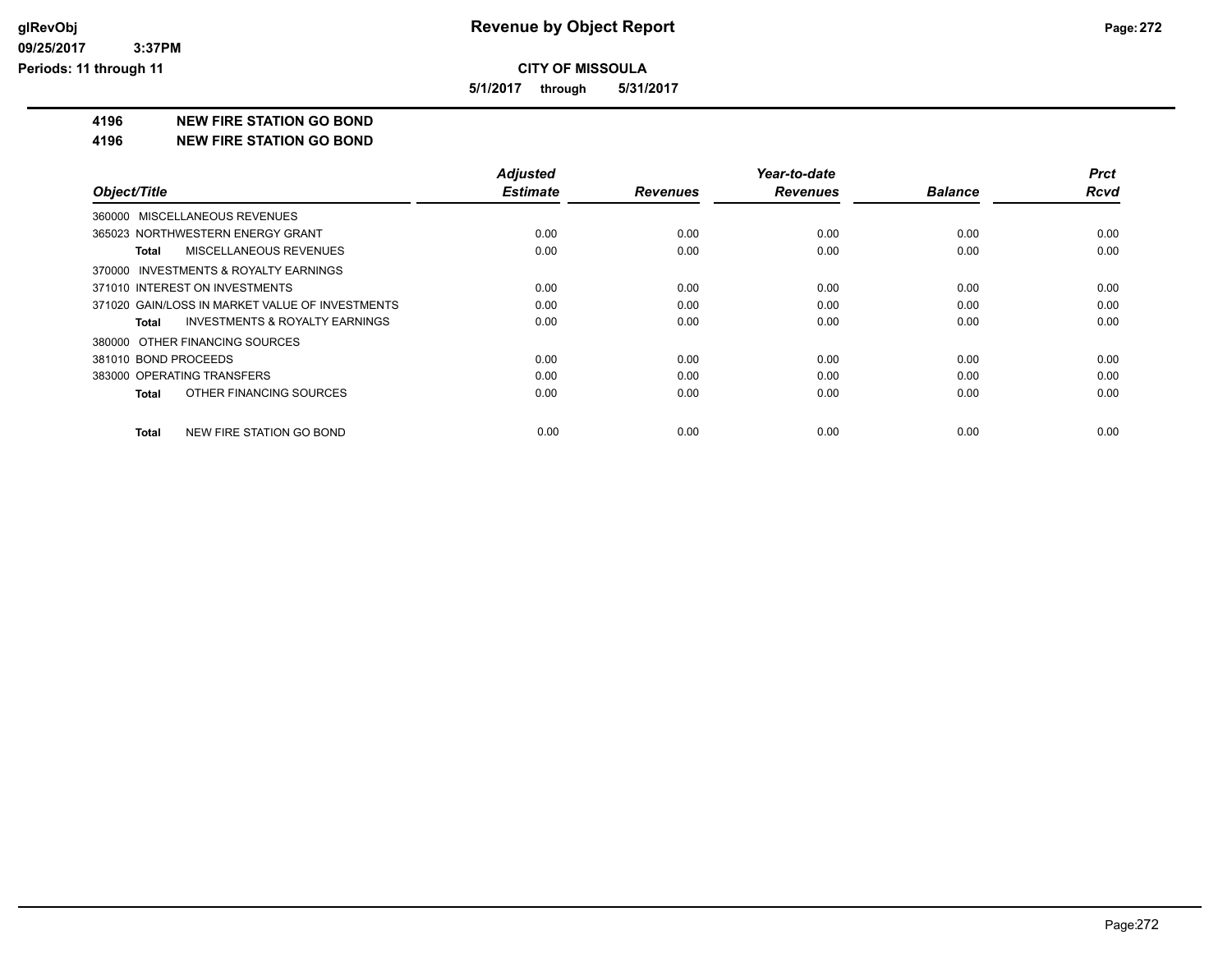**Periods: 11 through 11**

**CITY OF MISSOULA**

**5/1/2017 through 5/31/2017**

#### **4196 NEW FIRE STATION GO BOND**

|                                                | <b>Adjusted</b> |                 | Year-to-date    |                | <b>Prct</b> |
|------------------------------------------------|-----------------|-----------------|-----------------|----------------|-------------|
| Object/Title                                   | <b>Estimate</b> | <b>Revenues</b> | <b>Revenues</b> | <b>Balance</b> | <b>Rcvd</b> |
| 360000 MISCELLANEOUS REVENUES                  |                 |                 |                 |                |             |
| 365023 NORTHWESTERN ENERGY GRANT               | 0.00            | 0.00            | 0.00            | 0.00           | 0.00        |
| MISCELLANEOUS REVENUES<br><b>Total</b>         | 0.00            | 0.00            | 0.00            | 0.00           | 0.00        |
| 370000 INVESTMENTS & ROYALTY EARNINGS          |                 |                 |                 |                |             |
| 371010 INTEREST ON INVESTMENTS                 | 0.00            | 0.00            | 0.00            | 0.00           | 0.00        |
| 371020 GAIN/LOSS IN MARKET VALUE OF INVESTMENT | 0.00            | 0.00            | 0.00            | 0.00           | 0.00        |
| INVESTMENTS & ROYALTY EARNINGS<br>Total        | 0.00            | 0.00            | 0.00            | 0.00           | 0.00        |
| 380000 OTHER FINANCING SOURCES                 |                 |                 |                 |                |             |
| 381010 BOND PROCEEDS                           | 0.00            | 0.00            | 0.00            | 0.00           | 0.00        |
| 383000 OPERATING TRANSFERS                     | 0.00            | 0.00            | 0.00            | 0.00           | 0.00        |
| OTHER FINANCING SOURCES<br><b>Total</b>        | 0.00            | 0.00            | 0.00            | 0.00           | 0.00        |
| NEW FIRE STATION GO BOND<br><b>Total</b>       | 0.00            | 0.00            | 0.00            | 0.00           | 0.00        |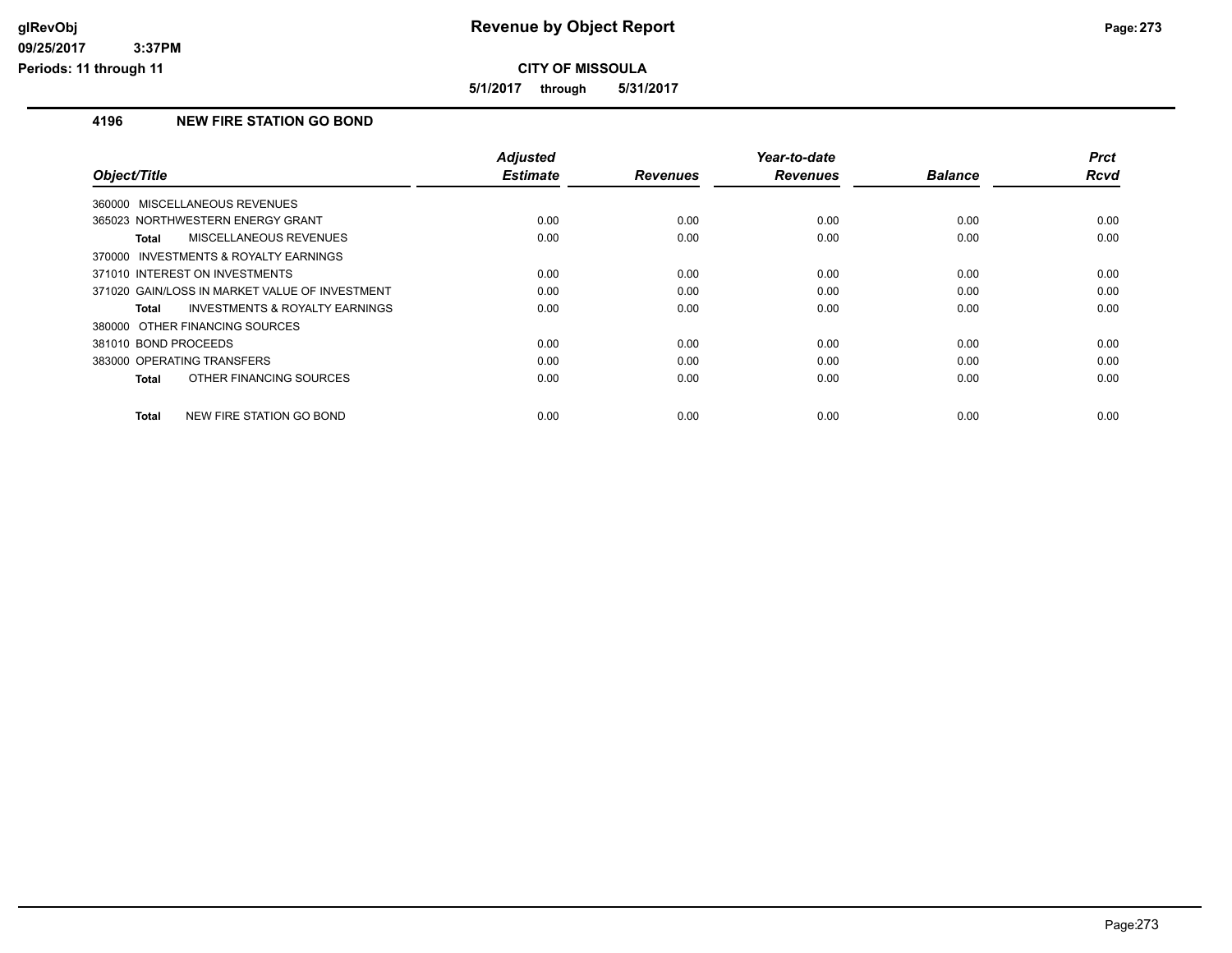**09/25/2017 3:37PM**

**Periods: 11 through 11**

**CITY OF MISSOULA**

**5/1/2017 through 5/31/2017**

# **4450 S/C CONSTRUCTION FUND FOR FY06**

**4450 S/C CONSTRUCTION FUND FOR FY06**

|                                                 | <b>Adjusted</b> |                 | Year-to-date    |                | Prct |
|-------------------------------------------------|-----------------|-----------------|-----------------|----------------|------|
| Object/Title                                    | <b>Estimate</b> | <b>Revenues</b> | <b>Revenues</b> | <b>Balance</b> | Rcvd |
| 370000 INVESTMENTS & ROYALTY EARNINGS           |                 |                 |                 |                |      |
| 371010 INTEREST ON INVESTMENTS                  | 0.00            | 0.00            | 0.00            | 0.00           | 0.00 |
| 371020 GAIN/LOSS IN MARKET VALUE OF INVESTMENTS | 0.00            | 0.00            | 0.00            | 0.00           | 0.00 |
| INVESTMENTS & ROYALTY EARNINGS<br><b>Total</b>  | 0.00            | 0.00            | 0.00            | 0.00           | 0.00 |
|                                                 |                 |                 |                 |                |      |
| S/C CONSTRUCTION FUND FOR FY06<br><b>Total</b>  | 0.00            | 0.00            | 0.00            | 0.00           | 0.00 |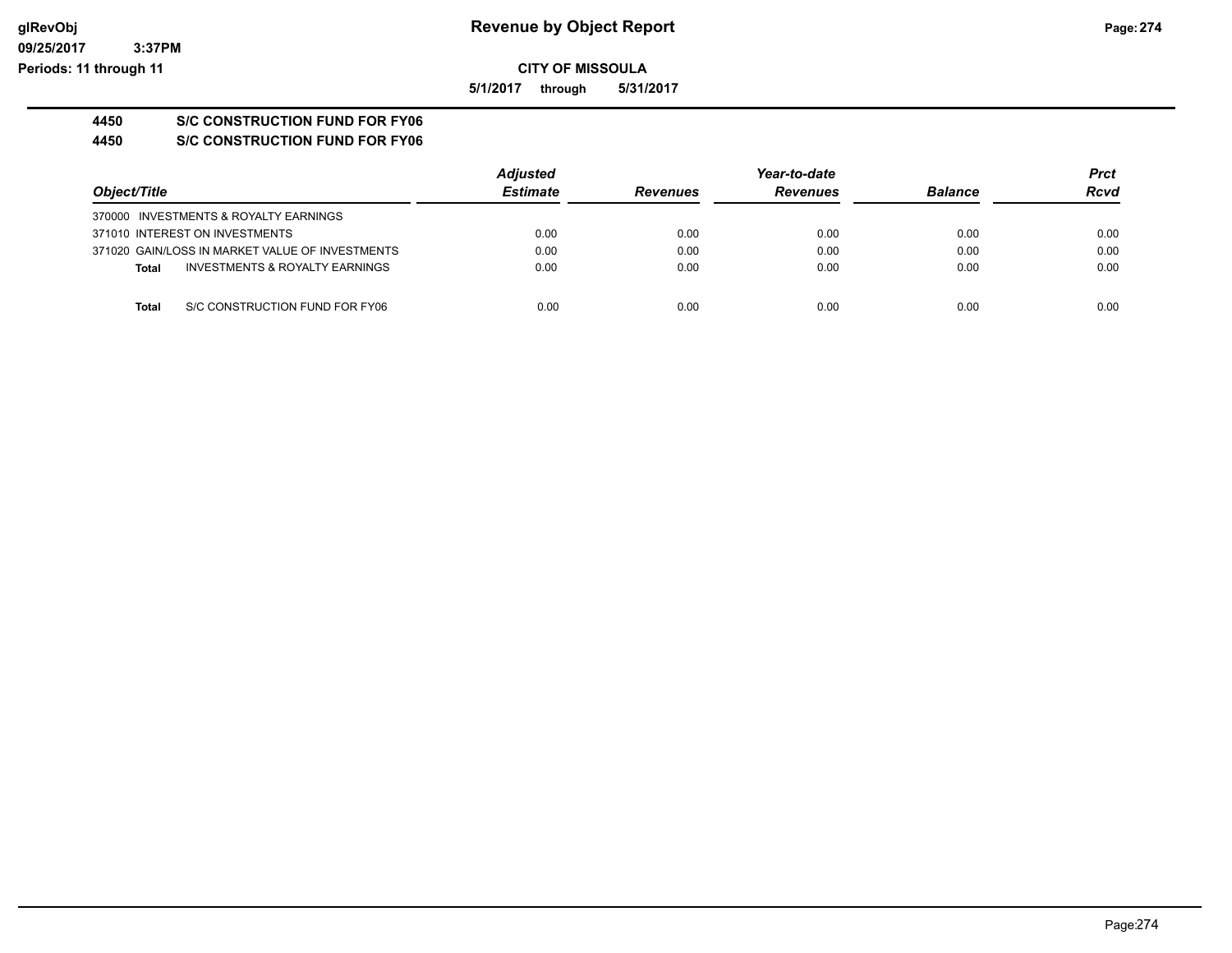**Periods: 11 through 11**

**CITY OF MISSOULA**

**5/1/2017 through 5/31/2017**

#### **4450 S/C CONSTRUCTION FUND FOR FY06**

| Object/Title                   |                                                | <b>Adjusted</b><br><b>Estimate</b> | <b>Revenues</b> | Year-to-date<br><b>Revenues</b> | <b>Balance</b> | <b>Prct</b><br><b>Rcvd</b> |
|--------------------------------|------------------------------------------------|------------------------------------|-----------------|---------------------------------|----------------|----------------------------|
|                                | 370000 INVESTMENTS & ROYALTY EARNINGS          |                                    |                 |                                 |                |                            |
| 371010 INTEREST ON INVESTMENTS |                                                | 0.00                               | 0.00            | 0.00                            | 0.00           | 0.00                       |
|                                | 371020 GAIN/LOSS IN MARKET VALUE OF INVESTMENT | 0.00                               | 0.00            | 0.00                            | 0.00           | 0.00                       |
| Total                          | INVESTMENTS & ROYALTY EARNINGS                 | 0.00                               | 0.00            | 0.00                            | 0.00           | 0.00                       |
|                                |                                                |                                    |                 |                                 |                |                            |
| Total                          | S/C CONSTRUCTION FUND FOR FY06                 | 0.00                               | 0.00            | 0.00                            | 0.00           | 0.00                       |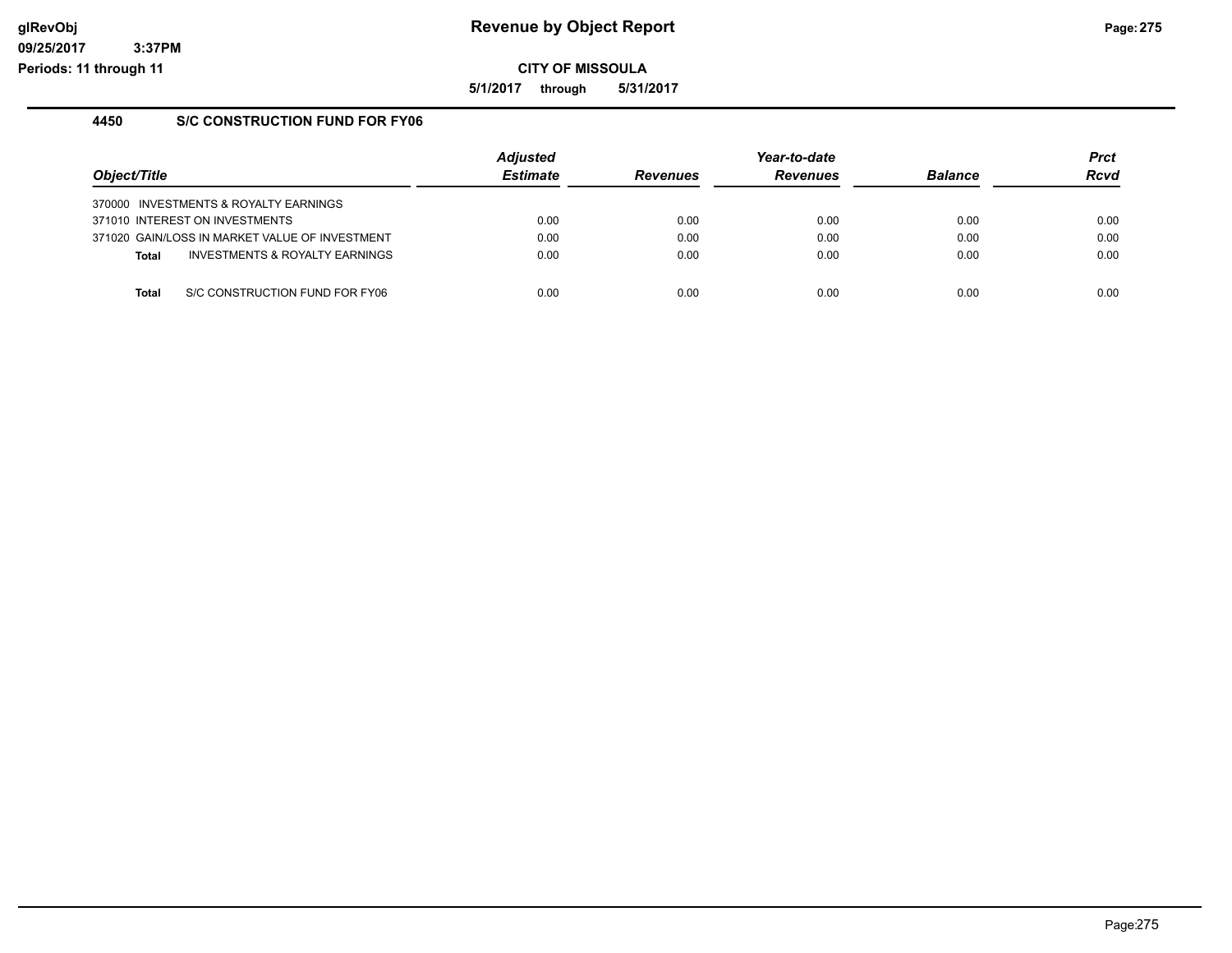**5/1/2017 through 5/31/2017**

**4451 FY07 S/C BOND FUND**

**4451 FY07 S/C BOND FUND**

| Object/Title                                       | <b>Adjusted</b><br><b>Estimate</b> | <b>Revenues</b> | Year-to-date<br><b>Revenues</b> | <b>Balance</b> | <b>Prct</b><br><b>Rcvd</b> |
|----------------------------------------------------|------------------------------------|-----------------|---------------------------------|----------------|----------------------------|
| 360000 MISCELLANEOUS REVENUES                      |                                    |                 |                                 |                |                            |
| 360010 MISCELLANEOUS                               | 0.00                               | 0.00            | 0.00                            | 0.00           | 0.00                       |
| MISCELLANEOUS REVENUES<br>Total                    | 0.00                               | 0.00            | 0.00                            | 0.00           | 0.00                       |
| 370000 INVESTMENTS & ROYALTY EARNINGS              |                                    |                 |                                 |                |                            |
| 371010 INTEREST ON INVESTMENTS                     | 0.00                               | 0.00            | 0.00                            | 0.00           | 0.00                       |
| 371020 GAIN/LOSS IN MARKET VALUE OF INVESTMENTS    | 0.00                               | 0.00            | 0.00                            | 0.00           | 0.00                       |
| <b>INVESTMENTS &amp; ROYALTY EARNINGS</b><br>Total | 0.00                               | 0.00            | 0.00                            | 0.00           | 0.00                       |
| 380000 OTHER FINANCING SOURCES                     |                                    |                 |                                 |                |                            |
| 381030 SID BONDS PROCEEDS                          | 0.00                               | 0.00            | 0.00                            | 0.00           | 0.00                       |
| OTHER FINANCING SOURCES<br>Total                   | 0.00                               | 0.00            | 0.00                            | 0.00           | 0.00                       |
| FY07 S/C BOND FUND<br><b>Total</b>                 | 0.00                               | 0.00            | 0.00                            | 0.00           | 0.00                       |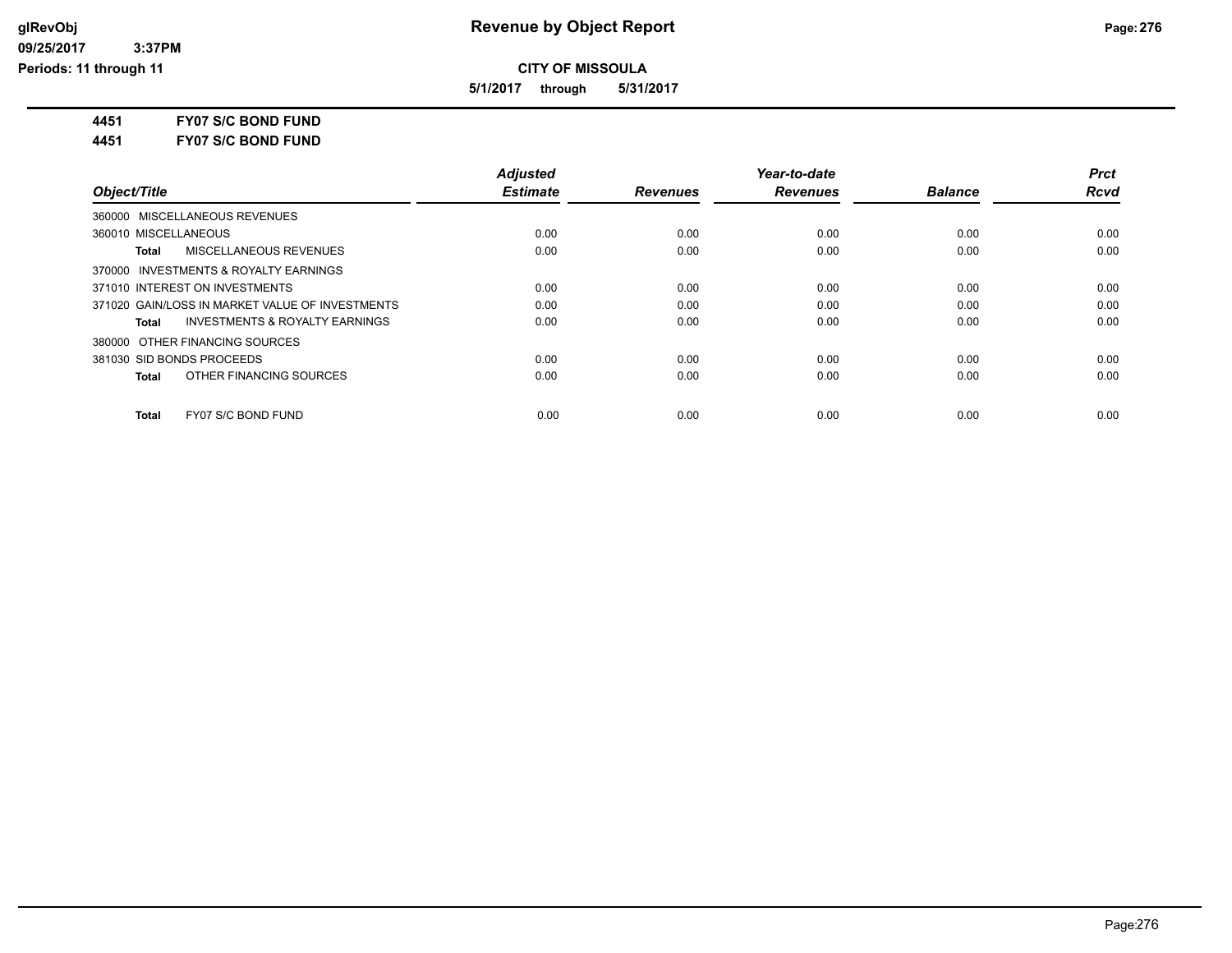**Periods: 11 through 11**

**CITY OF MISSOULA**

**5/1/2017 through 5/31/2017**

#### **4451 FY07 S/C BOND FUND**

 **3:37PM**

| Object/Title                                       | <b>Adjusted</b><br><b>Estimate</b> | <b>Revenues</b> | Year-to-date<br><b>Revenues</b> | <b>Balance</b> | <b>Prct</b><br><b>Rcvd</b> |
|----------------------------------------------------|------------------------------------|-----------------|---------------------------------|----------------|----------------------------|
| 360000 MISCELLANEOUS REVENUES                      |                                    |                 |                                 |                |                            |
| 360010 MISCELLANEOUS                               | 0.00                               | 0.00            | 0.00                            | 0.00           | 0.00                       |
| MISCELLANEOUS REVENUES<br>Total                    | 0.00                               | 0.00            | 0.00                            | 0.00           | 0.00                       |
| 370000 INVESTMENTS & ROYALTY EARNINGS              |                                    |                 |                                 |                |                            |
| 371010 INTEREST ON INVESTMENTS                     | 0.00                               | 0.00            | 0.00                            | 0.00           | 0.00                       |
| 371020 GAIN/LOSS IN MARKET VALUE OF INVESTMENT     | 0.00                               | 0.00            | 0.00                            | 0.00           | 0.00                       |
| <b>INVESTMENTS &amp; ROYALTY EARNINGS</b><br>Total | 0.00                               | 0.00            | 0.00                            | 0.00           | 0.00                       |
| 380000 OTHER FINANCING SOURCES                     |                                    |                 |                                 |                |                            |
| 381030 SID BONDS PROCEEDS                          | 0.00                               | 0.00            | 0.00                            | 0.00           | 0.00                       |
| OTHER FINANCING SOURCES<br>Total                   | 0.00                               | 0.00            | 0.00                            | 0.00           | 0.00                       |
| FY07 S/C BOND FUND<br><b>Total</b>                 | 0.00                               | 0.00            | 0.00                            | 0.00           | 0.00                       |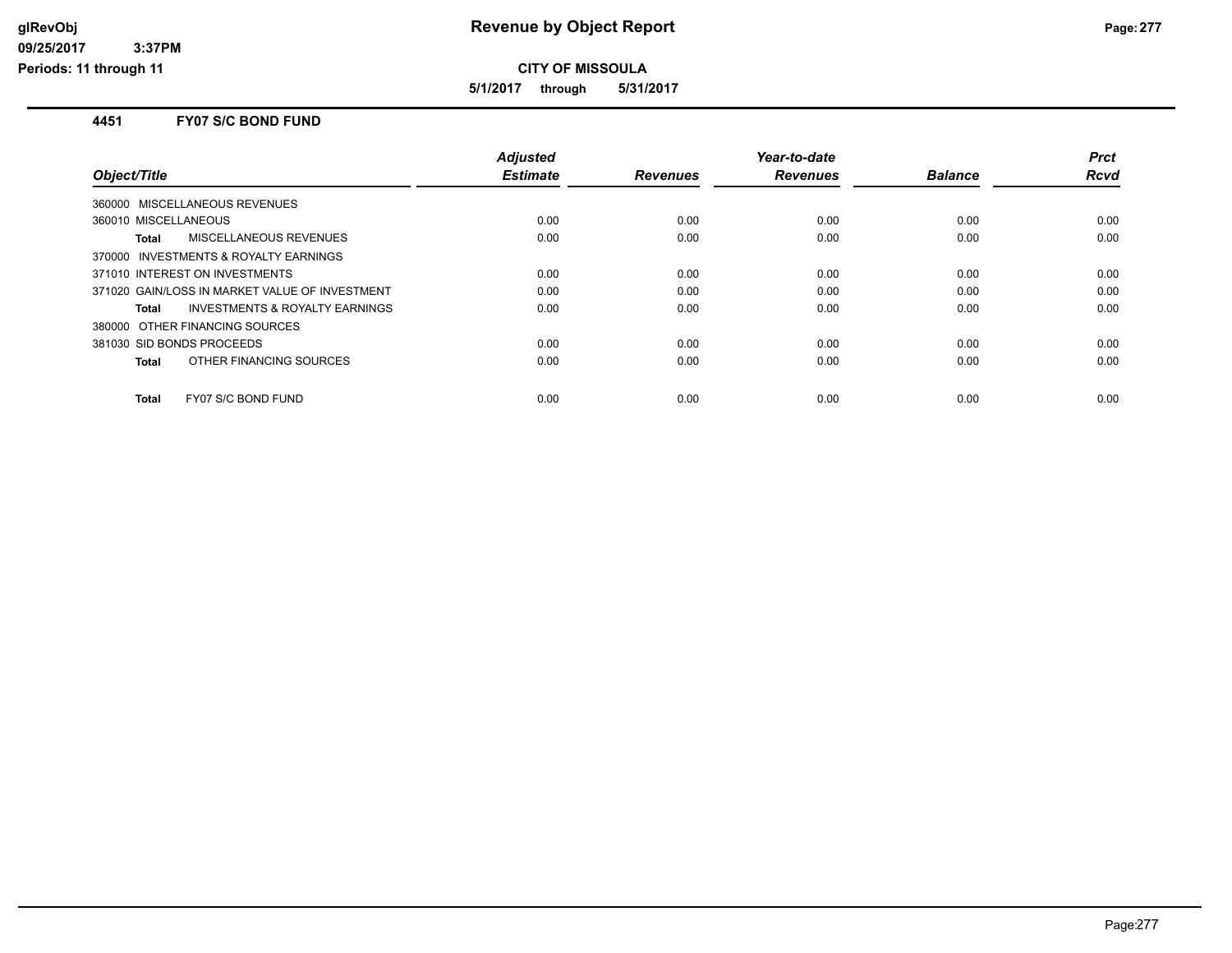**09/25/2017 3:37PM**

**Periods: 11 through 11**

**CITY OF MISSOULA**

**5/1/2017 through 5/31/2017**

# **4452 S/C CONSTRUCTION FUND FOR FY 08 BOND SAL**

# **4452 S/C CONSTRUCTION FUND FOR FY 08 BOND SAL**

|                                                      | <b>Adjusted</b> |                 | Year-to-date    |                | <b>Prct</b> |
|------------------------------------------------------|-----------------|-----------------|-----------------|----------------|-------------|
| Object/Title                                         | <b>Estimate</b> | <b>Revenues</b> | <b>Revenues</b> | <b>Balance</b> | <b>Rcvd</b> |
| 360000 MISCELLANEOUS REVENUES                        |                 |                 |                 |                |             |
| 360010 MISCELLANEOUS                                 | 0.00            | 0.00            | 0.00            | 0.00           | 0.00        |
| 362000 OTHER MISCELLANEOUS REVENUE                   | 0.00            | 0.00            | 0.00            | 0.00           | 0.00        |
| <b>MISCELLANEOUS REVENUES</b><br>Total               | 0.00            | 0.00            | 0.00            | 0.00           | 0.00        |
| 370000 INVESTMENTS & ROYALTY EARNINGS                |                 |                 |                 |                |             |
| 371010 INTEREST ON INVESTMENTS                       | 0.00            | 0.00            | 0.00            | 0.00           | 0.00        |
| 371020 GAIN/LOSS IN MARKET VALUE OF INVESTMENTS      | 0.00            | 0.00            | 0.00            | 0.00           | 0.00        |
| <b>INVESTMENTS &amp; ROYALTY EARNINGS</b><br>Total   | 0.00            | 0.00            | 0.00            | 0.00           | 0.00        |
| 380000 OTHER FINANCING SOURCES                       |                 |                 |                 |                |             |
| 381000 LOAN PROCEEDS                                 | 0.00            | 0.00            | 0.00            | 0.00           | 0.00        |
| 383042 TRANSFERS FROM OTHER FUNDS                    | 0.00            | 0.00            | 0.00            | 0.00           | 0.00        |
| OTHER FINANCING SOURCES<br>Total                     | 0.00            | 0.00            | 0.00            | 0.00           | 0.00        |
| S/C CONSTRUCTION FUND FOR FY 08 BONE<br><b>Total</b> | 0.00            | 0.00            | 0.00            | 0.00           | 0.00        |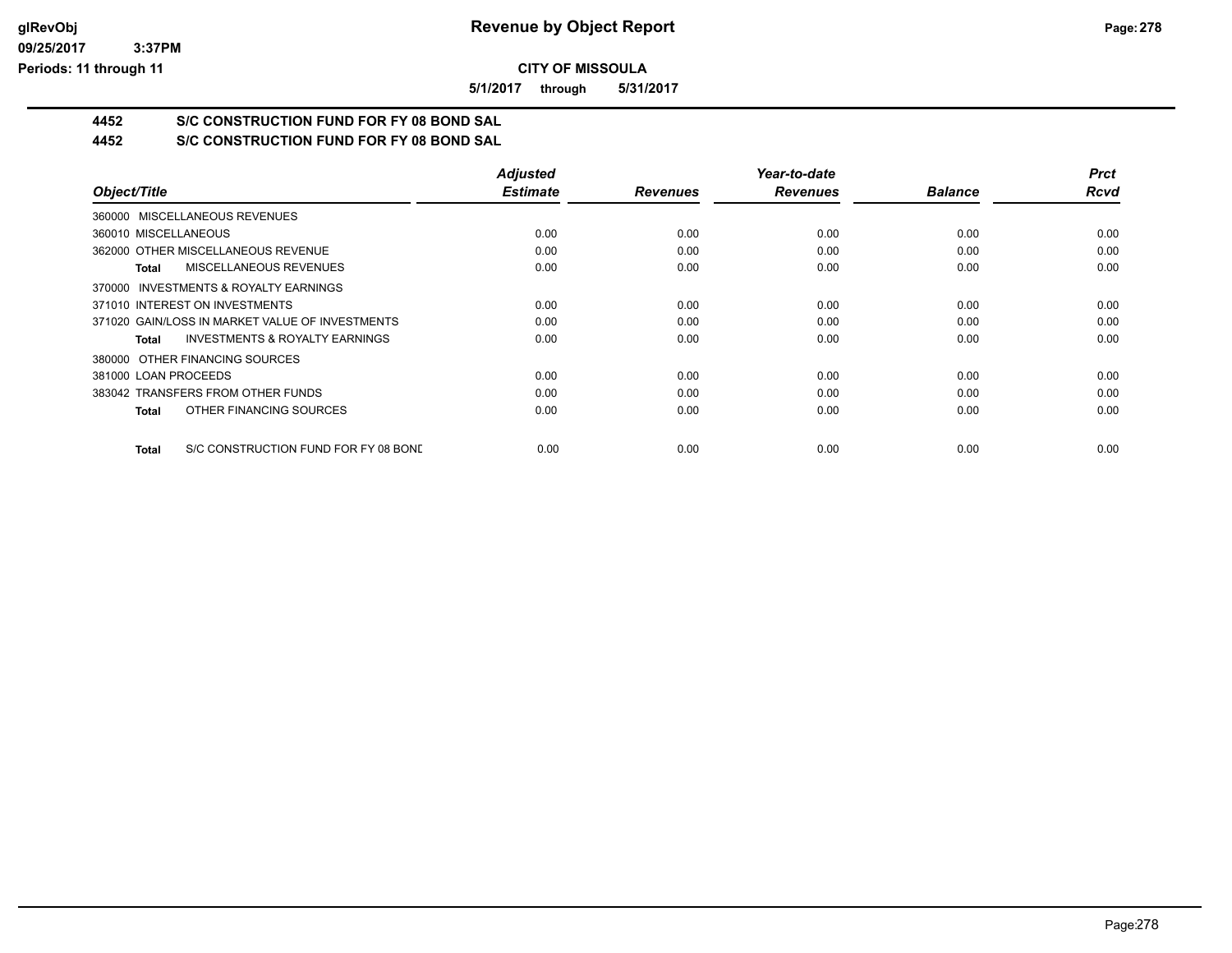**5/1/2017 through 5/31/2017**

#### **4452 S/C CONSTRUCTION FUND FOR FY 08 BOND SAL**

| Object/Title                                         | <b>Adjusted</b><br><b>Estimate</b> | <b>Revenues</b> | Year-to-date<br><b>Revenues</b> | <b>Balance</b> | <b>Prct</b><br><b>Rcvd</b> |
|------------------------------------------------------|------------------------------------|-----------------|---------------------------------|----------------|----------------------------|
|                                                      |                                    |                 |                                 |                |                            |
| 360000 MISCELLANEOUS REVENUES                        |                                    |                 |                                 |                |                            |
| 360010 MISCELLANEOUS                                 | 0.00                               | 0.00            | 0.00                            | 0.00           | 0.00                       |
| 362000 OTHER MISCELLANEOUS REVENUE                   | 0.00                               | 0.00            | 0.00                            | 0.00           | 0.00                       |
| MISCELLANEOUS REVENUES<br>Total                      | 0.00                               | 0.00            | 0.00                            | 0.00           | 0.00                       |
| 370000 INVESTMENTS & ROYALTY EARNINGS                |                                    |                 |                                 |                |                            |
| 371010 INTEREST ON INVESTMENTS                       | 0.00                               | 0.00            | 0.00                            | 0.00           | 0.00                       |
| 371020 GAIN/LOSS IN MARKET VALUE OF INVESTMENT       | 0.00                               | 0.00            | 0.00                            | 0.00           | 0.00                       |
| <b>INVESTMENTS &amp; ROYALTY EARNINGS</b><br>Total   | 0.00                               | 0.00            | 0.00                            | 0.00           | 0.00                       |
| 380000 OTHER FINANCING SOURCES                       |                                    |                 |                                 |                |                            |
| 381000 LOAN PROCEEDS                                 | 0.00                               | 0.00            | 0.00                            | 0.00           | 0.00                       |
| 383042 TRANSFERS FROM OTHER FUNDS                    | 0.00                               | 0.00            | 0.00                            | 0.00           | 0.00                       |
| OTHER FINANCING SOURCES<br>Total                     | 0.00                               | 0.00            | 0.00                            | 0.00           | 0.00                       |
|                                                      |                                    |                 |                                 |                |                            |
| S/C CONSTRUCTION FUND FOR FY 08 BONI<br><b>Total</b> | 0.00                               | 0.00            | 0.00                            | 0.00           | 0.00                       |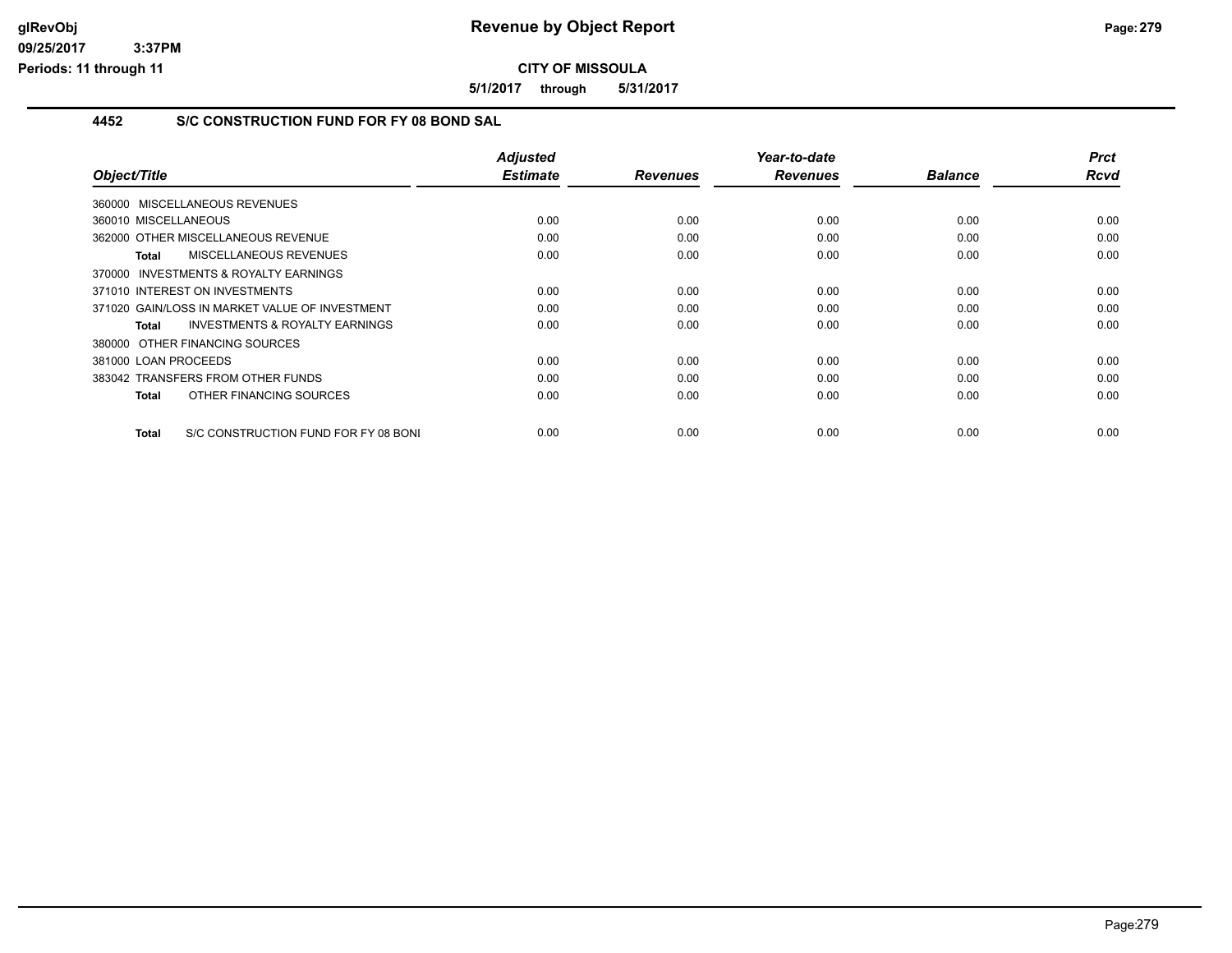**5/1/2017 through 5/31/2017**

## **4453 S/C CONSTRUCTION FUND FY09 BOND**

#### **4453 S/C CONSTRUCTION FUND FY09 BOND**

|                                                    | <b>Adjusted</b> |                 | Year-to-date    |                | <b>Prct</b> |
|----------------------------------------------------|-----------------|-----------------|-----------------|----------------|-------------|
| Object/Title                                       | <b>Estimate</b> | <b>Revenues</b> | <b>Revenues</b> | <b>Balance</b> | <b>Rcvd</b> |
| 360000 MISCELLANEOUS REVENUES                      |                 |                 |                 |                |             |
| 360010 MISCELLANEOUS                               | 0.00            | 0.00            | 0.00            | 0.00           | 0.00        |
| 362000 OTHER MISCELLANEOUS REVENUE                 | 0.00            | 0.00            | 0.00            | 0.00           | 0.00        |
| MISCELLANEOUS REVENUES<br>Total                    | 0.00            | 0.00            | 0.00            | 0.00           | 0.00        |
| 370000 INVESTMENTS & ROYALTY EARNINGS              |                 |                 |                 |                |             |
| 371010 INTEREST ON INVESTMENTS                     | 0.00            | 0.00            | 0.00            | 0.00           | 0.00        |
| <b>INVESTMENTS &amp; ROYALTY EARNINGS</b><br>Total | 0.00            | 0.00            | 0.00            | 0.00           | 0.00        |
| 380000 OTHER FINANCING SOURCES                     |                 |                 |                 |                |             |
| 381030 SID BONDS PROCEEDS                          | 0.00            | 0.00            | 0.00            | 0.00           | 0.00        |
| 383000 OPERATING TRANSFERS                         | 0.00            | 0.00            | 0.00            | 0.00           | 0.00        |
| OTHER FINANCING SOURCES<br>Total                   | 0.00            | 0.00            | 0.00            | 0.00           | 0.00        |
| S/C CONSTRUCTION FUND FY09 BOND<br>Total           | 0.00            | 0.00            | 0.00            | 0.00           | 0.00        |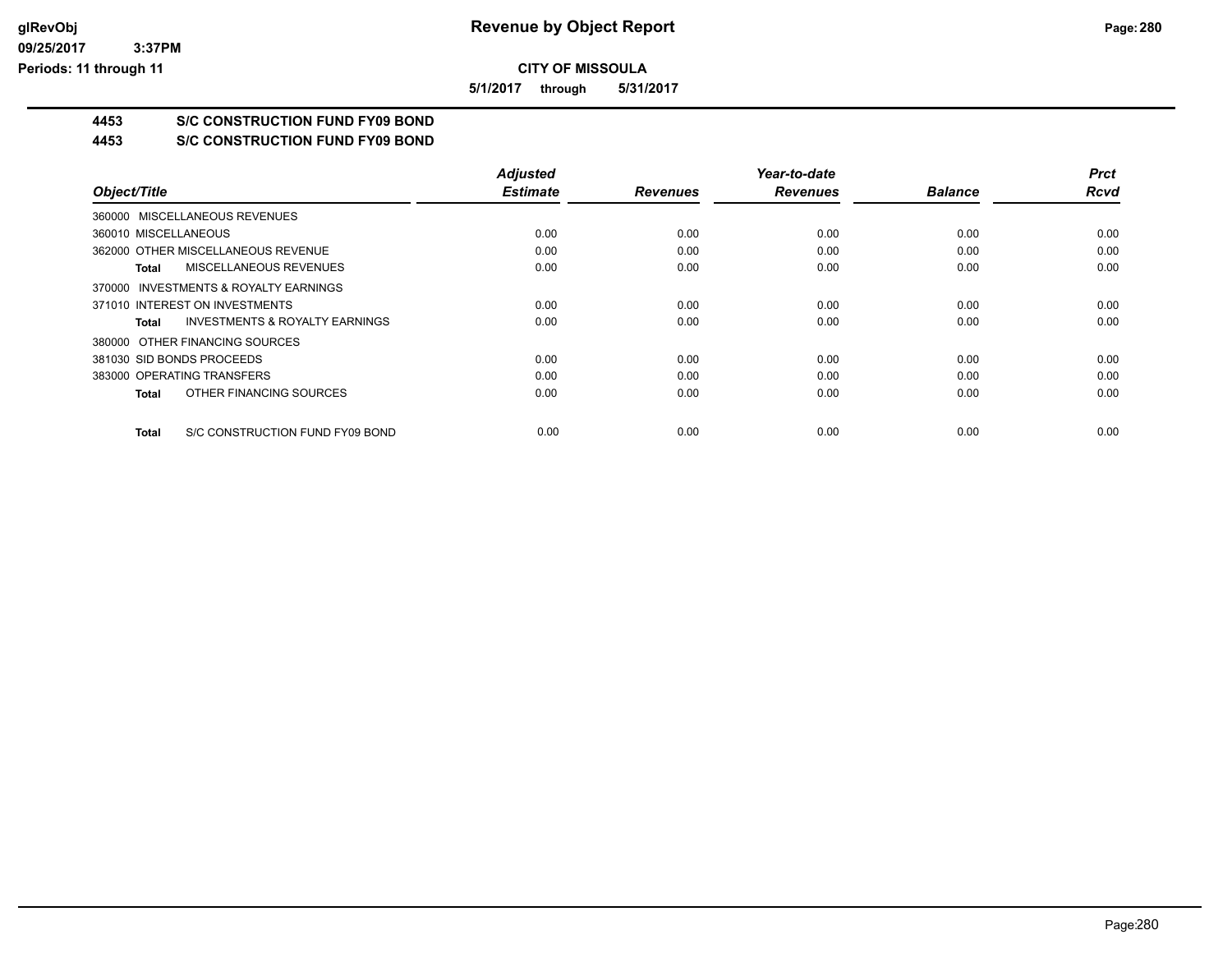**5/1/2017 through 5/31/2017**

#### **4453 S/C CONSTRUCTION FUND FY09 BOND**

| Object/Title                                       | <b>Adjusted</b><br><b>Estimate</b> | <b>Revenues</b> | Year-to-date<br><b>Revenues</b> | <b>Balance</b> | <b>Prct</b><br>Rcvd |
|----------------------------------------------------|------------------------------------|-----------------|---------------------------------|----------------|---------------------|
| 360000 MISCELLANEOUS REVENUES                      |                                    |                 |                                 |                |                     |
| 360010 MISCELLANEOUS                               | 0.00                               | 0.00            | 0.00                            | 0.00           | 0.00                |
| 362000 OTHER MISCELLANEOUS REVENUE                 | 0.00                               | 0.00            | 0.00                            | 0.00           | 0.00                |
| MISCELLANEOUS REVENUES<br>Total                    | 0.00                               | 0.00            | 0.00                            | 0.00           | 0.00                |
| 370000 INVESTMENTS & ROYALTY EARNINGS              |                                    |                 |                                 |                |                     |
| 371010 INTEREST ON INVESTMENTS                     | 0.00                               | 0.00            | 0.00                            | 0.00           | 0.00                |
| <b>INVESTMENTS &amp; ROYALTY EARNINGS</b><br>Total | 0.00                               | 0.00            | 0.00                            | 0.00           | 0.00                |
| 380000 OTHER FINANCING SOURCES                     |                                    |                 |                                 |                |                     |
| 381030 SID BONDS PROCEEDS                          | 0.00                               | 0.00            | 0.00                            | 0.00           | 0.00                |
| 383000 OPERATING TRANSFERS                         | 0.00                               | 0.00            | 0.00                            | 0.00           | 0.00                |
| OTHER FINANCING SOURCES<br>Total                   | 0.00                               | 0.00            | 0.00                            | 0.00           | 0.00                |
| S/C CONSTRUCTION FUND FY09 BOND<br>Total           | 0.00                               | 0.00            | 0.00                            | 0.00           | 0.00                |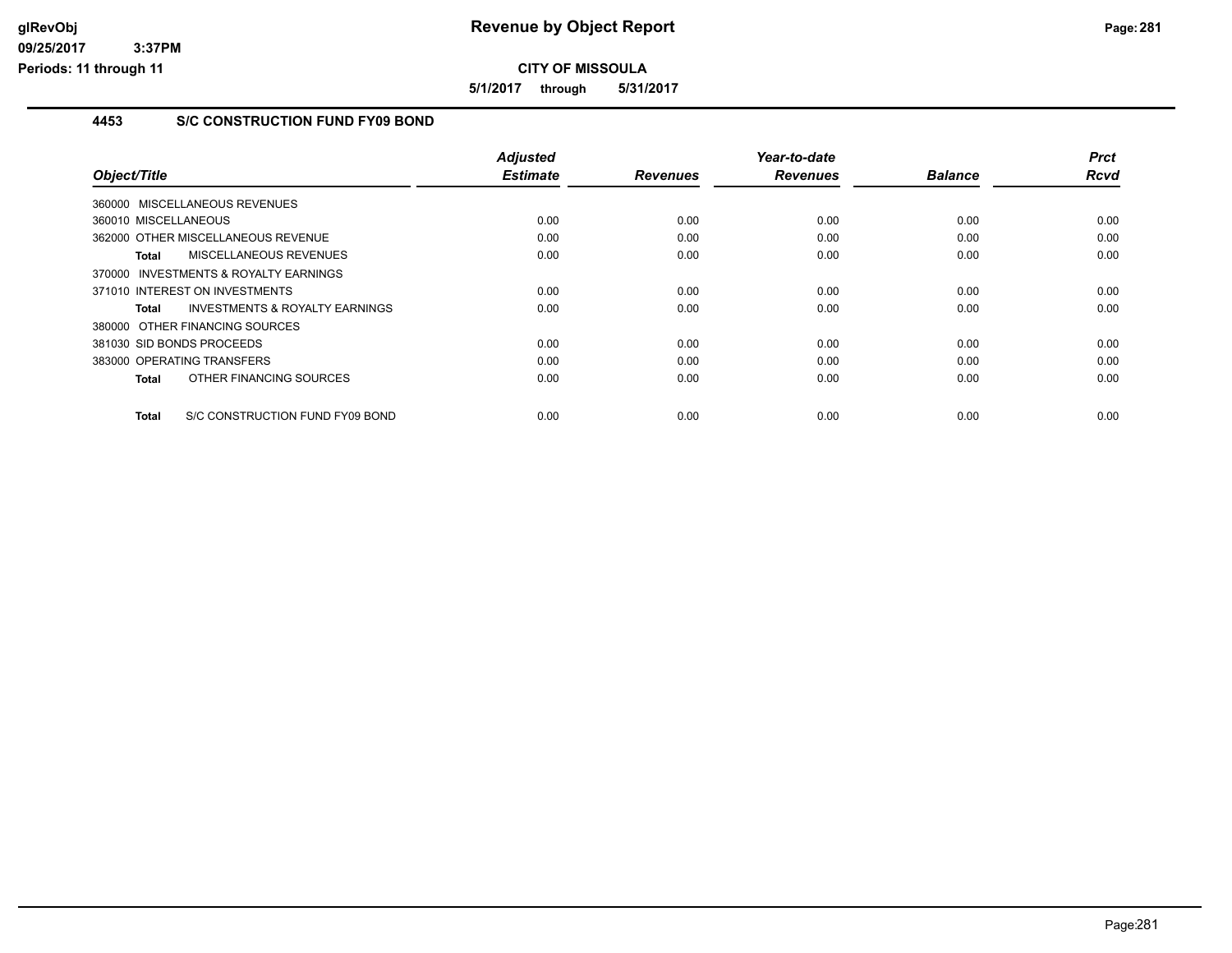**Periods: 11 through 11**

 **3:37PM**

**CITY OF MISSOULA**

**5/1/2017 through 5/31/2017**

# **4454 S/C CONSTRUCTION FUND FOR FY10**

**4454 S/C CONSTRUCTION FUND FOR FY10**

|                                                    | <b>Adjusted</b> |                 | Year-to-date    |                | <b>Prct</b> |
|----------------------------------------------------|-----------------|-----------------|-----------------|----------------|-------------|
| Object/Title                                       | <b>Estimate</b> | <b>Revenues</b> | <b>Revenues</b> | <b>Balance</b> | <b>Rcvd</b> |
| 360000 MISCELLANEOUS REVENUES                      |                 |                 |                 |                |             |
| 360010 MISCELLANEOUS                               | 0.00            | 0.00            | 0.00            | 0.00           | 0.00        |
| 362000 OTHER MISCELLANEOUS REVENUE                 | 0.00            | 0.00            | 0.00            | 0.00           | 0.00        |
| MISCELLANEOUS REVENUES<br>Total                    | 0.00            | 0.00            | 0.00            | 0.00           | 0.00        |
| 370000 INVESTMENTS & ROYALTY EARNINGS              |                 |                 |                 |                |             |
| 371010 INTEREST ON INVESTMENTS                     | 0.00            | 0.00            | 0.00            | 0.00           | 0.00        |
| <b>INVESTMENTS &amp; ROYALTY EARNINGS</b><br>Total | 0.00            | 0.00            | 0.00            | 0.00           | 0.00        |
| 380000 OTHER FINANCING SOURCES                     |                 |                 |                 |                |             |
| 381030 SID BONDS PROCEEDS                          | 0.00            | 0.00            | 0.00            | 0.00           | 0.00        |
| OTHER FINANCING SOURCES<br><b>Total</b>            | 0.00            | 0.00            | 0.00            | 0.00           | 0.00        |
| S/C CONSTRUCTION FUND FOR FY10<br><b>Total</b>     | 0.00            | 0.00            | 0.00            | 0.00           | 0.00        |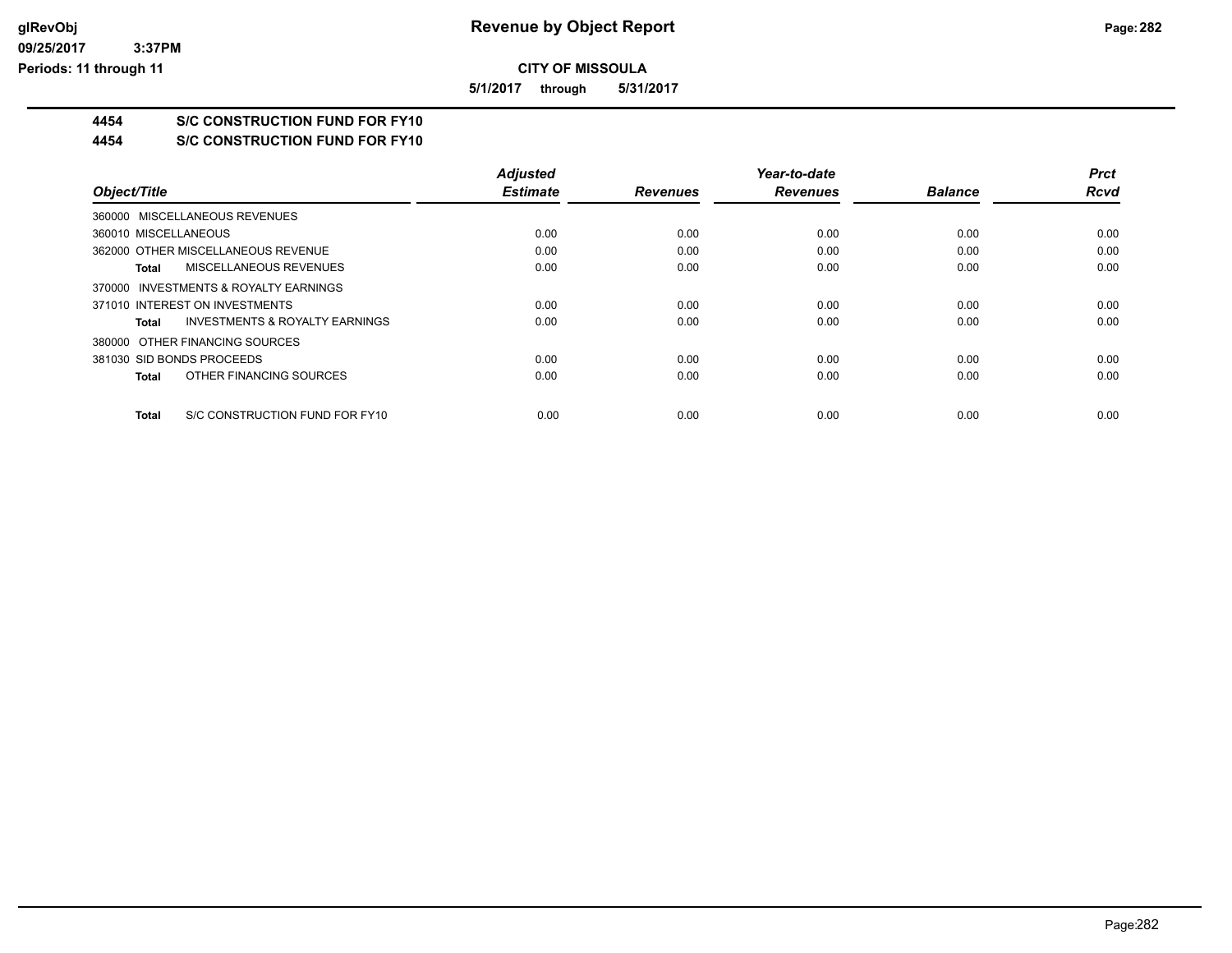**5/1/2017 through 5/31/2017**

#### **4454 S/C CONSTRUCTION FUND FOR FY10**

| Object/Title                                       | <b>Adjusted</b><br><b>Estimate</b> | <b>Revenues</b> | Year-to-date<br><b>Revenues</b> | <b>Balance</b> | <b>Prct</b><br><b>Rcvd</b> |
|----------------------------------------------------|------------------------------------|-----------------|---------------------------------|----------------|----------------------------|
| 360000 MISCELLANEOUS REVENUES                      |                                    |                 |                                 |                |                            |
| 360010 MISCELLANEOUS                               | 0.00                               | 0.00            | 0.00                            | 0.00           | 0.00                       |
| 362000 OTHER MISCELLANEOUS REVENUE                 | 0.00                               | 0.00            | 0.00                            | 0.00           | 0.00                       |
| MISCELLANEOUS REVENUES<br>Total                    | 0.00                               | 0.00            | 0.00                            | 0.00           | 0.00                       |
| INVESTMENTS & ROYALTY EARNINGS<br>370000           |                                    |                 |                                 |                |                            |
| 371010 INTEREST ON INVESTMENTS                     | 0.00                               | 0.00            | 0.00                            | 0.00           | 0.00                       |
| <b>INVESTMENTS &amp; ROYALTY EARNINGS</b><br>Total | 0.00                               | 0.00            | 0.00                            | 0.00           | 0.00                       |
| 380000 OTHER FINANCING SOURCES                     |                                    |                 |                                 |                |                            |
| 381030 SID BONDS PROCEEDS                          | 0.00                               | 0.00            | 0.00                            | 0.00           | 0.00                       |
| OTHER FINANCING SOURCES<br>Total                   | 0.00                               | 0.00            | 0.00                            | 0.00           | 0.00                       |
|                                                    |                                    |                 |                                 |                |                            |
| S/C CONSTRUCTION FUND FOR FY10<br><b>Total</b>     | 0.00                               | 0.00            | 0.00                            | 0.00           | 0.00                       |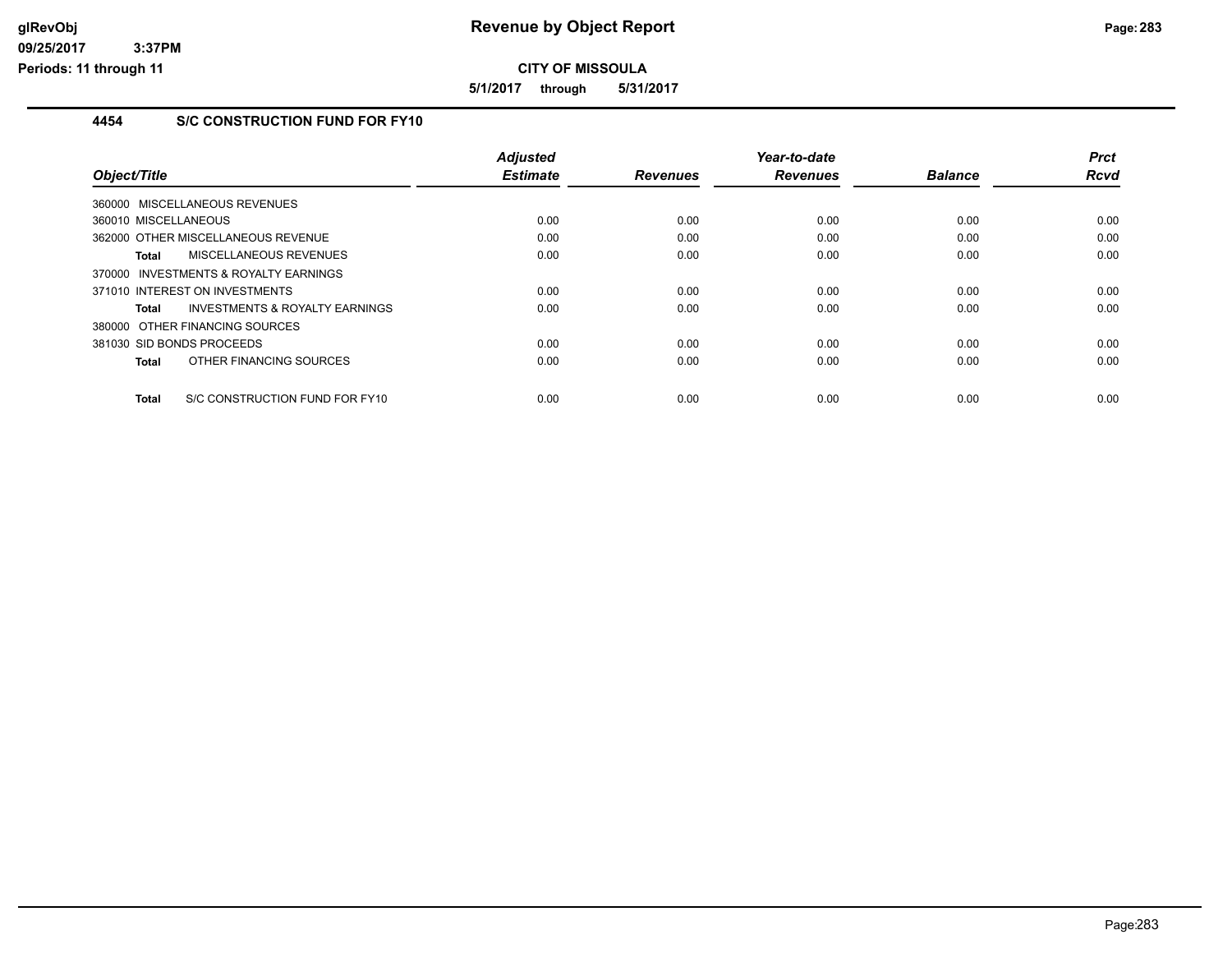**Periods: 11 through 11**

**CITY OF MISSOULA**

**5/1/2017 through 5/31/2017**

# **4455 FY11 S/C CONSTRUCTION FUND**

 **3:37PM**

## **4455 FY11 S/C CONSTRUCTION FUND**

|                                                    | <b>Adjusted</b> |                 | Year-to-date    |                | <b>Prct</b> |
|----------------------------------------------------|-----------------|-----------------|-----------------|----------------|-------------|
| Object/Title                                       | <b>Estimate</b> | <b>Revenues</b> | <b>Revenues</b> | <b>Balance</b> | <b>Rcvd</b> |
| 360000 MISCELLANEOUS REVENUES                      |                 |                 |                 |                |             |
| 360010 MISCELLANEOUS                               | 0.00            | 0.00            | 0.00            | 0.00           | 0.00        |
| <b>MISCELLANEOUS REVENUES</b><br><b>Total</b>      | 0.00            | 0.00            | 0.00            | 0.00           | 0.00        |
| 370000 INVESTMENTS & ROYALTY EARNINGS              |                 |                 |                 |                |             |
| 371010 INTEREST ON INVESTMENTS                     | 0.00            | 0.00            | 0.00            | 0.00           | 0.00        |
| <b>INVESTMENTS &amp; ROYALTY EARNINGS</b><br>Total | 0.00            | 0.00            | 0.00            | 0.00           | 0.00        |
| 380000 OTHER FINANCING SOURCES                     |                 |                 |                 |                |             |
| 381030 SID BONDS PROCEEDS                          | 0.00            | 0.00            | 0.00            | 0.00           | 0.00        |
| OTHER FINANCING SOURCES<br><b>Total</b>            | 0.00            | 0.00            | 0.00            | 0.00           | 0.00        |
|                                                    |                 |                 |                 |                |             |
| <b>FY11 S/C CONSTRUCTION FUND</b><br><b>Total</b>  | 0.00            | 0.00            | 0.00            | 0.00           | 0.00        |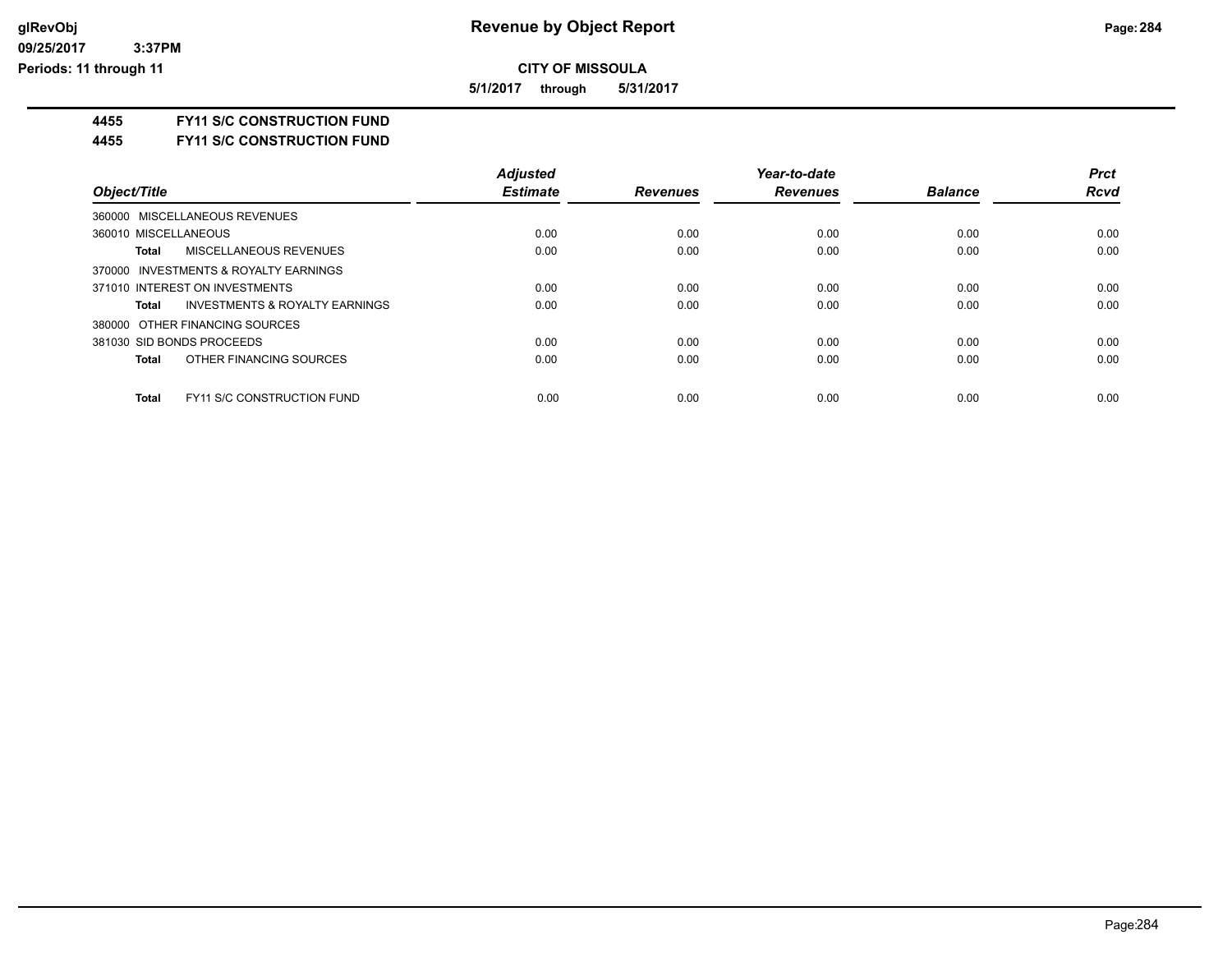**Periods: 11 through 11**

**CITY OF MISSOULA**

**5/1/2017 through 5/31/2017**

#### **4455 FY11 S/C CONSTRUCTION FUND**

 **3:37PM**

| Object/Title                          |                                   | <b>Adjusted</b><br><b>Estimate</b> | <b>Revenues</b> | Year-to-date<br><b>Revenues</b> | <b>Balance</b> | <b>Prct</b><br><b>Rcvd</b> |
|---------------------------------------|-----------------------------------|------------------------------------|-----------------|---------------------------------|----------------|----------------------------|
| 360000 MISCELLANEOUS REVENUES         |                                   |                                    |                 |                                 |                |                            |
| 360010 MISCELLANEOUS                  |                                   | 0.00                               | 0.00            | 0.00                            | 0.00           | 0.00                       |
| Total                                 | MISCELLANEOUS REVENUES            | 0.00                               | 0.00            | 0.00                            | 0.00           | 0.00                       |
| 370000 INVESTMENTS & ROYALTY EARNINGS |                                   |                                    |                 |                                 |                |                            |
| 371010 INTEREST ON INVESTMENTS        |                                   | 0.00                               | 0.00            | 0.00                            | 0.00           | 0.00                       |
| Total                                 | INVESTMENTS & ROYALTY EARNINGS    | 0.00                               | 0.00            | 0.00                            | 0.00           | 0.00                       |
| 380000 OTHER FINANCING SOURCES        |                                   |                                    |                 |                                 |                |                            |
| 381030 SID BONDS PROCEEDS             |                                   | 0.00                               | 0.00            | 0.00                            | 0.00           | 0.00                       |
| <b>Total</b>                          | OTHER FINANCING SOURCES           | 0.00                               | 0.00            | 0.00                            | 0.00           | 0.00                       |
| <b>Total</b>                          | <b>FY11 S/C CONSTRUCTION FUND</b> | 0.00                               | 0.00            | 0.00                            | 0.00           | 0.00                       |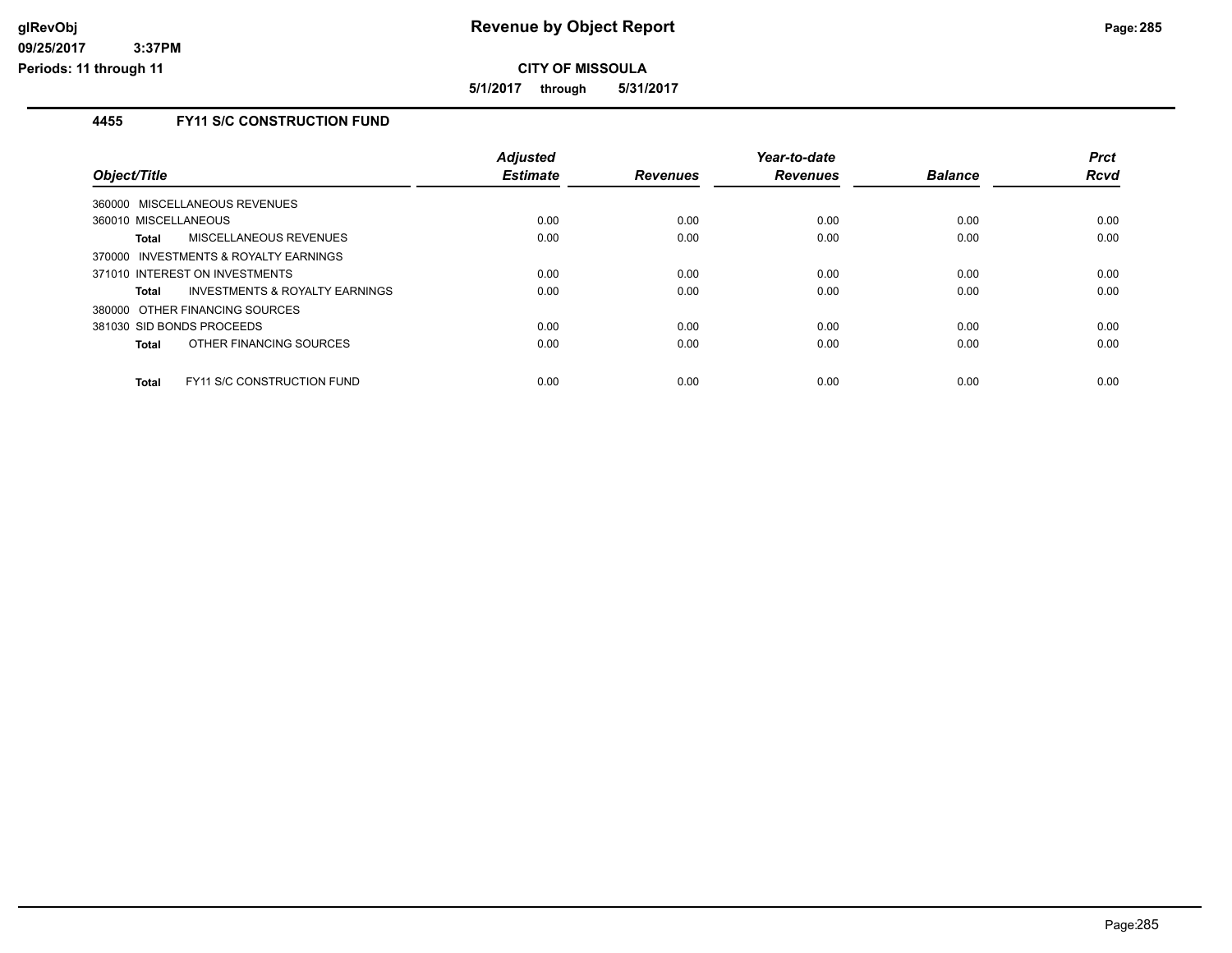**5/1/2017 through 5/31/2017**

#### **4456 FY12 S/C CONSTRUCTION FUND**

#### **4456 FY12 S/C CONSTRUCTION FUND**

|                                                    | <b>Adjusted</b> |                 | Year-to-date    |                | <b>Prct</b> |
|----------------------------------------------------|-----------------|-----------------|-----------------|----------------|-------------|
| Object/Title                                       | <b>Estimate</b> | <b>Revenues</b> | <b>Revenues</b> | <b>Balance</b> | <b>Rcvd</b> |
| 360000 MISCELLANEOUS REVENUES                      |                 |                 |                 |                |             |
| 360010 MISCELLANEOUS                               | 0.00            | 0.00            | 0.00            | 0.00           | 0.00        |
| 362000 OTHER MISCELLANEOUS REVENUE                 | 0.00            | 0.00            | 0.00            | 0.00           | 0.00        |
| <b>MISCELLANEOUS REVENUES</b><br>Total             | 0.00            | 0.00            | 0.00            | 0.00           | 0.00        |
| 370000 INVESTMENTS & ROYALTY EARNINGS              |                 |                 |                 |                |             |
| 371010 INTEREST ON INVESTMENTS                     | 0.00            | 0.00            | 0.00            | 0.00           | 0.00        |
| <b>INVESTMENTS &amp; ROYALTY EARNINGS</b><br>Total | 0.00            | 0.00            | 0.00            | 0.00           | 0.00        |
| 380000 OTHER FINANCING SOURCES                     |                 |                 |                 |                |             |
| 381030 SID BONDS PROCEEDS                          | 0.00            | 0.00            | 0.00            | 0.00           | 0.00        |
| OTHER FINANCING SOURCES<br>Total                   | 0.00            | 0.00            | 0.00            | 0.00           | 0.00        |
| <b>FY12 S/C CONSTRUCTION FUND</b><br>Total         | 0.00            | 0.00            | 0.00            | 0.00           | 0.00        |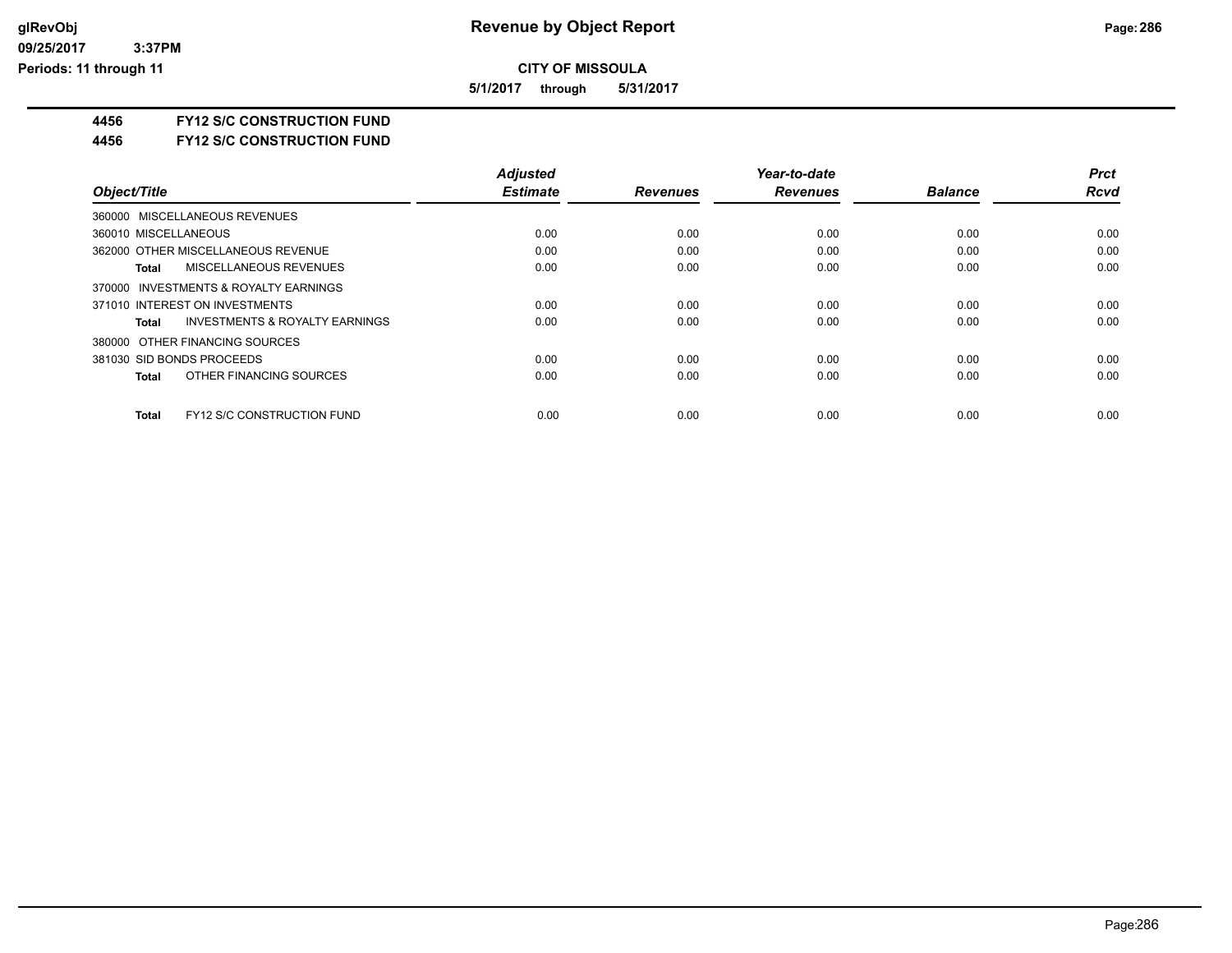**Periods: 11 through 11**

 **3:37PM**

**CITY OF MISSOULA**

**5/1/2017 through 5/31/2017**

#### **4456 FY12 S/C CONSTRUCTION FUND**

| Object/Title                                      | <b>Adjusted</b><br><b>Estimate</b> | <b>Revenues</b> | Year-to-date<br><b>Revenues</b> | <b>Balance</b> | <b>Prct</b><br>Rcvd |
|---------------------------------------------------|------------------------------------|-----------------|---------------------------------|----------------|---------------------|
|                                                   |                                    |                 |                                 |                |                     |
| 360000 MISCELLANEOUS REVENUES                     |                                    |                 |                                 |                |                     |
| 360010 MISCELLANEOUS                              | 0.00                               | 0.00            | 0.00                            | 0.00           | 0.00                |
| 362000 OTHER MISCELLANEOUS REVENUE                | 0.00                               | 0.00            | 0.00                            | 0.00           | 0.00                |
| <b>MISCELLANEOUS REVENUES</b><br>Total            | 0.00                               | 0.00            | 0.00                            | 0.00           | 0.00                |
| 370000 INVESTMENTS & ROYALTY EARNINGS             |                                    |                 |                                 |                |                     |
| 371010 INTEREST ON INVESTMENTS                    | 0.00                               | 0.00            | 0.00                            | 0.00           | 0.00                |
| INVESTMENTS & ROYALTY EARNINGS<br>Total           | 0.00                               | 0.00            | 0.00                            | 0.00           | 0.00                |
| 380000 OTHER FINANCING SOURCES                    |                                    |                 |                                 |                |                     |
| 381030 SID BONDS PROCEEDS                         | 0.00                               | 0.00            | 0.00                            | 0.00           | 0.00                |
| OTHER FINANCING SOURCES<br>Total                  | 0.00                               | 0.00            | 0.00                            | 0.00           | 0.00                |
| <b>FY12 S/C CONSTRUCTION FUND</b><br><b>Total</b> | 0.00                               | 0.00            | 0.00                            | 0.00           | 0.00                |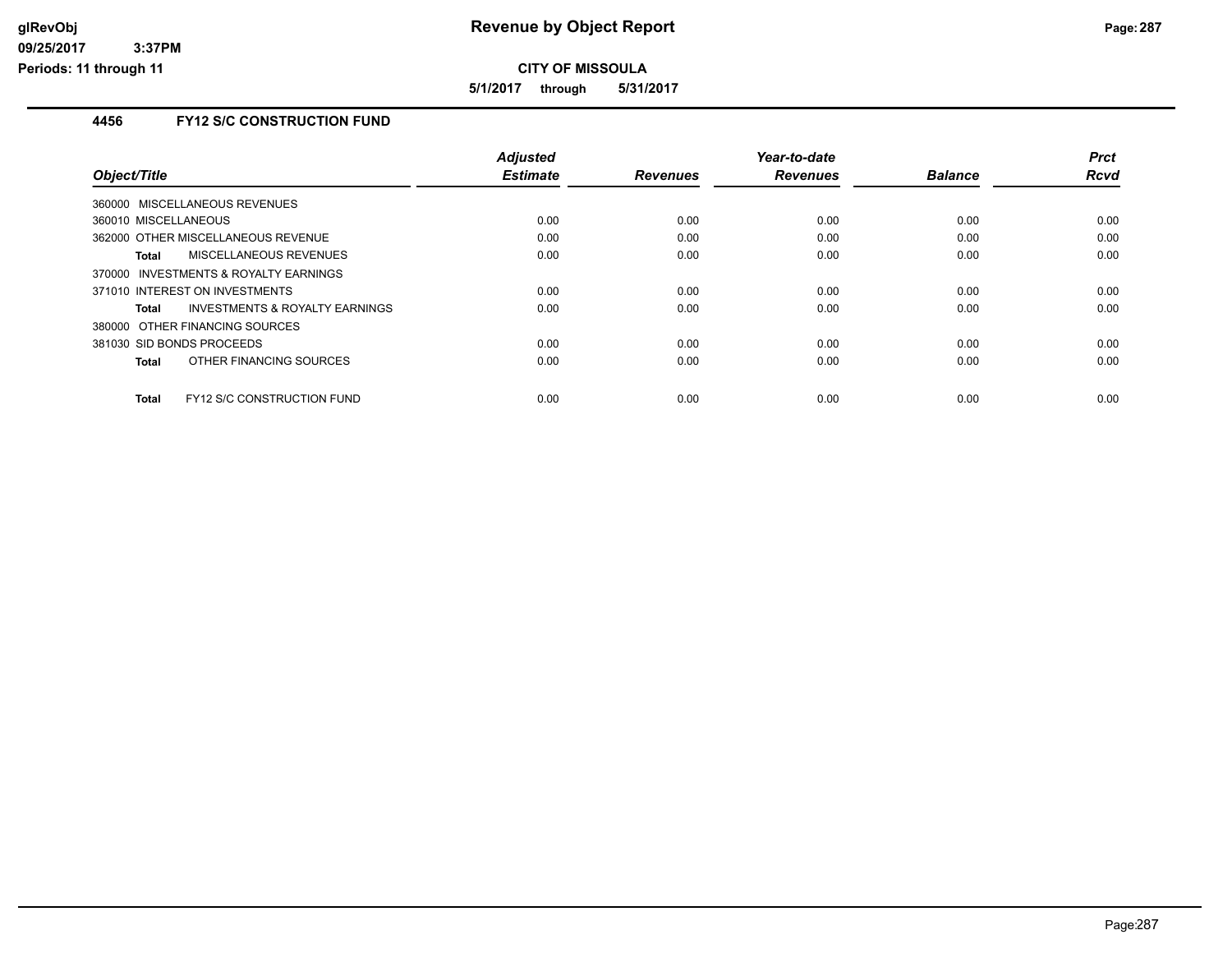**09/25/2017 3:37PM Periods: 11 through 11**

## **CITY OF MISSOULA**

**5/1/2017 through 5/31/2017**

## **4457 FY13 SIDEWALK/CURB CONSTRUCTION**

#### **4457 FY13 SIDEWALK/CURB CONSTRUCTION**

|                                                    | <b>Adjusted</b> |                 | Year-to-date    |                | <b>Prct</b> |
|----------------------------------------------------|-----------------|-----------------|-----------------|----------------|-------------|
| Object/Title                                       | <b>Estimate</b> | <b>Revenues</b> | <b>Revenues</b> | <b>Balance</b> | <b>Rcvd</b> |
| 360000 MISCELLANEOUS REVENUES                      |                 |                 |                 |                |             |
| 360010 MISCELLANEOUS                               | 0.00            | 0.00            | 0.00            | 0.00           | 0.00        |
| MISCELLANEOUS REVENUES<br>Total                    | 0.00            | 0.00            | 0.00            | 0.00           | 0.00        |
| 370000 INVESTMENTS & ROYALTY EARNINGS              |                 |                 |                 |                |             |
| 371010 INTEREST ON INVESTMENTS                     | 0.00            | 0.00            | 0.00            | 0.00           | 0.00        |
| <b>INVESTMENTS &amp; ROYALTY EARNINGS</b><br>Total | 0.00            | 0.00            | 0.00            | 0.00           | 0.00        |
| 380000 OTHER FINANCING SOURCES                     |                 |                 |                 |                |             |
| 381030 SID BONDS PROCEEDS                          | 0.00            | 0.00            | 0.00            | 0.00           | 0.00        |
| 383000 OPERATING TRANSFERS                         | 0.00            | 0.00            | 0.00            | 0.00           | 0.00        |
| OTHER FINANCING SOURCES<br>Total                   | 0.00            | 0.00            | 0.00            | 0.00           | 0.00        |
| FY13 SIDEWALK/CURB CONSTRUCTION<br>Total           | 0.00            | 0.00            | 0.00            | 0.00           | 0.00        |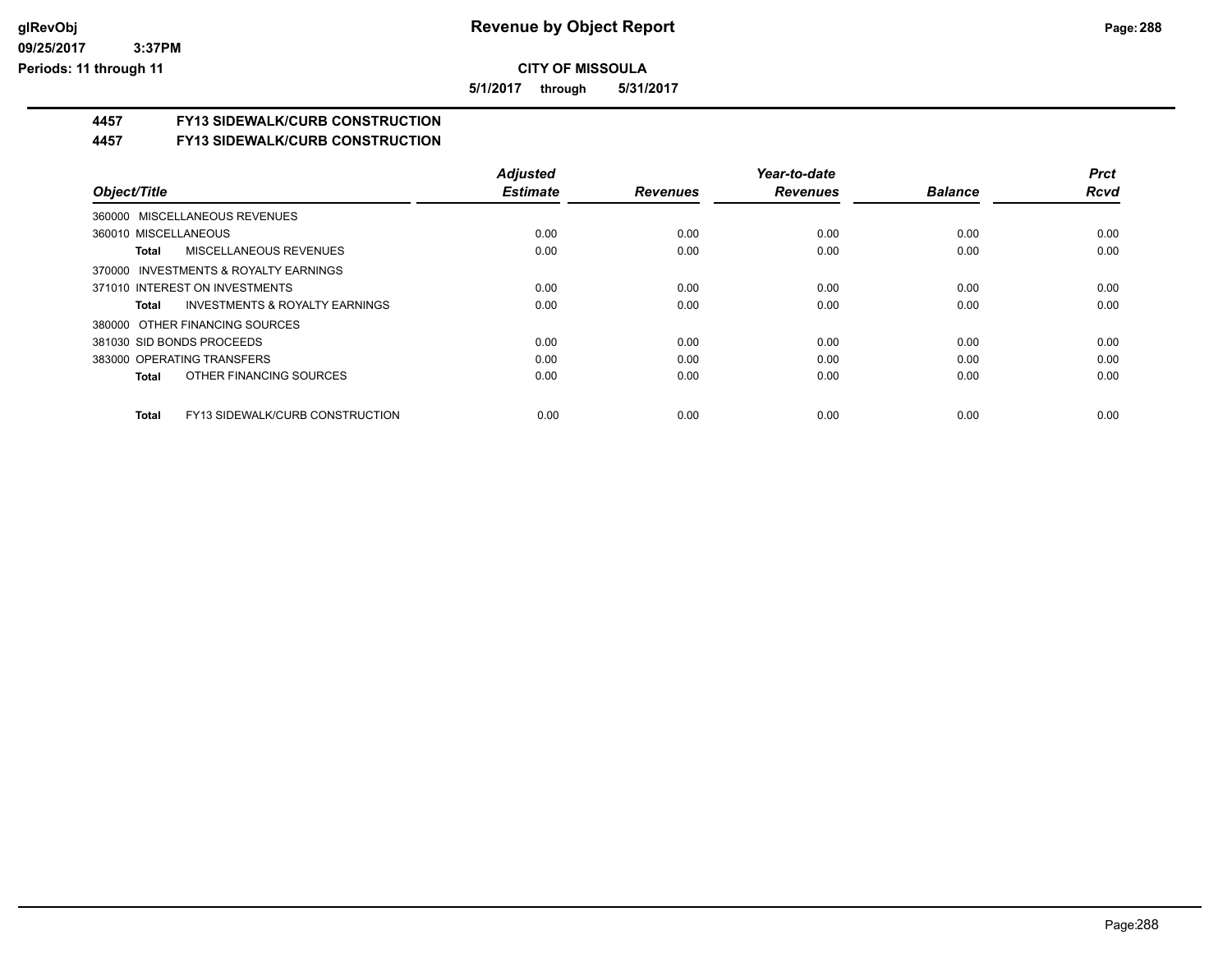**3:37PM**

**CITY OF MISSOULA**

**5/1/2017 through 5/31/2017**

# **4457 FY13 SIDEWALK/CURB CONSTRUCTION**

|                                                    | <b>Adjusted</b> |                 | Year-to-date    |                | <b>Prct</b> |
|----------------------------------------------------|-----------------|-----------------|-----------------|----------------|-------------|
| Object/Title                                       | <b>Estimate</b> | <b>Revenues</b> | <b>Revenues</b> | <b>Balance</b> | <b>Rcvd</b> |
| 360000 MISCELLANEOUS REVENUES                      |                 |                 |                 |                |             |
| 360010 MISCELLANEOUS                               | 0.00            | 0.00            | 0.00            | 0.00           | 0.00        |
| MISCELLANEOUS REVENUES<br><b>Total</b>             | 0.00            | 0.00            | 0.00            | 0.00           | 0.00        |
| 370000 INVESTMENTS & ROYALTY EARNINGS              |                 |                 |                 |                |             |
| 371010 INTEREST ON INVESTMENTS                     | 0.00            | 0.00            | 0.00            | 0.00           | 0.00        |
| <b>INVESTMENTS &amp; ROYALTY EARNINGS</b><br>Total | 0.00            | 0.00            | 0.00            | 0.00           | 0.00        |
| 380000 OTHER FINANCING SOURCES                     |                 |                 |                 |                |             |
| 381030 SID BONDS PROCEEDS                          | 0.00            | 0.00            | 0.00            | 0.00           | 0.00        |
| 383000 OPERATING TRANSFERS                         | 0.00            | 0.00            | 0.00            | 0.00           | 0.00        |
| OTHER FINANCING SOURCES<br><b>Total</b>            | 0.00            | 0.00            | 0.00            | 0.00           | 0.00        |
| <b>Total</b><br>FY13 SIDEWALK/CURB CONSTRUCTION    | 0.00            | 0.00            | 0.00            | 0.00           | 0.00        |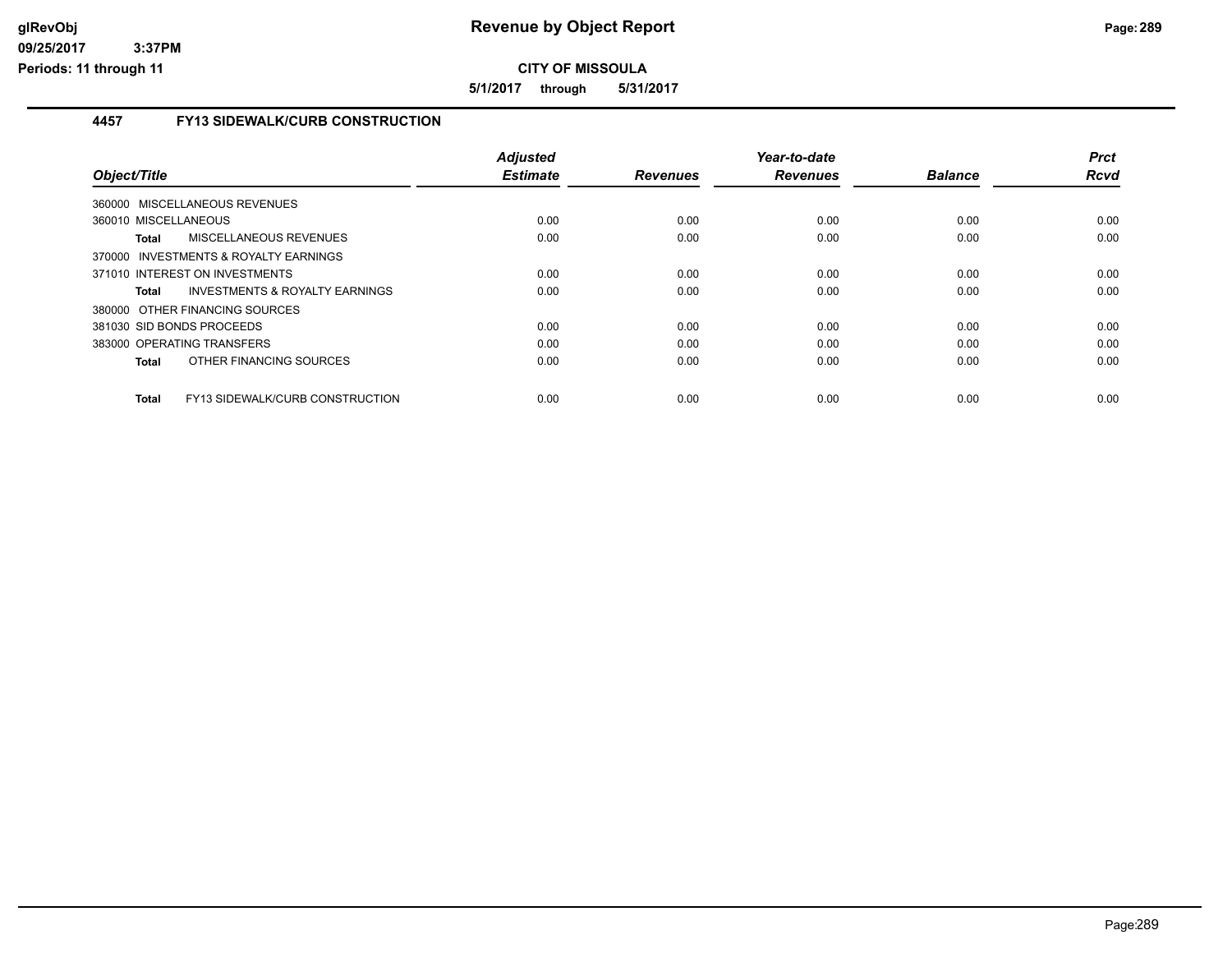**09/25/2017 3:37PM Periods: 11 through 11**

# **CITY OF MISSOULA**

**5/1/2017 through 5/31/2017**

# **4458 FY14 SIDEWALK & CURB CONSTRUCTION**

# **4458 FY14 SIDEWALK & CURB CONSTRUCTION**

|                                                              | <b>Adjusted</b> |                 | Year-to-date    |                | <b>Prct</b> |
|--------------------------------------------------------------|-----------------|-----------------|-----------------|----------------|-------------|
| Object/Title                                                 | <b>Estimate</b> | <b>Revenues</b> | <b>Revenues</b> | <b>Balance</b> | <b>Rcvd</b> |
| 360000 MISCELLANEOUS REVENUES                                |                 |                 |                 |                |             |
| 360010 MISCELLANEOUS                                         | 0.00            | 0.00            | 0.00            | 0.00           | 0.00        |
| <b>MISCELLANEOUS REVENUES</b><br>Total                       | 0.00            | 0.00            | 0.00            | 0.00           | 0.00        |
| 370000 INVESTMENTS & ROYALTY EARNINGS                        |                 |                 |                 |                |             |
| 371010 INTEREST ON INVESTMENTS                               | 0.00            | 0.00            | 0.00            | 0.00           | 0.00        |
| <b>INVESTMENTS &amp; ROYALTY EARNINGS</b><br>Total           | 0.00            | 0.00            | 0.00            | 0.00           | 0.00        |
| 380000 OTHER FINANCING SOURCES                               |                 |                 |                 |                |             |
| 381030 SID BONDS PROCEEDS                                    | 0.00            | 0.00            | 0.00            | 0.00           | 0.00        |
| OTHER FINANCING SOURCES<br>Total                             | 0.00            | 0.00            | 0.00            | 0.00           | 0.00        |
|                                                              |                 |                 |                 |                |             |
| <b>FY14 SIDEWALK &amp; CURB CONSTRUCTION</b><br><b>Total</b> | 0.00            | 0.00            | 0.00            | 0.00           | 0.00        |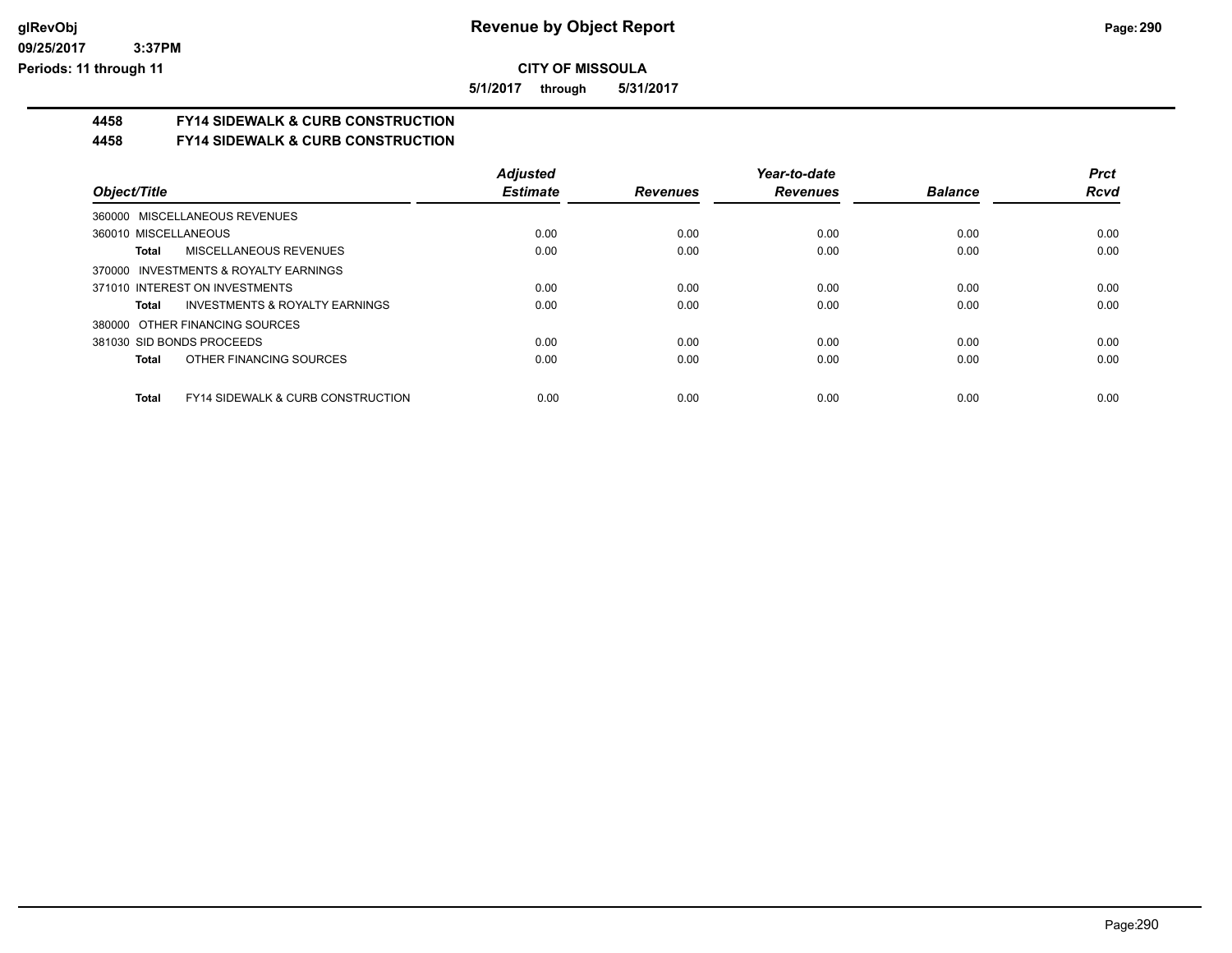**3:37PM**

**CITY OF MISSOULA**

**5/1/2017 through 5/31/2017**

# **4458 FY14 SIDEWALK & CURB CONSTRUCTION**

| Object/Title              |                                              | <b>Adjusted</b><br><b>Estimate</b> | <b>Revenues</b> | Year-to-date<br><b>Revenues</b> | <b>Balance</b> | <b>Prct</b><br>Rcvd |
|---------------------------|----------------------------------------------|------------------------------------|-----------------|---------------------------------|----------------|---------------------|
|                           | 360000 MISCELLANEOUS REVENUES                |                                    |                 |                                 |                |                     |
| 360010 MISCELLANEOUS      |                                              | 0.00                               | 0.00            | 0.00                            | 0.00           | 0.00                |
| <b>Total</b>              | MISCELLANEOUS REVENUES                       | 0.00                               | 0.00            | 0.00                            | 0.00           | 0.00                |
|                           | 370000 INVESTMENTS & ROYALTY EARNINGS        |                                    |                 |                                 |                |                     |
|                           | 371010 INTEREST ON INVESTMENTS               | 0.00                               | 0.00            | 0.00                            | 0.00           | 0.00                |
| <b>Total</b>              | INVESTMENTS & ROYALTY EARNINGS               | 0.00                               | 0.00            | 0.00                            | 0.00           | 0.00                |
|                           | 380000 OTHER FINANCING SOURCES               |                                    |                 |                                 |                |                     |
| 381030 SID BONDS PROCEEDS |                                              | 0.00                               | 0.00            | 0.00                            | 0.00           | 0.00                |
| <b>Total</b>              | OTHER FINANCING SOURCES                      | 0.00                               | 0.00            | 0.00                            | 0.00           | 0.00                |
| <b>Total</b>              | <b>FY14 SIDEWALK &amp; CURB CONSTRUCTION</b> | 0.00                               | 0.00            | 0.00                            | 0.00           | 0.00                |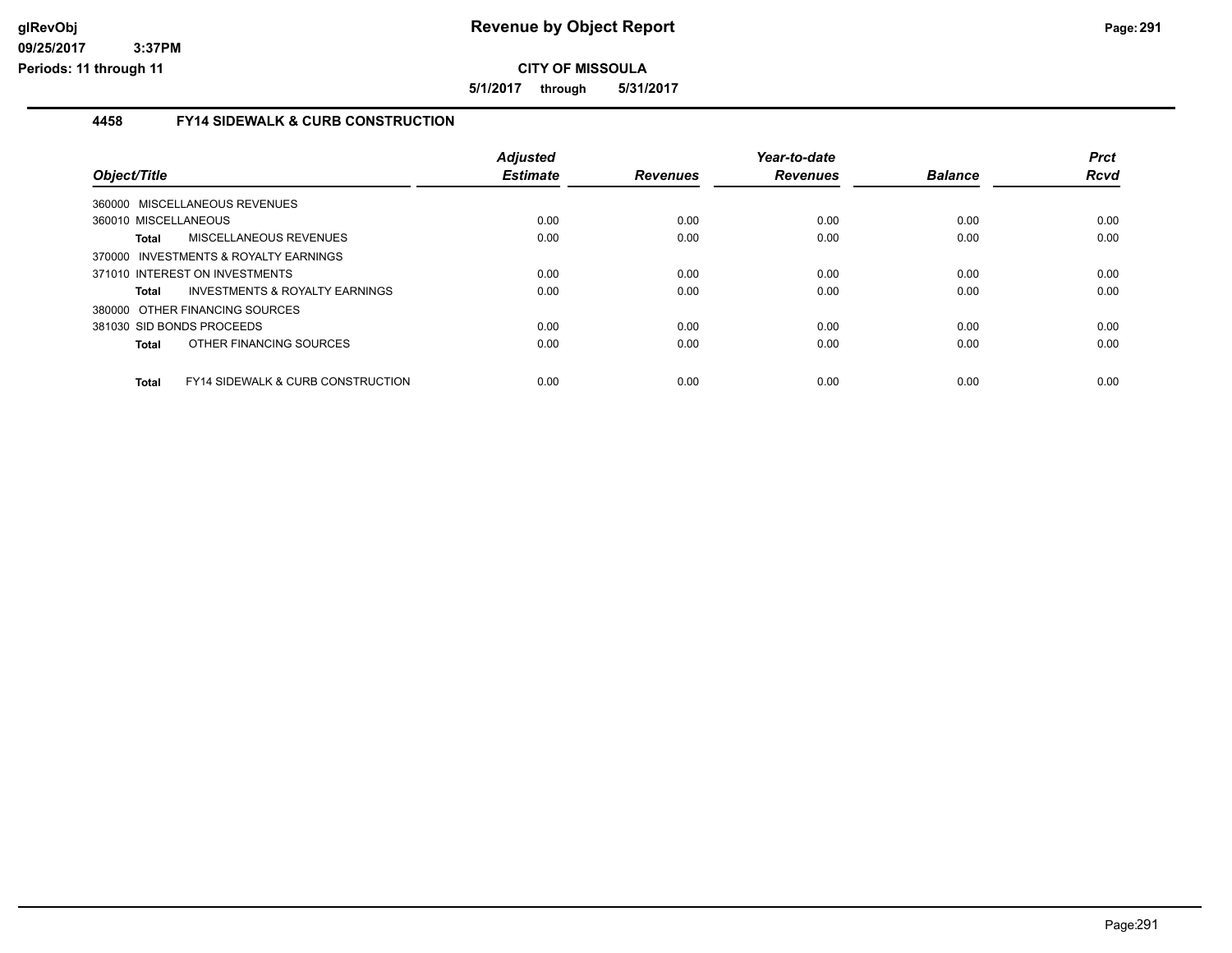**3:37PM**

**glRevObj Revenue by Object Report Page:292** 

**CITY OF MISSOULA**

**5/1/2017 through 5/31/2017**

# **4459 FY15 SIDEWALK/CURB CONSTRUCTION**

**4459 FY15 SIDEWALK/CURB CONSTRUCTION**

|                                                 | <b>Adjusted</b> |                 | Year-to-date    |                | <b>Prct</b> |
|-------------------------------------------------|-----------------|-----------------|-----------------|----------------|-------------|
| Object/Title                                    | <b>Estimate</b> | <b>Revenues</b> | <b>Revenues</b> | <b>Balance</b> | <b>Rcvd</b> |
| 330000 INTERGOVERNMENTAL REVENUES               |                 |                 |                 |                |             |
| 331156 CTEP GRANTS                              | 0.00            | 0.00            | 0.00            | 0.00           | 0.00        |
| INTERGOVERNMENTAL REVENUES<br>Total             | 0.00            | 0.00            | 0.00            | 0.00           | 0.00        |
| 360000 MISCELLANEOUS REVENUES                   |                 |                 |                 |                |             |
| 360010 MISCELLANEOUS                            | 0.00            | 0.00            | 0.00            | 0.00           | 0.00        |
| MISCELLANEOUS REVENUES<br>Total                 | 0.00            | 0.00            | 0.00            | 0.00           | 0.00        |
| 380000 OTHER FINANCING SOURCES                  |                 |                 |                 |                |             |
| 381030 SID BONDS PROCEEDS                       | 0.00            | 0.00            | 0.00            | 0.00           | 0.00        |
| OTHER FINANCING SOURCES<br>Total                | 0.00            | 0.00            | 0.00            | 0.00           | 0.00        |
| <b>FY15 SIDEWALK/CURB CONSTRUCTION</b><br>Total | 0.00            | 0.00            | 0.00            | 0.00           | 0.00        |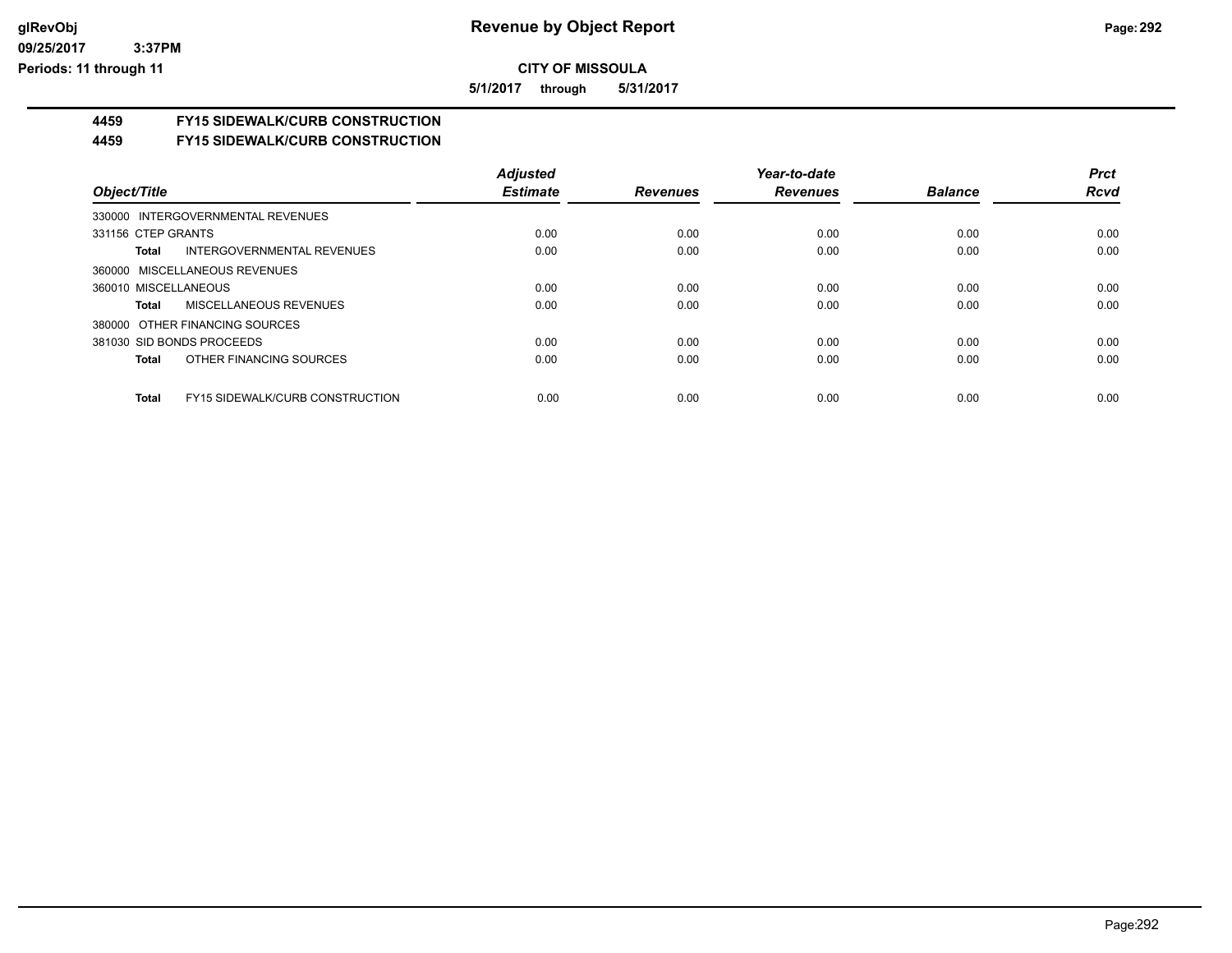**3:37PM**

**CITY OF MISSOULA**

**5/1/2017 through 5/31/2017**

# **4459 FY15 SIDEWALK/CURB CONSTRUCTION**

| Object/Title                      |                                 | <b>Adjusted</b><br><b>Estimate</b> | <b>Revenues</b> | Year-to-date<br><b>Revenues</b> | <b>Balance</b> | <b>Prct</b><br><b>Rcvd</b> |
|-----------------------------------|---------------------------------|------------------------------------|-----------------|---------------------------------|----------------|----------------------------|
| 330000 INTERGOVERNMENTAL REVENUES |                                 |                                    |                 |                                 |                |                            |
| 331156 CTEP GRANTS                |                                 | 0.00                               | 0.00            | 0.00                            | 0.00           | 0.00                       |
| <b>Total</b>                      | INTERGOVERNMENTAL REVENUES      | 0.00                               | 0.00            | 0.00                            | 0.00           | 0.00                       |
| 360000 MISCELLANEOUS REVENUES     |                                 |                                    |                 |                                 |                |                            |
| 360010 MISCELLANEOUS              |                                 | 0.00                               | 0.00            | 0.00                            | 0.00           | 0.00                       |
| <b>Total</b>                      | MISCELLANEOUS REVENUES          | 0.00                               | 0.00            | 0.00                            | 0.00           | 0.00                       |
| 380000 OTHER FINANCING SOURCES    |                                 |                                    |                 |                                 |                |                            |
| 381030 SID BONDS PROCEEDS         |                                 | 0.00                               | 0.00            | 0.00                            | 0.00           | 0.00                       |
| <b>Total</b>                      | OTHER FINANCING SOURCES         | 0.00                               | 0.00            | 0.00                            | 0.00           | 0.00                       |
| <b>Total</b>                      | FY15 SIDEWALK/CURB CONSTRUCTION | 0.00                               | 0.00            | 0.00                            | 0.00           | 0.00                       |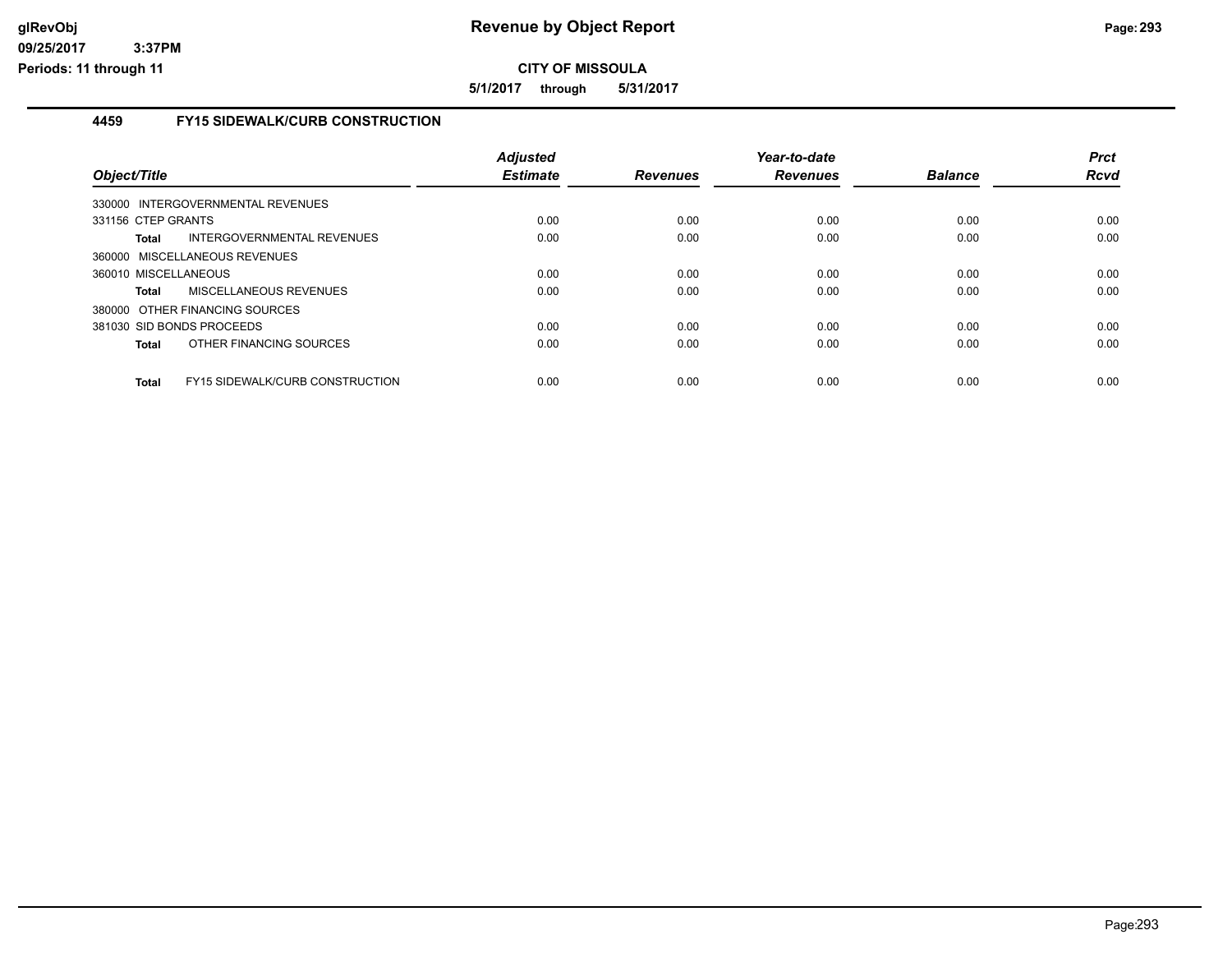**3:37PM**

**glRevObj Revenue by Object Report Page:294** 

**CITY OF MISSOULA**

**5/1/2017 through 5/31/2017**

# **4460 FY16 SIDEWALK/CURB CONSTRUCTION**

**4460 FY16 SIDEWALK/CURB CONSTRUCTION**

|                                                 | <b>Adjusted</b> |                 | Year-to-date    |                | <b>Prct</b> |
|-------------------------------------------------|-----------------|-----------------|-----------------|----------------|-------------|
| Object/Title                                    | <b>Estimate</b> | <b>Revenues</b> | <b>Revenues</b> | <b>Balance</b> | <b>Rcvd</b> |
| 330000 INTERGOVERNMENTAL REVENUES               |                 |                 |                 |                |             |
| 331156 CTEP GRANTS                              | 0.00            | 0.00            | 0.00            | 0.00           | 0.00        |
| INTERGOVERNMENTAL REVENUES<br>Total             | 0.00            | 0.00            | 0.00            | 0.00           | 0.00        |
| 360000 MISCELLANEOUS REVENUES                   |                 |                 |                 |                |             |
| 360010 MISCELLANEOUS                            | 0.00            | 0.00            | 0.00            | 0.00           | 0.00        |
| <b>MISCELLANEOUS REVENUES</b><br>Total          | 0.00            | 0.00            | 0.00            | 0.00           | 0.00        |
| 380000 OTHER FINANCING SOURCES                  |                 |                 |                 |                |             |
| 381030 SID BONDS PROCEEDS                       | 342,685.00      | 0.00            | 342,685.00      | 0.00           | 100.00      |
| OTHER FINANCING SOURCES<br>Total                | 342,685.00      | 0.00            | 342.685.00      | 0.00           | 100.00      |
| <b>FY16 SIDEWALK/CURB CONSTRUCTION</b><br>Total | 342.685.00      | 0.00            | 342.685.00      | 0.00           | 100.00      |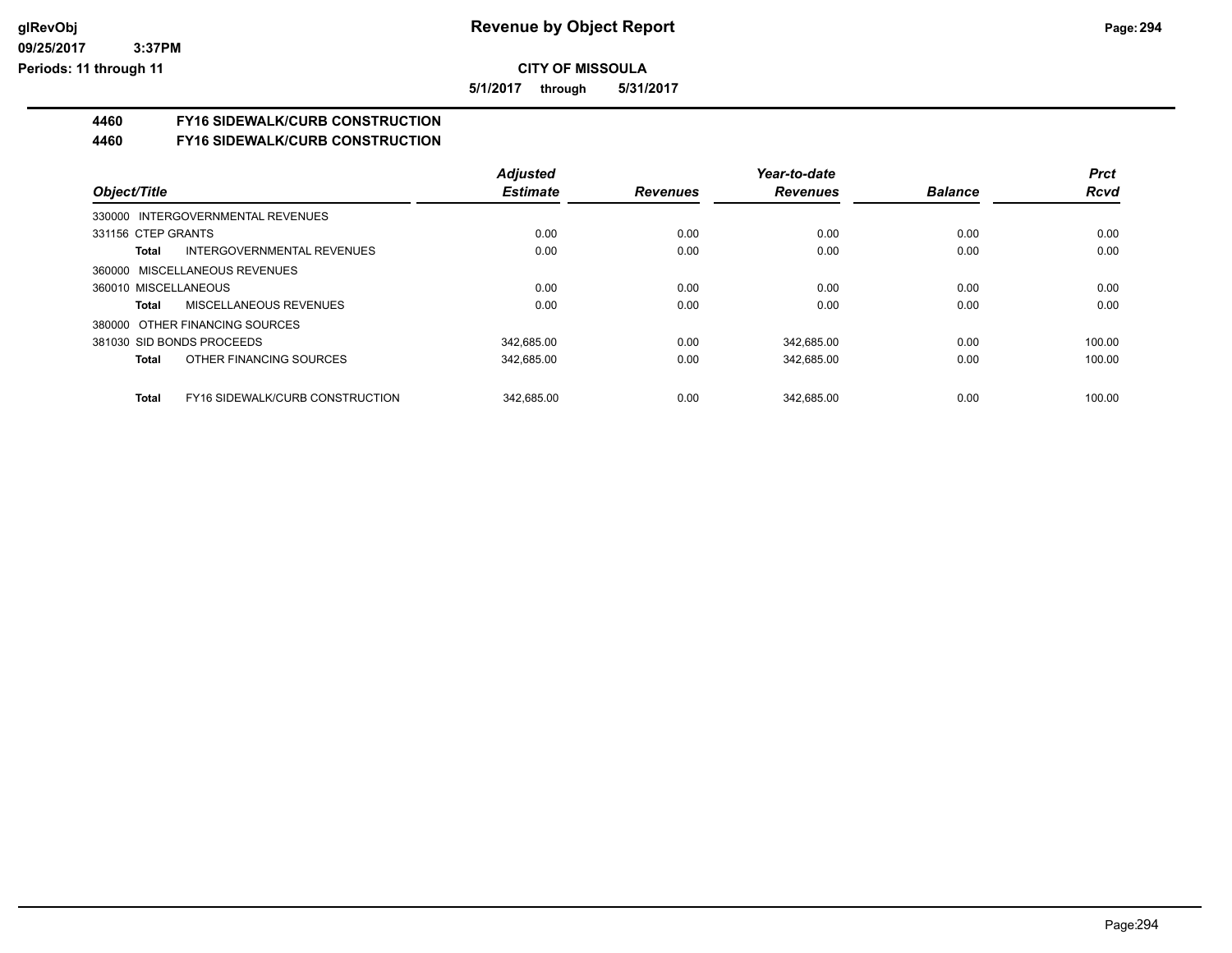**3:37PM**

**CITY OF MISSOULA**

**5/1/2017 through 5/31/2017**

# **4460 FY16 SIDEWALK/CURB CONSTRUCTION**

| Object/Title              |                                        | <b>Adjusted</b><br><b>Estimate</b> | <b>Revenues</b> | Year-to-date<br><b>Revenues</b> | <b>Balance</b> | <b>Prct</b><br><b>Rcvd</b> |
|---------------------------|----------------------------------------|------------------------------------|-----------------|---------------------------------|----------------|----------------------------|
|                           | 330000 INTERGOVERNMENTAL REVENUES      |                                    |                 |                                 |                |                            |
| 331156 CTEP GRANTS        |                                        | 0.00                               | 0.00            | 0.00                            | 0.00           | 0.00                       |
| <b>Total</b>              | INTERGOVERNMENTAL REVENUES             | 0.00                               | 0.00            | 0.00                            | 0.00           | 0.00                       |
|                           | 360000 MISCELLANEOUS REVENUES          |                                    |                 |                                 |                |                            |
| 360010 MISCELLANEOUS      |                                        | 0.00                               | 0.00            | 0.00                            | 0.00           | 0.00                       |
| <b>Total</b>              | MISCELLANEOUS REVENUES                 | 0.00                               | 0.00            | 0.00                            | 0.00           | 0.00                       |
|                           | 380000 OTHER FINANCING SOURCES         |                                    |                 |                                 |                |                            |
| 381030 SID BONDS PROCEEDS |                                        | 342,685.00                         | 0.00            | 342,685.00                      | 0.00           | 100.00                     |
| <b>Total</b>              | OTHER FINANCING SOURCES                | 342,685.00                         | 0.00            | 342,685.00                      | 0.00           | 100.00                     |
| <b>Total</b>              | <b>FY16 SIDEWALK/CURB CONSTRUCTION</b> | 342.685.00                         | 0.00            | 342.685.00                      | 0.00           | 100.00                     |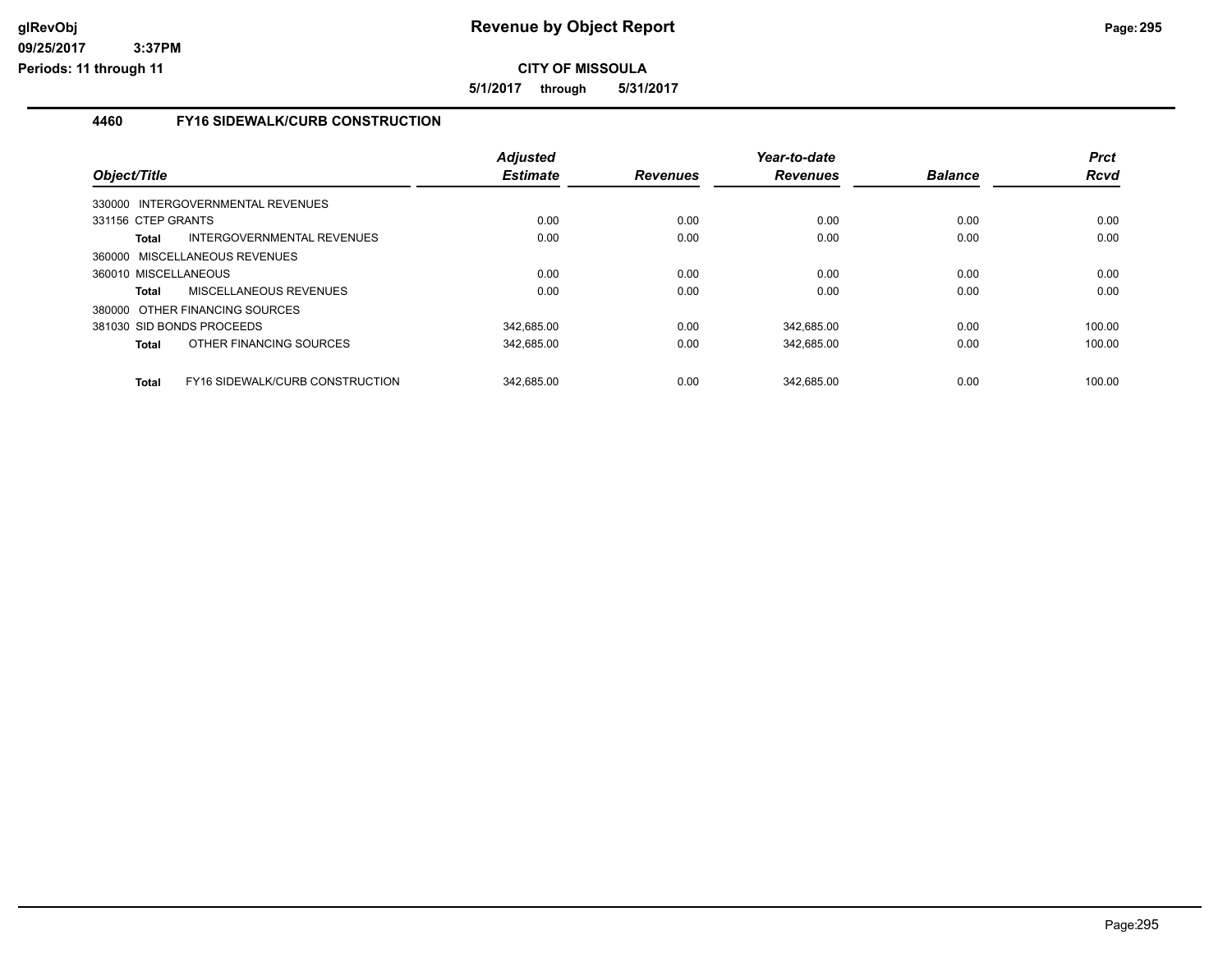**3:37PM**

**glRevObj Revenue by Object Report Page:296** 

**CITY OF MISSOULA**

**5/1/2017 through 5/31/2017**

# **4461 FY17 SIDEWALK/CURB CONSTRUCTION**

**4461 FY17 SIDEWALK/CURB CONSTRUCTION**

|                                                 | <b>Adjusted</b> |                 | Year-to-date    |                | <b>Prct</b> |
|-------------------------------------------------|-----------------|-----------------|-----------------|----------------|-------------|
| Object/Title                                    | <b>Estimate</b> | <b>Revenues</b> | <b>Revenues</b> | <b>Balance</b> | <b>Rcvd</b> |
| 330000 INTERGOVERNMENTAL REVENUES               |                 |                 |                 |                |             |
| 331156 CTEP GRANTS                              | 0.00            | 0.00            | 0.00            | 0.00           | 0.00        |
| INTERGOVERNMENTAL REVENUES<br>Total             | 0.00            | 0.00            | 0.00            | 0.00           | 0.00        |
| 360000 MISCELLANEOUS REVENUES                   |                 |                 |                 |                |             |
| 360010 MISCELLANEOUS                            | 0.00            | 0.00            | 247.204.59      | -247.204.59    | 0.00        |
| MISCELLANEOUS REVENUES<br>Total                 | 0.00            | 0.00            | 247,204.59      | -247,204.59    | 0.00        |
| 380000 OTHER FINANCING SOURCES                  |                 |                 |                 |                |             |
| 381030 SID BONDS PROCEEDS                       | 0.00            | 0.00            | 0.00            | 0.00           | 0.00        |
| OTHER FINANCING SOURCES<br>Total                | 0.00            | 0.00            | 0.00            | 0.00           | 0.00        |
| <b>FY17 SIDEWALK/CURB CONSTRUCTION</b><br>Total | 0.00            | 0.00            | 247.204.59      | -247.204.59    | 0.00        |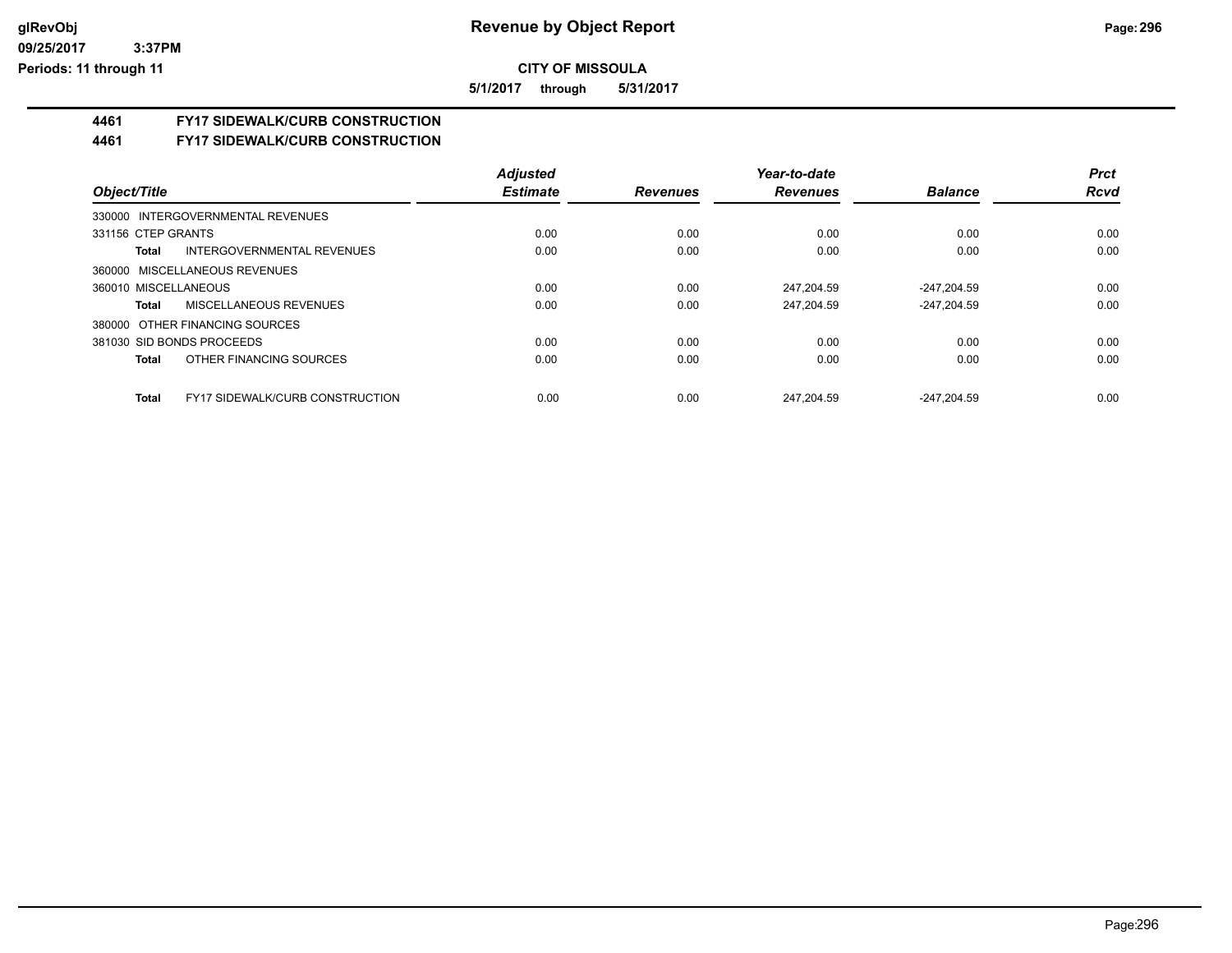**3:37PM**

**CITY OF MISSOULA**

**5/1/2017 through 5/31/2017**

# **4461 FY17 SIDEWALK/CURB CONSTRUCTION**

| Object/Title         |                                        | <b>Adjusted</b><br><b>Estimate</b> | <b>Revenues</b> | Year-to-date<br><b>Revenues</b> | <b>Balance</b> | <b>Prct</b><br><b>Rcvd</b> |
|----------------------|----------------------------------------|------------------------------------|-----------------|---------------------------------|----------------|----------------------------|
|                      | 330000 INTERGOVERNMENTAL REVENUES      |                                    |                 |                                 |                |                            |
| 331156 CTEP GRANTS   |                                        | 0.00                               | 0.00            | 0.00                            | 0.00           | 0.00                       |
| <b>Total</b>         | INTERGOVERNMENTAL REVENUES             | 0.00                               | 0.00            | 0.00                            | 0.00           | 0.00                       |
|                      | 360000 MISCELLANEOUS REVENUES          |                                    |                 |                                 |                |                            |
| 360010 MISCELLANEOUS |                                        | 0.00                               | 0.00            | 247.204.59                      | $-247.204.59$  | 0.00                       |
| <b>Total</b>         | MISCELLANEOUS REVENUES                 | 0.00                               | 0.00            | 247.204.59                      | $-247.204.59$  | 0.00                       |
|                      | 380000 OTHER FINANCING SOURCES         |                                    |                 |                                 |                |                            |
|                      | 381030 SID BONDS PROCEEDS              | 0.00                               | 0.00            | 0.00                            | 0.00           | 0.00                       |
| <b>Total</b>         | OTHER FINANCING SOURCES                | 0.00                               | 0.00            | 0.00                            | 0.00           | 0.00                       |
| <b>Total</b>         | <b>FY17 SIDEWALK/CURB CONSTRUCTION</b> | 0.00                               | 0.00            | 247.204.59                      | $-247.204.59$  | 0.00                       |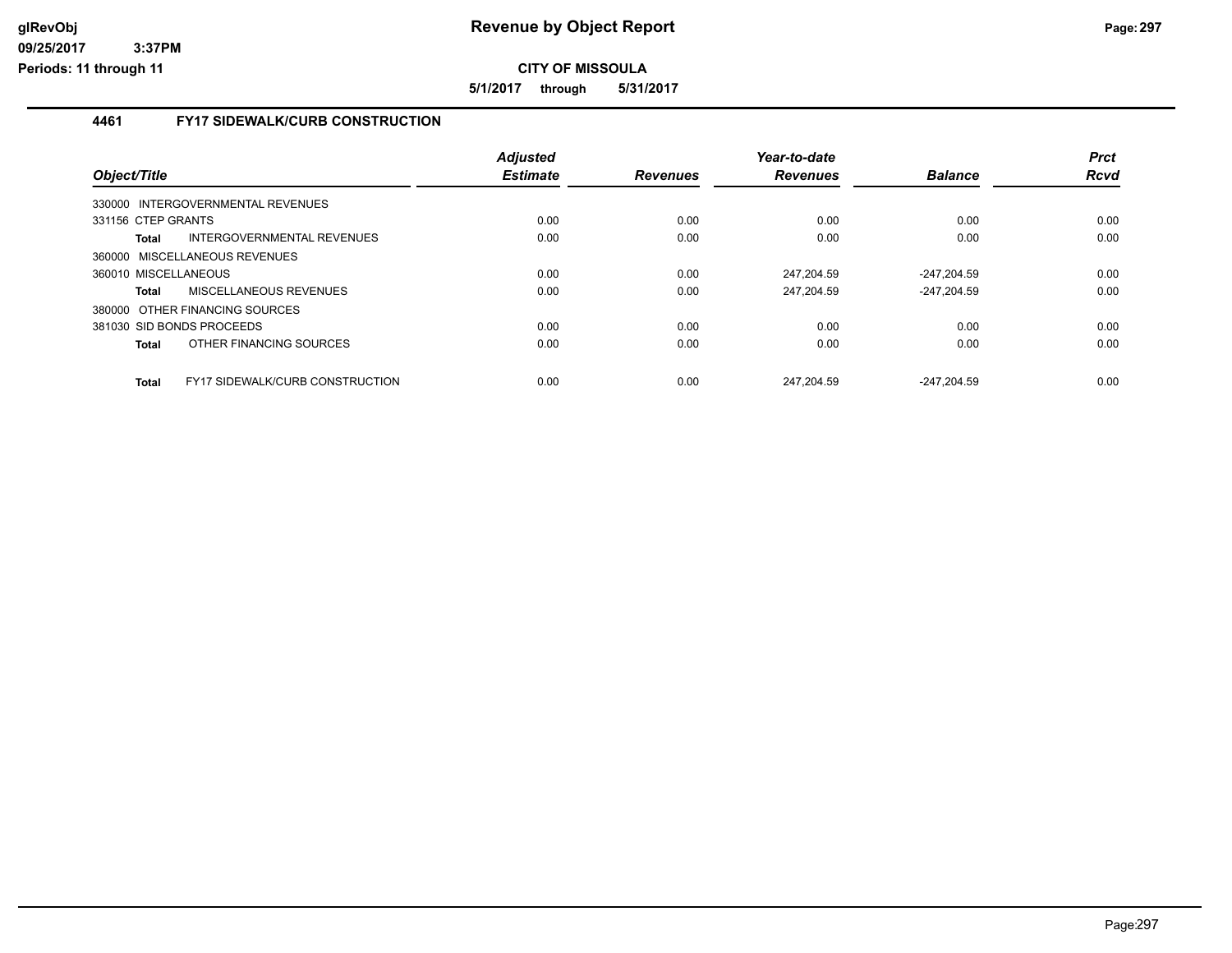**3:37PM**

**glRevObj Revenue by Object Report Page:298** 

**CITY OF MISSOULA**

**5/1/2017 through 5/31/2017**

# **4462 FY18 SIDEWALK/CURB CONSTRUCTION**

**4462 FY18 SIDEWALK/CURB CONSTRUCTION**

|                                                 | <b>Adjusted</b> |                 | Year-to-date    |                | <b>Prct</b> |
|-------------------------------------------------|-----------------|-----------------|-----------------|----------------|-------------|
| Object/Title                                    | <b>Estimate</b> | <b>Revenues</b> | <b>Revenues</b> | <b>Balance</b> | <b>Rcvd</b> |
| 330000 INTERGOVERNMENTAL REVENUES               |                 |                 |                 |                |             |
| 331156 CTEP GRANTS                              | 0.00            | 0.00            | 0.00            | 0.00           | 0.00        |
| INTERGOVERNMENTAL REVENUES<br>Total             | 0.00            | 0.00            | 0.00            | 0.00           | 0.00        |
| 360000 MISCELLANEOUS REVENUES                   |                 |                 |                 |                |             |
| 360010 MISCELLANEOUS                            | 0.00            | 0.00            | 0.00            | 0.00           | 0.00        |
| MISCELLANEOUS REVENUES<br>Total                 | 0.00            | 0.00            | 0.00            | 0.00           | 0.00        |
| 380000 OTHER FINANCING SOURCES                  |                 |                 |                 |                |             |
| 381030 SID BONDS PROCEEDS                       | 0.00            | 0.00            | 0.00            | 0.00           | 0.00        |
| OTHER FINANCING SOURCES<br>Total                | 0.00            | 0.00            | 0.00            | 0.00           | 0.00        |
| <b>FY18 SIDEWALK/CURB CONSTRUCTION</b><br>Total | 0.00            | 0.00            | 0.00            | 0.00           | 0.00        |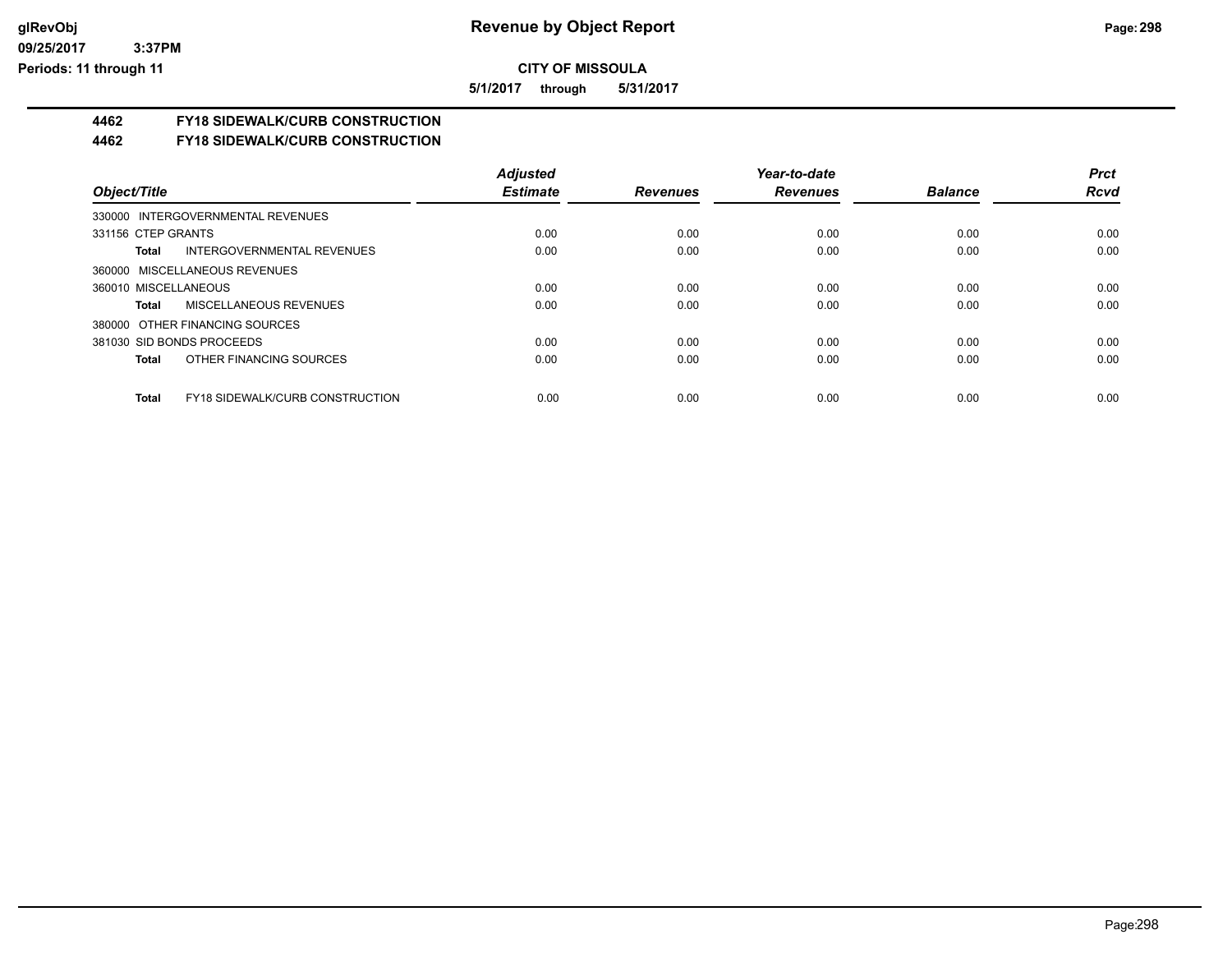**5/1/2017 through 5/31/2017**

# **4462 FY18 SIDEWALK/CURB CONSTRUCTION**

| Object/Title                                    | <b>Adjusted</b><br><b>Estimate</b> | <b>Revenues</b> | Year-to-date<br><b>Revenues</b> | <b>Balance</b> | <b>Prct</b><br><b>Rcvd</b> |
|-------------------------------------------------|------------------------------------|-----------------|---------------------------------|----------------|----------------------------|
| 330000 INTERGOVERNMENTAL REVENUES               |                                    |                 |                                 |                |                            |
| 331156 CTEP GRANTS                              | 0.00                               | 0.00            | 0.00                            | 0.00           | 0.00                       |
| INTERGOVERNMENTAL REVENUES<br><b>Total</b>      | 0.00                               | 0.00            | 0.00                            | 0.00           | 0.00                       |
| 360000 MISCELLANEOUS REVENUES                   |                                    |                 |                                 |                |                            |
| 360010 MISCELLANEOUS                            | 0.00                               | 0.00            | 0.00                            | 0.00           | 0.00                       |
| MISCELLANEOUS REVENUES<br><b>Total</b>          | 0.00                               | 0.00            | 0.00                            | 0.00           | 0.00                       |
| 380000 OTHER FINANCING SOURCES                  |                                    |                 |                                 |                |                            |
| 381030 SID BONDS PROCEEDS                       | 0.00                               | 0.00            | 0.00                            | 0.00           | 0.00                       |
| OTHER FINANCING SOURCES<br><b>Total</b>         | 0.00                               | 0.00            | 0.00                            | 0.00           | 0.00                       |
| FY18 SIDEWALK/CURB CONSTRUCTION<br><b>Total</b> | 0.00                               | 0.00            | 0.00                            | 0.00           | 0.00                       |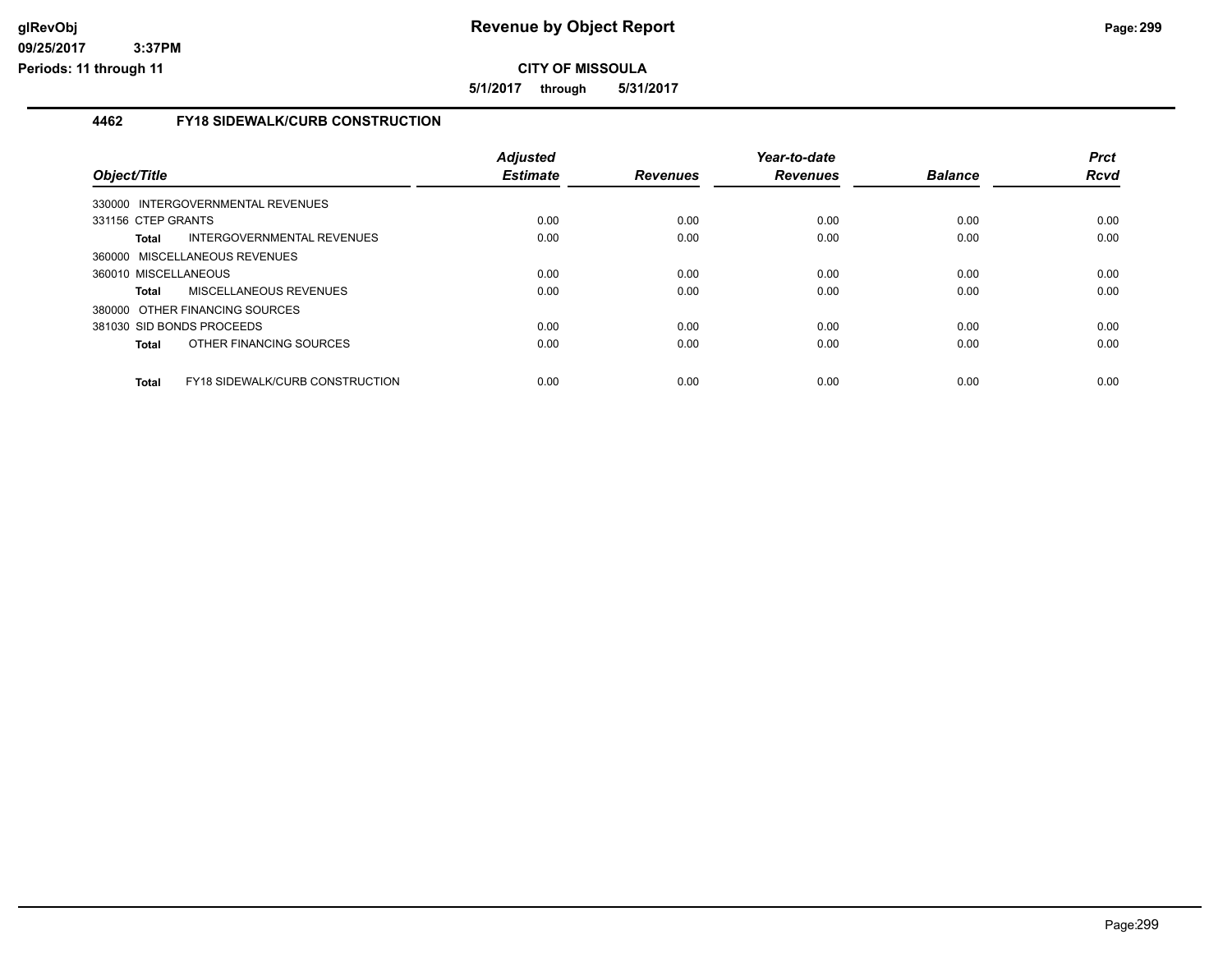**5/1/2017 through 5/31/2017**

#### **4529 SID 529 CHRISTIAN DR TRAFFIC CALMING 4529 SID 529 CHRISTIAN DR TRAFFIC CALMING**

#### *Object/Title Adjusted Estimate Revenues Year-to-date Revenues Balance Prct Rcvd* 370000 INVESTMENTS & ROYALTY EARNINGS 371010 INTEREST ON INVESTMENTS 0.00 0.00 0.00 0.00 0.00 371020 GAIN/LOSS IN MARKET VALUE OF INVESTMENTS 0.00 0.00 0.00 0.00 0.00 **Total** INVESTMENTS & ROYALTY EARNINGS 0.00 0.00 0.00 0.00 0.00 380000 OTHER FINANCING SOURCES 381000 LOAN PROCEEDS 0.00 0.00 0.00 0.00 0.00 381002 SRF LOAN 0.00 0.00 0.00 0.00 0.00 381030 SID BONDS PROCEEDS 0.00 0.00 0.00 0.00 0.00 **Total** OTHER FINANCING SOURCES 0.00 0.00 0.00 0.00 0.00 **Total** SID 529 CHRISTIAN DR TRAFFIC CALMING 0.00 0.00 0.00 0.00 0.00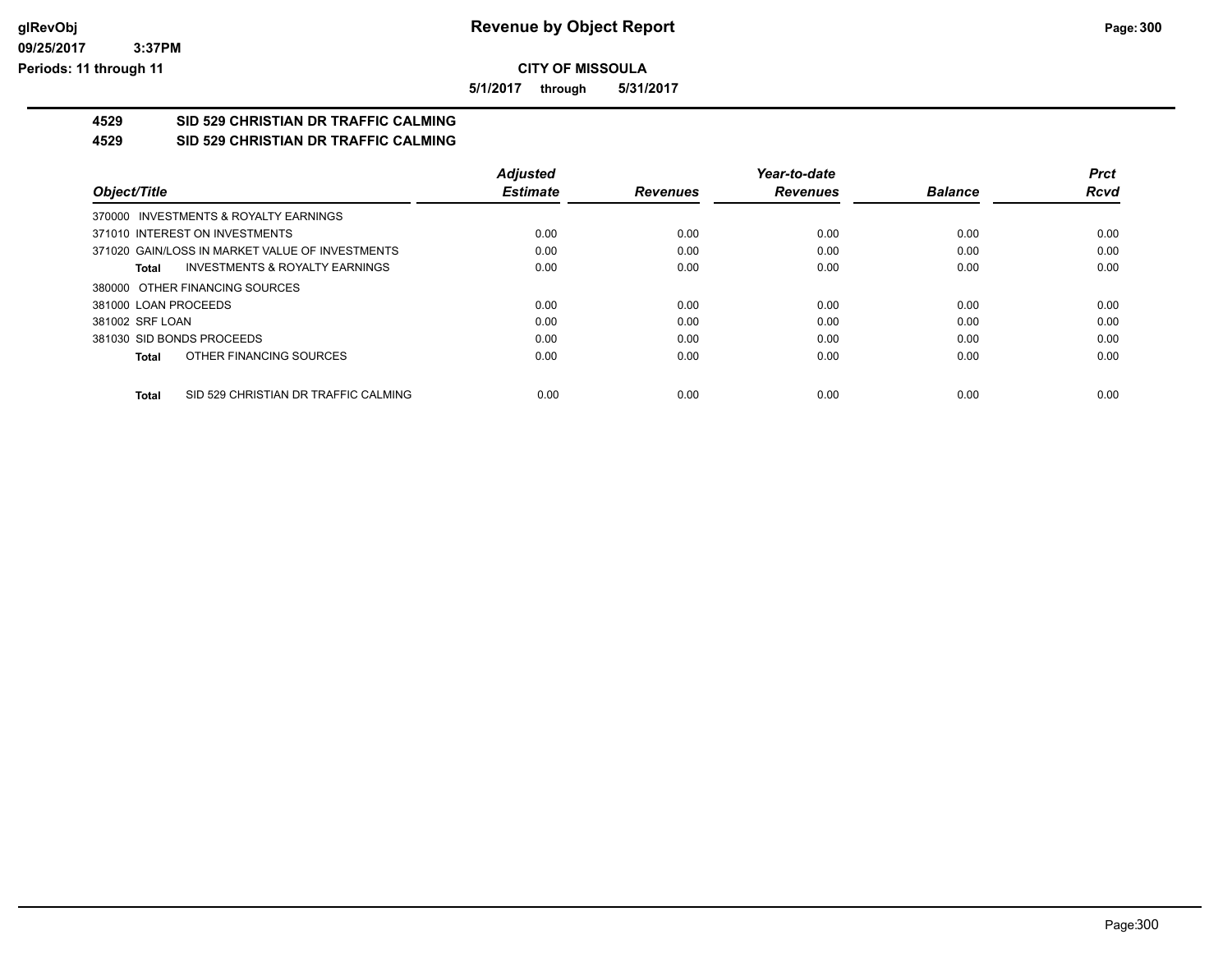**5/1/2017 through 5/31/2017**

## **4529 SID 529 CHRISTIAN DR TRAFFIC CALMING**

| Object/Title                                       | <b>Adjusted</b><br><b>Estimate</b> | <b>Revenues</b> | Year-to-date<br><b>Revenues</b> | <b>Balance</b> | <b>Prct</b><br>Rcvd |
|----------------------------------------------------|------------------------------------|-----------------|---------------------------------|----------------|---------------------|
| 370000 INVESTMENTS & ROYALTY EARNINGS              |                                    |                 |                                 |                |                     |
| 371010 INTEREST ON INVESTMENTS                     | 0.00                               | 0.00            | 0.00                            | 0.00           | 0.00                |
| 371020 GAIN/LOSS IN MARKET VALUE OF INVESTMENT     | 0.00                               | 0.00            | 0.00                            | 0.00           | 0.00                |
| <b>INVESTMENTS &amp; ROYALTY EARNINGS</b><br>Total | 0.00                               | 0.00            | 0.00                            | 0.00           | 0.00                |
| 380000 OTHER FINANCING SOURCES                     |                                    |                 |                                 |                |                     |
| 381000 LOAN PROCEEDS                               | 0.00                               | 0.00            | 0.00                            | 0.00           | 0.00                |
| 381002 SRF LOAN                                    | 0.00                               | 0.00            | 0.00                            | 0.00           | 0.00                |
| 381030 SID BONDS PROCEEDS                          | 0.00                               | 0.00            | 0.00                            | 0.00           | 0.00                |
| OTHER FINANCING SOURCES<br>Total                   | 0.00                               | 0.00            | 0.00                            | 0.00           | 0.00                |
| SID 529 CHRISTIAN DR TRAFFIC CALMING<br>Total      | 0.00                               | 0.00            | 0.00                            | 0.00           | 0.00                |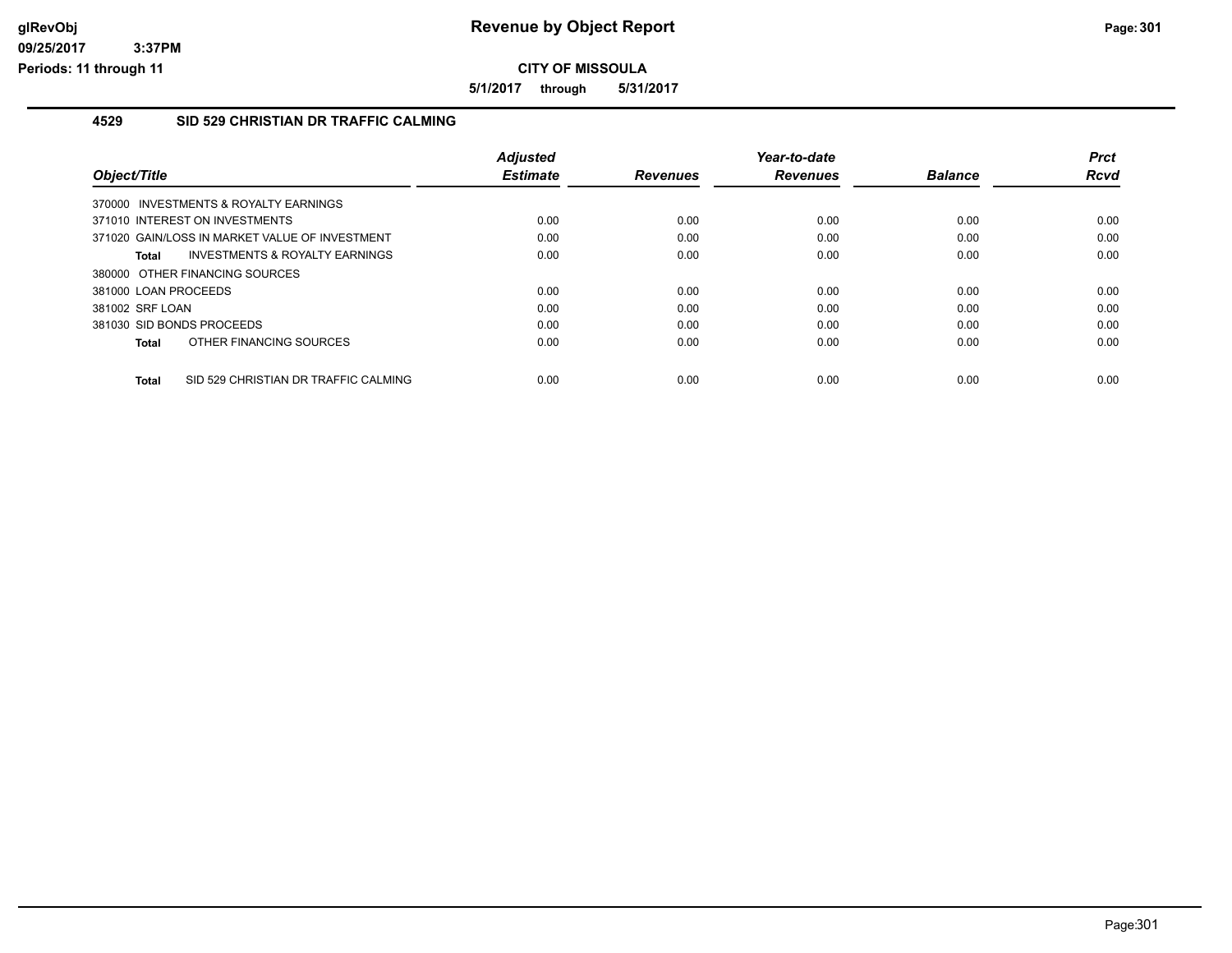**5/1/2017 through 5/31/2017**

# **4530 SID 530 CHRISTIAN DR CALMING**

#### **4530 SID 530 CHRISTIAN DR CALMING**

|                                                 | <b>Adjusted</b> |                 | Year-to-date    |                | <b>Prct</b> |
|-------------------------------------------------|-----------------|-----------------|-----------------|----------------|-------------|
| Object/Title                                    | <b>Estimate</b> | <b>Revenues</b> | <b>Revenues</b> | <b>Balance</b> | <b>Rcvd</b> |
| 370000 INVESTMENTS & ROYALTY EARNINGS           |                 |                 |                 |                |             |
| 371010 INTEREST ON INVESTMENTS                  | 0.00            | 0.00            | 0.00            | 0.00           | 0.00        |
| 371020 GAIN/LOSS IN MARKET VALUE OF INVESTMENTS | 0.00            | 0.00            | 0.00            | 0.00           | 0.00        |
| INVESTMENTS & ROYALTY EARNINGS<br>Total         | 0.00            | 0.00            | 0.00            | 0.00           | 0.00        |
| 380000 OTHER FINANCING SOURCES                  |                 |                 |                 |                |             |
| 381000 LOAN PROCEEDS                            | 0.00            | 0.00            | 0.00            | 0.00           | 0.00        |
| 381002 SRF LOAN                                 | 0.00            | 0.00            | 0.00            | 0.00           | 0.00        |
| 381030 SID BONDS PROCEEDS                       | 0.00            | 0.00            | 0.00            | 0.00           | 0.00        |
| OTHER FINANCING SOURCES<br>Total                | 0.00            | 0.00            | 0.00            | 0.00           | 0.00        |
|                                                 |                 |                 |                 |                |             |
| SID 530 CHRISTIAN DR CALMING<br>Total           | 0.00            | 0.00            | 0.00            | 0.00           | 0.00        |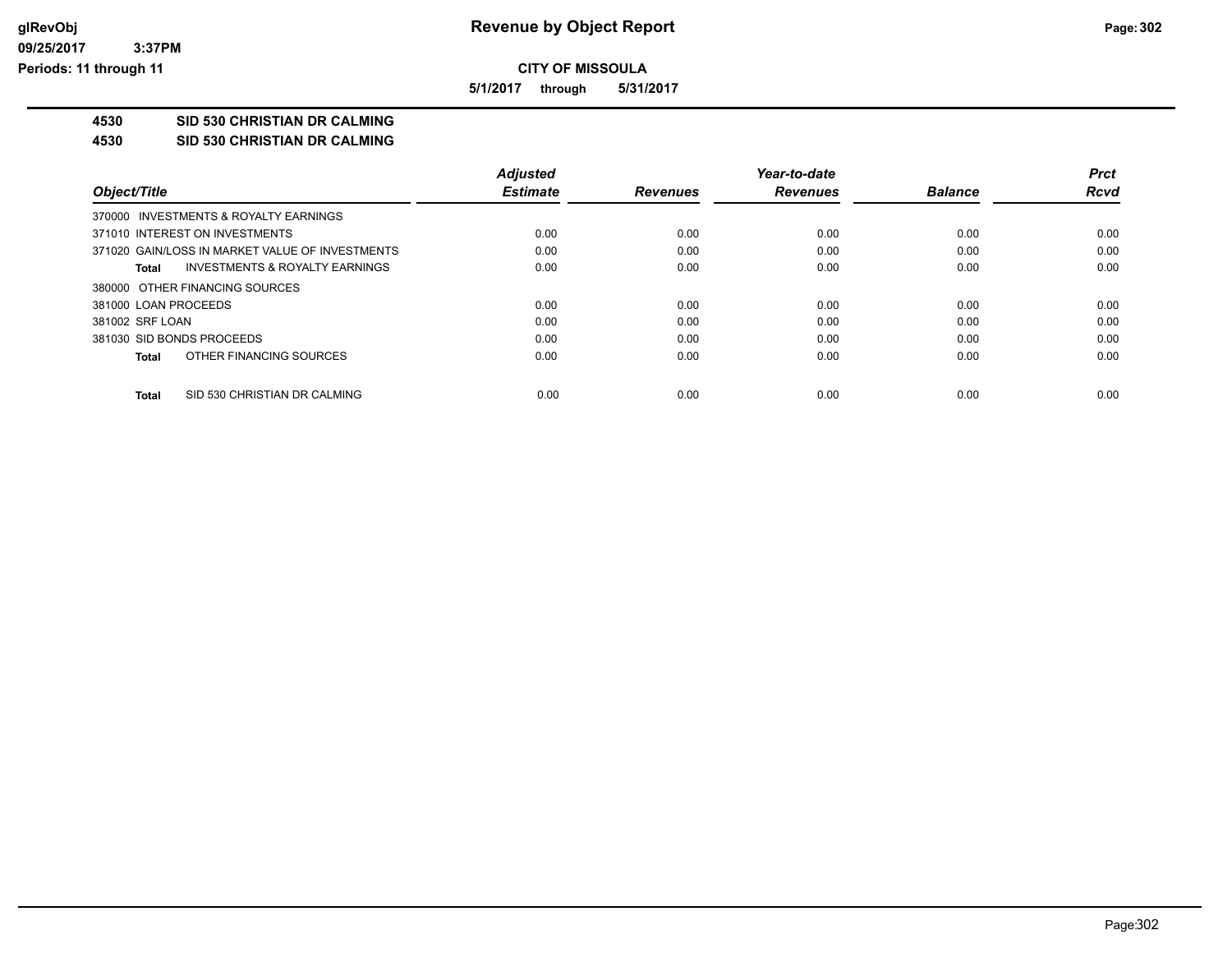**CITY OF MISSOULA**

**5/1/2017 through 5/31/2017**

# **4530 SID 530 CHRISTIAN DR CALMING**

| Object/Title                                       | <b>Adjusted</b><br><b>Estimate</b> | <b>Revenues</b> | Year-to-date<br><b>Revenues</b> | <b>Balance</b> | <b>Prct</b><br>Rcvd |
|----------------------------------------------------|------------------------------------|-----------------|---------------------------------|----------------|---------------------|
| 370000 INVESTMENTS & ROYALTY EARNINGS              |                                    |                 |                                 |                |                     |
| 371010 INTEREST ON INVESTMENTS                     | 0.00                               | 0.00            | 0.00                            | 0.00           | 0.00                |
| 371020 GAIN/LOSS IN MARKET VALUE OF INVESTMENT     | 0.00                               | 0.00            | 0.00                            | 0.00           | 0.00                |
| <b>INVESTMENTS &amp; ROYALTY EARNINGS</b><br>Total | 0.00                               | 0.00            | 0.00                            | 0.00           | 0.00                |
| 380000 OTHER FINANCING SOURCES                     |                                    |                 |                                 |                |                     |
| 381000 LOAN PROCEEDS                               | 0.00                               | 0.00            | 0.00                            | 0.00           | 0.00                |
| 381002 SRF LOAN                                    | 0.00                               | 0.00            | 0.00                            | 0.00           | 0.00                |
| 381030 SID BONDS PROCEEDS                          | 0.00                               | 0.00            | 0.00                            | 0.00           | 0.00                |
| OTHER FINANCING SOURCES<br><b>Total</b>            | 0.00                               | 0.00            | 0.00                            | 0.00           | 0.00                |
| SID 530 CHRISTIAN DR CALMING<br>Total              | 0.00                               | 0.00            | 0.00                            | 0.00           | 0.00                |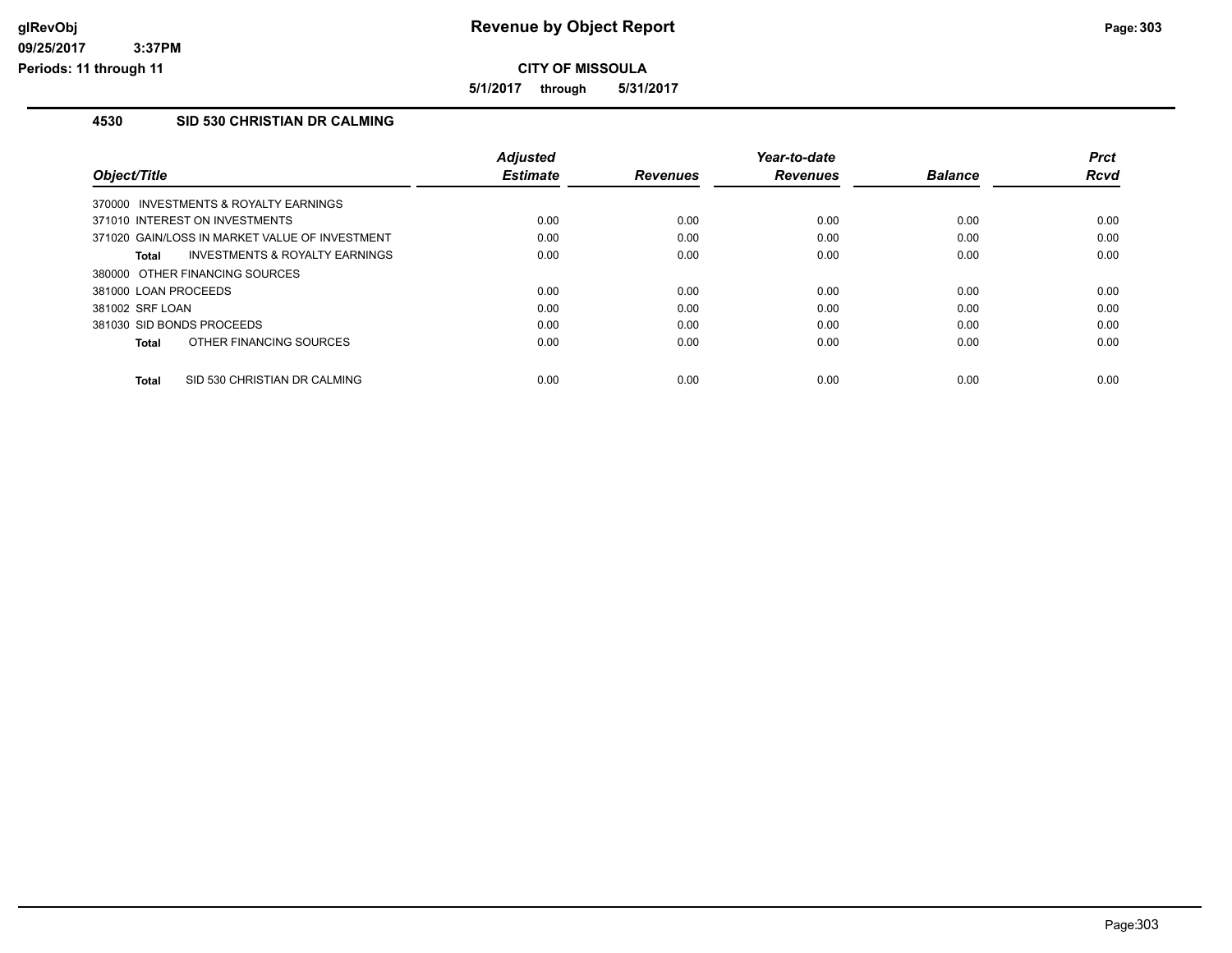**5/1/2017 through 5/31/2017**

**4531 SID 531 TRAFFIC CALMING**

**4531 SID 531 TRAFFIC CALMING**

|                                                    | <b>Adjusted</b> |                 | Year-to-date    |                | <b>Prct</b> |
|----------------------------------------------------|-----------------|-----------------|-----------------|----------------|-------------|
| Object/Title                                       | <b>Estimate</b> | <b>Revenues</b> | <b>Revenues</b> | <b>Balance</b> | <b>Rcvd</b> |
| 370000 INVESTMENTS & ROYALTY EARNINGS              |                 |                 |                 |                |             |
| 371010 INTEREST ON INVESTMENTS                     | 0.00            | 0.00            | 0.00            | 0.00           | 0.00        |
| 371020 GAIN/LOSS IN MARKET VALUE OF INVESTMENTS    | 0.00            | 0.00            | 0.00            | 0.00           | 0.00        |
| <b>INVESTMENTS &amp; ROYALTY EARNINGS</b><br>Total | 0.00            | 0.00            | 0.00            | 0.00           | 0.00        |
| 380000 OTHER FINANCING SOURCES                     |                 |                 |                 |                |             |
| 383000 OPERATING TRANSFERS                         | 0.00            | 0.00            | 0.00            | 0.00           | 0.00        |
| OTHER FINANCING SOURCES<br><b>Total</b>            | 0.00            | 0.00            | 0.00            | 0.00           | 0.00        |
| <b>Total</b><br>SID 531 TRAFFIC CALMING            | 0.00            | 0.00            | 0.00            | 0.00           | 0.00        |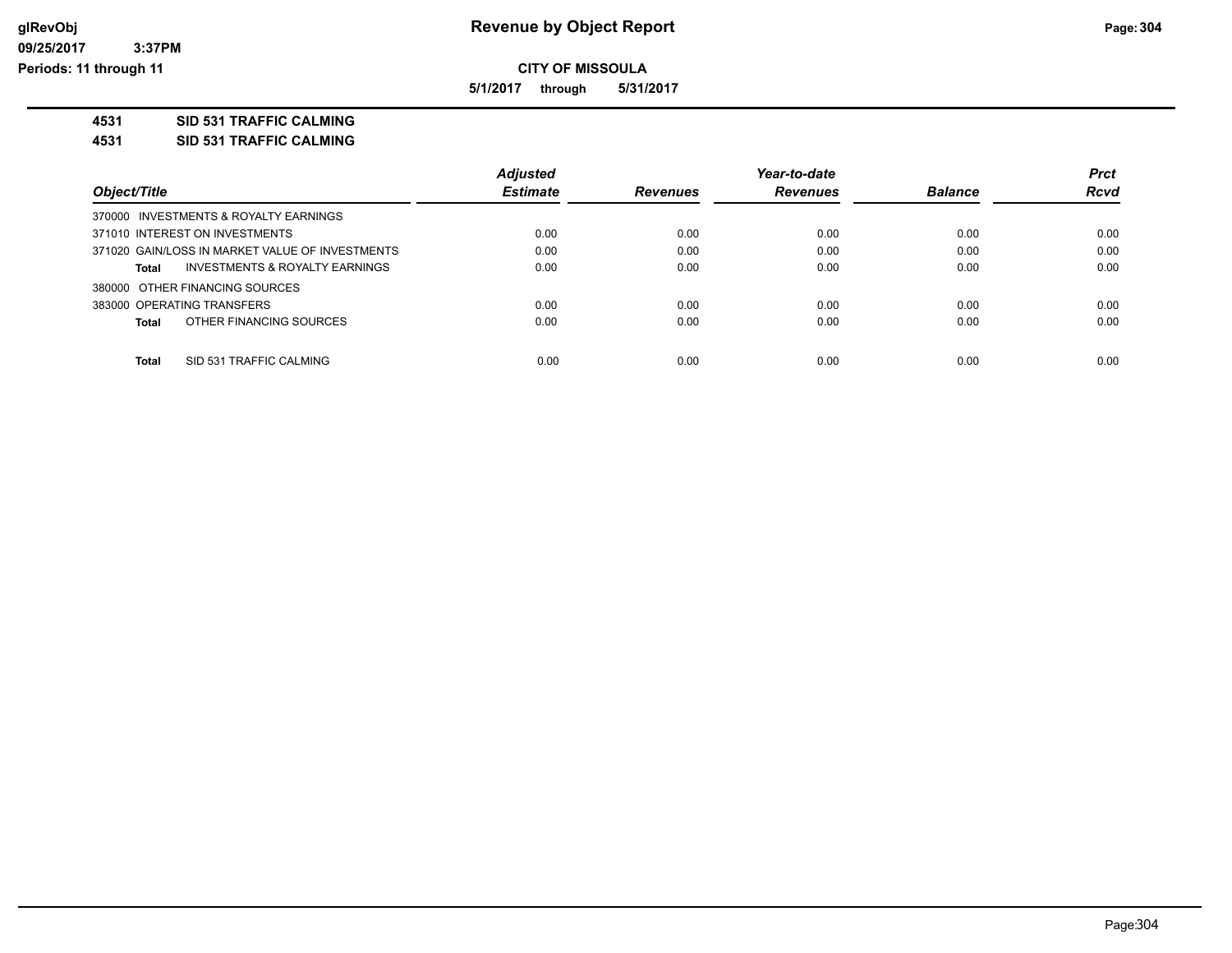**CITY OF MISSOULA**

**5/1/2017 through 5/31/2017**

## **4531 SID 531 TRAFFIC CALMING**

|              |                                                | <b>Adjusted</b> |                 | Year-to-date    |                | <b>Prct</b> |
|--------------|------------------------------------------------|-----------------|-----------------|-----------------|----------------|-------------|
| Object/Title |                                                | <b>Estimate</b> | <b>Revenues</b> | <b>Revenues</b> | <b>Balance</b> | <b>Rcvd</b> |
|              | 370000 INVESTMENTS & ROYALTY EARNINGS          |                 |                 |                 |                |             |
|              | 371010 INTEREST ON INVESTMENTS                 | 0.00            | 0.00            | 0.00            | 0.00           | 0.00        |
|              | 371020 GAIN/LOSS IN MARKET VALUE OF INVESTMENT | 0.00            | 0.00            | 0.00            | 0.00           | 0.00        |
| Total        | INVESTMENTS & ROYALTY EARNINGS                 | 0.00            | 0.00            | 0.00            | 0.00           | 0.00        |
|              | 380000 OTHER FINANCING SOURCES                 |                 |                 |                 |                |             |
|              | 383000 OPERATING TRANSFERS                     | 0.00            | 0.00            | 0.00            | 0.00           | 0.00        |
| Total        | OTHER FINANCING SOURCES                        | 0.00            | 0.00            | 0.00            | 0.00           | 0.00        |
| <b>Total</b> | SID 531 TRAFFIC CALMING                        | 0.00            | 0.00            | 0.00            | 0.00           | 0.00        |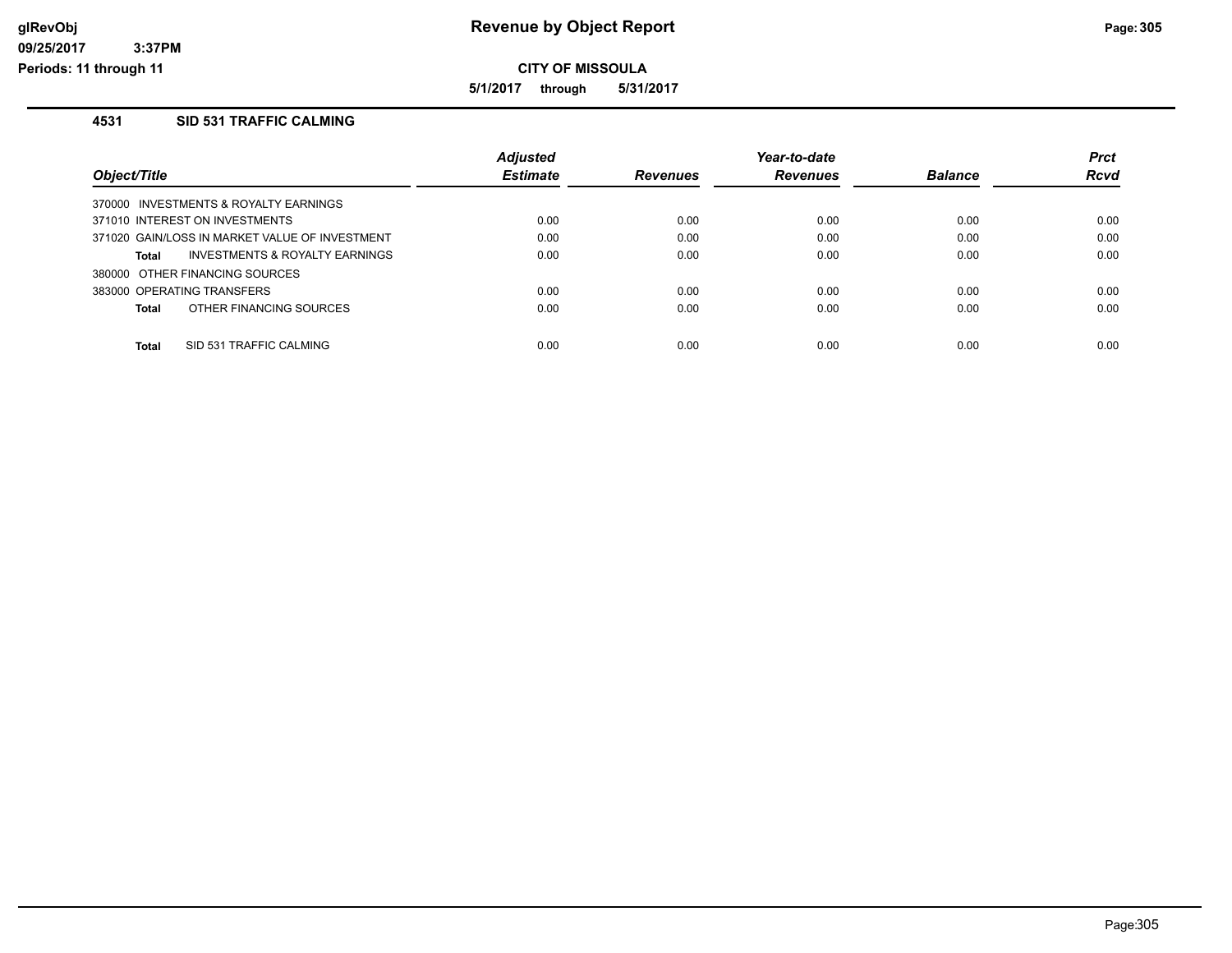**5/1/2017 through 5/31/2017**

#### **4532 MALONEY RANCH SID**

**4532 MALONEY RANCH SID**

|                                                    | <b>Adjusted</b> |                 | Year-to-date    |                | <b>Prct</b> |
|----------------------------------------------------|-----------------|-----------------|-----------------|----------------|-------------|
| Object/Title                                       | <b>Estimate</b> | <b>Revenues</b> | <b>Revenues</b> | <b>Balance</b> | <b>Rcvd</b> |
| 370000 INVESTMENTS & ROYALTY EARNINGS              |                 |                 |                 |                |             |
| 371010 INTEREST ON INVESTMENTS                     | 0.00            | 0.00            | 0.00            | 0.00           | 0.00        |
| 371020 GAIN/LOSS IN MARKET VALUE OF INVESTMENTS    | 0.00            | 0.00            | 0.00            | 0.00           | 0.00        |
| <b>INVESTMENTS &amp; ROYALTY EARNINGS</b><br>Total | 0.00            | 0.00            | 0.00            | 0.00           | 0.00        |
| 380000 OTHER FINANCING SOURCES                     |                 |                 |                 |                |             |
| 381030 SID BONDS PROCEEDS                          | 0.00            | 0.00            | 0.00            | 0.00           | 0.00        |
| OTHER FINANCING SOURCES<br><b>Total</b>            | 0.00            | 0.00            | 0.00            | 0.00           | 0.00        |
| <b>Total</b><br>MALONEY RANCH SID                  | 0.00            | 0.00            | 0.00            | 0.00           | 0.00        |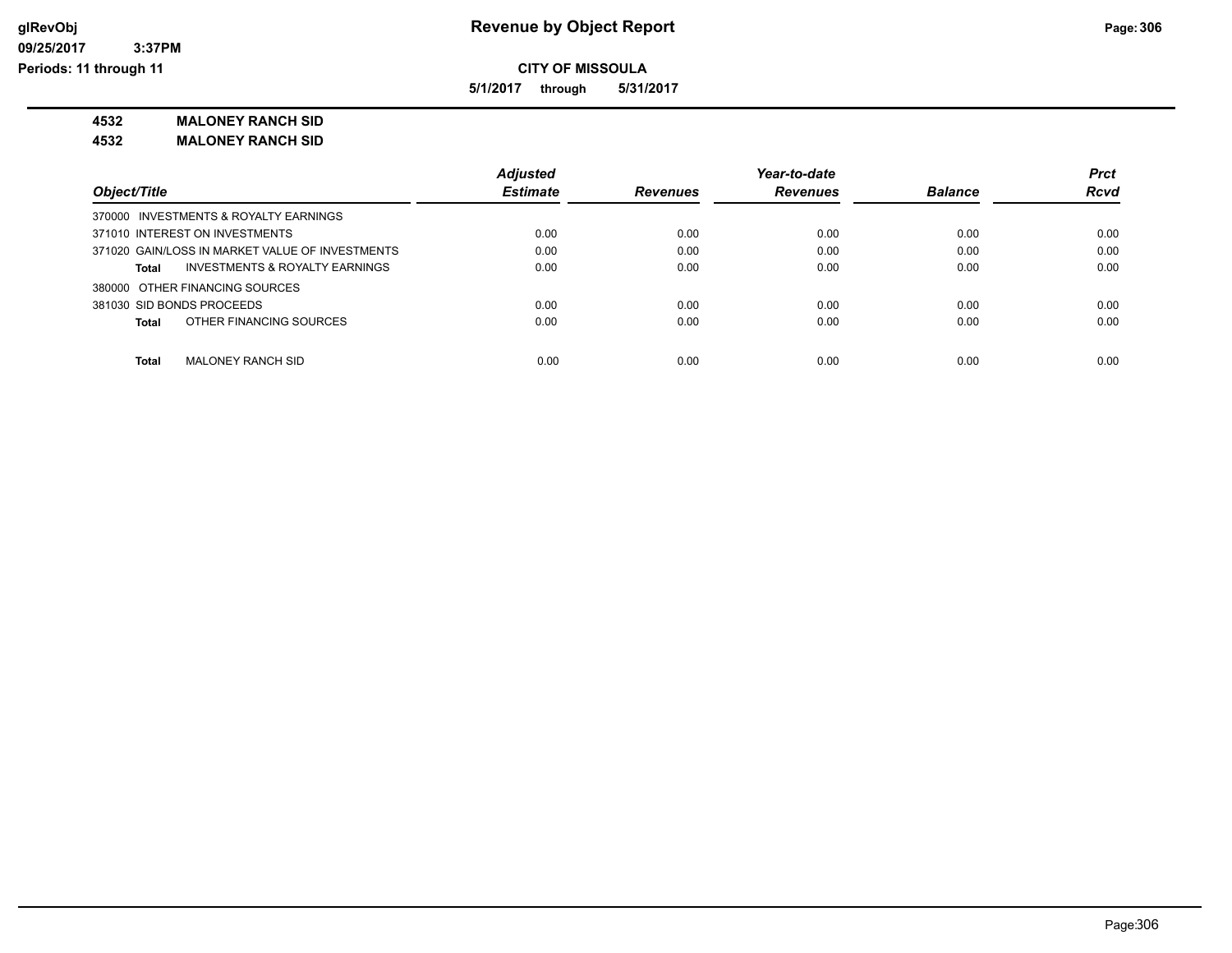**CITY OF MISSOULA**

**5/1/2017 through 5/31/2017**

#### **4532 MALONEY RANCH SID**

|                           |                                                | <b>Adjusted</b> |                 | Year-to-date    |                | <b>Prct</b> |
|---------------------------|------------------------------------------------|-----------------|-----------------|-----------------|----------------|-------------|
| Object/Title              |                                                | <b>Estimate</b> | <b>Revenues</b> | <b>Revenues</b> | <b>Balance</b> | <b>Rcvd</b> |
|                           | 370000 INVESTMENTS & ROYALTY EARNINGS          |                 |                 |                 |                |             |
|                           | 371010 INTEREST ON INVESTMENTS                 | 0.00            | 0.00            | 0.00            | 0.00           | 0.00        |
|                           | 371020 GAIN/LOSS IN MARKET VALUE OF INVESTMENT | 0.00            | 0.00            | 0.00            | 0.00           | 0.00        |
| <b>Total</b>              | INVESTMENTS & ROYALTY EARNINGS                 | 0.00            | 0.00            | 0.00            | 0.00           | 0.00        |
|                           | 380000 OTHER FINANCING SOURCES                 |                 |                 |                 |                |             |
| 381030 SID BONDS PROCEEDS |                                                | 0.00            | 0.00            | 0.00            | 0.00           | 0.00        |
| Total                     | OTHER FINANCING SOURCES                        | 0.00            | 0.00            | 0.00            | 0.00           | 0.00        |
| Total                     | MALONEY RANCH SID                              | 0.00            | 0.00            | 0.00            | 0.00           | 0.00        |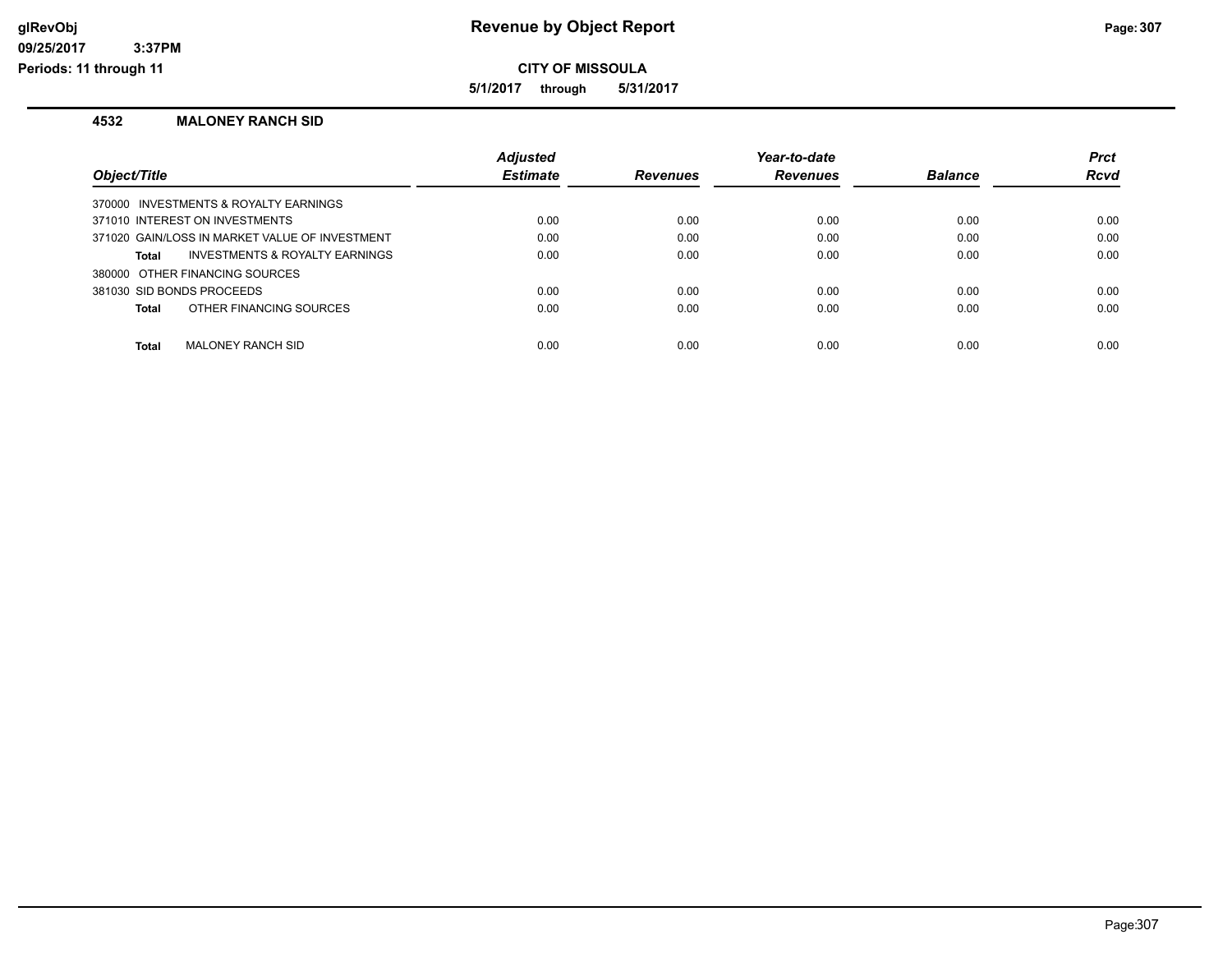**5/1/2017 through 5/31/2017**

## **4533 RATTLESNAKE SEWER SID**

**4533 RATTLESNAKE SEWER SID**

| Object/Title                                       | <b>Adjusted</b><br><b>Estimate</b> | <b>Revenues</b> | Year-to-date<br><b>Revenues</b> | <b>Balance</b> | <b>Prct</b><br><b>Rcvd</b> |
|----------------------------------------------------|------------------------------------|-----------------|---------------------------------|----------------|----------------------------|
| 330000 INTERGOVERNMENTAL REVENUES                  |                                    |                 |                                 |                |                            |
| 334121 DNRC GRANT                                  | 0.00                               | 0.00            | 0.00                            | 0.00           | 0.00                       |
| <b>INTERGOVERNMENTAL REVENUES</b><br>Total         | 0.00                               | 0.00            | 0.00                            | 0.00           | 0.00                       |
| 370000 INVESTMENTS & ROYALTY EARNINGS              |                                    |                 |                                 |                |                            |
| 371010 INTEREST ON INVESTMENTS                     | 0.00                               | 0.00            | 0.00                            | 0.00           | 0.00                       |
| 371020 GAIN/LOSS IN MARKET VALUE OF INVESTMENTS    | 0.00                               | 0.00            | 0.00                            | 0.00           | 0.00                       |
| <b>INVESTMENTS &amp; ROYALTY EARNINGS</b><br>Total | 0.00                               | 0.00            | 0.00                            | 0.00           | 0.00                       |
| 380000 OTHER FINANCING SOURCES                     |                                    |                 |                                 |                |                            |
| 381002 SRF LOAN                                    | 0.00                               | 0.00            | 0.00                            | 0.00           | 0.00                       |
| OTHER FINANCING SOURCES<br>Total                   | 0.00                               | 0.00            | 0.00                            | 0.00           | 0.00                       |
| RATTLESNAKE SEWER SID<br><b>Total</b>              | 0.00                               | 0.00            | 0.00                            | 0.00           | 0.00                       |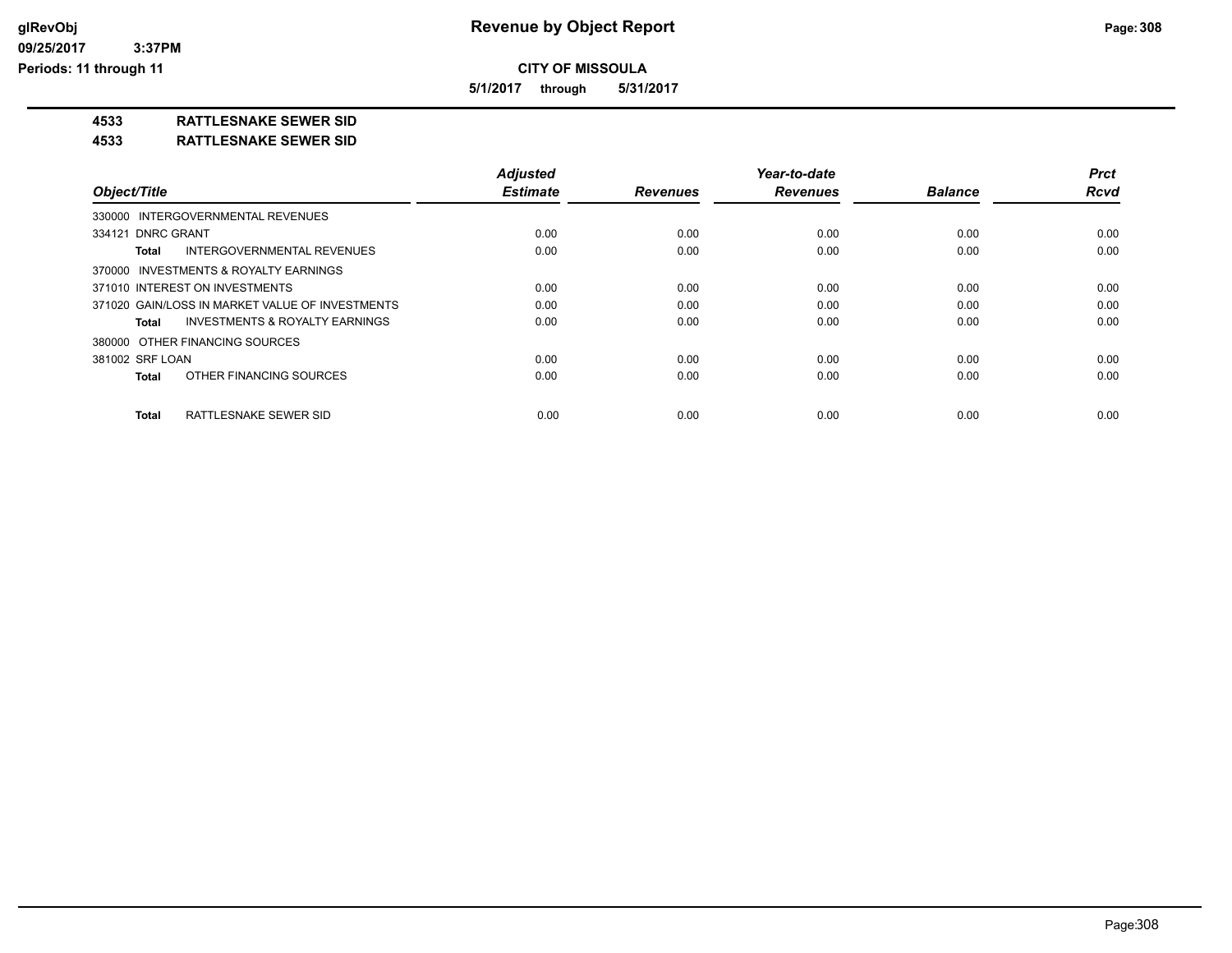**5/1/2017 through 5/31/2017**

# **4533 RATTLESNAKE SEWER SID**

|                                                    | <b>Adjusted</b> |                 | Year-to-date    |                | <b>Prct</b> |
|----------------------------------------------------|-----------------|-----------------|-----------------|----------------|-------------|
| Object/Title                                       | <b>Estimate</b> | <b>Revenues</b> | <b>Revenues</b> | <b>Balance</b> | <b>Rcvd</b> |
| INTERGOVERNMENTAL REVENUES<br>330000               |                 |                 |                 |                |             |
| 334121 DNRC GRANT                                  | 0.00            | 0.00            | 0.00            | 0.00           | 0.00        |
| INTERGOVERNMENTAL REVENUES<br>Total                | 0.00            | 0.00            | 0.00            | 0.00           | 0.00        |
| 370000 INVESTMENTS & ROYALTY EARNINGS              |                 |                 |                 |                |             |
| 371010 INTEREST ON INVESTMENTS                     | 0.00            | 0.00            | 0.00            | 0.00           | 0.00        |
| 371020 GAIN/LOSS IN MARKET VALUE OF INVESTMENT     | 0.00            | 0.00            | 0.00            | 0.00           | 0.00        |
| <b>INVESTMENTS &amp; ROYALTY EARNINGS</b><br>Total | 0.00            | 0.00            | 0.00            | 0.00           | 0.00        |
| 380000 OTHER FINANCING SOURCES                     |                 |                 |                 |                |             |
| 381002 SRF LOAN                                    | 0.00            | 0.00            | 0.00            | 0.00           | 0.00        |
| OTHER FINANCING SOURCES<br>Total                   | 0.00            | 0.00            | 0.00            | 0.00           | 0.00        |
| RATTLESNAKE SEWER SID<br><b>Total</b>              | 0.00            | 0.00            | 0.00            | 0.00           | 0.00        |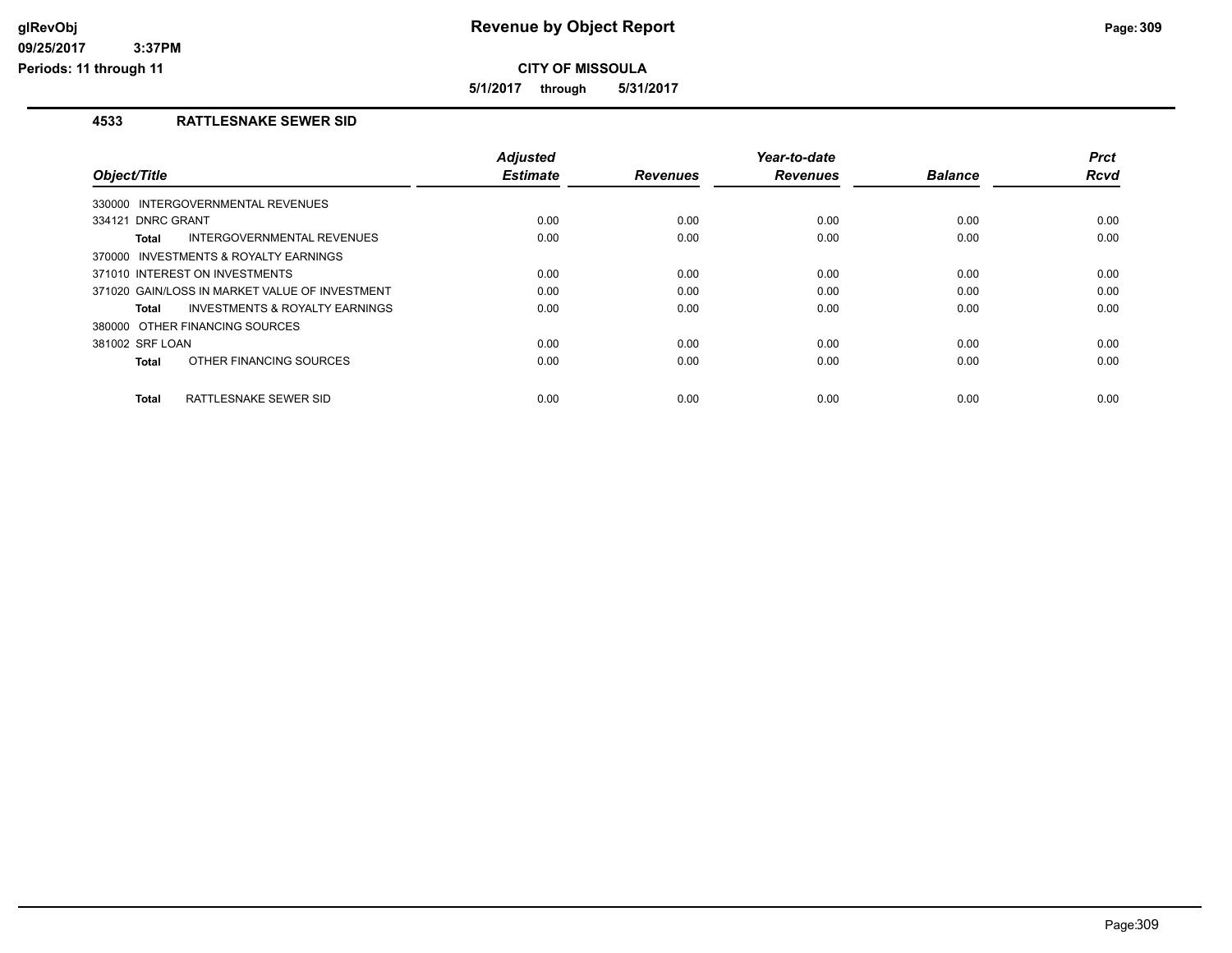**5/1/2017 through 5/31/2017**

## **4534 SID 534 LINCOLNWOOD**

#### **4534 SID 534 LINCOLNWOOD**

|                                                    | <b>Adjusted</b> |                 | Year-to-date    |                | Prct        |
|----------------------------------------------------|-----------------|-----------------|-----------------|----------------|-------------|
| Object/Title                                       | <b>Estimate</b> | <b>Revenues</b> | <b>Revenues</b> | <b>Balance</b> | <b>Rcvd</b> |
| 330000 INTERGOVERNMENTAL REVENUES                  |                 |                 |                 |                |             |
| 334121 DNRC GRANT                                  | 0.00            | 0.00            | 0.00            | 0.00           | 0.00        |
| INTERGOVERNMENTAL REVENUES<br>Total                | 0.00            | 0.00            | 0.00            | 0.00           | 0.00        |
| 370000 INVESTMENTS & ROYALTY EARNINGS              |                 |                 |                 |                |             |
| 371010 INTEREST ON INVESTMENTS                     | 0.00            | 0.00            | 0.00            | 0.00           | 0.00        |
| 371020 GAIN/LOSS IN MARKET VALUE OF INVESTMENTS    | 0.00            | 0.00            | 0.00            | 0.00           | 0.00        |
| <b>INVESTMENTS &amp; ROYALTY EARNINGS</b><br>Total | 0.00            | 0.00            | 0.00            | 0.00           | 0.00        |
| 380000 OTHER FINANCING SOURCES                     |                 |                 |                 |                |             |
| 381002 SRF LOAN                                    | 0.00            | 0.00            | 0.00            | 0.00           | 0.00        |
| OTHER FINANCING SOURCES<br>Total                   | 0.00            | 0.00            | 0.00            | 0.00           | 0.00        |
| SID 534 LINCOLNWOOD<br>Total                       | 0.00            | 0.00            | 0.00            | 0.00           | 0.00        |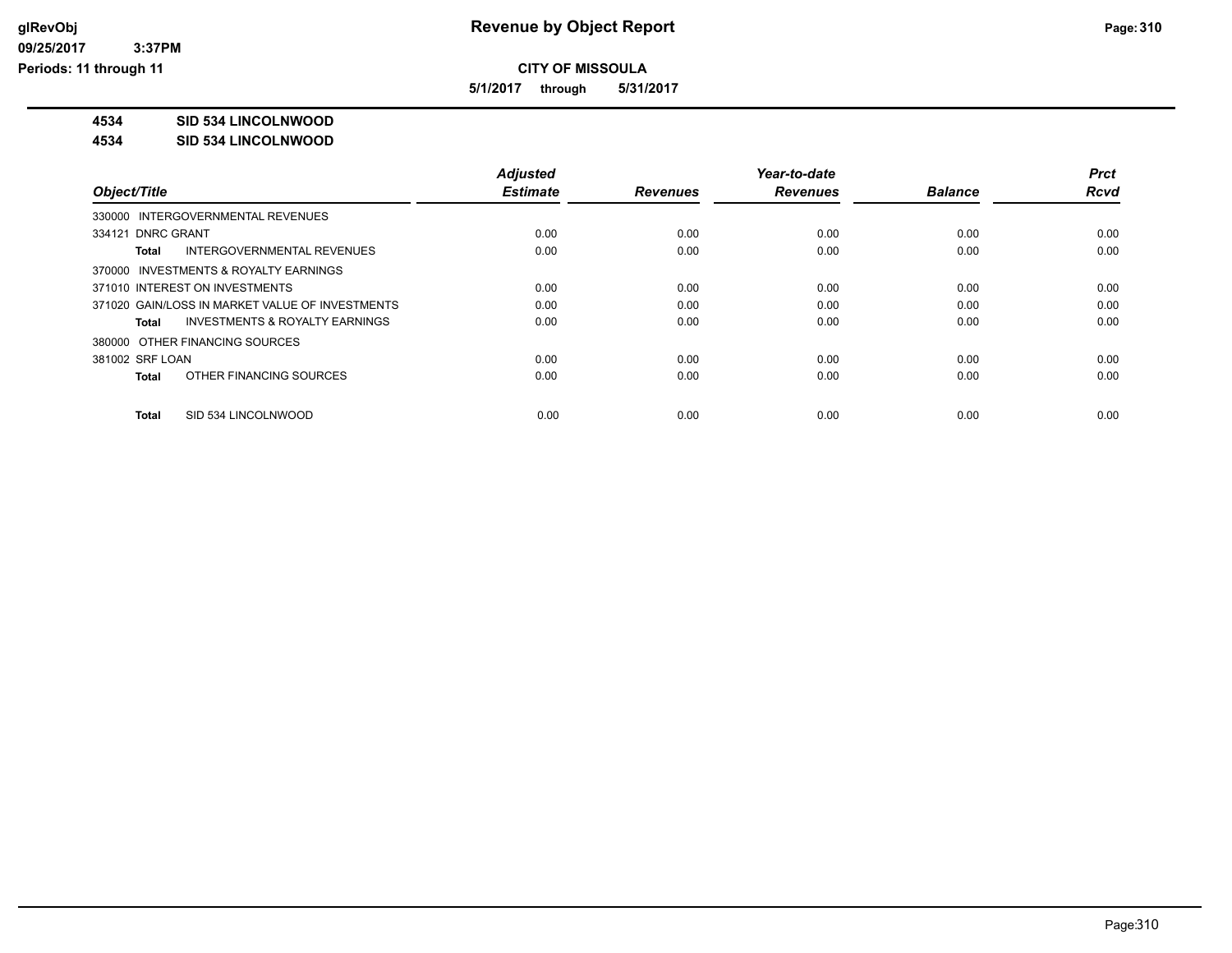**5/1/2017 through 5/31/2017**

### **4534 SID 534 LINCOLNWOOD**

|                                                    | <b>Adjusted</b> |                 | Year-to-date    |                | <b>Prct</b> |
|----------------------------------------------------|-----------------|-----------------|-----------------|----------------|-------------|
| Object/Title                                       | <b>Estimate</b> | <b>Revenues</b> | <b>Revenues</b> | <b>Balance</b> | <b>Rcvd</b> |
| 330000 INTERGOVERNMENTAL REVENUES                  |                 |                 |                 |                |             |
| 334121 DNRC GRANT                                  | 0.00            | 0.00            | 0.00            | 0.00           | 0.00        |
| INTERGOVERNMENTAL REVENUES<br><b>Total</b>         | 0.00            | 0.00            | 0.00            | 0.00           | 0.00        |
| 370000 INVESTMENTS & ROYALTY EARNINGS              |                 |                 |                 |                |             |
| 371010 INTEREST ON INVESTMENTS                     | 0.00            | 0.00            | 0.00            | 0.00           | 0.00        |
| 371020 GAIN/LOSS IN MARKET VALUE OF INVESTMENT     | 0.00            | 0.00            | 0.00            | 0.00           | 0.00        |
| <b>INVESTMENTS &amp; ROYALTY EARNINGS</b><br>Total | 0.00            | 0.00            | 0.00            | 0.00           | 0.00        |
| 380000 OTHER FINANCING SOURCES                     |                 |                 |                 |                |             |
| 381002 SRF LOAN                                    | 0.00            | 0.00            | 0.00            | 0.00           | 0.00        |
| OTHER FINANCING SOURCES<br><b>Total</b>            | 0.00            | 0.00            | 0.00            | 0.00           | 0.00        |
| SID 534 LINCOLNWOOD<br><b>Total</b>                | 0.00            | 0.00            | 0.00            | 0.00           | 0.00        |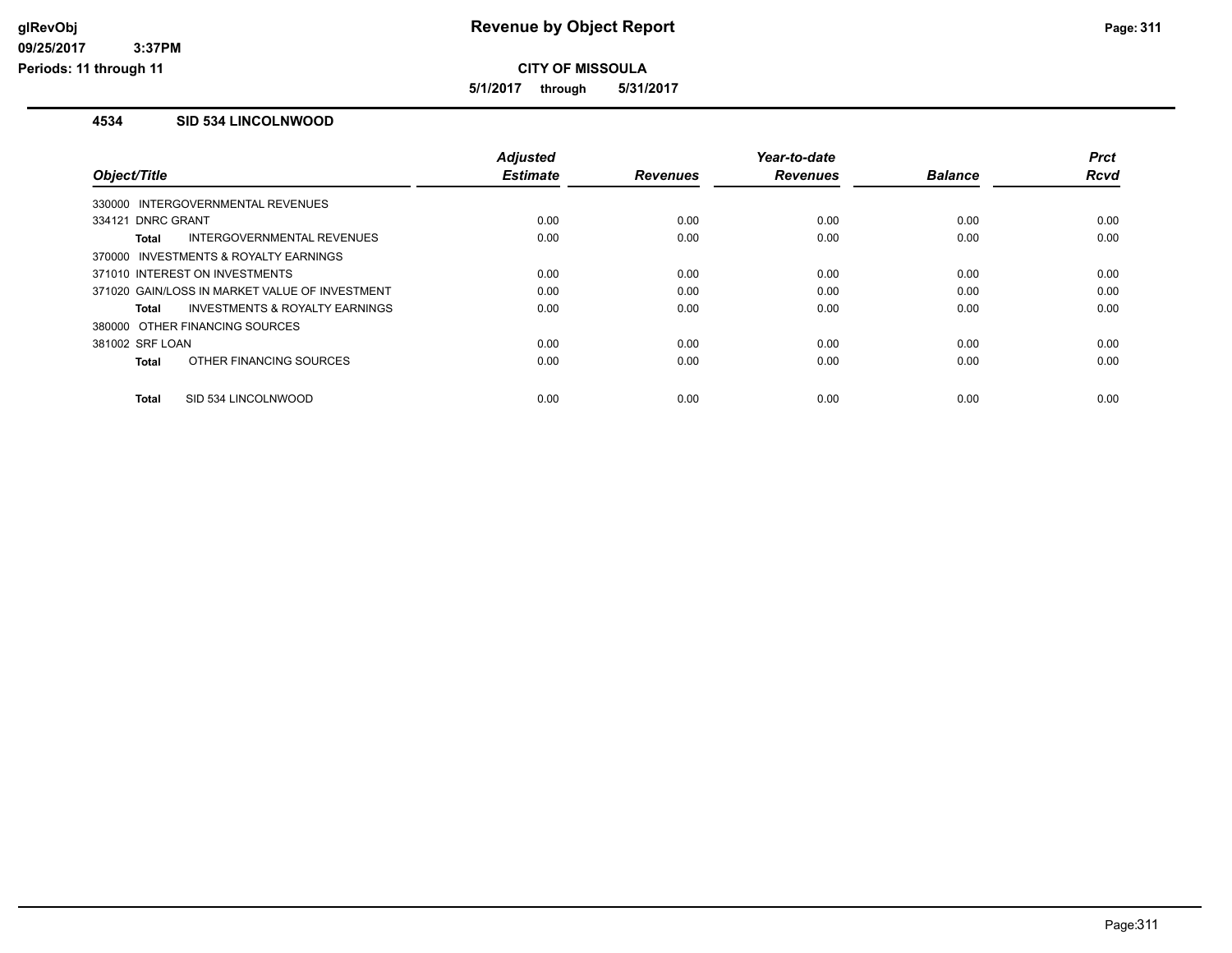**5/1/2017 through 5/31/2017**

# **4535 SLANT STREET TRAFFIC CALMING**

#### **4535 SLANT STREET TRAFFIC CALMING**

| <b>Adjusted</b> |                 | Year-to-date    |                | <b>Prct</b> |
|-----------------|-----------------|-----------------|----------------|-------------|
| <b>Estimate</b> | <b>Revenues</b> | <b>Revenues</b> | <b>Balance</b> | <b>Rcvd</b> |
|                 |                 |                 |                |             |
| 0.00            | 0.00            | 0.00            | 0.00           | 0.00        |
| 0.00            | 0.00            | 0.00            | 0.00           | 0.00        |
| 0.00            | 0.00            | 0.00            | 0.00           | 0.00        |
|                 |                 |                 |                |             |
| 0.00            | 0.00            | 0.00            | 0.00           | 0.00        |
| 0.00            | 0.00            | 0.00            | 0.00           | 0.00        |
|                 |                 |                 |                | 0.00        |
|                 | 0.00            | 0.00            | 0.00           | 0.00        |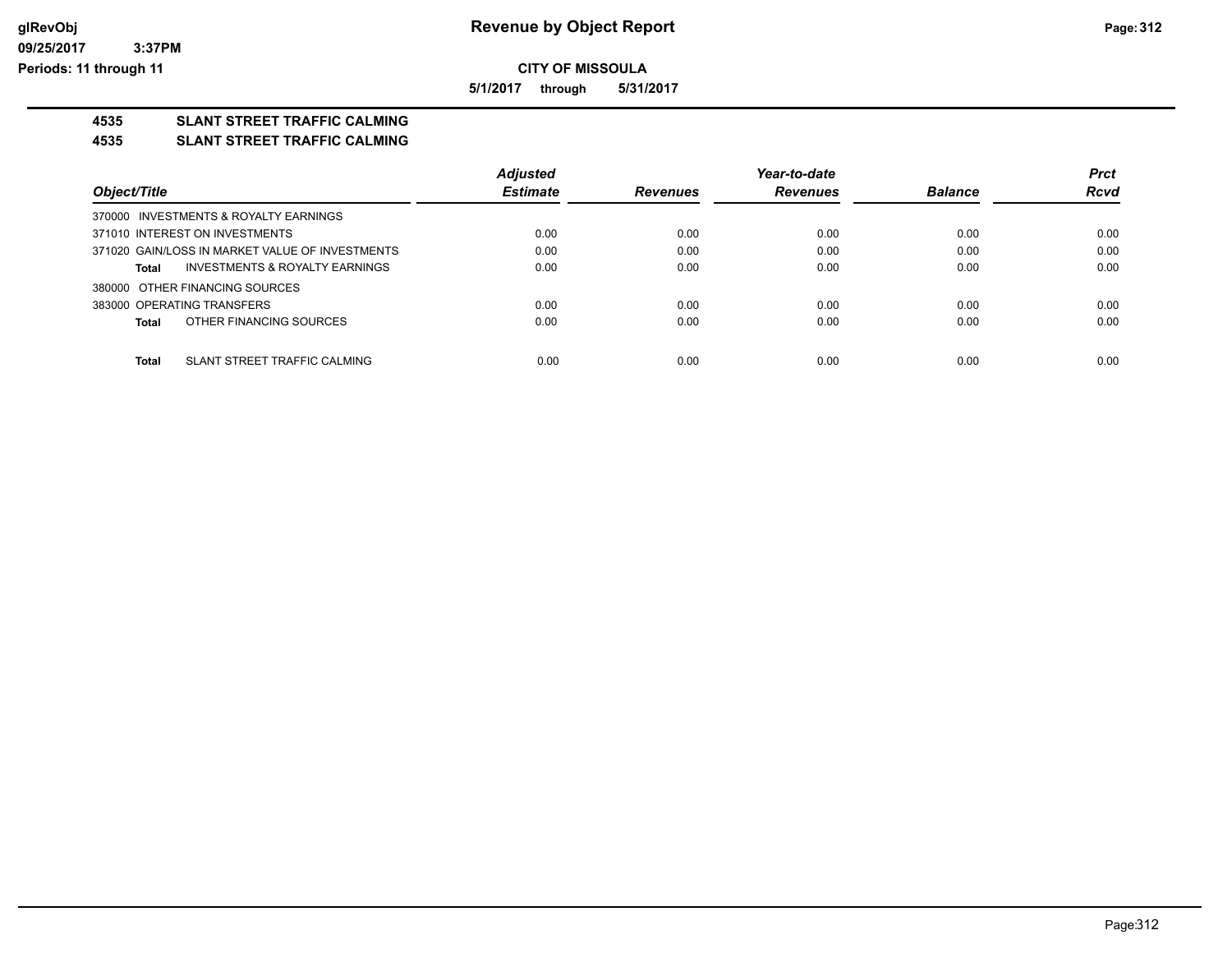**5/1/2017 through 5/31/2017**

# **4535 SLANT STREET TRAFFIC CALMING**

|                                                | <b>Adjusted</b> |                 | Year-to-date    |                | <b>Prct</b> |
|------------------------------------------------|-----------------|-----------------|-----------------|----------------|-------------|
| Object/Title                                   | <b>Estimate</b> | <b>Revenues</b> | <b>Revenues</b> | <b>Balance</b> | <b>Rcvd</b> |
| 370000 INVESTMENTS & ROYALTY EARNINGS          |                 |                 |                 |                |             |
| 371010 INTEREST ON INVESTMENTS                 | 0.00            | 0.00            | 0.00            | 0.00           | 0.00        |
| 371020 GAIN/LOSS IN MARKET VALUE OF INVESTMENT | 0.00            | 0.00            | 0.00            | 0.00           | 0.00        |
| INVESTMENTS & ROYALTY EARNINGS<br>Total        | 0.00            | 0.00            | 0.00            | 0.00           | 0.00        |
| 380000 OTHER FINANCING SOURCES                 |                 |                 |                 |                |             |
| 383000 OPERATING TRANSFERS                     | 0.00            | 0.00            | 0.00            | 0.00           | 0.00        |
| OTHER FINANCING SOURCES<br>Total               | 0.00            | 0.00            | 0.00            | 0.00           | 0.00        |
|                                                |                 |                 |                 |                |             |
| Total<br>SLANT STREET TRAFFIC CALMING          | 0.00            | 0.00            | 0.00            | 0.00           | 0.00        |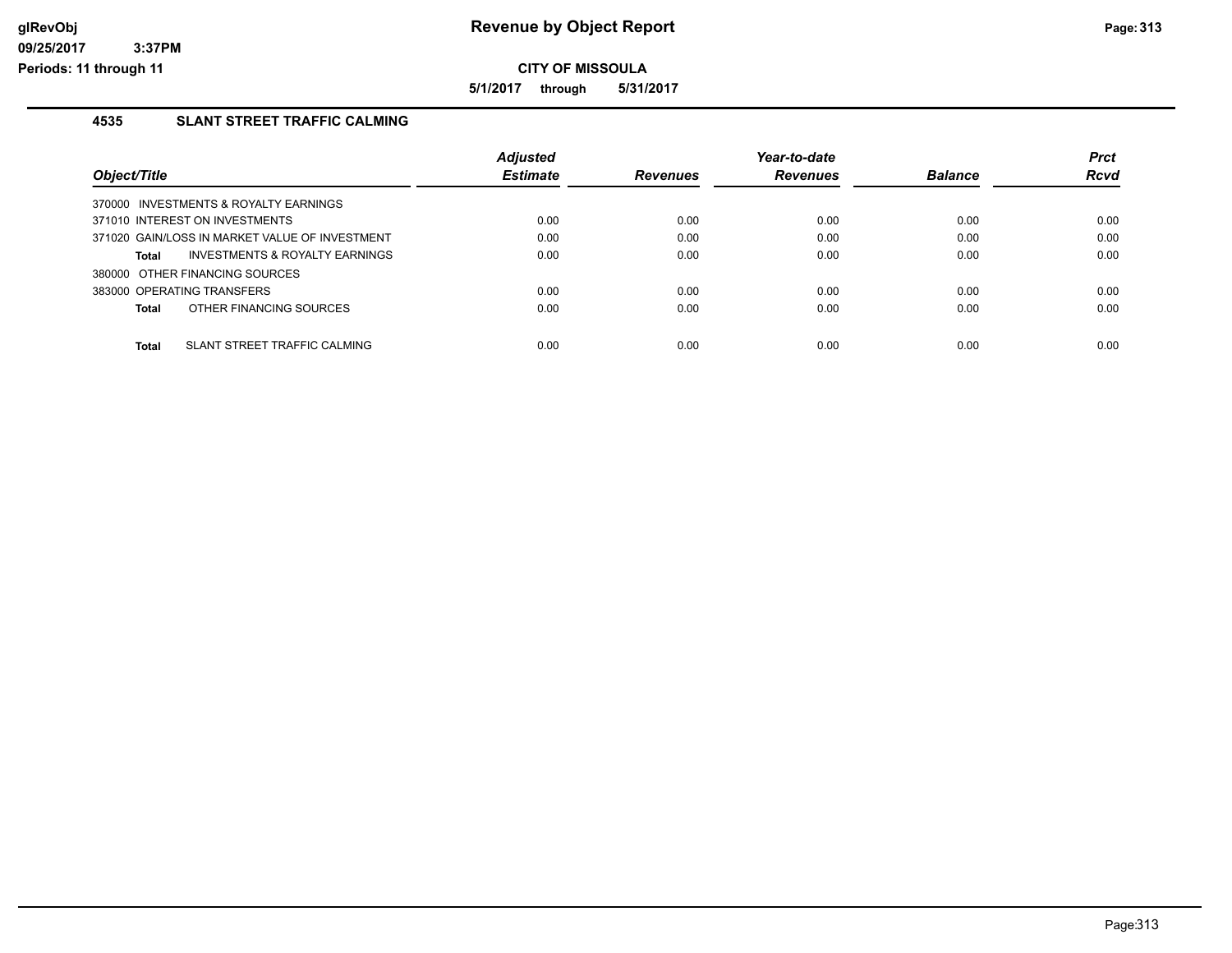**5/1/2017 through 5/31/2017**

# **4536 SID536 LINCOLNWOOD SWR PH2**

#### **4536 SID536 LINCOLNWOOD SWR PH2**

|                                                    | <b>Adjusted</b> |                 | Year-to-date    |                | <b>Prct</b> |
|----------------------------------------------------|-----------------|-----------------|-----------------|----------------|-------------|
| Object/Title                                       | <b>Estimate</b> | <b>Revenues</b> | <b>Revenues</b> | <b>Balance</b> | Rcvd        |
| 330000 INTERGOVERNMENTAL REVENUES                  |                 |                 |                 |                |             |
| 334121 DNRC GRANT                                  | 0.00            | 0.00            | 0.00            | 0.00           | 0.00        |
| <b>INTERGOVERNMENTAL REVENUES</b><br>Total         | 0.00            | 0.00            | 0.00            | 0.00           | 0.00        |
| 360000 MISCELLANEOUS REVENUES                      |                 |                 |                 |                |             |
| 365001 *** Title Not Found ***                     | 0.00            | 0.00            | 0.00            | 0.00           | 0.00        |
| <b>MISCELLANEOUS REVENUES</b><br>Total             | 0.00            | 0.00            | 0.00            | 0.00           | 0.00        |
| 370000 INVESTMENTS & ROYALTY EARNINGS              |                 |                 |                 |                |             |
| 371010 INTEREST ON INVESTMENTS                     | 0.00            | 0.00            | 0.00            | 0.00           | 0.00        |
| 371020 GAIN/LOSS IN MARKET VALUE OF INVESTMENTS    | 0.00            | 0.00            | 0.00            | 0.00           | 0.00        |
| <b>INVESTMENTS &amp; ROYALTY EARNINGS</b><br>Total | 0.00            | 0.00            | 0.00            | 0.00           | 0.00        |
| 380000 OTHER FINANCING SOURCES                     |                 |                 |                 |                |             |
| 381030 SID BONDS PROCEEDS                          | 0.00            | 0.00            | 0.00            | 0.00           | 0.00        |
| OTHER FINANCING SOURCES<br>Total                   | 0.00            | 0.00            | 0.00            | 0.00           | 0.00        |
|                                                    |                 |                 |                 |                |             |
| SID536 LINCOLNWOOD SWR PH2<br>Total                | 0.00            | 0.00            | 0.00            | 0.00           | 0.00        |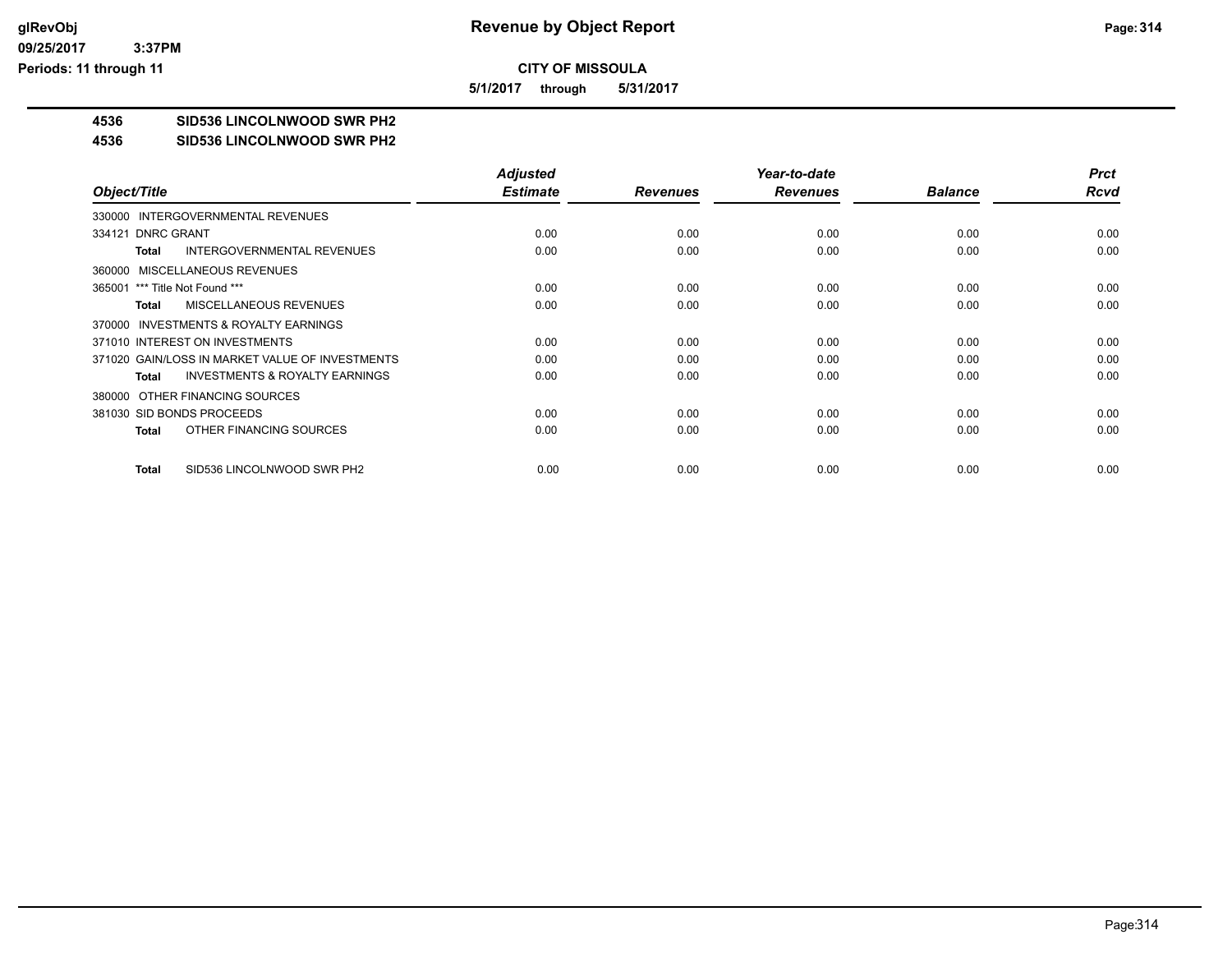**5/1/2017 through 5/31/2017**

# **4536 SID536 LINCOLNWOOD SWR PH2**

| Object/Title                                              | <b>Adjusted</b><br><b>Estimate</b> | <b>Revenues</b> | Year-to-date<br><b>Revenues</b> | <b>Balance</b> | <b>Prct</b><br><b>Rcvd</b> |
|-----------------------------------------------------------|------------------------------------|-----------------|---------------------------------|----------------|----------------------------|
|                                                           |                                    |                 |                                 |                |                            |
| INTERGOVERNMENTAL REVENUES<br>330000                      |                                    |                 |                                 |                |                            |
| 334121 DNRC GRANT                                         | 0.00                               | 0.00            | 0.00                            | 0.00           | 0.00                       |
| INTERGOVERNMENTAL REVENUES<br><b>Total</b>                | 0.00                               | 0.00            | 0.00                            | 0.00           | 0.00                       |
| MISCELLANEOUS REVENUES<br>360000                          |                                    |                 |                                 |                |                            |
| 365001 *** Title Not Found ***                            | 0.00                               | 0.00            | 0.00                            | 0.00           | 0.00                       |
| MISCELLANEOUS REVENUES<br><b>Total</b>                    | 0.00                               | 0.00            | 0.00                            | 0.00           | 0.00                       |
| 370000 INVESTMENTS & ROYALTY EARNINGS                     |                                    |                 |                                 |                |                            |
| 371010 INTEREST ON INVESTMENTS                            | 0.00                               | 0.00            | 0.00                            | 0.00           | 0.00                       |
| 371020 GAIN/LOSS IN MARKET VALUE OF INVESTMENT            | 0.00                               | 0.00            | 0.00                            | 0.00           | 0.00                       |
| <b>INVESTMENTS &amp; ROYALTY EARNINGS</b><br><b>Total</b> | 0.00                               | 0.00            | 0.00                            | 0.00           | 0.00                       |
| 380000 OTHER FINANCING SOURCES                            |                                    |                 |                                 |                |                            |
| 381030 SID BONDS PROCEEDS                                 | 0.00                               | 0.00            | 0.00                            | 0.00           | 0.00                       |
| OTHER FINANCING SOURCES<br><b>Total</b>                   | 0.00                               | 0.00            | 0.00                            | 0.00           | 0.00                       |
| SID536 LINCOLNWOOD SWR PH2<br><b>Total</b>                | 0.00                               | 0.00            | 0.00                            | 0.00           | 0.00                       |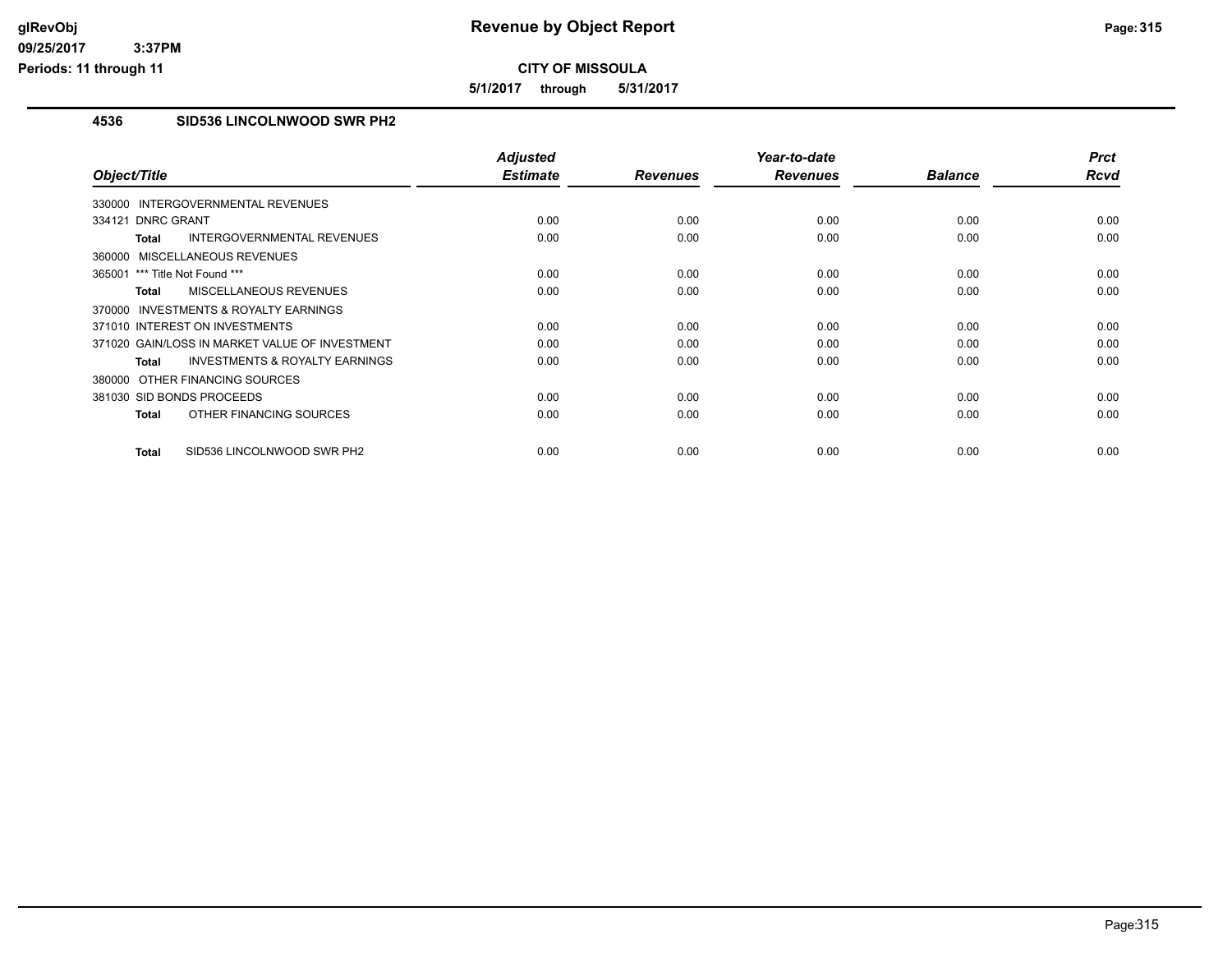**5/1/2017 through 5/31/2017**

### **4538 SID 538 HILLVIEW WAY**

**4538 SID 538 HILLVIEW WAY**

|                                                    | <b>Adjusted</b> |                 | Year-to-date    |                | <b>Prct</b> |
|----------------------------------------------------|-----------------|-----------------|-----------------|----------------|-------------|
| Object/Title                                       | <b>Estimate</b> | <b>Revenues</b> | <b>Revenues</b> | <b>Balance</b> | <b>Rcvd</b> |
| 370000 INVESTMENTS & ROYALTY EARNINGS              |                 |                 |                 |                |             |
| 371010 INTEREST ON INVESTMENTS                     | 0.00            | 0.00            | 0.00            | 0.00           | 0.00        |
| 371020 GAIN/LOSS IN MARKET VALUE OF INVESTMENTS    | 0.00            | 0.00            | 0.00            | 0.00           | 0.00        |
| <b>INVESTMENTS &amp; ROYALTY EARNINGS</b><br>Total | 0.00            | 0.00            | 0.00            | 0.00           | 0.00        |
| 380000 OTHER FINANCING SOURCES                     |                 |                 |                 |                |             |
| 383000 OPERATING TRANSFERS                         | 0.00            | 0.00            | 0.00            | 0.00           | 0.00        |
| OTHER FINANCING SOURCES<br>Total                   | 0.00            | 0.00            | 0.00            | 0.00           | 0.00        |
|                                                    |                 |                 |                 |                |             |
| Total<br>SID 538 HILLVIEW WAY                      | 0.00            | 0.00            | 0.00            | 0.00           | 0.00        |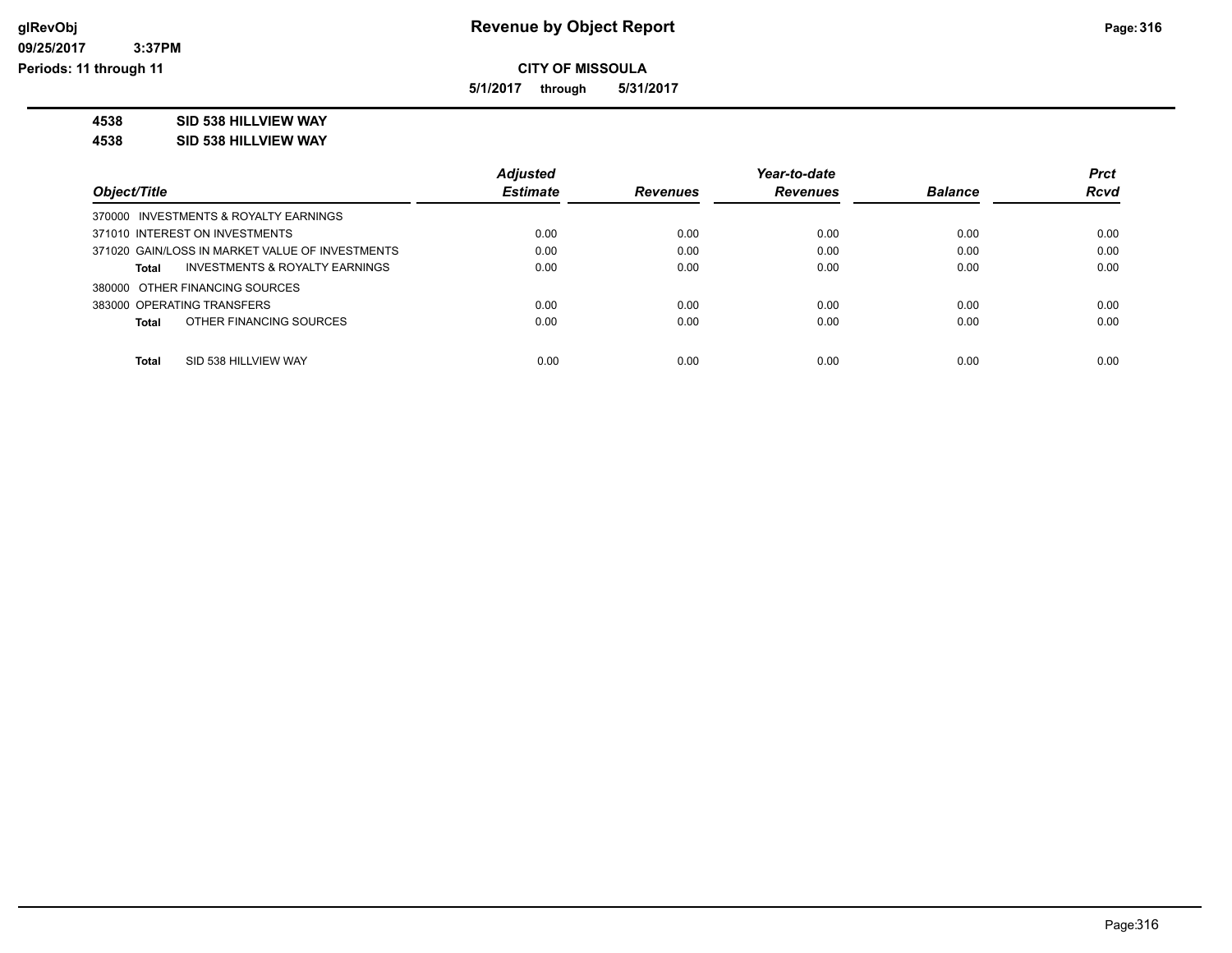**5/1/2017 through 5/31/2017**

#### **4538 SID 538 HILLVIEW WAY**

|                                                | <b>Adjusted</b> |                 | Year-to-date    |                | <b>Prct</b> |
|------------------------------------------------|-----------------|-----------------|-----------------|----------------|-------------|
| Object/Title                                   | <b>Estimate</b> | <b>Revenues</b> | <b>Revenues</b> | <b>Balance</b> | <b>Rcvd</b> |
| 370000 INVESTMENTS & ROYALTY EARNINGS          |                 |                 |                 |                |             |
| 371010 INTEREST ON INVESTMENTS                 | 0.00            | 0.00            | 0.00            | 0.00           | 0.00        |
| 371020 GAIN/LOSS IN MARKET VALUE OF INVESTMENT | 0.00            | 0.00            | 0.00            | 0.00           | 0.00        |
| INVESTMENTS & ROYALTY EARNINGS<br>Total        | 0.00            | 0.00            | 0.00            | 0.00           | 0.00        |
| 380000 OTHER FINANCING SOURCES                 |                 |                 |                 |                |             |
| 383000 OPERATING TRANSFERS                     | 0.00            | 0.00            | 0.00            | 0.00           | 0.00        |
| OTHER FINANCING SOURCES<br>Total               | 0.00            | 0.00            | 0.00            | 0.00           | 0.00        |
|                                                |                 |                 |                 |                |             |
| <b>Total</b><br>SID 538 HILLVIEW WAY           | 0.00            | 0.00            | 0.00            | 0.00           | 0.00        |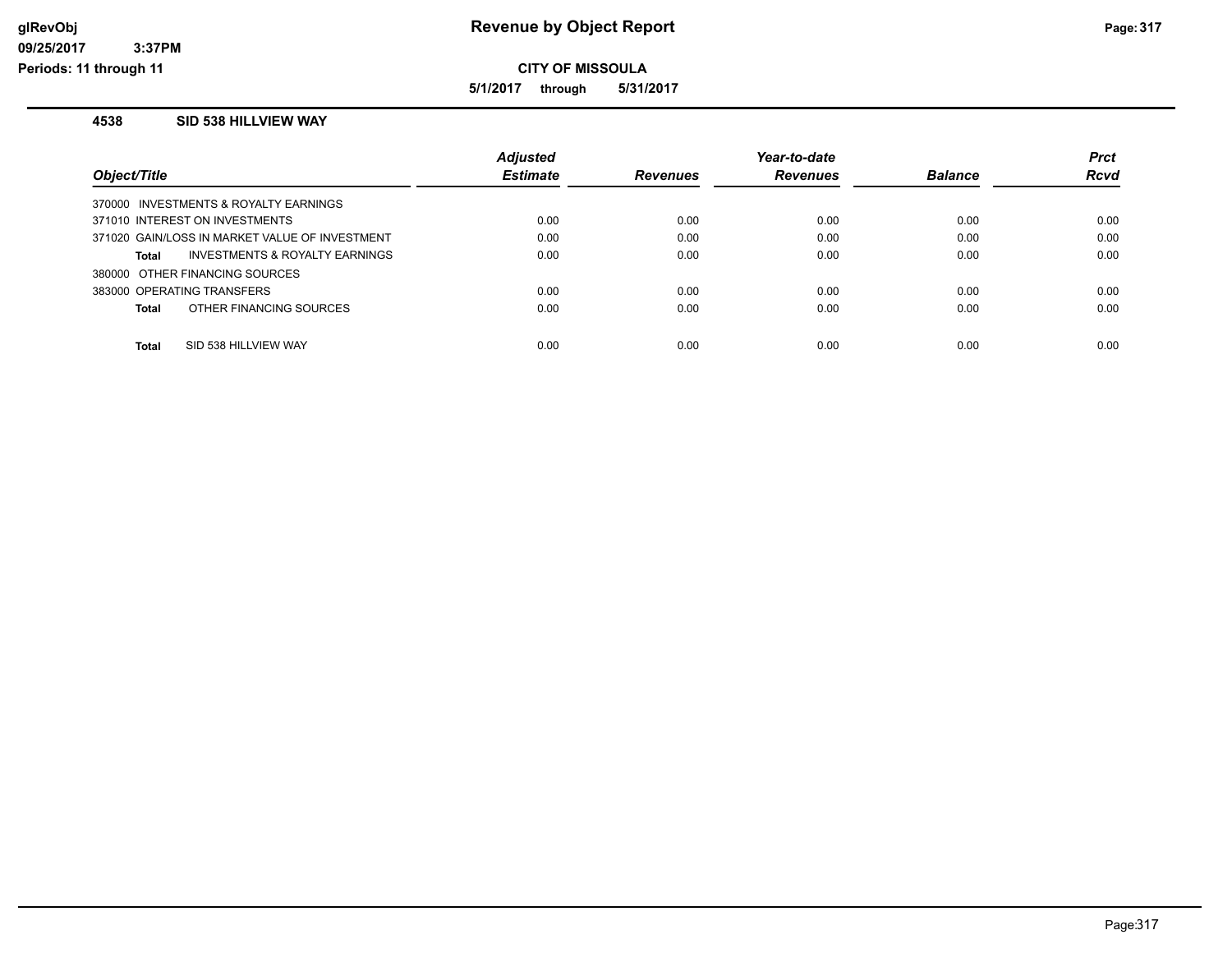**5/1/2017 through 5/31/2017**

**4539 SID 539 4th STREET**

**4539 SID 539 4th STREET**

|                                                           | <b>Adjusted</b> |                 | Year-to-date    |                | <b>Prct</b> |
|-----------------------------------------------------------|-----------------|-----------------|-----------------|----------------|-------------|
| Object/Title                                              | <b>Estimate</b> | <b>Revenues</b> | <b>Revenues</b> | <b>Balance</b> | <b>Rcvd</b> |
| 370000 INVESTMENTS & ROYALTY EARNINGS                     |                 |                 |                 |                |             |
| 371010 INTEREST ON INVESTMENTS                            | 0.00            | 0.00            | 0.00            | 0.00           | 0.00        |
| <b>INVESTMENTS &amp; ROYALTY EARNINGS</b><br><b>Total</b> | 0.00            | 0.00            | 0.00            | 0.00           | 0.00        |
| 380000 OTHER FINANCING SOURCES                            |                 |                 |                 |                |             |
| 383000 OPERATING TRANSFERS                                | 0.00            | 0.00            | 0.00            | 0.00           | 0.00        |
| OTHER FINANCING SOURCES<br><b>Total</b>                   | 0.00            | 0.00            | 0.00            | 0.00           | 0.00        |
|                                                           |                 |                 |                 |                |             |
| SID 539 4th STREET<br><b>Total</b>                        | 0.00            | 0.00            | 0.00            | 0.00           | 0.00        |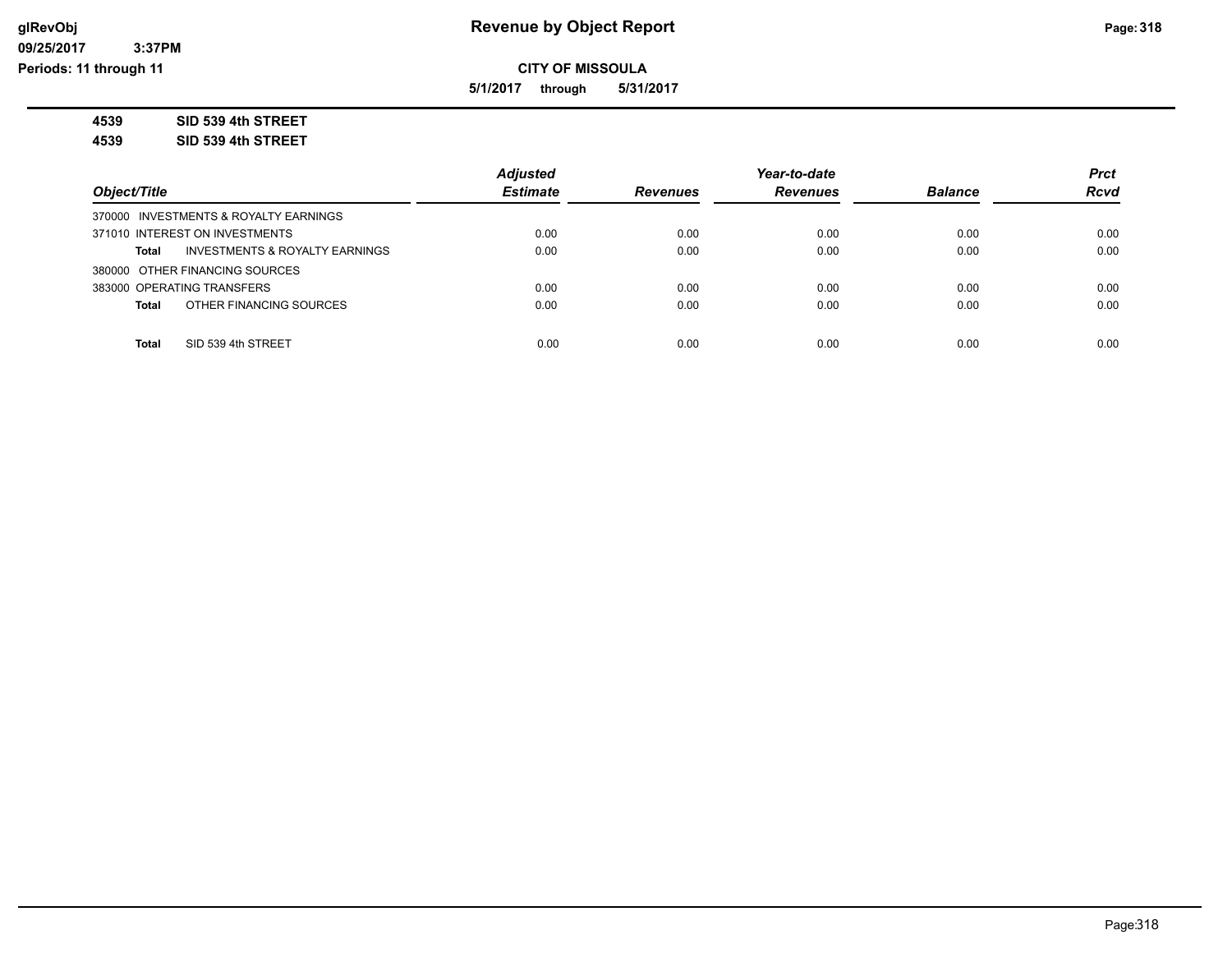**CITY OF MISSOULA**

**5/1/2017 through 5/31/2017**

#### **4539 SID 539 4th STREET**

 **3:37PM**

| Object/Title                                              | <b>Adjusted</b><br><b>Estimate</b> | <b>Revenues</b> | Year-to-date<br><b>Revenues</b> | <b>Balance</b> | <b>Prct</b><br><b>Rcvd</b> |
|-----------------------------------------------------------|------------------------------------|-----------------|---------------------------------|----------------|----------------------------|
| 370000 INVESTMENTS & ROYALTY EARNINGS                     |                                    |                 |                                 |                |                            |
| 371010 INTEREST ON INVESTMENTS                            | 0.00                               | 0.00            | 0.00                            | 0.00           | 0.00                       |
| <b>INVESTMENTS &amp; ROYALTY EARNINGS</b><br><b>Total</b> | 0.00                               | 0.00            | 0.00                            | 0.00           | 0.00                       |
| 380000 OTHER FINANCING SOURCES                            |                                    |                 |                                 |                |                            |
| 383000 OPERATING TRANSFERS                                | 0.00                               | 0.00            | 0.00                            | 0.00           | 0.00                       |
| OTHER FINANCING SOURCES<br><b>Total</b>                   | 0.00                               | 0.00            | 0.00                            | 0.00           | 0.00                       |
|                                                           |                                    |                 |                                 |                |                            |
| SID 539 4th STREET<br><b>Total</b>                        | 0.00                               | 0.00            | 0.00                            | 0.00           | 0.00                       |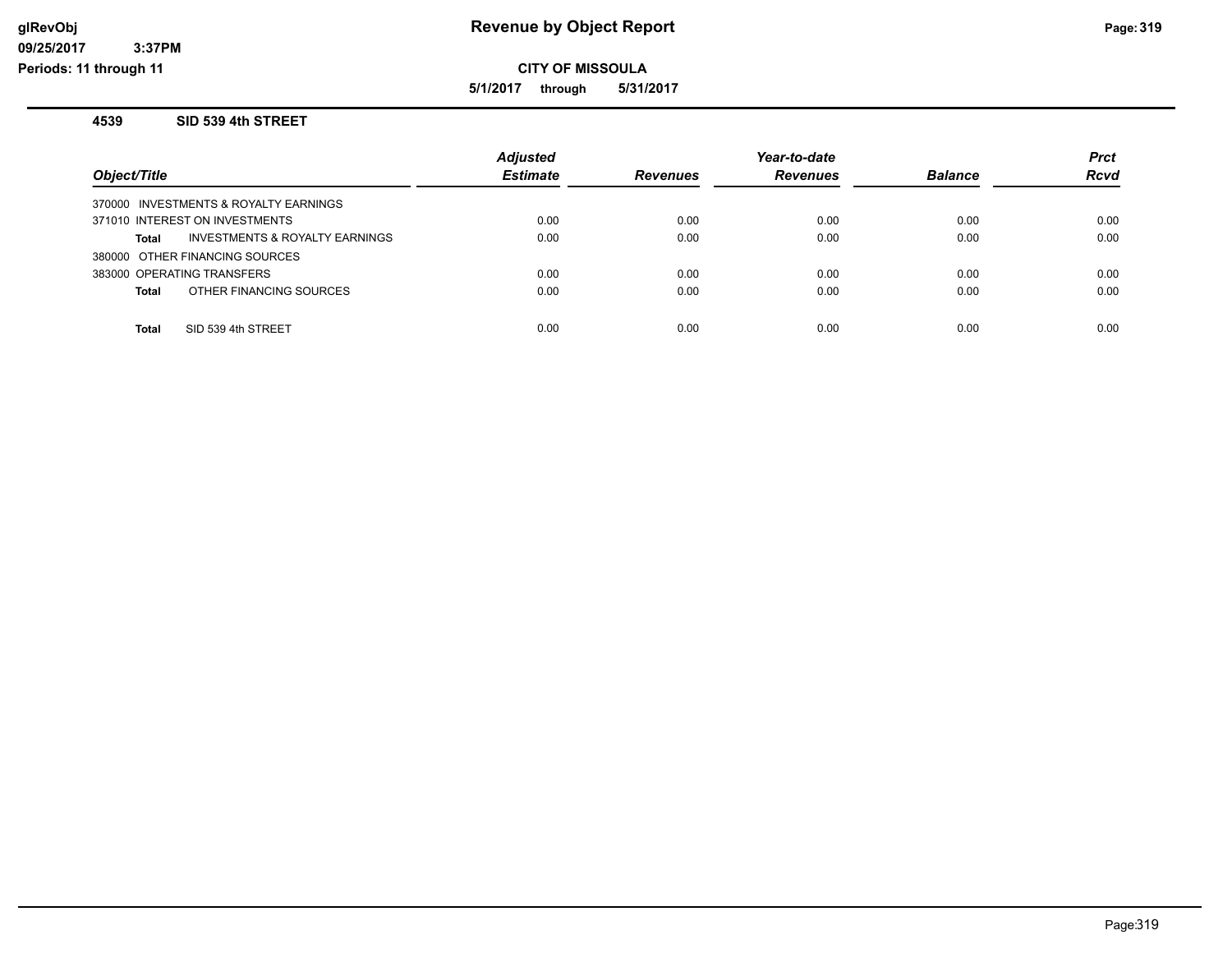**5/1/2017 through 5/31/2017**

#### **4540 SID 540 ENGLAND BLVD**

**4540 SID 540 ENGLAND BLVD**

|                                                           | <b>Adjusted</b> |                 | Year-to-date    |                | <b>Prct</b> |
|-----------------------------------------------------------|-----------------|-----------------|-----------------|----------------|-------------|
| Object/Title                                              | <b>Estimate</b> | <b>Revenues</b> | <b>Revenues</b> | <b>Balance</b> | <b>Rcvd</b> |
| TAXES/ASSESSMENTS<br>310000                               |                 |                 |                 |                |             |
| PENALTIES & INTEREST<br>312001                            | 0.00            | 0.00            | 0.00            | 0.00           | 0.00        |
| TAXES/ASSESSMENTS<br>Total                                | 0.00            | 0.00            | 0.00            | 0.00           | 0.00        |
| MISCELLANEOUS REVENUES<br>360000                          |                 |                 |                 |                |             |
| 363020 PROPERTY ASSESSMENTS                               | 0.00            | 0.00            | 0.00            | 0.00           | 0.00        |
| PAYOFF PRINCIPAL ASSESSMENTS<br>363021                    | 0.00            | 0.00            | 0.00            | 0.00           | 0.00        |
| 363022 BOND INTEREST ASSESSMENTS                          | 0.00            | 0.00            | 0.00            | 0.00           | 0.00        |
| 363040 PENALTY AND INTEREST                               | 0.00            | 0.00            | 0.00            | 0.00           | 0.00        |
| MISCELLANEOUS REVENUES<br>Total                           | 0.00            | 0.00            | 0.00            | 0.00           | 0.00        |
| <b>INVESTMENTS &amp; ROYALTY EARNINGS</b><br>370000       |                 |                 |                 |                |             |
| 371010 INTEREST ON INVESTMENTS                            | 0.00            | 0.00            | 0.00            | 0.00           | 0.00        |
| 371020 GAIN/LOSS IN MARKET VALUE OF INVESTMENTS           | 0.00            | 0.00            | 0.00            | 0.00           | 0.00        |
| <b>INVESTMENTS &amp; ROYALTY EARNINGS</b><br><b>Total</b> | 0.00            | 0.00            | 0.00            | 0.00           | 0.00        |
| OTHER FINANCING SOURCES<br>380000                         |                 |                 |                 |                |             |
| 381030 SID BONDS PROCEEDS                                 | 0.00            | 0.00            | 0.00            | 0.00           | 0.00        |
| OTHER FINANCING SOURCES<br><b>Total</b>                   | 0.00            | 0.00            | 0.00            | 0.00           | 0.00        |
| SID 540 ENGLAND BLVD<br><b>Total</b>                      | 0.00            | 0.00            | 0.00            | 0.00           | 0.00        |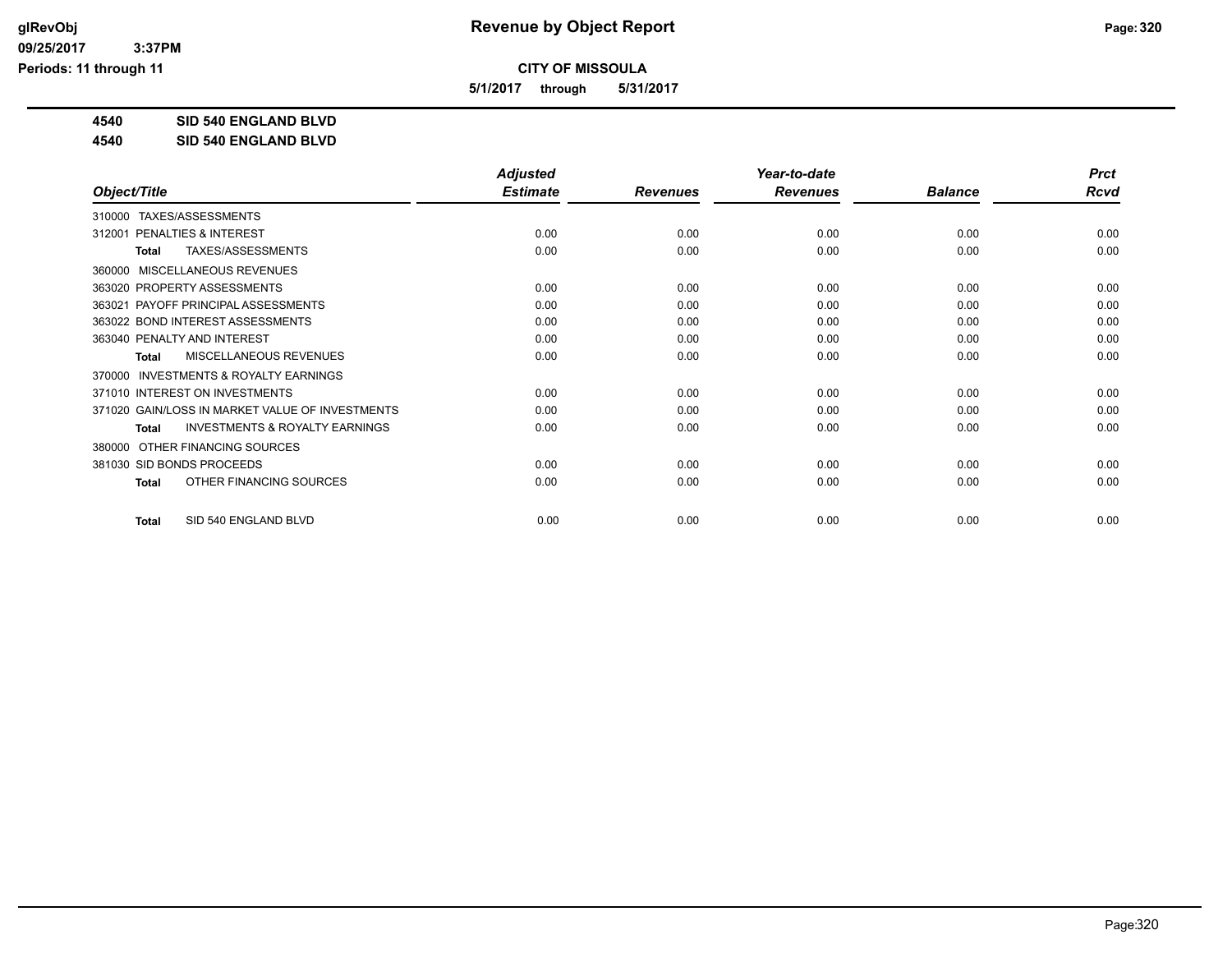**5/1/2017 through 5/31/2017**

## **4540 SID 540 ENGLAND BLVD**

|                                                           | <b>Adjusted</b> |                 | Year-to-date    |                | <b>Prct</b> |
|-----------------------------------------------------------|-----------------|-----------------|-----------------|----------------|-------------|
| Object/Title                                              | <b>Estimate</b> | <b>Revenues</b> | <b>Revenues</b> | <b>Balance</b> | <b>Rcvd</b> |
| <b>TAXES/ASSESSMENTS</b><br>310000                        |                 |                 |                 |                |             |
| 312001 PENALTIES & INTEREST                               | 0.00            | 0.00            | 0.00            | 0.00           | 0.00        |
| TAXES/ASSESSMENTS<br><b>Total</b>                         | 0.00            | 0.00            | 0.00            | 0.00           | 0.00        |
| MISCELLANEOUS REVENUES<br>360000                          |                 |                 |                 |                |             |
| 363020 PROPERTY ASSESSMENTS                               | 0.00            | 0.00            | 0.00            | 0.00           | 0.00        |
| 363021 PAYOFF PRINCIPAL ASSESSMENTS                       | 0.00            | 0.00            | 0.00            | 0.00           | 0.00        |
| 363022 BOND INTEREST ASSESSMENTS                          | 0.00            | 0.00            | 0.00            | 0.00           | 0.00        |
| 363040 PENALTY AND INTEREST                               | 0.00            | 0.00            | 0.00            | 0.00           | 0.00        |
| <b>MISCELLANEOUS REVENUES</b><br><b>Total</b>             | 0.00            | 0.00            | 0.00            | 0.00           | 0.00        |
| <b>INVESTMENTS &amp; ROYALTY EARNINGS</b><br>370000       |                 |                 |                 |                |             |
| 371010 INTEREST ON INVESTMENTS                            | 0.00            | 0.00            | 0.00            | 0.00           | 0.00        |
| 371020 GAIN/LOSS IN MARKET VALUE OF INVESTMENT            | 0.00            | 0.00            | 0.00            | 0.00           | 0.00        |
| <b>INVESTMENTS &amp; ROYALTY EARNINGS</b><br><b>Total</b> | 0.00            | 0.00            | 0.00            | 0.00           | 0.00        |
| OTHER FINANCING SOURCES<br>380000                         |                 |                 |                 |                |             |
| 381030 SID BONDS PROCEEDS                                 | 0.00            | 0.00            | 0.00            | 0.00           | 0.00        |
| OTHER FINANCING SOURCES<br><b>Total</b>                   | 0.00            | 0.00            | 0.00            | 0.00           | 0.00        |
| SID 540 ENGLAND BLVD<br><b>Total</b>                      | 0.00            | 0.00            | 0.00            | 0.00           | 0.00        |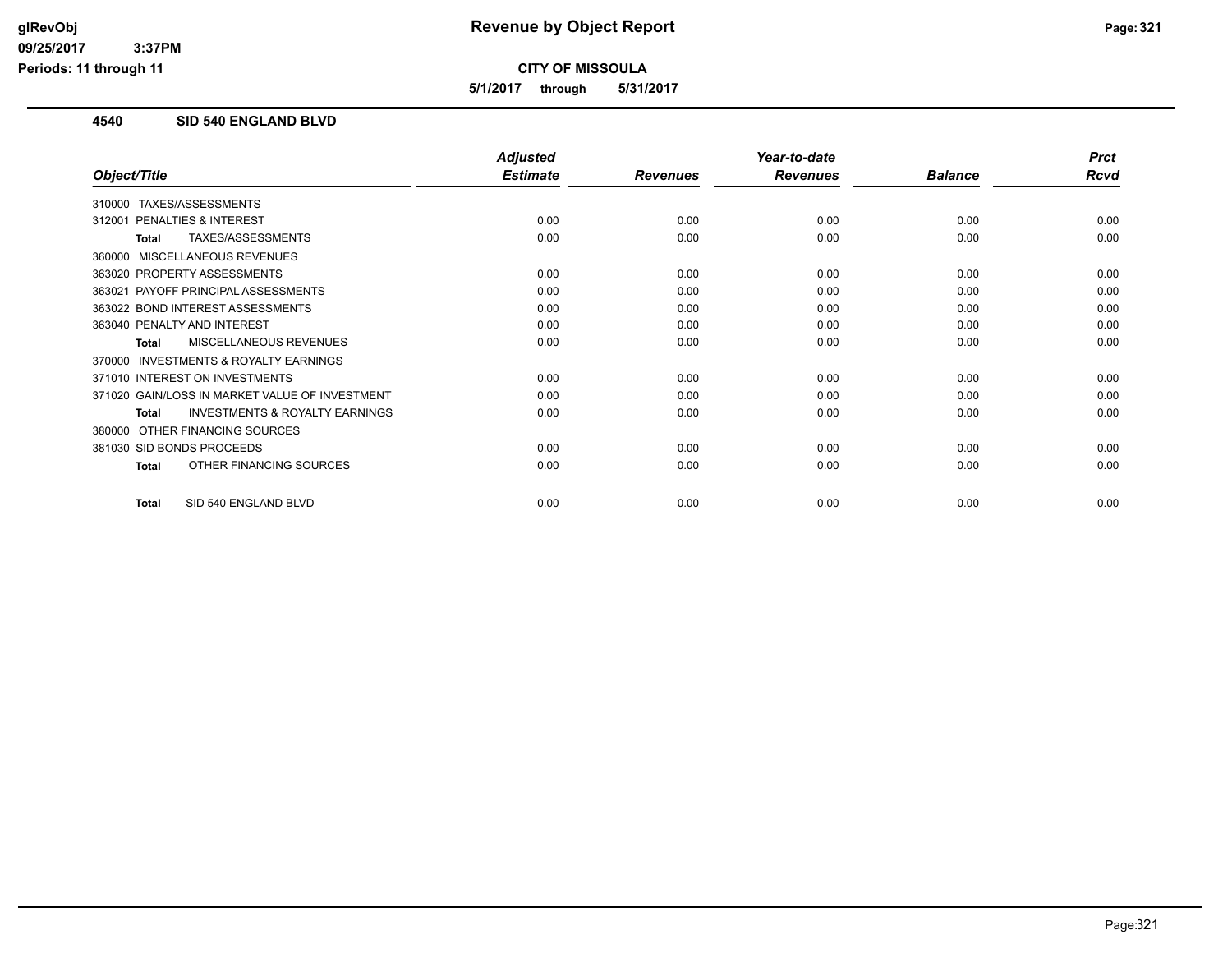**5/1/2017 through 5/31/2017**

#### **4541 SID 541 PINEVIEW PARK**

**4541 SID 541 PINEVIEW PARK**

|                                                           | <b>Adjusted</b> |                 | Year-to-date    |                | <b>Prct</b> |
|-----------------------------------------------------------|-----------------|-----------------|-----------------|----------------|-------------|
| Object/Title                                              | <b>Estimate</b> | <b>Revenues</b> | <b>Revenues</b> | <b>Balance</b> | <b>Rcvd</b> |
| TAXES/ASSESSMENTS<br>310000                               |                 |                 |                 |                |             |
| <b>PENALTIES &amp; INTEREST</b><br>312001                 | 0.00            | 0.00            | 0.00            | 0.00           | 0.00        |
| TAXES/ASSESSMENTS<br><b>Total</b>                         | 0.00            | 0.00            | 0.00            | 0.00           | 0.00        |
| MISCELLANEOUS REVENUES<br>360000                          |                 |                 |                 |                |             |
| 363020 PROPERTY ASSESSMENTS                               | 0.00            | 0.00            | 0.00            | 0.00           | 0.00        |
| PAYOFF PRINCIPAL ASSESSMENTS<br>363021                    | 0.00            | 0.00            | 0.00            | 0.00           | 0.00        |
| 363022 BOND INTEREST ASSESSMENTS                          | 0.00            | 0.00            | 0.00            | 0.00           | 0.00        |
| 363040 PENALTY AND INTEREST                               | 0.00            | 0.00            | 0.00            | 0.00           | 0.00        |
| <b>MISCELLANEOUS REVENUES</b><br><b>Total</b>             | 0.00            | 0.00            | 0.00            | 0.00           | 0.00        |
| <b>INVESTMENTS &amp; ROYALTY EARNINGS</b><br>370000       |                 |                 |                 |                |             |
| 371010 INTEREST ON INVESTMENTS                            | 0.00            | 0.00            | 0.00            | 0.00           | 0.00        |
| 371020 GAIN/LOSS IN MARKET VALUE OF INVESTMENTS           | 0.00            | 0.00            | 0.00            | 0.00           | 0.00        |
| <b>INVESTMENTS &amp; ROYALTY EARNINGS</b><br><b>Total</b> | 0.00            | 0.00            | 0.00            | 0.00           | 0.00        |
| OTHER FINANCING SOURCES<br>380000                         |                 |                 |                 |                |             |
| 381030 SID BONDS PROCEEDS                                 | 0.00            | 0.00            | 0.00            | 0.00           | 0.00        |
| OTHER FINANCING SOURCES<br><b>Total</b>                   | 0.00            | 0.00            | 0.00            | 0.00           | 0.00        |
|                                                           |                 |                 |                 |                |             |
| SID 541 PINEVIEW PARK<br><b>Total</b>                     | 0.00            | 0.00            | 0.00            | 0.00           | 0.00        |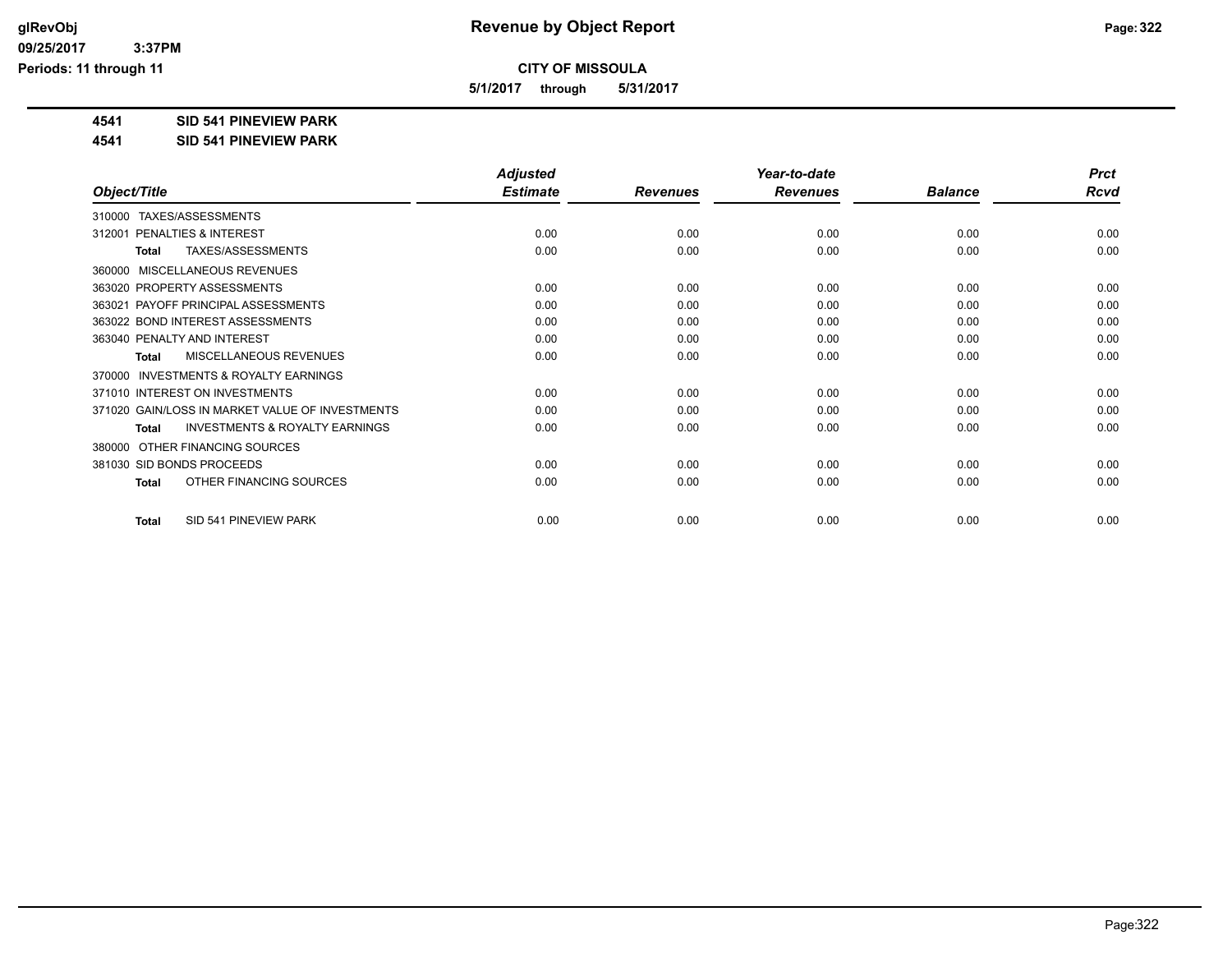**5/1/2017 through 5/31/2017**

# **4541 SID 541 PINEVIEW PARK**

|                                                    | <b>Adjusted</b> |                 | Year-to-date    |                | <b>Prct</b> |
|----------------------------------------------------|-----------------|-----------------|-----------------|----------------|-------------|
| Object/Title                                       | <b>Estimate</b> | <b>Revenues</b> | <b>Revenues</b> | <b>Balance</b> | <b>Rcvd</b> |
| TAXES/ASSESSMENTS<br>310000                        |                 |                 |                 |                |             |
| 312001 PENALTIES & INTEREST                        | 0.00            | 0.00            | 0.00            | 0.00           | 0.00        |
| TAXES/ASSESSMENTS<br><b>Total</b>                  | 0.00            | 0.00            | 0.00            | 0.00           | 0.00        |
| 360000 MISCELLANEOUS REVENUES                      |                 |                 |                 |                |             |
| 363020 PROPERTY ASSESSMENTS                        | 0.00            | 0.00            | 0.00            | 0.00           | 0.00        |
| 363021 PAYOFF PRINCIPAL ASSESSMENTS                | 0.00            | 0.00            | 0.00            | 0.00           | 0.00        |
| 363022 BOND INTEREST ASSESSMENTS                   | 0.00            | 0.00            | 0.00            | 0.00           | 0.00        |
| 363040 PENALTY AND INTEREST                        | 0.00            | 0.00            | 0.00            | 0.00           | 0.00        |
| MISCELLANEOUS REVENUES<br>Total                    | 0.00            | 0.00            | 0.00            | 0.00           | 0.00        |
| 370000 INVESTMENTS & ROYALTY EARNINGS              |                 |                 |                 |                |             |
| 371010 INTEREST ON INVESTMENTS                     | 0.00            | 0.00            | 0.00            | 0.00           | 0.00        |
| 371020 GAIN/LOSS IN MARKET VALUE OF INVESTMENT     | 0.00            | 0.00            | 0.00            | 0.00           | 0.00        |
| <b>INVESTMENTS &amp; ROYALTY EARNINGS</b><br>Total | 0.00            | 0.00            | 0.00            | 0.00           | 0.00        |
| 380000 OTHER FINANCING SOURCES                     |                 |                 |                 |                |             |
| 381030 SID BONDS PROCEEDS                          | 0.00            | 0.00            | 0.00            | 0.00           | 0.00        |
| OTHER FINANCING SOURCES<br><b>Total</b>            | 0.00            | 0.00            | 0.00            | 0.00           | 0.00        |
| SID 541 PINEVIEW PARK<br><b>Total</b>              | 0.00            | 0.00            | 0.00            | 0.00           | 0.00        |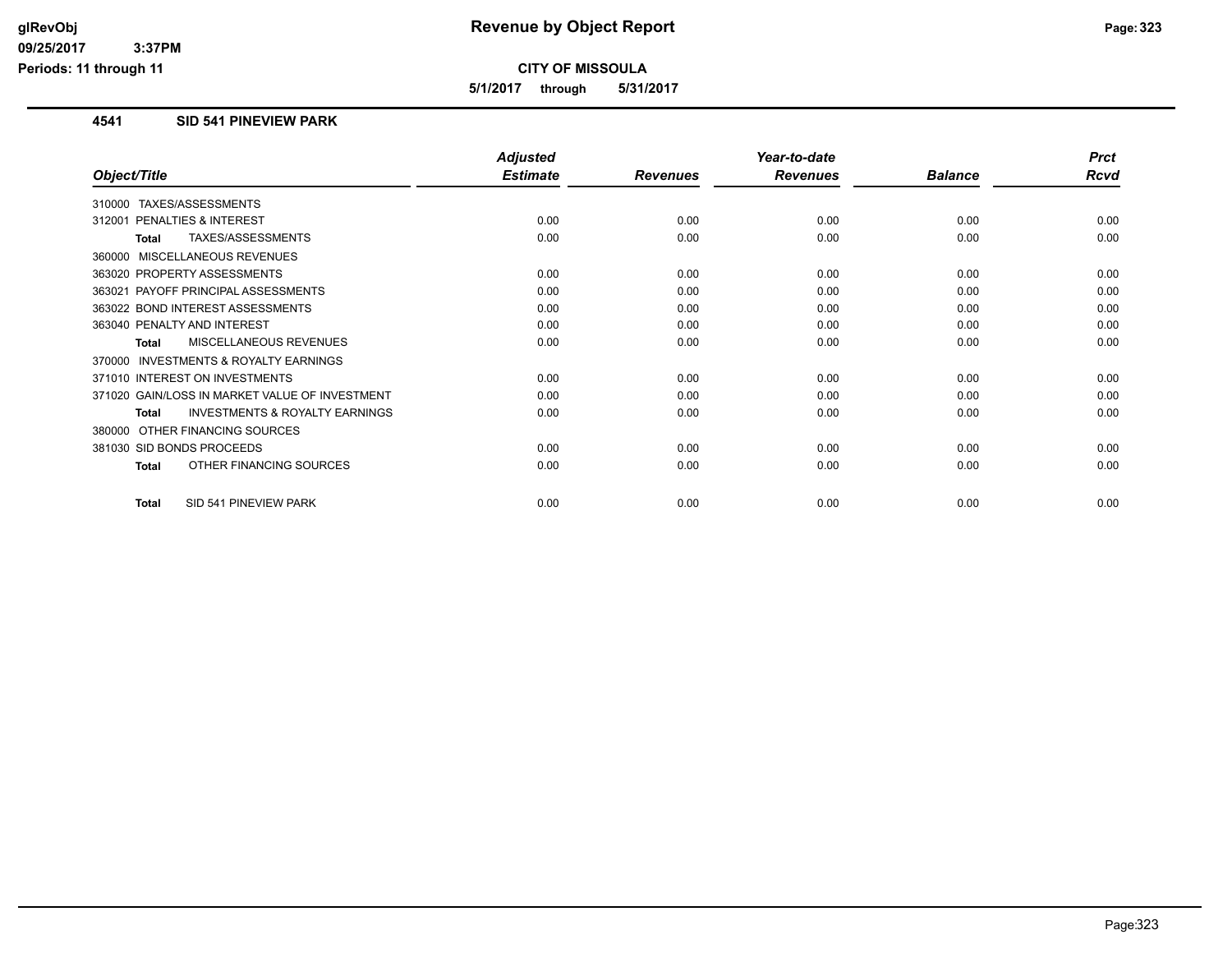**5/1/2017 through 5/31/2017**

## **4542 SID 542 HILLVIEW WAY**

**4542 SID 542 HILLVIEW WAY**

|                                                    | <b>Adjusted</b> |                 | Year-to-date    |                | <b>Prct</b> |
|----------------------------------------------------|-----------------|-----------------|-----------------|----------------|-------------|
| Object/Title                                       | <b>Estimate</b> | <b>Revenues</b> | <b>Revenues</b> | <b>Balance</b> | <b>Rcvd</b> |
| 370000 INVESTMENTS & ROYALTY EARNINGS              |                 |                 |                 |                |             |
| 371010 INTEREST ON INVESTMENTS                     | 0.00            | 0.00            | 0.00            | 0.00           | 0.00        |
| 371020 GAIN/LOSS IN MARKET VALUE OF INVESTMENTS    | 0.00            | 0.00            | 0.00            | 0.00           | 0.00        |
| <b>INVESTMENTS &amp; ROYALTY EARNINGS</b><br>Total | 0.00            | 0.00            | 0.00            | 0.00           | 0.00        |
| 380000 OTHER FINANCING SOURCES                     |                 |                 |                 |                |             |
| 381030 SID BONDS PROCEEDS                          | 0.00            | 0.00            | 0.00            | 0.00           | 0.00        |
| 383000 OPERATING TRANSFERS                         | 0.00            | 0.00            | 0.00            | 0.00           | 0.00        |
| OTHER FINANCING SOURCES<br>Total                   | 0.00            | 0.00            | 0.00            | 0.00           | 0.00        |
|                                                    |                 |                 |                 |                |             |
| SID 542 HILLVIEW WAY<br>Total                      | 0.00            | 0.00            | 0.00            | 0.00           | 0.00        |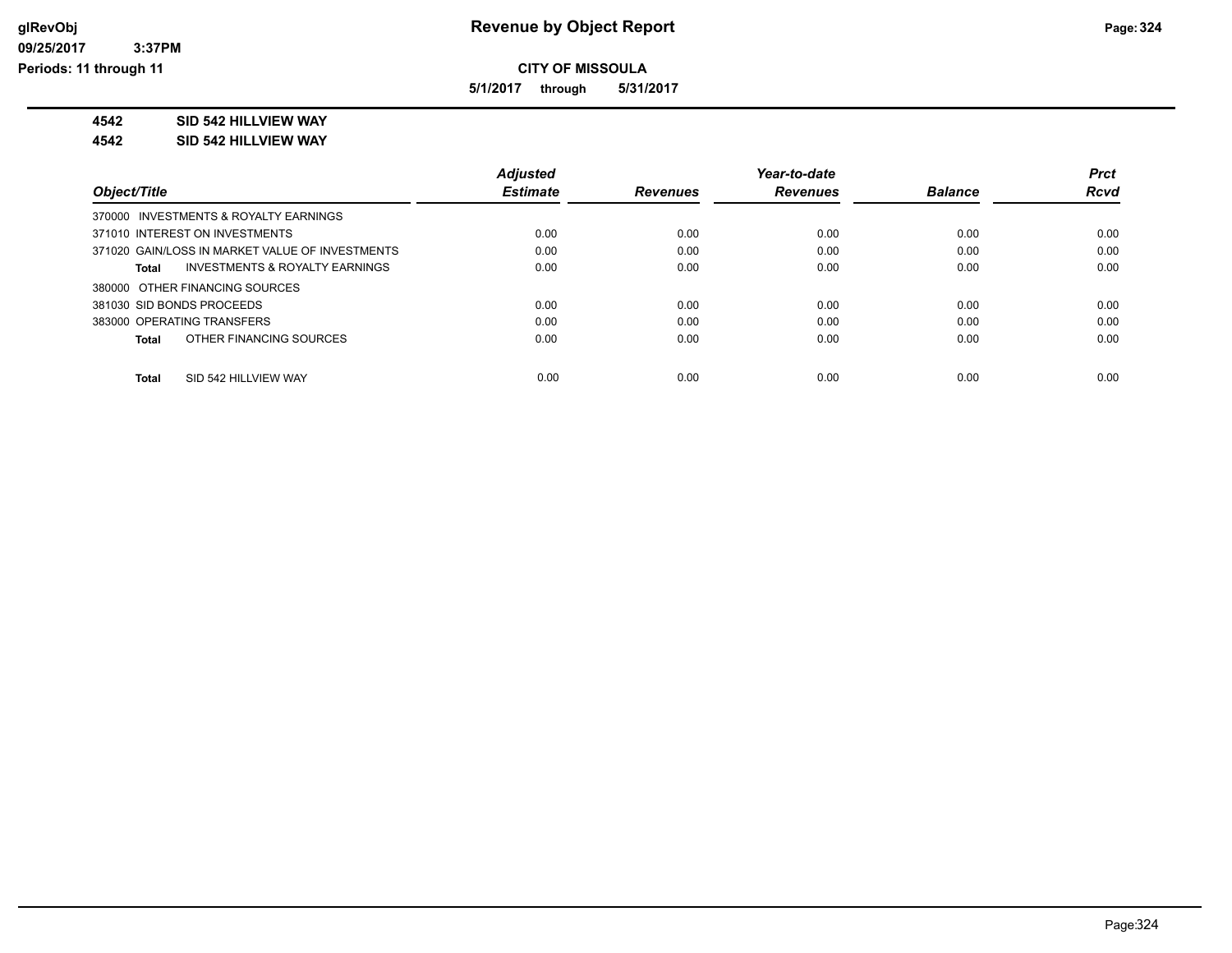**5/1/2017 through 5/31/2017**

#### **4542 SID 542 HILLVIEW WAY**

|                                                    | <b>Adjusted</b> |                 | Year-to-date    |                | <b>Prct</b> |
|----------------------------------------------------|-----------------|-----------------|-----------------|----------------|-------------|
| Object/Title                                       | <b>Estimate</b> | <b>Revenues</b> | <b>Revenues</b> | <b>Balance</b> | <b>Rcvd</b> |
| 370000 INVESTMENTS & ROYALTY EARNINGS              |                 |                 |                 |                |             |
| 371010 INTEREST ON INVESTMENTS                     | 0.00            | 0.00            | 0.00            | 0.00           | 0.00        |
| 371020 GAIN/LOSS IN MARKET VALUE OF INVESTMENT     | 0.00            | 0.00            | 0.00            | 0.00           | 0.00        |
| <b>INVESTMENTS &amp; ROYALTY EARNINGS</b><br>Total | 0.00            | 0.00            | 0.00            | 0.00           | 0.00        |
| 380000 OTHER FINANCING SOURCES                     |                 |                 |                 |                |             |
| 381030 SID BONDS PROCEEDS                          | 0.00            | 0.00            | 0.00            | 0.00           | 0.00        |
| 383000 OPERATING TRANSFERS                         | 0.00            | 0.00            | 0.00            | 0.00           | 0.00        |
| OTHER FINANCING SOURCES<br>Total                   | 0.00            | 0.00            | 0.00            | 0.00           | 0.00        |
| SID 542 HILLVIEW WAY<br><b>Total</b>               | 0.00            | 0.00            | 0.00            | 0.00           | 0.00        |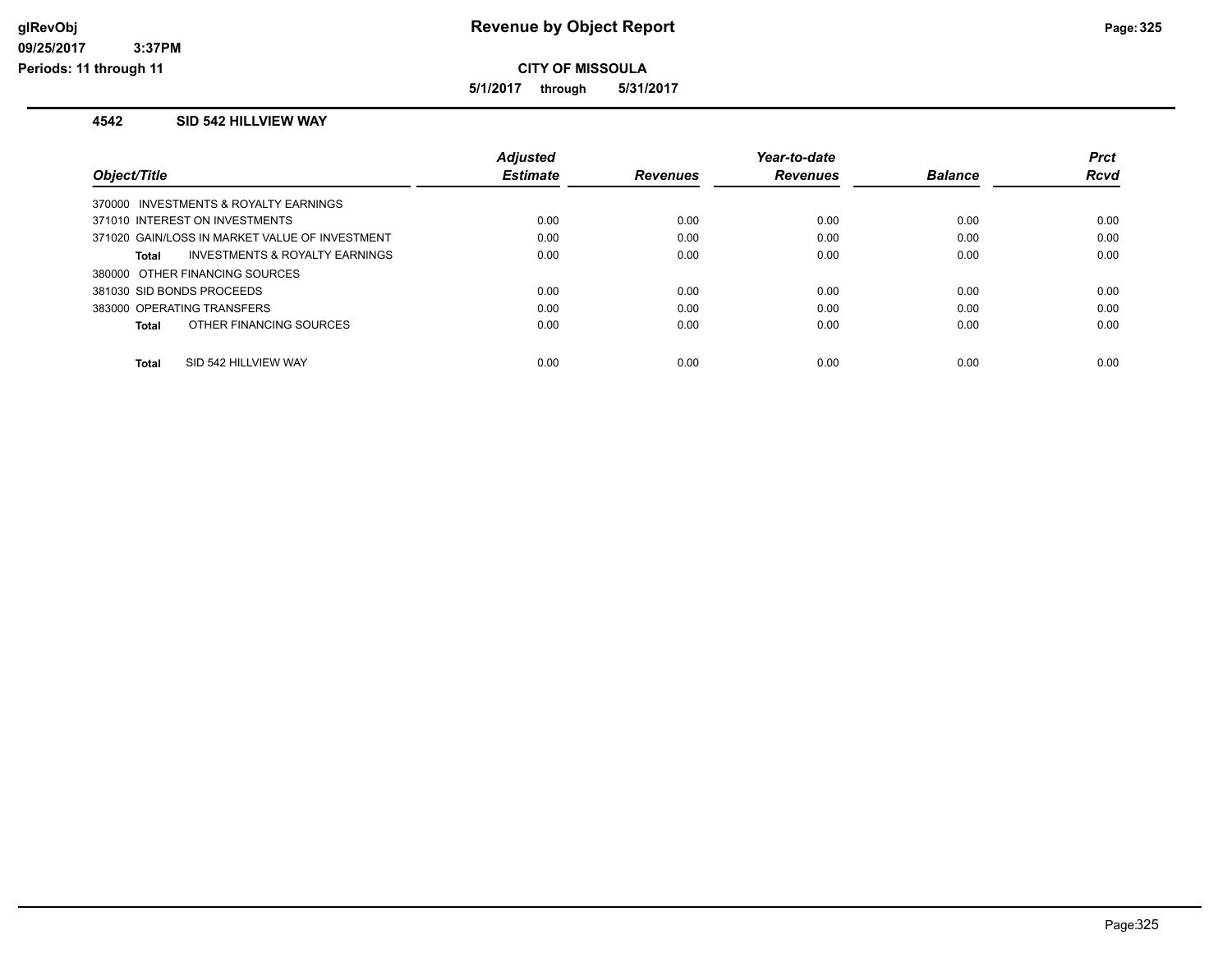**5/1/2017 through 5/31/2017**

#### **4543 SID 543 TRAFFIC CALMING**

#### **4543 SID 543 TRAFFIC CALMING**

|                                                           | <b>Adjusted</b> |                 | Year-to-date    |                | <b>Prct</b> |
|-----------------------------------------------------------|-----------------|-----------------|-----------------|----------------|-------------|
| Object/Title                                              | <b>Estimate</b> | <b>Revenues</b> | <b>Revenues</b> | <b>Balance</b> | <b>Rcvd</b> |
| 370000 INVESTMENTS & ROYALTY EARNINGS                     |                 |                 |                 |                |             |
| 371010 INTEREST ON INVESTMENTS                            | 0.00            | 0.00            | 0.00            | 0.00           | 0.00        |
| <b>INVESTMENTS &amp; ROYALTY EARNINGS</b><br><b>Total</b> | 0.00            | 0.00            | 0.00            | 0.00           | 0.00        |
| 380000 OTHER FINANCING SOURCES                            |                 |                 |                 |                |             |
| 383000 OPERATING TRANSFERS                                | 0.00            | 0.00            | 0.00            | 0.00           | 0.00        |
| OTHER FINANCING SOURCES<br><b>Total</b>                   | 0.00            | 0.00            | 0.00            | 0.00           | 0.00        |
|                                                           |                 |                 |                 |                |             |
| SID 543 TRAFFIC CALMING<br>Total                          | 0.00            | 0.00            | 0.00            | 0.00           | 0.00        |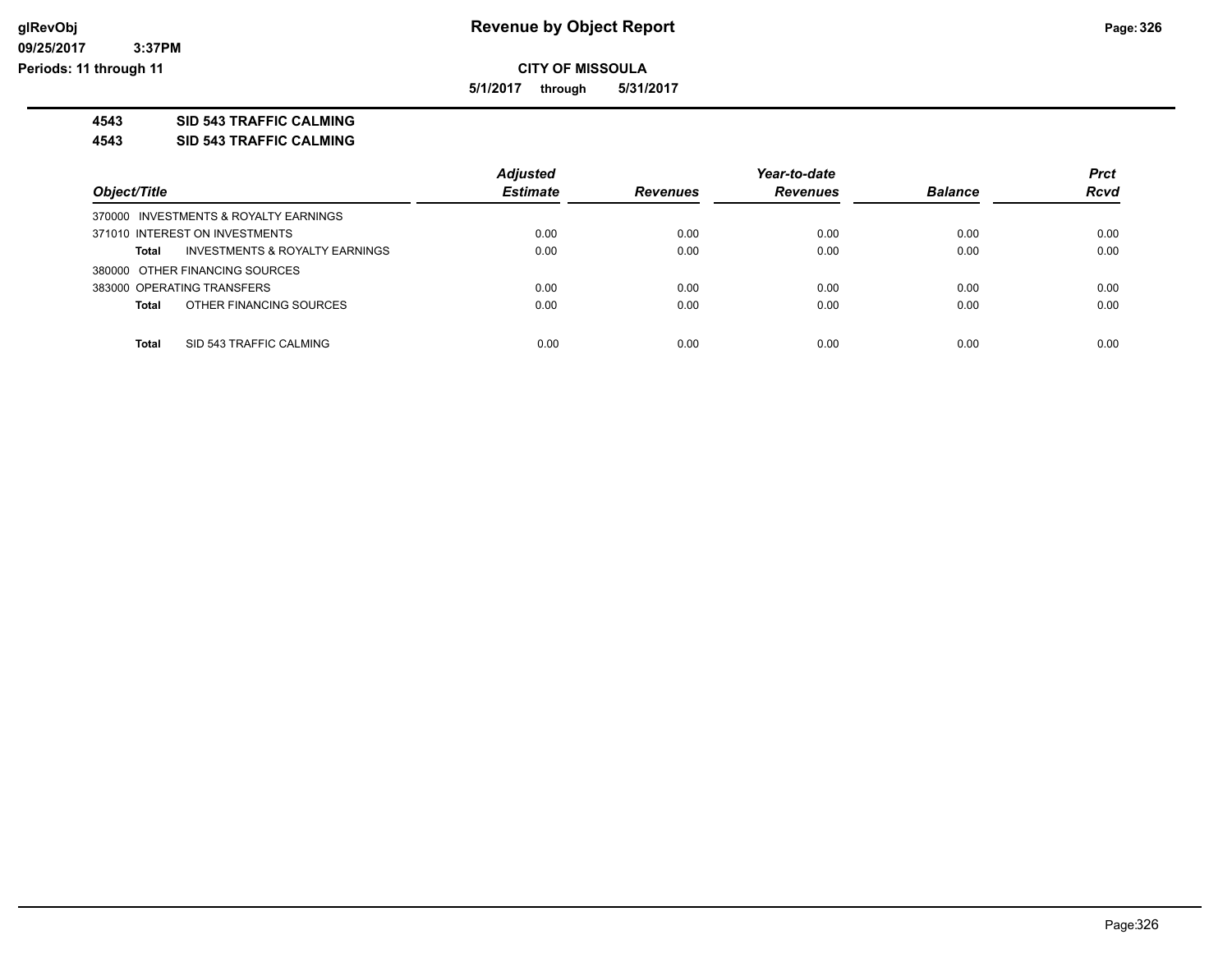**CITY OF MISSOULA**

**5/1/2017 through 5/31/2017**

#### **4543 SID 543 TRAFFIC CALMING**

| Object/Title                            | <b>Adjusted</b><br><b>Estimate</b> | <b>Revenues</b> | Year-to-date<br><b>Revenues</b> | <b>Balance</b> | <b>Prct</b><br><b>Rcvd</b> |
|-----------------------------------------|------------------------------------|-----------------|---------------------------------|----------------|----------------------------|
| 370000 INVESTMENTS & ROYALTY EARNINGS   |                                    |                 |                                 |                |                            |
| 371010 INTEREST ON INVESTMENTS          | 0.00                               | 0.00            | 0.00                            | 0.00           | 0.00                       |
| INVESTMENTS & ROYALTY EARNINGS<br>Total | 0.00                               | 0.00            | 0.00                            | 0.00           | 0.00                       |
| 380000 OTHER FINANCING SOURCES          |                                    |                 |                                 |                |                            |
| 383000 OPERATING TRANSFERS              | 0.00                               | 0.00            | 0.00                            | 0.00           | 0.00                       |
| OTHER FINANCING SOURCES<br>Total        | 0.00                               | 0.00            | 0.00                            | 0.00           | 0.00                       |
|                                         |                                    |                 |                                 |                |                            |
| SID 543 TRAFFIC CALMING<br><b>Total</b> | 0.00                               | 0.00            | 0.00                            | 0.00           | 0.00                       |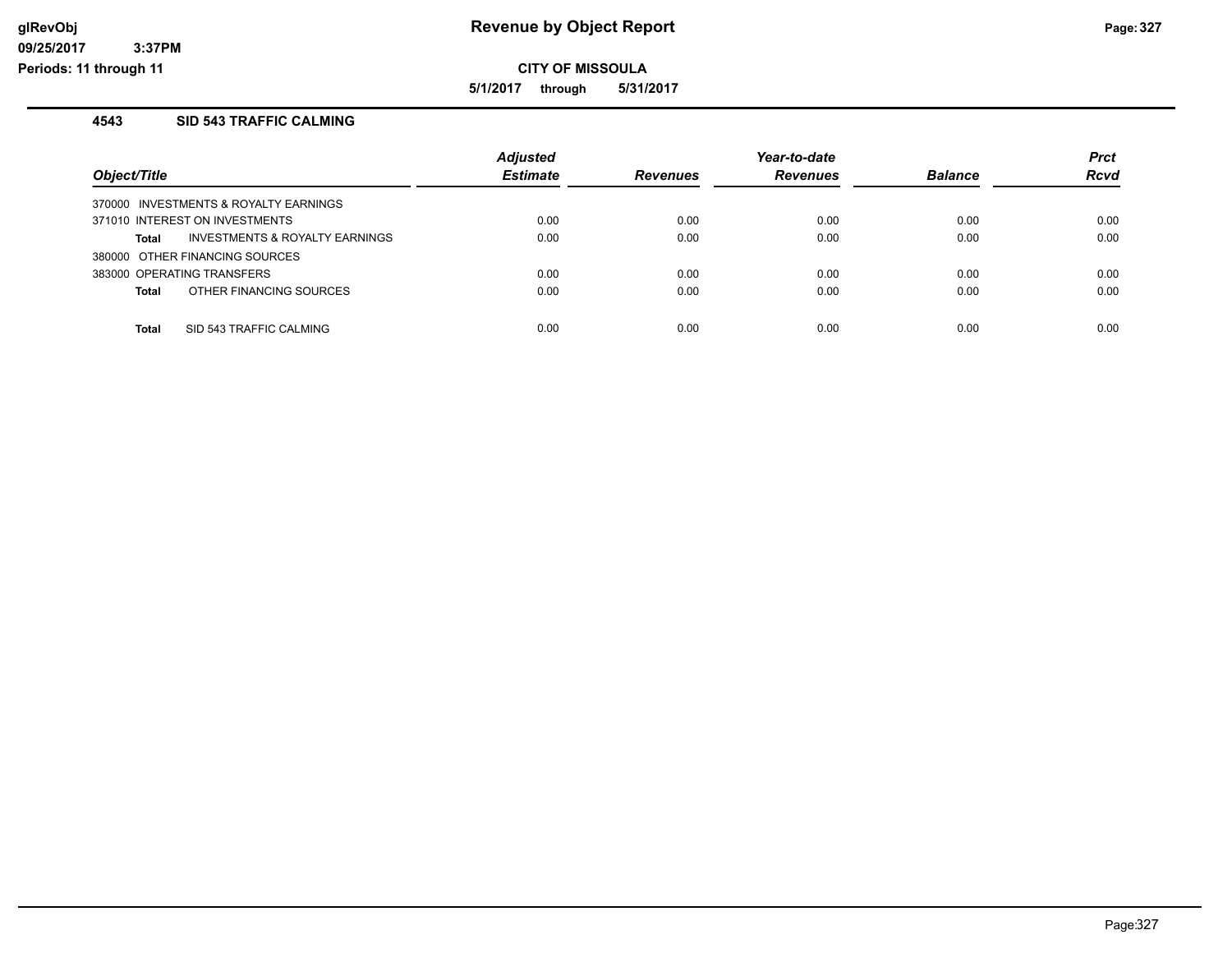**CITY OF MISSOULA**

**5/1/2017 through 5/31/2017**

## **4544 MILLER CREEK MITIGATION FUND**

 **3:37PM**

#### **4544 MILLER CREEK MITIGATION FUND**

|                                                    | <b>Adjusted</b> |                 | Year-to-date    |                | <b>Prct</b> |
|----------------------------------------------------|-----------------|-----------------|-----------------|----------------|-------------|
| Object/Title                                       | <b>Estimate</b> | <b>Revenues</b> | <b>Revenues</b> | <b>Balance</b> | <b>Rcvd</b> |
| TAXES/ASSESSMENTS<br>310000                        |                 |                 |                 |                |             |
| <b>PENALTIES &amp; INTEREST</b><br>312001          | 0.00            | 0.00            | 0.00            | 0.00           | 0.00        |
| TAXES/ASSESSMENTS<br>Total                         | 0.00            | 0.00            | 0.00            | 0.00           | 0.00        |
| 370000 INVESTMENTS & ROYALTY EARNINGS              |                 |                 |                 |                |             |
| 371010 INTEREST ON INVESTMENTS                     | 0.00            | 0.00            | 0.00            | 0.00           | 0.00        |
| 371020 GAIN/LOSS IN MARKET VALUE OF INVESTMENTS    | 0.00            | 0.00            | 0.00            | 0.00           | 0.00        |
| <b>INVESTMENTS &amp; ROYALTY EARNINGS</b><br>Total | 0.00            | 0.00            | 0.00            | 0.00           | 0.00        |
| 380000 OTHER FINANCING SOURCES                     |                 |                 |                 |                |             |
| 381030 SID BONDS PROCEEDS                          | 0.00            | 0.00            | 0.00            | 0.00           | 0.00        |
| OTHER FINANCING SOURCES<br>Total                   | 0.00            | 0.00            | 0.00            | 0.00           | 0.00        |
| MILLER CREEK MITIGATION FUND<br><b>Total</b>       | 0.00            | 0.00            | 0.00            | 0.00           | 0.00        |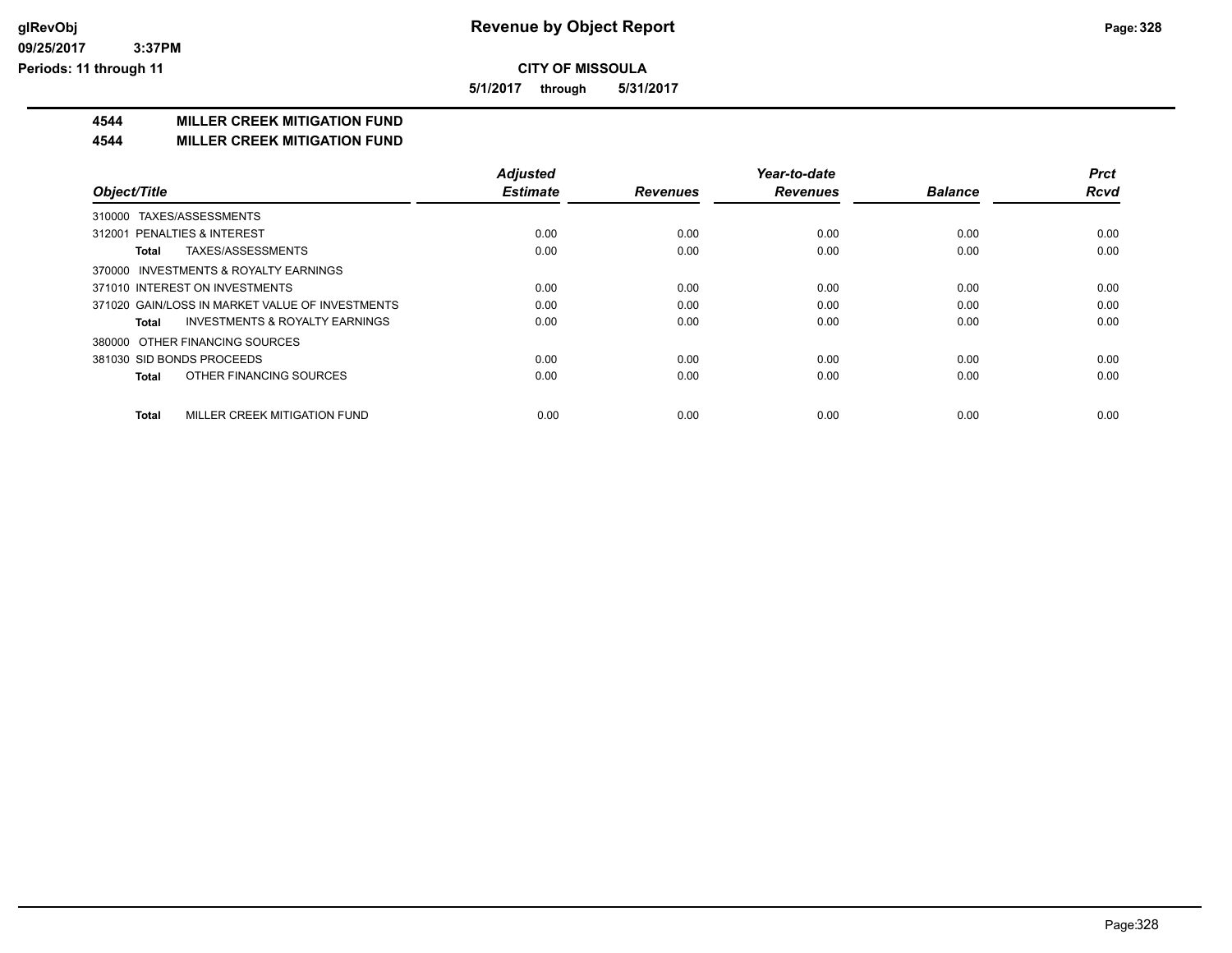**3:37PM**

**CITY OF MISSOULA**

**5/1/2017 through 5/31/2017**

#### **4544 MILLER CREEK MITIGATION FUND**

|                                                           | <b>Adjusted</b> |                 | Year-to-date    |                | <b>Prct</b> |
|-----------------------------------------------------------|-----------------|-----------------|-----------------|----------------|-------------|
| Object/Title                                              | <b>Estimate</b> | <b>Revenues</b> | <b>Revenues</b> | <b>Balance</b> | <b>Rcvd</b> |
| TAXES/ASSESSMENTS<br>310000                               |                 |                 |                 |                |             |
| 312001 PENALTIES & INTEREST                               | 0.00            | 0.00            | 0.00            | 0.00           | 0.00        |
| TAXES/ASSESSMENTS<br><b>Total</b>                         | 0.00            | 0.00            | 0.00            | 0.00           | 0.00        |
| 370000 INVESTMENTS & ROYALTY EARNINGS                     |                 |                 |                 |                |             |
| 371010 INTEREST ON INVESTMENTS                            | 0.00            | 0.00            | 0.00            | 0.00           | 0.00        |
| 371020 GAIN/LOSS IN MARKET VALUE OF INVESTMENT            | 0.00            | 0.00            | 0.00            | 0.00           | 0.00        |
| <b>INVESTMENTS &amp; ROYALTY EARNINGS</b><br><b>Total</b> | 0.00            | 0.00            | 0.00            | 0.00           | 0.00        |
| 380000 OTHER FINANCING SOURCES                            |                 |                 |                 |                |             |
| 381030 SID BONDS PROCEEDS                                 | 0.00            | 0.00            | 0.00            | 0.00           | 0.00        |
| OTHER FINANCING SOURCES<br><b>Total</b>                   | 0.00            | 0.00            | 0.00            | 0.00           | 0.00        |
| <b>Total</b><br>MILLER CREEK MITIGATION FUND              | 0.00            | 0.00            | 0.00            | 0.00           | 0.00        |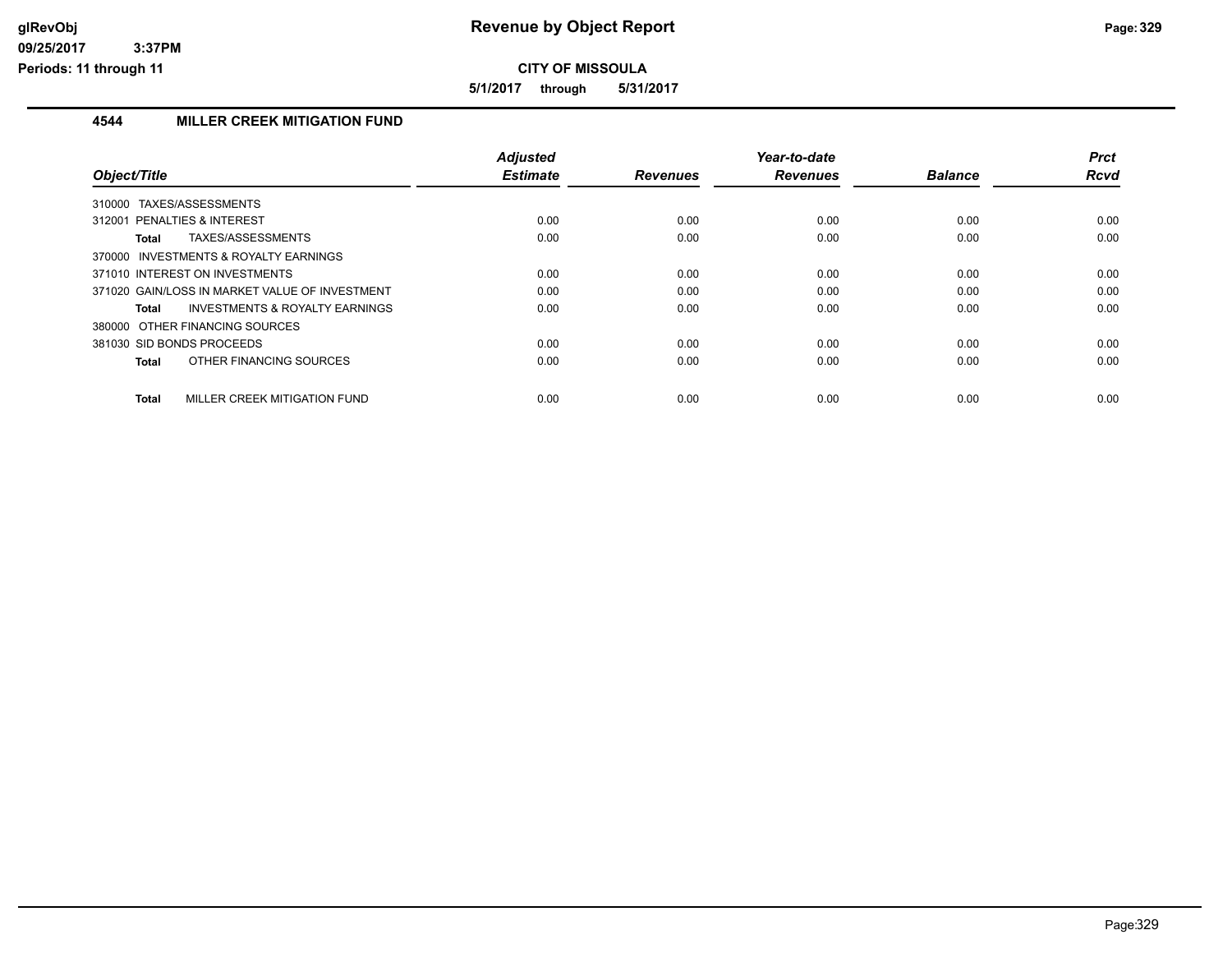**3:37PM**

**CITY OF MISSOULA**

**5/1/2017 through 5/31/2017**

## **4545 MILLER CREEK TWITE CONSTRUCTION**

### **4545 MILLER CREEK TWITE CONSTRUCTION**

|                                                     | <b>Adjusted</b> |                 | Year-to-date    |                | <b>Prct</b> |
|-----------------------------------------------------|-----------------|-----------------|-----------------|----------------|-------------|
| Object/Title                                        | <b>Estimate</b> | <b>Revenues</b> | <b>Revenues</b> | <b>Balance</b> | <b>Rcvd</b> |
| TAXES/ASSESSMENTS<br>310000                         |                 |                 |                 |                |             |
| 312001 PENALTIES & INTEREST                         | 0.00            | 0.00            | 0.00            | 0.00           | 0.00        |
| <b>TAXES/ASSESSMENTS</b><br>Total                   | 0.00            | 0.00            | 0.00            | 0.00           | 0.00        |
| <b>INVESTMENTS &amp; ROYALTY EARNINGS</b><br>370000 |                 |                 |                 |                |             |
| 371010 INTEREST ON INVESTMENTS                      | 0.00            | 0.00            | 0.00            | 0.00           | 0.00        |
| 371020 GAIN/LOSS IN MARKET VALUE OF INVESTMENTS     | 0.00            | 0.00            | 0.00            | 0.00           | 0.00        |
| <b>INVESTMENTS &amp; ROYALTY EARNINGS</b><br>Total  | 0.00            | 0.00            | 0.00            | 0.00           | 0.00        |
| OTHER FINANCING SOURCES<br>380000                   |                 |                 |                 |                |             |
| 381030 SID BONDS PROCEEDS                           | 0.00            | 0.00            | 0.00            | 0.00           | 0.00        |
| OTHER FINANCING SOURCES<br>Total                    | 0.00            | 0.00            | 0.00            | 0.00           | 0.00        |
| <b>MILLER CREEK</b><br>430000                       |                 |                 |                 |                |             |
| 430230 MILLER CR TWITE CONSTRUCTION                 | 0.00            | 0.00            | 0.00            | 0.00           | 0.00        |
| <b>MILLER CREEK</b><br>Total                        | 0.00            | 0.00            | 0.00            | 0.00           | 0.00        |
|                                                     |                 |                 |                 |                |             |
| MILLER CREEK TWITE CONSTRUCTION<br>Total            | 0.00            | 0.00            | 0.00            | 0.00           | 0.00        |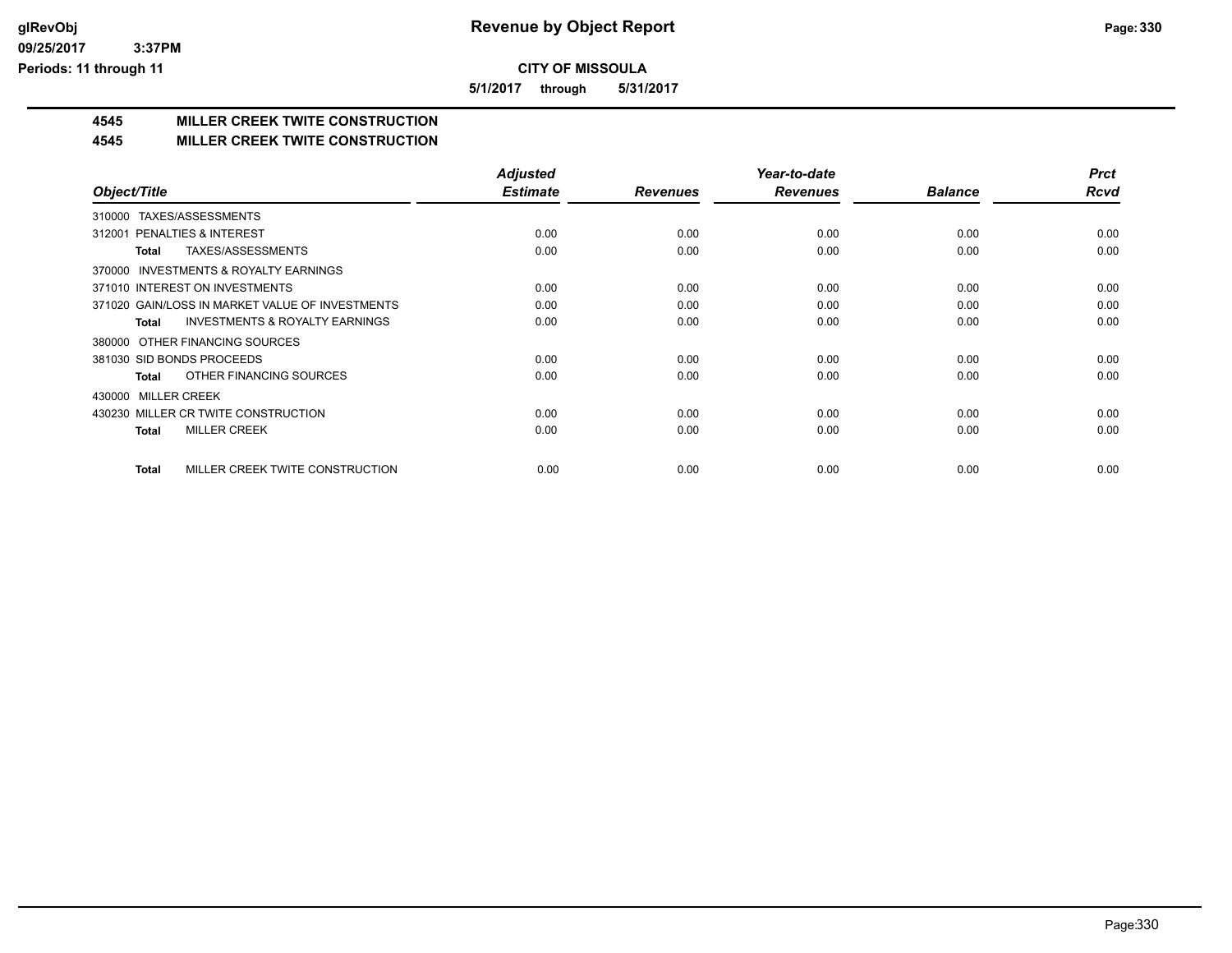**5/1/2017 through 5/31/2017**

#### **4545 MILLER CREEK TWITE CONSTRUCTION**

| Object/Title              |                                                | <b>Adjusted</b><br><b>Estimate</b> | <b>Revenues</b> | Year-to-date<br><b>Revenues</b> | <b>Balance</b> | <b>Prct</b><br><b>Rcvd</b> |
|---------------------------|------------------------------------------------|------------------------------------|-----------------|---------------------------------|----------------|----------------------------|
| 310000 TAXES/ASSESSMENTS  |                                                |                                    |                 |                                 |                |                            |
|                           | 312001 PENALTIES & INTEREST                    | 0.00                               | 0.00            | 0.00                            | 0.00           | 0.00                       |
| <b>Total</b>              | TAXES/ASSESSMENTS                              | 0.00                               | 0.00            | 0.00                            | 0.00           | 0.00                       |
|                           | 370000 INVESTMENTS & ROYALTY EARNINGS          |                                    |                 |                                 |                |                            |
|                           | 371010 INTEREST ON INVESTMENTS                 | 0.00                               | 0.00            | 0.00                            | 0.00           | 0.00                       |
|                           | 371020 GAIN/LOSS IN MARKET VALUE OF INVESTMENT | 0.00                               | 0.00            | 0.00                            | 0.00           | 0.00                       |
| <b>Total</b>              | <b>INVESTMENTS &amp; ROYALTY EARNINGS</b>      | 0.00                               | 0.00            | 0.00                            | 0.00           | 0.00                       |
|                           | 380000 OTHER FINANCING SOURCES                 |                                    |                 |                                 |                |                            |
| 381030 SID BONDS PROCEEDS |                                                | 0.00                               | 0.00            | 0.00                            | 0.00           | 0.00                       |
| <b>Total</b>              | OTHER FINANCING SOURCES                        | 0.00                               | 0.00            | 0.00                            | 0.00           | 0.00                       |
| 430000 MILLER CREEK       |                                                |                                    |                 |                                 |                |                            |
|                           | 430230 MILLER CR TWITE CONSTRUCTION            | 0.00                               | 0.00            | 0.00                            | 0.00           | 0.00                       |
| <b>Total</b>              | <b>MILLER CREEK</b>                            | 0.00                               | 0.00            | 0.00                            | 0.00           | 0.00                       |
| <b>Total</b>              | MILLER CREEK TWITE CONSTRUCTION                | 0.00                               | 0.00            | 0.00                            | 0.00           | 0.00                       |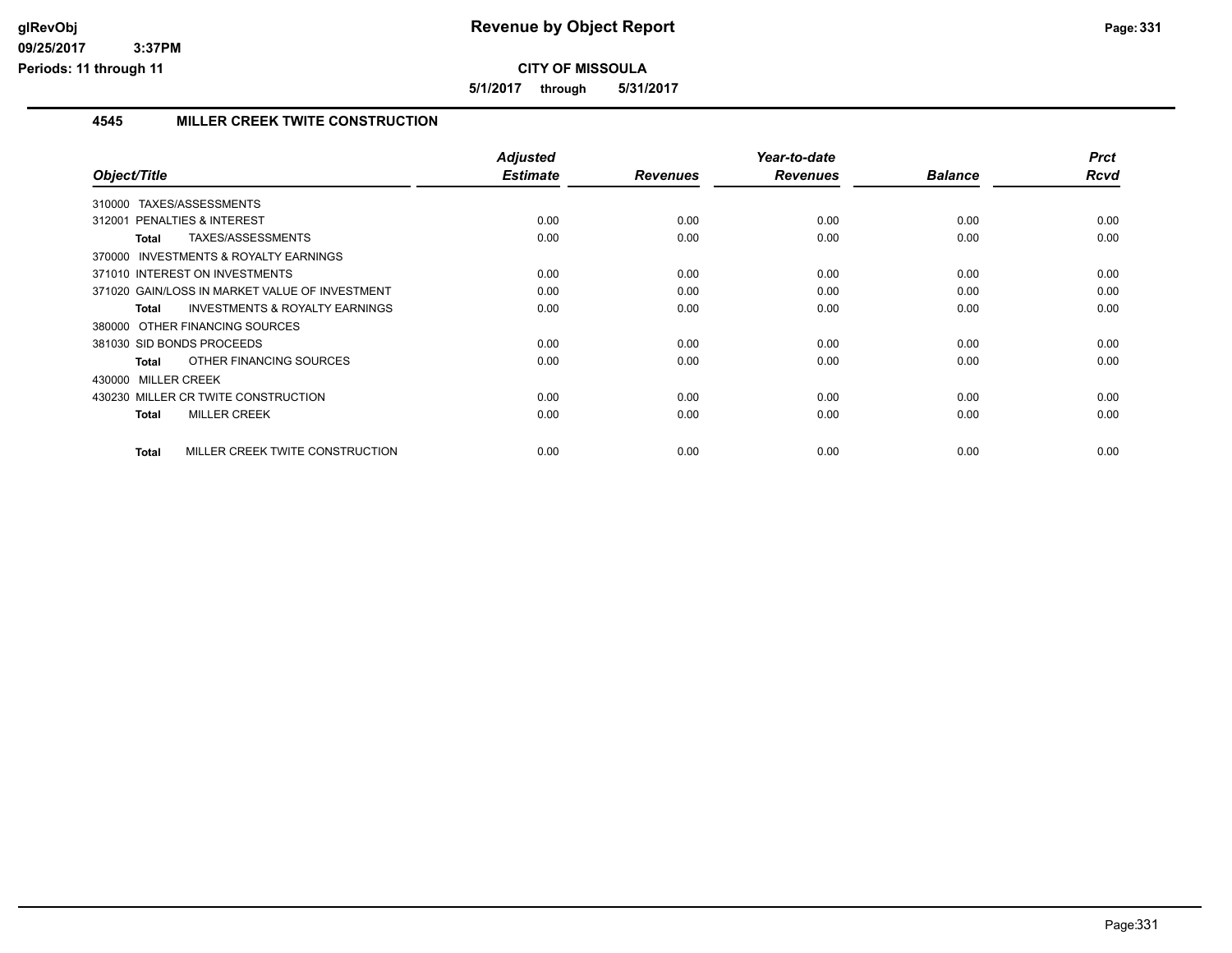**5/1/2017 through 5/31/2017**

## **4546 MILLER CREEK MALOHNEY CONSTRUCTION**

## **4546 MILLER CREEK MALOHNEY CONSTRUCTION**

|                                                           | <b>Adjusted</b> |                 | Year-to-date    |                | <b>Prct</b> |
|-----------------------------------------------------------|-----------------|-----------------|-----------------|----------------|-------------|
| Object/Title                                              | <b>Estimate</b> | <b>Revenues</b> | <b>Revenues</b> | <b>Balance</b> | Rcvd        |
| TAXES/ASSESSMENTS<br>310000                               |                 |                 |                 |                |             |
| PENALTIES & INTEREST<br>312001                            | 0.00            | 0.00            | 0.00            | 0.00           | 0.00        |
| TAXES/ASSESSMENTS<br><b>Total</b>                         | 0.00            | 0.00            | 0.00            | 0.00           | 0.00        |
| 360000 MISCELLANEOUS REVENUES                             |                 |                 |                 |                |             |
| 365000 DONATIONS                                          | 0.00            | 0.00            | 0.00            | 0.00           | 0.00        |
| <b>MISCELLANEOUS REVENUES</b><br><b>Total</b>             | 0.00            | 0.00            | 0.00            | 0.00           | 0.00        |
| <b>INVESTMENTS &amp; ROYALTY EARNINGS</b><br>370000       |                 |                 |                 |                |             |
| 371010 INTEREST ON INVESTMENTS                            | 0.00            | 0.00            | 0.00            | 0.00           | 0.00        |
| 371020 GAIN/LOSS IN MARKET VALUE OF INVESTMENTS           | 0.00            | 0.00            | 0.00            | 0.00           | 0.00        |
| <b>INVESTMENTS &amp; ROYALTY EARNINGS</b><br><b>Total</b> | 0.00            | 0.00            | 0.00            | 0.00           | 0.00        |
| OTHER FINANCING SOURCES<br>380000                         |                 |                 |                 |                |             |
| 381030 SID BONDS PROCEEDS                                 | 0.00            | 0.00            | 0.00            | 0.00           | 0.00        |
| OTHER FINANCING SOURCES<br><b>Total</b>                   | 0.00            | 0.00            | 0.00            | 0.00           | 0.00        |
| 430000 MILLER CREEK                                       |                 |                 |                 |                |             |
| 430230 MILLER CR TWITE CONSTRUCTION                       | 0.00            | 0.00            | 0.00            | 0.00           | 0.00        |
| <b>MILLER CREEK</b><br>Total                              | 0.00            | 0.00            | 0.00            | 0.00           | 0.00        |
|                                                           |                 |                 |                 |                |             |
| MILLER CREEK MALOHNEY CONSTRUCTION<br><b>Total</b>        | 0.00            | 0.00            | 0.00            | 0.00           | 0.00        |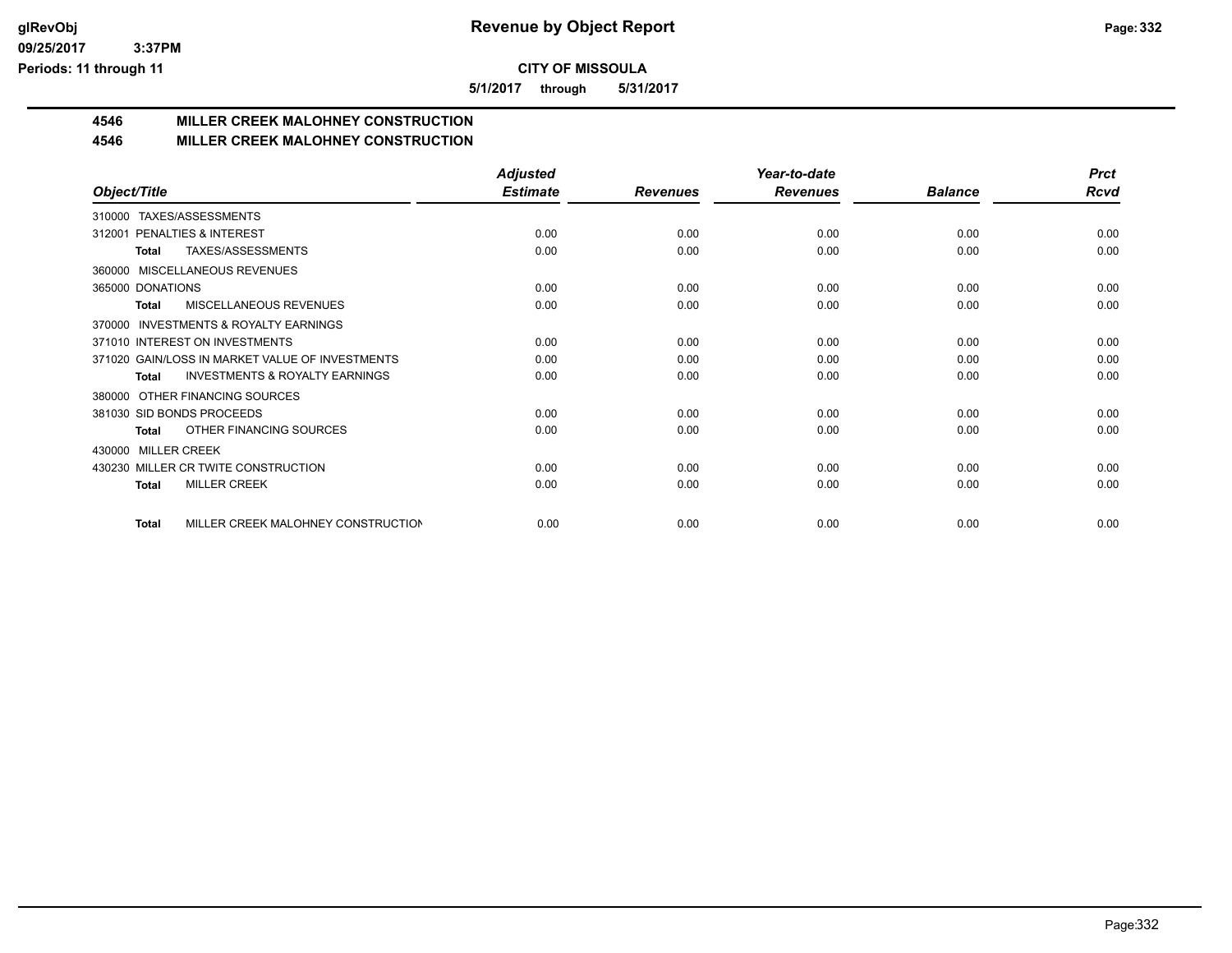**3:37PM**

**CITY OF MISSOULA**

**5/1/2017 through 5/31/2017**

#### **4546 MILLER CREEK MALOHNEY CONSTRUCTION**

|                                                    | <b>Adjusted</b> |                 | Year-to-date    |                | <b>Prct</b> |
|----------------------------------------------------|-----------------|-----------------|-----------------|----------------|-------------|
| Object/Title                                       | <b>Estimate</b> | <b>Revenues</b> | <b>Revenues</b> | <b>Balance</b> | <b>Rcvd</b> |
| TAXES/ASSESSMENTS<br>310000                        |                 |                 |                 |                |             |
| 312001 PENALTIES & INTEREST                        | 0.00            | 0.00            | 0.00            | 0.00           | 0.00        |
| TAXES/ASSESSMENTS<br><b>Total</b>                  | 0.00            | 0.00            | 0.00            | 0.00           | 0.00        |
| 360000 MISCELLANEOUS REVENUES                      |                 |                 |                 |                |             |
| 365000 DONATIONS                                   | 0.00            | 0.00            | 0.00            | 0.00           | 0.00        |
| MISCELLANEOUS REVENUES<br>Total                    | 0.00            | 0.00            | 0.00            | 0.00           | 0.00        |
| INVESTMENTS & ROYALTY EARNINGS<br>370000           |                 |                 |                 |                |             |
| 371010 INTEREST ON INVESTMENTS                     | 0.00            | 0.00            | 0.00            | 0.00           | 0.00        |
| 371020 GAIN/LOSS IN MARKET VALUE OF INVESTMENT     | 0.00            | 0.00            | 0.00            | 0.00           | 0.00        |
| <b>INVESTMENTS &amp; ROYALTY EARNINGS</b><br>Total | 0.00            | 0.00            | 0.00            | 0.00           | 0.00        |
| OTHER FINANCING SOURCES<br>380000                  |                 |                 |                 |                |             |
| 381030 SID BONDS PROCEEDS                          | 0.00            | 0.00            | 0.00            | 0.00           | 0.00        |
| OTHER FINANCING SOURCES<br><b>Total</b>            | 0.00            | 0.00            | 0.00            | 0.00           | 0.00        |
| 430000 MILLER CREEK                                |                 |                 |                 |                |             |
| 430230 MILLER CR TWITE CONSTRUCTION                | 0.00            | 0.00            | 0.00            | 0.00           | 0.00        |
| <b>MILLER CREEK</b><br><b>Total</b>                | 0.00            | 0.00            | 0.00            | 0.00           | 0.00        |
| MILLER CREEK MALOHNEY CONSTRUCTIOI<br><b>Total</b> | 0.00            | 0.00            | 0.00            | 0.00           | 0.00        |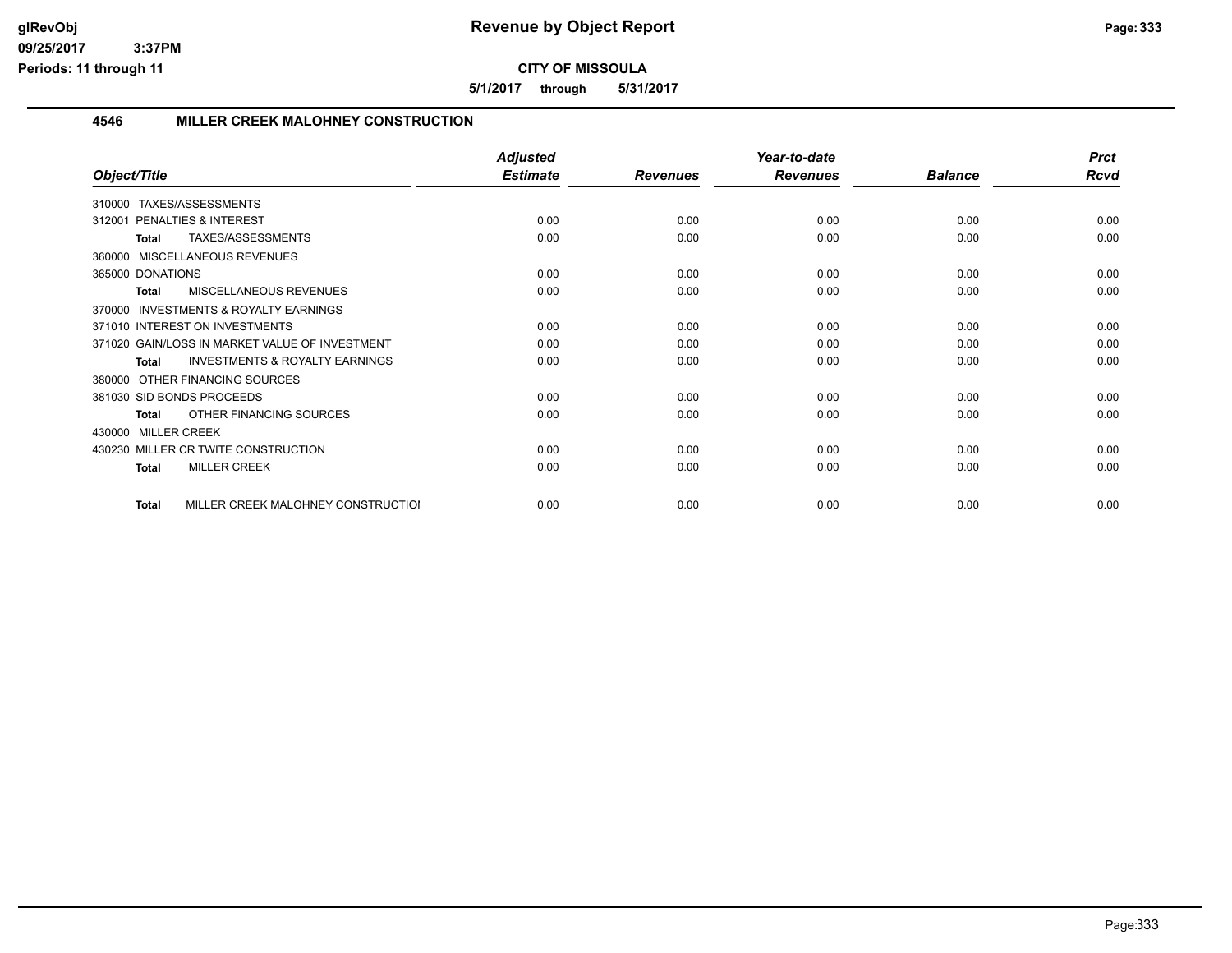**3:37PM**

**CITY OF MISSOULA**

**5/1/2017 through 5/31/2017**

## **4547 MILLER CREEK MCCARTHY CONSTRUCTION**

### **4547 MILLER CREEK MCCARTHY CONSTRUCTION**

|                                                     | <b>Adjusted</b> |                 | Year-to-date    |                | <b>Prct</b> |
|-----------------------------------------------------|-----------------|-----------------|-----------------|----------------|-------------|
| Object/Title                                        | <b>Estimate</b> | <b>Revenues</b> | <b>Revenues</b> | <b>Balance</b> | <b>Rcvd</b> |
| TAXES/ASSESSMENTS<br>310000                         |                 |                 |                 |                |             |
| <b>PENALTIES &amp; INTEREST</b><br>312001           | 0.00            | 0.00            | 0.00            | 0.00           | 0.00        |
| TAXES/ASSESSMENTS<br>Total                          | 0.00            | 0.00            | 0.00            | 0.00           | 0.00        |
| <b>INVESTMENTS &amp; ROYALTY EARNINGS</b><br>370000 |                 |                 |                 |                |             |
| 371010 INTEREST ON INVESTMENTS                      | 0.00            | 0.00            | 0.00            | 0.00           | 0.00        |
| 371020 GAIN/LOSS IN MARKET VALUE OF INVESTMENTS     | 0.00            | 0.00            | 0.00            | 0.00           | 0.00        |
| <b>INVESTMENTS &amp; ROYALTY EARNINGS</b><br>Total  | 0.00            | 0.00            | 0.00            | 0.00           | 0.00        |
| OTHER FINANCING SOURCES<br>380000                   |                 |                 |                 |                |             |
| 381030 SID BONDS PROCEEDS                           | 0.00            | 0.00            | 0.00            | 0.00           | 0.00        |
| OTHER FINANCING SOURCES<br>Total                    | 0.00            | 0.00            | 0.00            | 0.00           | 0.00        |
| <b>MILLER CREEK</b><br>430000                       |                 |                 |                 |                |             |
| 430230 MILLER CR TWITE CONSTRUCTION                 | 0.00            | 0.00            | 0.00            | 0.00           | 0.00        |
| <b>MILLER CREEK</b><br><b>Total</b>                 | 0.00            | 0.00            | 0.00            | 0.00           | 0.00        |
|                                                     |                 |                 |                 |                |             |
| MILLER CREEK MCCARTHY CONSTRUCTION<br><b>Total</b>  | 0.00            | 0.00            | 0.00            | 0.00           | 0.00        |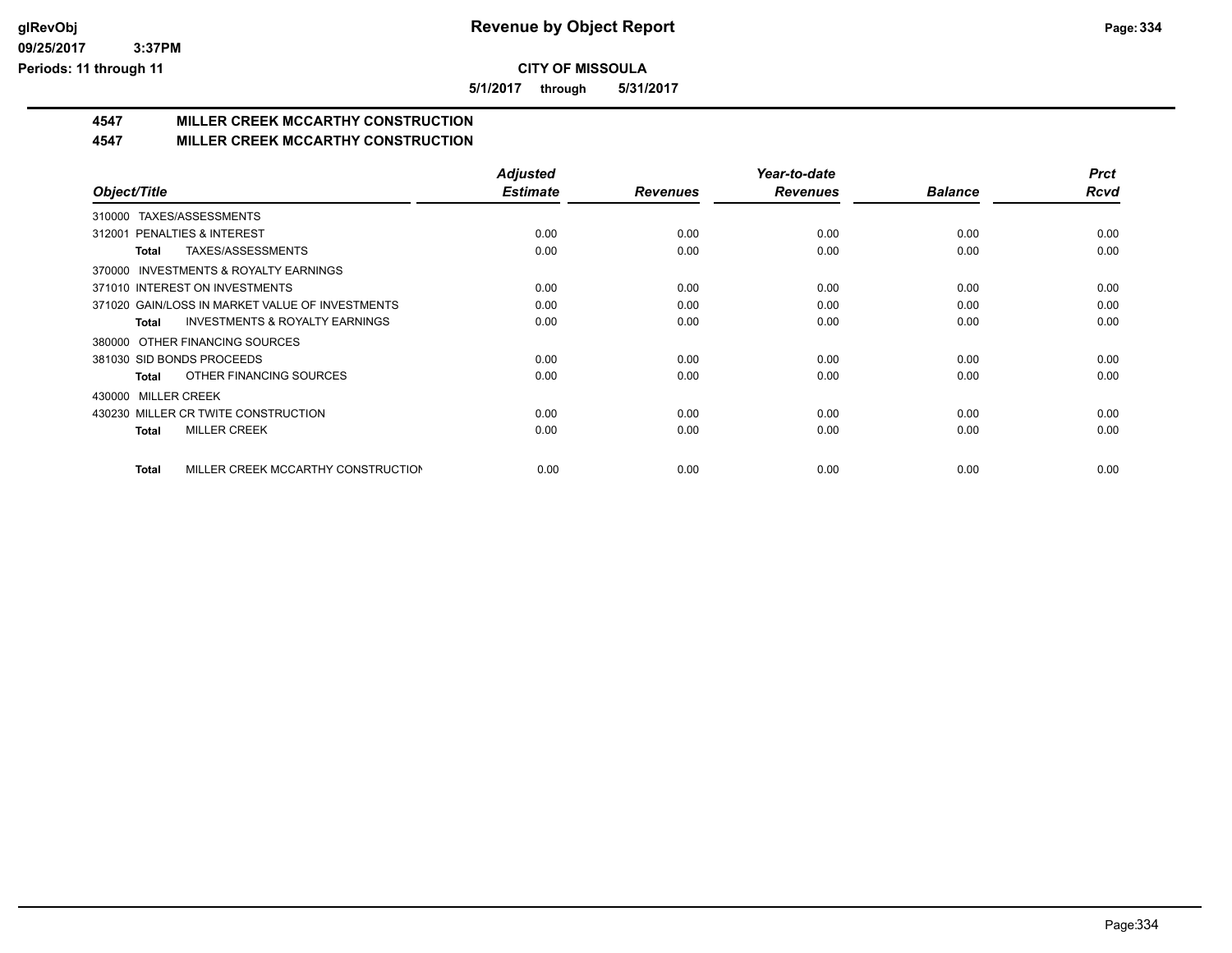**5/1/2017 through 5/31/2017**

#### **4547 MILLER CREEK MCCARTHY CONSTRUCTION**

| Object/Title                                              | <b>Adjusted</b><br><b>Estimate</b> | <b>Revenues</b> | Year-to-date<br><b>Revenues</b> | <b>Balance</b> | <b>Prct</b><br><b>Rcvd</b> |
|-----------------------------------------------------------|------------------------------------|-----------------|---------------------------------|----------------|----------------------------|
| 310000 TAXES/ASSESSMENTS                                  |                                    |                 |                                 |                |                            |
| 312001 PENALTIES & INTEREST                               | 0.00                               | 0.00            | 0.00                            | 0.00           | 0.00                       |
| TAXES/ASSESSMENTS<br>Total                                | 0.00                               | 0.00            | 0.00                            | 0.00           | 0.00                       |
| <b>INVESTMENTS &amp; ROYALTY EARNINGS</b><br>370000       |                                    |                 |                                 |                |                            |
| 371010 INTEREST ON INVESTMENTS                            | 0.00                               | 0.00            | 0.00                            | 0.00           | 0.00                       |
| 371020 GAIN/LOSS IN MARKET VALUE OF INVESTMENT            | 0.00                               | 0.00            | 0.00                            | 0.00           | 0.00                       |
| <b>INVESTMENTS &amp; ROYALTY EARNINGS</b><br><b>Total</b> | 0.00                               | 0.00            | 0.00                            | 0.00           | 0.00                       |
| 380000 OTHER FINANCING SOURCES                            |                                    |                 |                                 |                |                            |
| 381030 SID BONDS PROCEEDS                                 | 0.00                               | 0.00            | 0.00                            | 0.00           | 0.00                       |
| OTHER FINANCING SOURCES<br>Total                          | 0.00                               | 0.00            | 0.00                            | 0.00           | 0.00                       |
| 430000 MILLER CREEK                                       |                                    |                 |                                 |                |                            |
| 430230 MILLER CR TWITE CONSTRUCTION                       | 0.00                               | 0.00            | 0.00                            | 0.00           | 0.00                       |
| <b>MILLER CREEK</b><br><b>Total</b>                       | 0.00                               | 0.00            | 0.00                            | 0.00           | 0.00                       |
| MILLER CREEK MCCARTHY CONSTRUCTIOL<br><b>Total</b>        | 0.00                               | 0.00            | 0.00                            | 0.00           | 0.00                       |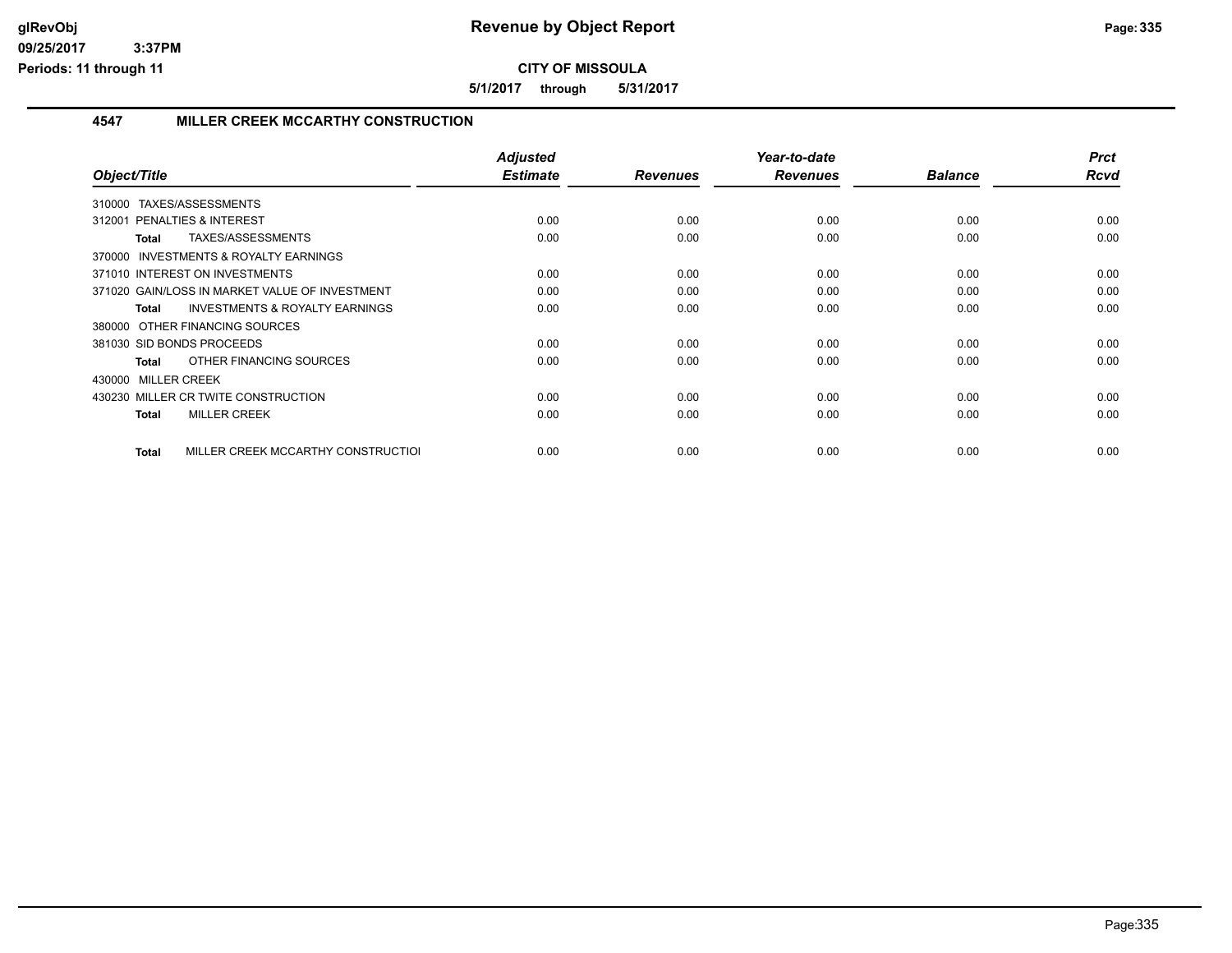**09/25/2017 3:37PM Periods: 11 through 11**

**CITY OF MISSOULA**

**5/1/2017 through 5/31/2017**

## **4548 5TH,6TH & ARTHUR ROAD IMPROVEMENTS**

## **4548 5TH,6TH & ARTHUR ROAD IMPROVEMENTS**

|                                                    | <b>Adjusted</b> |                 | Year-to-date    |                | <b>Prct</b> |
|----------------------------------------------------|-----------------|-----------------|-----------------|----------------|-------------|
| Object/Title                                       | <b>Estimate</b> | <b>Revenues</b> | <b>Revenues</b> | <b>Balance</b> | <b>Rcvd</b> |
| 330000 INTERGOVERNMENTAL REVENUES                  |                 |                 |                 |                |             |
| 336001 MDT REIMBURSEMENTS                          | 0.00            | 0.00            | 0.00            | 0.00           | 0.00        |
| <b>INTERGOVERNMENTAL REVENUES</b><br>Total         | 0.00            | 0.00            | 0.00            | 0.00           | 0.00        |
| 370000 INVESTMENTS & ROYALTY EARNINGS              |                 |                 |                 |                |             |
| 371010 INTEREST ON INVESTMENTS                     | 0.00            | 0.00            | 0.00            | 0.00           | 0.00        |
| <b>INVESTMENTS &amp; ROYALTY EARNINGS</b><br>Total | 0.00            | 0.00            | 0.00            | 0.00           | 0.00        |
| 380000 OTHER FINANCING SOURCES                     |                 |                 |                 |                |             |
| 381010 BOND PROCEEDS                               | 0.00            | 0.00            | 0.00            | 0.00           | 0.00        |
| 381030 SID BONDS PROCEEDS                          | 0.00            | 0.00            | 0.00            | 0.00           | 0.00        |
| OTHER FINANCING SOURCES<br><b>Total</b>            | 0.00            | 0.00            | 0.00            | 0.00           | 0.00        |
| 5TH.6TH & ARTHUR ROAD IMPROVEMENTS<br>Total        | 0.00            | 0.00            | 0.00            | 0.00           | 0.00        |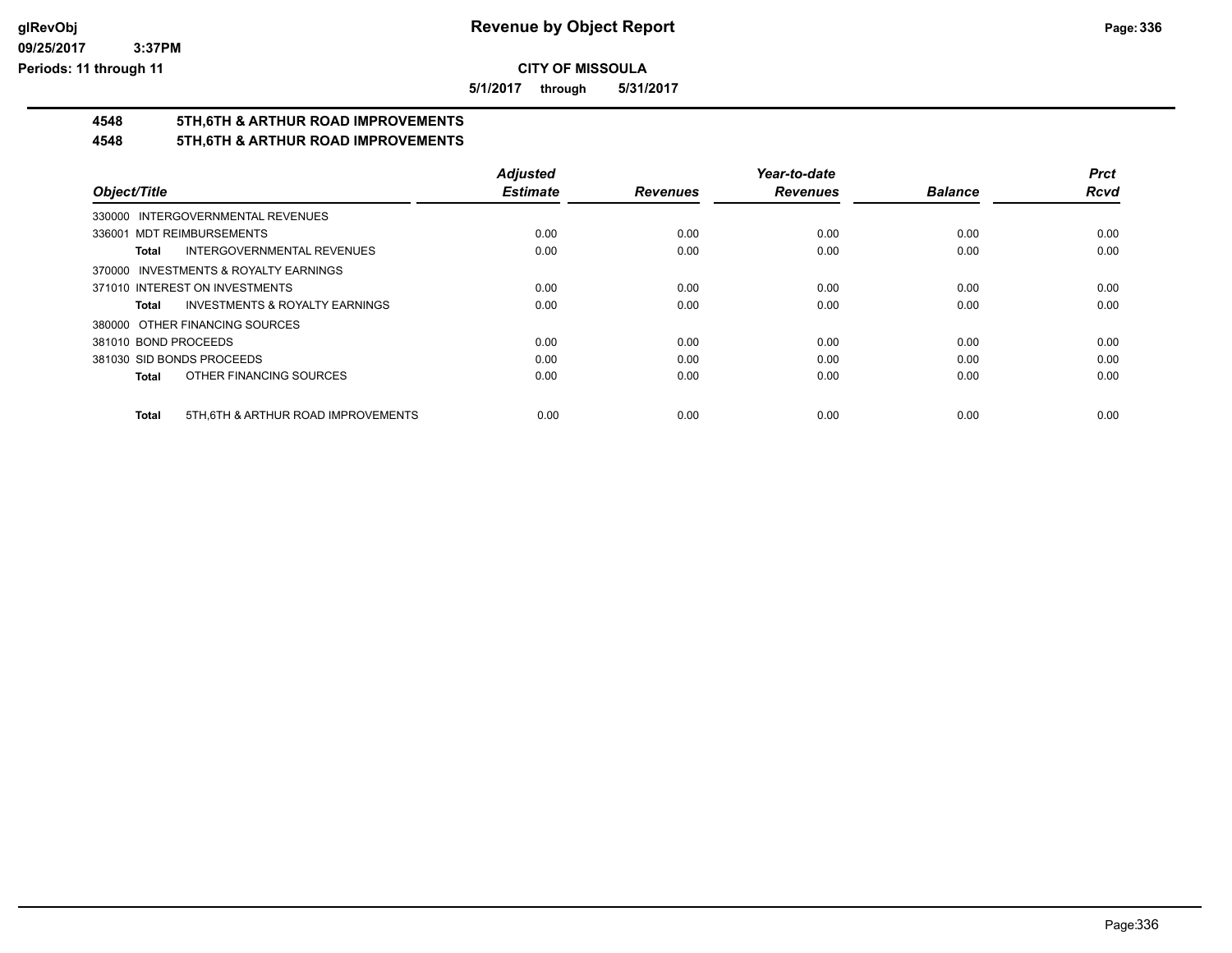**5/1/2017 through 5/31/2017**

#### **4548 5TH,6TH & ARTHUR ROAD IMPROVEMENTS**

|                                                     | <b>Adjusted</b> |                 | Year-to-date    |                | <b>Prct</b> |
|-----------------------------------------------------|-----------------|-----------------|-----------------|----------------|-------------|
| Object/Title                                        | <b>Estimate</b> | <b>Revenues</b> | <b>Revenues</b> | <b>Balance</b> | <b>Rcvd</b> |
| 330000 INTERGOVERNMENTAL REVENUES                   |                 |                 |                 |                |             |
| 336001 MDT REIMBURSEMENTS                           | 0.00            | 0.00            | 0.00            | 0.00           | 0.00        |
| <b>INTERGOVERNMENTAL REVENUES</b><br>Total          | 0.00            | 0.00            | 0.00            | 0.00           | 0.00        |
| 370000 INVESTMENTS & ROYALTY EARNINGS               |                 |                 |                 |                |             |
| 371010 INTEREST ON INVESTMENTS                      | 0.00            | 0.00            | 0.00            | 0.00           | 0.00        |
| <b>INVESTMENTS &amp; ROYALTY EARNINGS</b><br>Total  | 0.00            | 0.00            | 0.00            | 0.00           | 0.00        |
| 380000 OTHER FINANCING SOURCES                      |                 |                 |                 |                |             |
| 381010 BOND PROCEEDS                                | 0.00            | 0.00            | 0.00            | 0.00           | 0.00        |
| 381030 SID BONDS PROCEEDS                           | 0.00            | 0.00            | 0.00            | 0.00           | 0.00        |
| OTHER FINANCING SOURCES<br>Total                    | 0.00            | 0.00            | 0.00            | 0.00           | 0.00        |
| <b>Total</b><br>5TH, 6TH & ARTHUR ROAD IMPROVEMENTS | 0.00            | 0.00            | 0.00            | 0.00           | 0.00        |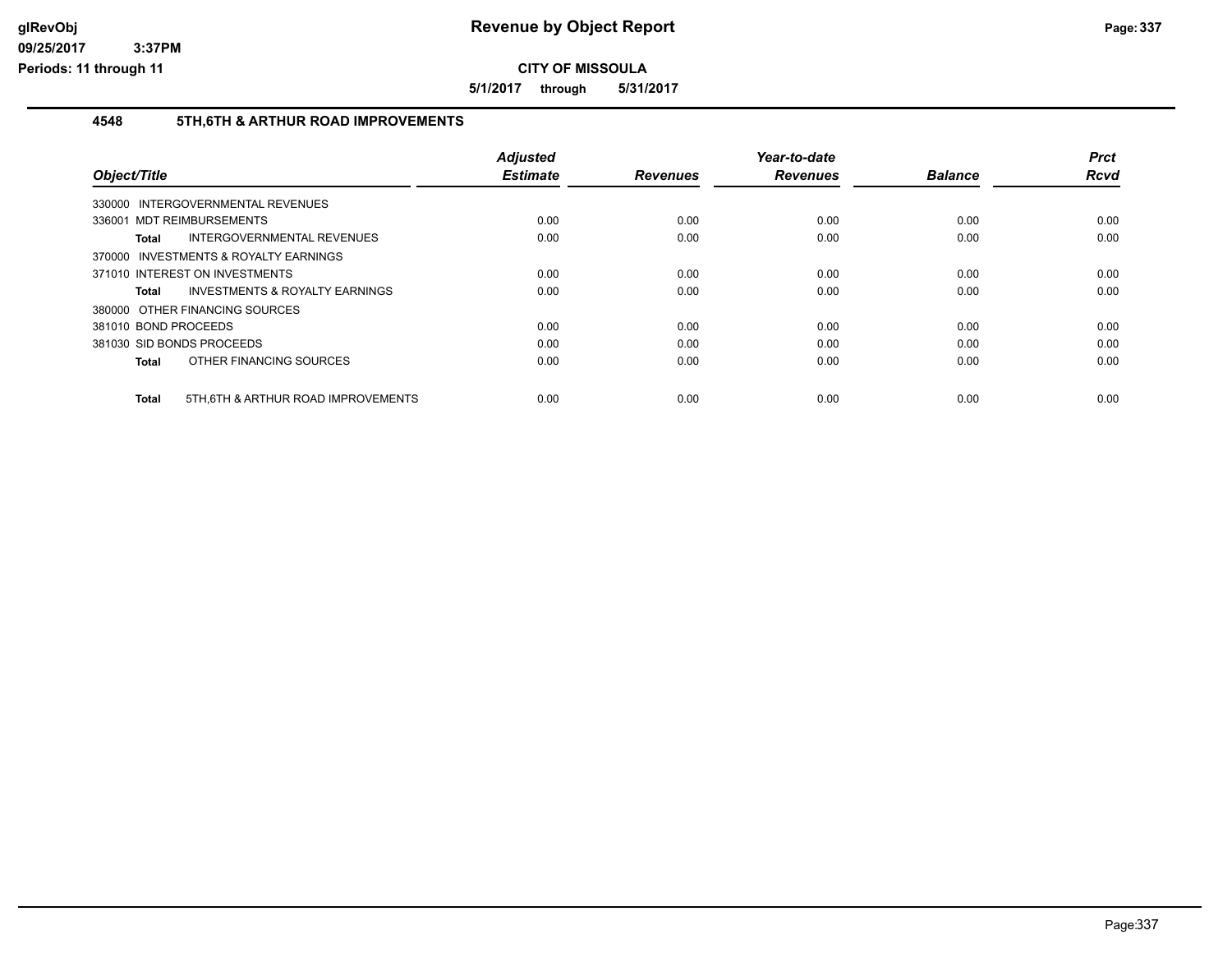**5/1/2017 through 5/31/2017**

**4549 SID 549 HILLVIEW WAY**

**4549 SID 549 HILLVIEW WAY**

|                                                    | <b>Adjusted</b> |                 | Year-to-date    |                | <b>Prct</b> |
|----------------------------------------------------|-----------------|-----------------|-----------------|----------------|-------------|
| Object/Title                                       | <b>Estimate</b> | <b>Revenues</b> | <b>Revenues</b> | <b>Balance</b> | <b>Rcvd</b> |
| INTERGOVERNMENTAL REVENUES<br>330000               |                 |                 |                 |                |             |
| <b>MDT REIMBURSEMENTS</b><br>336001                | 0.00            | 0.00            | 0.00            | 0.00           | 0.00        |
| <b>INTERGOVERNMENTAL REVENUES</b><br>Total         | 0.00            | 0.00            | 0.00            | 0.00           | 0.00        |
| 360000 MISCELLANEOUS REVENUES                      |                 |                 |                 |                |             |
| 363020 PROPERTY ASSESSMENTS                        | 0.00            | 0.00            | 0.00            | 0.00           | 0.00        |
| <b>MISCELLANEOUS REVENUES</b><br>Total             | 0.00            | 0.00            | 0.00            | 0.00           | 0.00        |
| 370000 INVESTMENTS & ROYALTY EARNINGS              |                 |                 |                 |                |             |
| 371010 INTEREST ON INVESTMENTS                     | 0.00            | 0.00            | 0.00            | 0.00           | 0.00        |
| <b>INVESTMENTS &amp; ROYALTY EARNINGS</b><br>Total | 0.00            | 0.00            | 0.00            | 0.00           | 0.00        |
| 380000 OTHER FINANCING SOURCES                     |                 |                 |                 |                |             |
| 381010 BOND PROCEEDS                               | 0.00            | 0.00            | 0.00            | 0.00           | 0.00        |
| 381030 SID BONDS PROCEEDS                          | 0.00            | 0.00            | 0.00            | 0.00           | 0.00        |
| OTHER FINANCING SOURCES<br><b>Total</b>            | 0.00            | 0.00            | 0.00            | 0.00           | 0.00        |
| SID 549 HILLVIEW WAY<br><b>Total</b>               | 0.00            | 0.00            | 0.00            | 0.00           | 0.00        |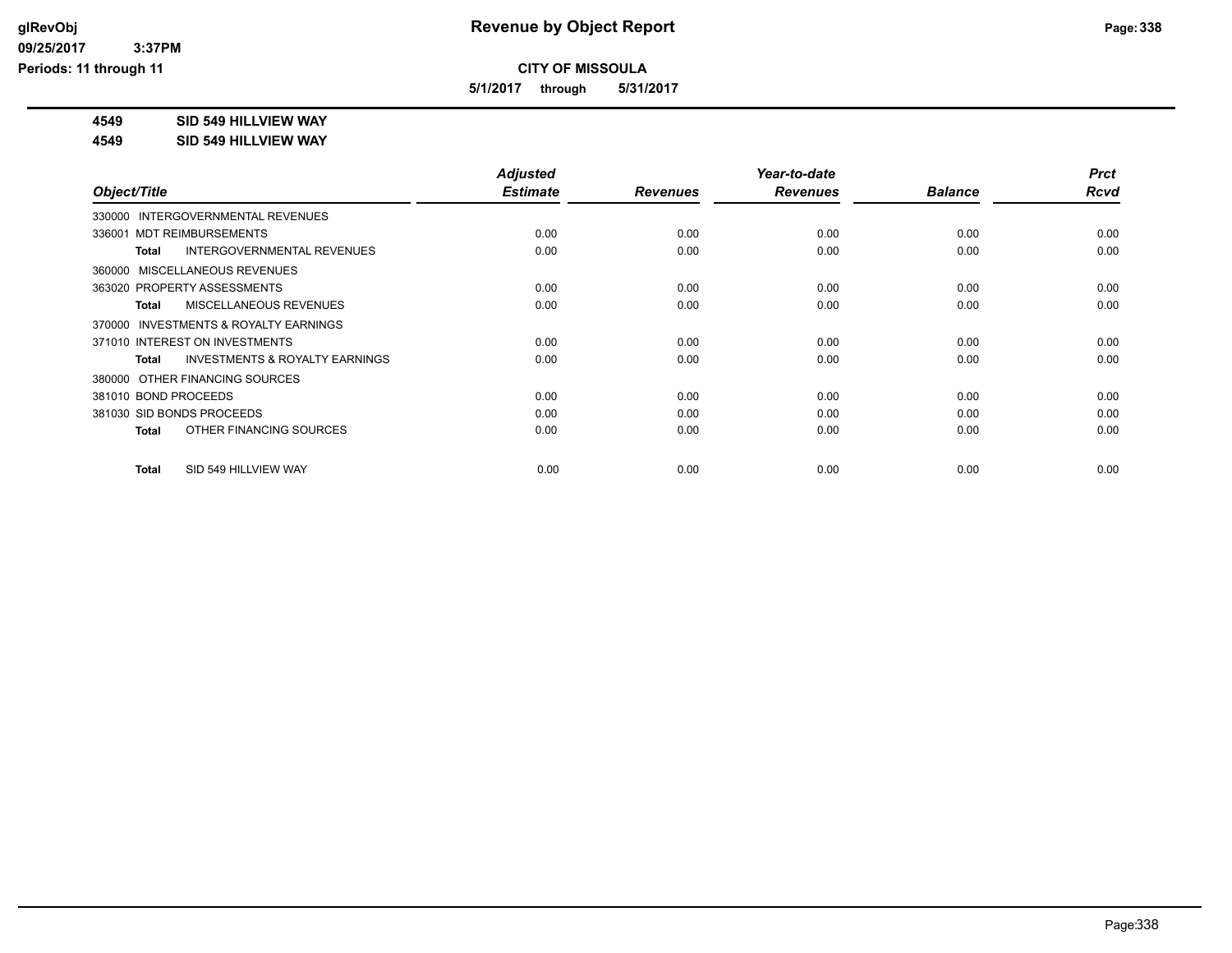**5/1/2017 through 5/31/2017**

#### **4549 SID 549 HILLVIEW WAY**

| Object/Title                                              | <b>Adjusted</b><br><b>Estimate</b> | <b>Revenues</b> | Year-to-date<br><b>Revenues</b> | <b>Balance</b> | <b>Prct</b><br><b>Rcvd</b> |
|-----------------------------------------------------------|------------------------------------|-----------------|---------------------------------|----------------|----------------------------|
|                                                           |                                    |                 |                                 |                |                            |
| 330000 INTERGOVERNMENTAL REVENUES                         |                                    |                 |                                 |                |                            |
| 336001 MDT REIMBURSEMENTS                                 | 0.00                               | 0.00            | 0.00                            | 0.00           | 0.00                       |
| INTERGOVERNMENTAL REVENUES<br><b>Total</b>                | 0.00                               | 0.00            | 0.00                            | 0.00           | 0.00                       |
| 360000 MISCELLANEOUS REVENUES                             |                                    |                 |                                 |                |                            |
| 363020 PROPERTY ASSESSMENTS                               | 0.00                               | 0.00            | 0.00                            | 0.00           | 0.00                       |
| MISCELLANEOUS REVENUES<br><b>Total</b>                    | 0.00                               | 0.00            | 0.00                            | 0.00           | 0.00                       |
| 370000 INVESTMENTS & ROYALTY EARNINGS                     |                                    |                 |                                 |                |                            |
| 371010 INTEREST ON INVESTMENTS                            | 0.00                               | 0.00            | 0.00                            | 0.00           | 0.00                       |
| <b>INVESTMENTS &amp; ROYALTY EARNINGS</b><br><b>Total</b> | 0.00                               | 0.00            | 0.00                            | 0.00           | 0.00                       |
| 380000 OTHER FINANCING SOURCES                            |                                    |                 |                                 |                |                            |
| 381010 BOND PROCEEDS                                      | 0.00                               | 0.00            | 0.00                            | 0.00           | 0.00                       |
| 381030 SID BONDS PROCEEDS                                 | 0.00                               | 0.00            | 0.00                            | 0.00           | 0.00                       |
| OTHER FINANCING SOURCES<br><b>Total</b>                   | 0.00                               | 0.00            | 0.00                            | 0.00           | 0.00                       |
| SID 549 HILLVIEW WAY<br><b>Total</b>                      | 0.00                               | 0.00            | 0.00                            | 0.00           | 0.00                       |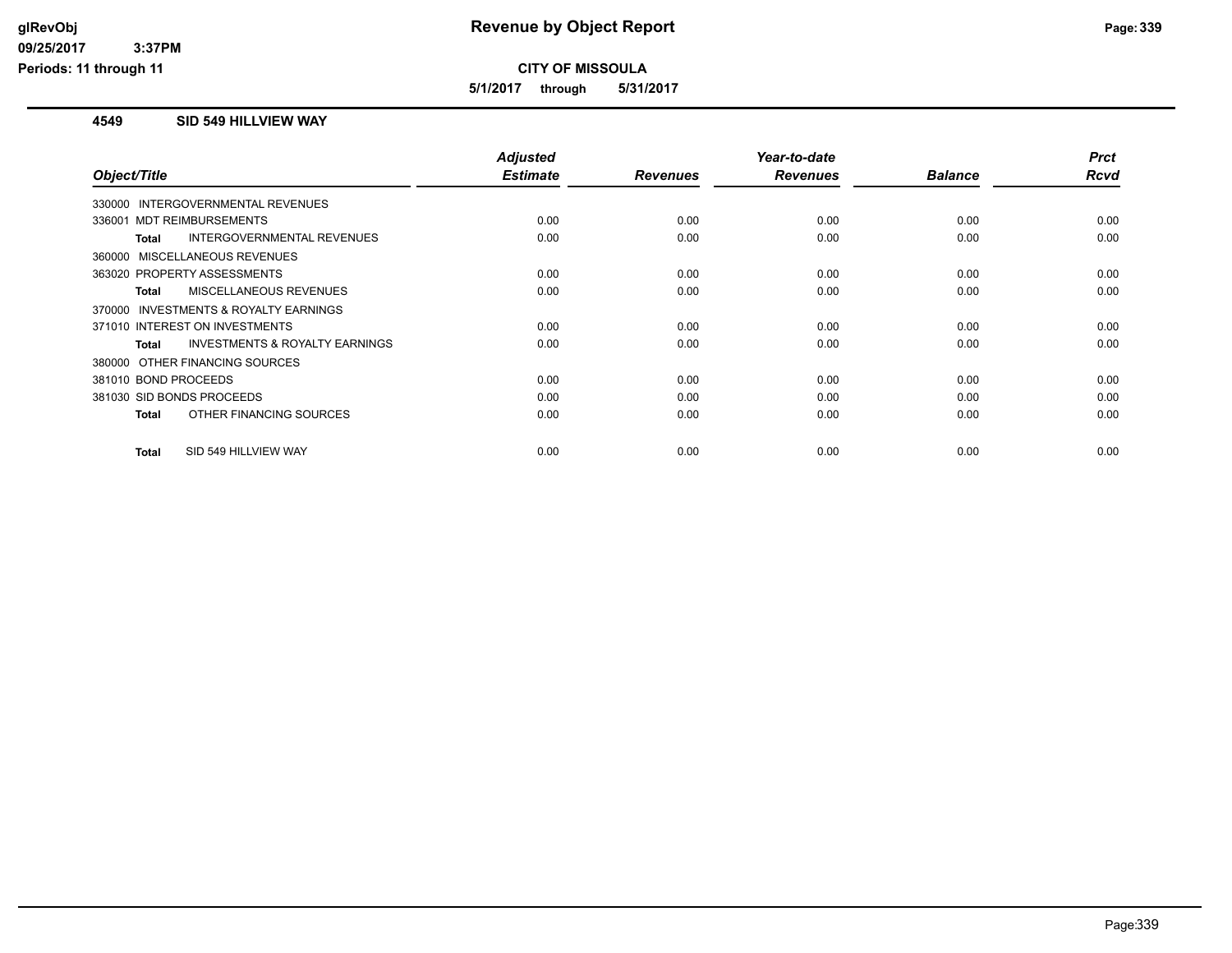**5/1/2017 through 5/31/2017**

## **4745 MALONEY/TWITE MILLER CR \$1.2M CONTRIB**

## **4745 MALONEY/TWITE MILLER CR \$1.2M CONTRIB**

|                                                 | <b>Adjusted</b> |                 | Year-to-date    |                | <b>Prct</b> |
|-------------------------------------------------|-----------------|-----------------|-----------------|----------------|-------------|
| Object/Title                                    | <b>Estimate</b> | <b>Revenues</b> | <b>Revenues</b> | <b>Balance</b> | <b>Rcvd</b> |
| TAXES/ASSESSMENTS<br>310000                     |                 |                 |                 |                |             |
| 312001 PENALTIES & INTEREST                     | 0.00            | 0.00            | 0.00            | 0.00           | 0.00        |
| TAXES/ASSESSMENTS<br>Total                      | 0.00            | 0.00            | 0.00            | 0.00           | 0.00        |
| 360000 MISCELLANEOUS REVENUES                   |                 |                 |                 |                |             |
| 365000 DONATIONS                                | 0.00            | 0.00            | 0.00            | 0.00           | 0.00        |
| MISCELLANEOUS REVENUES<br>Total                 | 0.00            | 0.00            | 0.00            | 0.00           | 0.00        |
| INVESTMENTS & ROYALTY EARNINGS<br>370000        |                 |                 |                 |                |             |
| 371010 INTEREST ON INVESTMENTS                  | 0.00            | 0.00            | 0.00            | 0.00           | 0.00        |
| 371020 GAIN/LOSS IN MARKET VALUE OF INVESTMENTS | 0.00            | 0.00            | 0.00            | 0.00           | 0.00        |
| INVESTMENTS & ROYALTY EARNINGS<br>Total         | 0.00            | 0.00            | 0.00            | 0.00           | 0.00        |
| MALONEY/TWITE MILLER CR \$1.2M CONTRII<br>Total | 0.00            | 0.00            | 0.00            | 0.00           | 0.00        |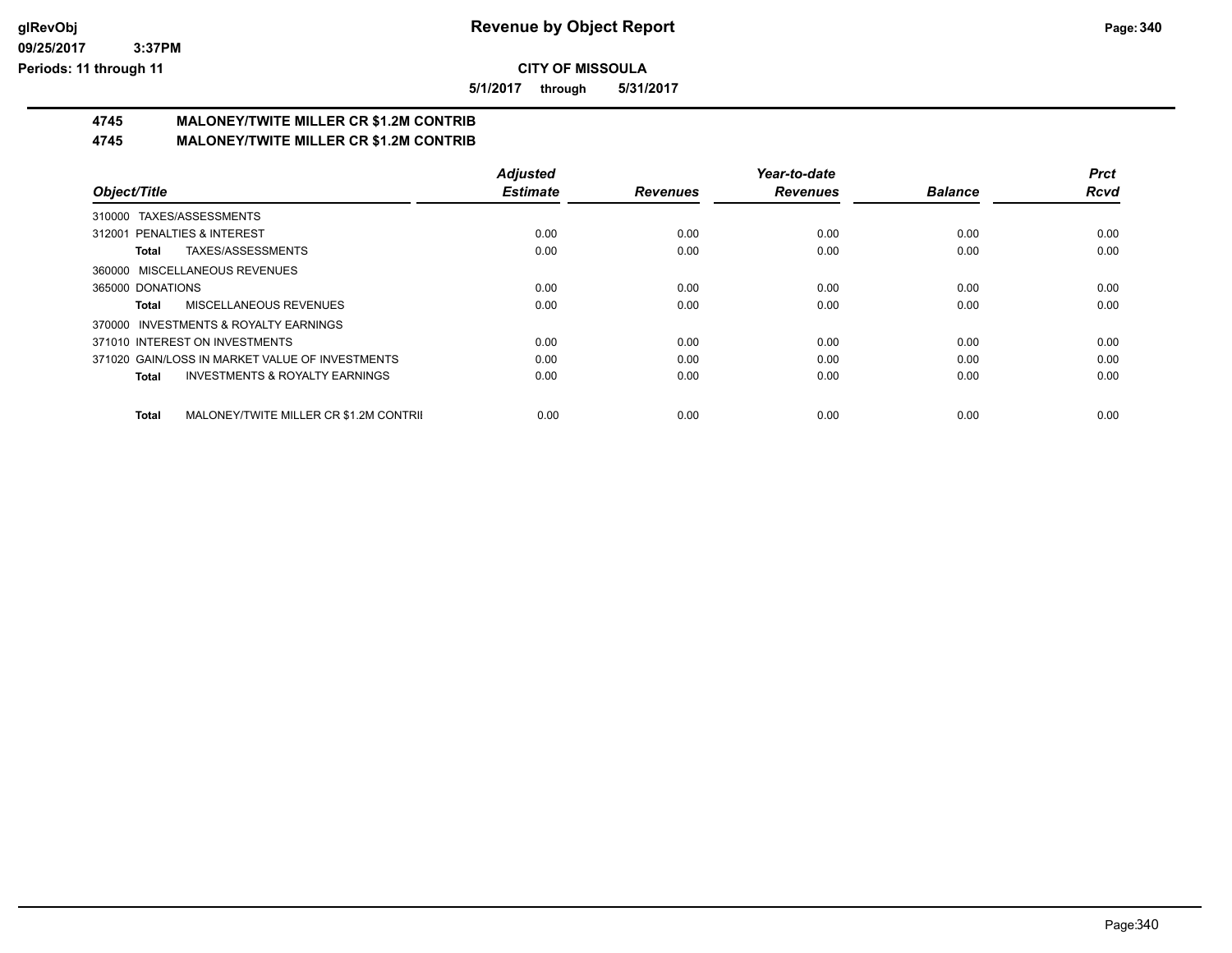**5/1/2017 through 5/31/2017**

#### **4745 MALONEY/TWITE MILLER CR \$1.2M CONTRIB**

| Object/Title                                       | <b>Adjusted</b><br><b>Estimate</b> | <b>Revenues</b> | Year-to-date<br><b>Revenues</b> | <b>Balance</b> | <b>Prct</b><br><b>Rcvd</b> |
|----------------------------------------------------|------------------------------------|-----------------|---------------------------------|----------------|----------------------------|
|                                                    |                                    |                 |                                 |                |                            |
| 310000 TAXES/ASSESSMENTS                           |                                    |                 |                                 |                |                            |
| 312001 PENALTIES & INTEREST                        | 0.00                               | 0.00            | 0.00                            | 0.00           | 0.00                       |
| TAXES/ASSESSMENTS<br>Total                         | 0.00                               | 0.00            | 0.00                            | 0.00           | 0.00                       |
| 360000 MISCELLANEOUS REVENUES                      |                                    |                 |                                 |                |                            |
| 365000 DONATIONS                                   | 0.00                               | 0.00            | 0.00                            | 0.00           | 0.00                       |
| MISCELLANEOUS REVENUES<br>Total                    | 0.00                               | 0.00            | 0.00                            | 0.00           | 0.00                       |
| 370000 INVESTMENTS & ROYALTY EARNINGS              |                                    |                 |                                 |                |                            |
| 371010 INTEREST ON INVESTMENTS                     | 0.00                               | 0.00            | 0.00                            | 0.00           | 0.00                       |
| 371020 GAIN/LOSS IN MARKET VALUE OF INVESTMENT     | 0.00                               | 0.00            | 0.00                            | 0.00           | 0.00                       |
| <b>INVESTMENTS &amp; ROYALTY EARNINGS</b><br>Total | 0.00                               | 0.00            | 0.00                            | 0.00           | 0.00                       |
| MALONEY/TWITE MILLER CR \$1.2M CONTRI<br>Total     | 0.00                               | 0.00            | 0.00                            | 0.00           | 0.00                       |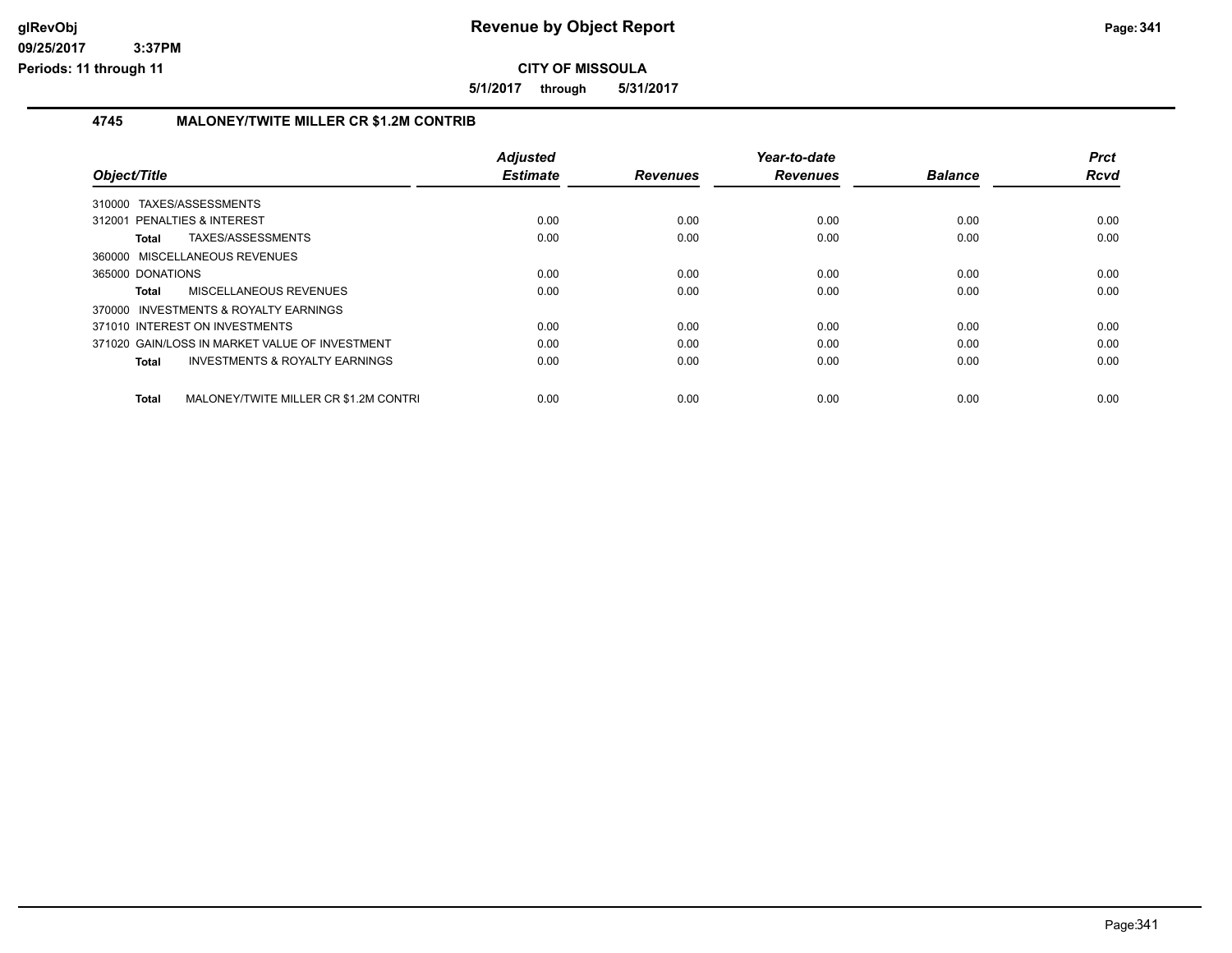**5/1/2017 through 5/31/2017**

#### **4941 HILLVIEW WAY CONSTRUCTION**

#### **4941 HILLVIEW WAY CONSTRUCTION**

|                                         | <b>Adjusted</b> |                 | Year-to-date    |                | <b>Prct</b> |
|-----------------------------------------|-----------------|-----------------|-----------------|----------------|-------------|
| Object/Title                            | <b>Estimate</b> | <b>Revenues</b> | <b>Revenues</b> | <b>Balance</b> | <b>Rcvd</b> |
| 360000 MISCELLANEOUS REVENUES           |                 |                 |                 |                |             |
| 360010 MISCELLANEOUS                    | 0.00            | 0.00            | 7.690.59        | $-7.690.59$    | 0.00        |
| <b>MISCELLANEOUS REVENUES</b><br>Total  | 0.00            | 0.00            | 7.690.59        | $-7.690.59$    | 0.00        |
| 370000 INVESTMENTS & ROYALTY EARNINGS   |                 |                 |                 |                |             |
| 371010 INTEREST ON INVESTMENTS          | 0.00            | 0.00            | 0.00            | 0.00           | 0.00        |
| INVESTMENTS & ROYALTY EARNINGS<br>Total | 0.00            | 0.00            | 0.00            | 0.00           | 0.00        |
| 380000 OTHER FINANCING SOURCES          |                 |                 |                 |                |             |
| 381030 SID BONDS PROCEEDS               | 2,550,000.00    | 0.00            | 2.527.050.00    | 22,950.00      | 99.10       |
| OTHER FINANCING SOURCES<br>Total        | 2,550,000.00    | 0.00            | 2,527,050.00    | 22.950.00      | 99.10       |
| HILLVIEW WAY CONSTRUCTION<br>Total      | 2.550.000.00    | 0.00            | 2.534.740.59    | 15.259.41      | 99.40       |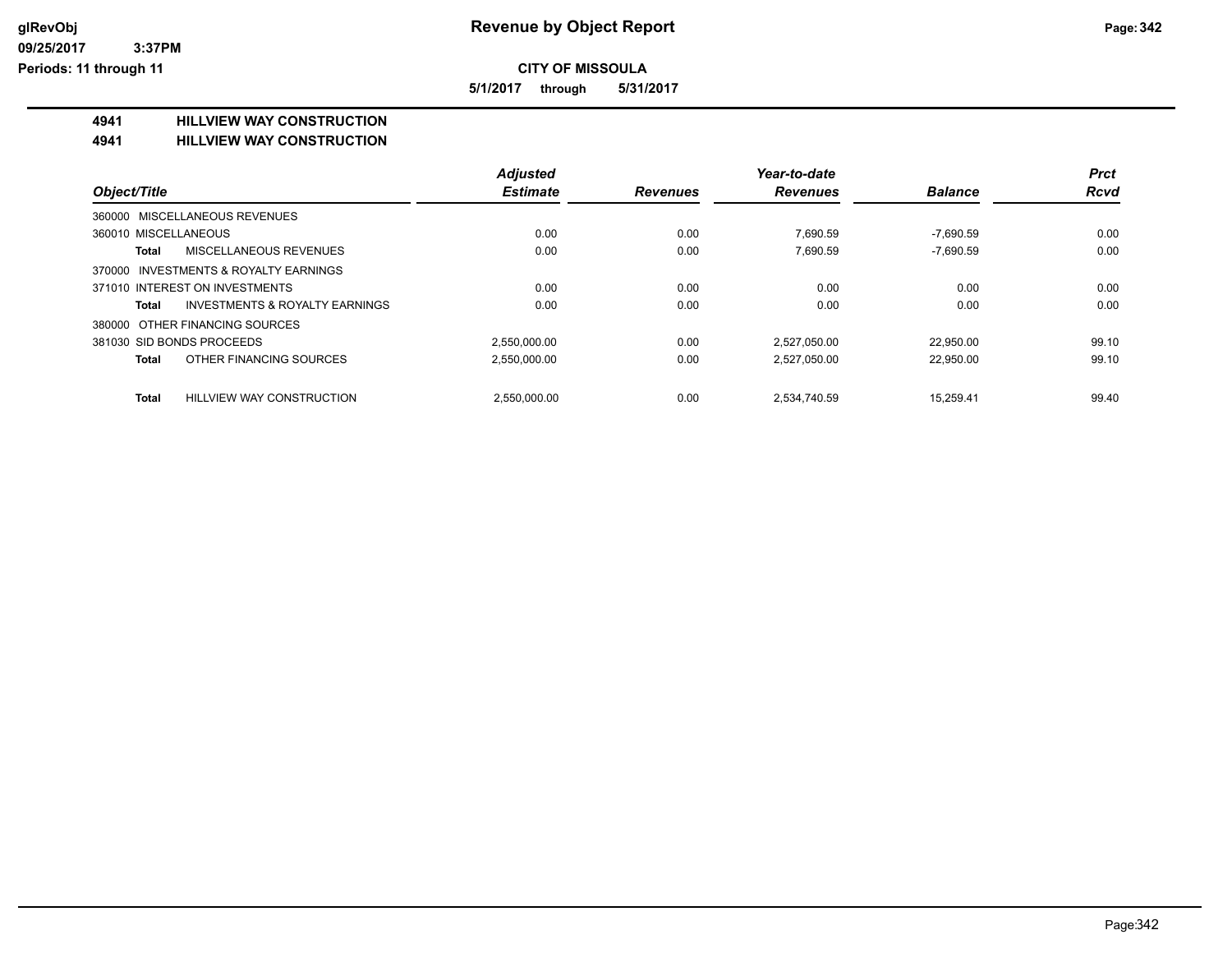**CITY OF MISSOULA**

**5/1/2017 through 5/31/2017**

#### **4941 HILLVIEW WAY CONSTRUCTION**

 **3:37PM**

| Object/Title                              | <b>Adjusted</b><br><b>Estimate</b> | <b>Revenues</b> | Year-to-date<br><b>Revenues</b> | <b>Balance</b> | <b>Prct</b><br><b>Rcvd</b> |
|-------------------------------------------|------------------------------------|-----------------|---------------------------------|----------------|----------------------------|
| 360000 MISCELLANEOUS REVENUES             |                                    |                 |                                 |                |                            |
| 360010 MISCELLANEOUS                      | 0.00                               | 0.00            | 7.690.59                        | $-7.690.59$    | 0.00                       |
| <b>MISCELLANEOUS REVENUES</b><br>Total    | 0.00                               | 0.00            | 7.690.59                        | $-7.690.59$    | 0.00                       |
| INVESTMENTS & ROYALTY EARNINGS<br>370000  |                                    |                 |                                 |                |                            |
| 371010 INTEREST ON INVESTMENTS            | 0.00                               | 0.00            | 0.00                            | 0.00           | 0.00                       |
| INVESTMENTS & ROYALTY EARNINGS<br>Total   | 0.00                               | 0.00            | 0.00                            | 0.00           | 0.00                       |
| 380000 OTHER FINANCING SOURCES            |                                    |                 |                                 |                |                            |
| 381030 SID BONDS PROCEEDS                 | 2.550.000.00                       | 0.00            | 2.527.050.00                    | 22.950.00      | 99.10                      |
| OTHER FINANCING SOURCES<br><b>Total</b>   | 2,550,000.00                       | 0.00            | 2,527,050.00                    | 22,950.00      | 99.10                      |
| HILLVIEW WAY CONSTRUCTION<br><b>Total</b> | 2.550.000.00                       | 0.00            | 2.534.740.59                    | 15.259.41      | 99.40                      |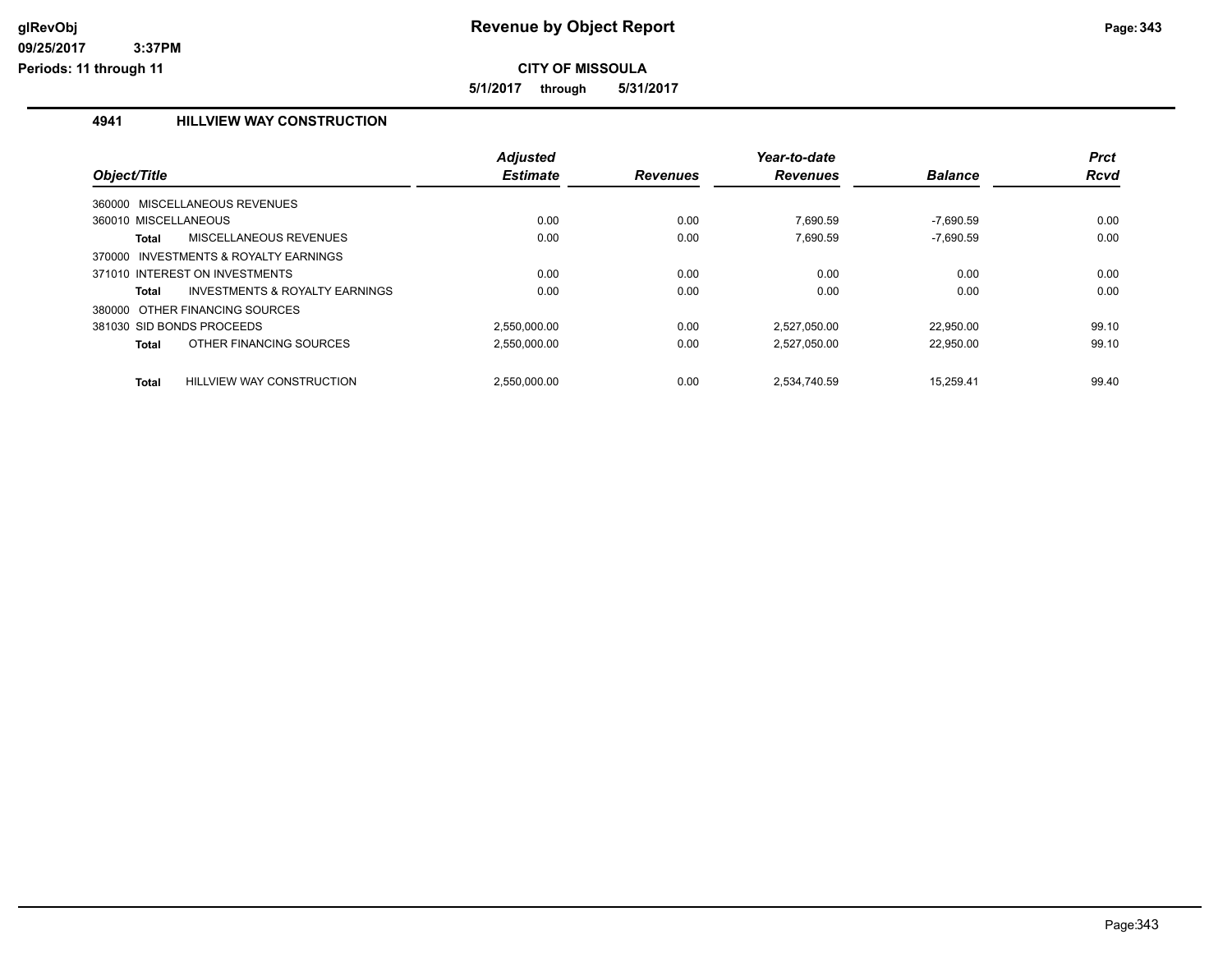**3:37PM**

**CITY OF MISSOULA**

**5/1/2017 through 5/31/2017**

## **4944 RATTLESNAKE SEWER COLLECTION (544)**

## **4944 RATTLESNAKE SEWER COLLECTION (544)**

|                                                     | <b>Adjusted</b> |                 | Year-to-date    |                | <b>Prct</b> |
|-----------------------------------------------------|-----------------|-----------------|-----------------|----------------|-------------|
| Object/Title                                        | <b>Estimate</b> | <b>Revenues</b> | <b>Revenues</b> | <b>Balance</b> | <b>Rcvd</b> |
| 330000 INTERGOVERNMENTAL REVENUES                   |                 |                 |                 |                |             |
| 331090 EPA GRANT                                    | 0.00            | 0.00            | 0.00            | 0.00           | 0.00        |
| 334120 TSEP GRANT                                   | 0.00            | 0.00            | 0.00            | 0.00           | 0.00        |
| 334121 DNRC GRANT                                   | 0.00            | 0.00            | 0.00            | 0.00           | 0.00        |
| 334990 ARRA FUNDING                                 | 0.00            | 0.00            | 0.00            | 0.00           | 0.00        |
| 334992 ARRA LOAN                                    | 0.00            | 0.00            | 0.00            | 0.00           | 0.00        |
| <b>INTERGOVERNMENTAL REVENUES</b><br>Total          | 0.00            | 0.00            | 0.00            | 0.00           | 0.00        |
| <b>INVESTMENTS &amp; ROYALTY EARNINGS</b><br>370000 |                 |                 |                 |                |             |
| 371010 INTEREST ON INVESTMENTS                      | 0.00            | 0.00            | 0.00            | 0.00           | 0.00        |
| <b>INVESTMENTS &amp; ROYALTY EARNINGS</b><br>Total  | 0.00            | 0.00            | 0.00            | 0.00           | 0.00        |
| 380000 OTHER FINANCING SOURCES                      |                 |                 |                 |                |             |
| 381010 BOND PROCEEDS                                | 0.00            | 0.00            | 0.00            | 0.00           | 0.00        |
| 381020 REVENUE BONDS                                | 0.00            | 0.00            | 0.00            | 0.00           | 0.00        |
| 381030 SID BONDS PROCEEDS                           | 0.00            | 0.00            | 0.00            | 0.00           | 0.00        |
| OTHER FINANCING SOURCES<br>Total                    | 0.00            | 0.00            | 0.00            | 0.00           | 0.00        |
| RATTLESNAKE SEWER COLLECTION (544)<br>Total         | 0.00            | 0.00            | 0.00            | 0.00           | 0.00        |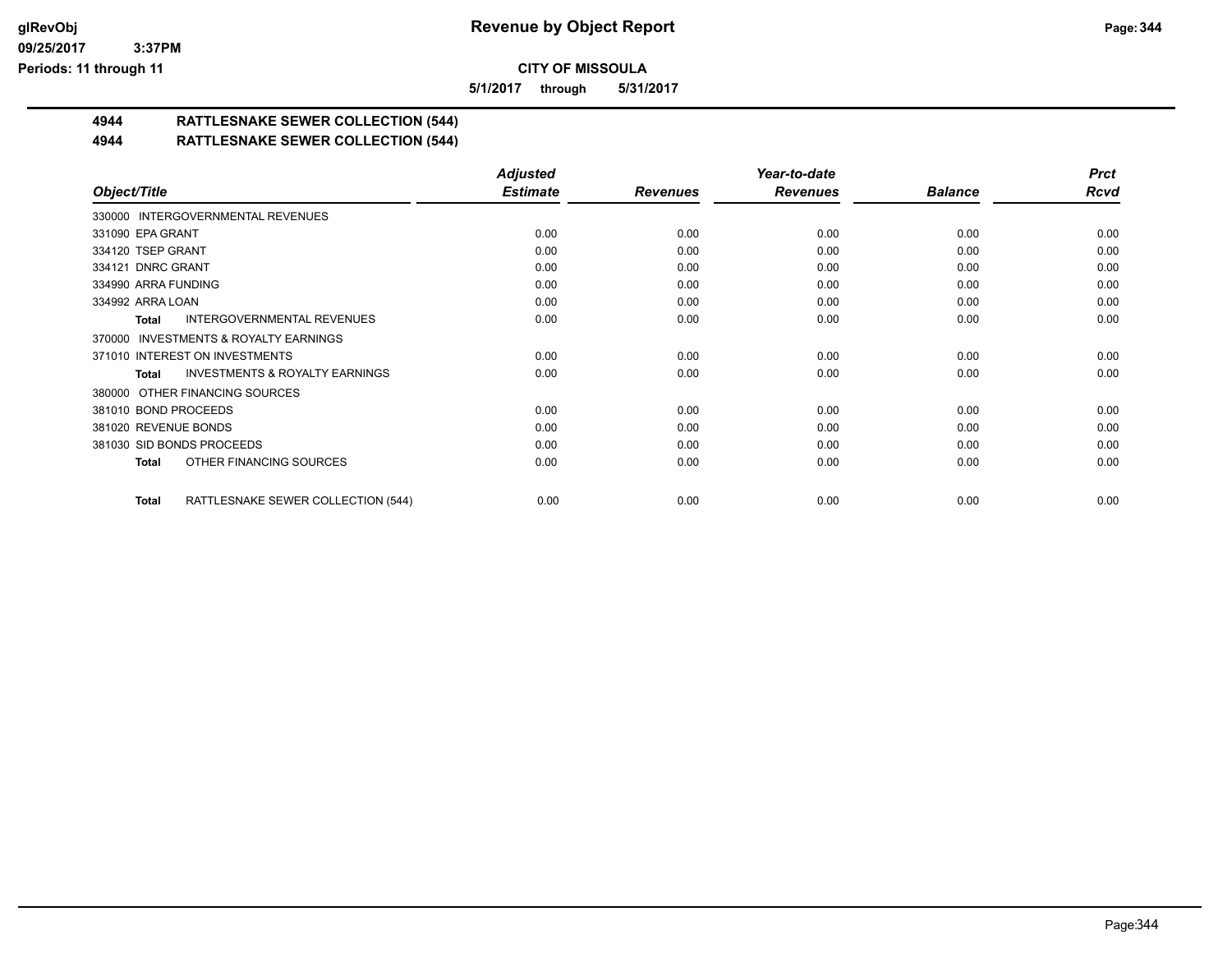**5/1/2017 through 5/31/2017**

#### **4944 RATTLESNAKE SEWER COLLECTION (544)**

|                                                           | <b>Adjusted</b> |                 | Year-to-date    |                | <b>Prct</b> |
|-----------------------------------------------------------|-----------------|-----------------|-----------------|----------------|-------------|
| Object/Title                                              | <b>Estimate</b> | <b>Revenues</b> | <b>Revenues</b> | <b>Balance</b> | <b>Rcvd</b> |
| 330000 INTERGOVERNMENTAL REVENUES                         |                 |                 |                 |                |             |
| 331090 EPA GRANT                                          | 0.00            | 0.00            | 0.00            | 0.00           | 0.00        |
| 334120 TSEP GRANT                                         | 0.00            | 0.00            | 0.00            | 0.00           | 0.00        |
| 334121 DNRC GRANT                                         | 0.00            | 0.00            | 0.00            | 0.00           | 0.00        |
| 334990 ARRA FUNDING                                       | 0.00            | 0.00            | 0.00            | 0.00           | 0.00        |
| 334992 ARRA LOAN                                          | 0.00            | 0.00            | 0.00            | 0.00           | 0.00        |
| <b>INTERGOVERNMENTAL REVENUES</b><br><b>Total</b>         | 0.00            | 0.00            | 0.00            | 0.00           | 0.00        |
| 370000 INVESTMENTS & ROYALTY EARNINGS                     |                 |                 |                 |                |             |
| 371010 INTEREST ON INVESTMENTS                            | 0.00            | 0.00            | 0.00            | 0.00           | 0.00        |
| <b>INVESTMENTS &amp; ROYALTY EARNINGS</b><br><b>Total</b> | 0.00            | 0.00            | 0.00            | 0.00           | 0.00        |
| 380000 OTHER FINANCING SOURCES                            |                 |                 |                 |                |             |
| 381010 BOND PROCEEDS                                      | 0.00            | 0.00            | 0.00            | 0.00           | 0.00        |
| 381020 REVENUE BONDS                                      | 0.00            | 0.00            | 0.00            | 0.00           | 0.00        |
| 381030 SID BONDS PROCEEDS                                 | 0.00            | 0.00            | 0.00            | 0.00           | 0.00        |
| OTHER FINANCING SOURCES<br><b>Total</b>                   | 0.00            | 0.00            | 0.00            | 0.00           | 0.00        |
| RATTLESNAKE SEWER COLLECTION (544)<br><b>Total</b>        | 0.00            | 0.00            | 0.00            | 0.00           | 0.00        |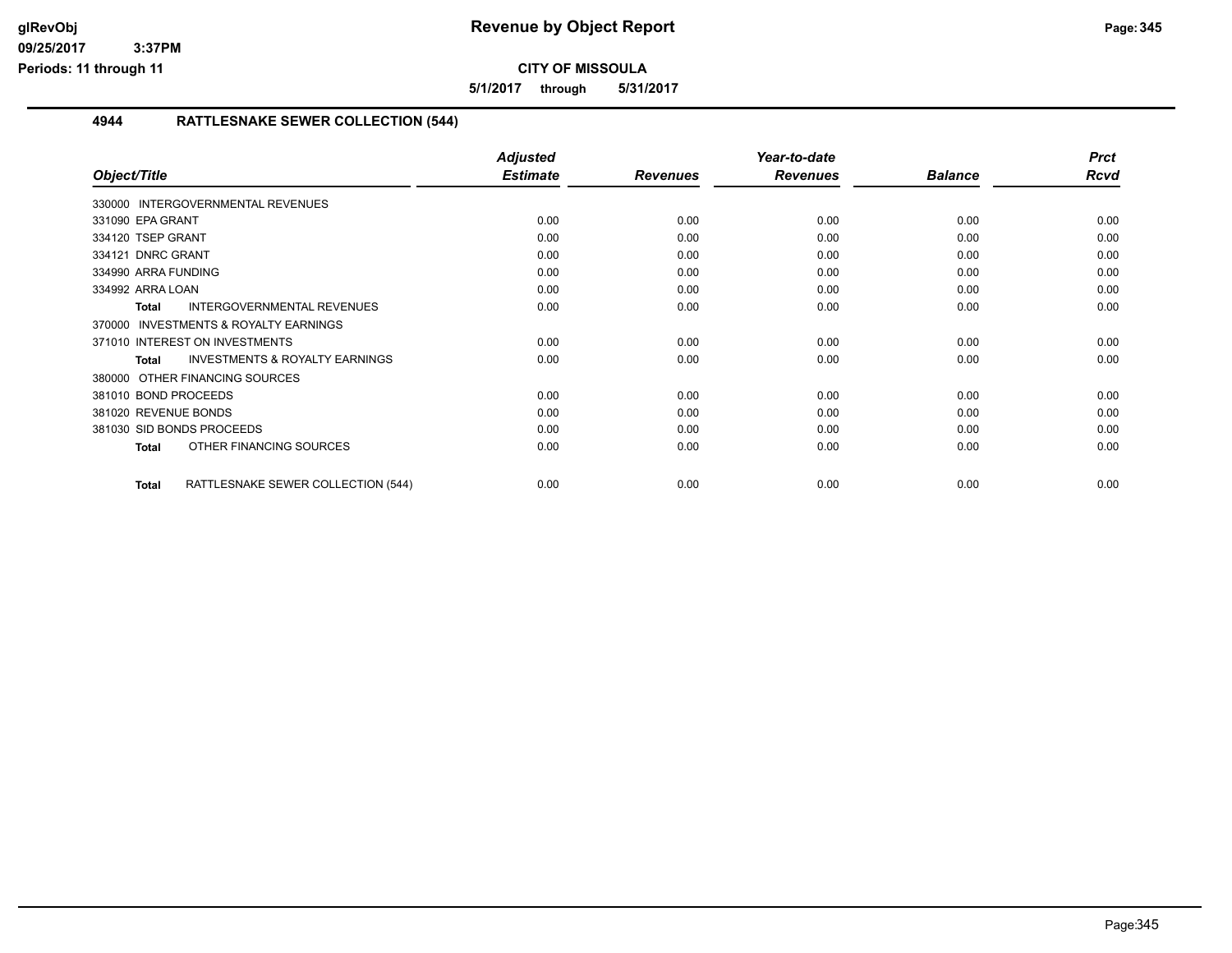**5/1/2017 through 5/31/2017**

### **4945 PHILLIPS ST TRAFFIC CALMING**

**4945 PHILLIPS ST TRAFFIC CALMING**

|                                                | <b>Adjusted</b> |                 | Year-to-date    |                | <b>Prct</b> |
|------------------------------------------------|-----------------|-----------------|-----------------|----------------|-------------|
| Object/Title                                   | <b>Estimate</b> | <b>Revenues</b> | <b>Revenues</b> | <b>Balance</b> | <b>Rcvd</b> |
| 370000 INVESTMENTS & ROYALTY EARNINGS          |                 |                 |                 |                |             |
| 371010 INTEREST ON INVESTMENTS                 | 0.00            | 0.00            | 0.00            | 0.00           | 0.00        |
| INVESTMENTS & ROYALTY EARNINGS<br><b>Total</b> | 0.00            | 0.00            | 0.00            | 0.00           | 0.00        |
| 380000 OTHER FINANCING SOURCES                 |                 |                 |                 |                |             |
| 381030 SID BONDS PROCEEDS                      | 0.00            | 0.00            | 0.00            | 0.00           | 0.00        |
| 383000 OPERATING TRANSFERS                     | 0.00            | 0.00            | 0.00            | 0.00           | 0.00        |
| OTHER FINANCING SOURCES<br><b>Total</b>        | 0.00            | 0.00            | 0.00            | 0.00           | 0.00        |
|                                                |                 |                 |                 |                |             |
| <b>Total</b><br>PHILLIPS ST TRAFFIC CALMING    | 0.00            | 0.00            | 0.00            | 0.00           | 0.00        |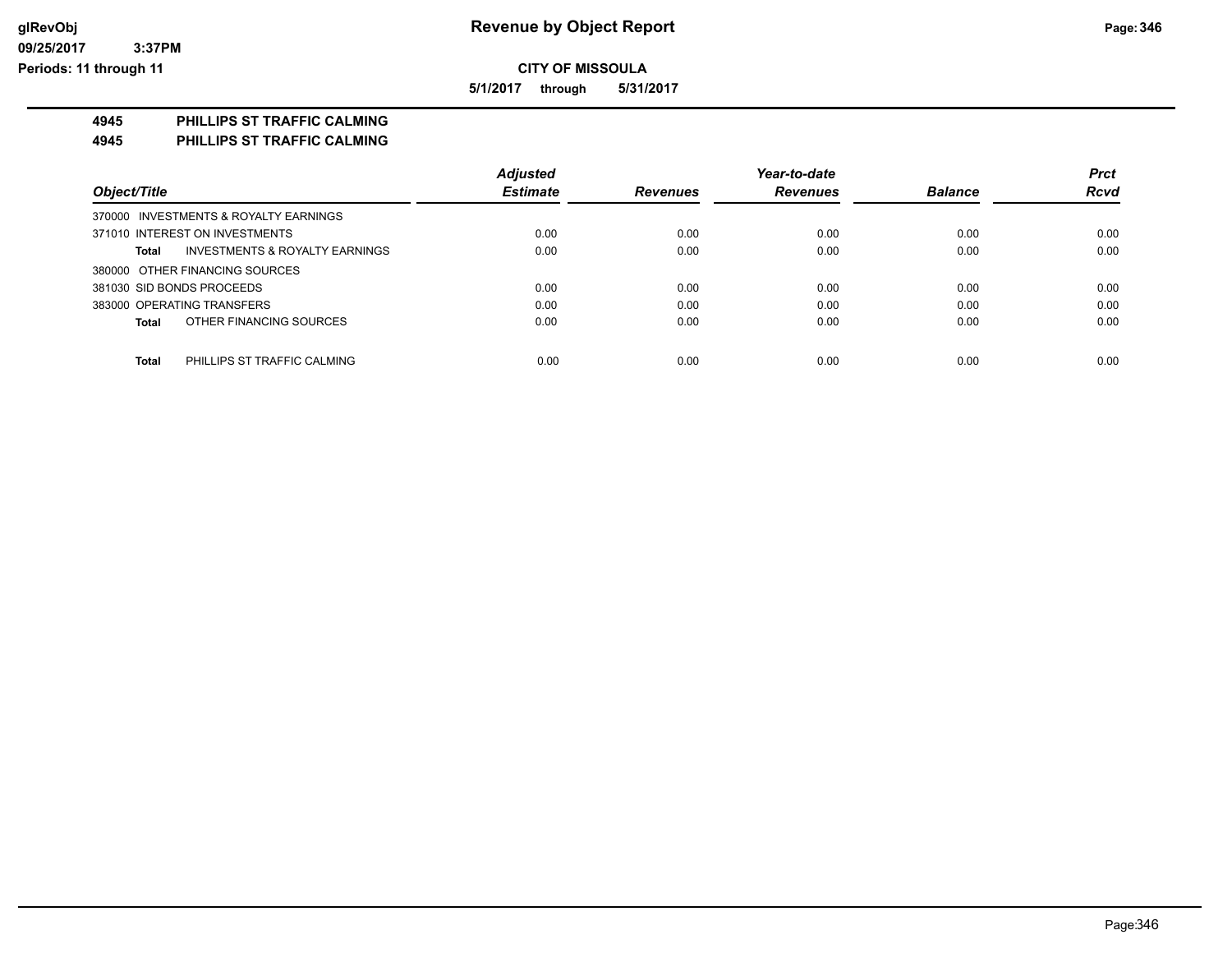**CITY OF MISSOULA**

**5/1/2017 through 5/31/2017**

#### **4945 PHILLIPS ST TRAFFIC CALMING**

 **3:37PM**

|                                                           | <b>Adjusted</b> |                 | Year-to-date    |                | <b>Prct</b> |
|-----------------------------------------------------------|-----------------|-----------------|-----------------|----------------|-------------|
| Object/Title                                              | <b>Estimate</b> | <b>Revenues</b> | <b>Revenues</b> | <b>Balance</b> | <b>Rcvd</b> |
| INVESTMENTS & ROYALTY EARNINGS<br>370000                  |                 |                 |                 |                |             |
| 371010 INTEREST ON INVESTMENTS                            | 0.00            | 0.00            | 0.00            | 0.00           | 0.00        |
| <b>INVESTMENTS &amp; ROYALTY EARNINGS</b><br><b>Total</b> | 0.00            | 0.00            | 0.00            | 0.00           | 0.00        |
| 380000 OTHER FINANCING SOURCES                            |                 |                 |                 |                |             |
| 381030 SID BONDS PROCEEDS                                 | 0.00            | 0.00            | 0.00            | 0.00           | 0.00        |
| 383000 OPERATING TRANSFERS                                | 0.00            | 0.00            | 0.00            | 0.00           | 0.00        |
| OTHER FINANCING SOURCES<br>Total                          | 0.00            | 0.00            | 0.00            | 0.00           | 0.00        |
| Total<br>PHILLIPS ST TRAFFIC CALMING                      | 0.00            | 0.00            | 0.00            | 0.00           | 0.00        |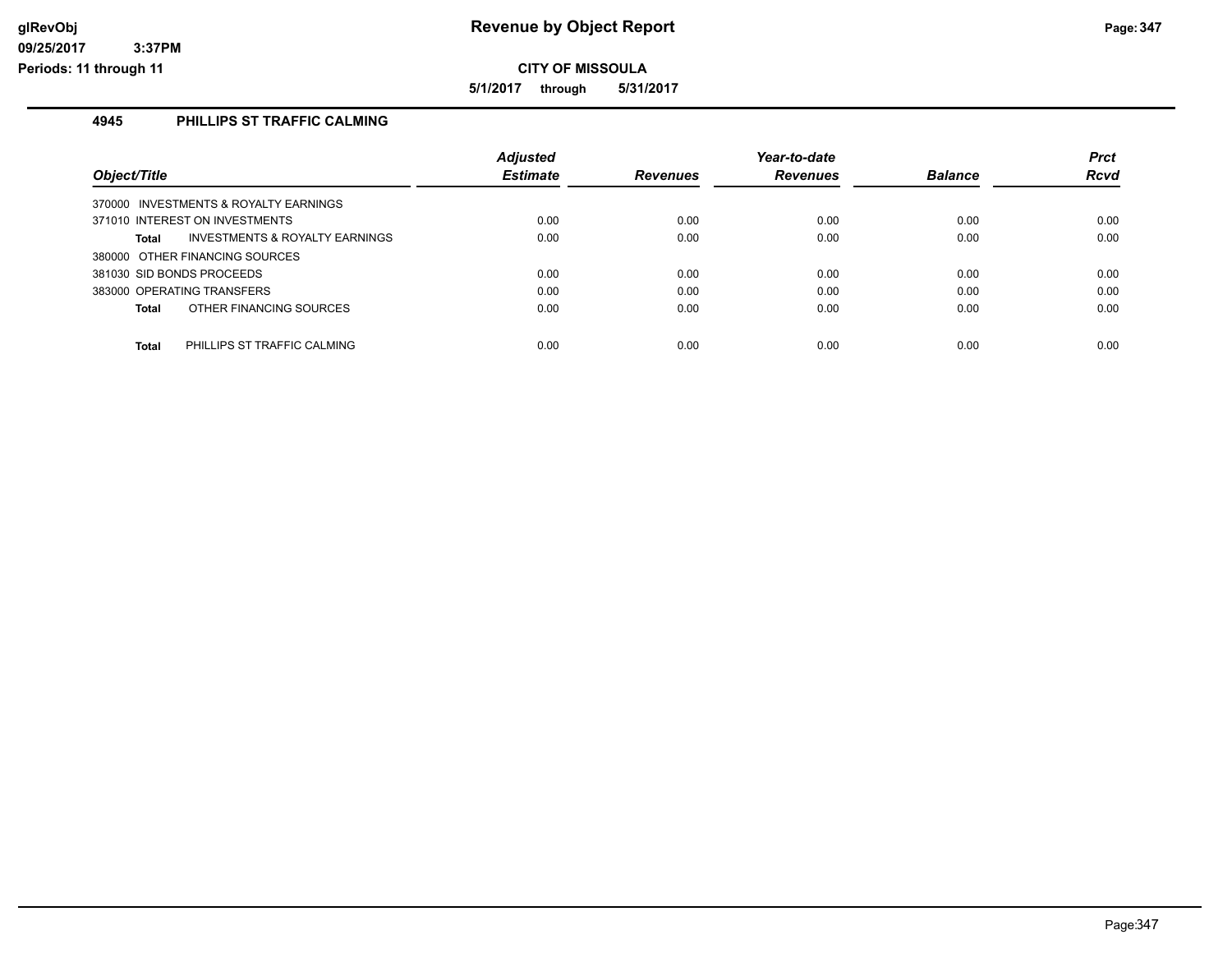**5/1/2017 through 5/31/2017**

# **4946 PATTEE CREEK DR. TRAFFIC CALMING**

## **4946 PATTEE CREEK DR. TRAFFIC CALMING**

|                                           | <b>Adjusted</b> |                 | Year-to-date    |                | <b>Prct</b> |
|-------------------------------------------|-----------------|-----------------|-----------------|----------------|-------------|
| Object/Title                              | <b>Estimate</b> | <b>Revenues</b> | <b>Revenues</b> | <b>Balance</b> | <b>Rcvd</b> |
| 370000 INVESTMENTS & ROYALTY EARNINGS     |                 |                 |                 |                |             |
| 371010 INTEREST ON INVESTMENTS            | 0.00            | 0.00            | 0.00            | 0.00           | 0.00        |
| INVESTMENTS & ROYALTY EARNINGS<br>Total   | 0.00            | 0.00            | 0.00            | 0.00           | 0.00        |
| 380000 OTHER FINANCING SOURCES            |                 |                 |                 |                |             |
| 381030 SID BONDS PROCEEDS                 | 0.00            | 0.00            | 0.00            | 0.00           | 0.00        |
| 383000 OPERATING TRANSFERS                | 0.00            | 0.00            | 0.00            | 0.00           | 0.00        |
| OTHER FINANCING SOURCES<br>Total          | 0.00            | 0.00            | 0.00            | 0.00           | 0.00        |
|                                           |                 |                 |                 |                |             |
| Total<br>PATTEE CREEK DR. TRAFFIC CALMING | 0.00            | 0.00            | 0.00            | 0.00           | 0.00        |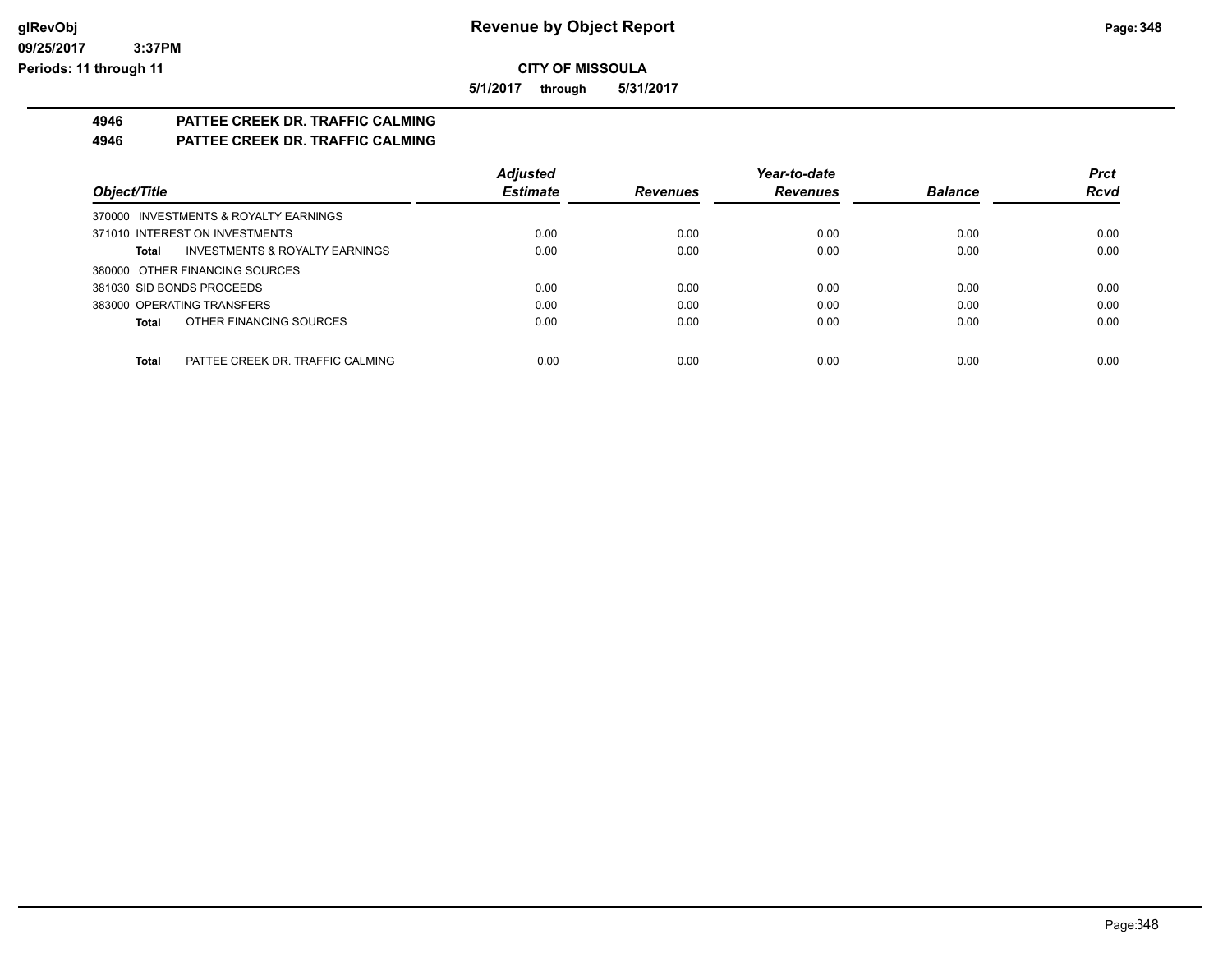**5/1/2017 through 5/31/2017**

#### **4946 PATTEE CREEK DR. TRAFFIC CALMING**

|                                                           | <b>Adjusted</b> |                 | Year-to-date    |                | <b>Prct</b> |
|-----------------------------------------------------------|-----------------|-----------------|-----------------|----------------|-------------|
| Object/Title                                              | <b>Estimate</b> | <b>Revenues</b> | <b>Revenues</b> | <b>Balance</b> | <b>Rcvd</b> |
| 370000 INVESTMENTS & ROYALTY EARNINGS                     |                 |                 |                 |                |             |
| 371010 INTEREST ON INVESTMENTS                            | 0.00            | 0.00            | 0.00            | 0.00           | 0.00        |
| <b>INVESTMENTS &amp; ROYALTY EARNINGS</b><br><b>Total</b> | 0.00            | 0.00            | 0.00            | 0.00           | 0.00        |
| 380000 OTHER FINANCING SOURCES                            |                 |                 |                 |                |             |
| 381030 SID BONDS PROCEEDS                                 | 0.00            | 0.00            | 0.00            | 0.00           | 0.00        |
| 383000 OPERATING TRANSFERS                                | 0.00            | 0.00            | 0.00            | 0.00           | 0.00        |
| OTHER FINANCING SOURCES<br><b>Total</b>                   | 0.00            | 0.00            | 0.00            | 0.00           | 0.00        |
|                                                           |                 |                 |                 |                |             |
| <b>Total</b><br>PATTEE CREEK DR. TRAFFIC CALMING          | 0.00            | 0.00            | 0.00            | 0.00           | 0.00        |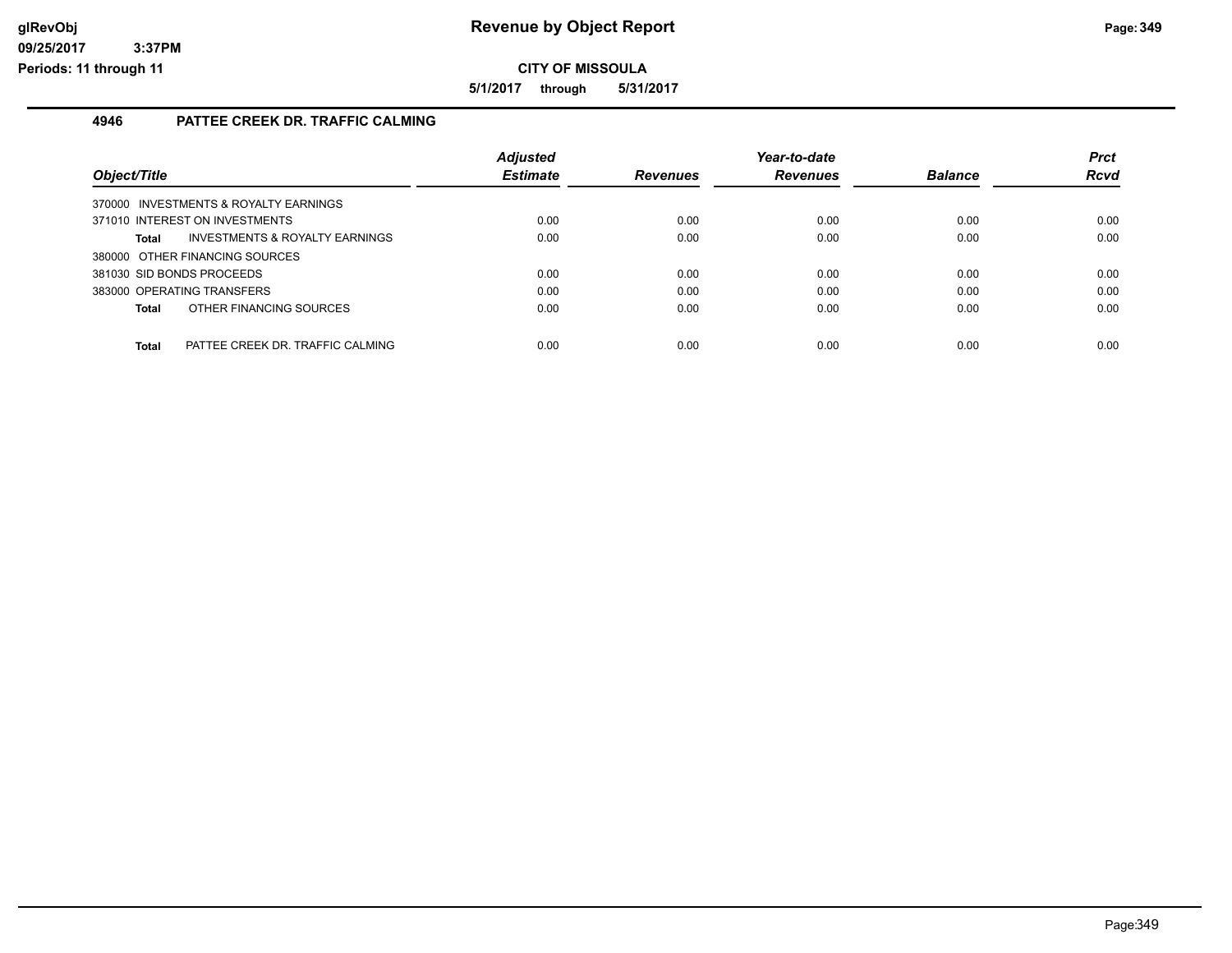**5/1/2017 through 5/31/2017**

## **4948 STORMWATER OUTFALL RETROFITS**

#### **4948 STORMWATER OUTFALL RETROFITS**

|                     |                                     | <b>Adjusted</b> |                 | Year-to-date    |                | <b>Prct</b> |
|---------------------|-------------------------------------|-----------------|-----------------|-----------------|----------------|-------------|
| Object/Title        |                                     | <b>Estimate</b> | <b>Revenues</b> | <b>Revenues</b> | <b>Balance</b> | Rcvd        |
|                     | 330000 INTERGOVERNMENTAL REVENUES   |                 |                 |                 |                |             |
| 334121 DNRC GRANT   |                                     | 0.00            | 5.443.98        | 8.197.98        | $-8.197.98$    | 0.00        |
|                     | 337003 HEALTH DEPT-STORM WATER MGMT | 0.00            | 0.00            | 20,000.00       | $-20.000.00$   | 0.00        |
| 337004 MRA GRANTS   |                                     | 0.00            | 0.00            | 0.00            | 0.00           | 0.00        |
| Total               | <b>INTERGOVERNMENTAL REVENUES</b>   | 0.00            | 5,443.98        | 28.197.98       | $-28.197.98$   | 0.00        |
|                     | 380000 OTHER FINANCING SOURCES      |                 |                 |                 |                |             |
| 383014 TRANS FR MRA |                                     | 0.00            | 0.00            | 0.00            | 0.00           | 0.00        |
| 383015 TRANS FR MPC |                                     | 0.00            | 0.00            | 25,000.00       | $-25.000.00$   | 0.00        |
| <b>Total</b>        | OTHER FINANCING SOURCES             | 0.00            | 0.00            | 25,000.00       | $-25.000.00$   | 0.00        |
| <b>Total</b>        | STORMWATER OUTFALL RETROFITS        | 0.00            | 5.443.98        | 53.197.98       | -53.197.98     | 0.00        |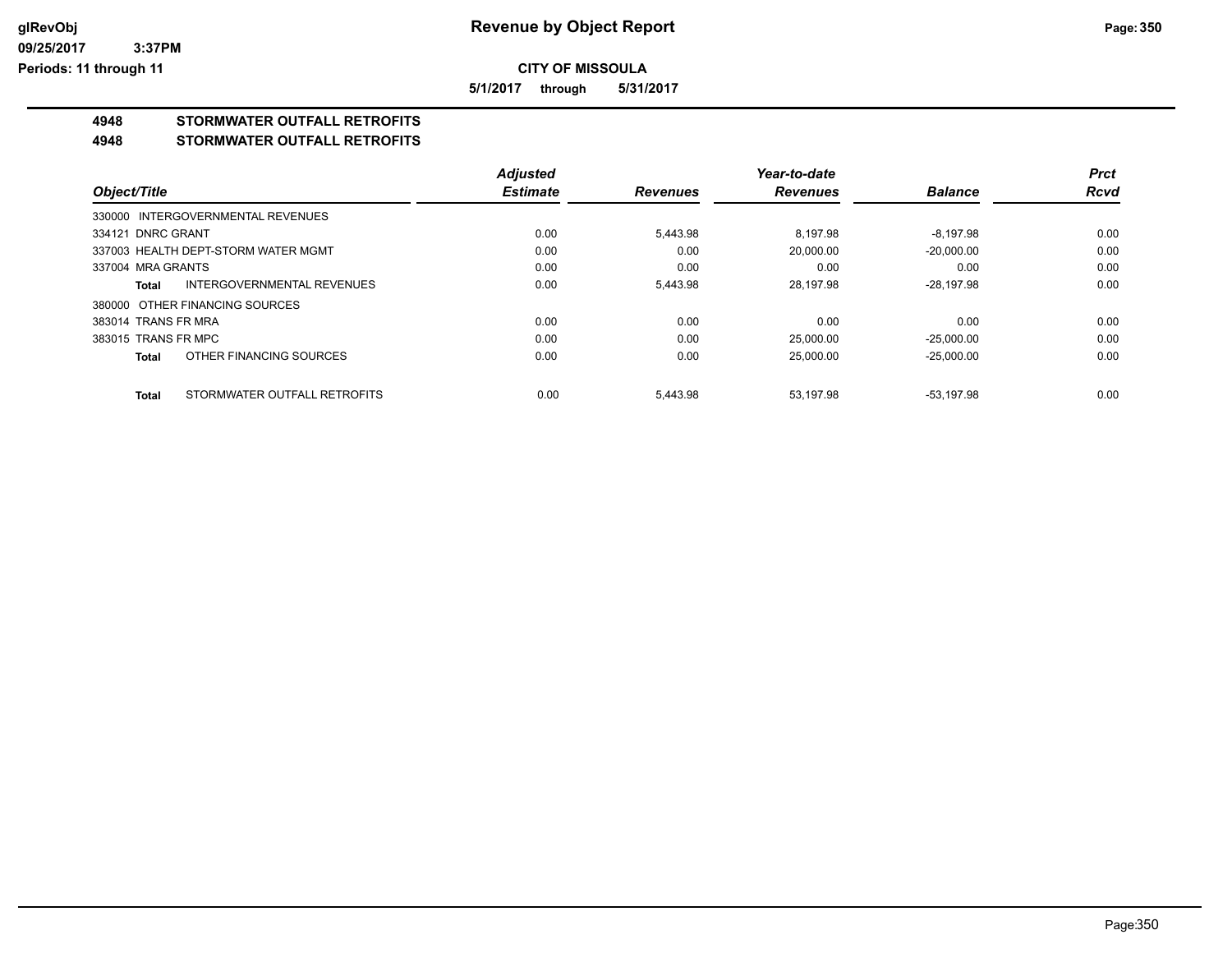**5/1/2017 through 5/31/2017**

#### **4948 STORMWATER OUTFALL RETROFITS**

| Object/Title                                 | <b>Adjusted</b><br><b>Estimate</b> | <b>Revenues</b> | Year-to-date<br><b>Revenues</b> | <b>Balance</b> | <b>Prct</b><br><b>Rcvd</b> |
|----------------------------------------------|------------------------------------|-----------------|---------------------------------|----------------|----------------------------|
| 330000 INTERGOVERNMENTAL REVENUES            |                                    |                 |                                 |                |                            |
| 334121 DNRC GRANT                            | 0.00                               | 5.443.98        | 8.197.98                        | $-8.197.98$    | 0.00                       |
| 337003 HEALTH DEPT-STORM WATER MGMT          | 0.00                               | 0.00            | 20.000.00                       | $-20.000.00$   | 0.00                       |
| 337004 MRA GRANTS                            | 0.00                               | 0.00            | 0.00                            | 0.00           | 0.00                       |
| INTERGOVERNMENTAL REVENUES<br><b>Total</b>   | 0.00                               | 5,443.98        | 28,197.98                       | $-28,197.98$   | 0.00                       |
| 380000 OTHER FINANCING SOURCES               |                                    |                 |                                 |                |                            |
| 383014 TRANS FR MRA                          | 0.00                               | 0.00            | 0.00                            | 0.00           | 0.00                       |
| 383015 TRANS FR MPC                          | 0.00                               | 0.00            | 25.000.00                       | $-25.000.00$   | 0.00                       |
| OTHER FINANCING SOURCES<br><b>Total</b>      | 0.00                               | 0.00            | 25,000.00                       | $-25,000.00$   | 0.00                       |
| STORMWATER OUTFALL RETROFITS<br><b>Total</b> | 0.00                               | 5.443.98        | 53.197.98                       | $-53.197.98$   | 0.00                       |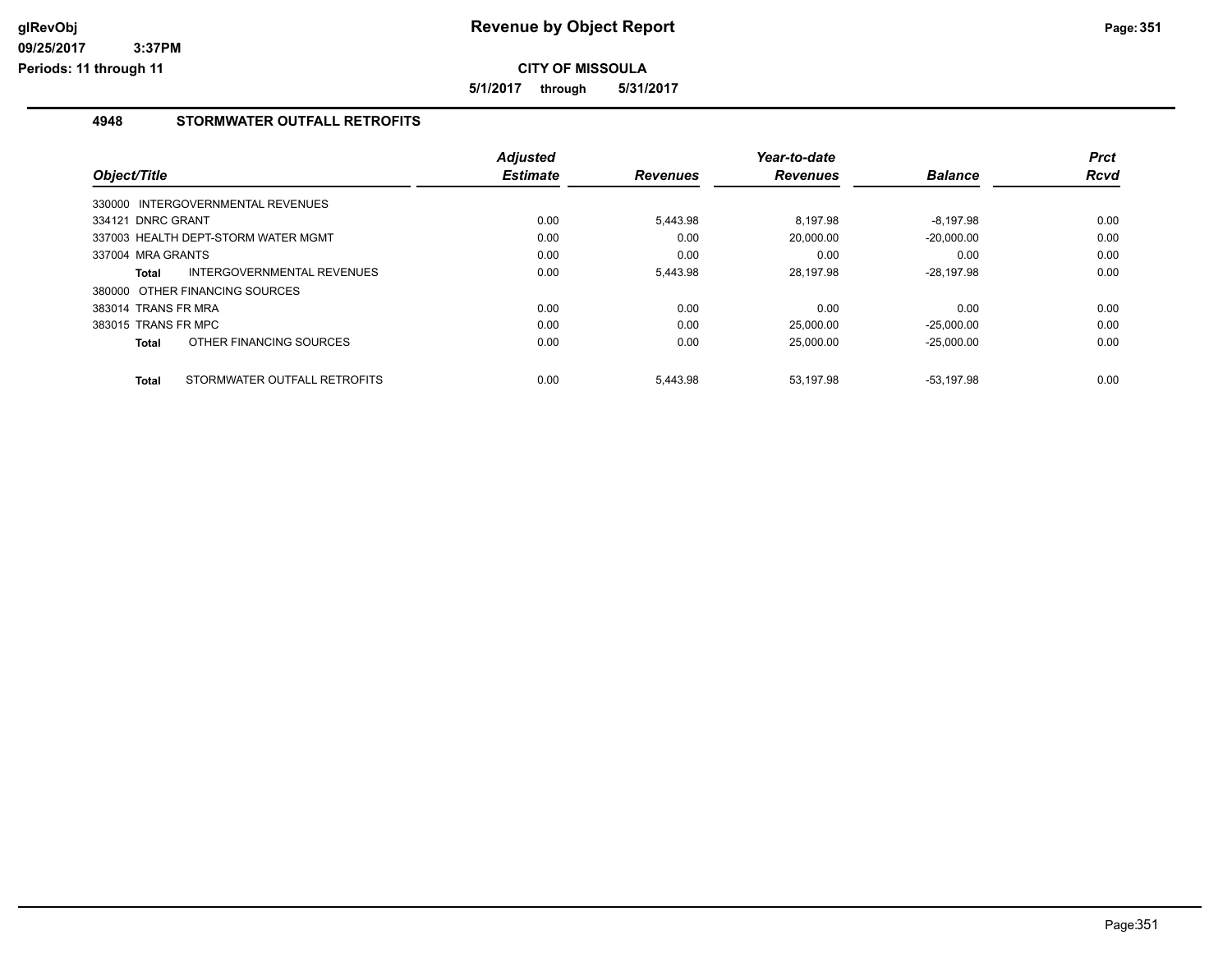**5/1/2017 through 5/31/2017**

**4949 WAYFINDING PROJECT**

**4949 WAYFINDING PROJECT**

|                                            | <b>Adjusted</b> |                 | Year-to-date    |                | <b>Prct</b> |
|--------------------------------------------|-----------------|-----------------|-----------------|----------------|-------------|
| Object/Title                               | <b>Estimate</b> | <b>Revenues</b> | <b>Revenues</b> | <b>Balance</b> | <b>Rcvd</b> |
| 330000 INTERGOVERNMENTAL REVENUES          |                 |                 |                 |                |             |
| 334125 FWP GRANT                           | 0.00            | 0.00            | 11.997.08       | $-11.997.08$   | 0.00        |
| <b>INTERGOVERNMENTAL REVENUES</b><br>Total | 0.00            | 0.00            | 11,997.08       | $-11,997.08$   | 0.00        |
| 360000 MISCELLANEOUS REVENUES              |                 |                 |                 |                |             |
| 365000 DONATIONS                           | 0.00            | 0.00            | 0.00            | 0.00           | 0.00        |
| <b>MISCELLANEOUS REVENUES</b><br>Total     | 0.00            | 0.00            | 0.00            | 0.00           | 0.00        |
| 380000 OTHER FINANCING SOURCES             |                 |                 |                 |                |             |
| 383042 TRANSFERS FROM OTHER FUNDS          | 0.00            | 0.00            | 0.00            | 0.00           | 0.00        |
| OTHER FINANCING SOURCES<br>Total           | 0.00            | 0.00            | 0.00            | 0.00           | 0.00        |
| <b>WAYFINDING PROJECT</b><br>Total         | 0.00            | 0.00            | 11.997.08       | $-11,997.08$   | 0.00        |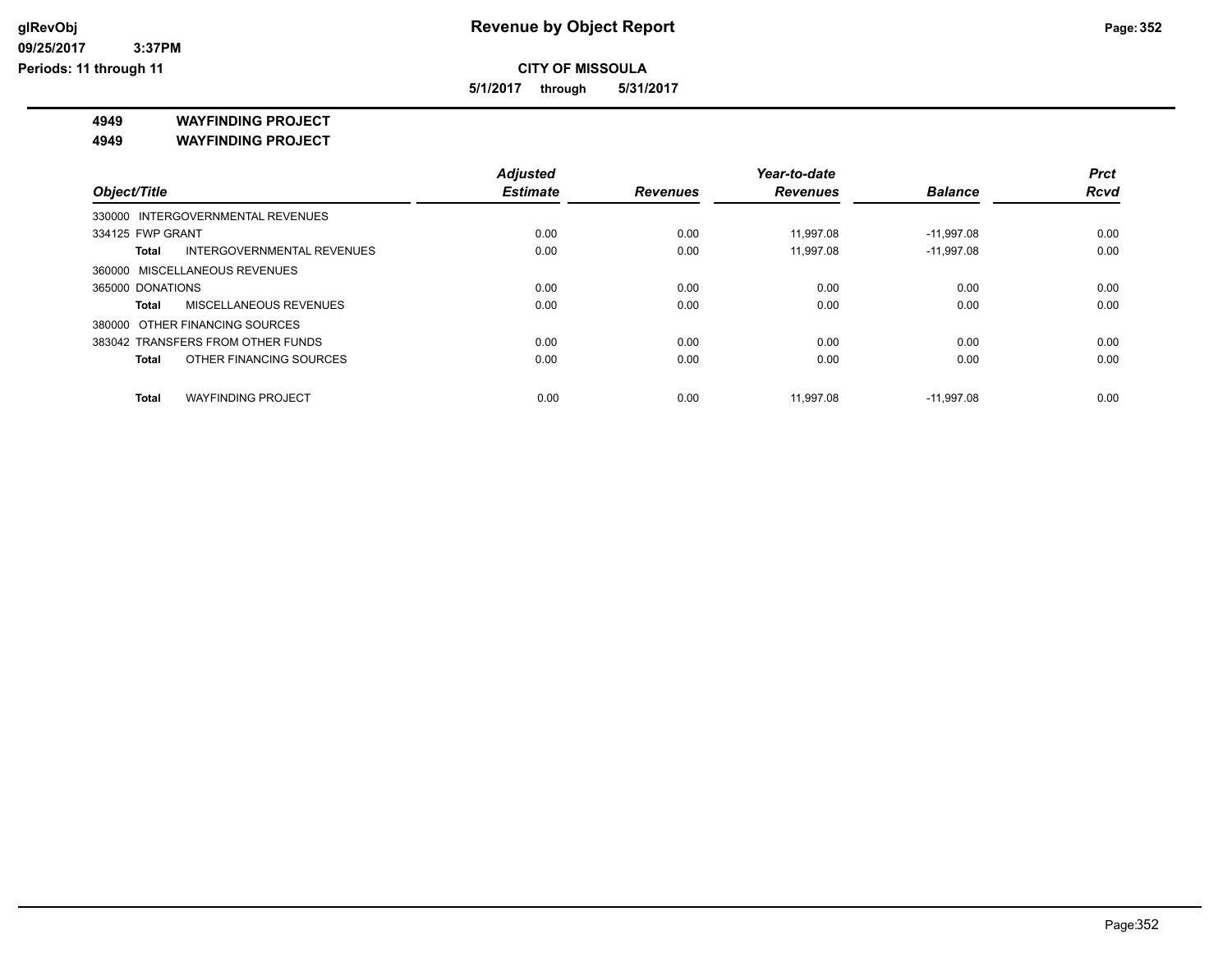**CITY OF MISSOULA**

**5/1/2017 through 5/31/2017**

#### **4949 WAYFINDING PROJECT**

 **3:37PM**

|                                            | <b>Adjusted</b> |                 | Year-to-date    |                | <b>Prct</b> |
|--------------------------------------------|-----------------|-----------------|-----------------|----------------|-------------|
| Object/Title                               | <b>Estimate</b> | <b>Revenues</b> | <b>Revenues</b> | <b>Balance</b> | <b>Rcvd</b> |
| 330000 INTERGOVERNMENTAL REVENUES          |                 |                 |                 |                |             |
| 334125 FWP GRANT                           | 0.00            | 0.00            | 11.997.08       | $-11,997.08$   | 0.00        |
| INTERGOVERNMENTAL REVENUES<br><b>Total</b> | 0.00            | 0.00            | 11.997.08       | $-11,997.08$   | 0.00        |
| 360000 MISCELLANEOUS REVENUES              |                 |                 |                 |                |             |
| 365000 DONATIONS                           | 0.00            | 0.00            | 0.00            | 0.00           | 0.00        |
| MISCELLANEOUS REVENUES<br>Total            | 0.00            | 0.00            | 0.00            | 0.00           | 0.00        |
| 380000 OTHER FINANCING SOURCES             |                 |                 |                 |                |             |
| 383042 TRANSFERS FROM OTHER FUNDS          | 0.00            | 0.00            | 0.00            | 0.00           | 0.00        |
| OTHER FINANCING SOURCES<br><b>Total</b>    | 0.00            | 0.00            | 0.00            | 0.00           | 0.00        |
| <b>WAYFINDING PROJECT</b><br><b>Total</b>  | 0.00            | 0.00            | 11.997.08       | $-11.997.08$   | 0.00        |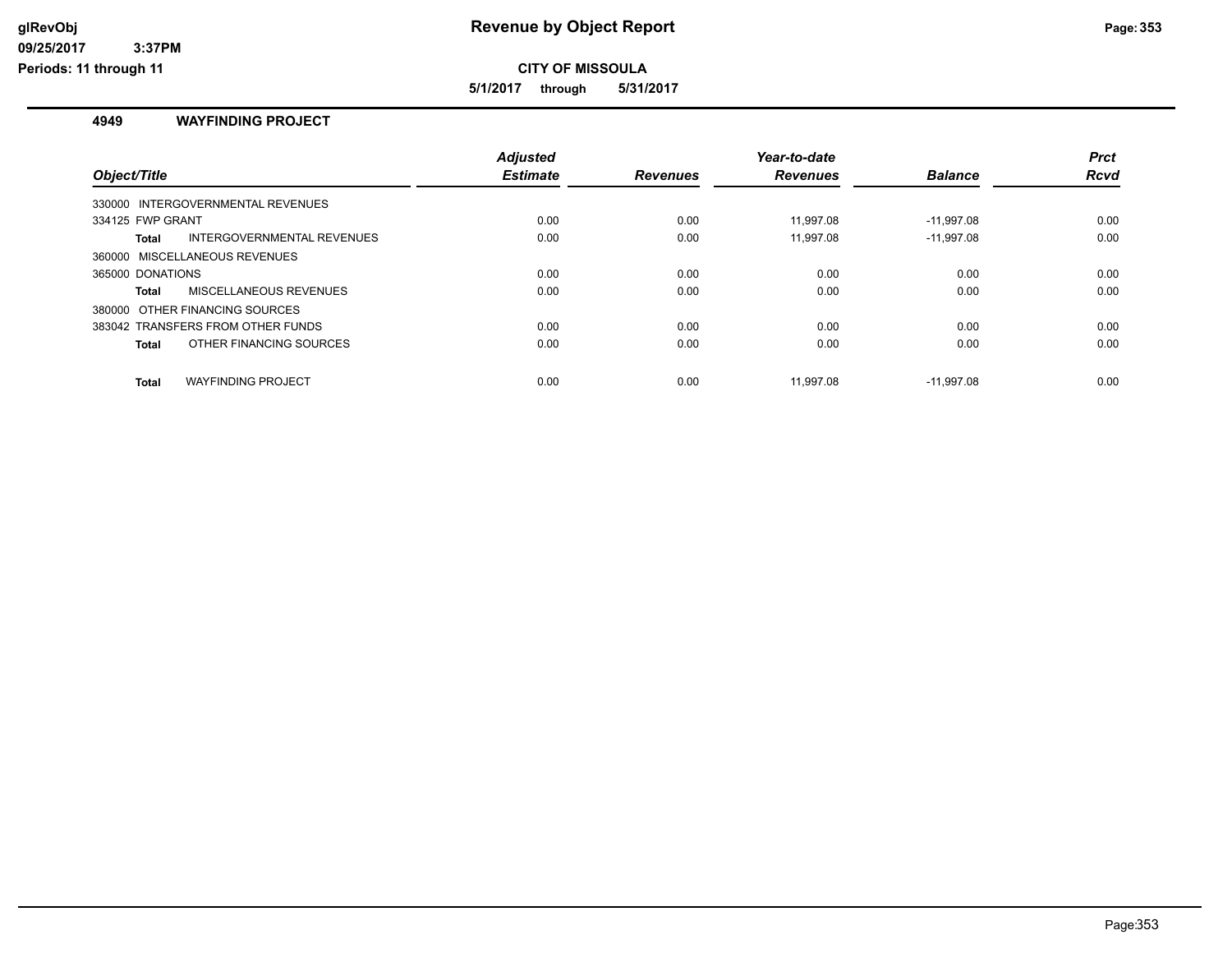**5/1/2017 through 5/31/2017**

#### **4990 ARRA ENHANCEMENTS**

**4990 ARRA ENHANCEMENTS**

|                                                | <b>Adjusted</b> |                 | Year-to-date    |                | <b>Prct</b> |
|------------------------------------------------|-----------------|-----------------|-----------------|----------------|-------------|
| Object/Title                                   | <b>Estimate</b> | <b>Revenues</b> | <b>Revenues</b> | <b>Balance</b> | <b>Rcvd</b> |
| 330000 INTERGOVERNMENTAL REVENUES              |                 |                 |                 |                |             |
| 334990 ARRA FUNDING                            | 0.00            | 0.00            | 0.00            | 0.00           | 0.00        |
| INTERGOVERNMENTAL REVENUES<br><b>Total</b>     | 0.00            | 0.00            | 0.00            | 0.00           | 0.00        |
| 370000 INVESTMENTS & ROYALTY EARNINGS          |                 |                 |                 |                |             |
| 371010 INTEREST ON INVESTMENTS                 | 0.00            | 0.00            | 0.00            | 0.00           | 0.00        |
| INVESTMENTS & ROYALTY EARNINGS<br><b>Total</b> | 0.00            | 0.00            | 0.00            | 0.00           | 0.00        |
|                                                |                 |                 |                 |                |             |
| ARRA ENHANCEMENTS<br><b>Total</b>              | 0.00            | 0.00            | 0.00            | 0.00           | 0.00        |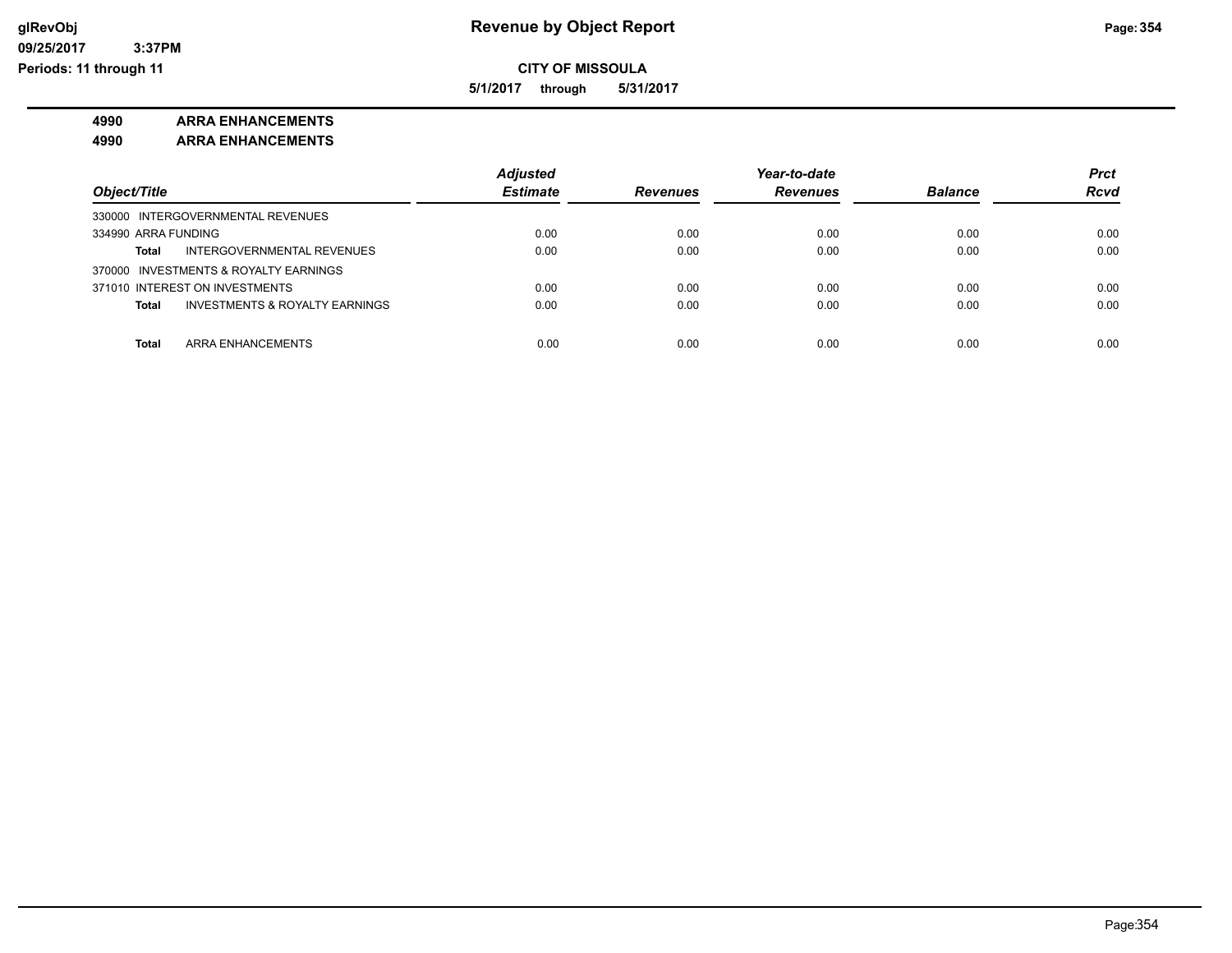**CITY OF MISSOULA**

**5/1/2017 through 5/31/2017**

#### **4990 ARRA ENHANCEMENTS**

 **3:37PM**

| Object/Title                                              | <b>Adjusted</b><br><b>Estimate</b> | <b>Revenues</b> | Year-to-date<br><b>Revenues</b> | <b>Balance</b> | <b>Prct</b><br><b>Rcvd</b> |
|-----------------------------------------------------------|------------------------------------|-----------------|---------------------------------|----------------|----------------------------|
| 330000 INTERGOVERNMENTAL REVENUES                         |                                    |                 |                                 |                |                            |
| 334990 ARRA FUNDING                                       | 0.00                               | 0.00            | 0.00                            | 0.00           | 0.00                       |
| INTERGOVERNMENTAL REVENUES<br>Total                       | 0.00                               | 0.00            | 0.00                            | 0.00           | 0.00                       |
| 370000 INVESTMENTS & ROYALTY EARNINGS                     |                                    |                 |                                 |                |                            |
| 371010 INTEREST ON INVESTMENTS                            | 0.00                               | 0.00            | 0.00                            | 0.00           | 0.00                       |
| <b>INVESTMENTS &amp; ROYALTY EARNINGS</b><br><b>Total</b> | 0.00                               | 0.00            | 0.00                            | 0.00           | 0.00                       |
|                                                           |                                    |                 |                                 |                |                            |
| ARRA ENHANCEMENTS<br>Total                                | 0.00                               | 0.00            | 0.00                            | 0.00           | 0.00                       |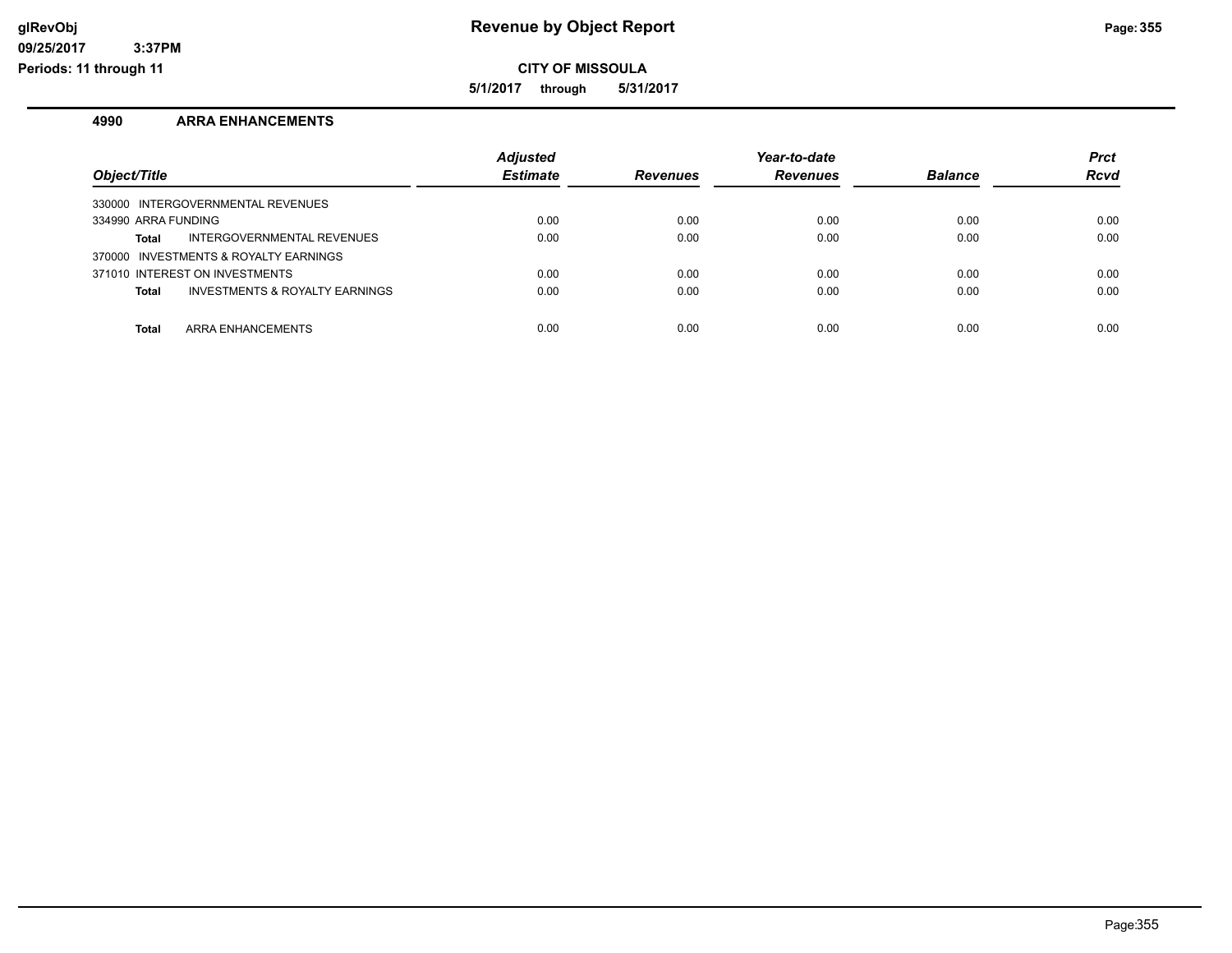**5/1/2017 through 5/31/2017**

#### **4991 ARRA HB645**

**4991 ARRA HB645**

|                                                           | <b>Adjusted</b> |                 | Year-to-date    |                | <b>Prct</b> |
|-----------------------------------------------------------|-----------------|-----------------|-----------------|----------------|-------------|
| Object/Title                                              | <b>Estimate</b> | <b>Revenues</b> | <b>Revenues</b> | <b>Balance</b> | <b>Rcvd</b> |
| 330000 INTERGOVERNMENTAL REVENUES                         |                 |                 |                 |                |             |
| 334991 ARRA HB645 FUNDING                                 | 0.00            | 0.00            | 0.00            | 0.00           | 0.00        |
| 336023 STATE CONTRIB. - PERS                              | 0.00            | 0.00            | 0.00            | 0.00           | 0.00        |
| <b>INTERGOVERNMENTAL REVENUES</b><br><b>Total</b>         | 0.00            | 0.00            | 0.00            | 0.00           | 0.00        |
| 340000 CHARGES FOR SERVICES                               |                 |                 |                 |                |             |
| 343005 NON-ARRA MOUNTAIN WATER CONTRACT                   | 0.00            | 0.00            | 0.00            | 0.00           | 0.00        |
| <b>CHARGES FOR SERVICES</b><br><b>Total</b>               | 0.00            | 0.00            | 0.00            | 0.00           | 0.00        |
| 360000 MISCELLANEOUS REVENUES                             |                 |                 |                 |                |             |
| 360000 MISCELLANEOUS REVENUES                             | 0.00            | 0.00            | 0.00            | 0.00           | 0.00        |
| MISCELLANEOUS REVENUES<br><b>Total</b>                    | 0.00            | 0.00            | 0.00            | 0.00           | 0.00        |
| 370000 INVESTMENTS & ROYALTY EARNINGS                     |                 |                 |                 |                |             |
| 371010 INTEREST ON INVESTMENTS                            | 0.00            | 0.00            | 0.00            | 0.00           | 0.00        |
| <b>INVESTMENTS &amp; ROYALTY EARNINGS</b><br><b>Total</b> | 0.00            | 0.00            | 0.00            | 0.00           | 0.00        |
|                                                           |                 |                 |                 |                |             |
| ARRA HB645<br><b>Total</b>                                | 0.00            | 0.00            | 0.00            | 0.00           | 0.00        |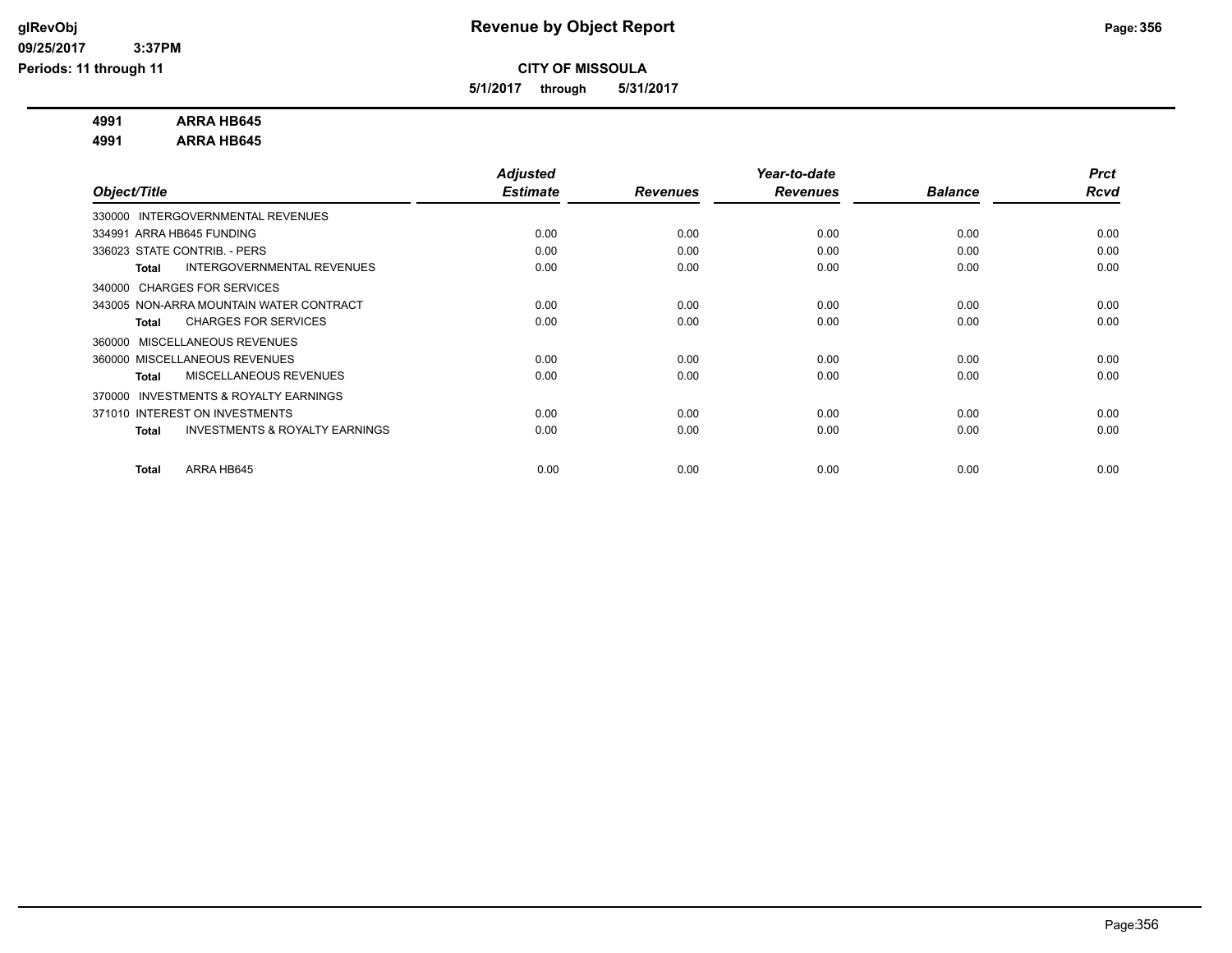**09/25/2017 3:37PM Periods: 11 through 11**

**CITY OF MISSOULA**

**5/1/2017 through 5/31/2017**

**4991 ARRA HB645**

| Object/Title                                              | <b>Adjusted</b><br><b>Estimate</b> | <b>Revenues</b> | Year-to-date<br><b>Revenues</b> | <b>Balance</b> | <b>Prct</b><br><b>Rcvd</b> |
|-----------------------------------------------------------|------------------------------------|-----------------|---------------------------------|----------------|----------------------------|
|                                                           |                                    |                 |                                 |                |                            |
| 330000 INTERGOVERNMENTAL REVENUES                         |                                    |                 |                                 |                |                            |
| 334991 ARRA HB645 FUNDING                                 | 0.00                               | 0.00            | 0.00                            | 0.00           | 0.00                       |
| 336023 STATE CONTRIB. - PERS                              | 0.00                               | 0.00            | 0.00                            | 0.00           | 0.00                       |
| <b>INTERGOVERNMENTAL REVENUES</b><br>Total                | 0.00                               | 0.00            | 0.00                            | 0.00           | 0.00                       |
| 340000 CHARGES FOR SERVICES                               |                                    |                 |                                 |                |                            |
| 343005 NON-ARRA MOUNTAIN WATER CONTRACT                   | 0.00                               | 0.00            | 0.00                            | 0.00           | 0.00                       |
| <b>CHARGES FOR SERVICES</b><br>Total                      | 0.00                               | 0.00            | 0.00                            | 0.00           | 0.00                       |
| 360000 MISCELLANEOUS REVENUES                             |                                    |                 |                                 |                |                            |
| 360000 MISCELLANEOUS REVENUES                             | 0.00                               | 0.00            | 0.00                            | 0.00           | 0.00                       |
| MISCELLANEOUS REVENUES<br>Total                           | 0.00                               | 0.00            | 0.00                            | 0.00           | 0.00                       |
| INVESTMENTS & ROYALTY EARNINGS<br>370000                  |                                    |                 |                                 |                |                            |
| 371010 INTEREST ON INVESTMENTS                            | 0.00                               | 0.00            | 0.00                            | 0.00           | 0.00                       |
| <b>INVESTMENTS &amp; ROYALTY EARNINGS</b><br><b>Total</b> | 0.00                               | 0.00            | 0.00                            | 0.00           | 0.00                       |
|                                                           |                                    |                 |                                 |                |                            |
| ARRA HB645<br>Total                                       | 0.00                               | 0.00            | 0.00                            | 0.00           | 0.00                       |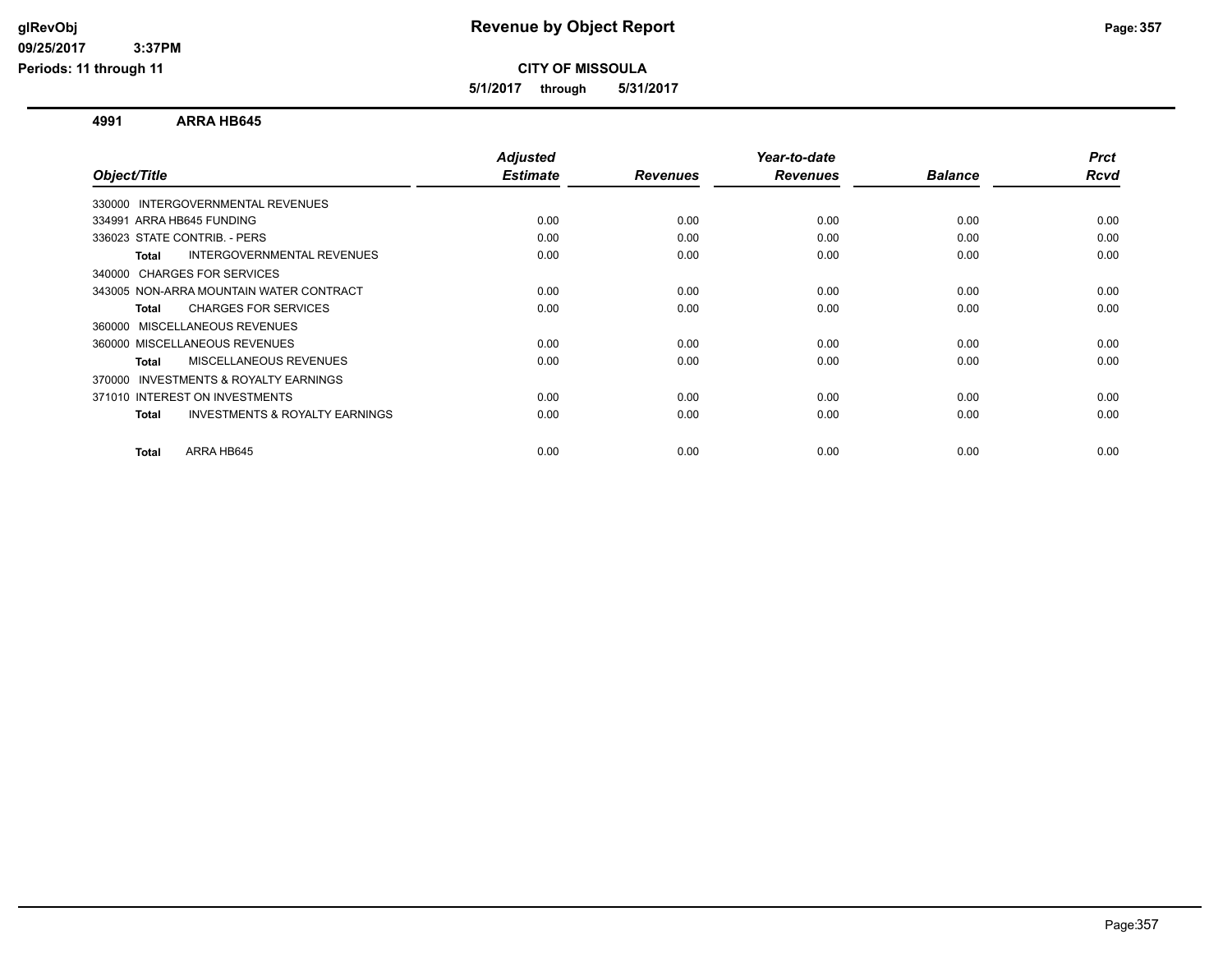**5/1/2017 through 5/31/2017**

#### **4992 WFL MILLER CREEK ROAD**

**4992 WFL MILLER CREEK ROAD**

|                                                    | <b>Adjusted</b> |                 | Year-to-date    |                | <b>Prct</b> |
|----------------------------------------------------|-----------------|-----------------|-----------------|----------------|-------------|
| Object/Title                                       | <b>Estimate</b> | <b>Revenues</b> | <b>Revenues</b> | <b>Balance</b> | <b>Rcvd</b> |
| 330000 INTERGOVERNMENTAL REVENUES                  |                 |                 |                 |                |             |
| 334990 ARRA FUNDING                                | 0.00            | 0.00            | 0.00            | 0.00           | 0.00        |
| INTERGOVERNMENTAL REVENUES<br><b>Total</b>         | 0.00            | 0.00            | 0.00            | 0.00           | 0.00        |
| 370000 INVESTMENTS & ROYALTY EARNINGS              |                 |                 |                 |                |             |
| 371010 INTEREST ON INVESTMENTS                     | 0.00            | 0.00            | 0.00            | 0.00           | 0.00        |
| <b>INVESTMENTS &amp; ROYALTY EARNINGS</b><br>Total | 0.00            | 0.00            | 0.00            | 0.00           | 0.00        |
|                                                    |                 |                 |                 |                |             |
| WFL MILLER CREEK ROAD<br>Total                     | 0.00            | 0.00            | 0.00            | 0.00           | 0.00        |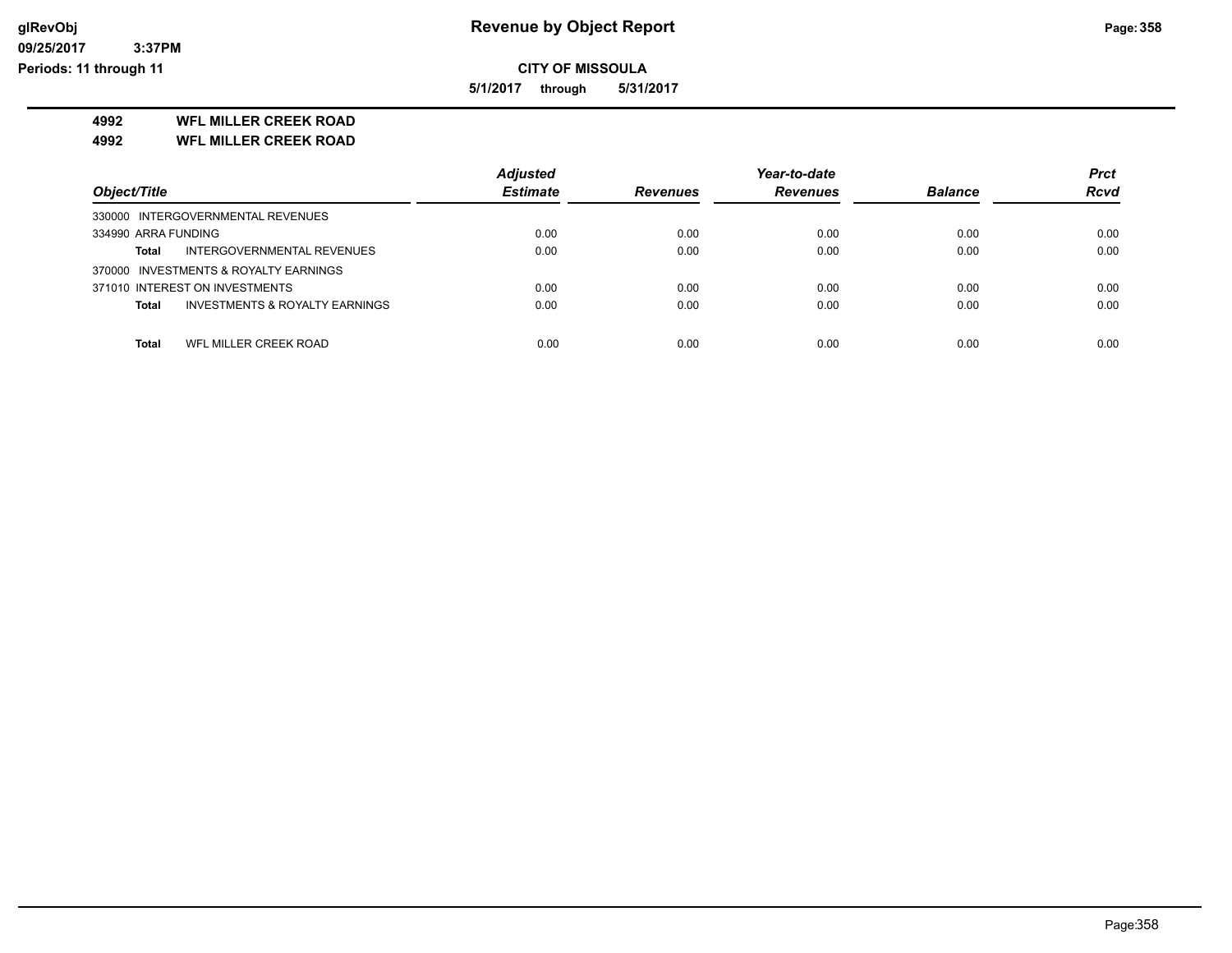**CITY OF MISSOULA**

**5/1/2017 through 5/31/2017**

#### **4992 WFL MILLER CREEK ROAD**

| Object/Title                                              | <b>Adjusted</b><br><b>Estimate</b> | <b>Revenues</b> | Year-to-date<br><b>Revenues</b> | <b>Balance</b> | <b>Prct</b><br><b>Rcvd</b> |
|-----------------------------------------------------------|------------------------------------|-----------------|---------------------------------|----------------|----------------------------|
| 330000 INTERGOVERNMENTAL REVENUES                         |                                    |                 |                                 |                |                            |
| 334990 ARRA FUNDING                                       | 0.00                               | 0.00            | 0.00                            | 0.00           | 0.00                       |
| INTERGOVERNMENTAL REVENUES<br>Total                       | 0.00                               | 0.00            | 0.00                            | 0.00           | 0.00                       |
| 370000 INVESTMENTS & ROYALTY EARNINGS                     |                                    |                 |                                 |                |                            |
| 371010 INTEREST ON INVESTMENTS                            | 0.00                               | 0.00            | 0.00                            | 0.00           | 0.00                       |
| <b>INVESTMENTS &amp; ROYALTY EARNINGS</b><br><b>Total</b> | 0.00                               | 0.00            | 0.00                            | 0.00           | 0.00                       |
| WFL MILLER CREEK ROAD<br>Total                            | 0.00                               | 0.00            | 0.00                            | 0.00           | 0.00                       |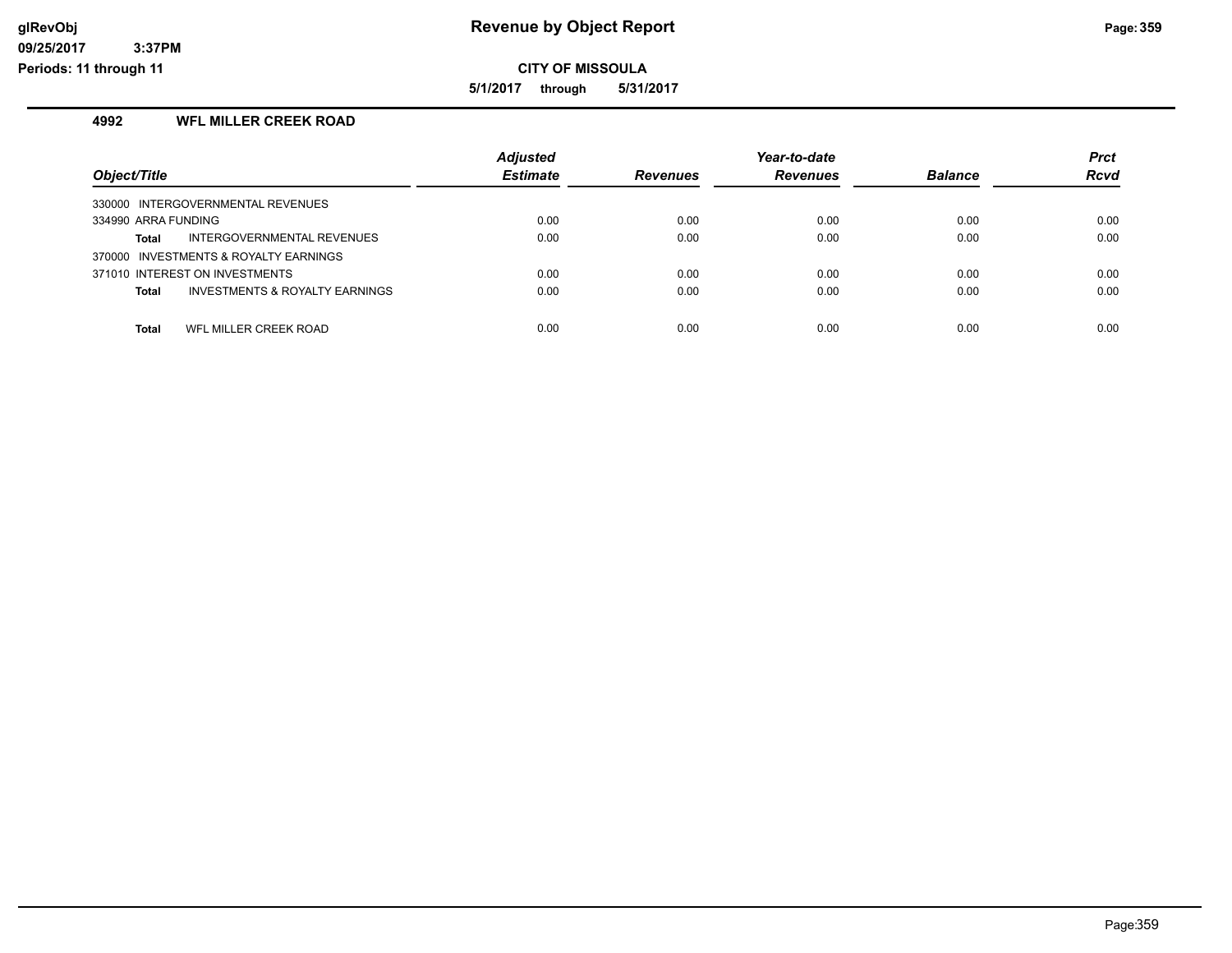**5/1/2017 through 5/31/2017**

**4993 WESTERN FEDERAL LANDS**

**4993 WESTERN FEDERAL LANDS**

|                                                           | <b>Adjusted</b> |                 | Year-to-date    |                | <b>Prct</b> |
|-----------------------------------------------------------|-----------------|-----------------|-----------------|----------------|-------------|
| Object/Title                                              | <b>Estimate</b> | <b>Revenues</b> | <b>Revenues</b> | <b>Balance</b> | <b>Rcvd</b> |
| 330000 INTERGOVERNMENTAL REVENUES                         |                 |                 |                 |                |             |
| 331005 WESTERN FEDERAL LANDS GRANT                        | 0.00            | 0.00            | 0.00            | 0.00           | 0.00        |
| 334125 FWP GRANT                                          | 0.00            | 0.00            | 0.00            | 0.00           | 0.00        |
| INTERGOVERNMENTAL REVENUES<br>Total                       | 0.00            | 0.00            | 0.00            | 0.00           | 0.00        |
| 360000 MISCELLANEOUS REVENUES                             |                 |                 |                 |                |             |
| 365010 FRIENDS OF MISSOULA PARKS DONATION                 | 0.00            | 0.00            | 0.00            | 0.00           | 0.00        |
| MISCELLANEOUS REVENUES<br>Total                           | 0.00            | 0.00            | 0.00            | 0.00           | 0.00        |
| 370000 INVESTMENTS & ROYALTY EARNINGS                     |                 |                 |                 |                |             |
| 371010 INTEREST ON INVESTMENTS                            | 0.00            | 0.00            | 0.00            | 0.00           | 0.00        |
| <b>INVESTMENTS &amp; ROYALTY EARNINGS</b><br><b>Total</b> | 0.00            | 0.00            | 0.00            | 0.00           | 0.00        |
| <b>WESTERN FEDERAL LANDS</b><br><b>Total</b>              | 0.00            | 0.00            | 0.00            | 0.00           | 0.00        |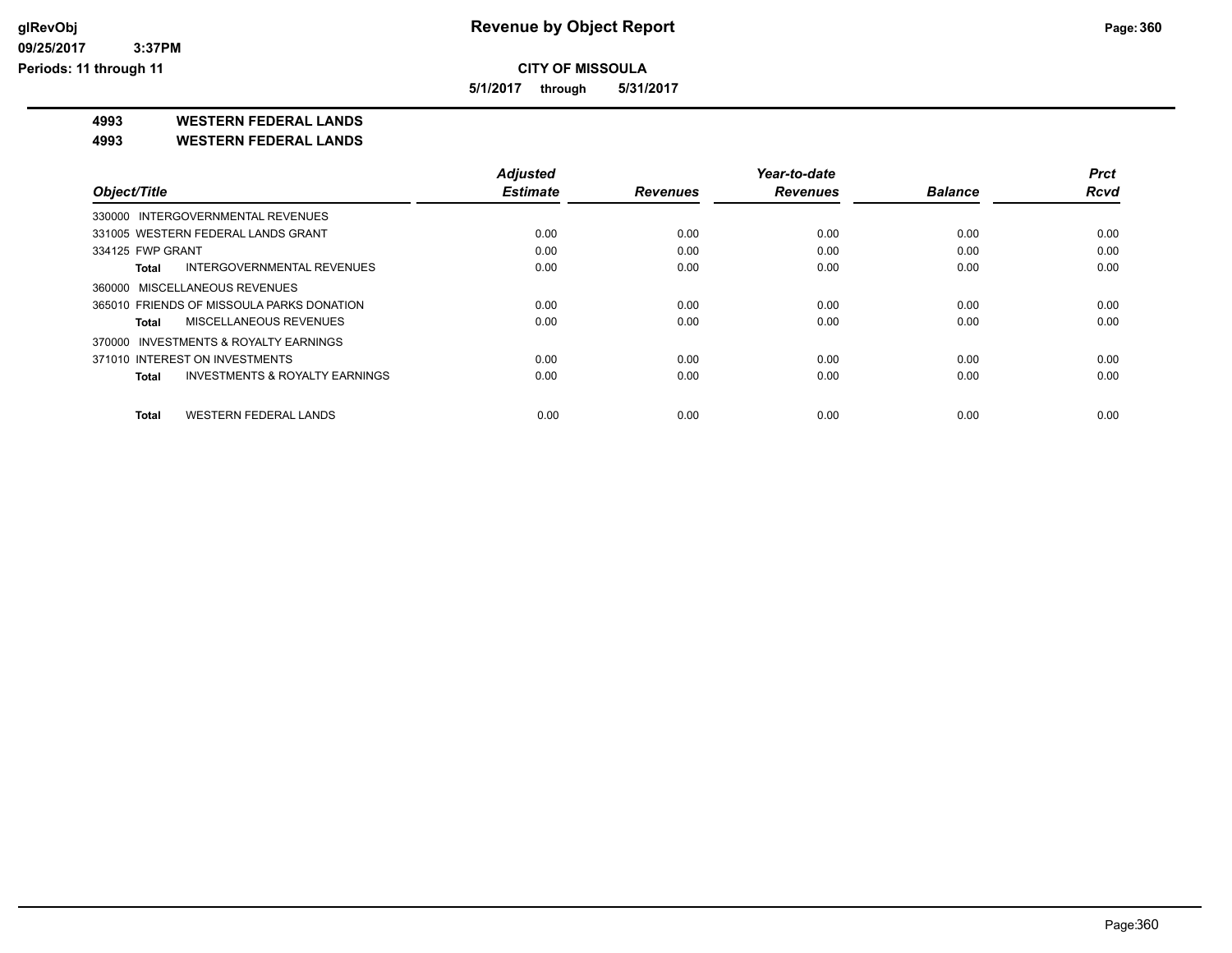**5/1/2017 through 5/31/2017**

#### **4993 WESTERN FEDERAL LANDS**

|                                                | <b>Adjusted</b> |                 | Year-to-date    |                | <b>Prct</b> |
|------------------------------------------------|-----------------|-----------------|-----------------|----------------|-------------|
| Object/Title                                   | <b>Estimate</b> | <b>Revenues</b> | <b>Revenues</b> | <b>Balance</b> | <b>Rcvd</b> |
| 330000 INTERGOVERNMENTAL REVENUES              |                 |                 |                 |                |             |
| 331005 WESTERN FEDERAL LANDS GRANT             | 0.00            | 0.00            | 0.00            | 0.00           | 0.00        |
| 334125 FWP GRANT                               | 0.00            | 0.00            | 0.00            | 0.00           | 0.00        |
| INTERGOVERNMENTAL REVENUES<br><b>Total</b>     | 0.00            | 0.00            | 0.00            | 0.00           | 0.00        |
| 360000 MISCELLANEOUS REVENUES                  |                 |                 |                 |                |             |
| 365010 FRIENDS OF MISSOULA PARKS DONATION      | 0.00            | 0.00            | 0.00            | 0.00           | 0.00        |
| <b>MISCELLANEOUS REVENUES</b><br><b>Total</b>  | 0.00            | 0.00            | 0.00            | 0.00           | 0.00        |
| 370000 INVESTMENTS & ROYALTY EARNINGS          |                 |                 |                 |                |             |
| 371010 INTEREST ON INVESTMENTS                 | 0.00            | 0.00            | 0.00            | 0.00           | 0.00        |
| INVESTMENTS & ROYALTY EARNINGS<br><b>Total</b> | 0.00            | 0.00            | 0.00            | 0.00           | 0.00        |
|                                                |                 |                 |                 |                |             |
| <b>WESTERN FEDERAL LANDS</b><br><b>Total</b>   | 0.00            | 0.00            | 0.00            | 0.00           | 0.00        |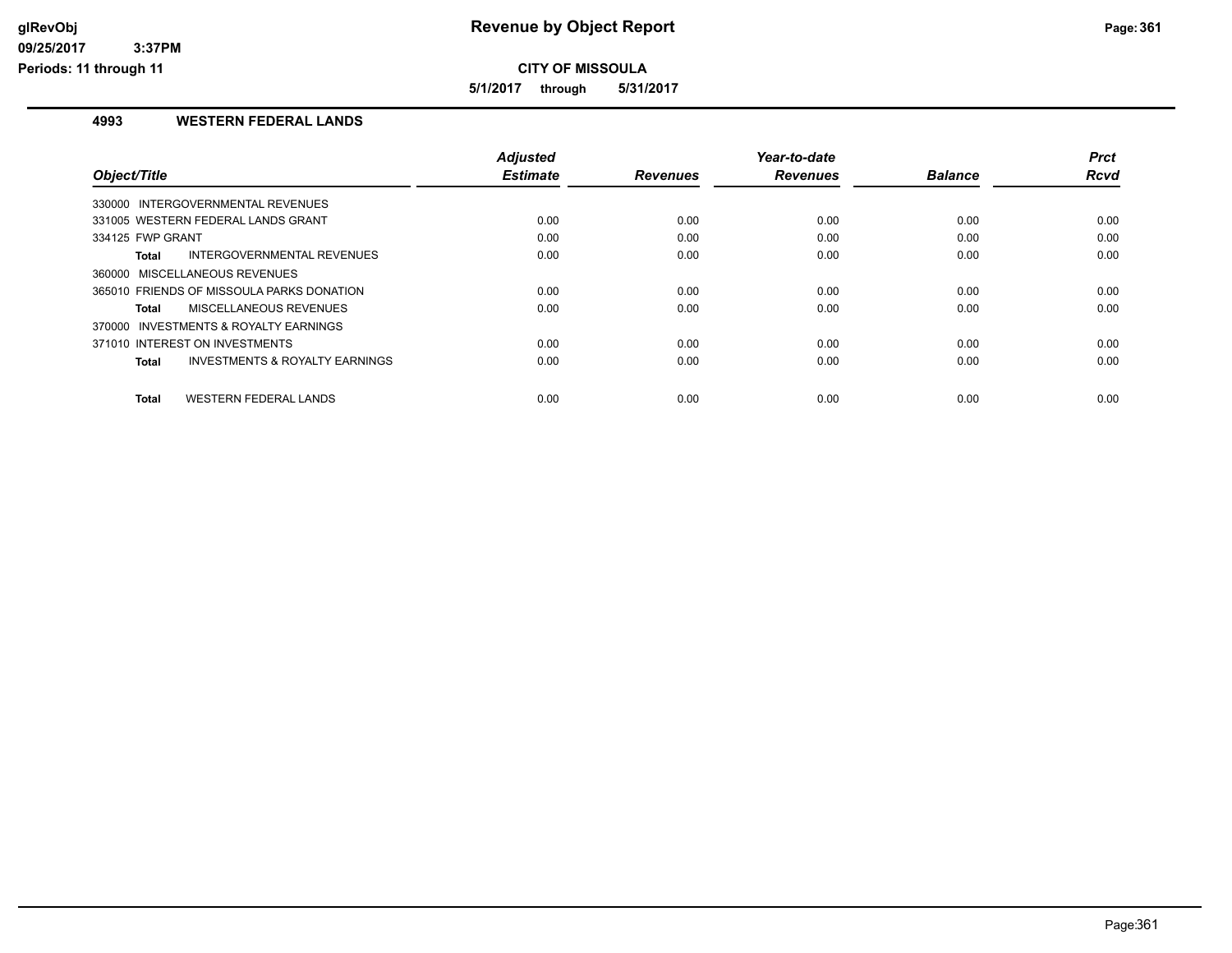**5/1/2017 through 5/31/2017**

**Periods: 11 through 11**

#### **5020 CIVIC STADIUM**

 **3:37PM**

**5020 CIVIC STADIUM**

|                                                           | <b>Adjusted</b> |                 | Year-to-date    |                | <b>Prct</b> |
|-----------------------------------------------------------|-----------------|-----------------|-----------------|----------------|-------------|
| Object/Title                                              | <b>Estimate</b> | <b>Revenues</b> | <b>Revenues</b> | <b>Balance</b> | <b>Rcvd</b> |
| INTERGOVERNMENTAL REVENUES<br>330000                      |                 |                 |                 |                |             |
| 336023 STATE CONTRIB. - PERS                              | 0.00            | 0.00            | 0.00            | 0.00           | 0.00        |
| <b>INTERGOVERNMENTAL REVENUES</b><br><b>Total</b>         | 0.00            | 0.00            | 0.00            | 0.00           | 0.00        |
| MISCELLANEOUS REVENUES<br>360000                          |                 |                 |                 |                |             |
| 360010 MISCELLANEOUS                                      | 0.00            | 0.00            | 0.00            | 0.00           | 0.00        |
| 361010 RENTAL REVENUE                                     | 120,000.00      | 0.00            | 3,517.81        | 116,482.19     | 2.93        |
| 362003 US BANK FEE REIMBURSEMENT                          | 0.00            | 0.00            | 0.00            | 0.00           | 0.00        |
| 365030 DONATIONS STADIUM R&D                              | 0.00            | 0.00            | 0.00            | 0.00           | 0.00        |
| MISCELLANEOUS REVENUES<br><b>Total</b>                    | 120,000.00      | 0.00            | 3,517.81        | 116,482.19     | 2.93        |
| <b>INVESTMENTS &amp; ROYALTY EARNINGS</b><br>370000       |                 |                 |                 |                |             |
| 371010 INTEREST ON INVESTMENTS                            | 0.00            | 0.00            | 0.00            | 0.00           | 0.00        |
| <b>INVESTMENTS &amp; ROYALTY EARNINGS</b><br><b>Total</b> | 0.00            | 0.00            | 0.00            | 0.00           | 0.00        |
| OTHER FINANCING SOURCES<br>380000                         |                 |                 |                 |                |             |
| 383000 OPERATING TRANSFERS                                | 0.00            | 0.00            | 0.00            | 0.00           | 0.00        |
| 383400 CAPITAL CONTRIBUTION                               | 0.00            | 0.00            | 0.00            | 0.00           | 0.00        |
| OTHER FINANCING SOURCES<br><b>Total</b>                   | 0.00            | 0.00            | 0.00            | 0.00           | 0.00        |
|                                                           |                 |                 |                 |                |             |
| <b>CIVIC STADIUM</b><br><b>Total</b>                      | 120,000.00      | 0.00            | 3,517.81        | 116,482.19     | 2.93        |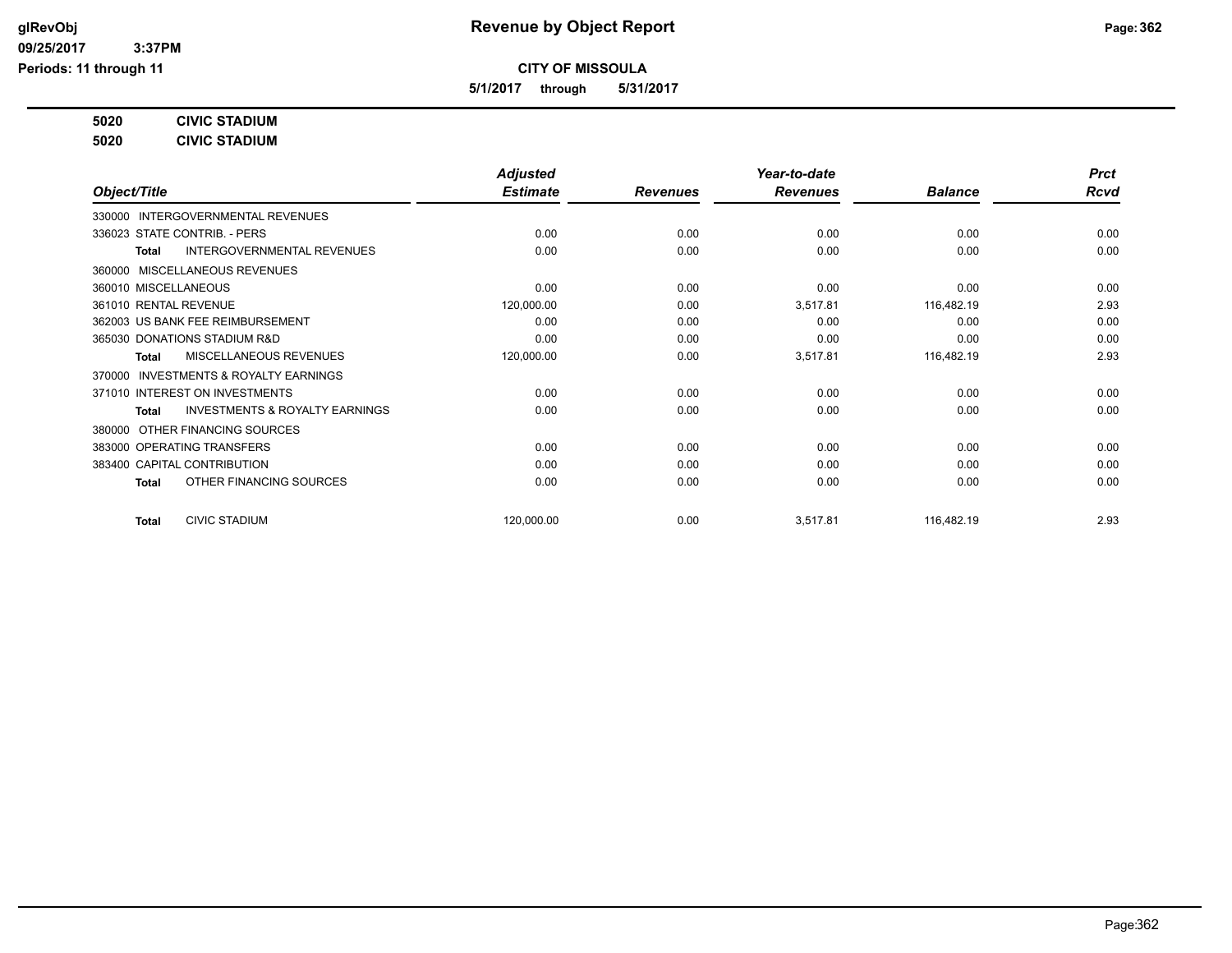**CITY OF MISSOULA**

**5/1/2017 through 5/31/2017**

#### **5020 CIVIC STADIUM**

 **3:37PM**

|                                                           | <b>Adjusted</b> |                 | Year-to-date    |                | <b>Prct</b> |
|-----------------------------------------------------------|-----------------|-----------------|-----------------|----------------|-------------|
| Object/Title                                              | <b>Estimate</b> | <b>Revenues</b> | <b>Revenues</b> | <b>Balance</b> | <b>Rcvd</b> |
| 330000 INTERGOVERNMENTAL REVENUES                         |                 |                 |                 |                |             |
| 336023 STATE CONTRIB. - PERS                              | 0.00            | 0.00            | 0.00            | 0.00           | 0.00        |
| <b>INTERGOVERNMENTAL REVENUES</b><br>Total                | 0.00            | 0.00            | 0.00            | 0.00           | 0.00        |
| 360000 MISCELLANEOUS REVENUES                             |                 |                 |                 |                |             |
| 360010 MISCELLANEOUS                                      | 0.00            | 0.00            | 0.00            | 0.00           | 0.00        |
| 361010 RENTAL REVENUE                                     | 120,000.00      | 0.00            | 3,517.81        | 116,482.19     | 2.93        |
| 362003 US BANK FEE REIMBURSEMENT                          | 0.00            | 0.00            | 0.00            | 0.00           | 0.00        |
| 365030 DONATIONS STADIUM R&D                              | 0.00            | 0.00            | 0.00            | 0.00           | 0.00        |
| MISCELLANEOUS REVENUES<br><b>Total</b>                    | 120,000.00      | 0.00            | 3,517.81        | 116,482.19     | 2.93        |
| 370000 INVESTMENTS & ROYALTY EARNINGS                     |                 |                 |                 |                |             |
| 371010 INTEREST ON INVESTMENTS                            | 0.00            | 0.00            | 0.00            | 0.00           | 0.00        |
| <b>INVESTMENTS &amp; ROYALTY EARNINGS</b><br><b>Total</b> | 0.00            | 0.00            | 0.00            | 0.00           | 0.00        |
| OTHER FINANCING SOURCES<br>380000                         |                 |                 |                 |                |             |
| 383000 OPERATING TRANSFERS                                | 0.00            | 0.00            | 0.00            | 0.00           | 0.00        |
| 383400 CAPITAL CONTRIBUTION                               | 0.00            | 0.00            | 0.00            | 0.00           | 0.00        |
| OTHER FINANCING SOURCES<br>Total                          | 0.00            | 0.00            | 0.00            | 0.00           | 0.00        |
| <b>CIVIC STADIUM</b><br><b>Total</b>                      | 120,000.00      | 0.00            | 3,517.81        | 116,482.19     | 2.93        |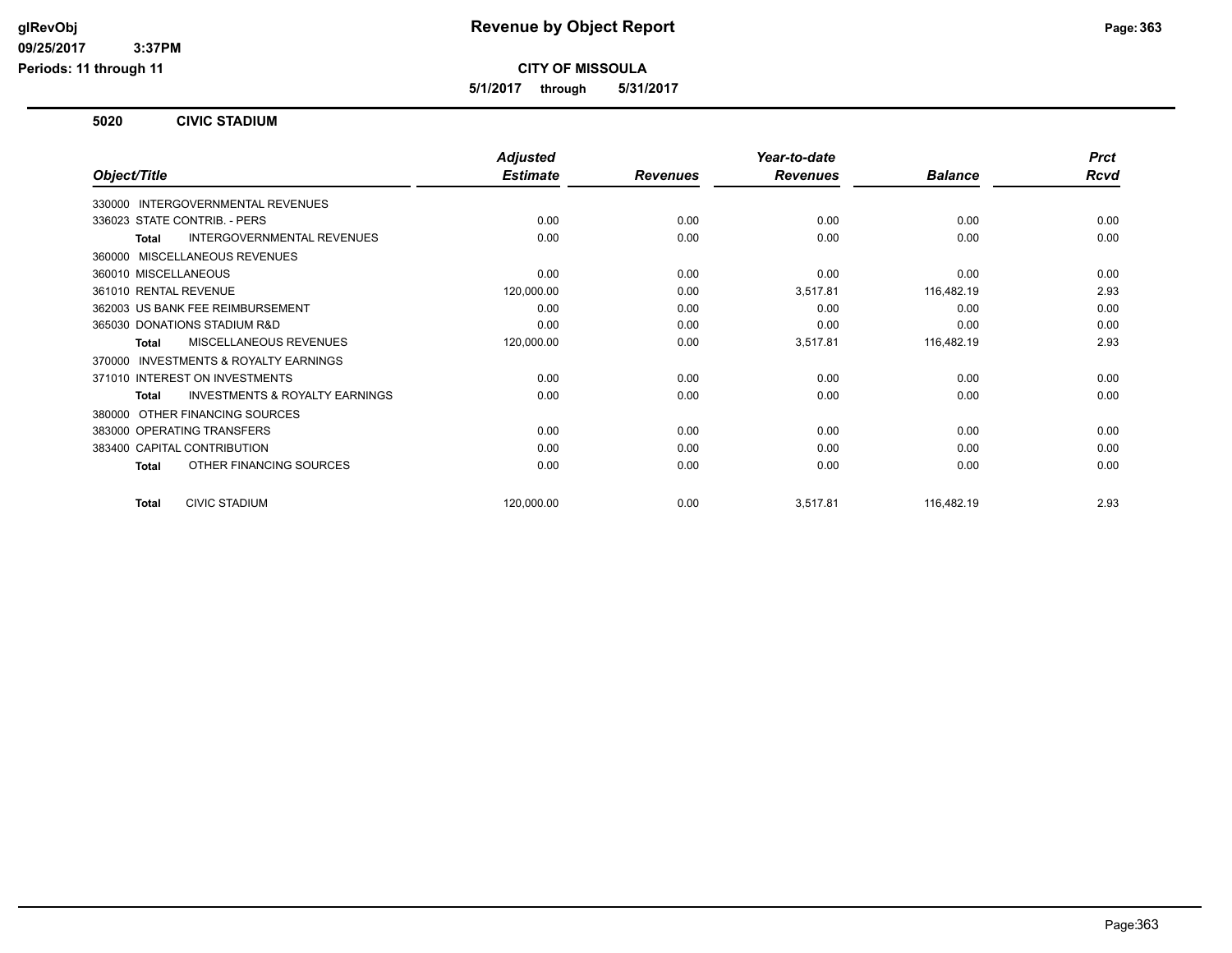**5/1/2017 through 5/31/2017**

### **5210 WATER**

**5210 WATER**

|                                                    | <b>Adjusted</b> |                 | Year-to-date    |                | <b>Prct</b> |
|----------------------------------------------------|-----------------|-----------------|-----------------|----------------|-------------|
| Object/Title                                       | <b>Estimate</b> | <b>Revenues</b> | <b>Revenues</b> | <b>Balance</b> | <b>Rcvd</b> |
| 330000 INTERGOVERNMENTAL REVENUES                  |                 |                 |                 |                |             |
| 336023 STATE CONTRIB. - PERS                       | 0.00            | 17.46           | 48.09           | $-48.09$       | 0.00        |
| INTERGOVERNMENTAL REVENUES<br>Total                | 0.00            | 17.46           | 48.09           | $-48.09$       | 0.00        |
| 340000 CHARGES FOR SERVICES                        |                 |                 |                 |                |             |
| 343021 METERED WATER REVENUE                       | 0.00            | 0.00            | 0.00            | 0.00           | 0.00        |
| 343022 UNMETERED WATER REVENUE                     | 0.00            | 0.00            | 0.00            | 0.00           | 0.00        |
| 343023 BULK WATER SALES                            | 0.00            | 0.00            | 0.00            | 0.00           | 0.00        |
| 343024 SALES OF WATER MATERIALS                    | 0.00            | 0.00            | 0.00            | 0.00           | 0.00        |
| 343032 SEWER INSTALLATION CHARGES                  | 0.00            | 0.00            | 0.00            | 0.00           | 0.00        |
| <b>CHARGES FOR SERVICES</b><br>Total               | 0.00            | 0.00            | 0.00            | 0.00           | 0.00        |
| 370000 INVESTMENTS & ROYALTY EARNINGS              |                 |                 |                 |                |             |
| 371010 INTEREST ON INVESTMENTS                     | 0.00            | 0.00            | 0.00            | 0.00           | 0.00        |
| <b>INVESTMENTS &amp; ROYALTY EARNINGS</b><br>Total | 0.00            | 0.00            | 0.00            | 0.00           | 0.00        |
| <b>WATER</b><br><b>Total</b>                       | 0.00            | 17.46           | 48.09           | $-48.09$       | 0.00        |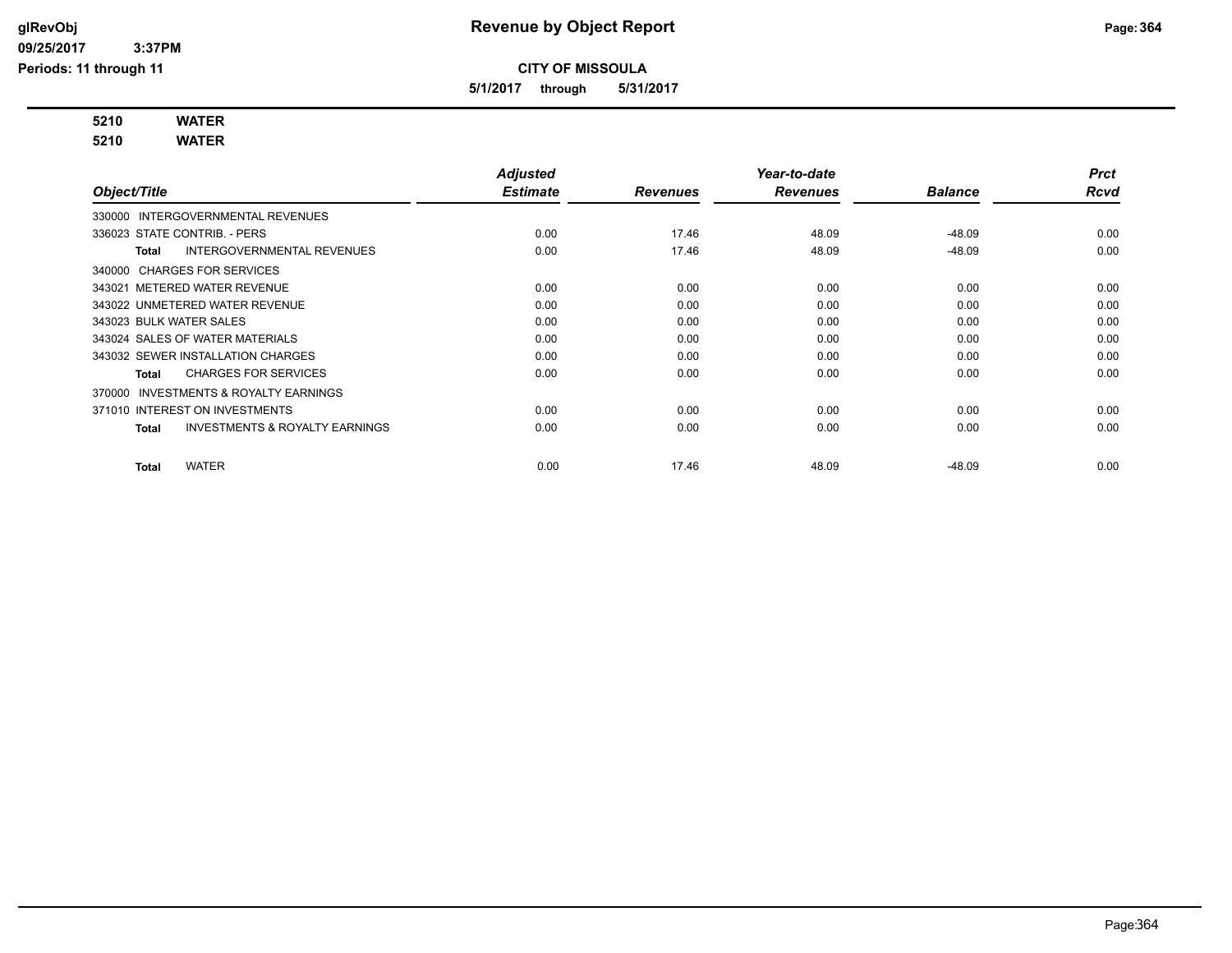#### **09/25/2017 3:37PM Periods: 11 through 11**

**CITY OF MISSOULA**

**5/1/2017 through 5/31/2017**

**5210 WATER**

| Object/Title                                              | <b>Adjusted</b><br><b>Estimate</b> | <b>Revenues</b> | Year-to-date<br><b>Revenues</b> | <b>Balance</b> | <b>Prct</b><br><b>Rcvd</b> |
|-----------------------------------------------------------|------------------------------------|-----------------|---------------------------------|----------------|----------------------------|
|                                                           |                                    |                 |                                 |                |                            |
| 330000 INTERGOVERNMENTAL REVENUES                         |                                    |                 |                                 |                |                            |
| 336023 STATE CONTRIB. - PERS                              | 0.00                               | 17.46           | 48.09                           | $-48.09$       | 0.00                       |
| <b>INTERGOVERNMENTAL REVENUES</b><br><b>Total</b>         | 0.00                               | 17.46           | 48.09                           | $-48.09$       | 0.00                       |
| 340000 CHARGES FOR SERVICES                               |                                    |                 |                                 |                |                            |
| METERED WATER REVENUE<br>343021                           | 0.00                               | 0.00            | 0.00                            | 0.00           | 0.00                       |
| 343022 UNMETERED WATER REVENUE                            | 0.00                               | 0.00            | 0.00                            | 0.00           | 0.00                       |
| 343023 BULK WATER SALES                                   | 0.00                               | 0.00            | 0.00                            | 0.00           | 0.00                       |
| 343024 SALES OF WATER MATERIALS                           | 0.00                               | 0.00            | 0.00                            | 0.00           | 0.00                       |
| 343032 SEWER INSTALLATION CHARGES                         | 0.00                               | 0.00            | 0.00                            | 0.00           | 0.00                       |
| <b>CHARGES FOR SERVICES</b><br><b>Total</b>               | 0.00                               | 0.00            | 0.00                            | 0.00           | 0.00                       |
| 370000 INVESTMENTS & ROYALTY EARNINGS                     |                                    |                 |                                 |                |                            |
| 371010 INTEREST ON INVESTMENTS                            | 0.00                               | 0.00            | 0.00                            | 0.00           | 0.00                       |
| <b>INVESTMENTS &amp; ROYALTY EARNINGS</b><br><b>Total</b> | 0.00                               | 0.00            | 0.00                            | 0.00           | 0.00                       |
| <b>WATER</b><br>Total                                     | 0.00                               | 17.46           | 48.09                           | $-48.09$       | 0.00                       |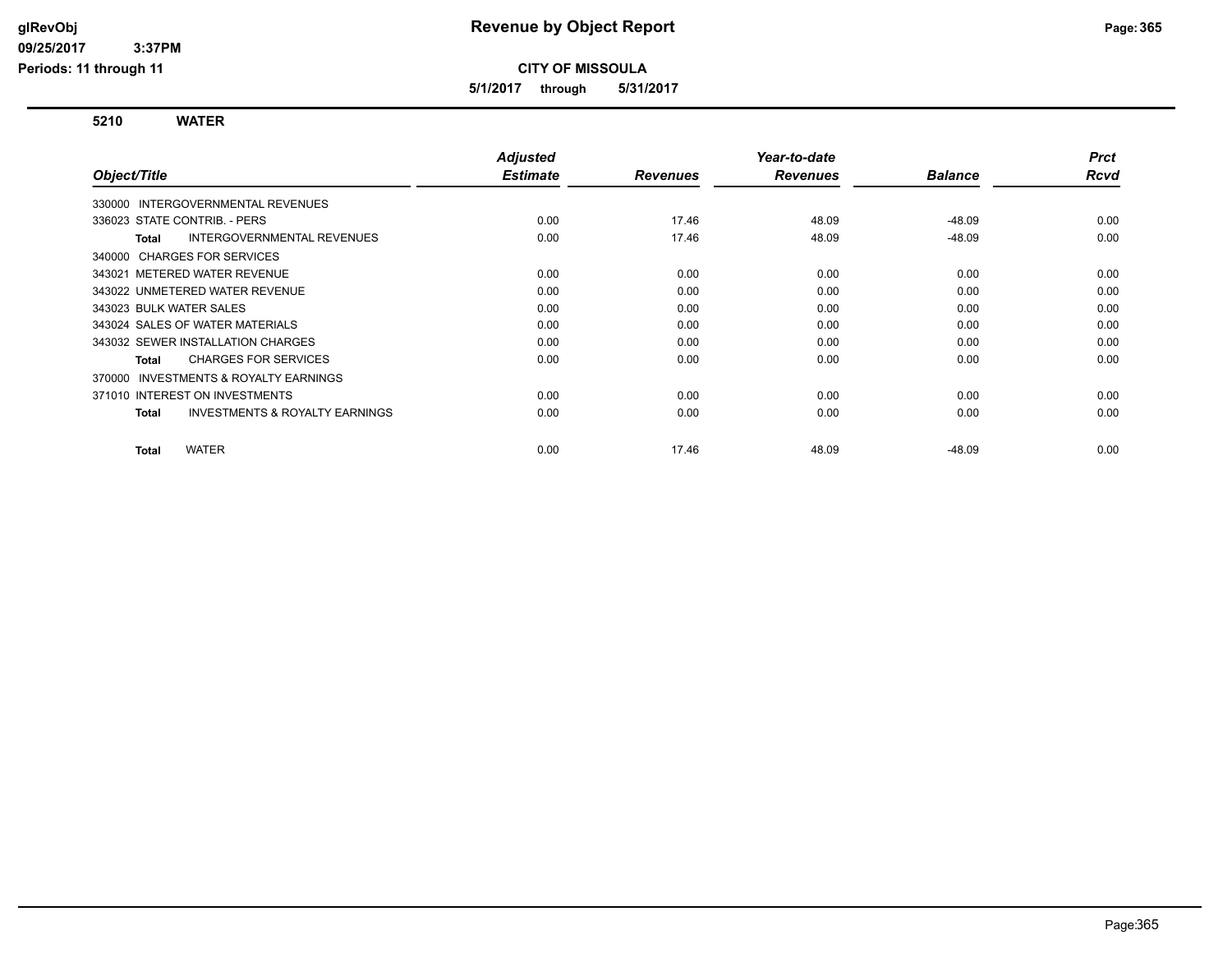**5/1/2017 through 5/31/2017**

**5215 WATER LOAN FUND**

**5215 WATER LOAN FUND**

|                                                 | <b>Adjusted</b> |                 | Year-to-date    |                | <b>Prct</b> |
|-------------------------------------------------|-----------------|-----------------|-----------------|----------------|-------------|
| Object/Title                                    | <b>Estimate</b> | <b>Revenues</b> | <b>Revenues</b> | <b>Balance</b> | <b>Rcvd</b> |
| 340000 CHARGES FOR SERVICES                     |                 |                 |                 |                |             |
| 343021 *** Title Not Found ***                  | 0.00            | 0.00            | 0.00            | 0.00           | 0.00        |
| <b>CHARGES FOR SERVICES</b><br>Total            | 0.00            | 0.00            | 0.00            | 0.00           | 0.00        |
| 360000 MISCELLANEOUS REVENUES                   |                 |                 |                 |                |             |
| 360010 MISCELLANEOUS                            | 0.00            | 0.00            | 0.00            | 0.00           | 0.00        |
| <b>MISCELLANEOUS REVENUES</b><br>Total          | 0.00            | 0.00            | 0.00            | 0.00           | 0.00        |
| 370000 INVESTMENTS & ROYALTY EARNINGS           |                 |                 |                 |                |             |
| 371010 INTEREST ON INVESTMENTS                  | 0.00            | 0.00            | 0.00            | 0.00           | 0.00        |
| 371020 GAIN/LOSS IN MARKET VALUE OF INVESTMENTS | 0.00            | 0.00            | 0.00            | 0.00           | 0.00        |
| INVESTMENTS & ROYALTY EARNINGS<br>Total         | 0.00            | 0.00            | 0.00            | 0.00           | 0.00        |
| <b>WATER LOAN FUND</b><br>Total                 | 0.00            | 0.00            | 0.00            | 0.00           | 0.00        |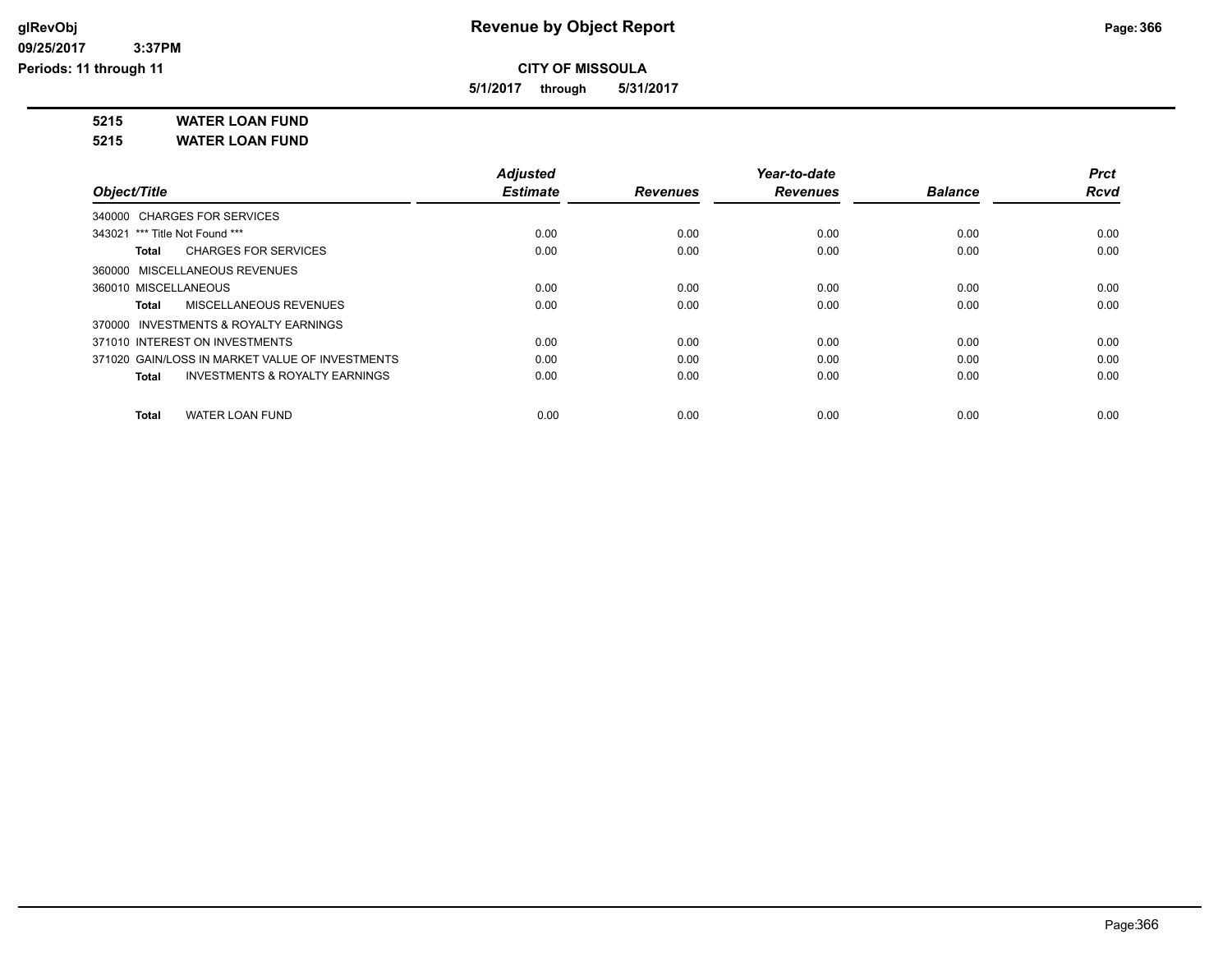**5/1/2017 through 5/31/2017**

#### **5215 WATER LOAN FUND**

|                                                           | <b>Adjusted</b> |                 | Year-to-date    |                | <b>Prct</b> |
|-----------------------------------------------------------|-----------------|-----------------|-----------------|----------------|-------------|
| Object/Title                                              | <b>Estimate</b> | <b>Revenues</b> | <b>Revenues</b> | <b>Balance</b> | <b>Rcvd</b> |
| 340000 CHARGES FOR SERVICES                               |                 |                 |                 |                |             |
| 343021 *** Title Not Found ***                            | 0.00            | 0.00            | 0.00            | 0.00           | 0.00        |
| <b>CHARGES FOR SERVICES</b><br><b>Total</b>               | 0.00            | 0.00            | 0.00            | 0.00           | 0.00        |
| 360000 MISCELLANEOUS REVENUES                             |                 |                 |                 |                |             |
| 360010 MISCELLANEOUS                                      | 0.00            | 0.00            | 0.00            | 0.00           | 0.00        |
| MISCELLANEOUS REVENUES<br>Total                           | 0.00            | 0.00            | 0.00            | 0.00           | 0.00        |
| 370000 INVESTMENTS & ROYALTY EARNINGS                     |                 |                 |                 |                |             |
| 371010 INTEREST ON INVESTMENTS                            | 0.00            | 0.00            | 0.00            | 0.00           | 0.00        |
| 371020 GAIN/LOSS IN MARKET VALUE OF INVESTMENT            | 0.00            | 0.00            | 0.00            | 0.00           | 0.00        |
| <b>INVESTMENTS &amp; ROYALTY EARNINGS</b><br><b>Total</b> | 0.00            | 0.00            | 0.00            | 0.00           | 0.00        |
|                                                           |                 |                 |                 |                |             |
| <b>WATER LOAN FUND</b><br><b>Total</b>                    | 0.00            | 0.00            | 0.00            | 0.00           | 0.00        |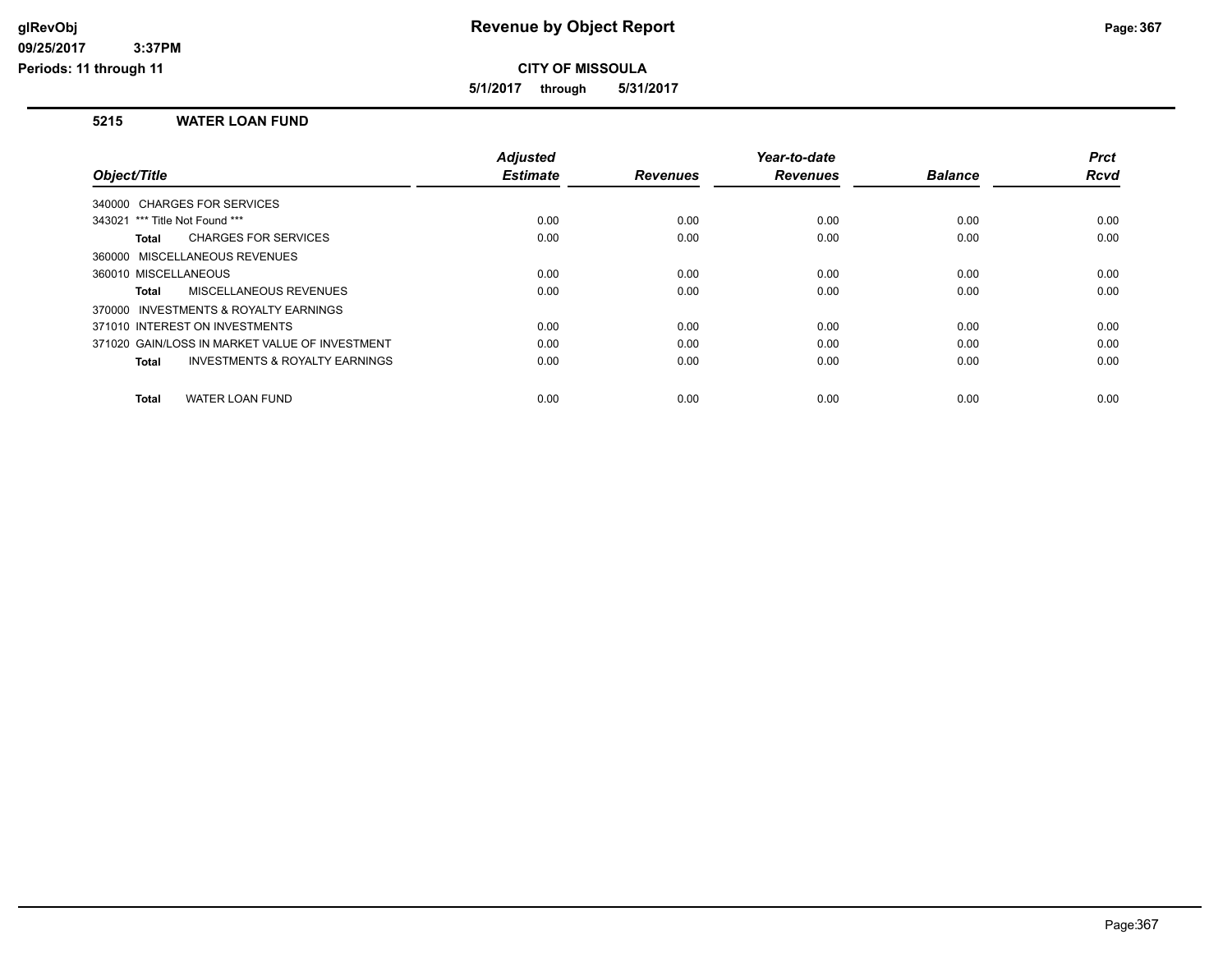**5/1/2017 through 5/31/2017**

### **5310 SEWER OPERATING BUDGET FUND**

#### **5310 SEWER OPERATING BUDGET FUND**

|                                                           | <b>Adjusted</b> |                 | Year-to-date    | <b>Prct</b>    |             |
|-----------------------------------------------------------|-----------------|-----------------|-----------------|----------------|-------------|
| Object/Title                                              | <b>Estimate</b> | <b>Revenues</b> | <b>Revenues</b> | <b>Balance</b> | <b>Rcvd</b> |
| 320000 LICENSES & PERMITS                                 |                 |                 |                 |                |             |
| 323027 HAULER PERMITS                                     | 0.00            | 0.00            | 1,045.50        | $-1,045.50$    | 0.00        |
| <b>LICENSES &amp; PERMITS</b><br><b>Total</b>             | 0.00            | 0.00            | 1,045.50        | $-1,045.50$    | 0.00        |
| 330000 INTERGOVERNMENTAL REVENUES                         |                 |                 |                 |                |             |
| 334071 DEQ/RIVER WATER SAMPLING                           | 0.00            | 0.00            | 0.00            | 0.00           | 0.00        |
| 336020 STATE PENSION CONTRIBUTION                         | 0.00            | 0.00            | 0.00            | 0.00           | 0.00        |
| 336023 STATE CONTRIB. - PERS                              | 0.00            | 116.15          | 1,210.45        | $-1,210.45$    | 0.00        |
| <b>INTERGOVERNMENTAL REVENUES</b><br><b>Total</b>         | 0.00            | 116.15          | 1,210.45        | $-1,210.45$    | 0.00        |
| 340000 CHARGES FOR SERVICES                               |                 |                 |                 |                |             |
| 343018 SALE/MILLING OF WOOD                               | 0.00            | 14.00           | 9,064.00        | $-9,064.00$    | 0.00        |
| 343031 SEWER SERVICE CHARGES                              | 0.00            | 0.00            | 12,078.00       | $-12,078.00$   | 0.00        |
| 343032 SEWER INSTALLATION CHARGES                         | 86,384.00       | 0.00            | 0.00            | 86,384.00      | 0.00        |
| 343035 SALE OF SEWER MATERIALS AND SUPPLIES               | 0.00            | 0.00            | 0.00            | 0.00           | 0.00        |
| 343039 DISPOSAL FEES                                      | 0.00            | 2,905.03        | 25,665.20       | $-25,665.20$   | 0.00        |
| 343041 COMPOST TIPPING FEES                               | 0.00            | 20,006.35       | 30,922.39       | $-30,922.39$   | 0.00        |
| 343042 CITY COMPOST TIPPING FEES                          | 0.00            | 0.00            | 0.00            | 0.00           | 0.00        |
| 343045 COMPOST SALES                                      | 0.00            | 74,123.00       | 85,203.00       | $-85,203.00$   | 0.00        |
| 343046 COMPOST DELIVERY CHARGE                            | 0.00            | 0.00            | 0.00            | 0.00           | 0.00        |
| <b>CHARGES FOR SERVICES</b><br><b>Total</b>               | 86,384.00       | 97,048.38       | 162,932.59      | $-76,548.59$   | 188.61      |
| 360000 MISCELLANEOUS REVENUES                             |                 |                 |                 |                |             |
| 360010 MISCELLANEOUS                                      | 0.00            | 0.00            | 0.00            | 0.00           | 0.00        |
| 360030 CONTRIBUTIONS FROM PROPERTY OWNERS                 | 0.00            | 0.00            | 0.00            | 0.00           | 0.00        |
| 363040 PENALTY AND INTEREST                               | 0.00            | 279.50          | 2,542.51        | $-2,542.51$    | 0.00        |
| 364012 SALE OF SURPLUS PROPERTY                           | 0.00            | 0.00            | 43,547.25       | $-43,547.25$   | 0.00        |
| <b>MISCELLANEOUS REVENUES</b><br><b>Total</b>             | 0.00            | 279.50          | 46,089.76       | -46,089.76     | 0.00        |
| 370000 INVESTMENTS & ROYALTY EARNINGS                     |                 |                 |                 |                |             |
| 371010 INTEREST ON INVESTMENTS                            | 0.00            | 0.00            | 0.00            | 0.00           | 0.00        |
| 371020 GAIN/LOSS IN MARKET VALUE OF INVESTMENTS           | 0.00            | 0.00            | 0.00            | 0.00           | 0.00        |
| <b>INVESTMENTS &amp; ROYALTY EARNINGS</b><br><b>Total</b> | 0.00            | 0.00            | 0.00            | 0.00           | 0.00        |
| 380000 OTHER FINANCING SOURCES                            |                 |                 |                 |                |             |
| 381090 PROCEEDS FROM CAPITAL LEASE                        | 0.00            | 0.00            | 0.00            | 0.00           | 0.00        |
| 382010 SALE OF FIXED ASSETS                               | 0.00            | 0.00            | 0.00            | 0.00           | 0.00        |
| 383024 TRANS FR SEWER CLEARING                            | 5,466,072.00    | 0.00            | 0.00            | 5,466,072.00   | 0.00        |
| OTHER FINANCING SOURCES<br><b>Total</b>                   | 5,466,072.00    | 0.00            | 0.00            | 5,466,072.00   | 0.00        |
| SEWER OPERATING BUDGET FUND<br><b>Total</b>               | 5,552,456.00    | 97,444.03       | 211,278.30      | 5,341,177.70   | 3.81        |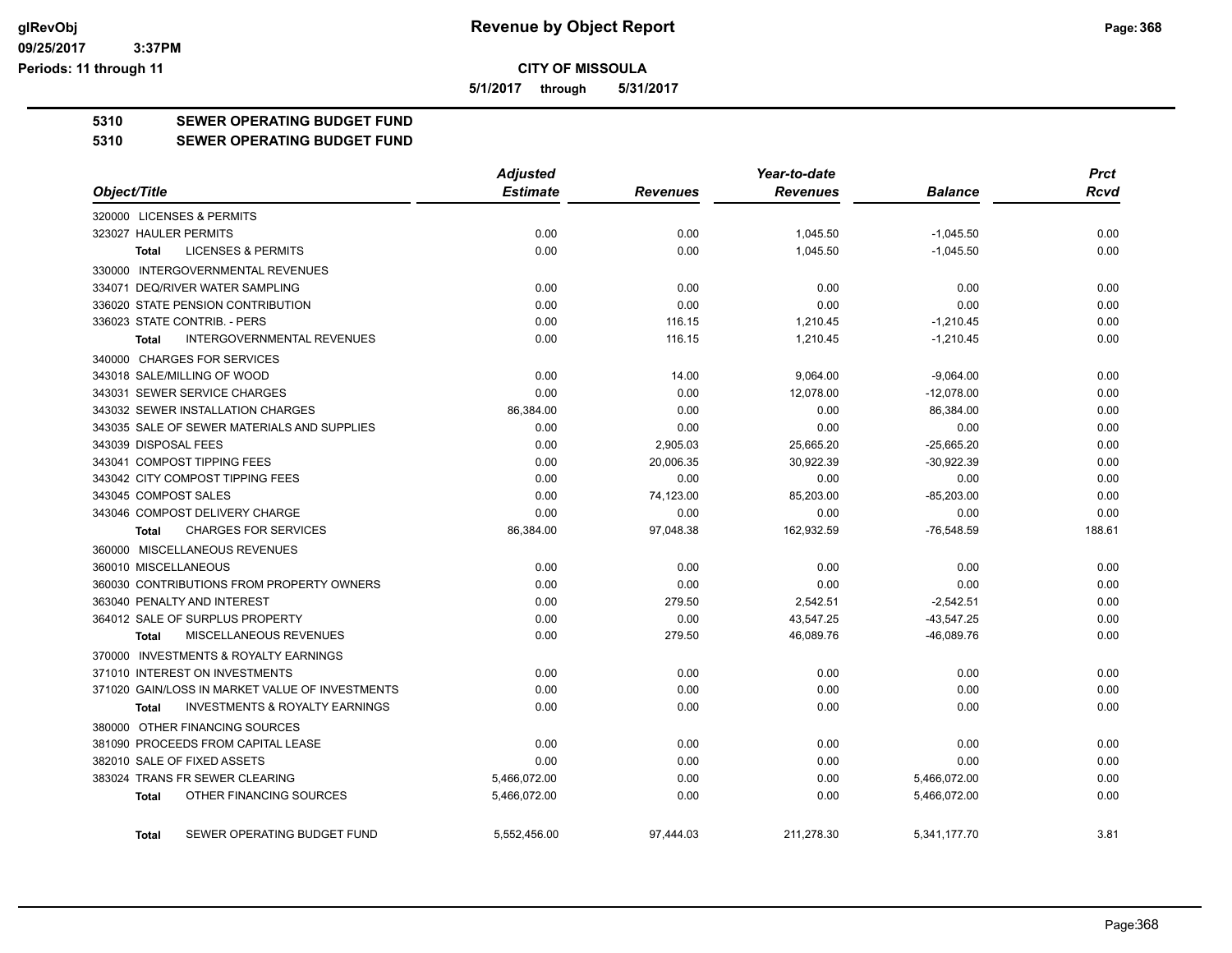**CITY OF MISSOULA 5/1/2017 through 5/31/2017**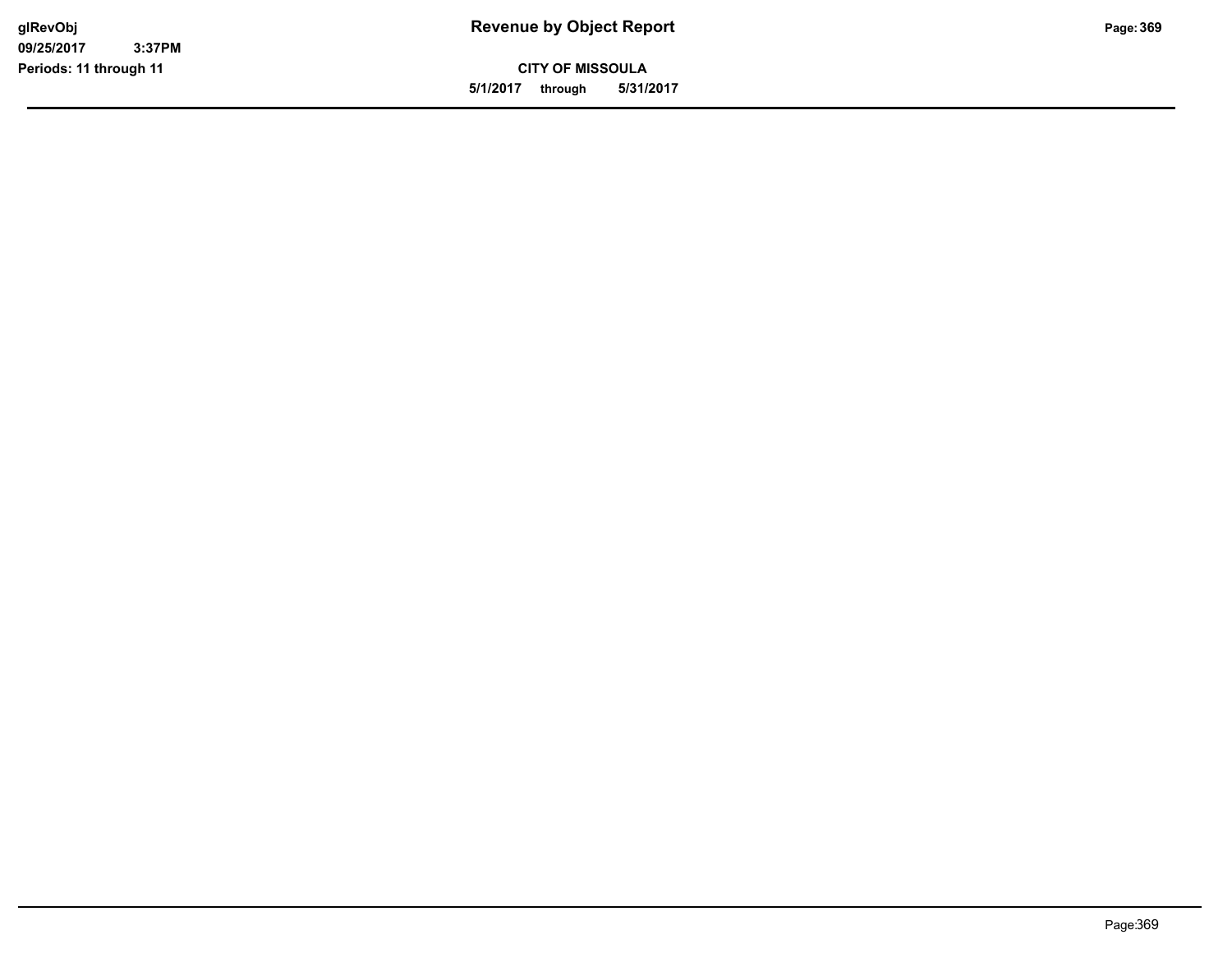**CITY OF MISSOULA**

**5/1/2017 through 5/31/2017**

#### **5310 SEWER OPERATING BUDGET FUND**

|                                                           | <b>Adjusted</b> |                 | Year-to-date    | <b>Prct</b>    |             |
|-----------------------------------------------------------|-----------------|-----------------|-----------------|----------------|-------------|
| Object/Title                                              | <b>Estimate</b> | <b>Revenues</b> | <b>Revenues</b> | <b>Balance</b> | <b>Rcvd</b> |
| 320000 LICENSES & PERMITS                                 |                 |                 |                 |                |             |
| 323027 HAULER PERMITS                                     | 0.00            | 0.00            | 1,045.50        | $-1,045.50$    | 0.00        |
| <b>LICENSES &amp; PERMITS</b><br><b>Total</b>             | 0.00            | 0.00            | 1,045.50        | $-1,045.50$    | 0.00        |
| 330000 INTERGOVERNMENTAL REVENUES                         |                 |                 |                 |                |             |
| 334071 DEQ/RIVER WATER SAMPLING                           | 0.00            | 0.00            | 0.00            | 0.00           | 0.00        |
| 336020 STATE PENSION CONTRIBUTION                         | 0.00            | 0.00            | 0.00            | 0.00           | 0.00        |
| 336023 STATE CONTRIB. - PERS                              | 0.00            | 116.15          | 1,210.45        | $-1,210.45$    | 0.00        |
| Total<br>INTERGOVERNMENTAL REVENUES                       | 0.00            | 116.15          | 1,210.45        | $-1,210.45$    | 0.00        |
| 340000 CHARGES FOR SERVICES                               |                 |                 |                 |                |             |
| 343018 SALE/MILLING OF WOOD                               | 0.00            | 14.00           | 9,064.00        | $-9,064.00$    | 0.00        |
| 343031 SEWER SERVICE CHARGES                              | 0.00            | 0.00            | 12,078.00       | $-12,078.00$   | 0.00        |
| 343032 SEWER INSTALLATION CHARGES                         | 86,384.00       | 0.00            | 0.00            | 86,384.00      | 0.00        |
| 343035 SALE OF SEWER MATERIALS AND SUPPLIES               | 0.00            | 0.00            | 0.00            | 0.00           | 0.00        |
| 343039 DISPOSAL FEES                                      | 0.00            | 2,905.03        | 25,665.20       | $-25,665.20$   | 0.00        |
| 343041 COMPOST TIPPING FEES                               | 0.00            | 20,006.35       | 30,922.39       | $-30,922.39$   | 0.00        |
| 343042 CITY COMPOST TIPPING FEES                          | 0.00            | 0.00            | 0.00            | 0.00           | 0.00        |
| 343045 COMPOST SALES                                      | 0.00            | 74,123.00       | 85,203.00       | $-85,203.00$   | 0.00        |
| 343046 COMPOST DELIVERY CHARGE                            | 0.00            | 0.00            | 0.00            | 0.00           | 0.00        |
| <b>CHARGES FOR SERVICES</b><br>Total                      | 86,384.00       | 97,048.38       | 162,932.59      | $-76,548.59$   | 188.61      |
| 360000 MISCELLANEOUS REVENUES                             |                 |                 |                 |                |             |
| 360010 MISCELLANEOUS                                      | 0.00            | 0.00            | 0.00            | 0.00           | 0.00        |
| 360030 CONTRIBUTIONS FROM PROPERTY OWNERS                 | 0.00            | 0.00            | 0.00            | 0.00           | 0.00        |
| 363040 PENALTY AND INTEREST                               | 0.00            | 279.50          | 2,542.51        | $-2,542.51$    | 0.00        |
| 364012 SALE OF SURPLUS PROPERTY                           | 0.00            | 0.00            | 43,547.25       | $-43,547.25$   | 0.00        |
| MISCELLANEOUS REVENUES<br><b>Total</b>                    | 0.00            | 279.50          | 46,089.76       | $-46,089.76$   | 0.00        |
| 370000 INVESTMENTS & ROYALTY EARNINGS                     |                 |                 |                 |                |             |
| 371010 INTEREST ON INVESTMENTS                            | 0.00            | 0.00            | 0.00            | 0.00           | 0.00        |
| 371020 GAIN/LOSS IN MARKET VALUE OF INVESTMENT            | 0.00            | 0.00            | 0.00            | 0.00           | 0.00        |
| <b>INVESTMENTS &amp; ROYALTY EARNINGS</b><br><b>Total</b> | 0.00            | 0.00            | 0.00            | 0.00           | 0.00        |
| 380000 OTHER FINANCING SOURCES                            |                 |                 |                 |                |             |
| 381090 PROCEEDS FROM CAPITAL LEASE                        | 0.00            | 0.00            | 0.00            | 0.00           | 0.00        |
| 382010 SALE OF FIXED ASSETS                               | 0.00            | 0.00            | 0.00            | 0.00           | 0.00        |
| 383024 TRANS FR SEWER CLEARING                            | 5,466,072.00    | 0.00            | 0.00            | 5,466,072.00   | 0.00        |
| OTHER FINANCING SOURCES<br><b>Total</b>                   | 5,466,072.00    | 0.00            | 0.00            | 5,466,072.00   | 0.00        |
| SEWER OPERATING BUDGET FUND<br>Total                      | 5,552,456.00    | 97,444.03       | 211,278.30      | 5,341,177.70   | 3.81        |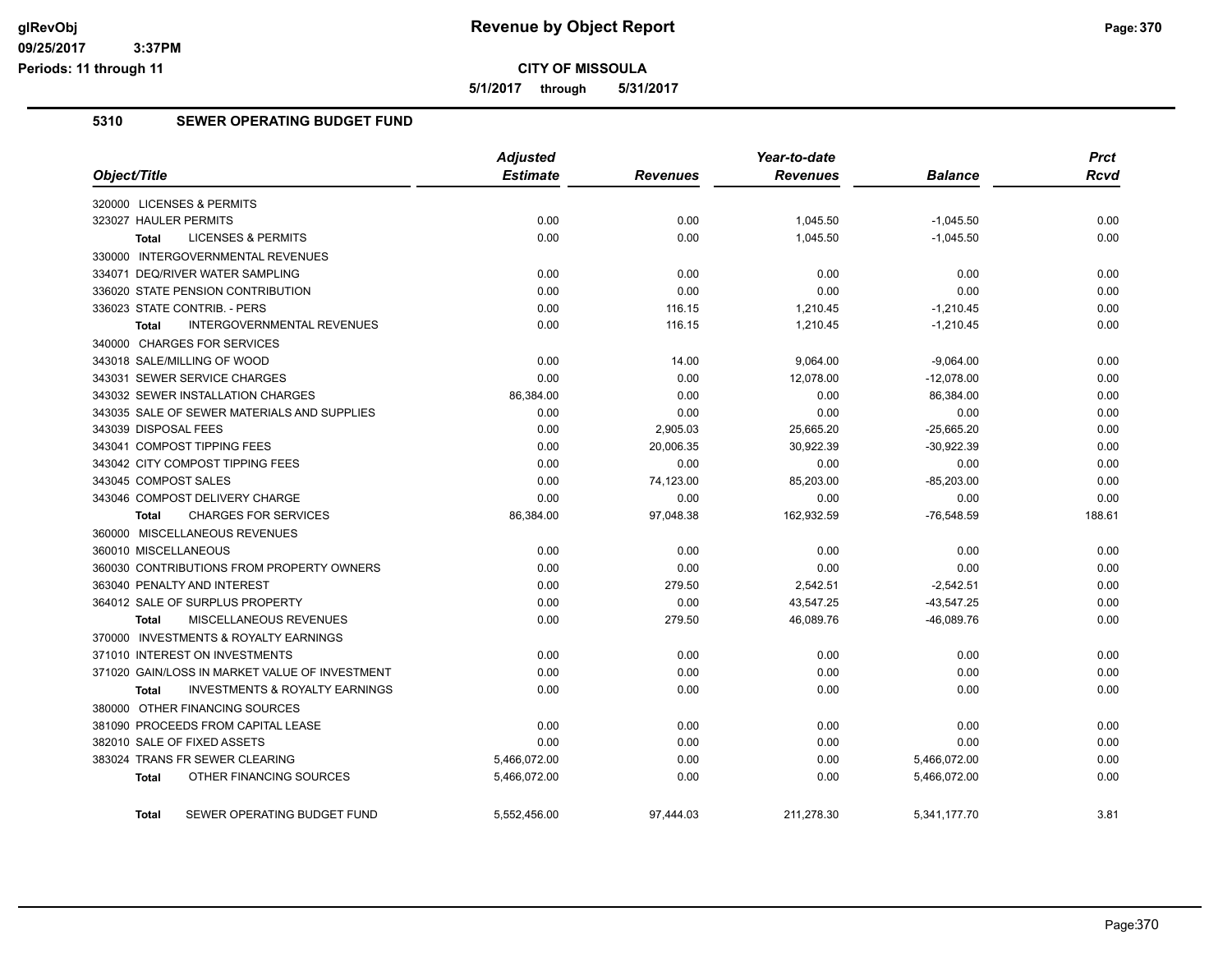**CITY OF MISSOULA 5/1/2017 through 5/31/2017**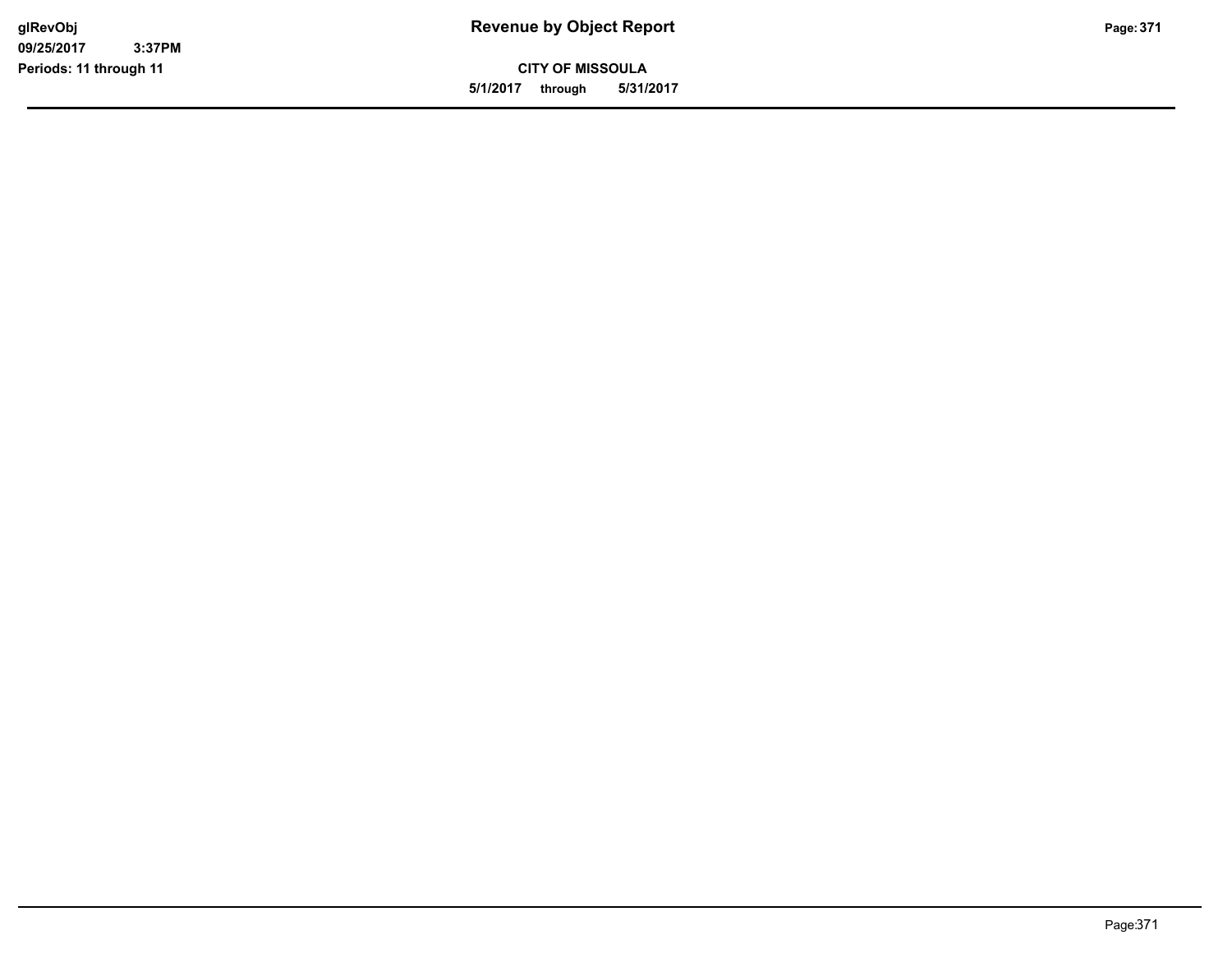**5/1/2017 through 5/31/2017**

# **5311 SEWER REVENUE COLLECTION & CLEARING FUND**

### **5311 SEWER REVENUE COLLECTION & CLEARING FUND**

|                                                           | Adjusted        |                 | Year-to-date    |                | <b>Prct</b> |
|-----------------------------------------------------------|-----------------|-----------------|-----------------|----------------|-------------|
| Object/Title                                              | <b>Estimate</b> | <b>Revenues</b> | <b>Revenues</b> | <b>Balance</b> | <b>Rcvd</b> |
| 330000 INTERGOVERNMENTAL REVENUES                         |                 |                 |                 |                |             |
| 331990 IRS REIMB/DEBT SVS INTEREST                        | 0.00            | 0.00            | 0.00            | 0.00           | 0.00        |
| 331992 FEDERAL ARRA GRANTS                                | 0.00            | 0.00            | 0.00            | 0.00           | 0.00        |
| <b>INTERGOVERNMENTAL REVENUES</b><br><b>Total</b>         | 0.00            | 0.00            | 0.00            | 0.00           | 0.00        |
| 340000 CHARGES FOR SERVICES                               |                 |                 |                 |                |             |
| 343032 SEWER INSTALLATION CHARGES                         | 0.00            | 0.00            | 0.00            | 0.00           | 0.00        |
| 343034 TREATMENT FACILITIES FEES                          | 7,963,568.00    | 7,748.79        | 7,801,710.20    | 161,857.80     | 97.97       |
| 343037 DELINQUENT SEWER FEES                              | 0.00            | 0.00            | 0.00            | 0.00           | 0.00        |
| 343038 P & I TAX LIENS                                    | 0.00            | 37.50           | 2,980.09        | $-2,980.09$    | 0.00        |
| <b>CHARGES FOR SERVICES</b><br>Total                      | 7,963,568.00    | 7,786.29        | 7,804,690.29    | 158,877.71     | 98.00       |
| 360000 MISCELLANEOUS REVENUES                             |                 |                 |                 |                |             |
| 360010 MISCELLANEOUS                                      | 0.00            | 0.00            | 0.00            | 0.00           | 0.00        |
| 361200 RADIO TOWER LEASE PAYMENTS                         | 0.00            | 0.00            | 5,000.00        | $-5,000.00$    | 0.00        |
| 361201 EKO LAND LEASE                                     | 0.00            | 0.00            | 0.00            | 0.00           | 0.00        |
| 365023 NORTHWESTERN ENERGY GRANT                          | 0.00            | 83.93           | 83.93           | $-83.93$       | 0.00        |
| MISCELLANEOUS REVENUES<br><b>Total</b>                    | 0.00            | 83.93           | 5,083.93        | $-5,083.93$    | 0.00        |
| 370000 INVESTMENTS & ROYALTY EARNINGS                     |                 |                 |                 |                |             |
| 371010 INTEREST ON INVESTMENTS                            | 0.00            | 0.00            | 0.00            | 0.00           | 0.00        |
| 371020 GAIN/LOSS IN MARKET VALUE OF INVESTMENTS           | 0.00            | 0.00            | 0.00            | 0.00           | 0.00        |
| <b>INVESTMENTS &amp; ROYALTY EARNINGS</b><br><b>Total</b> | 0.00            | 0.00            | 0.00            | 0.00           | 0.00        |
| OTHER FINANCING SOURCES<br>380000                         |                 |                 |                 |                |             |
| 381010 BOND PROCEEDS                                      | 0.00            | 0.00            | 0.00            | 0.00           | 0.00        |
| 383034 TRANS FR 01 SERIES DEBT SERVICE                    | 0.00            | 0.00            | 0.00            | 0.00           | 0.00        |
| 383042 TRANSFERS FROM OTHER FUNDS                         | 0.00            | 0.00            | 0.00            | 0.00           | 0.00        |
| OTHER FINANCING SOURCES<br><b>Total</b>                   | 0.00            | 0.00            | 0.00            | 0.00           | 0.00        |
| SEWER REVENUE COLLECTION & CLEARING<br><b>Total</b>       | 7,963,568.00    | 7,870.22        | 7,809,774.22    | 153,793.78     | 98.07       |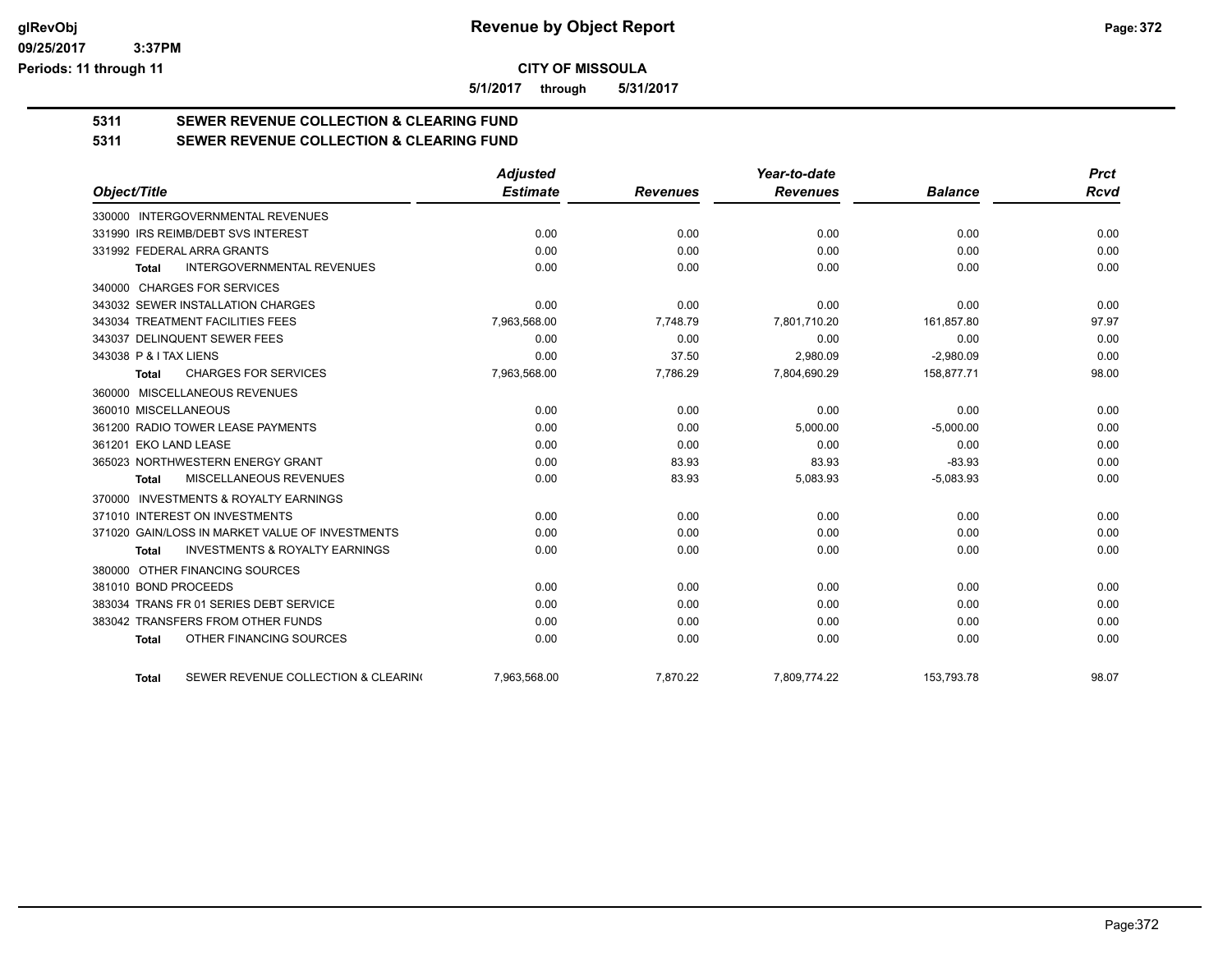**5/1/2017 through 5/31/2017**

#### **5311 SEWER REVENUE COLLECTION & CLEARING FUND**

|                                                           | <b>Adjusted</b> |                 | Year-to-date    |                | <b>Prct</b> |
|-----------------------------------------------------------|-----------------|-----------------|-----------------|----------------|-------------|
| Object/Title                                              | <b>Estimate</b> | <b>Revenues</b> | <b>Revenues</b> | <b>Balance</b> | <b>Rcvd</b> |
| 330000 INTERGOVERNMENTAL REVENUES                         |                 |                 |                 |                |             |
| 331990 IRS REIMB/DEBT SVS INTEREST                        | 0.00            | 0.00            | 0.00            | 0.00           | 0.00        |
| 331992 FEDERAL ARRA GRANTS                                | 0.00            | 0.00            | 0.00            | 0.00           | 0.00        |
| <b>INTERGOVERNMENTAL REVENUES</b><br>Total                | 0.00            | 0.00            | 0.00            | 0.00           | 0.00        |
| 340000 CHARGES FOR SERVICES                               |                 |                 |                 |                |             |
| 343032 SEWER INSTALLATION CHARGES                         | 0.00            | 0.00            | 0.00            | 0.00           | 0.00        |
| 343034 TREATMENT FACILITIES FEES                          | 7,963,568.00    | 7,748.79        | 7.801.710.20    | 161.857.80     | 97.97       |
| 343037 DELINQUENT SEWER FEES                              | 0.00            | 0.00            | 0.00            | 0.00           | 0.00        |
| 343038 P & I TAX LIENS                                    | 0.00            | 37.50           | 2,980.09        | $-2,980.09$    | 0.00        |
| <b>CHARGES FOR SERVICES</b><br>Total                      | 7,963,568.00    | 7,786.29        | 7,804,690.29    | 158,877.71     | 98.00       |
| 360000 MISCELLANEOUS REVENUES                             |                 |                 |                 |                |             |
| 360010 MISCELLANEOUS                                      | 0.00            | 0.00            | 0.00            | 0.00           | 0.00        |
| 361200 RADIO TOWER LEASE PAYMENTS                         | 0.00            | 0.00            | 5,000.00        | $-5,000.00$    | 0.00        |
| 361201 EKO LAND LEASE                                     | 0.00            | 0.00            | 0.00            | 0.00           | 0.00        |
| 365023 NORTHWESTERN ENERGY GRANT                          | 0.00            | 83.93           | 83.93           | $-83.93$       | 0.00        |
| MISCELLANEOUS REVENUES<br><b>Total</b>                    | 0.00            | 83.93           | 5,083.93        | $-5,083.93$    | 0.00        |
| 370000 INVESTMENTS & ROYALTY EARNINGS                     |                 |                 |                 |                |             |
| 371010 INTEREST ON INVESTMENTS                            | 0.00            | 0.00            | 0.00            | 0.00           | 0.00        |
| 371020 GAIN/LOSS IN MARKET VALUE OF INVESTMENT            | 0.00            | 0.00            | 0.00            | 0.00           | 0.00        |
| <b>INVESTMENTS &amp; ROYALTY EARNINGS</b><br><b>Total</b> | 0.00            | 0.00            | 0.00            | 0.00           | 0.00        |
| 380000 OTHER FINANCING SOURCES                            |                 |                 |                 |                |             |
| 381010 BOND PROCEEDS                                      | 0.00            | 0.00            | 0.00            | 0.00           | 0.00        |
| 383034 TRANS FR 01 SERIES DEBT SERVICE                    | 0.00            | 0.00            | 0.00            | 0.00           | 0.00        |
| 383042 TRANSFERS FROM OTHER FUNDS                         | 0.00            | 0.00            | 0.00            | 0.00           | 0.00        |
| OTHER FINANCING SOURCES<br><b>Total</b>                   | 0.00            | 0.00            | 0.00            | 0.00           | 0.00        |
| SEWER REVENUE COLLECTION & CLEARIN<br><b>Total</b>        | 7.963.568.00    | 7.870.22        | 7,809,774.22    | 153.793.78     | 98.07       |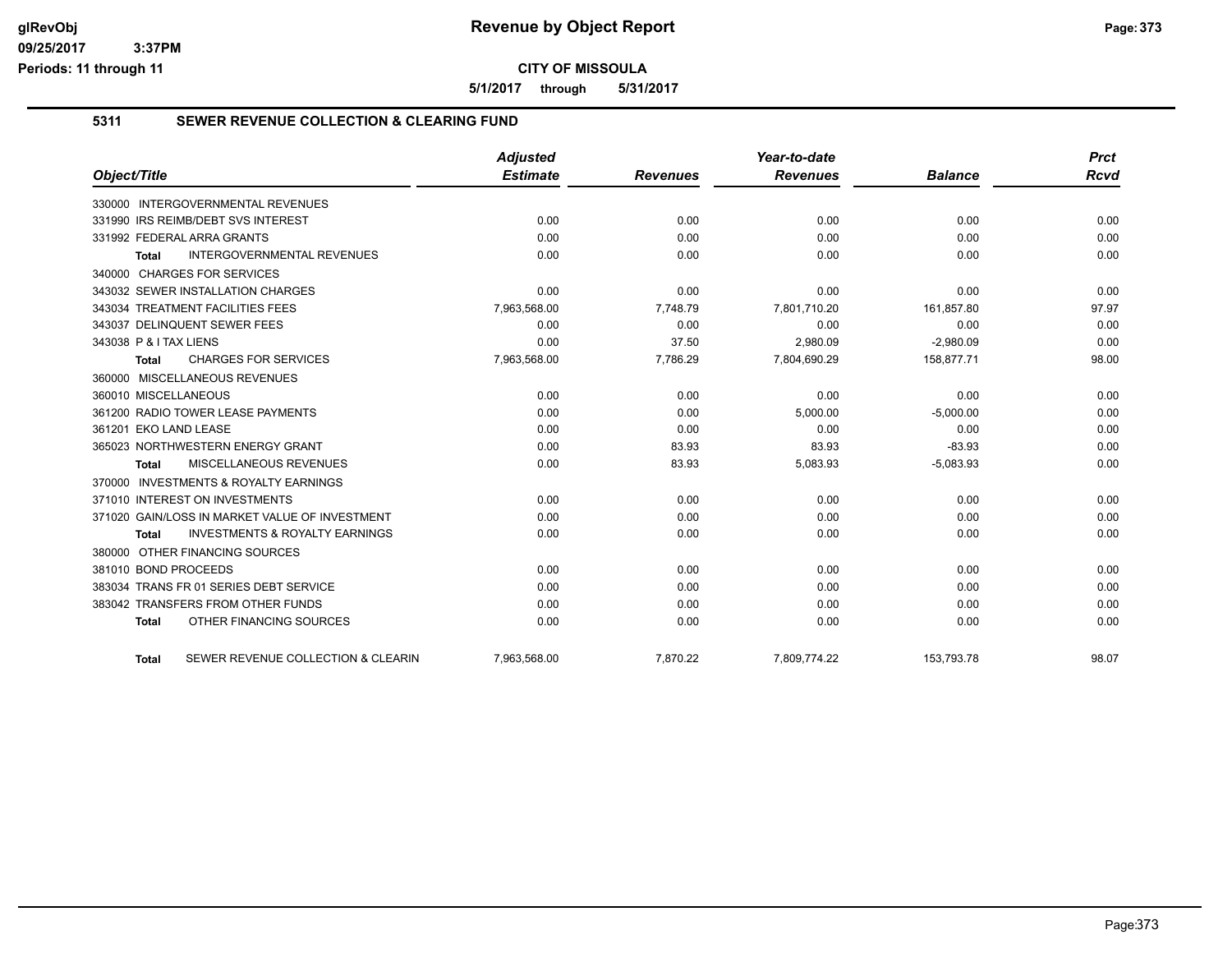**5/1/2017 through 5/31/2017**

#### **5315 SEWER LOAN FUND**

**5315 SEWER LOAN FUND**

|                                                           | <b>Adjusted</b> |                 | Year-to-date    |                | <b>Prct</b> |
|-----------------------------------------------------------|-----------------|-----------------|-----------------|----------------|-------------|
| Object/Title                                              | <b>Estimate</b> | <b>Revenues</b> | <b>Revenues</b> | <b>Balance</b> | Rcvd        |
| 340000 CHARGES FOR SERVICES                               |                 |                 |                 |                |             |
| 343032 SEWER INSTALLATION CHARGES                         | 0.00            | 0.00            | 0.00            | 0.00           | 0.00        |
| 343035 SALE OF SEWER MATERIALS AND SUPPLIES               | 0.00            | 1,045.07        | $-22,469.44$    | 22,469.44      | 0.00        |
| 343037 GREASE INTERCEPTOR LOANS                           | 0.00            | 0.00            | 0.00            | 0.00           | 0.00        |
| <b>CHARGES FOR SERVICES</b><br><b>Total</b>               | 0.00            | 1,045.07        | $-22,469.44$    | 22,469.44      | 0.00        |
| MISCELLANEOUS REVENUES<br>360000                          |                 |                 |                 |                |             |
| 360010 MISCELLANEOUS                                      | 0.00            | 0.00            | 0.00            | 0.00           | 0.00        |
| <b>MISCELLANEOUS REVENUES</b><br><b>Total</b>             | 0.00            | 0.00            | 0.00            | 0.00           | 0.00        |
| <b>INVESTMENTS &amp; ROYALTY EARNINGS</b><br>370000       |                 |                 |                 |                |             |
| 371010 INTEREST ON INVESTMENTS                            | 0.00            | 0.00            | 0.00            | 0.00           | 0.00        |
| 371020 GAIN/LOSS IN MARKET VALUE OF INVESTMENTS           | 0.00            | 0.00            | 0.00            | 0.00           | 0.00        |
| <b>INVESTMENTS &amp; ROYALTY EARNINGS</b><br><b>Total</b> | 0.00            | 0.00            | 0.00            | 0.00           | 0.00        |
| OTHER FINANCING SOURCES<br>380000                         |                 |                 |                 |                |             |
| 383024 TRANS FR SEWER CLEARING                            | 0.00            | 0.00            | 0.00            | 0.00           | 0.00        |
| 383025 TRANS FR SEWER R & D                               | 0.00            | 0.00            | 0.00            | 0.00           | 0.00        |
| OTHER FINANCING SOURCES<br><b>Total</b>                   | 0.00            | 0.00            | 0.00            | 0.00           | 0.00        |
| <b>SEWER LOAN FUND</b><br><b>Total</b>                    | 0.00            | 1,045.07        | $-22,469.44$    | 22,469.44      | 0.00        |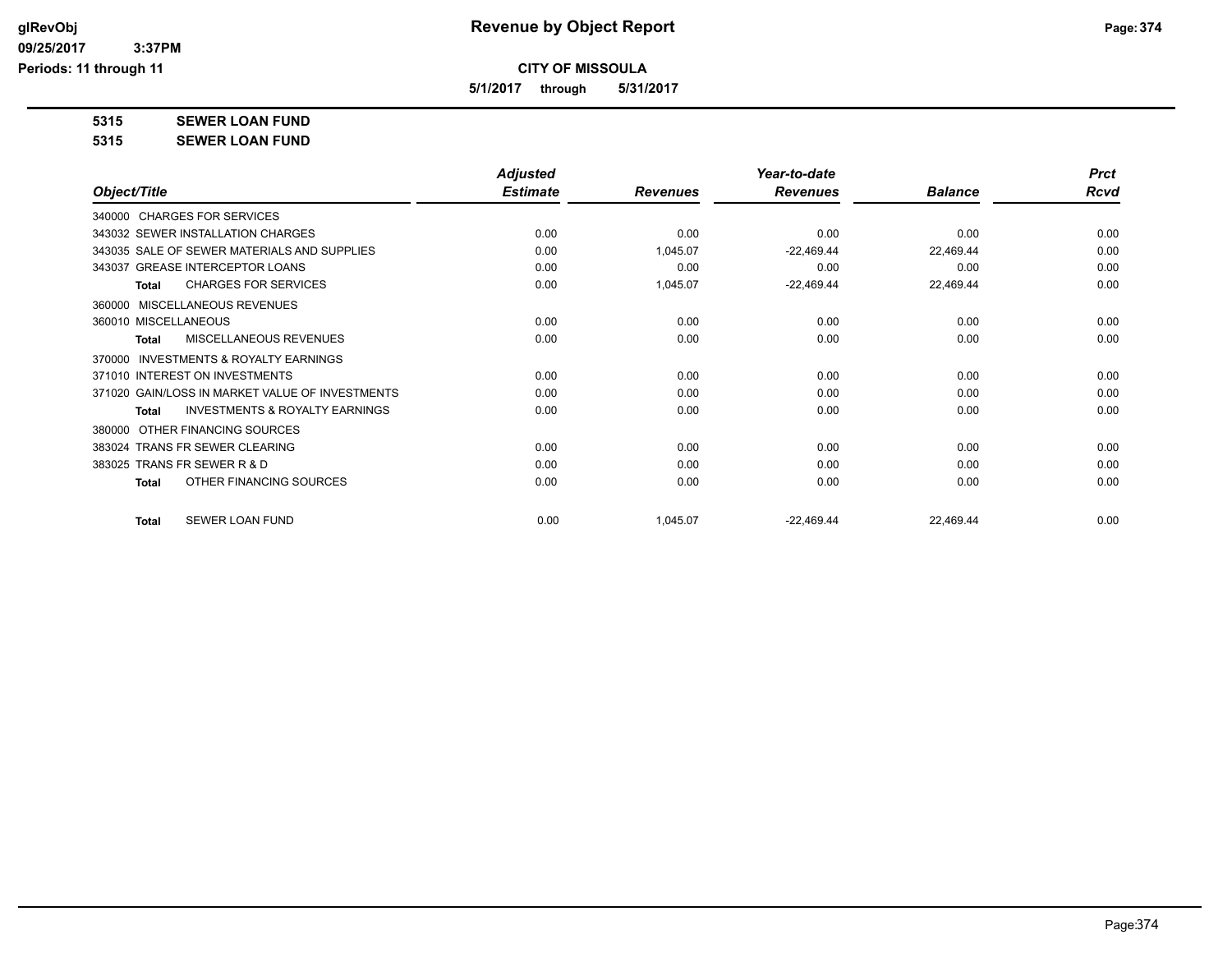**CITY OF MISSOULA**

**5/1/2017 through 5/31/2017**

#### **5315 SEWER LOAN FUND**

|                                                           | <b>Adjusted</b> |                 | Year-to-date    |                | <b>Prct</b> |
|-----------------------------------------------------------|-----------------|-----------------|-----------------|----------------|-------------|
| Object/Title                                              | <b>Estimate</b> | <b>Revenues</b> | <b>Revenues</b> | <b>Balance</b> | <b>Rcvd</b> |
| 340000 CHARGES FOR SERVICES                               |                 |                 |                 |                |             |
| 343032 SEWER INSTALLATION CHARGES                         | 0.00            | 0.00            | 0.00            | 0.00           | 0.00        |
| 343035 SALE OF SEWER MATERIALS AND SUPPLIES               | 0.00            | 1,045.07        | $-22,469.44$    | 22,469.44      | 0.00        |
| 343037 GREASE INTERCEPTOR LOANS                           | 0.00            | 0.00            | 0.00            | 0.00           | 0.00        |
| <b>CHARGES FOR SERVICES</b><br><b>Total</b>               | 0.00            | 1,045.07        | $-22,469.44$    | 22,469.44      | 0.00        |
| MISCELLANEOUS REVENUES<br>360000                          |                 |                 |                 |                |             |
| 360010 MISCELLANEOUS                                      | 0.00            | 0.00            | 0.00            | 0.00           | 0.00        |
| <b>MISCELLANEOUS REVENUES</b><br><b>Total</b>             | 0.00            | 0.00            | 0.00            | 0.00           | 0.00        |
| <b>INVESTMENTS &amp; ROYALTY EARNINGS</b><br>370000       |                 |                 |                 |                |             |
| 371010 INTEREST ON INVESTMENTS                            | 0.00            | 0.00            | 0.00            | 0.00           | 0.00        |
| 371020 GAIN/LOSS IN MARKET VALUE OF INVESTMENT            | 0.00            | 0.00            | 0.00            | 0.00           | 0.00        |
| <b>INVESTMENTS &amp; ROYALTY EARNINGS</b><br><b>Total</b> | 0.00            | 0.00            | 0.00            | 0.00           | 0.00        |
| OTHER FINANCING SOURCES<br>380000                         |                 |                 |                 |                |             |
| 383024 TRANS FR SEWER CLEARING                            | 0.00            | 0.00            | 0.00            | 0.00           | 0.00        |
| 383025 TRANS FR SEWER R & D                               | 0.00            | 0.00            | 0.00            | 0.00           | 0.00        |
| OTHER FINANCING SOURCES<br><b>Total</b>                   | 0.00            | 0.00            | 0.00            | 0.00           | 0.00        |
| SEWER LOAN FUND<br><b>Total</b>                           | 0.00            | 1,045.07        | $-22,469.44$    | 22,469.44      | 0.00        |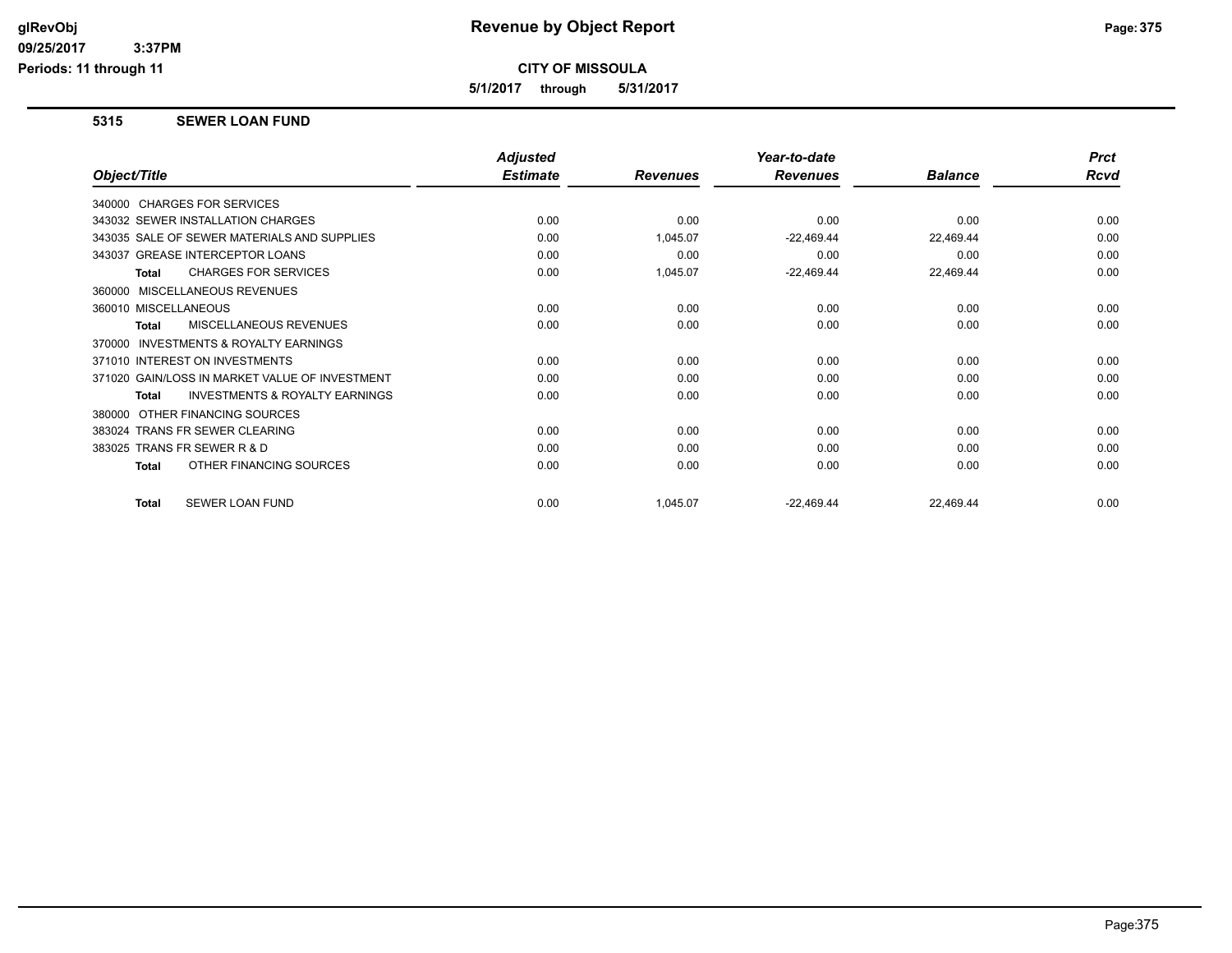**5/1/2017 through 5/31/2017**

## **5320 SEWER REPLACEMENT & DEPRECIATION FUND**

## **5320 SEWER REPLACEMENT & DEPRECIATION FUND**

|                                                           | <b>Adjusted</b> |                 | Year-to-date    |                | <b>Prct</b> |
|-----------------------------------------------------------|-----------------|-----------------|-----------------|----------------|-------------|
| Object/Title                                              | <b>Estimate</b> | <b>Revenues</b> | <b>Revenues</b> | <b>Balance</b> | <b>Rcvd</b> |
| 330000 INTERGOVERNMENTAL REVENUES                         |                 |                 |                 |                |             |
| 337010 COUNTY REIMBURSEMENT-DEANOS                        | 0.00            | 0.00            | 0.00            | 0.00           | 0.00        |
| <b>INTERGOVERNMENTAL REVENUES</b><br><b>Total</b>         | 0.00            | 0.00            | 0.00            | 0.00           | 0.00        |
| 340000 CHARGES FOR SERVICES                               |                 |                 |                 |                |             |
| 343032 SEWER INSTALLATION CHARGES                         | 0.00            | 9,713.25        | 27,388.25       | $-27,388.25$   | 0.00        |
| <b>CHARGES FOR SERVICES</b><br><b>Total</b>               | 0.00            | 9,713.25        | 27,388.25       | $-27,388.25$   | 0.00        |
| 360000 MISCELLANEOUS REVENUES                             |                 |                 |                 |                |             |
| 360000 MISCELLANEOUS REVENUES                             | 0.00            | 0.00            | 0.00            | 0.00           | 0.00        |
| 360010 MISCELLANEOUS                                      | 1,300,000.00    | 0.00            | 0.00            | 1,300,000.00   | 0.00        |
| 362006 GAIC INSURANCE SETTLEMENT                          | 0.00            | 0.00            | 0.00            | 0.00           | 0.00        |
| MISCELLANEOUS REVENUES<br><b>Total</b>                    | 1,300,000.00    | 0.00            | 0.00            | 1,300,000.00   | 0.00        |
| 370000 INVESTMENTS & ROYALTY EARNINGS                     |                 |                 |                 |                |             |
| 371010 INTEREST ON INVESTMENTS                            | 0.00            | 0.00            | 0.00            | 0.00           | 0.00        |
| 371020 GAIN/LOSS IN MARKET VALUE OF INVESTMENTS           | 0.00            | 0.00            | 0.00            | 0.00           | 0.00        |
| <b>INVESTMENTS &amp; ROYALTY EARNINGS</b><br><b>Total</b> | 0.00            | 0.00            | 0.00            | 0.00           | 0.00        |
| 380000 OTHER FINANCING SOURCES                            |                 |                 |                 |                |             |
| 381002 SRF LOAN                                           | 0.00            | 0.00            | 0.00            | 0.00           | 0.00        |
| 381010 BOND PROCEEDS                                      | 0.00            | 0.00            | 531,109.15      | $-531,109.15$  | 0.00        |
| 381090 PROCEEDS FROM CAPITAL LEASE                        | 0.00            | 0.00            | 0.00            | 0.00           | 0.00        |
| 383000 OPERATING TRANSFERS                                | 0.00            | 0.00            | 0.00            | 0.00           | 0.00        |
| 383024 TRANS FR SEWER CLEARING                            | 416,418.00      | 0.00            | 0.00            | 416,418.00     | 0.00        |
| 383042 TRANSFERS FROM OTHER FUNDS                         | 0.00            | 0.00            | 0.00            | 0.00           | 0.00        |
| OTHER FINANCING SOURCES<br><b>Total</b>                   | 416,418.00      | 0.00            | 531,109.15      | $-114,691.15$  | 127.54      |
| SEWER REPLACEMENT & DEPRECIATION FU<br><b>Total</b>       | 1,716,418.00    | 9,713.25        | 558,497.40      | 1,157,920.60   | 32.54       |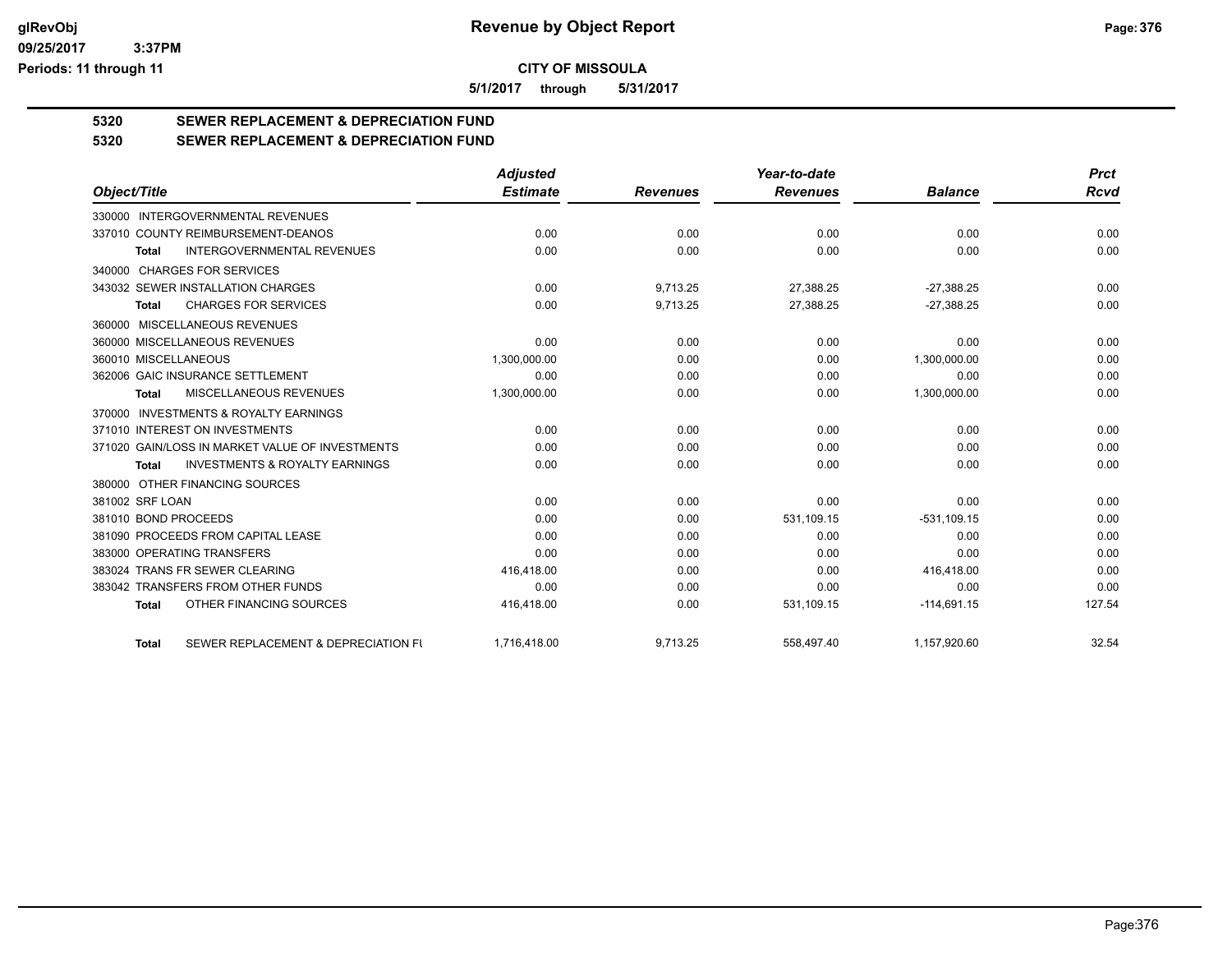**5/1/2017 through 5/31/2017**

#### **5320 SEWER REPLACEMENT & DEPRECIATION FUND**

|                                                           | <b>Adjusted</b> |                 | Year-to-date    |                | <b>Prct</b> |
|-----------------------------------------------------------|-----------------|-----------------|-----------------|----------------|-------------|
| Object/Title                                              | <b>Estimate</b> | <b>Revenues</b> | <b>Revenues</b> | <b>Balance</b> | <b>Rcvd</b> |
| 330000 INTERGOVERNMENTAL REVENUES                         |                 |                 |                 |                |             |
| 337010 COUNTY REIMBURSEMENT-DEANOS                        | 0.00            | 0.00            | 0.00            | 0.00           | 0.00        |
| <b>INTERGOVERNMENTAL REVENUES</b><br><b>Total</b>         | 0.00            | 0.00            | 0.00            | 0.00           | 0.00        |
| 340000 CHARGES FOR SERVICES                               |                 |                 |                 |                |             |
| 343032 SEWER INSTALLATION CHARGES                         | 0.00            | 9.713.25        | 27.388.25       | $-27.388.25$   | 0.00        |
| <b>CHARGES FOR SERVICES</b><br><b>Total</b>               | 0.00            | 9,713.25        | 27,388.25       | $-27,388.25$   | 0.00        |
| 360000 MISCELLANEOUS REVENUES                             |                 |                 |                 |                |             |
| 360000 MISCELLANEOUS REVENUES                             | 0.00            | 0.00            | 0.00            | 0.00           | 0.00        |
| 360010 MISCELLANEOUS                                      | 1,300,000.00    | 0.00            | 0.00            | 1,300,000.00   | 0.00        |
| 362006 GAIC INSURANCE SETTLEMENT                          | 0.00            | 0.00            | 0.00            | 0.00           | 0.00        |
| <b>MISCELLANEOUS REVENUES</b><br><b>Total</b>             | 1,300,000.00    | 0.00            | 0.00            | 1,300,000.00   | 0.00        |
| 370000 INVESTMENTS & ROYALTY EARNINGS                     |                 |                 |                 |                |             |
| 371010 INTEREST ON INVESTMENTS                            | 0.00            | 0.00            | 0.00            | 0.00           | 0.00        |
| 371020 GAIN/LOSS IN MARKET VALUE OF INVESTMENT            | 0.00            | 0.00            | 0.00            | 0.00           | 0.00        |
| <b>INVESTMENTS &amp; ROYALTY EARNINGS</b><br><b>Total</b> | 0.00            | 0.00            | 0.00            | 0.00           | 0.00        |
| 380000 OTHER FINANCING SOURCES                            |                 |                 |                 |                |             |
| 381002 SRF LOAN                                           | 0.00            | 0.00            | 0.00            | 0.00           | 0.00        |
| 381010 BOND PROCEEDS                                      | 0.00            | 0.00            | 531,109.15      | $-531,109.15$  | 0.00        |
| 381090 PROCEEDS FROM CAPITAL LEASE                        | 0.00            | 0.00            | 0.00            | 0.00           | 0.00        |
| 383000 OPERATING TRANSFERS                                | 0.00            | 0.00            | 0.00            | 0.00           | 0.00        |
| 383024 TRANS FR SEWER CLEARING                            | 416,418.00      | 0.00            | 0.00            | 416,418.00     | 0.00        |
| 383042 TRANSFERS FROM OTHER FUNDS                         | 0.00            | 0.00            | 0.00            | 0.00           | 0.00        |
| OTHER FINANCING SOURCES<br><b>Total</b>                   | 416,418.00      | 0.00            | 531,109.15      | $-114,691.15$  | 127.54      |
| SEWER REPLACEMENT & DEPRECIATION F<br><b>Total</b>        | 1,716,418.00    | 9,713.25        | 558,497.40      | 1,157,920.60   | 32.54       |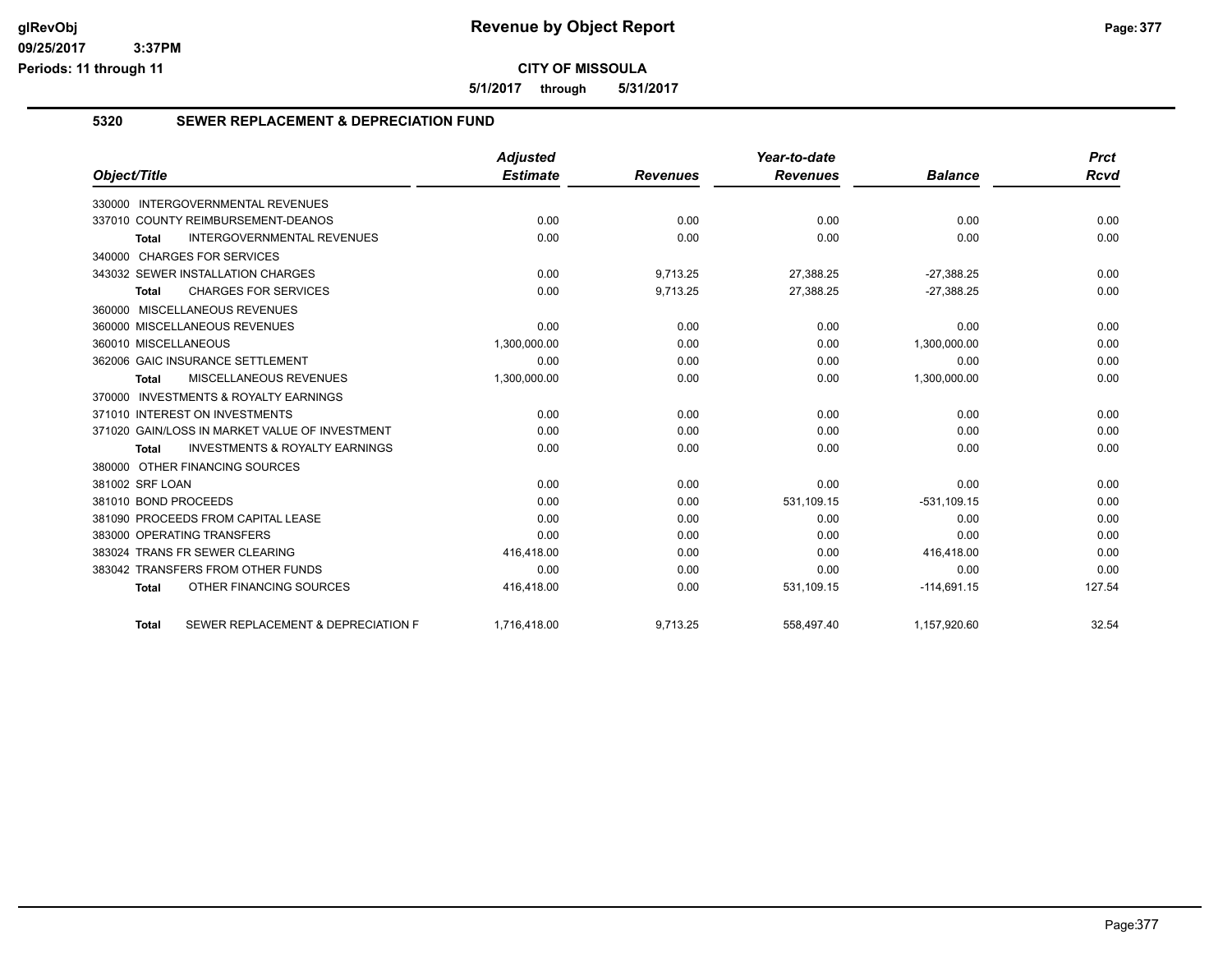**5/1/2017 through 5/31/2017**

**5325 SEWER DEVELOPMENT FEE FUND**

**5325 SEWER DEVELOPMENT FEE FUND**

|                                                           | <b>Adjusted</b> |                 | Year-to-date    |                | <b>Prct</b> |
|-----------------------------------------------------------|-----------------|-----------------|-----------------|----------------|-------------|
| Object/Title                                              | <b>Estimate</b> | <b>Revenues</b> | <b>Revenues</b> | <b>Balance</b> | <b>Rcvd</b> |
| <b>INTERGOVERNMENTAL REVENUES</b><br>330000               |                 |                 |                 |                |             |
| 334120 TSEP GRANT                                         | 0.00            | 0.00            | 0.00            | 0.00           | 0.00        |
| <b>INTERGOVERNMENTAL REVENUES</b><br><b>Total</b>         | 0.00            | 0.00            | 0.00            | 0.00           | 0.00        |
| 340000 CHARGES FOR SERVICES                               |                 |                 |                 |                |             |
| 343032 SEWER INSTALLATION CHARGES                         | 0.00            | 0.00            | 0.00            | 0.00           | 0.00        |
| 343034 TREATMENT FACILITIES FEES                          | 1,118,994.00    | 60,332.03       | 856,341.44      | 262,652.56     | 76.53       |
| 343036 *** Title Not Found ***                            | 0.00            | 0.00            | 0.00            | 0.00           | 0.00        |
| <b>CHARGES FOR SERVICES</b><br><b>Total</b>               | 1,118,994.00    | 60,332.03       | 856,341.44      | 262,652.56     | 76.53       |
| 360000 MISCELLANEOUS REVENUES                             |                 |                 |                 |                |             |
| 360010 MISCELLANEOUS                                      | 0.00            | 0.00            | 0.00            | 0.00           | 0.00        |
| 360030 CONTRIBUTIONS FROM PROPERTY OWNERS                 | 0.00            | 0.00            | 0.00            | 0.00           | 0.00        |
| 362000 OTHER MISCELLANEOUS REVENUE                        | 0.00            | 0.00            | 32,310.55       | $-32,310.55$   | 0.00        |
| MISCELLANEOUS REVENUES<br><b>Total</b>                    | 0.00            | 0.00            | 32,310.55       | $-32,310.55$   | 0.00        |
| <b>INVESTMENTS &amp; ROYALTY EARNINGS</b><br>370000       |                 |                 |                 |                |             |
| 371010 INTEREST ON INVESTMENTS                            | 0.00            | 0.00            | 0.00            | 0.00           | 0.00        |
| 371020 GAIN/LOSS IN MARKET VALUE OF INVESTMENTS           | 0.00            | 0.00            | 0.00            | 0.00           | 0.00        |
| <b>INVESTMENTS &amp; ROYALTY EARNINGS</b><br><b>Total</b> | 0.00            | 0.00            | 0.00            | 0.00           | 0.00        |
| 380000 OTHER FINANCING SOURCES                            |                 |                 |                 |                |             |
| 383042 TRANSFERS FROM OTHER FUNDS                         | 0.00            | 0.00            | 0.00            | 0.00           | 0.00        |
| OTHER FINANCING SOURCES<br><b>Total</b>                   | 0.00            | 0.00            | 0.00            | 0.00           | 0.00        |
| SEWER DEVELOPMENT FEE FUND<br><b>Total</b>                | 1.118.994.00    | 60,332.03       | 888.651.99      | 230.342.01     | 79.42       |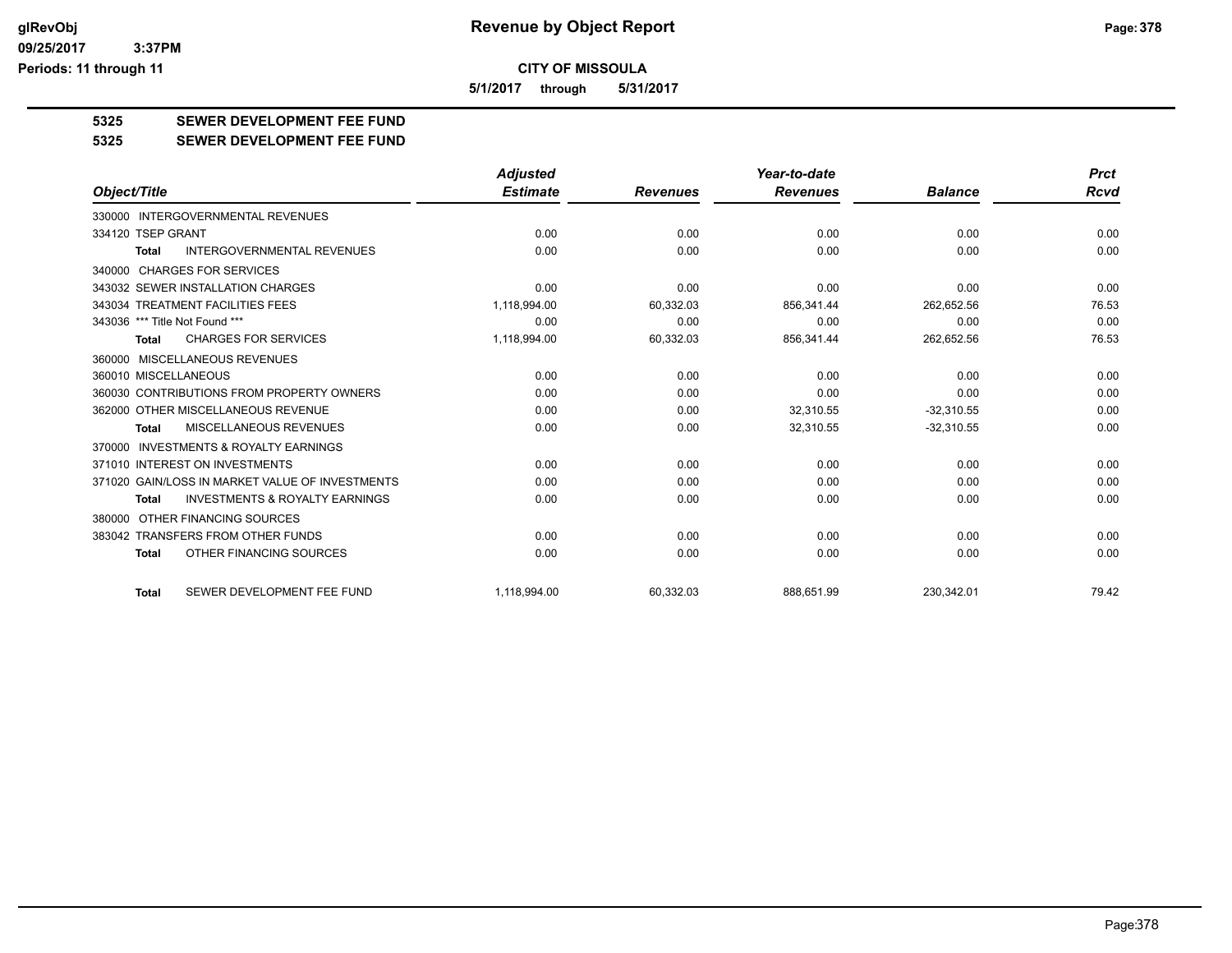**5/1/2017 through 5/31/2017**

#### **5325 SEWER DEVELOPMENT FEE FUND**

|                                                    | <b>Adjusted</b> |                 | Year-to-date    |                | <b>Prct</b> |
|----------------------------------------------------|-----------------|-----------------|-----------------|----------------|-------------|
| Object/Title                                       | <b>Estimate</b> | <b>Revenues</b> | <b>Revenues</b> | <b>Balance</b> | Rcvd        |
| 330000 INTERGOVERNMENTAL REVENUES                  |                 |                 |                 |                |             |
| 334120 TSEP GRANT                                  | 0.00            | 0.00            | 0.00            | 0.00           | 0.00        |
| <b>INTERGOVERNMENTAL REVENUES</b><br>Total         | 0.00            | 0.00            | 0.00            | 0.00           | 0.00        |
| 340000 CHARGES FOR SERVICES                        |                 |                 |                 |                |             |
| 343032 SEWER INSTALLATION CHARGES                  | 0.00            | 0.00            | 0.00            | 0.00           | 0.00        |
| 343034 TREATMENT FACILITIES FEES                   | 1,118,994.00    | 60,332.03       | 856,341.44      | 262,652.56     | 76.53       |
| 343036 *** Title Not Found ***                     | 0.00            | 0.00            | 0.00            | 0.00           | 0.00        |
| <b>CHARGES FOR SERVICES</b><br><b>Total</b>        | 1,118,994.00    | 60,332.03       | 856,341.44      | 262,652.56     | 76.53       |
| 360000 MISCELLANEOUS REVENUES                      |                 |                 |                 |                |             |
| 360010 MISCELLANEOUS                               | 0.00            | 0.00            | 0.00            | 0.00           | 0.00        |
| 360030 CONTRIBUTIONS FROM PROPERTY OWNERS          | 0.00            | 0.00            | 0.00            | 0.00           | 0.00        |
| 362000 OTHER MISCELLANEOUS REVENUE                 | 0.00            | 0.00            | 32.310.55       | $-32,310.55$   | 0.00        |
| <b>MISCELLANEOUS REVENUES</b><br><b>Total</b>      | 0.00            | 0.00            | 32,310.55       | $-32,310.55$   | 0.00        |
| 370000 INVESTMENTS & ROYALTY EARNINGS              |                 |                 |                 |                |             |
| 371010 INTEREST ON INVESTMENTS                     | 0.00            | 0.00            | 0.00            | 0.00           | 0.00        |
| 371020 GAIN/LOSS IN MARKET VALUE OF INVESTMENT     | 0.00            | 0.00            | 0.00            | 0.00           | 0.00        |
| <b>INVESTMENTS &amp; ROYALTY EARNINGS</b><br>Total | 0.00            | 0.00            | 0.00            | 0.00           | 0.00        |
| 380000 OTHER FINANCING SOURCES                     |                 |                 |                 |                |             |
| 383042 TRANSFERS FROM OTHER FUNDS                  | 0.00            | 0.00            | 0.00            | 0.00           | 0.00        |
| OTHER FINANCING SOURCES<br><b>Total</b>            | 0.00            | 0.00            | 0.00            | 0.00           | 0.00        |
| SEWER DEVELOPMENT FEE FUND<br><b>Total</b>         | 1.118.994.00    | 60,332.03       | 888,651.99      | 230.342.01     | 79.42       |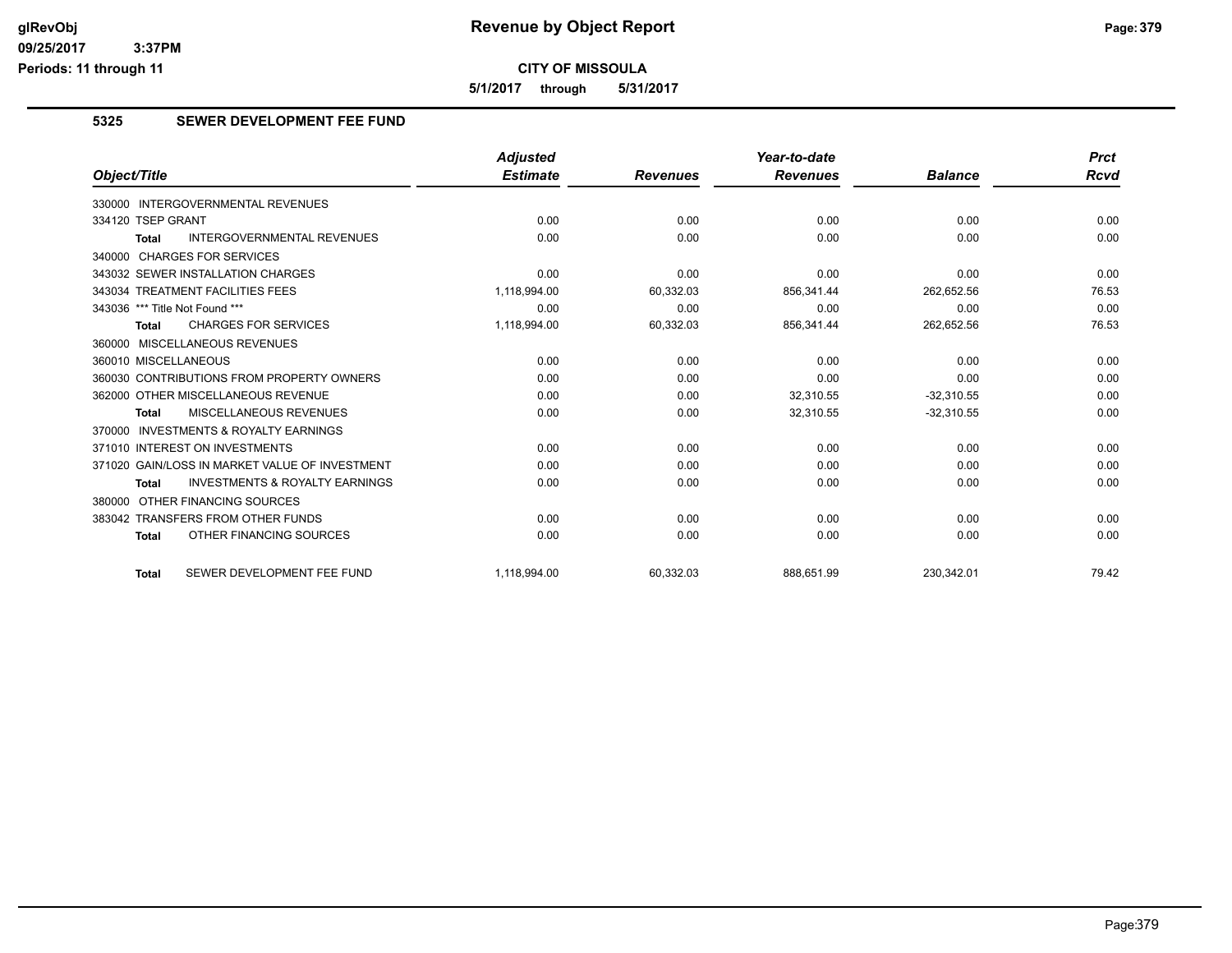**5/1/2017 through 5/31/2017**

#### **5340 SEWER CONSTRUCTION FUND**

#### **5340 SEWER CONSTRUCTION FUND**

|                                                    | <b>Adjusted</b> |                 | Year-to-date    |                | <b>Prct</b> |
|----------------------------------------------------|-----------------|-----------------|-----------------|----------------|-------------|
| Object/Title                                       | <b>Estimate</b> | <b>Revenues</b> | <b>Revenues</b> | <b>Balance</b> | Rcvd        |
| 330000 INTERGOVERNMENTAL REVENUES                  |                 |                 |                 |                |             |
| 331090 EPA GRANT                                   | 0.00            | 0.00            | 0.00            | 0.00           | 0.00        |
| 334120 TSEP GRANT                                  | 0.00            | 0.00            | 0.00            | 0.00           | 0.00        |
| 334140 DNRC GRANT                                  | 0.00            | 0.00            | 0.00            | 0.00           | 0.00        |
| 337000 LOCAL GRANTS                                | 0.00            | 0.00            | 0.00            | 0.00           | 0.00        |
| <b>INTERGOVERNMENTAL REVENUES</b><br>Total         | 0.00            | 0.00            | 0.00            | 0.00           | 0.00        |
| 340000 CHARGES FOR SERVICES                        |                 |                 |                 |                |             |
| 343032 SEWER INSTALLATION CHARGES                  | 0.00            | 0.00            | 0.00            | 0.00           | 0.00        |
| <b>CHARGES FOR SERVICES</b><br>Total               | 0.00            | 0.00            | 0.00            | 0.00           | 0.00        |
| 360000 MISCELLANEOUS REVENUES                      |                 |                 |                 |                |             |
| 360030 CONTRIBUTIONS FROM PROPERTY OWNERS          | 0.00            | 0.00            | 0.00            | 0.00           | 0.00        |
| 363020 PROPERTY ASSESSMENTS                        | 0.00            | 0.00            | 0.00            | 0.00           | 0.00        |
| 365000 DONATIONS                                   | 0.00            | 0.00            | 0.00            | 0.00           | 0.00        |
| MISCELLANEOUS REVENUES<br>Total                    | 0.00            | 0.00            | 0.00            | 0.00           | 0.00        |
| 370000 INVESTMENTS & ROYALTY EARNINGS              |                 |                 |                 |                |             |
| 371010 INTEREST ON INVESTMENTS                     | 0.00            | 0.00            | 0.00            | 0.00           | 0.00        |
| 371020 GAIN/LOSS IN MARKET VALUE OF INVESTMENTS    | 0.00            | 0.00            | 0.00            | 0.00           | 0.00        |
| <b>INVESTMENTS &amp; ROYALTY EARNINGS</b><br>Total | 0.00            | 0.00            | 0.00            | 0.00           | 0.00        |
| 380000 OTHER FINANCING SOURCES                     |                 |                 |                 |                |             |
| 381002 SRF LOAN                                    | 0.00            | 0.00            | 466,773.00      | -466,773.00    | 0.00        |
| 381020 REVENUE BONDS                               | 2,517,966.00    | 0.00            | 0.00            | 2,517,966.00   | 0.00        |
| 383011 TRANS FR SID REVOLVING                      | 0.00            | 0.00            | 0.00            | 0.00           | 0.00        |
| 383024 TRANS FR SEWER CLEARING                     | 0.00            | 0.00            | 0.00            | 0.00           | 0.00        |
| 383025 TRANS FR SEWER R & D                        | 0.00            | 0.00            | 0.00            | 0.00           | 0.00        |
| 383026 TRANS FR CDBG                               | 0.00            | 0.00            | 0.00            | 0.00           | 0.00        |
| 383040 TRANSFER FROM CITY GRANTS                   | 0.00            | 0.00            | 0.00            | 0.00           | 0.00        |
| OTHER FINANCING SOURCES<br><b>Total</b>            | 2,517,966.00    | 0.00            | 466,773.00      | 2,051,193.00   | 18.54       |
| SEWER CONSTRUCTION FUND<br>Total                   | 2,517,966.00    | 0.00            | 466.773.00      | 2.051.193.00   | 18.54       |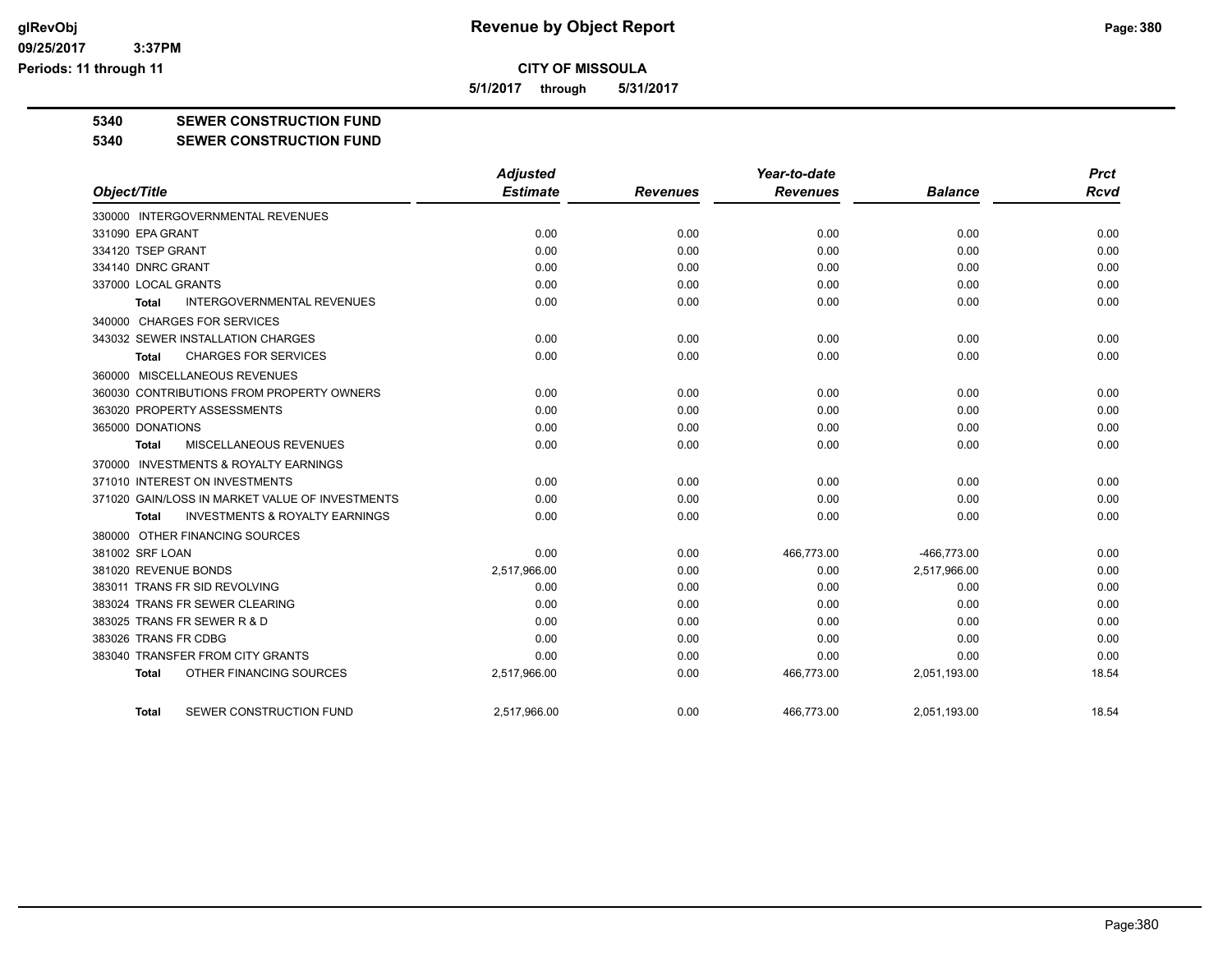**5/1/2017 through 5/31/2017**

#### **5340 SEWER CONSTRUCTION FUND**

|                                                    | <b>Adjusted</b> |                 | Year-to-date    |                | <b>Prct</b> |
|----------------------------------------------------|-----------------|-----------------|-----------------|----------------|-------------|
| Object/Title                                       | <b>Estimate</b> | <b>Revenues</b> | <b>Revenues</b> | <b>Balance</b> | <b>Rcvd</b> |
| 330000 INTERGOVERNMENTAL REVENUES                  |                 |                 |                 |                |             |
| 331090 EPA GRANT                                   | 0.00            | 0.00            | 0.00            | 0.00           | 0.00        |
| 334120 TSEP GRANT                                  | 0.00            | 0.00            | 0.00            | 0.00           | 0.00        |
| 334140 DNRC GRANT                                  | 0.00            | 0.00            | 0.00            | 0.00           | 0.00        |
| 337000 LOCAL GRANTS                                | 0.00            | 0.00            | 0.00            | 0.00           | 0.00        |
| <b>INTERGOVERNMENTAL REVENUES</b><br>Total         | 0.00            | 0.00            | 0.00            | 0.00           | 0.00        |
| 340000 CHARGES FOR SERVICES                        |                 |                 |                 |                |             |
| 343032 SEWER INSTALLATION CHARGES                  | 0.00            | 0.00            | 0.00            | 0.00           | 0.00        |
| <b>CHARGES FOR SERVICES</b><br>Total               | 0.00            | 0.00            | 0.00            | 0.00           | 0.00        |
| 360000 MISCELLANEOUS REVENUES                      |                 |                 |                 |                |             |
| 360030 CONTRIBUTIONS FROM PROPERTY OWNERS          | 0.00            | 0.00            | 0.00            | 0.00           | 0.00        |
| 363020 PROPERTY ASSESSMENTS                        | 0.00            | 0.00            | 0.00            | 0.00           | 0.00        |
| 365000 DONATIONS                                   | 0.00            | 0.00            | 0.00            | 0.00           | 0.00        |
| MISCELLANEOUS REVENUES<br>Total                    | 0.00            | 0.00            | 0.00            | 0.00           | 0.00        |
| 370000 INVESTMENTS & ROYALTY EARNINGS              |                 |                 |                 |                |             |
| 371010 INTEREST ON INVESTMENTS                     | 0.00            | 0.00            | 0.00            | 0.00           | 0.00        |
| 371020 GAIN/LOSS IN MARKET VALUE OF INVESTMENT     | 0.00            | 0.00            | 0.00            | 0.00           | 0.00        |
| <b>INVESTMENTS &amp; ROYALTY EARNINGS</b><br>Total | 0.00            | 0.00            | 0.00            | 0.00           | 0.00        |
| 380000 OTHER FINANCING SOURCES                     |                 |                 |                 |                |             |
| 381002 SRF LOAN                                    | 0.00            | 0.00            | 466,773.00      | -466,773.00    | 0.00        |
| 381020 REVENUE BONDS                               | 2,517,966.00    | 0.00            | 0.00            | 2,517,966.00   | 0.00        |
| 383011 TRANS FR SID REVOLVING                      | 0.00            | 0.00            | 0.00            | 0.00           | 0.00        |
| 383024 TRANS FR SEWER CLEARING                     | 0.00            | 0.00            | 0.00            | 0.00           | 0.00        |
| 383025 TRANS FR SEWER R & D                        | 0.00            | 0.00            | 0.00            | 0.00           | 0.00        |
| 383026 TRANS FR CDBG                               | 0.00            | 0.00            | 0.00            | 0.00           | 0.00        |
| 383040 TRANSFER FROM CITY GRANTS                   | 0.00            | 0.00            | 0.00            | 0.00           | 0.00        |
| OTHER FINANCING SOURCES<br><b>Total</b>            | 2,517,966.00    | 0.00            | 466,773.00      | 2,051,193.00   | 18.54       |
| SEWER CONSTRUCTION FUND<br><b>Total</b>            | 2.517.966.00    | 0.00            | 466.773.00      | 2.051.193.00   | 18.54       |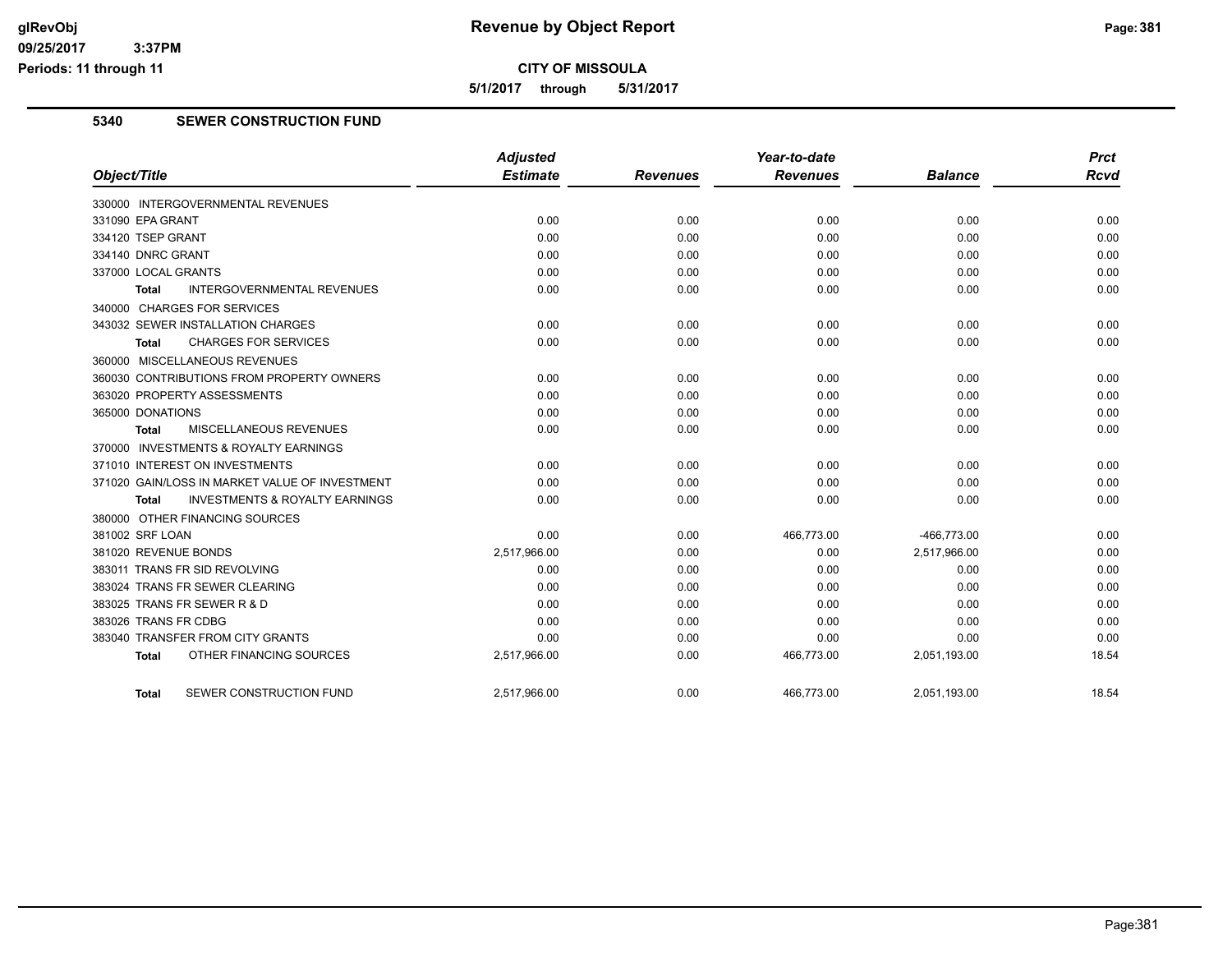**3:37PM**

**glRevObj Revenue by Object Report Page:382** 

**CITY OF MISSOULA**

**5/1/2017 through 5/31/2017**

## **5361 2001 SEWER REVENUE BONDS-DEBT SERVICE**

### **5361 2001 SEWER REVENUE BONDS-DEBT SERVICE**

|                                                     | <b>Adjusted</b> |                 | Year-to-date    |                | <b>Prct</b> |
|-----------------------------------------------------|-----------------|-----------------|-----------------|----------------|-------------|
| Object/Title                                        | <b>Estimate</b> | <b>Revenues</b> | <b>Revenues</b> | <b>Balance</b> | Rcvd        |
| 340000 CHARGES FOR SERVICES                         |                 |                 |                 |                |             |
| 343031 SEWER SERVICE CHARGES                        | 0.00            | 0.00            | 0.00            | 0.00           | 0.00        |
| 343032 SEWER INSTALLATION CHARGES                   | 0.00            | 0.00            | 0.00            | 0.00           | 0.00        |
| 343035 SALE OF SEWER MATERIALS AND SUPPLIES         | 0.00            | 0.00            | 0.00            | 0.00           | 0.00        |
| <b>CHARGES FOR SERVICES</b><br>Total                | 0.00            | 0.00            | 0.00            | 0.00           | 0.00        |
| MISCELLANEOUS REVENUES<br>360000                    |                 |                 |                 |                |             |
| 360010 MISCELLANEOUS                                | 0.00            | 0.00            | 0.00            | 0.00           | 0.00        |
| MISCELLANEOUS REVENUES<br><b>Total</b>              | 0.00            | 0.00            | 0.00            | 0.00           | 0.00        |
| <b>INVESTMENTS &amp; ROYALTY EARNINGS</b><br>370000 |                 |                 |                 |                |             |
| 371010 INTEREST ON INVESTMENTS                      | 0.00            | 0.00            | 0.00            | 0.00           | 0.00        |
| 371020 GAIN/LOSS IN MARKET VALUE OF INVESTMENTS     | 0.00            | 0.00            | 0.00            | 0.00           | 0.00        |
| <b>INVESTMENTS &amp; ROYALTY EARNINGS</b><br>Total  | 0.00            | 0.00            | 0.00            | 0.00           | 0.00        |
| OTHER FINANCING SOURCES<br>380000                   |                 |                 |                 |                |             |
| 382010 SALE OF FIXED ASSETS                         | 0.00            | 0.00            | 0.00            | 0.00           | 0.00        |
| 383024 TRANS FR SEWER CLEARING                      | 30,480.00       | 0.00            | 0.00            | 30,480.00      | 0.00        |
| OTHER FINANCING SOURCES<br><b>Total</b>             | 30,480.00       | 0.00            | 0.00            | 30,480.00      | 0.00        |
| 2001 SEWER REVENUE BONDS-DEBT SERVI<br><b>Total</b> | 30,480.00       | 0.00            | 0.00            | 30,480.00      | 0.00        |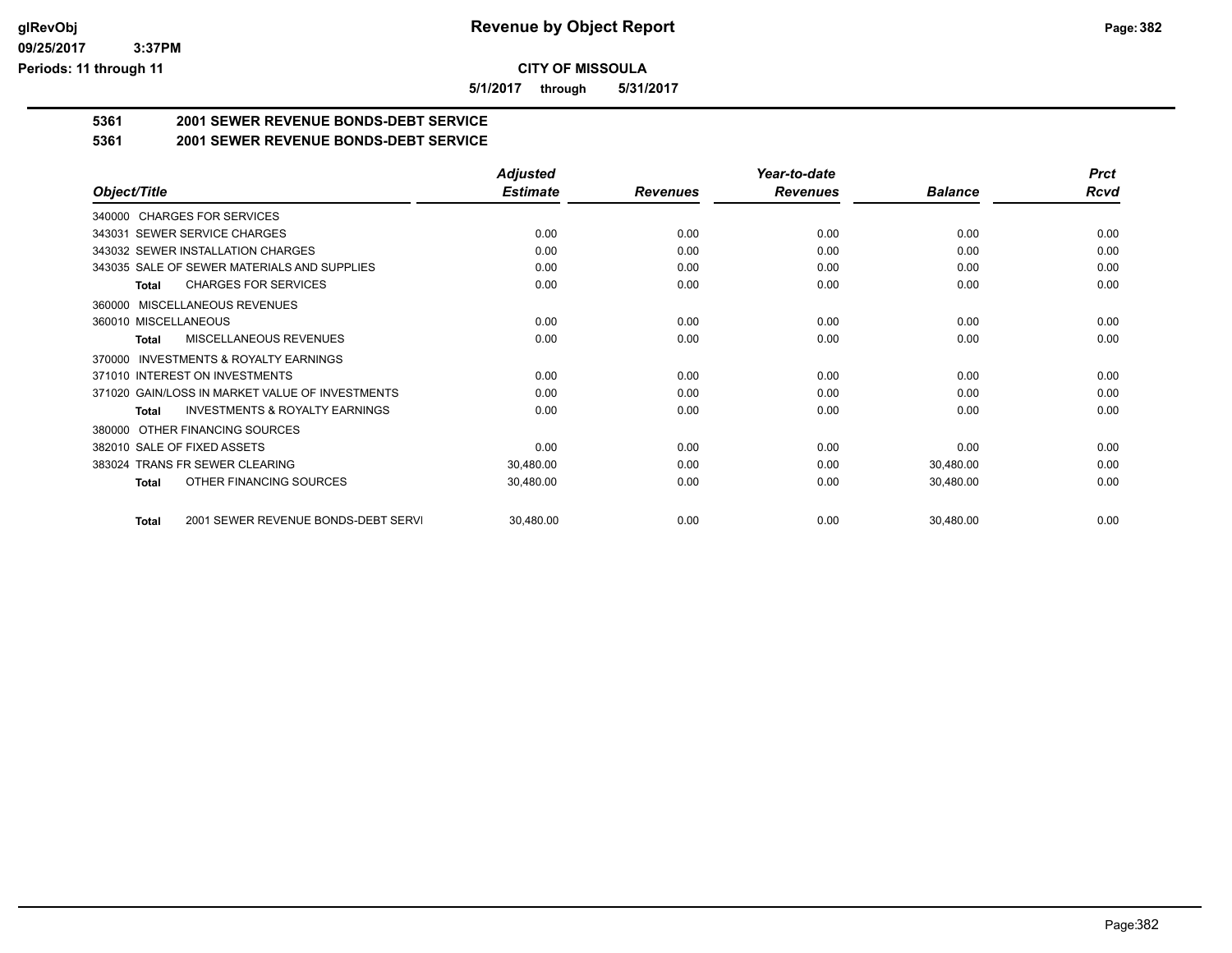**5/1/2017 through 5/31/2017**

#### **5361 2001 SEWER REVENUE BONDS-DEBT SERVICE**

|                                                    | <b>Adjusted</b> |                 | Year-to-date    |                | <b>Prct</b> |
|----------------------------------------------------|-----------------|-----------------|-----------------|----------------|-------------|
| Object/Title                                       | <b>Estimate</b> | <b>Revenues</b> | <b>Revenues</b> | <b>Balance</b> | Rcvd        |
| 340000 CHARGES FOR SERVICES                        |                 |                 |                 |                |             |
| SEWER SERVICE CHARGES<br>343031                    | 0.00            | 0.00            | 0.00            | 0.00           | 0.00        |
| 343032 SEWER INSTALLATION CHARGES                  | 0.00            | 0.00            | 0.00            | 0.00           | 0.00        |
| 343035 SALE OF SEWER MATERIALS AND SUPPLIES        | 0.00            | 0.00            | 0.00            | 0.00           | 0.00        |
| <b>CHARGES FOR SERVICES</b><br><b>Total</b>        | 0.00            | 0.00            | 0.00            | 0.00           | 0.00        |
| 360000 MISCELLANEOUS REVENUES                      |                 |                 |                 |                |             |
| 360010 MISCELLANEOUS                               | 0.00            | 0.00            | 0.00            | 0.00           | 0.00        |
| <b>MISCELLANEOUS REVENUES</b><br><b>Total</b>      | 0.00            | 0.00            | 0.00            | 0.00           | 0.00        |
| INVESTMENTS & ROYALTY EARNINGS<br>370000           |                 |                 |                 |                |             |
| 371010 INTEREST ON INVESTMENTS                     | 0.00            | 0.00            | 0.00            | 0.00           | 0.00        |
| 371020 GAIN/LOSS IN MARKET VALUE OF INVESTMENT     | 0.00            | 0.00            | 0.00            | 0.00           | 0.00        |
| <b>INVESTMENTS &amp; ROYALTY EARNINGS</b><br>Total | 0.00            | 0.00            | 0.00            | 0.00           | 0.00        |
| OTHER FINANCING SOURCES<br>380000                  |                 |                 |                 |                |             |
| 382010 SALE OF FIXED ASSETS                        | 0.00            | 0.00            | 0.00            | 0.00           | 0.00        |
| 383024 TRANS FR SEWER CLEARING                     | 30,480.00       | 0.00            | 0.00            | 30,480.00      | 0.00        |
| OTHER FINANCING SOURCES<br>Total                   | 30,480.00       | 0.00            | 0.00            | 30,480.00      | 0.00        |
| 2001 SEWER REVENUE BONDS-DEBT SERV<br><b>Total</b> | 30,480.00       | 0.00            | 0.00            | 30,480.00      | 0.00        |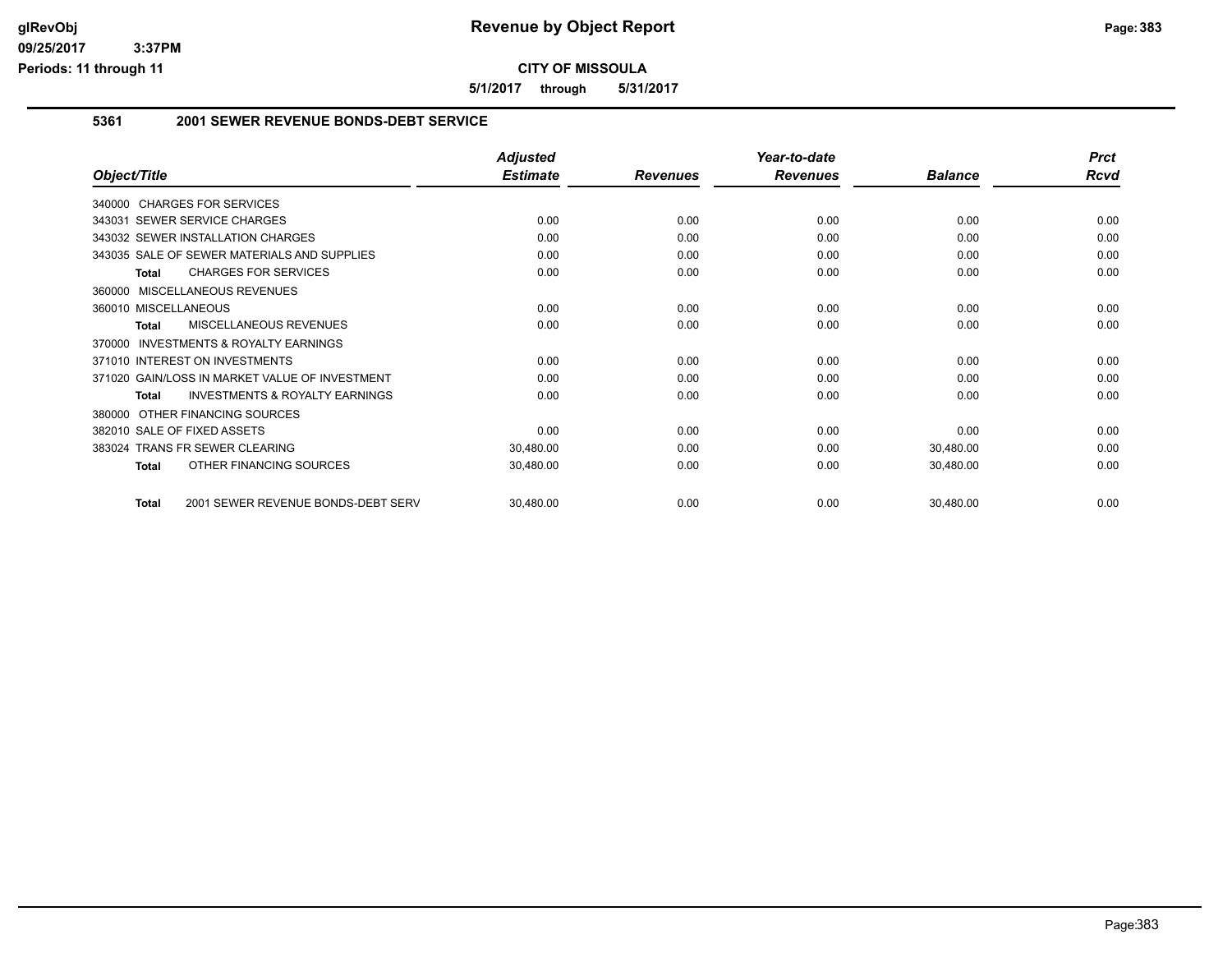**09/25/2017 3:37PM**

**Periods: 11 through 11**

**CITY OF MISSOULA**

**5/1/2017 through 5/31/2017**

## **5362 00 SEWER REVENUE BOND - SERIES B DEBT SE**

**5362 00 SEWER REVENUE BOND - SERIES B DEBT SE**

|                                                      | <b>Adjusted</b> |                 | Year-to-date    |                | <b>Prct</b> |
|------------------------------------------------------|-----------------|-----------------|-----------------|----------------|-------------|
| Object/Title                                         | <b>Estimate</b> | <b>Revenues</b> | <b>Revenues</b> | <b>Balance</b> | <b>Rcvd</b> |
| 340000 CHARGES FOR SERVICES                          |                 |                 |                 |                |             |
| 343032 SEWER INSTALLATION CHARGES                    | 0.00            | 0.00            | 0.00            | 0.00           | 0.00        |
| <b>CHARGES FOR SERVICES</b><br>Total                 | 0.00            | 0.00            | 0.00            | 0.00           | 0.00        |
| 360000 MISCELLANEOUS REVENUES                        |                 |                 |                 |                |             |
| 360010 MISCELLANEOUS                                 | 0.00            | 0.00            | 0.00            | 0.00           | 0.00        |
| MISCELLANEOUS REVENUES<br>Total                      | 0.00            | 0.00            | 0.00            | 0.00           | 0.00        |
| 370000 INVESTMENTS & ROYALTY EARNINGS                |                 |                 |                 |                |             |
| 371010 INTEREST ON INVESTMENTS                       | 0.00            | 0.00            | 0.00            | 0.00           | 0.00        |
| 371020 GAIN/LOSS IN MARKET VALUE OF INVESTMENTS      | 0.00            | 0.00            | 0.00            | 0.00           | 0.00        |
| <b>INVESTMENTS &amp; ROYALTY EARNINGS</b><br>Total   | 0.00            | 0.00            | 0.00            | 0.00           | 0.00        |
| 380000 OTHER FINANCING SOURCES                       |                 |                 |                 |                |             |
| 383024 TRANS FR SEWER CLEARING                       | 48,480.00       | 0.00            | 0.00            | 48,480.00      | 0.00        |
| OTHER FINANCING SOURCES<br>Total                     | 48,480.00       | 0.00            | 0.00            | 48,480.00      | 0.00        |
|                                                      |                 |                 |                 |                |             |
| 00 SEWER REVENUE BOND - SERIES B DEB<br><b>Total</b> | 48,480.00       | 0.00            | 0.00            | 48,480.00      | 0.00        |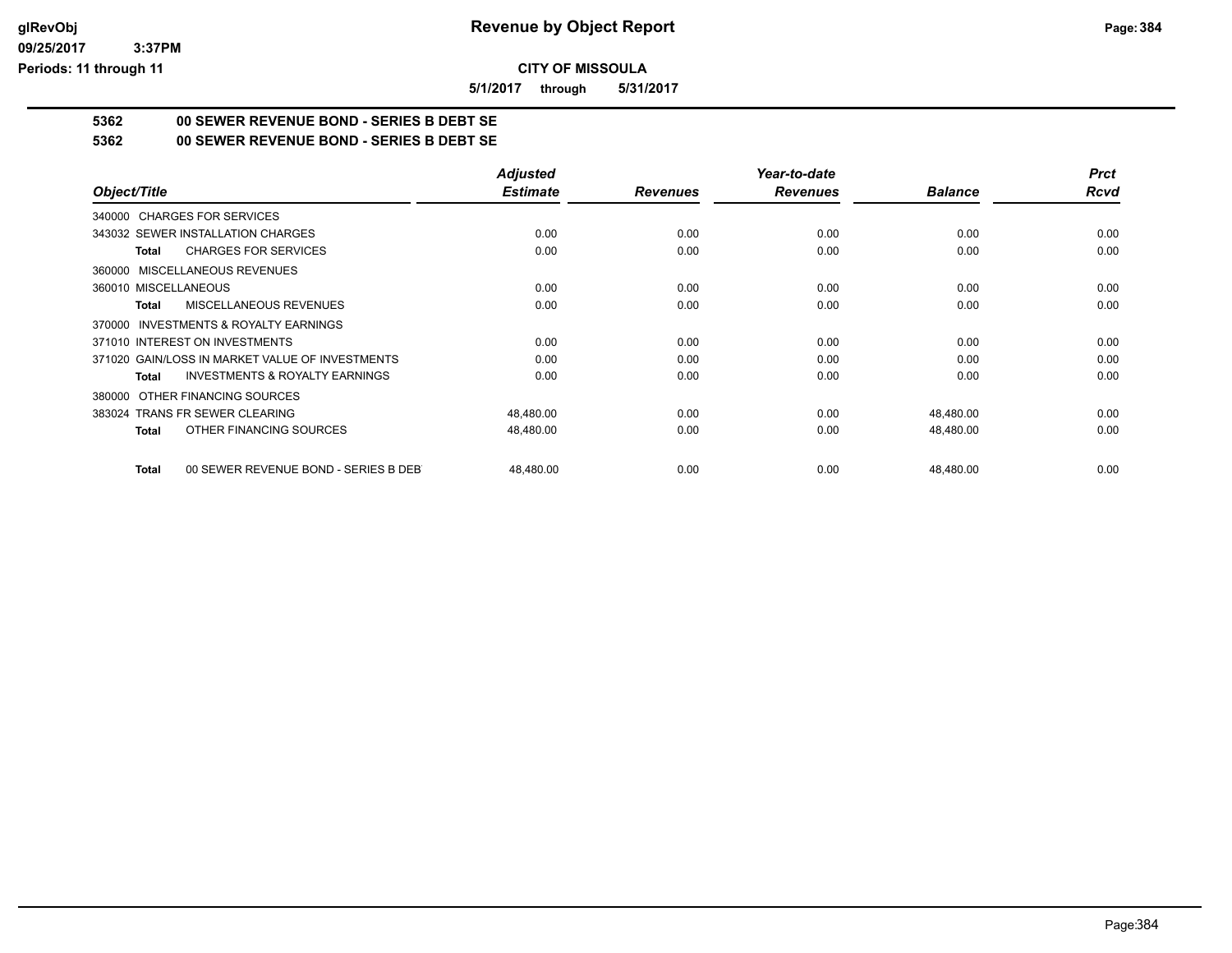**CITY OF MISSOULA**

**5/1/2017 through 5/31/2017**

#### **5362 00 SEWER REVENUE BOND - SERIES B DEBT SE**

| Object/Title                                         | <b>Adjusted</b><br><b>Estimate</b> | <b>Revenues</b> | Year-to-date<br><b>Revenues</b> | <b>Balance</b> | <b>Prct</b><br><b>Rcvd</b> |
|------------------------------------------------------|------------------------------------|-----------------|---------------------------------|----------------|----------------------------|
|                                                      |                                    |                 |                                 |                |                            |
| 340000 CHARGES FOR SERVICES                          |                                    |                 |                                 |                |                            |
| 343032 SEWER INSTALLATION CHARGES                    | 0.00                               | 0.00            | 0.00                            | 0.00           | 0.00                       |
| <b>CHARGES FOR SERVICES</b><br>Total                 | 0.00                               | 0.00            | 0.00                            | 0.00           | 0.00                       |
| 360000 MISCELLANEOUS REVENUES                        |                                    |                 |                                 |                |                            |
| 360010 MISCELLANEOUS                                 | 0.00                               | 0.00            | 0.00                            | 0.00           | 0.00                       |
| <b>MISCELLANEOUS REVENUES</b><br><b>Total</b>        | 0.00                               | 0.00            | 0.00                            | 0.00           | 0.00                       |
| 370000 INVESTMENTS & ROYALTY EARNINGS                |                                    |                 |                                 |                |                            |
| 371010 INTEREST ON INVESTMENTS                       | 0.00                               | 0.00            | 0.00                            | 0.00           | 0.00                       |
| 371020 GAIN/LOSS IN MARKET VALUE OF INVESTMENT       | 0.00                               | 0.00            | 0.00                            | 0.00           | 0.00                       |
| <b>INVESTMENTS &amp; ROYALTY EARNINGS</b><br>Total   | 0.00                               | 0.00            | 0.00                            | 0.00           | 0.00                       |
| 380000 OTHER FINANCING SOURCES                       |                                    |                 |                                 |                |                            |
| 383024 TRANS FR SEWER CLEARING                       | 48,480.00                          | 0.00            | 0.00                            | 48,480.00      | 0.00                       |
| OTHER FINANCING SOURCES<br><b>Total</b>              | 48,480.00                          | 0.00            | 0.00                            | 48,480.00      | 0.00                       |
| 00 SEWER REVENUE BOND - SERIES B DEE<br><b>Total</b> | 48,480.00                          | 0.00            | 0.00                            | 48,480.00      | 0.00                       |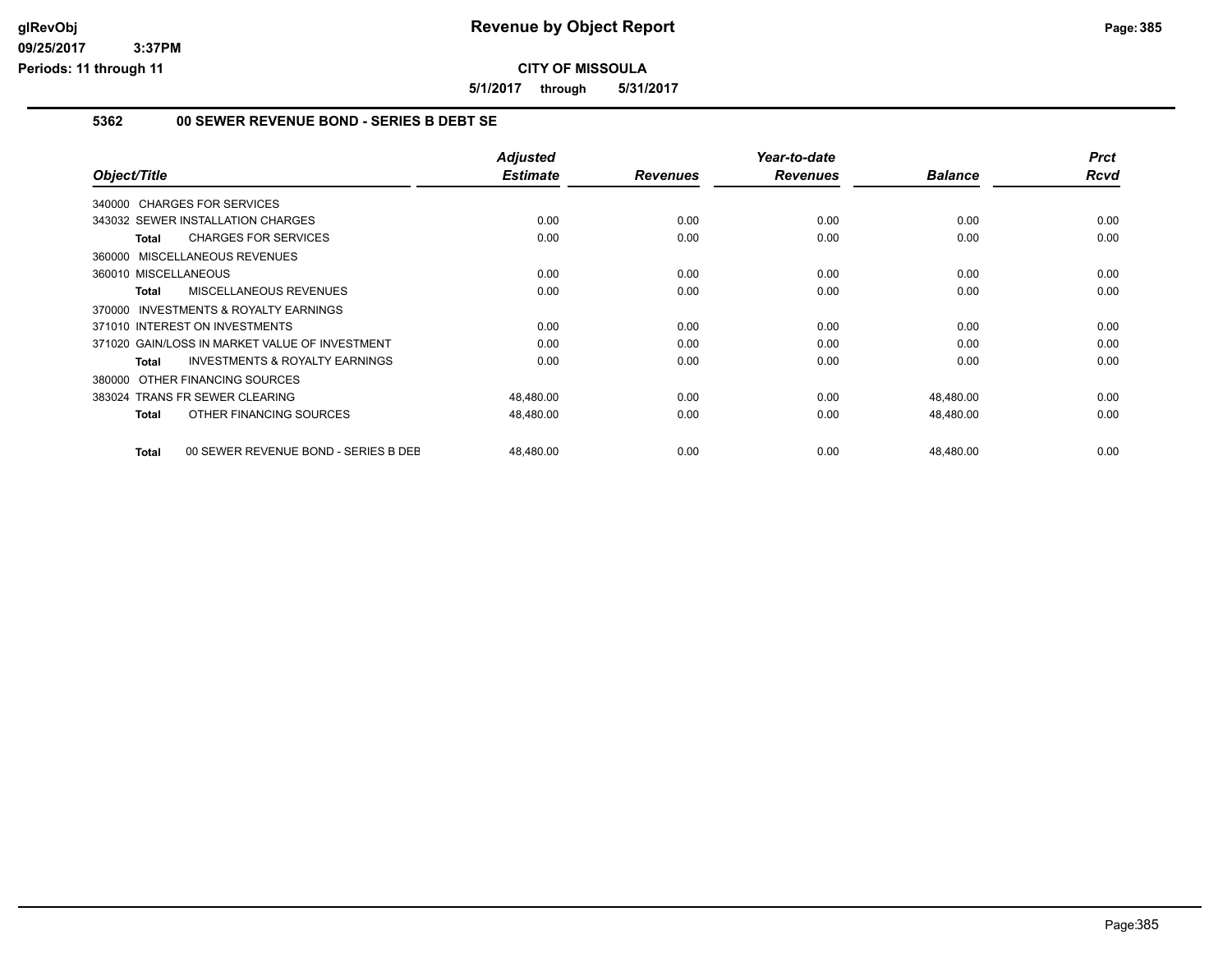**09/25/2017 3:37PM Periods: 11 through 11**

**CITY OF MISSOULA**

**5/1/2017 through 5/31/2017**

## **5364 92 SEWER REVENUE BOND - SERIES B DEBT S**

**5364 92 SEWER REVENUE BOND - SERIES B DEBT S**

|                                                    | <b>Adjusted</b> |                 | Year-to-date    |                | <b>Prct</b> |
|----------------------------------------------------|-----------------|-----------------|-----------------|----------------|-------------|
| Object/Title                                       | <b>Estimate</b> | <b>Revenues</b> | <b>Revenues</b> | <b>Balance</b> | <b>Rcvd</b> |
| 340000 CHARGES FOR SERVICES                        |                 |                 |                 |                |             |
| 343032 SEWER INSTALLATION CHARGES                  | 0.00            | 0.00            | 0.00            | 0.00           | 0.00        |
| <b>CHARGES FOR SERVICES</b><br>Total               | 0.00            | 0.00            | 0.00            | 0.00           | 0.00        |
| 370000 INVESTMENTS & ROYALTY EARNINGS              |                 |                 |                 |                |             |
| 371010 INTEREST ON INVESTMENTS                     | 0.00            | 0.00            | 0.00            | 0.00           | 0.00        |
| 371020 GAIN/LOSS IN MARKET VALUE OF INVESTMENTS    | 0.00            | 0.00            | 0.00            | 0.00           | 0.00        |
| <b>INVESTMENTS &amp; ROYALTY EARNINGS</b><br>Total | 0.00            | 0.00            | 0.00            | 0.00           | 0.00        |
| 380000 OTHER FINANCING SOURCES                     |                 |                 |                 |                |             |
| 383024 TRANS FR SEWER CLEARING                     | 0.00            | 0.00            | 0.00            | 0.00           | 0.00        |
| 383042 TRANSFERS FROM OTHER FUNDS                  | 0.00            | 0.00            | 0.00            | 0.00           | 0.00        |
| OTHER FINANCING SOURCES<br>Total                   | 0.00            | 0.00            | 0.00            | 0.00           | 0.00        |
| 92 SEWER REVENUE BOND - SERIES B DEE<br>Total      | 0.00            | 0.00            | 0.00            | 0.00           | 0.00        |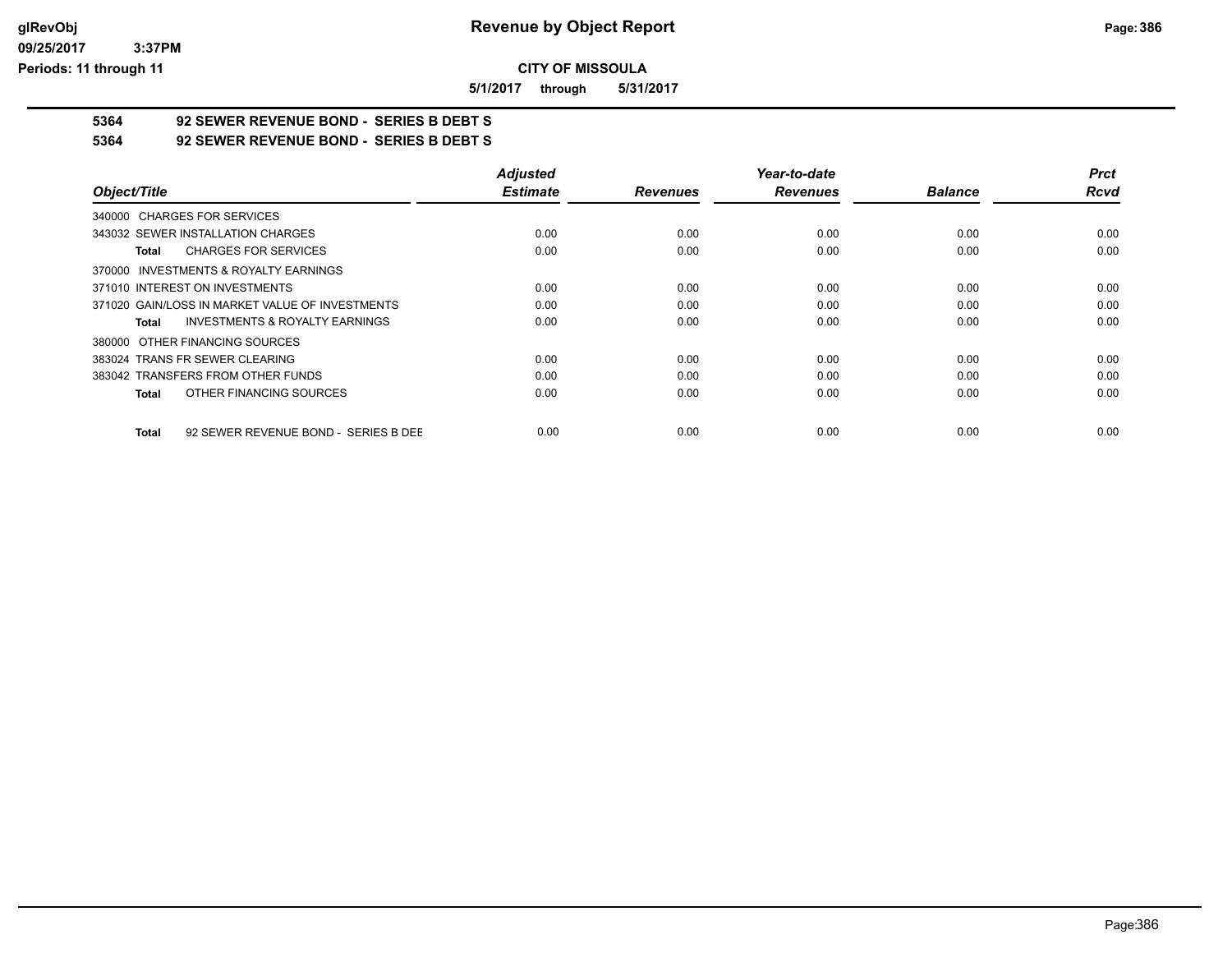**CITY OF MISSOULA**

**5/1/2017 through 5/31/2017**

#### **5364 92 SEWER REVENUE BOND - SERIES B DEBT S**

| Object/Title                                       | <b>Adjusted</b><br><b>Estimate</b> | <b>Revenues</b> | Year-to-date<br><b>Revenues</b> | <b>Balance</b> | <b>Prct</b><br><b>Rcvd</b> |
|----------------------------------------------------|------------------------------------|-----------------|---------------------------------|----------------|----------------------------|
|                                                    |                                    |                 |                                 |                |                            |
| 340000 CHARGES FOR SERVICES                        |                                    |                 |                                 |                |                            |
| 343032 SEWER INSTALLATION CHARGES                  | 0.00                               | 0.00            | 0.00                            | 0.00           | 0.00                       |
| <b>CHARGES FOR SERVICES</b><br>Total               | 0.00                               | 0.00            | 0.00                            | 0.00           | 0.00                       |
| 370000 INVESTMENTS & ROYALTY EARNINGS              |                                    |                 |                                 |                |                            |
| 371010 INTEREST ON INVESTMENTS                     | 0.00                               | 0.00            | 0.00                            | 0.00           | 0.00                       |
| 371020 GAIN/LOSS IN MARKET VALUE OF INVESTMENT     | 0.00                               | 0.00            | 0.00                            | 0.00           | 0.00                       |
| <b>INVESTMENTS &amp; ROYALTY EARNINGS</b><br>Total | 0.00                               | 0.00            | 0.00                            | 0.00           | 0.00                       |
| 380000 OTHER FINANCING SOURCES                     |                                    |                 |                                 |                |                            |
| 383024 TRANS FR SEWER CLEARING                     | 0.00                               | 0.00            | 0.00                            | 0.00           | 0.00                       |
| 383042 TRANSFERS FROM OTHER FUNDS                  | 0.00                               | 0.00            | 0.00                            | 0.00           | 0.00                       |
| OTHER FINANCING SOURCES<br>Total                   | 0.00                               | 0.00            | 0.00                            | 0.00           | 0.00                       |
| 92 SEWER REVENUE BOND - SERIES B DEI<br>Total      | 0.00                               | 0.00            | 0.00                            | 0.00           | 0.00                       |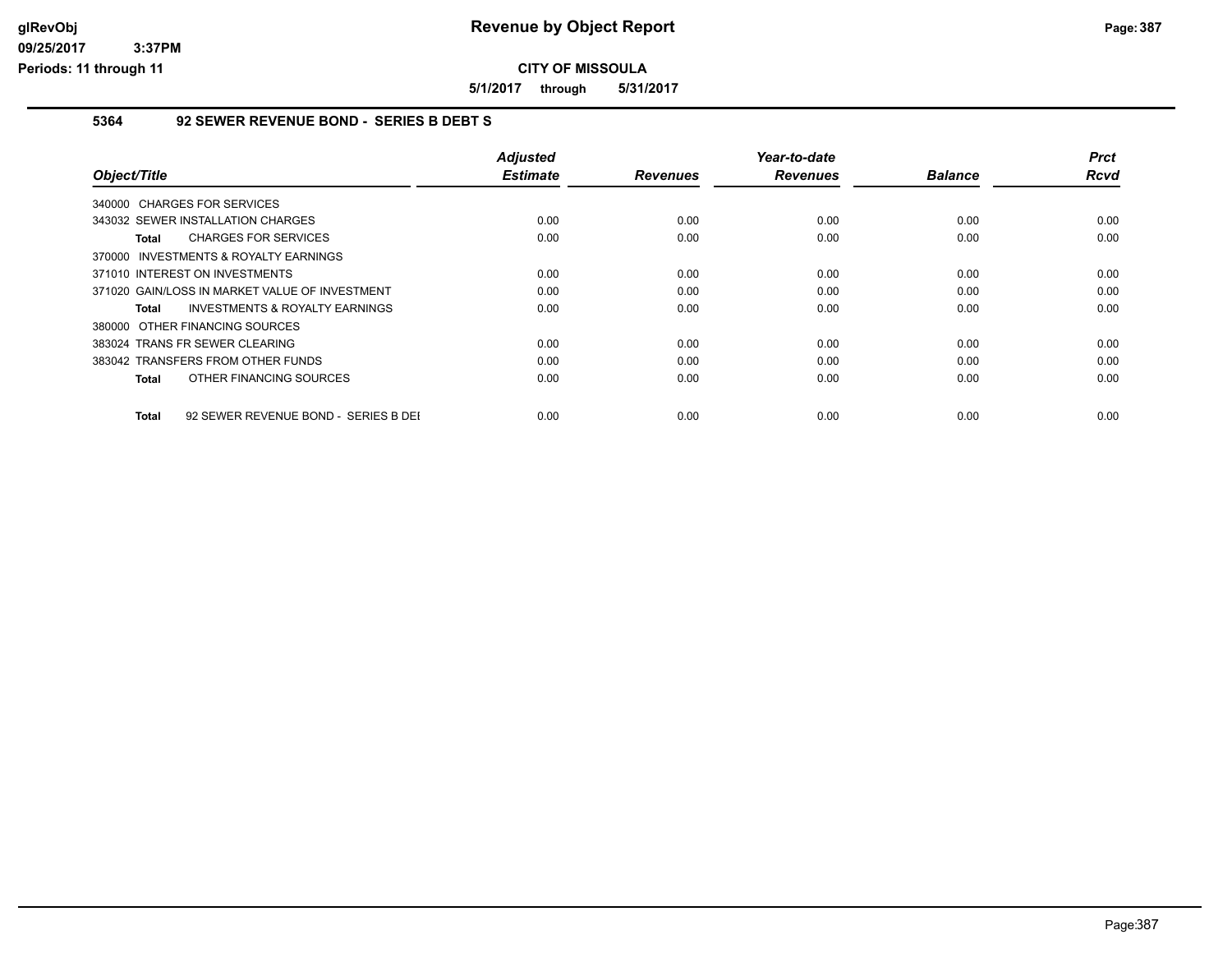**5/1/2017 through 5/31/2017**

# **5365 99 SEWER REVENUE BONDS DEBT SERVICE FUND**

## **5365 99 SEWER REVENUE BONDS DEBT SERVICE FUND**

| Object/Title                                        | <b>Adjusted</b><br><b>Estimate</b> | <b>Revenues</b> | Year-to-date<br><b>Revenues</b> | <b>Balance</b> | <b>Prct</b><br><b>Rcvd</b> |
|-----------------------------------------------------|------------------------------------|-----------------|---------------------------------|----------------|----------------------------|
| 340000 CHARGES FOR SERVICES                         |                                    |                 |                                 |                |                            |
| 343032 SEWER INSTALLATION CHARGES                   | 0.00                               | 0.00            | 0.00                            | 0.00           | 0.00                       |
| <b>CHARGES FOR SERVICES</b><br>Total                | 0.00                               | 0.00            | 0.00                            | 0.00           | 0.00                       |
| 370000 INVESTMENTS & ROYALTY EARNINGS               |                                    |                 |                                 |                |                            |
| 371010 INTEREST ON INVESTMENTS                      | 0.00                               | 0.00            | 0.00                            | 0.00           | 0.00                       |
| 371020 GAIN/LOSS IN MARKET VALUE OF INVESTMENTS     | 0.00                               | 0.00            | 0.00                            | 0.00           | 0.00                       |
| <b>INVESTMENTS &amp; ROYALTY EARNINGS</b><br>Total  | 0.00                               | 0.00            | 0.00                            | 0.00           | 0.00                       |
| 380000 OTHER FINANCING SOURCES                      |                                    |                 |                                 |                |                            |
| 383024 TRANS FR SEWER CLEARING                      | 123,600.00                         | 0.00            | 0.00                            | 123,600.00     | 0.00                       |
| OTHER FINANCING SOURCES<br>Total                    | 123,600.00                         | 0.00            | 0.00                            | 123,600.00     | 0.00                       |
| 99 SEWER REVENUE BONDS DEBT SERVICE<br><b>Total</b> | 123.600.00                         | 0.00            | 0.00                            | 123.600.00     | 0.00                       |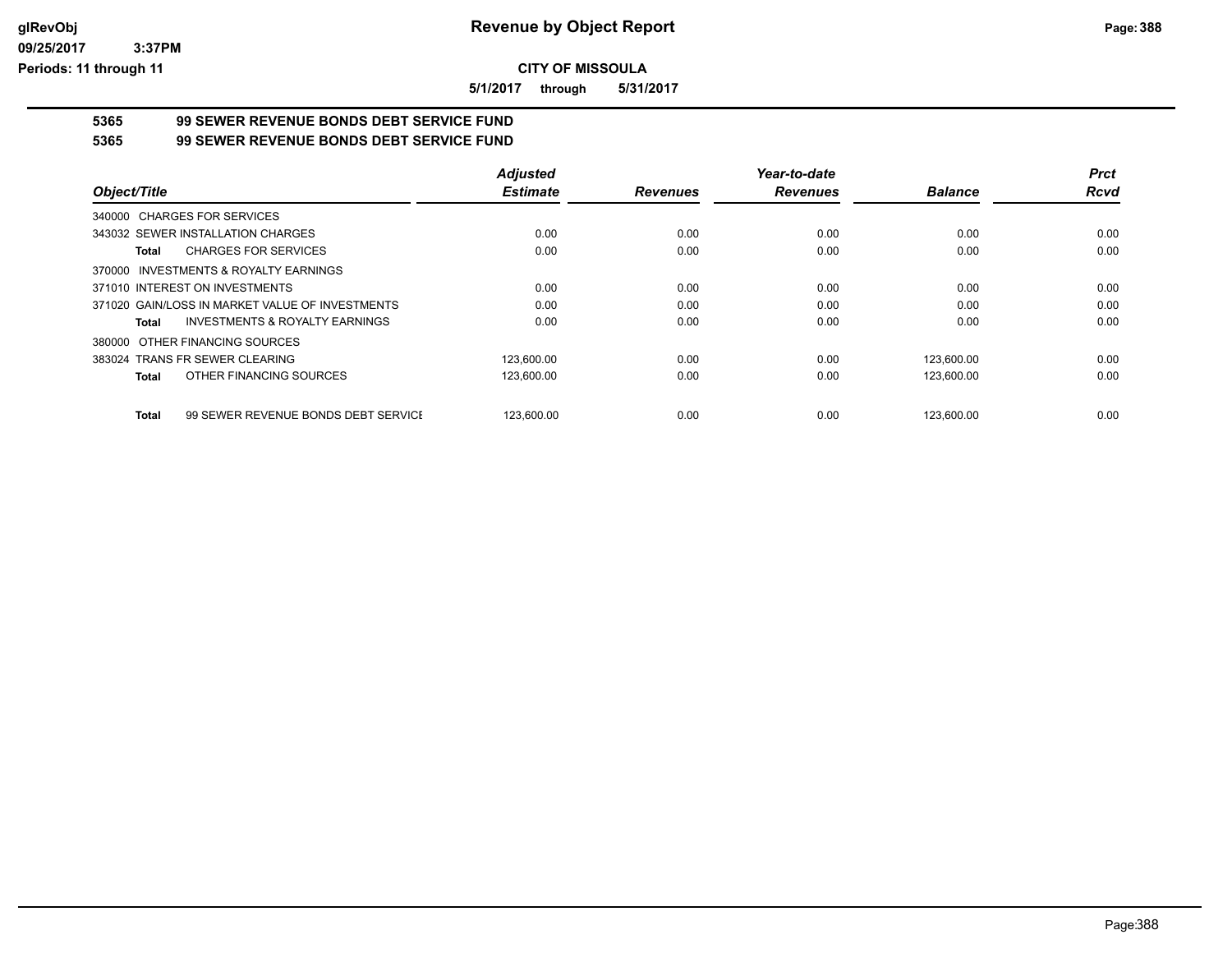**5/1/2017 through 5/31/2017**

#### **5365 99 SEWER REVENUE BONDS DEBT SERVICE FUND**

| Object/Title                                   | <b>Adjusted</b><br><b>Estimate</b> | <b>Revenues</b> | Year-to-date<br><b>Revenues</b> | <b>Balance</b> | <b>Prct</b><br>Rcvd |
|------------------------------------------------|------------------------------------|-----------------|---------------------------------|----------------|---------------------|
|                                                |                                    |                 |                                 |                |                     |
| 340000 CHARGES FOR SERVICES                    |                                    |                 |                                 |                |                     |
| 343032 SEWER INSTALLATION CHARGES              | 0.00                               | 0.00            | 0.00                            | 0.00           | 0.00                |
| <b>CHARGES FOR SERVICES</b><br>Total           | 0.00                               | 0.00            | 0.00                            | 0.00           | 0.00                |
| 370000 INVESTMENTS & ROYALTY EARNINGS          |                                    |                 |                                 |                |                     |
| 371010 INTEREST ON INVESTMENTS                 | 0.00                               | 0.00            | 0.00                            | 0.00           | 0.00                |
| 371020 GAIN/LOSS IN MARKET VALUE OF INVESTMENT | 0.00                               | 0.00            | 0.00                            | 0.00           | 0.00                |
| INVESTMENTS & ROYALTY EARNINGS<br>Total        | 0.00                               | 0.00            | 0.00                            | 0.00           | 0.00                |
| 380000 OTHER FINANCING SOURCES                 |                                    |                 |                                 |                |                     |
| 383024 TRANS FR SEWER CLEARING                 | 123.600.00                         | 0.00            | 0.00                            | 123.600.00     | 0.00                |
| OTHER FINANCING SOURCES<br>Total               | 123.600.00                         | 0.00            | 0.00                            | 123,600.00     | 0.00                |
|                                                |                                    |                 |                                 |                |                     |
| 99 SEWER REVENUE BONDS DEBT SERVIC<br>Total    | 123.600.00                         | 0.00            | 0.00                            | 123.600.00     | 0.00                |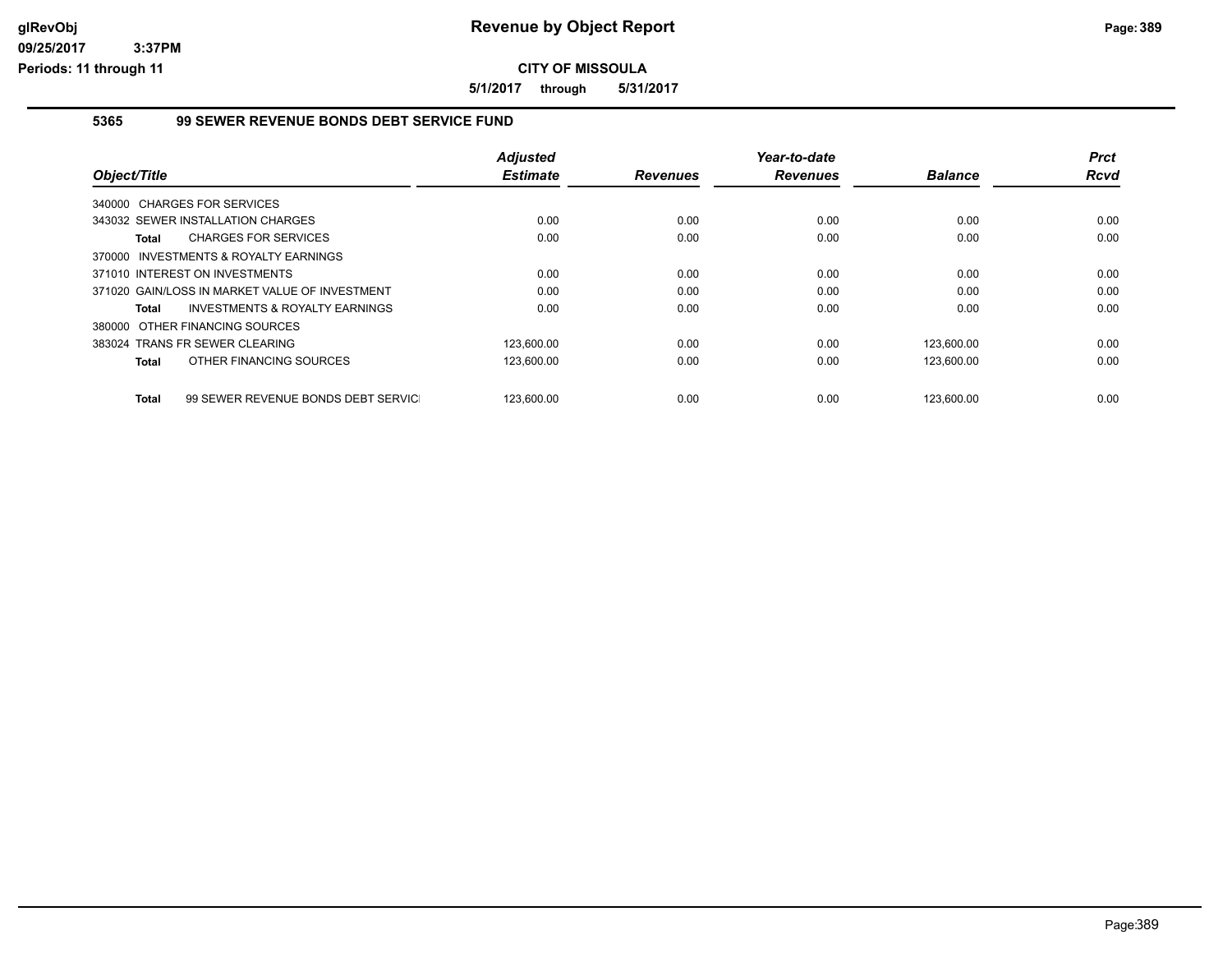**3:37PM**

**CITY OF MISSOULA**

**5/1/2017 through 5/31/2017**

## **5367 92 SEWER REVENUE BOND - SERIES B BOND RE**

**5367 92 SEWER REVENUE BOND - SERIES B BOND RE**

|                                                 | <b>Adjusted</b> |                 | Year-to-date    |                | <b>Prct</b> |
|-------------------------------------------------|-----------------|-----------------|-----------------|----------------|-------------|
| Object/Title                                    | <b>Estimate</b> | <b>Revenues</b> | <b>Revenues</b> | <b>Balance</b> | <b>Rcvd</b> |
| 370000 INVESTMENTS & ROYALTY EARNINGS           |                 |                 |                 |                |             |
| 371010 INTEREST ON INVESTMENTS                  | 0.00            | 0.00            | 0.00            | 0.00           | 0.00        |
| 371020 GAIN/LOSS IN MARKET VALUE OF INVESTMENTS | 0.00            | 0.00            | 0.00            | 0.00           | 0.00        |
| INVESTMENTS & ROYALTY EARNINGS<br>Total         | 0.00            | 0.00            | 0.00            | 0.00           | 0.00        |
| 380000 OTHER FINANCING SOURCES                  |                 |                 |                 |                |             |
| 383042 TRANSFERS FROM OTHER FUNDS               | 0.00            | 0.00            | 0.00            | 0.00           | 0.00        |
| OTHER FINANCING SOURCES<br>Total                | 0.00            | 0.00            | 0.00            | 0.00           | 0.00        |
|                                                 |                 |                 |                 |                |             |
| Total<br>92 SEWER REVENUE BOND - SERIES B BON   | 0.00            | 0.00            | 0.00            | 0.00           | 0.00        |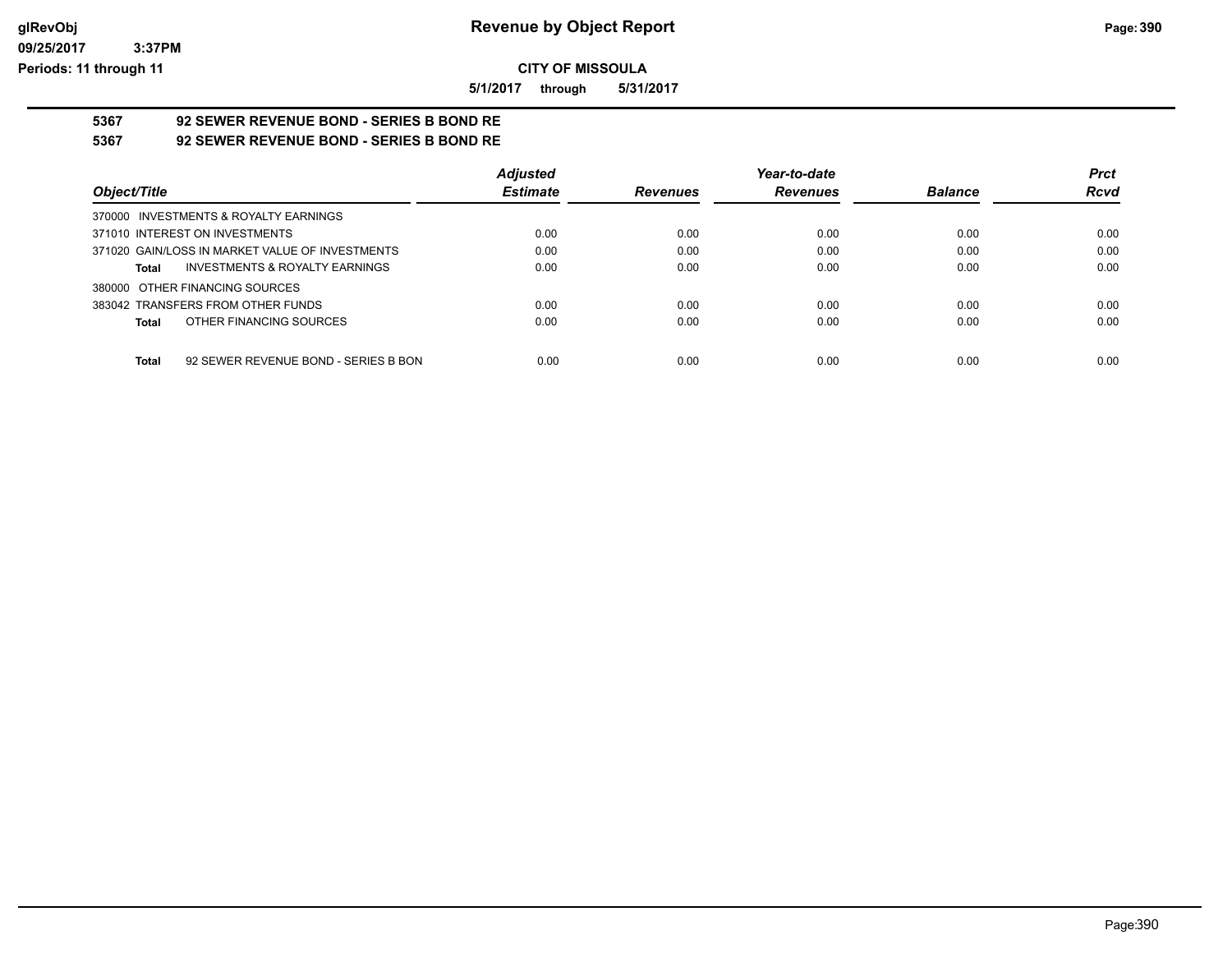**5/1/2017 through 5/31/2017**

#### **5367 92 SEWER REVENUE BOND - SERIES B BOND RE**

| Object/Title                                         | <b>Adjusted</b><br><b>Estimate</b> | <b>Revenues</b> | Year-to-date<br><b>Revenues</b> | <b>Balance</b> | <b>Prct</b><br><b>Rcvd</b> |
|------------------------------------------------------|------------------------------------|-----------------|---------------------------------|----------------|----------------------------|
| 370000 INVESTMENTS & ROYALTY EARNINGS                |                                    |                 |                                 |                |                            |
| 371010 INTEREST ON INVESTMENTS                       | 0.00                               | 0.00            | 0.00                            | 0.00           | 0.00                       |
| 371020 GAIN/LOSS IN MARKET VALUE OF INVESTMENT       | 0.00                               | 0.00            | 0.00                            | 0.00           | 0.00                       |
| INVESTMENTS & ROYALTY EARNINGS<br>Total              | 0.00                               | 0.00            | 0.00                            | 0.00           | 0.00                       |
| 380000 OTHER FINANCING SOURCES                       |                                    |                 |                                 |                |                            |
| 383042 TRANSFERS FROM OTHER FUNDS                    | 0.00                               | 0.00            | 0.00                            | 0.00           | 0.00                       |
| OTHER FINANCING SOURCES<br>Total                     | 0.00                               | 0.00            | 0.00                            | 0.00           | 0.00                       |
|                                                      |                                    |                 |                                 |                |                            |
| <b>Total</b><br>92 SEWER REVENUE BOND - SERIES B BON | 0.00                               | 0.00            | 0.00                            | 0.00           | 0.00                       |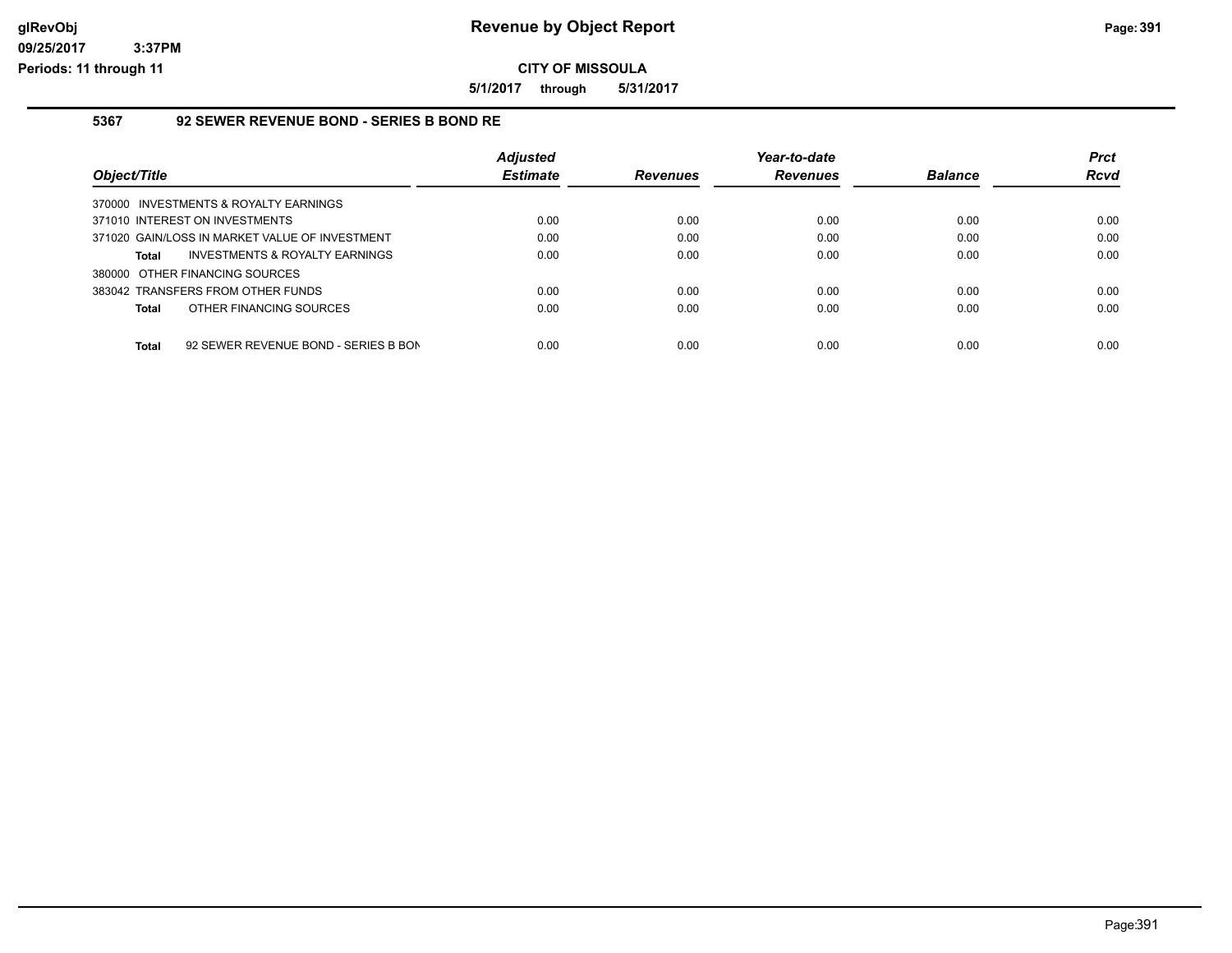**5/1/2017 through 5/31/2017**

## **5368 00 SEWER REVENUE BOND RESERVE FUND**

### **5368 00 SEWER REVENUE BOND RESERVE FUND**

|                                                 | <b>Adjusted</b> |                 | Year-to-date    |                | <b>Prct</b> |
|-------------------------------------------------|-----------------|-----------------|-----------------|----------------|-------------|
| Object/Title                                    | <b>Estimate</b> | <b>Revenues</b> | <b>Revenues</b> | <b>Balance</b> | <b>Rcvd</b> |
| 370000 INVESTMENTS & ROYALTY EARNINGS           |                 |                 |                 |                |             |
| 371010 INTEREST ON INVESTMENTS                  | 0.00            | 0.00            | 0.00            | 0.00           | 0.00        |
| 371020 GAIN/LOSS IN MARKET VALUE OF INVESTMENTS | 0.00            | 0.00            | 0.00            | 0.00           | 0.00        |
| INVESTMENTS & ROYALTY EARNINGS<br>Total         | 0.00            | 0.00            | 0.00            | 0.00           | 0.00        |
| 380000 OTHER FINANCING SOURCES                  |                 |                 |                 |                |             |
| 383042 TRANSFERS FROM OTHER FUNDS               | 0.00            | 0.00            | 0.00            | 0.00           | 0.00        |
| OTHER FINANCING SOURCES<br>Total                | 0.00            | 0.00            | 0.00            | 0.00           | 0.00        |
|                                                 |                 |                 |                 |                |             |
| 00 SEWER REVENUE BOND RESERVE FUND<br>Total     | 0.00            | 0.00            | 0.00            | 0.00           | 0.00        |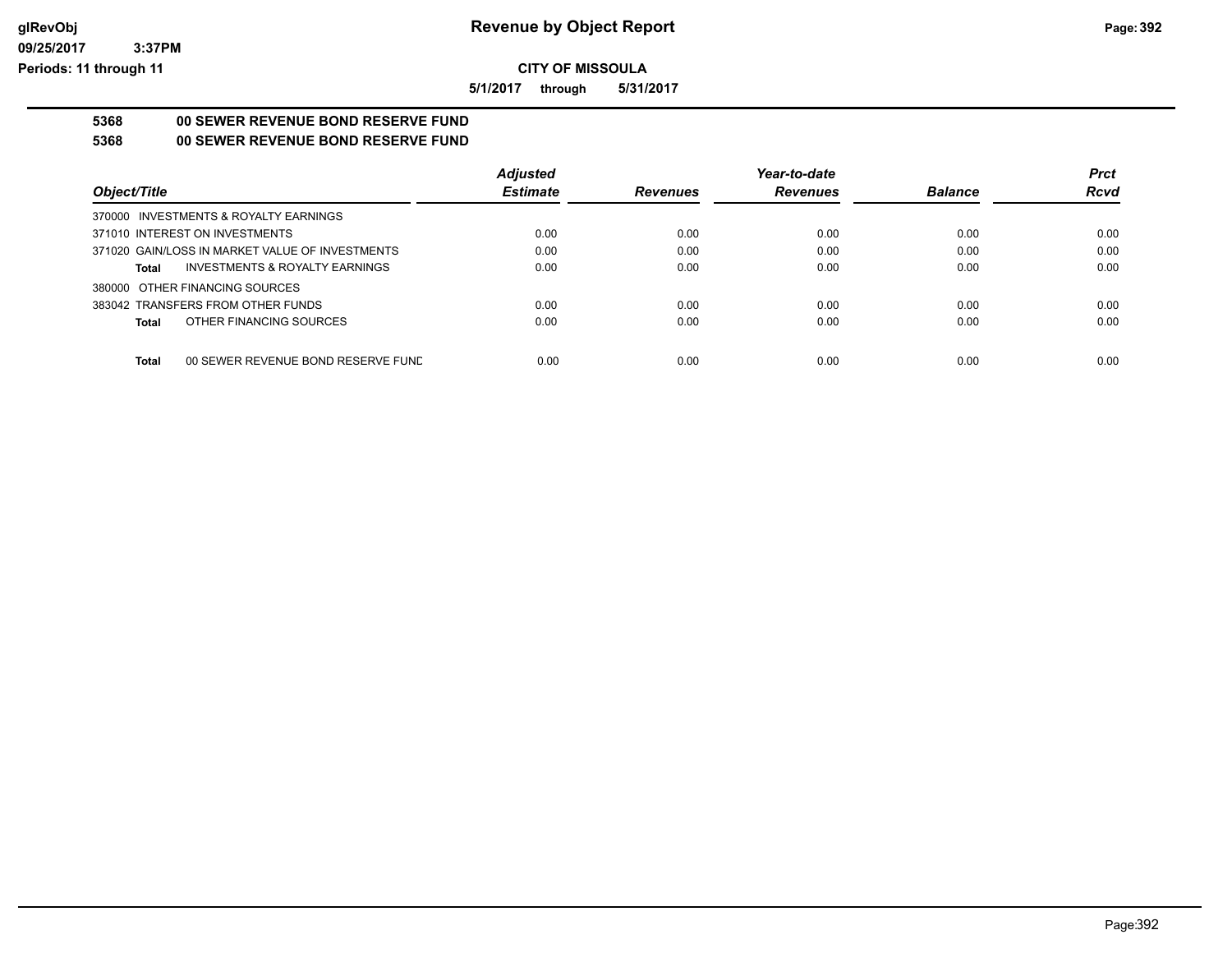**5/1/2017 through 5/31/2017**

#### **5368 00 SEWER REVENUE BOND RESERVE FUND**

|                                                | <b>Adjusted</b> |                 | Year-to-date    |                | <b>Prct</b> |
|------------------------------------------------|-----------------|-----------------|-----------------|----------------|-------------|
| Object/Title                                   | <b>Estimate</b> | <b>Revenues</b> | <b>Revenues</b> | <b>Balance</b> | <b>Rcvd</b> |
| 370000 INVESTMENTS & ROYALTY EARNINGS          |                 |                 |                 |                |             |
| 371010 INTEREST ON INVESTMENTS                 | 0.00            | 0.00            | 0.00            | 0.00           | 0.00        |
| 371020 GAIN/LOSS IN MARKET VALUE OF INVESTMENT | 0.00            | 0.00            | 0.00            | 0.00           | 0.00        |
| INVESTMENTS & ROYALTY EARNINGS<br>Total        | 0.00            | 0.00            | 0.00            | 0.00           | 0.00        |
| 380000 OTHER FINANCING SOURCES                 |                 |                 |                 |                |             |
| 383042 TRANSFERS FROM OTHER FUNDS              | 0.00            | 0.00            | 0.00            | 0.00           | 0.00        |
| OTHER FINANCING SOURCES<br>Total               | 0.00            | 0.00            | 0.00            | 0.00           | 0.00        |
|                                                |                 |                 |                 |                |             |
| Total<br>00 SEWER REVENUE BOND RESERVE FUNI    | 0.00            | 0.00            | 0.00            | 0.00           | 0.00        |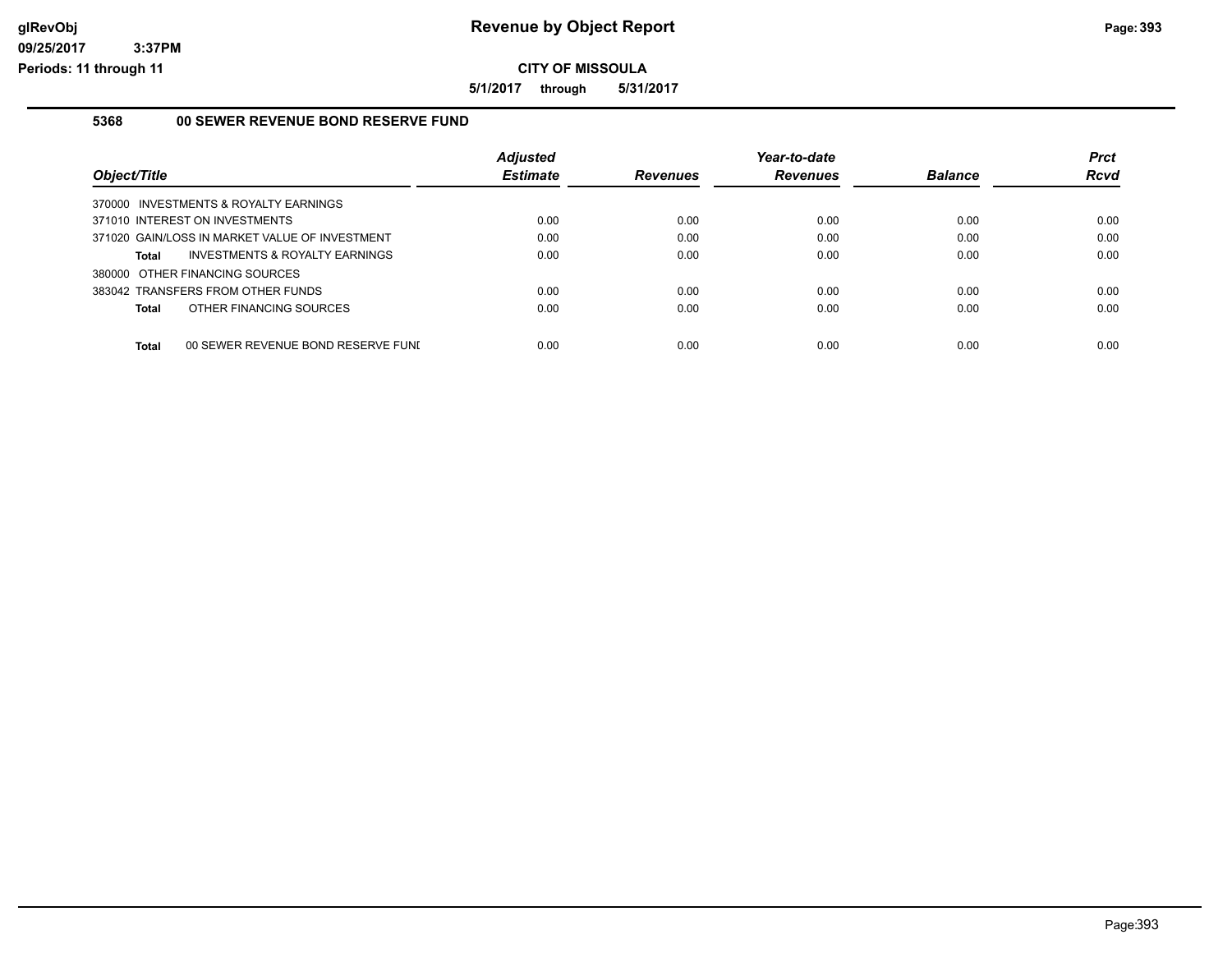**5/1/2017 through 5/31/2017**

#### **5369 2001 SEWER REVENUE BOND**

**5369 2001 SEWER REVENUE BOND**

|                                                 | <b>Adjusted</b> |                 | Year-to-date    |                | <b>Prct</b> |
|-------------------------------------------------|-----------------|-----------------|-----------------|----------------|-------------|
| Object/Title                                    | <b>Estimate</b> | <b>Revenues</b> | <b>Revenues</b> | <b>Balance</b> | <b>Rcvd</b> |
| 370000 INVESTMENTS & ROYALTY EARNINGS           |                 |                 |                 |                |             |
| 371010 INTEREST ON INVESTMENTS                  | 0.00            | 0.00            | 0.00            | 0.00           | 0.00        |
| 371020 GAIN/LOSS IN MARKET VALUE OF INVESTMENTS | 0.00            | 0.00            | 0.00            | 0.00           | 0.00        |
| INVESTMENTS & ROYALTY EARNINGS<br>Total         | 0.00            | 0.00            | 0.00            | 0.00           | 0.00        |
| 380000 OTHER FINANCING SOURCES                  |                 |                 |                 |                |             |
| 383042 TRANSFERS FROM OTHER FUNDS               | 0.00            | 0.00            | 0.00            | 0.00           | 0.00        |
| OTHER FINANCING SOURCES<br>Total                | 0.00            | 0.00            | 0.00            | 0.00           | 0.00        |
|                                                 |                 |                 |                 |                |             |
| 2001 SEWER REVENUE BOND<br><b>Total</b>         | 0.00            | 0.00            | 0.00            | 0.00           | 0.00        |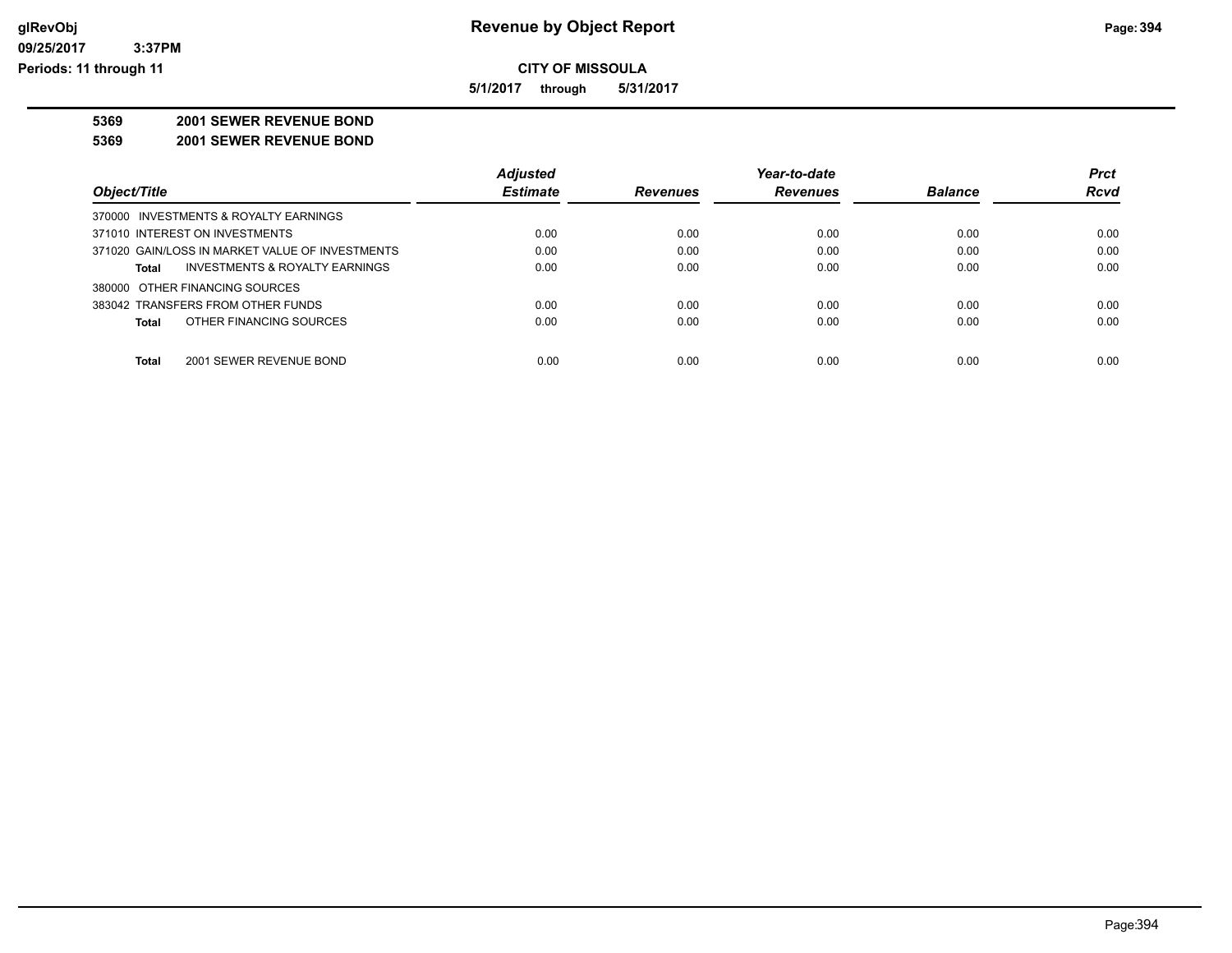**CITY OF MISSOULA**

**5/1/2017 through 5/31/2017**

#### **5369 2001 SEWER REVENUE BOND**

 **3:37PM**

|                                                | <b>Adjusted</b> |                 | Year-to-date    |                | <b>Prct</b> |
|------------------------------------------------|-----------------|-----------------|-----------------|----------------|-------------|
| Object/Title                                   | <b>Estimate</b> | <b>Revenues</b> | <b>Revenues</b> | <b>Balance</b> | <b>Rcvd</b> |
| INVESTMENTS & ROYALTY EARNINGS<br>370000       |                 |                 |                 |                |             |
| 371010 INTEREST ON INVESTMENTS                 | 0.00            | 0.00            | 0.00            | 0.00           | 0.00        |
| 371020 GAIN/LOSS IN MARKET VALUE OF INVESTMENT | 0.00            | 0.00            | 0.00            | 0.00           | 0.00        |
| INVESTMENTS & ROYALTY EARNINGS<br>Total        | 0.00            | 0.00            | 0.00            | 0.00           | 0.00        |
| 380000 OTHER FINANCING SOURCES                 |                 |                 |                 |                |             |
| 383042 TRANSFERS FROM OTHER FUNDS              | 0.00            | 0.00            | 0.00            | 0.00           | 0.00        |
| OTHER FINANCING SOURCES<br>Total               | 0.00            | 0.00            | 0.00            | 0.00           | 0.00        |
| Total<br>2001 SEWER REVENUE BOND               | 0.00            | 0.00            | 0.00            | 0.00           | 0.00        |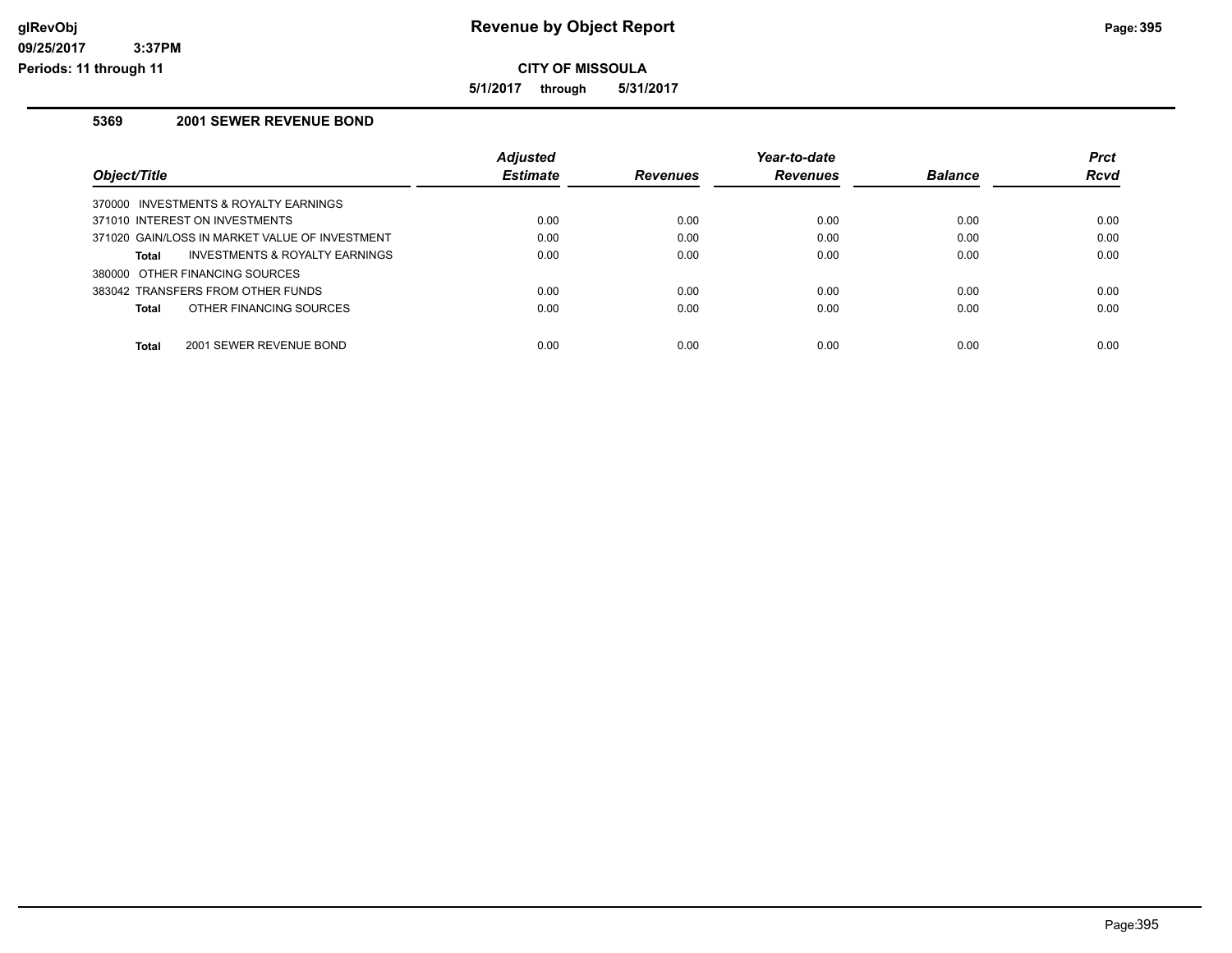**5/1/2017 through 5/31/2017**

### **5370 99 SEWER REVENUE BOND RESERVE FUND**

### **5370 99 SEWER REVENUE BOND RESERVE FUND**

|                                                    | <b>Adjusted</b> |                 | Year-to-date    |                | <b>Prct</b> |
|----------------------------------------------------|-----------------|-----------------|-----------------|----------------|-------------|
| Object/Title                                       | <b>Estimate</b> | <b>Revenues</b> | <b>Revenues</b> | <b>Balance</b> | Rcvd        |
| 360000 MISCELLANEOUS REVENUES                      |                 |                 |                 |                |             |
| 360010 MISCELLANEOUS                               | 0.00            | 0.00            | 0.00            | 0.00           | 0.00        |
| MISCELLANEOUS REVENUES<br>Total                    | 0.00            | 0.00            | 0.00            | 0.00           | 0.00        |
| 370000 INVESTMENTS & ROYALTY EARNINGS              |                 |                 |                 |                |             |
| 371010 INTEREST ON INVESTMENTS                     | 0.00            | 0.00            | 0.00            | 0.00           | 0.00        |
| 371020 GAIN/LOSS IN MARKET VALUE OF INVESTMENTS    | 0.00            | 0.00            | 0.00            | 0.00           | 0.00        |
| <b>INVESTMENTS &amp; ROYALTY EARNINGS</b><br>Total | 0.00            | 0.00            | 0.00            | 0.00           | 0.00        |
| 380000 OTHER FINANCING SOURCES                     |                 |                 |                 |                |             |
| 383042 TRANSFERS FROM OTHER FUNDS                  | 0.00            | 0.00            | 0.00            | 0.00           | 0.00        |
| OTHER FINANCING SOURCES<br>Total                   | 0.00            | 0.00            | 0.00            | 0.00           | 0.00        |
| 99 SEWER REVENUE BOND RESERVE FUND<br><b>Total</b> | 0.00            | 0.00            | 0.00            | 0.00           | 0.00        |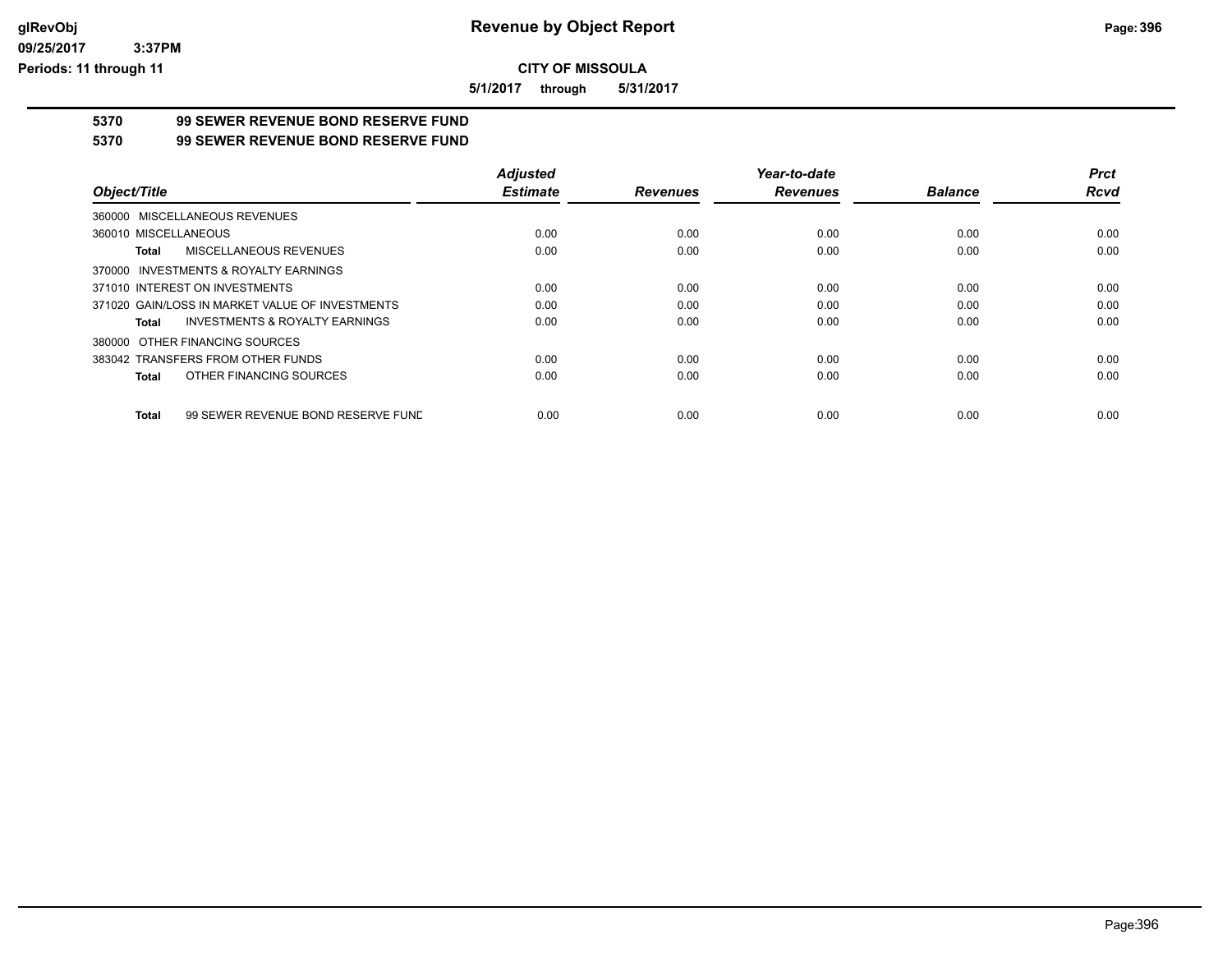**5/1/2017 through 5/31/2017**

#### **5370 99 SEWER REVENUE BOND RESERVE FUND**

|                                                    | <b>Adjusted</b> |                 | Year-to-date    |                | <b>Prct</b> |
|----------------------------------------------------|-----------------|-----------------|-----------------|----------------|-------------|
| Object/Title                                       | <b>Estimate</b> | <b>Revenues</b> | <b>Revenues</b> | <b>Balance</b> | <b>Rcvd</b> |
| 360000 MISCELLANEOUS REVENUES                      |                 |                 |                 |                |             |
| 360010 MISCELLANEOUS                               | 0.00            | 0.00            | 0.00            | 0.00           | 0.00        |
| MISCELLANEOUS REVENUES<br><b>Total</b>             | 0.00            | 0.00            | 0.00            | 0.00           | 0.00        |
| 370000 INVESTMENTS & ROYALTY EARNINGS              |                 |                 |                 |                |             |
| 371010 INTEREST ON INVESTMENTS                     | 0.00            | 0.00            | 0.00            | 0.00           | 0.00        |
| 371020 GAIN/LOSS IN MARKET VALUE OF INVESTMENT     | 0.00            | 0.00            | 0.00            | 0.00           | 0.00        |
| <b>INVESTMENTS &amp; ROYALTY EARNINGS</b><br>Total | 0.00            | 0.00            | 0.00            | 0.00           | 0.00        |
| 380000 OTHER FINANCING SOURCES                     |                 |                 |                 |                |             |
| 383042 TRANSFERS FROM OTHER FUNDS                  | 0.00            | 0.00            | 0.00            | 0.00           | 0.00        |
| OTHER FINANCING SOURCES<br><b>Total</b>            | 0.00            | 0.00            | 0.00            | 0.00           | 0.00        |
| <b>Total</b><br>99 SEWER REVENUE BOND RESERVE FUNI | 0.00            | 0.00            | 0.00            | 0.00           | 0.00        |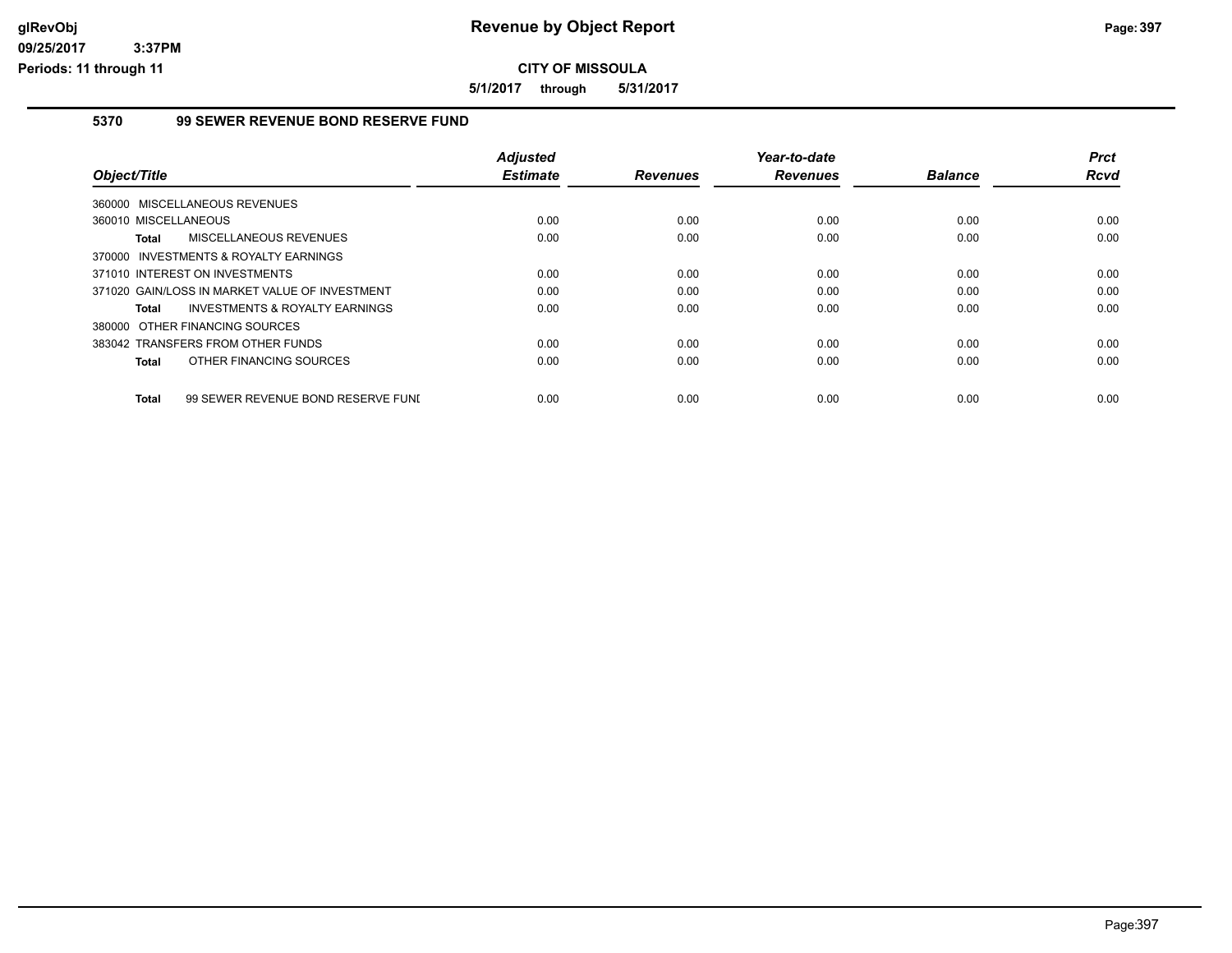**5/1/2017 through 5/31/2017**

**5371 2002 SEWER BONDS**

**5371 2002 SEWER BONDS**

|                                                 | <b>Adjusted</b> |                 | Year-to-date    |                | <b>Prct</b> |
|-------------------------------------------------|-----------------|-----------------|-----------------|----------------|-------------|
| Object/Title                                    | <b>Estimate</b> | <b>Revenues</b> | <b>Revenues</b> | <b>Balance</b> | <b>Rcvd</b> |
| 370000 INVESTMENTS & ROYALTY EARNINGS           |                 |                 |                 |                |             |
| 371010 INTEREST ON INVESTMENTS                  | 0.00            | 0.00            | 0.00            | 0.00           | 0.00        |
| 371020 GAIN/LOSS IN MARKET VALUE OF INVESTMENTS | 0.00            | 0.00            | 0.00            | 0.00           | 0.00        |
| INVESTMENTS & ROYALTY EARNINGS<br><b>Total</b>  | 0.00            | 0.00            | 0.00            | 0.00           | 0.00        |
| 380000 OTHER FINANCING SOURCES                  |                 |                 |                 |                |             |
| 383024 TRANS FR SEWER CLEARING                  | 84.420.00       | 0.00            | 0.00            | 84.420.00      | 0.00        |
| OTHER FINANCING SOURCES<br><b>Total</b>         | 84.420.00       | 0.00            | 0.00            | 84.420.00      | 0.00        |
|                                                 |                 |                 |                 |                |             |
| 2002 SEWER BONDS<br><b>Total</b>                | 84.420.00       | 0.00            | 0.00            | 84.420.00      | 0.00        |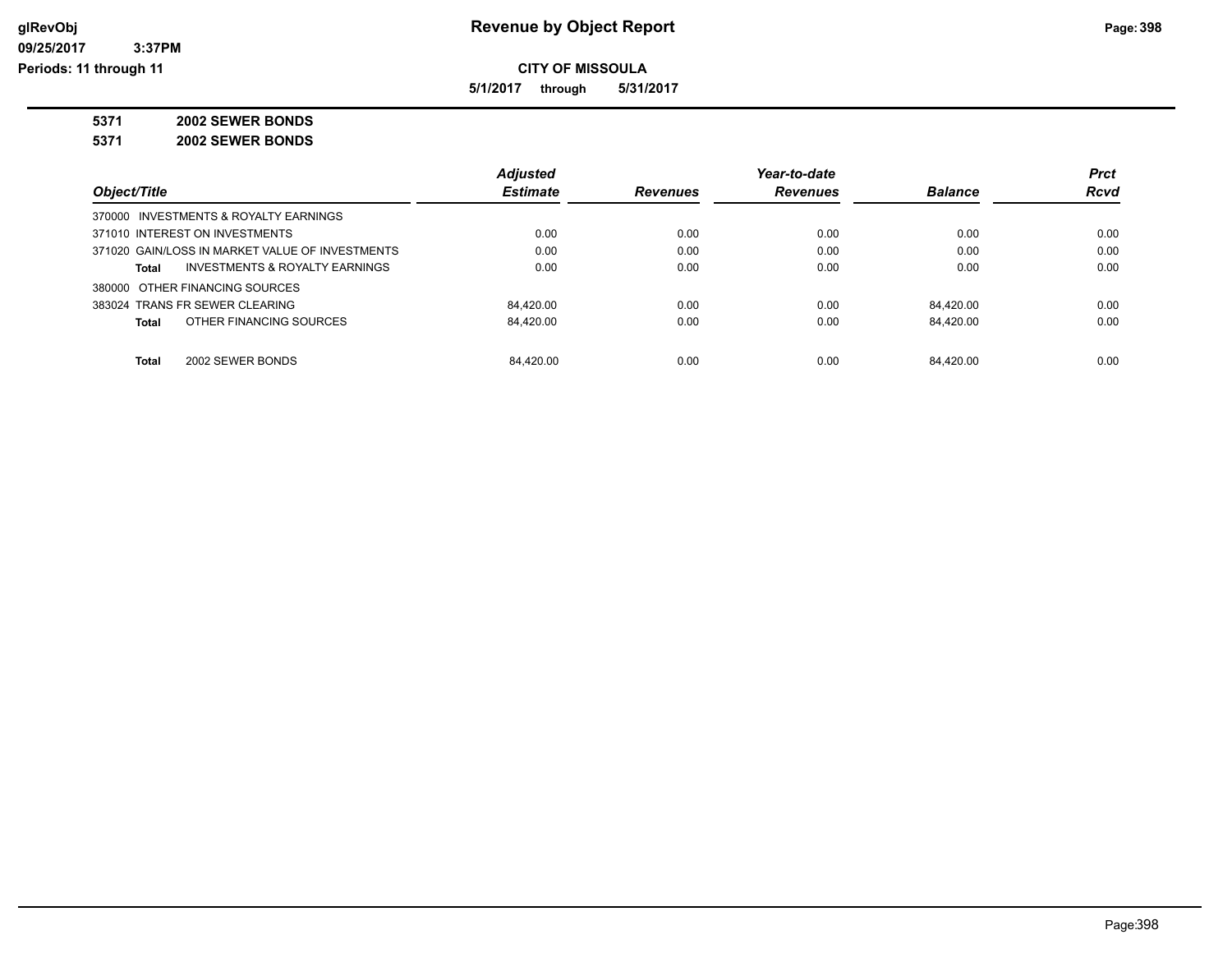**5/1/2017 through 5/31/2017**

#### **5371 2002 SEWER BONDS**

|                                                    | Adjusted        |                 | Year-to-date    |                | <b>Prct</b> |
|----------------------------------------------------|-----------------|-----------------|-----------------|----------------|-------------|
| Object/Title                                       | <b>Estimate</b> | <b>Revenues</b> | <b>Revenues</b> | <b>Balance</b> | <b>Rcvd</b> |
| 370000 INVESTMENTS & ROYALTY EARNINGS              |                 |                 |                 |                |             |
| 371010 INTEREST ON INVESTMENTS                     | 0.00            | 0.00            | 0.00            | 0.00           | 0.00        |
| 371020 GAIN/LOSS IN MARKET VALUE OF INVESTMENT     | 0.00            | 0.00            | 0.00            | 0.00           | 0.00        |
| <b>INVESTMENTS &amp; ROYALTY EARNINGS</b><br>Total | 0.00            | 0.00            | 0.00            | 0.00           | 0.00        |
| 380000 OTHER FINANCING SOURCES                     |                 |                 |                 |                |             |
| 383024 TRANS FR SEWER CLEARING                     | 84.420.00       | 0.00            | 0.00            | 84.420.00      | 0.00        |
| OTHER FINANCING SOURCES<br>Total                   | 84.420.00       | 0.00            | 0.00            | 84.420.00      | 0.00        |
|                                                    |                 |                 |                 |                |             |
| <b>Total</b><br>2002 SEWER BONDS                   | 84.420.00       | 0.00            | 0.00            | 84.420.00      | 0.00        |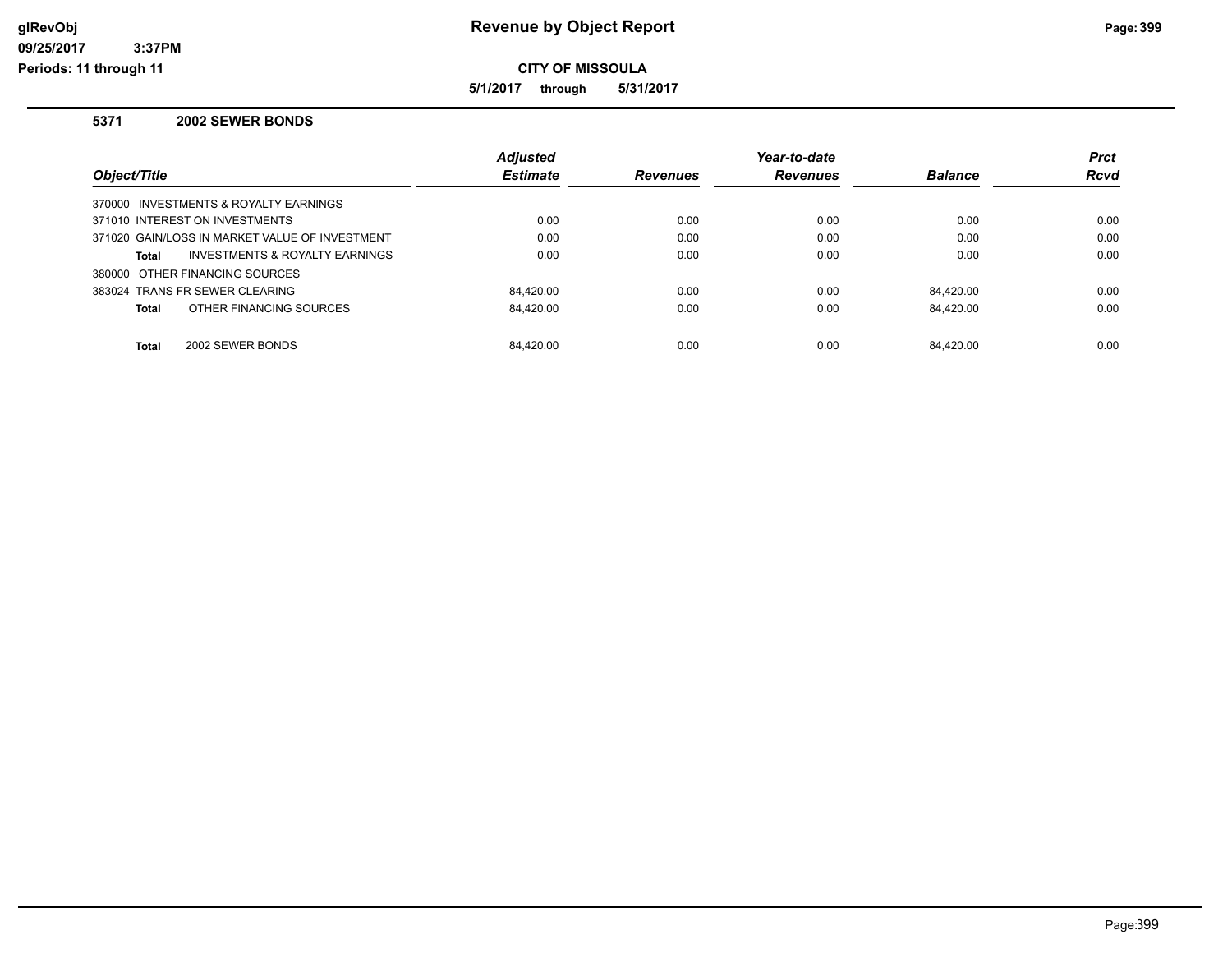**5/1/2017 through 5/31/2017**

#### **5372 2002 SEWER REVENUE BOND**

#### **5372 2002 SEWER REVENUE BOND**

|                                                    | <b>Adjusted</b> |                 | Year-to-date    |                | <b>Prct</b> |
|----------------------------------------------------|-----------------|-----------------|-----------------|----------------|-------------|
| Object/Title                                       | <b>Estimate</b> | <b>Revenues</b> | <b>Revenues</b> | <b>Balance</b> | <b>Rcvd</b> |
| 360000 MISCELLANEOUS REVENUES                      |                 |                 |                 |                |             |
| 360000 MISCELLANEOUS REVENUES                      | 0.00            | 0.00            | 0.00            | 0.00           | 0.00        |
| MISCELLANEOUS REVENUES<br>Total                    | 0.00            | 0.00            | 0.00            | 0.00           | 0.00        |
| 370000 INVESTMENTS & ROYALTY EARNINGS              |                 |                 |                 |                |             |
| 371010 INTEREST ON INVESTMENTS                     | 0.00            | 0.00            | 0.00            | 0.00           | 0.00        |
| 371020 GAIN/LOSS IN MARKET VALUE OF INVESTMENTS    | 0.00            | 0.00            | 0.00            | 0.00           | 0.00        |
| <b>INVESTMENTS &amp; ROYALTY EARNINGS</b><br>Total | 0.00            | 0.00            | 0.00            | 0.00           | 0.00        |
| 380000 OTHER FINANCING SOURCES                     |                 |                 |                 |                |             |
| 383024 TRANS FR SEWER CLEARING                     | 0.00            | 0.00            | 0.00            | 0.00           | 0.00        |
| 383042 TRANSFERS FROM OTHER FUNDS                  | 0.00            | 0.00            | 0.00            | 0.00           | 0.00        |
| OTHER FINANCING SOURCES<br>Total                   | 0.00            | 0.00            | 0.00            | 0.00           | 0.00        |
| 2002 SEWER REVENUE BOND<br>Total                   | 0.00            | 0.00            | 0.00            | 0.00           | 0.00        |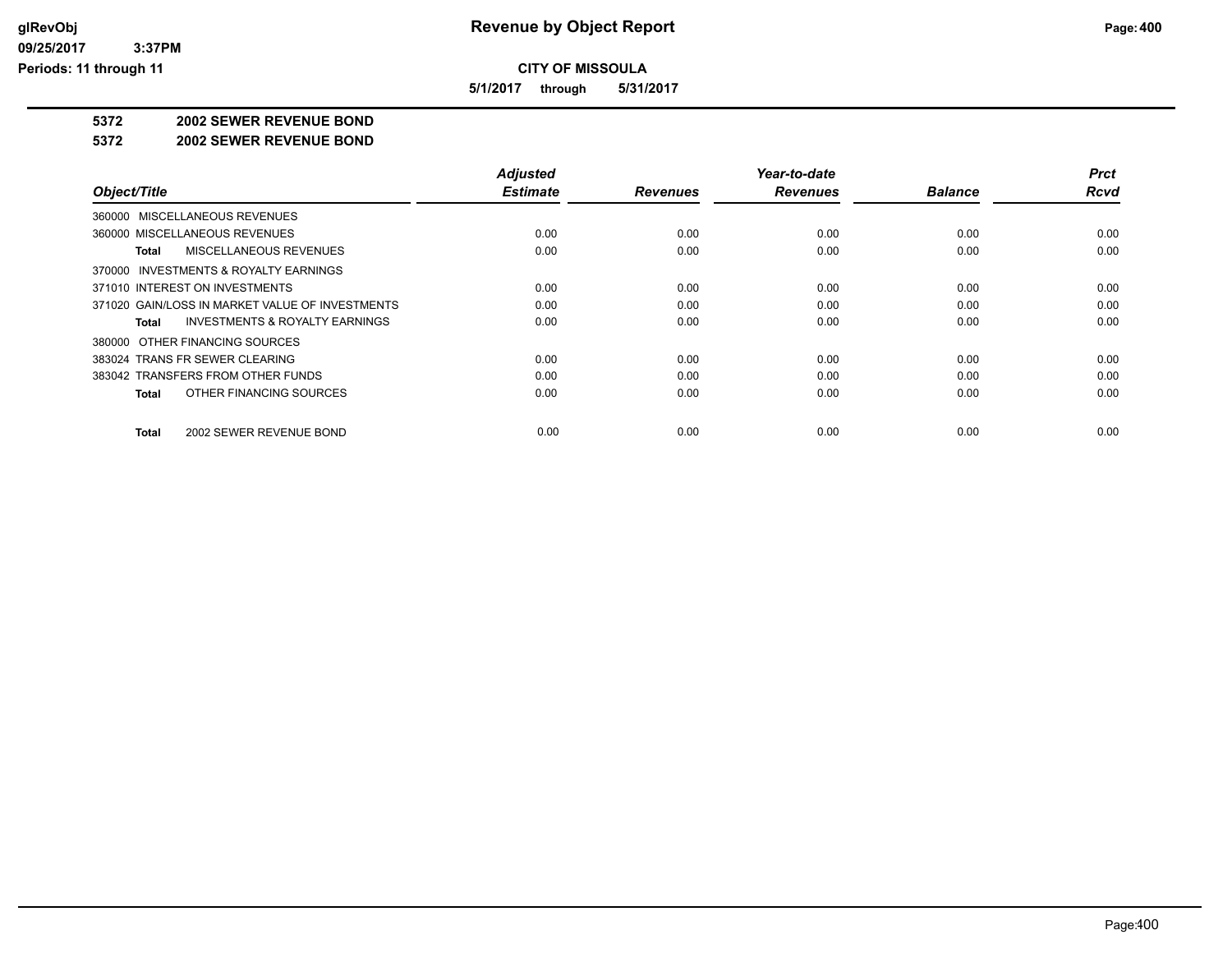**5/1/2017 through 5/31/2017**

## **5372 2002 SEWER REVENUE BOND**

| Object/Title                                       | Adjusted<br><b>Estimate</b> | <b>Revenues</b> | Year-to-date<br><b>Revenues</b> | <b>Balance</b> | <b>Prct</b><br><b>Rcvd</b> |
|----------------------------------------------------|-----------------------------|-----------------|---------------------------------|----------------|----------------------------|
| 360000 MISCELLANEOUS REVENUES                      |                             |                 |                                 |                |                            |
| 360000 MISCELLANEOUS REVENUES                      | 0.00                        | 0.00            | 0.00                            | 0.00           | 0.00                       |
| MISCELLANEOUS REVENUES<br>Total                    | 0.00                        | 0.00            | 0.00                            | 0.00           | 0.00                       |
| 370000 INVESTMENTS & ROYALTY EARNINGS              |                             |                 |                                 |                |                            |
| 371010 INTEREST ON INVESTMENTS                     | 0.00                        | 0.00            | 0.00                            | 0.00           | 0.00                       |
| 371020 GAIN/LOSS IN MARKET VALUE OF INVESTMENT     | 0.00                        | 0.00            | 0.00                            | 0.00           | 0.00                       |
| <b>INVESTMENTS &amp; ROYALTY EARNINGS</b><br>Total | 0.00                        | 0.00            | 0.00                            | 0.00           | 0.00                       |
| 380000 OTHER FINANCING SOURCES                     |                             |                 |                                 |                |                            |
| 383024 TRANS FR SEWER CLEARING                     | 0.00                        | 0.00            | 0.00                            | 0.00           | 0.00                       |
| 383042 TRANSFERS FROM OTHER FUNDS                  | 0.00                        | 0.00            | 0.00                            | 0.00           | 0.00                       |
| OTHER FINANCING SOURCES<br>Total                   | 0.00                        | 0.00            | 0.00                            | 0.00           | 0.00                       |
| 2002 SEWER REVENUE BOND<br><b>Total</b>            | 0.00                        | 0.00            | 0.00                            | 0.00           | 0.00                       |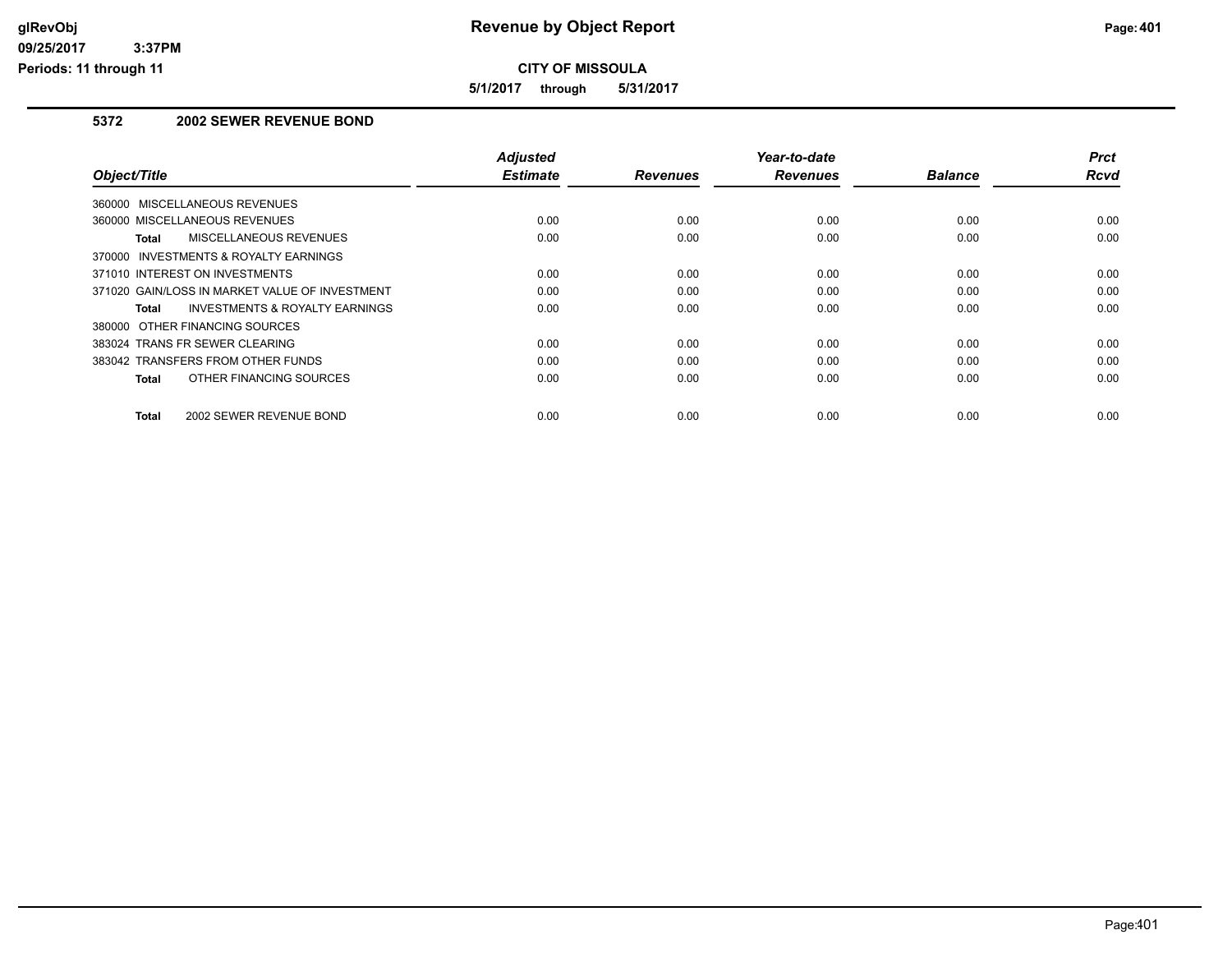**5/1/2017 through 5/31/2017**

# **5373 2002 WWTP UPGRADE REVENUE BOND**

# **5373 2002 WWTP UPGRADE REVENUE BOND**

|                                                 | <b>Adjusted</b> |                 | Year-to-date    |                | <b>Prct</b> |
|-------------------------------------------------|-----------------|-----------------|-----------------|----------------|-------------|
| Object/Title                                    | <b>Estimate</b> | <b>Revenues</b> | <b>Revenues</b> | <b>Balance</b> | <b>Rcvd</b> |
| 370000 INVESTMENTS & ROYALTY EARNINGS           |                 |                 |                 |                |             |
| 371010 INTEREST ON INVESTMENTS                  | 0.00            | 0.00            | 0.00            | 0.00           | 0.00        |
| 371020 GAIN/LOSS IN MARKET VALUE OF INVESTMENTS | 0.00            | 0.00            | 0.00            | 0.00           | 0.00        |
| INVESTMENTS & ROYALTY EARNINGS<br>Total         | 0.00            | 0.00            | 0.00            | 0.00           | 0.00        |
| 380000 OTHER FINANCING SOURCES                  |                 |                 |                 |                |             |
| 383024 TRANS FR SEWER CLEARING                  | 330.810.00      | 0.00            | 0.00            | 330.810.00     | 0.00        |
| OTHER FINANCING SOURCES<br>Total                | 330.810.00      | 0.00            | 0.00            | 330.810.00     | 0.00        |
|                                                 |                 |                 |                 |                |             |
| 2002 WWTP UPGRADE REVENUE BOND<br>Total         | 330.810.00      | 0.00            | 0.00            | 330.810.00     | 0.00        |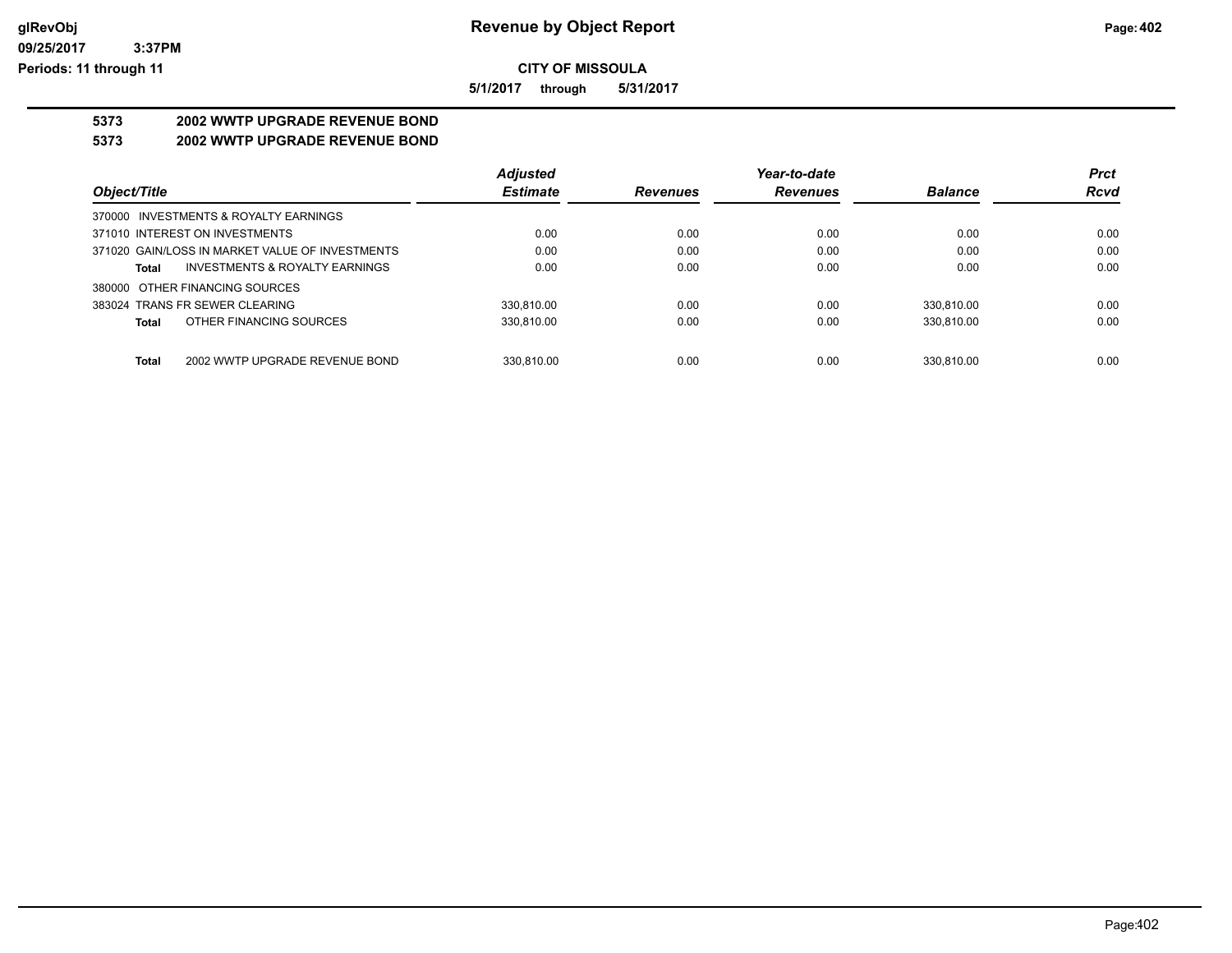**5/1/2017 through 5/31/2017**

#### **5373 2002 WWTP UPGRADE REVENUE BOND**

|                                                | <b>Adjusted</b> |                 | Year-to-date    |                | <b>Prct</b> |
|------------------------------------------------|-----------------|-----------------|-----------------|----------------|-------------|
| Object/Title                                   | <b>Estimate</b> | <b>Revenues</b> | <b>Revenues</b> | <b>Balance</b> | <b>Rcvd</b> |
| 370000 INVESTMENTS & ROYALTY EARNINGS          |                 |                 |                 |                |             |
| 371010 INTEREST ON INVESTMENTS                 | 0.00            | 0.00            | 0.00            | 0.00           | 0.00        |
| 371020 GAIN/LOSS IN MARKET VALUE OF INVESTMENT | 0.00            | 0.00            | 0.00            | 0.00           | 0.00        |
| INVESTMENTS & ROYALTY EARNINGS<br>Total        | 0.00            | 0.00            | 0.00            | 0.00           | 0.00        |
| 380000 OTHER FINANCING SOURCES                 |                 |                 |                 |                |             |
| 383024 TRANS FR SEWER CLEARING                 | 330.810.00      | 0.00            | 0.00            | 330.810.00     | 0.00        |
| OTHER FINANCING SOURCES<br>Total               | 330.810.00      | 0.00            | 0.00            | 330.810.00     | 0.00        |
|                                                |                 |                 |                 |                |             |
| <b>Total</b><br>2002 WWTP UPGRADE REVENUE BOND | 330.810.00      | 0.00            | 0.00            | 330.810.00     | 0.00        |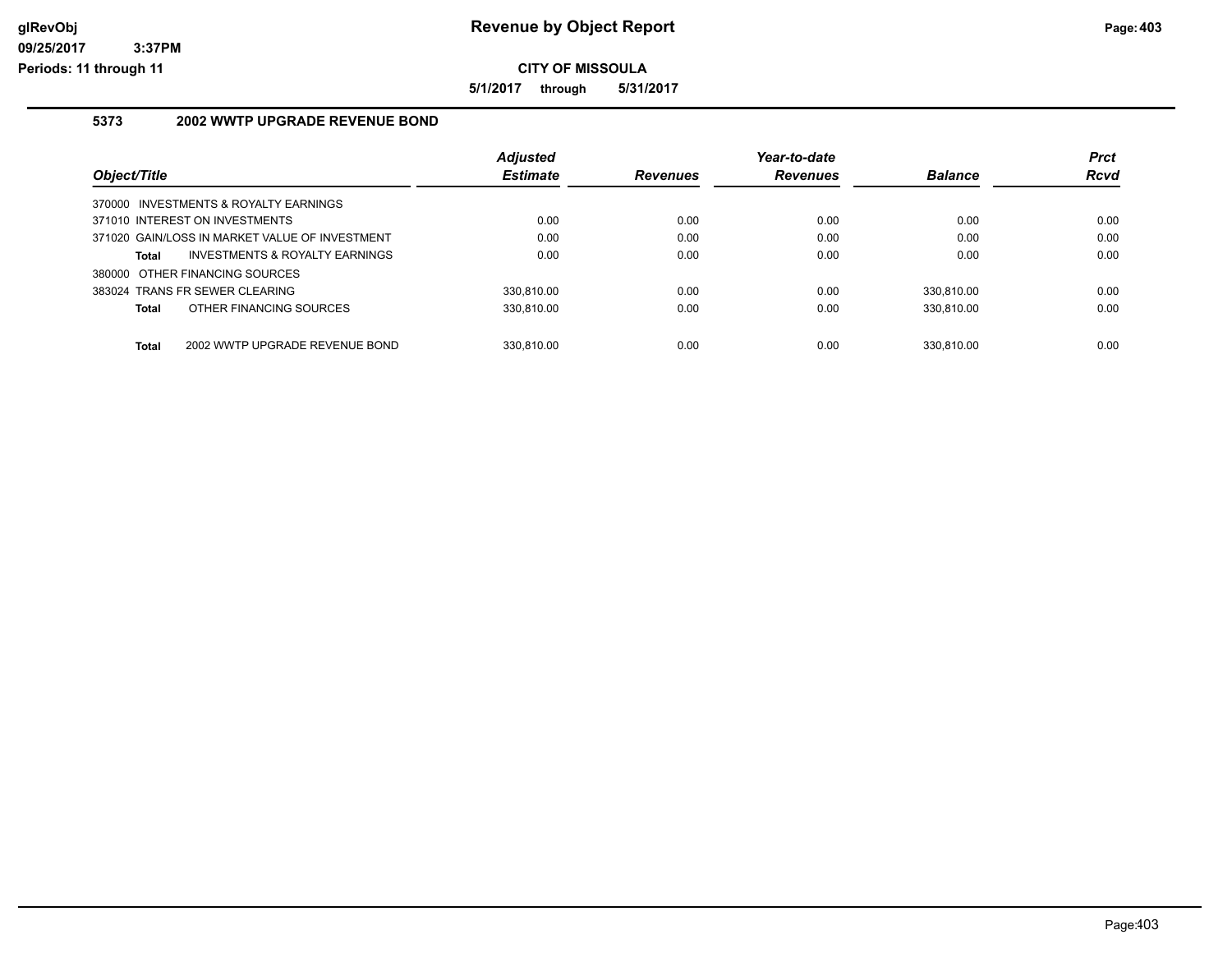**5/1/2017 through 5/31/2017**

**5374 2002 WWTP UPGRADE RESERVE**

#### **5374 2002 WWTP UPGRADE RESERVE**

|                                                    | <b>Adjusted</b><br><b>Estimate</b> |                 | Year-to-date    | <b>Balance</b> | <b>Prct</b><br><b>Rcvd</b> |
|----------------------------------------------------|------------------------------------|-----------------|-----------------|----------------|----------------------------|
| Object/Title                                       |                                    | <b>Revenues</b> | <b>Revenues</b> |                |                            |
| 360000 MISCELLANEOUS REVENUES                      |                                    |                 |                 |                |                            |
| 360000 MISCELLANEOUS REVENUES                      | 0.00                               | 0.00            | 0.00            | 0.00           | 0.00                       |
| MISCELLANEOUS REVENUES<br>Total                    | 0.00                               | 0.00            | 0.00            | 0.00           | 0.00                       |
| 370000 INVESTMENTS & ROYALTY EARNINGS              |                                    |                 |                 |                |                            |
| 371010 INTEREST ON INVESTMENTS                     | 0.00                               | 0.00            | 0.00            | 0.00           | 0.00                       |
| 371020 GAIN/LOSS IN MARKET VALUE OF INVESTMENTS    | 0.00                               | 0.00            | 0.00            | 0.00           | 0.00                       |
| <b>INVESTMENTS &amp; ROYALTY EARNINGS</b><br>Total | 0.00                               | 0.00            | 0.00            | 0.00           | 0.00                       |
| 380000 OTHER FINANCING SOURCES                     |                                    |                 |                 |                |                            |
| 381002 SRF LOAN                                    | 0.00                               | 0.00            | 0.00            | 0.00           | 0.00                       |
| 383042 TRANSFERS FROM OTHER FUNDS                  | 0.00                               | 0.00            | 0.00            | 0.00           | 0.00                       |
| OTHER FINANCING SOURCES<br>Total                   | 0.00                               | 0.00            | 0.00            | 0.00           | 0.00                       |
| 2002 WWTP UPGRADE RESERVE<br>Total                 | 0.00                               | 0.00            | 0.00            | 0.00           | 0.00                       |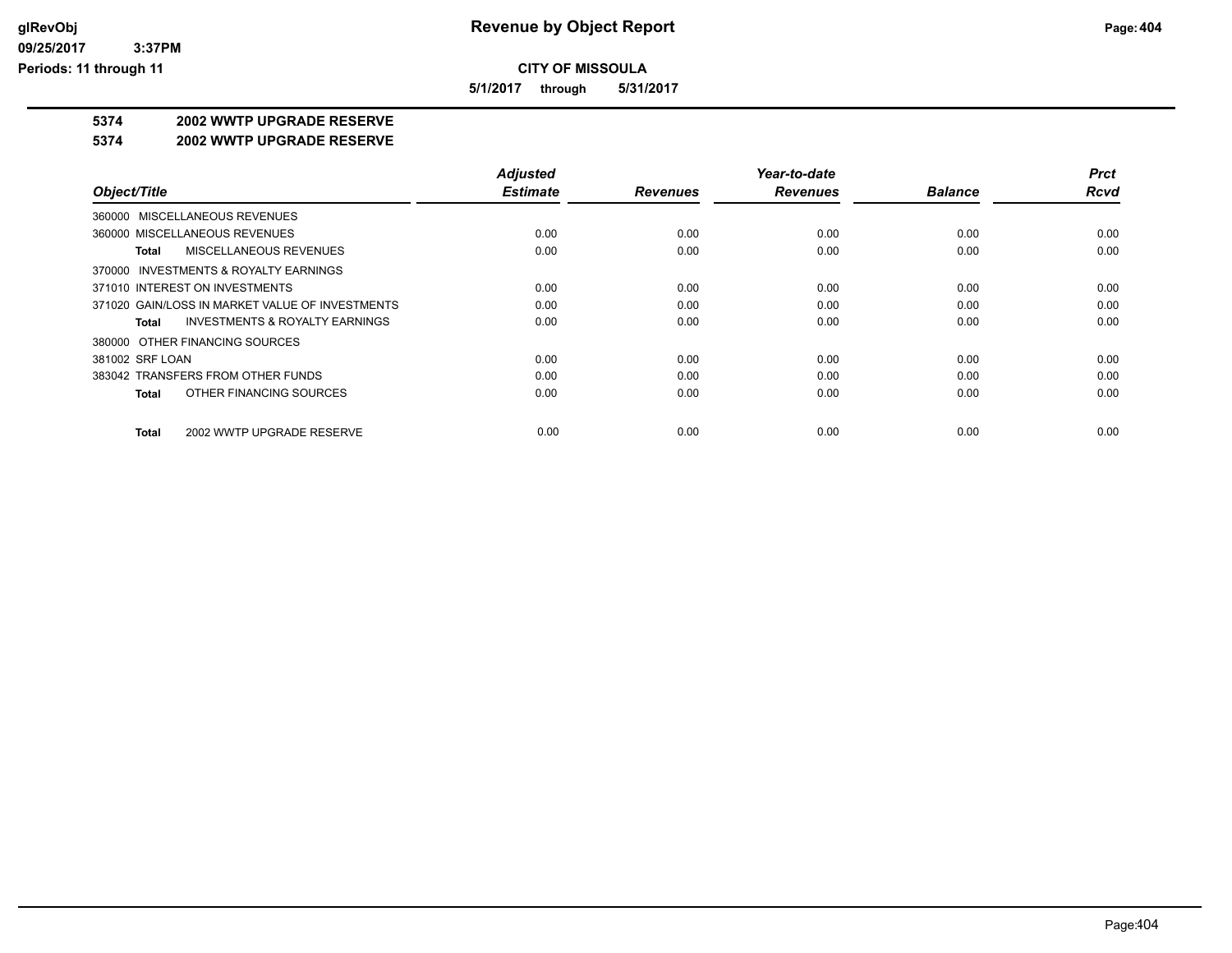**5/1/2017 through 5/31/2017**

## **5374 2002 WWTP UPGRADE RESERVE**

| Object/Title                                       | <b>Adjusted</b><br><b>Estimate</b> | <b>Revenues</b> | Year-to-date<br><b>Revenues</b> | <b>Balance</b> | <b>Prct</b><br><b>Rcvd</b> |
|----------------------------------------------------|------------------------------------|-----------------|---------------------------------|----------------|----------------------------|
| 360000 MISCELLANEOUS REVENUES                      |                                    |                 |                                 |                |                            |
| 360000 MISCELLANEOUS REVENUES                      | 0.00                               | 0.00            | 0.00                            | 0.00           | 0.00                       |
| MISCELLANEOUS REVENUES<br><b>Total</b>             | 0.00                               | 0.00            | 0.00                            | 0.00           | 0.00                       |
| 370000 INVESTMENTS & ROYALTY EARNINGS              |                                    |                 |                                 |                |                            |
| 371010 INTEREST ON INVESTMENTS                     | 0.00                               | 0.00            | 0.00                            | 0.00           | 0.00                       |
| 371020 GAIN/LOSS IN MARKET VALUE OF INVESTMENT     | 0.00                               | 0.00            | 0.00                            | 0.00           | 0.00                       |
| <b>INVESTMENTS &amp; ROYALTY EARNINGS</b><br>Total | 0.00                               | 0.00            | 0.00                            | 0.00           | 0.00                       |
| 380000 OTHER FINANCING SOURCES                     |                                    |                 |                                 |                |                            |
| 381002 SRF LOAN                                    | 0.00                               | 0.00            | 0.00                            | 0.00           | 0.00                       |
| 383042 TRANSFERS FROM OTHER FUNDS                  | 0.00                               | 0.00            | 0.00                            | 0.00           | 0.00                       |
| OTHER FINANCING SOURCES<br><b>Total</b>            | 0.00                               | 0.00            | 0.00                            | 0.00           | 0.00                       |
| 2002 WWTP UPGRADE RESERVE<br><b>Total</b>          | 0.00                               | 0.00            | 0.00                            | 0.00           | 0.00                       |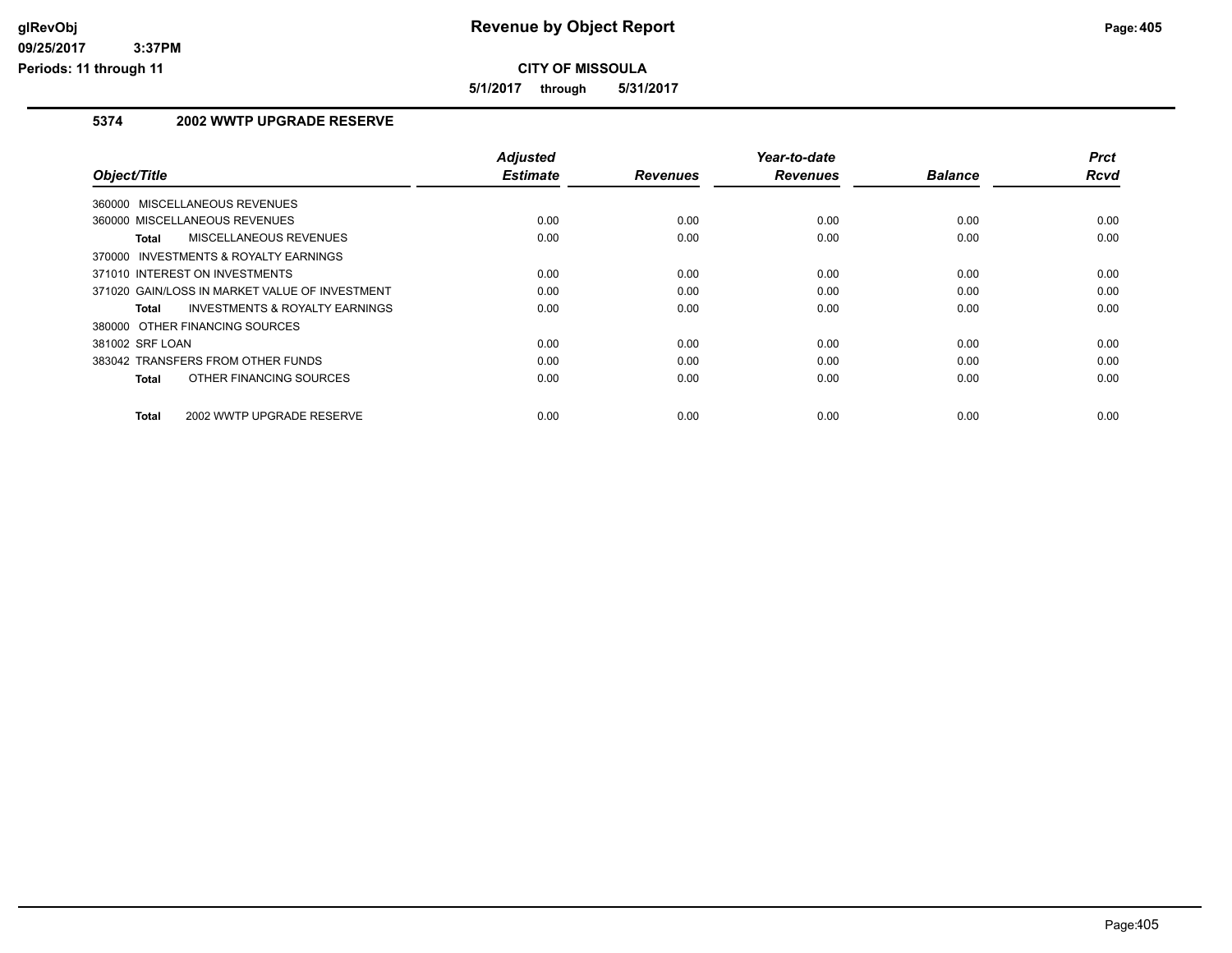**Periods: 11 through 11**

 **3:37PM**

**CITY OF MISSOULA**

**5/1/2017 through 5/31/2017**

**5375 2003 WWTP SRF \$3.8M EPA DEBT**

**5375 2003 WWTP SRF \$3.8M EPA DEBT**

|                                                    | <b>Adjusted</b> |                 | Year-to-date    |                | <b>Prct</b> |
|----------------------------------------------------|-----------------|-----------------|-----------------|----------------|-------------|
| Object/Title                                       | <b>Estimate</b> | <b>Revenues</b> | <b>Revenues</b> | <b>Balance</b> | <b>Rcvd</b> |
| 340000 CHARGES FOR SERVICES                        |                 |                 |                 |                |             |
| 343032 SEWER INSTALLATION CHARGES                  | 0.00            | 0.00            | 0.00            | 0.00           | 0.00        |
| <b>CHARGES FOR SERVICES</b><br>Total               | 0.00            | 0.00            | 0.00            | 0.00           | 0.00        |
| 370000 INVESTMENTS & ROYALTY EARNINGS              |                 |                 |                 |                |             |
| 371010 INTEREST ON INVESTMENTS                     | 0.00            | 0.00            | 0.00            | 0.00           | 0.00        |
| 371020 GAIN/LOSS IN MARKET VALUE OF INVESTMENTS    | 0.00            | 0.00            | 0.00            | 0.00           | 0.00        |
| <b>INVESTMENTS &amp; ROYALTY EARNINGS</b><br>Total | 0.00            | 0.00            | 0.00            | 0.00           | 0.00        |
| 380000 OTHER FINANCING SOURCES                     |                 |                 |                 |                |             |
| 383024 TRANS FR SEWER CLEARING                     | 250,156.00      | 0.00            | 0.00            | 250,156.00     | 0.00        |
| OTHER FINANCING SOURCES<br>Total                   | 250,156.00      | 0.00            | 0.00            | 250,156.00     | 0.00        |
| 2003 WWTP SRF \$3.8M EPA DEBT<br>Total             | 250.156.00      | 0.00            | 0.00            | 250.156.00     | 0.00        |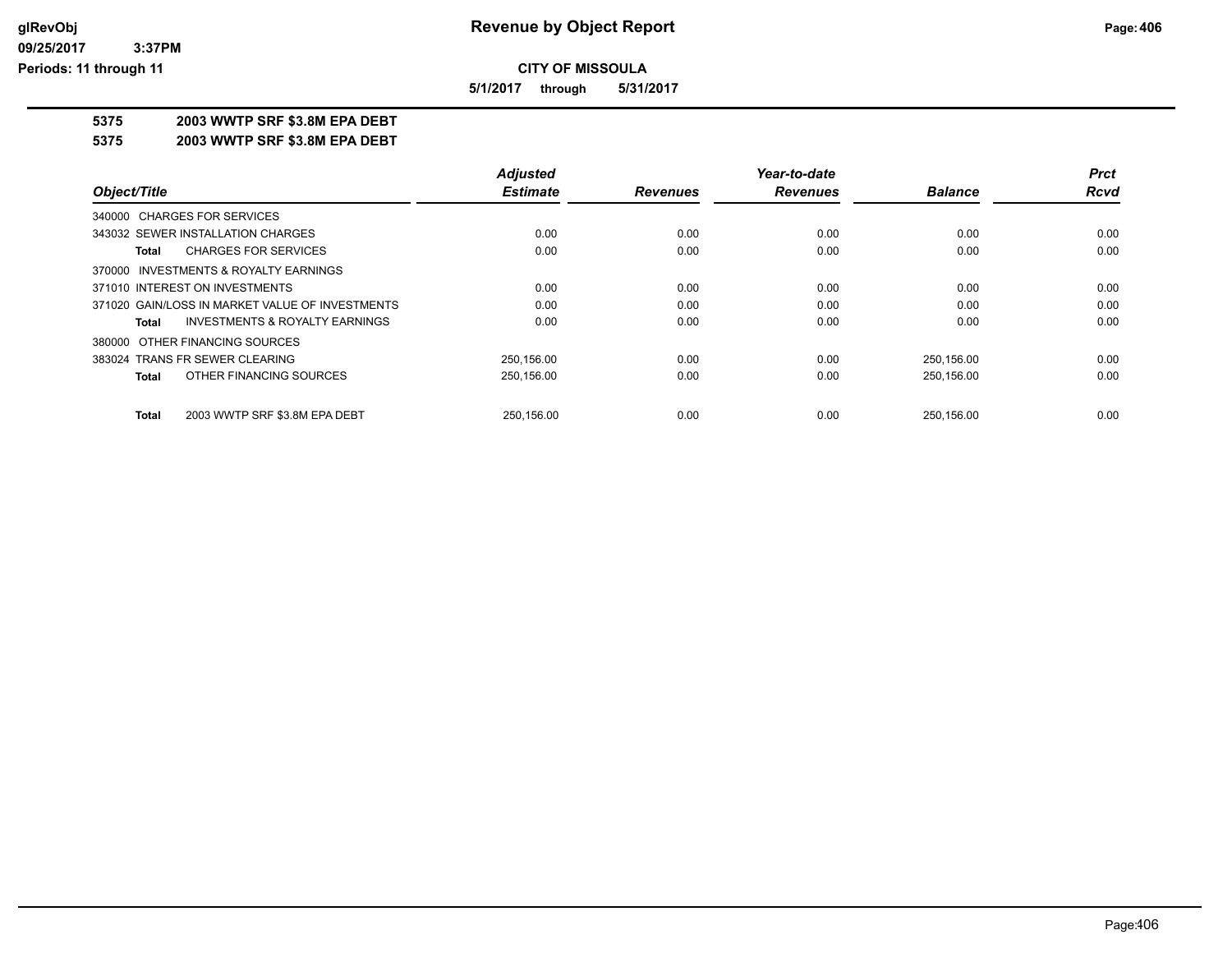**5/1/2017 through 5/31/2017**

## **5375 2003 WWTP SRF \$3.8M EPA DEBT**

| Object/Title                                              | <b>Adjusted</b><br><b>Estimate</b> | <b>Revenues</b> | Year-to-date<br><b>Revenues</b> | <b>Balance</b> | <b>Prct</b><br><b>Rcvd</b> |
|-----------------------------------------------------------|------------------------------------|-----------------|---------------------------------|----------------|----------------------------|
|                                                           |                                    |                 |                                 |                |                            |
| <b>CHARGES FOR SERVICES</b><br>340000                     |                                    |                 |                                 |                |                            |
| 343032 SEWER INSTALLATION CHARGES                         | 0.00                               | 0.00            | 0.00                            | 0.00           | 0.00                       |
| <b>CHARGES FOR SERVICES</b><br>Total                      | 0.00                               | 0.00            | 0.00                            | 0.00           | 0.00                       |
| 370000 INVESTMENTS & ROYALTY EARNINGS                     |                                    |                 |                                 |                |                            |
| 371010 INTEREST ON INVESTMENTS                            | 0.00                               | 0.00            | 0.00                            | 0.00           | 0.00                       |
| 371020 GAIN/LOSS IN MARKET VALUE OF INVESTMENT            | 0.00                               | 0.00            | 0.00                            | 0.00           | 0.00                       |
| <b>INVESTMENTS &amp; ROYALTY EARNINGS</b><br><b>Total</b> | 0.00                               | 0.00            | 0.00                            | 0.00           | 0.00                       |
| 380000 OTHER FINANCING SOURCES                            |                                    |                 |                                 |                |                            |
| 383024 TRANS FR SEWER CLEARING                            | 250,156.00                         | 0.00            | 0.00                            | 250,156.00     | 0.00                       |
| OTHER FINANCING SOURCES<br>Total                          | 250,156.00                         | 0.00            | 0.00                            | 250,156.00     | 0.00                       |
| 2003 WWTP SRF \$3.8M EPA DEBT<br><b>Total</b>             | 250,156.00                         | 0.00            | 0.00                            | 250.156.00     | 0.00                       |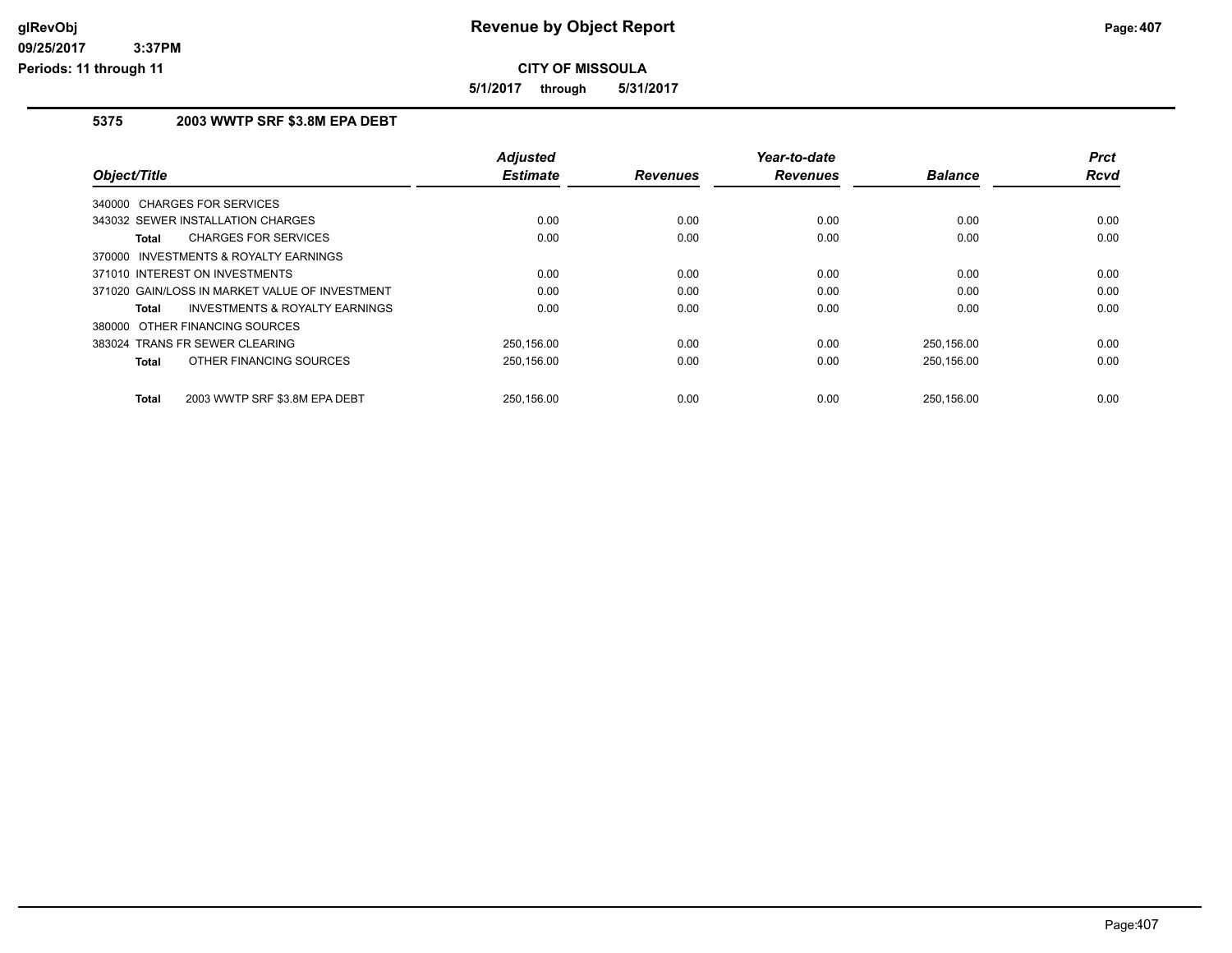**5/1/2017 through 5/31/2017**

# **5376 2003 WWTP SRF \$3.8M EPA RESERVE**

## **5376 2003 WWTP SRF \$3.8M EPA RESERVE**

|                                                    | <b>Adjusted</b> |                 | Year-to-date    |                | <b>Prct</b> |
|----------------------------------------------------|-----------------|-----------------|-----------------|----------------|-------------|
| Object/Title                                       | <b>Estimate</b> | <b>Revenues</b> | <b>Revenues</b> | <b>Balance</b> | <b>Rcvd</b> |
| MISCELLANEOUS REVENUES<br>360000                   |                 |                 |                 |                |             |
| 360000 MISCELLANEOUS REVENUES                      | 0.00            | 0.00            | 0.00            | 0.00           | 0.00        |
| 360010 MISCELLANEOUS                               | 0.00            | 0.00            | 0.00            | 0.00           | 0.00        |
| MISCELLANEOUS REVENUES<br><b>Total</b>             | 0.00            | 0.00            | 0.00            | 0.00           | 0.00        |
| INVESTMENTS & ROYALTY EARNINGS<br>370000           |                 |                 |                 |                |             |
| 371010 INTEREST ON INVESTMENTS                     | 0.00            | 0.00            | 0.00            | 0.00           | 0.00        |
| 371020 GAIN/LOSS IN MARKET VALUE OF INVESTMENTS    | 0.00            | 0.00            | 0.00            | 0.00           | 0.00        |
| <b>INVESTMENTS &amp; ROYALTY EARNINGS</b><br>Total | 0.00            | 0.00            | 0.00            | 0.00           | 0.00        |
| 380000 OTHER FINANCING SOURCES                     |                 |                 |                 |                |             |
| 381002 SRF LOAN                                    | 0.00            | 0.00            | 0.00            | 0.00           | 0.00        |
| 383042 TRANSFERS FROM OTHER FUNDS                  | 0.00            | 0.00            | 0.00            | 0.00           | 0.00        |
| OTHER FINANCING SOURCES<br><b>Total</b>            | 0.00            | 0.00            | 0.00            | 0.00           | 0.00        |
| 2003 WWTP SRF \$3.8M EPA RESERVE<br>Total          | 0.00            | 0.00            | 0.00            | 0.00           | 0.00        |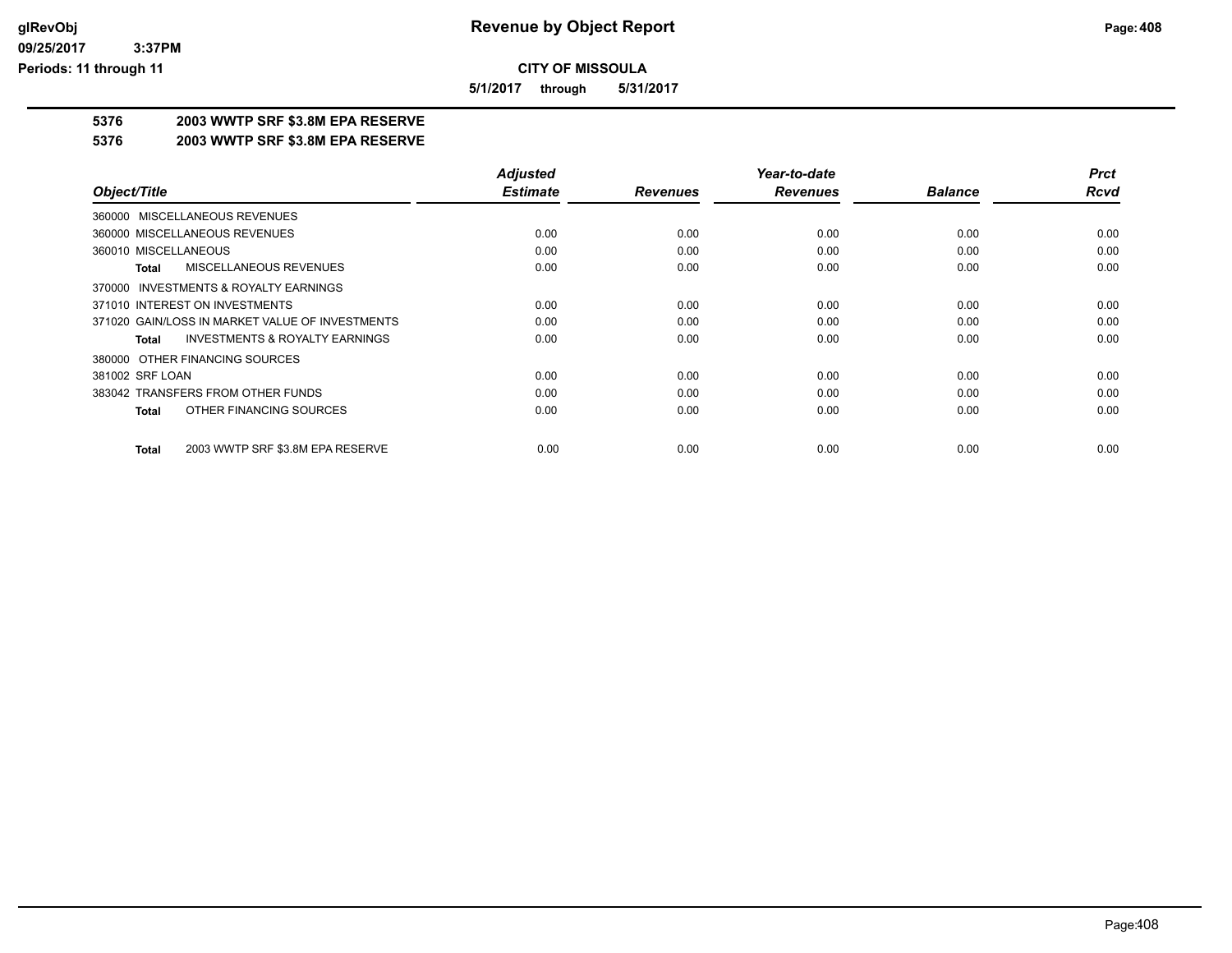**5/1/2017 through 5/31/2017**

## **5376 2003 WWTP SRF \$3.8M EPA RESERVE**

| Object/Title                                       | <b>Adjusted</b><br><b>Estimate</b> | <b>Revenues</b> | Year-to-date<br><b>Revenues</b> | <b>Balance</b> | <b>Prct</b><br><b>Rcvd</b> |
|----------------------------------------------------|------------------------------------|-----------------|---------------------------------|----------------|----------------------------|
|                                                    |                                    |                 |                                 |                |                            |
| 360000 MISCELLANEOUS REVENUES                      |                                    |                 |                                 |                |                            |
| 360000 MISCELLANEOUS REVENUES                      | 0.00                               | 0.00            | 0.00                            | 0.00           | 0.00                       |
| 360010 MISCELLANEOUS                               | 0.00                               | 0.00            | 0.00                            | 0.00           | 0.00                       |
| <b>MISCELLANEOUS REVENUES</b><br>Total             | 0.00                               | 0.00            | 0.00                            | 0.00           | 0.00                       |
| INVESTMENTS & ROYALTY EARNINGS<br>370000           |                                    |                 |                                 |                |                            |
| 371010 INTEREST ON INVESTMENTS                     | 0.00                               | 0.00            | 0.00                            | 0.00           | 0.00                       |
| 371020 GAIN/LOSS IN MARKET VALUE OF INVESTMENT     | 0.00                               | 0.00            | 0.00                            | 0.00           | 0.00                       |
| <b>INVESTMENTS &amp; ROYALTY EARNINGS</b><br>Total | 0.00                               | 0.00            | 0.00                            | 0.00           | 0.00                       |
| 380000 OTHER FINANCING SOURCES                     |                                    |                 |                                 |                |                            |
| 381002 SRF LOAN                                    | 0.00                               | 0.00            | 0.00                            | 0.00           | 0.00                       |
| 383042 TRANSFERS FROM OTHER FUNDS                  | 0.00                               | 0.00            | 0.00                            | 0.00           | 0.00                       |
| OTHER FINANCING SOURCES<br>Total                   | 0.00                               | 0.00            | 0.00                            | 0.00           | 0.00                       |
|                                                    |                                    |                 |                                 |                |                            |
| 2003 WWTP SRF \$3.8M EPA RESERVE<br><b>Total</b>   | 0.00                               | 0.00            | 0.00                            | 0.00           | 0.00                       |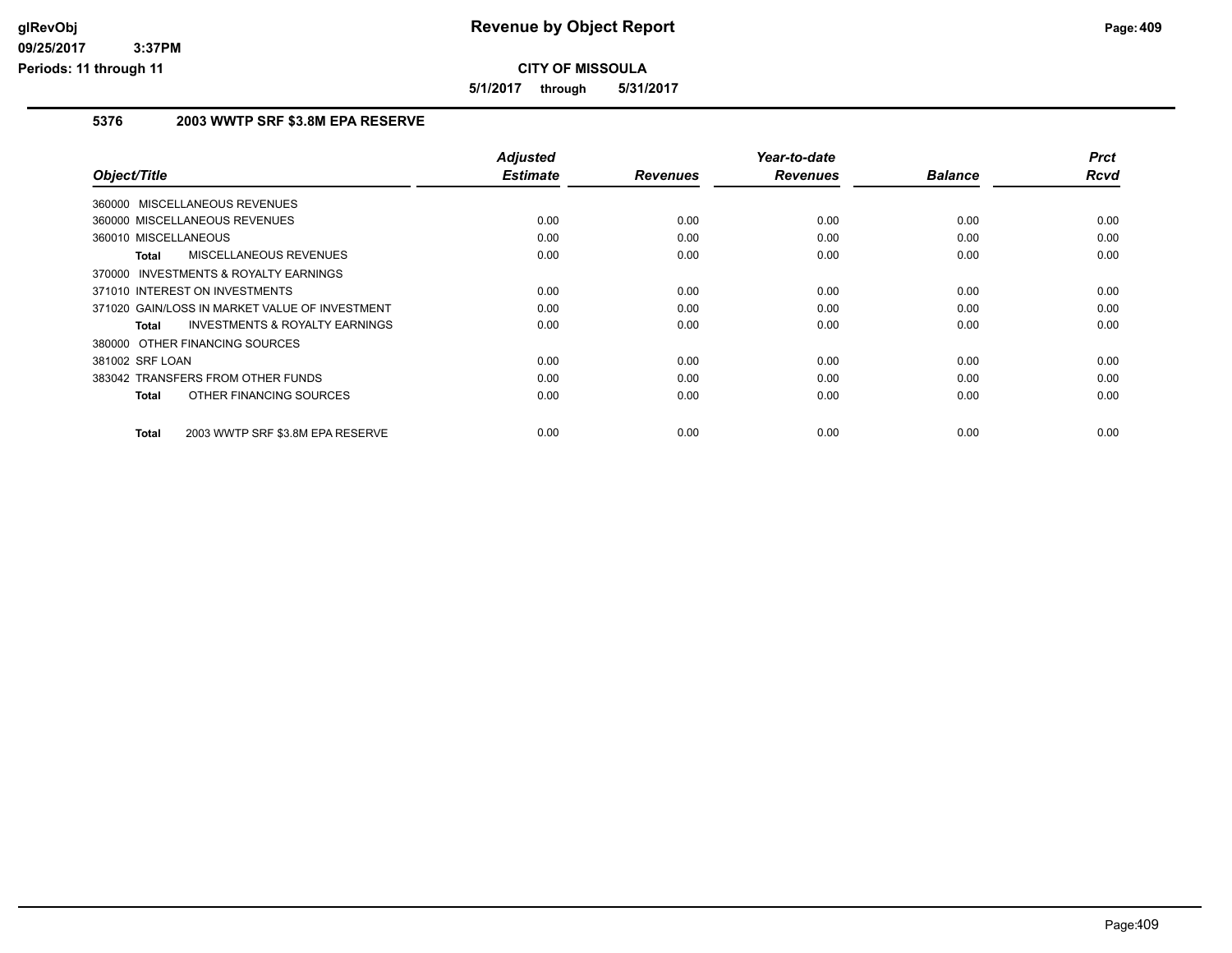**5/1/2017 through 5/31/2017**

# **5377 2004 WWTP \$3.023 LOAN DEBT SERVICE**

# **5377 2004 WWTP \$3.023 LOAN DEBT SERVICE**

|                                                    | <b>Adjusted</b> |                 | Year-to-date    |                | <b>Prct</b> |
|----------------------------------------------------|-----------------|-----------------|-----------------|----------------|-------------|
| Object/Title                                       | <b>Estimate</b> | <b>Revenues</b> | <b>Revenues</b> | <b>Balance</b> | <b>Rcvd</b> |
| 340000 CHARGES FOR SERVICES                        |                 |                 |                 |                |             |
| 343032 SEWER INSTALLATION CHARGES                  | 0.00            | 0.00            | 0.00            | 0.00           | 0.00        |
| <b>CHARGES FOR SERVICES</b><br>Total               | 0.00            | 0.00            | 0.00            | 0.00           | 0.00        |
| 370000 INVESTMENTS & ROYALTY EARNINGS              |                 |                 |                 |                |             |
| 371010 INTEREST ON INVESTMENTS                     | 0.00            | 0.00            | 0.00            | 0.00           | 0.00        |
| 371020 GAIN/LOSS IN MARKET VALUE OF INVESTMENTS    | 0.00            | 0.00            | 0.00            | 0.00           | 0.00        |
| <b>INVESTMENTS &amp; ROYALTY EARNINGS</b><br>Total | 0.00            | 0.00            | 0.00            | 0.00           | 0.00        |
| OTHER FINANCING SOURCES<br>380000                  |                 |                 |                 |                |             |
| 383024 TRANS FR SEWER CLEARING                     | 243.416.00      | 0.00            | 0.00            | 243.416.00     | 0.00        |
| OTHER FINANCING SOURCES<br>Total                   | 243.416.00      | 0.00            | 0.00            | 243,416.00     | 0.00        |
| 2004 WWTP \$3.023 LOAN DEBT SERVICE<br>Total       | 243.416.00      | 0.00            | 0.00            | 243.416.00     | 0.00        |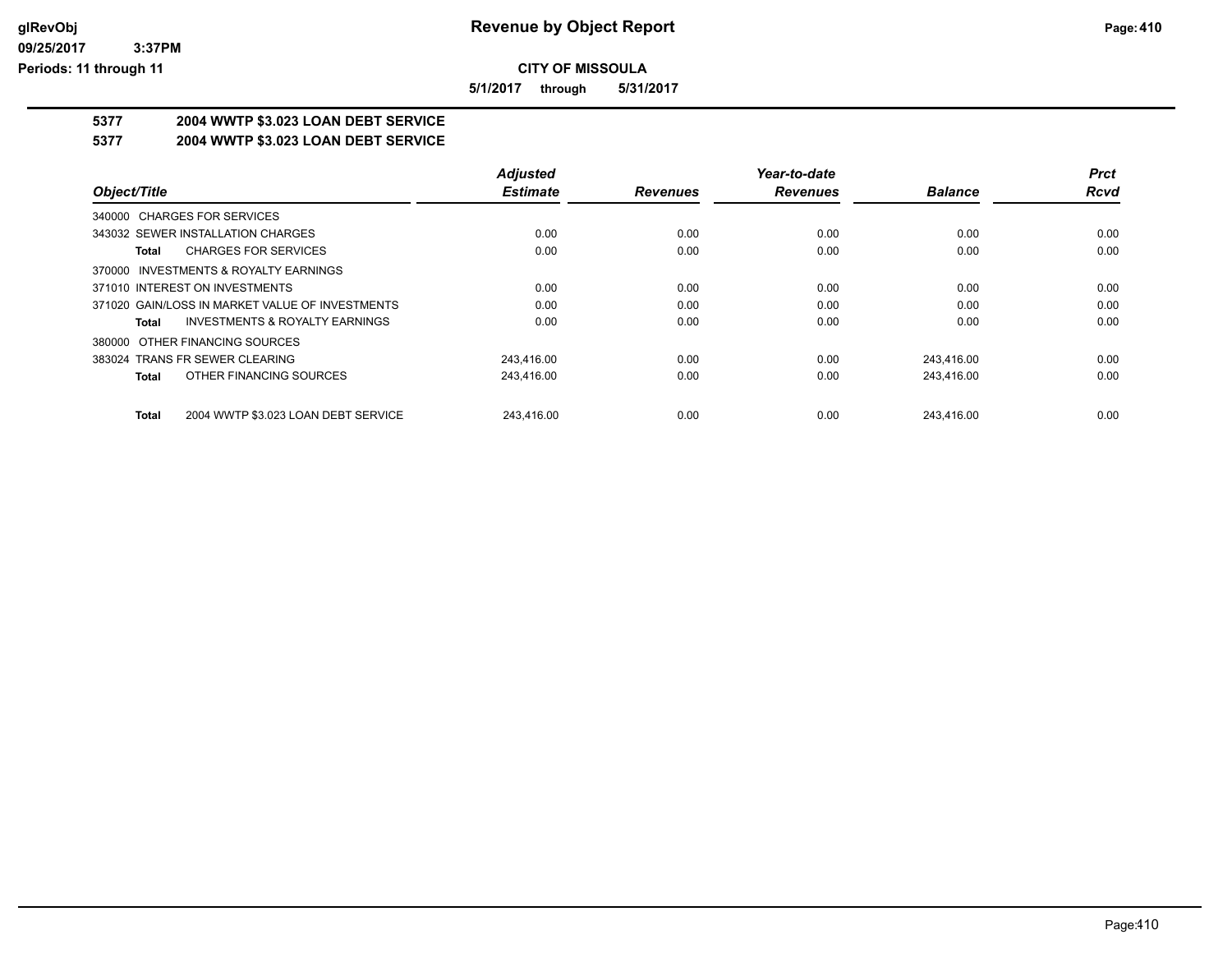**5/1/2017 through 5/31/2017**

#### **5377 2004 WWTP \$3.023 LOAN DEBT SERVICE**

| Object/Title                                              | <b>Adjusted</b><br><b>Estimate</b> | <b>Revenues</b> | Year-to-date<br><b>Revenues</b> | <b>Balance</b> | <b>Prct</b><br><b>Rcvd</b> |
|-----------------------------------------------------------|------------------------------------|-----------------|---------------------------------|----------------|----------------------------|
| 340000 CHARGES FOR SERVICES                               |                                    |                 |                                 |                |                            |
|                                                           |                                    |                 |                                 |                |                            |
| 343032 SEWER INSTALLATION CHARGES                         | 0.00                               | 0.00            | 0.00                            | 0.00           | 0.00                       |
| <b>CHARGES FOR SERVICES</b><br><b>Total</b>               | 0.00                               | 0.00            | 0.00                            | 0.00           | 0.00                       |
| 370000 INVESTMENTS & ROYALTY EARNINGS                     |                                    |                 |                                 |                |                            |
| 371010 INTEREST ON INVESTMENTS                            | 0.00                               | 0.00            | 0.00                            | 0.00           | 0.00                       |
| 371020 GAIN/LOSS IN MARKET VALUE OF INVESTMENT            | 0.00                               | 0.00            | 0.00                            | 0.00           | 0.00                       |
| <b>INVESTMENTS &amp; ROYALTY EARNINGS</b><br><b>Total</b> | 0.00                               | 0.00            | 0.00                            | 0.00           | 0.00                       |
| 380000 OTHER FINANCING SOURCES                            |                                    |                 |                                 |                |                            |
| 383024 TRANS FR SEWER CLEARING                            | 243,416.00                         | 0.00            | 0.00                            | 243,416.00     | 0.00                       |
| OTHER FINANCING SOURCES<br><b>Total</b>                   | 243,416.00                         | 0.00            | 0.00                            | 243,416.00     | 0.00                       |
| <b>Total</b><br>2004 WWTP \$3.023 LOAN DEBT SERVICE       | 243.416.00                         | 0.00            | 0.00                            | 243.416.00     | 0.00                       |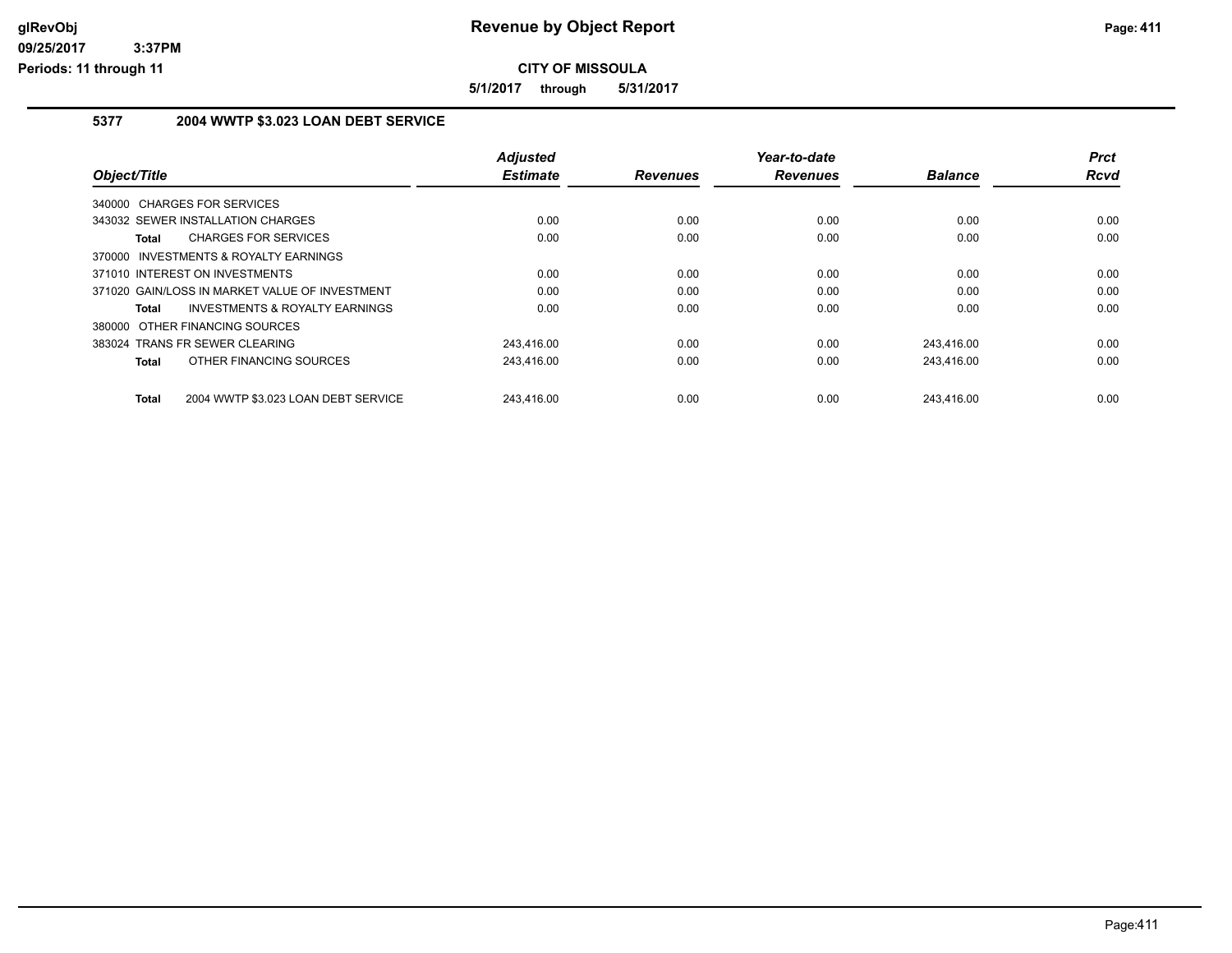**5/1/2017 through 5/31/2017**

# **5378 2004 WWTP \$3.023 LOAN RESERVE**

#### **5378 2004 WWTP \$3.023 LOAN RESERVE**

|                                                    | <b>Adjusted</b> |                 | Year-to-date    |                | <b>Prct</b> |
|----------------------------------------------------|-----------------|-----------------|-----------------|----------------|-------------|
| Object/Title                                       | <b>Estimate</b> | <b>Revenues</b> | <b>Revenues</b> | <b>Balance</b> | <b>Rcvd</b> |
| 360000 MISCELLANEOUS REVENUES                      |                 |                 |                 |                |             |
| 360000 MISCELLANEOUS REVENUES                      | 0.00            | 0.00            | 0.00            | 0.00           | 0.00        |
| MISCELLANEOUS REVENUES<br>Total                    | 0.00            | 0.00            | 0.00            | 0.00           | 0.00        |
| 370000 INVESTMENTS & ROYALTY EARNINGS              |                 |                 |                 |                |             |
| 371010 INTEREST ON INVESTMENTS                     | 0.00            | 0.00            | 0.00            | 0.00           | 0.00        |
| 371020 GAIN/LOSS IN MARKET VALUE OF INVESTMENTS    | 0.00            | 0.00            | 0.00            | 0.00           | 0.00        |
| <b>INVESTMENTS &amp; ROYALTY EARNINGS</b><br>Total | 0.00            | 0.00            | 0.00            | 0.00           | 0.00        |
| 380000 OTHER FINANCING SOURCES                     |                 |                 |                 |                |             |
| 381002 SRF LOAN                                    | 0.00            | 0.00            | 0.00            | 0.00           | 0.00        |
| 383024 TRANS FR SEWER CLEARING                     | 0.00            | 0.00            | 0.00            | 0.00           | 0.00        |
| 383042 TRANSFERS FROM OTHER FUNDS                  | 0.00            | 0.00            | 0.00            | 0.00           | 0.00        |
| OTHER FINANCING SOURCES<br>Total                   | 0.00            | 0.00            | 0.00            | 0.00           | 0.00        |
|                                                    |                 |                 |                 |                |             |
| 2004 WWTP \$3.023 LOAN RESERVE<br>Total            | 0.00            | 0.00            | 0.00            | 0.00           | 0.00        |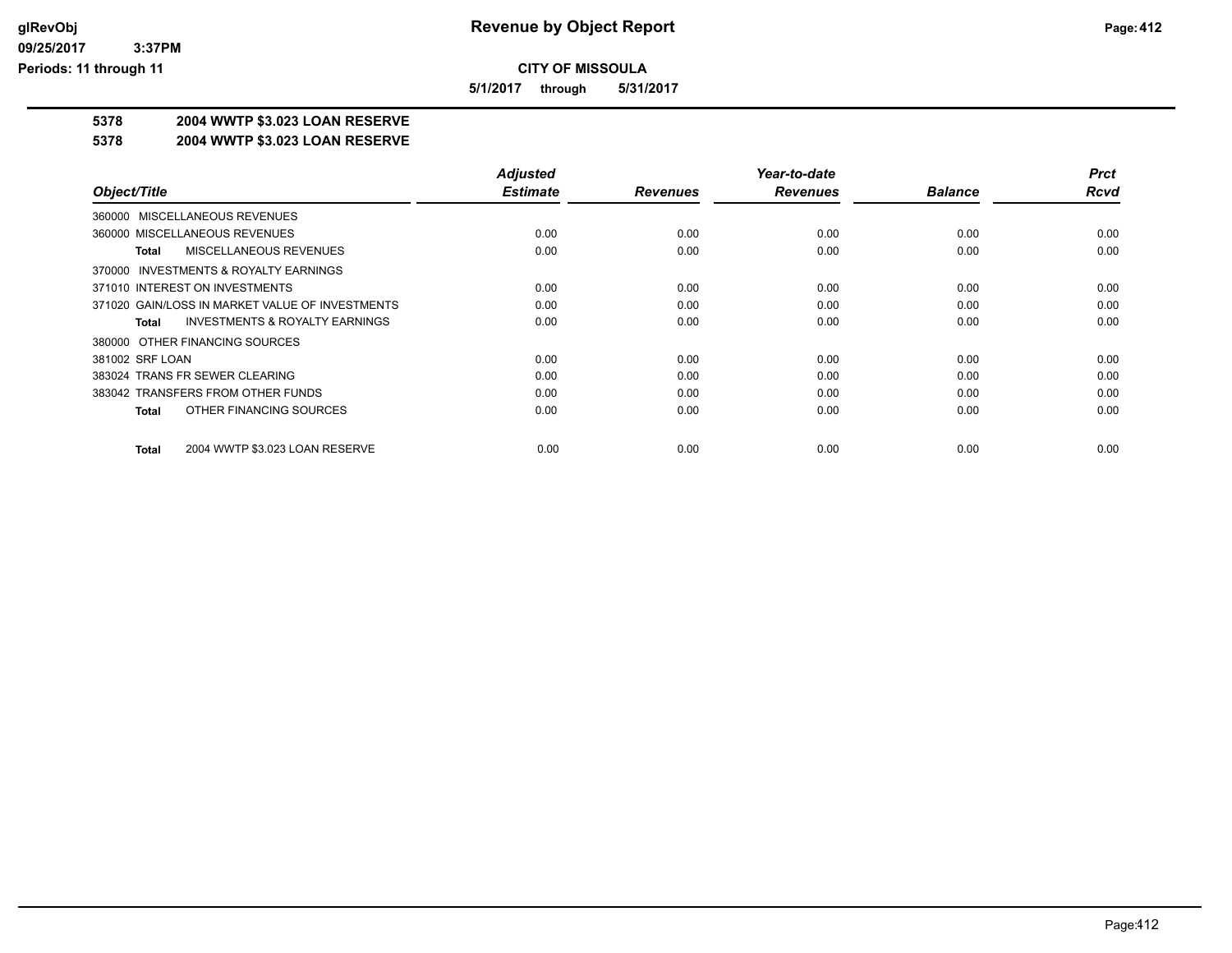**5/1/2017 through 5/31/2017**

## **5378 2004 WWTP \$3.023 LOAN RESERVE**

| Object/Title                                       | <b>Adjusted</b><br><b>Estimate</b> | <b>Revenues</b> | Year-to-date<br><b>Revenues</b> | <b>Balance</b> | <b>Prct</b><br><b>Rcvd</b> |
|----------------------------------------------------|------------------------------------|-----------------|---------------------------------|----------------|----------------------------|
| MISCELLANEOUS REVENUES<br>360000                   |                                    |                 |                                 |                |                            |
| 360000 MISCELLANEOUS REVENUES                      | 0.00                               | 0.00            | 0.00                            | 0.00           | 0.00                       |
| <b>MISCELLANEOUS REVENUES</b><br><b>Total</b>      | 0.00                               | 0.00            | 0.00                            | 0.00           | 0.00                       |
| 370000 INVESTMENTS & ROYALTY EARNINGS              |                                    |                 |                                 |                |                            |
| 371010 INTEREST ON INVESTMENTS                     | 0.00                               | 0.00            | 0.00                            | 0.00           | 0.00                       |
| 371020 GAIN/LOSS IN MARKET VALUE OF INVESTMENT     | 0.00                               | 0.00            | 0.00                            | 0.00           | 0.00                       |
| <b>INVESTMENTS &amp; ROYALTY EARNINGS</b><br>Total | 0.00                               | 0.00            | 0.00                            | 0.00           | 0.00                       |
| 380000 OTHER FINANCING SOURCES                     |                                    |                 |                                 |                |                            |
| 381002 SRF LOAN                                    | 0.00                               | 0.00            | 0.00                            | 0.00           | 0.00                       |
| 383024 TRANS FR SEWER CLEARING                     | 0.00                               | 0.00            | 0.00                            | 0.00           | 0.00                       |
| 383042 TRANSFERS FROM OTHER FUNDS                  | 0.00                               | 0.00            | 0.00                            | 0.00           | 0.00                       |
| OTHER FINANCING SOURCES<br><b>Total</b>            | 0.00                               | 0.00            | 0.00                            | 0.00           | 0.00                       |
|                                                    |                                    |                 |                                 |                |                            |
| 2004 WWTP \$3.023 LOAN RESERVE<br><b>Total</b>     | 0.00                               | 0.00            | 0.00                            | 0.00           | 0.00                       |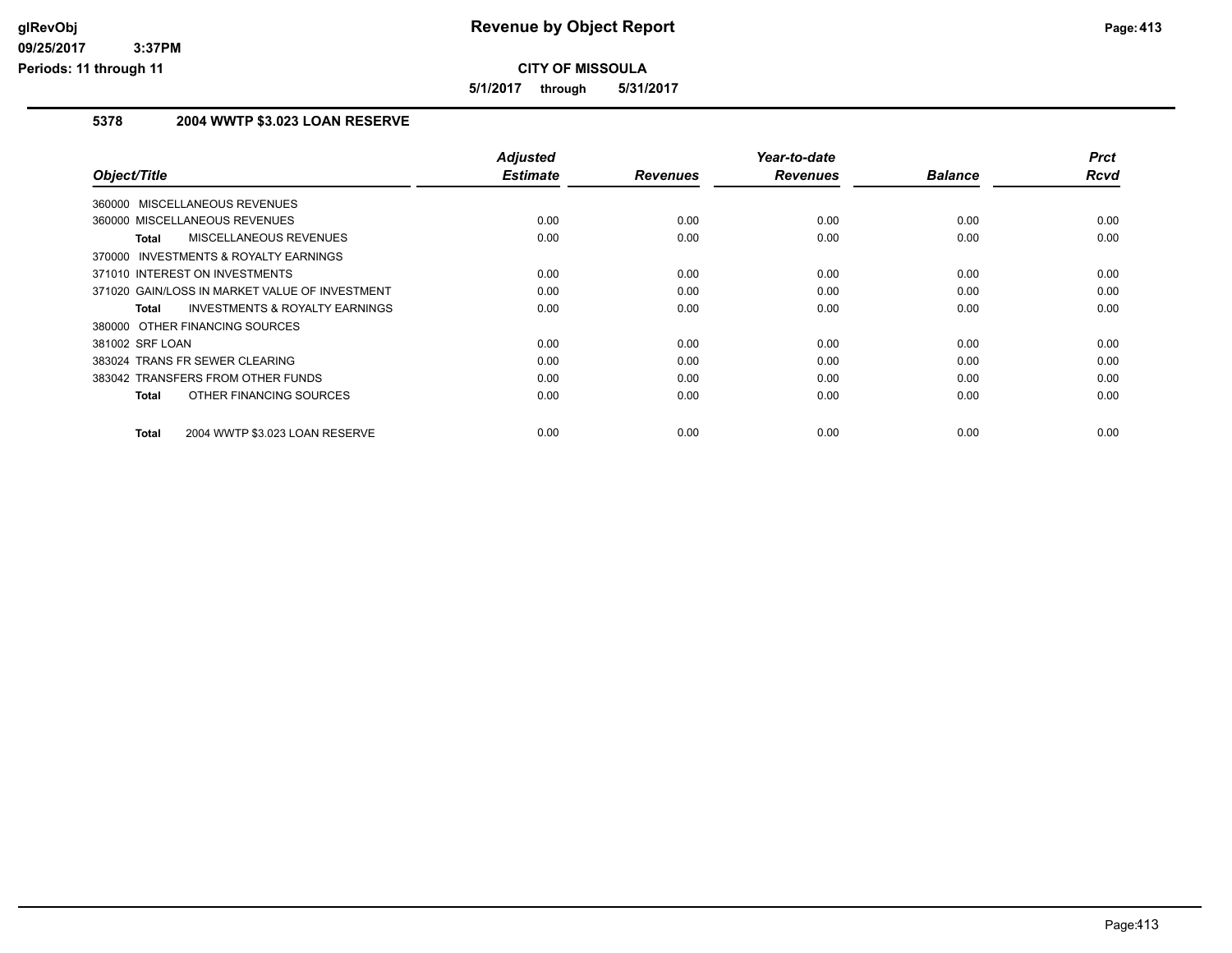**5/1/2017 through 5/31/2017**

# **5379 2005 BRICH/BRDY/LIN/GIL SRF DEBT**

#### **5379 2005 BRICH/BRDY/LIN/GIL SRF DEBT**

|                                                           | <b>Adjusted</b> |                 | Year-to-date    |                | <b>Prct</b> |
|-----------------------------------------------------------|-----------------|-----------------|-----------------|----------------|-------------|
| Object/Title                                              | <b>Estimate</b> | <b>Revenues</b> | <b>Revenues</b> | <b>Balance</b> | <b>Rcvd</b> |
| 370000 INVESTMENTS & ROYALTY EARNINGS                     |                 |                 |                 |                |             |
| 371010 INTEREST ON INVESTMENTS                            | 0.00            | 0.00            | 0.00            | 0.00           | 0.00        |
| 371020 GAIN/LOSS IN MARKET VALUE OF INVESTMENTS           | 0.00            | 0.00            | 0.00            | 0.00           | 0.00        |
| <b>INVESTMENTS &amp; ROYALTY EARNINGS</b><br><b>Total</b> | 0.00            | 0.00            | 0.00            | 0.00           | 0.00        |
| 380000 OTHER FINANCING SOURCES                            |                 |                 |                 |                |             |
| 383024 TRANS FR SEWER CLEARING                            | 109.451.00      | 0.00            | 0.00            | 109.451.00     | 0.00        |
| OTHER FINANCING SOURCES<br><b>Total</b>                   | 109.451.00      | 0.00            | 0.00            | 109.451.00     | 0.00        |
| <b>Total</b><br>2005 BRICH/BRDY/LIN/GIL SRF DEBT          | 109.451.00      | 0.00            | 0.00            | 109.451.00     | 0.00        |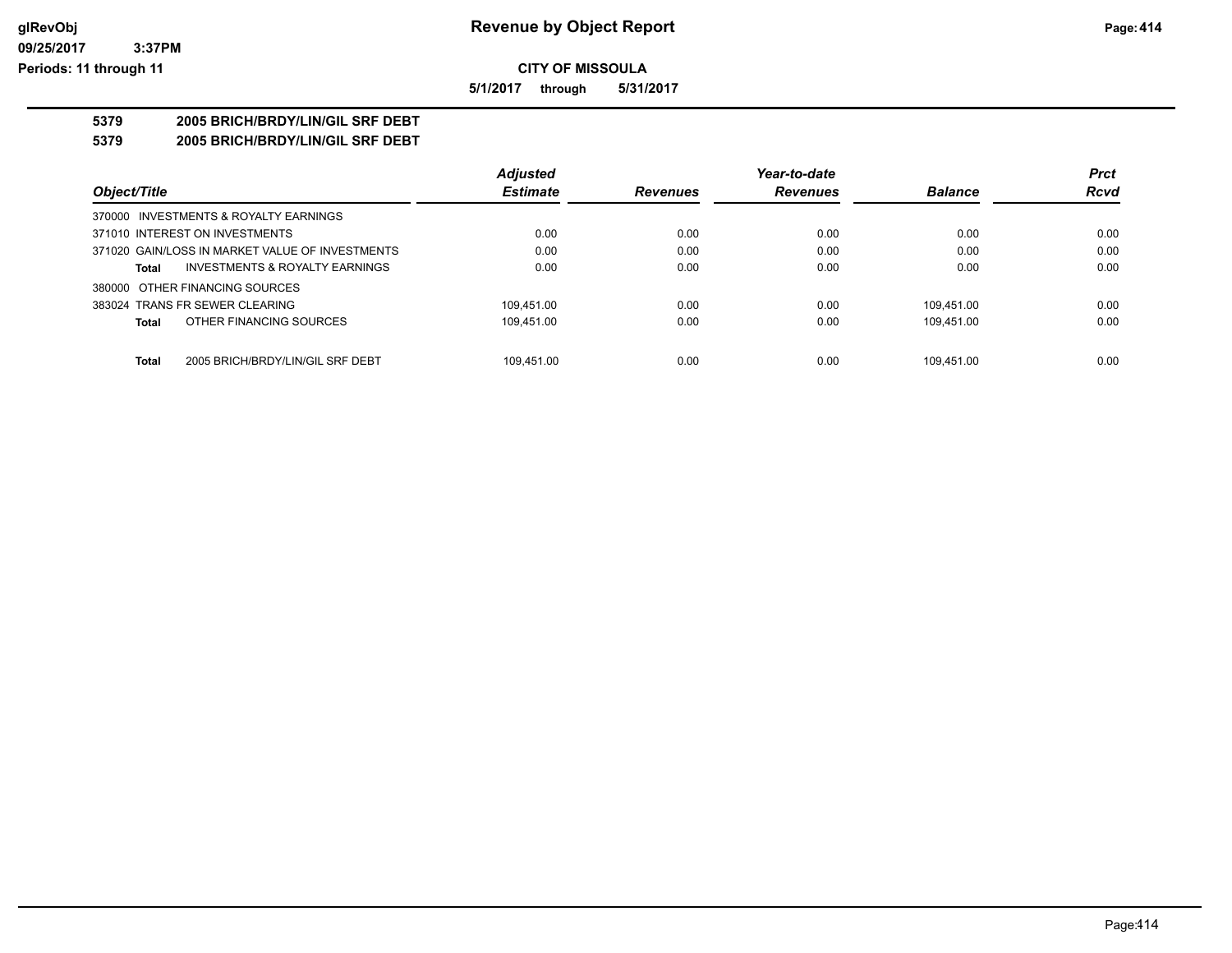**5/1/2017 through 5/31/2017**

### **5379 2005 BRICH/BRDY/LIN/GIL SRF DEBT**

|              |                                                | <b>Adjusted</b> |                 | Year-to-date    |                | <b>Prct</b> |
|--------------|------------------------------------------------|-----------------|-----------------|-----------------|----------------|-------------|
| Object/Title |                                                | <b>Estimate</b> | <b>Revenues</b> | <b>Revenues</b> | <b>Balance</b> | <b>Rcvd</b> |
|              | 370000 INVESTMENTS & ROYALTY EARNINGS          |                 |                 |                 |                |             |
|              | 371010 INTEREST ON INVESTMENTS                 | 0.00            | 0.00            | 0.00            | 0.00           | 0.00        |
|              | 371020 GAIN/LOSS IN MARKET VALUE OF INVESTMENT | 0.00            | 0.00            | 0.00            | 0.00           | 0.00        |
| Total        | <b>INVESTMENTS &amp; ROYALTY EARNINGS</b>      | 0.00            | 0.00            | 0.00            | 0.00           | 0.00        |
|              | 380000 OTHER FINANCING SOURCES                 |                 |                 |                 |                |             |
|              | 383024 TRANS FR SEWER CLEARING                 | 109.451.00      | 0.00            | 0.00            | 109.451.00     | 0.00        |
| Total        | OTHER FINANCING SOURCES                        | 109.451.00      | 0.00            | 0.00            | 109.451.00     | 0.00        |
| <b>Total</b> | 2005 BRICH/BRDY/LIN/GIL SRF DEBT               | 109.451.00      | 0.00            | 0.00            | 109.451.00     | 0.00        |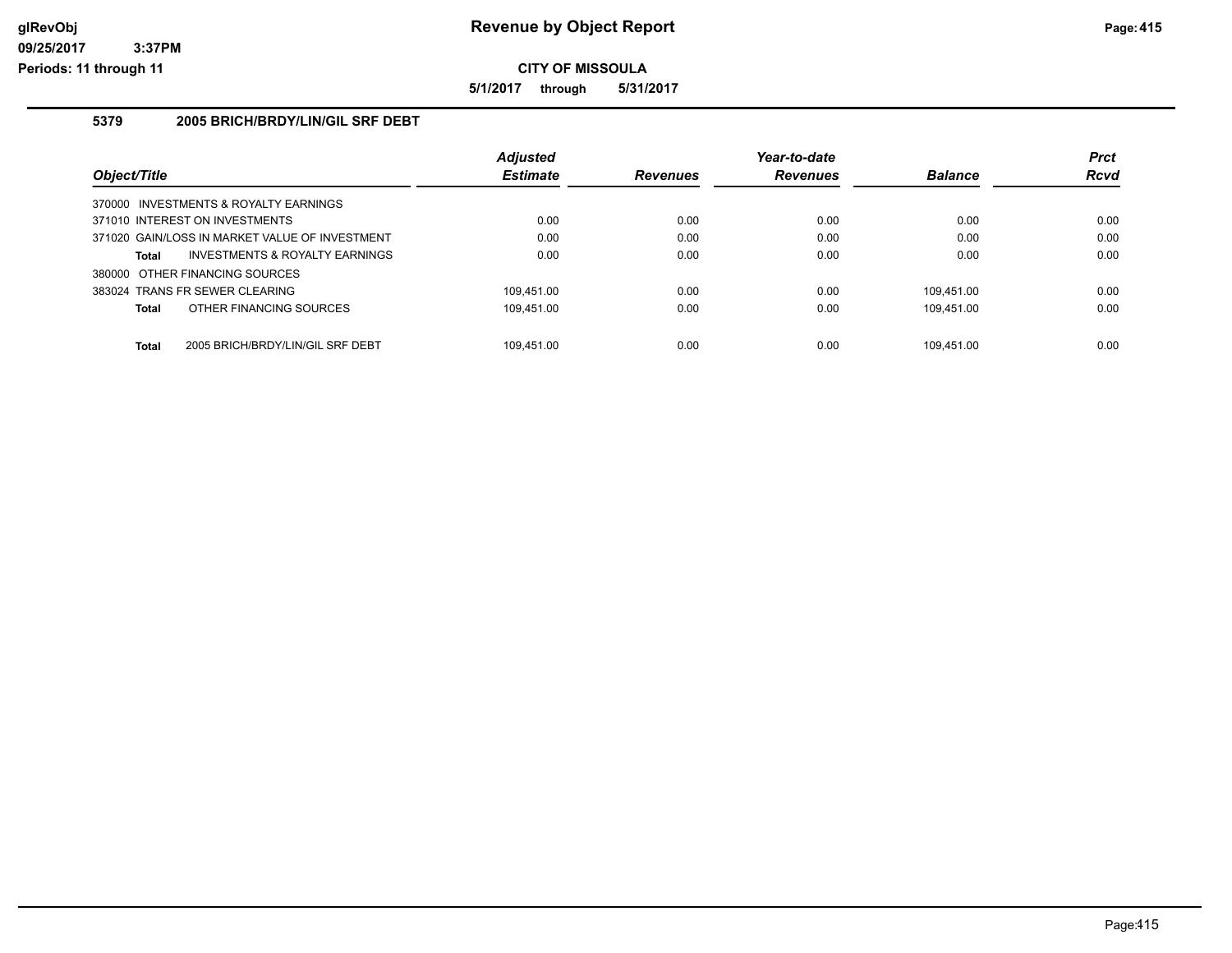**5/1/2017 through 5/31/2017**

#### **5380 BRDWY/BIRCH/GILBERT/LINCOLNWOOD 5380 BRDWY/BIRCH/GILBERT/LINCOLNWOOD**

|                                                    | <b>Adjusted</b> |                 | Year-to-date    |                | Prct        |
|----------------------------------------------------|-----------------|-----------------|-----------------|----------------|-------------|
| Object/Title                                       | <b>Estimate</b> | <b>Revenues</b> | <b>Revenues</b> | <b>Balance</b> | <b>Rcvd</b> |
| 370000 INVESTMENTS & ROYALTY EARNINGS              |                 |                 |                 |                |             |
| 371010 INTEREST ON INVESTMENTS                     | 0.00            | 0.00            | 0.00            | 0.00           | 0.00        |
| 371020 GAIN/LOSS IN MARKET VALUE OF INVESTMENTS    | 0.00            | 0.00            | 0.00            | 0.00           | 0.00        |
| <b>INVESTMENTS &amp; ROYALTY EARNINGS</b><br>Total | 0.00            | 0.00            | 0.00            | 0.00           | 0.00        |
| 380000 OTHER FINANCING SOURCES                     |                 |                 |                 |                |             |
| 381002 SRF LOAN                                    | 0.00            | 0.00            | 0.00            | 0.00           | 0.00        |
| 383042 TRANSFERS FROM OTHER FUNDS                  | 0.00            | 0.00            | 0.00            | 0.00           | 0.00        |
| OTHER FINANCING SOURCES<br><b>Total</b>            | 0.00            | 0.00            | 0.00            | 0.00           | 0.00        |
|                                                    |                 |                 |                 |                |             |
| BRDWY/BIRCH/GILBERT/LINCOLNWOOD<br>Total           | 0.00            | 0.00            | 0.00            | 0.00           | 0.00        |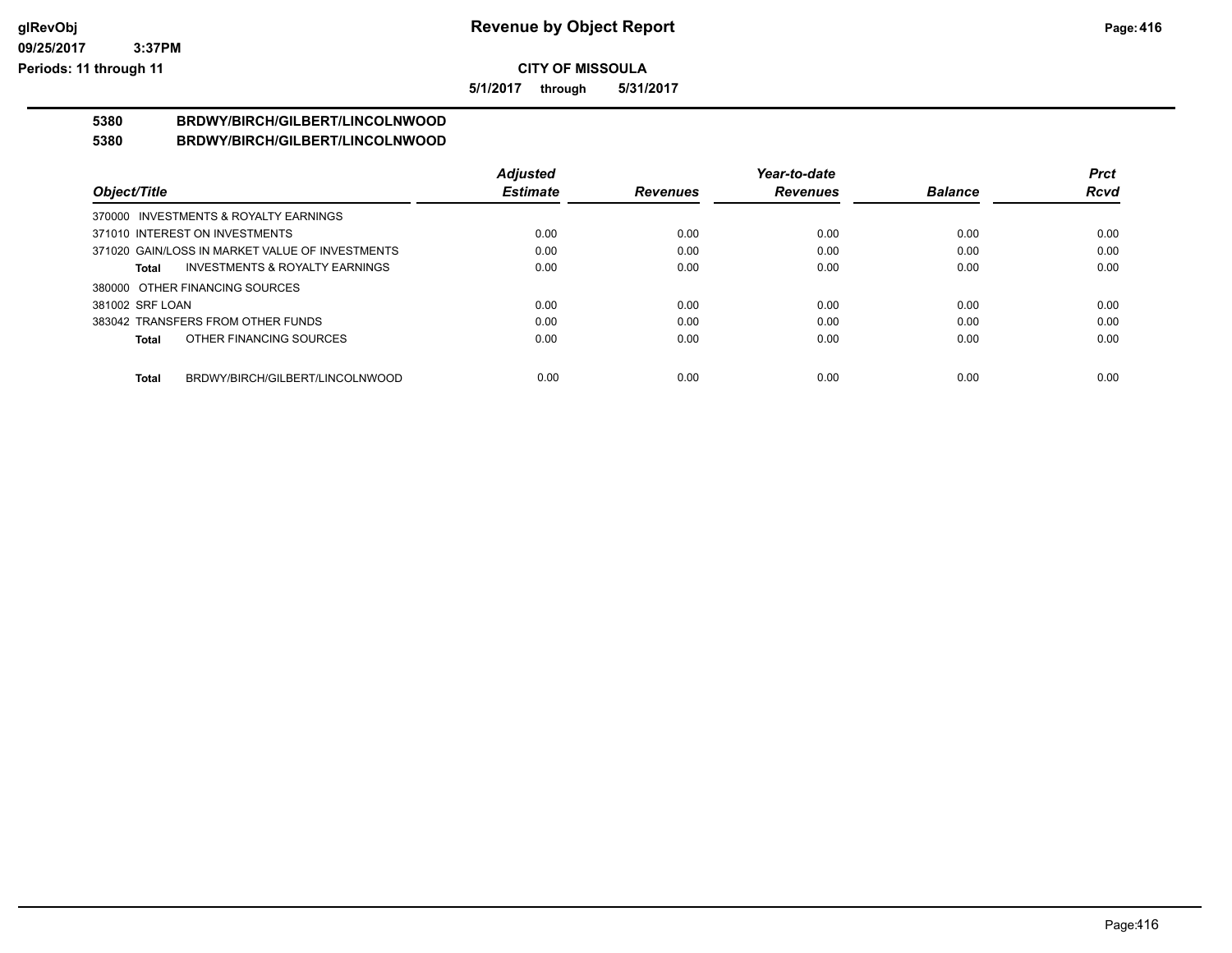**5/1/2017 through 5/31/2017**

## **5380 BRDWY/BIRCH/GILBERT/LINCOLNWOOD**

|                                                 | <b>Adjusted</b> |                 | Year-to-date    |                | <b>Prct</b> |
|-------------------------------------------------|-----------------|-----------------|-----------------|----------------|-------------|
| Object/Title                                    | <b>Estimate</b> | <b>Revenues</b> | <b>Revenues</b> | <b>Balance</b> | Rcvd        |
| 370000 INVESTMENTS & ROYALTY EARNINGS           |                 |                 |                 |                |             |
| 371010 INTEREST ON INVESTMENTS                  | 0.00            | 0.00            | 0.00            | 0.00           | 0.00        |
| 371020 GAIN/LOSS IN MARKET VALUE OF INVESTMENT  | 0.00            | 0.00            | 0.00            | 0.00           | 0.00        |
| INVESTMENTS & ROYALTY EARNINGS<br><b>Total</b>  | 0.00            | 0.00            | 0.00            | 0.00           | 0.00        |
| 380000 OTHER FINANCING SOURCES                  |                 |                 |                 |                |             |
| 381002 SRF LOAN                                 | 0.00            | 0.00            | 0.00            | 0.00           | 0.00        |
| 383042 TRANSFERS FROM OTHER FUNDS               | 0.00            | 0.00            | 0.00            | 0.00           | 0.00        |
| OTHER FINANCING SOURCES<br><b>Total</b>         | 0.00            | 0.00            | 0.00            | 0.00           | 0.00        |
|                                                 |                 |                 |                 |                |             |
| BRDWY/BIRCH/GILBERT/LINCOLNWOOD<br><b>Total</b> | 0.00            | 0.00            | 0.00            | 0.00           | 0.00        |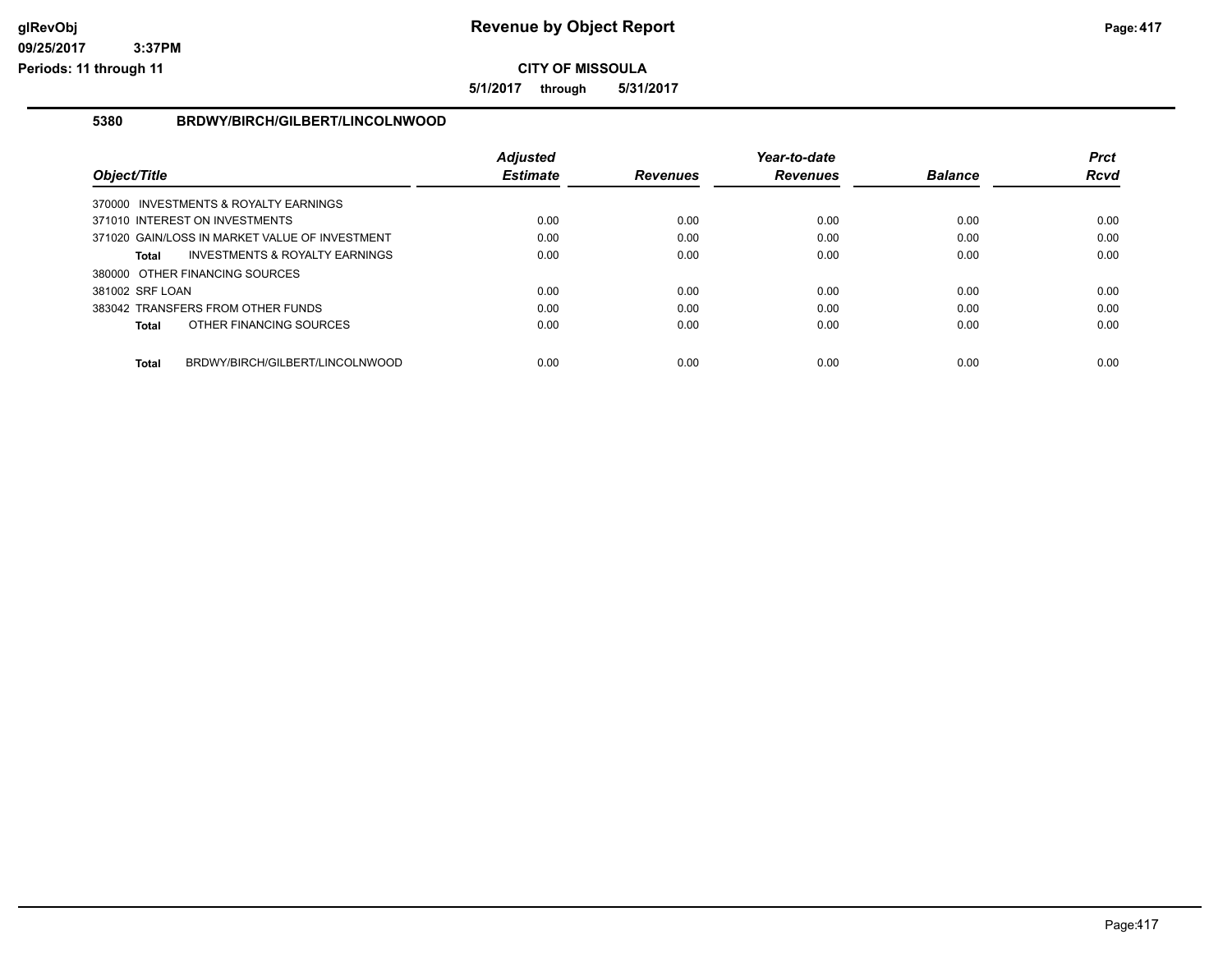**5/1/2017 through 5/31/2017**

# **5382 LINCOLNWOOD PH2 RESERVE FUND**

#### **5382 LINCOLNWOOD PH2 RESERVE FUND**

|                                                    | <b>Adiusted</b> |                 | Year-to-date    |                | <b>Prct</b> |
|----------------------------------------------------|-----------------|-----------------|-----------------|----------------|-------------|
| Object/Title                                       | <b>Estimate</b> | <b>Revenues</b> | <b>Revenues</b> | <b>Balance</b> | <b>Rcvd</b> |
| INVESTMENTS & ROYALTY EARNINGS<br>370000           |                 |                 |                 |                |             |
| 371010 INTEREST ON INVESTMENTS                     | 0.00            | 0.00            | 0.00            | 0.00           | 0.00        |
| 371020 GAIN/LOSS IN MARKET VALUE OF INVESTMENTS    | 0.00            | 0.00            | 0.00            | 0.00           | 0.00        |
| <b>INVESTMENTS &amp; ROYALTY EARNINGS</b><br>Total | 0.00            | 0.00            | 0.00            | 0.00           | 0.00        |
| 380000 OTHER FINANCING SOURCES                     |                 |                 |                 |                |             |
| 381002 SRF LOAN                                    | 0.00            | 0.00            | 0.00            | 0.00           | 0.00        |
| 381030 SID BONDS PROCEEDS                          | 0.00            | 0.00            | 0.00            | 0.00           | 0.00        |
| 383024 TRANS FR SEWER CLEARING                     | 0.00            | 0.00            | 0.00            | 0.00           | 0.00        |
| 383042 TRANSFERS FROM OTHER FUNDS                  | 0.00            | 0.00            | 0.00            | 0.00           | 0.00        |
| OTHER FINANCING SOURCES<br>Total                   | 0.00            | 0.00            | 0.00            | 0.00           | 0.00        |
| LINCOLNWOOD PH2 RESERVE FUND<br><b>Total</b>       | 0.00            | 0.00            | 0.00            | 0.00           | 0.00        |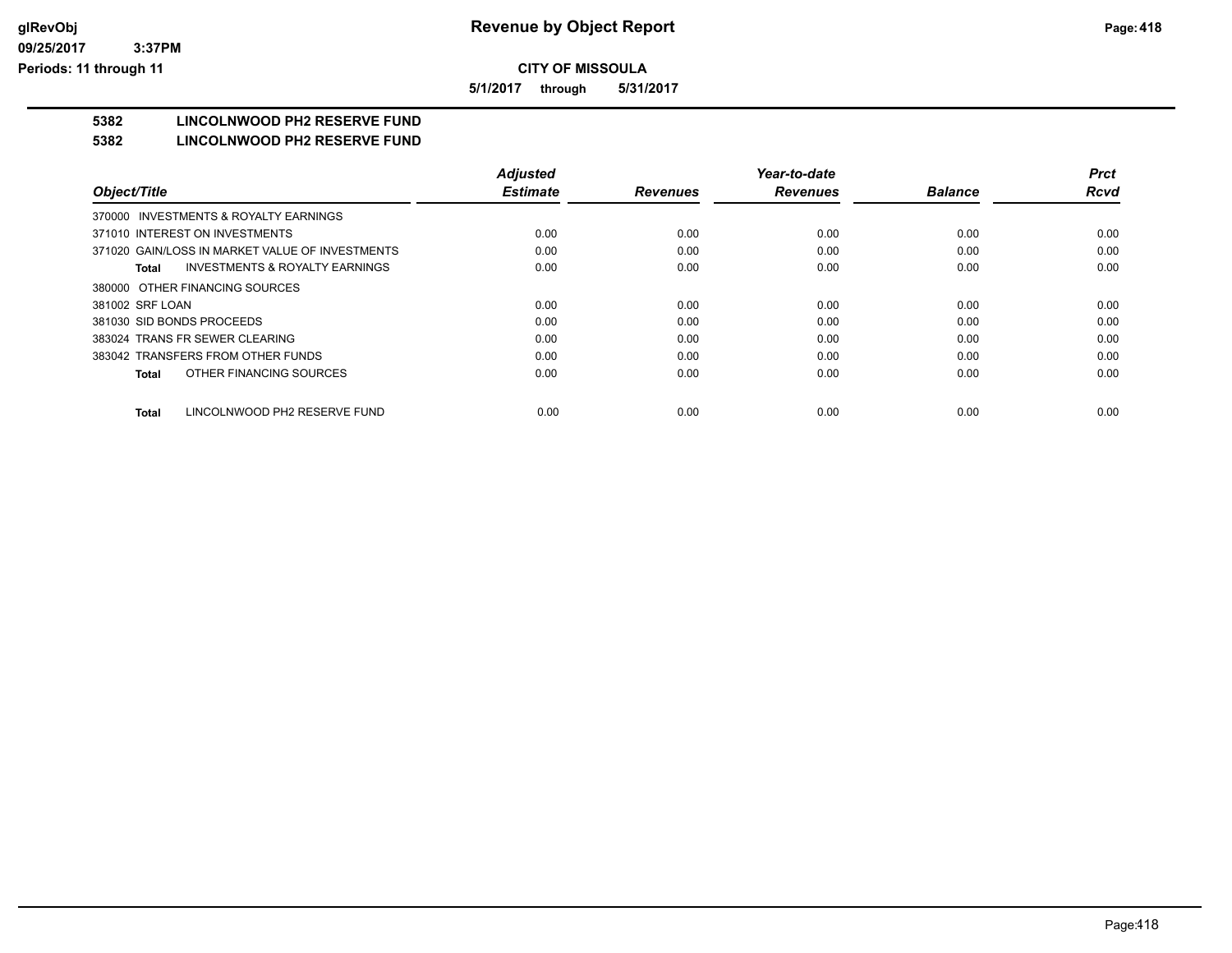**5/1/2017 through 5/31/2017**

## **5382 LINCOLNWOOD PH2 RESERVE FUND**

|                                                    | <b>Adjusted</b> |                 | Year-to-date    |                | <b>Prct</b> |
|----------------------------------------------------|-----------------|-----------------|-----------------|----------------|-------------|
| Object/Title                                       | <b>Estimate</b> | <b>Revenues</b> | <b>Revenues</b> | <b>Balance</b> | Rcvd        |
| 370000 INVESTMENTS & ROYALTY EARNINGS              |                 |                 |                 |                |             |
| 371010 INTEREST ON INVESTMENTS                     | 0.00            | 0.00            | 0.00            | 0.00           | 0.00        |
| 371020 GAIN/LOSS IN MARKET VALUE OF INVESTMENT     | 0.00            | 0.00            | 0.00            | 0.00           | 0.00        |
| <b>INVESTMENTS &amp; ROYALTY EARNINGS</b><br>Total | 0.00            | 0.00            | 0.00            | 0.00           | 0.00        |
| 380000 OTHER FINANCING SOURCES                     |                 |                 |                 |                |             |
| 381002 SRF LOAN                                    | 0.00            | 0.00            | 0.00            | 0.00           | 0.00        |
| 381030 SID BONDS PROCEEDS                          | 0.00            | 0.00            | 0.00            | 0.00           | 0.00        |
| 383024 TRANS FR SEWER CLEARING                     | 0.00            | 0.00            | 0.00            | 0.00           | 0.00        |
| 383042 TRANSFERS FROM OTHER FUNDS                  | 0.00            | 0.00            | 0.00            | 0.00           | 0.00        |
| OTHER FINANCING SOURCES<br>Total                   | 0.00            | 0.00            | 0.00            | 0.00           | 0.00        |
|                                                    |                 |                 |                 |                |             |
| LINCOLNWOOD PH2 RESERVE FUND<br>Total              | 0.00            | 0.00            | 0.00            | 0.00           | 0.00        |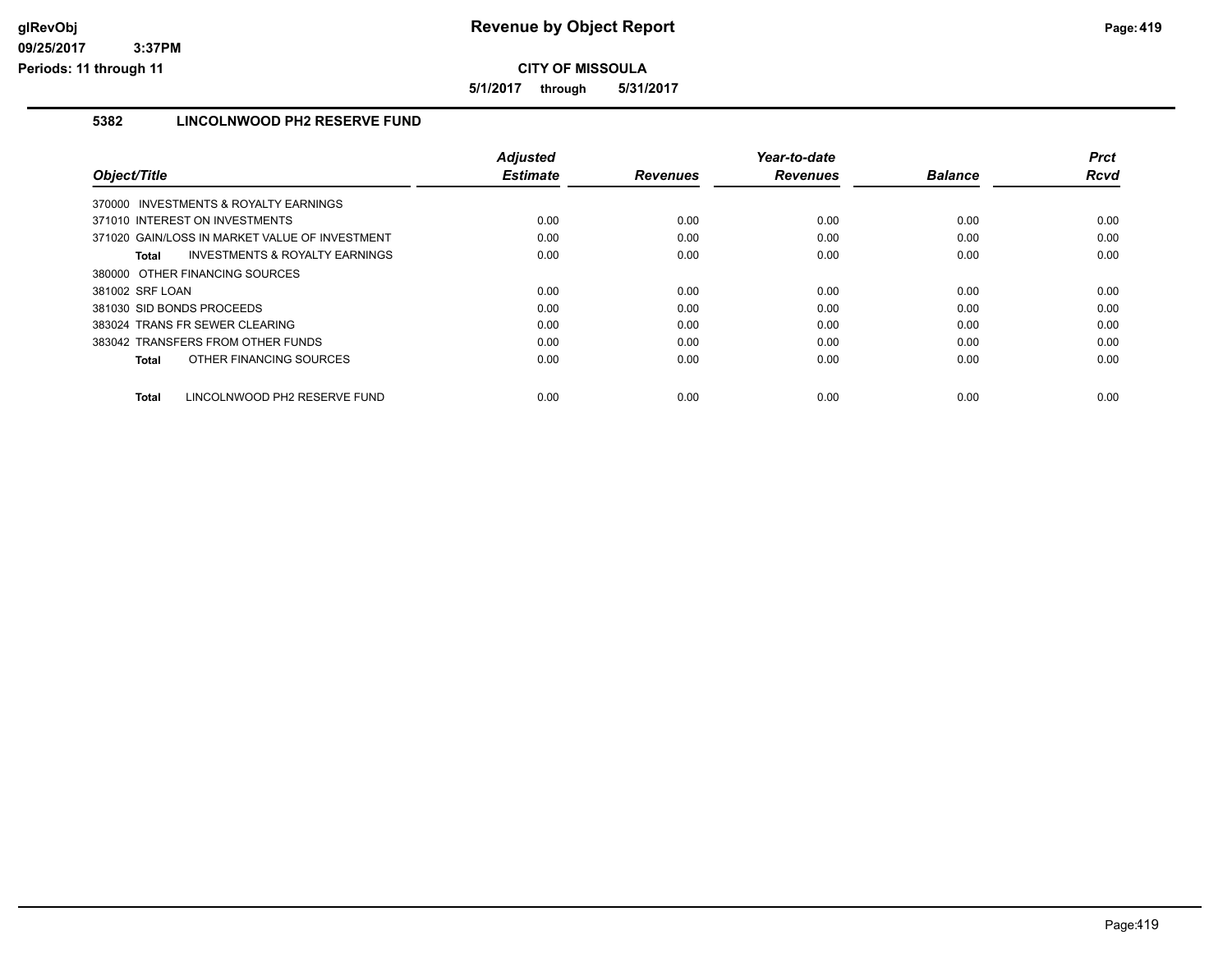**5/1/2017 through 5/31/2017**

# **5383 FY09 RATTLESNAKE SEWER DEBT SVS**

**5383 FY09 RATTLESNAKE SEWER DEBT SVS**

|                                                        | <b>Adjusted</b> |                 | Year-to-date    |                | <b>Prct</b> |
|--------------------------------------------------------|-----------------|-----------------|-----------------|----------------|-------------|
| Object/Title                                           | <b>Estimate</b> | <b>Revenues</b> | <b>Revenues</b> | <b>Balance</b> | <b>Rcvd</b> |
| 340000 CHARGES FOR SERVICES                            |                 |                 |                 |                |             |
| 343032 SEWER INSTALLATION CHARGES                      | 0.00            | 0.00            | 0.00            | 0.00           | 0.00        |
| <b>CHARGES FOR SERVICES</b><br>Total                   | 0.00            | 0.00            | 0.00            | 0.00           | 0.00        |
| <b>INVESTMENTS &amp; ROYALTY EARNINGS</b><br>370000    |                 |                 |                 |                |             |
| 371010 INTEREST ON INVESTMENTS                         | 0.00            | 0.00            | 0.00            | 0.00           | 0.00        |
| 371020 GAIN/LOSS IN MARKET VALUE OF INVESTMENTS        | 0.00            | 0.00            | 0.00            | 0.00           | 0.00        |
| <b>INVESTMENTS &amp; ROYALTY EARNINGS</b><br>Total     | 0.00            | 0.00            | 0.00            | 0.00           | 0.00        |
| 380000 OTHER FINANCING SOURCES                         |                 |                 |                 |                |             |
| 381002 SRF LOAN                                        | 0.00            | 0.00            | 0.00            | 0.00           | 0.00        |
| 381020 REVENUE BONDS                                   | 0.00            | 0.00            | 0.00            | 0.00           | 0.00        |
| 383024 TRANS FR SEWER CLEARING                         | 30,350.00       | 0.00            | 0.00            | 30,350.00      | 0.00        |
| 383042 TRANSFERS FROM OTHER FUNDS                      | 0.00            | 0.00            | 0.00            | 0.00           | 0.00        |
| OTHER FINANCING SOURCES<br>Total                       | 30,350.00       | 0.00            | 0.00            | 30,350.00      | 0.00        |
| <b>FY09 RATTLESNAKE SEWER DEBT SVS</b><br><b>Total</b> | 30,350.00       | 0.00            | 0.00            | 30,350.00      | 0.00        |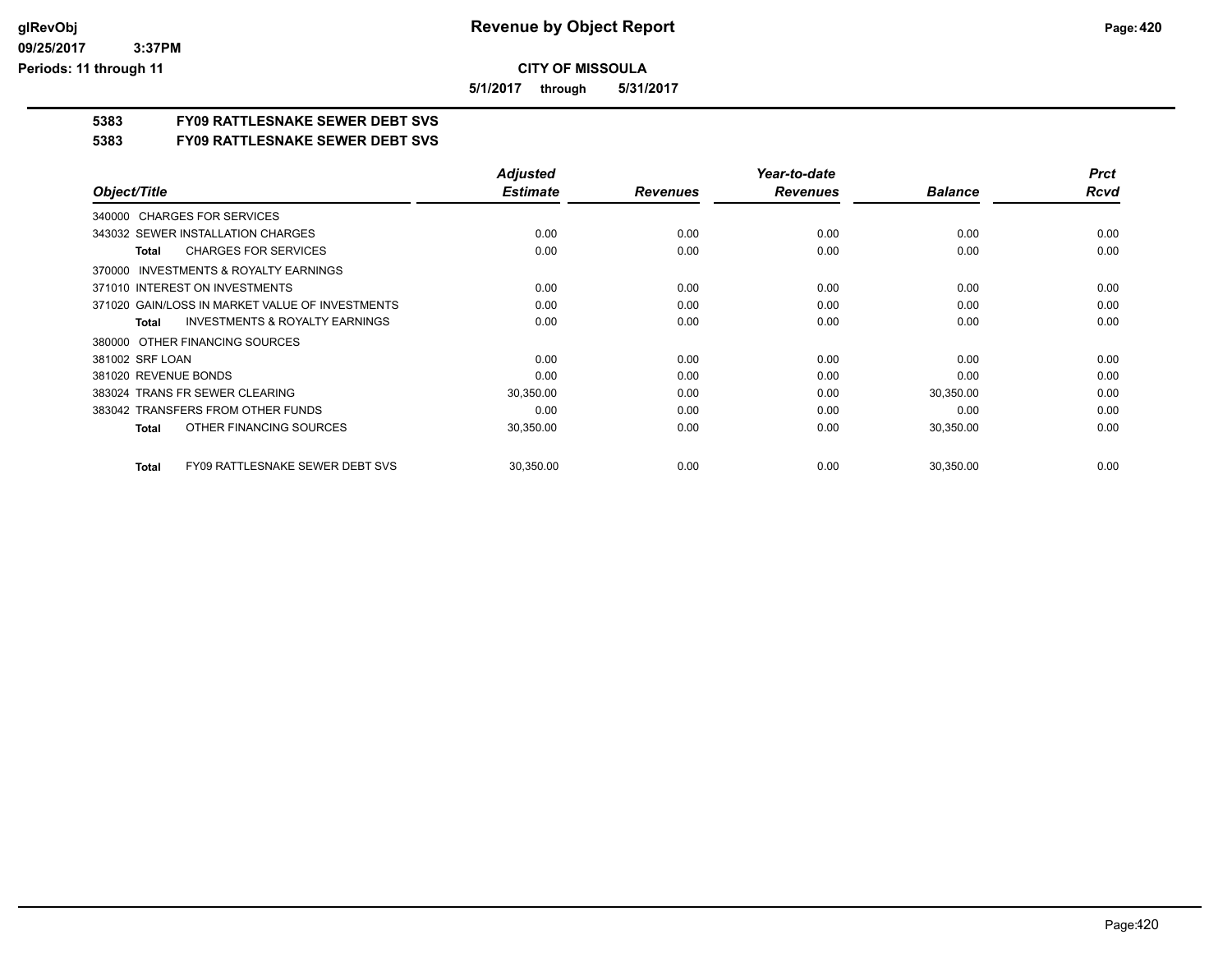**5/1/2017 through 5/31/2017**

### **5383 FY09 RATTLESNAKE SEWER DEBT SVS**

| Object/Title                                              | <b>Adjusted</b><br><b>Estimate</b> | <b>Revenues</b> | Year-to-date<br><b>Revenues</b> | <b>Balance</b> | <b>Prct</b><br>Rcvd |
|-----------------------------------------------------------|------------------------------------|-----------------|---------------------------------|----------------|---------------------|
|                                                           |                                    |                 |                                 |                |                     |
| 340000 CHARGES FOR SERVICES                               |                                    |                 |                                 |                |                     |
| 343032 SEWER INSTALLATION CHARGES                         | 0.00                               | 0.00            | 0.00                            | 0.00           | 0.00                |
| <b>CHARGES FOR SERVICES</b><br><b>Total</b>               | 0.00                               | 0.00            | 0.00                            | 0.00           | 0.00                |
| 370000 INVESTMENTS & ROYALTY EARNINGS                     |                                    |                 |                                 |                |                     |
| 371010 INTEREST ON INVESTMENTS                            | 0.00                               | 0.00            | 0.00                            | 0.00           | 0.00                |
| 371020 GAIN/LOSS IN MARKET VALUE OF INVESTMENT            | 0.00                               | 0.00            | 0.00                            | 0.00           | 0.00                |
| <b>INVESTMENTS &amp; ROYALTY EARNINGS</b><br><b>Total</b> | 0.00                               | 0.00            | 0.00                            | 0.00           | 0.00                |
| 380000 OTHER FINANCING SOURCES                            |                                    |                 |                                 |                |                     |
| 381002 SRF LOAN                                           | 0.00                               | 0.00            | 0.00                            | 0.00           | 0.00                |
| 381020 REVENUE BONDS                                      | 0.00                               | 0.00            | 0.00                            | 0.00           | 0.00                |
| 383024 TRANS FR SEWER CLEARING                            | 30,350.00                          | 0.00            | 0.00                            | 30,350.00      | 0.00                |
| 383042 TRANSFERS FROM OTHER FUNDS                         | 0.00                               | 0.00            | 0.00                            | 0.00           | 0.00                |
| OTHER FINANCING SOURCES<br><b>Total</b>                   | 30,350.00                          | 0.00            | 0.00                            | 30,350.00      | 0.00                |
| <b>FY09 RATTLESNAKE SEWER DEBT SVS</b><br><b>Total</b>    | 30,350.00                          | 0.00            | 0.00                            | 30,350.00      | 0.00                |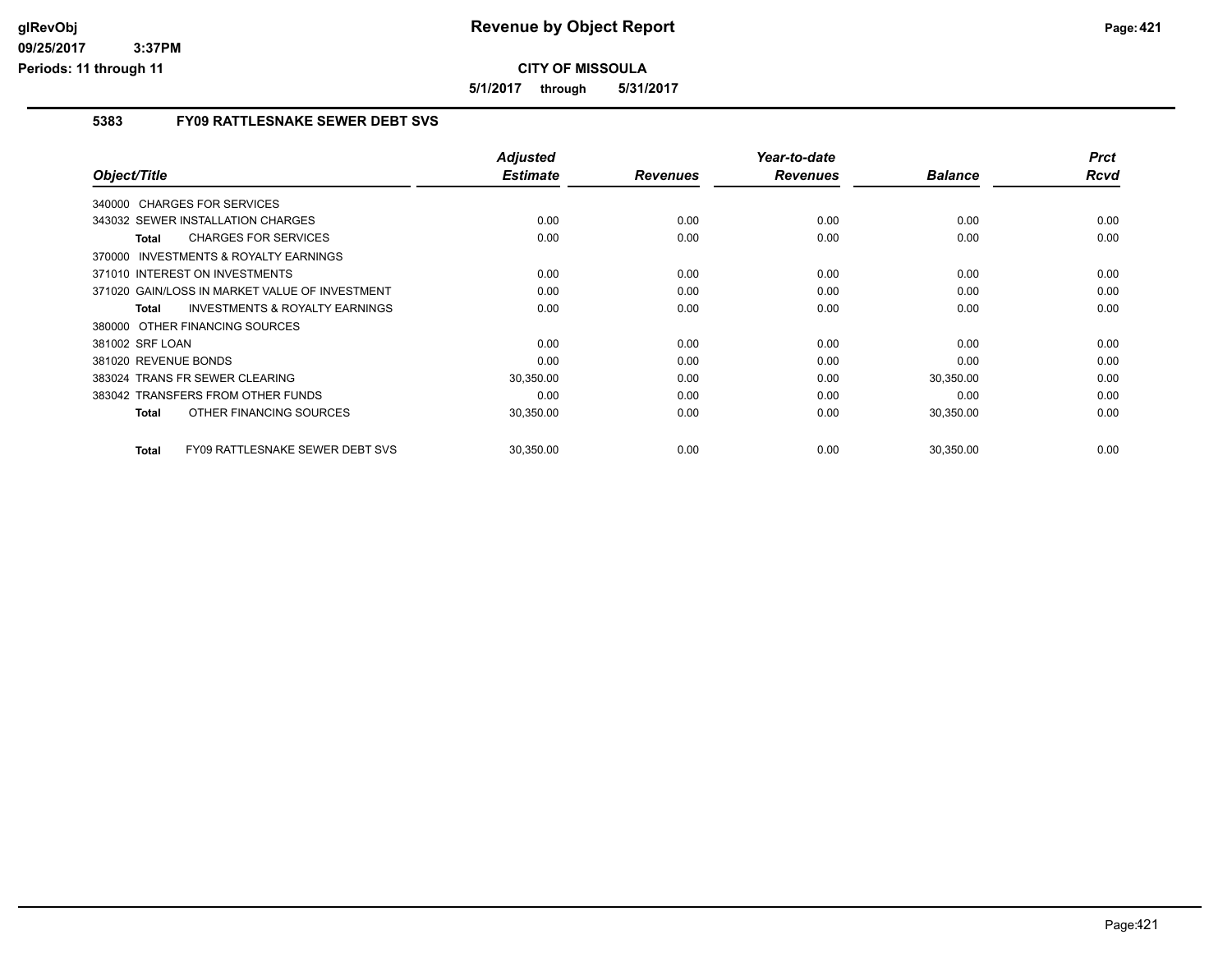**5/1/2017 through 5/31/2017**

#### **5384 09 LOLO BOND RESERVE**

**5384 09 LOLO BOND RESERVE**

|                                                    | <b>Adjusted</b> |                 | Year-to-date    |                | <b>Prct</b> |
|----------------------------------------------------|-----------------|-----------------|-----------------|----------------|-------------|
| Object/Title                                       | <b>Estimate</b> | <b>Revenues</b> | <b>Revenues</b> | <b>Balance</b> | <b>Rcvd</b> |
| 370000 INVESTMENTS & ROYALTY EARNINGS              |                 |                 |                 |                |             |
| 371010 INTEREST ON INVESTMENTS                     | 0.00            | 0.00            | 0.00            | 0.00           | 0.00        |
| 371020 GAIN/LOSS IN MARKET VALUE OF INVESTMENTS    | 0.00            | 0.00            | 0.00            | 0.00           | 0.00        |
| <b>INVESTMENTS &amp; ROYALTY EARNINGS</b><br>Total | 0.00            | 0.00            | 0.00            | 0.00           | 0.00        |
| 380000 OTHER FINANCING SOURCES                     |                 |                 |                 |                |             |
| 381002 SRF LOAN                                    | 0.00            | 0.00            | 0.00            | 0.00           | 0.00        |
| 383024 TRANS FR SEWER CLEARING                     | 0.00            | 0.00            | 0.00            | 0.00           | 0.00        |
| OTHER FINANCING SOURCES<br>Total                   | 0.00            | 0.00            | 0.00            | 0.00           | 0.00        |
| 09 LOLO BOND RESERVE<br>Total                      | 0.00            | 0.00            | 0.00            | 0.00           | 0.00        |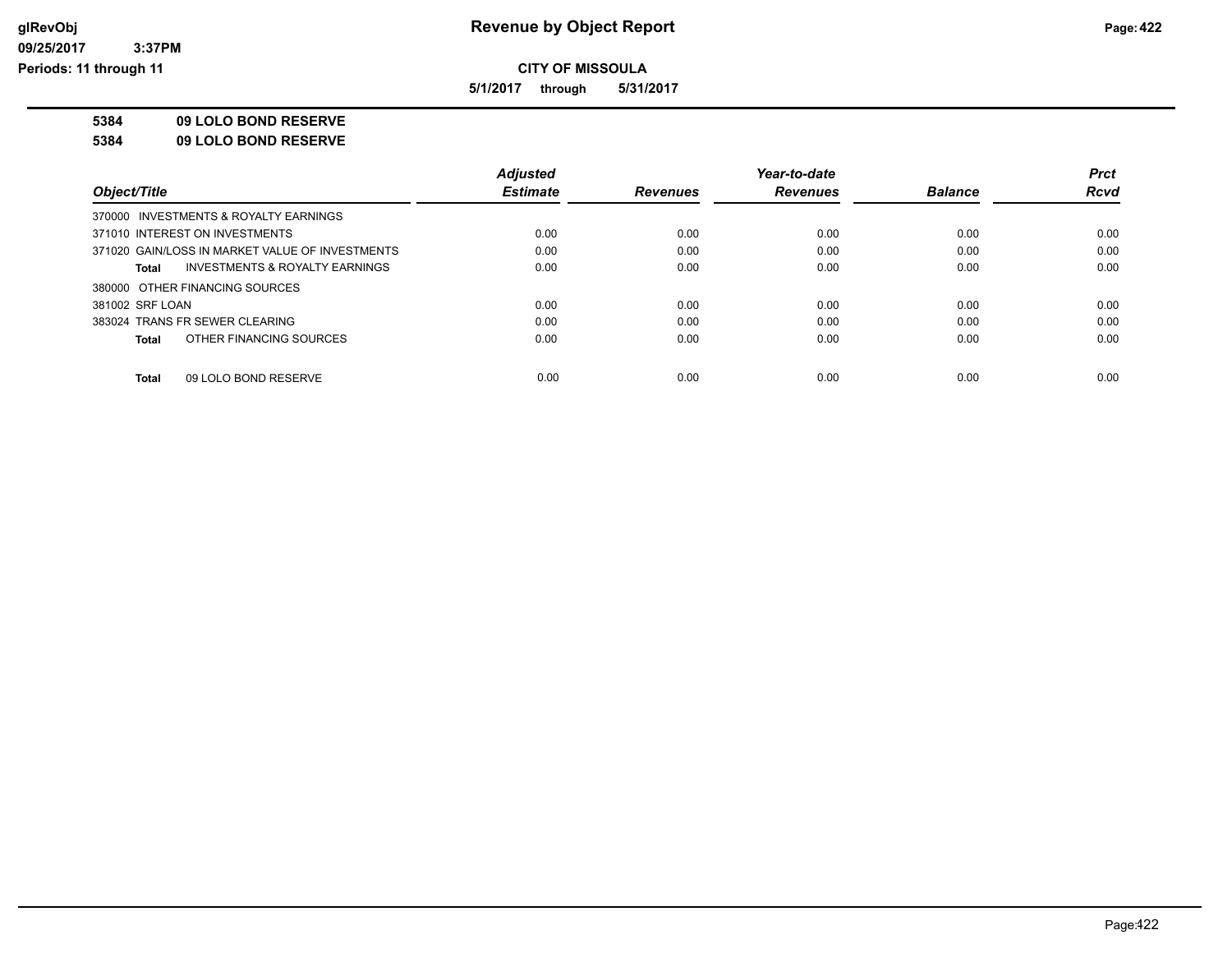**Periods: 11 through 11**

**CITY OF MISSOULA**

**5/1/2017 through 5/31/2017**

#### **5384 09 LOLO BOND RESERVE**

|                                                | <b>Adjusted</b> |                 | Year-to-date    |                | <b>Prct</b> |
|------------------------------------------------|-----------------|-----------------|-----------------|----------------|-------------|
| Object/Title                                   | <b>Estimate</b> | <b>Revenues</b> | <b>Revenues</b> | <b>Balance</b> | <b>Rcvd</b> |
| 370000 INVESTMENTS & ROYALTY EARNINGS          |                 |                 |                 |                |             |
| 371010 INTEREST ON INVESTMENTS                 | 0.00            | 0.00            | 0.00            | 0.00           | 0.00        |
| 371020 GAIN/LOSS IN MARKET VALUE OF INVESTMENT | 0.00            | 0.00            | 0.00            | 0.00           | 0.00        |
| INVESTMENTS & ROYALTY EARNINGS<br>Total        | 0.00            | 0.00            | 0.00            | 0.00           | 0.00        |
| 380000 OTHER FINANCING SOURCES                 |                 |                 |                 |                |             |
| 381002 SRF LOAN                                | 0.00            | 0.00            | 0.00            | 0.00           | 0.00        |
| 383024 TRANS FR SEWER CLEARING                 | 0.00            | 0.00            | 0.00            | 0.00           | 0.00        |
| OTHER FINANCING SOURCES<br>Total               | 0.00            | 0.00            | 0.00            | 0.00           | 0.00        |
| 09 LOLO BOND RESERVE<br>Total                  | 0.00            | 0.00            | 0.00            | 0.00           | 0.00        |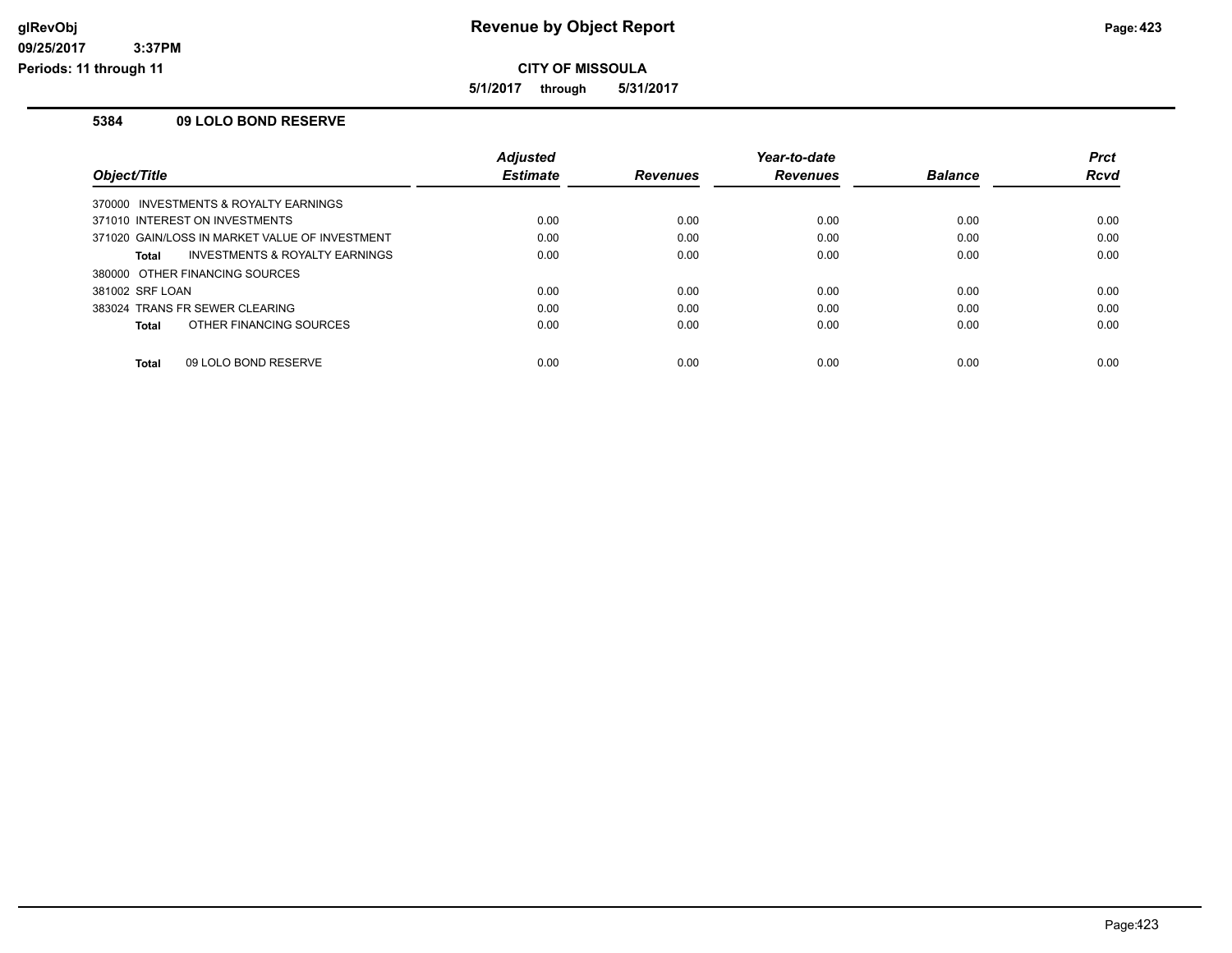**5/1/2017 through 5/31/2017**

# **5385 HEADWORKS 2010 BOND RESERVE**

# **5385 HEADWORKS 2010 BOND RESERVE**

|                 |                                    | <b>Adjusted</b> |                 | Year-to-date    |                | <b>Prct</b> |
|-----------------|------------------------------------|-----------------|-----------------|-----------------|----------------|-------------|
| Object/Title    |                                    | <b>Estimate</b> | <b>Revenues</b> | <b>Revenues</b> | <b>Balance</b> | <b>Rcvd</b> |
|                 | 380000 OTHER FINANCING SOURCES     |                 |                 |                 |                |             |
| 381002 SRF LOAN |                                    | 0.00            | 0.00            | 0.00            | 0.00           | 0.00        |
| <b>Total</b>    | OTHER FINANCING SOURCES            | 0.00            | 0.00            | 0.00            | 0.00           | 0.00        |
| <b>Total</b>    | <b>HEADWORKS 2010 BOND RESERVE</b> | 0.00            | 0.00            | 0.00            | 0.00           | 0.00        |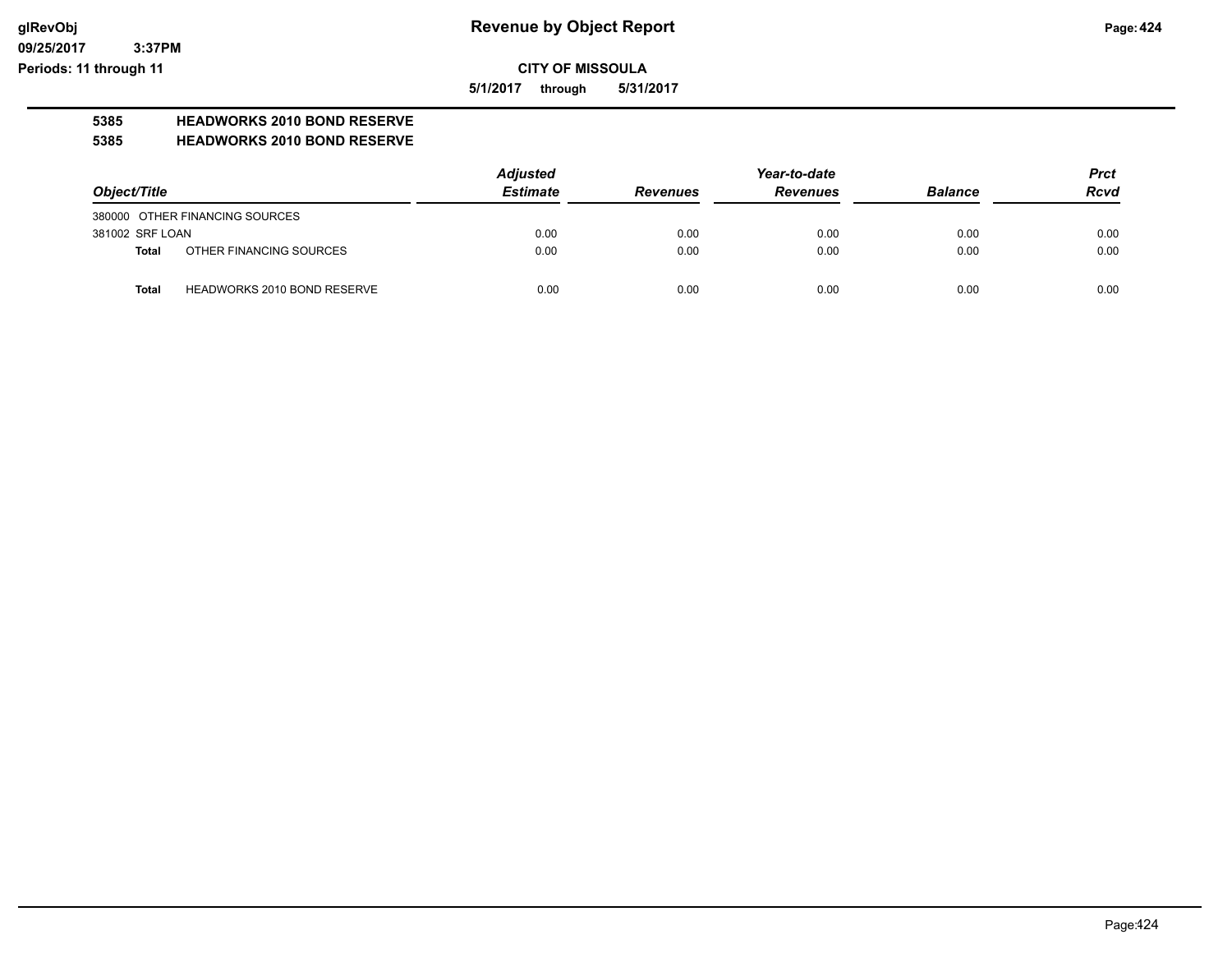**5/1/2017 through 5/31/2017**

#### **5385 HEADWORKS 2010 BOND RESERVE**

| Object/Title    |                                | <b>Adjusted</b><br><b>Estimate</b> | <b>Revenues</b> | Year-to-date<br><b>Revenues</b> | <b>Balance</b> | Prct<br>Rcvd |
|-----------------|--------------------------------|------------------------------------|-----------------|---------------------------------|----------------|--------------|
|                 | 380000 OTHER FINANCING SOURCES |                                    |                 |                                 |                |              |
| 381002 SRF LOAN |                                | 0.00                               | 0.00            | 0.00                            | 0.00           | 0.00         |
| <b>Total</b>    | OTHER FINANCING SOURCES        | 0.00                               | 0.00            | 0.00                            | 0.00           | 0.00         |
| <b>Total</b>    | HEADWORKS 2010 BOND RESERVE    | 0.00                               | 0.00            | 0.00                            | 0.00           | 0.00         |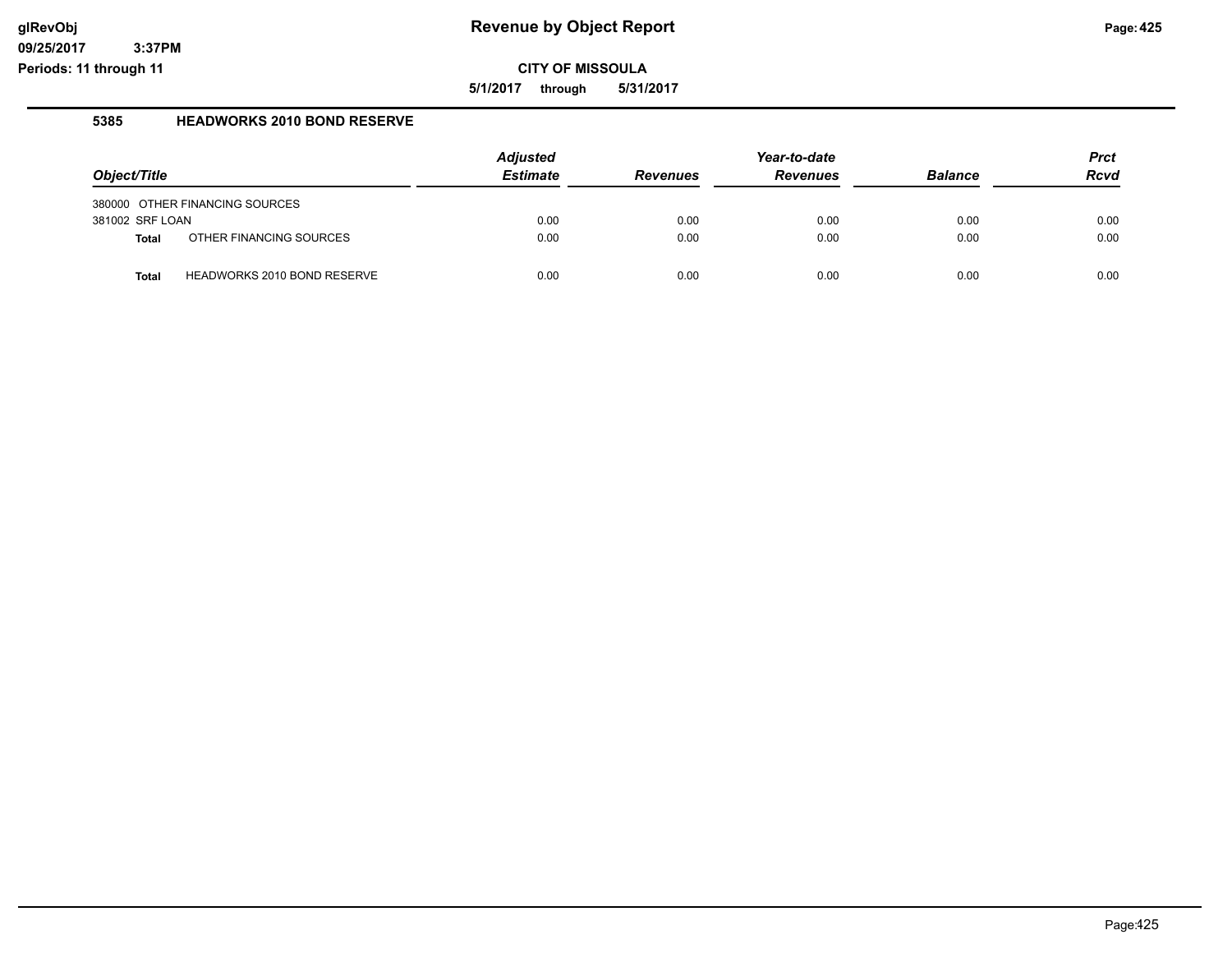**5/1/2017 through 5/31/2017**

# **5386 FY10 HEADWORKS DEBT SERVICE**

#### **5386 FY10 HEADWORKS DEBT SERVICE**

|                                      | <b>Adjusted</b> |                 | Year-to-date    |                | <b>Prct</b> |
|--------------------------------------|-----------------|-----------------|-----------------|----------------|-------------|
| Object/Title                         | <b>Estimate</b> | <b>Revenues</b> | <b>Revenues</b> | <b>Balance</b> | <b>Rcvd</b> |
| 330000 INTERGOVERNMENTAL REVENUES    |                 |                 |                 |                |             |
| 331990 IRS REIMB/DEBT SVS INTEREST   | 251,145.00      | 0.00            | 116.907.84      | 134.237.16     | 46.55       |
| INTERGOVERNMENTAL REVENUES<br>Total  | 251,145.00      | 0.00            | 116.907.84      | 134.237.16     | 46.55       |
| 380000 OTHER FINANCING SOURCES       |                 |                 |                 |                |             |
| 383024 TRANS FR SEWER CLEARING       | 446,954.00      | 0.00            | 0.00            | 446,954.00     | 0.00        |
| OTHER FINANCING SOURCES<br>Total     | 446,954.00      | 0.00            | 0.00            | 446,954.00     | 0.00        |
|                                      |                 |                 |                 |                |             |
| FY10 HEADWORKS DEBT SERVICE<br>Total | 698.099.00      | 0.00            | 116.907.84      | 581.191.16     | 16.75       |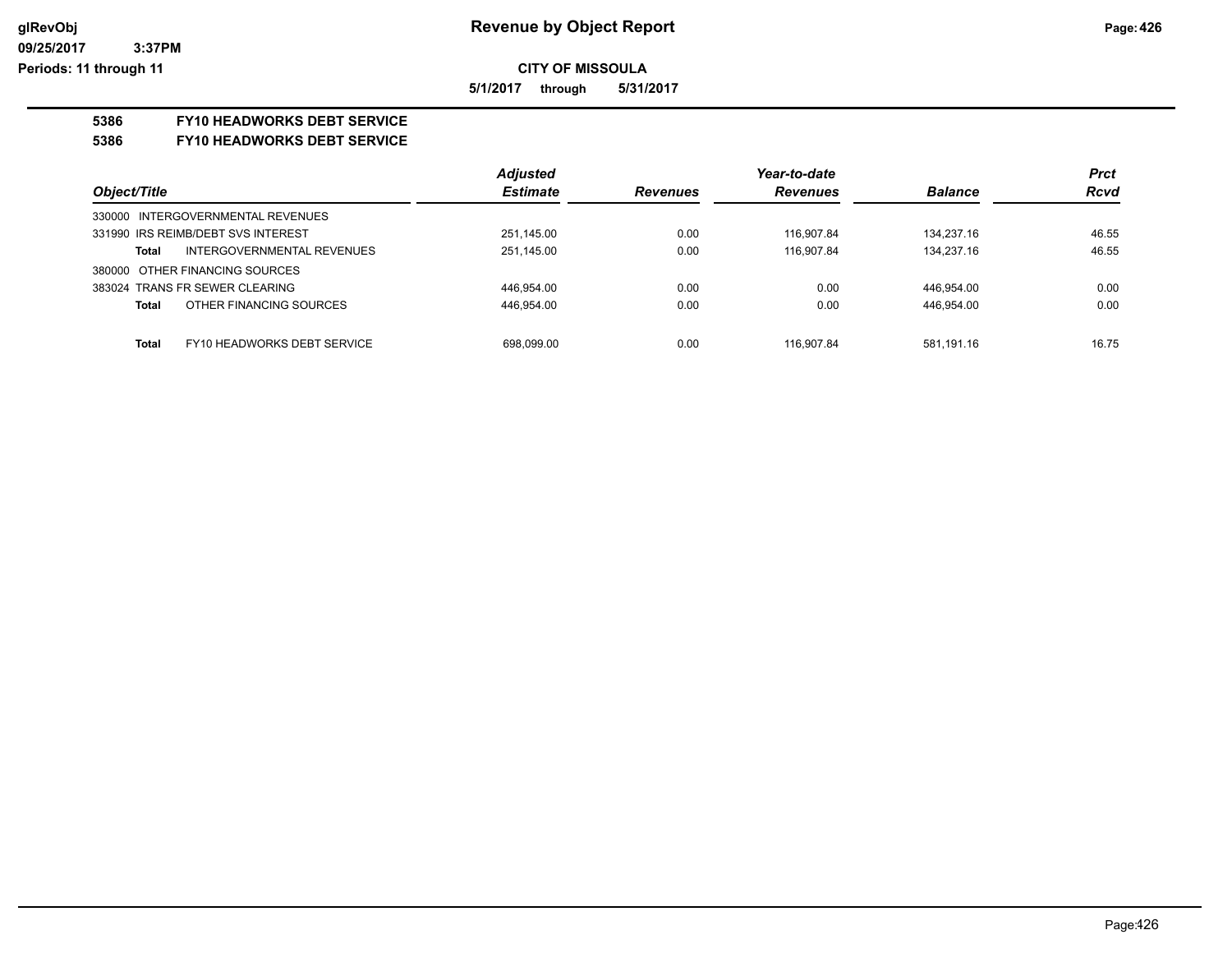**5/1/2017 through 5/31/2017**

## **5386 FY10 HEADWORKS DEBT SERVICE**

|                                                    | <b>Adjusted</b> |                 | Year-to-date    |                | <b>Prct</b> |
|----------------------------------------------------|-----------------|-----------------|-----------------|----------------|-------------|
| Object/Title                                       | <b>Estimate</b> | <b>Revenues</b> | <b>Revenues</b> | <b>Balance</b> | <b>Rcvd</b> |
| 330000 INTERGOVERNMENTAL REVENUES                  |                 |                 |                 |                |             |
| 331990 IRS REIMB/DEBT SVS INTEREST                 | 251,145.00      | 0.00            | 116.907.84      | 134,237.16     | 46.55       |
| <b>INTERGOVERNMENTAL REVENUES</b><br>Total         | 251,145.00      | 0.00            | 116.907.84      | 134.237.16     | 46.55       |
| 380000 OTHER FINANCING SOURCES                     |                 |                 |                 |                |             |
| 383024 TRANS FR SEWER CLEARING                     | 446,954.00      | 0.00            | 0.00            | 446,954.00     | 0.00        |
| OTHER FINANCING SOURCES<br>Total                   | 446,954.00      | 0.00            | 0.00            | 446,954.00     | 0.00        |
| <b>FY10 HEADWORKS DEBT SERVICE</b><br><b>Total</b> | 698.099.00      | 0.00            | 116.907.84      | 581.191.16     | 16.75       |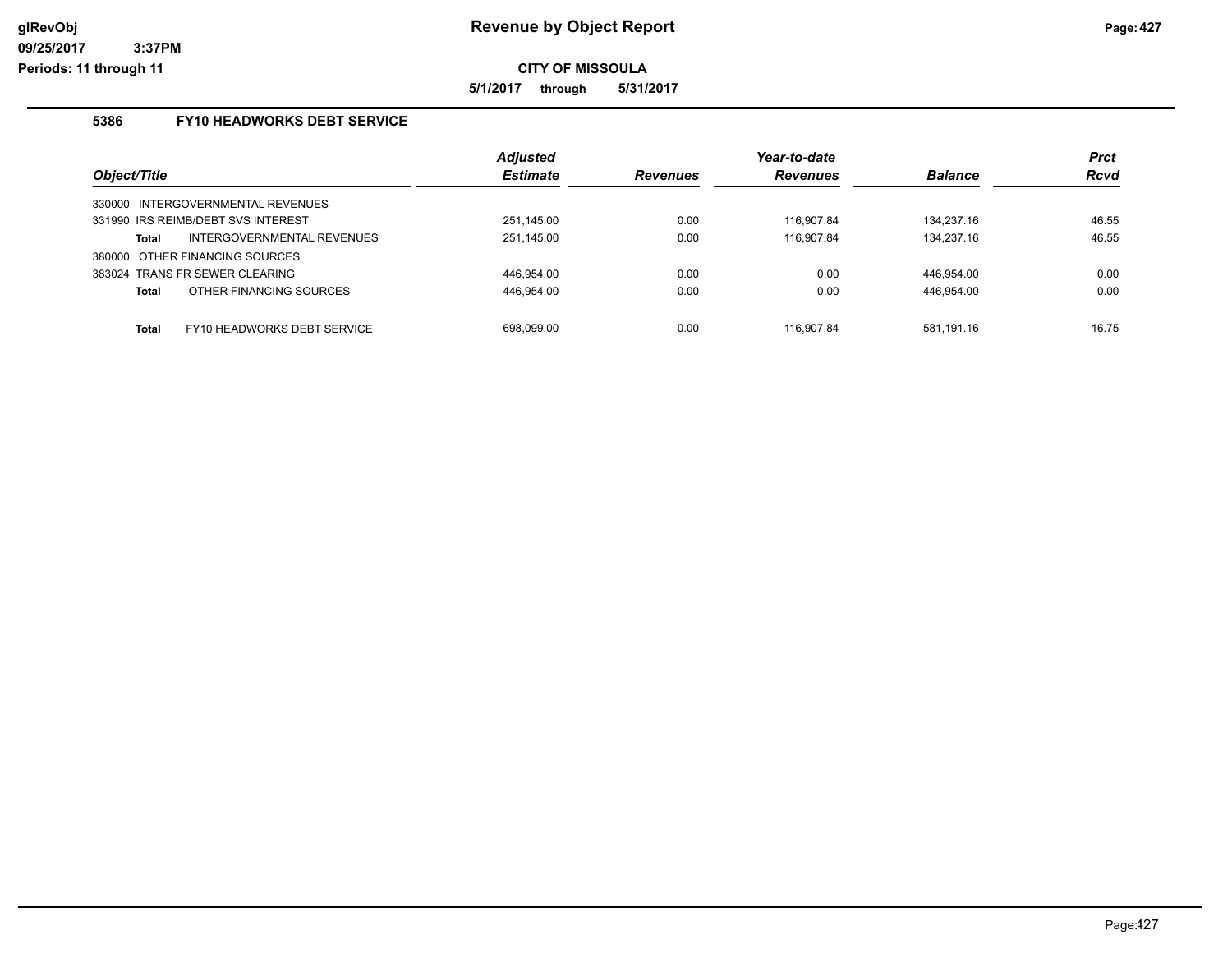**5/1/2017 through 5/31/2017**

# **5387 FY11 SEWER \$1.29M BOND DEBT SERVICE**

# **5387 FY11 SEWER \$1.29M BOND DEBT SERVICE**

|                                                      | <b>Adjusted</b> |                 | Year-to-date    |                | <b>Prct</b> |
|------------------------------------------------------|-----------------|-----------------|-----------------|----------------|-------------|
| Object/Title                                         | <b>Estimate</b> | <b>Revenues</b> | <b>Revenues</b> | <b>Balance</b> | <b>Rcvd</b> |
| 370000 INVESTMENTS & ROYALTY EARNINGS                |                 |                 |                 |                |             |
| 371010 INTEREST ON INVESTMENTS                       | 0.00            | 0.00            | 0.00            | 0.00           | 0.00        |
| 371020 GAIN/LOSS IN MARKET VALUE OF INVESTMENTS      | 0.00            | 0.00            | 0.00            | 0.00           | 0.00        |
| INVESTMENTS & ROYALTY EARNINGS<br>Total              | 0.00            | 0.00            | 0.00            | 0.00           | 0.00        |
| 380000 OTHER FINANCING SOURCES                       |                 |                 |                 |                |             |
| 383024 TRANS FR SEWER CLEARING                       | 100.380.00      | 0.00            | 0.00            | 100.380.00     | 0.00        |
| OTHER FINANCING SOURCES<br>Total                     | 100.380.00      | 0.00            | 0.00            | 100.380.00     | 0.00        |
|                                                      |                 |                 |                 |                |             |
| <b>Total</b><br>FY11 SEWER \$1.29M BOND DEBT SERVICE | 100.380.00      | 0.00            | 0.00            | 100.380.00     | 0.00        |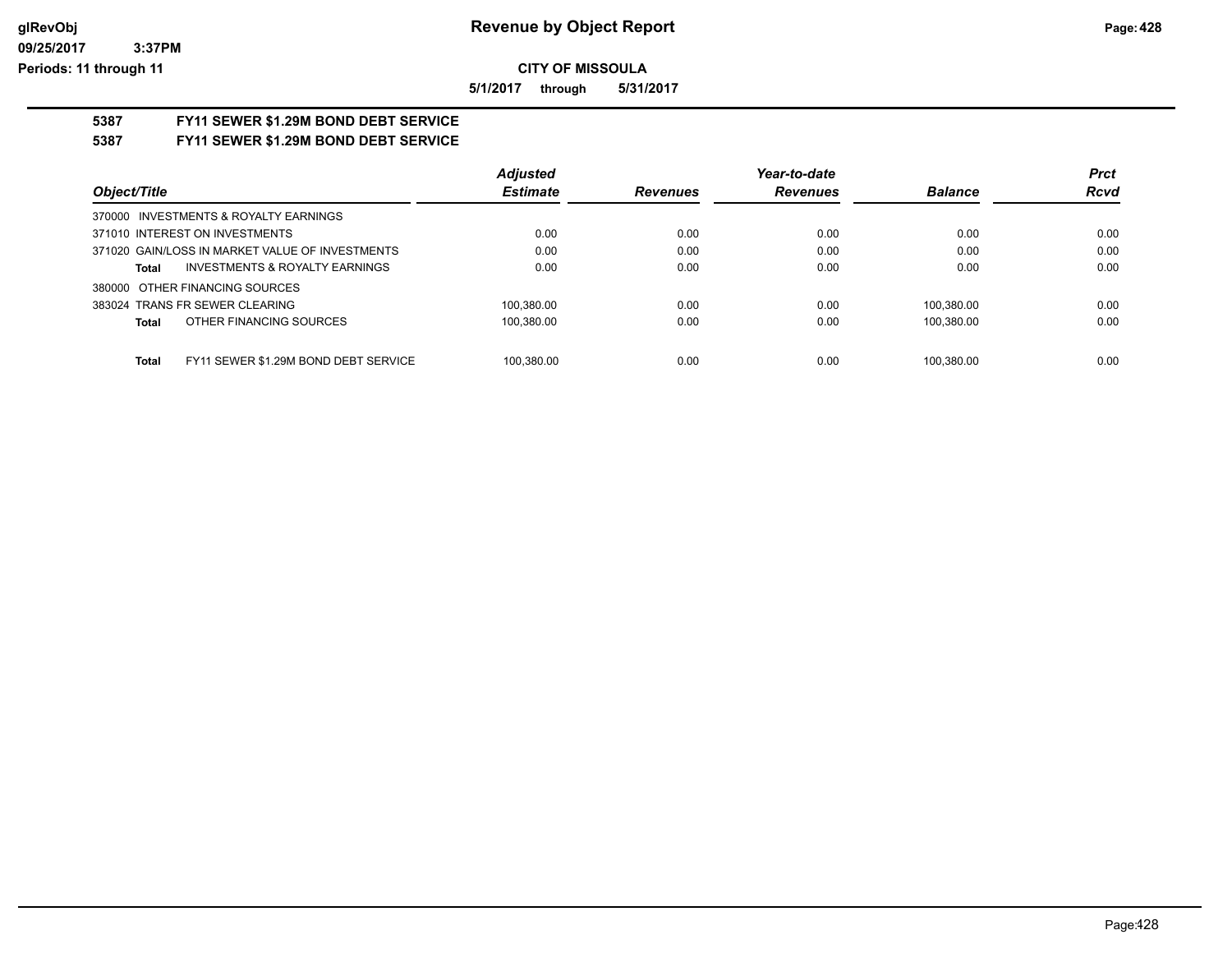**5/1/2017 through 5/31/2017**

### **5387 FY11 SEWER \$1.29M BOND DEBT SERVICE**

|                                                      | <b>Adjusted</b> |                 | Year-to-date    |                | <b>Prct</b> |
|------------------------------------------------------|-----------------|-----------------|-----------------|----------------|-------------|
| Object/Title                                         | <b>Estimate</b> | <b>Revenues</b> | <b>Revenues</b> | <b>Balance</b> | <b>Rcvd</b> |
| 370000 INVESTMENTS & ROYALTY EARNINGS                |                 |                 |                 |                |             |
| 371010 INTEREST ON INVESTMENTS                       | 0.00            | 0.00            | 0.00            | 0.00           | 0.00        |
| 371020 GAIN/LOSS IN MARKET VALUE OF INVESTMENT       | 0.00            | 0.00            | 0.00            | 0.00           | 0.00        |
| INVESTMENTS & ROYALTY EARNINGS<br>Total              | 0.00            | 0.00            | 0.00            | 0.00           | 0.00        |
| 380000 OTHER FINANCING SOURCES                       |                 |                 |                 |                |             |
| 383024 TRANS FR SEWER CLEARING                       | 100.380.00      | 0.00            | 0.00            | 100.380.00     | 0.00        |
| OTHER FINANCING SOURCES<br>Total                     | 100.380.00      | 0.00            | 0.00            | 100.380.00     | 0.00        |
|                                                      |                 |                 |                 |                |             |
| <b>Total</b><br>FY11 SEWER \$1.29M BOND DEBT SERVICE | 100.380.00      | 0.00            | 0.00            | 100.380.00     | 0.00        |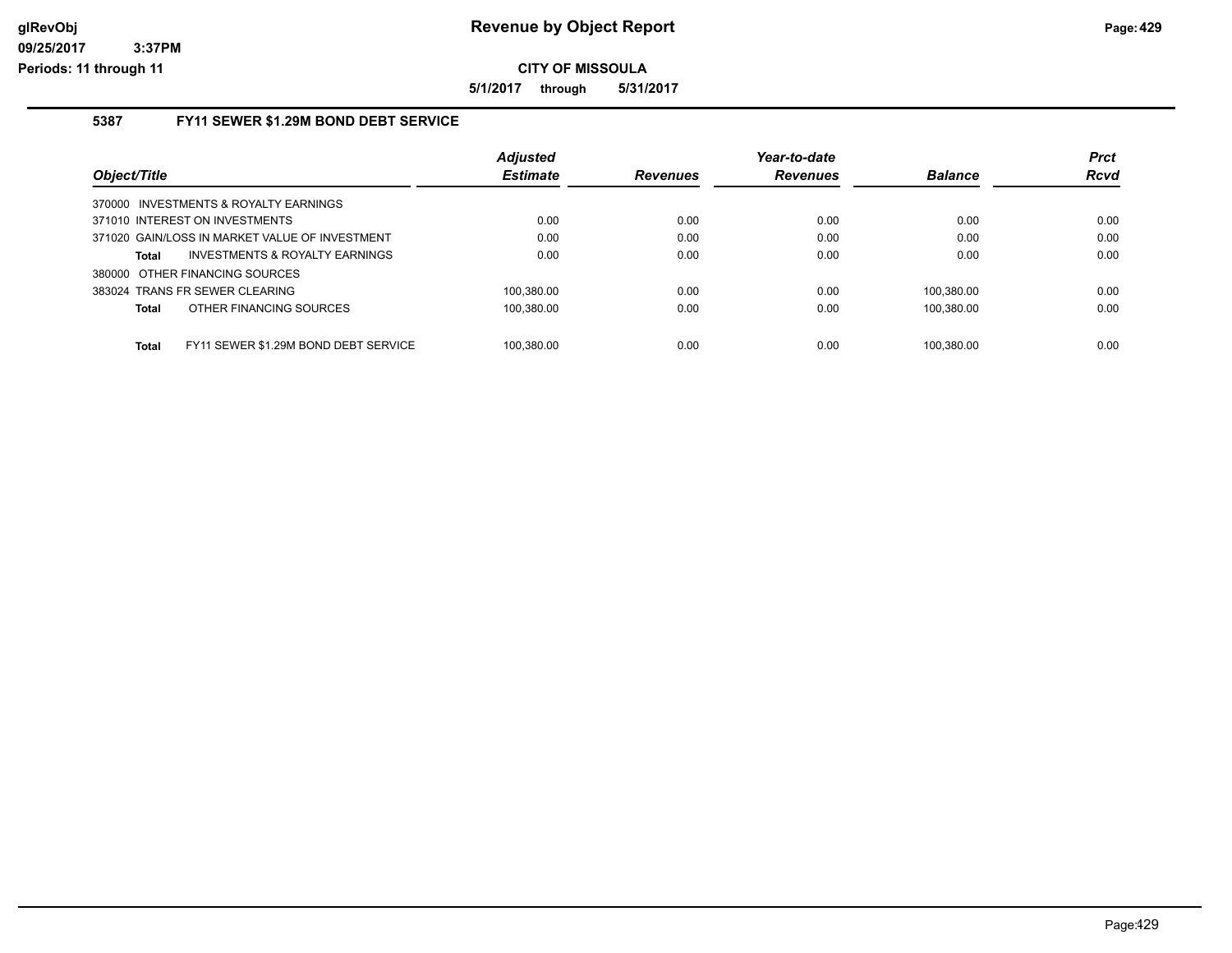**5/1/2017 through 5/31/2017**

# **5388 FY11 \$1.29M SEWER BOND RESERVE**

**5388 FY11 \$1.29M SEWER BOND RESERVE**

|                                          | <b>Adjusted</b> |                 | Year-to-date    |                | <b>Prct</b> |
|------------------------------------------|-----------------|-----------------|-----------------|----------------|-------------|
| Object/Title                             | <b>Estimate</b> | <b>Revenues</b> | <b>Revenues</b> | <b>Balance</b> | <b>Rcvd</b> |
| 370000 INVESTMENTS & ROYALTY EARNINGS    |                 |                 |                 |                |             |
| 371010 INTEREST ON INVESTMENTS           | 0.00            | 0.00            | 0.00            | 0.00           | 0.00        |
| INVESTMENTS & ROYALTY EARNINGS<br>Total  | 0.00            | 0.00            | 0.00            | 0.00           | 0.00        |
| 380000 OTHER FINANCING SOURCES           |                 |                 |                 |                |             |
| 381002 SRF LOAN                          | 0.00            | 0.00            | 0.00            | 0.00           | 0.00        |
| 383024 TRANS FR SEWER CLEARING           | 0.00            | 0.00            | 0.00            | 0.00           | 0.00        |
| 383042 TRANSFERS FROM OTHER FUNDS        | 0.00            | 0.00            | 0.00            | 0.00           | 0.00        |
| OTHER FINANCING SOURCES<br>Total         | 0.00            | 0.00            | 0.00            | 0.00           | 0.00        |
| FY11 \$1.29M SEWER BOND RESERVE<br>Total | 0.00            | 0.00            | 0.00            | 0.00           | 0.00        |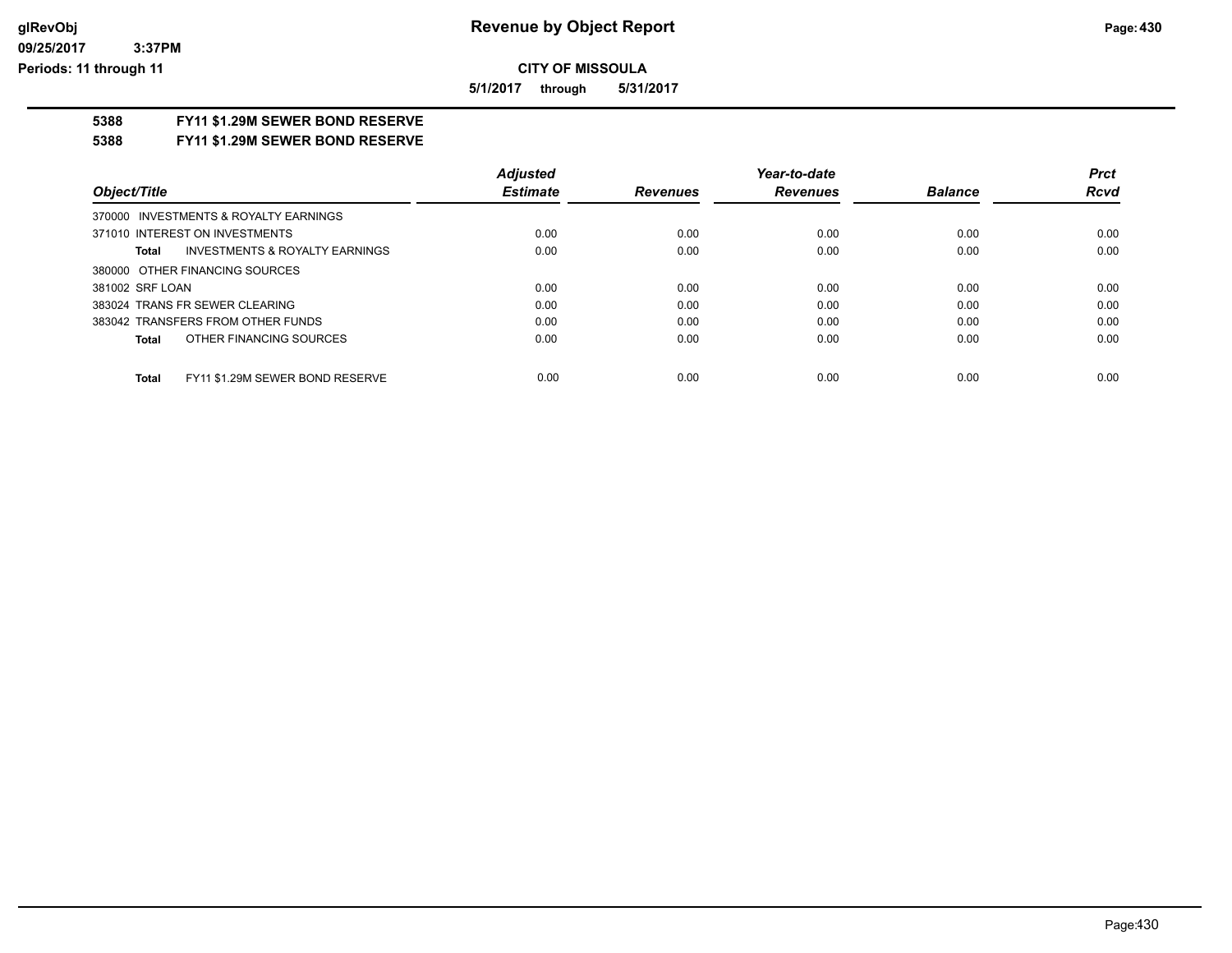**5/1/2017 through 5/31/2017**

#### **5388 FY11 \$1.29M SEWER BOND RESERVE**

|                                                           | <b>Adjusted</b> |                 | Year-to-date    |                | <b>Prct</b> |
|-----------------------------------------------------------|-----------------|-----------------|-----------------|----------------|-------------|
| Object/Title                                              | <b>Estimate</b> | <b>Revenues</b> | <b>Revenues</b> | <b>Balance</b> | <b>Rcvd</b> |
| 370000 INVESTMENTS & ROYALTY EARNINGS                     |                 |                 |                 |                |             |
| 371010 INTEREST ON INVESTMENTS                            | 0.00            | 0.00            | 0.00            | 0.00           | 0.00        |
| <b>INVESTMENTS &amp; ROYALTY EARNINGS</b><br><b>Total</b> | 0.00            | 0.00            | 0.00            | 0.00           | 0.00        |
| 380000 OTHER FINANCING SOURCES                            |                 |                 |                 |                |             |
| 381002 SRF LOAN                                           | 0.00            | 0.00            | 0.00            | 0.00           | 0.00        |
| 383024 TRANS FR SEWER CLEARING                            | 0.00            | 0.00            | 0.00            | 0.00           | 0.00        |
| 383042 TRANSFERS FROM OTHER FUNDS                         | 0.00            | 0.00            | 0.00            | 0.00           | 0.00        |
| OTHER FINANCING SOURCES<br><b>Total</b>                   | 0.00            | 0.00            | 0.00            | 0.00           | 0.00        |
| FY11 \$1.29M SEWER BOND RESERVE<br><b>Total</b>           | 0.00            | 0.00            | 0.00            | 0.00           | 0.00        |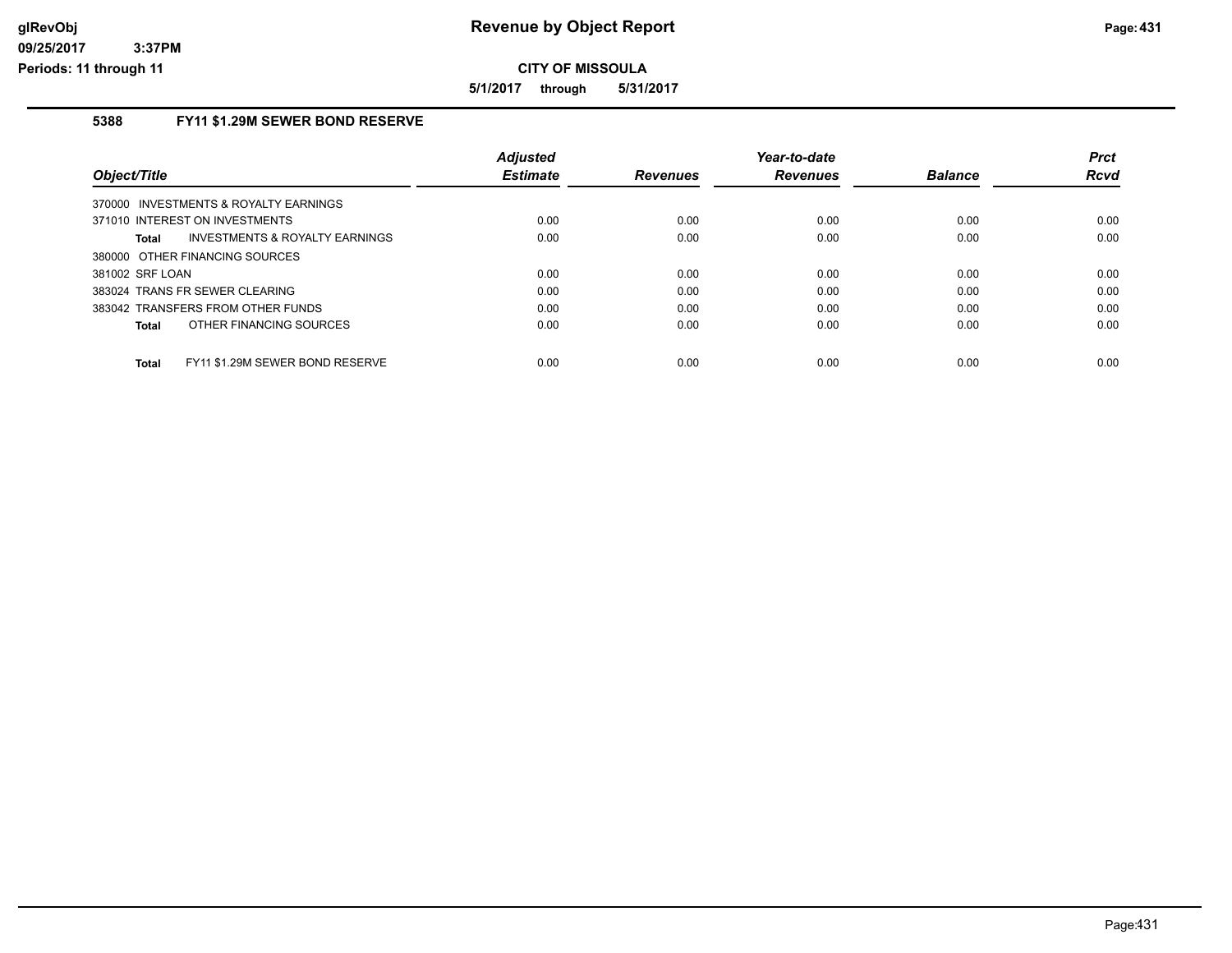**Periods: 11 through 11**

**CITY OF MISSOULA**

**5/1/2017 through 5/31/2017**

# **5389 FY15 SEWER REVENUE BOND DEBT SERVICE**

# **5389 FY15 SEWER REVENUE BOND DEBT SERVICE**

|                      |                                                 | <b>Adjusted</b> |                 | Year-to-date    |                | <b>Prct</b> |
|----------------------|-------------------------------------------------|-----------------|-----------------|-----------------|----------------|-------------|
| Object/Title         |                                                 | <b>Estimate</b> | <b>Revenues</b> | <b>Revenues</b> | <b>Balance</b> | <b>Rcvd</b> |
|                      | 370000 INVESTMENTS & ROYALTY EARNINGS           |                 |                 |                 |                |             |
|                      | 371010 INTEREST ON INVESTMENTS                  | 0.00            | 0.00            | 0.00            | 0.00           | 0.00        |
|                      | 371020 GAIN/LOSS IN MARKET VALUE OF INVESTMENTS | 0.00            | 0.00            | 0.00            | 0.00           | 0.00        |
| Total                | <b>INVESTMENTS &amp; ROYALTY EARNINGS</b>       | 0.00            | 0.00            | 0.00            | 0.00           | 0.00        |
|                      | 380000 OTHER FINANCING SOURCES                  |                 |                 |                 |                |             |
| 381010 BOND PROCEEDS |                                                 | 0.00            | 0.00            | 0.00            | 0.00           | 0.00        |
|                      | 383024 TRANS FR SEWER CLEARING                  | 62.063.00       | 0.00            | 0.00            | 62.063.00      | 0.00        |
| <b>Total</b>         | OTHER FINANCING SOURCES                         | 62,063.00       | 0.00            | 0.00            | 62,063.00      | 0.00        |
| <b>Total</b>         | FY15 SEWER REVENUE BOND DEBT SERVIC             | 62.063.00       | 0.00            | 0.00            | 62.063.00      | 0.00        |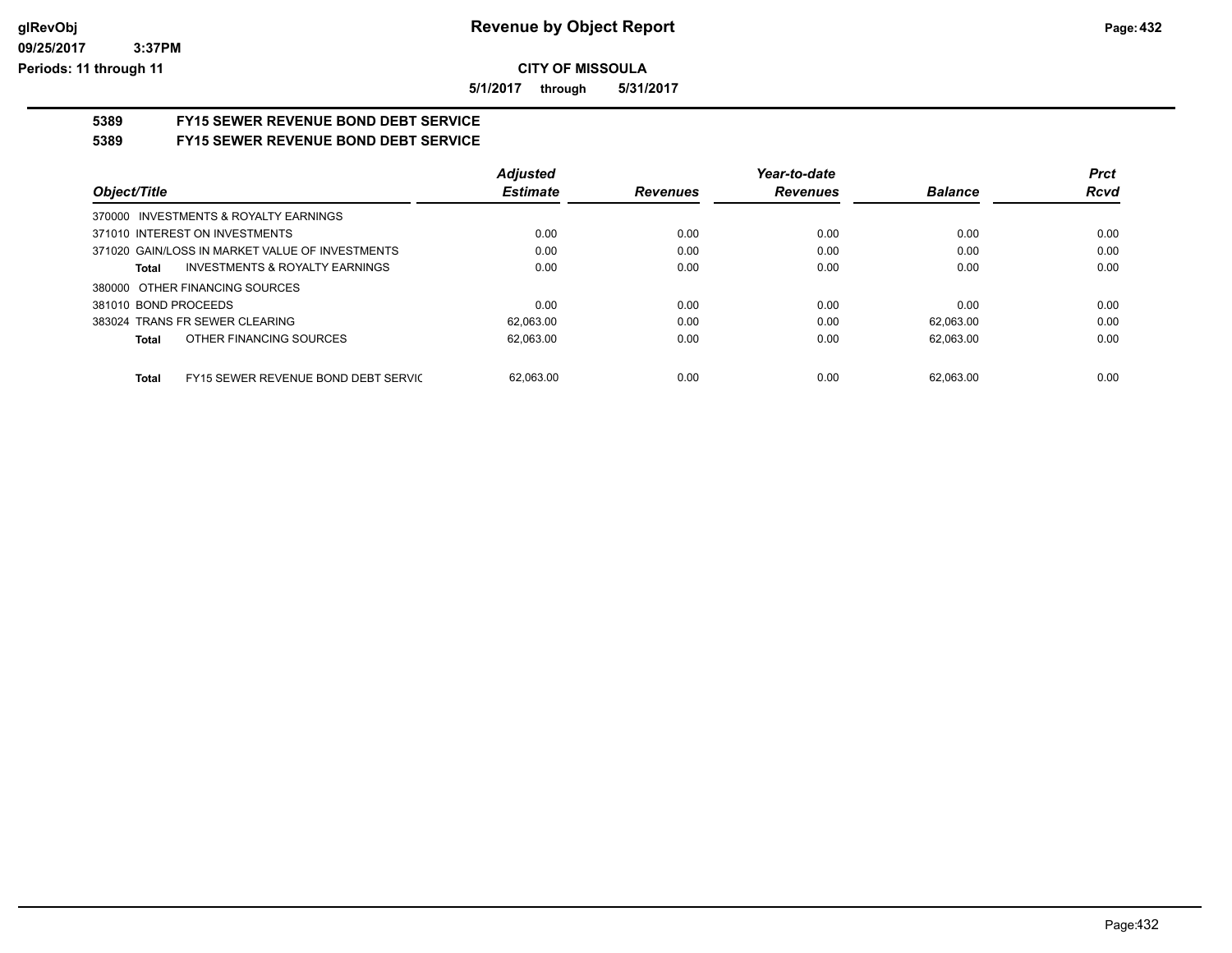**5/1/2017 through 5/31/2017**

#### **5389 FY15 SEWER REVENUE BOND DEBT SERVICE**

|                                                     | <b>Adjusted</b> |                 | Year-to-date    |                | <b>Prct</b> |
|-----------------------------------------------------|-----------------|-----------------|-----------------|----------------|-------------|
| Object/Title                                        | <b>Estimate</b> | <b>Revenues</b> | <b>Revenues</b> | <b>Balance</b> | <b>Rcvd</b> |
| 370000 INVESTMENTS & ROYALTY EARNINGS               |                 |                 |                 |                |             |
| 371010 INTEREST ON INVESTMENTS                      | 0.00            | 0.00            | 0.00            | 0.00           | 0.00        |
| 371020 GAIN/LOSS IN MARKET VALUE OF INVESTMENT      | 0.00            | 0.00            | 0.00            | 0.00           | 0.00        |
| INVESTMENTS & ROYALTY EARNINGS<br>Total             | 0.00            | 0.00            | 0.00            | 0.00           | 0.00        |
| 380000 OTHER FINANCING SOURCES                      |                 |                 |                 |                |             |
| 381010 BOND PROCEEDS                                | 0.00            | 0.00            | 0.00            | 0.00           | 0.00        |
| 383024 TRANS FR SEWER CLEARING                      | 62.063.00       | 0.00            | 0.00            | 62.063.00      | 0.00        |
| OTHER FINANCING SOURCES<br>Total                    | 62.063.00       | 0.00            | 0.00            | 62.063.00      | 0.00        |
|                                                     |                 |                 |                 |                |             |
| FY15 SEWER REVENUE BOND DEBT SERVIC<br><b>Total</b> | 62.063.00       | 0.00            | 0.00            | 62.063.00      | 0.00        |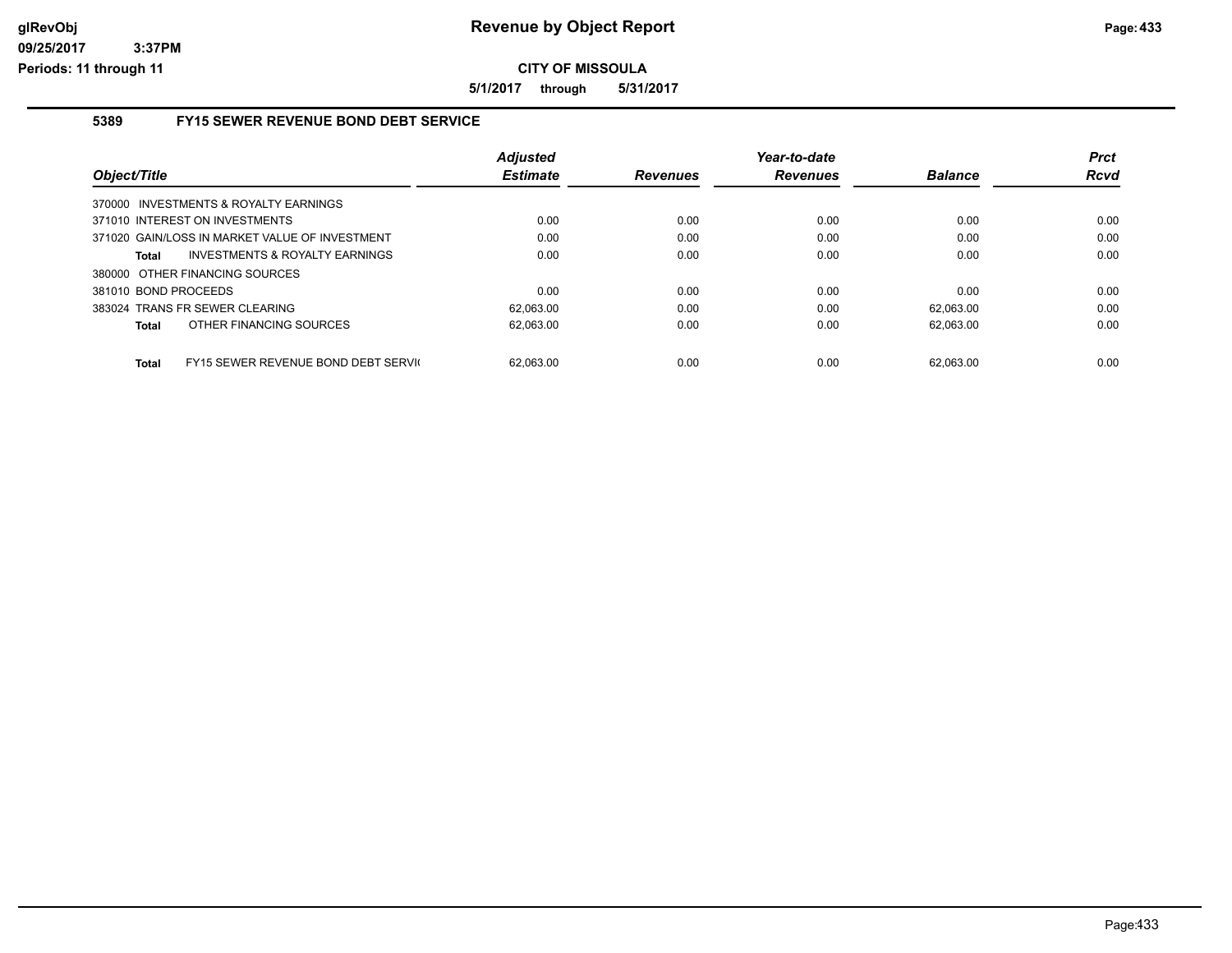**5/1/2017 through 5/31/2017**

# **5390 FY15 SEWER BOND DEBT RESERVE**

#### **5390 FY15 SEWER BOND DEBT RESERVE**

|                                                    | <b>Adjusted</b> |                 | Year-to-date    |                | <b>Prct</b> |
|----------------------------------------------------|-----------------|-----------------|-----------------|----------------|-------------|
| Object/Title                                       | <b>Estimate</b> | <b>Revenues</b> | <b>Revenues</b> | <b>Balance</b> | <b>Rcvd</b> |
| 370000 INVESTMENTS & ROYALTY EARNINGS              |                 |                 |                 |                |             |
| 371010 INTEREST ON INVESTMENTS                     | 0.00            | 0.00            | 0.00            | 0.00           | 0.00        |
| 371020 GAIN/LOSS IN MARKET VALUE OF INVESTMENTS    | 0.00            | 0.00            | 0.00            | 0.00           | 0.00        |
| <b>INVESTMENTS &amp; ROYALTY EARNINGS</b><br>Total | 0.00            | 0.00            | 0.00            | 0.00           | 0.00        |
| 380000 OTHER FINANCING SOURCES                     |                 |                 |                 |                |             |
| 381002 SRF LOAN                                    | 0.00            | 0.00            | 0.00            | 0.00           | 0.00        |
| 383024 TRANS FR SEWER CLEARING                     | 337.00          | 0.00            | 0.00            | 337.00         | 0.00        |
| 383042 TRANSFERS FROM OTHER FUNDS                  | 0.00            | 0.00            | 0.00            | 0.00           | 0.00        |
| OTHER FINANCING SOURCES<br>Total                   | 337.00          | 0.00            | 0.00            | 337.00         | 0.00        |
| FY15 SEWER BOND DEBT RESERVE<br>Total              | 337.00          | 0.00            | 0.00            | 337.00         | 0.00        |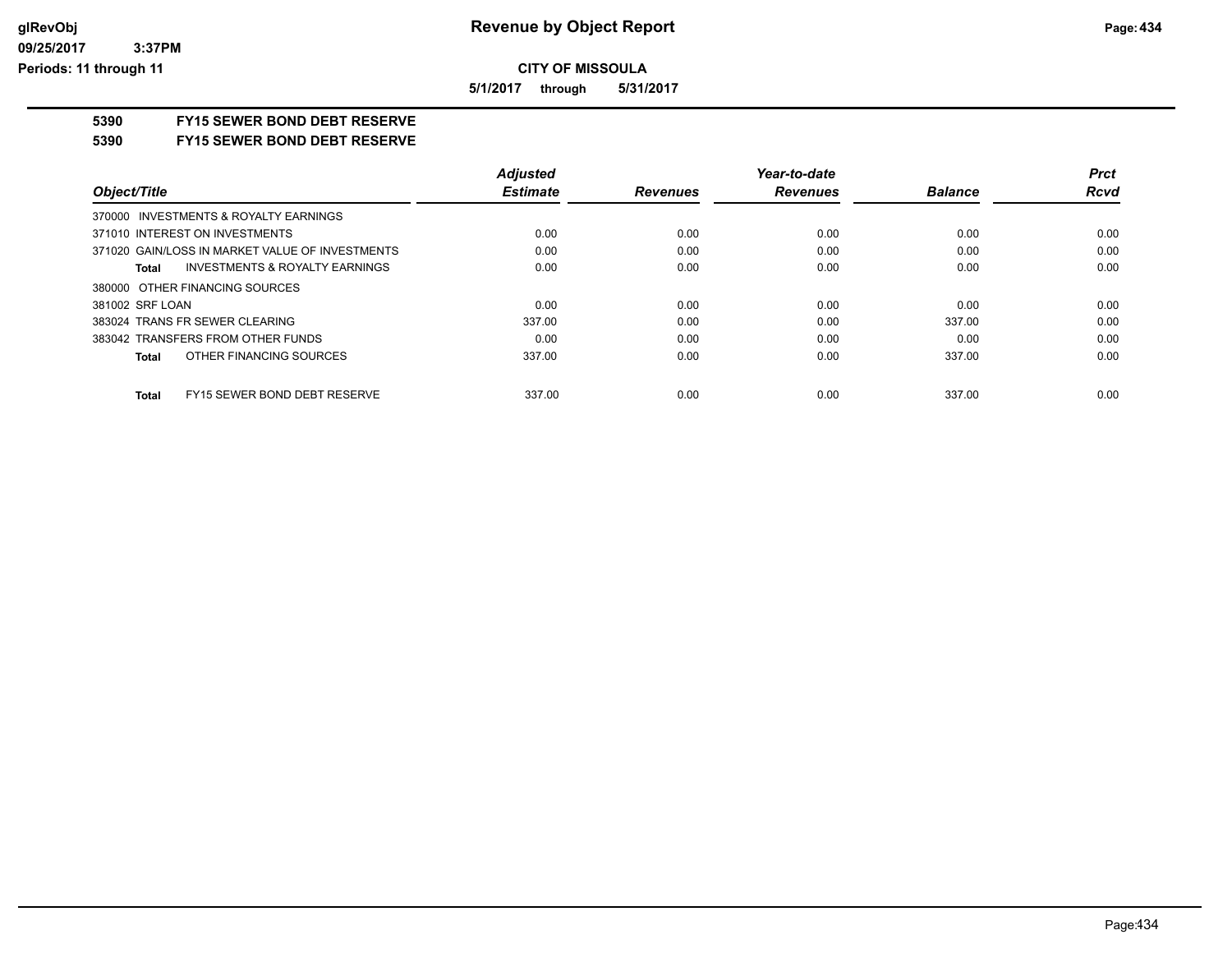**5/1/2017 through 5/31/2017**

### **5390 FY15 SEWER BOND DEBT RESERVE**

| Object/Title                                       | <b>Adjusted</b><br><b>Estimate</b> | <b>Revenues</b> | Year-to-date<br><b>Revenues</b> | <b>Balance</b> | <b>Prct</b><br>Rcvd |
|----------------------------------------------------|------------------------------------|-----------------|---------------------------------|----------------|---------------------|
| 370000 INVESTMENTS & ROYALTY EARNINGS              |                                    |                 |                                 |                |                     |
| 371010 INTEREST ON INVESTMENTS                     | 0.00                               | 0.00            | 0.00                            | 0.00           | 0.00                |
| 371020 GAIN/LOSS IN MARKET VALUE OF INVESTMENT     | 0.00                               | 0.00            | 0.00                            | 0.00           | 0.00                |
| <b>INVESTMENTS &amp; ROYALTY EARNINGS</b><br>Total | 0.00                               | 0.00            | 0.00                            | 0.00           | 0.00                |
| 380000 OTHER FINANCING SOURCES                     |                                    |                 |                                 |                |                     |
| 381002 SRF LOAN                                    | 0.00                               | 0.00            | 0.00                            | 0.00           | 0.00                |
| 383024 TRANS FR SEWER CLEARING                     | 337.00                             | 0.00            | 0.00                            | 337.00         | 0.00                |
| 383042 TRANSFERS FROM OTHER FUNDS                  | 0.00                               | 0.00            | 0.00                            | 0.00           | 0.00                |
| OTHER FINANCING SOURCES<br>Total                   | 337.00                             | 0.00            | 0.00                            | 337.00         | 0.00                |
| FY15 SEWER BOND DEBT RESERVE<br>Total              | 337.00                             | 0.00            | 0.00                            | 337.00         | 0.00                |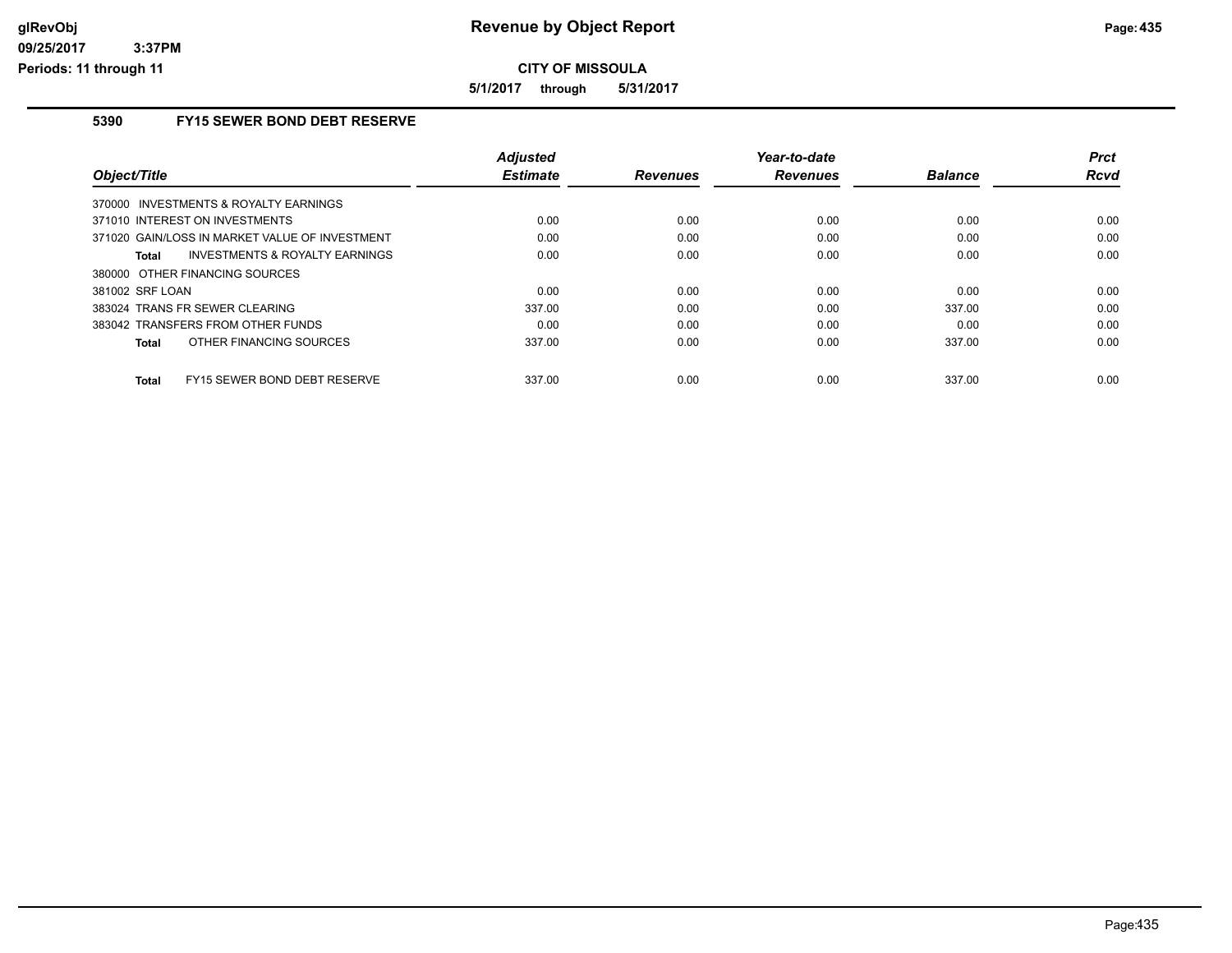#### **09/25/2017 3:37PM Periods: 11 through 11**

**CITY OF MISSOULA**

**5/1/2017 through 5/31/2017**

#### **5391 16 SEWER REVENUE BOND DEBT SERVICE 5391 16 SEWER REVENUE BOND DEBT SERVICE**

|                                                    | Adjusted        |                 | Year-to-date    |                | Prct        |
|----------------------------------------------------|-----------------|-----------------|-----------------|----------------|-------------|
| Object/Title                                       | <b>Estimate</b> | <b>Revenues</b> | <b>Revenues</b> | <b>Balance</b> | <b>Rcvd</b> |
| 380000 OTHER FINANCING SOURCES                     |                 |                 |                 |                |             |
| 381010 BOND PROCEEDS                               | 268,969.00      | 967.50          | 150.467.50      | 118.501.50     | 55.94       |
| 383024 TRANS FR SEWER CLEARING                     | 0.00            | 0.00            | 0.00            | 0.00           | 0.00        |
| OTHER FINANCING SOURCES<br>Total                   | 268.969.00      | 967.50          | 150.467.50      | 118.501.50     | 55.94       |
| 16 SEWER REVENUE BOND DEBT SERVICE<br><b>Total</b> | 268.969.00      | 967.50          | 150.467.50      | 118.501.50     | 55.94       |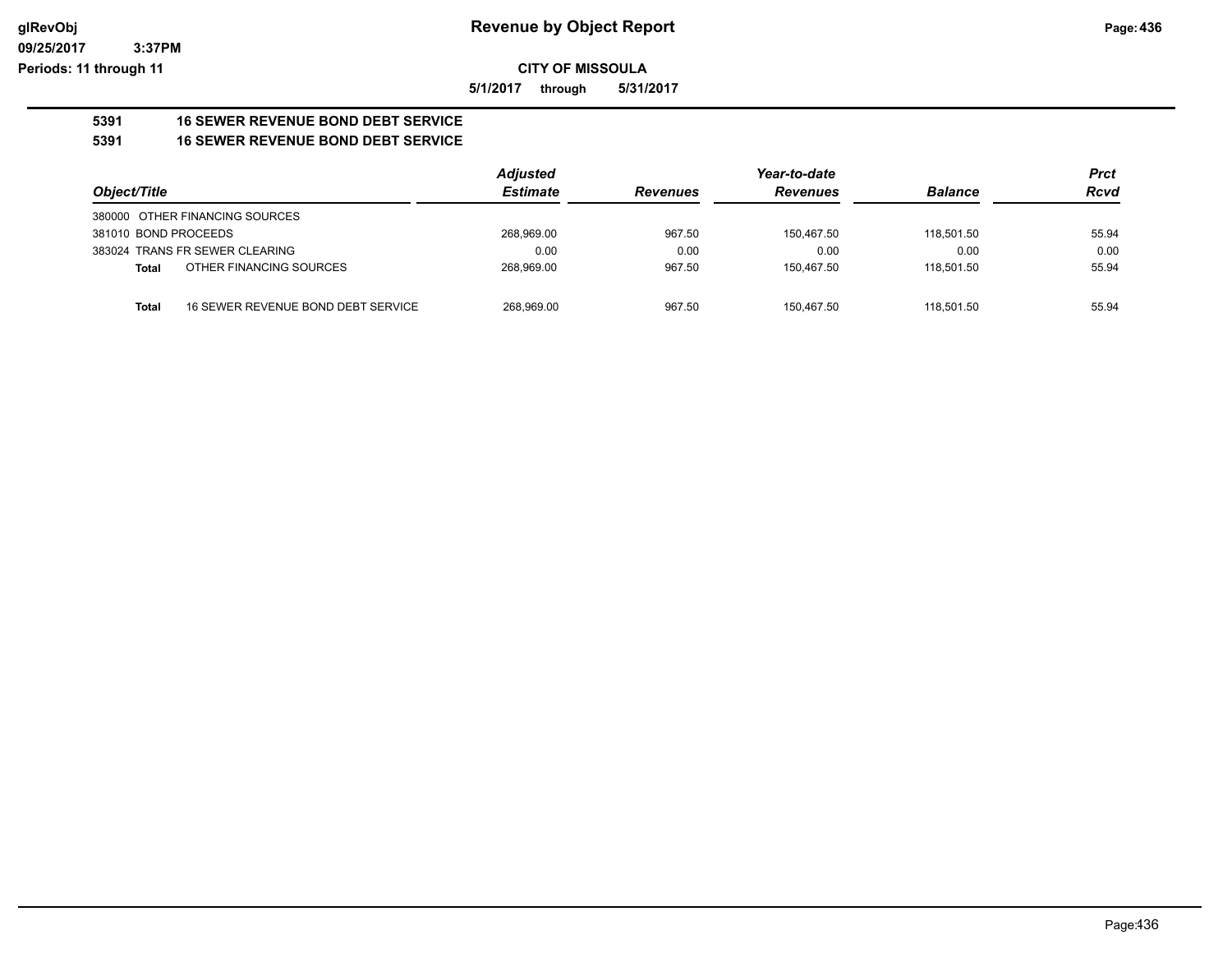**5/1/2017 through 5/31/2017**

#### **5391 16 SEWER REVENUE BOND DEBT SERVICE**

|                      |                                    | <b>Adjusted</b> |                 | Year-to-date    |                | <b>Prct</b> |
|----------------------|------------------------------------|-----------------|-----------------|-----------------|----------------|-------------|
| Object/Title         |                                    | <b>Estimate</b> | <b>Revenues</b> | <b>Revenues</b> | <b>Balance</b> | Rcvd        |
|                      | 380000 OTHER FINANCING SOURCES     |                 |                 |                 |                |             |
| 381010 BOND PROCEEDS |                                    | 268.969.00      | 967.50          | 150.467.50      | 118.501.50     | 55.94       |
|                      | 383024 TRANS FR SEWER CLEARING     | 0.00            | 0.00            | 0.00            | 0.00           | 0.00        |
| Total                | OTHER FINANCING SOURCES            | 268.969.00      | 967.50          | 150.467.50      | 118.501.50     | 55.94       |
|                      |                                    |                 |                 |                 |                |             |
| <b>Total</b>         | 16 SEWER REVENUE BOND DEBT SERVICE | 268.969.00      | 967.50          | 150.467.50      | 118.501.50     | 55.94       |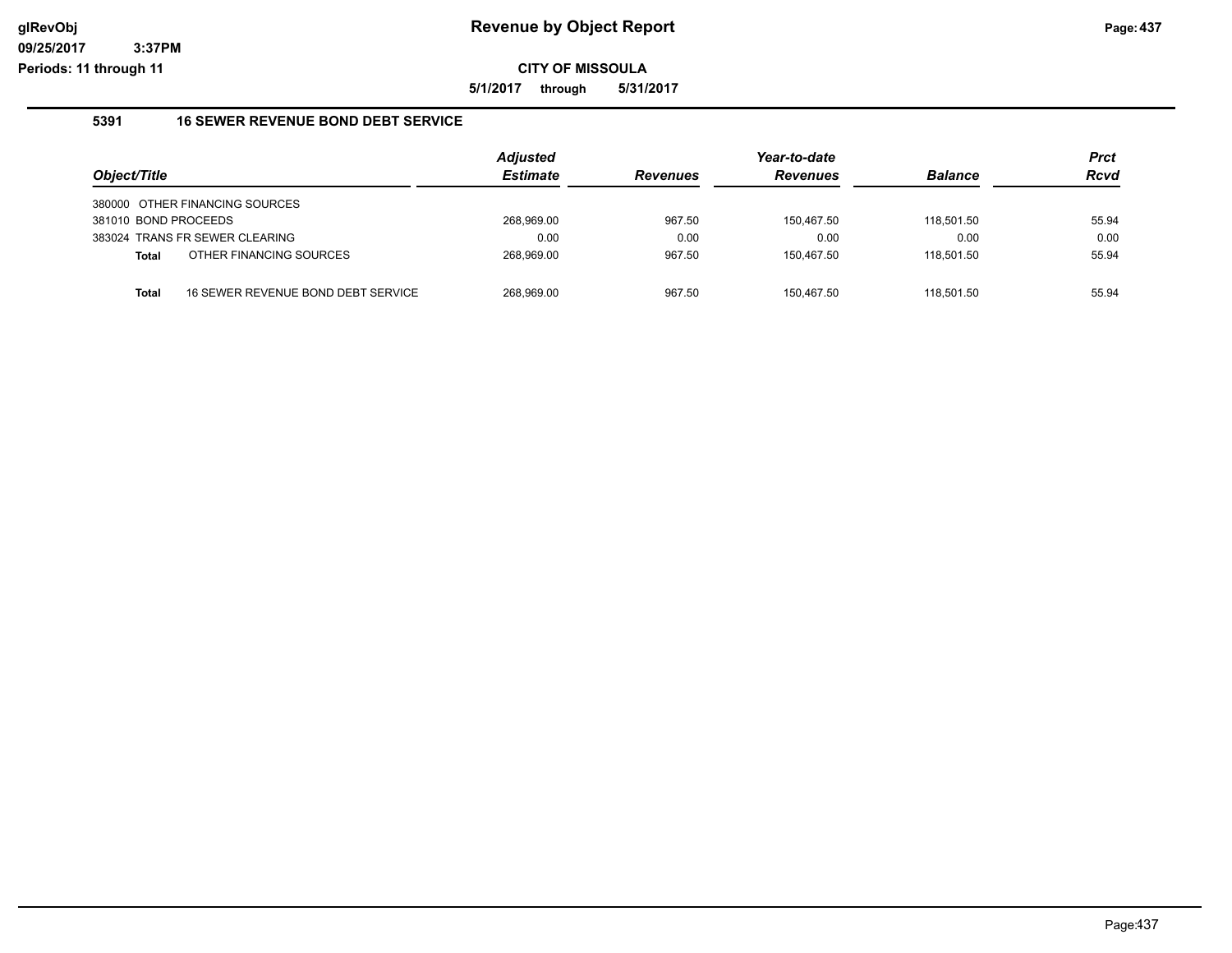**5/1/2017 through 5/31/2017**

# **5392 16 SEWER REVENUE BOND DEBT RESERVE**

# **5392 16 SEWER REVENUE BOND DEBT RESERVE**

|                                                    | <b>Adjusted</b> |                 | Year-to-date    |                | Prct |
|----------------------------------------------------|-----------------|-----------------|-----------------|----------------|------|
| Object/Title                                       | <b>Estimate</b> | <b>Revenues</b> | <b>Revenues</b> | <b>Balance</b> | Rcvd |
| 380000 OTHER FINANCING SOURCES                     |                 |                 |                 |                |      |
| 381010 BOND PROCEEDS                               | 0.00            | 0.00            | 0.00            | 0.00           | 0.00 |
| 383024 TRANS FR SEWER CLEARING                     | 0.00            | 0.00            | 0.00            | 0.00           | 0.00 |
| 383042 TRANSFERS FROM OTHER FUNDS                  | 170.238.00      | 0.00            | 0.00            | 170.238.00     | 0.00 |
| OTHER FINANCING SOURCES<br>Total                   | 170,238.00      | 0.00            | 0.00            | 170.238.00     | 0.00 |
|                                                    |                 |                 |                 |                |      |
| 16 SEWER REVENUE BOND DEBT RESERVE<br><b>Total</b> | 170.238.00      | 0.00            | 0.00            | 170.238.00     | 0.00 |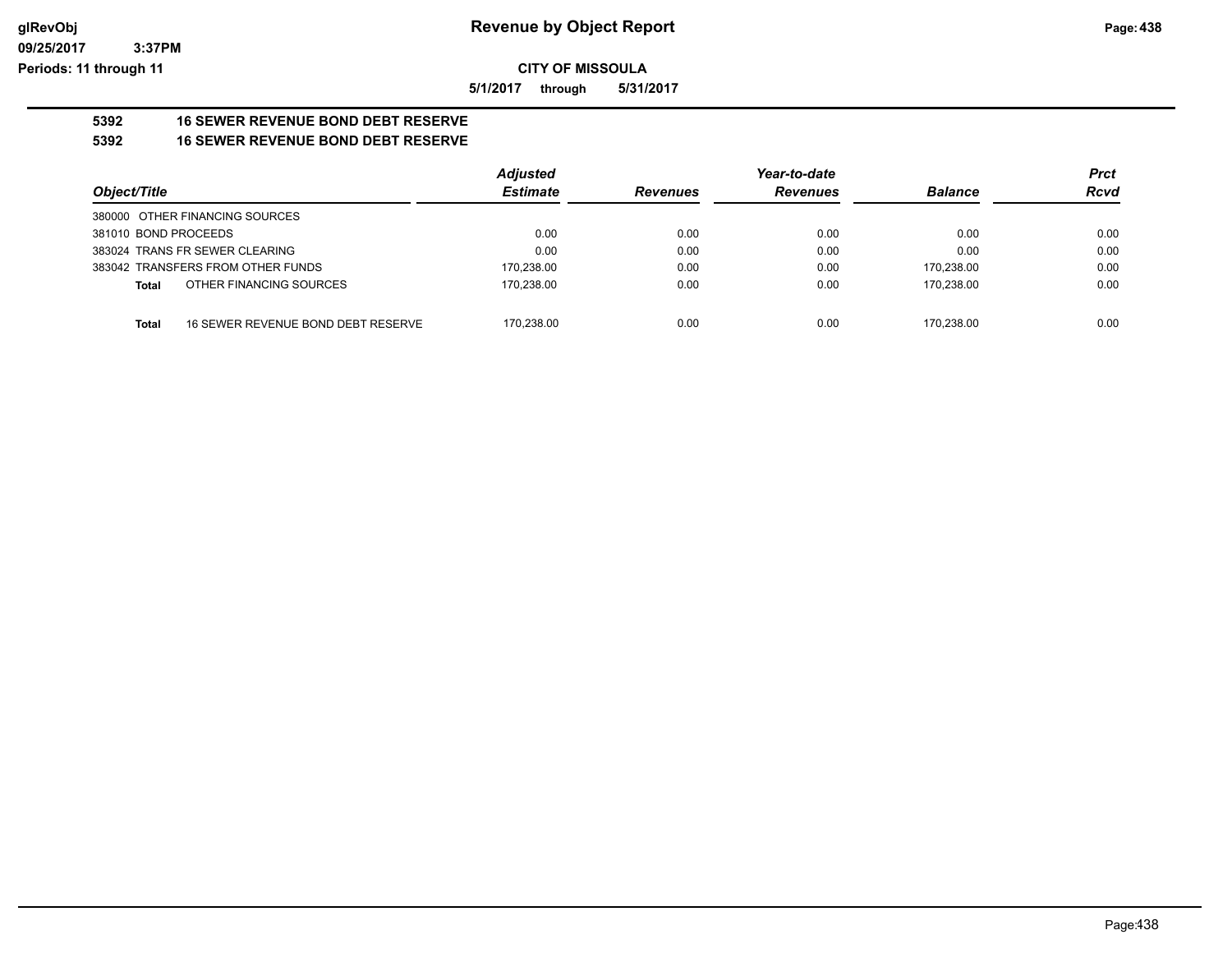**5/1/2017 through 5/31/2017**

#### **5392 16 SEWER REVENUE BOND DEBT RESERVE**

| Object/Title         |                                    | <b>Adjusted</b><br><b>Estimate</b> | <b>Revenues</b> | Year-to-date<br><b>Revenues</b> | <b>Balance</b> | <b>Prct</b><br><b>Rcvd</b> |
|----------------------|------------------------------------|------------------------------------|-----------------|---------------------------------|----------------|----------------------------|
|                      | 380000 OTHER FINANCING SOURCES     |                                    |                 |                                 |                |                            |
| 381010 BOND PROCEEDS |                                    | 0.00                               | 0.00            | 0.00                            | 0.00           | 0.00                       |
|                      | 383024 TRANS FR SEWER CLEARING     | 0.00                               | 0.00            | 0.00                            | 0.00           | 0.00                       |
|                      | 383042 TRANSFERS FROM OTHER FUNDS  | 170.238.00                         | 0.00            | 0.00                            | 170.238.00     | 0.00                       |
| Total                | OTHER FINANCING SOURCES            | 170.238.00                         | 0.00            | 0.00                            | 170.238.00     | 0.00                       |
| <b>Total</b>         | 16 SEWER REVENUE BOND DEBT RESERVE | 170.238.00                         | 0.00            | 0.00                            | 170.238.00     | 0.00                       |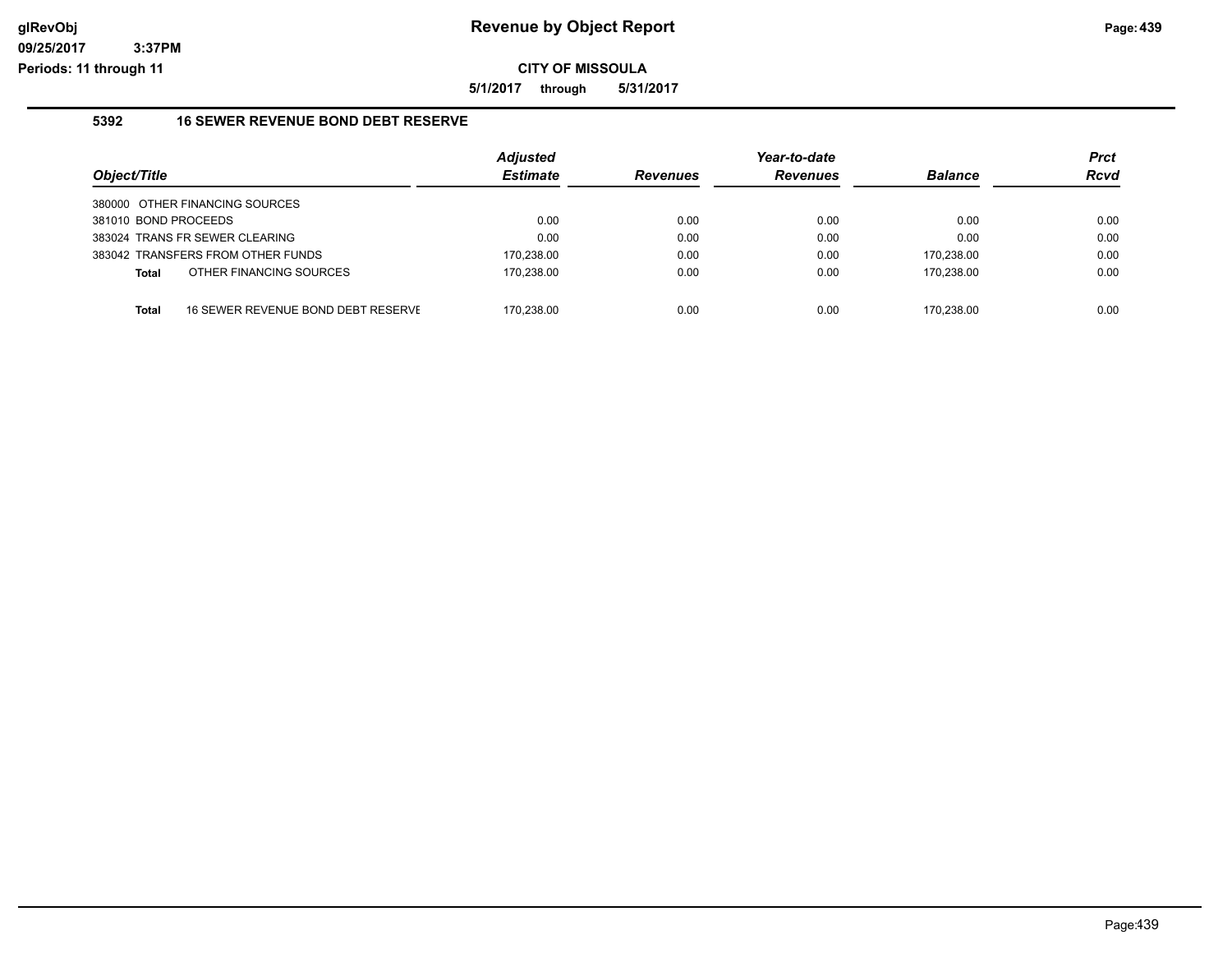**5/1/2017 through 5/31/2017**

#### **5450 STORMWATER UTILITIY**

#### **5450 STORMWATER UTILITIY**

|                                                           | <b>Adjusted</b> |                 | Year-to-date    |                | <b>Prct</b> |
|-----------------------------------------------------------|-----------------|-----------------|-----------------|----------------|-------------|
| Object/Title                                              | <b>Estimate</b> | <b>Revenues</b> | <b>Revenues</b> | <b>Balance</b> | <b>Rcvd</b> |
| 330000 INTERGOVERNMENTAL REVENUES                         |                 |                 |                 |                |             |
| 334123 MAOI FEDERAL ASSISTANCE                            | 0.00            | 0.00            | 0.00            | 0.00           | 0.00        |
| 336020 STATE PENSION CONTRIBUTION                         | 0.00            | 0.00            | 0.00            | 0.00           | 0.00        |
| 336023 STATE CONTRIB. - PERS                              | 0.00            | 7.25            | 39.06           | $-39.06$       | 0.00        |
| <b>INTERGOVERNMENTAL REVENUES</b><br><b>Total</b>         | 0.00            | 7.25            | 39.06           | $-39.06$       | 0.00        |
| <b>CHARGES FOR SERVICES</b><br>340000                     |                 |                 |                 |                |             |
| 345032 STORMWATER INSTALLATION FEES                       | 0.00            | 0.00            | 0.00            | 0.00           | 0.00        |
| 345034 STORMWATER USE FEES                                | 257,500.00      | 142.83          | 133,708.69      | 123,791.31     | 51.93       |
| 345036 STORM WATER USE FEE PENALTY                        | 0.00            | 0.00            | 0.00            | 0.00           | 0.00        |
| <b>CHARGES FOR SERVICES</b><br><b>Total</b>               | 257,500.00      | 142.83          | 133,708.69      | 123,791.31     | 51.93       |
| <b>MISCELLANEOUS REVENUES</b><br>360000                   |                 |                 |                 |                |             |
| 360010 MISCELLANEOUS                                      | 0.00            | 0.00            | 0.00            | 0.00           | 0.00        |
| *** Title Not Found ***<br>368005                         | 0.00            | 0.00            | 0.00            | 0.00           | 0.00        |
| MISCELLANEOUS REVENUES<br><b>Total</b>                    | 0.00            | 0.00            | 0.00            | 0.00           | 0.00        |
| <b>INVESTMENTS &amp; ROYALTY EARNINGS</b><br>370000       |                 |                 |                 |                |             |
| 371010 INTEREST ON INVESTMENTS                            | 0.00            | 0.00            | 0.00            | 0.00           | 0.00        |
| <b>INVESTMENTS &amp; ROYALTY EARNINGS</b><br><b>Total</b> | 0.00            | 0.00            | 0.00            | 0.00           | 0.00        |
| OTHER FINANCING SOURCES<br>380000                         |                 |                 |                 |                |             |
| 381000 LOAN PROCEEDS                                      | 35,000.00       | 0.00            | 0.00            | 35,000.00      | 0.00        |
| 383000 OPERATING TRANSFERS                                | 0.00            | 0.00            | 0.00            | 0.00           | 0.00        |
| OTHER FINANCING SOURCES<br><b>Total</b>                   | 35,000.00       | 0.00            | 0.00            | 35,000.00      | 0.00        |
| STORMWATER UTILITIY<br><b>Total</b>                       | 292,500.00      | 150.08          | 133,747.75      | 158,752.25     | 45.73       |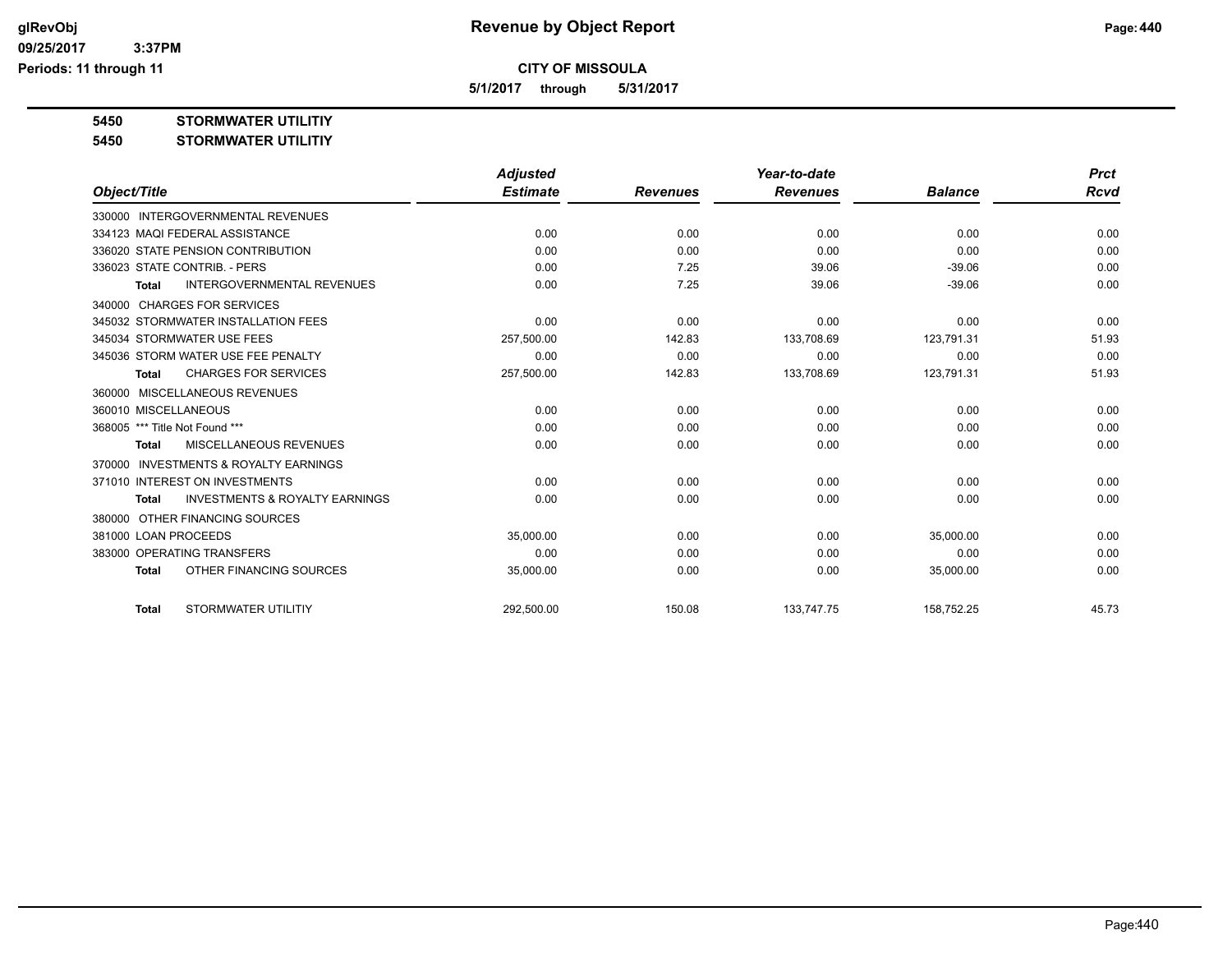**5/1/2017 through 5/31/2017**

#### **5450 STORMWATER UTILITIY**

|                                                           | <b>Adjusted</b> |                 | Year-to-date    |                | <b>Prct</b> |
|-----------------------------------------------------------|-----------------|-----------------|-----------------|----------------|-------------|
| Object/Title                                              | <b>Estimate</b> | <b>Revenues</b> | <b>Revenues</b> | <b>Balance</b> | <b>Rcvd</b> |
| 330000 INTERGOVERNMENTAL REVENUES                         |                 |                 |                 |                |             |
| 334123 MAQI FEDERAL ASSISTANCE                            | 0.00            | 0.00            | 0.00            | 0.00           | 0.00        |
| 336020 STATE PENSION CONTRIBUTION                         | 0.00            | 0.00            | 0.00            | 0.00           | 0.00        |
| 336023 STATE CONTRIB. - PERS                              | 0.00            | 7.25            | 39.06           | $-39.06$       | 0.00        |
| <b>INTERGOVERNMENTAL REVENUES</b><br><b>Total</b>         | 0.00            | 7.25            | 39.06           | $-39.06$       | 0.00        |
| 340000 CHARGES FOR SERVICES                               |                 |                 |                 |                |             |
| 345032 STORMWATER INSTALLATION FEES                       | 0.00            | 0.00            | 0.00            | 0.00           | 0.00        |
| 345034 STORMWATER USE FEES                                | 257,500.00      | 142.83          | 133,708.69      | 123,791.31     | 51.93       |
| 345036 STORM WATER USE FEE PENALTY                        | 0.00            | 0.00            | 0.00            | 0.00           | 0.00        |
| <b>CHARGES FOR SERVICES</b><br><b>Total</b>               | 257,500.00      | 142.83          | 133,708.69      | 123,791.31     | 51.93       |
| 360000 MISCELLANEOUS REVENUES                             |                 |                 |                 |                |             |
| 360010 MISCELLANEOUS                                      | 0.00            | 0.00            | 0.00            | 0.00           | 0.00        |
| 368005 *** Title Not Found ***                            | 0.00            | 0.00            | 0.00            | 0.00           | 0.00        |
| <b>MISCELLANEOUS REVENUES</b><br><b>Total</b>             | 0.00            | 0.00            | 0.00            | 0.00           | 0.00        |
| 370000 INVESTMENTS & ROYALTY EARNINGS                     |                 |                 |                 |                |             |
| 371010 INTEREST ON INVESTMENTS                            | 0.00            | 0.00            | 0.00            | 0.00           | 0.00        |
| <b>INVESTMENTS &amp; ROYALTY EARNINGS</b><br><b>Total</b> | 0.00            | 0.00            | 0.00            | 0.00           | 0.00        |
| 380000 OTHER FINANCING SOURCES                            |                 |                 |                 |                |             |
| 381000 LOAN PROCEEDS                                      | 35,000.00       | 0.00            | 0.00            | 35,000.00      | 0.00        |
| 383000 OPERATING TRANSFERS                                | 0.00            | 0.00            | 0.00            | 0.00           | 0.00        |
| OTHER FINANCING SOURCES<br><b>Total</b>                   | 35,000.00       | 0.00            | 0.00            | 35,000.00      | 0.00        |
| STORMWATER UTILITIY<br><b>Total</b>                       | 292.500.00      | 150.08          | 133.747.75      | 158.752.25     | 45.73       |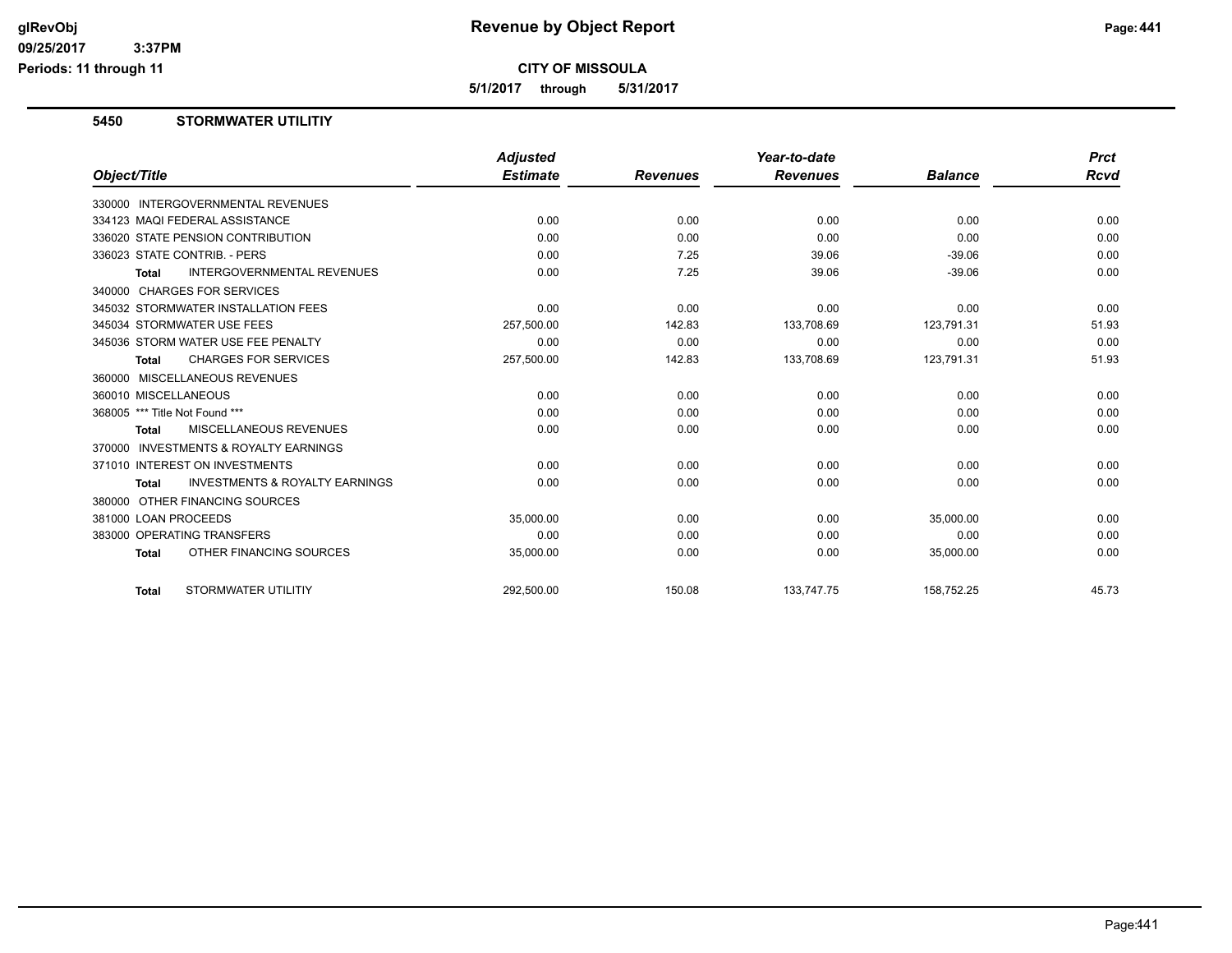**5/1/2017 through 5/31/2017**

# **5711 AQUATICS**

**5711 AQUATICS**

|                                                     | <b>Adjusted</b> |                 | Year-to-date    |                | <b>Prct</b> |
|-----------------------------------------------------|-----------------|-----------------|-----------------|----------------|-------------|
| Object/Title                                        | <b>Estimate</b> | <b>Revenues</b> | <b>Revenues</b> | <b>Balance</b> | <b>Rcvd</b> |
| 330000 INTERGOVERNMENTAL REVENUES                   |                 |                 |                 |                |             |
| 336020 STATE PENSION CONTRIBUTION                   | 0.00            | 0.00            | 0.00            | 0.00           | 0.00        |
| 336023 STATE CONTRIB. - PERS                        | 0.00            | 42.03           | 420.96          | $-420.96$      | 0.00        |
| <b>INTERGOVERNMENTAL REVENUES</b><br>Total          | 0.00            | 42.03           | 420.96          | $-420.96$      | 0.00        |
| <b>CHARGES FOR SERVICES</b><br>340000               |                 |                 |                 |                |             |
| 340051 GRILL VAN CONCESSIONS                        | 38,000.00       | 4.131.25        | 30,229.05       | 7.770.95       | 79.55       |
| 346030 SWIMMING POOL FEES                           | 603.825.00      | 18.870.98       | 380,526.92      | 223.298.08     | 63.02       |
| 346060 CURRENTS SWIMMING FACILITY                   | 442,900.00      | 46,004.23       | 415,293.83      | 27.606.17      | 93.77       |
| 346061 CURRENTS ENTERPRISE                          | 0.00            | 0.00            | 0.00            | 0.00           | 0.00        |
| 346062 SPLASH ENTERPRISE                            | 0.00            | 0.00            | 0.00            | 0.00           | 0.00        |
| <b>CHARGES FOR SERVICES</b><br><b>Total</b>         | 1,084,725.00    | 69,006.46       | 826,049.80      | 258,675.20     | 76.15       |
| 360000 MISCELLANEOUS REVENUES                       |                 |                 |                 |                |             |
| 360010 MISCELLANEOUS                                | 0.00            | 0.00            | 4.746.72        | $-4.746.72$    | 0.00        |
| 365000 DONATIONS                                    | 0.00            | 0.00            | 0.00            | 0.00           | 0.00        |
| 365019 AQUATICS DONATIONS & GRANTS                  | 0.00            | 2.50            | 1,352.50        | $-1,352.50$    | 0.00        |
| <b>MISCELLANEOUS REVENUES</b><br>Total              | 0.00            | 2.50            | 6,099.22        | $-6,099.22$    | 0.00        |
| <b>INVESTMENTS &amp; ROYALTY EARNINGS</b><br>370000 |                 |                 |                 |                |             |
| 371010 INTEREST ON INVESTMENTS                      | 0.00            | 0.00            | 0.00            | 0.00           | 0.00        |
| <b>INVESTMENTS &amp; ROYALTY EARNINGS</b><br>Total  | 0.00            | 0.00            | 0.00            | 0.00           | 0.00        |
| OTHER FINANCING SOURCES<br>380000                   |                 |                 |                 |                |             |
| 383029 TRANS FR GENERAL                             | 203,000.00      | 0.00            | 203,000.00      | 0.00           | 100.00      |
| 383043 TRANSFERS FROM IMPACT FEES                   | 0.00            | 0.00            | 0.00            | 0.00           | 0.00        |
| 383400 CAPITAL CONTRIBUTION                         | 0.00            | 0.00            | 0.00            | 0.00           | 0.00        |
| OTHER FINANCING SOURCES<br><b>Total</b>             | 203,000.00      | 0.00            | 203,000.00      | 0.00           | 100.00      |
| <b>AQUATICS</b><br><b>Total</b>                     | 1,287,725.00    | 69,050.99       | 1,035,569.98    | 252,155.02     | 80.42       |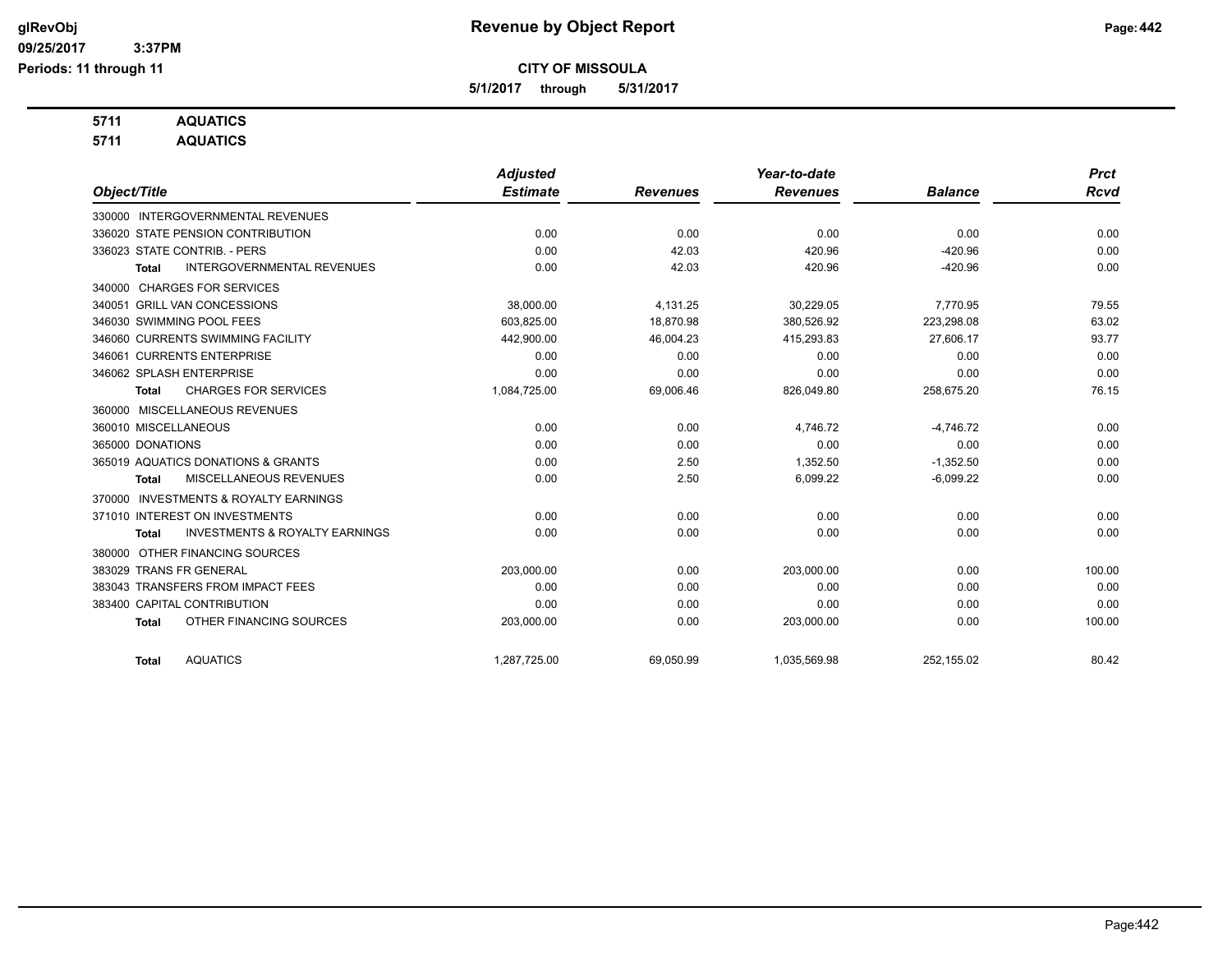**Periods: 11 through 11**

**CITY OF MISSOULA**

**5/1/2017 through 5/31/2017**

**5711 AQUATICS**

 **3:37PM**

|                                                     | <b>Adjusted</b> |                 | Year-to-date    |                | <b>Prct</b> |
|-----------------------------------------------------|-----------------|-----------------|-----------------|----------------|-------------|
| Object/Title                                        | <b>Estimate</b> | <b>Revenues</b> | <b>Revenues</b> | <b>Balance</b> | <b>Rcvd</b> |
| 330000 INTERGOVERNMENTAL REVENUES                   |                 |                 |                 |                |             |
| 336020 STATE PENSION CONTRIBUTION                   | 0.00            | 0.00            | 0.00            | 0.00           | 0.00        |
| 336023 STATE CONTRIB. - PERS                        | 0.00            | 42.03           | 420.96          | $-420.96$      | 0.00        |
| <b>INTERGOVERNMENTAL REVENUES</b><br><b>Total</b>   | 0.00            | 42.03           | 420.96          | $-420.96$      | 0.00        |
| 340000 CHARGES FOR SERVICES                         |                 |                 |                 |                |             |
| 340051 GRILL VAN CONCESSIONS                        | 38,000.00       | 4,131.25        | 30,229.05       | 7,770.95       | 79.55       |
| 346030 SWIMMING POOL FEES                           | 603,825.00      | 18,870.98       | 380,526.92      | 223,298.08     | 63.02       |
| 346060 CURRENTS SWIMMING FACILITY                   | 442.900.00      | 46.004.23       | 415.293.83      | 27.606.17      | 93.77       |
| 346061 CURRENTS ENTERPRISE                          | 0.00            | 0.00            | 0.00            | 0.00           | 0.00        |
| 346062 SPLASH ENTERPRISE                            | 0.00            | 0.00            | 0.00            | 0.00           | 0.00        |
| <b>CHARGES FOR SERVICES</b><br><b>Total</b>         | 1,084,725.00    | 69,006.46       | 826,049.80      | 258,675.20     | 76.15       |
| 360000 MISCELLANEOUS REVENUES                       |                 |                 |                 |                |             |
| 360010 MISCELLANEOUS                                | 0.00            | 0.00            | 4.746.72        | $-4.746.72$    | 0.00        |
| 365000 DONATIONS                                    | 0.00            | 0.00            | 0.00            | 0.00           | 0.00        |
| 365019 AQUATICS DONATIONS & GRANTS                  | 0.00            | 2.50            | 1.352.50        | $-1,352.50$    | 0.00        |
| MISCELLANEOUS REVENUES<br><b>Total</b>              | 0.00            | 2.50            | 6,099.22        | $-6,099.22$    | 0.00        |
| <b>INVESTMENTS &amp; ROYALTY EARNINGS</b><br>370000 |                 |                 |                 |                |             |
| 371010 INTEREST ON INVESTMENTS                      | 0.00            | 0.00            | 0.00            | 0.00           | 0.00        |
| <b>INVESTMENTS &amp; ROYALTY EARNINGS</b><br>Total  | 0.00            | 0.00            | 0.00            | 0.00           | 0.00        |
| OTHER FINANCING SOURCES<br>380000                   |                 |                 |                 |                |             |
| 383029 TRANS FR GENERAL                             | 203,000.00      | 0.00            | 203,000.00      | 0.00           | 100.00      |
| 383043 TRANSFERS FROM IMPACT FEES                   | 0.00            | 0.00            | 0.00            | 0.00           | 0.00        |
| 383400 CAPITAL CONTRIBUTION                         | 0.00            | 0.00            | 0.00            | 0.00           | 0.00        |
| OTHER FINANCING SOURCES<br><b>Total</b>             | 203,000.00      | 0.00            | 203,000.00      | 0.00           | 100.00      |
| <b>AQUATICS</b><br><b>Total</b>                     | 1,287,725.00    | 69,050.99       | 1,035,569.98    | 252,155.02     | 80.42       |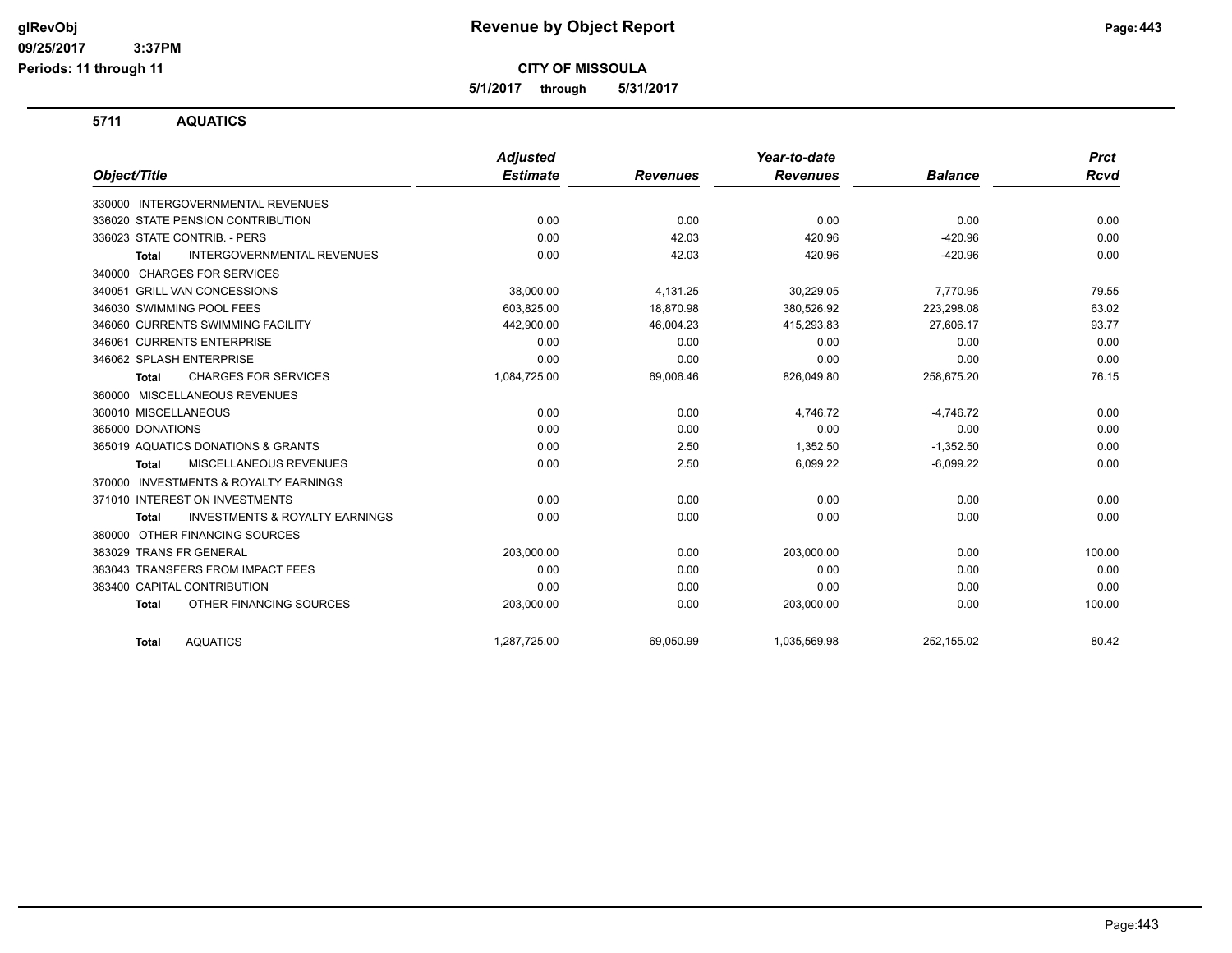**5/1/2017 through 5/31/2017**

#### **6050 EMPLOYEE BENEFIT PLAN FUND**

#### **6050 EMPLOYEE BENEFIT PLAN FUND**

|                                                           | <b>Adjusted</b> |                 | Year-to-date    |                | <b>Prct</b> |
|-----------------------------------------------------------|-----------------|-----------------|-----------------|----------------|-------------|
| Object/Title                                              | <b>Estimate</b> | <b>Revenues</b> | <b>Revenues</b> | <b>Balance</b> | Rcvd        |
| 330000 INTERGOVERNMENTAL REVENUES                         |                 |                 |                 |                |             |
| 334112 WELLNESS GRANT                                     | 0.00            | 0.00            | 0.00            | 0.00           | 0.00        |
| <b>INTERGOVERNMENTAL REVENUES</b><br><b>Total</b>         | 0.00            | 0.00            | 0.00            | 0.00           | 0.00        |
| 360000 MISCELLANEOUS REVENUES                             |                 |                 |                 |                |             |
| 360010 MISCELLANEOUS                                      | 0.00            | 0.00            | 0.00            | 0.00           | 0.00        |
| MISCELLANEOUS REVENUES<br><b>Total</b>                    | 0.00            | 0.00            | 0.00            | 0.00           | 0.00        |
| 370000 INVESTMENTS & ROYALTY EARNINGS                     |                 |                 |                 |                |             |
| 371010 INTEREST ON INVESTMENTS                            | 0.00            | 0.00            | 0.00            | 0.00           | 0.00        |
| <b>INVESTMENTS &amp; ROYALTY EARNINGS</b><br><b>Total</b> | 0.00            | 0.00            | 0.00            | 0.00           | 0.00        |
| 380000 OTHER FINANCING SOURCES                            |                 |                 |                 |                |             |
| 383028 TRANS FROM GF FOR HEALTH RESERVE                   | 0.00            | 0.00            | 147,333.36      | $-147,333.36$  | 0.00        |
| 383029 TRANS FR GENERAL                                   | 527.056.00      | 6,128.54        | 293.085.28      | 233.970.72     | 55.61       |
| OTHER FINANCING SOURCES<br><b>Total</b>                   | 527,056.00      | 6,128.54        | 440,418.64      | 86,637.36      | 83.56       |
| 390000 INTERNAL SERVICES                                  |                 |                 |                 |                |             |
| 396001 INSURANCE REIMBURSEMENTS                           | 0.00            | 0.00            | 0.00            | 0.00           | 0.00        |
| 396002 CITY CONTRIBUTIONS                                 | 3,255,600.00    | 267,319.24      | 3,041,265.95    | 214,334.05     | 93.42       |
| 396003 EMPLOYEE DEDUCTION CONTRIBUTIONS                   | 1,101,219.00    | 34,203.58       | 1,005,559.31    | 95.659.69      | 91.31       |
| 396004 RETIREE CONTRIBUTIONS                              | 433,080.00      | 33,410.35       | 347,718.77      | 85,361.23      | 80.29       |
| 396005 FIRE + POLICE ADDTL HEALTH CONTRIB                 | 1,572,000.00    | 67,392.00       | 1,540,854.00    | 31,146.00      | 98.02       |
| 396006 RX REBATES                                         | 0.00            | 5,991.36        | 12,767.44       | $-12,767.44$   | 0.00        |
| 396007 OTHER PARTICIPANT HEALTH PREM CONTRIB              | 0.00            | 0.00            | 912.45          | $-912.45$      | 0.00        |
| 396008 COBRA CONTRIBUTIONS                                | 4,800.00        | 0.00            | 0.00            | 4,800.00       | 0.00        |
| 396009 WELLNESS PROGRAM CONTRIBUTIONS                     | 0.00            | 0.00            | 0.00            | 0.00           | 0.00        |
| 396010 EMPLOYEE SUPPLI LIFE INSURANCE CONTRI              | 0.00            | 1.257.44        | 25.905.94       | $-25,905.94$   | 0.00        |
| 396011 EMPLOYEE VISION INSURANCE CONTRIBUTIONS            | 0.00            | 184.21          | 1.427.40        | $-1,427.40$    | 0.00        |
| <b>INTERNAL SERVICES</b><br><b>Total</b>                  | 6,366,699.00    | 409,758.18      | 5,976,411.26    | 390,287.74     | 93.87       |
| EMPLOYEE BENEFIT PLAN FUND<br><b>Total</b>                | 6,893,755.00    | 415,886.72      | 6,416,829.90    | 476,925.10     | 93.08       |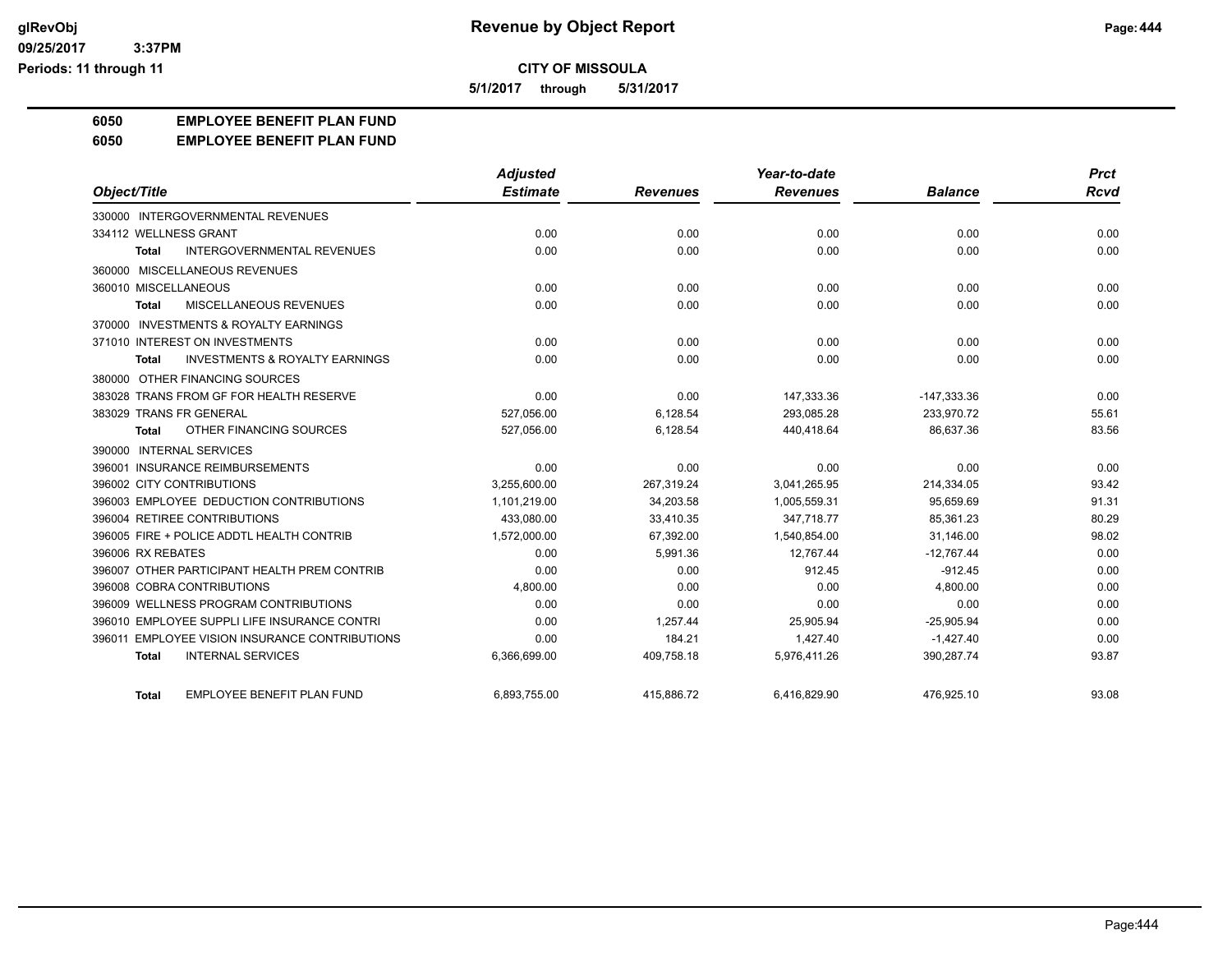**Periods: 11 through 11**

**CITY OF MISSOULA**

**5/1/2017 through 5/31/2017**

#### **6050 EMPLOYEE BENEFIT PLAN FUND**

 **3:37PM**

|                                                    | <b>Adjusted</b> |                 | Year-to-date    |                | <b>Prct</b> |
|----------------------------------------------------|-----------------|-----------------|-----------------|----------------|-------------|
| Object/Title                                       | <b>Estimate</b> | <b>Revenues</b> | <b>Revenues</b> | <b>Balance</b> | <b>Rcvd</b> |
| 330000 INTERGOVERNMENTAL REVENUES                  |                 |                 |                 |                |             |
| 334112 WELLNESS GRANT                              | 0.00            | 0.00            | 0.00            | 0.00           | 0.00        |
| <b>INTERGOVERNMENTAL REVENUES</b><br><b>Total</b>  | 0.00            | 0.00            | 0.00            | 0.00           | 0.00        |
| 360000 MISCELLANEOUS REVENUES                      |                 |                 |                 |                |             |
| 360010 MISCELLANEOUS                               | 0.00            | 0.00            | 0.00            | 0.00           | 0.00        |
| <b>MISCELLANEOUS REVENUES</b><br><b>Total</b>      | 0.00            | 0.00            | 0.00            | 0.00           | 0.00        |
| 370000 INVESTMENTS & ROYALTY EARNINGS              |                 |                 |                 |                |             |
| 371010 INTEREST ON INVESTMENTS                     | 0.00            | 0.00            | 0.00            | 0.00           | 0.00        |
| <b>INVESTMENTS &amp; ROYALTY EARNINGS</b><br>Total | 0.00            | 0.00            | 0.00            | 0.00           | 0.00        |
| 380000 OTHER FINANCING SOURCES                     |                 |                 |                 |                |             |
| 383028 TRANS FROM GF FOR HEALTH RESERVE            | 0.00            | 0.00            | 147,333.36      | $-147,333.36$  | 0.00        |
| 383029 TRANS FR GENERAL                            | 527.056.00      | 6,128.54        | 293.085.28      | 233,970.72     | 55.61       |
| OTHER FINANCING SOURCES<br>Total                   | 527,056.00      | 6,128.54        | 440,418.64      | 86,637.36      | 83.56       |
| 390000 INTERNAL SERVICES                           |                 |                 |                 |                |             |
| 396001 INSURANCE REIMBURSEMENTS                    | 0.00            | 0.00            | 0.00            | 0.00           | 0.00        |
| 396002 CITY CONTRIBUTIONS                          | 3,255,600.00    | 267,319.24      | 3,041,265.95    | 214,334.05     | 93.42       |
| 396003 EMPLOYEE DEDUCTION CONTRIBUTIONS            | 1,101,219.00    | 34,203.58       | 1,005,559.31    | 95,659.69      | 91.31       |
| 396004 RETIREE CONTRIBUTIONS                       | 433,080.00      | 33,410.35       | 347.718.77      | 85,361.23      | 80.29       |
| 396005 FIRE + POLICE ADDTL HEALTH CONTRIB          | 1,572,000.00    | 67,392.00       | 1,540,854.00    | 31,146.00      | 98.02       |
| 396006 RX REBATES                                  | 0.00            | 5,991.36        | 12.767.44       | $-12,767.44$   | 0.00        |
| 396007 OTHER PARTICIPANT HEALTH PREM CONTRIB       | 0.00            | 0.00            | 912.45          | $-912.45$      | 0.00        |
| 396008 COBRA CONTRIBUTIONS                         | 4.800.00        | 0.00            | 0.00            | 4.800.00       | 0.00        |
| 396009 WELLNESS PROGRAM CONTRIBUTIONS              | 0.00            | 0.00            | 0.00            | 0.00           | 0.00        |
| 396010 EMPLOYEE SUPPLI LIFE INSURANCE CONTRI       | 0.00            | 1.257.44        | 25,905.94       | $-25,905.94$   | 0.00        |
| 396011 EMPLOYEE VISION INSURANCE CONTRIBUTION      | 0.00            | 184.21          | 1,427.40        | $-1,427.40$    | 0.00        |
| <b>INTERNAL SERVICES</b><br><b>Total</b>           | 6,366,699.00    | 409,758.18      | 5,976,411.26    | 390,287.74     | 93.87       |
| <b>EMPLOYEE BENEFIT PLAN FUND</b><br>Total         | 6,893,755.00    | 415,886.72      | 6,416,829.90    | 476,925.10     | 93.08       |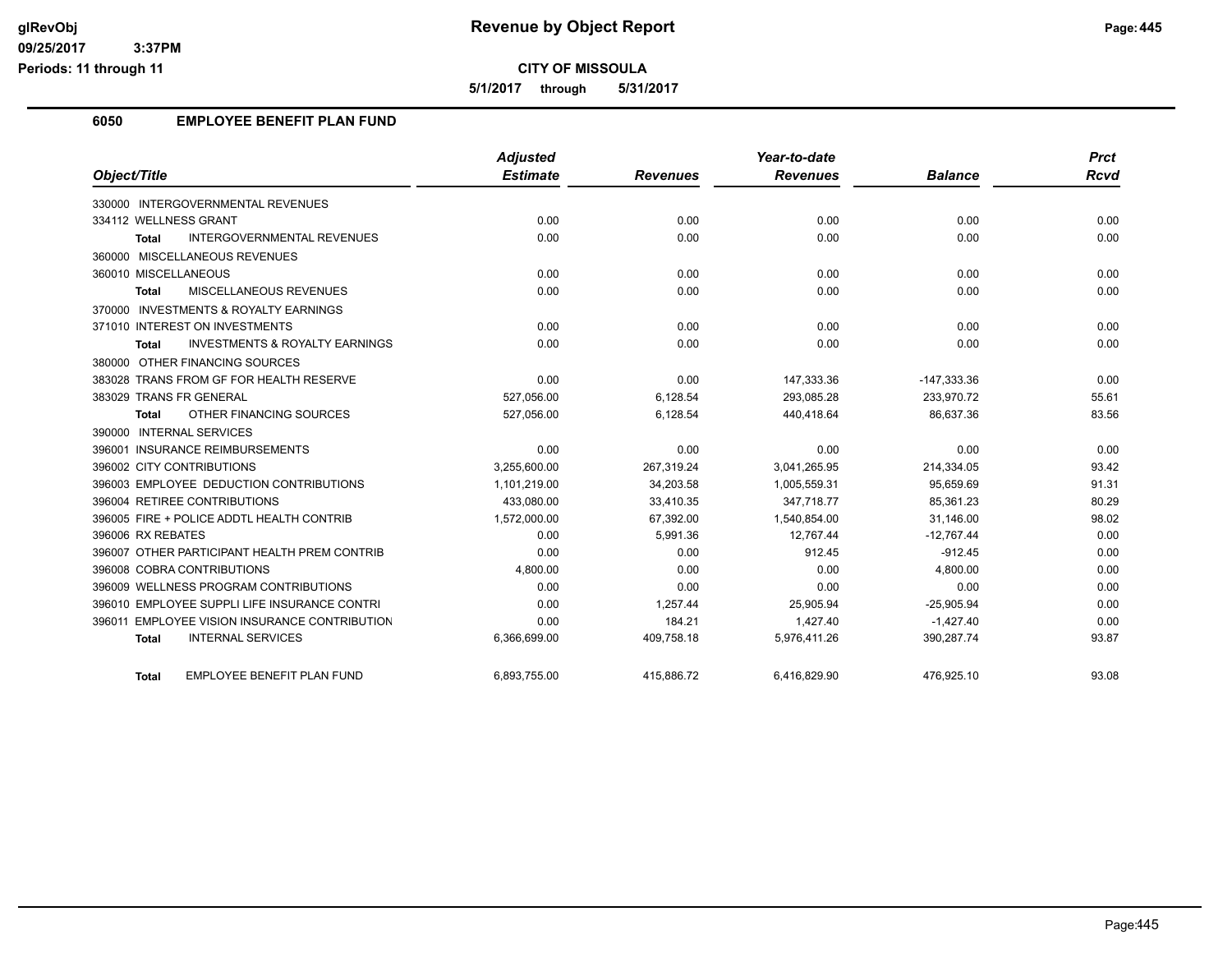**5/1/2017 through 5/31/2017**

#### **7370 PARKING COMMISSION FUND**

**7370 PARKING COMMISSION FUND**

|                                                           | <b>Adjusted</b> |                 | Year-to-date    |                | <b>Prct</b> |
|-----------------------------------------------------------|-----------------|-----------------|-----------------|----------------|-------------|
| Object/Title                                              | <b>Estimate</b> | <b>Revenues</b> | <b>Revenues</b> | <b>Balance</b> | Rcvd        |
| 330000 INTERGOVERNMENTAL REVENUES                         |                 |                 |                 |                |             |
| 336020 STATE PENSION CONTRIBUTION                         | 0.00            | 0.00            | 0.00            | 0.00           | 0.00        |
| 336023 STATE CONTRIB. - PERS                              | 0.00            | 34.88           | 321.61          | $-321.61$      | 0.00        |
| <b>INTERGOVERNMENTAL REVENUES</b><br><b>Total</b>         | 0.00            | 34.88           | 321.61          | $-321.61$      | 0.00        |
| 340000 CHARGES FOR SERVICES                               |                 |                 |                 |                |             |
| 343009 TOW CHARGES                                        | 0.00            | 0.00            | 0.00            | 0.00           | 0.00        |
| 343015 PARKING                                            | 1,672,690.00    | 0.00            | 0.00            | 1,672,690.00   | 0.00        |
| 343016 METER MONEY                                        | 0.00            | 91,796.63       | 927,998.10      | $-927,998.10$  | 0.00        |
| 343017 PARKING LEASE REVENUE                              | 0.00            | 45,871.30       | 730,603.01      | -730,603.01    | 0.00        |
| 343018 SALE OF MATERIALS                                  | 0.00            | 8,115.20        | 98,753.79       | $-98,753.79$   | 0.00        |
| 343301 BOOT REMOVAL                                       | 0.00            | 750.00          | 10,460.00       | $-10,460.00$   | 0.00        |
| <b>CHARGES FOR SERVICES</b><br><b>Total</b>               | 1,672,690.00    | 146,533.13      | 1,767,814.90    | $-95, 124.90$  | 105.69      |
| 350000 FINES & FORFEITURES                                |                 |                 |                 |                |             |
| 352000 TICKETS                                            | 0.00            | 0.00            | 0.00            | 0.00           | 0.00        |
| 352001 PARKING TICKET REVENUE                             | 270,000.00      | 16,318.00       | 203,179.00      | 66,821.00      | 75.25       |
| 352002 PARKING FINES                                      | 0.00            | 0.00            | 0.00            | 0.00           | 0.00        |
| <b>FINES &amp; FORFEITURES</b><br><b>Total</b>            | 270,000.00      | 16,318.00       | 203,179.00      | 66,821.00      | 75.25       |
| 360000 MISCELLANEOUS REVENUES                             |                 |                 |                 |                |             |
| 360010 MISCELLANEOUS                                      | 0.00            | 625.00          | 30,220.05       | $-30,220.05$   | 0.00        |
| 360018 MARKET ON FRONT UTILITY PAYMENTS                   | 0.00            | 200.22          | 1,399.43        | $-1,399.43$    | 0.00        |
| 360019 GARBAGE-MARKET ON FRONT                            | 0.00            | 0.00            | 705.42          | $-705.42$      | 0.00        |
| 362002 BAD CHECK CHARGES                                  | 0.00            | 0.00            | 112.50          | $-112.50$      | 0.00        |
| 362005 LEASE LATE PAYMENT PENALTY                         | 0.00            | 0.00            | 0.00            | 0.00           | 0.00        |
| 364040 INSURANCE AND DAMAGE RECOVERY                      | 0.00            | 0.00            | 0.00            | 0.00           | 0.00        |
| MISCELLANEOUS REVENUES<br><b>Total</b>                    | 0.00            | 825.22          | 32,437.40       | $-32,437.40$   | 0.00        |
| 370000 INVESTMENTS & ROYALTY EARNINGS                     |                 |                 |                 |                |             |
| 371010 INTEREST ON INVESTMENTS                            | 0.00            | 0.00            | 0.00            | 0.00           | 0.00        |
| 371020 GAIN/LOSS IN MARKET VALUE OF INVESTMENTS           | 0.00            | 0.00            | 0.00            | 0.00           | 0.00        |
| <b>INVESTMENTS &amp; ROYALTY EARNINGS</b><br><b>Total</b> | 0.00            | 0.00            | 0.00            | 0.00           | 0.00        |
| 380000 OTHER FINANCING SOURCES                            |                 |                 |                 |                |             |
| 381010 BOND PROCEEDS                                      | 0.00            | 0.00            | 0.00            | 0.00           | 0.00        |
| 381090 PROCEEDS FROM CAPITAL LEASE                        | 0.00            | 0.00            | 0.00            | 0.00           | 0.00        |
| 382010 SALE OF FIXED ASSETS                               | 0.00            | 0.00            | 0.00            | 0.00           | 0.00        |
| 383013 TRANS FR SID DEBT SERVICE                          | 0.00            | 0.00            | 0.00            | 0.00           | 0.00        |
| 383400 CAPITAL CONTRIBUTION                               | 0.00            | 0.00            | 0.00            | 0.00           | 0.00        |
| OTHER FINANCING SOURCES<br><b>Total</b>                   | 0.00            | 0.00            | 0.00            | 0.00           | 0.00        |
| PARKING COMMISSION FUND<br><b>Total</b>                   | 1,942,690.00    | 163,711.23      | 2,003,752.91    | $-61,062.91$   | 103.14      |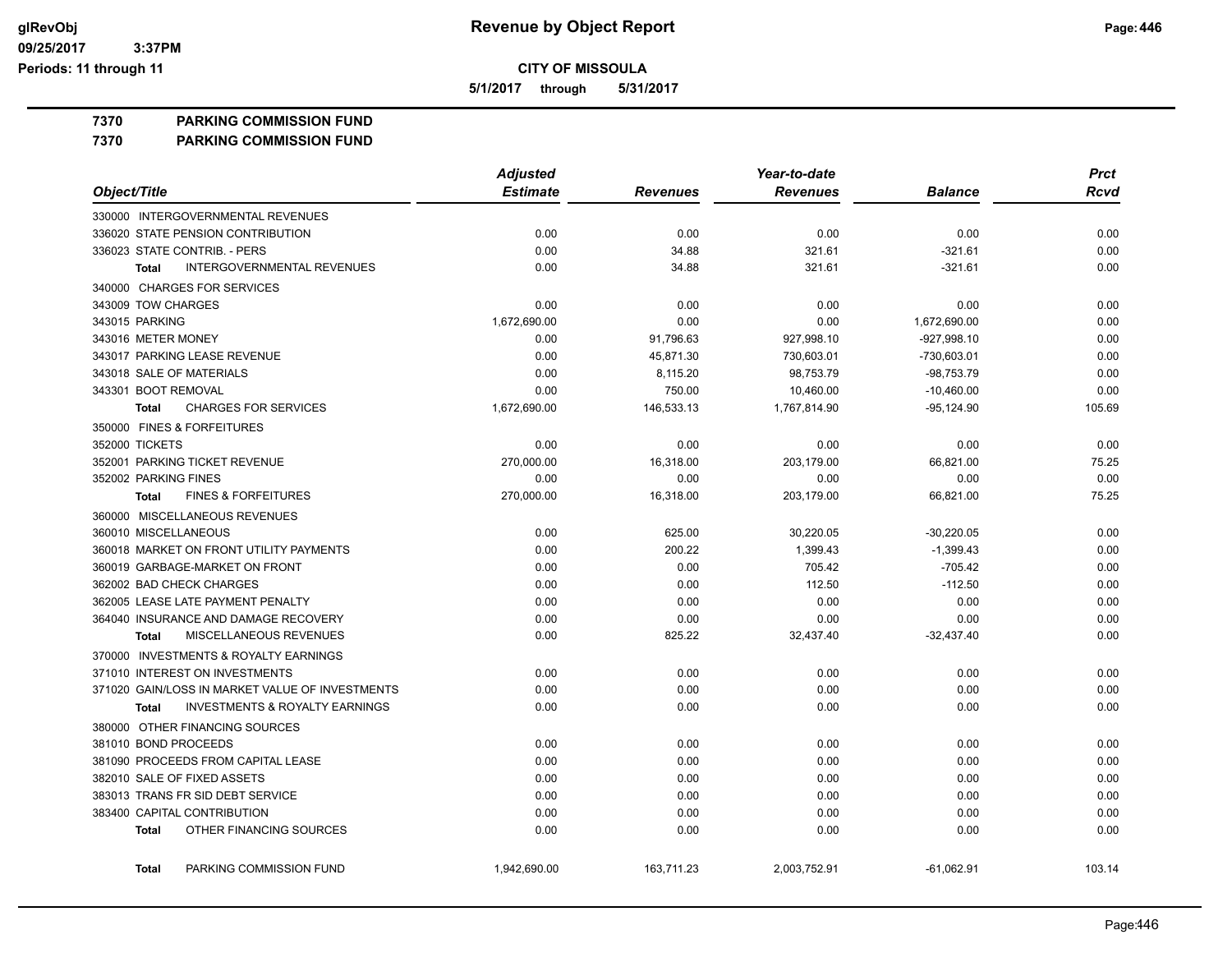**CITY OF MISSOULA 5/1/2017 through 5/31/2017**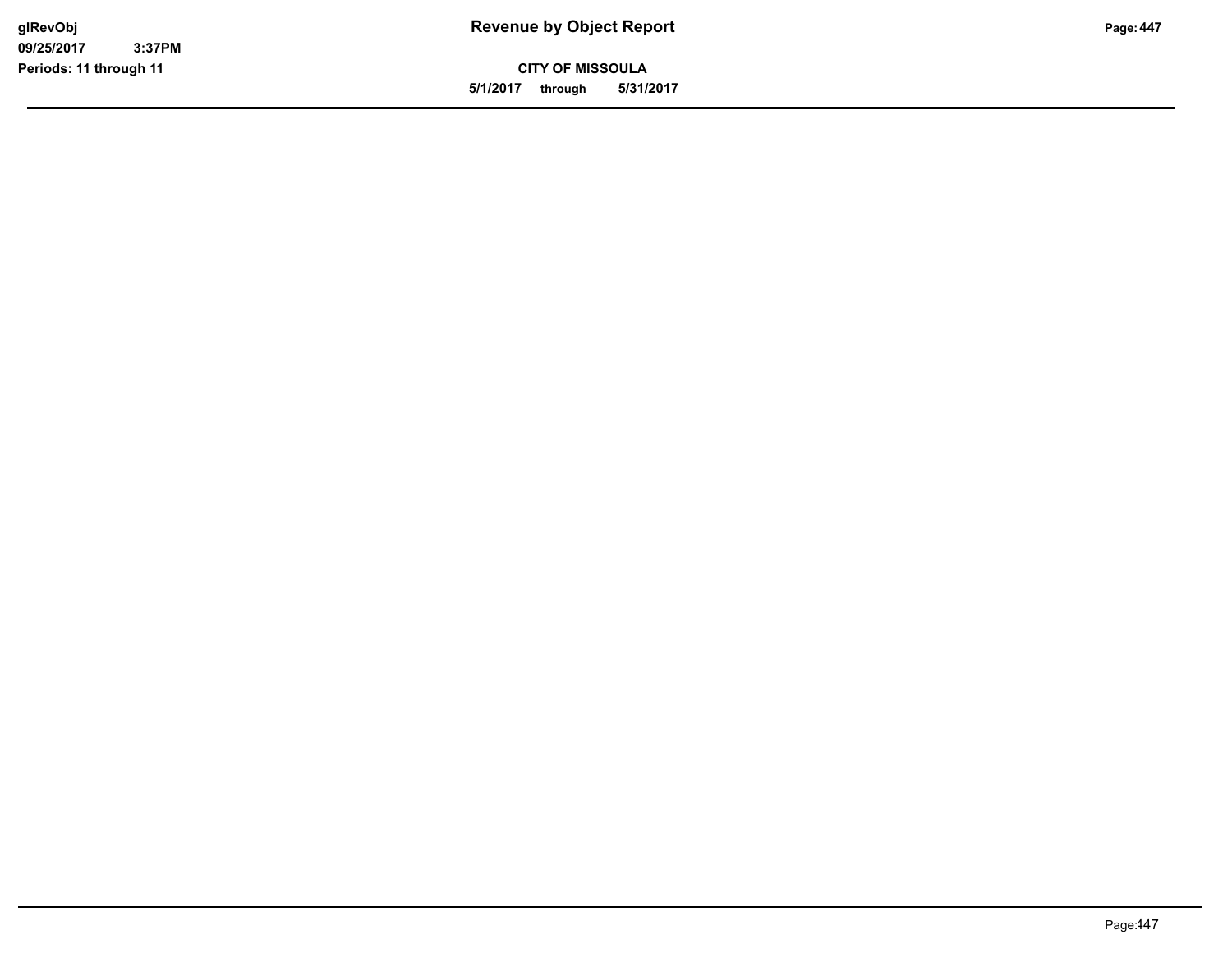**Periods: 11 through 11**

**CITY OF MISSOULA**

**5/1/2017 through 5/31/2017**

#### **7370 PARKING COMMISSION FUND**

|                                                           | <b>Adjusted</b> |                 | Year-to-date    |                | <b>Prct</b> |
|-----------------------------------------------------------|-----------------|-----------------|-----------------|----------------|-------------|
| Object/Title                                              | <b>Estimate</b> | <b>Revenues</b> | <b>Revenues</b> | <b>Balance</b> | Rcvd        |
| 330000 INTERGOVERNMENTAL REVENUES                         |                 |                 |                 |                |             |
| 336020 STATE PENSION CONTRIBUTION                         | 0.00            | 0.00            | 0.00            | 0.00           | 0.00        |
| 336023 STATE CONTRIB. - PERS                              | 0.00            | 34.88           | 321.61          | $-321.61$      | 0.00        |
| <b>INTERGOVERNMENTAL REVENUES</b><br><b>Total</b>         | 0.00            | 34.88           | 321.61          | $-321.61$      | 0.00        |
| 340000 CHARGES FOR SERVICES                               |                 |                 |                 |                |             |
| 343009 TOW CHARGES                                        | 0.00            | 0.00            | 0.00            | 0.00           | 0.00        |
| 343015 PARKING                                            | 1,672,690.00    | 0.00            | 0.00            | 1,672,690.00   | 0.00        |
| 343016 METER MONEY                                        | 0.00            | 91,796.63       | 927,998.10      | $-927,998.10$  | 0.00        |
| 343017 PARKING LEASE REVENUE                              | 0.00            | 45,871.30       | 730,603.01      | -730,603.01    | 0.00        |
| 343018 SALE OF MATERIALS                                  | 0.00            | 8,115.20        | 98,753.79       | $-98,753.79$   | 0.00        |
| 343301 BOOT REMOVAL                                       | 0.00            | 750.00          | 10,460.00       | $-10,460.00$   | 0.00        |
| <b>CHARGES FOR SERVICES</b><br><b>Total</b>               | 1,672,690.00    | 146,533.13      | 1,767,814.90    | $-95, 124.90$  | 105.69      |
| 350000 FINES & FORFEITURES                                |                 |                 |                 |                |             |
| 352000 TICKETS                                            | 0.00            | 0.00            | 0.00            | 0.00           | 0.00        |
| 352001 PARKING TICKET REVENUE                             | 270,000.00      | 16,318.00       | 203,179.00      | 66,821.00      | 75.25       |
| 352002 PARKING FINES                                      | 0.00            | 0.00            | 0.00            | 0.00           | 0.00        |
| <b>FINES &amp; FORFEITURES</b><br><b>Total</b>            | 270,000.00      | 16,318.00       | 203,179.00      | 66,821.00      | 75.25       |
| 360000 MISCELLANEOUS REVENUES                             |                 |                 |                 |                |             |
| 360010 MISCELLANEOUS                                      | 0.00            | 625.00          | 30,220.05       | $-30,220.05$   | 0.00        |
| 360018 MARKET ON FRONT UTILITY PAYMENTS                   | 0.00            | 200.22          | 1,399.43        | $-1.399.43$    | 0.00        |
| 360019 GARBAGE-MARKET ON FRONT                            | 0.00            | 0.00            | 705.42          | $-705.42$      | 0.00        |
| 362002 BAD CHECK CHARGES                                  | 0.00            | 0.00            | 112.50          | $-112.50$      | 0.00        |
| 362005 LEASE LATE PAYMENT PENALTY                         | 0.00            | 0.00            | 0.00            | 0.00           | 0.00        |
| 364040 INSURANCE AND DAMAGE RECOVERY                      | 0.00            | 0.00            | 0.00            | 0.00           | 0.00        |
| MISCELLANEOUS REVENUES<br><b>Total</b>                    | 0.00            | 825.22          | 32,437.40       | $-32,437.40$   | 0.00        |
| 370000 INVESTMENTS & ROYALTY EARNINGS                     |                 |                 |                 |                |             |
| 371010 INTEREST ON INVESTMENTS                            | 0.00            | 0.00            | 0.00            | 0.00           | 0.00        |
| 371020 GAIN/LOSS IN MARKET VALUE OF INVESTMENT            | 0.00            | 0.00            | 0.00            | 0.00           | 0.00        |
| <b>INVESTMENTS &amp; ROYALTY EARNINGS</b><br><b>Total</b> | 0.00            | 0.00            | 0.00            | 0.00           | 0.00        |
| 380000 OTHER FINANCING SOURCES                            |                 |                 |                 |                |             |
| 381010 BOND PROCEEDS                                      | 0.00            | 0.00            | 0.00            | 0.00           | 0.00        |
| 381090 PROCEEDS FROM CAPITAL LEASE                        | 0.00            | 0.00            | 0.00            | 0.00           | 0.00        |
| 382010 SALE OF FIXED ASSETS                               | 0.00            | 0.00            | 0.00            | 0.00           | 0.00        |
| 383013 TRANS FR SID DEBT SERVICE                          | 0.00            | 0.00            | 0.00            | 0.00           | 0.00        |
| 383400 CAPITAL CONTRIBUTION                               | 0.00            | 0.00            | 0.00            | 0.00           | 0.00        |
| OTHER FINANCING SOURCES<br><b>Total</b>                   | 0.00            | 0.00            | 0.00            | 0.00           | 0.00        |
| PARKING COMMISSION FUND<br><b>Total</b>                   | 1,942,690.00    | 163,711.23      | 2,003,752.91    | $-61.062.91$   | 103.14      |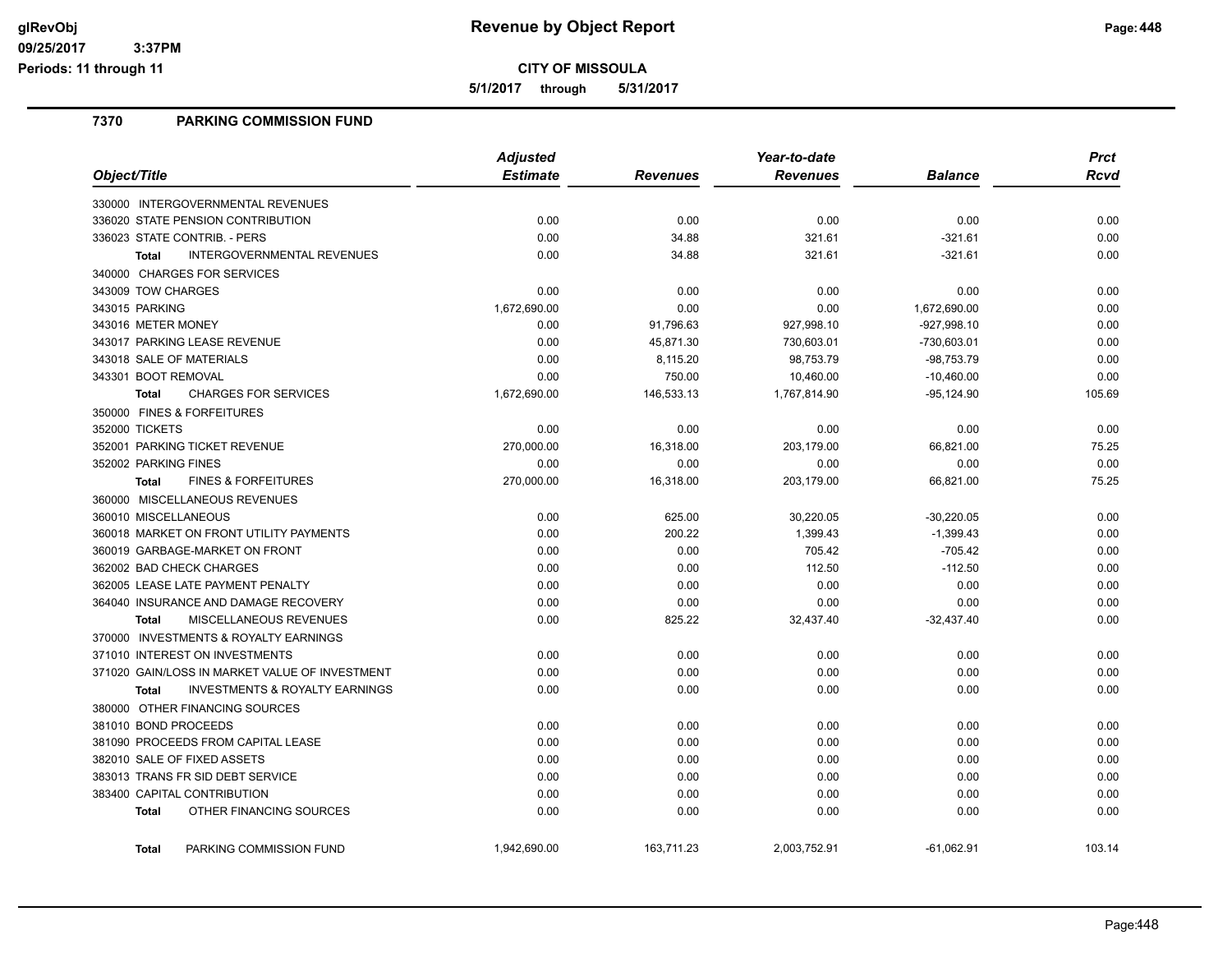**CITY OF MISSOULA 5/1/2017 through 5/31/2017**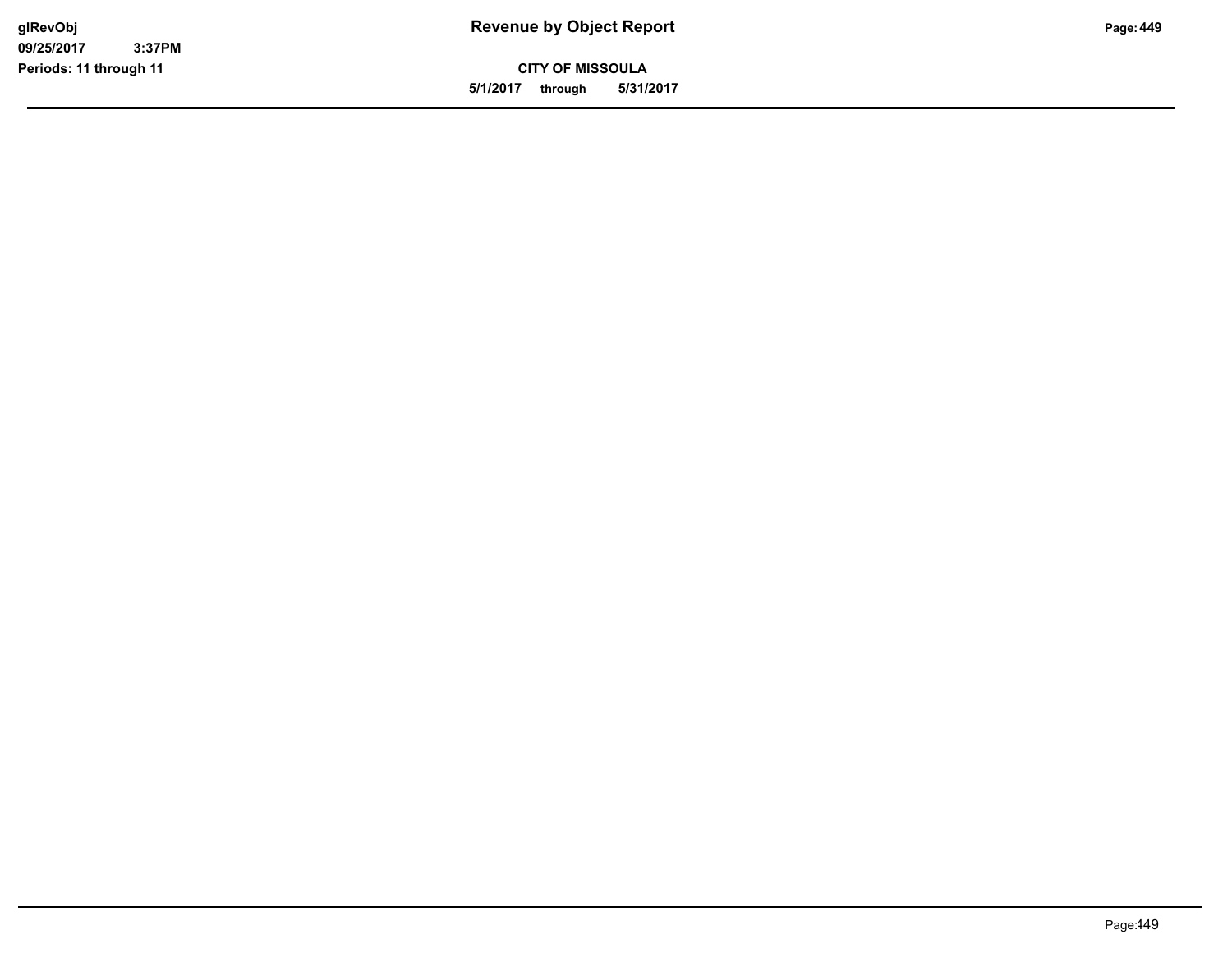**5/1/2017 through 5/31/2017**

**7371 FRONT STREET PARKING BONDS**

**7371 FRONT STREET PARKING BONDS**

|                                                     | <b>Adjusted</b> |                 | Year-to-date    |                | <b>Prct</b> |
|-----------------------------------------------------|-----------------|-----------------|-----------------|----------------|-------------|
| Object/Title                                        | <b>Estimate</b> | <b>Revenues</b> | <b>Revenues</b> | <b>Balance</b> | <b>Rcvd</b> |
| 330000 INTERGOVERNMENTAL REVENUES                   |                 |                 |                 |                |             |
| 331990 IRS REIMB/DEBT SVS INTEREST                  | 0.00            | 0.00            | 0.00            | 0.00           | 0.00        |
| 338000 LOCAL SHARING OF TAX INCREMENT               | 0.00            | 0.00            | 0.00            | 0.00           | 0.00        |
| <b>INTERGOVERNMENTAL REVENUES</b><br>Total          | 0.00            | 0.00            | 0.00            | 0.00           | 0.00        |
| 360000 MISCELLANEOUS REVENUES                       |                 |                 |                 |                |             |
| 360010 MISCELLANEOUS                                | 0.00            | 0.00            | 0.00            | 0.00           | 0.00        |
| MISCELLANEOUS REVENUES<br>Total                     | 0.00            | 0.00            | 0.00            | 0.00           | 0.00        |
| <b>INVESTMENTS &amp; ROYALTY EARNINGS</b><br>370000 |                 |                 |                 |                |             |
| 371010 INTEREST ON INVESTMENTS                      | 0.00            | 0.00            | 0.00            | 0.00           | 0.00        |
| <b>INVESTMENTS &amp; ROYALTY EARNINGS</b><br>Total  | 0.00            | 0.00            | 0.00            | 0.00           | 0.00        |
| 380000 OTHER FINANCING SOURCES                      |                 |                 |                 |                |             |
| 381009 TRANSFERS IN                                 | 266,220.00      | 0.00            | 0.00            | 266,220.00     | 0.00        |
| 381010 BOND PROCEEDS                                | 0.00            | 0.00            | 0.00            | 0.00           | 0.00        |
| 383000 OPERATING TRANSFERS                          | 0.00            | 13,048.75       | 144,616.25      | $-144,616.25$  | 0.00        |
| OTHER FINANCING SOURCES<br><b>Total</b>             | 266,220.00      | 13,048.75       | 144,616.25      | 121,603.75     | 54.32       |
| <b>FRONT STREET PARKING BONDS</b><br>Total          | 266,220.00      | 13,048.75       | 144,616.25      | 121,603.75     | 54.32       |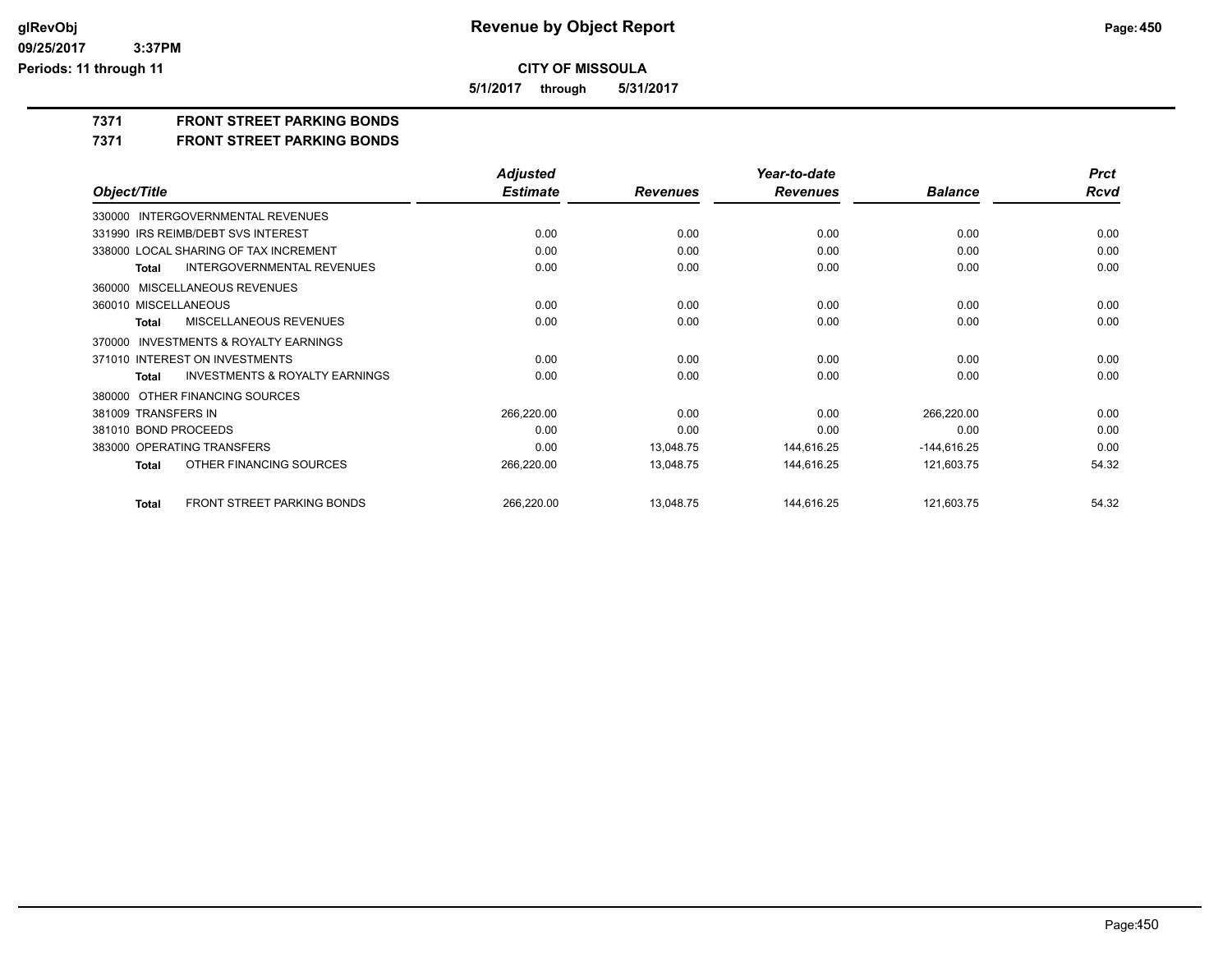**5/1/2017 through 5/31/2017**

### **7371 FRONT STREET PARKING BONDS**

|                                                     | <b>Adjusted</b> |                 | Year-to-date    |                | <b>Prct</b> |
|-----------------------------------------------------|-----------------|-----------------|-----------------|----------------|-------------|
| Object/Title                                        | <b>Estimate</b> | <b>Revenues</b> | <b>Revenues</b> | <b>Balance</b> | Rcvd        |
| 330000 INTERGOVERNMENTAL REVENUES                   |                 |                 |                 |                |             |
| 331990 IRS REIMB/DEBT SVS INTEREST                  | 0.00            | 0.00            | 0.00            | 0.00           | 0.00        |
| 338000 LOCAL SHARING OF TAX INCREMENT               | 0.00            | 0.00            | 0.00            | 0.00           | 0.00        |
| <b>INTERGOVERNMENTAL REVENUES</b><br><b>Total</b>   | 0.00            | 0.00            | 0.00            | 0.00           | 0.00        |
| 360000 MISCELLANEOUS REVENUES                       |                 |                 |                 |                |             |
| 360010 MISCELLANEOUS                                | 0.00            | 0.00            | 0.00            | 0.00           | 0.00        |
| MISCELLANEOUS REVENUES<br><b>Total</b>              | 0.00            | 0.00            | 0.00            | 0.00           | 0.00        |
| <b>INVESTMENTS &amp; ROYALTY EARNINGS</b><br>370000 |                 |                 |                 |                |             |
| 371010 INTEREST ON INVESTMENTS                      | 0.00            | 0.00            | 0.00            | 0.00           | 0.00        |
| INVESTMENTS & ROYALTY EARNINGS<br><b>Total</b>      | 0.00            | 0.00            | 0.00            | 0.00           | 0.00        |
| 380000 OTHER FINANCING SOURCES                      |                 |                 |                 |                |             |
| 381009 TRANSFERS IN                                 | 266,220.00      | 0.00            | 0.00            | 266,220.00     | 0.00        |
| 381010 BOND PROCEEDS                                | 0.00            | 0.00            | 0.00            | 0.00           | 0.00        |
| 383000 OPERATING TRANSFERS                          | 0.00            | 13,048.75       | 144,616.25      | $-144,616.25$  | 0.00        |
| OTHER FINANCING SOURCES<br><b>Total</b>             | 266,220.00      | 13,048.75       | 144,616.25      | 121,603.75     | 54.32       |
| <b>FRONT STREET PARKING BONDS</b><br><b>Total</b>   | 266,220.00      | 13,048.75       | 144,616.25      | 121,603.75     | 54.32       |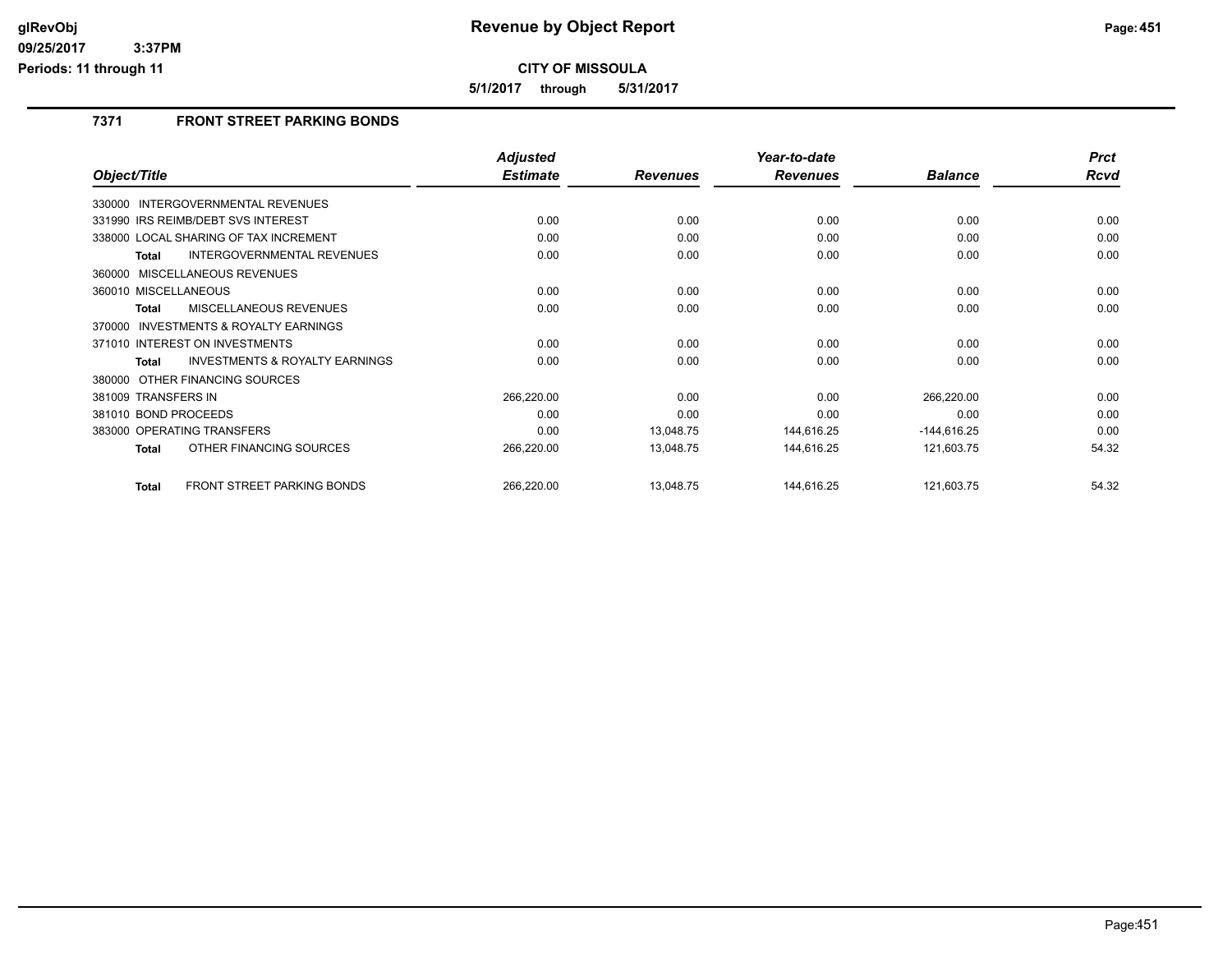**5/1/2017 through 5/31/2017**

# **7372 SINKING FUND/FRONT ST PARKING BONDS**

**7372 SINKING FUND/FRONT ST PARKING BONDS**

|                                                    |  | <b>Adjusted</b> |                 | Year-to-date    |                | <b>Prct</b> |
|----------------------------------------------------|--|-----------------|-----------------|-----------------|----------------|-------------|
| Object/Title                                       |  | <b>Estimate</b> | <b>Revenues</b> | <b>Revenues</b> | <b>Balance</b> | <b>Rcvd</b> |
| 330000 INTERGOVERNMENTAL REVENUES                  |  |                 |                 |                 |                |             |
| 338000 LOCAL SHARING OF TAX INCREMENT              |  | 0.00            | 0.00            | 0.00            | 0.00           | 0.00        |
| INTERGOVERNMENTAL REVENUES<br>Total                |  | 0.00            | 0.00            | 0.00            | 0.00           | 0.00        |
| 370000 INVESTMENTS & ROYALTY EARNINGS              |  |                 |                 |                 |                |             |
| 371010 INTEREST ON INVESTMENTS                     |  | 0.00            | 0.00            | 0.00            | 0.00           | 0.00        |
| <b>INVESTMENTS &amp; ROYALTY EARNINGS</b><br>Total |  | 0.00            | 0.00            | 0.00            | 0.00           | 0.00        |
| 380000 OTHER FINANCING SOURCES                     |  |                 |                 |                 |                |             |
| 381009 TRANSFERS IN                                |  | 250,000.00      | 0.00            | 0.00            | 250,000.00     | 0.00        |
| 381010 BOND PROCEEDS                               |  | 0.00            | 0.00            | 0.00            | 0.00           | 0.00        |
| 383000 OPERATING TRANSFERS                         |  | 0.00            | 12.750.00       | 140,500.00      | $-140,500.00$  | 0.00        |
| OTHER FINANCING SOURCES<br>Total                   |  | 250,000.00      | 12,750.00       | 140,500.00      | 109,500.00     | 56.20       |
| SINKING FUND/FRONT ST PARKING BONDS<br>Total       |  | 250,000.00      | 12.750.00       | 140.500.00      | 109.500.00     | 56.20       |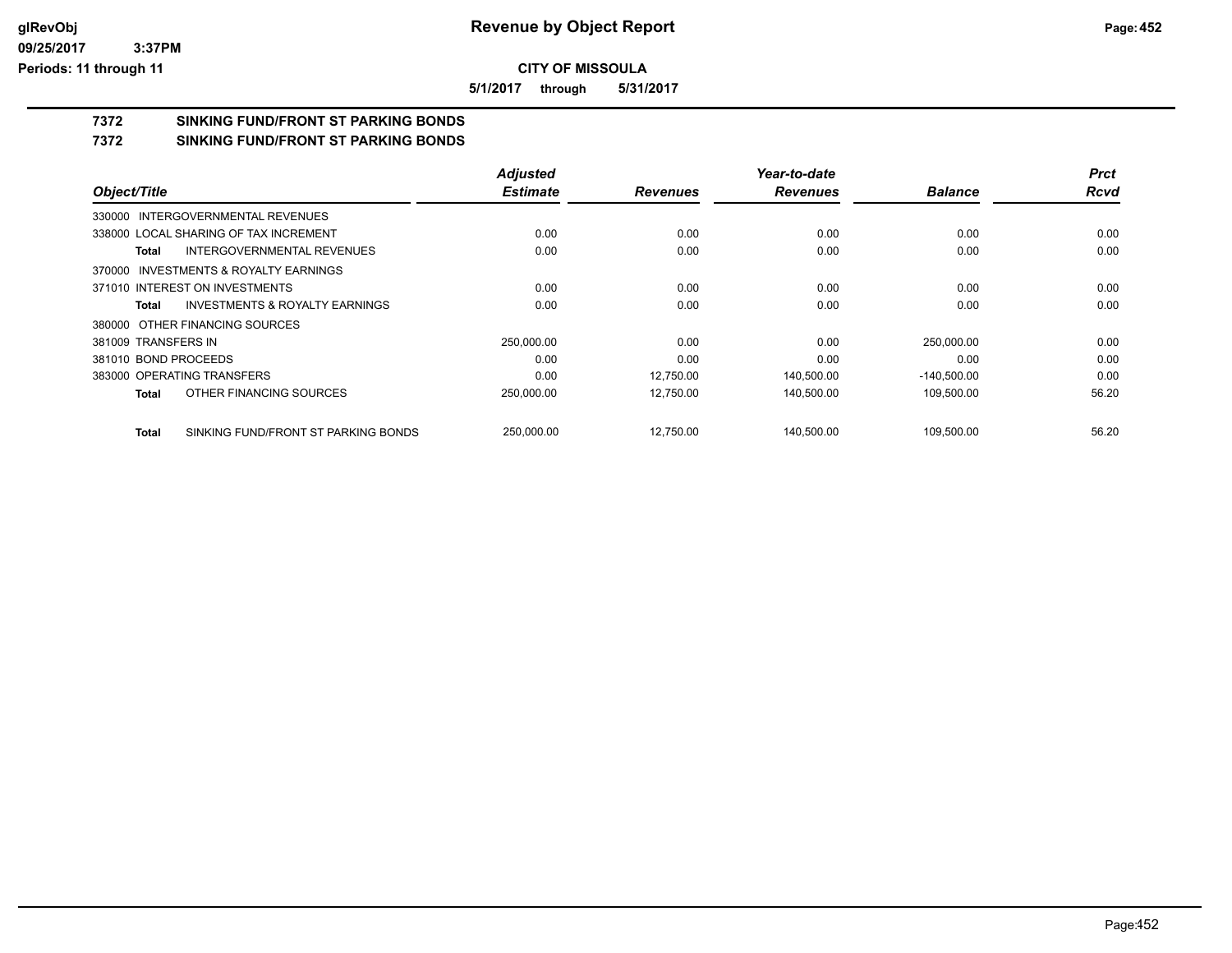**5/1/2017 through 5/31/2017**

#### **7372 SINKING FUND/FRONT ST PARKING BONDS**

| Object/Title         |                                           | <b>Adjusted</b><br><b>Estimate</b> | <b>Revenues</b> | Year-to-date<br><b>Revenues</b> | <b>Balance</b> | <b>Prct</b><br><b>Rcvd</b> |
|----------------------|-------------------------------------------|------------------------------------|-----------------|---------------------------------|----------------|----------------------------|
|                      |                                           |                                    |                 |                                 |                |                            |
| 330000               | INTERGOVERNMENTAL REVENUES                |                                    |                 |                                 |                |                            |
|                      | 338000 LOCAL SHARING OF TAX INCREMENT     | 0.00                               | 0.00            | 0.00                            | 0.00           | 0.00                       |
| <b>Total</b>         | INTERGOVERNMENTAL REVENUES                | 0.00                               | 0.00            | 0.00                            | 0.00           | 0.00                       |
| 370000               | <b>INVESTMENTS &amp; ROYALTY EARNINGS</b> |                                    |                 |                                 |                |                            |
|                      | 371010 INTEREST ON INVESTMENTS            | 0.00                               | 0.00            | 0.00                            | 0.00           | 0.00                       |
| <b>Total</b>         | <b>INVESTMENTS &amp; ROYALTY EARNINGS</b> | 0.00                               | 0.00            | 0.00                            | 0.00           | 0.00                       |
|                      | 380000 OTHER FINANCING SOURCES            |                                    |                 |                                 |                |                            |
| 381009 TRANSFERS IN  |                                           | 250.000.00                         | 0.00            | 0.00                            | 250,000.00     | 0.00                       |
| 381010 BOND PROCEEDS |                                           | 0.00                               | 0.00            | 0.00                            | 0.00           | 0.00                       |
|                      | 383000 OPERATING TRANSFERS                | 0.00                               | 12.750.00       | 140,500.00                      | $-140,500.00$  | 0.00                       |
| <b>Total</b>         | OTHER FINANCING SOURCES                   | 250,000.00                         | 12.750.00       | 140.500.00                      | 109,500.00     | 56.20                      |
| Total                | SINKING FUND/FRONT ST PARKING BONDS       | 250,000.00                         | 12,750.00       | 140,500.00                      | 109,500.00     | 56.20                      |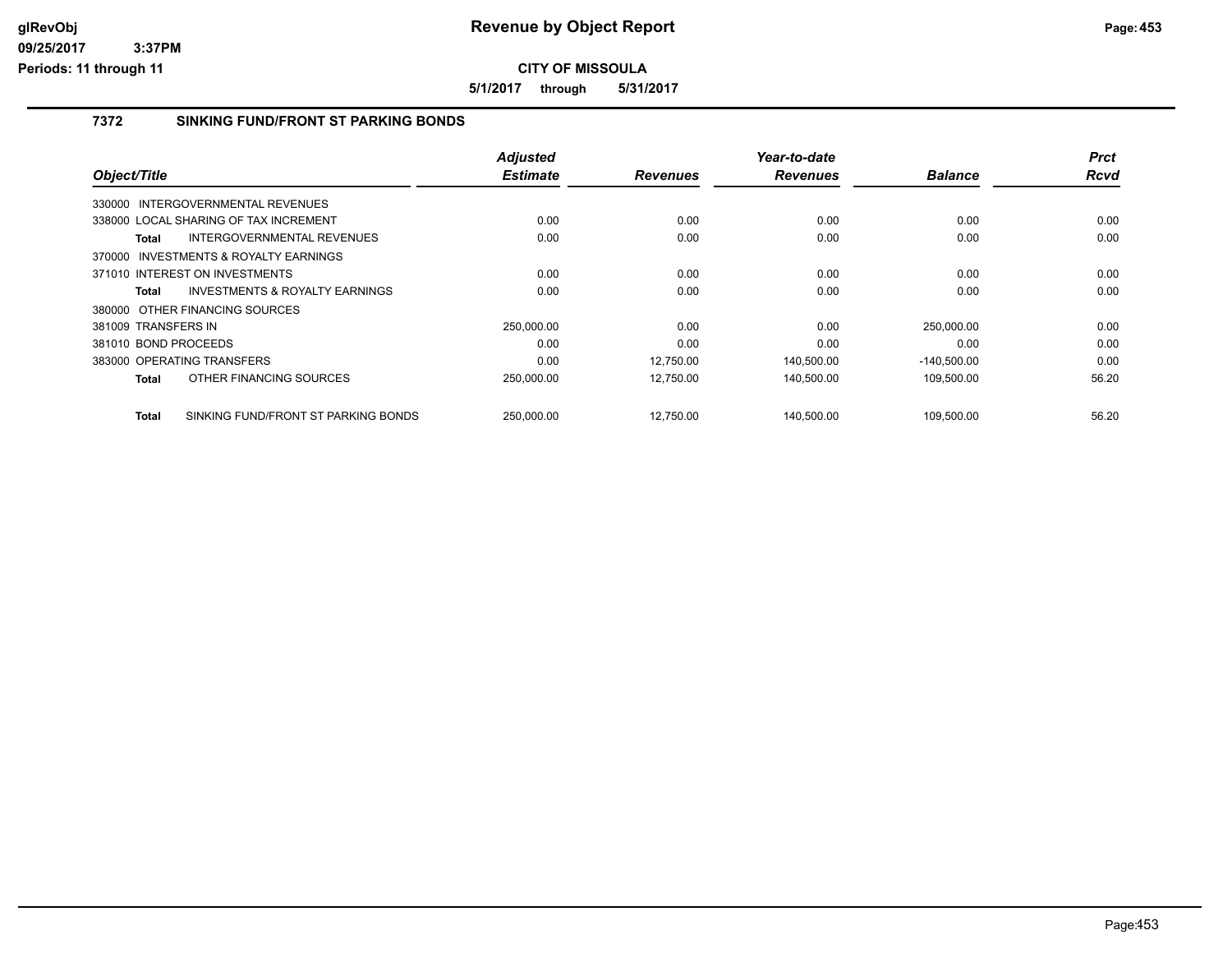**Periods: 11 through 11**

**CITY OF MISSOULA**

**5/1/2017 through 5/31/2017**

# **7373 MPC SERIES 2010B CONSTRUCTION**

#### **7373 MPC SERIES 2010B CONSTRUCTION**

|                                                     | <b>Adjusted</b> |                 | Year-to-date    |                | <b>Prct</b> |
|-----------------------------------------------------|-----------------|-----------------|-----------------|----------------|-------------|
| Object/Title                                        | <b>Estimate</b> | <b>Revenues</b> | <b>Revenues</b> | <b>Balance</b> | <b>Rcvd</b> |
| TAXES/ASSESSMENTS<br>310000                         |                 |                 |                 |                |             |
| PENALTIES & INTEREST<br>312001                      | 0.00            | 0.00            | 0.00            | 0.00           | 0.00        |
| TAXES/ASSESSMENTS<br><b>Total</b>                   | 0.00            | 0.00            | 0.00            | 0.00           | 0.00        |
| MISCELLANEOUS REVENUES<br>360000                    |                 |                 |                 |                |             |
| 360010 MISCELLANEOUS                                | 0.00            | 0.00            | 0.00            | 0.00           | 0.00        |
| <b>MISCELLANEOUS REVENUES</b><br>Total              | 0.00            | 0.00            | 0.00            | 0.00           | 0.00        |
| <b>INVESTMENTS &amp; ROYALTY EARNINGS</b><br>370000 |                 |                 |                 |                |             |
| 371010 INTEREST ON INVESTMENTS                      | 0.00            | 0.00            | 0.00            | 0.00           | 0.00        |
| <b>INVESTMENTS &amp; ROYALTY EARNINGS</b><br>Total  | 0.00            | 0.00            | 0.00            | 0.00           | 0.00        |
| OTHER FINANCING SOURCES<br>380000                   |                 |                 |                 |                |             |
| 381010 BOND PROCEEDS                                | 0.00            | 0.00            | 0.00            | 0.00           | 0.00        |
| 383000 OPERATING TRANSFERS                          | 0.00            | 0.00            | 0.00            | 0.00           | 0.00        |
| 383042 TRANSFERS FROM OTHER FUNDS                   | 0.00            | 0.00            | 0.00            | 0.00           | 0.00        |
| 383400 CAPITAL CONTRIBUTION                         | 0.00            | 0.00            | 0.00            | 0.00           | 0.00        |
| OTHER FINANCING SOURCES<br><b>Total</b>             | 0.00            | 0.00            | 0.00            | 0.00           | 0.00        |
|                                                     |                 |                 |                 |                |             |
| MPC SERIES 2010B CONSTRUCTION<br><b>Total</b>       | 0.00            | 0.00            | 0.00            | 0.00           | 0.00        |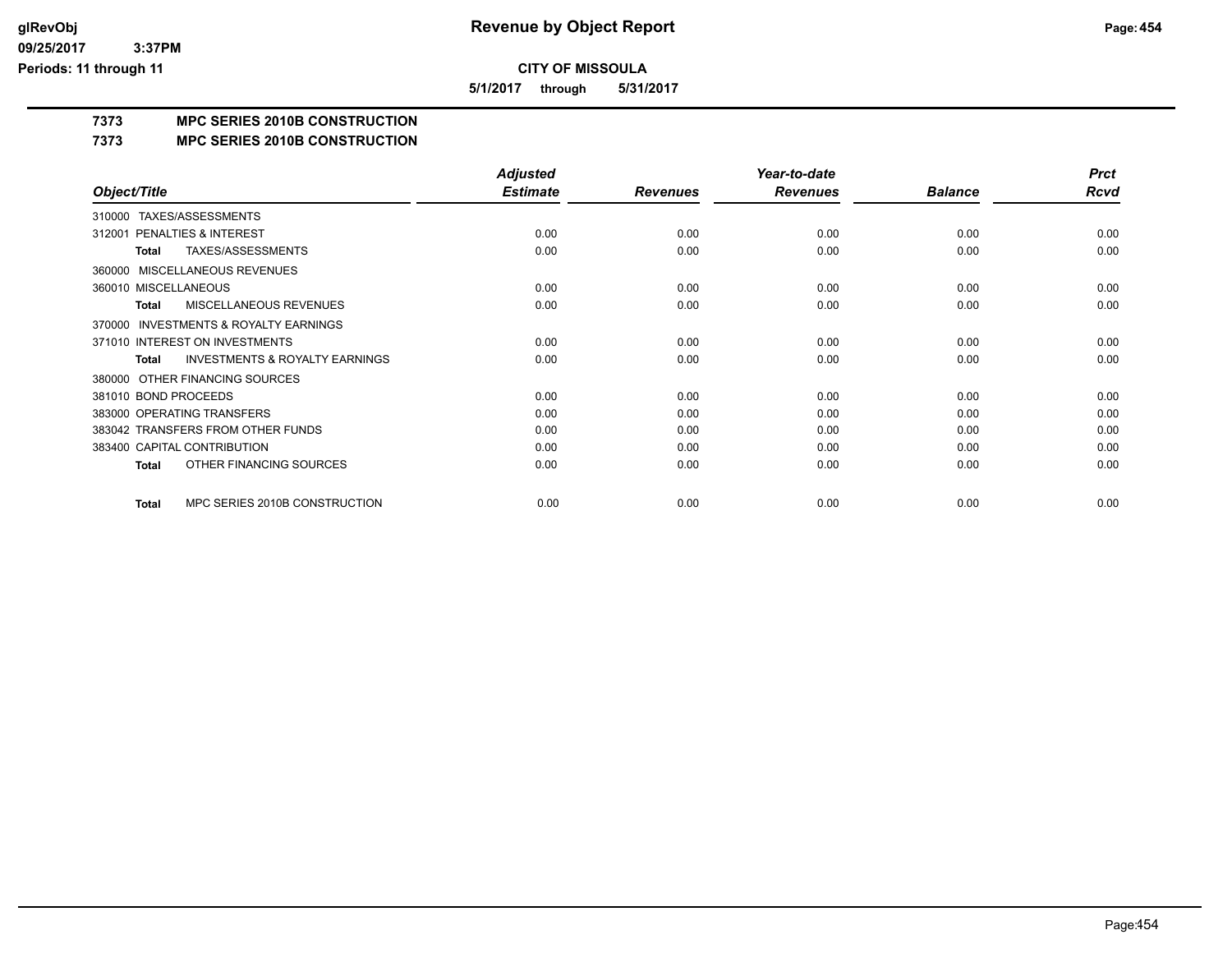**5/1/2017 through 5/31/2017**

### **7373 MPC SERIES 2010B CONSTRUCTION**

|                                                     | <b>Adjusted</b> |                 | Year-to-date    |                | <b>Prct</b> |
|-----------------------------------------------------|-----------------|-----------------|-----------------|----------------|-------------|
| Object/Title                                        | <b>Estimate</b> | <b>Revenues</b> | <b>Revenues</b> | <b>Balance</b> | <b>Rcvd</b> |
| 310000 TAXES/ASSESSMENTS                            |                 |                 |                 |                |             |
| 312001 PENALTIES & INTEREST                         | 0.00            | 0.00            | 0.00            | 0.00           | 0.00        |
| TAXES/ASSESSMENTS<br><b>Total</b>                   | 0.00            | 0.00            | 0.00            | 0.00           | 0.00        |
| 360000 MISCELLANEOUS REVENUES                       |                 |                 |                 |                |             |
| 360010 MISCELLANEOUS                                | 0.00            | 0.00            | 0.00            | 0.00           | 0.00        |
| MISCELLANEOUS REVENUES<br><b>Total</b>              | 0.00            | 0.00            | 0.00            | 0.00           | 0.00        |
| <b>INVESTMENTS &amp; ROYALTY EARNINGS</b><br>370000 |                 |                 |                 |                |             |
| 371010 INTEREST ON INVESTMENTS                      | 0.00            | 0.00            | 0.00            | 0.00           | 0.00        |
| <b>INVESTMENTS &amp; ROYALTY EARNINGS</b><br>Total  | 0.00            | 0.00            | 0.00            | 0.00           | 0.00        |
| 380000 OTHER FINANCING SOURCES                      |                 |                 |                 |                |             |
| 381010 BOND PROCEEDS                                | 0.00            | 0.00            | 0.00            | 0.00           | 0.00        |
| 383000 OPERATING TRANSFERS                          | 0.00            | 0.00            | 0.00            | 0.00           | 0.00        |
| 383042 TRANSFERS FROM OTHER FUNDS                   | 0.00            | 0.00            | 0.00            | 0.00           | 0.00        |
| 383400 CAPITAL CONTRIBUTION                         | 0.00            | 0.00            | 0.00            | 0.00           | 0.00        |
| OTHER FINANCING SOURCES<br><b>Total</b>             | 0.00            | 0.00            | 0.00            | 0.00           | 0.00        |
| MPC SERIES 2010B CONSTRUCTION<br><b>Total</b>       | 0.00            | 0.00            | 0.00            | 0.00           | 0.00        |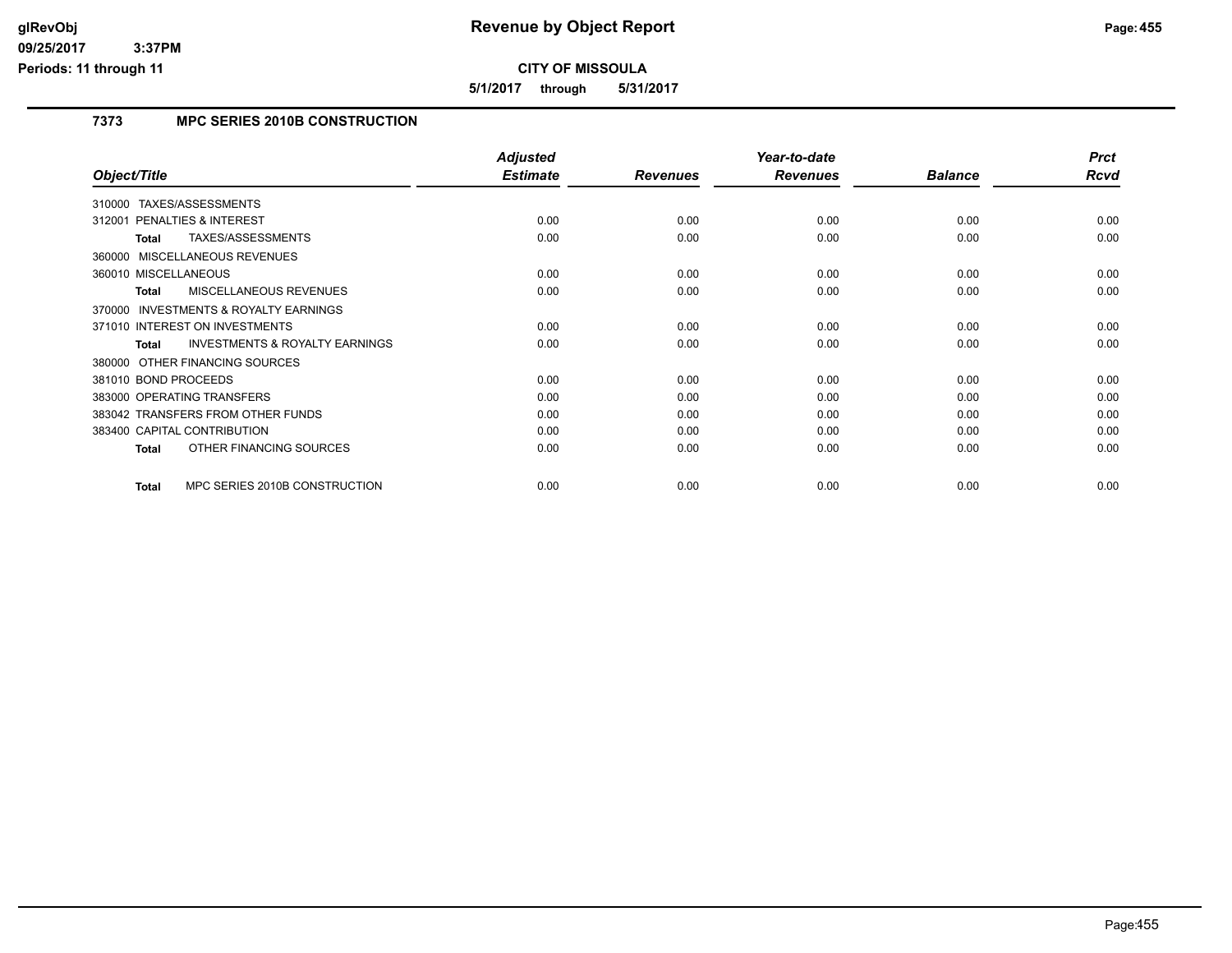**5/1/2017 through 5/31/2017**

# **7374 RESERVE FUND-PARKING BONDS**

#### **7374 RESERVE FUND-PARKING BONDS**

|                      |                                       | <b>Adjusted</b> |                 | Year-to-date    |                | <b>Prct</b> |
|----------------------|---------------------------------------|-----------------|-----------------|-----------------|----------------|-------------|
| Object/Title         |                                       | <b>Estimate</b> | <b>Revenues</b> | <b>Revenues</b> | <b>Balance</b> | <b>Rcvd</b> |
|                      | 370000 INVESTMENTS & ROYALTY EARNINGS |                 |                 |                 |                |             |
|                      | 371010 INTEREST ON INVESTMENTS        | 0.00            | 0.00            | 0.00            | 0.00           | 0.00        |
| Total                | INVESTMENTS & ROYALTY EARNINGS        | 0.00            | 0.00            | 0.00            | 0.00           | 0.00        |
|                      | 380000 OTHER FINANCING SOURCES        |                 |                 |                 |                |             |
| 381009 TRANSFERS IN  |                                       | 0.00            | 0.00            | 0.00            | 0.00           | 0.00        |
| 381010 BOND PROCEEDS |                                       | 0.00            | 0.00            | 0.00            | 0.00           | 0.00        |
|                      | 383000 OPERATING TRANSFERS            | 0.00            | 0.00            | 0.00            | 0.00           | 0.00        |
| Total                | OTHER FINANCING SOURCES               | 0.00            | 0.00            | 0.00            | 0.00           | 0.00        |
| Total                | RESERVE FUND-PARKING BONDS            | 0.00            | 0.00            | 0.00            | 0.00           | 0.00        |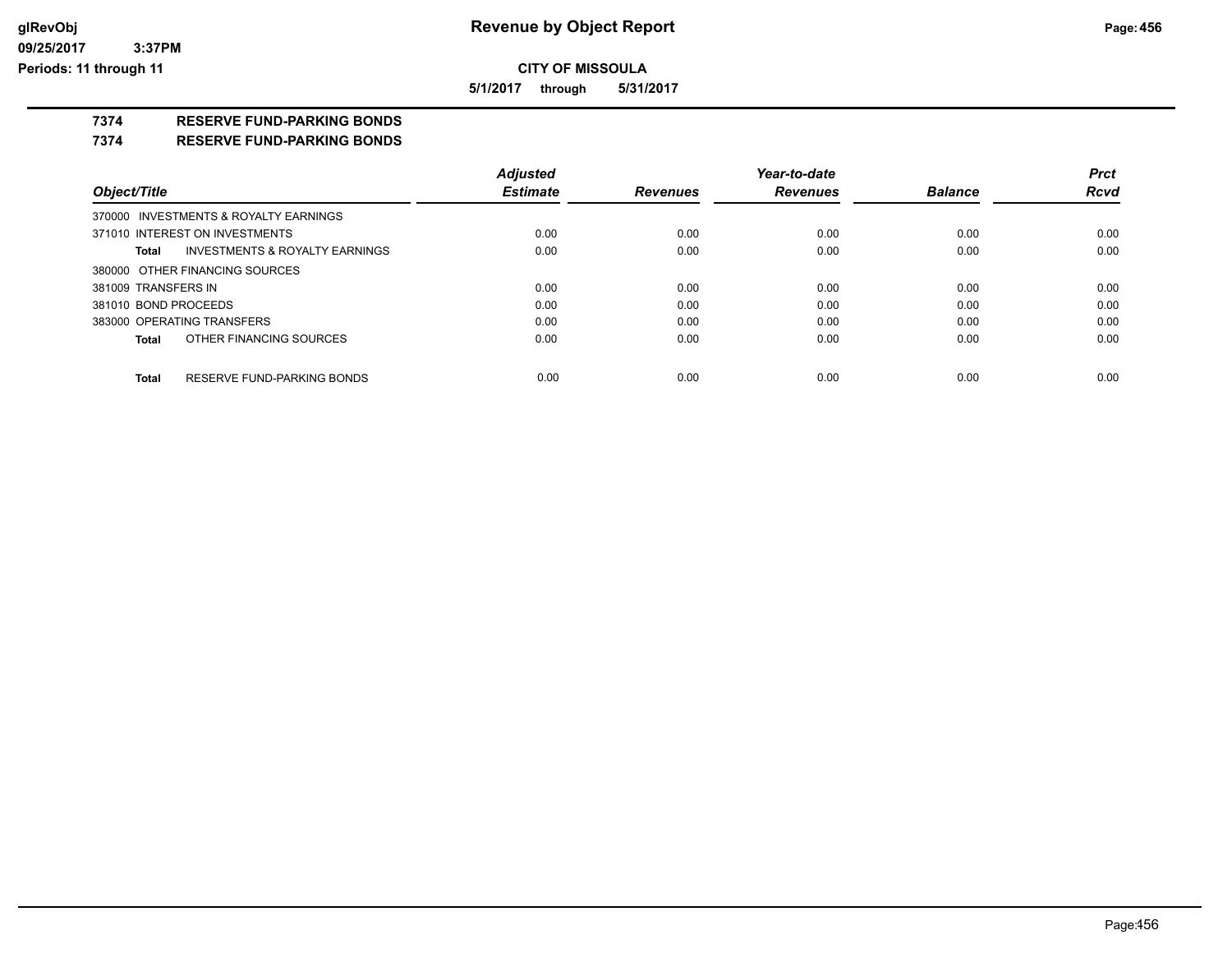**5/1/2017 through 5/31/2017**

#### **7374 RESERVE FUND-PARKING BONDS**

|                                                    | <b>Adjusted</b> |                 | Year-to-date    |                | <b>Prct</b> |
|----------------------------------------------------|-----------------|-----------------|-----------------|----------------|-------------|
| Object/Title                                       | <b>Estimate</b> | <b>Revenues</b> | <b>Revenues</b> | <b>Balance</b> | <b>Rcvd</b> |
| 370000 INVESTMENTS & ROYALTY EARNINGS              |                 |                 |                 |                |             |
| 371010 INTEREST ON INVESTMENTS                     | 0.00            | 0.00            | 0.00            | 0.00           | 0.00        |
| <b>INVESTMENTS &amp; ROYALTY EARNINGS</b><br>Total | 0.00            | 0.00            | 0.00            | 0.00           | 0.00        |
| 380000 OTHER FINANCING SOURCES                     |                 |                 |                 |                |             |
| 381009 TRANSFERS IN                                | 0.00            | 0.00            | 0.00            | 0.00           | 0.00        |
| 381010 BOND PROCEEDS                               | 0.00            | 0.00            | 0.00            | 0.00           | 0.00        |
| 383000 OPERATING TRANSFERS                         | 0.00            | 0.00            | 0.00            | 0.00           | 0.00        |
| OTHER FINANCING SOURCES<br><b>Total</b>            | 0.00            | 0.00            | 0.00            | 0.00           | 0.00        |
| RESERVE FUND-PARKING BONDS<br><b>Total</b>         | 0.00            | 0.00            | 0.00            | 0.00           | 0.00        |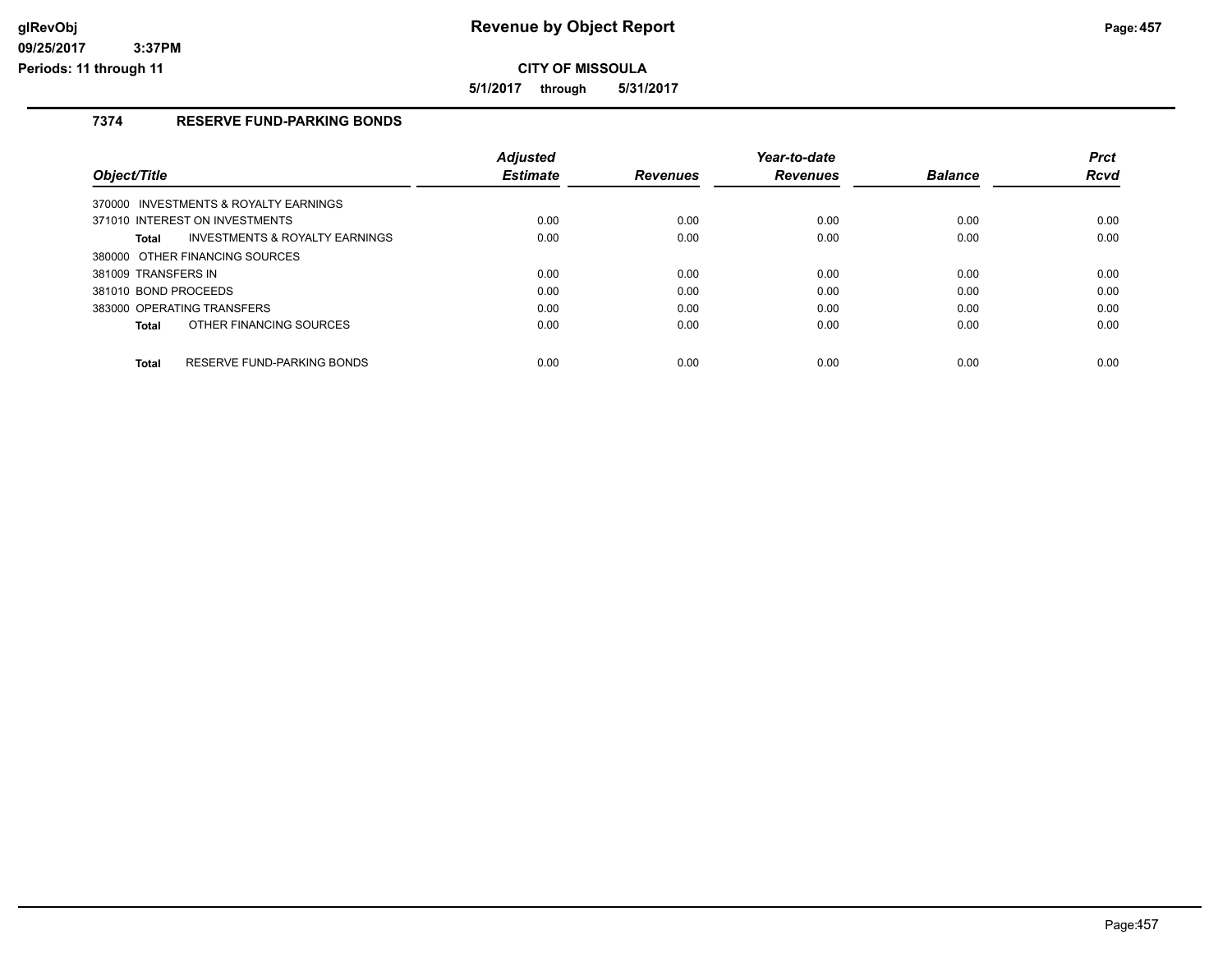**5/1/2017 through 5/31/2017**

# **7375 PLEDGED TAX INCREMENT-2010B BOND**

# **7375 PLEDGED TAX INCREMENT-2010B BOND**

|                                            | <b>Adjusted</b> |                 | Year-to-date    |                | <b>Prct</b> |
|--------------------------------------------|-----------------|-----------------|-----------------|----------------|-------------|
| Object/Title                               | <b>Estimate</b> | <b>Revenues</b> | <b>Revenues</b> | <b>Balance</b> | <b>Rcvd</b> |
| 330000 INTERGOVERNMENTAL REVENUES          |                 |                 |                 |                |             |
| 338000 LOCAL SHARING OF TAX INCREMENT      | 266,851.00      | 0.00            | 208.290.00      | 58.561.00      | 78.05       |
| <b>INTERGOVERNMENTAL REVENUES</b><br>Total | 266,851.00      | 0.00            | 208.290.00      | 58,561.00      | 78.05       |
| 370000 INVESTMENTS & ROYALTY EARNINGS      |                 |                 |                 |                |             |
| 371010 INTEREST ON INVESTMENTS             | 0.00            | 0.00            | 0.00            | 0.00           | 0.00        |
| INVESTMENTS & ROYALTY EARNINGS<br>Total    | 0.00            | 0.00            | 0.00            | 0.00           | 0.00        |
| 380000 OTHER FINANCING SOURCES             |                 |                 |                 |                |             |
| 383000 OPERATING TRANSFERS                 | 0.00            | 0.00            | 0.00            | 0.00           | 0.00        |
| OTHER FINANCING SOURCES<br>Total           | 0.00            | 0.00            | 0.00            | 0.00           | 0.00        |
| PLEDGED TAX INCREMENT-2010B BOND<br>Total  | 266.851.00      | 0.00            | 208.290.00      | 58.561.00      | 78.05       |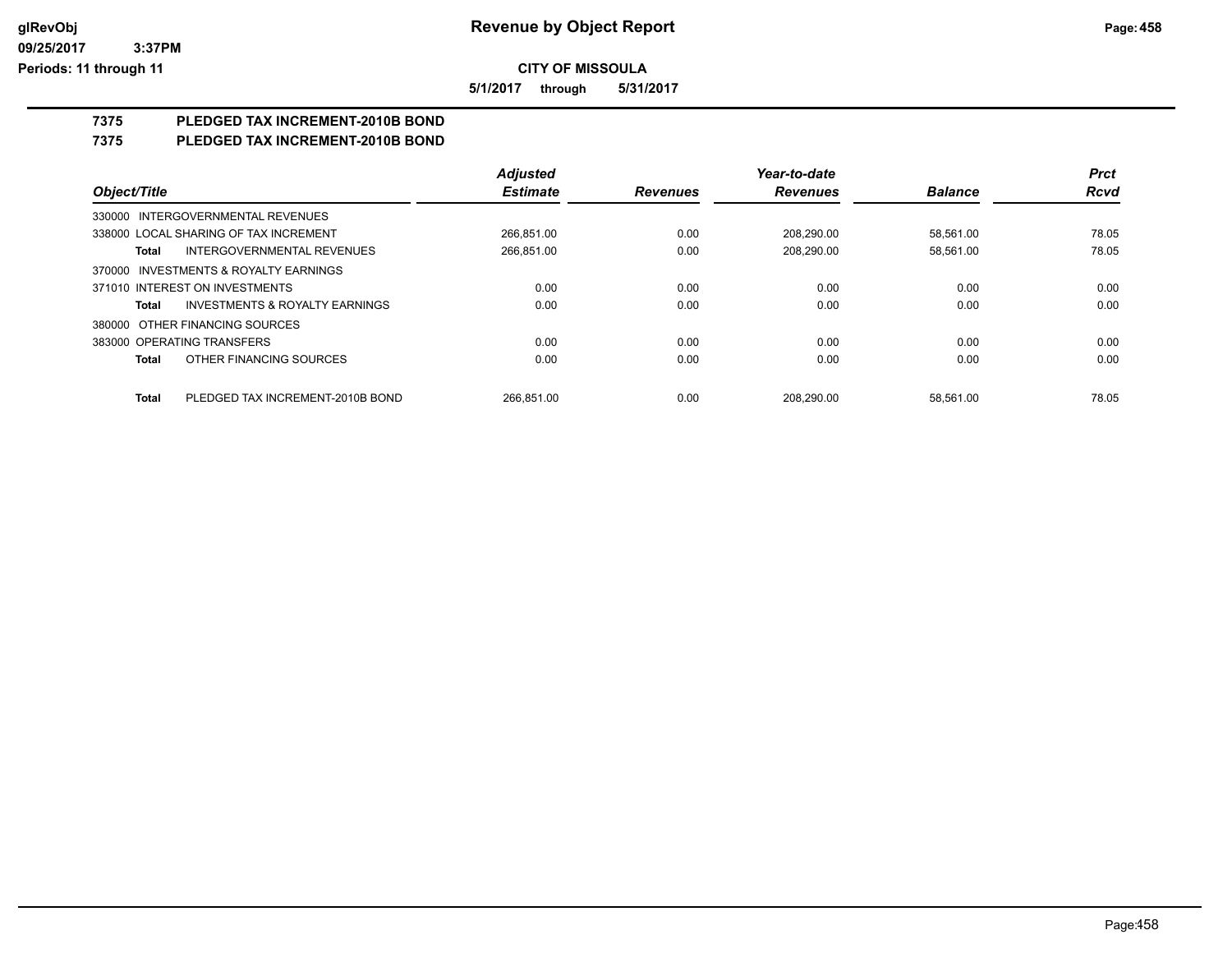**5/1/2017 through 5/31/2017**

#### **7375 PLEDGED TAX INCREMENT-2010B BOND**

|              |                                       | <b>Adjusted</b> |                 | Year-to-date    |                | <b>Prct</b> |
|--------------|---------------------------------------|-----------------|-----------------|-----------------|----------------|-------------|
| Object/Title |                                       | <b>Estimate</b> | <b>Revenues</b> | <b>Revenues</b> | <b>Balance</b> | <b>Rcvd</b> |
|              | 330000 INTERGOVERNMENTAL REVENUES     |                 |                 |                 |                |             |
|              | 338000 LOCAL SHARING OF TAX INCREMENT | 266.851.00      | 0.00            | 208.290.00      | 58.561.00      | 78.05       |
| <b>Total</b> | INTERGOVERNMENTAL REVENUES            | 266,851.00      | 0.00            | 208,290.00      | 58,561.00      | 78.05       |
|              | 370000 INVESTMENTS & ROYALTY EARNINGS |                 |                 |                 |                |             |
|              | 371010 INTEREST ON INVESTMENTS        | 0.00            | 0.00            | 0.00            | 0.00           | 0.00        |
| <b>Total</b> | INVESTMENTS & ROYALTY EARNINGS        | 0.00            | 0.00            | 0.00            | 0.00           | 0.00        |
|              | 380000 OTHER FINANCING SOURCES        |                 |                 |                 |                |             |
|              | 383000 OPERATING TRANSFERS            | 0.00            | 0.00            | 0.00            | 0.00           | 0.00        |
| <b>Total</b> | OTHER FINANCING SOURCES               | 0.00            | 0.00            | 0.00            | 0.00           | 0.00        |
| <b>Total</b> | PLEDGED TAX INCREMENT-2010B BOND      | 266.851.00      | 0.00            | 208.290.00      | 58.561.00      | 78.05       |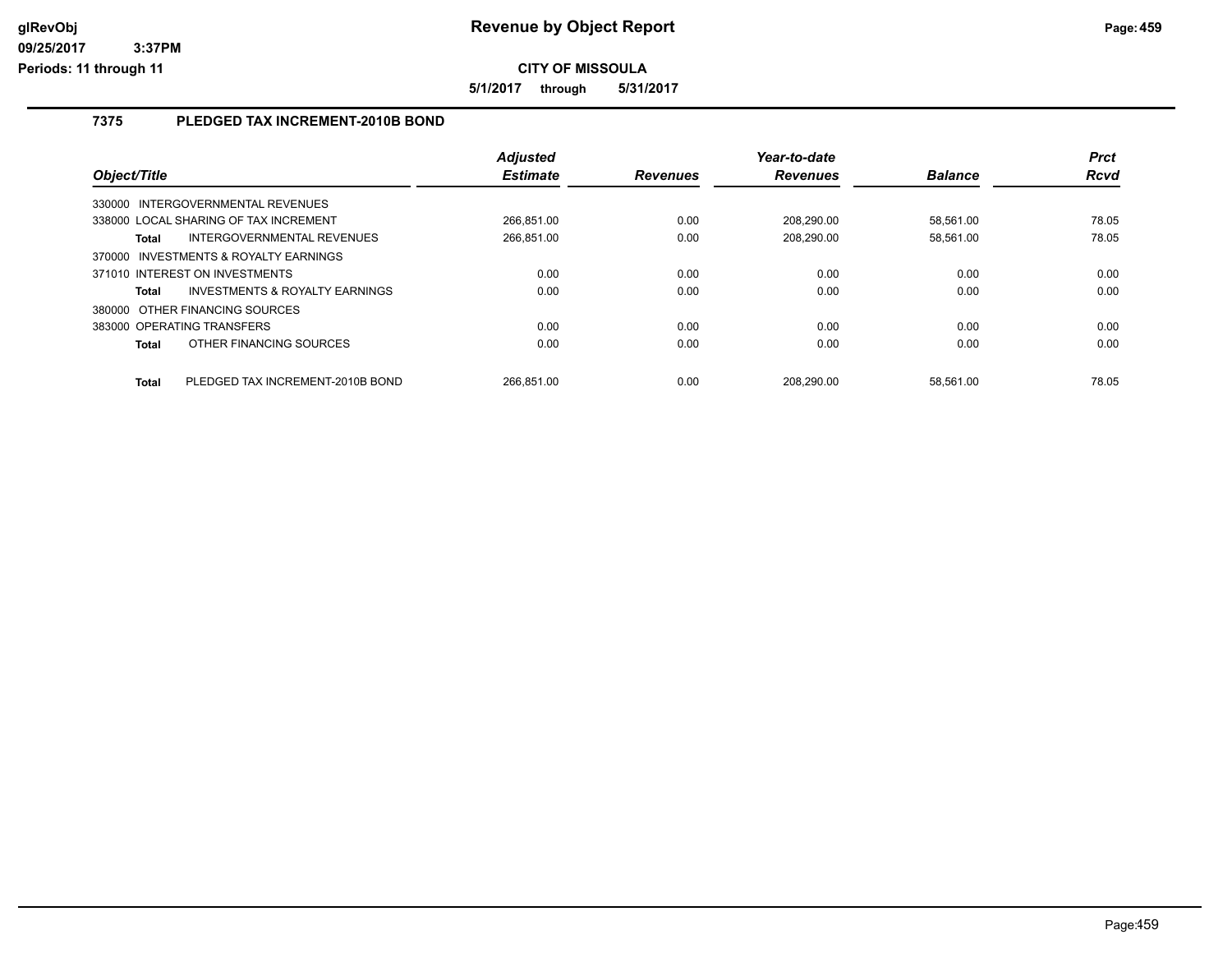**5/1/2017 through 5/31/2017**

# **7376 MPC 2010A BONDS DEBT INTEREST**

#### **7376 MPC 2010A BONDS DEBT INTEREST**

|                      |                                       | <b>Adjusted</b> |                 | Year-to-date    |                | <b>Prct</b> |
|----------------------|---------------------------------------|-----------------|-----------------|-----------------|----------------|-------------|
| Object/Title         |                                       | <b>Estimate</b> | <b>Revenues</b> | <b>Revenues</b> | <b>Balance</b> | <b>Rcvd</b> |
|                      | 370000 INVESTMENTS & ROYALTY EARNINGS |                 |                 |                 |                |             |
|                      | 371010 INTEREST ON INVESTMENTS        | 0.00            | 0.00            | 0.00            | 0.00           | 0.00        |
| Total                | INVESTMENTS & ROYALTY EARNINGS        | 0.00            | 0.00            | 0.00            | 0.00           | 0.00        |
|                      | 380000 OTHER FINANCING SOURCES        |                 |                 |                 |                |             |
| 381009 TRANSFERS IN  |                                       | 0.00            | 0.00            | 0.00            | 0.00           | 0.00        |
| 381010 BOND PROCEEDS |                                       | 0.00            | 0.00            | 0.00            | 0.00           | 0.00        |
|                      | 383000 OPERATING TRANSFERS            | 0.00            | 0.00            | 0.00            | 0.00           | 0.00        |
| Total                | OTHER FINANCING SOURCES               | 0.00            | 0.00            | 0.00            | 0.00           | 0.00        |
| Total                | MPC 2010A BONDS DEBT INTEREST         | 0.00            | 0.00            | 0.00            | 0.00           | 0.00        |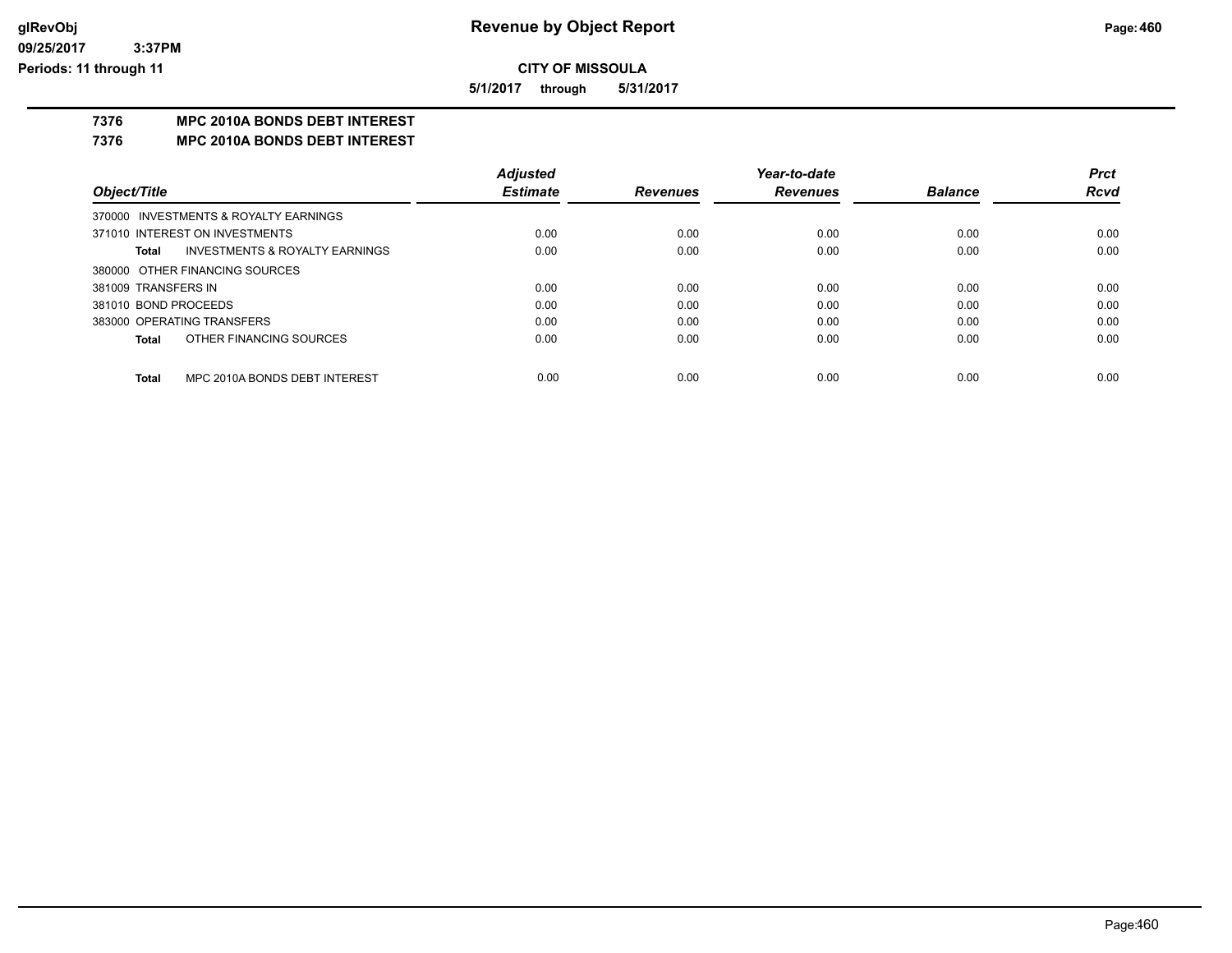**5/1/2017 through 5/31/2017**

### **7376 MPC 2010A BONDS DEBT INTEREST**

|                                                           | <b>Adjusted</b> |                 | Year-to-date    |                | <b>Prct</b> |
|-----------------------------------------------------------|-----------------|-----------------|-----------------|----------------|-------------|
| Object/Title                                              | <b>Estimate</b> | <b>Revenues</b> | <b>Revenues</b> | <b>Balance</b> | <b>Rcvd</b> |
| 370000 INVESTMENTS & ROYALTY EARNINGS                     |                 |                 |                 |                |             |
| 371010 INTEREST ON INVESTMENTS                            | 0.00            | 0.00            | 0.00            | 0.00           | 0.00        |
| <b>INVESTMENTS &amp; ROYALTY EARNINGS</b><br><b>Total</b> | 0.00            | 0.00            | 0.00            | 0.00           | 0.00        |
| 380000 OTHER FINANCING SOURCES                            |                 |                 |                 |                |             |
| 381009 TRANSFERS IN                                       | 0.00            | 0.00            | 0.00            | 0.00           | 0.00        |
| 381010 BOND PROCEEDS                                      | 0.00            | 0.00            | 0.00            | 0.00           | 0.00        |
| 383000 OPERATING TRANSFERS                                | 0.00            | 0.00            | 0.00            | 0.00           | 0.00        |
| OTHER FINANCING SOURCES<br><b>Total</b>                   | 0.00            | 0.00            | 0.00            | 0.00           | 0.00        |
|                                                           |                 |                 |                 |                |             |
| MPC 2010A BONDS DEBT INTEREST<br><b>Total</b>             | 0.00            | 0.00            | 0.00            | 0.00           | 0.00        |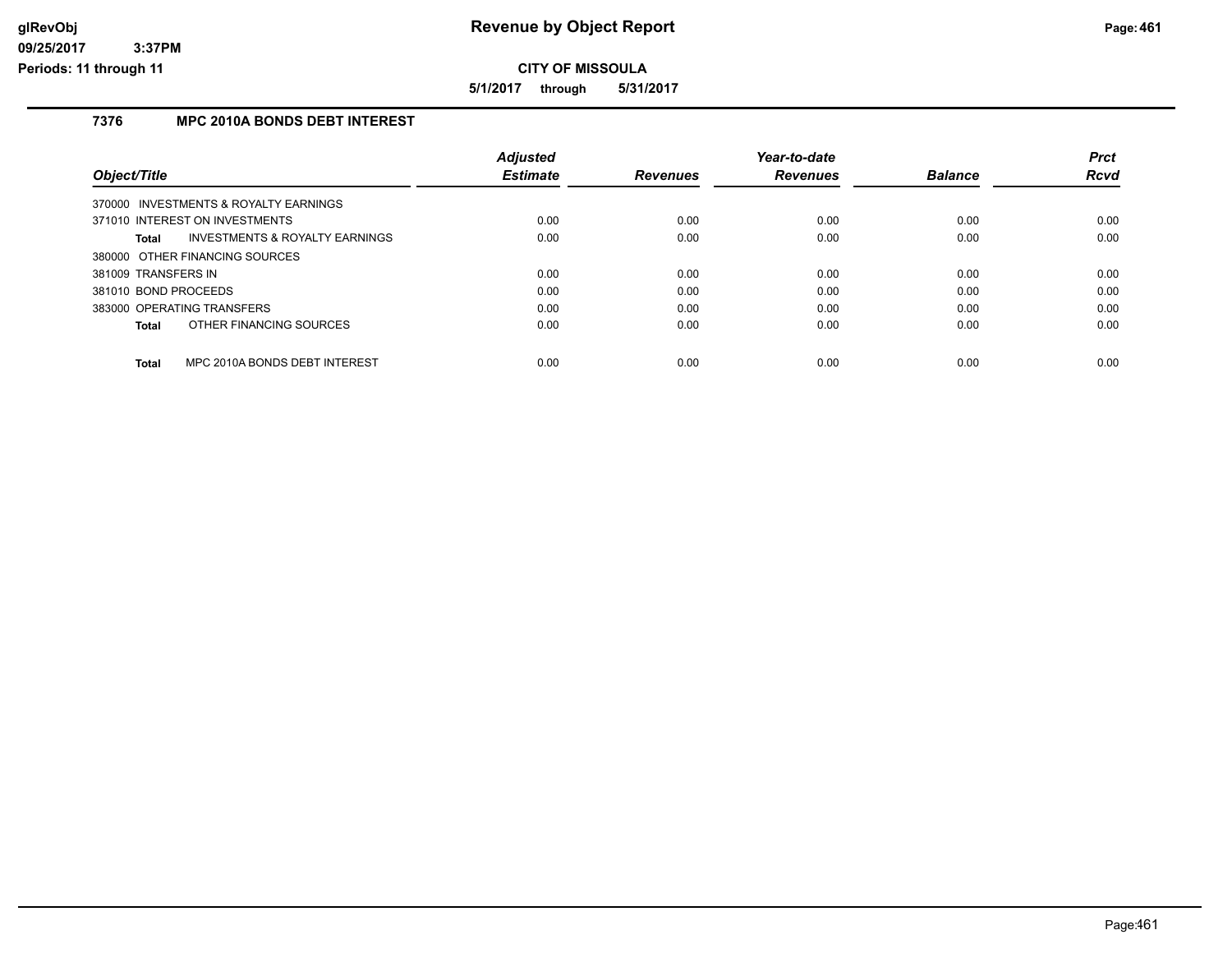**Periods: 11 through 11**

 **3:37PM**

**CITY OF MISSOULA**

**5/1/2017 through 5/31/2017**

# **7377 MPC 2010A BONDS SINKING FUND**

**7377 MPC 2010A BONDS SINKING FUND**

|                      |                                           | <b>Adjusted</b> |                 | Year-to-date    |                | <b>Prct</b> |
|----------------------|-------------------------------------------|-----------------|-----------------|-----------------|----------------|-------------|
| Object/Title         |                                           | <b>Estimate</b> | <b>Revenues</b> | <b>Revenues</b> | <b>Balance</b> | Rcvd        |
|                      | 370000 INVESTMENTS & ROYALTY EARNINGS     |                 |                 |                 |                |             |
|                      | 371010 INTEREST ON INVESTMENTS            | 0.00            | 0.00            | 0.00            | 0.00           | 0.00        |
| <b>Total</b>         | <b>INVESTMENTS &amp; ROYALTY EARNINGS</b> | 0.00            | 0.00            | 0.00            | 0.00           | 0.00        |
|                      | 380000 OTHER FINANCING SOURCES            |                 |                 |                 |                |             |
| 381009 TRANSFERS IN  |                                           | 0.00            | 0.00            | 0.00            | 0.00           | 0.00        |
| 381010 BOND PROCEEDS |                                           | 0.00            | 0.00            | 0.00            | 0.00           | 0.00        |
|                      | 383000 OPERATING TRANSFERS                | 0.00            | 0.00            | 0.00            | 0.00           | 0.00        |
| <b>Total</b>         | OTHER FINANCING SOURCES                   | 0.00            | 0.00            | 0.00            | 0.00           | 0.00        |
| <b>Total</b>         | MPC 2010A BONDS SINKING FUND              | 0.00            | 0.00            | 0.00            | 0.00           | 0.00        |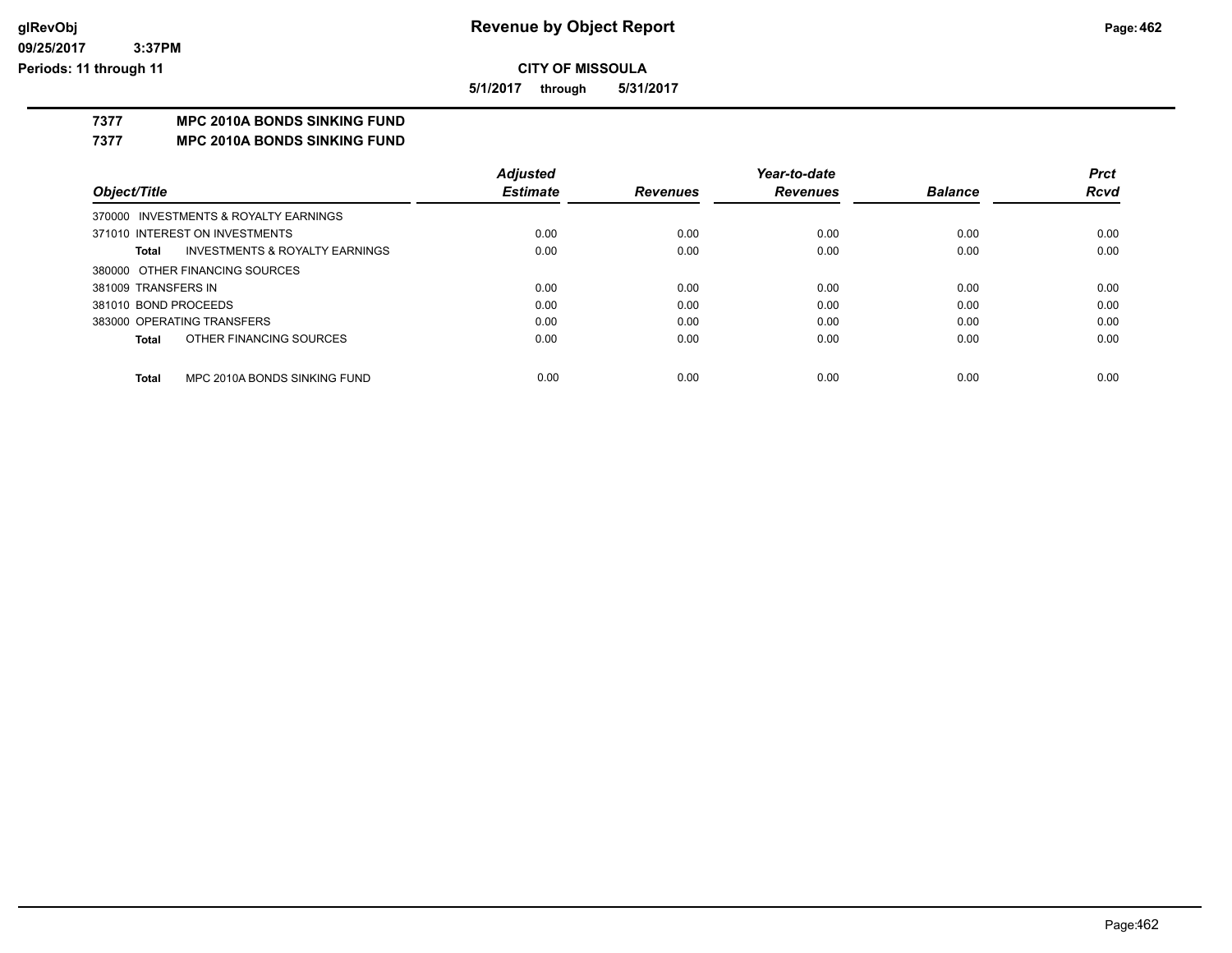**5/1/2017 through 5/31/2017**

## **7377 MPC 2010A BONDS SINKING FUND**

|                                                    | <b>Adjusted</b> |                 | Year-to-date    |                | <b>Prct</b> |
|----------------------------------------------------|-----------------|-----------------|-----------------|----------------|-------------|
| Object/Title                                       | <b>Estimate</b> | <b>Revenues</b> | <b>Revenues</b> | <b>Balance</b> | <b>Rcvd</b> |
| 370000 INVESTMENTS & ROYALTY EARNINGS              |                 |                 |                 |                |             |
| 371010 INTEREST ON INVESTMENTS                     | 0.00            | 0.00            | 0.00            | 0.00           | 0.00        |
| <b>INVESTMENTS &amp; ROYALTY EARNINGS</b><br>Total | 0.00            | 0.00            | 0.00            | 0.00           | 0.00        |
| 380000 OTHER FINANCING SOURCES                     |                 |                 |                 |                |             |
| 381009 TRANSFERS IN                                | 0.00            | 0.00            | 0.00            | 0.00           | 0.00        |
| 381010 BOND PROCEEDS                               | 0.00            | 0.00            | 0.00            | 0.00           | 0.00        |
| 383000 OPERATING TRANSFERS                         | 0.00            | 0.00            | 0.00            | 0.00           | 0.00        |
| OTHER FINANCING SOURCES<br><b>Total</b>            | 0.00            | 0.00            | 0.00            | 0.00           | 0.00        |
| MPC 2010A BONDS SINKING FUND<br><b>Total</b>       | 0.00            | 0.00            | 0.00            | 0.00           | 0.00        |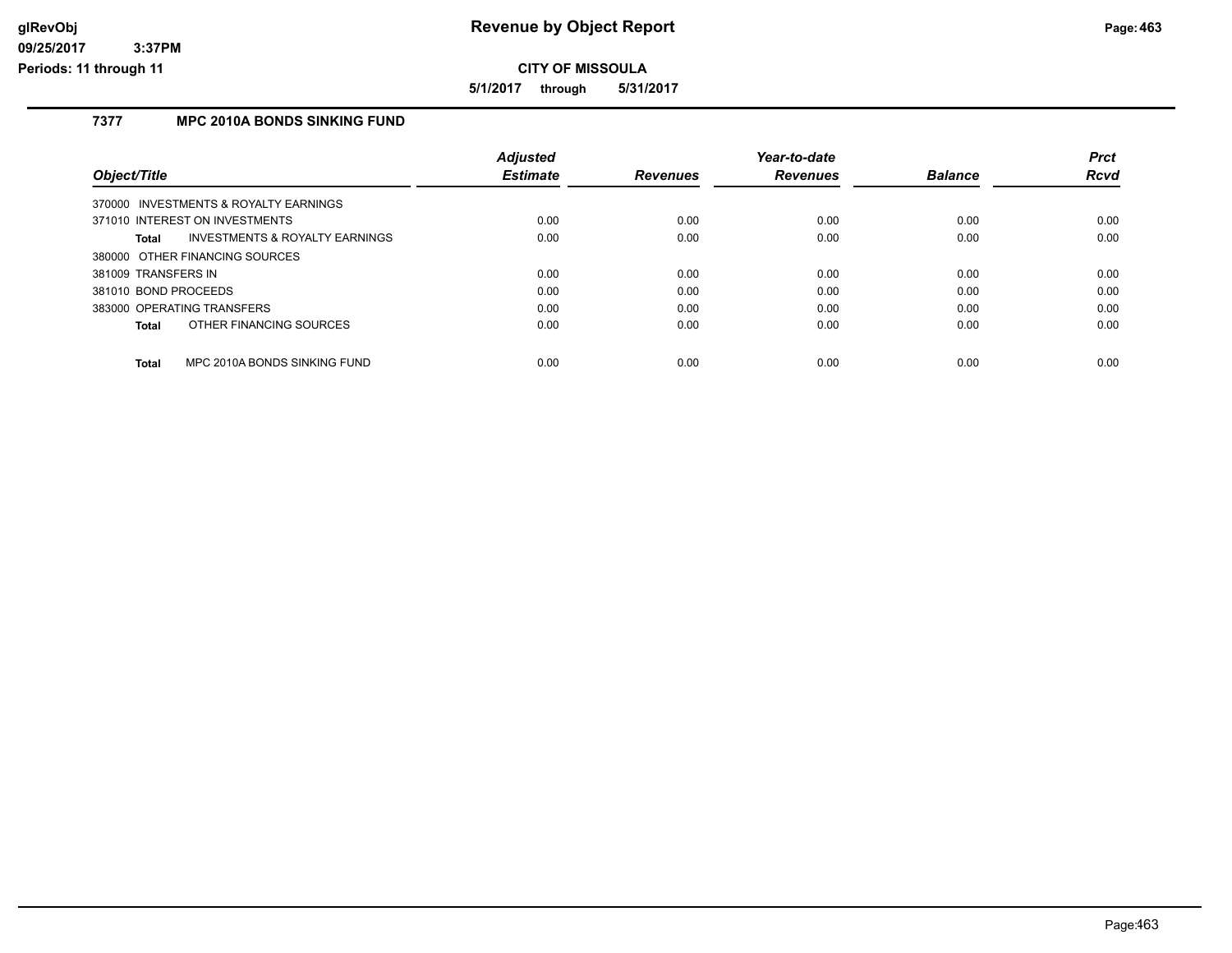**5/1/2017 through 5/31/2017**

**7378 MPC 2010A BOND RESERVE**

**7378 MPC 2010A BOND RESERVE**

|                      |                                           | <b>Adjusted</b> |                 | Year-to-date    |                | <b>Prct</b> |
|----------------------|-------------------------------------------|-----------------|-----------------|-----------------|----------------|-------------|
| Object/Title         |                                           | <b>Estimate</b> | <b>Revenues</b> | <b>Revenues</b> | <b>Balance</b> | Rcvd        |
|                      | 370000 INVESTMENTS & ROYALTY EARNINGS     |                 |                 |                 |                |             |
|                      | 371010 INTEREST ON INVESTMENTS            | 0.00            | 0.00            | 0.00            | 0.00           | 0.00        |
| Total                | <b>INVESTMENTS &amp; ROYALTY EARNINGS</b> | 0.00            | 0.00            | 0.00            | 0.00           | 0.00        |
|                      | 380000 OTHER FINANCING SOURCES            |                 |                 |                 |                |             |
| 381009 TRANSFERS IN  |                                           | 0.00            | 0.00            | 0.00            | 0.00           | 0.00        |
| 381010 BOND PROCEEDS |                                           | 0.00            | 0.00            | 0.00            | 0.00           | 0.00        |
|                      | 383000 OPERATING TRANSFERS                | 0.00            | 0.00            | 0.00            | 0.00           | 0.00        |
| Total                | OTHER FINANCING SOURCES                   | 0.00            | 0.00            | 0.00            | 0.00           | 0.00        |
| <b>Total</b>         | MPC 2010A BOND RESERVE                    | 0.00            | 0.00            | 0.00            | 0.00           | 0.00        |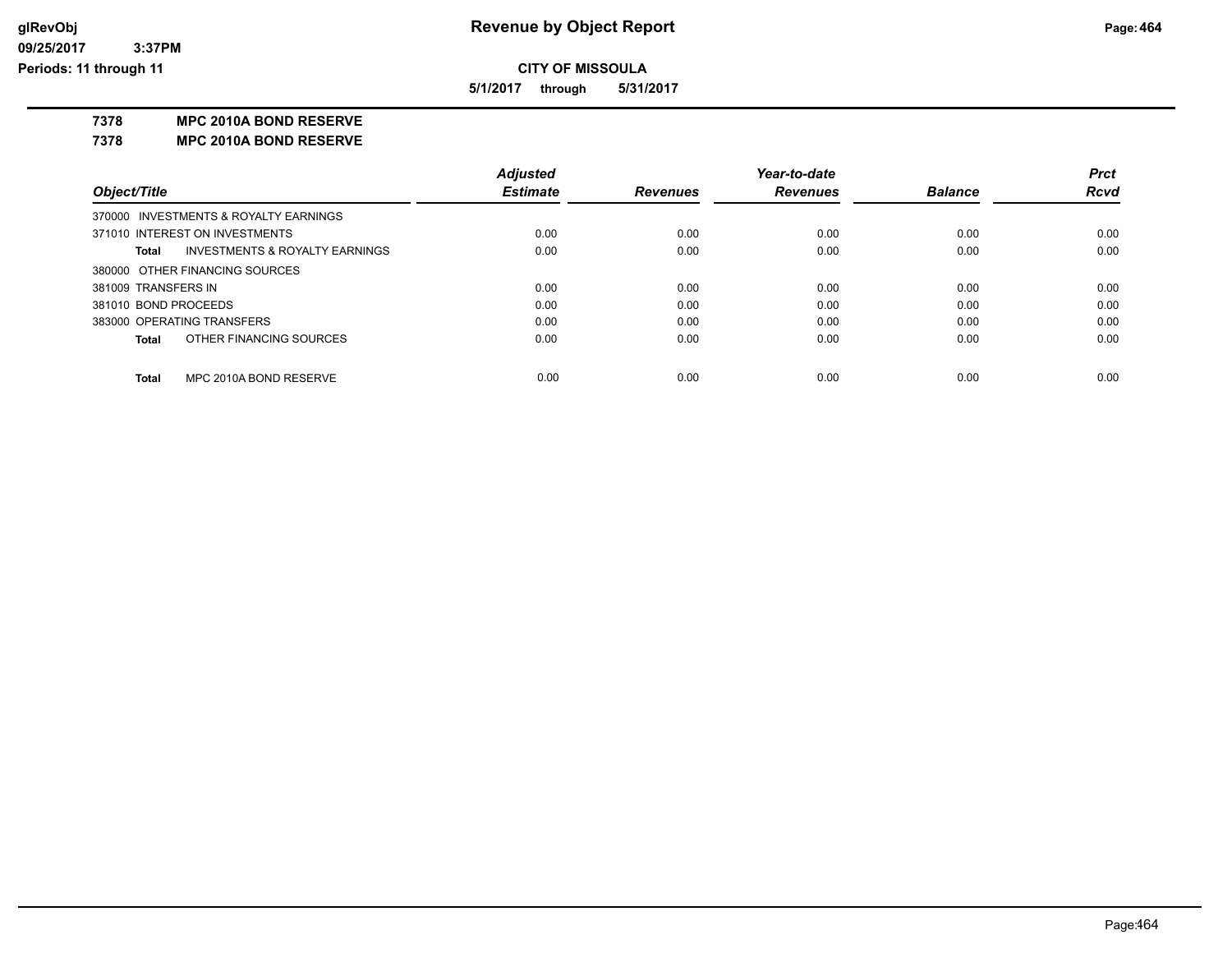**5/1/2017 through 5/31/2017**

### **7378 MPC 2010A BOND RESERVE**

|                                                    | <b>Adjusted</b> |                 | Year-to-date    |                | <b>Prct</b> |
|----------------------------------------------------|-----------------|-----------------|-----------------|----------------|-------------|
| Object/Title                                       | <b>Estimate</b> | <b>Revenues</b> | <b>Revenues</b> | <b>Balance</b> | <b>Rcvd</b> |
| 370000 INVESTMENTS & ROYALTY EARNINGS              |                 |                 |                 |                |             |
| 371010 INTEREST ON INVESTMENTS                     | 0.00            | 0.00            | 0.00            | 0.00           | 0.00        |
| <b>INVESTMENTS &amp; ROYALTY EARNINGS</b><br>Total | 0.00            | 0.00            | 0.00            | 0.00           | 0.00        |
| 380000 OTHER FINANCING SOURCES                     |                 |                 |                 |                |             |
| 381009 TRANSFERS IN                                | 0.00            | 0.00            | 0.00            | 0.00           | 0.00        |
| 381010 BOND PROCEEDS                               | 0.00            | 0.00            | 0.00            | 0.00           | 0.00        |
| 383000 OPERATING TRANSFERS                         | 0.00            | 0.00            | 0.00            | 0.00           | 0.00        |
| OTHER FINANCING SOURCES<br>Total                   | 0.00            | 0.00            | 0.00            | 0.00           | 0.00        |
| MPC 2010A BOND RESERVE<br>Total                    | 0.00            | 0.00            | 0.00            | 0.00           | 0.00        |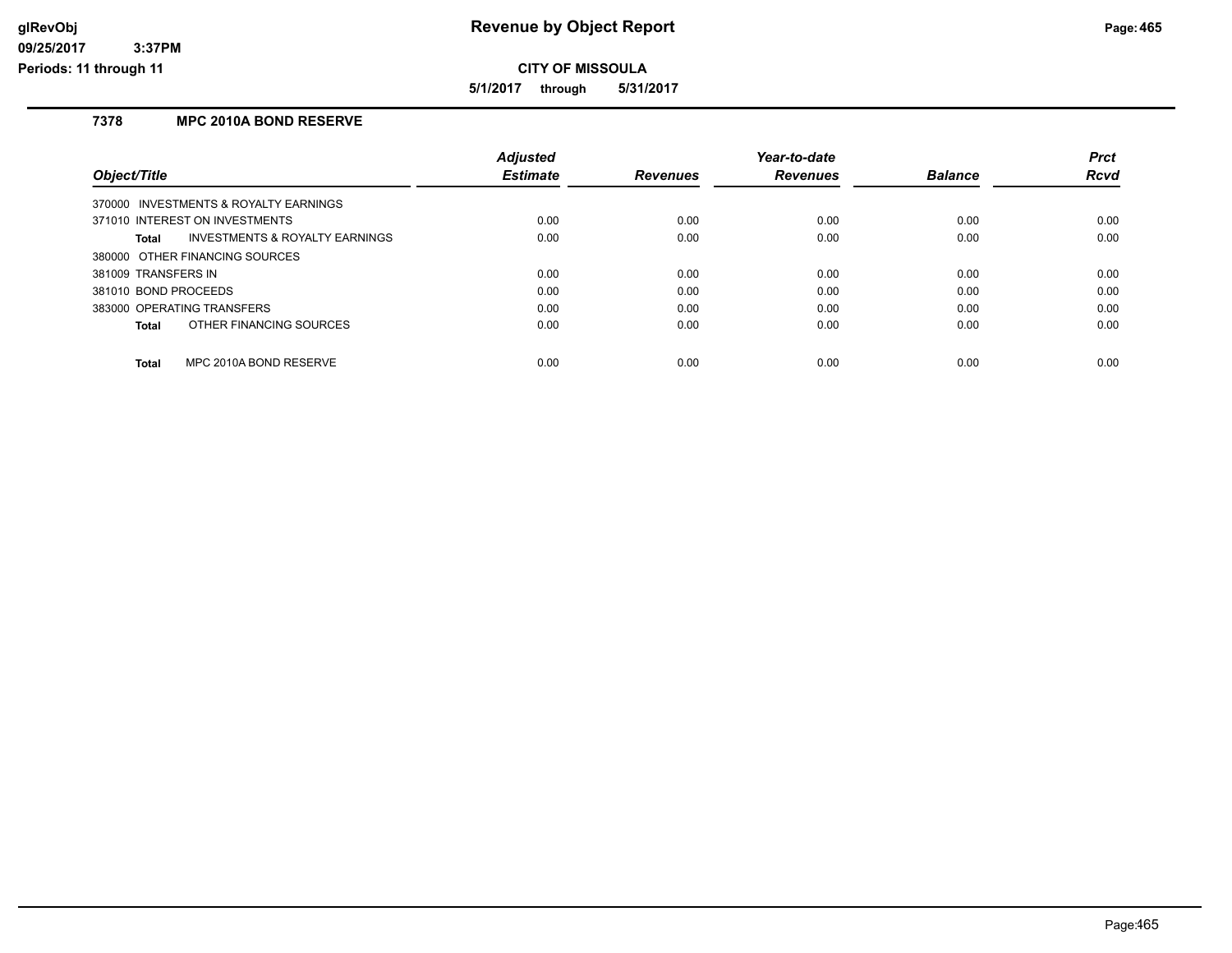**Periods: 11 through 11**

**CITY OF MISSOULA**

**5/1/2017 through 5/31/2017**

# **7379 MPC 2010A BOND CONSTRUCTION**

 **3:37PM**

#### **7379 MPC 2010A BOND CONSTRUCTION**

|                      |                                       | <b>Adjusted</b> |                 | Year-to-date    |                | <b>Prct</b> |
|----------------------|---------------------------------------|-----------------|-----------------|-----------------|----------------|-------------|
| Object/Title         |                                       | <b>Estimate</b> | <b>Revenues</b> | <b>Revenues</b> | <b>Balance</b> | <b>Rcvd</b> |
|                      | 370000 INVESTMENTS & ROYALTY EARNINGS |                 |                 |                 |                |             |
|                      | 371010 INTEREST ON INVESTMENTS        | 0.00            | 0.00            | 0.00            | 0.00           | 0.00        |
| Total                | INVESTMENTS & ROYALTY EARNINGS        | 0.00            | 0.00            | 0.00            | 0.00           | 0.00        |
|                      | 380000 OTHER FINANCING SOURCES        |                 |                 |                 |                |             |
| 381009 TRANSFERS IN  |                                       | 0.00            | 0.00            | 0.00            | 0.00           | 0.00        |
| 381010 BOND PROCEEDS |                                       | 0.00            | 0.00            | 0.00            | 0.00           | 0.00        |
|                      | 383000 OPERATING TRANSFERS            | 0.00            | 0.00            | 0.00            | 0.00           | 0.00        |
| Total                | OTHER FINANCING SOURCES               | 0.00            | 0.00            | 0.00            | 0.00           | 0.00        |
| Total                | MPC 2010A BOND CONSTRUCTION           | 0.00            | 0.00            | 0.00            | 0.00           | 0.00        |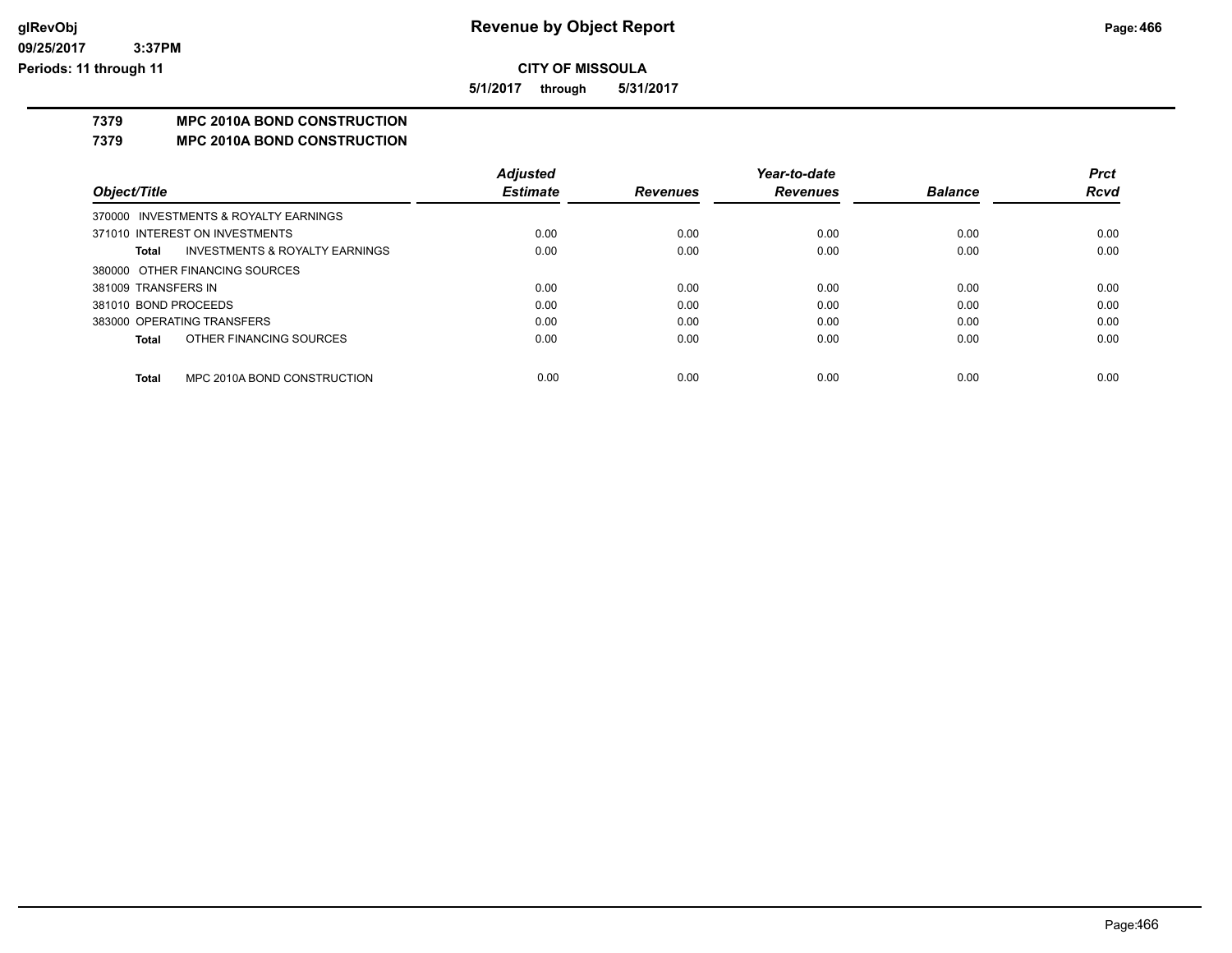**5/1/2017 through 5/31/2017**

### **7379 MPC 2010A BOND CONSTRUCTION**

|                                                           | <b>Adjusted</b> |                 | Year-to-date    |                | <b>Prct</b> |
|-----------------------------------------------------------|-----------------|-----------------|-----------------|----------------|-------------|
| Object/Title                                              | <b>Estimate</b> | <b>Revenues</b> | <b>Revenues</b> | <b>Balance</b> | <b>Rcvd</b> |
| 370000 INVESTMENTS & ROYALTY EARNINGS                     |                 |                 |                 |                |             |
| 371010 INTEREST ON INVESTMENTS                            | 0.00            | 0.00            | 0.00            | 0.00           | 0.00        |
| <b>INVESTMENTS &amp; ROYALTY EARNINGS</b><br><b>Total</b> | 0.00            | 0.00            | 0.00            | 0.00           | 0.00        |
| 380000 OTHER FINANCING SOURCES                            |                 |                 |                 |                |             |
| 381009 TRANSFERS IN                                       | 0.00            | 0.00            | 0.00            | 0.00           | 0.00        |
| 381010 BOND PROCEEDS                                      | 0.00            | 0.00            | 0.00            | 0.00           | 0.00        |
| 383000 OPERATING TRANSFERS                                | 0.00            | 0.00            | 0.00            | 0.00           | 0.00        |
| OTHER FINANCING SOURCES<br><b>Total</b>                   | 0.00            | 0.00            | 0.00            | 0.00           | 0.00        |
|                                                           |                 |                 |                 |                |             |
| MPC 2010A BOND CONSTRUCTION<br><b>Total</b>               | 0.00            | 0.00            | 0.00            | 0.00           | 0.00        |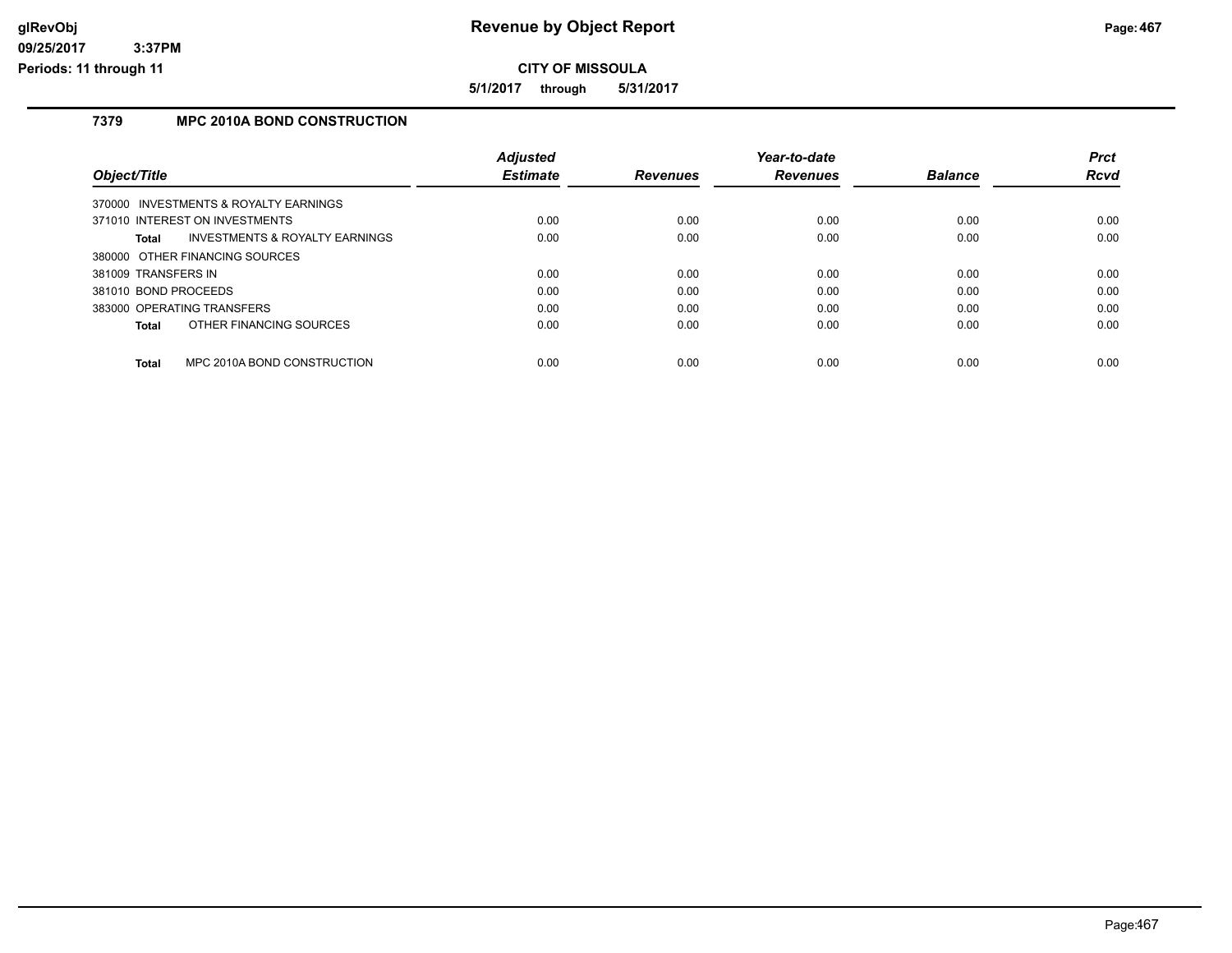**5/1/2017 through 5/31/2017**

# **7380 BUSINESS IMPROVEMENT DISTRICT**

#### **7380 BUSINESS IMPROVEMENT DISTRICT**

|                                                           | <b>Adjusted</b> |                 | Year-to-date    |                | <b>Prct</b> |
|-----------------------------------------------------------|-----------------|-----------------|-----------------|----------------|-------------|
| Object/Title                                              | <b>Estimate</b> | <b>Revenues</b> | <b>Revenues</b> | <b>Balance</b> | <b>Rcvd</b> |
| TAXES/ASSESSMENTS<br>310000                               |                 |                 |                 |                |             |
| <b>TAX INCREMENT</b><br>311011                            | 364,322.00      | 4,619.43        | 179,873.97      | 184,448.03     | 49.37       |
| <b>PENALTIES &amp; INTEREST</b><br>312001                 | 0.00            | 33.14           | 441.74          | $-441.74$      | 0.00        |
| TAXES/ASSESSMENTS<br><b>Total</b>                         | 364,322.00      | 4,652.57        | 180,315.71      | 184,006.29     | 49.49       |
| <b>CHARGES FOR SERVICES</b><br>340000                     |                 |                 |                 |                |             |
| <b>COMPOST TIPPING FEES</b><br>343041                     | 5,000.00        | 2,011.77        | 18,733.57       | $-13,733.57$   | 374.67      |
| <b>CHARGES FOR SERVICES</b><br>Total                      | 5,000.00        | 2,011.77        | 18,733.57       | $-13,733.57$   | 374.67      |
| MISCELLANEOUS REVENUES<br>360000                          |                 |                 |                 |                |             |
| 363010 LIGHTING ASSESSMENTS                               | 0.00            | 0.00            | 0.00            | 0.00           | 0.00        |
| 363020 PROPERTY ASSESSMENTS                               | 0.00            | 0.00            | 0.00            | 0.00           | 0.00        |
| MISCELLANEOUS REVENUES<br>Total                           | 0.00            | 0.00            | 0.00            | 0.00           | 0.00        |
| <b>INVESTMENTS &amp; ROYALTY EARNINGS</b><br>370000       |                 |                 |                 |                |             |
| 371010 INTEREST ON INVESTMENTS                            | 0.00            | 0.00            | 0.00            | 0.00           | 0.00        |
| 371020 GAIN/LOSS IN MARKET VALUE OF INVESTMENTS           | 0.00            | 0.00            | 0.00            | 0.00           | 0.00        |
| <b>INVESTMENTS &amp; ROYALTY EARNINGS</b><br><b>Total</b> | 0.00            | 0.00            | 0.00            | 0.00           | 0.00        |
| <b>BUSINESS IMPROVEMENT DISTRICT</b><br>Total             | 369,322.00      | 6,664.34        | 199,049.28      | 170,272.72     | 53.90       |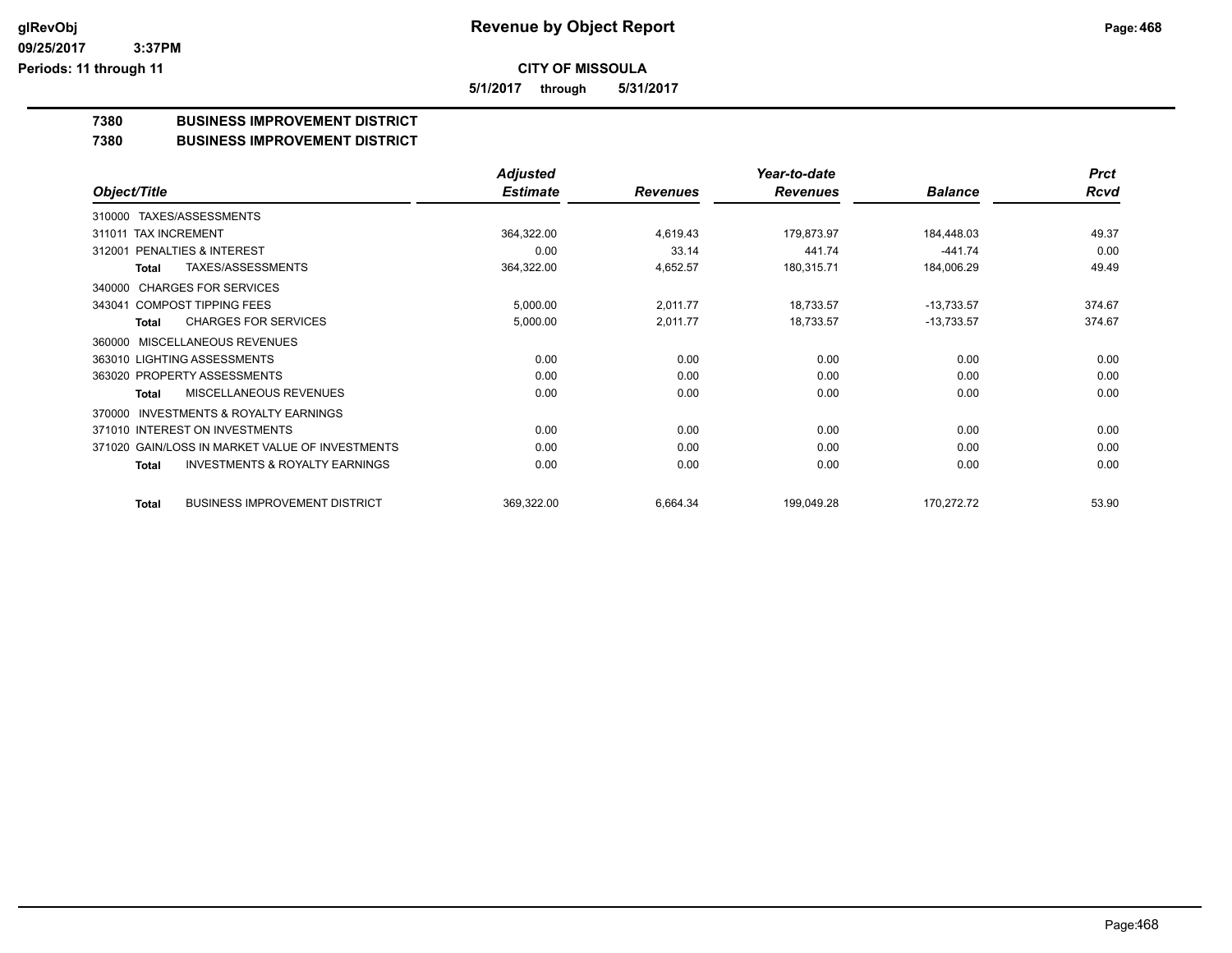**5/1/2017 through 5/31/2017**

#### **7380 BUSINESS IMPROVEMENT DISTRICT**

|                                                           | <b>Adjusted</b> |                 | Year-to-date    |                | <b>Prct</b> |
|-----------------------------------------------------------|-----------------|-----------------|-----------------|----------------|-------------|
| Object/Title                                              | <b>Estimate</b> | <b>Revenues</b> | <b>Revenues</b> | <b>Balance</b> | <b>Rcvd</b> |
| TAXES/ASSESSMENTS<br>310000                               |                 |                 |                 |                |             |
| <b>TAX INCREMENT</b><br>311011                            | 364,322.00      | 4,619.43        | 179,873.97      | 184,448.03     | 49.37       |
| PENALTIES & INTEREST<br>312001                            | 0.00            | 33.14           | 441.74          | $-441.74$      | 0.00        |
| TAXES/ASSESSMENTS<br><b>Total</b>                         | 364,322.00      | 4,652.57        | 180,315.71      | 184,006.29     | 49.49       |
| 340000 CHARGES FOR SERVICES                               |                 |                 |                 |                |             |
| <b>COMPOST TIPPING FEES</b><br>343041                     | 5,000.00        | 2,011.77        | 18,733.57       | $-13,733.57$   | 374.67      |
| <b>CHARGES FOR SERVICES</b><br><b>Total</b>               | 5,000.00        | 2,011.77        | 18,733.57       | $-13,733.57$   | 374.67      |
| MISCELLANEOUS REVENUES<br>360000                          |                 |                 |                 |                |             |
| 363010 LIGHTING ASSESSMENTS                               | 0.00            | 0.00            | 0.00            | 0.00           | 0.00        |
| 363020 PROPERTY ASSESSMENTS                               | 0.00            | 0.00            | 0.00            | 0.00           | 0.00        |
| <b>MISCELLANEOUS REVENUES</b><br>Total                    | 0.00            | 0.00            | 0.00            | 0.00           | 0.00        |
| INVESTMENTS & ROYALTY EARNINGS<br>370000                  |                 |                 |                 |                |             |
| 371010 INTEREST ON INVESTMENTS                            | 0.00            | 0.00            | 0.00            | 0.00           | 0.00        |
| 371020 GAIN/LOSS IN MARKET VALUE OF INVESTMENT            | 0.00            | 0.00            | 0.00            | 0.00           | 0.00        |
| <b>INVESTMENTS &amp; ROYALTY EARNINGS</b><br><b>Total</b> | 0.00            | 0.00            | 0.00            | 0.00           | 0.00        |
| <b>BUSINESS IMPROVEMENT DISTRICT</b><br><b>Total</b>      | 369,322.00      | 6,664.34        | 199,049.28      | 170,272.72     | 53.90       |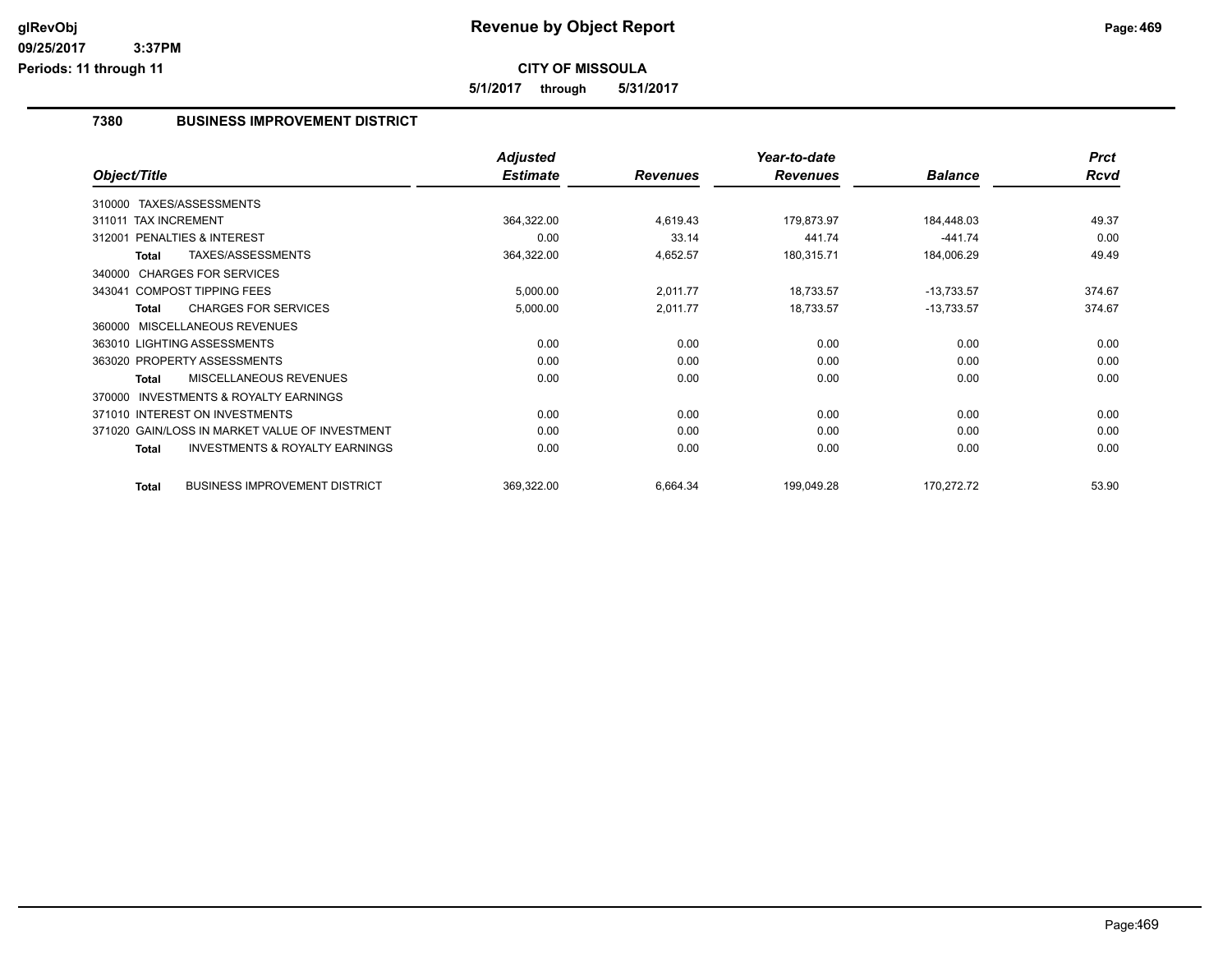**5/1/2017 through 5/31/2017**

# **7381 TOURISM BUSINESS IMPROVEMENT DISTRICT**

## **7381 TOURISM BUSINESS IMPROVEMENT DISTRICT**

|                                                     | <b>Adjusted</b> |                 | Year-to-date    |                | <b>Prct</b> |
|-----------------------------------------------------|-----------------|-----------------|-----------------|----------------|-------------|
| Object/Title                                        | <b>Estimate</b> | <b>Revenues</b> | <b>Revenues</b> | <b>Balance</b> | <b>Rcvd</b> |
| 310000 TAXES/ASSESSMENTS                            |                 |                 |                 |                |             |
| 314100 TBID REVENUE                                 | 296.713.00      | 0.00            | 0.00            | 296.713.00     | 0.00        |
| TAXES/ASSESSMENTS<br>Total                          | 296,713.00      | 0.00            | 0.00            | 296.713.00     | 0.00        |
| 370000 INVESTMENTS & ROYALTY EARNINGS               |                 |                 |                 |                |             |
| 371010 INTEREST ON INVESTMENTS                      | 0.00            | 0.00            | 0.00            | 0.00           | 0.00        |
| <b>INVESTMENTS &amp; ROYALTY EARNINGS</b><br>Total  | 0.00            | 0.00            | 0.00            | 0.00           | 0.00        |
|                                                     |                 |                 |                 |                |             |
| TOURISM BUSINESS IMPROVEMENT DISTRI<br><b>Total</b> | 296.713.00      | 0.00            | 0.00            | 296.713.00     | 0.00        |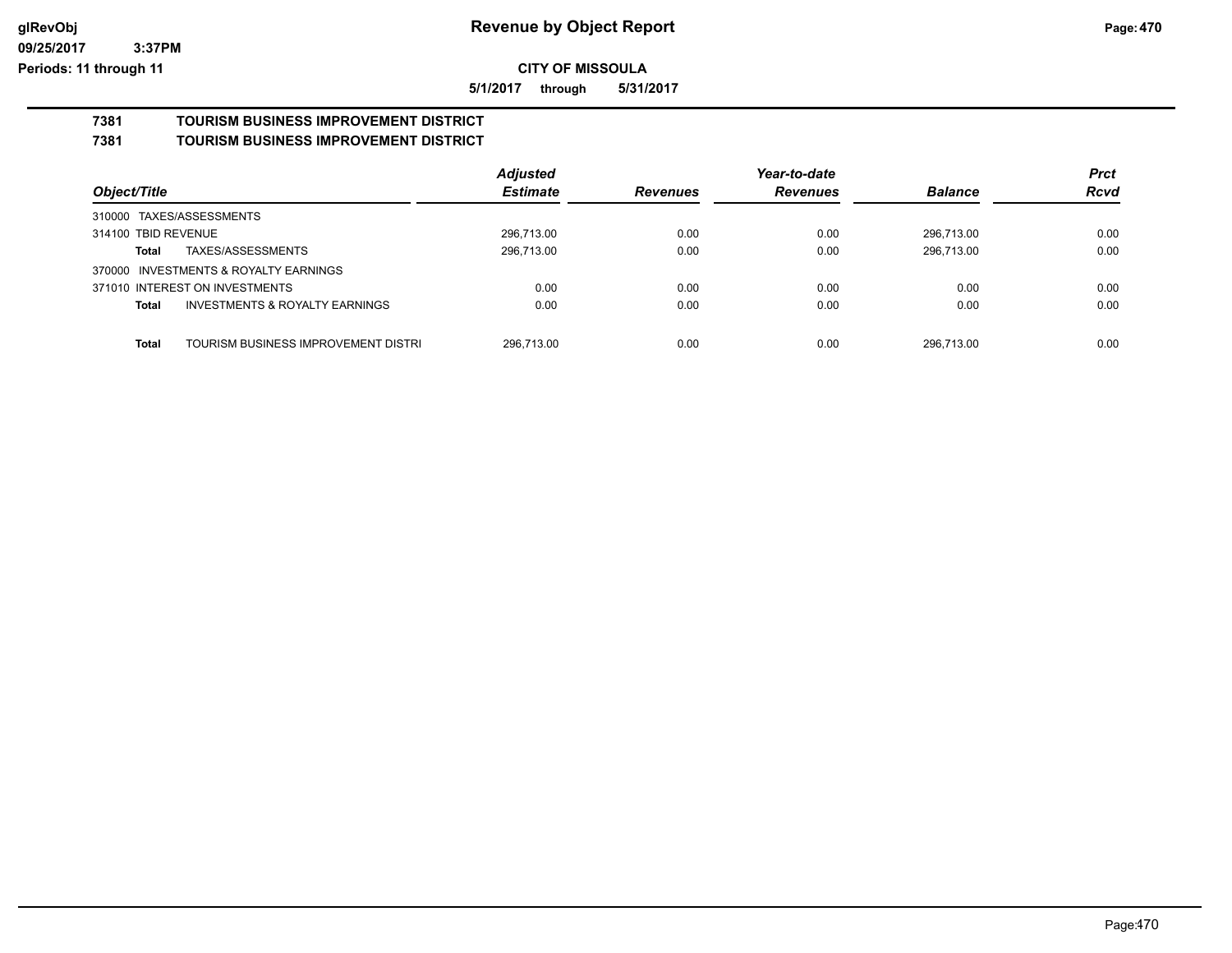**5/1/2017 through 5/31/2017**

#### **7381 TOURISM BUSINESS IMPROVEMENT DISTRICT**

| Object/Title                                              | <b>Adjusted</b><br><b>Estimate</b> | <b>Revenues</b> | Year-to-date<br><b>Revenues</b> | <b>Balance</b> | <b>Prct</b><br><b>Rcvd</b> |
|-----------------------------------------------------------|------------------------------------|-----------------|---------------------------------|----------------|----------------------------|
| 310000 TAXES/ASSESSMENTS                                  |                                    |                 |                                 |                |                            |
| 314100 TBID REVENUE                                       | 296.713.00                         | 0.00            | 0.00                            | 296.713.00     | 0.00                       |
| TAXES/ASSESSMENTS<br><b>Total</b>                         | 296,713.00                         | 0.00            | 0.00                            | 296,713.00     | 0.00                       |
| 370000 INVESTMENTS & ROYALTY EARNINGS                     |                                    |                 |                                 |                |                            |
| 371010 INTEREST ON INVESTMENTS                            | 0.00                               | 0.00            | 0.00                            | 0.00           | 0.00                       |
| <b>INVESTMENTS &amp; ROYALTY EARNINGS</b><br><b>Total</b> | 0.00                               | 0.00            | 0.00                            | 0.00           | 0.00                       |
|                                                           |                                    |                 |                                 |                |                            |
| TOURISM BUSINESS IMPROVEMENT DISTR<br><b>Total</b>        | 296.713.00                         | 0.00            | 0.00                            | 296.713.00     | 0.00                       |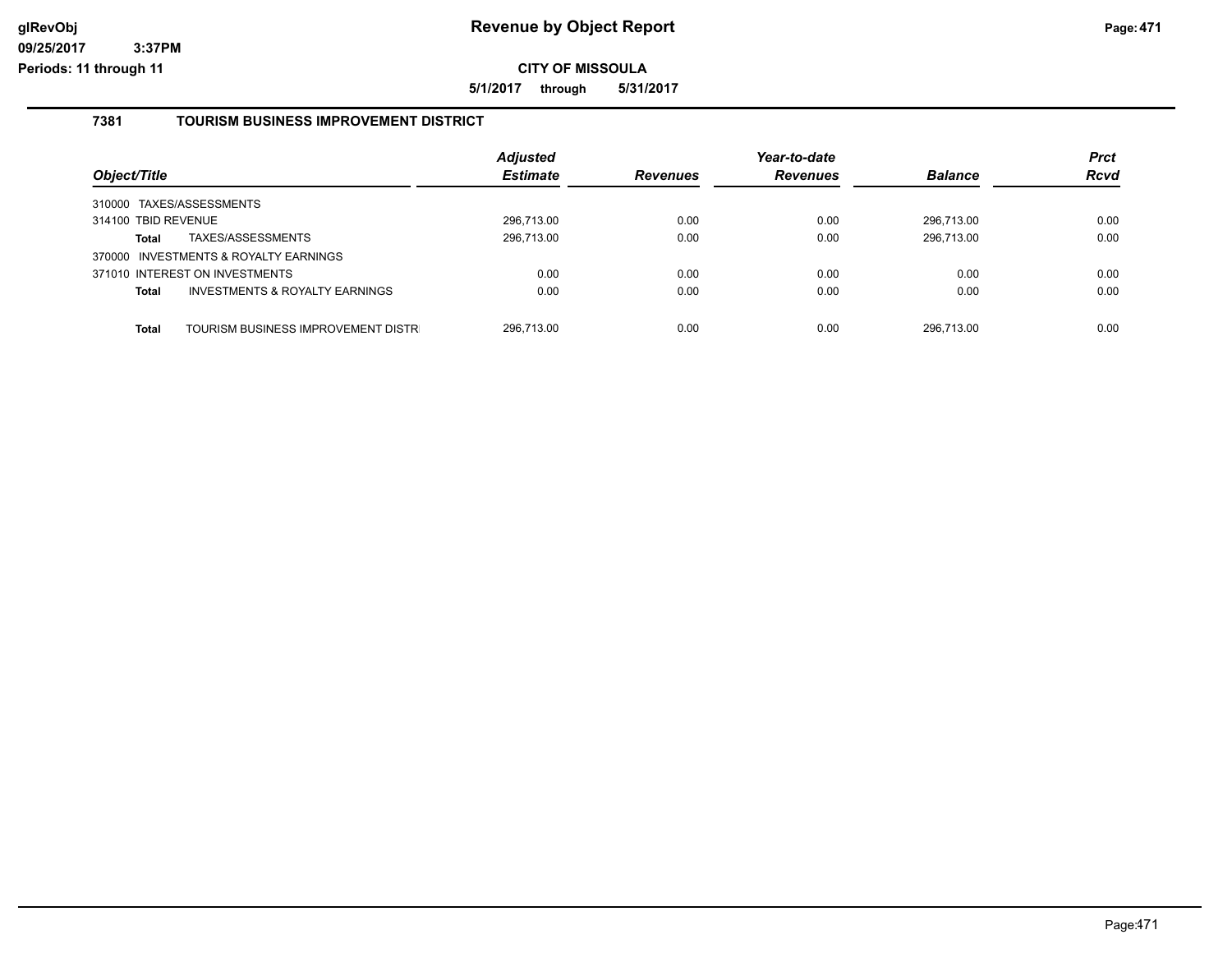**5/1/2017 through 5/31/2017**

**7382 5.75M TIF RESERVE**

**7382 5.75M TIF RESERVE**

|                                         | <b>Adjusted</b> |                 | Year-to-date    |                | <b>Prct</b> |
|-----------------------------------------|-----------------|-----------------|-----------------|----------------|-------------|
| Object/Title                            | <b>Estimate</b> | <b>Revenues</b> | <b>Revenues</b> | <b>Balance</b> | <b>Rcvd</b> |
| 370000 INVESTMENTS & ROYALTY EARNINGS   |                 |                 |                 |                |             |
| 371010 INTEREST ON INVESTMENTS          | 0.00            | 0.00            | 0.00            | 0.00           | 0.00        |
| INVESTMENTS & ROYALTY EARNINGS<br>Total | 0.00            | 0.00            | 0.00            | 0.00           | 0.00        |
| 380000 OTHER FINANCING SOURCES          |                 |                 |                 |                |             |
| 381025 REVENUE BOND PROCEEDS            | 0.00            | 0.00            | 0.00            | 0.00           | 0.00        |
| 383014 TRANS FR MRA                     | 0.00            | 0.00            | 0.00            | 0.00           | 0.00        |
| 383040 TRANSFER FROM CITY GRANTS        | 0.00            | 0.00            | 0.00            | 0.00           | 0.00        |
| OTHER FINANCING SOURCES<br>Total        | 0.00            | 0.00            | 0.00            | 0.00           | 0.00        |
|                                         |                 |                 |                 |                |             |
| 5.75M TIF RESERVE<br>Total              | 0.00            | 0.00            | 0.00            | 0.00           | 0.00        |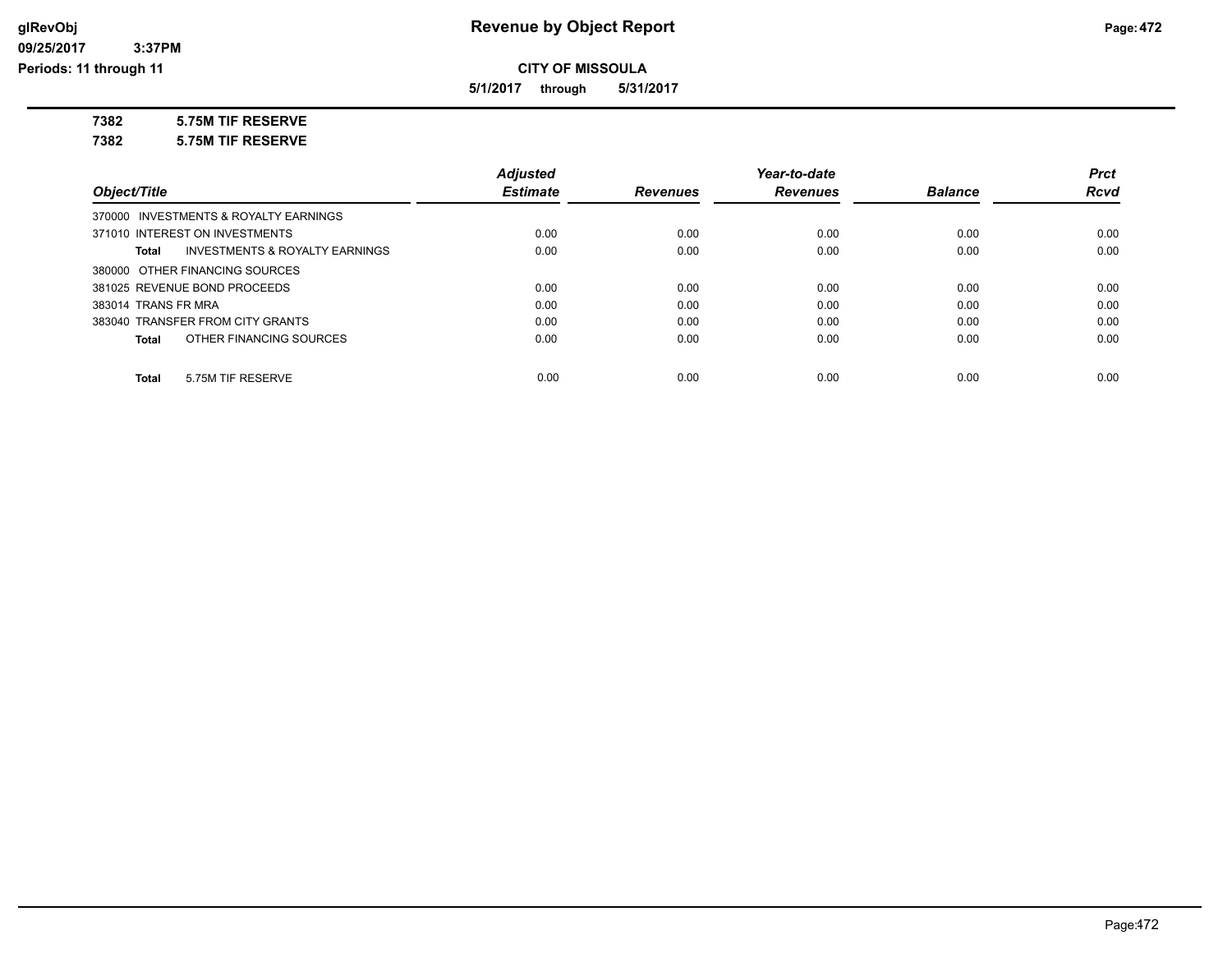**5/1/2017 through 5/31/2017**

#### **7382 5.75M TIF RESERVE**

|                                                | <b>Adjusted</b> |                 | Year-to-date    |                | <b>Prct</b> |
|------------------------------------------------|-----------------|-----------------|-----------------|----------------|-------------|
| Object/Title                                   | <b>Estimate</b> | <b>Revenues</b> | <b>Revenues</b> | <b>Balance</b> | <b>Rcvd</b> |
| 370000 INVESTMENTS & ROYALTY EARNINGS          |                 |                 |                 |                |             |
| 371010 INTEREST ON INVESTMENTS                 | 0.00            | 0.00            | 0.00            | 0.00           | 0.00        |
| INVESTMENTS & ROYALTY EARNINGS<br><b>Total</b> | 0.00            | 0.00            | 0.00            | 0.00           | 0.00        |
| 380000 OTHER FINANCING SOURCES                 |                 |                 |                 |                |             |
| 381025 REVENUE BOND PROCEEDS                   | 0.00            | 0.00            | 0.00            | 0.00           | 0.00        |
| 383014 TRANS FR MRA                            | 0.00            | 0.00            | 0.00            | 0.00           | 0.00        |
| 383040 TRANSFER FROM CITY GRANTS               | 0.00            | 0.00            | 0.00            | 0.00           | 0.00        |
| OTHER FINANCING SOURCES<br>Total               | 0.00            | 0.00            | 0.00            | 0.00           | 0.00        |
| 5.75M TIF RESERVE<br><b>Total</b>              | 0.00            | 0.00            | 0.00            | 0.00           | 0.00        |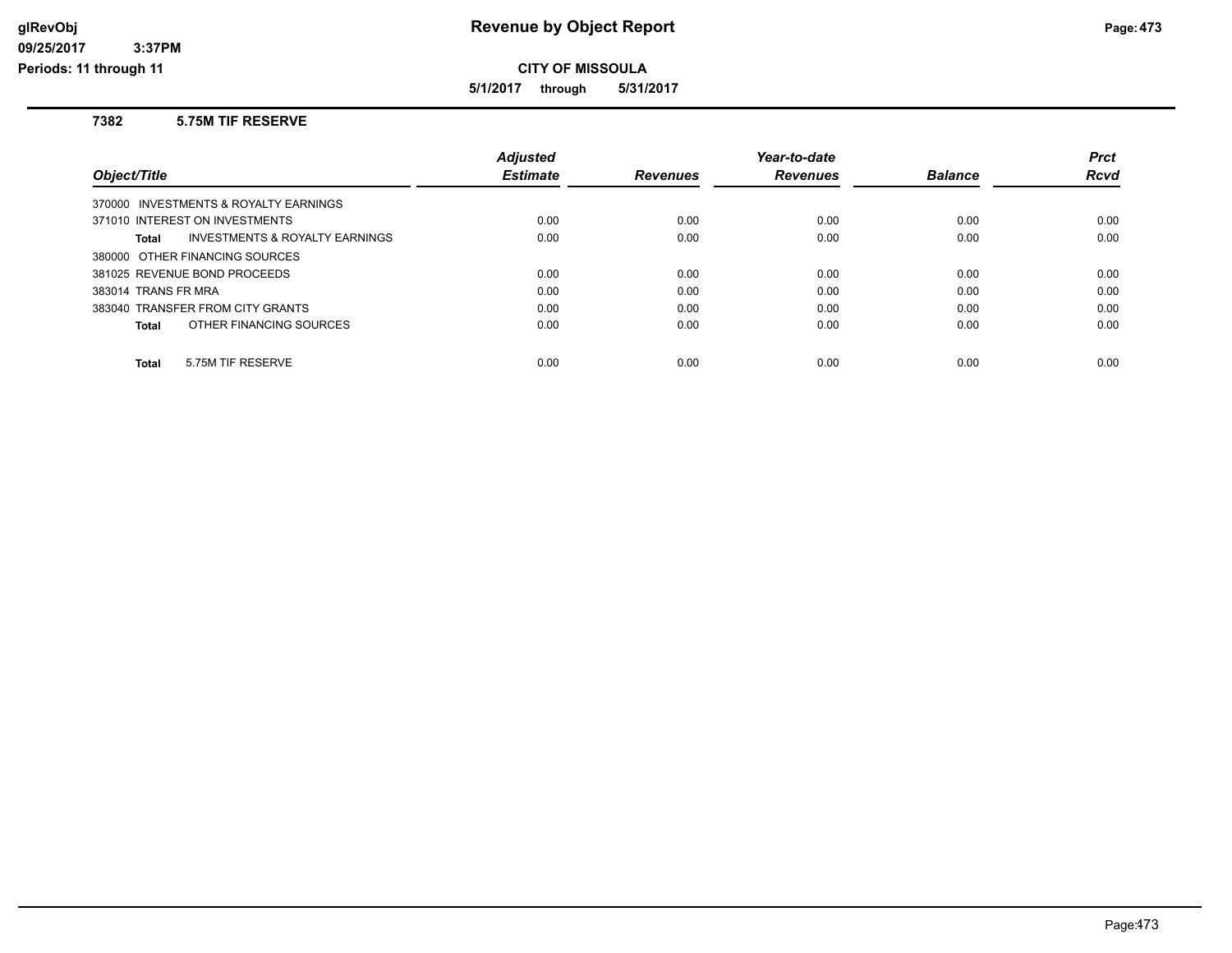**5/1/2017 through 5/31/2017**

**7383 RIVERFRONT TRIANGLE URD**

**7383 RIVERFRONT TRIANGLE URD**

|                                                    | <b>Adjusted</b> |                 | Year-to-date    |                | <b>Prct</b> |
|----------------------------------------------------|-----------------|-----------------|-----------------|----------------|-------------|
| Object/Title                                       | <b>Estimate</b> | <b>Revenues</b> | <b>Revenues</b> | <b>Balance</b> | <b>Rcvd</b> |
| 310000 TAXES/ASSESSMENTS                           |                 |                 |                 |                |             |
| 311011 TAX INCREMENT                               | 0.00            | 0.00            | 0.00            | 0.00           | 0.00        |
| 312001 PENALTIES & INTEREST                        | 0.00            | 0.00            | 0.00            | 0.00           | 0.00        |
| TAXES/ASSESSMENTS<br>Total                         | 0.00            | 0.00            | 0.00            | 0.00           | 0.00        |
| 330000 INTERGOVERNMENTAL REVENUES                  |                 |                 |                 |                |             |
| 335210 PERSONAL PROPERTY TAX REIMBURSEMENT         | 9.316.00        | 0.00            | 4,657.92        | 4,658.08       | 50.00       |
| <b>INTERGOVERNMENTAL REVENUES</b><br>Total         | 9.316.00        | 0.00            | 4,657.92        | 4,658.08       | 50.00       |
| 370000 INVESTMENTS & ROYALTY EARNINGS              |                 |                 |                 |                |             |
| 371010 INTEREST ON INVESTMENTS                     | 0.00            | 0.00            | 0.00            | 0.00           | 0.00        |
| <b>INVESTMENTS &amp; ROYALTY EARNINGS</b><br>Total | 0.00            | 0.00            | 0.00            | 0.00           | 0.00        |
| <b>RIVERFRONT TRIANGLE URD</b><br>Total            | 9.316.00        | 0.00            | 4.657.92        | 4.658.08       | 50.00       |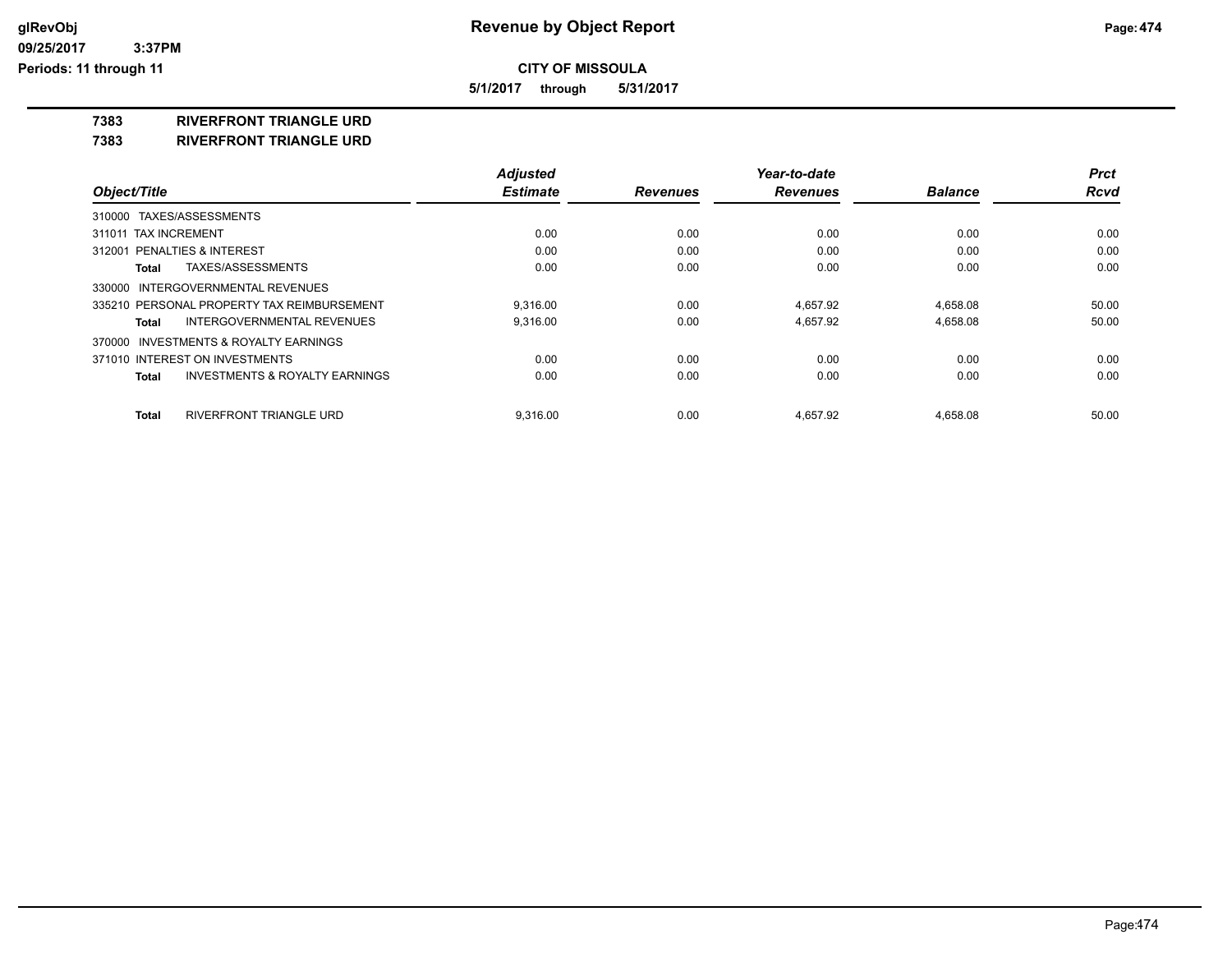**5/1/2017 through 5/31/2017**

#### **7383 RIVERFRONT TRIANGLE URD**

|                                                    | <b>Adjusted</b> |                 | Year-to-date    |                | <b>Prct</b> |
|----------------------------------------------------|-----------------|-----------------|-----------------|----------------|-------------|
| Object/Title                                       | <b>Estimate</b> | <b>Revenues</b> | <b>Revenues</b> | <b>Balance</b> | <b>Rcvd</b> |
| TAXES/ASSESSMENTS<br>310000                        |                 |                 |                 |                |             |
| <b>TAX INCREMENT</b><br>311011                     | 0.00            | 0.00            | 0.00            | 0.00           | 0.00        |
| PENALTIES & INTEREST<br>312001                     | 0.00            | 0.00            | 0.00            | 0.00           | 0.00        |
| TAXES/ASSESSMENTS<br><b>Total</b>                  | 0.00            | 0.00            | 0.00            | 0.00           | 0.00        |
| 330000 INTERGOVERNMENTAL REVENUES                  |                 |                 |                 |                |             |
| 335210 PERSONAL PROPERTY TAX REIMBURSEMENT         | 9.316.00        | 0.00            | 4.657.92        | 4.658.08       | 50.00       |
| INTERGOVERNMENTAL REVENUES<br><b>Total</b>         | 9.316.00        | 0.00            | 4.657.92        | 4.658.08       | 50.00       |
| 370000 INVESTMENTS & ROYALTY EARNINGS              |                 |                 |                 |                |             |
| 371010 INTEREST ON INVESTMENTS                     | 0.00            | 0.00            | 0.00            | 0.00           | 0.00        |
| <b>INVESTMENTS &amp; ROYALTY EARNINGS</b><br>Total | 0.00            | 0.00            | 0.00            | 0.00           | 0.00        |
| <b>RIVERFRONT TRIANGLE URD</b><br><b>Total</b>     | 9.316.00        | 0.00            | 4.657.92        | 4.658.08       | 50.00       |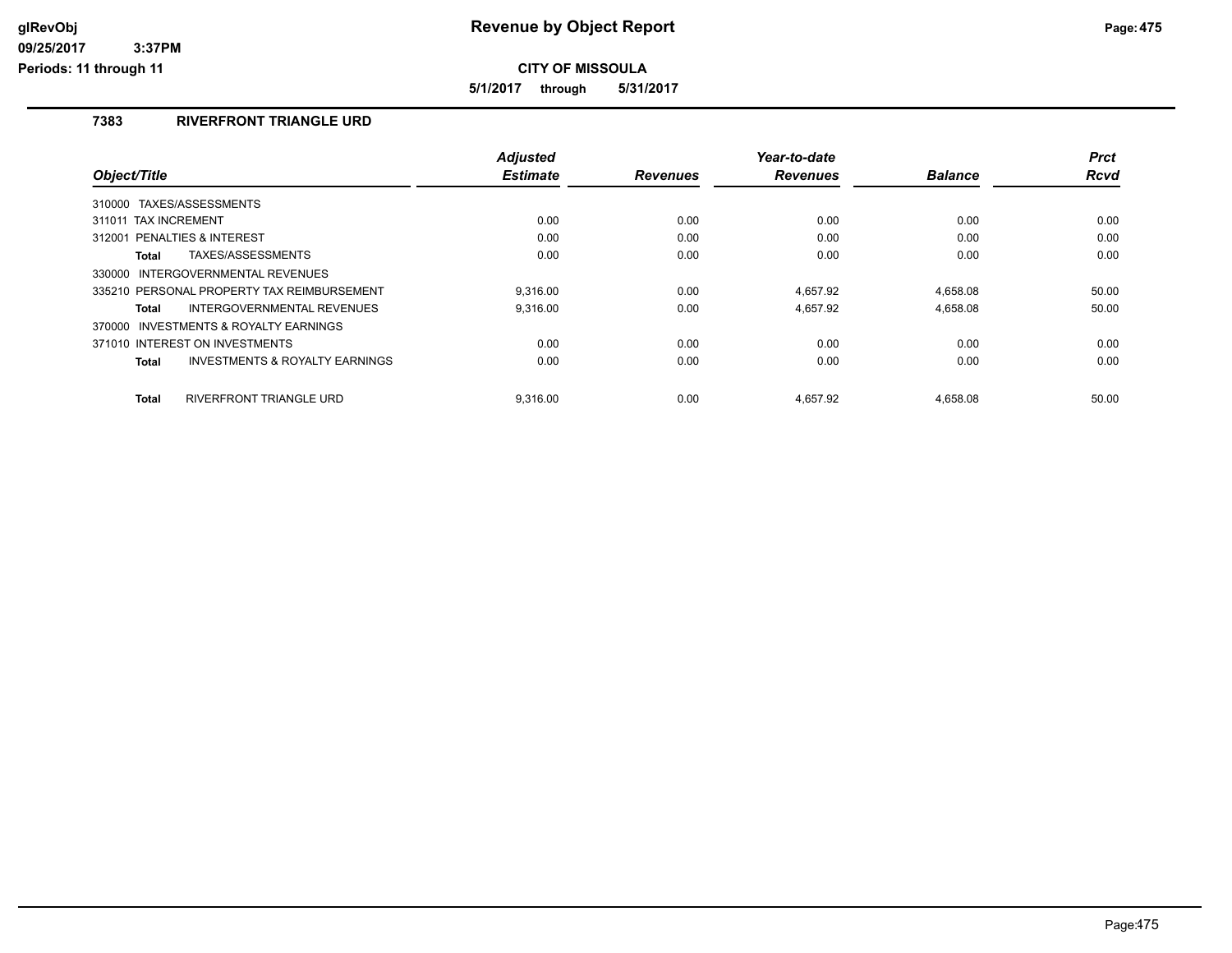**5/1/2017 through 5/31/2017**

#### **7384 NRSS DEBT SERVICE CLEARING**

**7384 NRSS DEBT SERVICE CLEARING**

|                                                    | <b>Adjusted</b> |                 | Year-to-date    |                | <b>Prct</b> |
|----------------------------------------------------|-----------------|-----------------|-----------------|----------------|-------------|
| Object/Title                                       | <b>Estimate</b> | <b>Revenues</b> | <b>Revenues</b> | <b>Balance</b> | <b>Rcvd</b> |
| 310000 TAXES/ASSESSMENTS                           |                 |                 |                 |                |             |
| 311011 TAX INCREMENT                               | 59,452.00       | 733.35          | 55,364.29       | 4,087.71       | 93.12       |
| 312001 PENALTIES & INTEREST                        | 0.00            | 0.35            | 104.69          | $-104.69$      | 0.00        |
| TAXES/ASSESSMENTS<br>Total                         | 59,452.00       | 733.70          | 55,468.98       | 3,983.02       | 93.30       |
| 370000 INVESTMENTS & ROYALTY EARNINGS              |                 |                 |                 |                |             |
| 371010 INTEREST ON INVESTMENTS                     | 0.00            | 0.00            | 0.00            | 0.00           | 0.00        |
| <b>INVESTMENTS &amp; ROYALTY EARNINGS</b><br>Total | 0.00            | 0.00            | 0.00            | 0.00           | 0.00        |
| 380000 OTHER FINANCING SOURCES                     |                 |                 |                 |                |             |
| 383014 TRANS FR MRA                                | 0.00            | 0.00            | 0.00            | 0.00           | 0.00        |
| OTHER FINANCING SOURCES<br>Total                   | 0.00            | 0.00            | 0.00            | 0.00           | 0.00        |
| NRSS DEBT SERVICE CLEARING<br>Total                | 59.452.00       | 733.70          | 55.468.98       | 3.983.02       | 93.30       |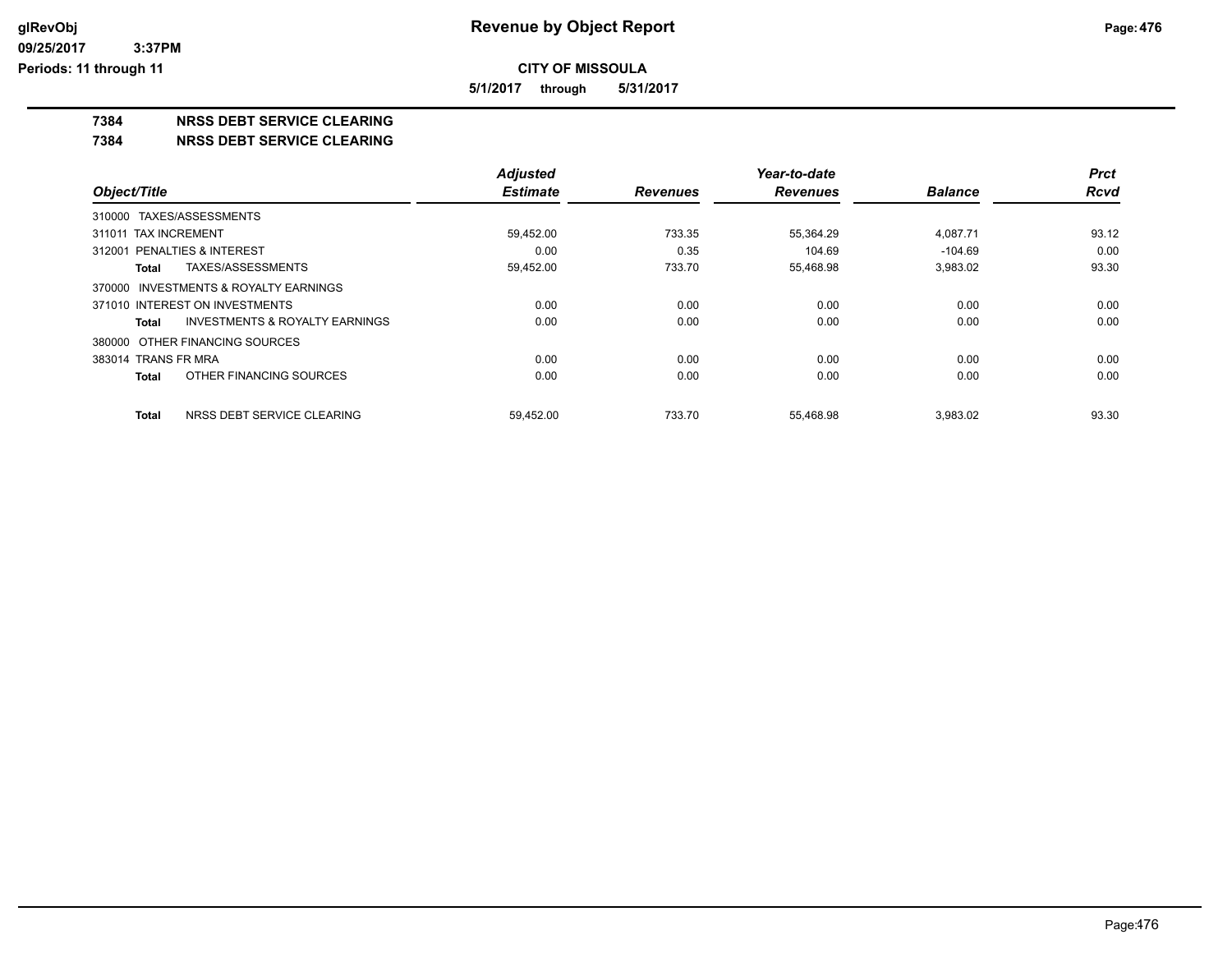**5/1/2017 through 5/31/2017**

#### **7384 NRSS DEBT SERVICE CLEARING**

|                                                    | <b>Adjusted</b> |                 | Year-to-date    |                | <b>Prct</b> |
|----------------------------------------------------|-----------------|-----------------|-----------------|----------------|-------------|
| Object/Title                                       | <b>Estimate</b> | <b>Revenues</b> | <b>Revenues</b> | <b>Balance</b> | <b>Rcvd</b> |
| 310000 TAXES/ASSESSMENTS                           |                 |                 |                 |                |             |
| 311011 TAX INCREMENT                               | 59,452.00       | 733.35          | 55,364.29       | 4.087.71       | 93.12       |
| PENALTIES & INTEREST<br>312001                     | 0.00            | 0.35            | 104.69          | $-104.69$      | 0.00        |
| TAXES/ASSESSMENTS<br>Total                         | 59,452.00       | 733.70          | 55,468.98       | 3,983.02       | 93.30       |
| 370000 INVESTMENTS & ROYALTY EARNINGS              |                 |                 |                 |                |             |
| 371010 INTEREST ON INVESTMENTS                     | 0.00            | 0.00            | 0.00            | 0.00           | 0.00        |
| <b>INVESTMENTS &amp; ROYALTY EARNINGS</b><br>Total | 0.00            | 0.00            | 0.00            | 0.00           | 0.00        |
| 380000 OTHER FINANCING SOURCES                     |                 |                 |                 |                |             |
| 383014 TRANS FR MRA                                | 0.00            | 0.00            | 0.00            | 0.00           | 0.00        |
| OTHER FINANCING SOURCES<br>Total                   | 0.00            | 0.00            | 0.00            | 0.00           | 0.00        |
| NRSS DEBT SERVICE CLEARING<br><b>Total</b>         | 59,452.00       | 733.70          | 55.468.98       | 3.983.02       | 93.30       |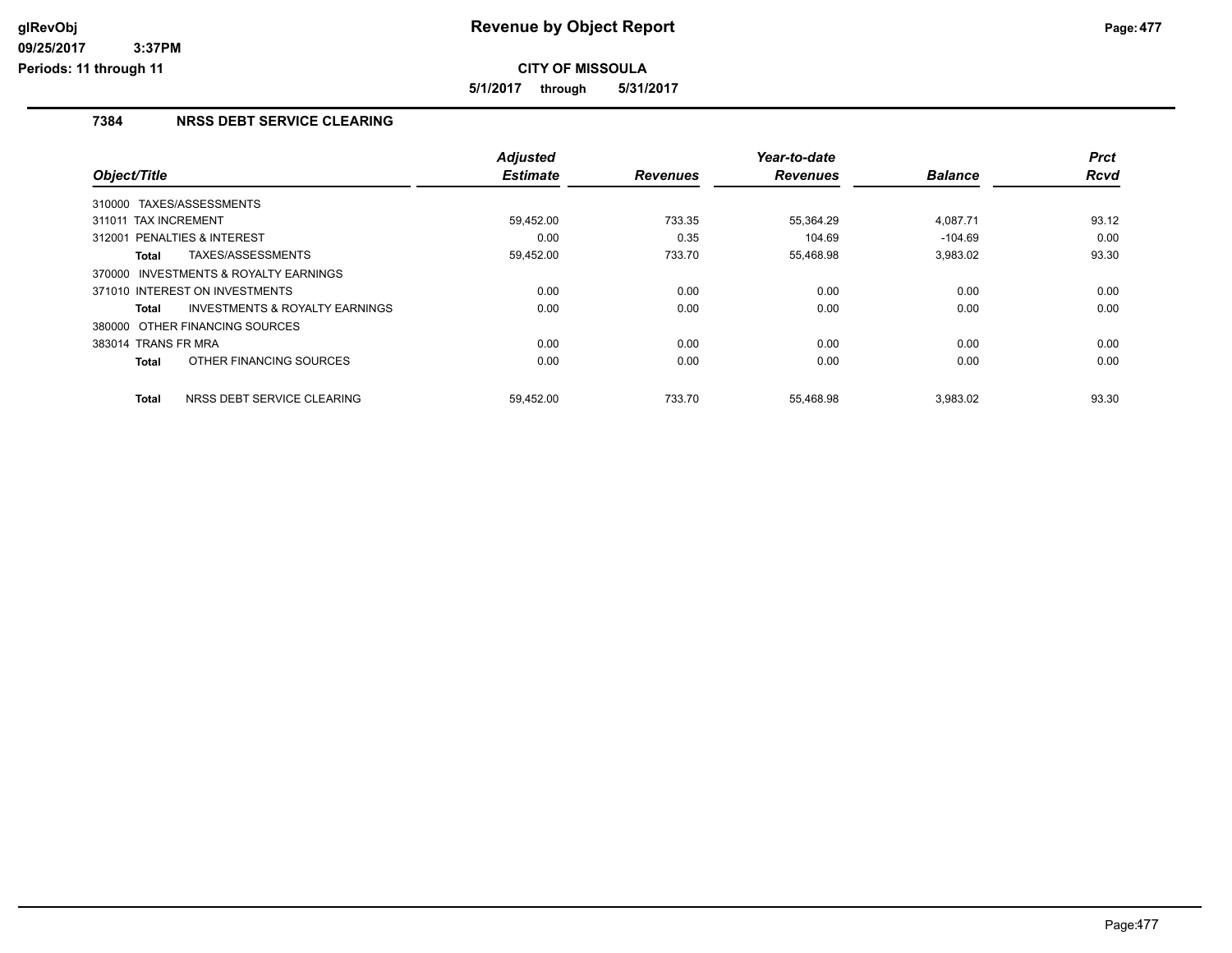**5/1/2017 through 5/31/2017**

**7385 FRONT STREET URD**

**7385 FRONT STREET URD**

|                                |                                            | <b>Adjusted</b> |                 | Year-to-date    |                | <b>Prct</b> |
|--------------------------------|--------------------------------------------|-----------------|-----------------|-----------------|----------------|-------------|
| Object/Title                   |                                            | <b>Estimate</b> | <b>Revenues</b> | <b>Revenues</b> | <b>Balance</b> | Rcvd        |
| 310000 TAXES/ASSESSMENTS       |                                            |                 |                 |                 |                |             |
| 311011 TAX INCREMENT           |                                            | 0.00            | 0.00            | 0.00            | 0.00           | 0.00        |
| <b>Total</b>                   | TAXES/ASSESSMENTS                          | 0.00            | 0.00            | 0.00            | 0.00           | 0.00        |
| 330000                         | <b>INTERGOVERNMENTAL REVENUES</b>          |                 |                 |                 |                |             |
| 331056 MDT FEDERAL CMAQ        |                                            | 0.00            | 0.00            | 0.00            | 0.00           | 0.00        |
|                                | 335210 PERSONAL PROPERTY TAX REIMBURSEMENT | 0.00            | 0.00            | 0.00            | 0.00           | 0.00        |
| <b>Total</b>                   | <b>INTERGOVERNMENTAL REVENUES</b>          | 0.00            | 0.00            | 0.00            | 0.00           | 0.00        |
| 360000 MISCELLANEOUS REVENUES  |                                            |                 |                 |                 |                |             |
| 365000 DONATIONS               |                                            | 0.00            | 0.00            | 0.00            | 0.00           | 0.00        |
| <b>Total</b>                   | <b>MISCELLANEOUS REVENUES</b>              | 0.00            | 0.00            | 0.00            | 0.00           | 0.00        |
| 370000                         | <b>INVESTMENTS &amp; ROYALTY EARNINGS</b>  |                 |                 |                 |                |             |
| 371010 INTEREST ON INVESTMENTS |                                            | 0.00            | 0.00            | 0.00            | 0.00           | 0.00        |
| <b>Total</b>                   | <b>INVESTMENTS &amp; ROYALTY EARNINGS</b>  | 0.00            | 0.00            | 0.00            | 0.00           | 0.00        |
| 380000                         | OTHER FINANCING SOURCES                    |                 |                 |                 |                |             |
| 381010 BOND PROCEEDS           |                                            | 0.00            | 0.00            | 66,573.94       | $-66,573.94$   | 0.00        |
|                                | 381029 PARKING STRUCTURE BOND PROCEEDS     | 0.00            | 0.00            | 0.00            | 0.00           | 0.00        |
| 381071 WILMA NOTE PROCEEDS     |                                            | 0.00            | 0.00            | 0.00            | 0.00           | 0.00        |
| 381072 FIB NOTE PROCEEDS       |                                            | 0.00            | 0.00            | 0.00            | 0.00           | 0.00        |
|                                | 383066 TRANSFER FROM FRONT ST CLEARING     | 0.00            | 0.00            | 71,367.45       | $-71,367.45$   | 0.00        |
| 383067 TRANSFER FROM FSPS      |                                            | 70,235.00       | 0.00            | 0.00            | 70,235.00      | 0.00        |
|                                | 383068 TRANSFER FROM SUBORDINATE LIEN      | 0.00            | 0.00            | 0.00            | 0.00           | 0.00        |
| <b>Total</b>                   | OTHER FINANCING SOURCES                    | 70,235.00       | 0.00            | 137,941.39      | $-67,706.39$   | 196.40      |
| <b>Total</b>                   | <b>FRONT STREET URD</b>                    | 70,235.00       | 0.00            | 137,941.39      | $-67,706.39$   | 196.40      |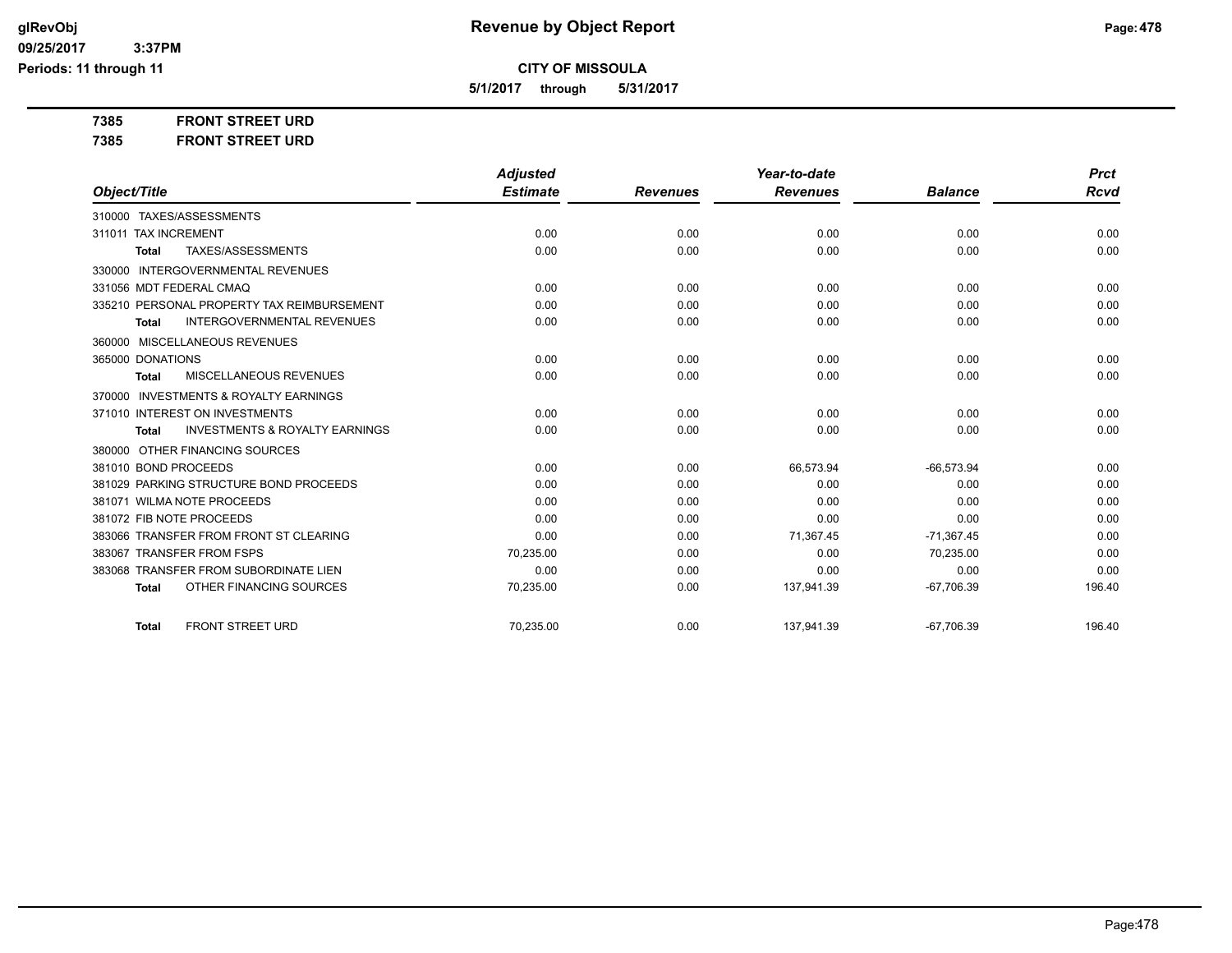**CITY OF MISSOULA**

**5/1/2017 through 5/31/2017**

#### **7385 FRONT STREET URD**

 **3:37PM**

|                                                           | <b>Adjusted</b> |                 | Year-to-date    |                | <b>Prct</b> |
|-----------------------------------------------------------|-----------------|-----------------|-----------------|----------------|-------------|
| Object/Title                                              | <b>Estimate</b> | <b>Revenues</b> | <b>Revenues</b> | <b>Balance</b> | <b>Rcvd</b> |
| 310000 TAXES/ASSESSMENTS                                  |                 |                 |                 |                |             |
| 311011 TAX INCREMENT                                      | 0.00            | 0.00            | 0.00            | 0.00           | 0.00        |
| TAXES/ASSESSMENTS<br><b>Total</b>                         | 0.00            | 0.00            | 0.00            | 0.00           | 0.00        |
| 330000 INTERGOVERNMENTAL REVENUES                         |                 |                 |                 |                |             |
| 331056 MDT FEDERAL CMAO                                   | 0.00            | 0.00            | 0.00            | 0.00           | 0.00        |
| 335210 PERSONAL PROPERTY TAX REIMBURSEMENT                | 0.00            | 0.00            | 0.00            | 0.00           | 0.00        |
| <b>INTERGOVERNMENTAL REVENUES</b><br><b>Total</b>         | 0.00            | 0.00            | 0.00            | 0.00           | 0.00        |
| 360000 MISCELLANEOUS REVENUES                             |                 |                 |                 |                |             |
| 365000 DONATIONS                                          | 0.00            | 0.00            | 0.00            | 0.00           | 0.00        |
| <b>MISCELLANEOUS REVENUES</b><br><b>Total</b>             | 0.00            | 0.00            | 0.00            | 0.00           | 0.00        |
| 370000 INVESTMENTS & ROYALTY EARNINGS                     |                 |                 |                 |                |             |
| 371010 INTEREST ON INVESTMENTS                            | 0.00            | 0.00            | 0.00            | 0.00           | 0.00        |
| <b>INVESTMENTS &amp; ROYALTY EARNINGS</b><br><b>Total</b> | 0.00            | 0.00            | 0.00            | 0.00           | 0.00        |
| 380000 OTHER FINANCING SOURCES                            |                 |                 |                 |                |             |
| 381010 BOND PROCEEDS                                      | 0.00            | 0.00            | 66,573.94       | $-66,573.94$   | 0.00        |
| 381029 PARKING STRUCTURE BOND PROCEEDS                    | 0.00            | 0.00            | 0.00            | 0.00           | 0.00        |
| 381071 WILMA NOTE PROCEEDS                                | 0.00            | 0.00            | 0.00            | 0.00           | 0.00        |
| 381072 FIB NOTE PROCEEDS                                  | 0.00            | 0.00            | 0.00            | 0.00           | 0.00        |
| 383066 TRANSFER FROM FRONT ST CLEARING                    | 0.00            | 0.00            | 71,367.45       | $-71,367.45$   | 0.00        |
| 383067 TRANSFER FROM FSPS                                 | 70,235.00       | 0.00            | 0.00            | 70,235.00      | 0.00        |
| 383068 TRANSFER FROM SUBORDINATE LIEN                     | 0.00            | 0.00            | 0.00            | 0.00           | 0.00        |
| OTHER FINANCING SOURCES<br><b>Total</b>                   | 70,235.00       | 0.00            | 137,941.39      | $-67,706.39$   | 196.40      |
| <b>FRONT STREET URD</b><br>Total                          | 70.235.00       | 0.00            | 137.941.39      | $-67.706.39$   | 196.40      |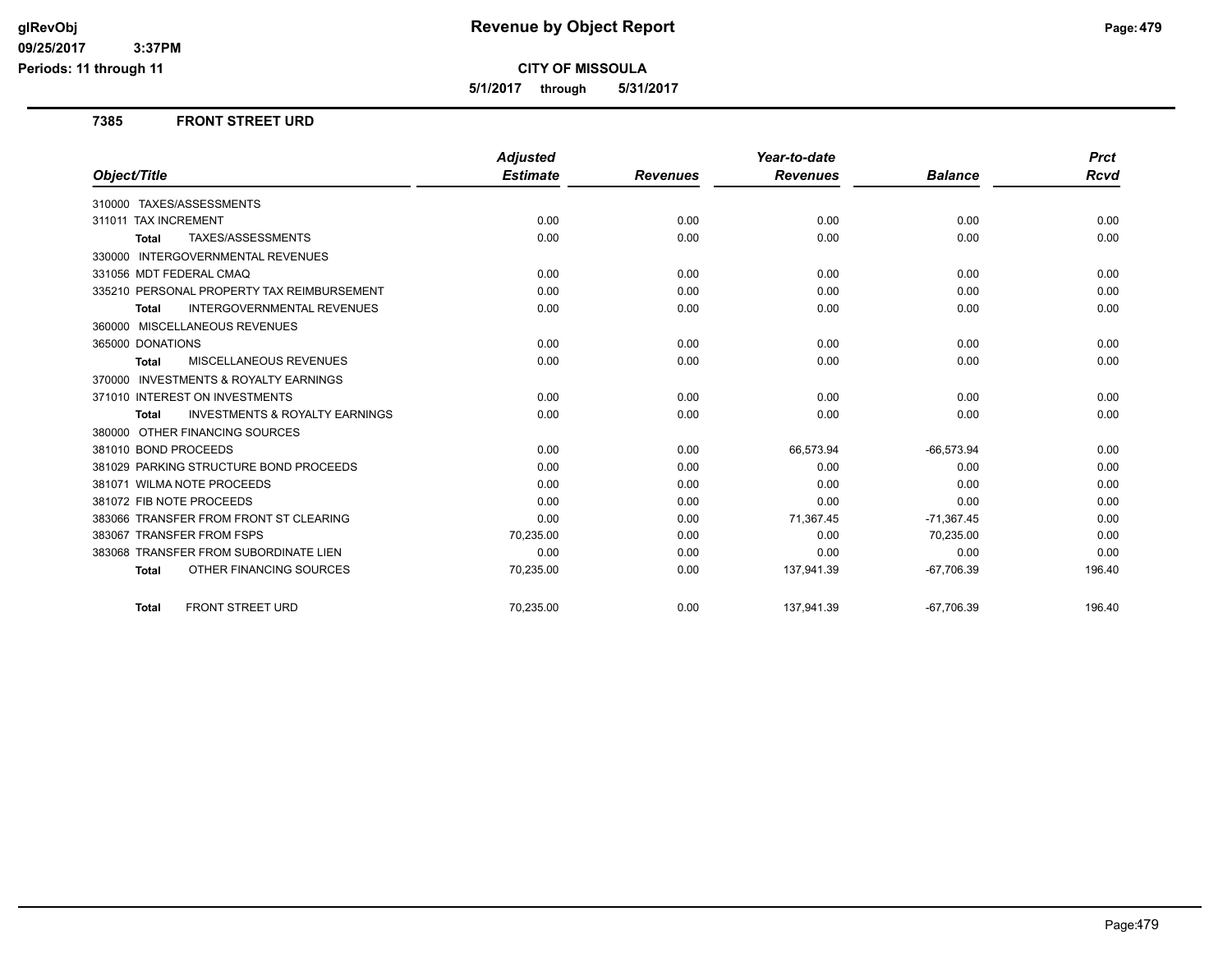**5/1/2017 through 5/31/2017**

#### **7386 DEBT SERVICE-SAFEWAY/ST PAT 1.5M**

#### **7386 DEBT SERVICE-SAFEWAY/ST PAT 1.5M**

|                                                     | <b>Adjusted</b> |                 | Year-to-date    |                | <b>Prct</b> |
|-----------------------------------------------------|-----------------|-----------------|-----------------|----------------|-------------|
| Object/Title                                        | <b>Estimate</b> | <b>Revenues</b> | <b>Revenues</b> | <b>Balance</b> | <b>Rcvd</b> |
| 310000 TAXES/ASSESSMENTS                            |                 |                 |                 |                |             |
| 311011 TAX INCREMENT                                | 0.00            | 0.00            | 0.00            | 0.00           | 0.00        |
| TAXES/ASSESSMENTS<br>Total                          | 0.00            | 0.00            | 0.00            | 0.00           | 0.00        |
| MISCELLANEOUS REVENUES<br>360000                    |                 |                 |                 |                |             |
| 365000 DONATIONS                                    | 0.00            | 0.00            | 0.00            | 0.00           | 0.00        |
| <b>MISCELLANEOUS REVENUES</b><br>Total              | 0.00            | 0.00            | 0.00            | 0.00           | 0.00        |
| <b>INVESTMENTS &amp; ROYALTY EARNINGS</b><br>370000 |                 |                 |                 |                |             |
| 371010 INTEREST ON INVESTMENTS                      | 0.00            | 0.00            | 0.00            | 0.00           | 0.00        |
| <b>INVESTMENTS &amp; ROYALTY EARNINGS</b><br>Total  | 0.00            | 0.00            | 0.00            | 0.00           | 0.00        |
| 380000 OTHER FINANCING SOURCES                      |                 |                 |                 |                |             |
| 383014 TRANS FR MRA                                 | 127,012.00      | 0.00            | 115,103.00      | 11,909.00      | 90.62       |
| 383037 TRANSFER - URD II                            | 0.00            | 0.00            | 0.00            | 0.00           | 0.00        |
| 384000 GUARANTOR REVENUE                            | 0.00            | 0.00            | 0.00            | 0.00           | 0.00        |
| OTHER FINANCING SOURCES<br>Total                    | 127,012.00      | 0.00            | 115,103.00      | 11,909.00      | 90.62       |
| DEBT SERVICE-SAFEWAY/ST PAT 1.5M<br>Total           | 127,012.00      | 0.00            | 115,103.00      | 11,909.00      | 90.62       |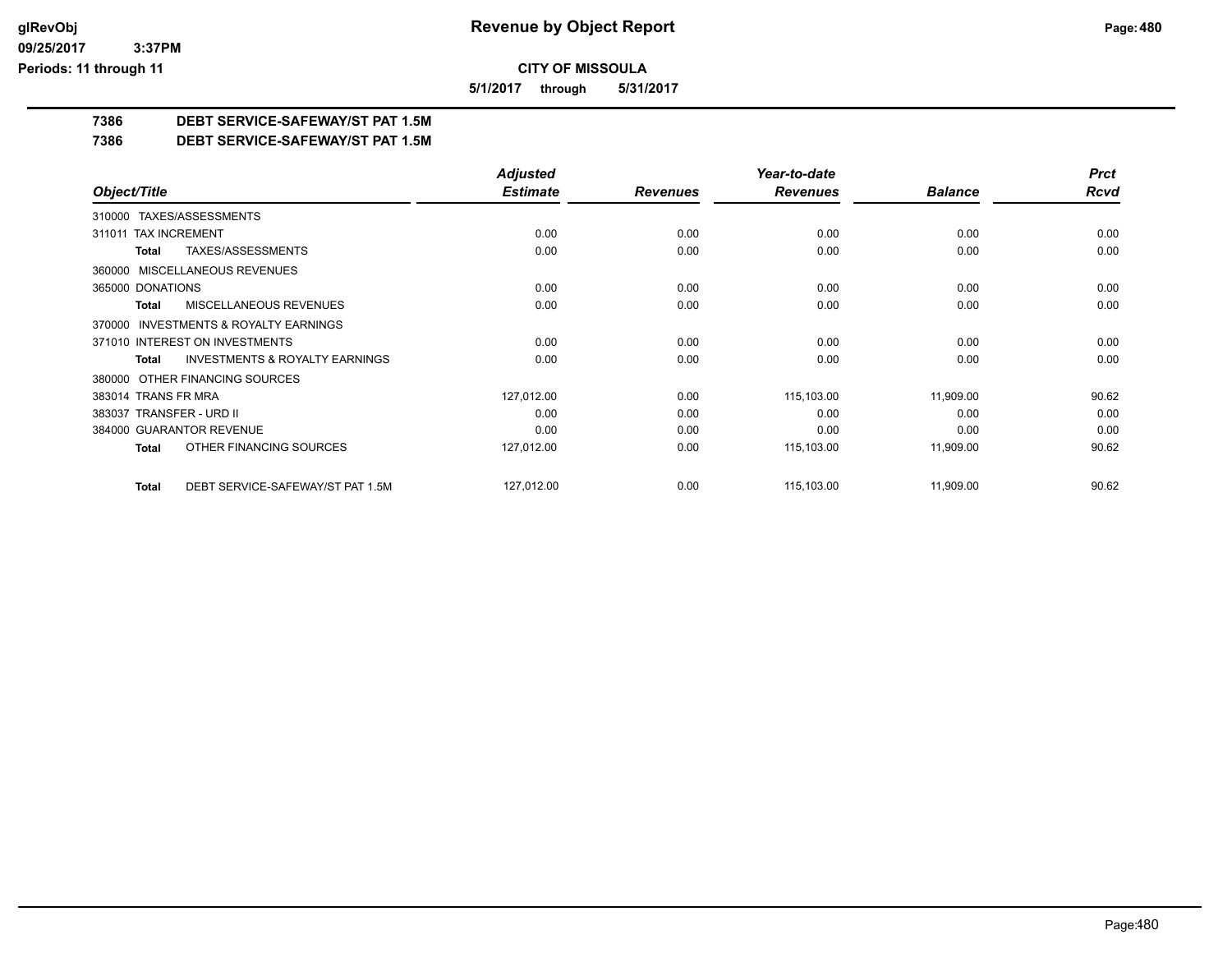**5/1/2017 through 5/31/2017**

#### **7386 DEBT SERVICE-SAFEWAY/ST PAT 1.5M**

|                                                           | <b>Adjusted</b> |                 | Year-to-date    |                | <b>Prct</b> |
|-----------------------------------------------------------|-----------------|-----------------|-----------------|----------------|-------------|
| Object/Title                                              | <b>Estimate</b> | <b>Revenues</b> | <b>Revenues</b> | <b>Balance</b> | <b>Rcvd</b> |
| 310000 TAXES/ASSESSMENTS                                  |                 |                 |                 |                |             |
| <b>TAX INCREMENT</b><br>311011                            | 0.00            | 0.00            | 0.00            | 0.00           | 0.00        |
| TAXES/ASSESSMENTS<br>Total                                | 0.00            | 0.00            | 0.00            | 0.00           | 0.00        |
| 360000 MISCELLANEOUS REVENUES                             |                 |                 |                 |                |             |
| 365000 DONATIONS                                          | 0.00            | 0.00            | 0.00            | 0.00           | 0.00        |
| MISCELLANEOUS REVENUES<br><b>Total</b>                    | 0.00            | 0.00            | 0.00            | 0.00           | 0.00        |
| 370000 INVESTMENTS & ROYALTY EARNINGS                     |                 |                 |                 |                |             |
| 371010 INTEREST ON INVESTMENTS                            | 0.00            | 0.00            | 0.00            | 0.00           | 0.00        |
| <b>INVESTMENTS &amp; ROYALTY EARNINGS</b><br><b>Total</b> | 0.00            | 0.00            | 0.00            | 0.00           | 0.00        |
| 380000 OTHER FINANCING SOURCES                            |                 |                 |                 |                |             |
| 383014 TRANS FR MRA                                       | 127,012.00      | 0.00            | 115,103.00      | 11,909.00      | 90.62       |
| 383037 TRANSFER - URD II                                  | 0.00            | 0.00            | 0.00            | 0.00           | 0.00        |
| 384000 GUARANTOR REVENUE                                  | 0.00            | 0.00            | 0.00            | 0.00           | 0.00        |
| OTHER FINANCING SOURCES<br>Total                          | 127,012.00      | 0.00            | 115,103.00      | 11,909.00      | 90.62       |
| DEBT SERVICE-SAFEWAY/ST PAT 1.5M<br><b>Total</b>          | 127,012.00      | 0.00            | 115,103.00      | 11,909.00      | 90.62       |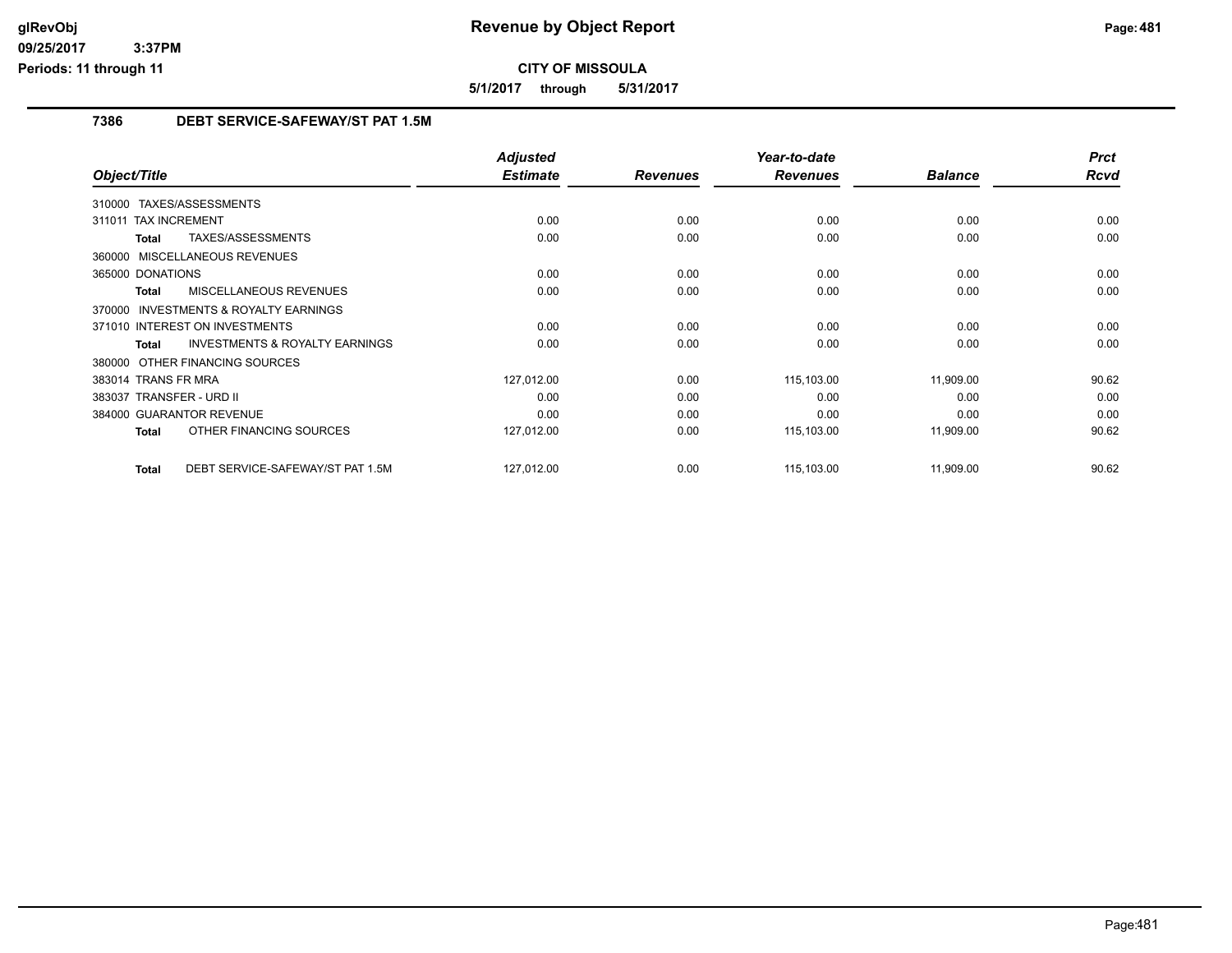**CITY OF MISSOULA**

**5/1/2017 through 5/31/2017**

# **7387 DEBT SERVICE-BROWNFIELD RLF 1.125M**

**7387 DEBT SERVICE-BROWNFIELD RLF 1.125M**

|                                                    | <b>Adjusted</b> |                 | Year-to-date    |                | <b>Prct</b> |
|----------------------------------------------------|-----------------|-----------------|-----------------|----------------|-------------|
| Object/Title                                       | <b>Estimate</b> | <b>Revenues</b> | <b>Revenues</b> | <b>Balance</b> | <b>Rcvd</b> |
| 310000 TAXES/ASSESSMENTS                           |                 |                 |                 |                |             |
| 311011 TAX INCREMENT                               | 0.00            | 0.00            | 0.00            | 0.00           | 0.00        |
| TAXES/ASSESSMENTS<br>Total                         | 0.00            | 0.00            | 0.00            | 0.00           | 0.00        |
| 370000 INVESTMENTS & ROYALTY EARNINGS              |                 |                 |                 |                |             |
| 371010 INTEREST ON INVESTMENTS                     | 0.00            | 0.00            | 0.00            | 0.00           | 0.00        |
| <b>INVESTMENTS &amp; ROYALTY EARNINGS</b><br>Total | 0.00            | 0.00            | 0.00            | 0.00           | 0.00        |
| 380000 OTHER FINANCING SOURCES                     |                 |                 |                 |                |             |
| 383014 TRANS FR MRA                                | 54.716.00       | 0.00            | 58.092.00       | $-3,376.00$    | 106.17      |
| 383016 TRANS FR TAX INCREMENT BOND                 | 0.00            | 0.00            | 0.00            | 0.00           | 0.00        |
| OTHER FINANCING SOURCES<br>Total                   | 54,716.00       | 0.00            | 58,092.00       | $-3,376.00$    | 106.17      |
| DEBT SERVICE-BROWNFIELD RLF 1.125M<br>Total        | 54.716.00       | 0.00            | 58.092.00       | $-3.376.00$    | 106.17      |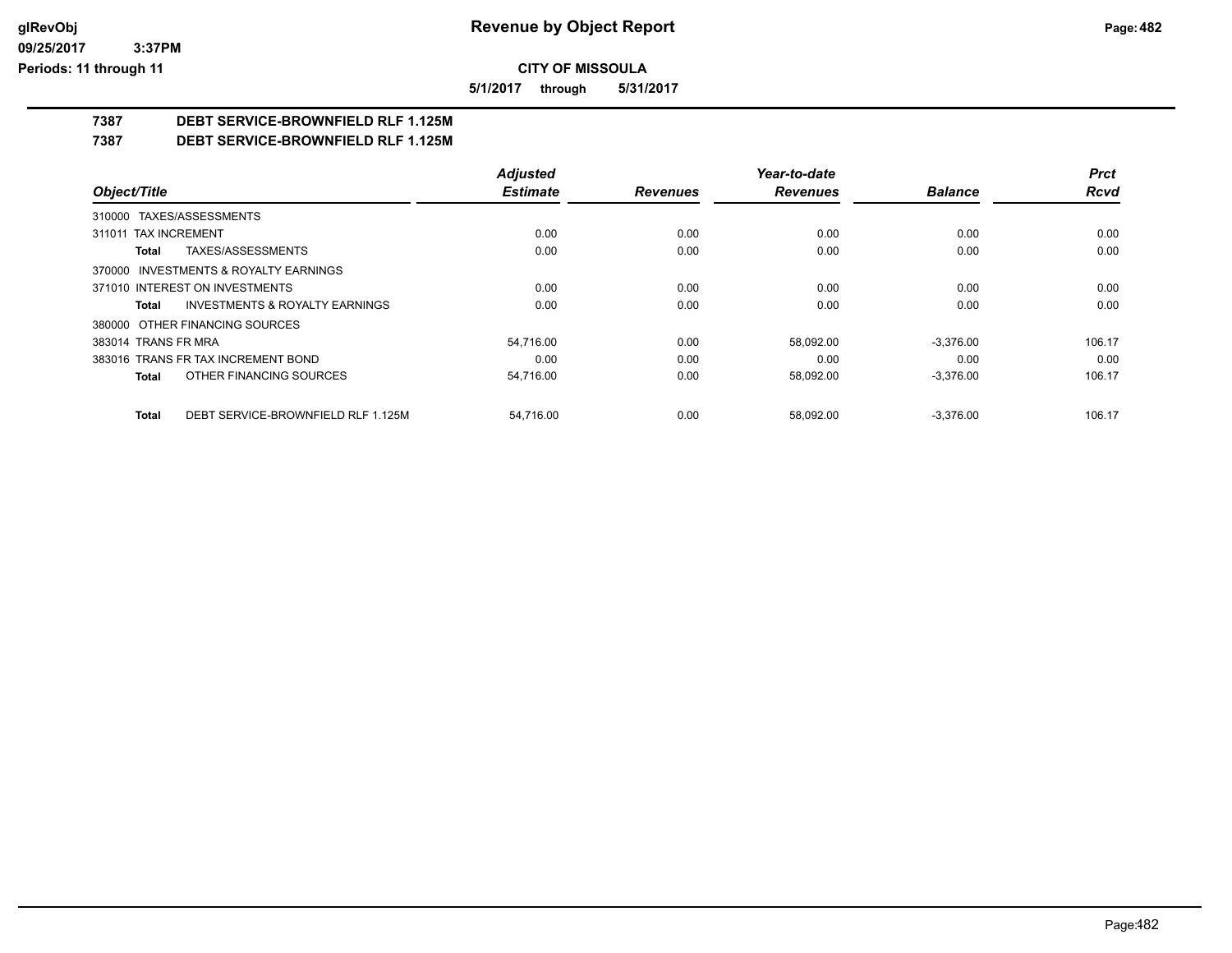**5/1/2017 through 5/31/2017**

#### **7387 DEBT SERVICE-BROWNFIELD RLF 1.125M**

|                                                    | <b>Adjusted</b> |                 | Year-to-date    |                | <b>Prct</b> |
|----------------------------------------------------|-----------------|-----------------|-----------------|----------------|-------------|
| Object/Title                                       | <b>Estimate</b> | <b>Revenues</b> | <b>Revenues</b> | <b>Balance</b> | <b>Rcvd</b> |
| 310000 TAXES/ASSESSMENTS                           |                 |                 |                 |                |             |
| 311011 TAX INCREMENT                               | 0.00            | 0.00            | 0.00            | 0.00           | 0.00        |
| TAXES/ASSESSMENTS<br>Total                         | 0.00            | 0.00            | 0.00            | 0.00           | 0.00        |
| 370000 INVESTMENTS & ROYALTY EARNINGS              |                 |                 |                 |                |             |
| 371010 INTEREST ON INVESTMENTS                     | 0.00            | 0.00            | 0.00            | 0.00           | 0.00        |
| <b>INVESTMENTS &amp; ROYALTY EARNINGS</b><br>Total | 0.00            | 0.00            | 0.00            | 0.00           | 0.00        |
| 380000 OTHER FINANCING SOURCES                     |                 |                 |                 |                |             |
| 383014 TRANS FR MRA                                | 54.716.00       | 0.00            | 58.092.00       | $-3.376.00$    | 106.17      |
| 383016 TRANS FR TAX INCREMENT BOND                 | 0.00            | 0.00            | 0.00            | 0.00           | 0.00        |
| OTHER FINANCING SOURCES<br>Total                   | 54,716.00       | 0.00            | 58,092.00       | $-3,376.00$    | 106.17      |
| DEBT SERVICE-BROWNFIELD RLF 1.125M<br>Total        | 54,716.00       | 0.00            | 58.092.00       | $-3.376.00$    | 106.17      |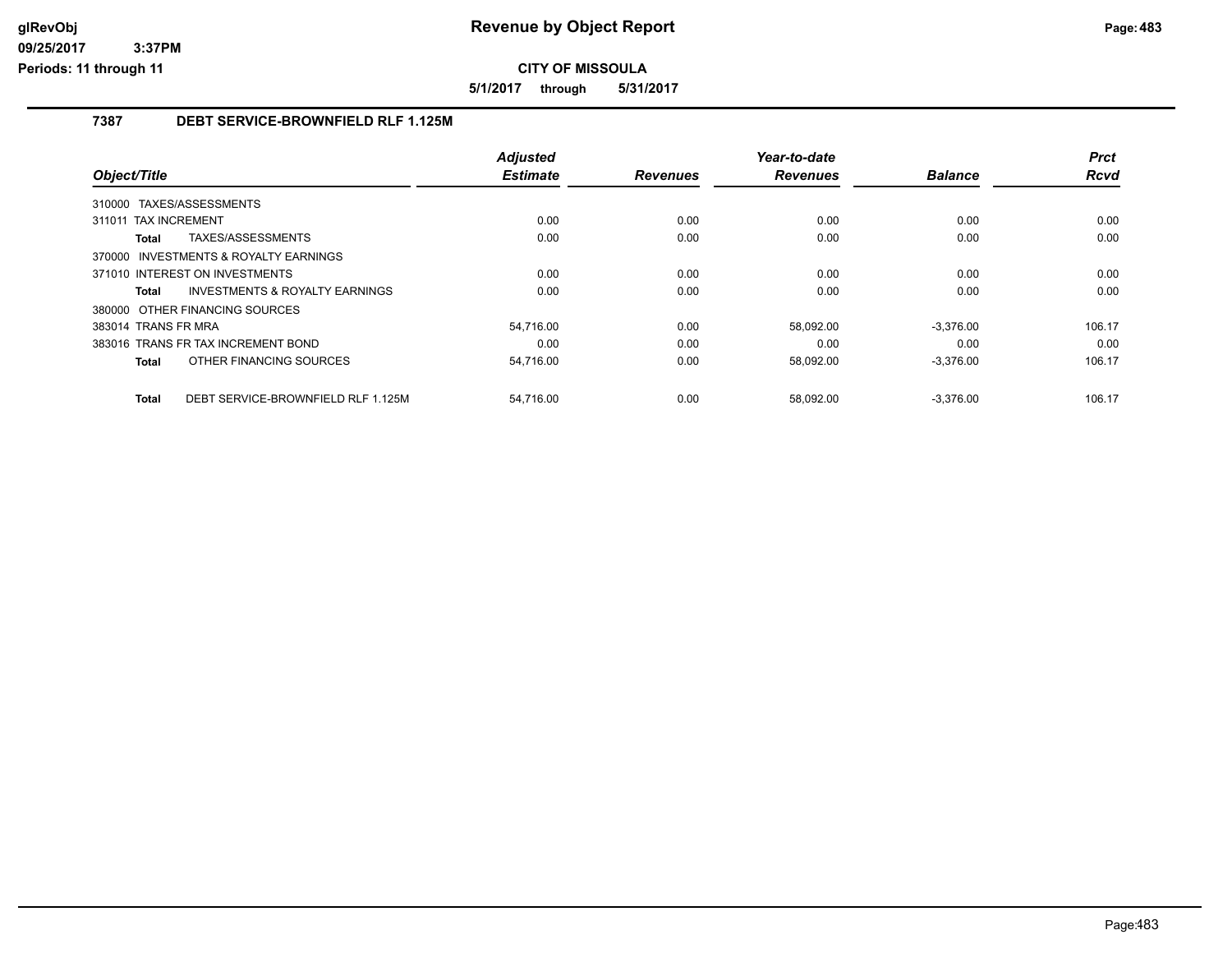**5/1/2017 through 5/31/2017**

**7388 RESERVE-3.6m TIF**

**7388 RESERVE-3.6m TIF**

|                                                 | <b>Adjusted</b> |                 | Year-to-date    |                | <b>Prct</b> |
|-------------------------------------------------|-----------------|-----------------|-----------------|----------------|-------------|
| Object/Title                                    | <b>Estimate</b> | <b>Revenues</b> | <b>Revenues</b> | <b>Balance</b> | Rcvd        |
| 370000 INVESTMENTS & ROYALTY EARNINGS           |                 |                 |                 |                |             |
| 371010 INTEREST ON INVESTMENTS                  | 0.00            | 0.00            | 0.00            | 0.00           | 0.00        |
| 371020 GAIN/LOSS IN MARKET VALUE OF INVESTMENTS | 0.00            | 0.00            | 0.00            | 0.00           | 0.00        |
| INVESTMENTS & ROYALTY EARNINGS<br>Total         | 0.00            | 0.00            | 0.00            | 0.00           | 0.00        |
| 380000 OTHER FINANCING SOURCES                  |                 |                 |                 |                |             |
| 381025 REVENUE BOND PROCEEDS                    | 0.00            | 0.00            | 0.00            | 0.00           | 0.00        |
| 383014 TRANS FR MRA                             | 0.00            | 0.00            | 0.00            | 0.00           | 0.00        |
| 383037 TRANSFER - URD II                        | 0.00            | 0.00            | 0.00            | 0.00           | 0.00        |
| 383040 TRANSFER FROM CITY GRANTS                | 0.00            | 0.00            | 0.00            | 0.00           | 0.00        |
| OTHER FINANCING SOURCES<br>Total                | 0.00            | 0.00            | 0.00            | 0.00           | 0.00        |
|                                                 |                 |                 |                 |                |             |
| RESERVE-3.6m TIF<br>Total                       | 0.00            | 0.00            | 0.00            | 0.00           | 0.00        |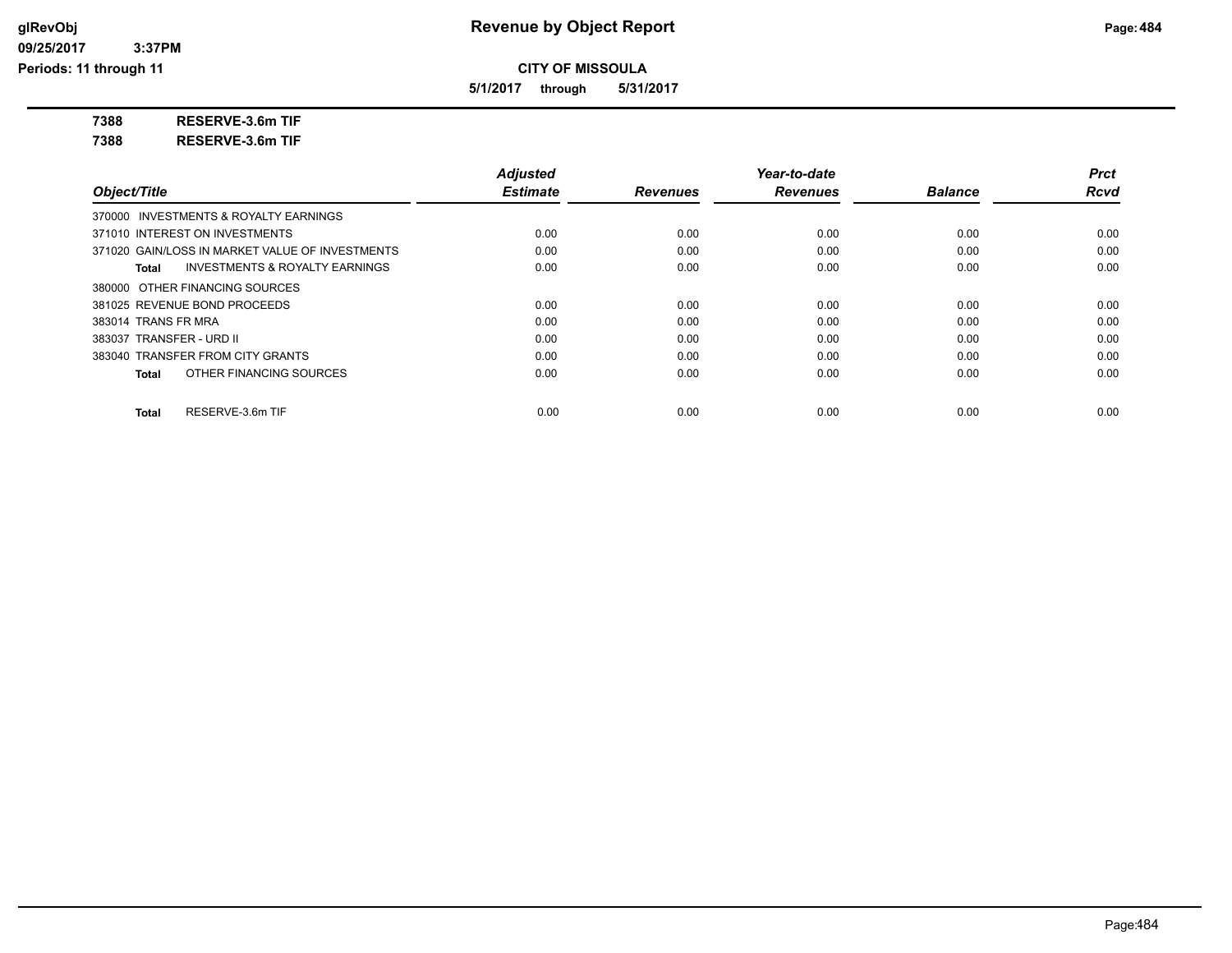**CITY OF MISSOULA**

**5/1/2017 through 5/31/2017**

#### **7388 RESERVE-3.6m TIF**

 **3:37PM**

|                                                    | <b>Adjusted</b> |                 | Year-to-date    |                | <b>Prct</b> |
|----------------------------------------------------|-----------------|-----------------|-----------------|----------------|-------------|
| Object/Title                                       | <b>Estimate</b> | <b>Revenues</b> | <b>Revenues</b> | <b>Balance</b> | Rcvd        |
| 370000 INVESTMENTS & ROYALTY EARNINGS              |                 |                 |                 |                |             |
| 371010 INTEREST ON INVESTMENTS                     | 0.00            | 0.00            | 0.00            | 0.00           | 0.00        |
| 371020 GAIN/LOSS IN MARKET VALUE OF INVESTMENT     | 0.00            | 0.00            | 0.00            | 0.00           | 0.00        |
| <b>INVESTMENTS &amp; ROYALTY EARNINGS</b><br>Total | 0.00            | 0.00            | 0.00            | 0.00           | 0.00        |
| 380000 OTHER FINANCING SOURCES                     |                 |                 |                 |                |             |
| 381025 REVENUE BOND PROCEEDS                       | 0.00            | 0.00            | 0.00            | 0.00           | 0.00        |
| 383014 TRANS FR MRA                                | 0.00            | 0.00            | 0.00            | 0.00           | 0.00        |
| 383037 TRANSFER - URD II                           | 0.00            | 0.00            | 0.00            | 0.00           | 0.00        |
| 383040 TRANSFER FROM CITY GRANTS                   | 0.00            | 0.00            | 0.00            | 0.00           | 0.00        |
| OTHER FINANCING SOURCES<br>Total                   | 0.00            | 0.00            | 0.00            | 0.00           | 0.00        |
|                                                    |                 |                 |                 |                |             |
| RESERVE-3.6m TIF<br>Total                          | 0.00            | 0.00            | 0.00            | 0.00           | 0.00        |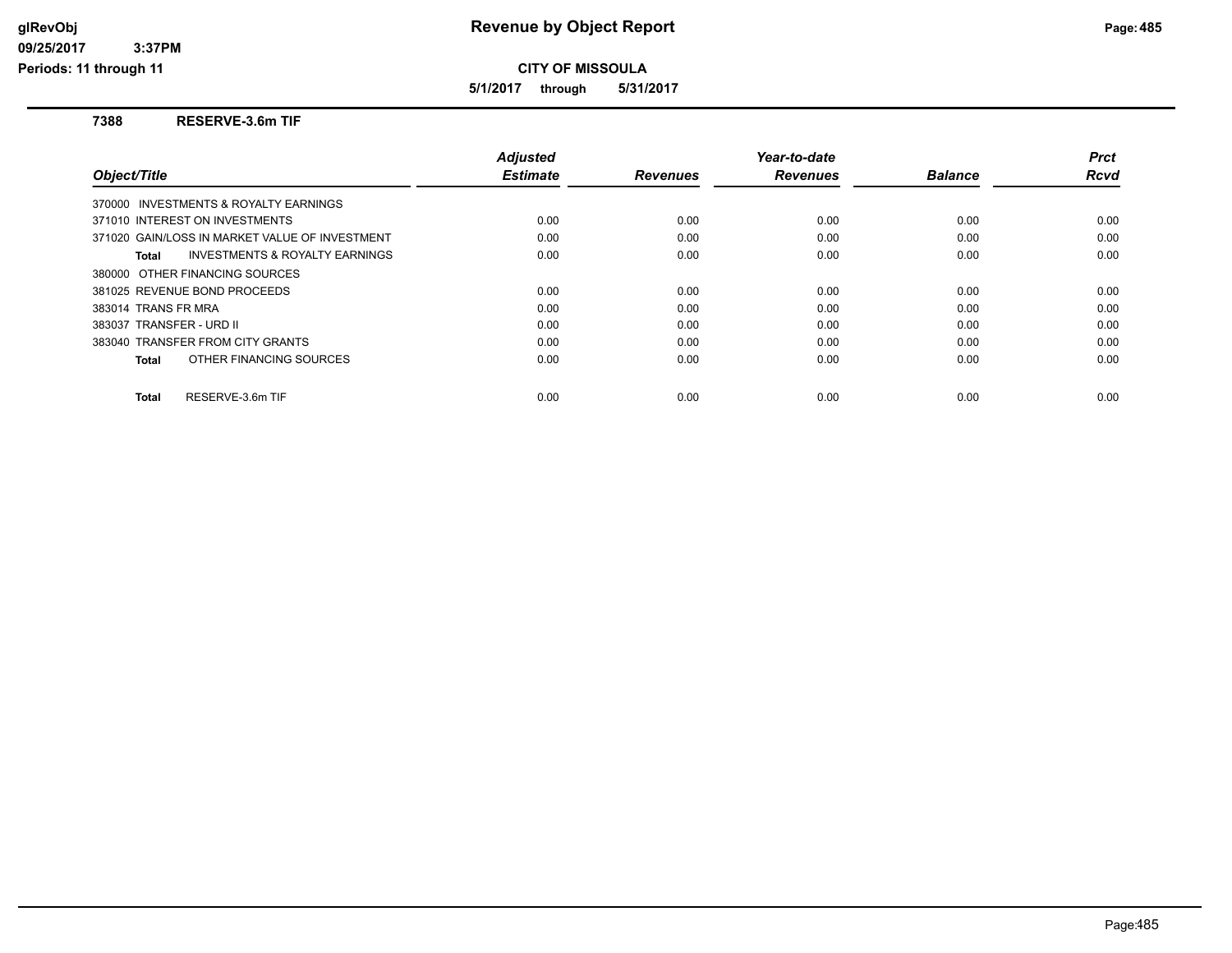**5/1/2017 through 5/31/2017**

**7389 DEBT SERVICE - 3.6M/5.75M**

**7389 DEBT SERVICE - 3.6M/5.75M**

|                                                    | <b>Adjusted</b> |                 | Year-to-date    |                | <b>Prct</b> |
|----------------------------------------------------|-----------------|-----------------|-----------------|----------------|-------------|
| Object/Title                                       | <b>Estimate</b> | <b>Revenues</b> | <b>Revenues</b> | <b>Balance</b> | Rcvd        |
| 370000 INVESTMENTS & ROYALTY EARNINGS              |                 |                 |                 |                |             |
| 371010 INTEREST ON INVESTMENTS                     | 0.00            | 0.00            | 0.00            | 0.00           | 0.00        |
| 371020 GAIN/LOSS IN MARKET VALUE OF INVESTMENTS    | 0.00            | 0.00            | 0.00            | 0.00           | 0.00        |
| <b>INVESTMENTS &amp; ROYALTY EARNINGS</b><br>Total | 0.00            | 0.00            | 0.00            | 0.00           | 0.00        |
| 380000 OTHER FINANCING SOURCES                     |                 |                 |                 |                |             |
| 381009 TRANSFER FROM CLEARING                      | 0.00            | 0.00            | 0.00            | 0.00           | 0.00        |
| 381025 REVENUE BOND PROCEEDS                       | 0.00            | 0.00            | 0.00            | 0.00           | 0.00        |
| 383014 TRANS FR MRA                                | 676.312.00      | 0.00            | 679.473.27      | $-3.161.27$    | 100.47      |
| OTHER FINANCING SOURCES<br>Total                   | 676.312.00      | 0.00            | 679.473.27      | $-3.161.27$    | 100.47      |
| DEBT SERVICE - 3.6M/5.75M<br>Total                 | 676.312.00      | 0.00            | 679.473.27      | $-3.161.27$    | 100.47      |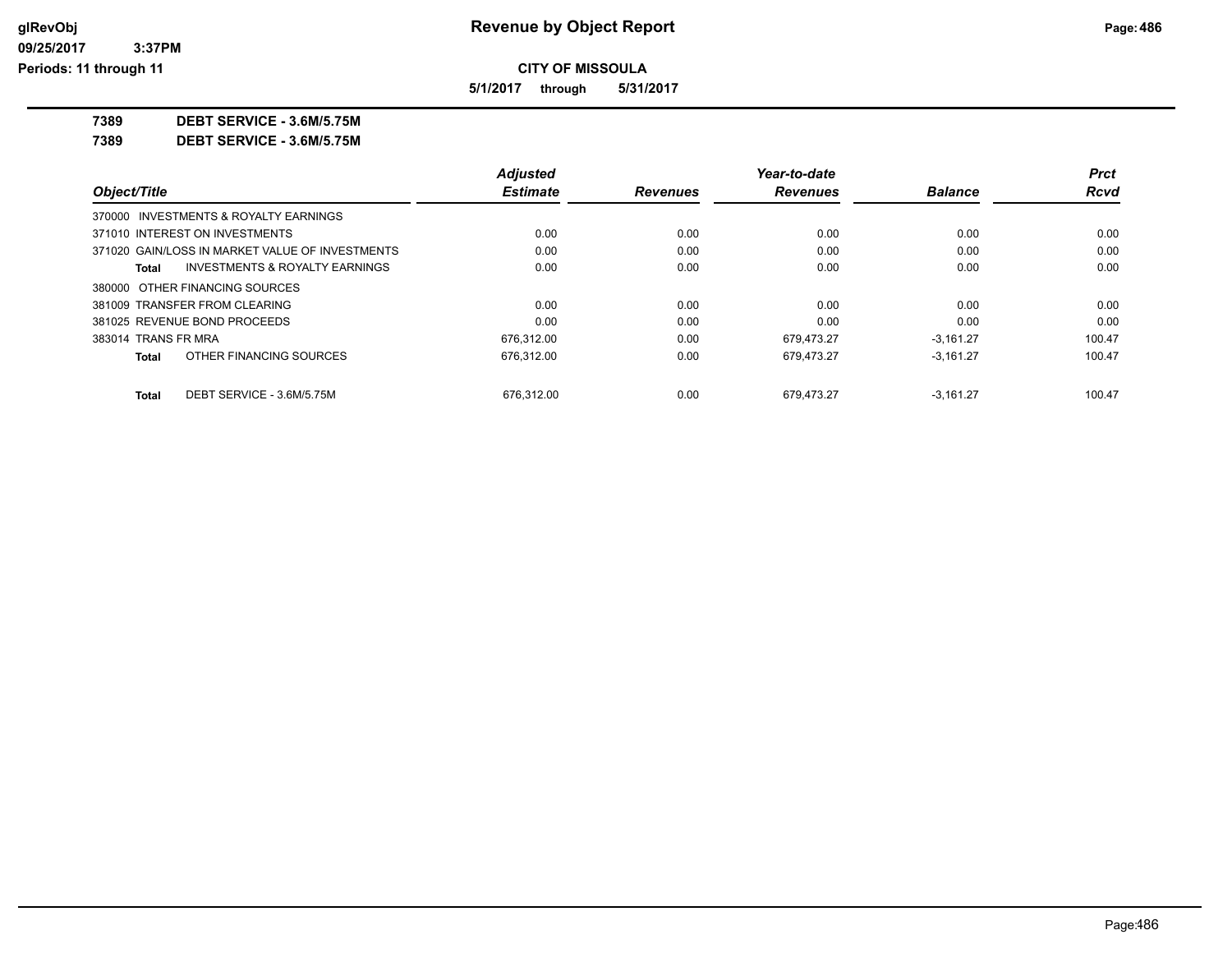**CITY OF MISSOULA**

**5/1/2017 through 5/31/2017**

#### **7389 DEBT SERVICE - 3.6M/5.75M**

 **3:37PM**

| Object/Title                                       | <b>Adjusted</b><br><b>Estimate</b> | <b>Revenues</b> | Year-to-date<br><b>Revenues</b> | <b>Balance</b> | <b>Prct</b><br><b>Rcvd</b> |
|----------------------------------------------------|------------------------------------|-----------------|---------------------------------|----------------|----------------------------|
| 370000 INVESTMENTS & ROYALTY EARNINGS              |                                    |                 |                                 |                |                            |
| 371010 INTEREST ON INVESTMENTS                     | 0.00                               | 0.00            | 0.00                            | 0.00           | 0.00                       |
| 371020 GAIN/LOSS IN MARKET VALUE OF INVESTMENT     | 0.00                               | 0.00            | 0.00                            | 0.00           | 0.00                       |
| <b>INVESTMENTS &amp; ROYALTY EARNINGS</b><br>Total | 0.00                               | 0.00            | 0.00                            | 0.00           | 0.00                       |
| 380000 OTHER FINANCING SOURCES                     |                                    |                 |                                 |                |                            |
| 381009 TRANSFER FROM CLEARING                      | 0.00                               | 0.00            | 0.00                            | 0.00           | 0.00                       |
| 381025 REVENUE BOND PROCEEDS                       | 0.00                               | 0.00            | 0.00                            | 0.00           | 0.00                       |
| 383014 TRANS FR MRA                                | 676.312.00                         | 0.00            | 679,473.27                      | $-3.161.27$    | 100.47                     |
| OTHER FINANCING SOURCES<br>Total                   | 676.312.00                         | 0.00            | 679.473.27                      | $-3.161.27$    | 100.47                     |
| DEBT SERVICE - 3.6M/5.75M<br><b>Total</b>          | 676.312.00                         | 0.00            | 679.473.27                      | $-3.161.27$    | 100.47                     |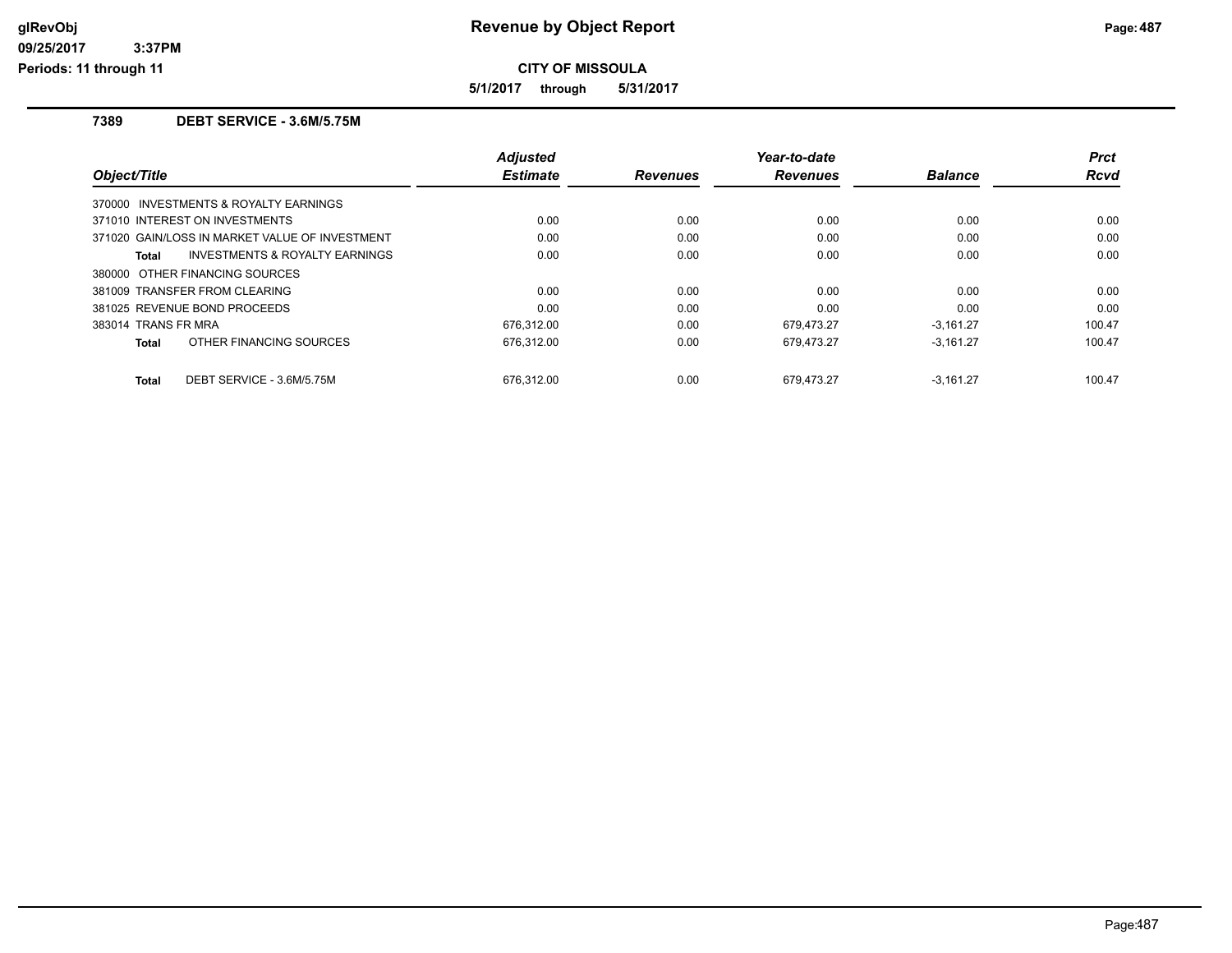**5/1/2017 through 5/31/2017**

**7390 URDII CLEARING - 3.6M TIF**

**7390 URDII CLEARING - 3.6M TIF**

|                                                           | <b>Adjusted</b> |                 | Year-to-date    |                | <b>Prct</b> |
|-----------------------------------------------------------|-----------------|-----------------|-----------------|----------------|-------------|
| Object/Title                                              | <b>Estimate</b> | <b>Revenues</b> | <b>Revenues</b> | <b>Balance</b> | <b>Rcvd</b> |
| TAXES/ASSESSMENTS<br>310000                               |                 |                 |                 |                |             |
| 310000 TAXES/ASSESSMENTS                                  | 0.00            | 0.00            | 0.00            | 0.00           | 0.00        |
| 311011 TAX INCREMENT                                      | 1,682,563.00    | 17,185.60       | 958,881.54      | 723,681.46     | 56.99       |
| PENALTIES & INTEREST<br>312001                            | 0.00            | 181.63          | 1.921.03        | $-1,921.03$    | 0.00        |
| TAXES/ASSESSMENTS<br><b>Total</b>                         | 1,682,563.00    | 17,367.23       | 960,802.57      | 721,760.43     | 57.10       |
| <b>INTERGOVERNMENTAL REVENUES</b><br>330000               |                 |                 |                 |                |             |
| 335210 PERSONAL PROPERTY TAX REIMBURSEMENT                | 187,331.00      | 0.00            | 93,665.65       | 93,665.35      | 50.00       |
| 335230 HB 124 REVENUE                                     | 255,260.00      | 0.00            | 127,630.00      | 127,630.00     | 50.00       |
| INTERGOVERNMENTAL REVENUES<br>Total                       | 442,591.00      | 0.00            | 221,295.65      | 221,295.35     | 50.00       |
| <b>INVESTMENTS &amp; ROYALTY EARNINGS</b><br>370000       |                 |                 |                 |                |             |
| 371010 INTEREST ON INVESTMENTS                            | 0.00            | 0.00            | 0.00            | 0.00           | 0.00        |
| 371020 GAIN/LOSS IN MARKET VALUE OF INVESTMENTS           | 0.00            | 0.00            | 0.00            | 0.00           | 0.00        |
| <b>INVESTMENTS &amp; ROYALTY EARNINGS</b><br><b>Total</b> | 0.00            | 0.00            | 0.00            | 0.00           | 0.00        |
| OTHER FINANCING SOURCES<br>380000                         |                 |                 |                 |                |             |
| 383037 TRANSFER FROM URD II                               | 0.00            | 0.00            | 0.00            | 0.00           | 0.00        |
| OTHER FINANCING SOURCES<br>Total                          | 0.00            | 0.00            | 0.00            | 0.00           | 0.00        |
| <b>URDII CLEARING - 3.6M TIF</b><br><b>Total</b>          | 2,125,154.00    | 17,367.23       | 1,182,098.22    | 943,055.78     | 55.62       |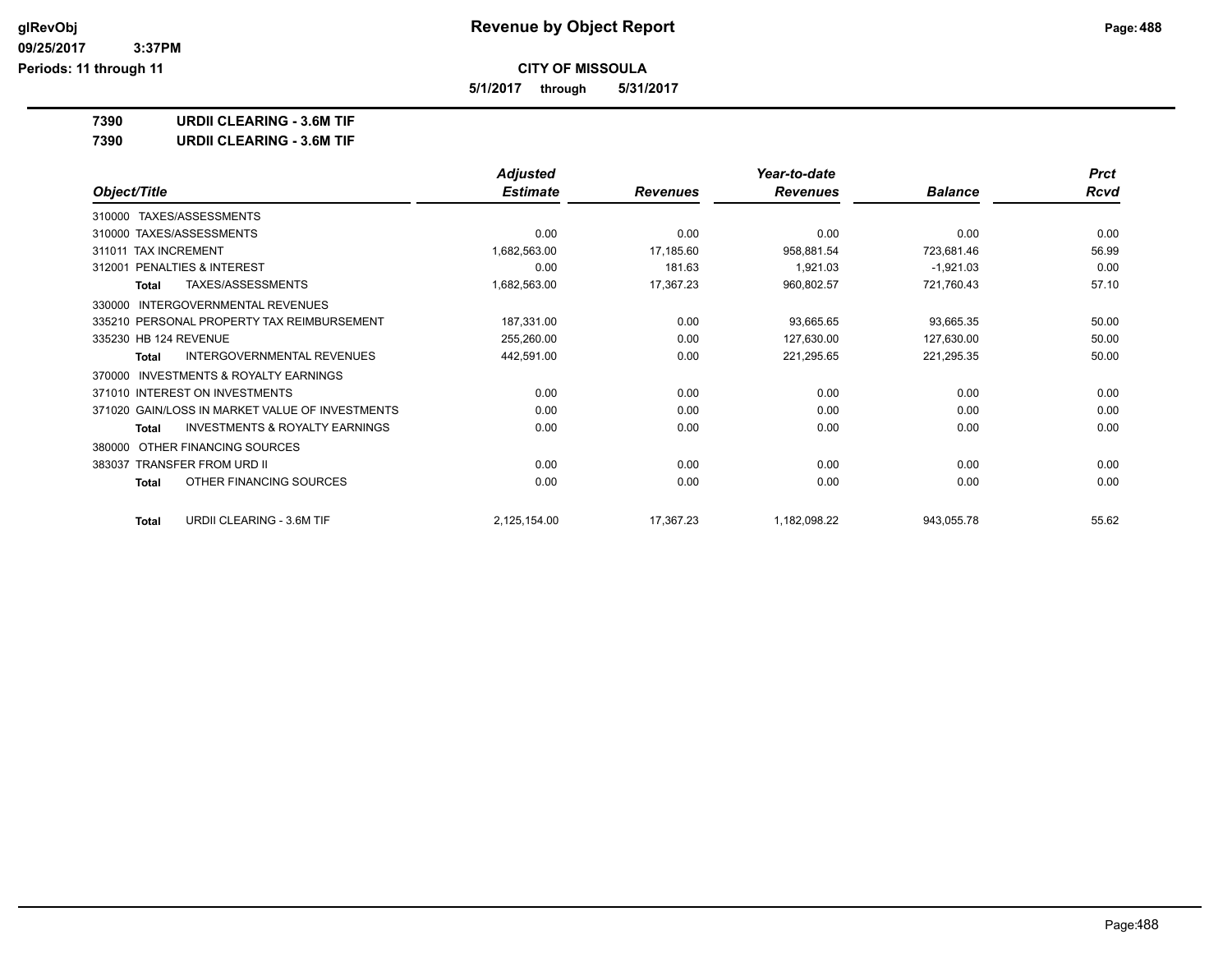**CITY OF MISSOULA**

**5/1/2017 through 5/31/2017**

#### **7390 URDII CLEARING - 3.6M TIF**

 **3:37PM**

|                                                           | <b>Adjusted</b> |                 | Year-to-date    |                | <b>Prct</b> |
|-----------------------------------------------------------|-----------------|-----------------|-----------------|----------------|-------------|
| Object/Title                                              | <b>Estimate</b> | <b>Revenues</b> | <b>Revenues</b> | <b>Balance</b> | Rcvd        |
| TAXES/ASSESSMENTS<br>310000                               |                 |                 |                 |                |             |
| 310000 TAXES/ASSESSMENTS                                  | 0.00            | 0.00            | 0.00            | 0.00           | 0.00        |
| 311011 TAX INCREMENT                                      | 1,682,563.00    | 17,185.60       | 958,881.54      | 723,681.46     | 56.99       |
| 312001 PENALTIES & INTEREST                               | 0.00            | 181.63          | 1,921.03        | $-1,921.03$    | 0.00        |
| TAXES/ASSESSMENTS<br><b>Total</b>                         | 1,682,563.00    | 17,367.23       | 960,802.57      | 721,760.43     | 57.10       |
| INTERGOVERNMENTAL REVENUES<br>330000                      |                 |                 |                 |                |             |
| 335210 PERSONAL PROPERTY TAX REIMBURSEMENT                | 187,331.00      | 0.00            | 93,665.65       | 93,665.35      | 50.00       |
| 335230 HB 124 REVENUE                                     | 255,260.00      | 0.00            | 127,630.00      | 127,630.00     | 50.00       |
| <b>INTERGOVERNMENTAL REVENUES</b><br><b>Total</b>         | 442,591.00      | 0.00            | 221,295.65      | 221,295.35     | 50.00       |
| <b>INVESTMENTS &amp; ROYALTY EARNINGS</b><br>370000       |                 |                 |                 |                |             |
| 371010 INTEREST ON INVESTMENTS                            | 0.00            | 0.00            | 0.00            | 0.00           | 0.00        |
| 371020 GAIN/LOSS IN MARKET VALUE OF INVESTMENT            | 0.00            | 0.00            | 0.00            | 0.00           | 0.00        |
| <b>INVESTMENTS &amp; ROYALTY EARNINGS</b><br><b>Total</b> | 0.00            | 0.00            | 0.00            | 0.00           | 0.00        |
| OTHER FINANCING SOURCES<br>380000                         |                 |                 |                 |                |             |
| <b>TRANSFER FROM URD II</b><br>383037                     | 0.00            | 0.00            | 0.00            | 0.00           | 0.00        |
| OTHER FINANCING SOURCES<br><b>Total</b>                   | 0.00            | 0.00            | 0.00            | 0.00           | 0.00        |
| URDII CLEARING - 3.6M TIF<br>Total                        | 2,125,154.00    | 17,367.23       | 1,182,098.22    | 943,055.78     | 55.62       |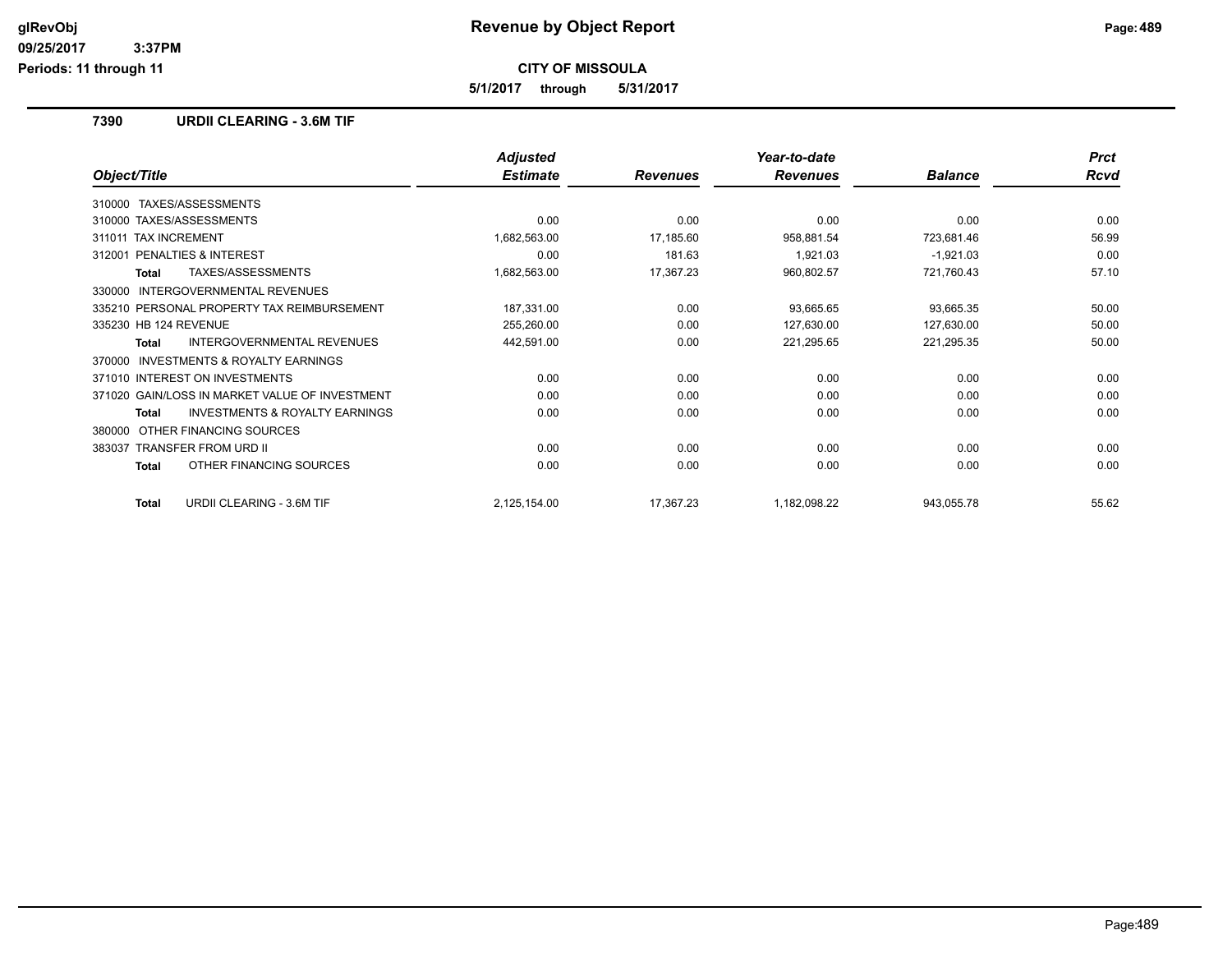**5/1/2017 through 5/31/2017**

**7391 MRA - URD I FUND**

**7391 MRA - URD I FUND**

|                                                     | <b>Adjusted</b> |                 | Year-to-date    |                | <b>Prct</b> |
|-----------------------------------------------------|-----------------|-----------------|-----------------|----------------|-------------|
| Object/Title                                        | <b>Estimate</b> | <b>Revenues</b> | <b>Revenues</b> | <b>Balance</b> | <b>Rcvd</b> |
| 310000 TAXES/ASSESSMENTS                            |                 |                 |                 |                |             |
| 311011 TAX INCREMENT                                | 0.00            | 0.00            | 0.00            | 0.00           | 0.00        |
| 312001 PENALTIES & INTEREST                         | 0.00            | 0.00            | 0.00            | 0.00           | 0.00        |
| TAXES/ASSESSMENTS<br><b>Total</b>                   | 0.00            | 0.00            | 0.00            | 0.00           | 0.00        |
| 330000 INTERGOVERNMENTAL REVENUES                   |                 |                 |                 |                |             |
| 331050 ISTEA/CTEP GRANT                             | 0.00            | 0.00            | 0.00            | 0.00           | 0.00        |
| 336023 STATE CONTRIB. - PERS                        | 0.00            | 0.00            | 0.00            | 0.00           | 0.00        |
| <b>INTERGOVERNMENTAL REVENUES</b><br><b>Total</b>   | 0.00            | 0.00            | 0.00            | 0.00           | 0.00        |
| 360000 MISCELLANEOUS REVENUES                       |                 |                 |                 |                |             |
| 360000 MISCELLANEOUS REVENUES                       | 0.00            | 0.00            | 0.00            | 0.00           | 0.00        |
| 360010 MISCELLANEOUS                                | 0.00            | 0.00            | 0.00            | 0.00           | 0.00        |
| 364012 SALE OF SURPLUS PROPERTY                     | 0.00            | 0.00            | 0.00            | 0.00           | 0.00        |
| 365000 DONATIONS                                    | 0.00            | 0.00            | 0.00            | 0.00           | 0.00        |
| MISCELLANEOUS REVENUES<br>Total                     | 0.00            | 0.00            | 0.00            | 0.00           | 0.00        |
| <b>INVESTMENTS &amp; ROYALTY EARNINGS</b><br>370000 |                 |                 |                 |                |             |
| 371010 INTEREST ON INVESTMENTS                      | 0.00            | 0.00            | 0.00            | 0.00           | 0.00        |
| 371020 GAIN/LOSS IN MARKET VALUE OF INVESTMENTS     | 0.00            | 0.00            | 0.00            | 0.00           | 0.00        |
| <b>INVESTMENTS &amp; ROYALTY EARNINGS</b><br>Total  | 0.00            | 0.00            | 0.00            | 0.00           | 0.00        |
| 380000 OTHER FINANCING SOURCES                      |                 |                 |                 |                |             |
| 382010 SALE OF FIXED ASSETS                         | 0.00            | 0.00            | 0.00            | 0.00           | 0.00        |
| 383001 TRANS FR FLUSHING DISTRICT                   | 0.00            | 0.00            | 0.00            | 0.00           | 0.00        |
| 383016 TRANS FR TAX INCREMENT BOND                  | 0.00            | 0.00            | 0.00            | 0.00           | 0.00        |
| 383029 TRANS FR GENERAL                             | 0.00            | 0.00            | 0.00            | 0.00           | 0.00        |
| 383037 TRANSFER - URD II                            | 0.00            | 0.00            | 0.00            | 0.00           | 0.00        |
| 383038 TRANSFER - URD III                           | 0.00            | 0.00            | 0.00            | 0.00           | 0.00        |
| OTHER FINANCING SOURCES<br><b>Total</b>             | 0.00            | 0.00            | 0.00            | 0.00           | 0.00        |
| MRA - URD I FUND<br>Total                           | 0.00            | 0.00            | 0.00            | 0.00           | 0.00        |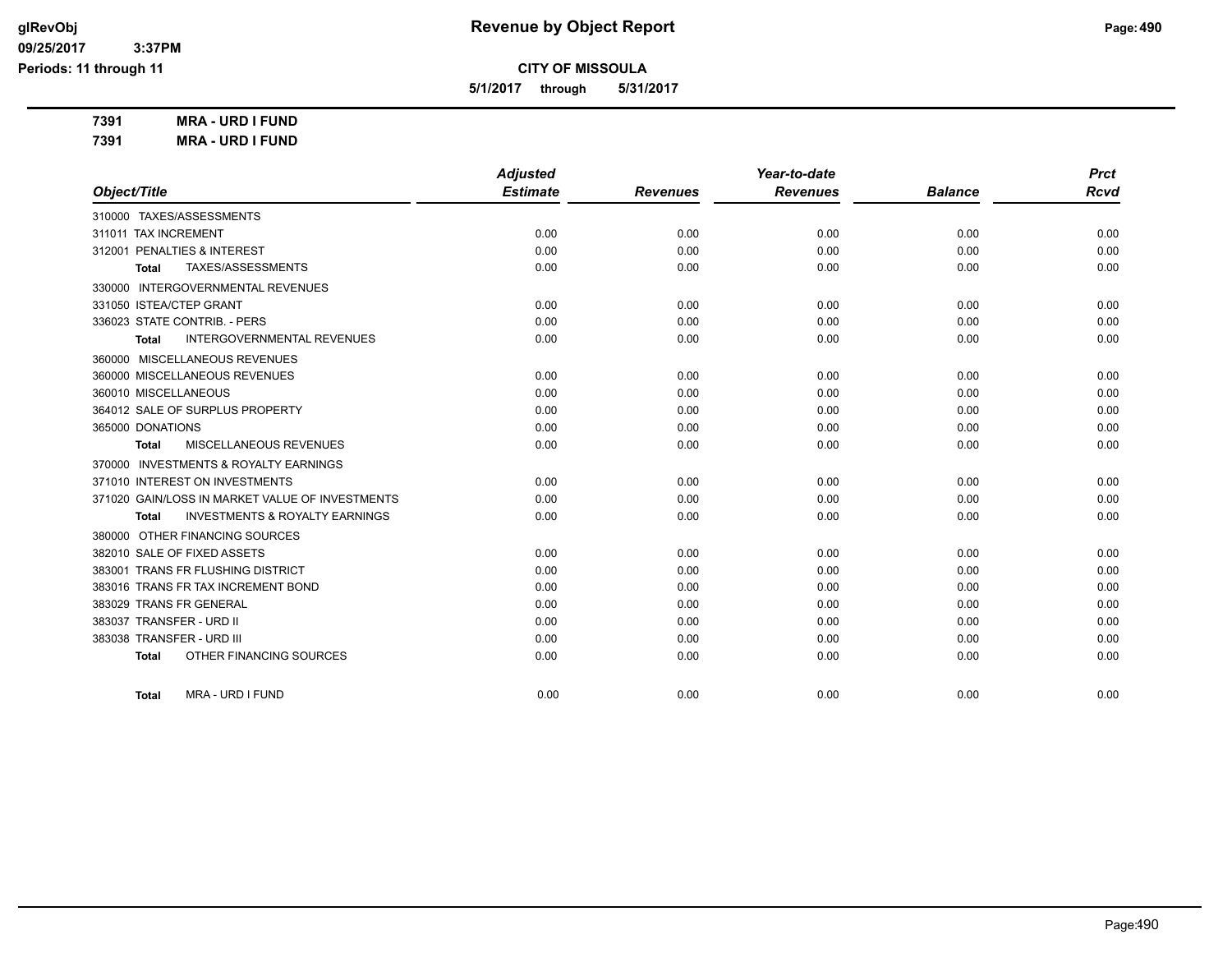**CITY OF MISSOULA**

**5/1/2017 through 5/31/2017**

 **3:37PM**

#### **7391 MRA - URD I FUND**

| Object/Title                                              | <b>Adjusted</b><br><b>Estimate</b> | <b>Revenues</b> | Year-to-date<br><b>Revenues</b> | <b>Balance</b> | <b>Prct</b><br><b>Rcvd</b> |
|-----------------------------------------------------------|------------------------------------|-----------------|---------------------------------|----------------|----------------------------|
|                                                           |                                    |                 |                                 |                |                            |
| 310000 TAXES/ASSESSMENTS                                  |                                    |                 |                                 |                |                            |
| 311011 TAX INCREMENT                                      | 0.00                               | 0.00            | 0.00                            | 0.00           | 0.00                       |
| 312001 PENALTIES & INTEREST                               | 0.00                               | 0.00            | 0.00                            | 0.00           | 0.00                       |
| TAXES/ASSESSMENTS<br><b>Total</b>                         | 0.00                               | 0.00            | 0.00                            | 0.00           | 0.00                       |
| 330000 INTERGOVERNMENTAL REVENUES                         |                                    |                 |                                 |                |                            |
| 331050 ISTEA/CTEP GRANT                                   | 0.00                               | 0.00            | 0.00                            | 0.00           | 0.00                       |
| 336023 STATE CONTRIB. - PERS                              | 0.00                               | 0.00            | 0.00                            | 0.00           | 0.00                       |
| <b>INTERGOVERNMENTAL REVENUES</b><br>Total                | 0.00                               | 0.00            | 0.00                            | 0.00           | 0.00                       |
| 360000 MISCELLANEOUS REVENUES                             |                                    |                 |                                 |                |                            |
| 360000 MISCELLANEOUS REVENUES                             | 0.00                               | 0.00            | 0.00                            | 0.00           | 0.00                       |
| 360010 MISCELLANEOUS                                      | 0.00                               | 0.00            | 0.00                            | 0.00           | 0.00                       |
| 364012 SALE OF SURPLUS PROPERTY                           | 0.00                               | 0.00            | 0.00                            | 0.00           | 0.00                       |
| 365000 DONATIONS                                          | 0.00                               | 0.00            | 0.00                            | 0.00           | 0.00                       |
| MISCELLANEOUS REVENUES<br>Total                           | 0.00                               | 0.00            | 0.00                            | 0.00           | 0.00                       |
| 370000 INVESTMENTS & ROYALTY EARNINGS                     |                                    |                 |                                 |                |                            |
| 371010 INTEREST ON INVESTMENTS                            | 0.00                               | 0.00            | 0.00                            | 0.00           | 0.00                       |
| 371020 GAIN/LOSS IN MARKET VALUE OF INVESTMENT            | 0.00                               | 0.00            | 0.00                            | 0.00           | 0.00                       |
| <b>INVESTMENTS &amp; ROYALTY EARNINGS</b><br><b>Total</b> | 0.00                               | 0.00            | 0.00                            | 0.00           | 0.00                       |
| 380000 OTHER FINANCING SOURCES                            |                                    |                 |                                 |                |                            |
| 382010 SALE OF FIXED ASSETS                               | 0.00                               | 0.00            | 0.00                            | 0.00           | 0.00                       |
| 383001 TRANS FR FLUSHING DISTRICT                         | 0.00                               | 0.00            | 0.00                            | 0.00           | 0.00                       |
| 383016 TRANS FR TAX INCREMENT BOND                        | 0.00                               | 0.00            | 0.00                            | 0.00           | 0.00                       |
| 383029 TRANS FR GENERAL                                   | 0.00                               | 0.00            | 0.00                            | 0.00           | 0.00                       |
| 383037 TRANSFER - URD II                                  | 0.00                               | 0.00            | 0.00                            | 0.00           | 0.00                       |
| 383038 TRANSFER - URD III                                 | 0.00                               | 0.00            | 0.00                            | 0.00           | 0.00                       |
| OTHER FINANCING SOURCES<br><b>Total</b>                   | 0.00                               | 0.00            | 0.00                            | 0.00           | 0.00                       |
| MRA - URD I FUND<br><b>Total</b>                          | 0.00                               | 0.00            | 0.00                            | 0.00           | 0.00                       |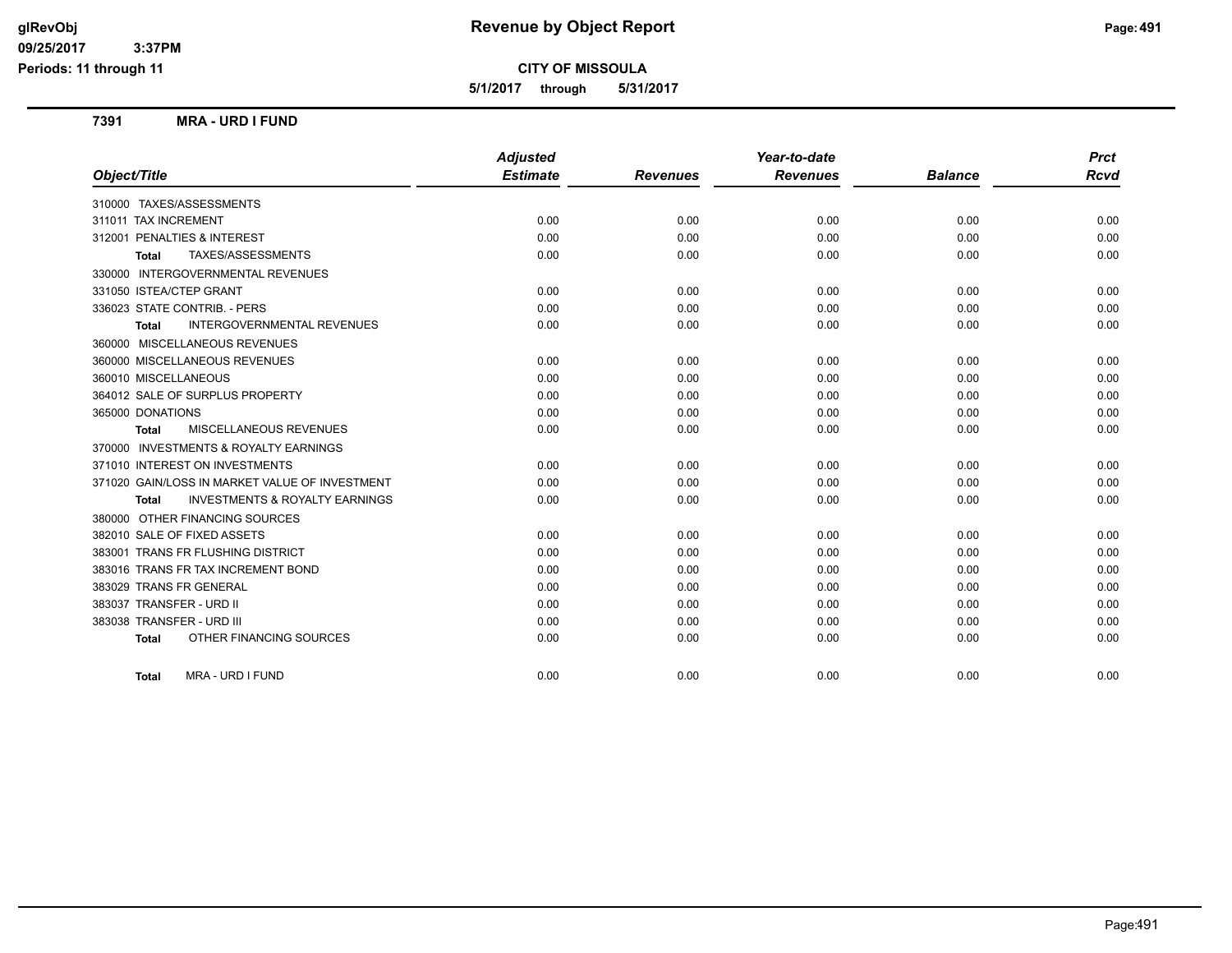**5/1/2017 through 5/31/2017**

**7392 MRA - URD II FUND**

**7392 MRA - URD II FUND**

|                                                           | <b>Adjusted</b> |                 | Year-to-date    |            | <b>Prct</b> |
|-----------------------------------------------------------|-----------------|-----------------|-----------------|------------|-------------|
| Object/Title                                              | <b>Estimate</b> | <b>Revenues</b> | <b>Revenues</b> | Balance    | <b>Rcvd</b> |
| 310000 TAXES/ASSESSMENTS                                  |                 |                 |                 |            |             |
| 311011 TAX INCREMENT                                      | 0.00            | 0.00            | 0.00            | 0.00       | 0.00        |
| TAXES/ASSESSMENTS<br><b>Total</b>                         | 0.00            | 0.00            | 0.00            | 0.00       | 0.00        |
| 330000 INTERGOVERNMENTAL REVENUES                         |                 |                 |                 |            |             |
| 330000 INTERGOVERNMENTAL REVENUES                         | 0.00            | 0.00            | 0.00            | 0.00       | 0.00        |
| 331050 ISTEA/CTEP GRANT                                   | 0.00            | 0.00            | 0.00            | 0.00       | 0.00        |
| 331060 NATL RECREATION TRAILS GRANTS                      | 0.00            | 0.00            | 0.00            | 0.00       | 0.00        |
| 335210 PERSONAL PROPERTY TAX REIMBURSEMENT                | 0.00            | 0.00            | 0.00            | 0.00       | 0.00        |
| 335250 STATE REIMB - SB #184                              | 0.00            | 0.00            | 0.00            | 0.00       | 0.00        |
| 336023 STATE CONTRIB. - PERS                              | 0.00            | 0.00            | 0.00            | 0.00       | 0.00        |
| <b>INTERGOVERNMENTAL REVENUES</b><br><b>Total</b>         | 0.00            | 0.00            | 0.00            | 0.00       | 0.00        |
| 340000 CHARGES FOR SERVICES                               |                 |                 |                 |            |             |
| 343300 MISC CHARGES FOR SERVICES                          | 0.00            | 0.00            | 0.00            | 0.00       | 0.00        |
| <b>CHARGES FOR SERVICES</b><br><b>Total</b>               | 0.00            | 0.00            | 0.00            | 0.00       | 0.00        |
| 360000 MISCELLANEOUS REVENUES                             |                 |                 |                 |            |             |
| 360000 MISCELLANEOUS REVENUES                             | 0.00            | 0.00            | 0.00            | 0.00       | 0.00        |
| 360007 RLF REVENUES                                       | 0.00            | 0.00            | 0.00            | 0.00       | 0.00        |
| 360010 MISCELLANEOUS                                      | 0.00            | 0.00            | 0.00            | 0.00       | 0.00        |
| 365000 DONATIONS                                          | 0.00            | 0.00            | 0.00            | 0.00       | 0.00        |
| MISCELLANEOUS REVENUES<br><b>Total</b>                    | 0.00            | 0.00            | 0.00            | 0.00       | 0.00        |
| 370000 INVESTMENTS & ROYALTY EARNINGS                     |                 |                 |                 |            |             |
| 371010 INTEREST ON INVESTMENTS                            | 0.00            | 0.00            | 0.00            | 0.00       | 0.00        |
| 371020 GAIN/LOSS IN MARKET VALUE OF INVESTMENTS           | 0.00            | 0.00            | 0.00            | 0.00       | 0.00        |
| <b>INVESTMENTS &amp; ROYALTY EARNINGS</b><br><b>Total</b> | 0.00            | 0.00            | 0.00            | 0.00       | 0.00        |
| 380000 OTHER FINANCING SOURCES                            |                 |                 |                 |            |             |
| 381009 TRANSFERS IN                                       | 0.00            | 0.00            | 0.00            | 0.00       | 0.00        |
| 381025 REVENUE BOND PROCEEDS                              | 0.00            | 0.00            | 0.00            | 0.00       | 0.00        |
| 381026 DEBT SERVICE/BROWNSFIELD RLF 1.125M                | 0.00            | 0.00            | 0.00            | 0.00       | 0.00        |
| 381027 SOUTH RESERVE TRAIL CROSSING 5.M                   | 0.00            | 0.00            | 0.00            | 0.00       | 0.00        |
| 381028 BOND PROCEEDS-MILL SITE                            | 0.00            | 0.00            | 0.00            | 0.00       | 0.00        |
| 381074 CIVIC STADIUM TIF NOTES 1.5M                       | 0.00            | 0.00            | 0.00            | 0.00       | 0.00        |
| 383014 TRANS FR MRA                                       | 1,121,177.00    | 57,151.32       | 216,802.45      | 904,374.55 | 19.34       |
| 383037 TRANSFER - URD II                                  | 0.00            | 0.00            | 0.00            | 0.00       | 0.00        |
| 383038 TRANSFER - URD III                                 | 0.00            | 0.00            | 0.00            | 0.00       | 0.00        |
| 383039 FROM SID TRANSFERS                                 | 0.00            | 0.00            | 0.00            | 0.00       | 0.00        |
| 383060 TRANSFERS FROM FRONT ST URD                        | 0.00            | 0.00            | 0.00            | 0.00       | 0.00        |
| 383061 TRANSFERS FROM PARK IMPACT FEES                    | 0.00            | 0.00            | 0.00            | 0.00       | 0.00        |
| 383062 TRANSFERS FROM PARK SIDS                           | 0.00            | 0.00            | 0.00            | 0.00       | 0.00        |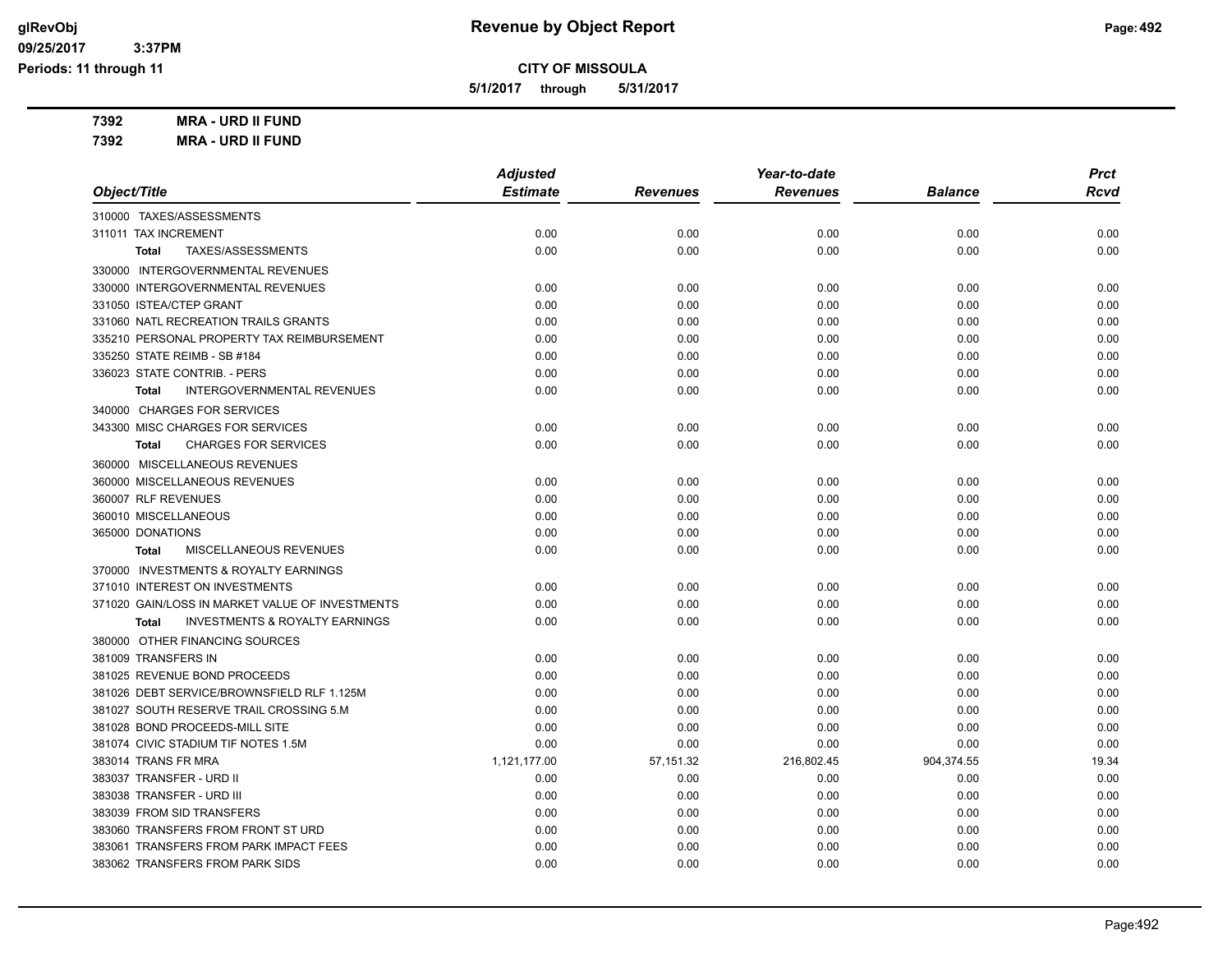**09/25/2017 3:37PM Periods: 11 through 11**

**CITY OF MISSOULA**

**5/1/2017 through 5/31/2017**

**7392 MRA - URD II FUND 7392 MRA - URD II FUND**

|                                         | <b>Adjusted</b> | Year-to-date    |                 |                | <b>Prct</b> |
|-----------------------------------------|-----------------|-----------------|-----------------|----------------|-------------|
| Object/Title                            | <b>Estimate</b> | <b>Revenues</b> | <b>Revenues</b> | <b>Balance</b> | Rcvd        |
| 383063 TRANSF FROM SAFETY-LU (CTEP)FUND | 0.00            | 0.00            | 0.00            | 0.00           | 0.00        |
| OTHER FINANCING SOURCES<br><b>Total</b> | 1,121,177.00    | 57.151.32       | 216.802.45      | 904.374.55     | 19.34       |
| MRA - URD II FUND<br><b>Total</b>       | 1.121.177.00    | 57.151.32       | 216.802.45      | 904.374.55     | 19.34       |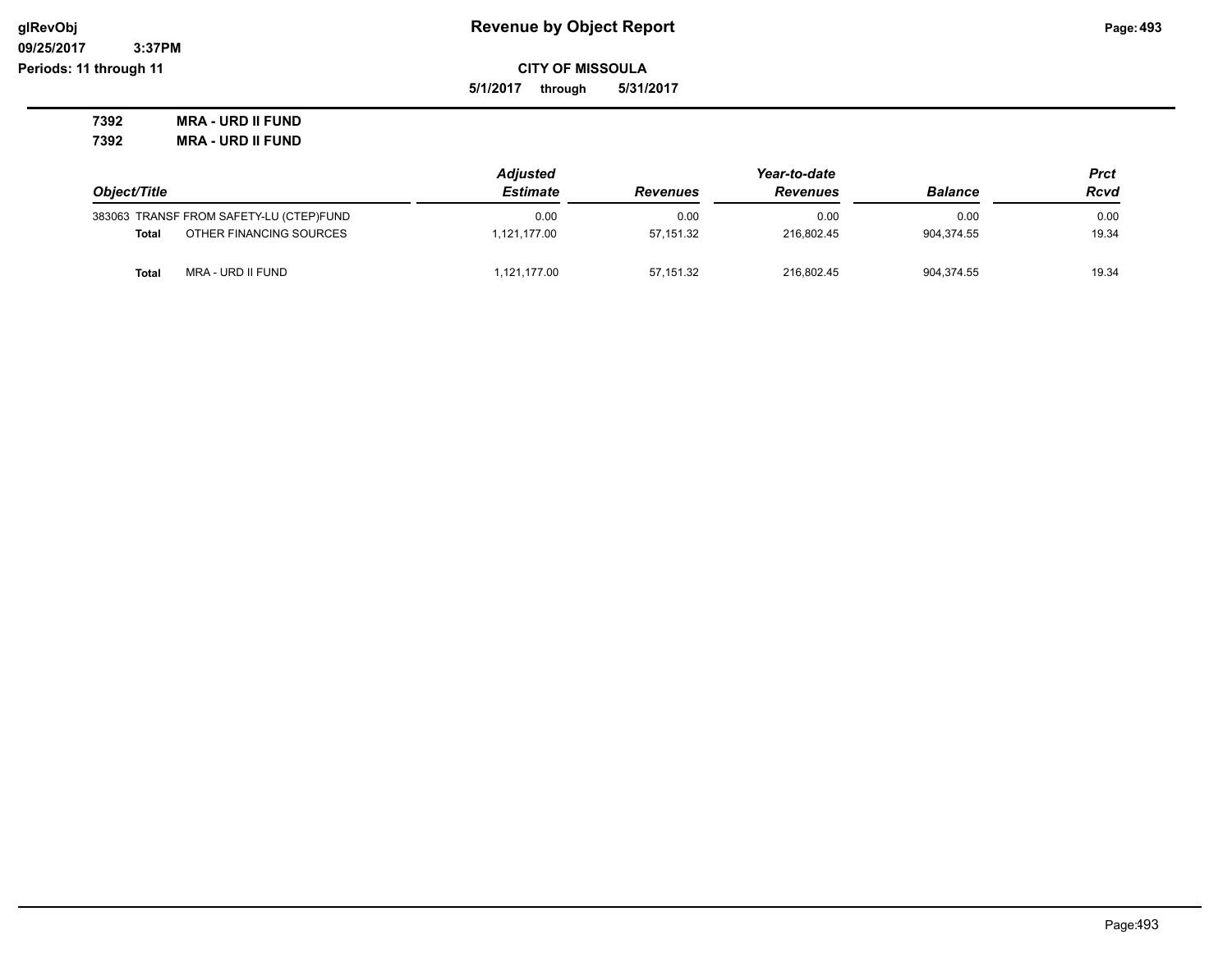**CITY OF MISSOULA**

**5/1/2017 through 5/31/2017**

 **3:37PM**

#### **7392 MRA - URD II FUND**

|                                                           | <b>Adjusted</b> | Year-to-date    |                 |                | <b>Prct</b> |
|-----------------------------------------------------------|-----------------|-----------------|-----------------|----------------|-------------|
| Object/Title                                              | <b>Estimate</b> | <b>Revenues</b> | <b>Revenues</b> | <b>Balance</b> | Rcvd        |
| 310000 TAXES/ASSESSMENTS                                  |                 |                 |                 |                |             |
| 311011 TAX INCREMENT                                      | 0.00            | 0.00            | 0.00            | 0.00           | 0.00        |
| TAXES/ASSESSMENTS<br><b>Total</b>                         | 0.00            | 0.00            | 0.00            | 0.00           | 0.00        |
| 330000 INTERGOVERNMENTAL REVENUES                         |                 |                 |                 |                |             |
| 330000 INTERGOVERNMENTAL REVENUES                         | 0.00            | 0.00            | 0.00            | 0.00           | 0.00        |
| 331050 ISTEA/CTEP GRANT                                   | 0.00            | 0.00            | 0.00            | 0.00           | 0.00        |
| 331060 NATL RECREATION TRAILS GRANTS                      | 0.00            | 0.00            | 0.00            | 0.00           | 0.00        |
| 335210 PERSONAL PROPERTY TAX REIMBURSEMENT                | 0.00            | 0.00            | 0.00            | 0.00           | 0.00        |
| 335250 STATE REIMB - SB #184                              | 0.00            | 0.00            | 0.00            | 0.00           | 0.00        |
| 336023 STATE CONTRIB. - PERS                              | 0.00            | 0.00            | 0.00            | 0.00           | 0.00        |
| INTERGOVERNMENTAL REVENUES<br>Total                       | 0.00            | 0.00            | 0.00            | 0.00           | 0.00        |
| 340000 CHARGES FOR SERVICES                               |                 |                 |                 |                |             |
| 343300 MISC CHARGES FOR SERVICES                          | 0.00            | 0.00            | 0.00            | 0.00           | 0.00        |
| <b>CHARGES FOR SERVICES</b><br><b>Total</b>               | 0.00            | 0.00            | 0.00            | 0.00           | 0.00        |
| 360000 MISCELLANEOUS REVENUES                             |                 |                 |                 |                |             |
| 360000 MISCELLANEOUS REVENUES                             | 0.00            | 0.00            | 0.00            | 0.00           | 0.00        |
| 360007 RLF REVENUES                                       | 0.00            | 0.00            | 0.00            | 0.00           | 0.00        |
| 360010 MISCELLANEOUS                                      | 0.00            | 0.00            | 0.00            | 0.00           | 0.00        |
| 365000 DONATIONS                                          | 0.00            | 0.00            | 0.00            | 0.00           | 0.00        |
| MISCELLANEOUS REVENUES<br><b>Total</b>                    | 0.00            | 0.00            | 0.00            | 0.00           | 0.00        |
| 370000 INVESTMENTS & ROYALTY EARNINGS                     |                 |                 |                 |                |             |
| 371010 INTEREST ON INVESTMENTS                            | 0.00            | 0.00            | 0.00            | 0.00           | 0.00        |
| 371020 GAIN/LOSS IN MARKET VALUE OF INVESTMENT            | 0.00            | 0.00            | 0.00            | 0.00           | 0.00        |
| <b>INVESTMENTS &amp; ROYALTY EARNINGS</b><br><b>Total</b> | 0.00            | 0.00            | 0.00            | 0.00           | 0.00        |
| 380000 OTHER FINANCING SOURCES                            |                 |                 |                 |                |             |
| 381009 TRANSFERS IN                                       | 0.00            | 0.00            | 0.00            | 0.00           | 0.00        |
| 381025 REVENUE BOND PROCEEDS                              | 0.00            | 0.00            | 0.00            | 0.00           | 0.00        |
| 381026 DEBT SERVICE/BROWNSFIELD RLF 1.125M                | 0.00            | 0.00            | 0.00            | 0.00           | 0.00        |
| 381027 SOUTH RESERVE TRAIL CROSSING 5.M                   | 0.00            | 0.00            | 0.00            | 0.00           | 0.00        |
| 381028 BOND PROCEEDS-MILL SITE                            | 0.00            | 0.00            | 0.00            | 0.00           | 0.00        |
| 381074 CIVIC STADIUM TIF NOTES 1.5M                       | 0.00            | 0.00            | 0.00            | 0.00           | 0.00        |
| 383014 TRANS FR MRA                                       | 1,121,177.00    | 57,151.32       | 216,802.45      | 904,374.55     | 19.34       |
| 383037 TRANSFER - URD II                                  | 0.00            | 0.00            | 0.00            | 0.00           | 0.00        |
| 383038 TRANSFER - URD III                                 | 0.00            | 0.00            | 0.00            | 0.00           | 0.00        |
| 383039 FROM SID TRANSFERS                                 | 0.00            | 0.00            | 0.00            | 0.00           | 0.00        |
| 383060 TRANSFERS FROM FRONT ST URD                        | 0.00            | 0.00            | 0.00            | 0.00           | 0.00        |
| 383061 TRANSFERS FROM PARK IMPACT FEES                    | 0.00            | 0.00            | 0.00            | 0.00           | 0.00        |
| 383062 TRANSFERS FROM PARK SIDS                           | 0.00            | 0.00            | 0.00            | 0.00           | 0.00        |
| 383063 TRANSF FROM SAFETY-LU (CTEP)FUND                   | 0.00            | 0.00            | 0.00            | 0.00           | 0.00        |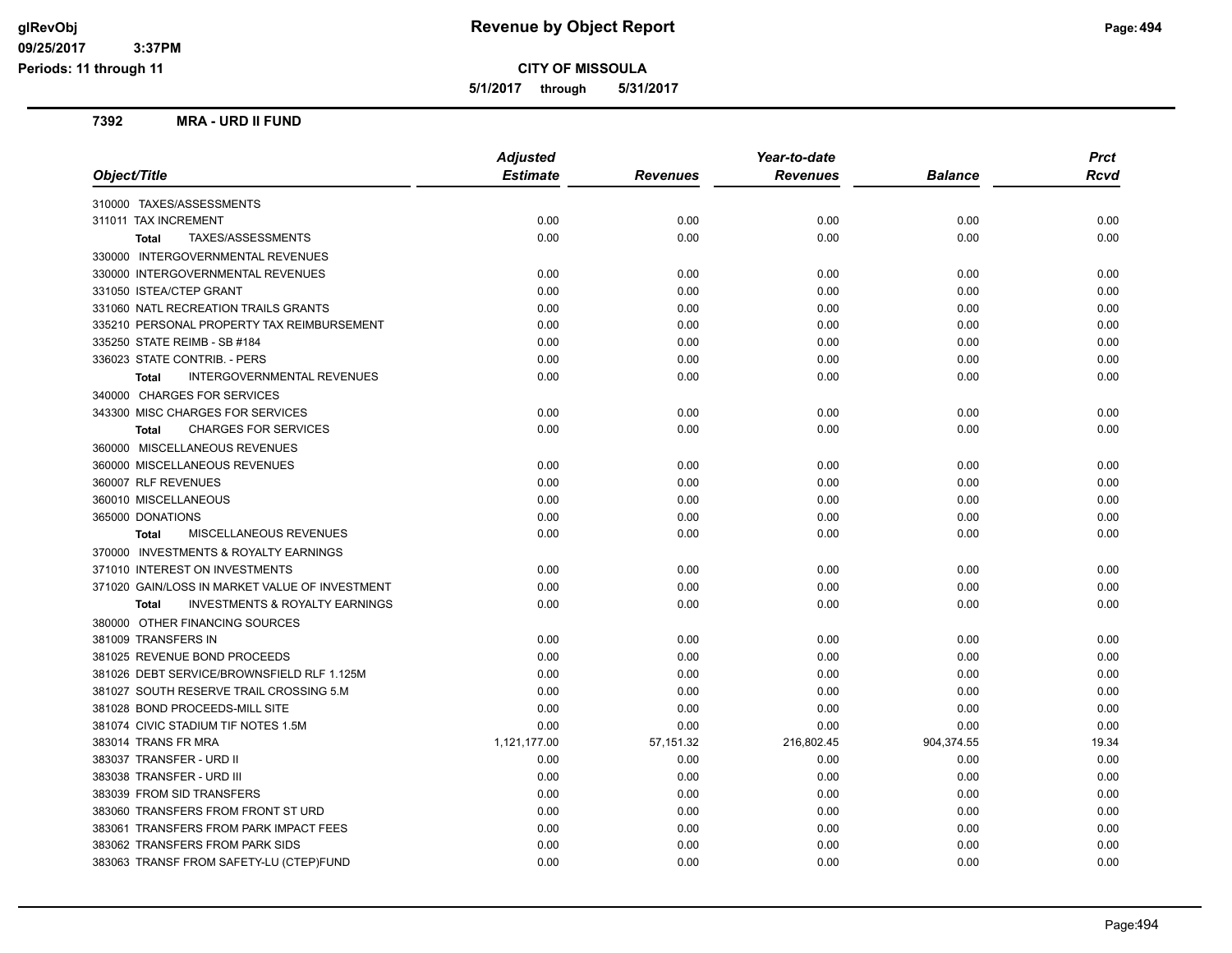**09/25/2017 3:37PM Periods: 11 through 11**

**CITY OF MISSOULA**

**5/1/2017 through 5/31/2017**

**7392 MRA - URD II FUND**

|              |                         | <b>Adjusted</b> | Year-to-date    |                 |                | <b>Prct</b> |
|--------------|-------------------------|-----------------|-----------------|-----------------|----------------|-------------|
| Object/Title |                         | <b>Estimate</b> | <b>Revenues</b> | <b>Revenues</b> | <b>Balance</b> | Rcvd        |
| <b>Total</b> | OTHER FINANCING SOURCES | 1,121,177.00    | 57.151.32       | 216,802.45      | 904,374.55     | 19.34       |
| Total        | MRA - URD II FUND       | 1,121,177.00    | 57,151.32       | 216,802.45      | 904,374.55     | 19.34       |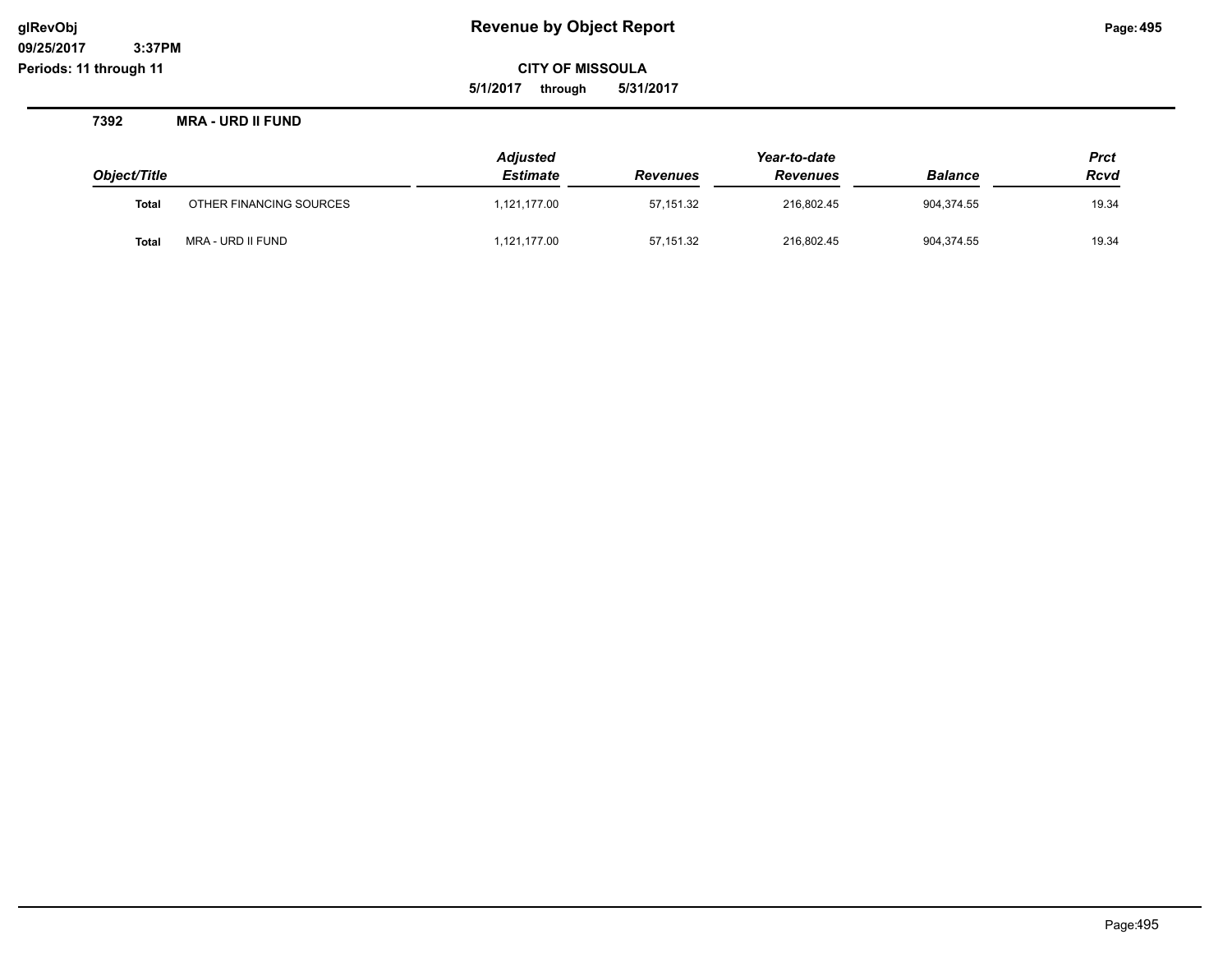**5/1/2017 through 5/31/2017**

**7393 MRA - URD III FUND**

**7393 MRA - URD III FUND**

|                                                           | <b>Adjusted</b> |                 | Year-to-date    |                 | <b>Prct</b> |
|-----------------------------------------------------------|-----------------|-----------------|-----------------|-----------------|-------------|
| Object/Title                                              | <b>Estimate</b> | <b>Revenues</b> | <b>Revenues</b> | <b>Balance</b>  | <b>Rcvd</b> |
| 310000 TAXES/ASSESSMENTS                                  |                 |                 |                 |                 |             |
| 311011 TAX INCREMENT                                      | 0.00            | 0.00            | 0.00            | 0.00            | 0.00        |
| 312001 PENALTIES & INTEREST                               | 0.00            | 0.00            | 0.00            | 0.00            | 0.00        |
| TAXES/ASSESSMENTS<br><b>Total</b>                         | 0.00            | 0.00            | 0.00            | 0.00            | 0.00        |
| 330000 INTERGOVERNMENTAL REVENUES                         |                 |                 |                 |                 |             |
| 331050 ISTEA/CTEP GRANT                                   | 0.00            | 0.00            | 0.00            | 0.00            | 0.00        |
| 331060 NATL RECREATION TRAILS GRANTS                      | 0.00            | 0.00            | 0.00            | 0.00            | 0.00        |
| 335210 PERSONAL PROPERTY TAX REIMBURSEMENT                | 0.00            | 0.00            | 0.00            | 0.00            | 0.00        |
| 336020 STATE PENSION CONTRIBUTION                         | 0.00            | 0.00            | 0.00            | 0.00            | 0.00        |
| 336023 STATE CONTRIB. - PERS                              | 0.00            | 32.30           | 297.86          | $-297.86$       | 0.00        |
| INTERGOVERNMENTAL REVENUES<br><b>Total</b>                | 0.00            | 32.30           | 297.86          | $-297.86$       | 0.00        |
| 340000 CHARGES FOR SERVICES                               |                 |                 |                 |                 |             |
| 343065 BUILDING RENTALS                                   | 0.00            | 0.00            | 0.00            | 0.00            | 0.00        |
| <b>CHARGES FOR SERVICES</b><br><b>Total</b>               | 0.00            | 0.00            | 0.00            | 0.00            | 0.00        |
| 360000 MISCELLANEOUS REVENUES                             |                 |                 |                 |                 |             |
| 360000 MISCELLANEOUS REVENUES                             | 7,100,000.00    | 0.00            | 3.75            | 7,099,996.25    | 0.00        |
| 360010 MISCELLANEOUS                                      | 0.00            | 0.00            | 0.00            | 0.00            | 0.00        |
| 362000 OTHER MISCELLANEOUS REVENUE                        | 0.00            | 0.00            | 0.00            | 0.00            | 0.00        |
| 362004 URD III FACADE IMPROVEMENT LOAN REC                | 0.00            | 0.00            | 0.00            | 0.00            | 0.00        |
| 365000 DONATIONS                                          | 0.00            | 0.00            | 0.00            | 0.00            | 0.00        |
| MISCELLANEOUS REVENUES<br><b>Total</b>                    | 7,100,000.00    | 0.00            | 3.75            | 7,099,996.25    | 0.00        |
| 370000 INVESTMENTS & ROYALTY EARNINGS                     |                 |                 |                 |                 |             |
| 371010 INTEREST ON INVESTMENTS                            | 0.00            | 0.00            | 0.00            | 0.00            | 0.00        |
| 371020 GAIN/LOSS IN MARKET VALUE OF INVESTMENTS           | 0.00            | 0.00            | 0.00            | 0.00            | 0.00        |
| <b>INVESTMENTS &amp; ROYALTY EARNINGS</b><br><b>Total</b> | 0.00            | 0.00            | 0.00            | 0.00            | 0.00        |
| 380000 OTHER FINANCING SOURCES                            |                 |                 |                 |                 |             |
| 381000 LOAN PROCEEDS                                      | 0.00            | 0.00            | 0.00            | 0.00            | 0.00        |
| 381024 MARY AVENUE BOND PROCEEDS                          | 0.00            | 0.00            | 5,400,000.00    | $-5,400,000.00$ | 0.00        |
| 381025 REVENUE BOND PROCEEDS                              | 0.00            | 0.00            | 0.00            | 0.00            | 0.00        |
| 381027 5M SO RESERVE TRAIL CROSSING                       | 0.00            | 0.00            | 0.00            | 0.00            | 0.00        |
| 383014 TRANS FR MRA                                       | 1,401,738.00    | 0.00            | 541,125.26      | 860,612.74      | 38.60       |
| 383037 TRANSFER - URD II                                  | 250,000.00      | 0.00            | 0.00            | 250,000.00      | 0.00        |
| OTHER FINANCING SOURCES<br><b>Total</b>                   | 1,651,738.00    | 0.00            | 5,941,125.26    | -4,289,387.26   | 359.69      |
| MRA - URD III FUND<br>Total                               | 8,751,738.00    | 32.30           | 5,941,426.87    | 2,810,311.13    | 67.89       |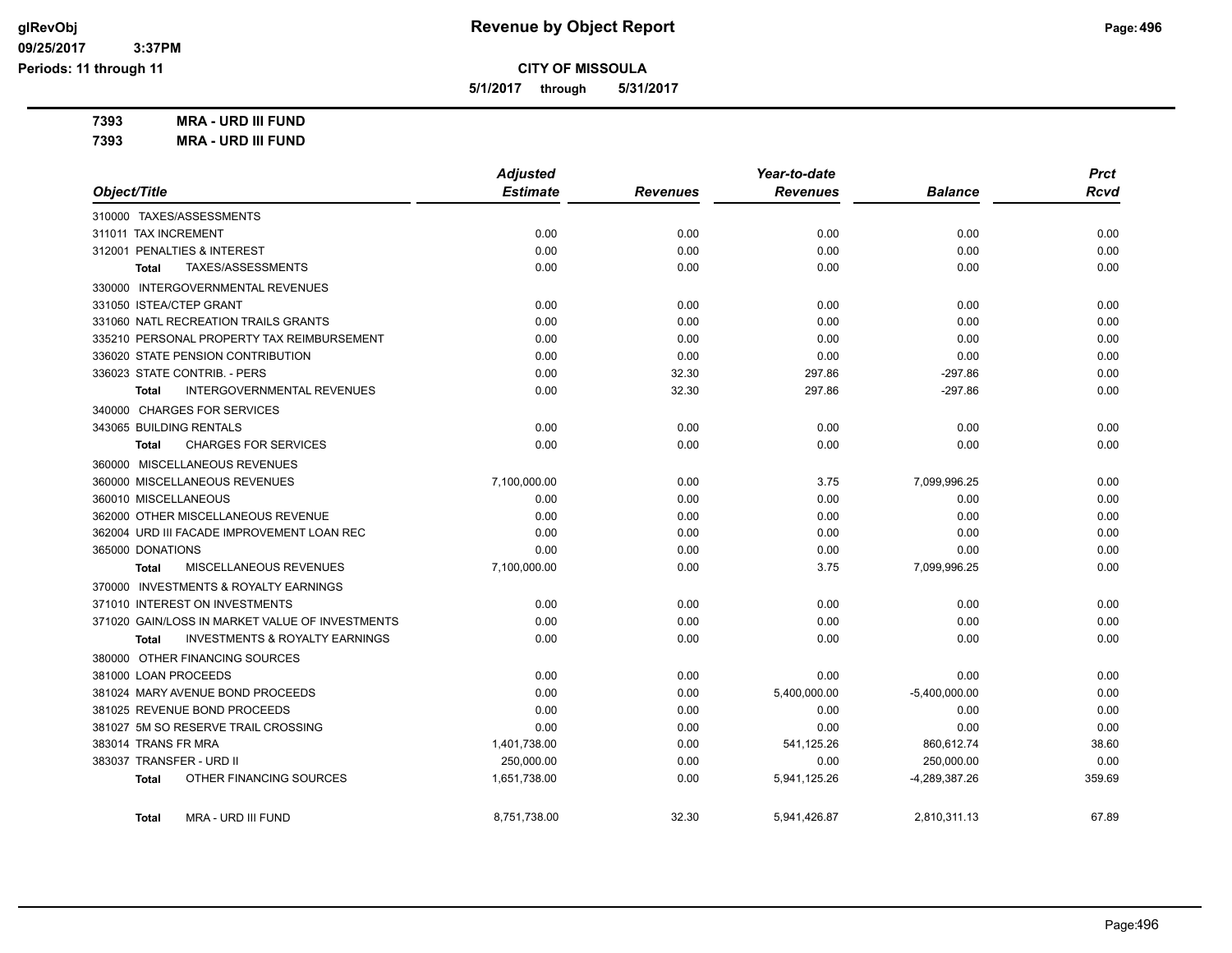**CITY OF MISSOULA 5/1/2017 through 5/31/2017**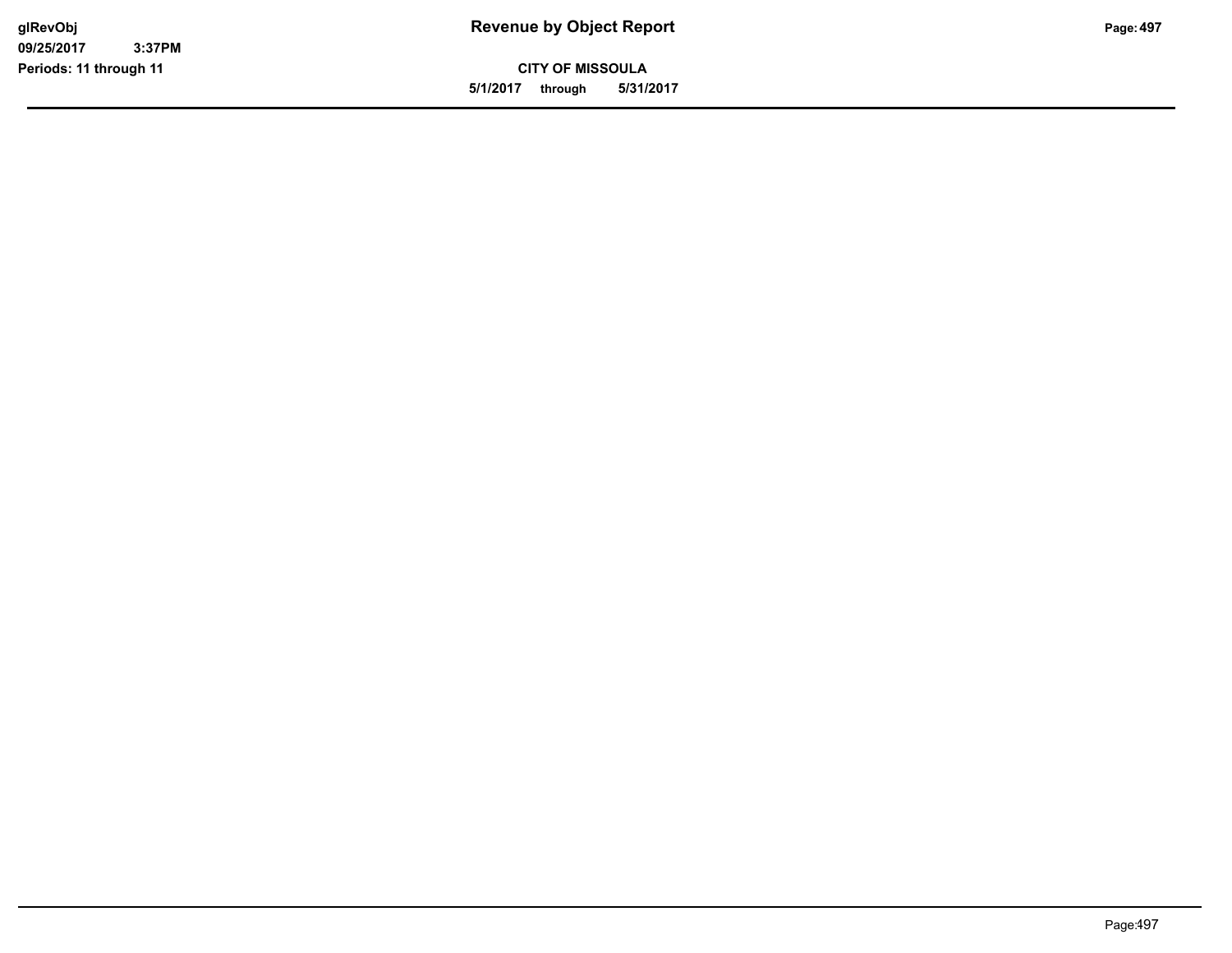**CITY OF MISSOULA**

**5/1/2017 through 5/31/2017**

#### **7393 MRA - URD III FUND**

 **3:37PM**

|                                                    | <b>Adjusted</b> |                 | Year-to-date    |                 | <b>Prct</b> |
|----------------------------------------------------|-----------------|-----------------|-----------------|-----------------|-------------|
| Object/Title                                       | <b>Estimate</b> | <b>Revenues</b> | <b>Revenues</b> | <b>Balance</b>  | <b>Rcvd</b> |
| 310000 TAXES/ASSESSMENTS                           |                 |                 |                 |                 |             |
| 311011 TAX INCREMENT                               | 0.00            | 0.00            | 0.00            | 0.00            | 0.00        |
| 312001 PENALTIES & INTEREST                        | 0.00            | 0.00            | 0.00            | 0.00            | 0.00        |
| TAXES/ASSESSMENTS<br><b>Total</b>                  | 0.00            | 0.00            | 0.00            | 0.00            | 0.00        |
| 330000 INTERGOVERNMENTAL REVENUES                  |                 |                 |                 |                 |             |
| 331050 ISTEA/CTEP GRANT                            | 0.00            | 0.00            | 0.00            | 0.00            | 0.00        |
| 331060 NATL RECREATION TRAILS GRANTS               | 0.00            | 0.00            | 0.00            | 0.00            | 0.00        |
| 335210 PERSONAL PROPERTY TAX REIMBURSEMENT         | 0.00            | 0.00            | 0.00            | 0.00            | 0.00        |
| 336020 STATE PENSION CONTRIBUTION                  | 0.00            | 0.00            | 0.00            | 0.00            | 0.00        |
| 336023 STATE CONTRIB. - PERS                       | 0.00            | 32.30           | 297.86          | $-297.86$       | 0.00        |
| <b>INTERGOVERNMENTAL REVENUES</b><br><b>Total</b>  | 0.00            | 32.30           | 297.86          | $-297.86$       | 0.00        |
| 340000 CHARGES FOR SERVICES                        |                 |                 |                 |                 |             |
| 343065 BUILDING RENTALS                            | 0.00            | 0.00            | 0.00            | 0.00            | 0.00        |
| <b>CHARGES FOR SERVICES</b><br><b>Total</b>        | 0.00            | 0.00            | 0.00            | 0.00            | 0.00        |
| 360000 MISCELLANEOUS REVENUES                      |                 |                 |                 |                 |             |
| 360000 MISCELLANEOUS REVENUES                      | 7,100,000.00    | 0.00            | 3.75            | 7,099,996.25    | 0.00        |
| 360010 MISCELLANEOUS                               | 0.00            | 0.00            | 0.00            | 0.00            | 0.00        |
| 362000 OTHER MISCELLANEOUS REVENUE                 | 0.00            | 0.00            | 0.00            | 0.00            | 0.00        |
| 362004 URD III FACADE IMPROVEMENT LOAN REC         | 0.00            | 0.00            | 0.00            | 0.00            | 0.00        |
| 365000 DONATIONS                                   | 0.00            | 0.00            | 0.00            | 0.00            | 0.00        |
| MISCELLANEOUS REVENUES<br><b>Total</b>             | 7,100,000.00    | 0.00            | 3.75            | 7,099,996.25    | 0.00        |
| 370000 INVESTMENTS & ROYALTY EARNINGS              |                 |                 |                 |                 |             |
| 371010 INTEREST ON INVESTMENTS                     | 0.00            | 0.00            | 0.00            | 0.00            | 0.00        |
| 371020 GAIN/LOSS IN MARKET VALUE OF INVESTMENT     | 0.00            | 0.00            | 0.00            | 0.00            | 0.00        |
| <b>INVESTMENTS &amp; ROYALTY EARNINGS</b><br>Total | 0.00            | 0.00            | 0.00            | 0.00            | 0.00        |
| 380000 OTHER FINANCING SOURCES                     |                 |                 |                 |                 |             |
| 381000 LOAN PROCEEDS                               | 0.00            | 0.00            | 0.00            | 0.00            | 0.00        |
| 381024 MARY AVENUE BOND PROCEEDS                   | 0.00            | 0.00            | 5,400,000.00    | $-5,400,000.00$ | 0.00        |
| 381025 REVENUE BOND PROCEEDS                       | 0.00            | 0.00            | 0.00            | 0.00            | 0.00        |
| 381027 5M SO RESERVE TRAIL CROSSING                | 0.00            | 0.00            | 0.00            | 0.00            | 0.00        |
| 383014 TRANS FR MRA                                | 1,401,738.00    | 0.00            | 541,125.26      | 860,612.74      | 38.60       |
| 383037 TRANSFER - URD II                           | 250,000.00      | 0.00            | 0.00            | 250,000.00      | 0.00        |
| OTHER FINANCING SOURCES<br><b>Total</b>            | 1,651,738.00    | 0.00            | 5,941,125.26    | -4,289,387.26   | 359.69      |
| <b>MRA - URD III FUND</b><br><b>Total</b>          | 8,751,738.00    | 32.30           | 5,941,426.87    | 2,810,311.13    | 67.89       |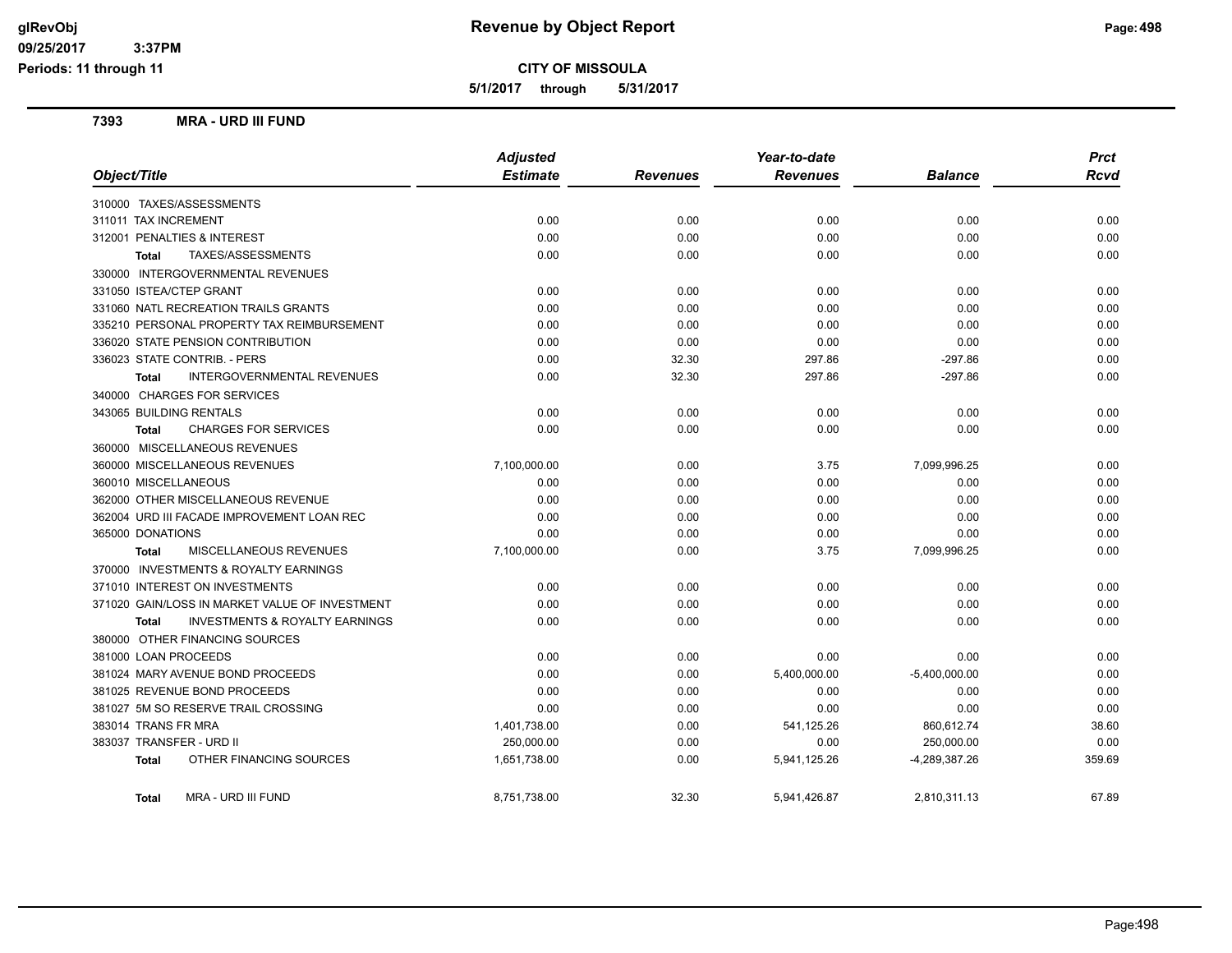**5/1/2017 through 5/31/2017**

#### **7394 MRA URD III TI DEBT CLEARING FUND**

**7394 MRA URD III TI DEBT CLEARING FUND**

|                                                           | <b>Adjusted</b> |                 | Year-to-date    |                | <b>Prct</b> |
|-----------------------------------------------------------|-----------------|-----------------|-----------------|----------------|-------------|
| Object/Title                                              | <b>Estimate</b> | <b>Revenues</b> | <b>Revenues</b> | <b>Balance</b> | <b>Rcvd</b> |
| TAXES/ASSESSMENTS<br>310000                               |                 |                 |                 |                |             |
| <b>TAX INCREMENT</b><br>311011                            | 1,467,088.00    | 39,003.26       | 915,539.42      | 551,548.58     | 62.41       |
| PENALTIES & INTEREST<br>312001                            | 0.00            | 68.66           | 1.245.24        | $-1,245.24$    | 0.00        |
| TAXES/ASSESSMENTS<br><b>Total</b>                         | 1,467,088.00    | 39,071.92       | 916,784.66      | 550,303.34     | 62.49       |
| <b>INTERGOVERNMENTAL REVENUES</b><br>330000               |                 |                 |                 |                |             |
| 335210 PERSONAL PROPERTY TAX REIMBURSEMENT                | 277,850.00      | 0.00            | 138,925.02      | 138,924.98     | 50.00       |
| 335250 STATE REIMB - SB #184                              | 0.00            | 0.00            | 0.00            | 0.00           | 0.00        |
| INTERGOVERNMENTAL REVENUES<br>Total                       | 277,850.00      | 0.00            | 138,925.02      | 138,924.98     | 50.00       |
| <b>INVESTMENTS &amp; ROYALTY EARNINGS</b><br>370000       |                 |                 |                 |                |             |
| 371010 INTEREST ON INVESTMENTS                            | 0.00            | 0.00            | 0.00            | 0.00           | 0.00        |
| 371020 GAIN/LOSS IN MARKET VALUE OF INVESTMENTS           | 0.00            | 0.00            | 0.00            | 0.00           | 0.00        |
| <b>INVESTMENTS &amp; ROYALTY EARNINGS</b><br><b>Total</b> | 0.00            | 0.00            | 0.00            | 0.00           | 0.00        |
| OTHER FINANCING SOURCES<br>380000                         |                 |                 |                 |                |             |
| 383014 TRANS FR MRA                                       | 0.00            | 0.00            | 0.00            | 0.00           | 0.00        |
| OTHER FINANCING SOURCES<br>Total                          | 0.00            | 0.00            | 0.00            | 0.00           | 0.00        |
| MRA URD III TI DEBT CLEARING FUND<br><b>Total</b>         | 1,744,938.00    | 39,071.92       | 1,055,709.68    | 689,228.32     | 60.50       |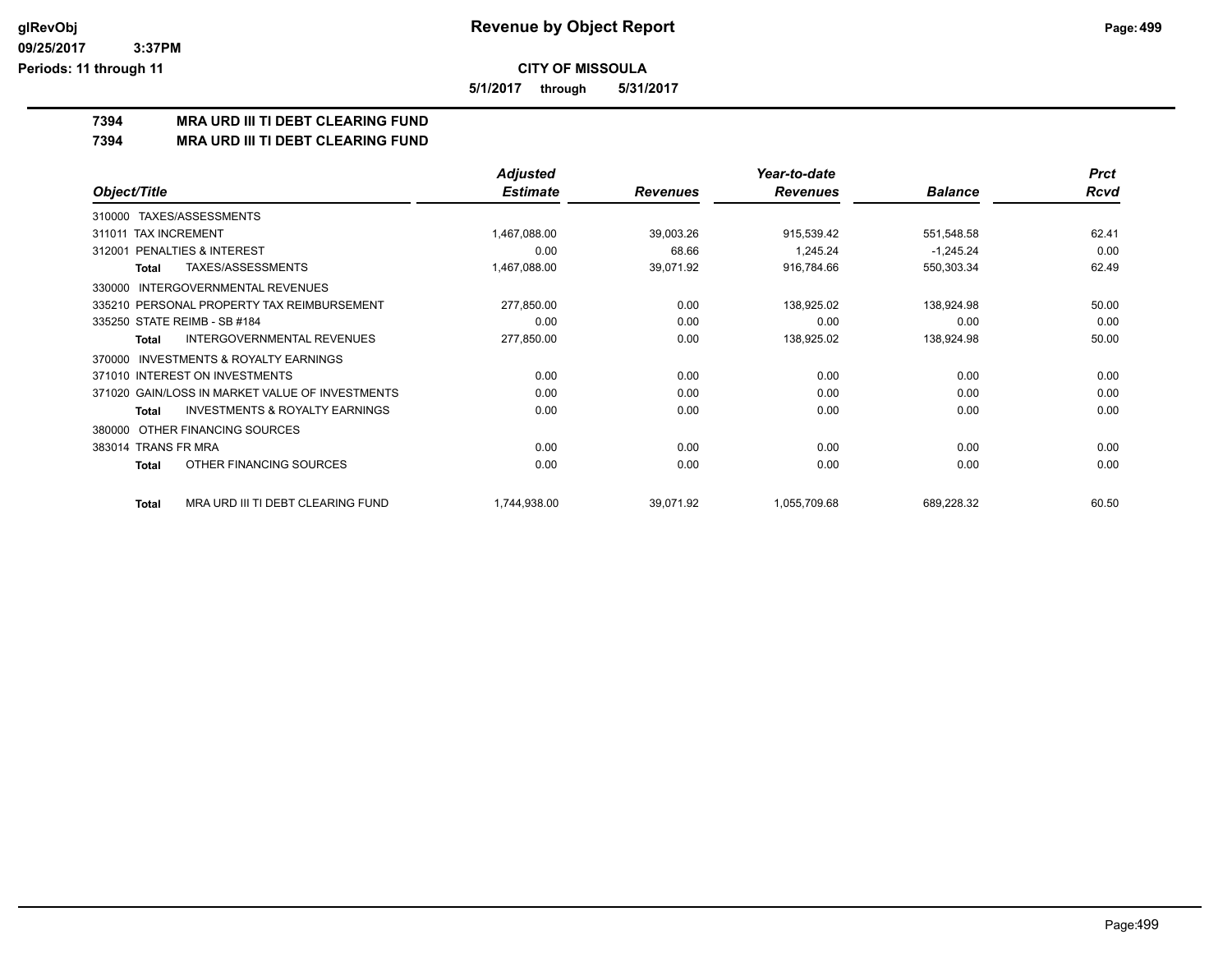**5/1/2017 through 5/31/2017**

#### **7394 MRA URD III TI DEBT CLEARING FUND**

|                                                    | <b>Adjusted</b> |                 | Year-to-date    |                | <b>Prct</b> |
|----------------------------------------------------|-----------------|-----------------|-----------------|----------------|-------------|
| Object/Title                                       | <b>Estimate</b> | <b>Revenues</b> | <b>Revenues</b> | <b>Balance</b> | <b>Rcvd</b> |
| TAXES/ASSESSMENTS<br>310000                        |                 |                 |                 |                |             |
| 311011 TAX INCREMENT                               | 1,467,088.00    | 39,003.26       | 915,539.42      | 551,548.58     | 62.41       |
| 312001 PENALTIES & INTEREST                        | 0.00            | 68.66           | 1,245.24        | $-1,245.24$    | 0.00        |
| TAXES/ASSESSMENTS<br>Total                         | 1,467,088.00    | 39,071.92       | 916,784.66      | 550,303.34     | 62.49       |
| INTERGOVERNMENTAL REVENUES<br>330000               |                 |                 |                 |                |             |
| 335210 PERSONAL PROPERTY TAX REIMBURSEMENT         | 277,850.00      | 0.00            | 138,925.02      | 138,924.98     | 50.00       |
| 335250 STATE REIMB - SB #184                       | 0.00            | 0.00            | 0.00            | 0.00           | 0.00        |
| <b>INTERGOVERNMENTAL REVENUES</b><br>Total         | 277,850.00      | 0.00            | 138,925.02      | 138,924.98     | 50.00       |
| INVESTMENTS & ROYALTY EARNINGS<br>370000           |                 |                 |                 |                |             |
| 371010 INTEREST ON INVESTMENTS                     | 0.00            | 0.00            | 0.00            | 0.00           | 0.00        |
| 371020 GAIN/LOSS IN MARKET VALUE OF INVESTMENT     | 0.00            | 0.00            | 0.00            | 0.00           | 0.00        |
| <b>INVESTMENTS &amp; ROYALTY EARNINGS</b><br>Total | 0.00            | 0.00            | 0.00            | 0.00           | 0.00        |
| 380000 OTHER FINANCING SOURCES                     |                 |                 |                 |                |             |
| 383014 TRANS FR MRA                                | 0.00            | 0.00            | 0.00            | 0.00           | 0.00        |
| OTHER FINANCING SOURCES<br>Total                   | 0.00            | 0.00            | 0.00            | 0.00           | 0.00        |
| MRA URD III TI DEBT CLEARING FUND<br>Total         | 1,744,938.00    | 39,071.92       | 1,055,709.68    | 689,228.32     | 60.50       |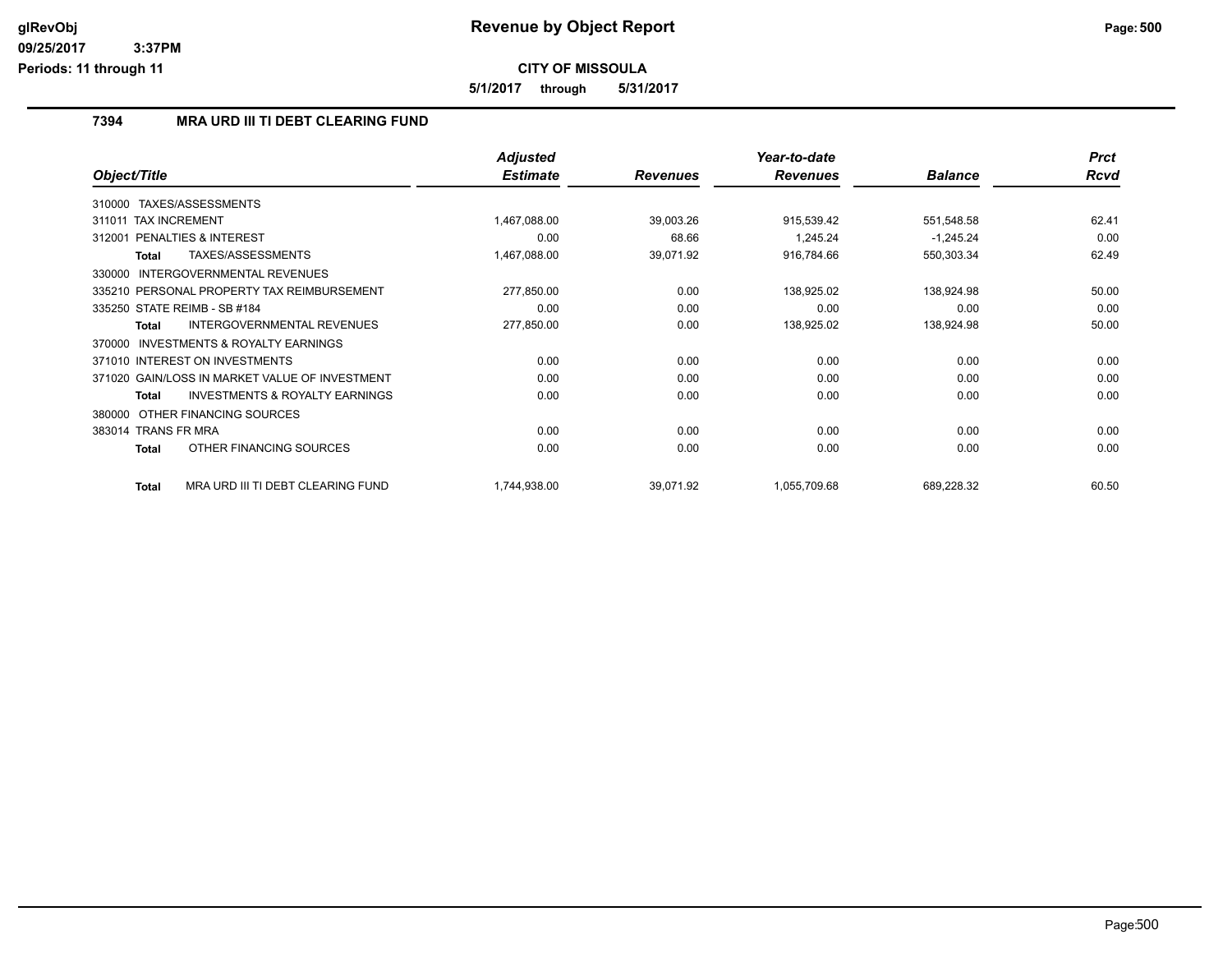**5/1/2017 through 5/31/2017**

# **7395 MRA TAX INCREMENT DEBT SERVICE**

### **7395 MRA TAX INCREMENT DEBT SERVICE**

|                                                    | <b>Adjusted</b> |                 | Year-to-date    |                | <b>Prct</b> |
|----------------------------------------------------|-----------------|-----------------|-----------------|----------------|-------------|
| Object/Title                                       | <b>Estimate</b> | <b>Revenues</b> | <b>Revenues</b> | <b>Balance</b> | <b>Rcvd</b> |
| 370000 INVESTMENTS & ROYALTY EARNINGS              |                 |                 |                 |                |             |
| 371010 INTEREST ON INVESTMENTS                     | 0.00            | 0.00            | 0.00            | 0.00           | 0.00        |
| <b>INVESTMENTS &amp; ROYALTY EARNINGS</b><br>Total | 0.00            | 0.00            | 0.00            | 0.00           | 0.00        |
| 380000 OTHER FINANCING SOURCES                     |                 |                 |                 |                |             |
| 383014 TRANS FR MRA                                | 343.200.00      | 0.00            | 475.512.50      | -132.312.50    | 138.55      |
| OTHER FINANCING SOURCES<br>Total                   | 343,200.00      | 0.00            | 475.512.50      | $-132.312.50$  | 138.55      |
|                                                    |                 |                 |                 |                |             |
| MRA TAX INCREMENT DEBT SERVICE<br><b>Total</b>     | 343.200.00      | 0.00            | 475.512.50      | $-132.312.50$  | 138.55      |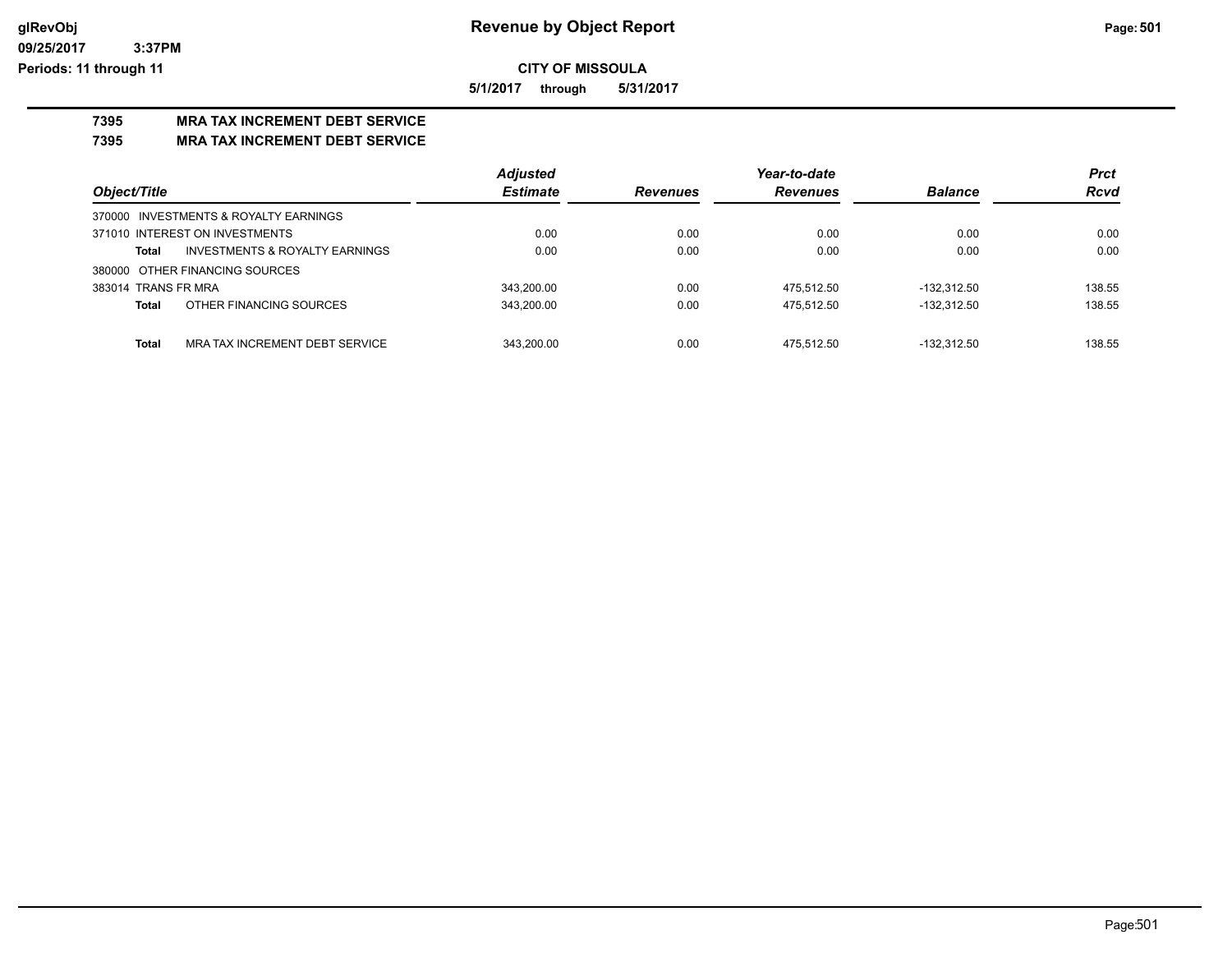**5/1/2017 through 5/31/2017**

#### **7395 MRA TAX INCREMENT DEBT SERVICE**

|                     |                                           | <b>Adjusted</b> |                 | Year-to-date    |                | <b>Prct</b> |
|---------------------|-------------------------------------------|-----------------|-----------------|-----------------|----------------|-------------|
| Object/Title        |                                           | <b>Estimate</b> | <b>Revenues</b> | <b>Revenues</b> | <b>Balance</b> | <b>Rcvd</b> |
|                     | 370000 INVESTMENTS & ROYALTY EARNINGS     |                 |                 |                 |                |             |
|                     | 371010 INTEREST ON INVESTMENTS            | 0.00            | 0.00            | 0.00            | 0.00           | 0.00        |
| <b>Total</b>        | <b>INVESTMENTS &amp; ROYALTY EARNINGS</b> | 0.00            | 0.00            | 0.00            | 0.00           | 0.00        |
|                     | 380000 OTHER FINANCING SOURCES            |                 |                 |                 |                |             |
| 383014 TRANS FR MRA |                                           | 343.200.00      | 0.00            | 475.512.50      | $-132.312.50$  | 138.55      |
| <b>Total</b>        | OTHER FINANCING SOURCES                   | 343,200.00      | 0.00            | 475.512.50      | $-132.312.50$  | 138.55      |
| <b>Total</b>        | MRA TAX INCREMENT DEBT SERVICE            | 343.200.00      | 0.00            | 475.512.50      | $-132.312.50$  | 138.55      |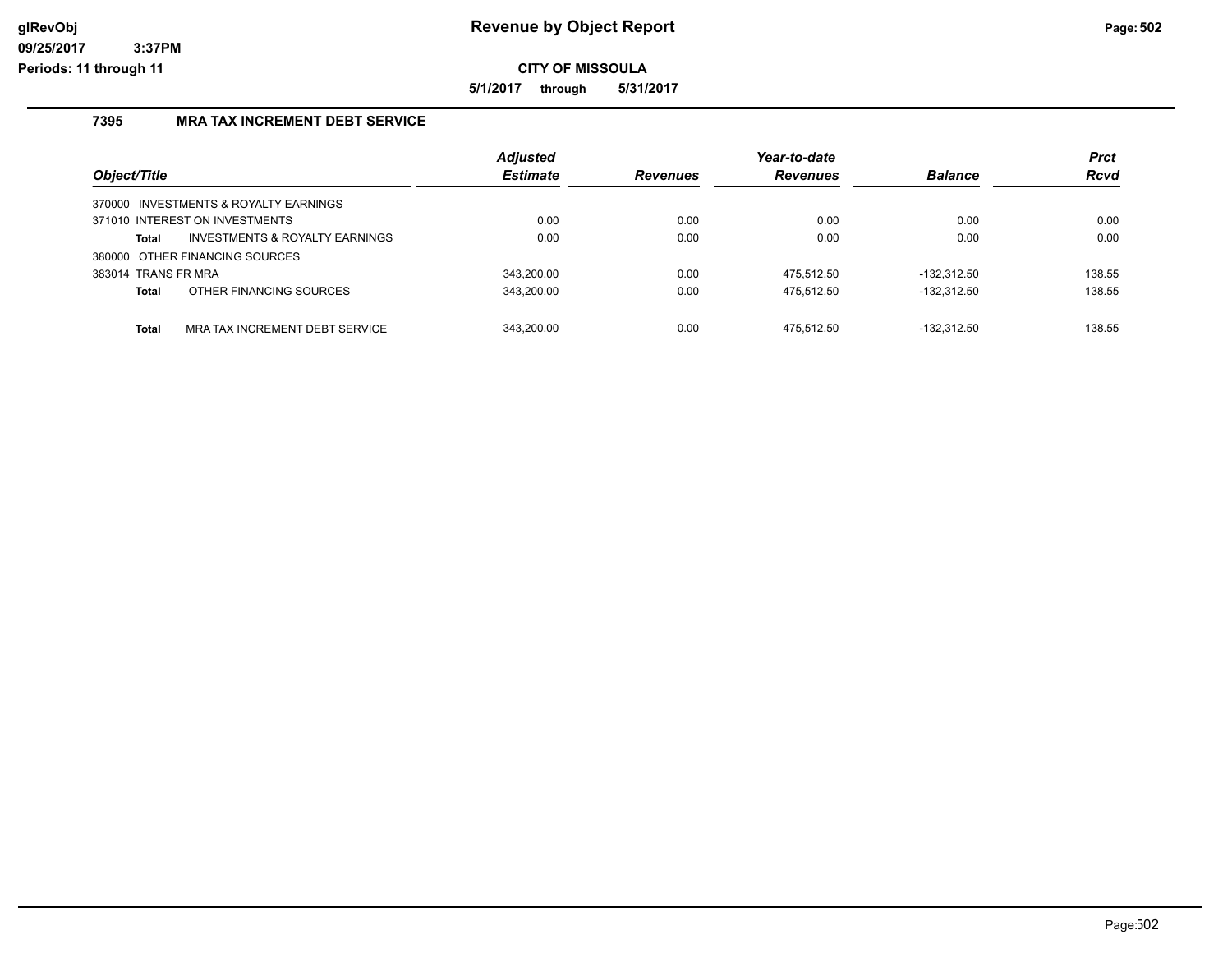**5/1/2017 through 5/31/2017**

### **7396 NRSS DEBT SERVICE SINKING FUND**

**7396 NRSS DEBT SERVICE SINKING FUND**

|                                                           | <b>Adjusted</b> |                 | Year-to-date    |                | <b>Prct</b> |
|-----------------------------------------------------------|-----------------|-----------------|-----------------|----------------|-------------|
| Object/Title                                              | <b>Estimate</b> | <b>Revenues</b> | <b>Revenues</b> | <b>Balance</b> | <b>Rcvd</b> |
| 370000 INVESTMENTS & ROYALTY EARNINGS                     |                 |                 |                 |                |             |
| 371010 INTEREST ON INVESTMENTS                            | 0.00            | 0.00            | 0.00            | 0.00           | 0.00        |
| 371020 GAIN/LOSS IN MARKET VALUE OF INVESTMENTS           | 0.00            | 0.00            | 0.00            | 0.00           | 0.00        |
| <b>INVESTMENTS &amp; ROYALTY EARNINGS</b><br><b>Total</b> | 0.00            | 0.00            | 0.00            | 0.00           | 0.00        |
| 380000 OTHER FINANCING SOURCES                            |                 |                 |                 |                |             |
| 383014 TRANS FR MRA                                       | 31.690.00       | 0.00            | 30.403.00       | 1.287.00       | 95.94       |
| OTHER FINANCING SOURCES<br><b>Total</b>                   | 31.690.00       | 0.00            | 30.403.00       | 1.287.00       | 95.94       |
| NRSS DEBT SERVICE SINKING FUND                            | 31.690.00       | 0.00            | 30.403.00       | 1.287.00       | 95.94       |
| <b>Total</b>                                              |                 |                 |                 |                |             |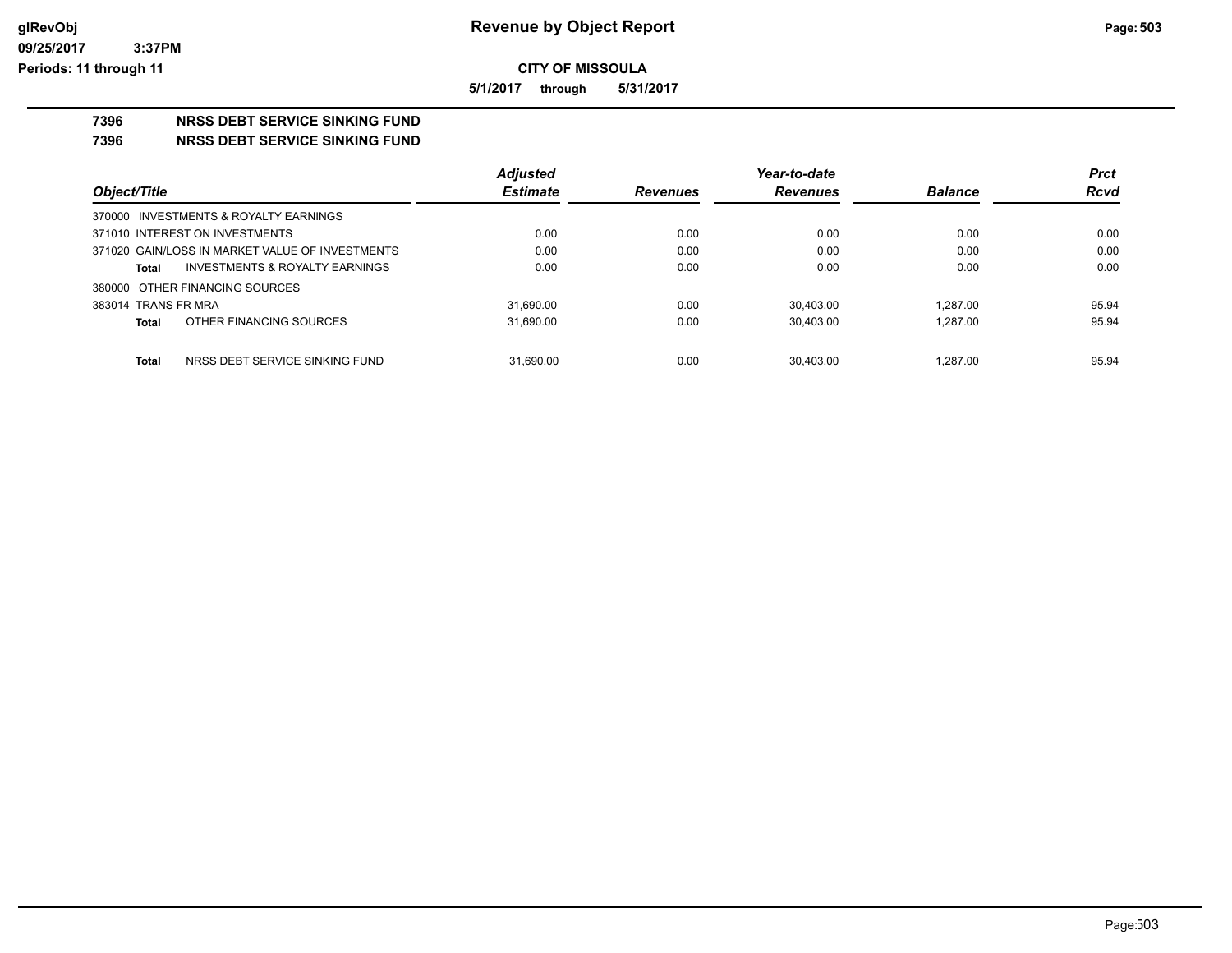**5/1/2017 through 5/31/2017**

#### **7396 NRSS DEBT SERVICE SINKING FUND**

|                     |                                                | <b>Adjusted</b> |                 | Year-to-date    |                | <b>Prct</b> |
|---------------------|------------------------------------------------|-----------------|-----------------|-----------------|----------------|-------------|
| Object/Title        |                                                | <b>Estimate</b> | <b>Revenues</b> | <b>Revenues</b> | <b>Balance</b> | <b>Rcvd</b> |
|                     | 370000 INVESTMENTS & ROYALTY EARNINGS          |                 |                 |                 |                |             |
|                     | 371010 INTEREST ON INVESTMENTS                 | 0.00            | 0.00            | 0.00            | 0.00           | 0.00        |
|                     | 371020 GAIN/LOSS IN MARKET VALUE OF INVESTMENT | 0.00            | 0.00            | 0.00            | 0.00           | 0.00        |
| Total               | INVESTMENTS & ROYALTY EARNINGS                 | 0.00            | 0.00            | 0.00            | 0.00           | 0.00        |
|                     | 380000 OTHER FINANCING SOURCES                 |                 |                 |                 |                |             |
| 383014 TRANS FR MRA |                                                | 31.690.00       | 0.00            | 30.403.00       | 1.287.00       | 95.94       |
| Total               | OTHER FINANCING SOURCES                        | 31.690.00       | 0.00            | 30.403.00       | 1.287.00       | 95.94       |
|                     |                                                |                 |                 |                 |                |             |
| <b>Total</b>        | NRSS DEBT SERVICE SINKING FUND                 | 31.690.00       | 0.00            | 30.403.00       | 1.287.00       | 95.94       |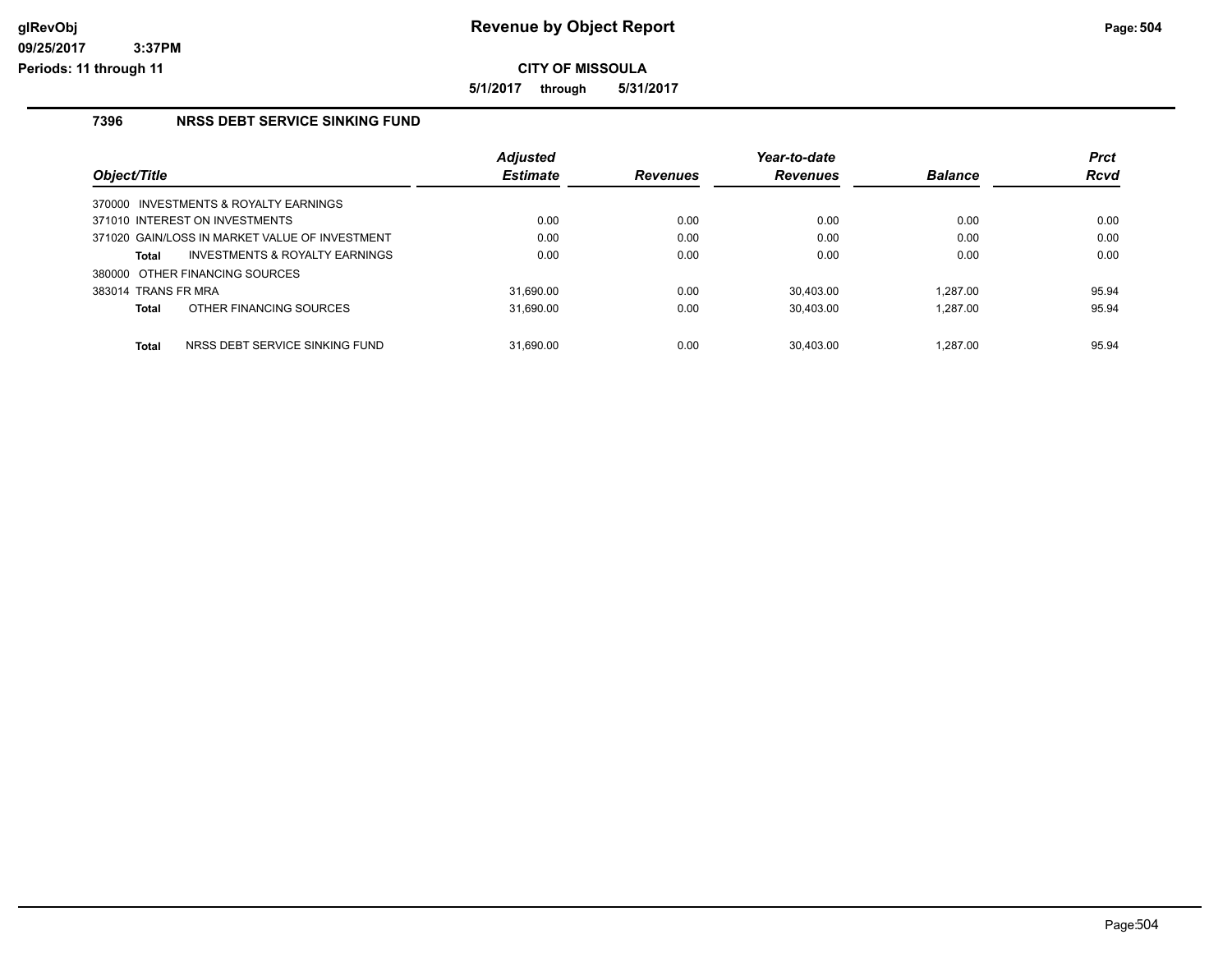**5/1/2017 through 5/31/2017**

**7397 NORTH RESERVE/SCOTT ST URD**

**7397 NORTH RESERVE/SCOTT ST URD**

|                                                           | <b>Adjusted</b> |                 | Year-to-date    |                | <b>Prct</b> |
|-----------------------------------------------------------|-----------------|-----------------|-----------------|----------------|-------------|
| Object/Title                                              | <b>Estimate</b> | <b>Revenues</b> | <b>Revenues</b> | <b>Balance</b> | <b>Rcvd</b> |
| 310000 TAXES/ASSESSMENTS                                  |                 |                 |                 |                |             |
| <b>TAX INCREMENT</b><br>311011                            | 0.00            | 0.00            | 0.00            | 0.00           | 0.00        |
| PENALTIES & INTEREST<br>312001                            | 0.00            | 0.00            | 0.00            | 0.00           | 0.00        |
| TAXES/ASSESSMENTS<br><b>Total</b>                         | 0.00            | 0.00            | 0.00            | 0.00           | 0.00        |
| INTERGOVERNMENTAL REVENUES<br>330000                      |                 |                 |                 |                |             |
| 335210 PERSONAL PROPERTY TAX REIMBURSEMENT                | 0.00            | 0.00            | 0.00            | 0.00           | 0.00        |
| <b>INTERGOVERNMENTAL REVENUES</b><br><b>Total</b>         | 0.00            | 0.00            | 0.00            | 0.00           | 0.00        |
| MISCELLANEOUS REVENUES<br>360000                          |                 |                 |                 |                |             |
| 360000 MISCELLANEOUS REVENUES                             | 0.00            | 0.00            | 0.00            | 0.00           | 0.00        |
| <b>MISCELLANEOUS REVENUES</b><br><b>Total</b>             | 0.00            | 0.00            | 0.00            | 0.00           | 0.00        |
| INVESTMENTS & ROYALTY EARNINGS<br>370000                  |                 |                 |                 |                |             |
| 371010 INTEREST ON INVESTMENTS                            | 0.00            | 0.00            | 0.00            | 0.00           | 0.00        |
| <b>INVESTMENTS &amp; ROYALTY EARNINGS</b><br><b>Total</b> | 0.00            | 0.00            | 0.00            | 0.00           | 0.00        |
| OTHER FINANCING SOURCES<br>380000                         |                 |                 |                 |                |             |
| 381010 BOND PROCEEDS                                      | 0.00            | 0.00            | 645,166.47      | $-645, 166.47$ | 0.00        |
| 383014 TRANS FR MRA                                       | 27,762.00       | 0.00            | 37,229.59       | $-9,467.59$    | 134.10      |
| OTHER FINANCING SOURCES<br><b>Total</b>                   | 27,762.00       | 0.00            | 682,396.06      | $-654,634.06$  | 2,458.02    |
| NORTH RESERVE/SCOTT ST URD<br><b>Total</b>                | 27,762.00       | 0.00            | 682,396.06      | $-654,634.06$  | 2,458.02    |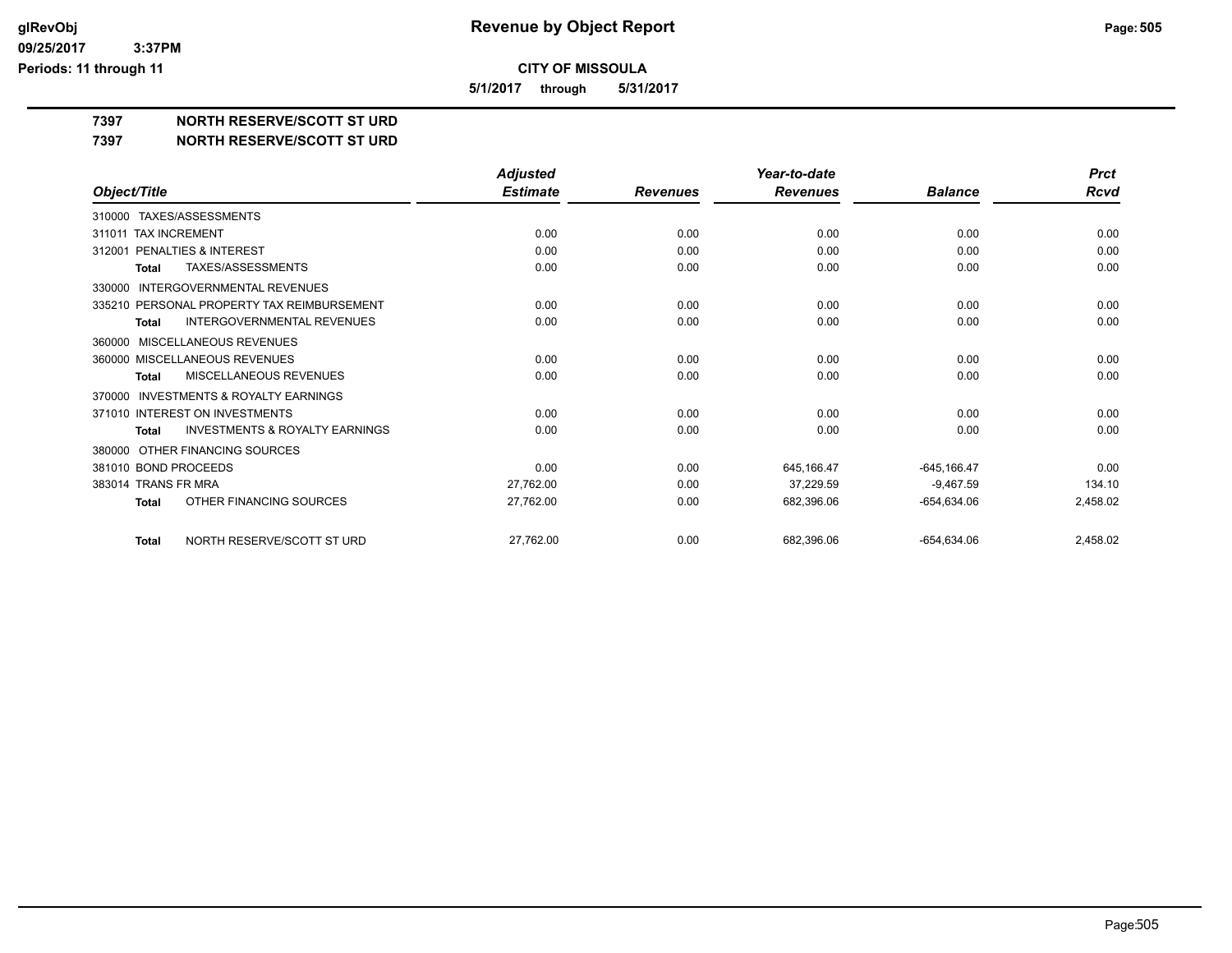**5/1/2017 through 5/31/2017**

# **7397 NORTH RESERVE/SCOTT ST URD**

|                                                           | <b>Adjusted</b> |                 | Year-to-date    |                | <b>Prct</b> |
|-----------------------------------------------------------|-----------------|-----------------|-----------------|----------------|-------------|
| Object/Title                                              | <b>Estimate</b> | <b>Revenues</b> | <b>Revenues</b> | <b>Balance</b> | <b>Rcvd</b> |
| 310000 TAXES/ASSESSMENTS                                  |                 |                 |                 |                |             |
| 311011 TAX INCREMENT                                      | 0.00            | 0.00            | 0.00            | 0.00           | 0.00        |
| PENALTIES & INTEREST<br>312001                            | 0.00            | 0.00            | 0.00            | 0.00           | 0.00        |
| TAXES/ASSESSMENTS<br><b>Total</b>                         | 0.00            | 0.00            | 0.00            | 0.00           | 0.00        |
| <b>INTERGOVERNMENTAL REVENUES</b><br>330000               |                 |                 |                 |                |             |
| 335210 PERSONAL PROPERTY TAX REIMBURSEMENT                | 0.00            | 0.00            | 0.00            | 0.00           | 0.00        |
| <b>INTERGOVERNMENTAL REVENUES</b><br><b>Total</b>         | 0.00            | 0.00            | 0.00            | 0.00           | 0.00        |
| 360000 MISCELLANEOUS REVENUES                             |                 |                 |                 |                |             |
| 360000 MISCELLANEOUS REVENUES                             | 0.00            | 0.00            | 0.00            | 0.00           | 0.00        |
| <b>MISCELLANEOUS REVENUES</b><br><b>Total</b>             | 0.00            | 0.00            | 0.00            | 0.00           | 0.00        |
| 370000 INVESTMENTS & ROYALTY EARNINGS                     |                 |                 |                 |                |             |
| 371010 INTEREST ON INVESTMENTS                            | 0.00            | 0.00            | 0.00            | 0.00           | 0.00        |
| <b>INVESTMENTS &amp; ROYALTY EARNINGS</b><br><b>Total</b> | 0.00            | 0.00            | 0.00            | 0.00           | 0.00        |
| 380000 OTHER FINANCING SOURCES                            |                 |                 |                 |                |             |
| 381010 BOND PROCEEDS                                      | 0.00            | 0.00            | 645,166.47      | $-645, 166.47$ | 0.00        |
| 383014 TRANS FR MRA                                       | 27,762.00       | 0.00            | 37,229.59       | $-9,467.59$    | 134.10      |
| OTHER FINANCING SOURCES<br><b>Total</b>                   | 27,762.00       | 0.00            | 682,396.06      | $-654,634.06$  | 2,458.02    |
| NORTH RESERVE/SCOTT ST URD<br><b>Total</b>                | 27,762.00       | 0.00            | 682,396.06      | $-654,634.06$  | 2,458.02    |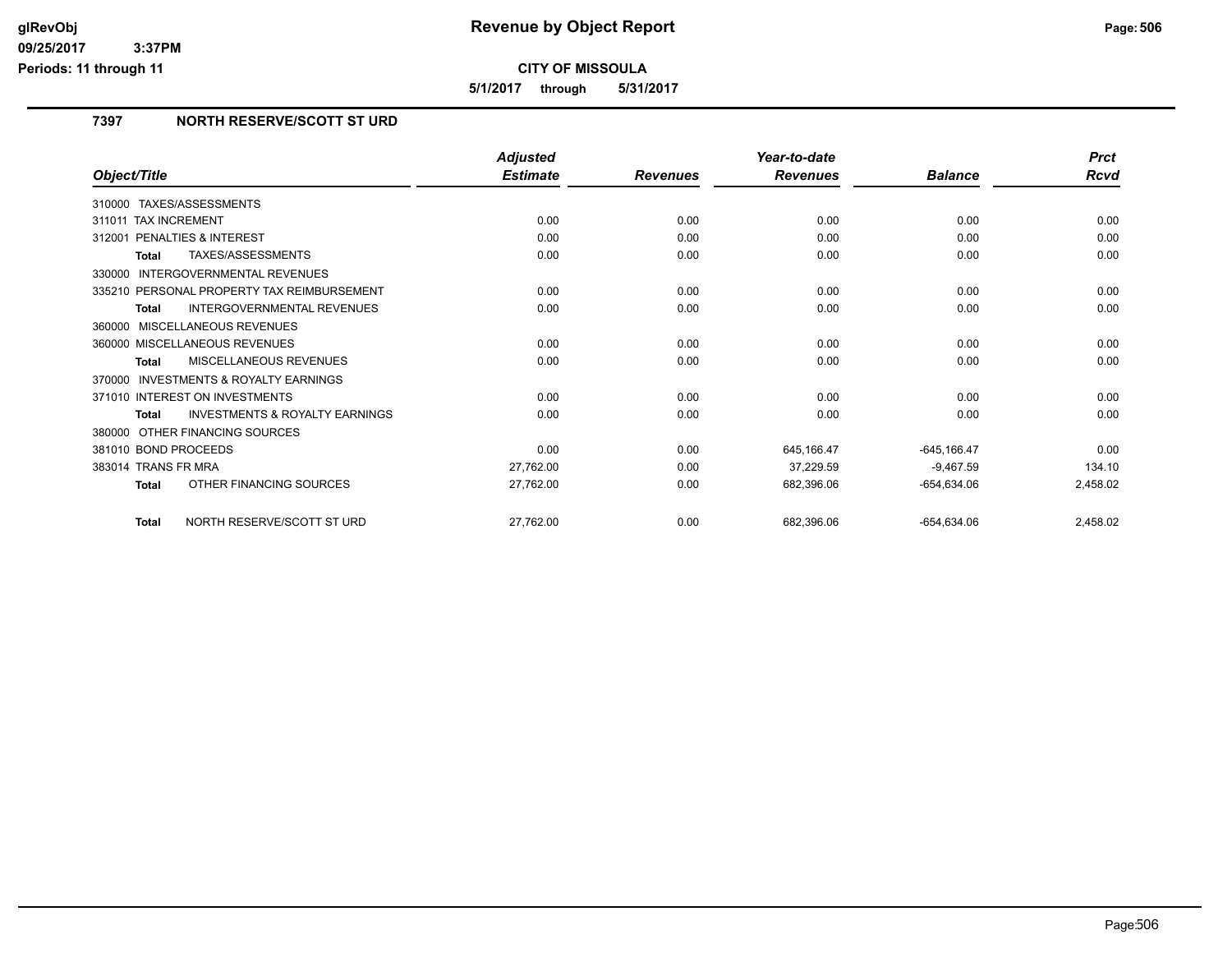**5/1/2017 through 5/31/2017**

# **7399 INTERMOUNTAIN BOND DEBT SERVICE**

# **7399 INTERMOUNTAIN BOND DEBT SERVICE**

|                                                    | <b>Adjusted</b> |                 | Year-to-date    |                | <b>Prct</b> |
|----------------------------------------------------|-----------------|-----------------|-----------------|----------------|-------------|
| Object/Title                                       | <b>Estimate</b> | <b>Revenues</b> | <b>Revenues</b> | <b>Balance</b> | Rcvd        |
| 310000 TAXES/ASSESSMENTS                           |                 |                 |                 |                |             |
| <b>TAX INCREMENT</b><br>311011                     | 0.00            | 0.00            | 0.00            | 0.00           | 0.00        |
| TAXES/ASSESSMENTS<br>Total                         | 0.00            | 0.00            | 0.00            | 0.00           | 0.00        |
| 370000 INVESTMENTS & ROYALTY EARNINGS              |                 |                 |                 |                |             |
| 371010 INTEREST ON INVESTMENTS                     | 0.00            | 0.00            | 0.00            | 0.00           | 0.00        |
| <b>INVESTMENTS &amp; ROYALTY EARNINGS</b><br>Total | 0.00            | 0.00            | 0.00            | 0.00           | 0.00        |
| 380000 OTHER FINANCING SOURCES                     |                 |                 |                 |                |             |
| 381025 REVENUE BOND PROCEEDS                       | 0.00            | 0.00            | 0.00            | 0.00           | 0.00        |
| 383000 OPERATING TRANSFERS                         | 145,937.00      | 0.00            | 0.00            | 145,937.00     | 0.00        |
| 383014 TRANS FR MRA                                | 0.00            | 0.00            | 112,627.50      | $-112,627.50$  | 0.00        |
| OTHER FINANCING SOURCES<br>Total                   | 145,937.00      | 0.00            | 112,627.50      | 33,309.50      | 77.18       |
| <b>INTERMOUNTAIN BOND DEBT SERVICE</b><br>Total    | 145.937.00      | 0.00            | 112.627.50      | 33.309.50      | 77.18       |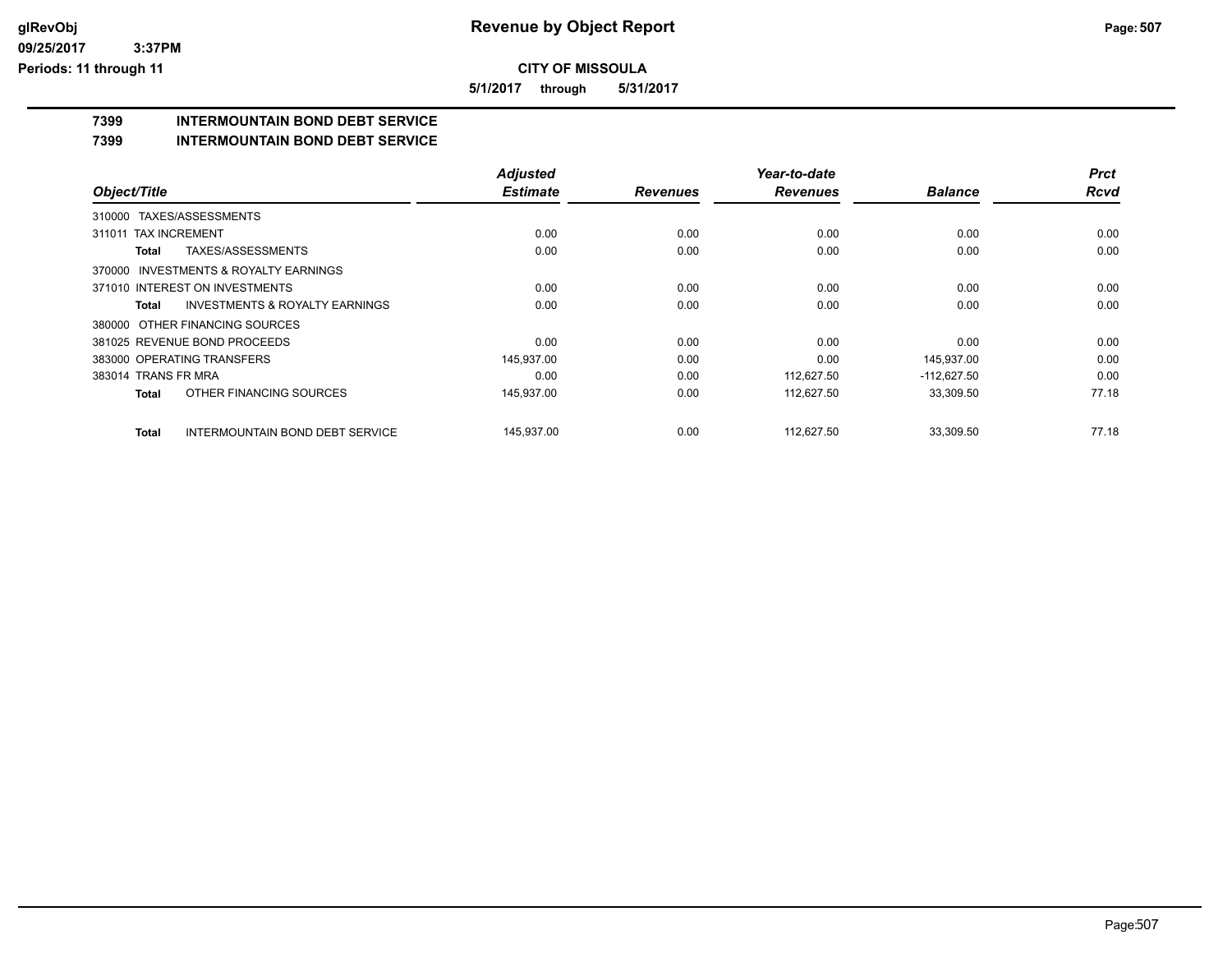**5/1/2017 through 5/31/2017**

# **7399 INTERMOUNTAIN BOND DEBT SERVICE**

|                                                        | <b>Adjusted</b> |                 | Year-to-date    |                | <b>Prct</b> |
|--------------------------------------------------------|-----------------|-----------------|-----------------|----------------|-------------|
| Object/Title                                           | <b>Estimate</b> | <b>Revenues</b> | <b>Revenues</b> | <b>Balance</b> | Rcvd        |
| 310000 TAXES/ASSESSMENTS                               |                 |                 |                 |                |             |
| 311011 TAX INCREMENT                                   | 0.00            | 0.00            | 0.00            | 0.00           | 0.00        |
| TAXES/ASSESSMENTS<br>Total                             | 0.00            | 0.00            | 0.00            | 0.00           | 0.00        |
| 370000 INVESTMENTS & ROYALTY EARNINGS                  |                 |                 |                 |                |             |
| 371010 INTEREST ON INVESTMENTS                         | 0.00            | 0.00            | 0.00            | 0.00           | 0.00        |
| <b>INVESTMENTS &amp; ROYALTY EARNINGS</b><br>Total     | 0.00            | 0.00            | 0.00            | 0.00           | 0.00        |
| 380000 OTHER FINANCING SOURCES                         |                 |                 |                 |                |             |
| 381025 REVENUE BOND PROCEEDS                           | 0.00            | 0.00            | 0.00            | 0.00           | 0.00        |
| 383000 OPERATING TRANSFERS                             | 145,937.00      | 0.00            | 0.00            | 145,937.00     | 0.00        |
| 383014 TRANS FR MRA                                    | 0.00            | 0.00            | 112,627.50      | $-112,627.50$  | 0.00        |
| OTHER FINANCING SOURCES<br><b>Total</b>                | 145,937.00      | 0.00            | 112,627.50      | 33,309.50      | 77.18       |
| <b>INTERMOUNTAIN BOND DEBT SERVICE</b><br><b>Total</b> | 145,937.00      | 0.00            | 112.627.50      | 33,309.50      | 77.18       |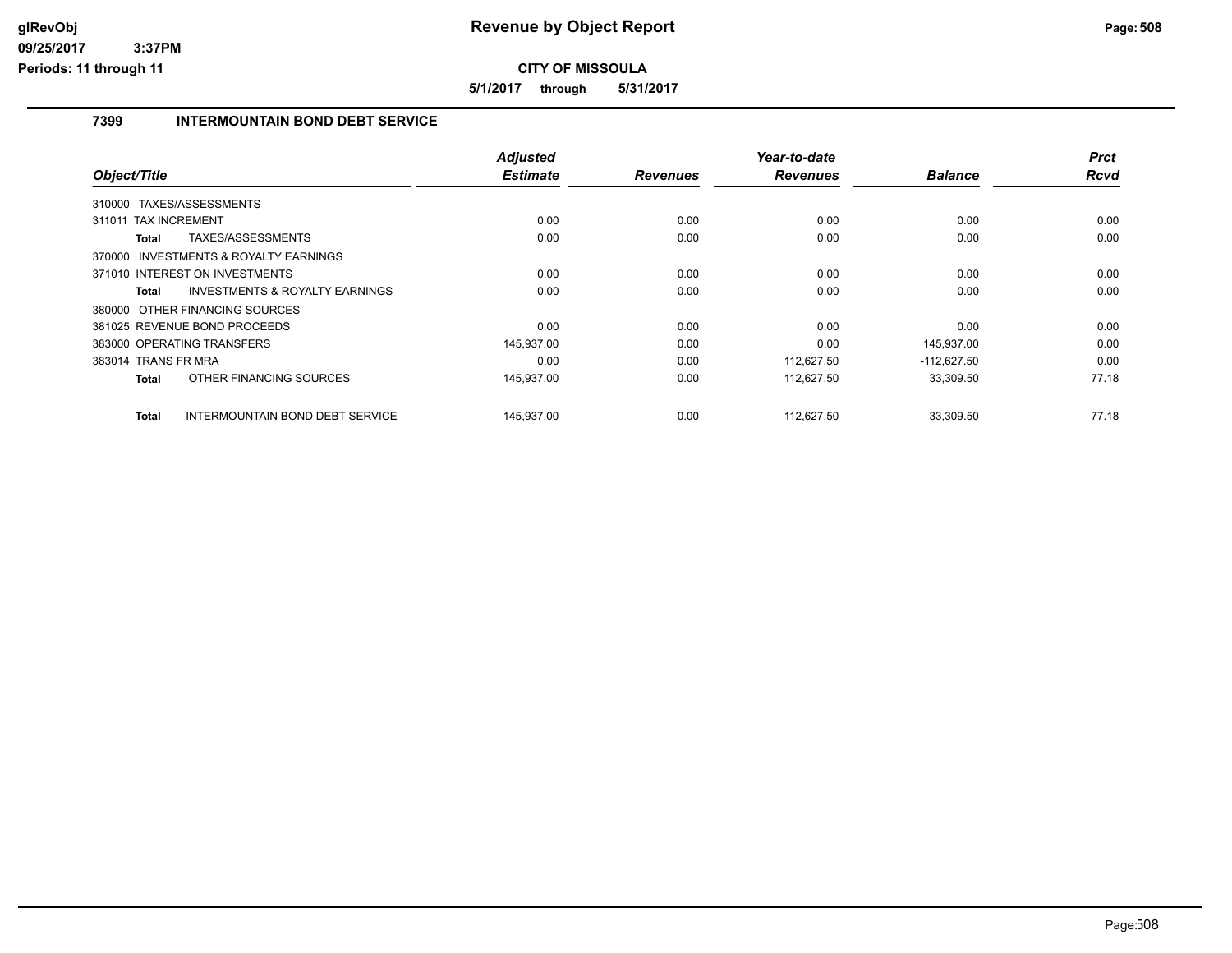**5/1/2017 through 5/31/2017**

#### **7400 FRONT ST BOND CLEARING**

**7400 FRONT ST BOND CLEARING**

|                                                    | <b>Adjusted</b> |                 | Year-to-date    |                | <b>Prct</b> |
|----------------------------------------------------|-----------------|-----------------|-----------------|----------------|-------------|
| Object/Title                                       | <b>Estimate</b> | <b>Revenues</b> | <b>Revenues</b> | <b>Balance</b> | <b>Rcvd</b> |
| 310000 TAXES/ASSESSMENTS                           |                 |                 |                 |                |             |
| 311011 TAX INCREMENT                               | 562,468.00      | 3,395.66        | 229.042.89      | 333,425.11     | 40.72       |
| 312001 PENALTIES & INTEREST                        | 0.00            | 0.90            | 393.93          | $-393.93$      | 0.00        |
| TAXES/ASSESSMENTS<br>Total                         | 562.468.00      | 3.396.56        | 229.436.82      | 333.031.18     | 40.79       |
| 330000 INTERGOVERNMENTAL REVENUES                  |                 |                 |                 |                |             |
| 335210 PERSONAL PROPERTY TAX REIMBURSEMENT         | 53,975.00       | 0.00            | 26.987.29       | 26,987.71      | 50.00       |
| INTERGOVERNMENTAL REVENUES<br>Total                | 53,975.00       | 0.00            | 26,987.29       | 26.987.71      | 50.00       |
| 370000 INVESTMENTS & ROYALTY EARNINGS              |                 |                 |                 |                |             |
| 371010 INTEREST ON INVESTMENTS                     | 0.00            | 0.00            | 0.00            | 0.00           | 0.00        |
| <b>INVESTMENTS &amp; ROYALTY EARNINGS</b><br>Total | 0.00            | 0.00            | 0.00            | 0.00           | 0.00        |
| <b>FRONT ST BOND CLEARING</b><br>Total             | 616.443.00      | 3.396.56        | 256.424.11      | 360.018.89     | 41.60       |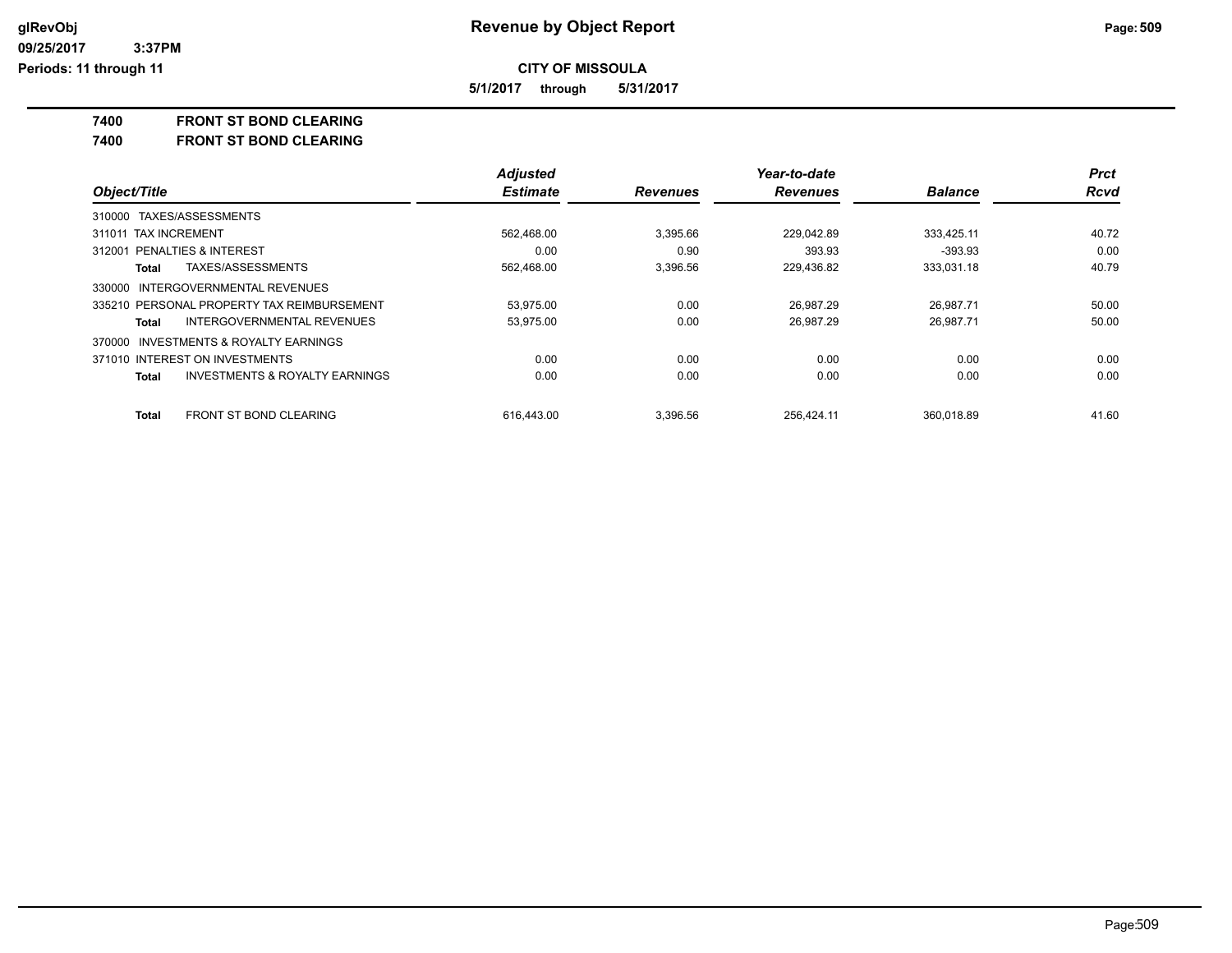**CITY OF MISSOULA**

**5/1/2017 through 5/31/2017**

## **7400 FRONT ST BOND CLEARING**

|                                                    | <b>Adjusted</b> |                 | Year-to-date    |                | <b>Prct</b> |
|----------------------------------------------------|-----------------|-----------------|-----------------|----------------|-------------|
| Object/Title                                       | <b>Estimate</b> | <b>Revenues</b> | <b>Revenues</b> | <b>Balance</b> | Rcvd        |
| TAXES/ASSESSMENTS<br>310000                        |                 |                 |                 |                |             |
| 311011 TAX INCREMENT                               | 562,468.00      | 3,395.66        | 229,042.89      | 333,425.11     | 40.72       |
| 312001 PENALTIES & INTEREST                        | 0.00            | 0.90            | 393.93          | $-393.93$      | 0.00        |
| TAXES/ASSESSMENTS<br>Total                         | 562,468.00      | 3,396.56        | 229,436.82      | 333,031.18     | 40.79       |
| INTERGOVERNMENTAL REVENUES<br>330000               |                 |                 |                 |                |             |
| 335210 PERSONAL PROPERTY TAX REIMBURSEMENT         | 53,975.00       | 0.00            | 26,987.29       | 26,987.71      | 50.00       |
| <b>INTERGOVERNMENTAL REVENUES</b><br>Total         | 53.975.00       | 0.00            | 26.987.29       | 26.987.71      | 50.00       |
| INVESTMENTS & ROYALTY EARNINGS<br>370000           |                 |                 |                 |                |             |
| 371010 INTEREST ON INVESTMENTS                     | 0.00            | 0.00            | 0.00            | 0.00           | 0.00        |
| <b>INVESTMENTS &amp; ROYALTY EARNINGS</b><br>Total | 0.00            | 0.00            | 0.00            | 0.00           | 0.00        |
| <b>FRONT ST BOND CLEARING</b><br><b>Total</b>      | 616.443.00      | 3.396.56        | 256.424.11      | 360.018.89     | 41.60       |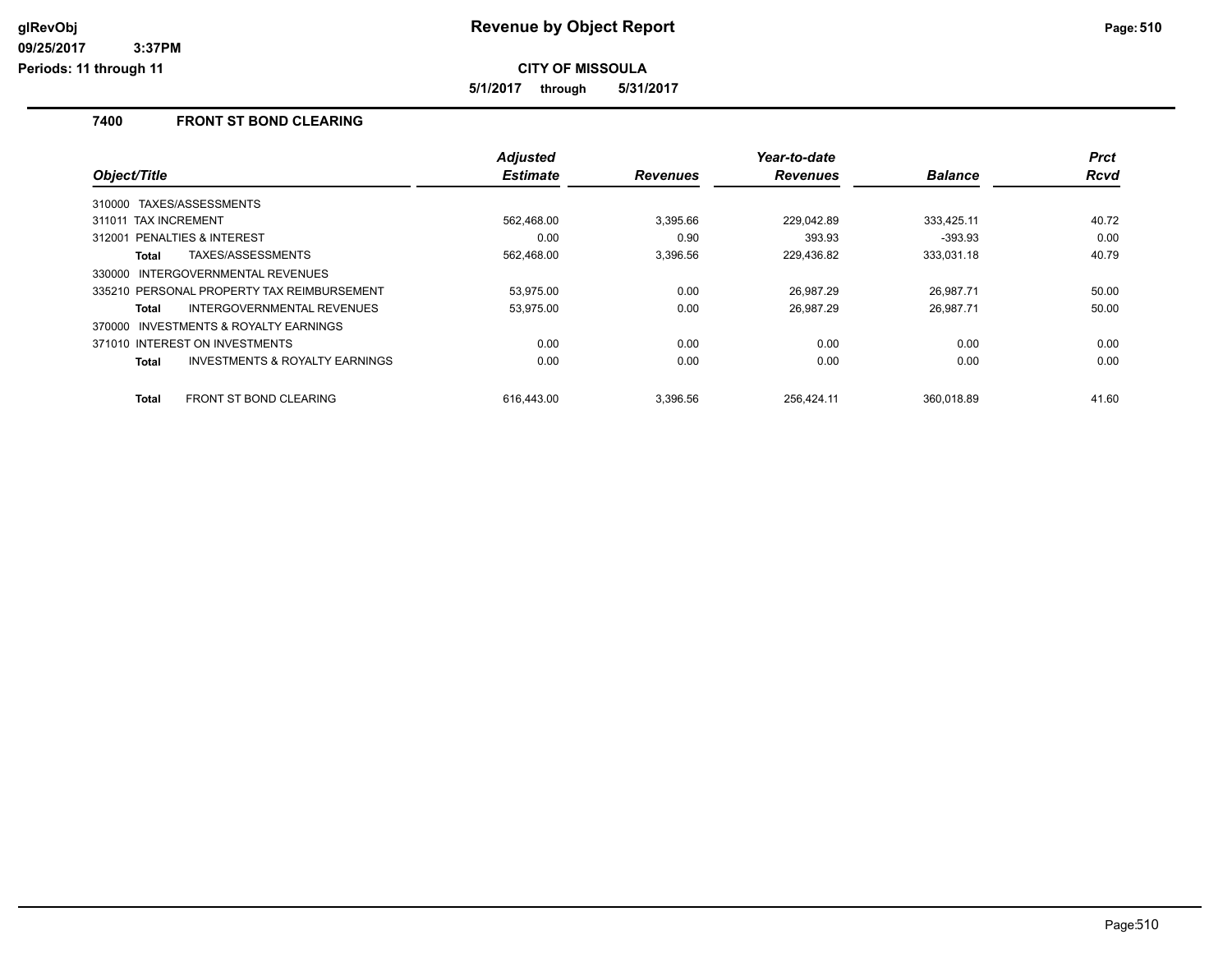**5/1/2017 through 5/31/2017**

# **7401 FRONT ST PARKING STRUCTURE**

**7401 FRONT ST PARKING STRUCTURE**

|                                                    | <b>Adjusted</b> |                 | Year-to-date    |                | <b>Prct</b> |
|----------------------------------------------------|-----------------|-----------------|-----------------|----------------|-------------|
| Object/Title                                       | <b>Estimate</b> | <b>Revenues</b> | <b>Revenues</b> | <b>Balance</b> | <b>Rcvd</b> |
| 370000 INVESTMENTS & ROYALTY EARNINGS              |                 |                 |                 |                |             |
| 371010 INTEREST ON INVESTMENTS                     | 0.00            | 0.00            | 0.00            | 0.00           | 0.00        |
| <b>INVESTMENTS &amp; ROYALTY EARNINGS</b><br>Total | 0.00            | 0.00            | 0.00            | 0.00           | 0.00        |
| 380000 OTHER FINANCING SOURCES                     |                 |                 |                 |                |             |
| 383066 TRANSFER FROM FRONT ST CLEARING             | 208.290.00      | 0.00            | 142.772.10      | 65.517.90      | 68.54       |
| OTHER FINANCING SOURCES<br>Total                   | 208,290.00      | 0.00            | 142.772.10      | 65.517.90      | 68.54       |
|                                                    |                 |                 |                 |                |             |
| <b>FRONT ST PARKING STRUCTURE</b><br>Total         | 208.290.00      | 0.00            | 142.772.10      | 65.517.90      | 68.54       |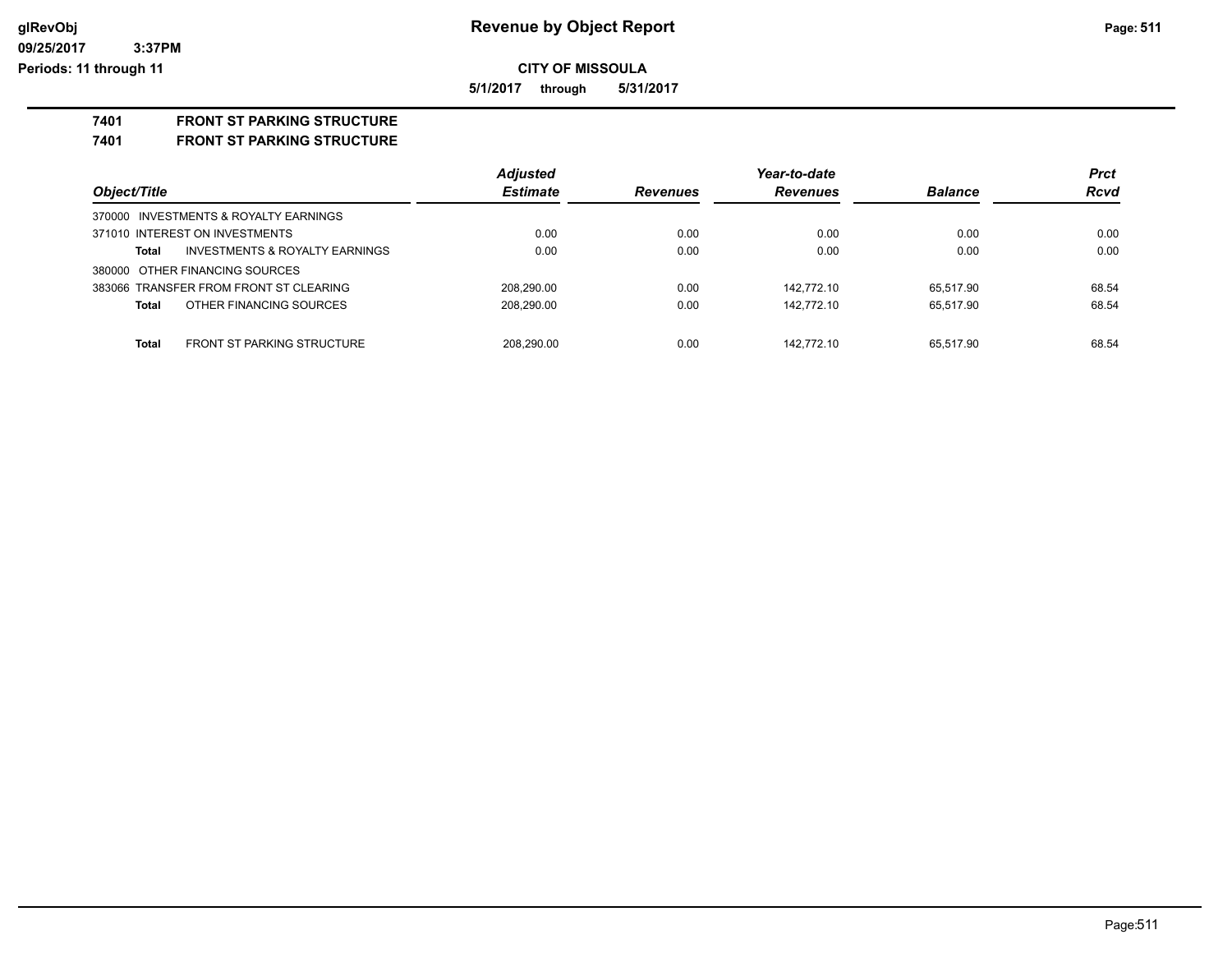**5/1/2017 through 5/31/2017**

# **7401 FRONT ST PARKING STRUCTURE**

|                                                    | <b>Adjusted</b> |                 | Year-to-date    |                | <b>Prct</b> |
|----------------------------------------------------|-----------------|-----------------|-----------------|----------------|-------------|
| Object/Title                                       | <b>Estimate</b> | <b>Revenues</b> | <b>Revenues</b> | <b>Balance</b> | <b>Rcvd</b> |
| 370000 INVESTMENTS & ROYALTY EARNINGS              |                 |                 |                 |                |             |
| 371010 INTEREST ON INVESTMENTS                     | 0.00            | 0.00            | 0.00            | 0.00           | 0.00        |
| <b>INVESTMENTS &amp; ROYALTY EARNINGS</b><br>Total | 0.00            | 0.00            | 0.00            | 0.00           | 0.00        |
| 380000 OTHER FINANCING SOURCES                     |                 |                 |                 |                |             |
| 383066 TRANSFER FROM FRONT ST CLEARING             | 208.290.00      | 0.00            | 142.772.10      | 65.517.90      | 68.54       |
| OTHER FINANCING SOURCES<br>Total                   | 208,290.00      | 0.00            | 142.772.10      | 65.517.90      | 68.54       |
|                                                    |                 |                 |                 |                |             |
| <b>FRONT ST PARKING STRUCTURE</b><br><b>Total</b>  | 208.290.00      | 0.00            | 142.772.10      | 65.517.90      | 68.54       |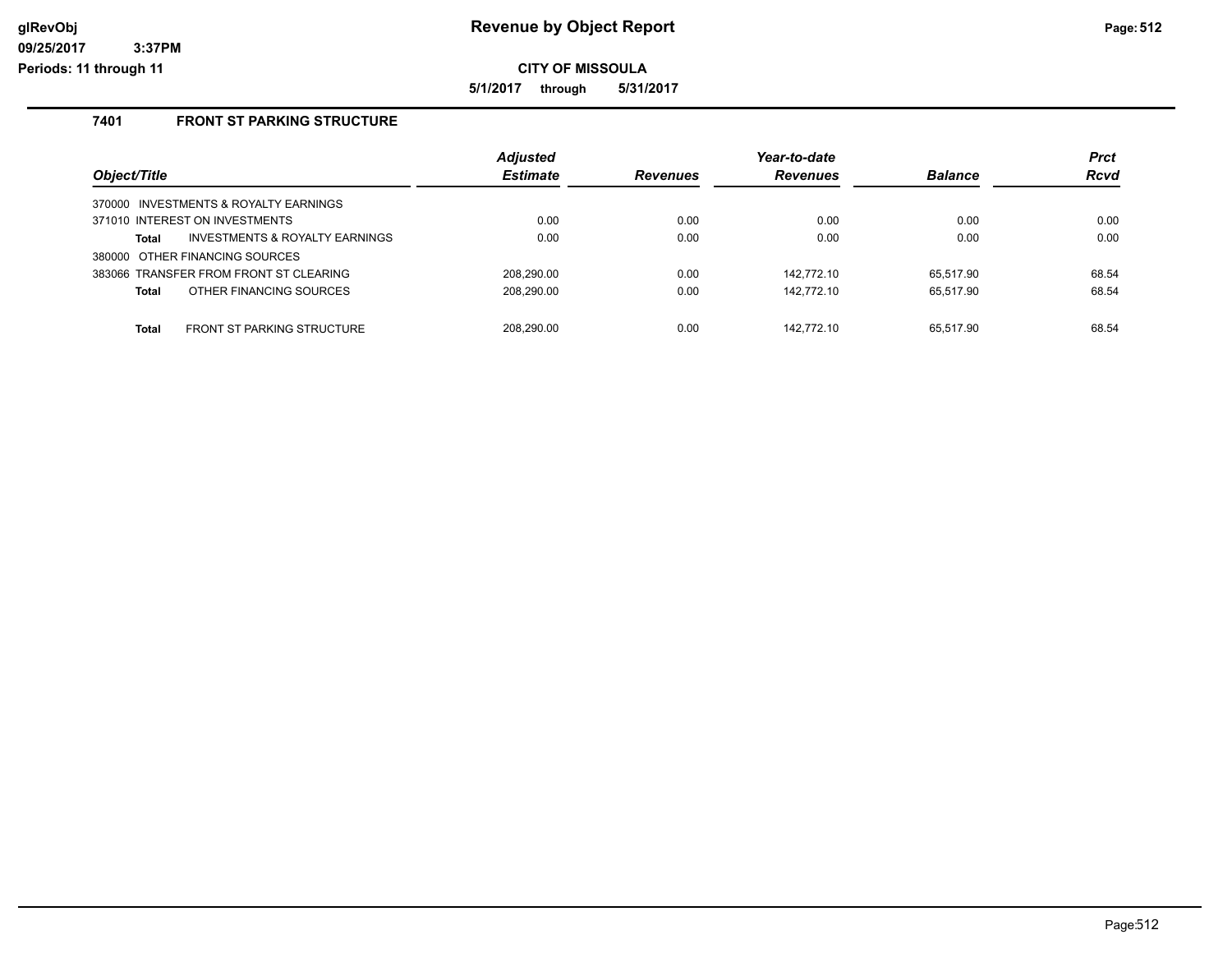**5/1/2017 through 5/31/2017**

# **7402 FRONT ST SUBORDINATE LIEN NOTE**

**7402 FRONT ST SUBORDINATE LIEN NOTE**

|                                                    | <b>Adjusted</b> |                 | Year-to-date    |                | <b>Prct</b> |
|----------------------------------------------------|-----------------|-----------------|-----------------|----------------|-------------|
| Object/Title                                       | <b>Estimate</b> | <b>Revenues</b> | <b>Revenues</b> | <b>Balance</b> | Rcvd        |
| 330000 INTERGOVERNMENTAL REVENUES                  |                 |                 |                 |                |             |
| 338001 EXCESS PLEDGED TAX INCREMENT RETURNED       | 0.00            | 0.00            | 0.00            | 0.00           | 0.00        |
| <b>INTERGOVERNMENTAL REVENUES</b><br>Total         | 0.00            | 0.00            | 0.00            | 0.00           | 0.00        |
| 370000 INVESTMENTS & ROYALTY EARNINGS              |                 |                 |                 |                |             |
| 371010 INTEREST ON INVESTMENTS                     | 0.00            | 0.00            | 0.00            | 0.00           | 0.00        |
| <b>INVESTMENTS &amp; ROYALTY EARNINGS</b><br>Total | 0.00            | 0.00            | 0.00            | 0.00           | 0.00        |
| 380000 OTHER FINANCING SOURCES                     |                 |                 |                 |                |             |
| 383066 TRANSFER FROM FRONT ST CLEARING             | 131.207.00      | 0.00            | 38,888.00       | 92.319.00      | 29.64       |
| 383067 TRANSFER FROM FSPS                          | 0.00            | 0.00            | 0.00            | 0.00           | 0.00        |
| OTHER FINANCING SOURCES<br>Total                   | 131,207.00      | 0.00            | 38,888.00       | 92.319.00      | 29.64       |
| FRONT ST SUBORDINATE LIEN NOTE<br><b>Total</b>     | 131.207.00      | 0.00            | 38.888.00       | 92.319.00      | 29.64       |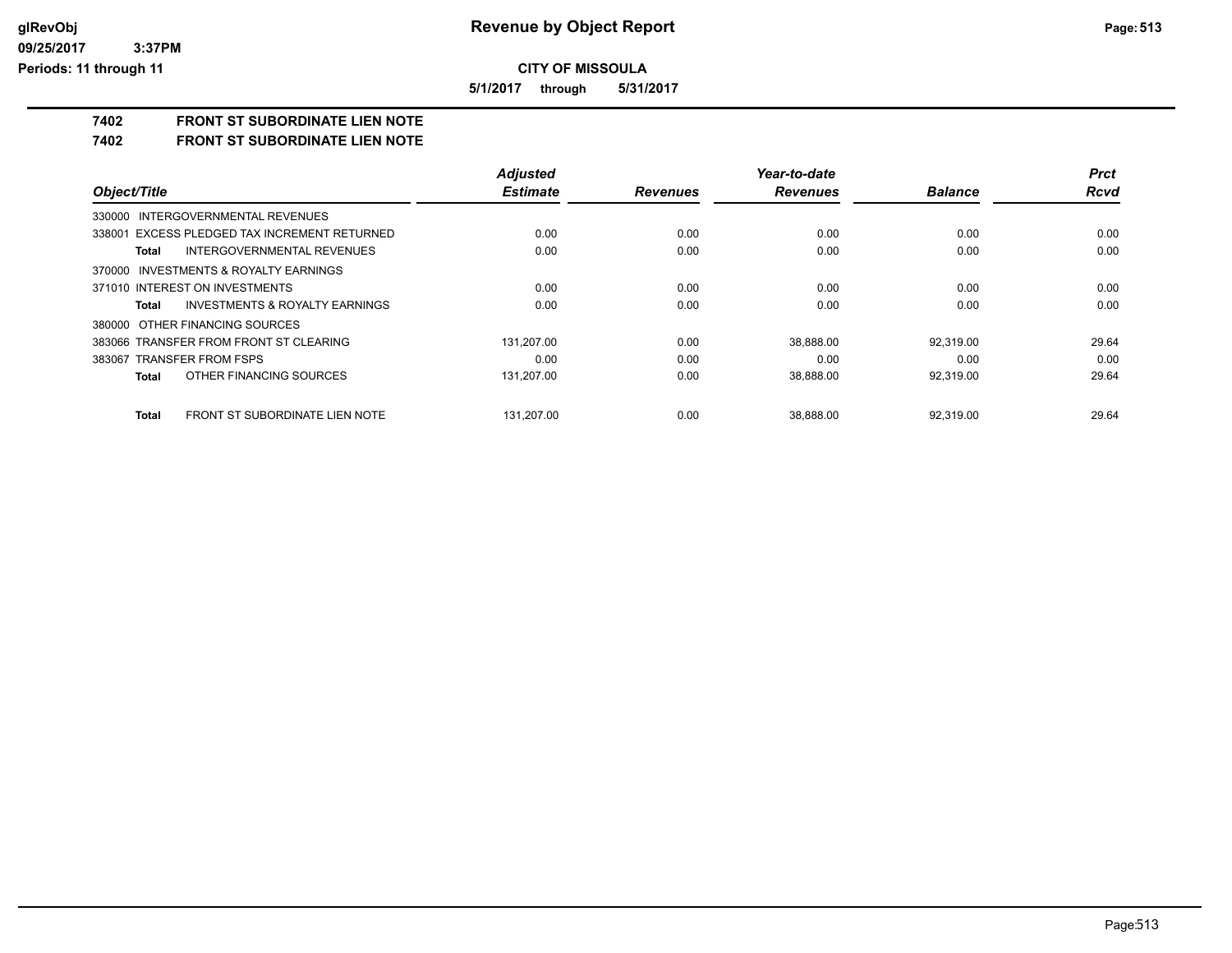**5/1/2017 through 5/31/2017**

# **7402 FRONT ST SUBORDINATE LIEN NOTE**

|                                                     | <b>Adjusted</b> |                 | Year-to-date    |                | <b>Prct</b> |
|-----------------------------------------------------|-----------------|-----------------|-----------------|----------------|-------------|
| Object/Title                                        | <b>Estimate</b> | <b>Revenues</b> | <b>Revenues</b> | <b>Balance</b> | <b>Rcvd</b> |
| INTERGOVERNMENTAL REVENUES<br>330000                |                 |                 |                 |                |             |
| 338001 EXCESS PLEDGED TAX INCREMENT RETURNED        | 0.00            | 0.00            | 0.00            | 0.00           | 0.00        |
| INTERGOVERNMENTAL REVENUES<br>Total                 | 0.00            | 0.00            | 0.00            | 0.00           | 0.00        |
| <b>INVESTMENTS &amp; ROYALTY EARNINGS</b><br>370000 |                 |                 |                 |                |             |
| 371010 INTEREST ON INVESTMENTS                      | 0.00            | 0.00            | 0.00            | 0.00           | 0.00        |
| <b>INVESTMENTS &amp; ROYALTY EARNINGS</b><br>Total  | 0.00            | 0.00            | 0.00            | 0.00           | 0.00        |
| 380000 OTHER FINANCING SOURCES                      |                 |                 |                 |                |             |
| 383066 TRANSFER FROM FRONT ST CLEARING              | 131.207.00      | 0.00            | 38.888.00       | 92.319.00      | 29.64       |
| 383067 TRANSFER FROM FSPS                           | 0.00            | 0.00            | 0.00            | 0.00           | 0.00        |
| OTHER FINANCING SOURCES<br>Total                    | 131,207.00      | 0.00            | 38,888.00       | 92,319.00      | 29.64       |
|                                                     |                 |                 |                 |                |             |
| FRONT ST SUBORDINATE LIEN NOTE<br><b>Total</b>      | 131.207.00      | 0.00            | 38.888.00       | 92.319.00      | 29.64       |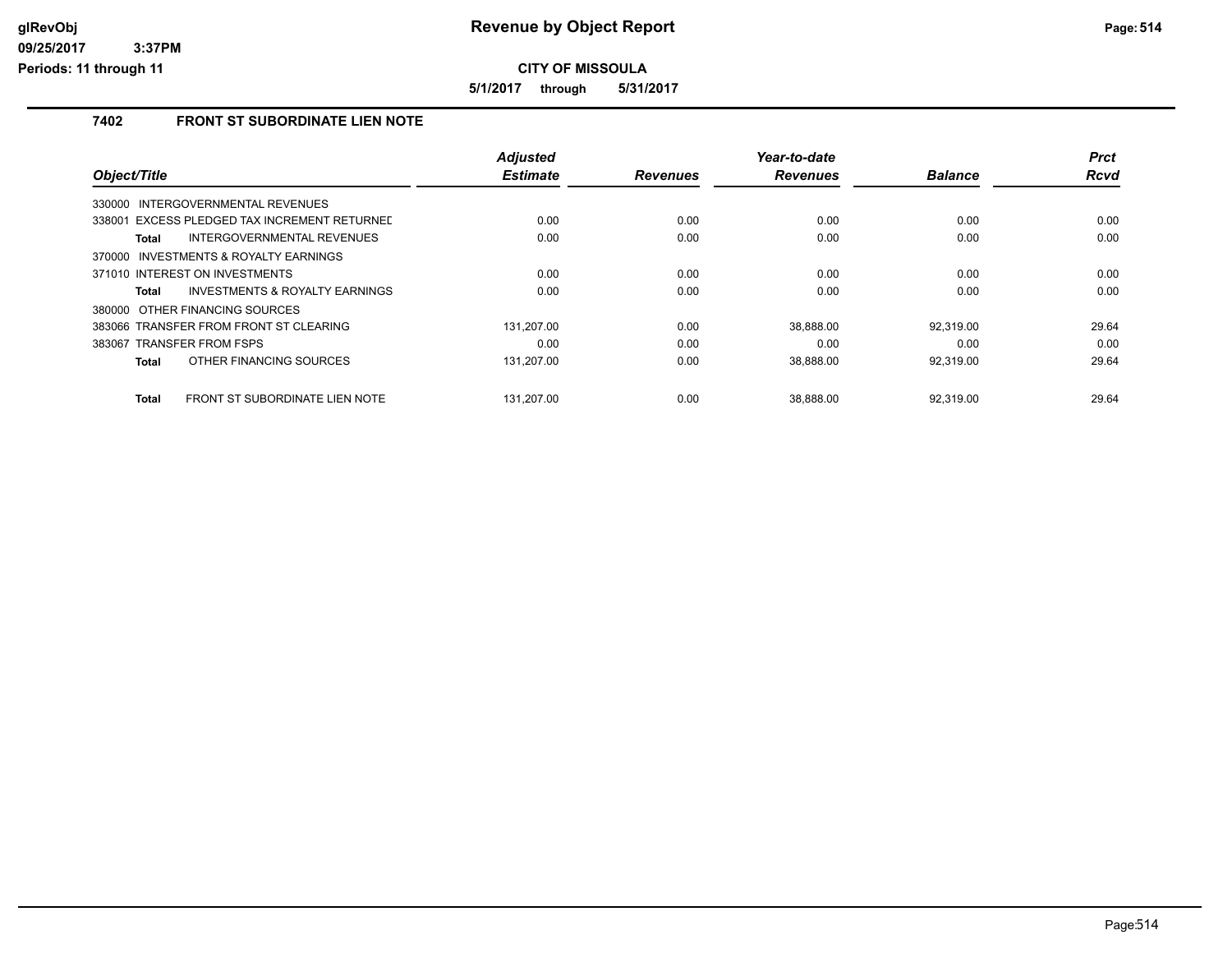**5/1/2017 through 5/31/2017**

# **7447 COURT COLLECTED PARKING FINES**

**7447 COURT COLLECTED PARKING FINES**

|                                                           | <b>Adjusted</b> |                 | Year-to-date    |                | <b>Prct</b> |
|-----------------------------------------------------------|-----------------|-----------------|-----------------|----------------|-------------|
| Object/Title                                              | <b>Estimate</b> | <b>Revenues</b> | <b>Revenues</b> | <b>Balance</b> | <b>Rcvd</b> |
| 350000 FINES & FORFEITURES                                |                 |                 |                 |                |             |
| 352002 PARKING FINES                                      | 0.00            | 0.00            | 0.00            | 0.00           | 0.00        |
| <b>FINES &amp; FORFEITURES</b><br><b>Total</b>            | 0.00            | 0.00            | 0.00            | 0.00           | 0.00        |
| 370000 INVESTMENTS & ROYALTY EARNINGS                     |                 |                 |                 |                |             |
| 371010 INTEREST ON INVESTMENTS                            | 0.00            | 0.00            | 0.00            | 0.00           | 0.00        |
| <b>INVESTMENTS &amp; ROYALTY EARNINGS</b><br><b>Total</b> | 0.00            | 0.00            | 0.00            | 0.00           | 0.00        |
|                                                           |                 |                 |                 |                |             |
| COURT COLLECTED PARKING FINES<br><b>Total</b>             | 0.00            | 0.00            | 0.00            | 0.00           | 0.00        |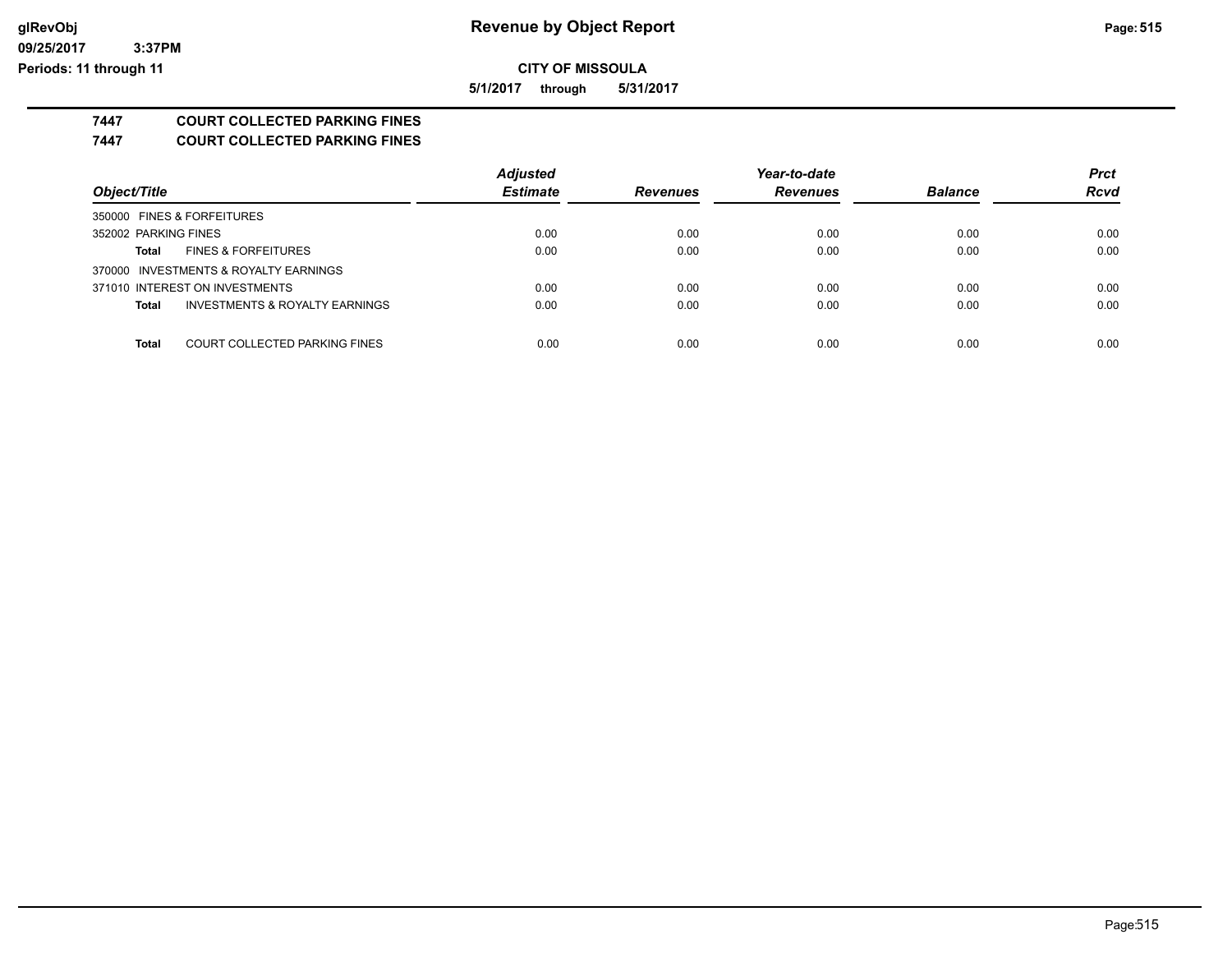**5/1/2017 through 5/31/2017**

# **7447 COURT COLLECTED PARKING FINES**

| Object/Title                                              | <b>Adjusted</b><br><b>Estimate</b> | <b>Revenues</b> | Year-to-date<br><b>Revenues</b> | <b>Balance</b> | <b>Prct</b><br><b>Rcvd</b> |
|-----------------------------------------------------------|------------------------------------|-----------------|---------------------------------|----------------|----------------------------|
| 350000 FINES & FORFEITURES                                |                                    |                 |                                 |                |                            |
| 352002 PARKING FINES                                      | 0.00                               | 0.00            | 0.00                            | 0.00           | 0.00                       |
| <b>FINES &amp; FORFEITURES</b><br>Total                   | 0.00                               | 0.00            | 0.00                            | 0.00           | 0.00                       |
| 370000 INVESTMENTS & ROYALTY EARNINGS                     |                                    |                 |                                 |                |                            |
| 371010 INTEREST ON INVESTMENTS                            | 0.00                               | 0.00            | 0.00                            | 0.00           | 0.00                       |
| <b>INVESTMENTS &amp; ROYALTY EARNINGS</b><br><b>Total</b> | 0.00                               | 0.00            | 0.00                            | 0.00           | 0.00                       |
|                                                           |                                    |                 |                                 |                |                            |
| COURT COLLECTED PARKING FINES<br><b>Total</b>             | 0.00                               | 0.00            | 0.00                            | 0.00           | 0.00                       |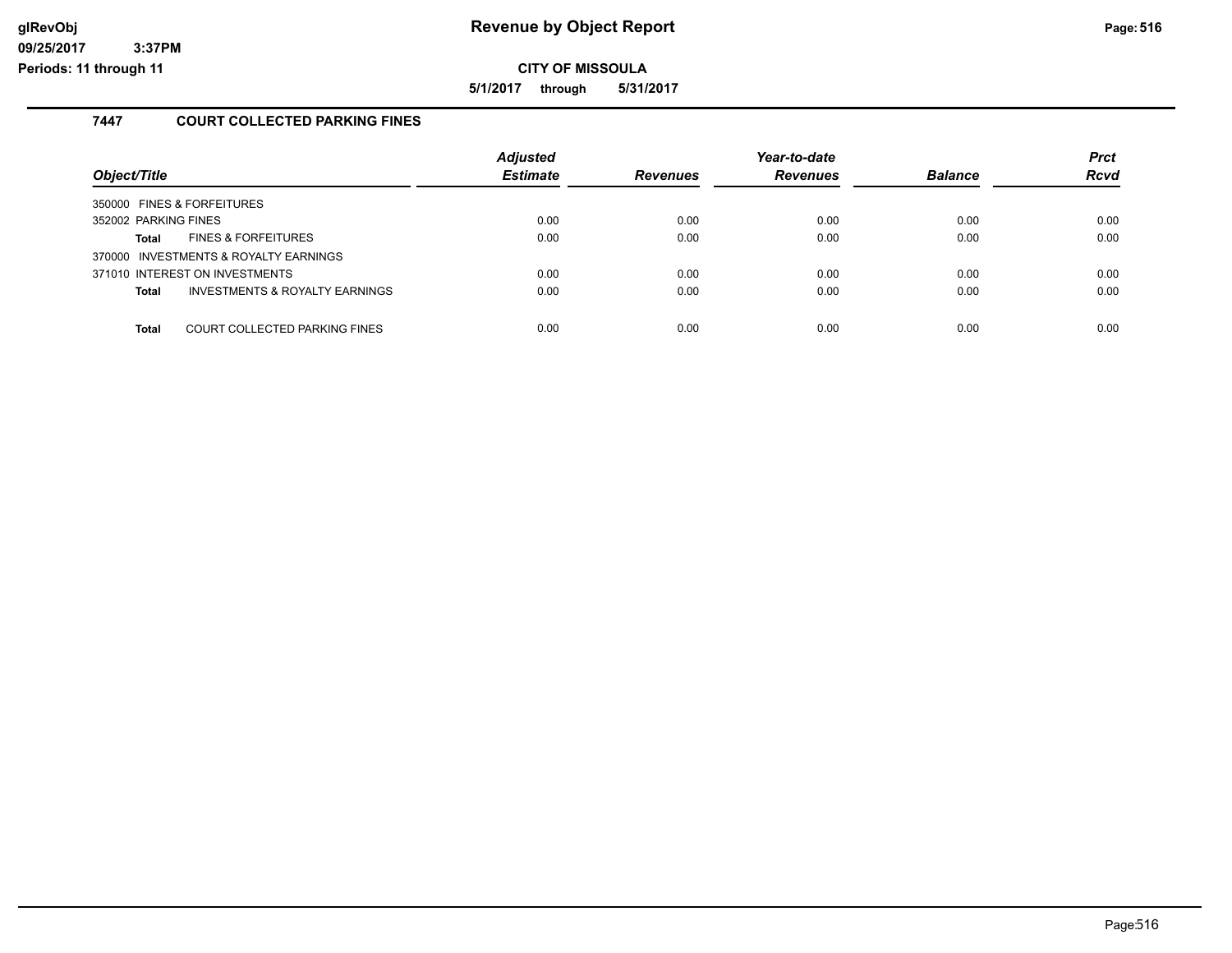**5/1/2017 through 5/31/2017**

**7458 COURT SURCHARGE**

**7458 COURT SURCHARGE**

|                                                 | <b>Adjusted</b> |                 | Year-to-date    |                | <b>Prct</b> |
|-------------------------------------------------|-----------------|-----------------|-----------------|----------------|-------------|
| Object/Title                                    | <b>Estimate</b> | <b>Revenues</b> | <b>Revenues</b> | <b>Balance</b> | Rcvd        |
| 350000 FINES & FORFEITURES                      |                 |                 |                 |                |             |
| 351032 SURCHARGE ON FINES                       | 0.00            | $-26.409.11$    | 4.274.59        | $-4.274.59$    | 0.00        |
| <b>FINES &amp; FORFEITURES</b><br>Total         | 0.00            | $-26.409.11$    | 4.274.59        | $-4.274.59$    | 0.00        |
| 370000 INVESTMENTS & ROYALTY EARNINGS           |                 |                 |                 |                |             |
| 371010 INTEREST ON INVESTMENTS                  | 0.00            | 0.00            | 0.00            | 0.00           | 0.00        |
| 371020 GAIN/LOSS IN MARKET VALUE OF INVESTMENTS | 0.00            | 0.00            | 0.00            | 0.00           | 0.00        |
| INVESTMENTS & ROYALTY EARNINGS<br>Total         | 0.00            | 0.00            | 0.00            | 0.00           | 0.00        |
| <b>COURT SURCHARGE</b><br><b>Total</b>          | 0.00            | $-26.409.11$    | 4.274.59        | $-4.274.59$    | 0.00        |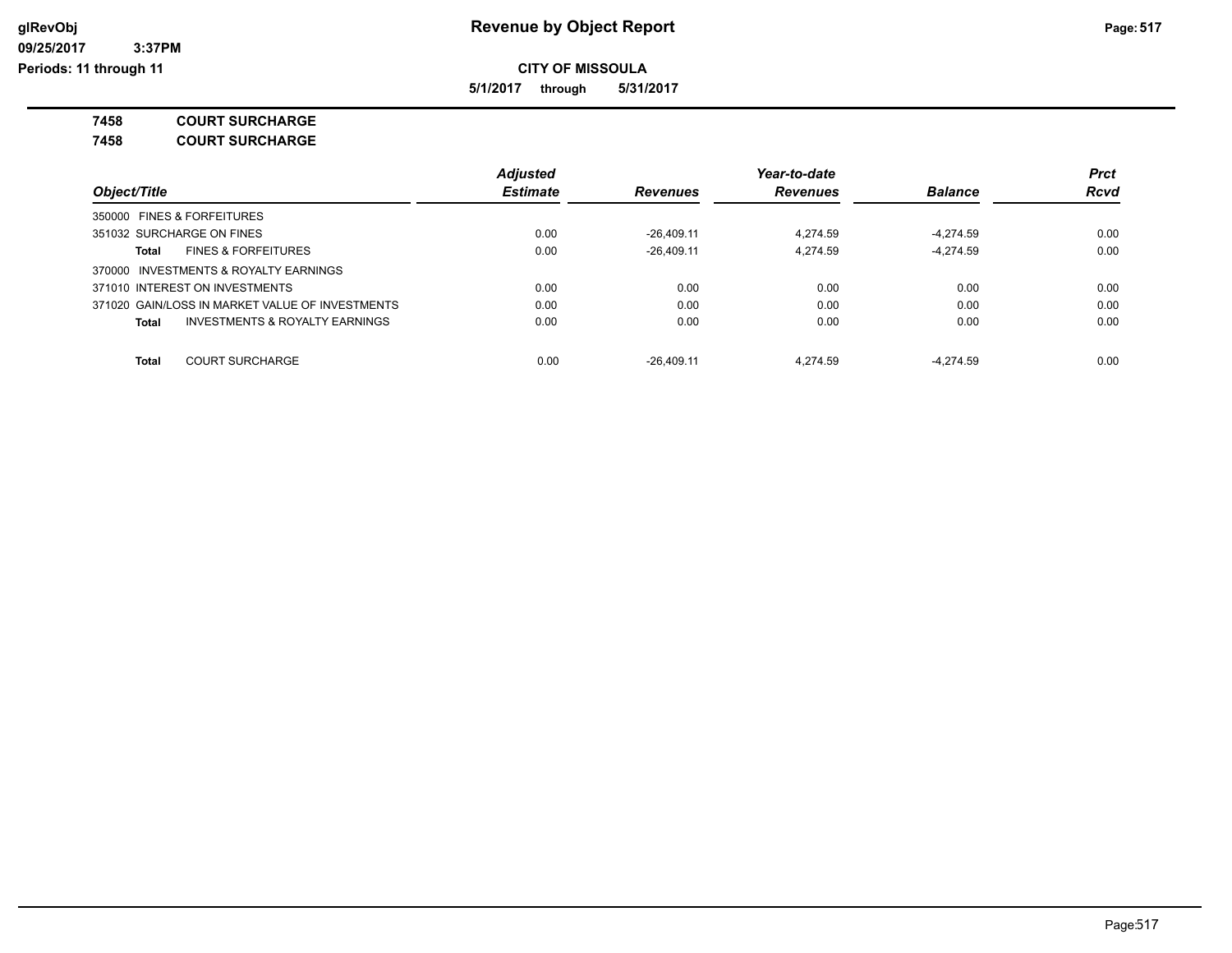**CITY OF MISSOULA**

**5/1/2017 through 5/31/2017**

#### **7458 COURT SURCHARGE**

 **3:37PM**

|                                                    | <b>Adjusted</b> |                 | Year-to-date    |                | <b>Prct</b> |
|----------------------------------------------------|-----------------|-----------------|-----------------|----------------|-------------|
| Object/Title                                       | <b>Estimate</b> | <b>Revenues</b> | <b>Revenues</b> | <b>Balance</b> | <b>Rcvd</b> |
| 350000 FINES & FORFEITURES                         |                 |                 |                 |                |             |
| 351032 SURCHARGE ON FINES                          | 0.00            | $-26.409.11$    | 4.274.59        | $-4.274.59$    | 0.00        |
| <b>FINES &amp; FORFEITURES</b><br>Total            | 0.00            | $-26.409.11$    | 4.274.59        | $-4.274.59$    | 0.00        |
| 370000 INVESTMENTS & ROYALTY EARNINGS              |                 |                 |                 |                |             |
| 371010 INTEREST ON INVESTMENTS                     | 0.00            | 0.00            | 0.00            | 0.00           | 0.00        |
| 371020 GAIN/LOSS IN MARKET VALUE OF INVESTMENT     | 0.00            | 0.00            | 0.00            | 0.00           | 0.00        |
| <b>INVESTMENTS &amp; ROYALTY EARNINGS</b><br>Total | 0.00            | 0.00            | 0.00            | 0.00           | 0.00        |
| Total<br><b>COURT SURCHARGE</b>                    | 0.00            | $-26.409.11$    | 4.274.59        | $-4.274.59$    | 0.00        |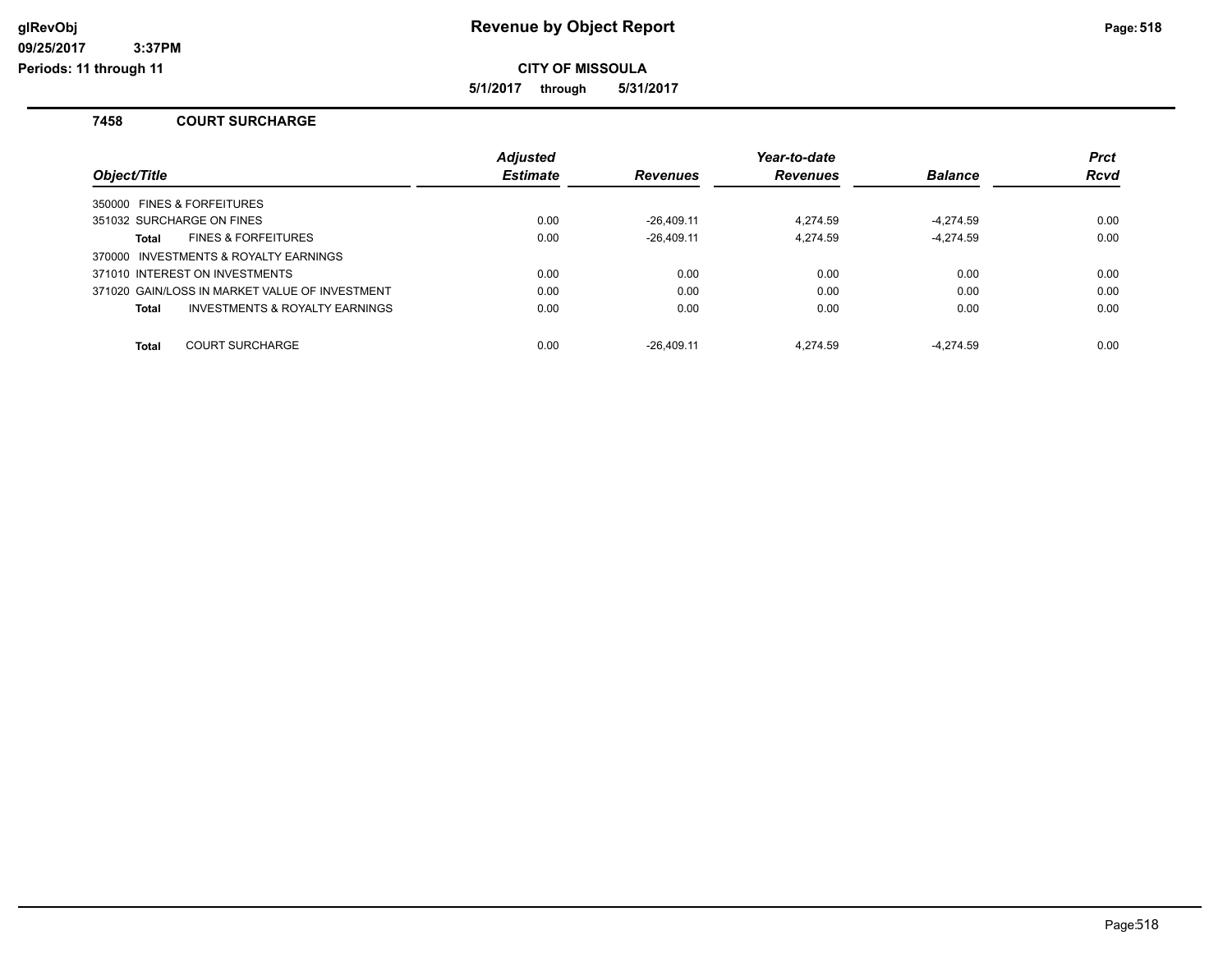**5/1/2017 through 5/31/2017**

**7469 PUBLIC DEFENDER FEES**

**7469 PUBLIC DEFENDER FEES**

|                                                    | <b>Adjusted</b> |                 | Year-to-date    |                | <b>Prct</b> |
|----------------------------------------------------|-----------------|-----------------|-----------------|----------------|-------------|
| Object/Title                                       | <b>Estimate</b> | <b>Revenues</b> | <b>Revenues</b> | <b>Balance</b> | <b>Rcvd</b> |
| 350000 FINES & FORFEITURES                         |                 |                 |                 |                |             |
| 351032 SURCHARGE ON FINES                          | 0.00            | 0.00            | 0.00            | 0.00           | 0.00        |
| 351033 PUBLIC DEFENDER FEES                        | 0.00            | $-1.677.00$     | 85.00           | $-85.00$       | 0.00        |
| <b>FINES &amp; FORFEITURES</b><br>Total            | 0.00            | $-1,677.00$     | 85.00           | $-85.00$       | 0.00        |
| 370000 INVESTMENTS & ROYALTY EARNINGS              |                 |                 |                 |                |             |
| 371010 INTEREST ON INVESTMENTS                     | 0.00            | 0.00            | 0.00            | 0.00           | 0.00        |
| 371020 GAIN/LOSS IN MARKET VALUE OF INVESTMENTS    | 0.00            | 0.00            | 0.00            | 0.00           | 0.00        |
| <b>INVESTMENTS &amp; ROYALTY EARNINGS</b><br>Total | 0.00            | 0.00            | 0.00            | 0.00           | 0.00        |
| PUBLIC DEFENDER FEES<br><b>Total</b>               | 0.00            | $-1.677.00$     | 85.00           | $-85.00$       | 0.00        |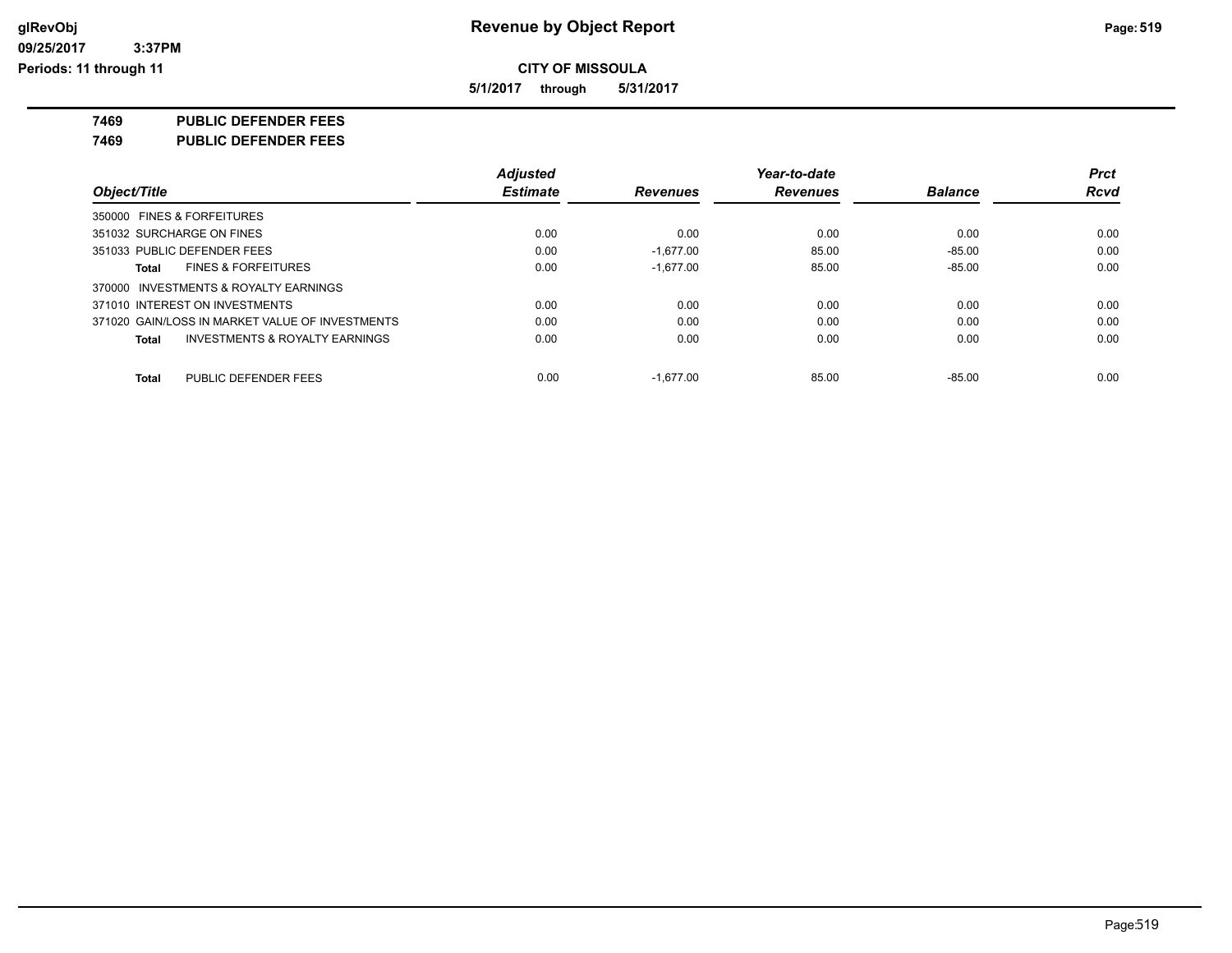**CITY OF MISSOULA**

**5/1/2017 through 5/31/2017**

## **7469 PUBLIC DEFENDER FEES**

|                                                | <b>Adiusted</b> |                 | Year-to-date    |                | <b>Prct</b> |
|------------------------------------------------|-----------------|-----------------|-----------------|----------------|-------------|
| Object/Title                                   | <b>Estimate</b> | <b>Revenues</b> | <b>Revenues</b> | <b>Balance</b> | Rcvd        |
| 350000 FINES & FORFEITURES                     |                 |                 |                 |                |             |
| 351032 SURCHARGE ON FINES                      | 0.00            | 0.00            | 0.00            | 0.00           | 0.00        |
| 351033 PUBLIC DEFENDER FEES                    | 0.00            | $-1.677.00$     | 85.00           | $-85.00$       | 0.00        |
| <b>FINES &amp; FORFEITURES</b><br><b>Total</b> | 0.00            | $-1.677.00$     | 85.00           | $-85.00$       | 0.00        |
| 370000 INVESTMENTS & ROYALTY EARNINGS          |                 |                 |                 |                |             |
| 371010 INTEREST ON INVESTMENTS                 | 0.00            | 0.00            | 0.00            | 0.00           | 0.00        |
| 371020 GAIN/LOSS IN MARKET VALUE OF INVESTMENT | 0.00            | 0.00            | 0.00            | 0.00           | 0.00        |
| INVESTMENTS & ROYALTY EARNINGS<br>Total        | 0.00            | 0.00            | 0.00            | 0.00           | 0.00        |
| PUBLIC DEFENDER FEES<br><b>Total</b>           | 0.00            | $-1.677.00$     | 85.00           | $-85.00$       | 0.00        |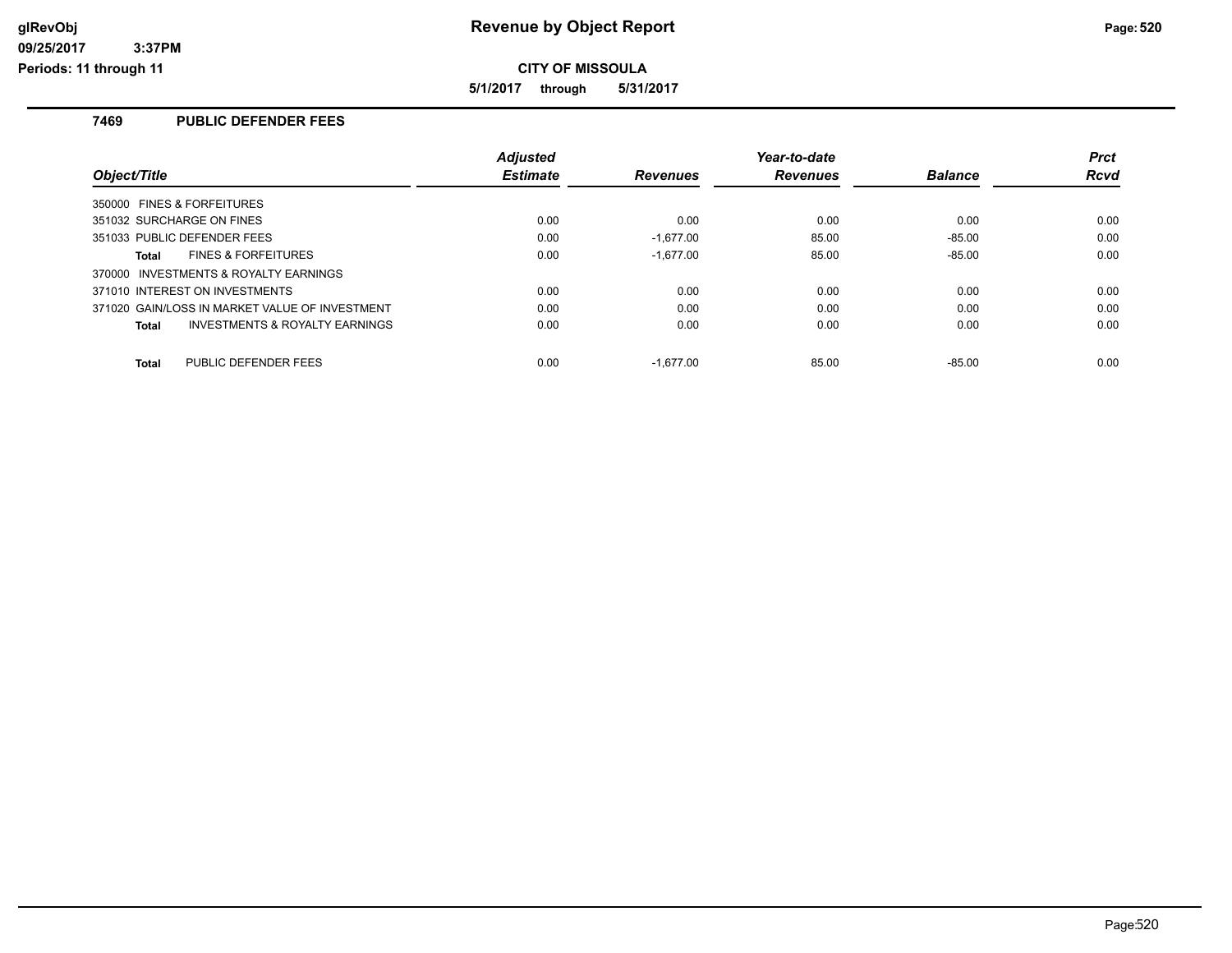**5/1/2017 through 5/31/2017**

# **7900 PAYROLL CLEARING FUND**

**7900 PAYROLL CLEARING FUND**

|                                                           | <b>Adjusted</b> |                 | Year-to-date    |                | Prct |
|-----------------------------------------------------------|-----------------|-----------------|-----------------|----------------|------|
| Object/Title                                              | <b>Estimate</b> | <b>Revenues</b> | <b>Revenues</b> | <b>Balance</b> | Rcvd |
| 370000 INVESTMENTS & ROYALTY EARNINGS                     |                 |                 |                 |                |      |
| 371010 INTEREST ON INVESTMENTS                            | 0.00            | 0.00            | 0.00            | 0.00           | 0.00 |
| 371020 GAIN/LOSS IN MARKET VALUE OF INVESTMENTS           | 0.00            | 0.00            | 0.00            | 0.00           | 0.00 |
| <b>INVESTMENTS &amp; ROYALTY EARNINGS</b><br><b>Total</b> | 0.00            | 0.00            | 0.00            | 0.00           | 0.00 |
|                                                           |                 |                 |                 |                |      |
| <b>Total</b><br>PAYROLL CLEARING FUND                     | 0.00            | 0.00            | 0.00            | 0.00           | 0.00 |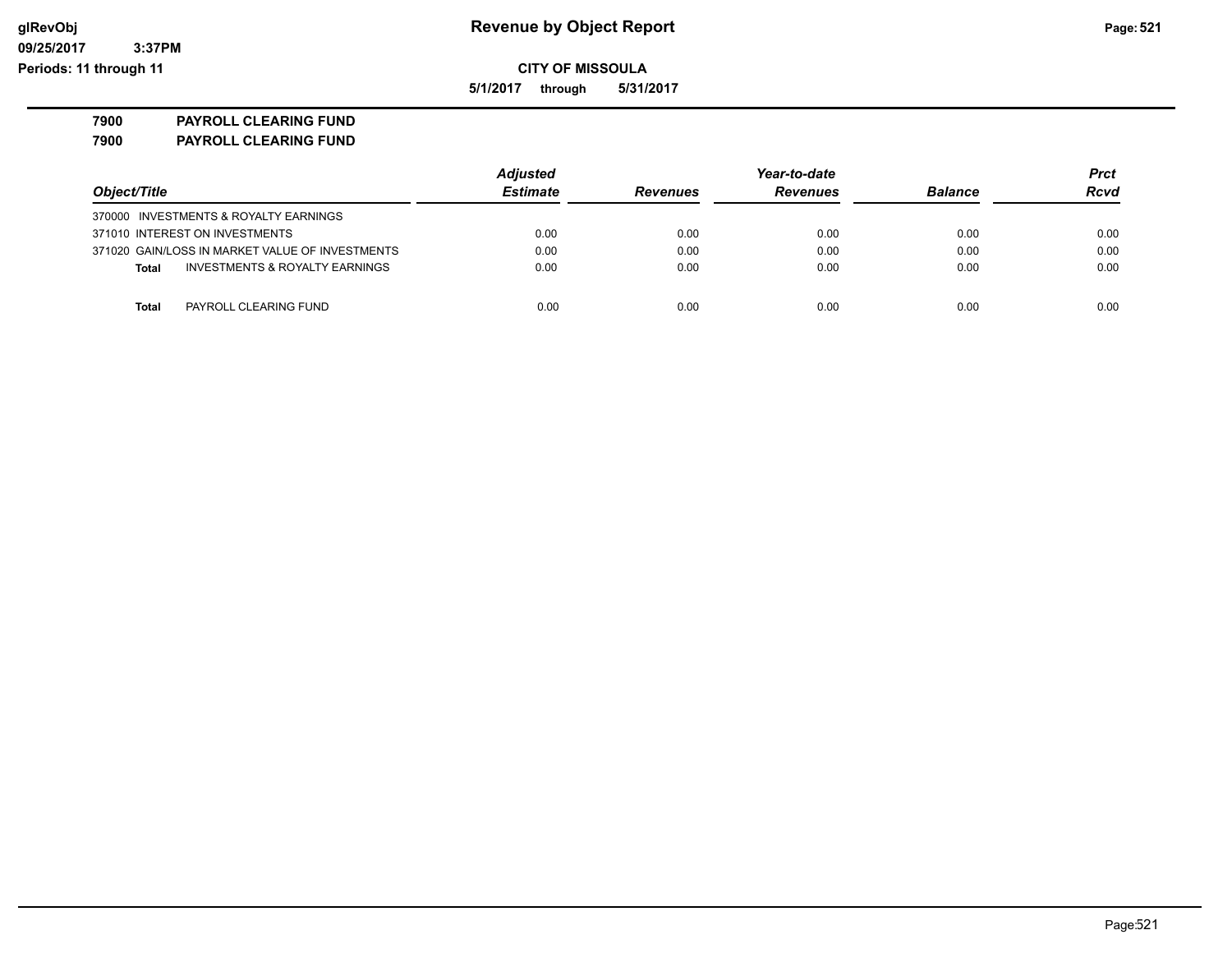**CITY OF MISSOULA**

**5/1/2017 through 5/31/2017**

## **7900 PAYROLL CLEARING FUND**

 **3:37PM**

| Object/Title                                   | Adjusted<br><b>Estimate</b> | <b>Revenues</b> | Year-to-date<br><b>Revenues</b> | <b>Balance</b> | <b>Prct</b><br><b>Rcvd</b> |
|------------------------------------------------|-----------------------------|-----------------|---------------------------------|----------------|----------------------------|
| 370000 INVESTMENTS & ROYALTY EARNINGS          |                             |                 |                                 |                |                            |
| 371010 INTEREST ON INVESTMENTS                 | 0.00                        | 0.00            | 0.00                            | 0.00           | 0.00                       |
| 371020 GAIN/LOSS IN MARKET VALUE OF INVESTMENT | 0.00                        | 0.00            | 0.00                            | 0.00           | 0.00                       |
| INVESTMENTS & ROYALTY EARNINGS<br>Total        | 0.00                        | 0.00            | 0.00                            | 0.00           | 0.00                       |
|                                                |                             |                 |                                 |                |                            |
| PAYROLL CLEARING FUND<br>Total                 | 0.00                        | 0.00            | 0.00                            | 0.00           | 0.00                       |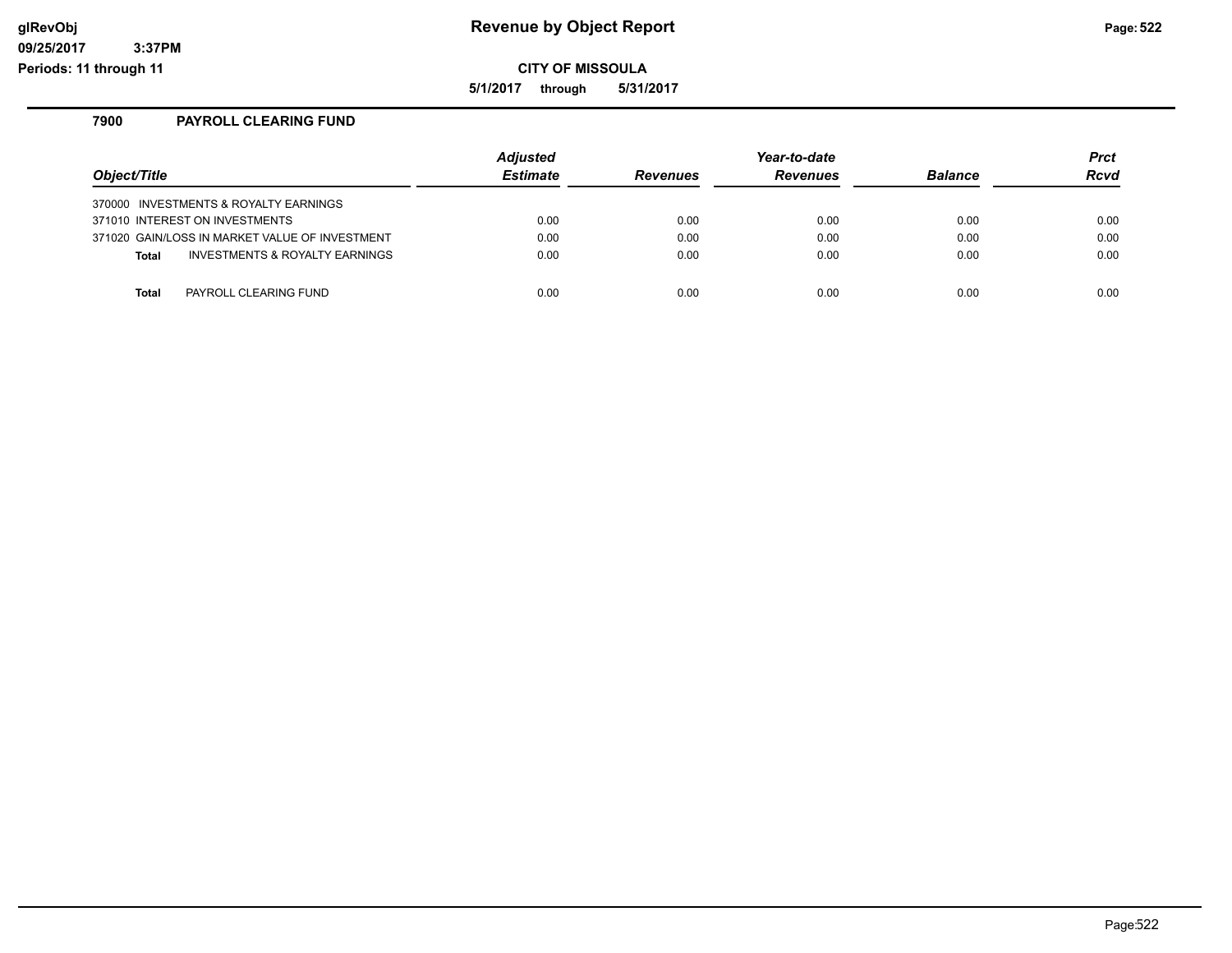**5/1/2017 through 5/31/2017**

**7903 COUNTY CLEARING**

**7903 COUNTY CLEARING**

|                                                    | <b>Adjusted</b> |                 | Year-to-date    |                | <b>Prct</b> |
|----------------------------------------------------|-----------------|-----------------|-----------------|----------------|-------------|
| Object/Title                                       | <b>Estimate</b> | <b>Revenues</b> | <b>Revenues</b> | <b>Balance</b> | <b>Rcvd</b> |
| <b>LICENSES &amp; PERMITS</b><br>320000            |                 |                 |                 |                |             |
| 323030 ANIMAL LICENSES                             | 0.00            | 804.00          | 8.716.95        | $-8.716.95$    | 0.00        |
| LICENSES & PERMITS<br>Total                        | 0.00            | 804.00          | 8,716.95        | $-8,716.95$    | 0.00        |
| 360000 MISCELLANEOUS REVENUES                      |                 |                 |                 |                |             |
| 360010 MISCELLANEOUS                               | 0.00            | 0.00            | 0.00            | 0.00           | 0.00        |
| MISCELLANEOUS REVENUES<br>Total                    | 0.00            | 0.00            | 0.00            | 0.00           | 0.00        |
| 370000 INVESTMENTS & ROYALTY EARNINGS              |                 |                 |                 |                |             |
| 371010 INTEREST ON INVESTMENTS                     | 0.00            | 0.00            | 0.00            | 0.00           | 0.00        |
| 371020 GAIN/LOSS IN MARKET VALUE OF INVESTMENTS    | 0.00            | 0.00            | 0.00            | 0.00           | 0.00        |
| <b>INVESTMENTS &amp; ROYALTY EARNINGS</b><br>Total | 0.00            | 0.00            | 0.00            | 0.00           | 0.00        |
| <b>COUNTY CLEARING</b><br><b>Total</b>             | 0.00            | 804.00          | 8.716.95        | $-8.716.95$    | 0.00        |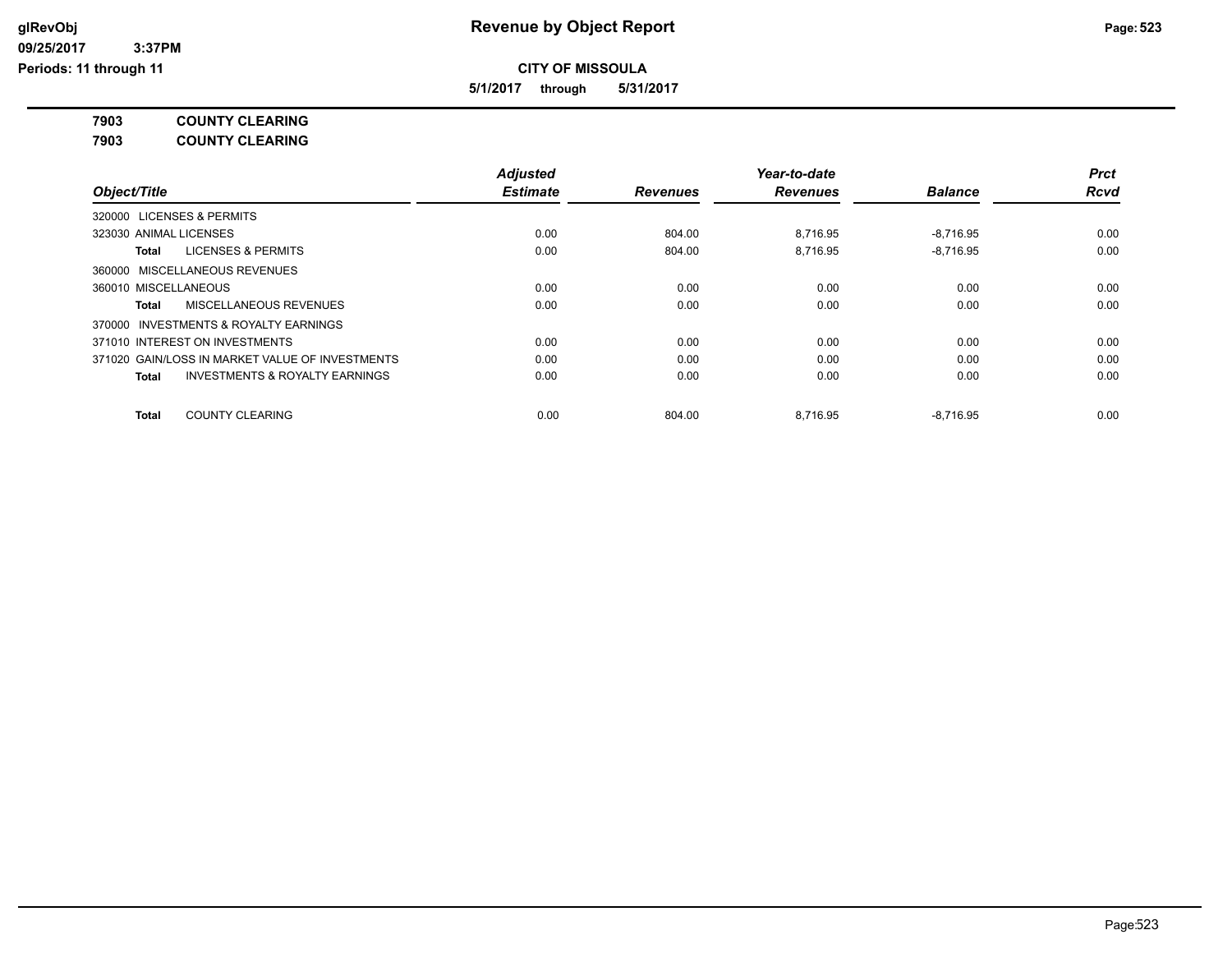**CITY OF MISSOULA**

**5/1/2017 through 5/31/2017**

#### **7903 COUNTY CLEARING**

|                                                | <b>Adjusted</b> |                 | Year-to-date    |                | <b>Prct</b> |
|------------------------------------------------|-----------------|-----------------|-----------------|----------------|-------------|
| Object/Title                                   | <b>Estimate</b> | <b>Revenues</b> | <b>Revenues</b> | <b>Balance</b> | <b>Rcvd</b> |
| 320000 LICENSES & PERMITS                      |                 |                 |                 |                |             |
| 323030 ANIMAL LICENSES                         | 0.00            | 804.00          | 8.716.95        | $-8.716.95$    | 0.00        |
| <b>LICENSES &amp; PERMITS</b><br>Total         | 0.00            | 804.00          | 8.716.95        | $-8.716.95$    | 0.00        |
| 360000 MISCELLANEOUS REVENUES                  |                 |                 |                 |                |             |
| 360010 MISCELLANEOUS                           | 0.00            | 0.00            | 0.00            | 0.00           | 0.00        |
| MISCELLANEOUS REVENUES<br>Total                | 0.00            | 0.00            | 0.00            | 0.00           | 0.00        |
| 370000 INVESTMENTS & ROYALTY EARNINGS          |                 |                 |                 |                |             |
| 371010 INTEREST ON INVESTMENTS                 | 0.00            | 0.00            | 0.00            | 0.00           | 0.00        |
| 371020 GAIN/LOSS IN MARKET VALUE OF INVESTMENT | 0.00            | 0.00            | 0.00            | 0.00           | 0.00        |
| INVESTMENTS & ROYALTY EARNINGS<br><b>Total</b> | 0.00            | 0.00            | 0.00            | 0.00           | 0.00        |
| <b>COUNTY CLEARING</b><br><b>Total</b>         | 0.00            | 804.00          | 8.716.95        | $-8.716.95$    | 0.00        |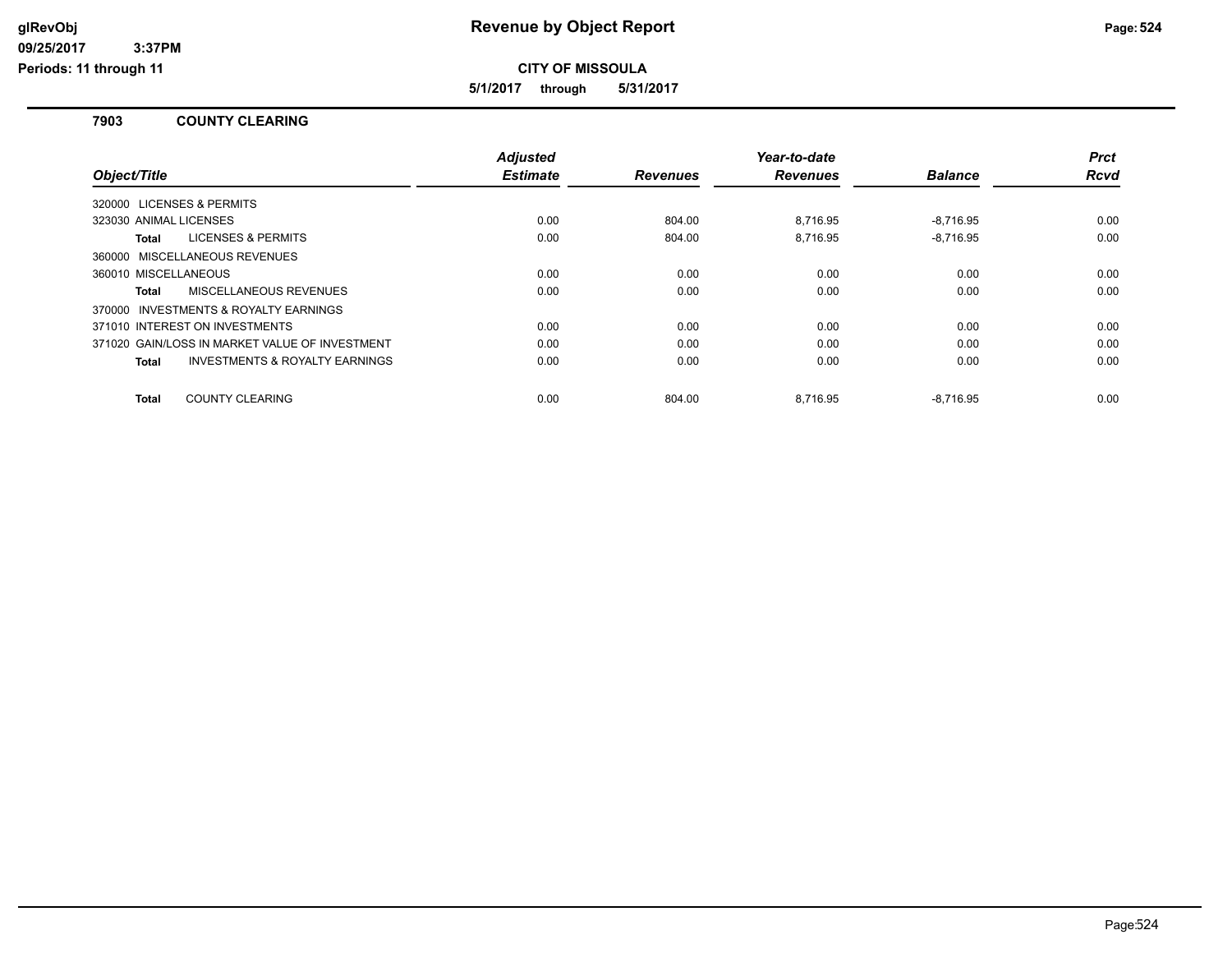**5/1/2017 through 5/31/2017**

**7904 SEWER REBATE**

**7904 SEWER REBATE**

|                                                    | <b>Adjusted</b> |                 | Year-to-date    |                | <b>Prct</b> |
|----------------------------------------------------|-----------------|-----------------|-----------------|----------------|-------------|
| Object/Title                                       | <b>Estimate</b> | <b>Revenues</b> | <b>Revenues</b> | <b>Balance</b> | <b>Rcvd</b> |
| 340000 CHARGES FOR SERVICES                        |                 |                 |                 |                |             |
| 343036 *** Title Not Found ***                     | 0.00            | 0.00            | 10,364.16       | $-10,364.16$   | 0.00        |
| <b>CHARGES FOR SERVICES</b><br>Total               | 0.00            | 0.00            | 10.364.16       | $-10,364.16$   | 0.00        |
| 360000 MISCELLANEOUS REVENUES                      |                 |                 |                 |                |             |
| 360010 MISCELLANEOUS                               | 0.00            | 0.00            | 0.00            | 0.00           | 0.00        |
| MISCELLANEOUS REVENUES<br>Total                    | 0.00            | 0.00            | 0.00            | 0.00           | 0.00        |
| 370000 INVESTMENTS & ROYALTY EARNINGS              |                 |                 |                 |                |             |
| 371010 INTEREST ON INVESTMENTS                     | 0.00            | 0.00            | 0.00            | 0.00           | 0.00        |
| 371020 GAIN/LOSS IN MARKET VALUE OF INVESTMENTS    | 0.00            | 0.00            | 0.00            | 0.00           | 0.00        |
| <b>INVESTMENTS &amp; ROYALTY EARNINGS</b><br>Total | 0.00            | 0.00            | 0.00            | 0.00           | 0.00        |
| <b>SEWER REBATE</b><br>Total                       | 0.00            | 0.00            | 10.364.16       | $-10.364.16$   | 0.00        |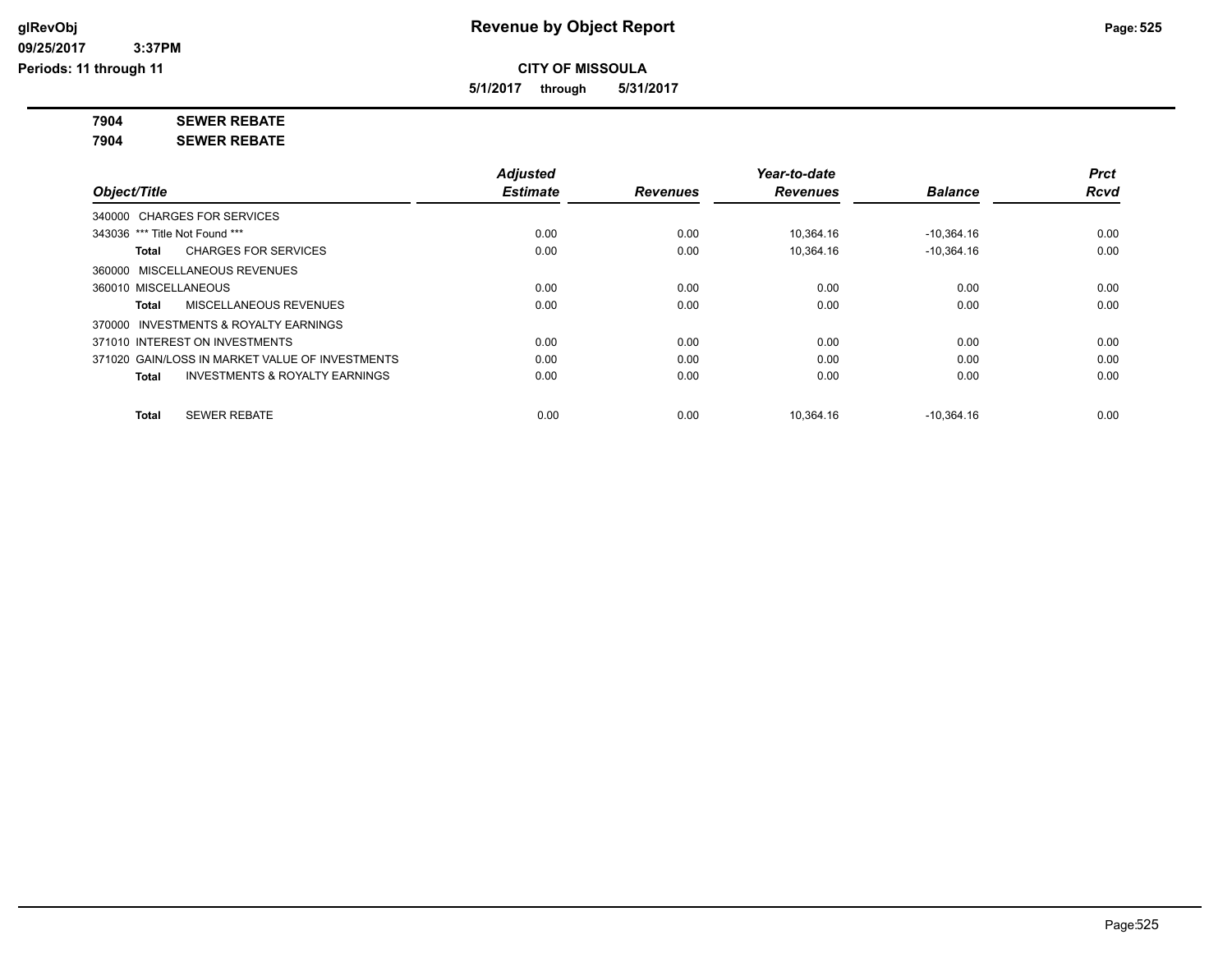**CITY OF MISSOULA**

**5/1/2017 through 5/31/2017**

#### **7904 SEWER REBATE**

 **3:37PM**

|                                                    | <b>Adjusted</b><br><b>Estimate</b> |                 | Year-to-date    | <b>Balance</b> | <b>Prct</b><br><b>Rcvd</b> |
|----------------------------------------------------|------------------------------------|-----------------|-----------------|----------------|----------------------------|
| Object/Title                                       |                                    | <b>Revenues</b> | <b>Revenues</b> |                |                            |
| 340000 CHARGES FOR SERVICES                        |                                    |                 |                 |                |                            |
| 343036 *** Title Not Found ***                     | 0.00                               | 0.00            | 10.364.16       | $-10,364.16$   | 0.00                       |
| <b>CHARGES FOR SERVICES</b><br>Total               | 0.00                               | 0.00            | 10.364.16       | $-10,364.16$   | 0.00                       |
| 360000 MISCELLANEOUS REVENUES                      |                                    |                 |                 |                |                            |
| 360010 MISCELLANEOUS                               | 0.00                               | 0.00            | 0.00            | 0.00           | 0.00                       |
| <b>MISCELLANEOUS REVENUES</b><br>Total             | 0.00                               | 0.00            | 0.00            | 0.00           | 0.00                       |
| 370000 INVESTMENTS & ROYALTY EARNINGS              |                                    |                 |                 |                |                            |
| 371010 INTEREST ON INVESTMENTS                     | 0.00                               | 0.00            | 0.00            | 0.00           | 0.00                       |
| 371020 GAIN/LOSS IN MARKET VALUE OF INVESTMENT     | 0.00                               | 0.00            | 0.00            | 0.00           | 0.00                       |
| <b>INVESTMENTS &amp; ROYALTY EARNINGS</b><br>Total | 0.00                               | 0.00            | 0.00            | 0.00           | 0.00                       |
|                                                    |                                    |                 |                 |                |                            |
| <b>SEWER REBATE</b><br>Total                       | 0.00                               | 0.00            | 10.364.16       | $-10.364.16$   | 0.00                       |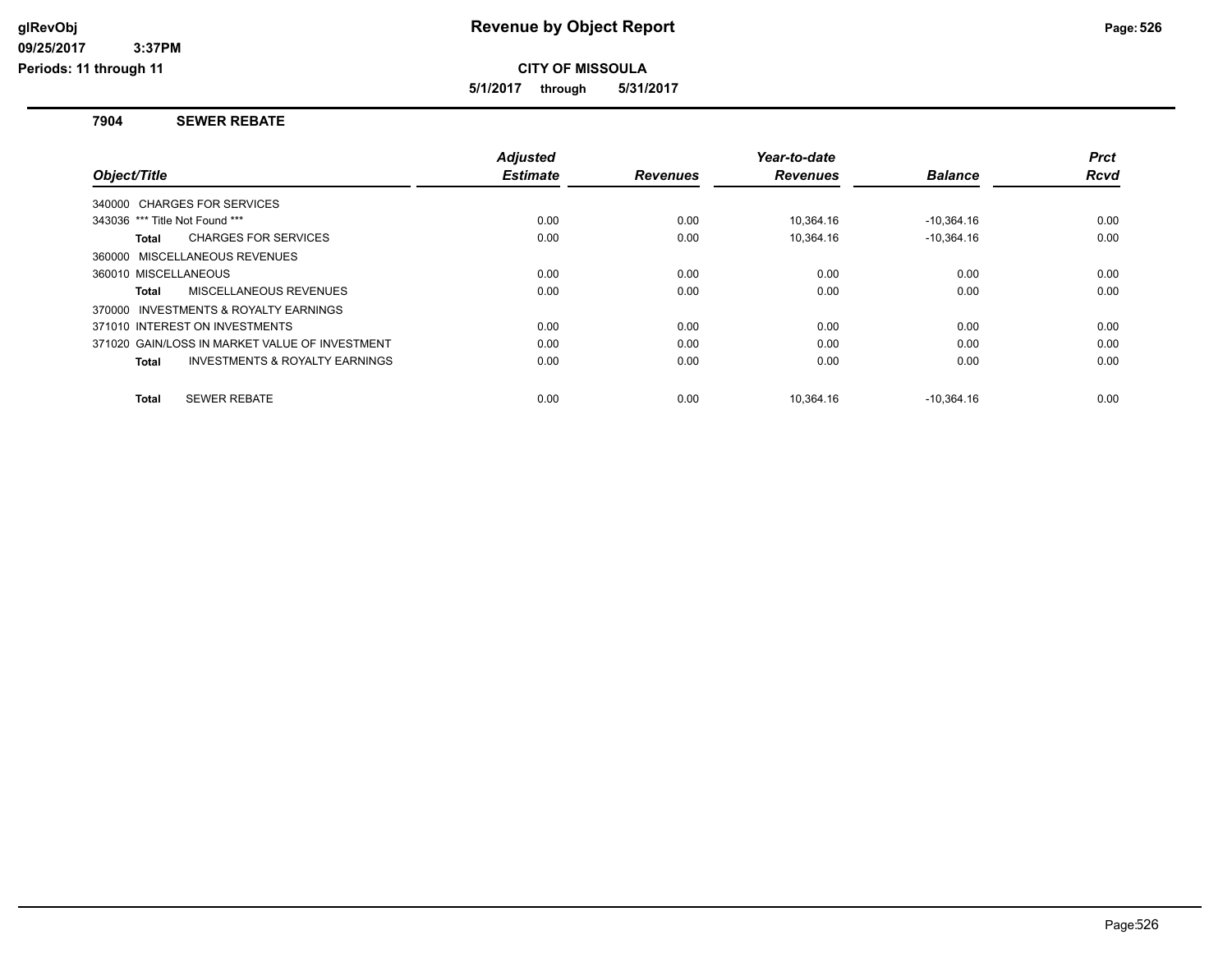**5/1/2017 through 5/31/2017**

**7905 WYE SEWER RSID 8489**

**7905 WYE SEWER RSID 8489**

|                                                 | <b>Adjusted</b> |                 | Year-to-date    |                | Prct        |
|-------------------------------------------------|-----------------|-----------------|-----------------|----------------|-------------|
| Object/Title                                    | <b>Estimate</b> | <b>Revenues</b> | <b>Revenues</b> | <b>Balance</b> | <b>Rcvd</b> |
| 360000 MISCELLANEOUS REVENUES                   |                 |                 |                 |                |             |
| 360010 MISCELLANEOUS                            | 0.00            | 0.00            | 0.00            | 0.00           | 0.00        |
| MISCELLANEOUS REVENUES<br><b>Total</b>          | 0.00            | 0.00            | 0.00            | 0.00           | 0.00        |
| 370000 INVESTMENTS & ROYALTY EARNINGS           |                 |                 |                 |                |             |
| 371010 INTEREST ON INVESTMENTS                  | 0.00            | 0.00            | 0.00            | 0.00           | 0.00        |
| 371020 GAIN/LOSS IN MARKET VALUE OF INVESTMENTS | 0.00            | 0.00            | 0.00            | 0.00           | 0.00        |
| INVESTMENTS & ROYALTY EARNINGS<br><b>Total</b>  | 0.00            | 0.00            | 0.00            | 0.00           | 0.00        |
| WYE SEWER RSID 8489<br><b>Total</b>             | 0.00            | 0.00            | 0.00            | 0.00           | 0.00        |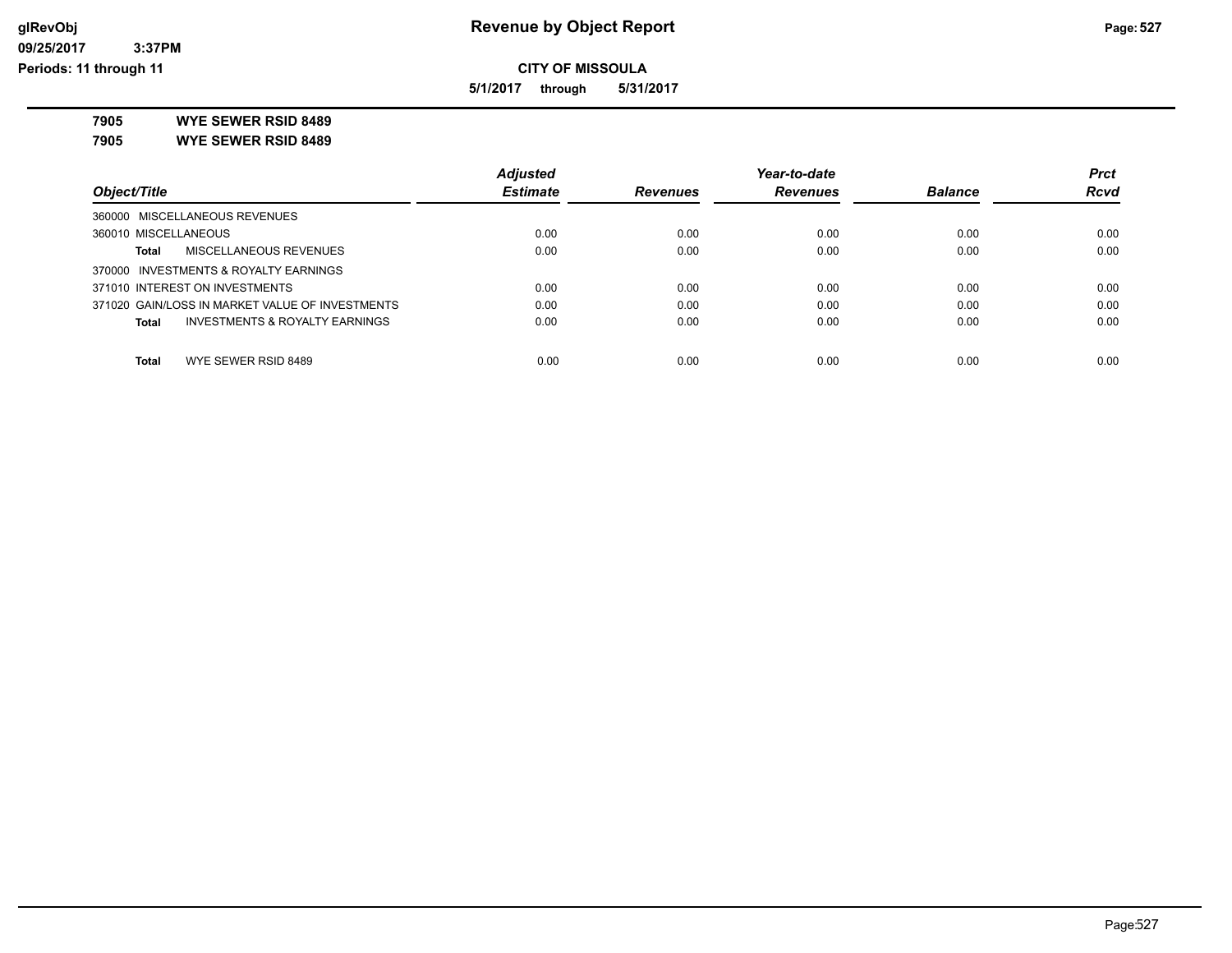**CITY OF MISSOULA**

**5/1/2017 through 5/31/2017**

#### **7905 WYE SEWER RSID 8489**

|                                                | <b>Adjusted</b> |                 | Year-to-date    |                | <b>Prct</b> |
|------------------------------------------------|-----------------|-----------------|-----------------|----------------|-------------|
| Object/Title                                   | <b>Estimate</b> | <b>Revenues</b> | <b>Revenues</b> | <b>Balance</b> | <b>Rcvd</b> |
| 360000 MISCELLANEOUS REVENUES                  |                 |                 |                 |                |             |
| 360010 MISCELLANEOUS                           | 0.00            | 0.00            | 0.00            | 0.00           | 0.00        |
| MISCELLANEOUS REVENUES<br>Total                | 0.00            | 0.00            | 0.00            | 0.00           | 0.00        |
| 370000 INVESTMENTS & ROYALTY EARNINGS          |                 |                 |                 |                |             |
| 371010 INTEREST ON INVESTMENTS                 | 0.00            | 0.00            | 0.00            | 0.00           | 0.00        |
| 371020 GAIN/LOSS IN MARKET VALUE OF INVESTMENT | 0.00            | 0.00            | 0.00            | 0.00           | 0.00        |
| INVESTMENTS & ROYALTY EARNINGS<br>Total        | 0.00            | 0.00            | 0.00            | 0.00           | 0.00        |
|                                                |                 |                 |                 |                |             |
| Total<br>WYE SEWER RSID 8489                   | 0.00            | 0.00            | 0.00            | 0.00           | 0.00        |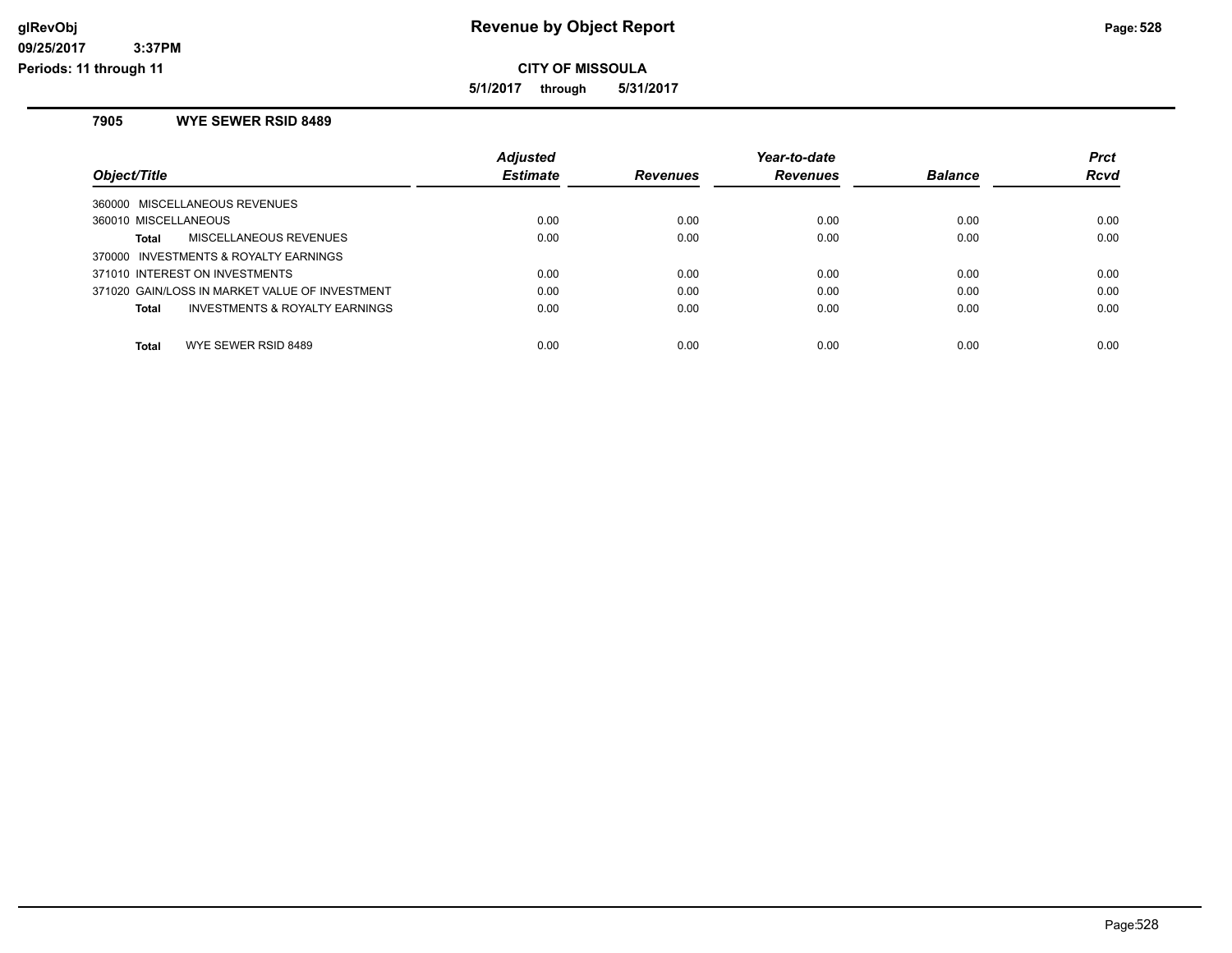**5/1/2017 through 5/31/2017**

**7906 COUNTY PARK BOARD CIP**

**7906 COUNTY PARK BOARD CIP**

|                                                 | <b>Adjusted</b> |                 | Year-to-date    |                | <b>Prct</b> |
|-------------------------------------------------|-----------------|-----------------|-----------------|----------------|-------------|
| Object/Title                                    | <b>Estimate</b> | <b>Revenues</b> | <b>Revenues</b> | <b>Balance</b> | <b>Rcvd</b> |
| 340000 CHARGES FOR SERVICES                     |                 |                 |                 |                |             |
| 346050 COUNTY PLAYGROUND CONTRACT               | 0.00            | 0.00            | 0.00            | 0.00           | 0.00        |
| <b>CHARGES FOR SERVICES</b><br>Total            | 0.00            | 0.00            | 0.00            | 0.00           | 0.00        |
| 370000 INVESTMENTS & ROYALTY EARNINGS           |                 |                 |                 |                |             |
| 371010 INTEREST ON INVESTMENTS                  | 0.00            | 0.00            | 0.00            | 0.00           | 0.00        |
| 371020 GAIN/LOSS IN MARKET VALUE OF INVESTMENTS | 0.00            | 0.00            | 0.00            | 0.00           | 0.00        |
| INVESTMENTS & ROYALTY EARNINGS<br>Total         | 0.00            | 0.00            | 0.00            | 0.00           | 0.00        |
|                                                 |                 |                 |                 |                |             |
| COUNTY PARK BOARD CIP<br>Total                  | 0.00            | 0.00            | 0.00            | 0.00           | 0.00        |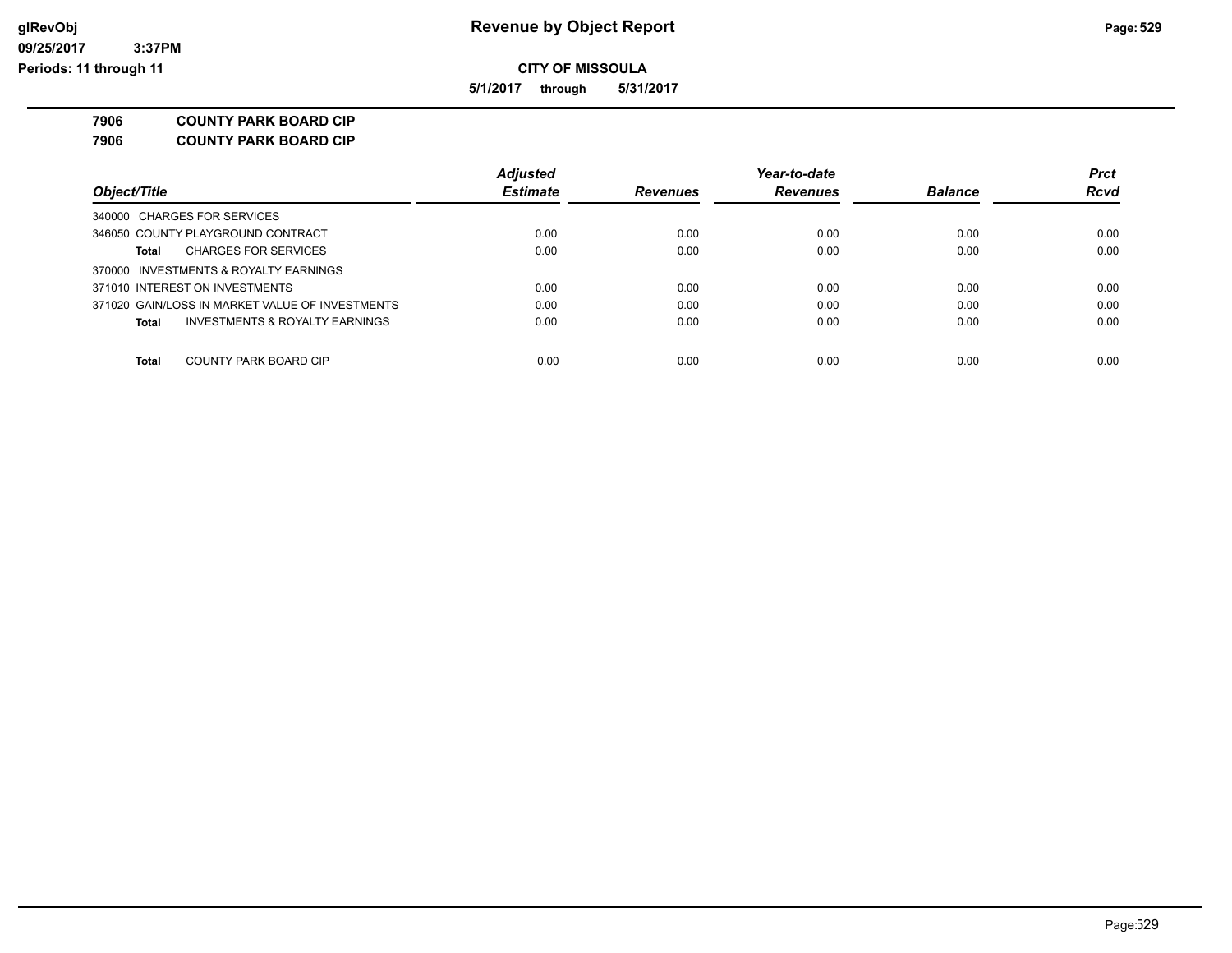**CITY OF MISSOULA**

**5/1/2017 through 5/31/2017**

## **7906 COUNTY PARK BOARD CIP**

 **3:37PM**

|                                                    | Adjusted        |                 | Year-to-date    |                | <b>Prct</b> |
|----------------------------------------------------|-----------------|-----------------|-----------------|----------------|-------------|
| Object/Title                                       | <b>Estimate</b> | <b>Revenues</b> | <b>Revenues</b> | <b>Balance</b> | <b>Rcvd</b> |
| 340000 CHARGES FOR SERVICES                        |                 |                 |                 |                |             |
| 346050 COUNTY PLAYGROUND CONTRACT                  | 0.00            | 0.00            | 0.00            | 0.00           | 0.00        |
| <b>CHARGES FOR SERVICES</b><br>Total               | 0.00            | 0.00            | 0.00            | 0.00           | 0.00        |
| 370000 INVESTMENTS & ROYALTY EARNINGS              |                 |                 |                 |                |             |
| 371010 INTEREST ON INVESTMENTS                     | 0.00            | 0.00            | 0.00            | 0.00           | 0.00        |
| 371020 GAIN/LOSS IN MARKET VALUE OF INVESTMENT     | 0.00            | 0.00            | 0.00            | 0.00           | 0.00        |
| <b>INVESTMENTS &amp; ROYALTY EARNINGS</b><br>Total | 0.00            | 0.00            | 0.00            | 0.00           | 0.00        |
| Total<br>COUNTY PARK BOARD CIP                     | 0.00            | 0.00            | 0.00            | 0.00           | 0.00        |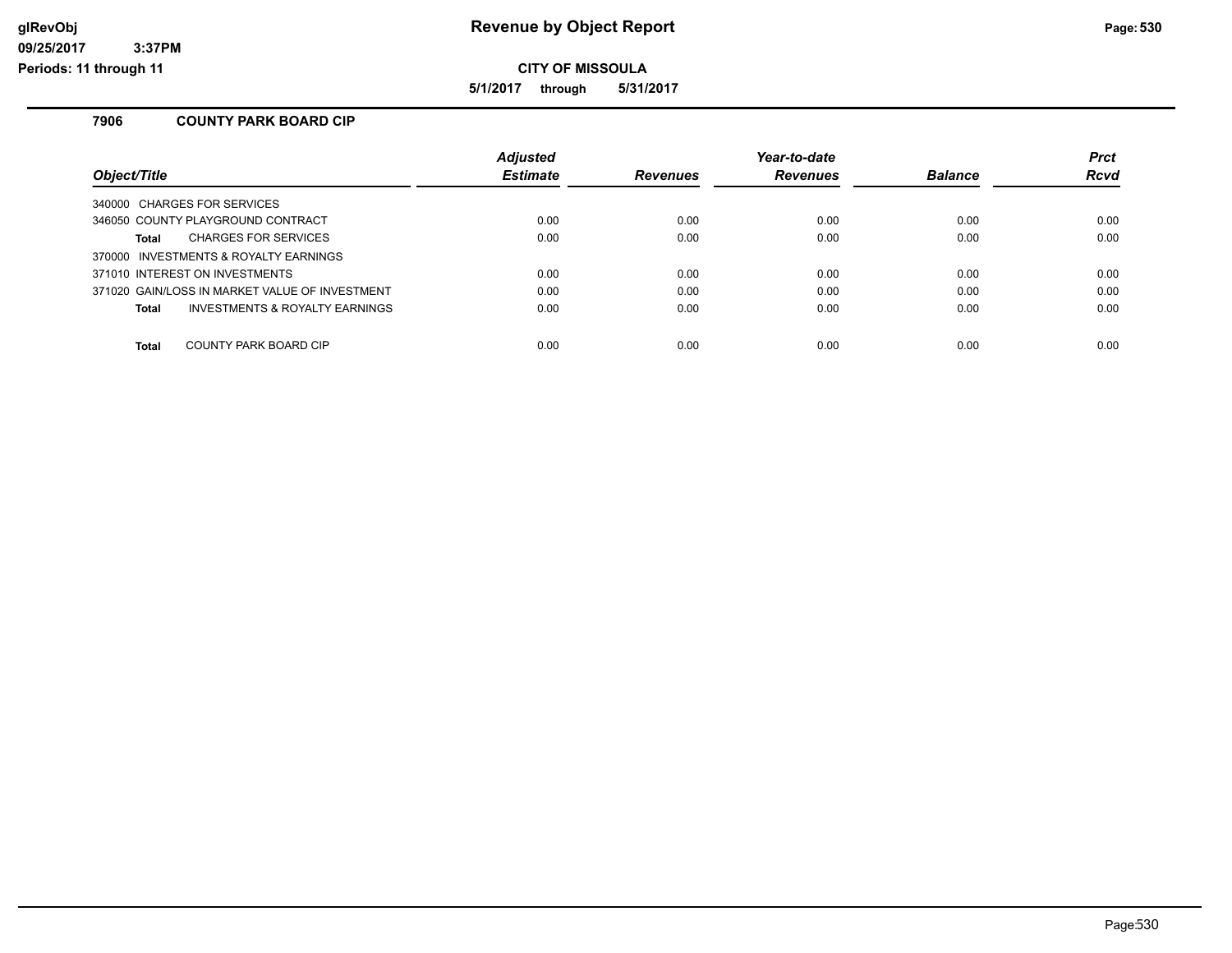**5/1/2017 through 5/31/2017**

# **7907 ELK HILLS SUBDIVISION**

**7907 ELK HILLS SUBDIVISION**

|                                                 | <b>Adjusted</b> |                 | Year-to-date    |                | Prct |
|-------------------------------------------------|-----------------|-----------------|-----------------|----------------|------|
| Object/Title                                    | <b>Estimate</b> | <b>Revenues</b> | <b>Revenues</b> | <b>Balance</b> | Rcvd |
| 370000 INVESTMENTS & ROYALTY EARNINGS           |                 |                 |                 |                |      |
| 371010 INTEREST ON INVESTMENTS                  | 0.00            | 0.00            | 0.00            | 0.00           | 0.00 |
| 371020 GAIN/LOSS IN MARKET VALUE OF INVESTMENTS | 0.00            | 0.00            | 0.00            | 0.00           | 0.00 |
| INVESTMENTS & ROYALTY EARNINGS<br><b>Total</b>  | 0.00            | 0.00            | 0.00            | 0.00           | 0.00 |
| <b>Total</b><br>ELK HILLS SUBDIVISION           | 0.00            | 0.00            | 0.00            | 0.00           | 0.00 |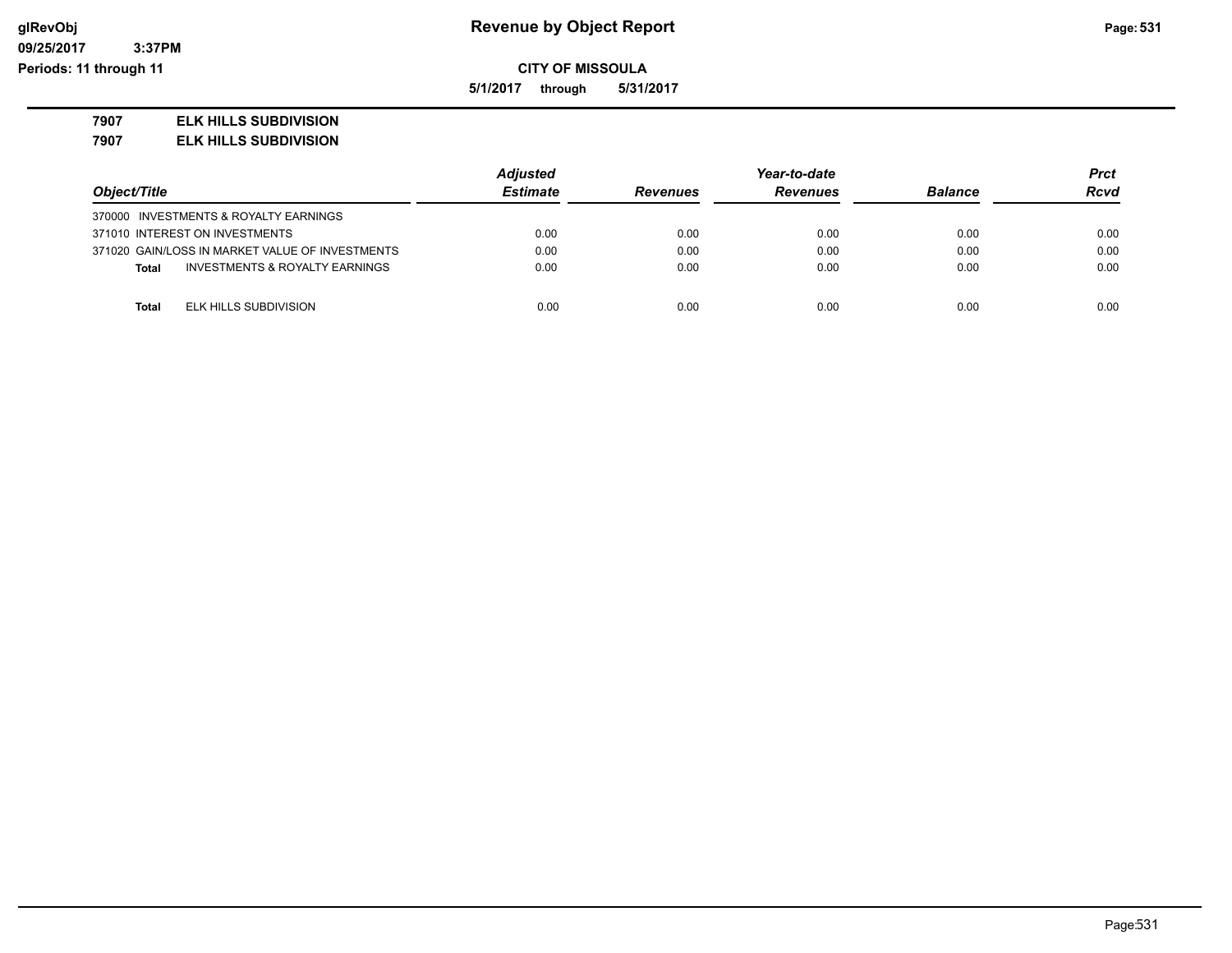**CITY OF MISSOULA**

**5/1/2017 through 5/31/2017**

#### **7907 ELK HILLS SUBDIVISION**

| Object/Title |                                                | <b>Adjusted</b><br><b>Estimate</b> | <b>Revenues</b> | Year-to-date<br><b>Revenues</b> | <b>Balance</b> | <b>Prct</b><br>Rcvd |
|--------------|------------------------------------------------|------------------------------------|-----------------|---------------------------------|----------------|---------------------|
|              | 370000 INVESTMENTS & ROYALTY EARNINGS          |                                    |                 |                                 |                |                     |
|              | 371010 INTEREST ON INVESTMENTS                 | 0.00                               | 0.00            | 0.00                            | 0.00           | 0.00                |
|              | 371020 GAIN/LOSS IN MARKET VALUE OF INVESTMENT | 0.00                               | 0.00            | 0.00                            | 0.00           | 0.00                |
| <b>Total</b> | INVESTMENTS & ROYALTY EARNINGS                 | 0.00                               | 0.00            | 0.00                            | 0.00           | 0.00                |
|              |                                                |                                    |                 |                                 |                |                     |
| Total        | ELK HILLS SUBDIVISION                          | 0.00                               | 0.00            | 0.00                            | 0.00           | 0.00                |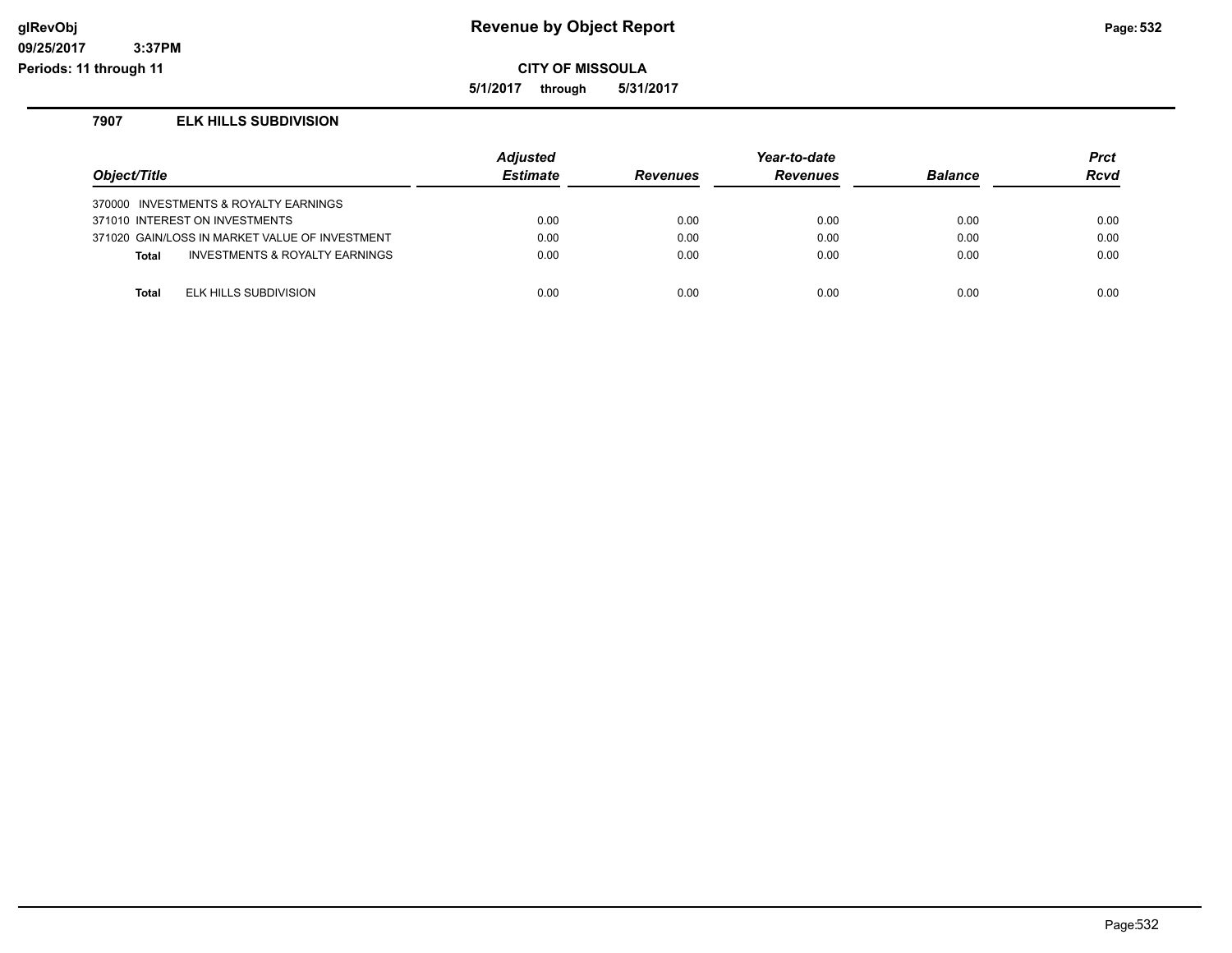**5/1/2017 through 5/31/2017**

# **7908 RATTLESNAKE-CORNERSTONE TRAIL SW**

# **7908 RATTLESNAKE-CORNERSTONE TRAIL SW**

|                                                 | <b>Adjusted</b> |                 | Year-to-date    |                | <b>Prct</b> |
|-------------------------------------------------|-----------------|-----------------|-----------------|----------------|-------------|
| Object/Title                                    | <b>Estimate</b> | <b>Revenues</b> | <b>Revenues</b> | <b>Balance</b> | <b>Rcvd</b> |
| 370000 INVESTMENTS & ROYALTY EARNINGS           |                 |                 |                 |                |             |
| 371010 INTEREST ON INVESTMENTS                  | 0.00            | 0.00            | 0.00            | 0.00           | 0.00        |
| 371020 GAIN/LOSS IN MARKET VALUE OF INVESTMENTS | 0.00            | 0.00            | 0.00            | 0.00           | 0.00        |
| INVESTMENTS & ROYALTY EARNINGS<br>Total         | 0.00            | 0.00            | 0.00            | 0.00           | 0.00        |
| 380000 OTHER FINANCING SOURCES                  |                 |                 |                 |                |             |
| 383000 OPERATING TRANSFERS                      | 0.00            | 0.00            | 0.00            | 0.00           | 0.00        |
| OTHER FINANCING SOURCES<br>Total                | 0.00            | 0.00            | 0.00            | 0.00           | 0.00        |
|                                                 |                 |                 |                 |                |             |
| Total<br>RATTLESNAKE-CORNERSTONE TRAIL SW       | 0.00            | 0.00            | 0.00            | 0.00           | 0.00        |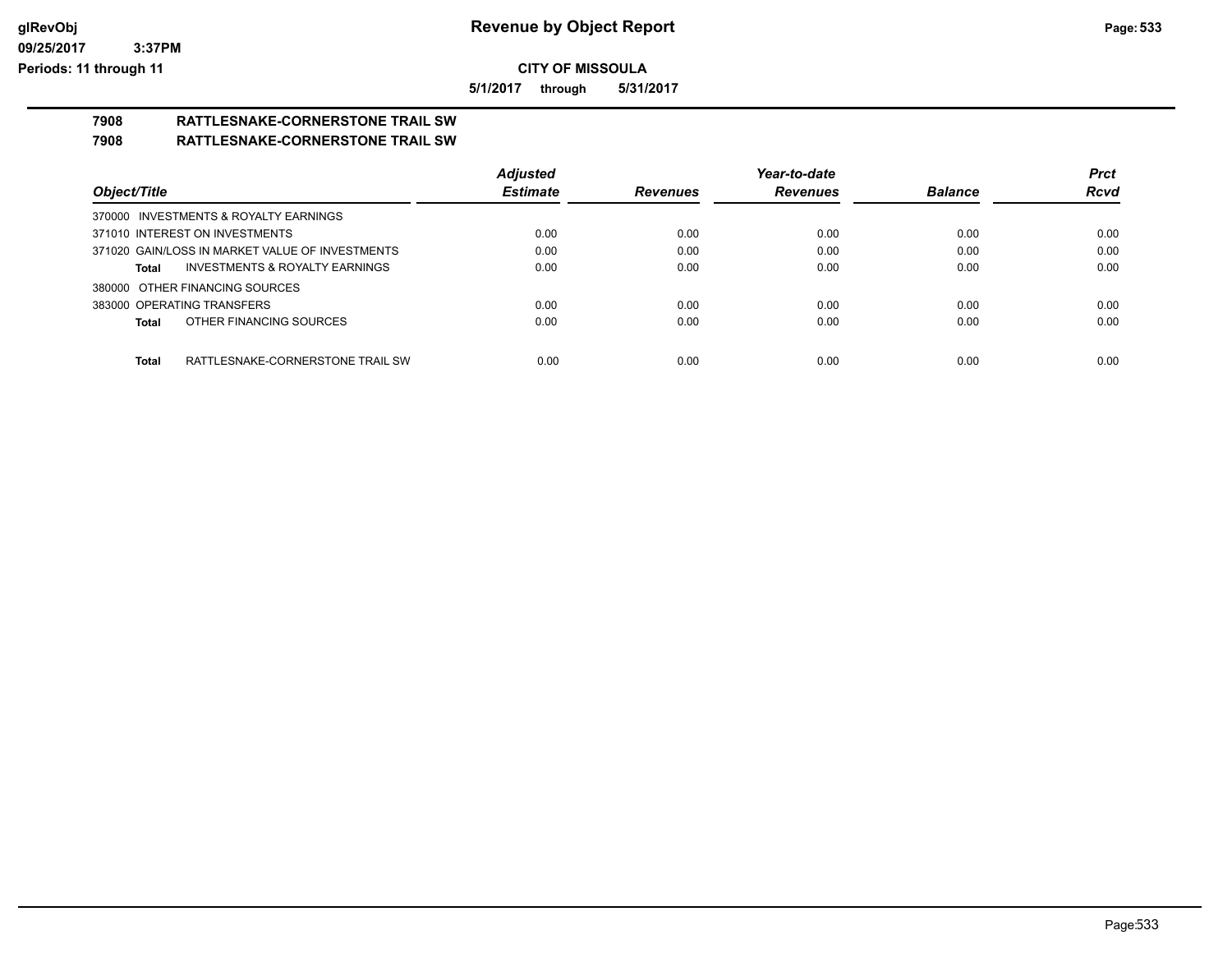**5/1/2017 through 5/31/2017**

# **7908 RATTLESNAKE-CORNERSTONE TRAIL SW**

|                                                | <b>Adjusted</b> |                 | Year-to-date    |                | <b>Prct</b> |
|------------------------------------------------|-----------------|-----------------|-----------------|----------------|-------------|
| Object/Title                                   | <b>Estimate</b> | <b>Revenues</b> | <b>Revenues</b> | <b>Balance</b> | <b>Rcvd</b> |
| 370000 INVESTMENTS & ROYALTY EARNINGS          |                 |                 |                 |                |             |
| 371010 INTEREST ON INVESTMENTS                 | 0.00            | 0.00            | 0.00            | 0.00           | 0.00        |
| 371020 GAIN/LOSS IN MARKET VALUE OF INVESTMENT | 0.00            | 0.00            | 0.00            | 0.00           | 0.00        |
| INVESTMENTS & ROYALTY EARNINGS<br>Total        | 0.00            | 0.00            | 0.00            | 0.00           | 0.00        |
| 380000 OTHER FINANCING SOURCES                 |                 |                 |                 |                |             |
| 383000 OPERATING TRANSFERS                     | 0.00            | 0.00            | 0.00            | 0.00           | 0.00        |
| OTHER FINANCING SOURCES<br>Total               | 0.00            | 0.00            | 0.00            | 0.00           | 0.00        |
|                                                |                 |                 |                 |                |             |
| Total<br>RATTLESNAKE-CORNERSTONE TRAIL SW      | 0.00            | 0.00            | 0.00            | 0.00           | 0.00        |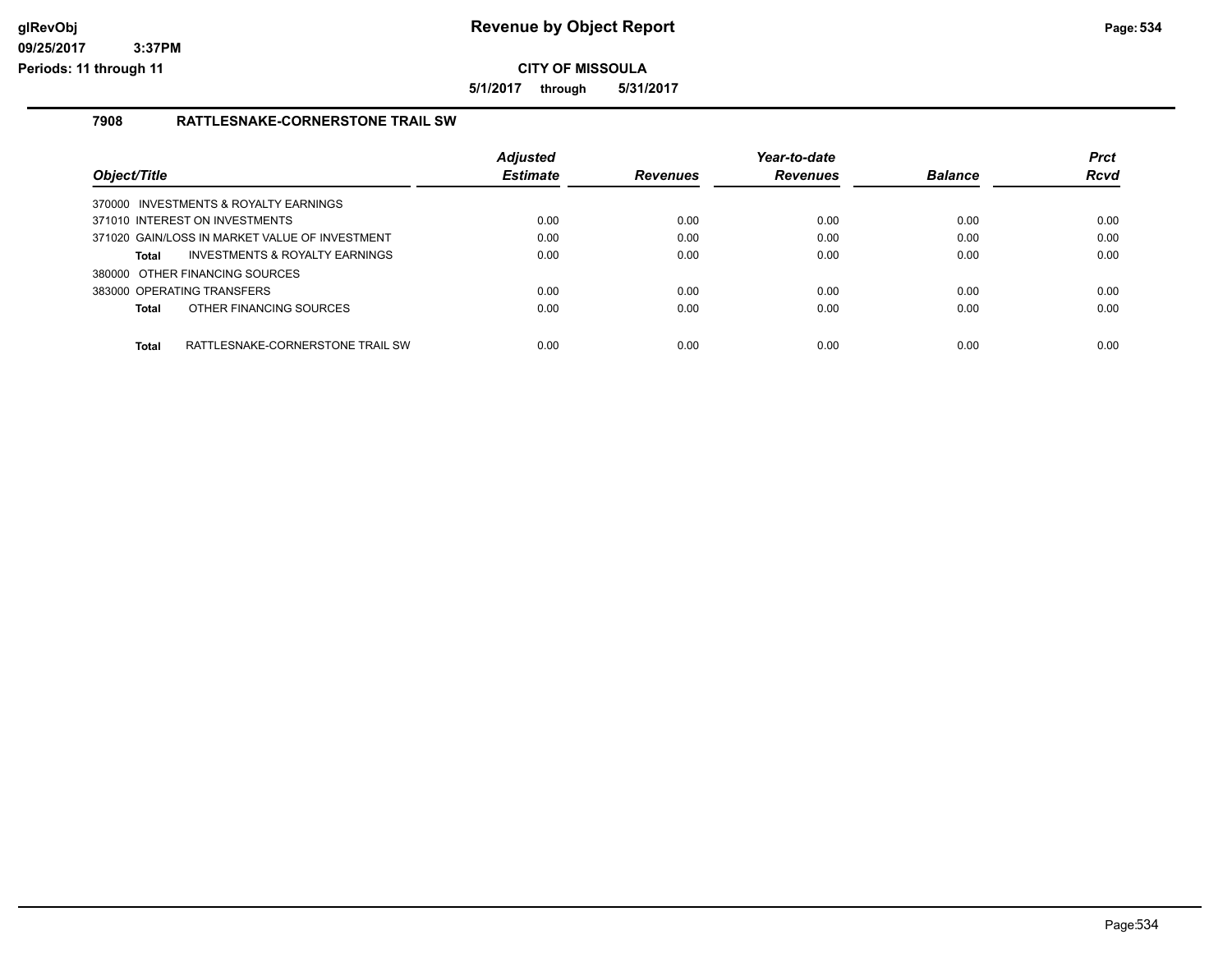**5/1/2017 through 5/31/2017**

# **7909 YOUTH PROGRAMS**

**7909 YOUTH PROGRAMS**

|                                                 | <b>Adjusted</b> |                 | Year-to-date    |                | Prct |
|-------------------------------------------------|-----------------|-----------------|-----------------|----------------|------|
| Object/Title                                    | <b>Estimate</b> | <b>Revenues</b> | <b>Revenues</b> | <b>Balance</b> | Rcvd |
| 370000 INVESTMENTS & ROYALTY EARNINGS           |                 |                 |                 |                |      |
| 371010 INTEREST ON INVESTMENTS                  | 0.00            | 0.00            | 0.00            | 0.00           | 0.00 |
| 371020 GAIN/LOSS IN MARKET VALUE OF INVESTMENTS | 0.00            | 0.00            | 0.00            | 0.00           | 0.00 |
| INVESTMENTS & ROYALTY EARNINGS<br><b>Total</b>  | 0.00            | 0.00            | 0.00            | 0.00           | 0.00 |
|                                                 |                 |                 |                 |                |      |
| YOUTH PROGRAMS<br><b>Total</b>                  | 0.00            | 0.00            | 0.00            | 0.00           | 0.00 |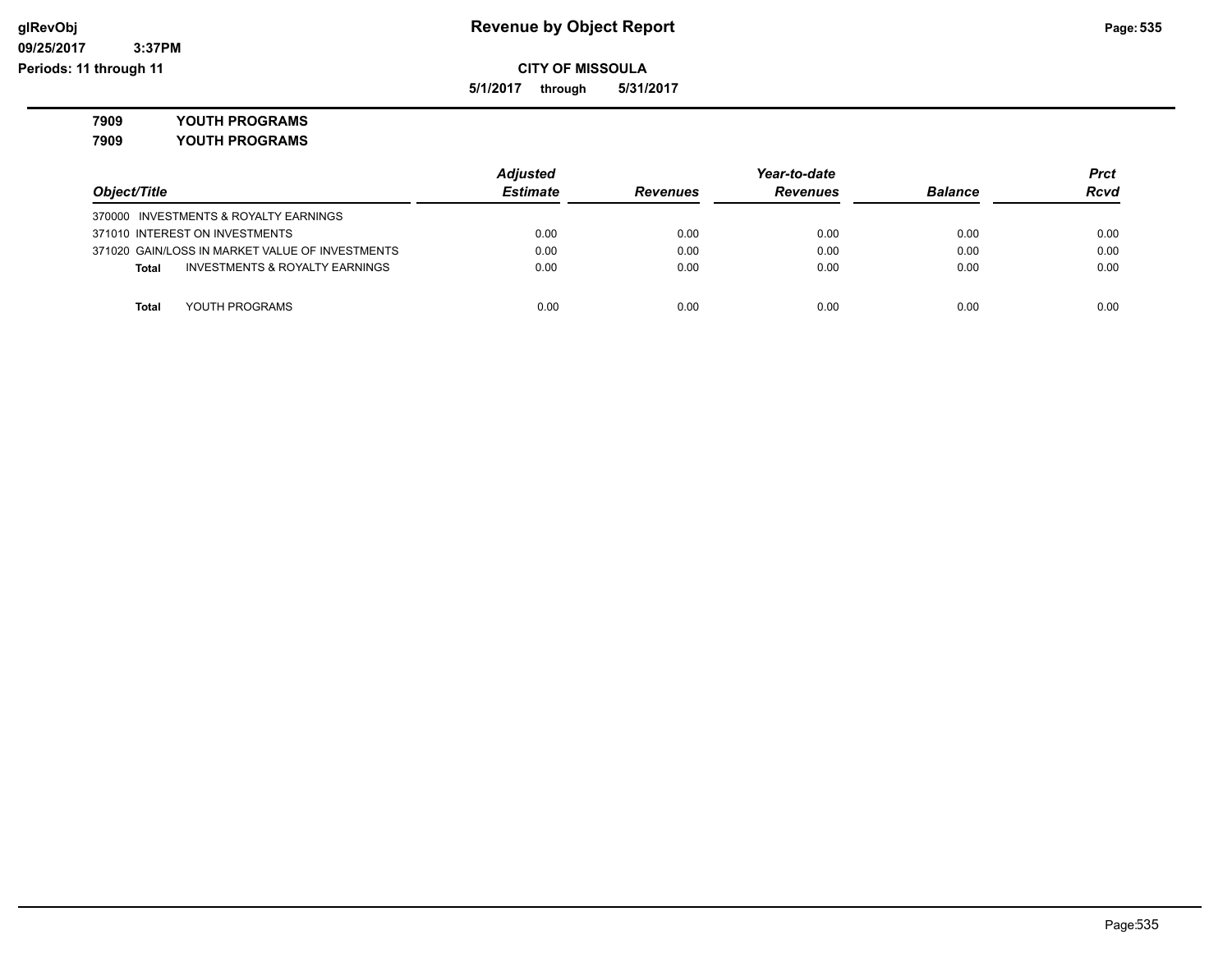**CITY OF MISSOULA**

**5/1/2017 through 5/31/2017**

#### **7909 YOUTH PROGRAMS**

 **3:37PM**

| Object/Title                          |                                                | Adjusted<br><b>Estimate</b> | <b>Revenues</b> | Year-to-date<br><b>Revenues</b> | <b>Balance</b> | <b>Prct</b><br><b>Rcvd</b> |
|---------------------------------------|------------------------------------------------|-----------------------------|-----------------|---------------------------------|----------------|----------------------------|
| 370000 INVESTMENTS & ROYALTY EARNINGS |                                                |                             |                 |                                 |                |                            |
| 371010 INTEREST ON INVESTMENTS        |                                                | 0.00                        | 0.00            | 0.00                            | 0.00           | 0.00                       |
|                                       | 371020 GAIN/LOSS IN MARKET VALUE OF INVESTMENT | 0.00                        | 0.00            | 0.00                            | 0.00           | 0.00                       |
| <b>Total</b>                          | INVESTMENTS & ROYALTY EARNINGS                 | 0.00                        | 0.00            | 0.00                            | 0.00           | 0.00                       |
|                                       |                                                |                             |                 |                                 |                |                            |
| Total                                 | YOUTH PROGRAMS                                 | 0.00                        | 0.00            | 0.00                            | 0.00           | 0.00                       |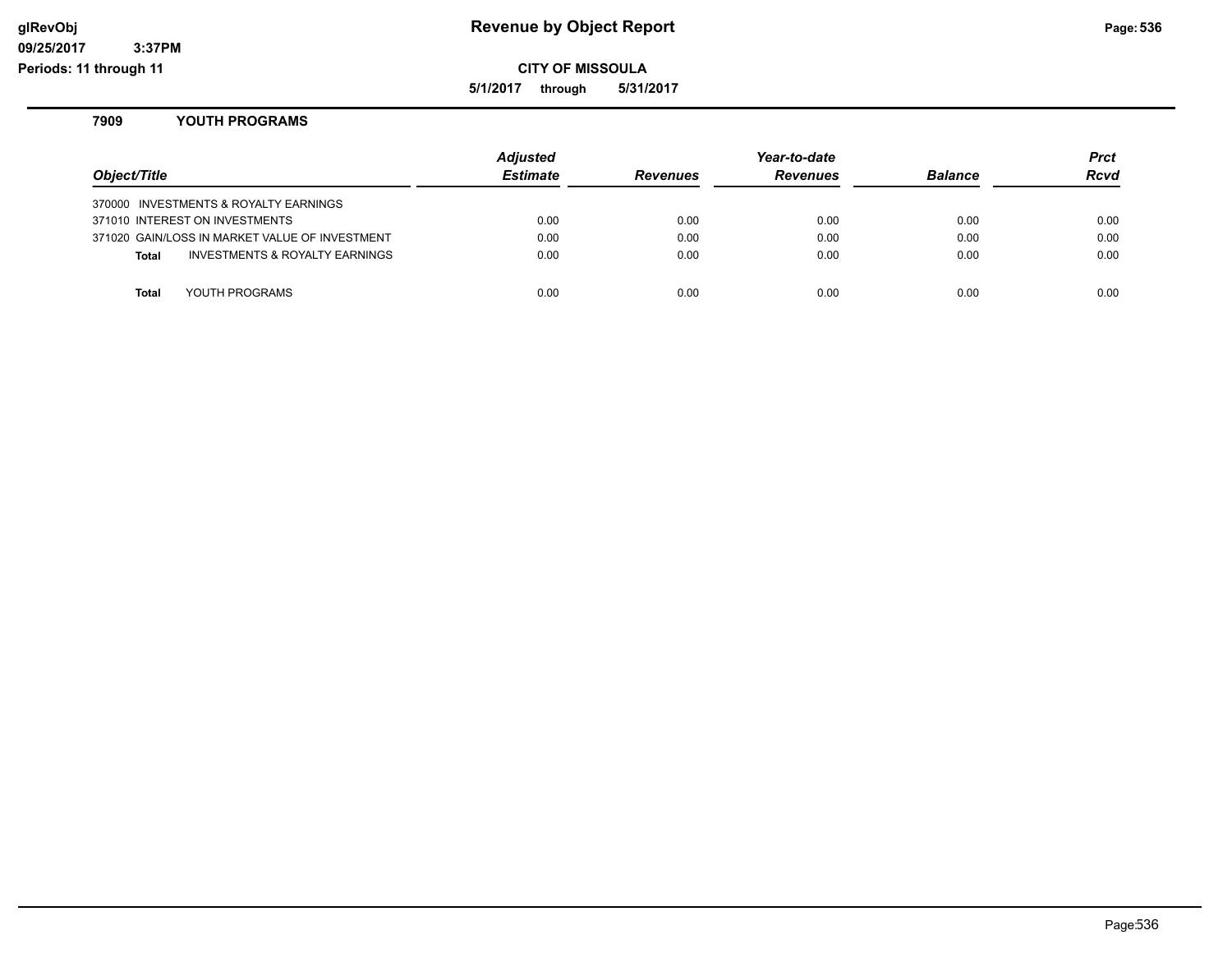**09/25/2017 3:37PM Periods: 11 through 11**

# **CITY OF MISSOULA**

**5/1/2017 through 5/31/2017**

# **7910 SIDEWALK & CURB LOAN FUND**

# **7910 SIDEWALK & CURB LOAN FUND**

|                                                           | <b>Adjusted</b> |                 | Year-to-date    |                | <b>Prct</b> |
|-----------------------------------------------------------|-----------------|-----------------|-----------------|----------------|-------------|
| Object/Title                                              | <b>Estimate</b> | <b>Revenues</b> | <b>Revenues</b> | <b>Balance</b> | <b>Rcvd</b> |
| 370000 INVESTMENTS & ROYALTY EARNINGS                     |                 |                 |                 |                |             |
| 371010 INTEREST ON INVESTMENTS                            | 0.00            | 0.00            | 0.00            | 0.00           | 0.00        |
| 371020 GAIN/LOSS IN MARKET VALUE OF INVESTMENTS           | 0.00            | 0.00            | 0.00            | 0.00           | 0.00        |
| <b>INVESTMENTS &amp; ROYALTY EARNINGS</b><br><b>Total</b> | 0.00            | 0.00            | 0.00            | 0.00           | 0.00        |
|                                                           |                 |                 |                 |                |             |
| SIDEWALK & CURB LOAN FUND<br>Total                        | 0.00            | 0.00            | 0.00            | 0.00           | 0.00        |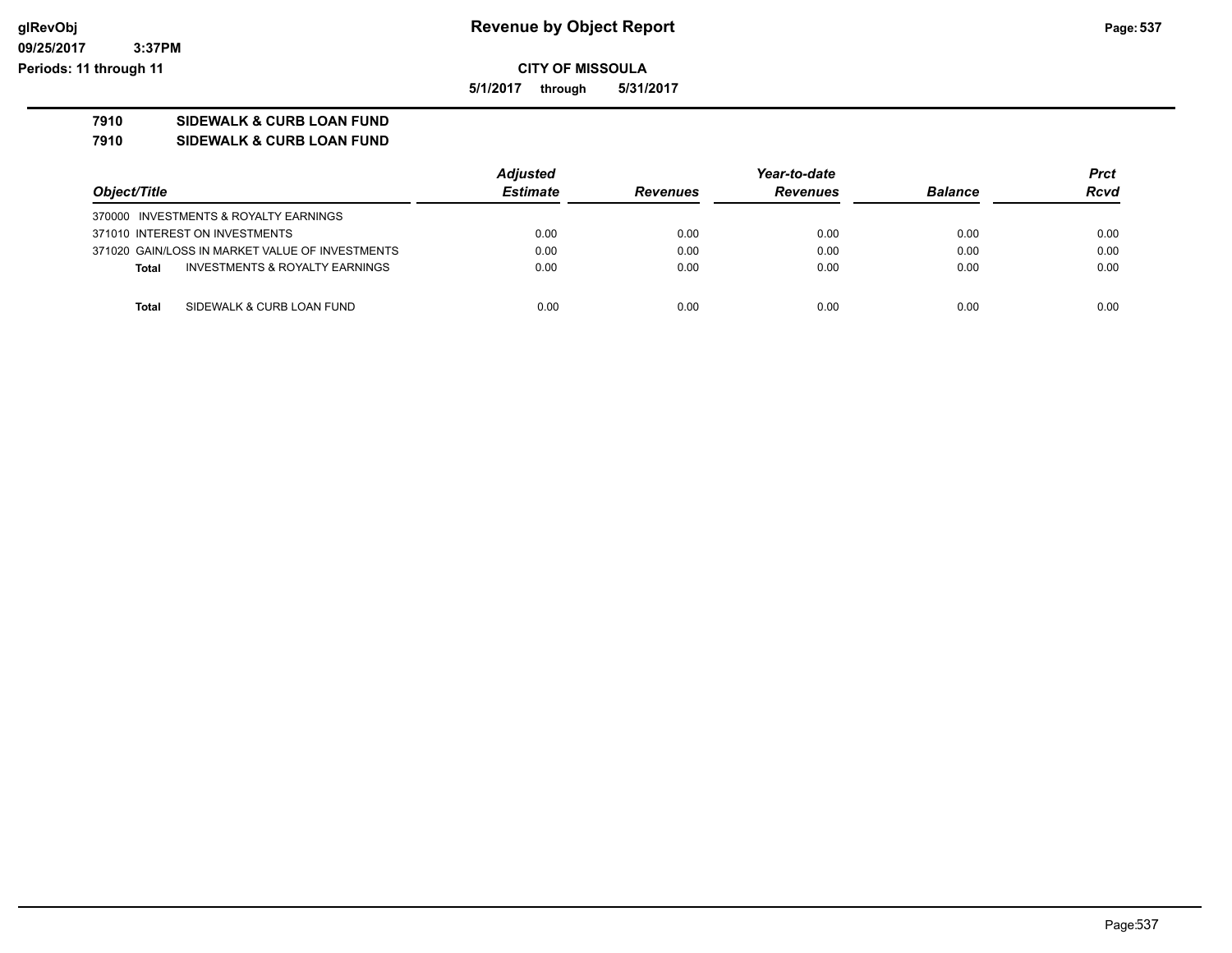**CITY OF MISSOULA**

**5/1/2017 through 5/31/2017**

# **7910 SIDEWALK & CURB LOAN FUND**

 **3:37PM**

| Object/Title |                                                | <b>Adjusted</b><br><b>Estimate</b> | <b>Revenues</b> | Year-to-date<br><b>Revenues</b> | <b>Balance</b> | <b>Prct</b><br><b>Rcvd</b> |
|--------------|------------------------------------------------|------------------------------------|-----------------|---------------------------------|----------------|----------------------------|
|              | 370000 INVESTMENTS & ROYALTY EARNINGS          |                                    |                 |                                 |                |                            |
|              | 371010 INTEREST ON INVESTMENTS                 | 0.00                               | 0.00            | 0.00                            | 0.00           | 0.00                       |
|              | 371020 GAIN/LOSS IN MARKET VALUE OF INVESTMENT | 0.00                               | 0.00            | 0.00                            | 0.00           | 0.00                       |
| <b>Total</b> | INVESTMENTS & ROYALTY EARNINGS                 | 0.00                               | 0.00            | 0.00                            | 0.00           | 0.00                       |
|              |                                                |                                    |                 |                                 |                |                            |
| Total        | SIDEWALK & CURB LOAN FUND                      | 0.00                               | 0.00            | 0.00                            | 0.00           | 0.00                       |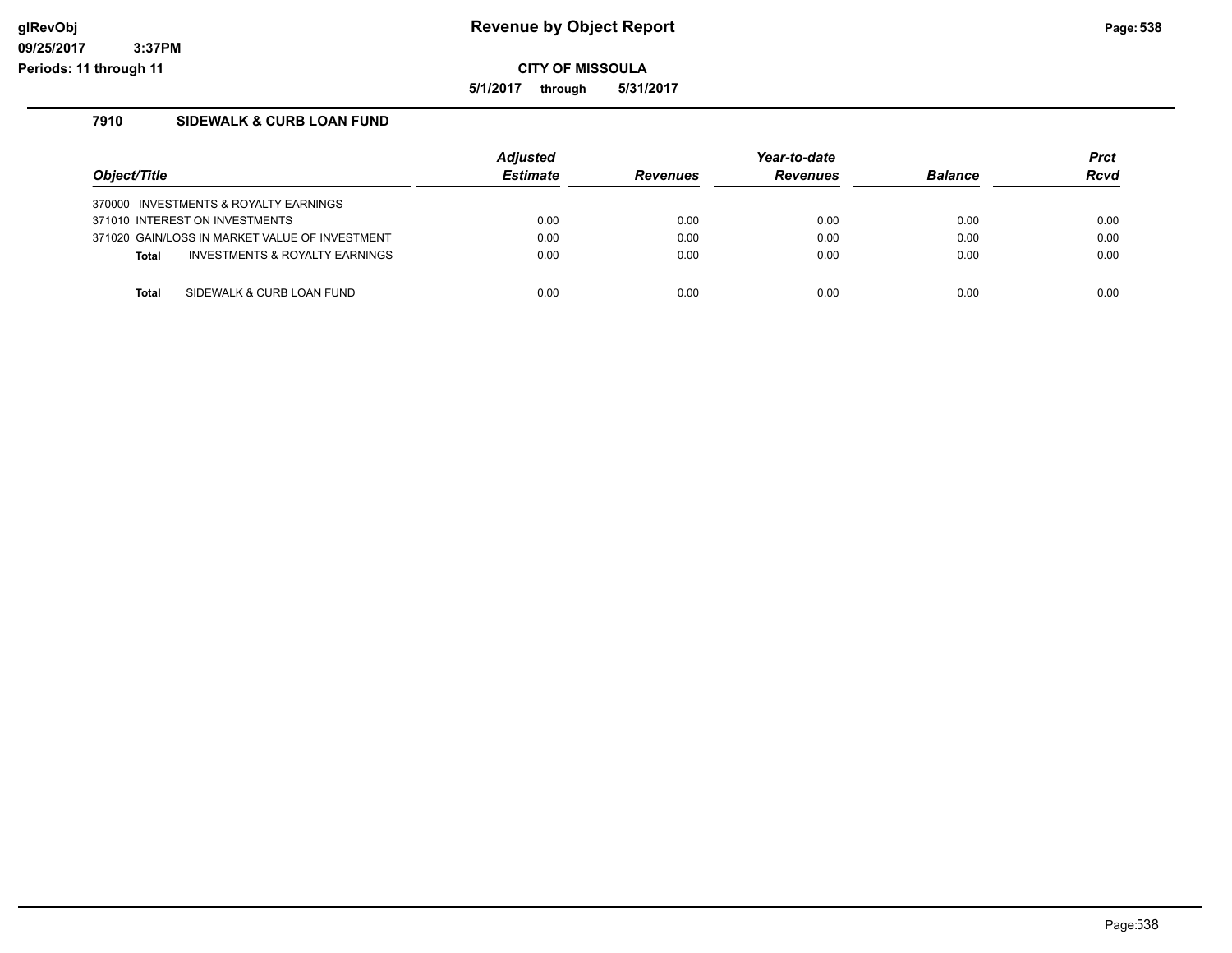**5/1/2017 through 5/31/2017**

**7911 RESIDENTIAL INSPECTION FUND**

**7911 RESIDENTIAL INSPECTION FUND**

|                                                    | <b>Adjusted</b> |                 | Year-to-date    |                | <b>Prct</b> |
|----------------------------------------------------|-----------------|-----------------|-----------------|----------------|-------------|
| Object/Title                                       | <b>Estimate</b> | <b>Revenues</b> | <b>Revenues</b> | <b>Balance</b> | <b>Rcvd</b> |
| 320000 LICENSES & PERMITS                          |                 |                 |                 |                |             |
| 323018 PAVING ASSESSMENTS                          | 0.00            | 0.00            | 0.00            | 0.00           | 0.00        |
| <b>LICENSES &amp; PERMITS</b><br>Total             | 0.00            | 0.00            | 0.00            | 0.00           | 0.00        |
| 360000 MISCELLANEOUS REVENUES                      |                 |                 |                 |                |             |
| 360010 MISCELLANEOUS                               | 0.00            | 0.00            | 0.00            | 0.00           | 0.00        |
| 365001 *** Title Not Found ***                     | 0.00            | 0.00            | 0.00            | 0.00           | 0.00        |
| 365002 OTHER RECREATION DONATIONS                  | 0.00            | 0.00            | 0.00            | 0.00           | 0.00        |
| MISCELLANEOUS REVENUES<br>Total                    | 0.00            | 0.00            | 0.00            | 0.00           | 0.00        |
| 370000 INVESTMENTS & ROYALTY EARNINGS              |                 |                 |                 |                |             |
| 371010 INTEREST ON INVESTMENTS                     | 0.00            | 0.00            | 0.00            | 0.00           | 0.00        |
| 371020 GAIN/LOSS IN MARKET VALUE OF INVESTMENTS    | 0.00            | 0.00            | 0.00            | 0.00           | 0.00        |
| <b>INVESTMENTS &amp; ROYALTY EARNINGS</b><br>Total | 0.00            | 0.00            | 0.00            | 0.00           | 0.00        |
| <b>RESIDENTIAL INSPECTION FUND</b><br>Total        | 0.00            | 0.00            | 0.00            | 0.00           | 0.00        |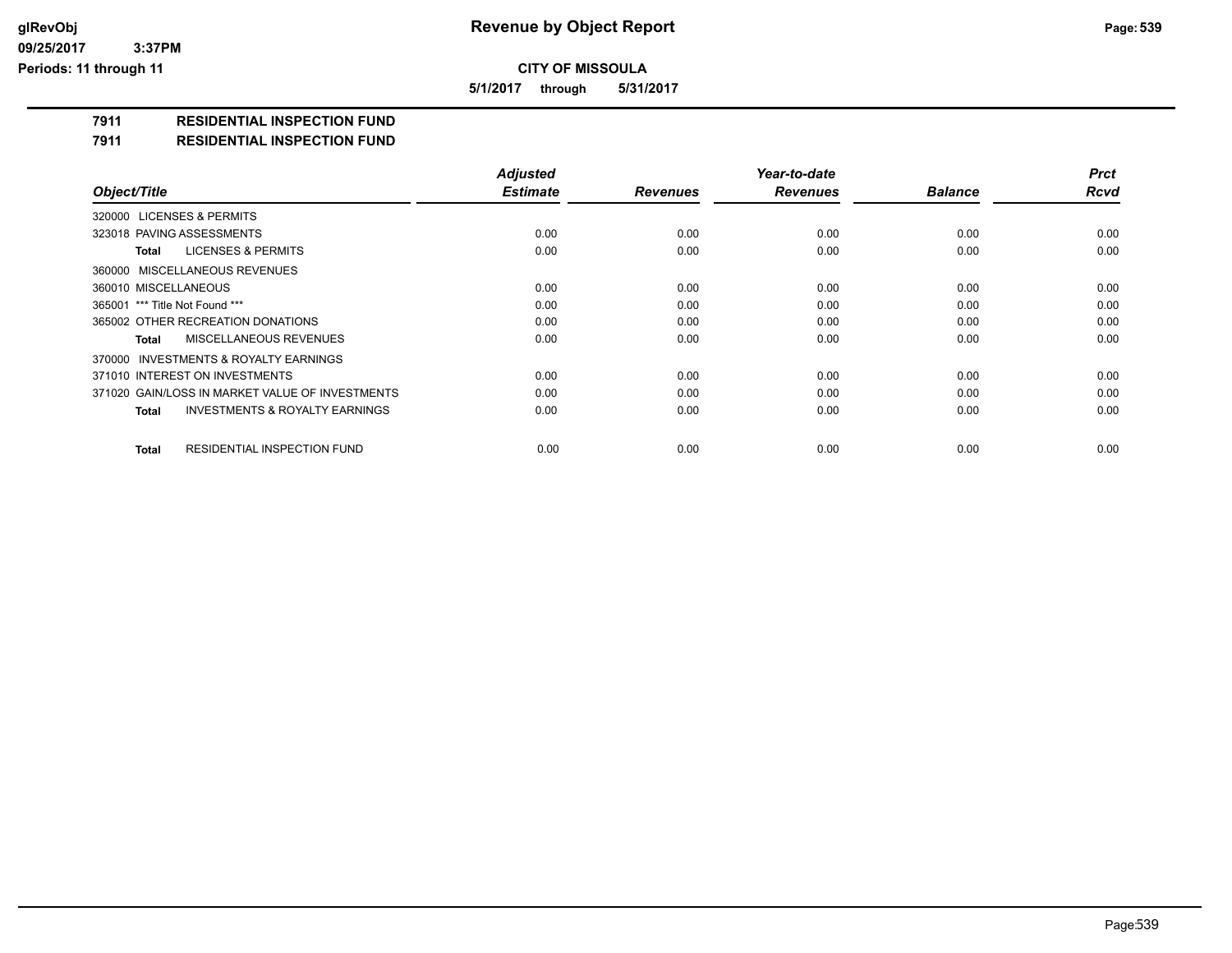**5/1/2017 through 5/31/2017**

# **7911 RESIDENTIAL INSPECTION FUND**

| Object/Title                                              | <b>Adjusted</b><br><b>Estimate</b> | <b>Revenues</b> | Year-to-date<br><b>Revenues</b> | <b>Balance</b> | <b>Prct</b><br><b>Rcvd</b> |
|-----------------------------------------------------------|------------------------------------|-----------------|---------------------------------|----------------|----------------------------|
|                                                           |                                    |                 |                                 |                |                            |
| 320000 LICENSES & PERMITS                                 |                                    |                 |                                 |                |                            |
| 323018 PAVING ASSESSMENTS                                 | 0.00                               | 0.00            | 0.00                            | 0.00           | 0.00                       |
| <b>LICENSES &amp; PERMITS</b><br><b>Total</b>             | 0.00                               | 0.00            | 0.00                            | 0.00           | 0.00                       |
| 360000 MISCELLANEOUS REVENUES                             |                                    |                 |                                 |                |                            |
| 360010 MISCELLANEOUS                                      | 0.00                               | 0.00            | 0.00                            | 0.00           | 0.00                       |
| 365001 *** Title Not Found ***                            | 0.00                               | 0.00            | 0.00                            | 0.00           | 0.00                       |
| 365002 OTHER RECREATION DONATIONS                         | 0.00                               | 0.00            | 0.00                            | 0.00           | 0.00                       |
| <b>MISCELLANEOUS REVENUES</b><br><b>Total</b>             | 0.00                               | 0.00            | 0.00                            | 0.00           | 0.00                       |
| INVESTMENTS & ROYALTY EARNINGS<br>370000                  |                                    |                 |                                 |                |                            |
| 371010 INTEREST ON INVESTMENTS                            | 0.00                               | 0.00            | 0.00                            | 0.00           | 0.00                       |
| 371020 GAIN/LOSS IN MARKET VALUE OF INVESTMENT            | 0.00                               | 0.00            | 0.00                            | 0.00           | 0.00                       |
| <b>INVESTMENTS &amp; ROYALTY EARNINGS</b><br><b>Total</b> | 0.00                               | 0.00            | 0.00                            | 0.00           | 0.00                       |
| RESIDENTIAL INSPECTION FUND<br><b>Total</b>               | 0.00                               | 0.00            | 0.00                            | 0.00           | 0.00                       |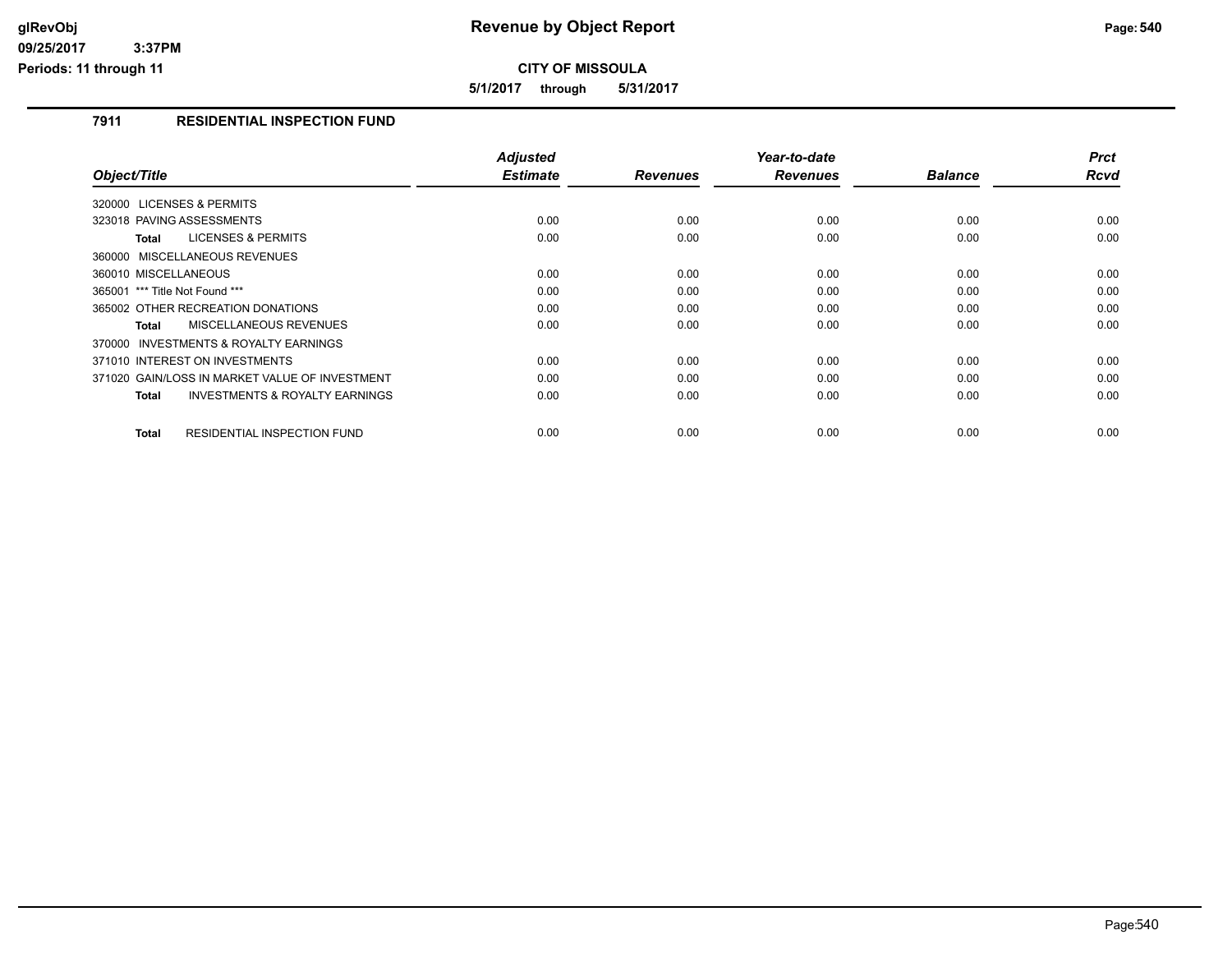**09/25/2017 3:37PM Periods: 11 through 11**

**CITY OF MISSOULA**

**5/1/2017 through 5/31/2017**

### **7955 PROPERTY TAX RELIEF FUND**

**7955 PROPERTY TAX RELIEF FUND**

|                                           | <b>Adjusted</b> |                 | Year-to-date    |                | <b>Prct</b> |
|-------------------------------------------|-----------------|-----------------|-----------------|----------------|-------------|
| Object/Title                              | <b>Estimate</b> | <b>Revenues</b> | <b>Revenues</b> | <b>Balance</b> | <b>Rcvd</b> |
| 360000 MISCELLANEOUS REVENUES             |                 |                 |                 |                |             |
| 365010 FRIENDS OF MISSOULA PARKS DONATION | 0.00            | 0.00            | 0.00            | 0.00           | 0.00        |
| MISCELLANEOUS REVENUES<br>Total           | 0.00            | 0.00            | 0.00            | 0.00           | 0.00        |
| PROPERTY TAX RELIEF FUND<br><b>Total</b>  | 0.00            | 0.00            | 0.00            | 0.00           | 0.00        |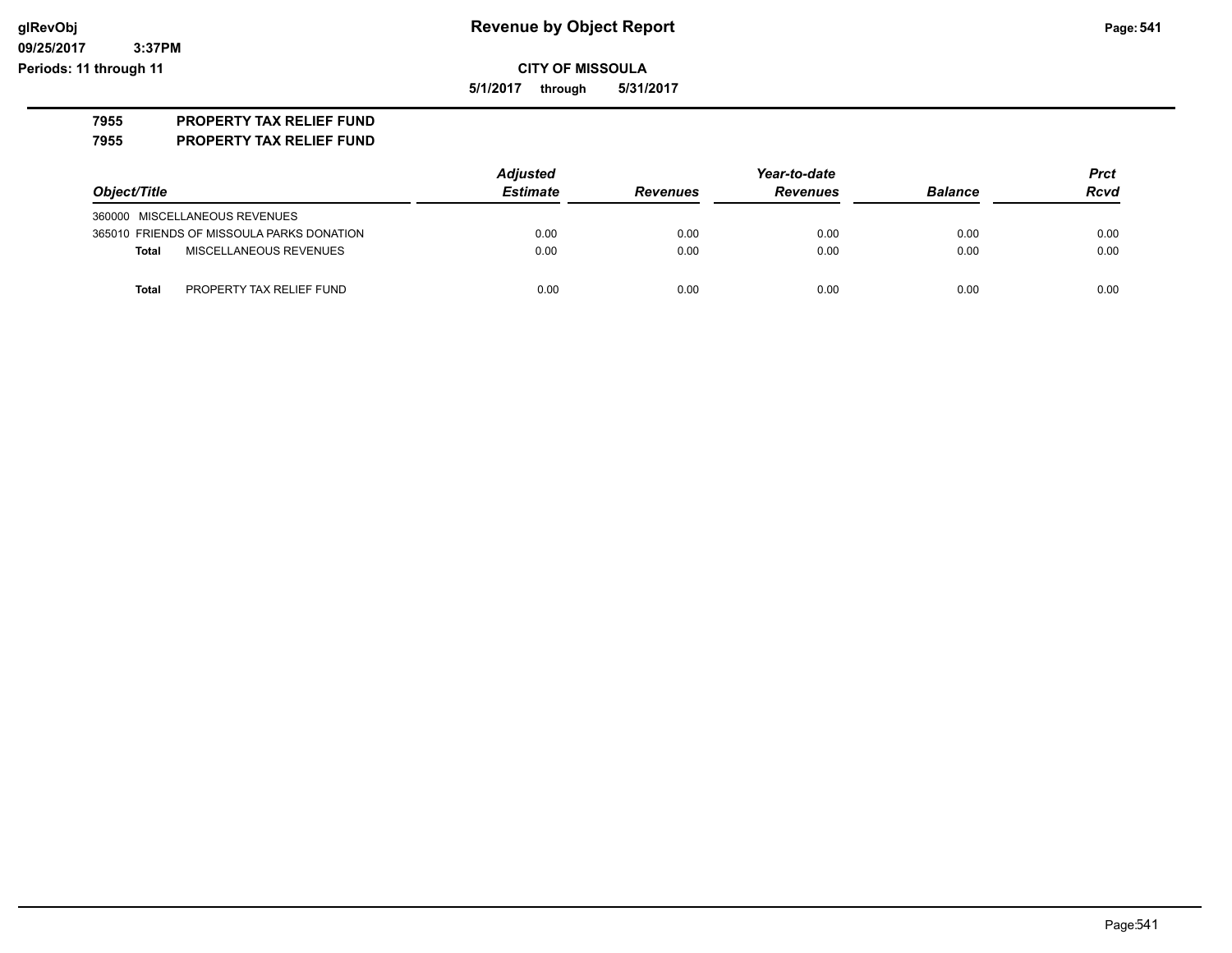**Periods: 11 through 11**

**CITY OF MISSOULA**

**5/1/2017 through 5/31/2017**

### **7955 PROPERTY TAX RELIEF FUND**

 **3:37PM**

| Object/Title |                                           | <b>Adjusted</b><br><b>Estimate</b> | <b>Revenues</b> | Year-to-date<br><b>Revenues</b> | <b>Balance</b> | <b>Prct</b><br><b>Rcvd</b> |
|--------------|-------------------------------------------|------------------------------------|-----------------|---------------------------------|----------------|----------------------------|
|              | 360000 MISCELLANEOUS REVENUES             |                                    |                 |                                 |                |                            |
|              | 365010 FRIENDS OF MISSOULA PARKS DONATION | 0.00                               | 0.00            | 0.00                            | 0.00           | 0.00                       |
| <b>Total</b> | MISCELLANEOUS REVENUES                    | 0.00                               | 0.00            | 0.00                            | 0.00           | 0.00                       |
|              |                                           |                                    |                 |                                 |                |                            |
| <b>Total</b> | PROPERTY TAX RELIEF FUND                  | 0.00                               | 0.00            | 0.00                            | 0.00           | 0.00                       |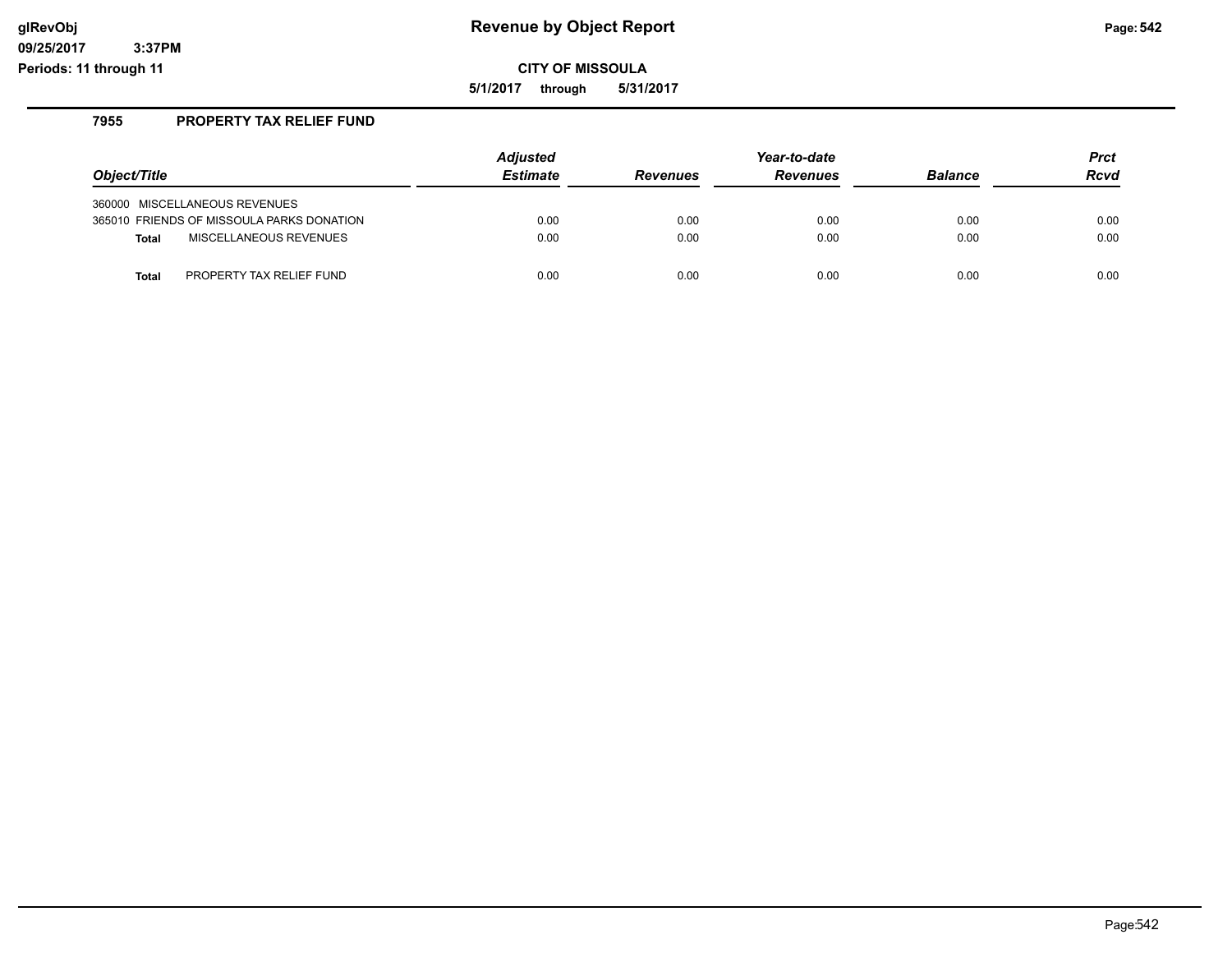**09/25/2017**

 **3:37PM Periods: 11 through 11**

**CITY OF MISSOULA**

**5/1/2017 through 5/31/2017**

#### **9000 GENERAL FIXED ASSETS ACCOUNT GROUP 9000 GENERAL FIXED ASSETS ACCOUNT GROUP**

| Object/Title                   |                                    | <b>Adjusted</b> |                 | Year-to-date    |                | <b>Prct</b> |
|--------------------------------|------------------------------------|-----------------|-----------------|-----------------|----------------|-------------|
|                                |                                    | <b>Estimate</b> | <b>Revenues</b> | <b>Revenues</b> | <b>Balance</b> | <b>Rcvd</b> |
|                                | 380000 OTHER FINANCING SOURCES     |                 |                 |                 |                |             |
| 382000 *** Title Not Found *** |                                    | 0.00            | 0.00            | 0.00            | 0.00           | 0.00        |
| <b>Total</b>                   | OTHER FINANCING SOURCES            | 0.00            | 0.00            | 0.00            | 0.00           | 0.00        |
| <b>Total</b>                   | GENERAL FIXED ASSETS ACCOUNT GROUP | 0.00            | 0.00            | 0.00            | 0.00           | 0.00        |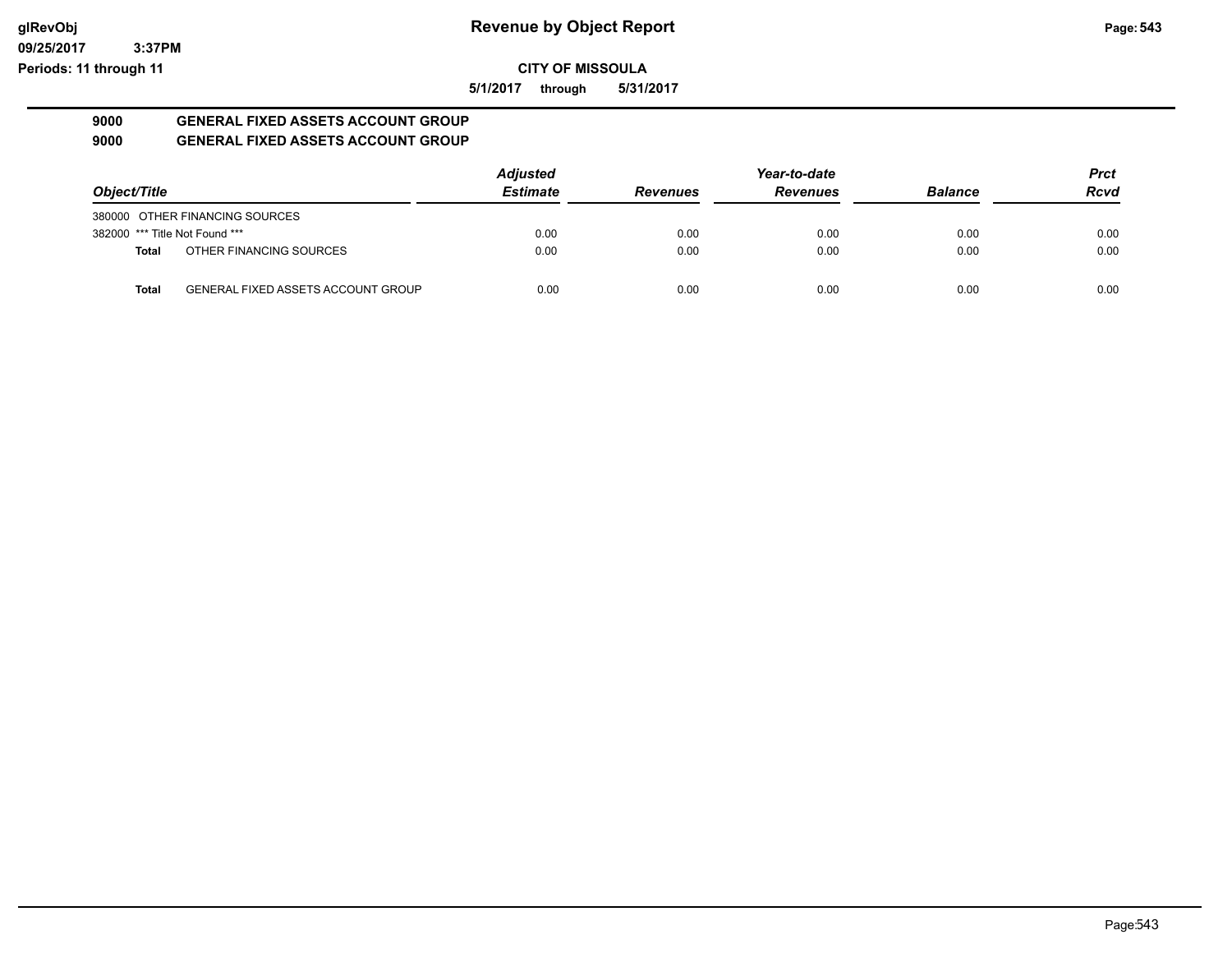**Periods: 11 through 11**

**CITY OF MISSOULA**

**5/1/2017 through 5/31/2017**

#### **9000 GENERAL FIXED ASSETS ACCOUNT GROUP**

|                                |                                           | <b>Adjusted</b> |                 | Year-to-date    |                | <b>Prct</b> |
|--------------------------------|-------------------------------------------|-----------------|-----------------|-----------------|----------------|-------------|
| Object/Title                   |                                           | <b>Estimate</b> | <b>Revenues</b> | <b>Revenues</b> | <b>Balance</b> | <b>Rcvd</b> |
|                                | 380000 OTHER FINANCING SOURCES            |                 |                 |                 |                |             |
| 382000 *** Title Not Found *** |                                           | 0.00            | 0.00            | 0.00            | 0.00           | 0.00        |
| <b>Total</b>                   | OTHER FINANCING SOURCES                   | 0.00            | 0.00            | 0.00            | 0.00           | 0.00        |
| <b>Total</b>                   | <b>GENERAL FIXED ASSETS ACCOUNT GROUF</b> | 0.00            | 0.00            | 0.00            | 0.00           | 0.00        |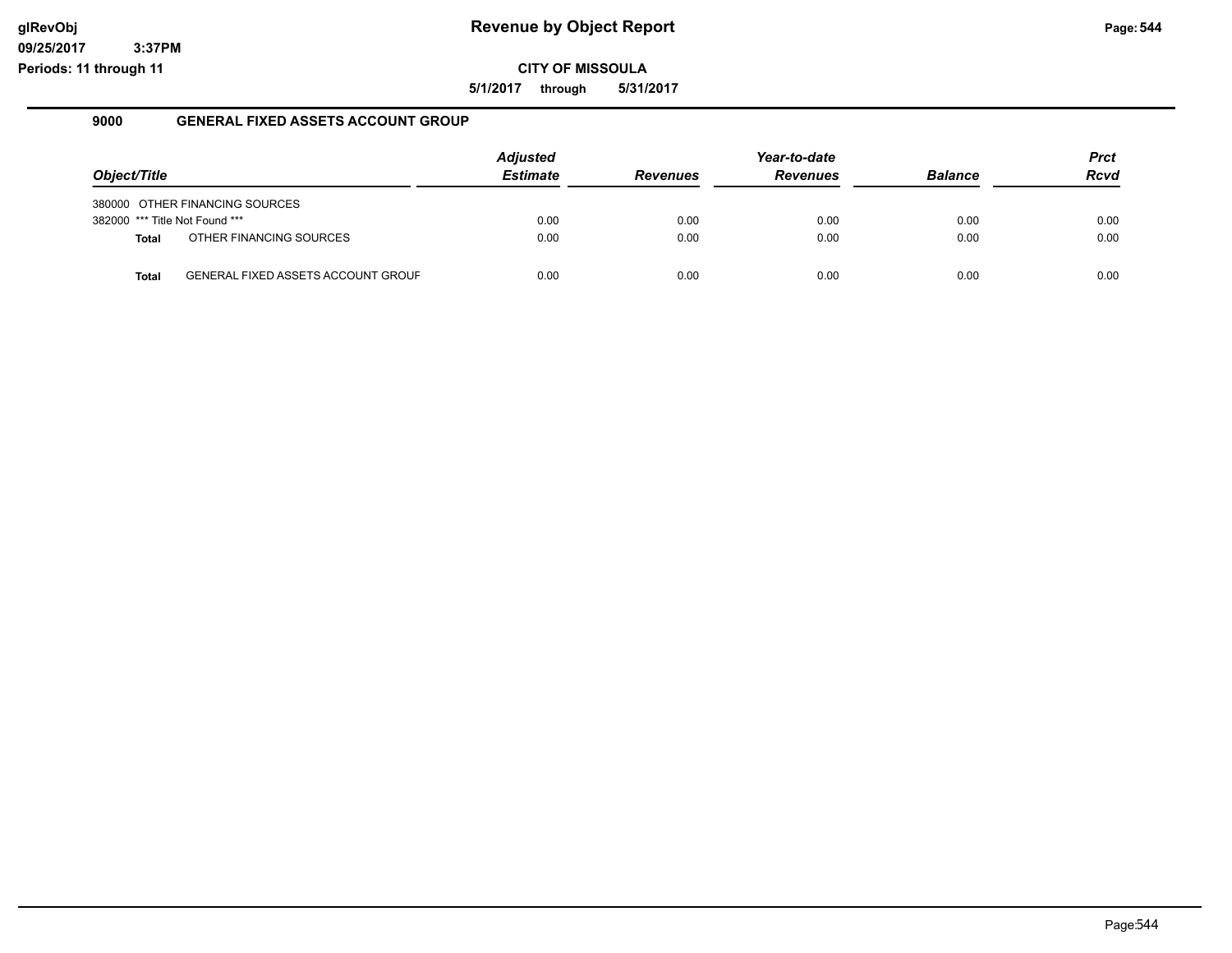**CITY OF MISSOULA 5/1/2017 through 5/31/2017**

#### *Grand Totals*

|                                                | <b>Adjusted</b> |                 | Year-to-date    |                | <b>Prct</b> |
|------------------------------------------------|-----------------|-----------------|-----------------|----------------|-------------|
| Object/Title                                   | <b>Estimate</b> | <b>Revenues</b> | <b>Revenues</b> | <b>Balance</b> | <b>Rcvd</b> |
| 310000 TAXES/ASSESSMENTS                       |                 |                 |                 |                |             |
| 310000 TAXES/ASSESSMENTS                       | 0.00            | 0.00            | 0.00            | 0.00           | 0.00        |
| 311000 GENERAL PROPERTY TAXES                  | 29,422,797.00   | 322,560.70      | 15,838,658.03   | 13,584,138.97  | 53.83       |
| 311001 CURRENT TAXES                           | 0.00            | 0.00            | 0.00            | 0.00           | 0.00        |
| 311005 DELINQUENT TAXES                        | 0.00            | 1,203.62        | 17,636.70       | $-17,636.70$   | 0.00        |
| 311011 TAX INCREMENT                           | 4,135,893.00    | 64,937.30       | 2,338,702.11    | 1,797,190.89   | 56.55       |
| 311030 MOTOR VEHICLE TAXES                     | 1,360,088.00    | 125,283.58      | 1,009,572.96    | 350,515.04     | 74.23       |
| 312000 PENALTIES & INTEREST - DELINQUENT TAXES | 0.00            | 0.00            | 0.00            | 0.00           | 0.00        |
| 312001 PENALTIES & INTEREST                    | 63,000.00       | 2,344.45        | 38,899.97       | 24,100.03      | 61.75       |
| 314000 PROP TAX - OTHER THAN ASSESSED VAL      | 0.00            | 0.00            | 0.00            | 0.00           | 0.00        |
| 314001 LIGHT VEHICLE TAX                       | 0.00            | 0.00            | 0.00            | 0.00           | 0.00        |
| 314100 TBID REVENUE                            | 296,713.00      | 0.00            | 0.00            | 296,713.00     | 0.00        |
| TAXES/ASSESSMENTS<br><b>Total</b>              | 35,278,491.00   | 516,329.65      | 19,243,469.77   | 16,035,021.23  | 54.55       |
| 320000 LICENSES & PERMITS                      |                 |                 |                 |                |             |
| 322011 LIQUOR LICENSES                         | 33,975.00       | 0.00            | 32,310.50       | 1,664.50       | 95.10       |
| 322012 BEER LICENSES                           | 34,900.00       | 400.00          | 46,200.50       | $-11,300.50$   | 132.38      |
| 322013 WINE LICENSES                           | 11,700.00       | 0.00            | 200.00          | 11,500.00      | 1.71        |
| 322014 GOING OUT OF BUSINESS LICENSE           | 0.00            | 0.00            | 0.00            | 0.00           | 0.00        |
| 322020 GENERAL BUSINESS/PROF/OCCUPATIONAL LIC  | 677,941.00      | 104,282.00      | 465,703.15      | 212,237.85     | 68.69       |
| 322021 RENTAL LICENSES                         | 62,045.00       | 8,139.61        | 58,130.50       | 3,914.50       | 93.69       |
| 322022 BLIC PENALTIES & LICENSES               | 12,607.00       | 552.50          | 820.67          | 11,786.33      | 6.51        |
| 322023 TOURIST HOME REGISTRATION               | 0.00            | 150.00          | 1,150.00        | $-1,150.00$    | 0.00        |
| 322031 FRANCHISE FEE - AT&T                    | 680,000.00      | 168,531.53      | 514,847.39      | 165,152.61     | 75.71       |
| 322034 PEG ACCESS                              | 56,000.00       | 9,642.21        | 29,027.26       | 26,972.74      | 51.83       |
| 323011 BUILDING PERMITS                        | 1,111,650.00    | 142,106.93      | 1,269,414.24    | -157,764.24    | 114.19      |
| 323012 ELECTRICAL PERMITS                      | 239,641.00      | 25,860.83       | 255,018.99      | $-15,377.99$   | 106.42      |
| 323013 PLUMBING PERMITS                        | 137,006.00      | 11,842.00       | 192,635.00      | $-55,629.00$   | 140.60      |
| 323014 BLDG PERMIT REVIEW FEE                  | 0.00            | 0.00            | 0.00            | 0.00           | 0.00        |
| 323015 EXCAVATING PERMITS                      | 414,681.00      | 70,286.42       | 526,274.50      | $-111,593.50$  | 126.91      |
| 323016 MOVING PERMITS                          | 0.00            | 212.00          | 1,272.00        | $-1,272.00$    | 0.00        |
| 323017 MECHANICAL PERMITS                      | 100,282.00      | 7,585.00        | 128,702.80      | $-28,420.80$   | 128.34      |
| 323018 PAVING ASSESSMENTS                      | 7,140.00        | 3,116.00        | 3,116.00        | 4,024.00       | 43.64       |
| 323019 ALARM USERS PERMITS                     | 16,068.00       | 322.00          | 13,166.00       | 2,902.00       | 81.94       |
| 323020 FENCE PERMITS                           | 14,068.00       | 2,491.00        | 9,382.00        | 4,686.00       | 66.69       |
| 323021 PAVING PERMITS                          | 33,619.00       | 4,260.00        | 38,539.00       | $-4,920.00$    | 114.63      |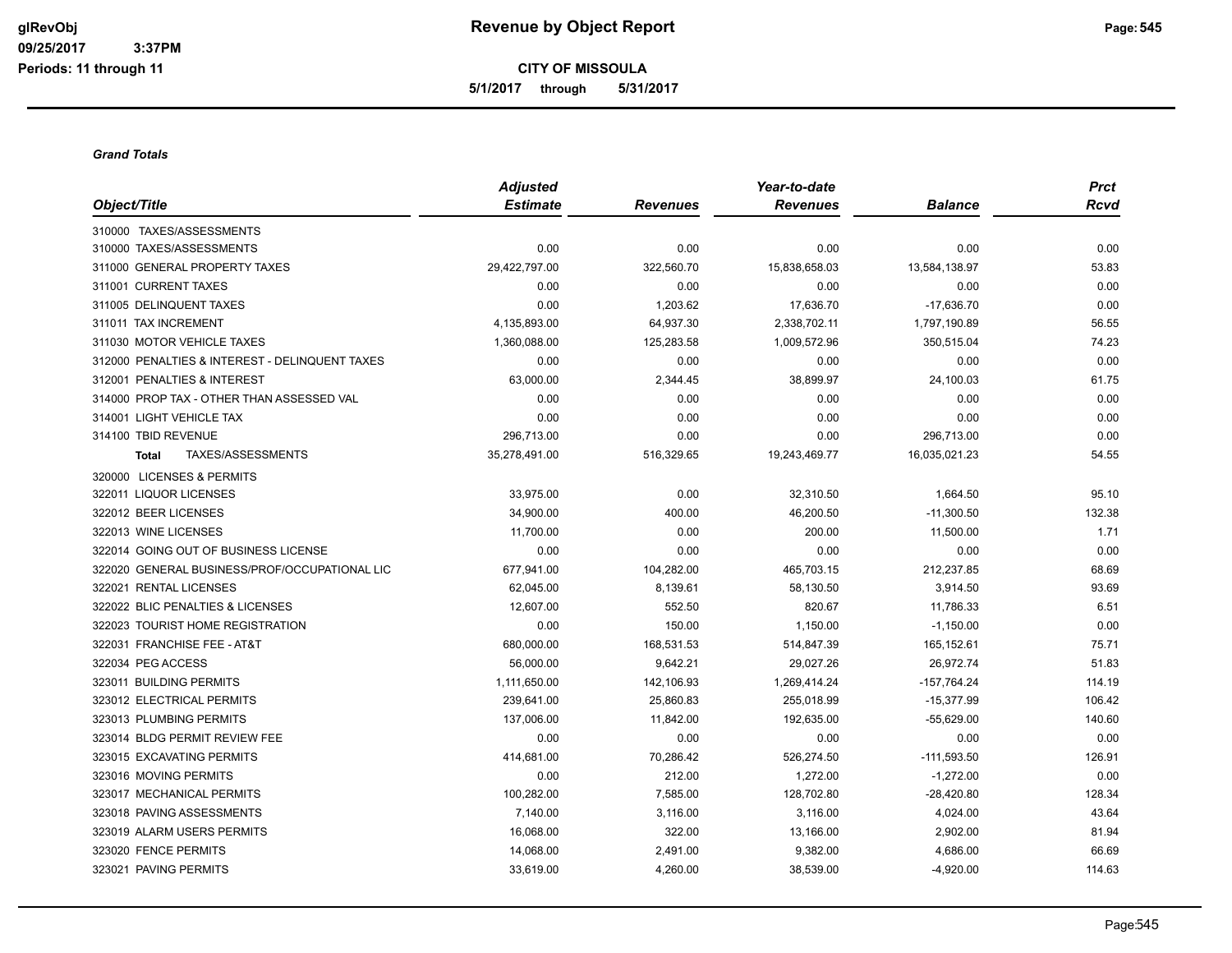**5/1/2017 through 5/31/2017**

| Object/Title                                   | <b>Adjusted</b><br><b>Estimate</b> | <b>Revenues</b> | Year-to-date<br><b>Revenues</b> | <b>Balance</b> | <b>Prct</b><br>Rcvd |
|------------------------------------------------|------------------------------------|-----------------|---------------------------------|----------------|---------------------|
| 323022 GRADING/DRAINAGE PERMITS                | 7,877.00                           | 1,581.00        | 17,297.00                       | $-9,420.00$    | 219.59              |
| 323023 ADA ACCESS PERMITS                      | 14,630.00                          | 1,259.00        | 14,742.00                       | $-112.00$      | 100.77              |
| 323025 STREET USE PERMITS                      | 3,939.00                           | 312.00          | 3,289.00                        | 650.00         | 83.50               |
| 323026 PYROTECHNICS PERMITS                    | 3,060.00                           | 242.00          | 2,950.00                        | 110.00         | 96.41               |
| 323027 HAULER PERMITS                          | 0.00                               | 0.00            | 1,045.50                        | $-1,045.50$    | 0.00                |
| 323030 ANIMAL LICENSES                         | 0.00                               | 804.00          | 8,716.95                        | $-8,716.95$    | 0.00                |
| 323031 CHICKEN LICENSES                        | 477.00                             | 120.00          | 510.00                          | $-33.00$       | 106.92              |
| 323052 STORM WATER POLLUTION PREVENTION PERMIT | 3,887.00                           | 1,063.00        | 5,995.00                        | $-2,108.00$    | 154.23              |
| 323054 ZONING COMPLIANCE PERMITS               | 3,152.00                           | 2,464.00        | 17,197.00                       | $-14,045.00$   | 545.59              |
| 323055 FLOOD PLAIN PERMITS                     | 1,020.00                           | 0.00            | 2,308.00                        | $-1,288.00$    | 226.27              |
| 323056 SIGN PERMITS                            | 10,200.00                          | 1,852.00        | 12,503.00                       | $-2,303.00$    | 122.58              |
| 323057 SIDEWALK CAFE PERMIT                    | 255.00                             | 53.00           | 424.00                          | $-169.00$      | 166.27              |
| <b>LICENSES &amp; PERMITS</b><br><b>Total</b>  | 3,691,820.00                       | 569,530.03      | 3,672,887.95                    | 18,932.05      | 99.49               |
| 330000 INTERGOVERNMENTAL REVENUES              |                                    |                 |                                 |                |                     |
| 330000 INTERGOVERNMENTAL REVENUES              | 95,948.00                          | 0.00            | 483,195.67                      | $-387,247.67$  | 503.60              |
| 330005 MUTD GRANT ADMIN FEE                    | 0.00                               | 0.00            | 4,514.65                        | $-4,514.65$    | 0.00                |
| 331000 FEDERAL GRANTS                          | 14,383.00                          | 0.00            | 29,370.12                       | $-14,987.12$   | 204.20              |
| 331001 BYRNE DISCRETIONARY                     | 0.00                               | 0.00            | 0.00                            | 0.00           | 0.00                |
| 331002 COUNTY ASSISTANCE CIP PROJECTS          | 0.00                               | 0.00            | 0.00                            | 0.00           | 0.00                |
| 331003 STATE HOME PROGRAM INCOME               | 186,935.00                         | 0.00            | 0.00                            | 186,935.00     | 0.00                |
| 331004 CITY ASSESSMENTS                        | 0.00                               | 0.00            | 0.00                            | 0.00           | 0.00                |
| 331005 WESTERN FEDERAL LANDS GRANT             | 0.00                               | 0.00            | 0.00                            | 0.00           | 0.00                |
| 331010 ENTITLEMENT - CDBG                      | 577,639.00                         | 46,614.26       | 327,065.01                      | 250,573.99     | 56.62               |
| 331011 NSP GRANT/SILVERTIP PROJECT             | 0.00                               | 0.00            | 0.00                            | 0.00           | 0.00                |
| 331012 ARRA/CDBG STIMULUS REVENUE              | 112,504.00                         | 0.00            | 0.00                            | 112,504.00     | 0.00                |
| 331013 NORTHSIDE PED BRIDGE/ARRA-CDBG GRANT    | 0.00                               | 0.00            | 0.00                            | 0.00           | 0.00                |
| 331014 WHITE PINE PLAYGROUND-CDBG GRANT        | 0.00                               | 0.00            | 0.00                            | 0.00           | 0.00                |
| 331016 HOMEWORD 1800 PHILLIPS                  | 0.00                               | 0.00            | 337.28                          | $-337.28$      | 0.00                |
| 331017 HUD 6.7M/SILVERTIP APTS                 | 0.00                               | 0.00            | 0.00                            | 0.00           | 0.00                |
| 331018 MHA 1M/SILVERTIP APTS                   | 0.00                               | 0.00            | 0.00                            | 0.00           | 0.00                |
| 331022 EQUIPMENT GRANT                         | 44,100.00                          | 0.00            | 0.00                            | 44,100.00      | 0.00                |
| 331023 MISSOULA HOUSING POLICE GRANT           | 85,000.00                          | 0.00            | 36,349.56                       | 48,650.44      | 42.76               |
| 331024 DEPT OF JUSTICE GRANTS                  | 50,000.00                          | 0.00            | 70,232.21                       | $-20,232.21$   | 140.46              |
| 331025 COPS TECH GRANTS                        | 0.00                               | 0.00            | 0.00                            | 0.00           | 0.00                |
| 331026 FY09 POLICE ICAC FEDERAL GRANT          | 105,411.00                         | 27,431.35       | 75,832.62                       | 29,578.38      | 71.94               |
| 331027 JAG GRANTS REVENUE                      | 60,373.00                          | 0.00            | 60,373.00                       | 0.00           | 100.00              |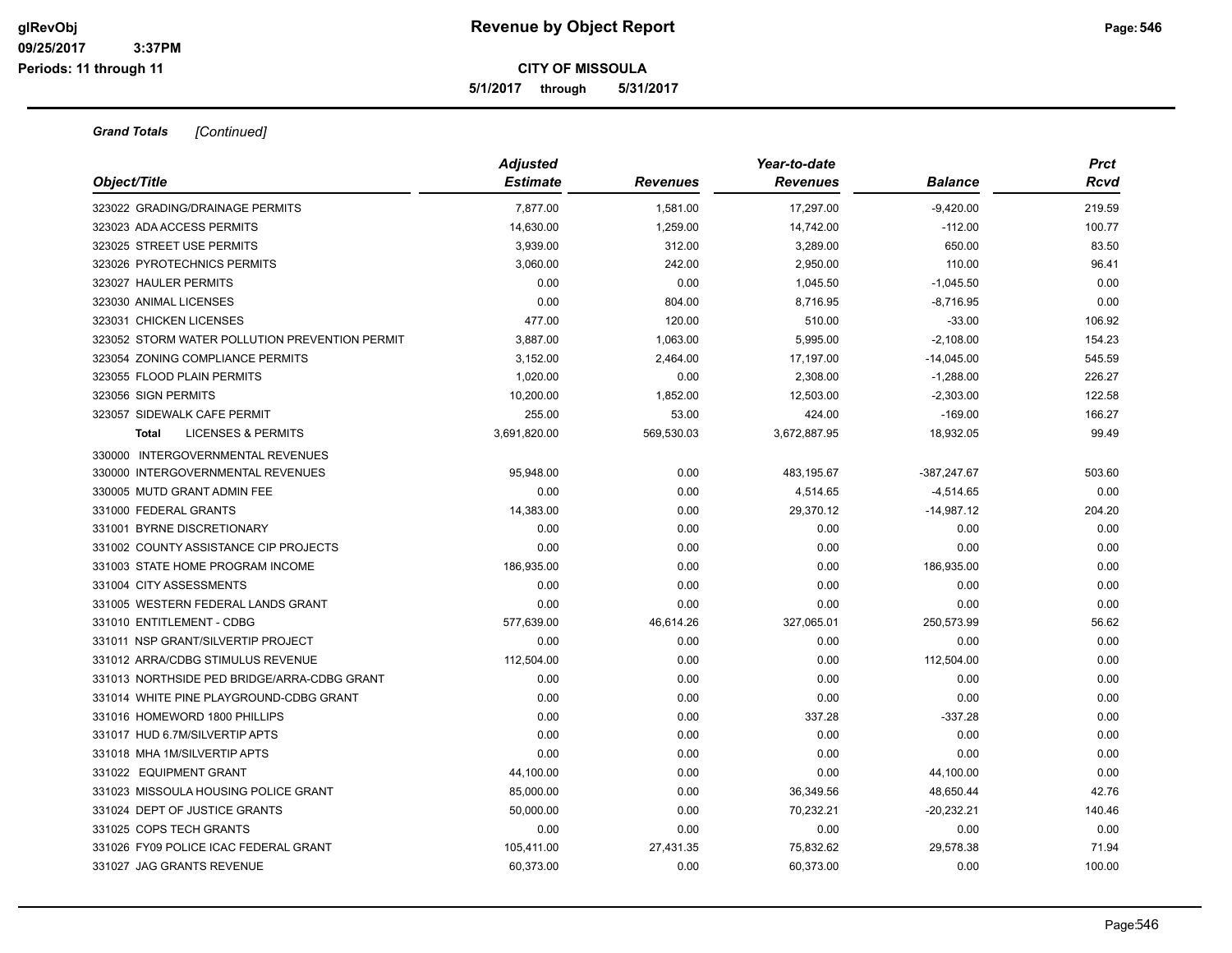**5/1/2017 through 5/31/2017**

|                                             | <b>Adjusted</b> |                 | Year-to-date    |                | <b>Prct</b> |
|---------------------------------------------|-----------------|-----------------|-----------------|----------------|-------------|
| Object/Title                                | <b>Estimate</b> | <b>Revenues</b> | <b>Revenues</b> | <b>Balance</b> | <b>Rcvd</b> |
| 331028 DUI-COPS IN SHOPS                    | 5,000.00        | 0.00            | 0.00            | 5,000.00       | 0.00        |
| 331029 CHRP GRANT                           | 0.00            | 0.00            | 0.00            | 0.00           | 0.00        |
| 331030 COMMUNITY RESOURCE OFFICER/MCPS      | 0.00            | 0.00            | 0.00            | 0.00           | 0.00        |
| 331033 WORD                                 | 0.00            | 0.00            | 2,899.28        | $-2,899.28$    | 0.00        |
| 331038 EPA BROWNSFIELD GRANT                | 509,603.00      | 0.00            | 36,265.08       | 473,337.92     | 7.12        |
| 331050 ISTEA/CTEP GRANT                     | 0.00            | 0.00            | 0.00            | 0.00           | 0.00        |
| 331052 MDT CMAQ STRIPING GRANT              | 0.00            | 0.00            | 0.00            | 0.00           | 0.00        |
| 331053 CTEP PLAYFAIR                        | 0.00            | 0.00            | 53,488.16       | $-53,488.16$   | 0.00        |
| 331054 FHWA PL GRANT                        | 851,201.00      | 0.00            | 336,564.20      | 514,636.80     | 39.54       |
| 331055 FTA GRANT                            | 166,584.00      | 0.00            | 86,282.93       | 80,301.07      | 51.80       |
| 331056 MDT FEDERAL CMAQ                     | 285,698.00      | 87,644.27       | 149,105.24      | 136,592.76     | 52.19       |
| 331060 NATL RECREATION TRAILS GRANTS        | 0.00            | 0.00            | 0.00            | 0.00           | 0.00        |
| 331090 EPA GRANT                            | 378,075.00      | 0.00            | 59,928.93       | 318,146.07     | 15.85       |
| 331091 US DOT HMEP GRANT                    | 0.00            | 0.00            | 36,632.13       | $-36,632.13$   | 0.00        |
| 331113 *** Title Not Found ***              | 60,000.00       | 0.00            | 54,546.00       | 5,454.00       | 90.91       |
| 331114 TITLE III GRANT-MSLA CO              | 14,500.00       | 0.00            | 0.00            | 14,500.00      | 0.00        |
| 331156 CTEP GRANTS                          | 0.00            | 0.00            | 0.00            | 0.00           | 0.00        |
| 331160 SAFE ROUTES TO SCHOOLS fY08 \$82,500 | 0.00            | 0.00            | 0.00            | 0.00           | 0.00        |
| 331170 HISTORICAL PRESERVATION GRANT        | 5,500.00        | 0.00            | 5,500.00        | 0.00           | 100.00      |
| 331178 DUI TASK FORCE GRANT                 | 0.00            | 0.00            | 0.00            | 0.00           | 0.00        |
| 331180 LIBRARY LITERACY GRANT               | 0.00            | 0.00            | 0.00            | 0.00           | 0.00        |
| 331181 GRANTS/DONATIONS - FORT MISSOULA     | 0.00            | 0.00            | 0.00            | 0.00           | 0.00        |
| 331990 IRS REIMB/DEBT SVS INTEREST          | 251,145.00      | 0.00            | 116,907.84      | 134,237.16     | 46.55       |
| 331992 FEDERAL ARRA GRANTS                  | 0.00            | 0.00            | 0.00            | 0.00           | 0.00        |
| 334013 STATE GRANT - OT SEATBELT            | 53,600.00       | 0.00            | 27,481.03       | 26,118.97      | 51.27       |
| 334014 *** Title Not Found ***              | 0.00            | 0.00            | 0.00            | 0.00           | 0.00        |
| 334015 COPS TECHNOLOGY GRANT                | 279,242.00      | 0.00            | 151,147.42      | 128,094.58     | 54.13       |
| 334016 BULLETPROOF VEST GRANT               | 10,500.00       | 0.00            | 0.00            | 10,500.00      | 0.00        |
| 334017 SCHOOL RESOURCE OFFICER              | 240,000.00      | 0.00            | 68,850.00       | 171,150.00     | 28.69       |
| 334018 STATE GRANT - CAPITAL                | 0.00            | 0.00            | 0.00            | 0.00           | 0.00        |
| 334020 UNDERAGE DRINKING GRANT              | 10,903.00       | 0.00            | 0.00            | 10,903.00      | 0.00        |
| 334025 COUNTY WEED                          | 15,000.00       | 0.00            | 43,007.68       | $-28,007.68$   | 286.72      |
| 334026 FOREST HEALTH GRANT                  | 20,000.00       | 0.00            | 0.00            | 20,000.00      | 0.00        |
| 334028 DEPT OF AG INTERN GRANT              | 0.00            | 0.00            | 0.00            | 0.00           | 0.00        |
| 334040 GAS TAX APPORTIONMENT                | 1,081,510.00    | 90,125.79       | 991,383.71      | 90,126.29      | 91.67       |
| 334045 MONTANA DEPARTMENT TRANSPORTATION    | 0.00            | 0.00            | 0.00            | 0.00           | 0.00        |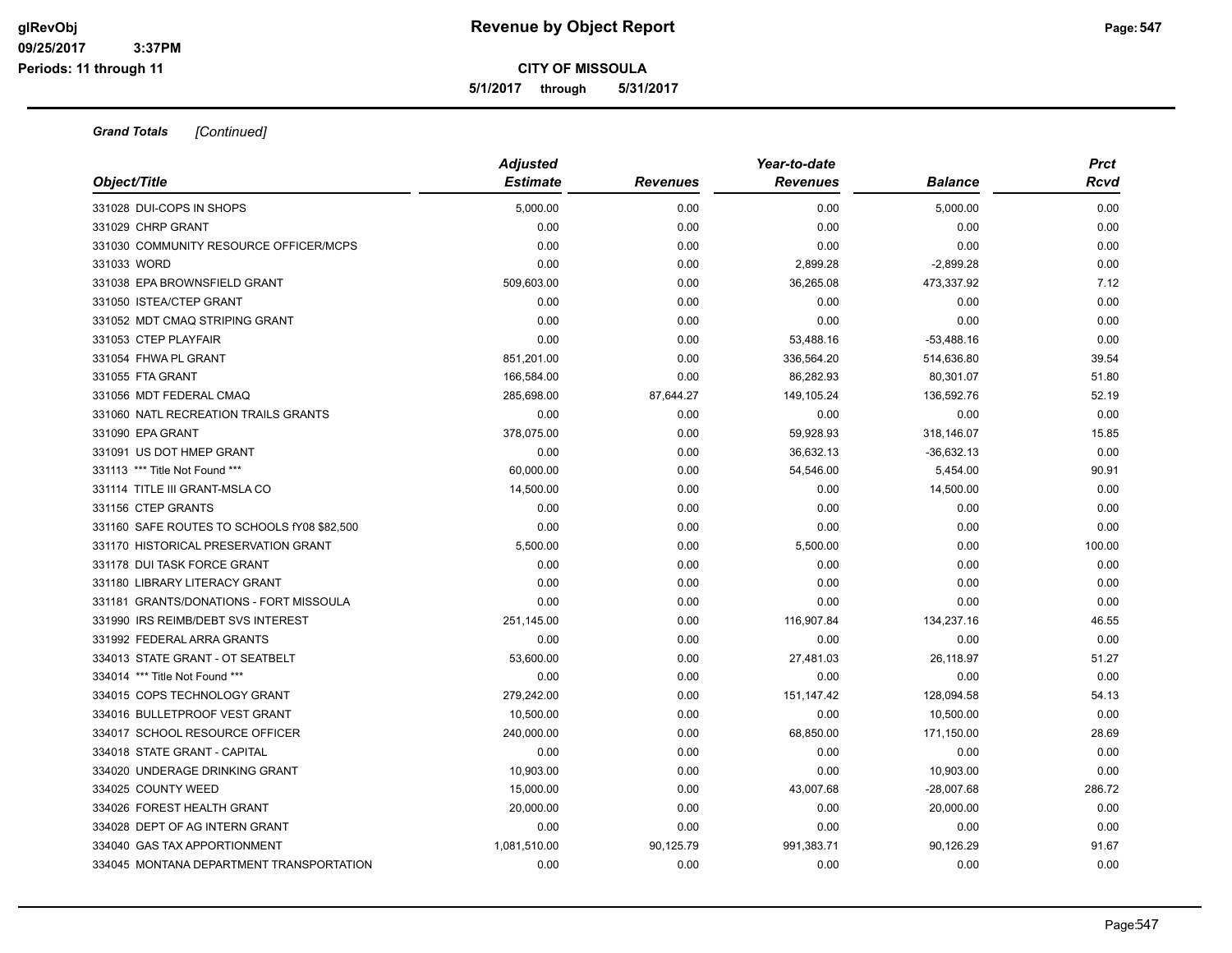**5/1/2017 through 5/31/2017**

| Object/Title                                  | <b>Adjusted</b><br><b>Estimate</b> | <b>Revenues</b> | Year-to-date<br><b>Revenues</b> | <b>Balance</b> | <b>Prct</b><br>Rcvd |
|-----------------------------------------------|------------------------------------|-----------------|---------------------------------|----------------|---------------------|
|                                               |                                    |                 |                                 |                |                     |
| 334056 BANK CORP. LIC. TAX - (PREVIOUS YEARS) | 0.00                               | 0.00            | 0.00                            | 0.00           | 0.00                |
| 334061 IMPACT FEES-CLEARING ACCOUNT           | 0.00                               | 0.00            | 0.00                            | 0.00           | 0.00                |
| 334071 DEQ/RIVER WATER SAMPLING               | 0.00                               | 0.00            | 0.00                            | 0.00           | 0.00                |
| 334076 BIG SKY TRUST FUND GRANTS              | 0.00                               | 0.00            | 0.00                            | 0.00           | 0.00                |
| 334112 WELLNESS GRANT                         | 0.00                               | 0.00            | 0.00                            | 0.00           | 0.00                |
| 334120 TSEP GRANT                             | 0.00                               | 0.00            | 0.00                            | 0.00           | 0.00                |
| 334121 DNRC GRANT                             | 50,000.00                          | 5,443.98        | 8,197.98                        | 41,802.02      | 16.40               |
| 334122 RENEWABLE RESOURCE GRANTS              | 0.00                               | 0.00            | 0.00                            | 0.00           | 0.00                |
| 334123 MAQI FEDERAL ASSISTANCE                | 0.00                               | 0.00            | 0.00                            | 0.00           | 0.00                |
| 334124 GRANTS-CIP                             | 0.00                               | 0.00            | 0.00                            | 0.00           | 0.00                |
| 334125 FWP GRANT                              | 27,000.00                          | 0.00            | 11,997.08                       | 15,002.92      | 44.43               |
| 334126 DEVELOPER ASSESSMENTS                  | 0.00                               | 0.00            | 0.00                            | 0.00           | 0.00                |
| 334127 TONKIN TRAIL - FISH WILDLIFE PARKS     | 0.00                               | 0.00            | 0.00                            | 0.00           | 0.00                |
| 334128 CDBG FIRE HYDRANT GRANT                | 0.00                               | 0.00            | 0.00                            | 0.00           | 0.00                |
| 334140 DNRC GRANT                             | 0.00                               | 0.00            | 0.00                            | 0.00           | 0.00                |
| 334143 MONTANA TOURISM GRANT                  | 0.00                               | 0.00            | 0.00                            | 0.00           | 0.00                |
| 334145 WESTERN MT MENTAL HEALTH CTR           | 0.00                               | 0.00            | 0.00                            | 0.00           | 0.00                |
| 334146 ADDI FUNDS-1ST TIME HOMEBUYERS         | 0.00                               | 0.00            | 0.00                            | 0.00           | 0.00                |
| 334149 MISSOULA HOMEOWNERSHIP PROGRAM         | 0.00                               | 0.00            | 0.00                            | 0.00           | 0.00                |
| 334153 FY14 DISTRICT XI HRC TBRA              | 0.00                               | 0.00            | $-8.00$                         | 8.00           | 0.00                |
| 334154 HOMEWORD SWEETGRASS                    | 0.00                               | 0.00            | 102,627.00                      | $-102,627.00$  | 0.00                |
| 334155 FY08 NMCDC                             | 0.00                               | 0.00            | 0.00                            | 0.00           | 0.00                |
| 334156 *** Title Not Found ***                | 437,800.00                         | 0.00            | 40,183.85                       | 397,616.15     | 9.18                |
| 334157 FY09 MHA                               | 0.00                               | 0.00            | 0.00                            | 0.00           | 0.00                |
| 334159 FY09 HOMEWORD                          | 0.00                               | 0.00            | 0.00                            | 0.00           | 0.00                |
| 334160 FY09 NMCDC                             | 0.00                               | 0.00            | 0.00                            | 0.00           | 0.00                |
| 334161 FY10 DISTRICT XI HRC                   | 0.00                               | 0.00            | 0.00                            | 0.00           | 0.00                |
| 334163 FY10 homeWORD/SOLSTICE APT             | 0.00                               | 0.00            | 0.00                            | 0.00           | 0.00                |
| 334251 RTP/TAP STATE GRANTS                   | 0.00                               | 0.00            | $-2,548.00$                     | 2,548.00       | 0.00                |
| 334990 ARRA FUNDING                           | 0.00                               | 0.00            | 0.00                            | 0.00           | 0.00                |
| 334991 ARRA HB645 FUNDING                     | 0.00                               | 0.00            | 0.00                            | 0.00           | 0.00                |
| 334992 ARRA LOAN                              | 0.00                               | 0.00            | 0.00                            | 0.00           | 0.00                |
| 335075 STATE GAMBLING/VIDEO/KENO/BINGO FEES   | 127,650.00                         | 0.00            | 127,595.56                      | 54.44          | 99.96               |
| 335210 PERSONAL PROPERTY TAX REIMBURSEMENT    | 963,588.00                         | 0.00            | 264,235.88                      | 699,352.12     | 27.42               |
| 335230 HB 124 REVENUE                         | 8,327,658.00                       | 0.00            | 6,508,266.01                    | 1,819,391.99   | 78.15               |
| 335250 STATE REIMB - SB #184                  | 0.00                               | 0.00            | 0.00                            | 0.00           | 0.00                |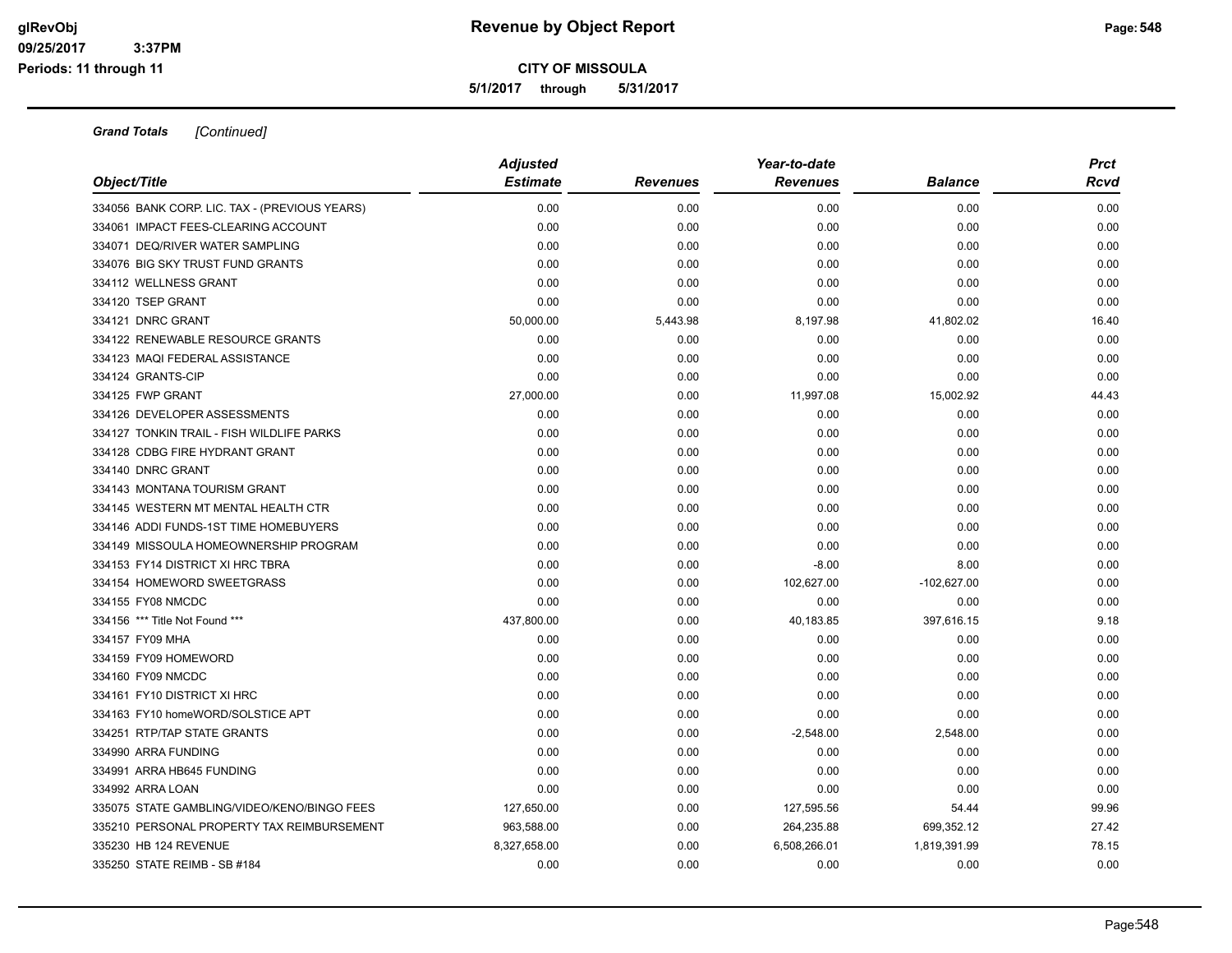**5/1/2017 through 5/31/2017**

|                                                   | <b>Adjusted</b><br><b>Estimate</b> | <b>Revenues</b> | Year-to-date<br><b>Revenues</b> | <b>Balance</b> | <b>Prct</b><br>Rcvd |
|---------------------------------------------------|------------------------------------|-----------------|---------------------------------|----------------|---------------------|
| Object/Title                                      |                                    |                 |                                 |                |                     |
| 336001 MDT REIMBURSEMENTS                         | 0.00                               | 0.00            | 152,600.00                      | $-152,600.00$  | 0.00                |
| 336020 STATE PENSION CONTRIBUTION                 | 0.00                               | 0.00            | 0.00                            | 0.00           | 0.00                |
| 336021 STATE CONTRIB - POLICE RETIREMENT          | 2,459,661.00                       | 173,822.23      | 1,999,286.78                    | 460,374.22     | 81.28               |
| 336022 STATE CONTRIB. - FIRE RETIREMENT           | 2,265,164.00                       | 178,220.75      | 2,028,227.90                    | 236,936.10     | 89.54               |
| 336023 STATE CONTRIB. - PERS                      | 10.098.00                          | 1,377.59        | 14,924.77                       | $-4,826.77$    | 147.80              |
| 336030 COUNTY CONTRIBUTION                        | 9,900.00                           | 0.00            | 22,923.60                       | $-13,023.60$   | 231.55              |
| 337000 LOCAL GRANTS                               | 0.00                               | 0.00            | 0.00                            | 0.00           | 0.00                |
| 337002 MRA GRANT                                  | 0.00                               | 0.00            | 1,000.00                        | $-1,000.00$    | 0.00                |
| 337003 HEALTH DEPT-STORM WATER MGMT               | 0.00                               | 0.00            | 20,000.00                       | $-20,000.00$   | 0.00                |
| 337004 MRA GRANTS                                 | 0.00                               | 0.00            | 0.00                            | 0.00           | 0.00                |
| 337010 COUNTY REIMBURSEMENT-DEANOS                | 0.00                               | 0.00            | 0.00                            | 0.00           | 0.00                |
| 337012 LEGAL SERVICES-CONTRACTED/REIMB.           | 6,000.00                           | 0.00            | 6,412.50                        | $-412.50$      | 106.88              |
| 337013 MUTD SIGN MAINTENANCE AGREEMENT            | 3,000.00                           | 0.00            | 3,000.00                        | 0.00           | 100.00              |
| 338000 LOCAL SHARING OF TAX INCREMENT             | 266,851.00                         | 0.00            | 208,290.00                      | 58,561.00      | 78.05               |
| 338001 EXCESS PLEDGED TAX INCREMENT RETURNED      | 0.00                               | 0.00            | 0.00                            | 0.00           | 0.00                |
| 338100 PLANNING MILLS PASSED THRU COUNTY          | 329,157.00                         | 0.00            | 300,000.00                      | 29,157.00      | 91.14               |
| 339000 PAYMENT IN LIEU OF TAXES                   | 34,056.00                          | 0.00            | 14,898.00                       | 19,158.00      | 43.75               |
| <b>INTERGOVERNMENTAL REVENUES</b><br><b>Total</b> | 20,887,937.00                      | 610,680.22      | 15,139,370.66                   | 5,748,566.34   | 72.48               |
| 340000 CHARGES FOR SERVICES                       |                                    |                 |                                 |                |                     |
| 340051 GRILL VAN CONCESSIONS                      | 38,000.00                          | 4,131.25        | 30,229.05                       | 7,770.95       | 79.55               |
| 341009 BLDG ADMIN FEES                            | 363.860.00                         | 0.00            | 181,930.00                      | 181,930.00     | 50.00               |
| 341010 MISCELLANEOUS COLLECTIONS                  | 76.264.00                          | 0.00            | 175.00                          | 76,089.00      | 0.23                |
| 341011 TRANSPORTATION ADMIN FEES                  | 24,720.00                          | 0.00            | 12,360.00                       | 12,360.00      | 50.00               |
| 341012 MAYORS PROCLAMATION FEES                   | 100.00                             | 0.00            | 0.00                            | 100.00         | 0.00                |
| 341013 AIR FUND FEES                              | 250.00                             | 0.00            | 70.00                           | 180.00         | 28.00               |
| 341015 SEWER ADMINISTRATION FEES                  | 1,350,838.00                       | 0.00            | 675,419.00                      | 675,419.00     | 50.00               |
| 341016 MRA ADMINISTRATION FEES                    | 148,635.00                         | 0.00            | 74,318.00                       | 74,317.00      | 50.00               |
| 341017 LIGHTING ADMINISTRATION FEES               | 15,916.00                          | 0.00            | 7,958.00                        | 7,958.00       | 50.00               |
| 341018 PARKING COMM ADMIN FEES                    | 198,357.00                         | 0.00            | 99,179.00                       | 99,178.00      | 50.00               |
| 341019 *** Title Not Found ***                    | 4,647.00                           | 0.00            | 2,324.00                        | 2,323.00       | 50.01               |
| 341023 PLANNING ADMIN FEES                        | 25,462.00                          | 0.00            | 12,731.00                       | 12,731.00      | 50.00               |
| 341024 HOUSING GRANT ADMIN FEES                   | 52,000.00                          | 0.00            | 0.00                            | 52,000.00      | 0.00                |
| 341026 WATER ADMINISTRATION FEES                  | 0.00                               | 0.00            | 0.00                            | 0.00           | 0.00                |
| 341027 STORMWATER ADMINISTRATION FEES             | 0.00                               | 0.00            | 13,190.00                       | $-13,190.00$   | 0.00                |
| 341032 IMPACT FEE CLEARING ACCOUNT                | 1,200,000.00                       | 207,171.11      | 1,672,341.30                    | $-472,341.30$  | 139.36              |
| 341033 IMPACT FEES-PARKS SHARE                    | 0.00                               | 0.00            | 0.00                            | 0.00           | 0.00                |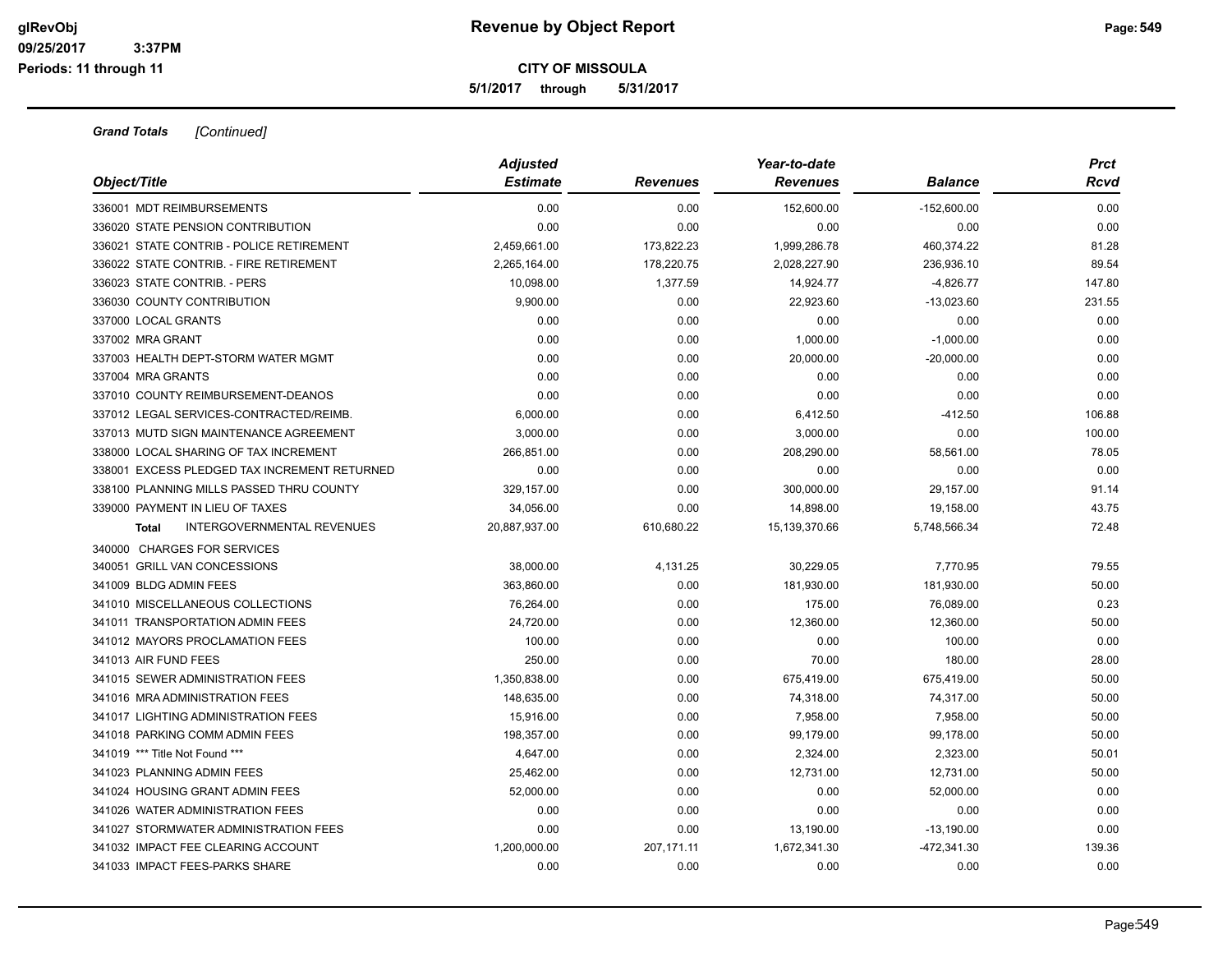**5/1/2017 through 5/31/2017**

|                                            | <b>Adjusted</b> |                 | Year-to-date    |                | <b>Prct</b> |
|--------------------------------------------|-----------------|-----------------|-----------------|----------------|-------------|
| Object/Title                               | <b>Estimate</b> | <b>Revenues</b> | <b>Revenues</b> | <b>Balance</b> | Rcvd        |
| 341034 IMPACT FEES-FIRE SHARE              | 0.00            | 0.00            | 0.00            | 0.00           | 0.00        |
| 341035 IMPACT FEES-POLICE SHARE            | 0.00            | 0.00            | 0.00            | 0.00           | 0.00        |
| 341036 IMPACT FEES-COMMUNITY SERVICE SHARE | 0.00            | 0.00            | 0.00            | 0.00           | 0.00        |
| 341037 IMPACT FEE-ROAD SHARE               | 0.00            | 0.00            | 0.00            | 0.00           | 0.00        |
| 341041 SEWER EXTENSION RECORDING FEES      | 4,500.00        | 652.00          | 4,345.00        | 155.00         | 96.56       |
| 341052 MUNICIPAL COURT FILING FEES         | 330,916.00      | 22,757.51       | 253,880.80      | 77,035.20      | 76.72       |
| 341055 CRIME VICTIM SURCHARGE              | 2,500.00        | 141.60          | 1,288.33        | 1,211.67       | 51.53       |
| 341067 SUBDIVISION EXEMPTION AFFIDAVITS    | 0.00            | 600.00          | 4,791.16        | -4,791.16      | 0.00        |
| 341068 SUBDIVISON FEES                     | 5,100.00        | 10,301.00       | 30,044.00       | $-24,944.00$   | 589.10      |
| 341069 REZONING FEES                       | 5,100.00        | 8,185.00        | 26,140.00       | $-21,040.00$   | 512.55      |
| 341070 DESIGN REVIEW BOARD                 | 15,300.00       | 3,290.76        | 32,425.54       | $-17, 125.54$  | 211.93      |
| 341073 FIRE PLAN CHECK FEES                | 28,541.00       | 5,071.00        | 37,406.00       | $-8,865.00$    | 131.06      |
| 341074 FIRE INSPECTION FEES                | 51,000.00       | 8,576.00        | 64,730.00       | $-13,730.00$   | 126.92      |
| 341076 ENGINEERING PLAN CHECK FEES         | 34,148.00       | 6,021.00        | 49,275.00       | $-15, 127.00$  | 144.30      |
| 341078 ENGINEERING MAP FEES                | 122.00          | 5.00            | 102.00          | 20.00          | 83.61       |
| 341079 GREASE INTERCEPTOR APPEAL FEES      | 2,000.00        | 0.00            | 618.00          | 1,382.00       | 30.90       |
| 341090 STREET VACATION PETITION FEES       | 0.00            | 0.00            | 0.00            | 0.00           | 0.00        |
| 341091 INSPECTION CODE BOOKS & COPIES      | 1,393.00        | 83.00           | 551.75          | 841.25         | 39.61       |
| 341450 *** Title Not Found ***             | 0.00            | 0.00            | 0.00            | 0.00           | 0.00        |
| 342000 *** Title Not Found ***             | 5,000.00        | 0.00            | 787.50          | 4,212.50       | 15.75       |
| 342010 POLICE/BID AGREEMENT                | 48,000.00       | 0.00            | 49,115.00       | $-1,115.00$    | 102.32      |
| 342012 PD REIMBURSABLE SERVICES            | 750.00          | 0.00            | 531.66          | 218.34         | 70.89       |
| 342013 SECURITY INVEST FEES                | 151,600.00      | 1,950.84        | 48,032.59       | 103,567.41     | 31.68       |
| 342014 POLICE DEPARTMENT SERVICE FEES      | 15,000.00       | 1,430.00        | 33,307.75       | $-18,307.75$   | 222.05      |
| 342015 POLICE OVERTIME FEES                | 84,000.00       | 4,792.38        | 84,678.72       | $-678.72$      | 100.81      |
| 342016 POLICE TRAINING FEES                | 36,000.00       | 3,886.92        | 7,029.24        | 28,970.76      | 19.53       |
| 342017 CATERING FEES                       | 7,200.00        | 350.00          | 3,850.00        | 3,350.00       | 53.47       |
| 342018 DESK REPORTS                        | 20,000.00       | 1,993.00        | 26,197.00       | $-6,197.00$    | 130.99      |
| 342019 ABANDONED VEHICLE REVENUE FEES      | 12,500.00       | 10,065.00       | 16,825.00       | $-4,325.00$    | 134.60      |
| 342020 FIRE DEPARTMENT FEES                | 100.00          | 0.00            | 642.00          | $-542.00$      | 642.00      |
| 342021 CPR EDUCATION PROGRAM               | 7,435.00        | 525.00          | 7,675.00        | $-240.00$      | 103.23      |
| 342022 OUTSIDE HIRES                       | 920,150.00      | 245.22          | 547,760.00      | 372,390.00     | 59.53       |
| 342060 BIKE PROGRAM SALES & FEES           | 2,700.00        | 0.00            | 0.00            | 2,700.00       | 0.00        |
| 343000 PW REIMBURSABLE SERVICES            | 31,258.00       | 10,547.29       | 47,591.63       | $-16,333.63$   | 152.25      |
| 343001 SIGN FABRICATION & CONTRACTS        | 500.00          | 0.00            | 0.00            | 500.00         | 0.00        |
| 343002 OTHER AGENCIES - VEH MAINT          | 48.000.00       | 424.70          | 30.886.58       | 17.113.42      | 64.35       |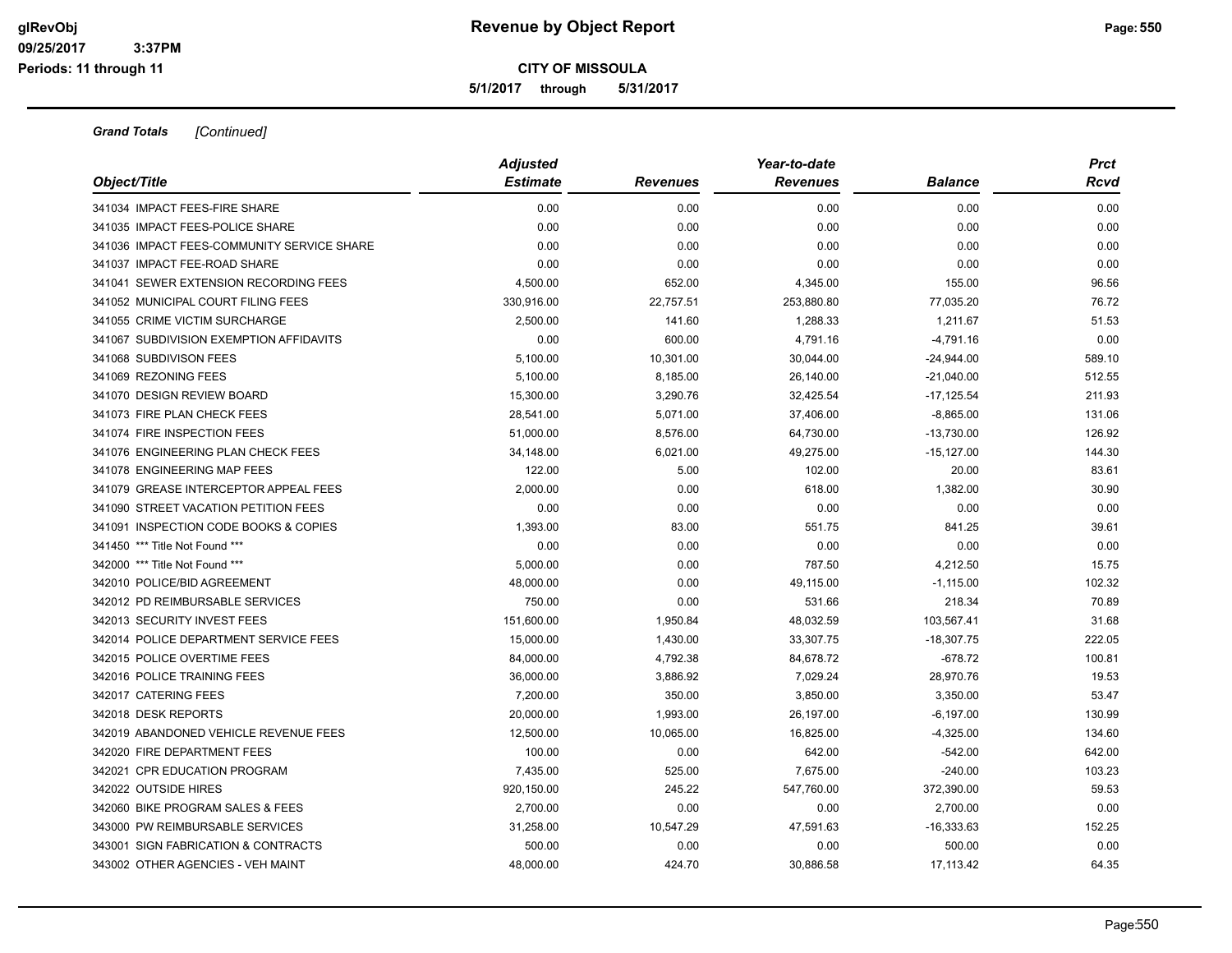**5/1/2017 through 5/31/2017**

|                                             | <b>Adjusted</b> |                 | Year-to-date    | <b>Prct</b>    |        |  |
|---------------------------------------------|-----------------|-----------------|-----------------|----------------|--------|--|
| Object/Title                                | <b>Estimate</b> | <b>Revenues</b> | <b>Revenues</b> | <b>Balance</b> | Rcvd   |  |
| 343003 STATE PAYMENT - TRAFFIC COUNTS       | 4,450.00        | 0.00            | 0.00            | 4,450.00       | 0.00   |  |
| 343004 SPECIAL STATE CONTRACTS              | 80,000.00       | 17,444.84       | 117, 117.34     | $-37,117.34$   | 146.40 |  |
| 343005 NON-ARRA MOUNTAIN WATER CONTRACT     | 0.00            | 0.00            | 0.00            | 0.00           | 0.00   |  |
| 343006 OTHER GOVT AGENCY-STREET PROJECTS    | 98,318.00       | 0.00            | 0.00            | 98,318.00      | 0.00   |  |
| 343009 TOW CHARGES                          | 0.00            | 0.00            | 0.00            | 0.00           | 0.00   |  |
| 343010 STREET DEPT SALES & SERVICES         | 19,195.00       | 0.00            | 0.00            | 19,195.00      | 0.00   |  |
| 343011 STREET AND ROADWAY REPAIR CHARGES    | 0.00            | 0.00            | 0.00            | 0.00           | 0.00   |  |
| 343013 SNOW REMOVAL FEES                    | 2,933.00        | 1,067.56        | 1,193.56        | 1,739.44       | 40.69  |  |
| 343015 PARKING                              | 1,672,690.00    | 0.00            | 0.00            | 1,672,690.00   | 0.00   |  |
| 343016 METER MONEY                          | 0.00            | 91,796.63       | 927,998.10      | $-927,998.10$  | 0.00   |  |
| 343017 PARKING LEASE REVENUE                | 0.00            | 45,871.30       | 730,603.01      | -730,603.01    | 0.00   |  |
| 343018 SALE/MILLING OF WOOD                 | 0.00            | 8,129.20        | 107,817.79      | $-107,817.79$  | 0.00   |  |
| 343021 *** Title Not Found ***              | 0.00            | 0.00            | 0.00            | 0.00           | 0.00   |  |
| 343022 UNMETERED WATER REVENUE              | 0.00            | 0.00            | 0.00            | 0.00           | 0.00   |  |
| 343023 BULK WATER SALES                     | 0.00            | 0.00            | 0.00            | 0.00           | 0.00   |  |
| 343024 SALES OF WATER MATERIALS             | 0.00            | 0.00            | 0.00            | 0.00           | 0.00   |  |
| 343025 *** Title Not Found ***              | 0.00            | 0.00            | 0.00            | 0.00           | 0.00   |  |
| 343031 SEWER SERVICE CHARGES                | 0.00            | 0.00            | 12,078.00       | $-12,078.00$   | 0.00   |  |
| 343032 SEWER INSTALLATION CHARGES           | 86,384.00       | 9,713.25        | 27,388.25       | 58,995.75      | 31.71  |  |
| 343033 *** Title Not Found ***              | 0.00            | 0.00            | 0.00            | 0.00           | 0.00   |  |
| 343034 TREATMENT FACILITIES FEES            | 9,082,562.00    | 68,080.82       | 8,658,051.64    | 424,510.36     | 95.33  |  |
| 343035 SALE OF SEWER MATERIALS AND SUPPLIES | 0.00            | 1,045.07        | $-22,469.44$    | 22,469.44      | 0.00   |  |
| 343036 *** Title Not Found ***              | 0.00            | 0.00            | 10,364.16       | $-10,364.16$   | 0.00   |  |
| 343037 GREASE INTERCEPTOR LOANS             | 0.00            | 0.00            | 0.00            | 0.00           | 0.00   |  |
| 343038 P & I TAX LIENS                      | 0.00            | 37.50           | 2,980.09        | $-2,980.09$    | 0.00   |  |
| 343039 DISPOSAL FEES                        | 0.00            | 2,905.03        | 25,665.20       | $-25,665.20$   | 0.00   |  |
| 343041 COMPOST TIPPING FEES                 | 5,000.00        | 22,018.12       | 49,655.96       | $-44,655.96$   | 993.12 |  |
| 343042 CITY COMPOST TIPPING FEES            | 0.00            | 0.00            | 0.00            | 0.00           | 0.00   |  |
| 343045 COMPOST SALES                        | 0.00            | 74,123.00       | 85,203.00       | $-85,203.00$   | 0.00   |  |
| 343046 COMPOST DELIVERY CHARGE              | 0.00            | 0.00            | 0.00            | 0.00           | 0.00   |  |
| 343065 BUILDING RENTALS                     | 0.00            | 0.00            | 0.00            | 0.00           | 0.00   |  |
| 343080 STATE MAINTENANCE CONTRACT           | 530,082.00      | 1,815.50        | 487,595.61      | 42,486.39      | 91.98  |  |
| 343083 CONTRACT SEWER APPLICATIONS          | 0.00            | 0.00            | 0.00            | 0.00           | 0.00   |  |
| 343084 STREET MAINTENANCE MATERIALS REIMB   | 55,500.00       | 0.00            | 10,744.31       | 44,755.69      | 19.36  |  |
| 343097 SIDEWALK AND CURB FEES               | 340,000.00      | 29,970.22       | 308,492.19      | 31,507.81      | 90.73  |  |
| 343300 MISC CHARGES FOR SERVICES            | 0.00            | 0.00            | 0.00            | 0.00           | 0.00   |  |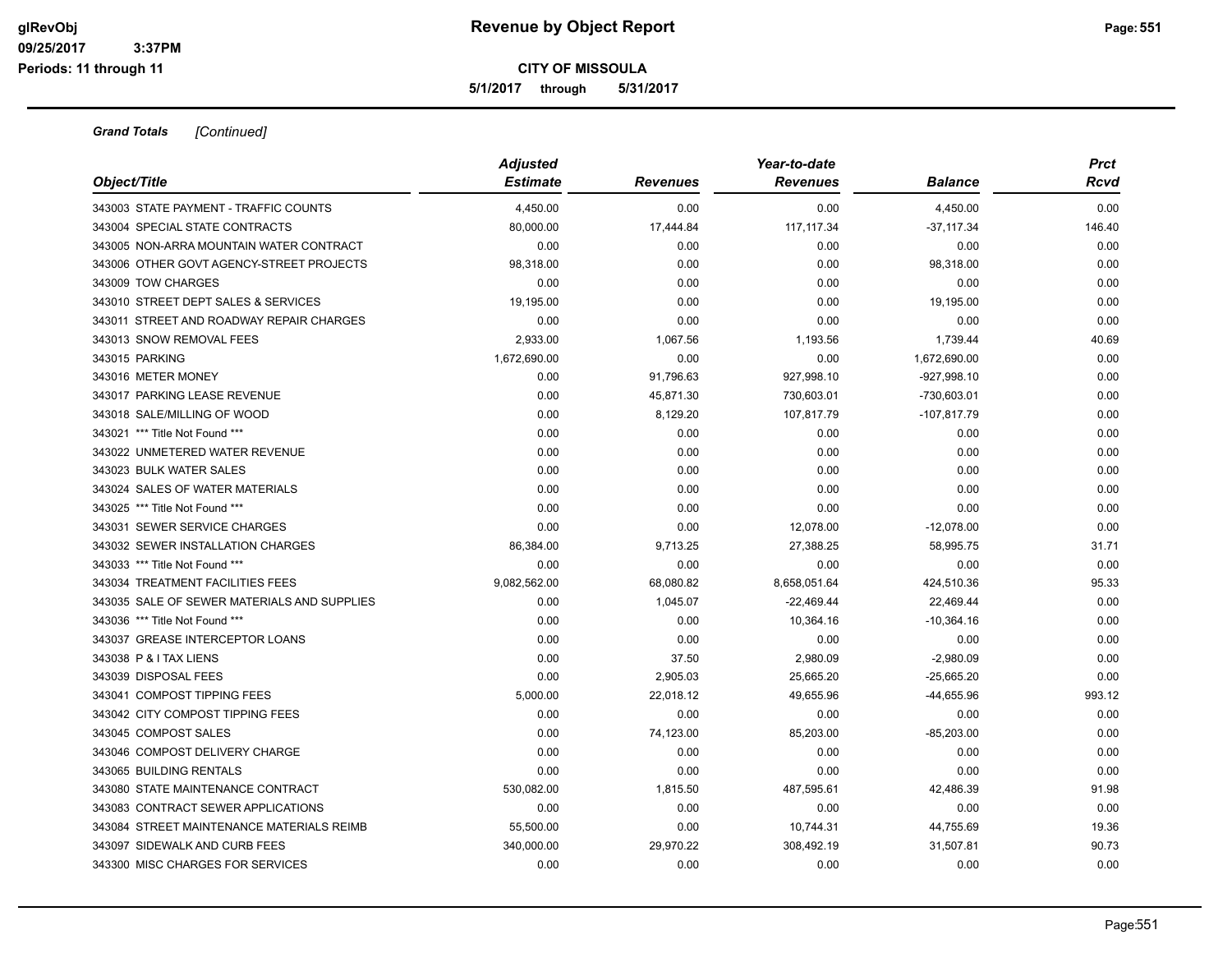**5/1/2017 through 5/31/2017**

| Object/Title                             | <b>Adjusted</b><br><b>Estimate</b> | <b>Revenues</b> | Year-to-date<br><b>Revenues</b> | <b>Balance</b> | <b>Prct</b><br>Rcvd |
|------------------------------------------|------------------------------------|-----------------|---------------------------------|----------------|---------------------|
| 343301 BOOT REMOVAL                      | 0.00                               | 750.00          | 10,460.00                       | $-10,460.00$   | 0.00                |
| 343302 PARKS SOIL PROJECT                | 0.00                               | 0.00            | 0.00                            | 0.00           | 0.00                |
| 343310 SALE OF NICHE NAMEPLATES & VASES  | 5,000.00                           | 0.00            | 6,100.00                        | $-1,100.00$    | 122.00              |
| 343311 SALE OF NICHES                    | 3,200.00                           | 0.00            | 0.00                            | 3,200.00       | 0.00                |
| 343320 CEMETERY - SALE OF PLOTS          | 12,870.00                          | 4,200.00        | 27,400.00                       | $-14,530.00$   | 212.90              |
| 343321 CEMETERY FOUNDATIONS              | 1,570.00                           | 2,120.00        | 6,690.00                        | $-5,120.00$    | 426.11              |
| 343322 CEMETERY FLOWER CARE              | 4,250.00                           | 980.00          | 7,780.00                        | $-3,530.00$    | 183.06              |
| 343323 CEMETERY - LINER INSTALL FEES     | 5,580.00                           | 1,850.00        | 22,500.00                       | $-16,920.00$   | 403.23              |
| 343324 OTHER CEMETERY FEES               | 1,500.00                           | 300.00          | 3,300.00                        | $-1,800.00$    | 220.00              |
| 343325 2ND INTERMENT RIGHT               | 0.00                               | 1,200.00        | 5,200.00                        | $-5,200.00$    | 0.00                |
| 343340 CEMETERY - OPENINGS & CLOSINGS    | 10.950.00                          | 4,200.00        | 25,950.00                       | $-15,000.00$   | 236.99              |
| 343350 CEMETERY CARE, FEES               | 104,000.00                         | 0.00            | 0.00                            | 104,000.00     | 0.00                |
| 343360 WEED CONTROL                      | 3,000.00                           | 270.82          | 2,255.82                        | 744.18         | 75.19               |
| 345032 STORMWATER INSTALLATION FEES      | 0.00                               | 0.00            | 0.00                            | 0.00           | 0.00                |
| 345034 STORMWATER USE FEES               | 257,500.00                         | 142.83          | 133,708.69                      | 123,791.31     | 51.93               |
| 345036 STORM WATER USE FEE PENALTY       | 0.00                               | 0.00            | 0.00                            | 0.00           | 0.00                |
| 346000 FEES                              | 223,100.00                         | 8,834.83        | 36,658.22                       | 186,441.78     | 16.43               |
| 346001 TENNIS FEE                        | 1,000.00                           | 0.00            | 1,380.00                        | $-380.00$      | 138.00              |
| 346030 SWIMMING POOL FEES                | 604,825.00                         | 18,870.98       | 381,526.92                      | 223,298.08     | 63.08               |
| 346031 RECREATION FEES                   | 244,283.00                         | 71,365.01       | 419,329.48                      | $-175,046.48$  | 171.66              |
| 346032 PRESCHOOL PROGRAMS                | 0.00                               | 0.00            | 0.00                            | 0.00           | 0.00                |
| 346033 PARK FEES/FACILITY RENTALS        | 9,075.00                           | 18,004.41       | 71,846.76                       | $-62,771.76$   | 791.70              |
| 346034 GROUNDS MAINTENANCE CONTRACT      | 181,734.00                         | 0.00            | 48,368.00                       | 133,366.00     | 26.61               |
| 346036 PARK CONCESSION FEES              | 23,000.00                          | 2,709.00        | 4,916.64                        | 18,083.36      | 21.38               |
| 346037 YOUTH DRUG COURT CONTRACT         | 11,700.00                          | 0.00            | 0.00                            | 11,700.00      | 0.00                |
| 346040 MCCORMICK SWIMMING POOL           | 0.00                               | 0.00            | 0.00                            | 0.00           | 0.00                |
| 346050 COUNTY PLAYGROUND CONTRACT        | 3,150.00                           | 15.00           | 85.00                           | 3,065.00       | 2.70                |
| 346051 MONTANA PARKS/REC CONFERENCE 2012 | 4,500.00                           | 0.00            | 3,236.80                        | 1,263.20       | 71.93               |
| 346052 PLAYGROUND SAFETY TRAINING        | 0.00                               | 0.00            | 0.00                            | 0.00           | 0.00                |
| 346053 CITY LIFE PROGRAMS                | 7,250.00                           | 35.00           | 9,448.00                        | $-2,198.00$    | 130.32              |
| 346054 PARKS MISC OVERTIME FEES          | 0.00                               | 453.44          | 782.78                          | $-782.78$      | 0.00                |
| 346055 COUNTY PARK SUPPORT               | 0.00                               | 0.00            | 0.00                            | 0.00           | 0.00                |
| 346056 PICNIC SITE FEES                  | 0.00                               | 0.00            | 0.00                            | 0.00           | 0.00                |
| 346060 CURRENTS SWIMMING FACILITY        | 442,900.00                         | 46,004.23       | 415,293.83                      | 27,606.17      | 93.77               |
| 346061 CURRENTS ENTERPRISE               | 0.00                               | 0.00            | 0.00                            | 0.00           | 0.00                |
| 346062 SPLASH ENTERPRISE                 | 0.00                               | 0.00            | 0.00                            | 0.00           | 0.00                |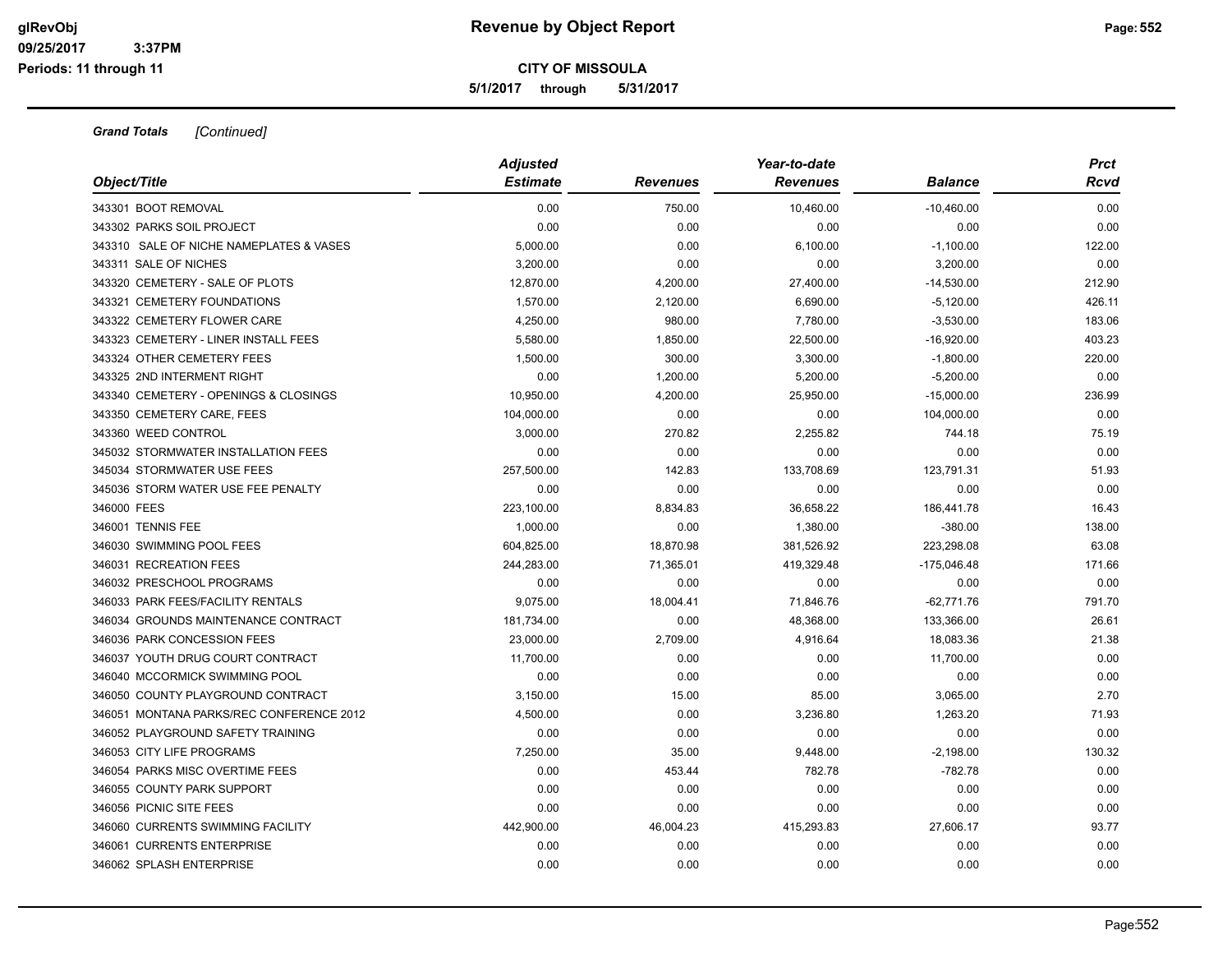**5/1/2017 through 5/31/2017**

|                                                | <b>Adjusted</b><br><b>Estimate</b> | <b>Revenues</b> | Year-to-date<br><b>Revenues</b> | <b>Balance</b> | <b>Prct</b><br>Rcvd |
|------------------------------------------------|------------------------------------|-----------------|---------------------------------|----------------|---------------------|
| Object/Title                                   |                                    |                 |                                 |                |                     |
| 346070 RECREATION GENERAL MERCHANDISE          | 0.00                               | 0.00            | 30.00                           | $-30.00$       | 0.00                |
| 346080 PAYMENT IN LIEU OF PARKS                | 243,228.00                         | 0.00            | 30,760.00                       | 212,468.00     | 12.65               |
| 346082 HIGH PARK EASEMENT EXCHANGE             | 0.00                               | 0.00            | 0.00                            | 0.00           | 0.00                |
| <b>CHARGES FOR SERVICES</b><br><b>Total</b>    | 19,756,141.00                      | 869,520.17      | 17,408,217.31                   | 2,347,923.69   | 88.12               |
| 350000 FINES & FORFEITURES                     |                                    |                 |                                 |                |                     |
| 351013 DRUG FORFEITURES                        | 16,800.00                          | 2,026.14        | 13,788.99                       | 3,011.01       | 82.08               |
| 351022 LAW ENFORCEMENT ACADEMY SURCHARGE #5    | 0.00                               | $-26,332.07$    | 4,624.56                        | $-4,624.56$    | 0.00                |
| 351031 TRAFFIC FINES                           | 1,356,738.00                       | 85,709.81       | 1,024,737.92                    | 332,000.08     | 75.53               |
| 351032 SURCHARGE ON FINES                      | 129,089.00                         | $-19,481.78$    | 82,696.86                       | 46,392.14      | 64.06               |
| 351033 PUBLIC DEFENDER FEES                    | 125,000.00                         | 4,793.14        | 62,581.45                       | 62,418.55      | 50.07               |
| 351034 CELLULAR PHONE FINES                    | 65,000.00                          | 6,535.88        | 70,154.63                       | $-5,154.63$    | 107.93              |
| 351035 CELL PHONE FINES: EDUCATION             | 65,000.00                          | 6,535.88        | 70,154.63                       | $-5,154.63$    | 107.93              |
| 352000 TICKETS                                 | 0.00                               | 0.00            | 0.00                            | 0.00           | 0.00                |
| 352001 PARKING TICKET REVENUE                  | 270,000.00                         | 16,318.00       | 203,179.00                      | 66,821.00      | 75.25               |
| 352002 PARKING FINES                           | 0.00                               | 0.00            | 0.00                            | 0.00           | 0.00                |
| 355000 FALSE ALARM PENALTY                     | 10,000.00                          | 728.00          | 8,398.00                        | 1,602.00       | 83.98               |
| <b>FINES &amp; FORFEITURES</b><br><b>Total</b> | 2,037,627.00                       | 76,833.00       | 1,540,316.04                    | 497,310.96     | 75.59               |
| 360000 MISCELLANEOUS REVENUES                  |                                    |                 |                                 |                |                     |
| 360000 MISCELLANEOUS REVENUES                  | 7,125,000.00                       | 0.00            | 3.75                            | 7,124,996.25   | 0.00                |
| 360001 COPIES                                  | 2,200.00                           | 188.75          | 1,950.00                        | 250.00         | 88.64               |
| 360002 PHONES                                  | 0.00                               | 0.00            | 0.00                            | 0.00           | 0.00                |
| 360003 MMIA REIMBURSEMENT-ATTORNEY             | 0.00                               | $-138.80$       | $-138.80$                       | 138.80         | 0.00                |
| 360005 LOAN REPAYMENTS                         | 25,000.00                          | 0.00            | 0.00                            | 25,000.00      | 0.00                |
| 360007 RLF REVENUES                            | 0.00                               | 0.00            | 0.00                            | 0.00           | 0.00                |
| 360010 MISCELLANEOUS                           | 1,325,095.00                       | 19,502.19       | 631,635.06                      | 693,459.94     | 47.67               |
| 360011 YOUTH COUNCIL FUNDS                     | 0.00                               | 0.00            | 0.00                            | 0.00           | 0.00                |
| 360012 SEWER GRANT REPAYMENTS                  | 0.00                               | 0.00            | 0.00                            | 0.00           | 0.00                |
| 360013 REPAYMENT OF SEWER GRANT                | 7,000.00                           | 0.00            | 8,762.00                        | $-1,762.00$    | 125.17              |
| 360014 REPAYMENT OF LOAN/MHA                   | 0.00                               | 0.00            | 0.00                            | 0.00           | 0.00                |
| 360015 CONFERENCE REVENUES - BUILDING          | 0.00                               | 0.00            | 0.00                            | 0.00           | 0.00                |
| 360016 LAFRAY PARK DONATIONS                   | 0.00                               | 0.00            | 0.00                            | 0.00           | 0.00                |
| 360017 PARK PLANS FORFEITURE                   | 0.00                               | 0.00            | 0.00                            | 0.00           | 0.00                |
| 360018 MARKET ON FRONT UTILITY PAYMENTS        | 0.00                               | 200.22          | 1,399.43                        | $-1,399.43$    | 0.00                |
| 360019 GARBAGE-MARKET ON FRONT                 | 0.00                               | 0.00            | 705.42                          | $-705.42$      | 0.00                |
| 360020 GREENOUGH PARK ENCROACHMENTS            | 0.00                               | 0.00            | 0.00                            | 0.00           | 0.00                |
| 360030 CONTRIBUTIONS FROM PROPERTY OWNERS      | 0.00                               | 0.00            | 0.00                            | 0.00           | 0.00                |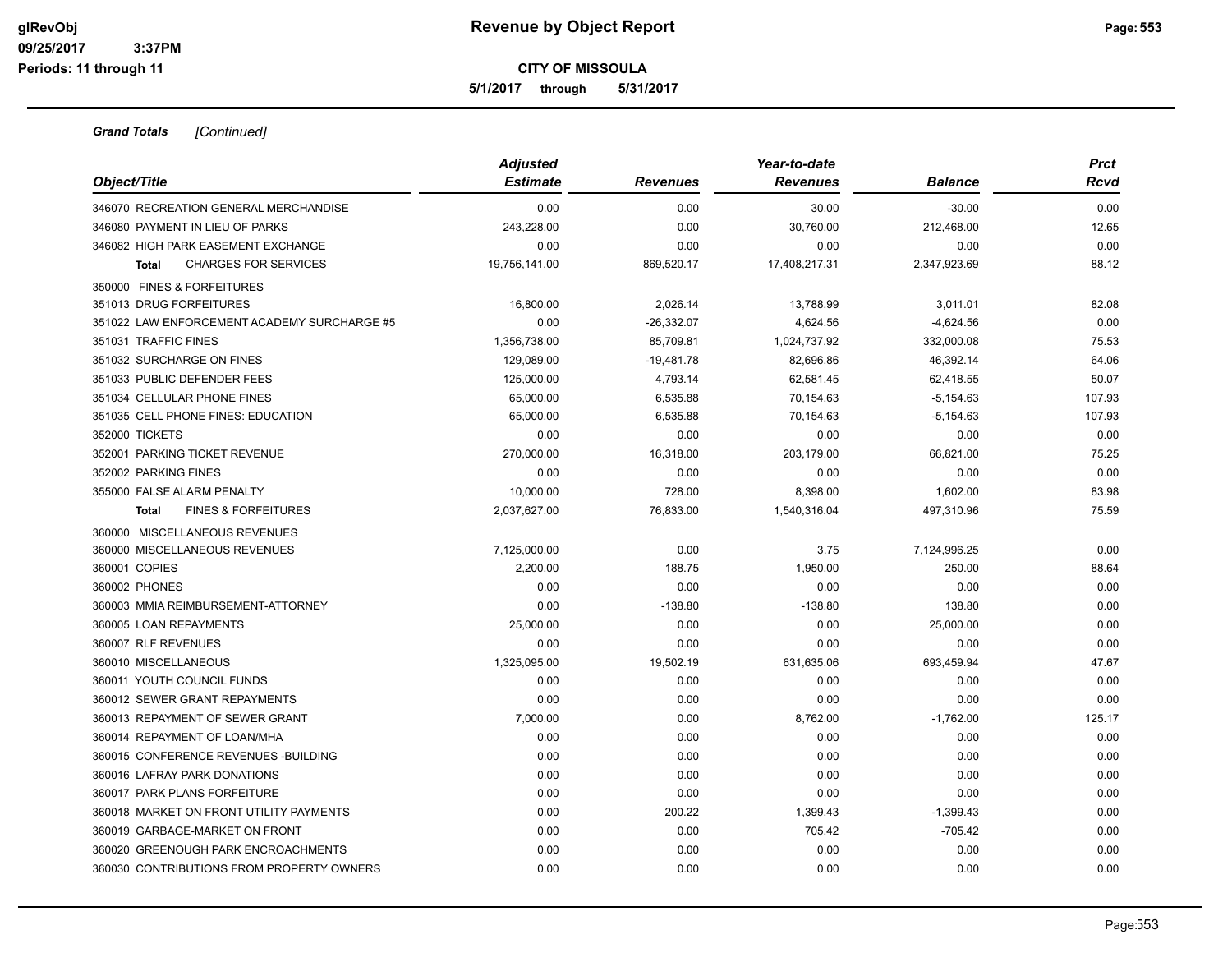**5/1/2017 through 5/31/2017**

| Object/Title                               | <b>Adjusted</b><br><b>Estimate</b> | <b>Revenues</b> | Year-to-date<br><b>Revenues</b> | <b>Balance</b> | <b>Prct</b><br>Rcvd |
|--------------------------------------------|------------------------------------|-----------------|---------------------------------|----------------|---------------------|
| 360050 OVER/SHORT                          | 0.00                               | 0.00            | 1.00                            | $-1.00$        | 0.00                |
| 360100 REFUNDS                             | 200.00                             | 0.00            | 0.00                            | 200.00         | 0.00                |
| 361000 RATTLESNAKE LAND LEASES             | 0.00                               | 0.00            | 2,100.00                        | $-2,100.00$    | 0.00                |
| 361003 CARAS PARK CONCERT REVENUE          | 0.00                               | 0.00            | 0.00                            | 0.00           | 0.00                |
| 361010 RENTAL REVENUE                      | 120,000.00                         | 0.00            | 3,517.81                        | 116,482.19     | 2.93                |
| 361013 CLOSED GRANT REPAYMENTS             | 0.00                               | 0.00            | 0.00                            | 0.00           | 0.00                |
| 361200 RADIO TOWER LEASE PAYMENTS          | 0.00                               | 0.00            | 5,000.00                        | $-5,000.00$    | 0.00                |
| 361201 EKO LAND LEASE                      | 0.00                               | 0.00            | 0.00                            | 0.00           | 0.00                |
| 362000 OTHER MISCELLANEOUS REVENUE         | 20,105.00                          | 0.00            | 32,310.55                       | $-12,205.55$   | 160.71              |
| 362002 BAD CHECK CHARGES                   | 500.00                             | 0.00            | 292.50                          | 207.50         | 58.50               |
| 362003 US BANK FEE REIMBURSEMENT           | 0.00                               | 0.00            | 0.00                            | 0.00           | 0.00                |
| 362004 URD III FACADE IMPROVEMENT LOAN REC | 0.00                               | 0.00            | 0.00                            | 0.00           | 0.00                |
| 362005 LEASE LATE PAYMENT PENALTY          | 0.00                               | 0.00            | 0.00                            | 0.00           | 0.00                |
| 362006 GAIC INSURANCE SETTLEMENT           | 0.00                               | 0.00            | 0.00                            | 0.00           | 0.00                |
| 362007 *** Title Not Found ***             | 0.00                               | 0.00            | 0.00                            | 0.00           | 0.00                |
| 362011 SALE OF UNCLAIMED PROPERTY          | 0.00                               | 0.00            | 2,321.25                        | $-2,321.25$    | 0.00                |
| 362012 REC/GREEN TAG PROGRAM               | 300.00                             | 0.00            | 0.00                            | 300.00         | 0.00                |
| 363000 ASSESSMENTS PAID                    | 15,000.00                          | 0.00            | 0.00                            | 15,000.00      | 0.00                |
| 363010 LIGHTING ASSESSMENTS                | 380,056.00                         | 0.00            | 341,723.10                      | 38,332.90      | 89.91               |
| 363020 PROPERTY ASSESSMENTS                | 4,667,343.00                       | 145,700.72      | 2,618,496.24                    | 2,048,846.76   | 56.10               |
| 363021 PAYOFF PRINCIPAL ASSESSMENTS        | 0.00                               | 6,045.24        | 195,931.56                      | $-195,931.56$  | 0.00                |
| 363022 BOND INTEREST ASSESSMENTS           | 0.00                               | 0.00            | 0.00                            | 0.00           | 0.00                |
| 363030 SIDEWALK AND CURB ASSESSMENTS       | 0.00                               | 0.00            | 0.00                            | 0.00           | 0.00                |
| 363040 PENALTY AND INTEREST                | 0.00                               | 569.84          | 15,279.69                       | $-15,279.69$   | 0.00                |
| 364012 SALE OF SURPLUS PROPERTY            | 40.000.00                          | 0.00            | 57,992.47                       | $-17,992.47$   | 144.98              |
| 364040 INSURANCE AND DAMAGE RECOVERY       | 40,000.00                          | 903.98          | 41,063.73                       | $-1,063.73$    | 102.66              |
| 364041 WORKERS COMPENSATION REIMBURSEMENT  | 2,500.00                           | 0.00            | 0.00                            | 2,500.00       | 0.00                |
| 364042 EXPENDITURE REIMBURSEMENTS          | 1,200.00                           | 0.00            | 0.00                            | 1,200.00       | 0.00                |
| 364043 RATTLESNAKE CORRIDOR REIMBURSEMENT  | 10,000.00                          | 1,144.00        | 12,298.00                       | $-2,298.00$    | 122.98              |
| 364044 EMERGENCY RESPONSE REIMBURSEMENT    | 50,000.00                          | 0.00            | 0.00                            | 50,000.00      | 0.00                |
| 364047 MMIA EXPENDITURE REIMBURSEMENT      | 0.00                               | 0.00            | 0.00                            | 0.00           | 0.00                |
| 365000 DEVELOPER CONRIBUTIONS              | 58,410.00                          | 800.00          | 11,409.45                       | 47,000.55      | 19.53               |
| 365001 *** Title Not Found ***             | 19,650.00                          | 7.00            | 188,473.57                      | -168,823.57    | 959.15              |
| 365002 OTHER RECREATION DONATIONS          | 70,000.00                          | 3,126.85        | 16,586.74                       | 53,413.26      | 23.70               |
| 365003 DONATIONS - SMOKE ALARMS            | 0.00                               | 0.00            | 100.55                          | $-100.55$      | 0.00                |
| 365004 GRANT CR TRAIL ASSN DONATION        | 0.00                               | 0.00            | 0.00                            | 0.00           | 0.00                |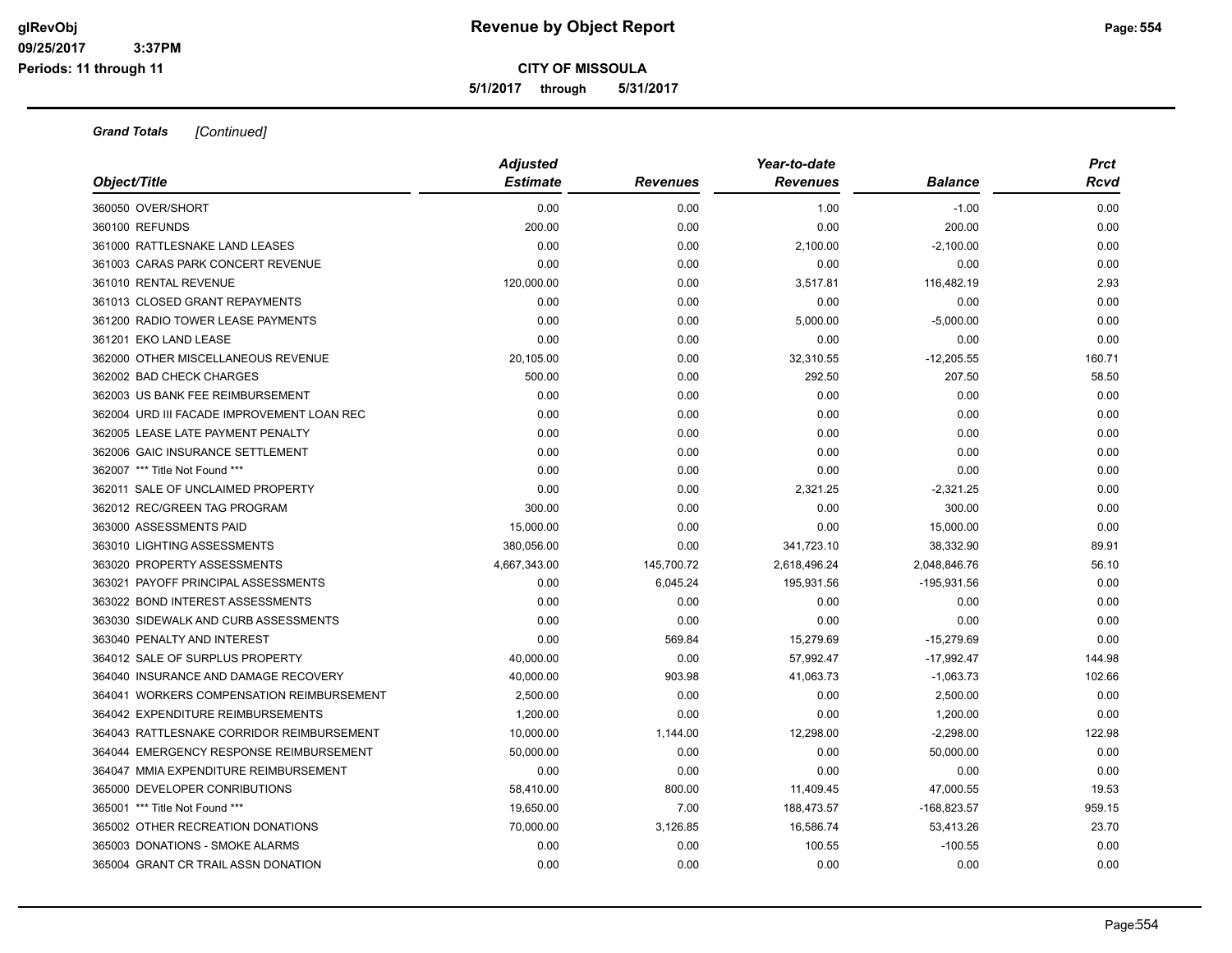**5/1/2017 through 5/31/2017**

|                                                           | <b>Adjusted</b> |                 | Year-to-date    |                | <b>Prct</b> |
|-----------------------------------------------------------|-----------------|-----------------|-----------------|----------------|-------------|
| Object/Title                                              | <b>Estimate</b> | <b>Revenues</b> | <b>Revenues</b> | <b>Balance</b> | Rcvd        |
| 365005 DONATIONS - ARCO                                   | 0.00            | 0.00            | 0.00            | 0.00           | 0.00        |
| 365009 DONATIONS - BASKETBALL/TENNIS COURT                | 45,000.00       | 0.00            | 1,224.00        | 43,776.00      | 2.72        |
| 365010 FRIENDS OF MISSOULA PARKS DONATION                 | 0.00            | 0.00            | 0.00            | 0.00           | 0.00        |
| 365015 GREEN BLOCK PILOT PROJECT                          | 0.00            | 0.00            | 0.00            | 0.00           | 0.00        |
| 365016 LOCAL MATCH MDT                                    | 30,000.00       | 0.00            | 15,970.52       | 14,029.48      | 53.24       |
| 365019 PARKS DONATIONS                                    | 271,100.00      | 1,788.50        | 27,561.35       | 243,538.65     | 10.17       |
| 365020 OPEN SPACE DONATIONS                               | 10,000.00       | 0.00            | 25.00           | 9,975.00       | 0.25        |
| 365021 PARKS AND RECS GRANTS & CONTRIBUTIONS              | 15,000.00       | 0.00            | 15,000.00       | 0.00           | 100.00      |
| 365023 NORTHWESTERN ENERGY GRANT                          | 0.00            | 83.93           | 83.93           | $-83.93$       | 0.00        |
| 365030 WHITE PINE PARK DONATION-ZIP BEVERAGE              | 0.00            | 0.00            | 0.00            | 0.00           | 0.00        |
| 365100 RECREATION OUTDOOR                                 | 30,000.00       | 42.00           | 2,201.00        | 27,799.00      | 7.34        |
| 365101 RECREATION SCHOLARSHIP                             | 0.00            | $-4,081.79$     | 2,948.72        | $-2,948.72$    | 0.00        |
| 365102 RECREATION YOUTH & ADULT SPORTS                    | 0.00            | 0.00            | 3,070.00        | $-3,070.00$    | 0.00        |
| 365103 URBAN FORESTRY PROGRAMS                            | 55,000.00       | 1,250.00        | 4,098.00        | 50,902.00      | 7.45        |
| 365109 CONSERVATION LANDS DONATIONS                       | 20,000.00       | 0.00            | 0.00            | 20,000.00      | 0.00        |
| 368000 SALE OF COINS                                      | 0.00            | 0.00            | 0.00            | 0.00           | 0.00        |
| 368001 SALE OF POLICE PROMOTIONS                          | 0.00            | 0.00            | 0.00            | 0.00           | 0.00        |
| 368002 SALE OF FIRE PROMOTIONS                            | 0.00            | 0.00            | 0.00            | 0.00           | 0.00        |
| 368005 *** Title Not Found ***                            | 0.00            | 0.00            | 0.00            | 0.00           | 0.00        |
| MISCELLANEOUS REVENUES<br><b>Total</b>                    | 14,455,659.00   | 177,132.63      | 4,261,397.59    | 10,194,261.41  | 29.48       |
| 370000 INVESTMENTS & ROYALTY EARNINGS                     |                 |                 |                 |                |             |
| 371010 INTEREST ON INVESTMENTS                            | 3,500.00        | 0.00            | 665,833.20      | $-662,333.20$  | 19,023.81   |
| 371020 GAIN/LOSS IN MARKET VALUE OF INVESTMENTS           | 0.00            | 0.00            | 0.00            | 0.00           | 0.00        |
| 371500 INTEREST ON INTERFUND LOAN                         | 0.00            | 0.00            | 0.00            | 0.00           | 0.00        |
| 373002 LOAN REPAYMENT - FAMILY SERVICES                   | 70,000.00       | 0.00            | 946.15          | 69,053.85      | 1.35        |
| 373006 BURNS ST COMMONS                                   | 0.00            | 0.00            | 0.00            | 0.00           | 0.00        |
| <b>INVESTMENTS &amp; ROYALTY EARNINGS</b><br><b>Total</b> | 73,500.00       | 0.00            | 666,779.35      | $-593,279.35$  | 907.18      |
| 380000 OTHER FINANCING SOURCES                            |                 |                 |                 |                |             |
| 380000 OTHER FINANCING SOURCES                            | 0.00            | 0.00            | 0.00            | 0.00           | 0.00        |
| 381000 LOAN PROCEEDS                                      | 35,000.00       | 0.00            | 0.00            | 35,000.00      | 0.00        |
| 381002 SRF LOAN                                           | 0.00            | 0.00            | 466,773.00      | -466,773.00    | 0.00        |
| 381009 TRANSFERS IN                                       | 516,220.00      | 0.00            | 0.00            | 516,220.00     | 0.00        |
| 381010 BOND PROCEEDS                                      | 401,084.00      | 967.50          | 1,415,017.06    | -1,013,933.06  | 352.80      |
| 381011 \$1,860,000 General Fund Obligation Bond           | 0.00            | 0.00            | 0.00            | 0.00           | 0.00        |
| 381012 \$680,000 FIRE GF DEBT                             | 0.00            | 0.00            | 0.00            | 0.00           | 0.00        |
| 381015 \$1.010.000 LIMITED TAX GO BONDS 2010C             | 0.00            | 0.00            | 0.00            | 0.00           | 0.00        |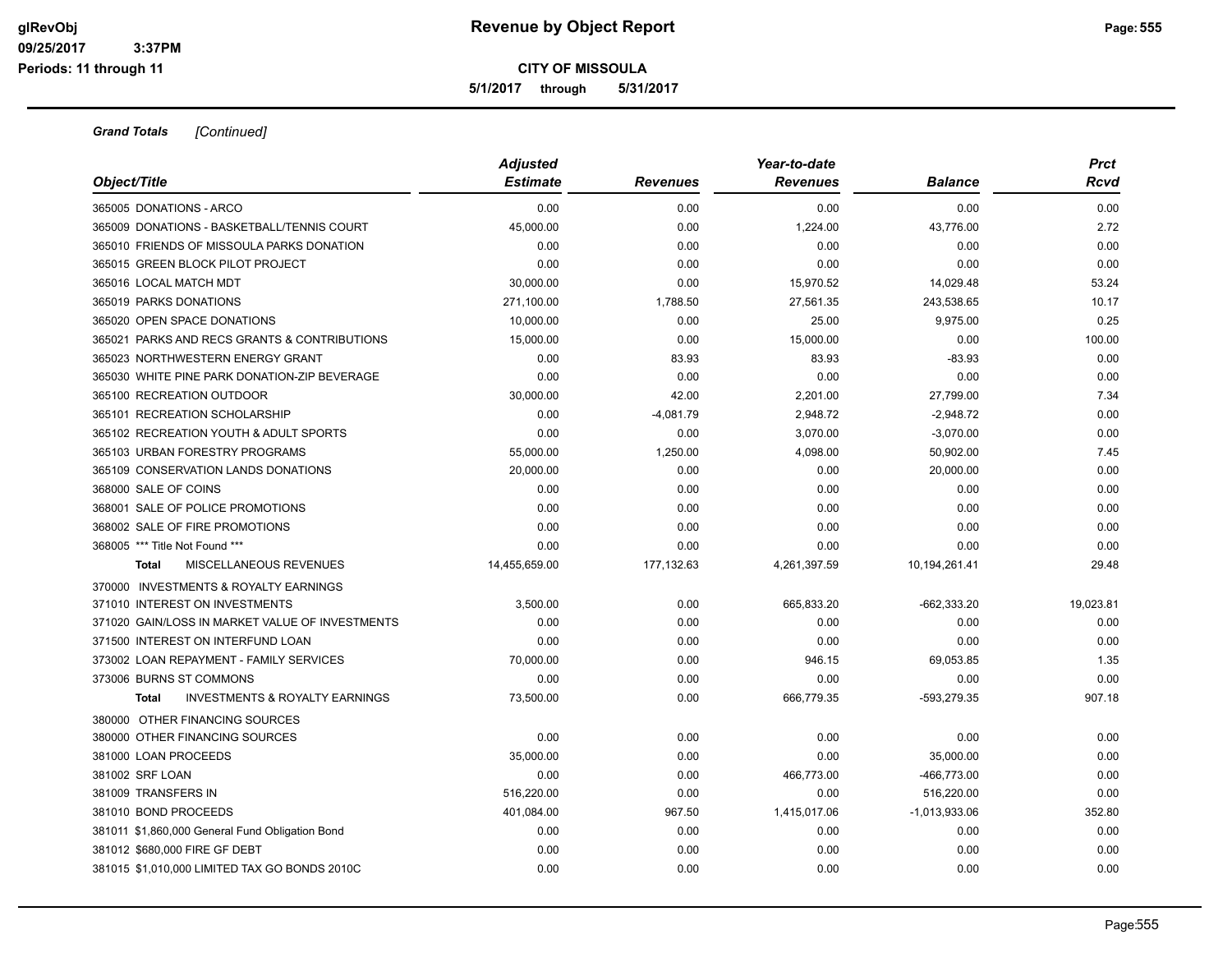**5/1/2017 through 5/31/2017**

| Object/Title                                   | <b>Adjusted</b><br><b>Estimate</b> | <b>Revenues</b> | Year-to-date<br><b>Revenues</b> | <b>Balance</b>  | <b>Prct</b><br>Rcvd |
|------------------------------------------------|------------------------------------|-----------------|---------------------------------|-----------------|---------------------|
| 381020 REVENUE BONDS                           | 2,517,966.00                       | 0.00            | 0.00                            | 2,517,966.00    | 0.00                |
| 381024 MARY AVENUE BOND PROCEEDS               | 0.00                               | 0.00            | 5,400,000.00                    | $-5,400,000.00$ | 0.00                |
| 381025 REVENUE BOND PROCEEDS                   | 0.00                               | 0.00            | 0.00                            | 0.00            | 0.00                |
| 381026 DEBT SERVICE/BROWNSFIELD RLF 1.125M     | 0.00                               | 0.00            | 0.00                            | 0.00            | 0.00                |
| 381027 5M SO RESERVE TRAIL CROSSING            | 0.00                               | 0.00            | 0.00                            | 0.00            | 0.00                |
| 381028 BOND PROCEEDS-MILL SITE                 | 0.00                               | 0.00            | 0.00                            | 0.00            | 0.00                |
| 381029 PARKING STRUCTURE BOND PROCEEDS         | 0.00                               | 0.00            | 0.00                            | 0.00            | 0.00                |
| 381030 SID BONDS PROCEEDS                      | 2,892,685.00                       | 0.00            | 2,869,735.00                    | 22,950.00       | 99.21               |
| 381070 PROCEEDS FROM NOTES/LOANS/INTERCAP      | 0.00                               | 0.00            | 0.00                            | 0.00            | 0.00                |
| 381071 WILMA NOTE PROCEEDS                     | 0.00                               | 0.00            | 0.00                            | 0.00            | 0.00                |
| 381072 FIB NOTE PROCEEDS                       | 0.00                               | 0.00            | 0.00                            | 0.00            | 0.00                |
| 381074 CIVIC STADIUM TIF NOTES 1.5M            | 0.00                               | 0.00            | 0.00                            | 0.00            | 0.00                |
| 381090 PROCEEDS FROM CAPITAL LEASE             | 632,258.00                         | 0.00            | 1,758,426.64                    | $-1,126,168.64$ | 278.12              |
| 382000 *** Title Not Found ***                 | 0.00                               | 0.00            | 0.00                            | 0.00            | 0.00                |
| 382010 SALE OF FIXED ASSETS                    | 0.00                               | 0.00            | 0.00                            | 0.00            | 0.00                |
| 383000 OPERATING TRANSFERS                     | 485,312.00                         | 25,798.75       | 527,868.50                      | $-42,556.50$    | 108.77              |
| 383001 TRANS FR FLUSHING DISTRICT              | 41,200.00                          | 0.00            | 20,600.00                       | 20,600.00       | 50.00               |
| 383002 TRANS FR GAS TAX                        | 564,000.00                         | 0.00            | 282,000.00                      | 282,000.00      | 50.00               |
| 383003 TRANS FR COMPREHENSIVE INSURANCE LEVY   | 0.00                               | 0.00            | 0.00                            | 0.00            | 0.00                |
| 383004 TRANS FR EMPLOYEE HEALTH INSURANCE LEVY | 4,778,675.00                       | 0.00            | 2,389,338.00                    | 2,389,337.00    | 50.00               |
| 383007 TRANS FR CABLE FRANCHISE                | 301,433.00                         | 0.00            | 150.717.00                      | 150,716.00      | 50.00               |
| 383009 TRANS FR TITLE I                        | 0.00                               | 0.00            | 0.00                            | 0.00            | 0.00                |
| 383010 TRANS FR CIP                            | 11,387.00                          | 0.00            | 0.00                            | 11,387.00       | 0.00                |
| 383011 TRANS FR SID REVOLVING                  | 100,000.00                         | 0.00            | 0.00                            | 100,000.00      | 0.00                |
| 383013 TRANS FR SID DEBT SERVICE               | 0.00                               | 0.00            | 0.00                            | 0.00            | 0.00                |
| 383014 TRANS FR MRA                            | 3,783,607.00                       | 57,151.32       | 2,266,368.57                    | 1,517,238.43    | 59.90               |
| 383015 TRANS FR MPC                            | 0.00                               | 0.00            | 25,000.00                       | $-25,000.00$    | 0.00                |
| 383016 TRANS FR TAX INCREMENT BOND             | 0.00                               | 0.00            | 0.00                            | 0.00            | 0.00                |
| 383017 TRANS FR BUILDING                       | 0.00                               | 0.00            | 0.00                            | 0.00            | 0.00                |
| 383020 TRANS FR CEMETERY CARE                  | 0.00                               | 0.00            | 0.00                            | 0.00            | 0.00                |
| 383021 TRANS FR P&R TRAILS DEVLP               | 0.00                               | 0.00            | 0.00                            | 0.00            | 0.00                |
| 383022 TRANS FR OPEN SPACE BOND                | 0.00                               | 0.00            | 0.00                            | 0.00            | 0.00                |
| 383023 TRANS FR DRUG FORFEITURE                | 0.00                               | 0.00            | 0.00                            | 0.00            | 0.00                |
| 383024 TRANS FR SEWER CLEARING                 | 7,743,387.00                       | 0.00            | 0.00                            | 7,743,387.00    | 0.00                |
| 383025 TRANS FR SEWER R & D                    | 0.00                               | 0.00            | 0.00                            | 0.00            | 0.00                |
| 383026 TRANS FR CDBG                           | 158,000.00                         | 0.00            | 160,000.00                      | $-2,000.00$     | 101.27              |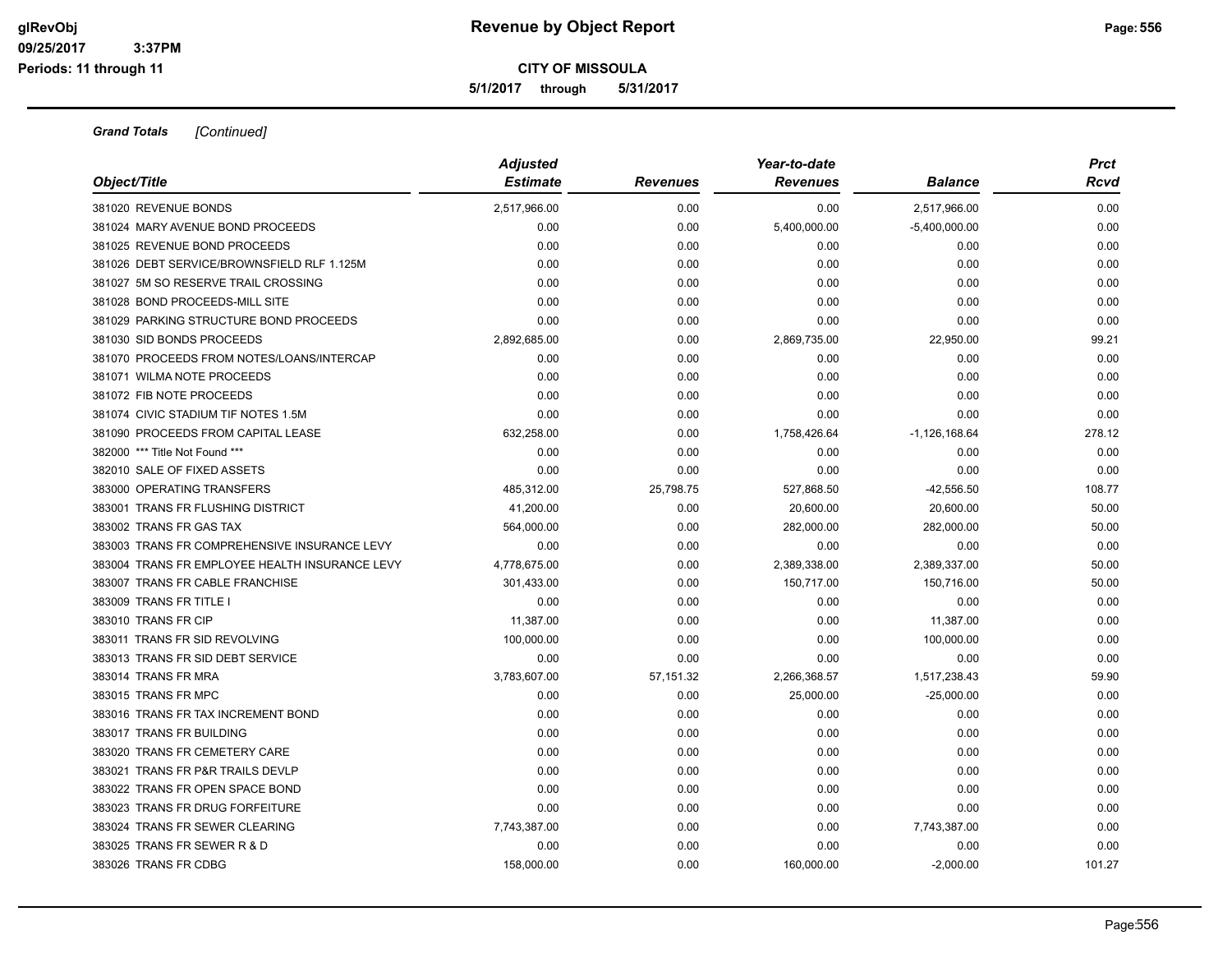**5/1/2017 through 5/31/2017**

| Object/Title                                 | <b>Adjusted</b><br><b>Estimate</b> | <b>Revenues</b> | Year-to-date<br><b>Revenues</b> | <b>Balance</b> | <b>Prct</b><br>Rcvd |
|----------------------------------------------|------------------------------------|-----------------|---------------------------------|----------------|---------------------|
|                                              |                                    |                 |                                 |                |                     |
| 383028 TRANS FROM GF FOR HEALTH RESERVE      | 0.00                               | 0.00            | 147,333.36                      | $-147,333.36$  | 0.00                |
| 383029 TRANS FR GENERAL                      | 2,160,531.00                       | 6,128.54        | 553,852.28                      | 1,606,678.72   | 25.64               |
| 383034 TRANS FR 01 SERIES DEBT SERVICE       | 0.00                               | 0.00            | 0.00                            | 0.00           | 0.00                |
| 383036 TRANSFER - GRANT                      | 0.00                               | 0.00            | 0.00                            | 0.00           | 0.00                |
| 383037 TRANSFER - URD II                     | 250,000.00                         | 0.00            | 0.00                            | 250,000.00     | 0.00                |
| 383038 TRANSFER - URD III                    | 0.00                               | 0.00            | 0.00                            | 0.00           | 0.00                |
| 383039 FROM SID TRANSFERS                    | 0.00                               | 0.00            | 0.00                            | 0.00           | 0.00                |
| 383040 TRANSFER FROM CITY GRANTS             | 0.00                               | 0.00            | 0.00                            | 0.00           | 0.00                |
| 383041 TRANS FR CDBG                         | 0.00                               | 0.00            | 0.00                            | 0.00           | 0.00                |
| 383042 TRANSFERS FROM OTHER FUNDS            | 270,238.00                         | 0.00            | 0.00                            | 270,238.00     | 0.00                |
| 383043 TRANSFERS FROM IMPACT FEES            | 0.00                               | 0.00            | 0.00                            | 0.00           | 0.00                |
| 383044 TRANSFER FROM PYMT IN LIEU OF PARKS   | 0.00                               | 0.00            | 0.00                            | 0.00           | 0.00                |
| 383045 TRANSFER FROM PARK ENTERPRISE         | 0.00                               | 0.00            | 0.00                            | 0.00           | 0.00                |
| 383050 TRANSFER FROM IMPACT FEES             | 0.00                               | 0.00            | 0.00                            | 0.00           | 0.00                |
| 383060 TRANSFERS FROM FRONT ST URD           | 0.00                               | 0.00            | 0.00                            | 0.00           | 0.00                |
| 383061 TRANSFERS FROM PARK IMPACT FEES       | 0.00                               | 0.00            | 0.00                            | 0.00           | 0.00                |
| 383062 TRANSFERS FROM PARK SIDS              | 0.00                               | 0.00            | 0.00                            | 0.00           | 0.00                |
| 383063 TRANSF FROM SAFETY-LU (CTEP)FUND      | 0.00                               | 0.00            | 0.00                            | 0.00           | 0.00                |
| 383065 TRANSFER FROM WWTF                    | 50,213.00                          | 0.00            | 0.00                            | 50,213.00      | 0.00                |
| 383066 TRANSFER FROM FRONT ST CLEARING       | 339,497.00                         | 0.00            | 253,027.55                      | 86,469.45      | 74.53               |
| 383067 TRANSFER FROM FSPS                    | 70,235.00                          | 0.00            | 0.00                            | 70,235.00      | 0.00                |
| 383068 TRANSFER FROM SUBORDINATE LIEN        | 0.00                               | 0.00            | 0.00                            | 0.00           | 0.00                |
| 383400 CAPITAL CONTRIBUTION                  | 0.00                               | 0.00            | 0.00                            | 0.00           | 0.00                |
| 384000 GUARANTOR REVENUE                     | 0.00                               | 0.00            | 0.00                            | 0.00           | 0.00                |
| OTHER FINANCING SOURCES<br>Total             | 28,102,928.00                      | 90,046.11       | 18,686,056.96                   | 9,416,871.04   | 66.49               |
| 390000 INTERNAL SERVICES                     |                                    |                 |                                 |                |                     |
| 396001 INSURANCE REIMBURSEMENTS              | 0.00                               | 0.00            | 0.00                            | 0.00           | 0.00                |
| 396002 CITY CONTRIBUTIONS                    | 3,255,600.00                       | 267,319.24      | 3,041,265.95                    | 214,334.05     | 93.42               |
| 396003 EMPLOYEE DEDUCTION CONTRIBUTIONS      | 1,101,219.00                       | 34,203.58       | 1,005,559.31                    | 95,659.69      | 91.31               |
| 396004 RETIREE CONTRIBUTIONS                 | 433,080.00                         | 33,410.35       | 347.718.77                      | 85,361.23      | 80.29               |
| 396005 FIRE + POLICE ADDTL HEALTH CONTRIB    | 1,572,000.00                       | 67,392.00       | 1,540,854.00                    | 31,146.00      | 98.02               |
| 396006 RX REBATES                            | 0.00                               | 5,991.36        | 12,767.44                       | $-12,767.44$   | 0.00                |
| 396007 OTHER PARTICIPANT HEALTH PREM CONTRIB | 0.00                               | 0.00            | 912.45                          | $-912.45$      | 0.00                |
| 396008 COBRA CONTRIBUTIONS                   | 4,800.00                           | 0.00            | 0.00                            | 4,800.00       | 0.00                |
| 396009 WELLNESS PROGRAM CONTRIBUTIONS        | 0.00                               | 0.00            | 0.00                            | 0.00           | 0.00                |
| 396010 EMPLOYEE SUPPLI LIFE INSURANCE CONTRI | 0.00                               | 1,257.44        | 25.905.94                       | $-25.905.94$   | 0.00                |